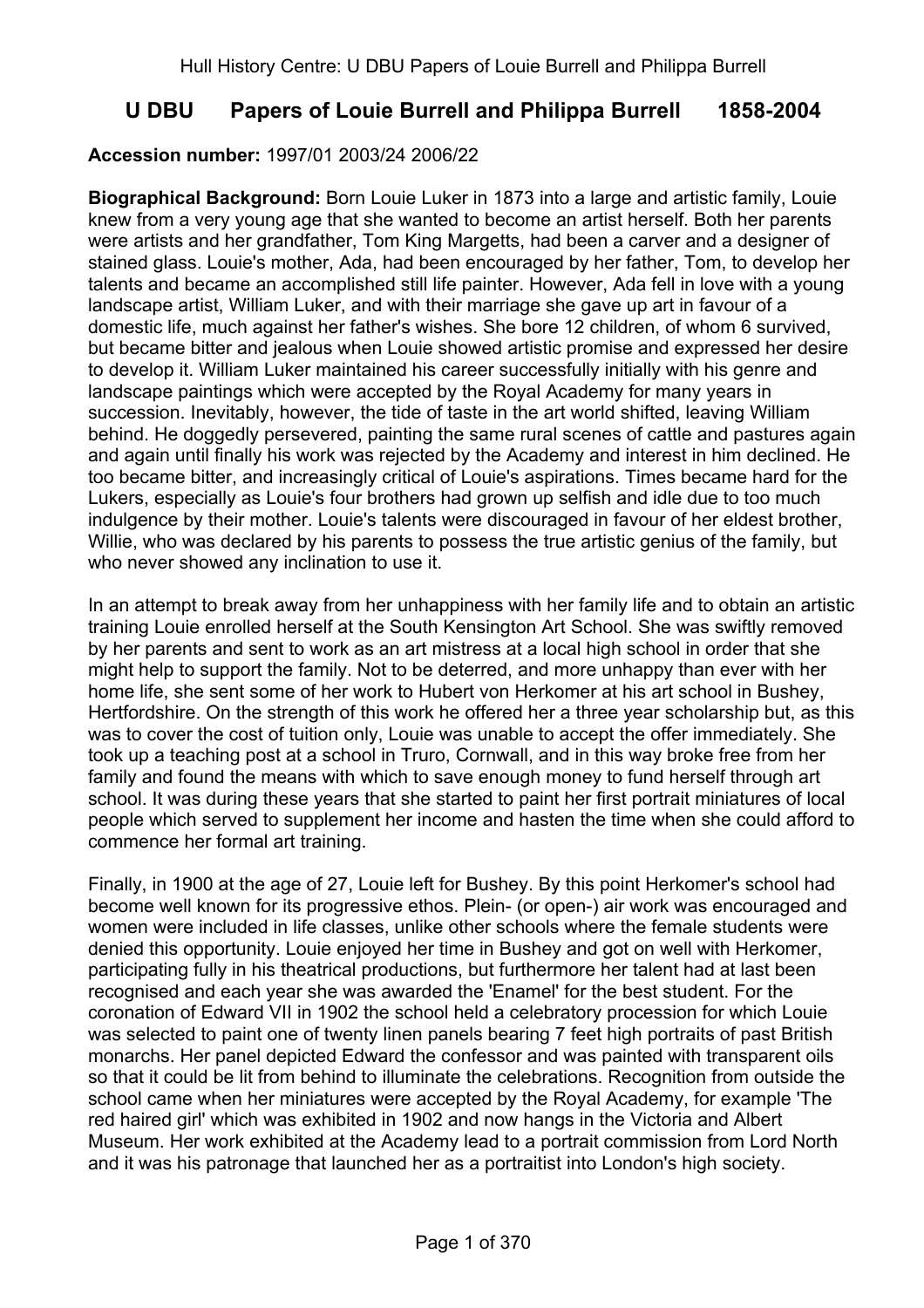## Hull History Centre: U DBU Papers of Louie Burrell and Philippa Burrell

Louie left Bushey in 1904 with a testimonial from Herkomer which read: 'I wish to testify that Miss Louise H. Luker has been one of my most successful pupils, and I can in every way recommend her for portrait work, either in oils or in miniatures'. With this, and the help she received from Lord North, she was set for a successful career; she was already receiving commissions from the aristocracy and becoming popular. Another option would have been for her to study further under Julien in Paris as she had always desired. However, unpredictably she chose another path. Louie wanted her career, and wanted to succeed, but she also wanted marriage and motherhood and so she left England for South Africa, where she felt she would find a suitable husband and father. She arrived in Cape Town and started working, painting miniatures of the distinguished and wealthy residents and, as she had hoped, met Philip Burrell, a Johannesburg merchant from a respectable family and within a month they were married. Unlike her mother, Louie did not intend marriage to bring an end to her work, and she believed that after she had borne the two children that she wanted, Philip would not obstruct her return to painting. Furthermore, she would have financial security, not having to rely on her art to keep herself and thus taking pressure off her work. Her first pregnancy was unsuccessful and so in 1907, on learning that she was carrying another child, Louie returned to England where it was felt that the health of herself and the child would be less likely to suffer. Philip remained behind to arrange his business affairs and was to join her later, but at Durban in February 1908, whilst on his way to board his ship for England, he suffered a heart attack and died, throwing Louie's world into disarray. She was left with a new born child, no home and with no financial support whilst still recovering her health from the recent birth.

It was under these circumstances that she returned to the parental home, but as soon as she had restored her health she was fighting again to leave and reclaim her independence. She recommenced her work as soon as she was able, but now it held even more importance as it had to support herself and her daughter Philippa. It was to be the means by which she would stand alone in the world as a financially independent woman, not conventionally supported by a man. This was no easy way to live for a woman of her class, but it freed her from the responsibility of living for a husband and large family, not sacrificing her talents as her mother had done. Fortunately she soon regained the popularity that she left behind when she embarked for Africa and in an article in The Ladies Field 13 July 1912 it was proclaimed that 'it has become quite the fashion nowadays to be painted by her'.

During this time Louie produced miniature portraits painted onto ivory of many notable individuals, including Prince George of Battenburg and Princess Marie Louise of Schleswig-Holstein. In 1912 she was elected as an Associate of the Royal Miniature Society and exhibited at many galleries. But the strain of supporting herself, a daughter and a nurse began to show and her health broke down. A change of climate was recommended to improve her condition and so she left London for a six month visit to Canada.

She settled in Ottawa where a distant cousin, Martin Burrell, was working in the Canadian government as secretary of state and minister for agriculture. This was to Louie's advantage and she was soon painting the rich and influential members of Ottawa society, from politicians to millionaires created by the timber trade. Part of her attraction was that she was English and Ottawa was very much a new world city trying to emulate English culture and traditions; an English artist seemed to create the right impression. Such was her success that she was commissioned to paint miniatures of the Governor General, the Duke of Connaught and his daughter Princess Patricia, and Louie and Philippa became regular guests in his home. The intended six months stretched into two years and Louie came to tire of Ottawa and wished to return to England. She was particularly concerned that Philippa, now six years old, should start her schooling in London; until this point Louie had taught her herself. So in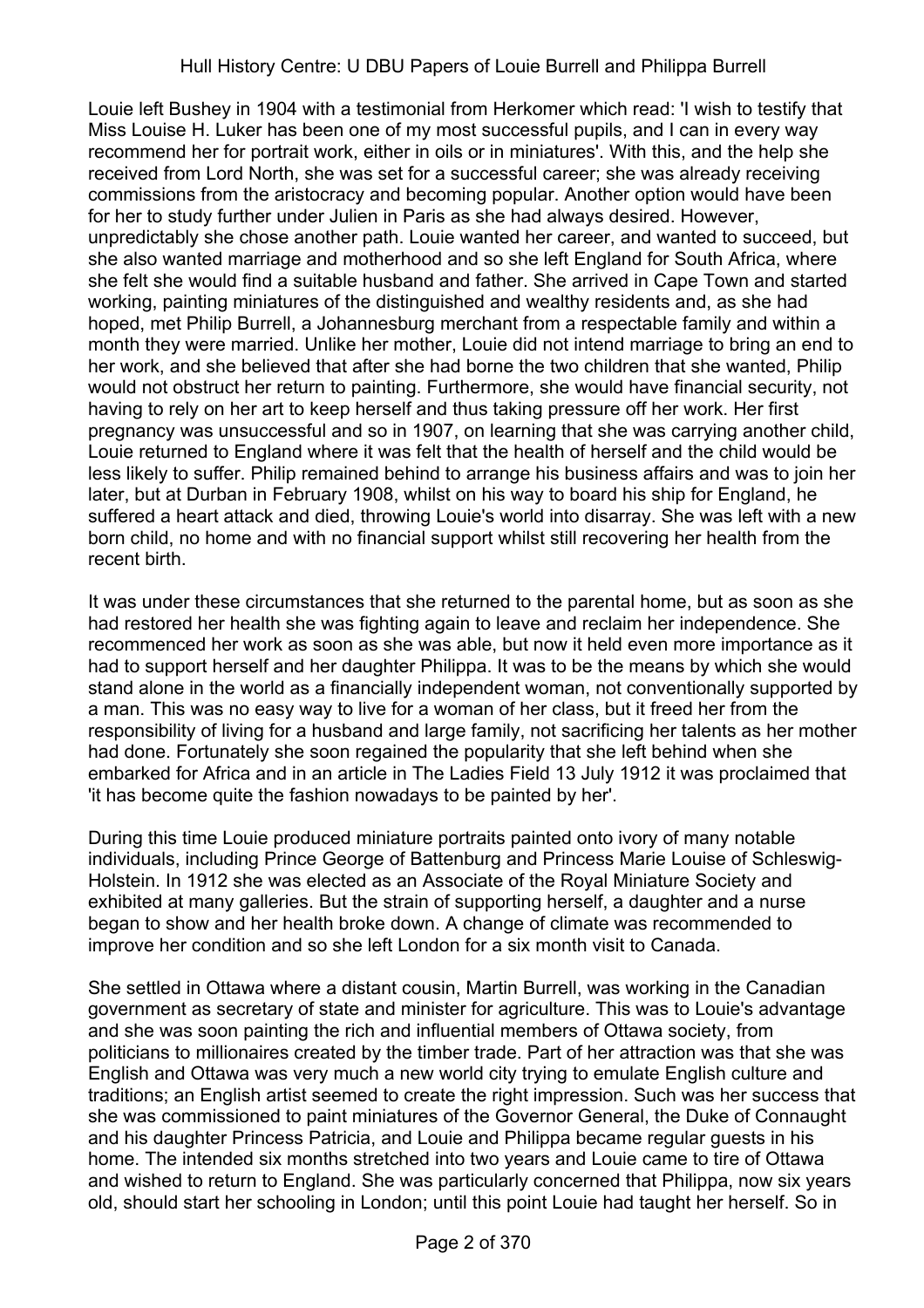## Hull History Centre: U DBU Papers of Louie Burrell and Philippa Burrell

July 1914 it was planned they would return to London after a round the world trip planned and paid for by Louie's wealthy friends in the Canadian government. These plans were halted before they had even left Vancouver by the outbreak of the First World War. Rather than return to an England in the midst of war, Louie moved to Victoria, a small town with a large population of English settlers, and hoped to reproduce the level of popularity she had achieved in Ottawa. Unfortunately this was not to be. The town rejected Louie and her art and she failed to attract any solid work. Her money was running short and with little hope of earning more through painting, she set to work as a boarding house keeper. Eventually this too failed and in the face of unpaid rent and the demands of creditors she turned back, once again, to art. Taking a cowshed near a military camp, she swept it clean and turned it into a simple studio, placing a sign outside advertising quick portraits for 25 cents. These watercolour sketches on paper became popular with the local soldiers and Louie's ingenuity whilst working with very little, kept her and her daughter from destitution. When the local regiment finally left to fight in Europe she survived, as the venture had served as publicity which brought some commissioned work.

By 1916 Louie was weary of struggling to survive in such a provincial town and was on the move again, this time to California, where she stayed for three years painting Hollywood tycoons and film stars. Although enjoying America, she became dissatisfied with a life of constant change and foreign lands. So in 1919, with the war over and the passage home paid for by a wealthy friend, Louie and Philippa returned to London.

To re-establish herself in London Louie adopted a similar tactic to that used in Victoria. In 1922 she started painting quick portraits in a shop window in Beauchamp Place, charging five guineas a portrait, painting two sitters a day. This venture proved to be popular and soon she was earning more money than ever before. One of her first customers was Mrs Stanley Baldwin, who became Louie's new patron and in 1923, as wife of the new prime minister, she commissioned life size oil portraits of herself and her daughters. Louie by this time was feeling strained by the volume of work and, with her eyesight weakening, she turned away from miniatures and concentrated on these large scale oils, particularly as they commanded a higher price. Art was now hard grinding work for her and she came to be less and less satisfied with the results, although her sitters regarded them as a success. Feeling the need for more support in her life, she remarried in 1924 to John Moore, the brother-in-law of a friend. She hoped that this would bring stability to her life, but she merely gained another person to support, and after six months the marriage ended due to John's violence and alcoholism. As another attempt to promote herself and obtain useful publicity, Louie gained permission to paint Princess Mary in 1927. The resulting work was impressive, but failed to bring Louie any further commissions. In 1929 Louie and Philippa, now almost 20, collected all their money together and set off for India, as Philippa wanted to escape England for what she saw as the glamour and excitement of colonial life.

It was hoped that Louie would again start to receive high society commissions to support herself and Philippa before their money ran out. Armed with a letter of recommendation to the Viceroy Lord Irwin written by Mrs Baldwin, they settled in Simla, his summer home and awaited his arrival for the season. Very soon Louie was working from her hotel room, producing small oil portraits for £25 each. She and Philippa were taking great trouble to appear to be of greater means than actually was the case in order to be accepted into the colonial ruling class and when the Viceroy arrived and Louie received permission to paint him, it seemed as though they had succeeded. They joined in with all the social events of the Viceregal Court, receiving a stream of invitations. Attempting to keep up such a lifestyle Louie became over-stretched, living at a level she could not afford to maintain. Louie was dependent upon her patrons, and by associating with the most fashionable, wealthy and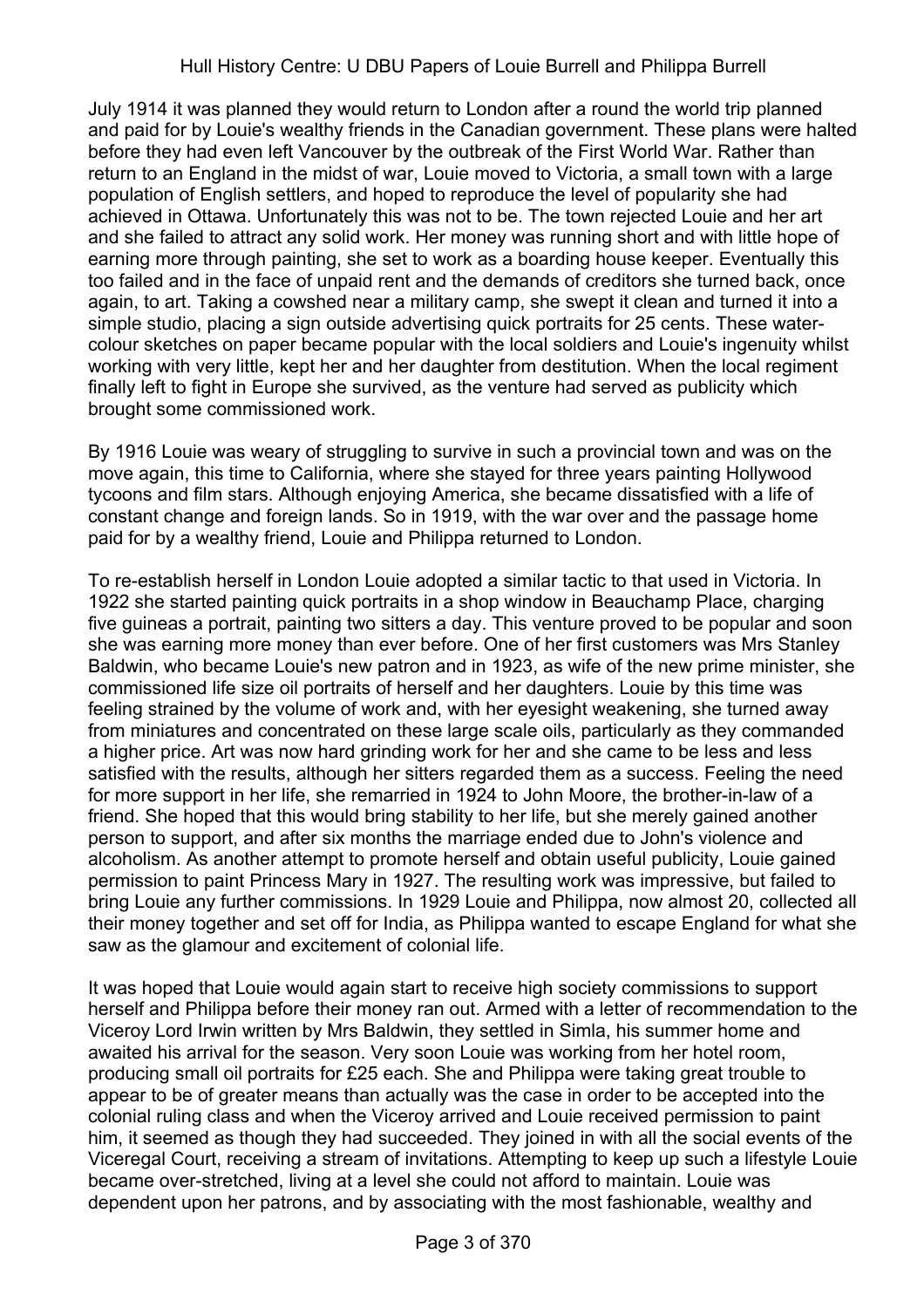powerful she secured her living; if she lost contact with such people she would struggle to gain work. The Viceroy's portrait accumulated increasing importance: it had to be impressive or her popularity would fail. Louie was finding it harder and harder to work on because of this extra burden and time and time again the painting was abandoned. Whilst labouring over the Viceroy's picture she executed a very successful portrait of the Commander in Chief, Sir William Birdwood, who ordered a second to hang in his official residence in Simla, and then purchased a third to hang at Flagstaff House, his official residence in Delhi. From this it would appear that Louie had not lost her abilities, but that they were being affected by her worries and her fear of artistic and financial failure.

After the season had passed in Simla Louie and Philippa moved to New Delhi, leaving the unpaid debts of their unsustainable lifestyle behind them. They had succeeded in infiltrating the Viceregal court, but this infiltration had cost more than they could afford. Louie's failure to deliver the Viceroy's portrait led to a decline in her popularity and in New Delhi commissions and invitations were not forthcoming. She returned to Simla and then travelled on to Kashmir, painting Indian Royalty such as the Rajah of Mandi in 1928 and the Maharajah of Kashmir in 1929. Finally, after eighteen months of struggling, Lord Irwin's portrait was completed, too late to secure Louie's position in Viceregal circles and failing to bring the publicity for which it had been intended. She was unsatisfied with the result, feeling that it lacked life and was overworked, but her relief lay in the fact that it was, at least, finished.

In 1930 Louie and Philippa left India for a six month stay in Cairo. During this time Louie once again tried to establish herself, but by now her health was poor and her attempts to paint failed. They came back to London in 1931, but were not to remain there for long. Louie recovered her health and in 1932, with a new Viceroy to paint, she went again to India, this venture proving to be less successful than the last. Whilst preparing to paint the Viceroy, Lord Willingdon, her health failed again and she lost faith in her artistic ability. She returned once more to England.

Louie was never again to produce professional portraits on a commission basis, although she did continue to paint, and earn money by it. Although not now producing grand portraits or intricate miniatures, art seemed to be an essential activity to Louie and she painted both for the money and for herself. She enjoyed sketching expeditions, either abroad to France and Italy, or in England to Cornwall, and even working around London. In 1942, whilst living in Harrogate, at the age of 70, she found a new method of promoting and selling her work, by exhibiting it in Ogden's, a local jeweller's shop. She produced water-colour sketches from photographs of politicians and royalty, such as Stanley Baldwin and King George. These proved to be popular, and a sketch of Winston Churchill led to further work, when it was purchased by a Brigadier-General Jones who showed it to the Prime Minister. Churchill was so impressed by the work that he ordered two copies for himself, and in 1950 the Brigadier-General ordered yet another copy. Louie also supported herself during the war in London with a job painting lampshades and boxes; she continued with this type of decorative work until 1951. In post-war England it was hard to find a market for such work; Louie despaired of the tastes of the new world around her and the place of the artist within it. In 1952 Louie received an annual grant from the artists general benevolent fund, and at last gained some financial security in her life. She continued to paint almost until her death in 1971, at the age of 98, no longer compelled by the demands of money and society.

# Philippa Burrell

The following information has been compiled from Philippa Burrell's trilogy of autobiographies, The Golden Thread, The Horses & the Charioteer and The Dance of the Opposites which are available online and material from within the collection.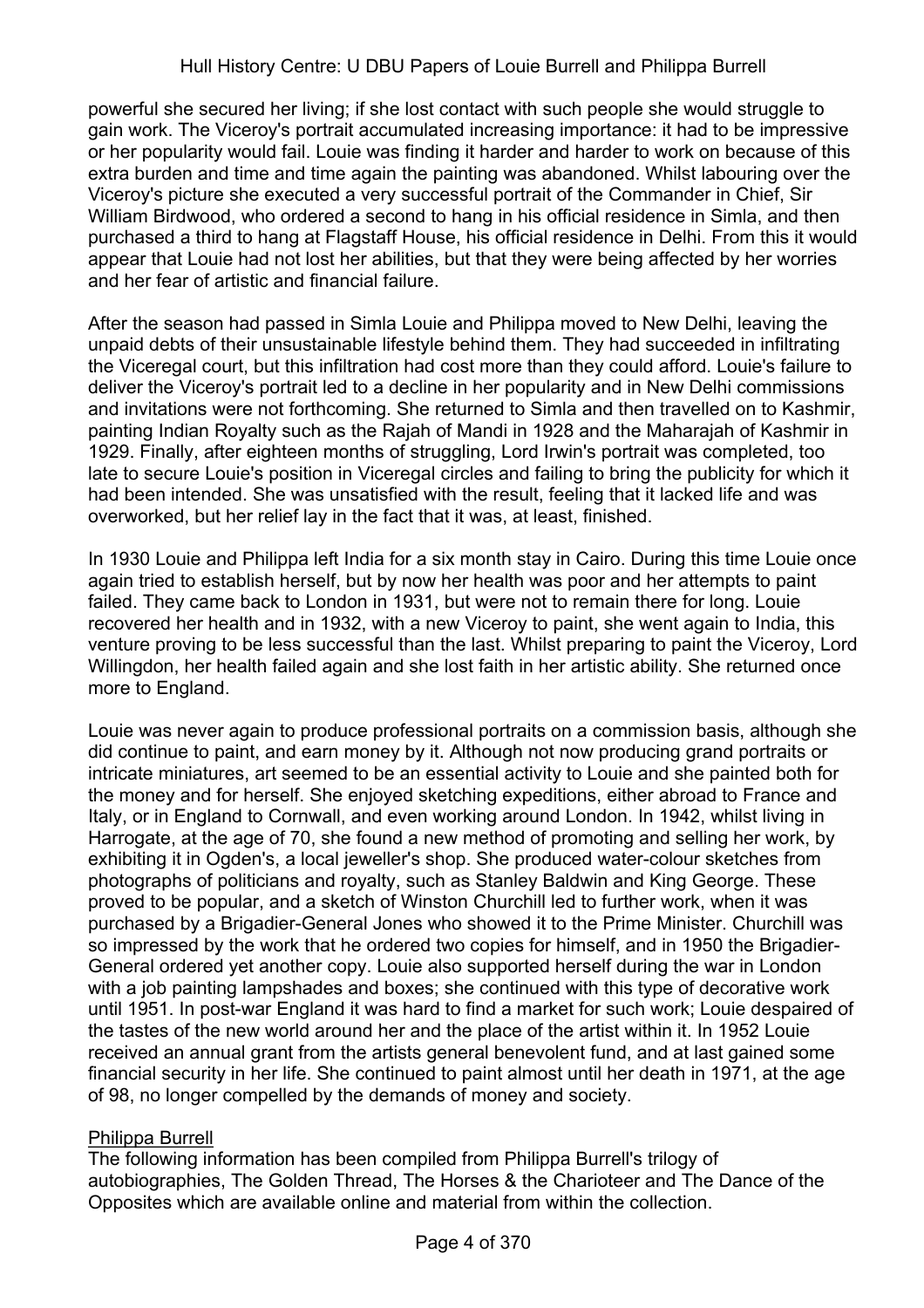Philippa Burrell was born in 1908 and as a child travelled extensively with her mother, Louie Burrell, as she endeavoured to make her living painting, becoming a favourite with many of her mother's subjects. In 1914 they became stranded in Canada due to the outbreak of the First World War and lived in Victoria, renting out rooms to lodgers. As the war progressed Louie's finances worsened so began to paint the portraits of soldiers at the nearby camp for 25 cents. Philippa became fascinated by the soldiers who told her stories of England. At the age of seven she became the regiment's mascot, complete with uniform and paraded every Sunday (U DBU/2/356-383). When the soldiers left to fight Louie's income again suffered and after two years in Victoria the Burrells left for Los Angeles.

In 1919 the Burrells were able to make their way back to England and, at nearly twelve years old, Philippa headed to Francis Holland School, Graham Street, London where her godmother, Miss Morison, was headmistress. The letters in U DBU/1 provide insights into events in Philippa's life at this time. Following her exams at Newnham College Philippa decided that she wanted to be free of the constraints of education and spent time wandering the streets of London, spending time with night-watchmen, tramps and buskers. Louie Burrell's connections through her portrait painting led to Philippa being offered an unpaid job as an assistant to Miss Chard at 10 Downing Street, London at the age of seventeen. She was trained in filing, typing and shorthand and also took part in Mrs Stanley Baldwin's Thursday receptions. At an interview with the Conservative Central Office she told them she wanted to become a Member of Parliament and would like to work in a constituency to gain experience. However after three months of working in a room alone she realised that politics were not what interested her.

Philippa immersed herself in writing a novel, but its completion was followed by weeks of convulsive weeping, being unable to read or continue her walking, only eating and sleeping. Philippa saw travel to India as her escape from England, which she viewed as a prison. In 1928 Philippa and Louie Burrell set sail for Bombay. They arrived at The Cecil Hotel, Simla, but their financial position was always precarious and Louie's health and ability to paint were sometimes poor. They left for Delhi and within a few weeks Philippa was engaged to Harold from the Gordon Highlanders. However, when he went on home leave she broke off the engagement. She fell in love again, this time with a divorcee John, a subaltern in the 4th Huzzars stationed in Meerut, but it did not last.

Philippa's attempts to find a job proved fruitless and Louie's poor health added to her worries. Philippa decided to sell chocolate fudge in aid of the Red Cross, making it in the room of their hotel and keeping some of the money for herself, clearing £75 in the first month. The Red Cross secretary showed interest in where the money was going, but Philippa claimed heavy overheads and sent her token sums in an attempt to appease her. The Burrells left for Bhopal before she could be investigated further.

Aged 24 Philippa, with her mother, headed to Canada, via England. On her arrival in Ottawa Philippa began work on an epic poem with Louie painting posters for the Canadian Pacific Railways. Following an incident with a bear (U DBU/3/7), an accident suffered by Louie and Philippa's loss of creative inspiration they soon returned to England. They purchased West Wratting Mill, Cambridgeshire, as a working home, selling cakes in Cambridge market for money to restore it (U DBU/5/3).

In 1936 Philippa attended the Fourth World Theatre Festival, in Moscow and Leningrad. It was a mix of professional and amateur theatre. It was during the festival that she met the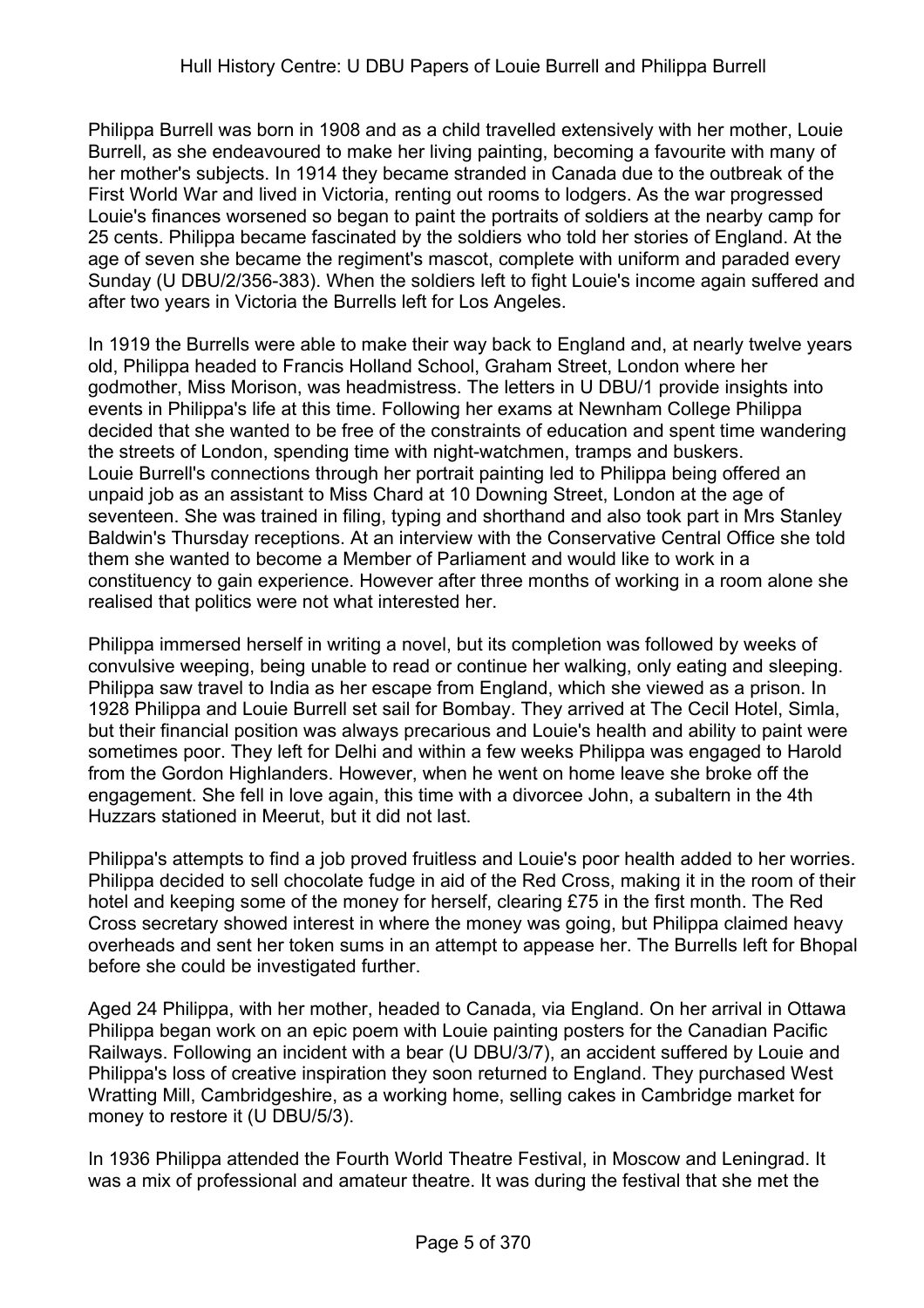conductor Vladimir Shaveitch and, despite his wife and daughter, they became lovers. It was not to last as she felt trapped and Philippa returned to London.

Philippa had mastered her writing techniques at West Wratting, but struggled to find an idea that excited her until deciding on a drama written in verse and based upon a philosophy of nature, 'He Was Like a Continent'. She sent the finished work to a number of theatres, but it was universally rejected. She heard that 'great things were happening' in America and sold the mill and left for New York alone. Philippa left a copy of her play with all the theatre and agencies on Broadway, but it was rejected again.

An actor-director, Nicholas Grey, wanted to start a try-out theatre as he was aware of the difficulties of getting a new play on to the stage. He aimed to provide a 'shop-window' for managements to see them. He read Philippa's play, but needed initial capital in order to produce it. As Philippa had money left from the sale of the Mill she agreed to invest the £500 needed and things progressed with the hiring of a down-town theatre on the Bowery, the Roosevelt. A number of problems followed, but with the guidance of Robert Coleman, a drama critic of the Mirror, the play opened on 17th February 1938 with all 1400 seats sold. It received good notices from the critics, but Coleman told Philippa that 'The play is good. The production is not as bad as I expected but it is heavy and humourless and the opportunities in the text are not taken. Some of the acting is good but the two leads are terrible. You must take it off and get a first-class Broadway production'.

By now Louie had joined Philippa and they decided to travel again, this time to Cape Cod where Philippa began work on 'The Isle, the Sea & the Crown'. It was a story of 'Edward VIII's love for Mrs Simpson and his abdication and the story of England, from her prehistoric beginnings to her mystic future'. Philippa was to work on it for sixteen years. As the summer approached the Burrells moved up the New England coast to Hay Point on the island of Grand Manan, returning to New York a year after they had left.

With the threat of war Philippa made the decision to return to Europe so she could be a part of what was to enfold. Returning to England the Burrells split their remaining capital of £50 and Louie headed to Normandy to sketch while Philippa went to Berlin, immersing herself in the books and people around her. The letters in this collection provide an insight into Philippa's views and experiences at this time. She visited Adolf Kohler, who was head of the office that gave foreigners advice, in her attempt to find a literary agent. She proved unsuccessful, but a journalist acted as an unpaid agent, helping her to visit publishers with her play.

Philippa rekindled a previous relationship with Baroness Rosalind von Schirach who had close links to Hitler and this provided Philippa with access to places such as the headquarters of the German Women's Organization. Philippa's close relationship with Kohler ensured she was kept informed with how the war was developing and through his efforts she was able to board the last Warsaw to Paris Express before the outbreak of war (see U DBU/1/545 for a postcard sent en route). After passing through Paris Philippa arrived in London on 31 August 1939. For the next two years she continued to receive letters from Kohler.

Philippa went on to Wales where she continued with her writing, returning to London when France fell. She obtained a job working in the Central War Room of the War Office. Within six weeks she was a fully qualified member of the team that tracked the positions of every British Unit. She stayed for nine months before resigning and joining the army, entering Pontefract Barracks, No 9 ATS Training Centre, on 17th July 1942 as a driver. However, due to the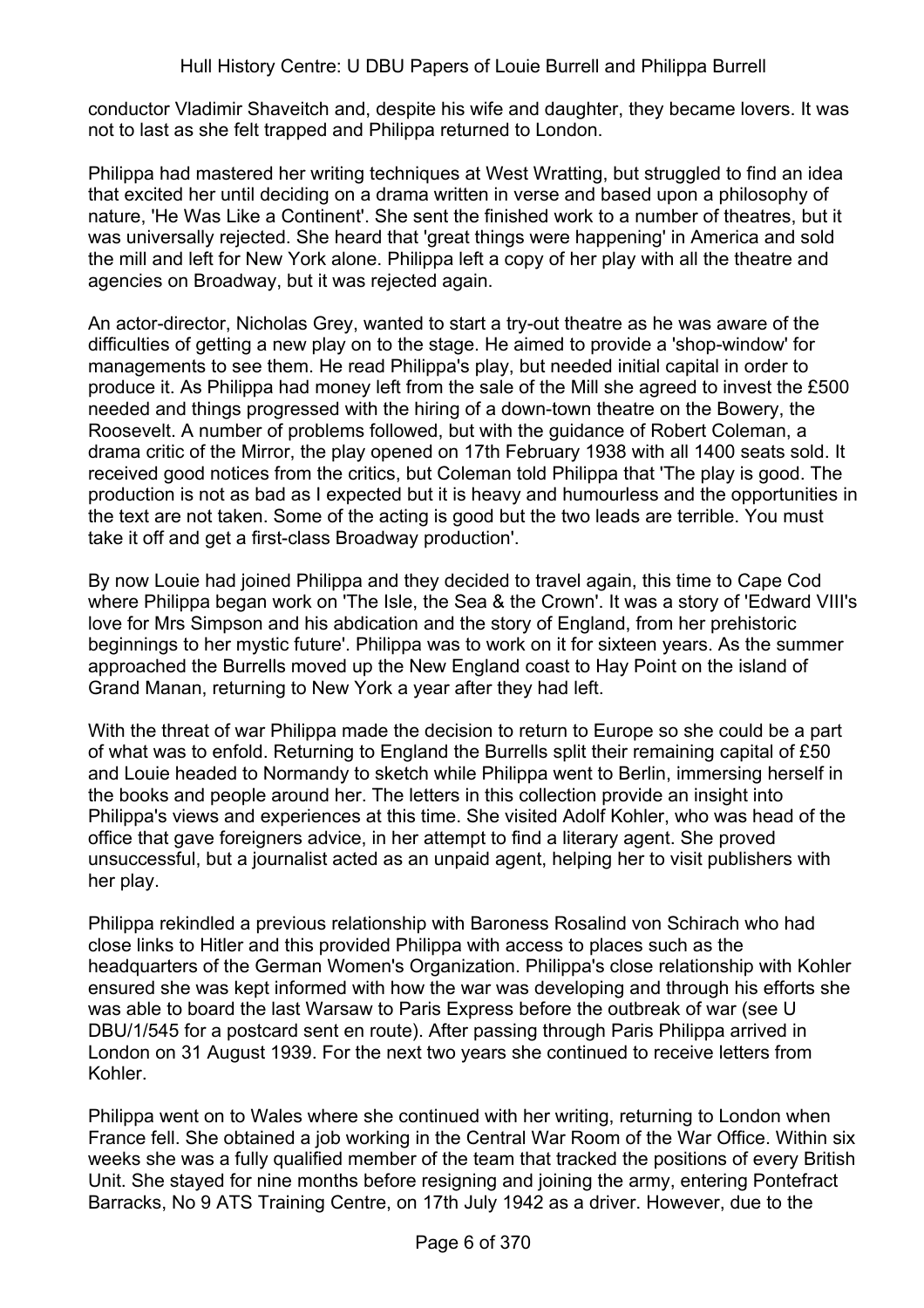shortage of officers she was put up for a commission. At the end of every course there was a Passing-out Parade and a Concert Party with the companies putting on performances. Philippa's play 'The Nightmare' was warmly received. Her dramatic interests were again utilised with her move to No 1 Officer Cadet Training Unit, Edinburgh, on November 26th 1942.

In August 1943 she arrived at HQ ATS Severn District Heath camp, Cardiff and then proceeded to Newport, the HQ of the Bristol Channel Ports. It was here that Philippa met and fell in love with married Major Gordon Hannen. Philippa suffered a nervous breakdown and Hannen arranged for her to be invalided out in 1945. After the war Philippa and Hannen returned to London. He began divorce proceedings and moved to a bedsit near the Burrells. Following Philippa's move to a gamekeeper's cottage in Kent Hannen returned to his wife.

By using her war gratuity Philippa was able to publish a paper-back edition of 'He Was Like a Continent' in 1947, but it failed to raise any interest. This drove her to write 'The Brothers' while living in Farndale, North Yorkshire. She eventually found financial backing for the play from Hannen with Peter Zadek directing. Attempts to persuade Gordon Craig to produce the play resulted in a brief relationship (see U DBU/1, U DBU/2/675 and U DBU/4/17). The play opened on 13th February 1951 at the Watergate Theatre, London to poor reviews. Philippa considered leaving England again as she perceived that 'England has always done her best to crush her young writers but I will not be crushed...' However, she remained.

In 1951 Philippa attended the last night of the PEN Club Congress in Edinburgh, a human rights organisation fighting for freedom of expression. At the banquet she was entranced by Sir C. P. Ramaswami Aiyar and on their return to London met to discuss India and Philippa's play 'He Was Like a Continent'. In him Philippa saw the 'father-teacher-lover' that she had been looking for and their relationship endured until his death with meetings and weekly letters.

Also at this time Philippa was appointed to the executive committee of the Authors World Peace Appeal (AWPA) and this gave her a purpose outside of her writing. She subsequently travelled to various conferences, including Congress of the People for Peace held in Vienna in December 1952. Philippa had become ostracised by the PEN Club following a peace demonstration in London in March 1955. She had also attempted to shake the AWPA out of what she saw as their 'political timidity'. Her 'real allegiance' now was to the British Peace Committee 'where I found positive people and made new friends'.

Philippa went regularly to the Theatre Royal in Stratford East where director Joan Littlewood had a company. In May 1955 Littlewood obtained money to take two plays to the International Theatre Festival in Paris and Philippa accompanied them. On their return Philippa was invited by the Committee for Cultural Relations with Foreign Countries and the League of Polish women to be part of a delegation of twelve women to go to Poland. These free tours aimed to present an image designed to counter that painted by the West. While waiting for a flight to take her on to Helsinki to attend the World Peace Congress Philippa spent several days walking and talking to the people of Warsaw. On the last day of the congress invitations were extended to the delegates to visit both Russia and China. Philippa headed for Leningrad, then Moscow before returning to London.

In 1956 Philippa headed back to India where her relationship with Sir C. P. Ramaswami Aiyar provided her with social connections and an invitation to the World Theatre Conference in Bombay to read her play. Later she attended the Asian Writers Conference and the World Buddhist Conference. While in India Philippa was taught Yoga, meditation, Hinduism and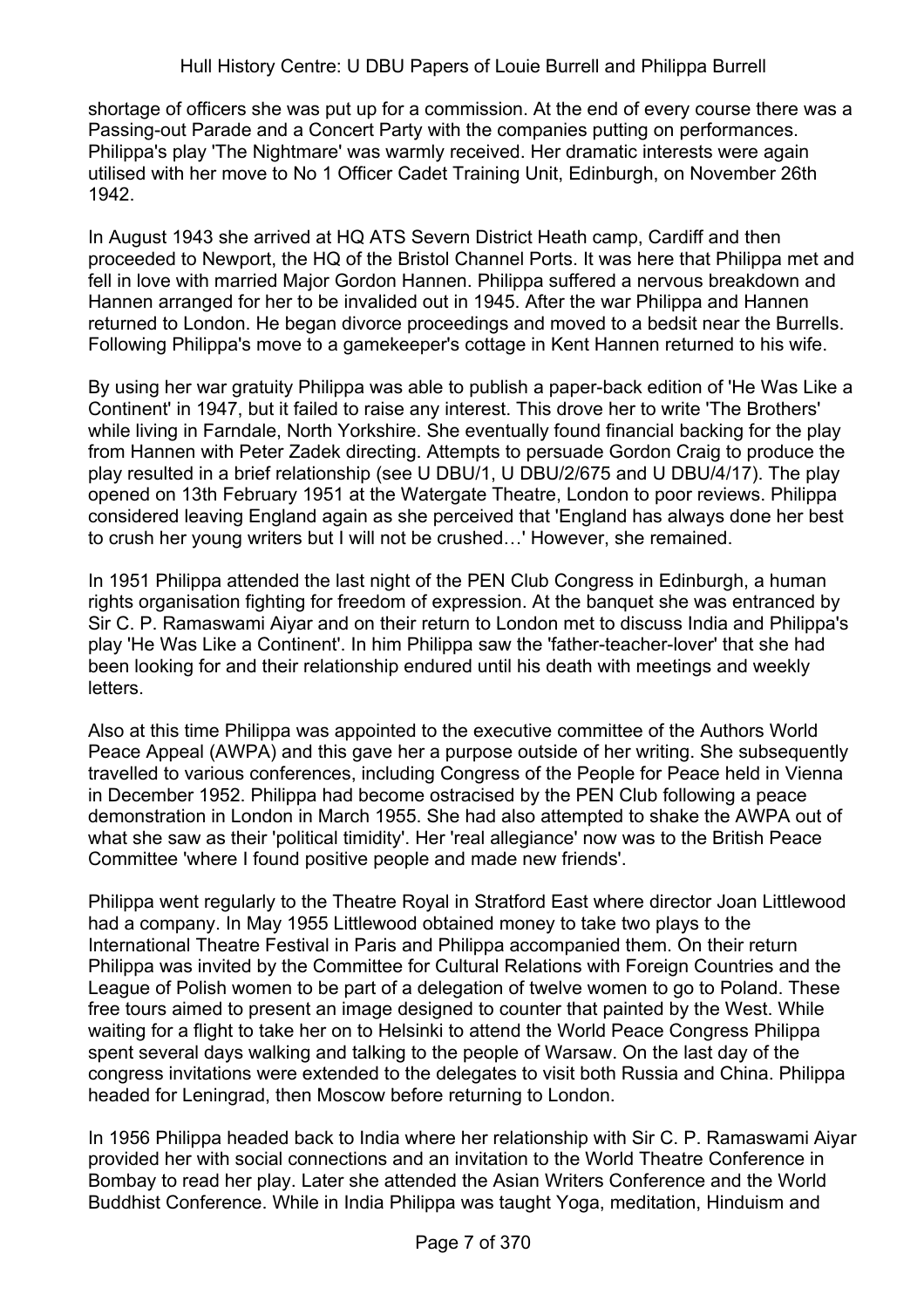Buddhism. She travelled to China via Hong Kong aiming to see the treasures of the old China, meet writers and study the new China before she returned to England via India.

Philippa and Louie purchased a house in Hampstead, London, which they converted into small flats, giving them financial security for the first time, but Philippa felt stifled and sold it six months later. She attempted to buy Scar Top on the moors above Hebden in Wharfedale, North Yorkshire, where she had previously lived, but was unsuccessful so purchased a caravan which she placed on a moor top in Nidderdale, North Yorkshire. In May 1960 she bought Laverock Hall, an old crumbling farmhouse, which she rebuilt. Once completed Philippa spent her days in meditation, yoga and reading. At this time she also finished part one of her autobiography, 'The Golden Thread'. Following a number of falls her mother, Louie, now aged 90, moved into a flat Philippa had converted from a cowshed, but it didn't suit either of them and after six years Philippa sold Laverock Hall and they moved back to Hampstead, London. As Louie's health deteriorated Philippa placed her in a Home, but issues meant she returned to live with Philippa. However, her own health began to suffer as the stress of looking after her 96 year old mother took its toll. Philippa finally found a Home for Louie in Barnet, London. Later Louie's deafness caused the Burrells to communicate through 'scribbles' and they became a book.

As Louie was now settled Philippa was able to move to a smaller flat in Tufnell Park, London. She regularly attended meetings in the Wimbledon cottage of Anna Morduch, head of the Sufi order in England. In 1969 Philippa read 'The Testimony of Light' which was written by a medium, Helen Greaves, from messages sent to her by her dead friend, Frances Banks. She approached Helen Greaves for permission to adapt it for the stage. In January 1970 the adaptation was complete, but issues between Philippa and Helen Greaves meant that the play was never performed (see U DBU/5/21-U DBU/5/24).

Following Louie's death in 1971 Philippa began work on 'The Journey'. Unable to find a backer for the completed work she sold her cottage, car and furniture to raise funds to stage it herself. Eventually it opened at the Round House, Camden Town, London in March 1976, but bad reviews resulted in a shortened run and left Philippa £5000 in debt. In 1981 with money from subscriptions she printed 500 paperback copies of 'The Isle, the Sea & the Crown' with limited success. By now Philippa was living in a British Legion Home in the Midlands.

During her many moves Philippa had always retained an old Saratoga trunk, filled with her mother's unframed paintings. In 1979 she exhibited her mother's paintings for a week at the National Book League Gallery in Albermarle Street, London. Philippa began searching for places to house her mother's works in a number of museums, galleries and universities. Material in this collection documents her efforts and the issues that she faced (see U DDB/3). In 1994 she deposited a number of items belonging to herself and her mother with Hull University Archives, including paintings, letters and photographs. Philippa used the letters and photographs to compile a history of her family in 'Remarkable Lives, Letters & Photographs' (see U DBU/5/91). The University went on to award her an honorary doctorate in 1999 (see U DBU/5/89) and the remainder of Philippa's own papers were added to the collection following her death in 2004.

**Custodial history:** Donated by Philippa Burrell in 13 January 1997 and October 2003 and via her solicitors in October 2006

**Description:** The papers have been arranged into six sections consisting of correspondence, photographs, files relating to Louie Burrell (1873-1971), the writings of Philippa Burrell (1908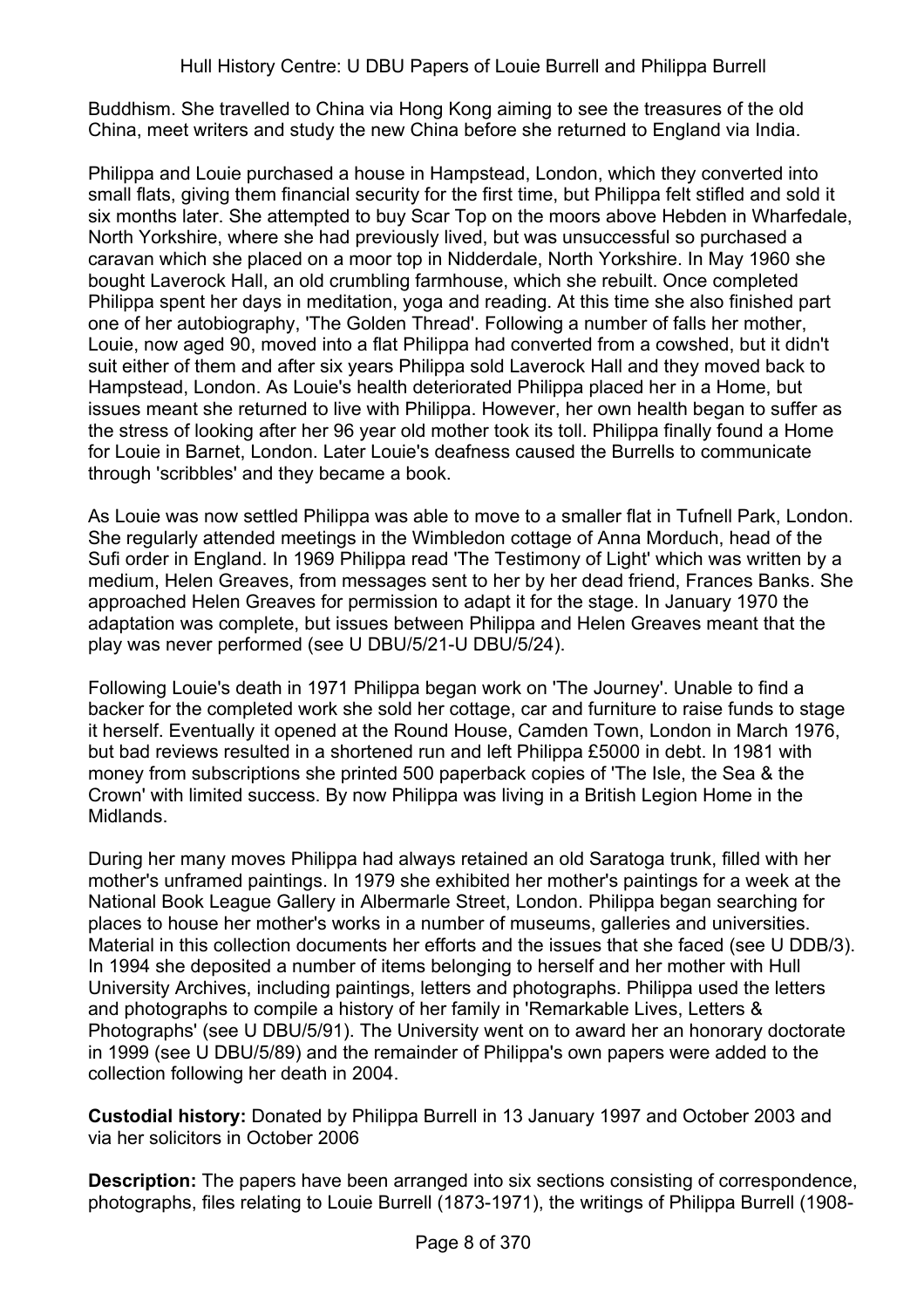2004), files relating to Philippa Burrell and miscellaneous. The correspondence and photograph sections have been kept in the original order as set out in Philippa Burrell's catalogues at U DBU/3/10 and U DBU/3/11. When cataloguing the collection one item mentioned in Philippa's original lists was not amongst the collection and in this case the entry has been noted 'Missing'.

Accessions 2003/24 and 2006/22 have been incorporated into the existing catalogue where possible. Some renumbering was necessary to accommodate these items and the original number has been noted in the individual catalogue entry. Some material has been sorted into artificial files and this has also been noted. Duplicate material has not been retained. The final accession contained papers, letters and book drafts that were found in a suitcase by Philippa Burrell's executors.

## U DBU/1 Correspondence

The correspondence section contains a wide range of material covering a period from 1858 to 1970. A certain amount can be regarded as professional letters dealing with the commissioning of Louie's work and also arrangements for sittings, alterations and delivery. These cover some of the period of Louie's most successful artistic activity from when she left Herkomers school in 1904 to her return from her second and unsuccessful trip to India in 1932. The only example of such letters after this date was from Brigadier - General Jones and Mrs Churchill about the 'Mr Bullfinch' portrait in 1942. Later personal correspondence also occasionally refers to her art whether it be the scarcity of materials or problems she came up against when trying to sell her decorative items to companies and shops, and her feeling that her talent had left her.

This section is dominated by personal letters between Louie and Philippa spanning a 52 year period demonstrating the strength of the bond between mother and daughter. These letters deal with domestic matters, general news, problems with money and houses, plans for the future, travel and Philippa's struggles writing and promoting her work. When apart they would write at least every other day and sometimes several times a day. Even on her most far flung journey's to Russia, India and China Philippa would keep in touch with Louie to give accounts of her activities and discuss matters. Such contact continued until Louie's last days living in the Braeside nursing home when, her hearing having deteriorated badly, she and Philippa would communicate by written conversations which are also included at the very end of this section.

As well as these there are many letters from important figures from royalty and the political world. These include correspondence arranging sittings for a portrait of Princess Mary and also correspondence from Mrs Stanley Baldwin during the period of her patronage of Louie's work. This coincided with Stanley Baldwin's term as Prime Minister and as such the Burrells had close links with Downing Street. Another link to the world of politics is provided by letters from Dorothy Chamberlain, daughter of Neville, who had been on of Philippa Burrell's schoolfriends. At one point Philippa holidaying with the Chamberlains in Scotland. One of the last letters from Dorothy is one regarding her father's death in 1940 [DBU/1/568].

There is much correspondence relating to India dating from both Philippa's two stays there. Of her first visit between 1928 and 1930 there are significant letters from Lieutenant John Gadge with whom Philippa was having an affair. He makes some mention of Meerut Conspiracy case of 1929 - 1933, referring to communist prisoners in two letters DBU/1/309 and 1/310. There is correspondence between Louie and the viceregal court regarding her efforts to paint Lord Irwin's portrait, and also with Christopher Birdwood, Commander in Chief of India, about painting three portraits for him for his official residences. Philippa's work for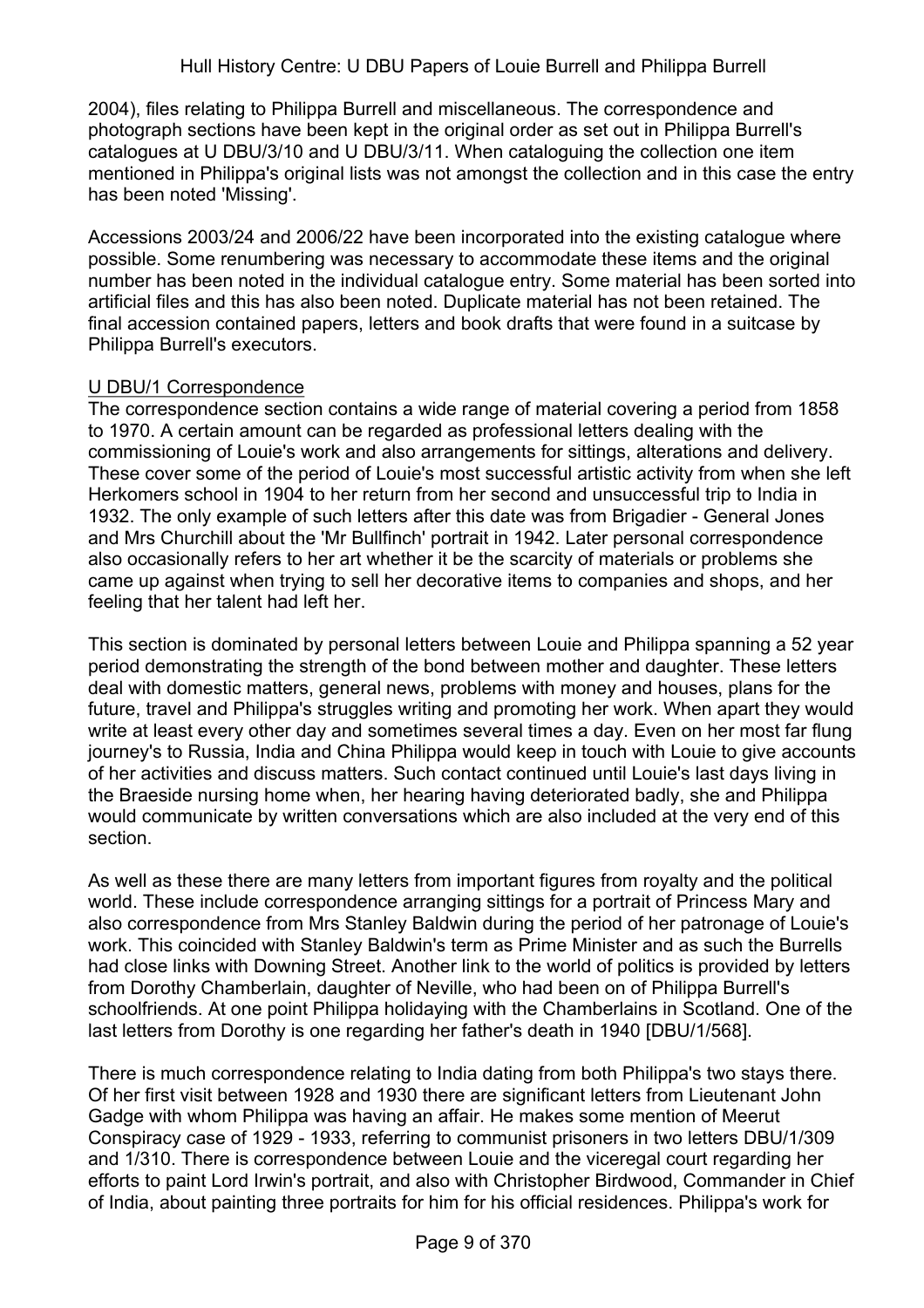the Artists World Peace Appeal and her relationship with the statesman and academic Sir C. P. Ramaswami Aiyar are documented in the letters. Her interest in India led to her return in 1956, via the Suez Canal, and her persistence obtained her several meetings with the then Prime Minister Jawahalal Nehru.

In addition to the correspondence of Louie and Philippa there are also letters relating to Philip Burrell's journey to South Africa and his experiences during the Boer War.

#### U DBU/2 Photographs

Containing over 980 items, this section contains not only images of Louie's works and clients but also pictures of family, friends and places. Many photographs fill in gaps which the correspondence leaves blank, such as from 1912 to 1919 when Louie and Philippa were living in Canada and the USA. The collection spans from late 19th century photographs of the Luker family to exhibitions of Louie's work promoted by Philippa in the 1980s. It provides an opportunity to view a range of Louie's works both miniatures and oil portraits and also drawings and landscapes. The photographs encompass works from her time at Herkomer's art school up until the products of her later sketching holidays to France and Italy, after she had given up commissioned work. There are many photographs of sitters taken for Louie to work from, particularly royalty, and some pictures used for when Louie was producing work to be exhibited and sold in Ogden's jewellers shop in Harrogate during the war. Also of interest are photographs of Philip Burrell's travels through Cuba and Mexico in the late 1890s, and of South Africa, including during the Boer War.

## U DBU/3 Files relating to Louie Burrell

Contains files relating to Louie's work and also some biographical notes. Of particular interest are files containing correspondence and publicity relating to Philippa's promotion of Louie's work in the 1980s by exhibitions and donations. Included are files covering Philippa's efforts to found an art gallery in Chesterfield to which she was to donate much of Louie's work and also material regarding her donation of pictures to the Hull University Art Collection. At DBU/3/10 - 11 are catalogues prepared by Philippa of the photographs and correspondence in this collection on whose structure this catalogue was based. These catalogues, particularly that of the correspondence, include additional material in the form of extracts from Philippa's autobiographical works and give further insight into her attitudes and reactions to events in the lives of herself and her mother. This section also contains catalogues of Louie's work written by Jim Murrell, head of conservation at the Victoria & Albert Museum.

# U DBU/4 Files relating to Philippa Burrell

These files contain mainly correspondence and notes relating to Philippa's work and her interests. This includes anti-vivisection, Authors World Peace Appeal, various international Peace conferences, plans for establishing a healing, teaching and organic gardening centre and proposals for the Matchbox Theatre company and a new age religious arts centre. Material related to the Auxiliary Territorial Service and research on various Belief systems are also included.

# U DBU/5 Writings of Philippa Burrell

Consisting in the main of plays and an autobiographical trilogy this section contains manuscripts and files of notes relating to the literary efforts of Philippa Burrell. Of particular interest are the original manuscripts and drafts of her published works, 'He was Like a Continent', 'The Golden Thread', 'The Horses and the Charioteer' and 'The Isle, the Sea and the Crown', and the manuscripts of her play 'The Journey' staged at the Coventry Roundhouse theatre and later unsuccessfully at the Criterion theatre.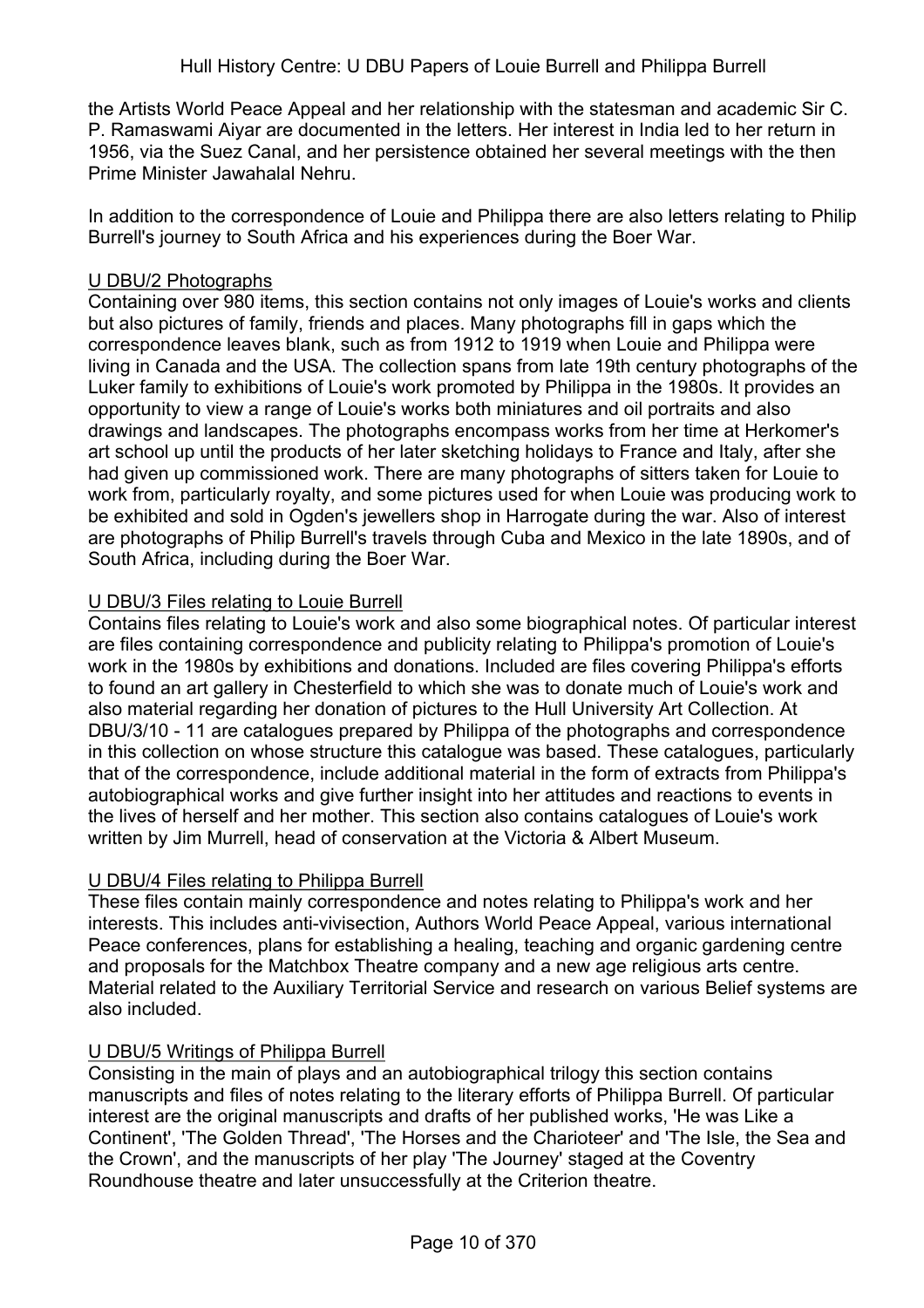Later material includes items related to Philippa Burrell's donation of Louie Burrell's paintings to various repositories, including her correspondence and photographs to University of Hull, the conferment of an honorary degree on Philippa Burrell and the writing and publication of 'Remarkable Lives, Letters & Photographs'.

## U DBU/6 Miscellaneous

This section contains some work by Ada Luker consisting of a painting on parchment, a decorative plate and a small collection of watercolour paintings and painted doilies. Some juvenile artwork by Philippa Burrell is also included. Lastly amongst the art work there is an unsigned sketchbook contain rough charcoal sketches. There is a small collection of posters, two from the People's Congress for Freedom, Vienna 1952 and four advertising the production of Philippa Burrell's play 'The Journey' staged at the Roundhouse Theatre, Coventry, 1976. To accompany these there is a reel of audio tape of music used for this production, but is not currently available to researchers. Other mementoes are included, such as Philippa's school and Guide badges.

## **Arrangement**

- U DBU/1 Correspondence, 1858 1970
- U DBU/2 Photographs, 1875 1988
- U DBU/3 Files relating to Louie Burrell, 1892 1996
- U DBU/4 Files relating to Philippa Burrell, 1932 1992
- U DBU/5 Writings of Philippa Burrell, 1923 2003
- U DBU/6 Miscellaneous, 1900-1976

**Extent:** 5.5 linear metres

**Related material:** Louie Burrell's paintings are held in a number of locations including: Bushey Museum and Art Gallery Hull University Art Collection Victoria and Albert Museum (London) Djanogly Art Gallery at Nottingham University Ashmolean Museum (Oxford) Herkomer Museum, Landsberg-am-Lech (Bavaria) National Gallery of Canada Abbotsford, The Home of Sir Walter Scott

Information relating to Louie Burrell and Philippa Burrell can also be found: The Women's Library, London School of Economics, London University Papers and correspondence relating to the Authors' World Peace Appeal, Leeds University Library, GB 206

<http://www.louieburrell.com/> <http://philippaburrell.com/>

**Access conditions:** Some of the records in this collection contain sensitive personal information. In accordance with data protection legislation, records containing sensitive personal information are not available for public inspection for 75 years if the information relates to adults, or 100 years if the information relates to children. In some circumstances access may be granted for research purposes. To request access or for further information please contact [archives@hull.ac.uk.](mailto:archives@hull.ac.uk)

Access to all other material will be granted to any accredited reader.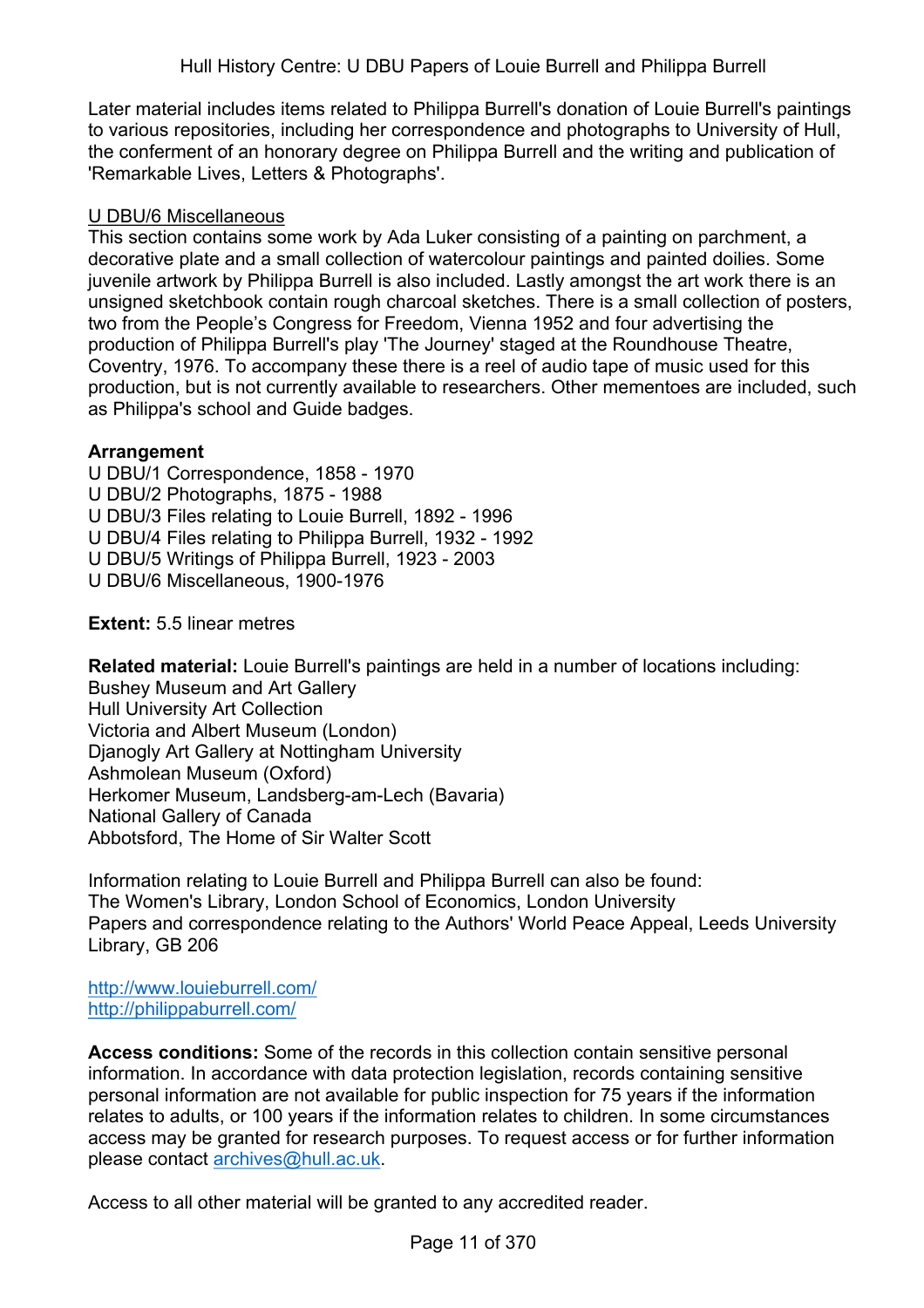| U DBU/1          | <b>Correspondence</b><br>Arranged chronologically according to Philippa<br>Burrell's original order as in catalogue at U<br>DBU/3/10<br>c. 2300 items                                                                          | 1858-1970   |
|------------------|--------------------------------------------------------------------------------------------------------------------------------------------------------------------------------------------------------------------------------|-------------|
| <b>U DBU/1/1</b> | Letter (1 p). 'Charles' to Mr T. Margetts.<br>Regarding an alteration of miniature of his mother<br>and a dispute with Mr Burrell and a letter to Sir<br>Charles in respect of claim<br>1 item                                 | c.1855      |
| <b>U DBU/1/2</b> | Letter (1 p). M. Le Cheseulter and Chatelaine to<br>Mr T. Margetts.<br>Regarding a publisher's mistake to be rectified in<br>next edition of Chaucer and a poem by<br>Christopher Smart. Engraving at head of letter<br>1 item | 17 Sep 1858 |
| <b>U DBU/1/3</b> | Letter (1 p). G. Lance to Mr T. Margetts.<br>Regarding viewing pictures by his daughter (Ada)<br>at the British Gallery ('Lobster' and 'Fruit')<br>1 item                                                                      | 7 Feb 1861  |
| <b>U DBU/1/4</b> | Note (1 p). E. Margetts. Thoughts on the death of<br>her son Frank, his funeral and words for<br>tombstone.<br>With:<br>a) Original envelope<br>b) Pencil sketch of Netley Abbey (8 cm x 11 cm)<br>1 item                      | c.1865      |
| <b>U DBU/1/5</b> | Letter (1 p). Lucien Jerome, H.M. Consul, Mexico<br>city to Major John Jerome, 6th Division, army of<br>operations.<br>Introduces Philip Burrell, going to South Africa to<br>join Boer War<br>1 item                          | c.1900      |
| <b>U DBU/1/6</b> | Letter (1 p). Lucien Jerome, H.M. Consul, Mexico<br>City to John E. Crookner, H.B.M Consul, Canary<br>Islands.<br>Introduces Philip Burrell on way to South Africa<br>1 item                                                   | 22 Jan 1900 |
| <b>U DBU/1/7</b> | Letter (1 p). Lucien Jerome, H.M. Consul, Mexico<br>City, to Major General George Leverson, R.E.<br>Ejercie de operacianeren en Africa.<br><b>Introduces Philip Burrell</b><br>1 item                                          | 22 Jan 1900 |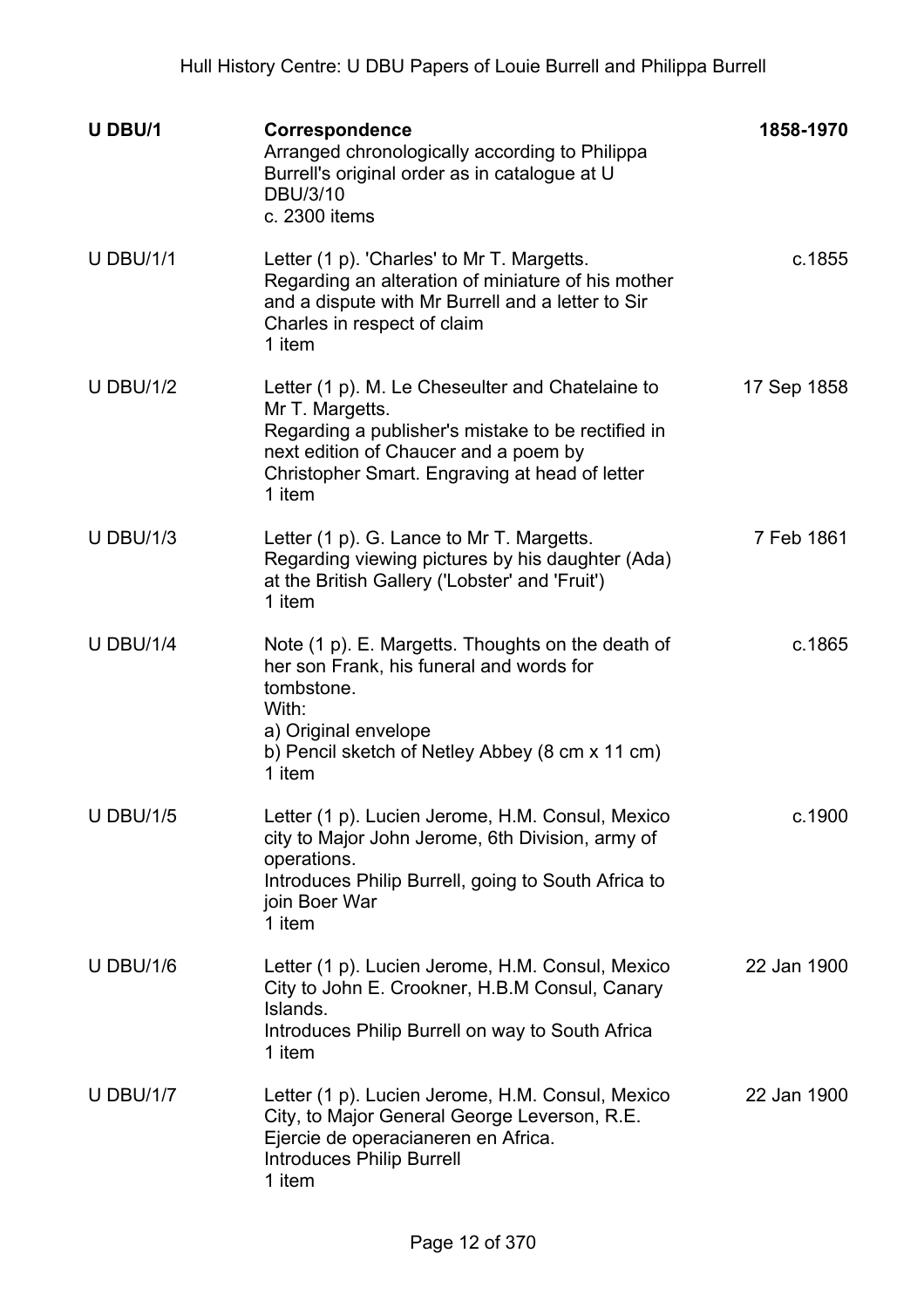| Hull History Centre: U DBU Papers of Louie Burrell and Philippa Burrell |                                                                                                                                                                                                                                                                                                                                             |                            |  |
|-------------------------------------------------------------------------|---------------------------------------------------------------------------------------------------------------------------------------------------------------------------------------------------------------------------------------------------------------------------------------------------------------------------------------------|----------------------------|--|
| <b>U DBU/1/8</b>                                                        | Letter (1 p). 'Wilfred' of Jockey Club, Mexico City<br>to Captain Sydney Johns, Duke of Edinburgh<br>Mounted Infantry, South Africa.<br><b>Introduces Philip Burrell</b><br>1 item                                                                                                                                                          | 21 Jan 1900                |  |
| <b>U DBU/1/9</b>                                                        | Letter (1 p). Arthur Newsam to Captain C.L.<br>Marks, 2nd Company East Kent Yeomanry, South<br>Africa.<br><b>Introduces Philip Burrell</b><br>1 item                                                                                                                                                                                        | 29 Jan 1900                |  |
| <b>U DBU/1/10</b>                                                       | Letter (1 p). M. Ricardo to cousin, Major Gerald<br>Ricardo, South Africa.<br>Introduces Philip Burrell, volunteering for the front<br>and paying his own expenses<br>1 item                                                                                                                                                                | 19 Feb 1900                |  |
| <b>U DBU/1/11</b>                                                       | Letter (1 p). Lewis N. Way to Captain W.J Hobdell,<br>2nd Wiltshire Regiment South Africa.<br><b>Introduces Philip Burrell</b><br>1 item                                                                                                                                                                                                    | 10 Oct 1900                |  |
| <b>U DBU/1/12</b>                                                       | Card, Mr J.G. Paterson to Mrs Ronald Grant.<br><b>Introduces Philip Burrell</b><br>1 item                                                                                                                                                                                                                                                   | c.1900                     |  |
| <b>U DBU/1/13</b>                                                       | Card. Mr J.G. Paterson to Mrs Murray Neething.<br>Introduces Philip Burrell.<br>With:<br>a) Press cutting. Pall Mall Gazette, letter to the<br>editor from Philip Burrell. Regarding discovery of a<br>sandbank by the Prince of Monaco<br>b) Membership card. Jockey Club of Mexico.<br>Belonging to Philip Burrell. 5 July 1899<br>1 item | 5 Jul 1899                 |  |
| <b>U DBU/1/14</b>                                                       | Army book 153. Belonging to Philip Burrell<br>1 volume                                                                                                                                                                                                                                                                                      | c.1900                     |  |
| <b>U DBU/1/15</b>                                                       | Booklet. 'Notes on Reconnoitring in South Africa'.<br>Published Cape Times Ltd. Stamped 'Western<br><b>Province Mtd Rifles'</b><br>1 item                                                                                                                                                                                                   | 1900                       |  |
| <b>U DBU/1/16</b>                                                       | Diary of Philip Burrell<br>Regarding his journey to South Africa, fighting in<br>the Boer war and being wounded<br>1 volume                                                                                                                                                                                                                 | 22 Jan-4 May<br>1900       |  |
| <b>U DBU/1/17</b>                                                       | Papers relating to Philip Burrell<br>Comprising:                                                                                                                                                                                                                                                                                            | 24 May 1900-25<br>Apr 1902 |  |
|                                                                         |                                                                                                                                                                                                                                                                                                                                             |                            |  |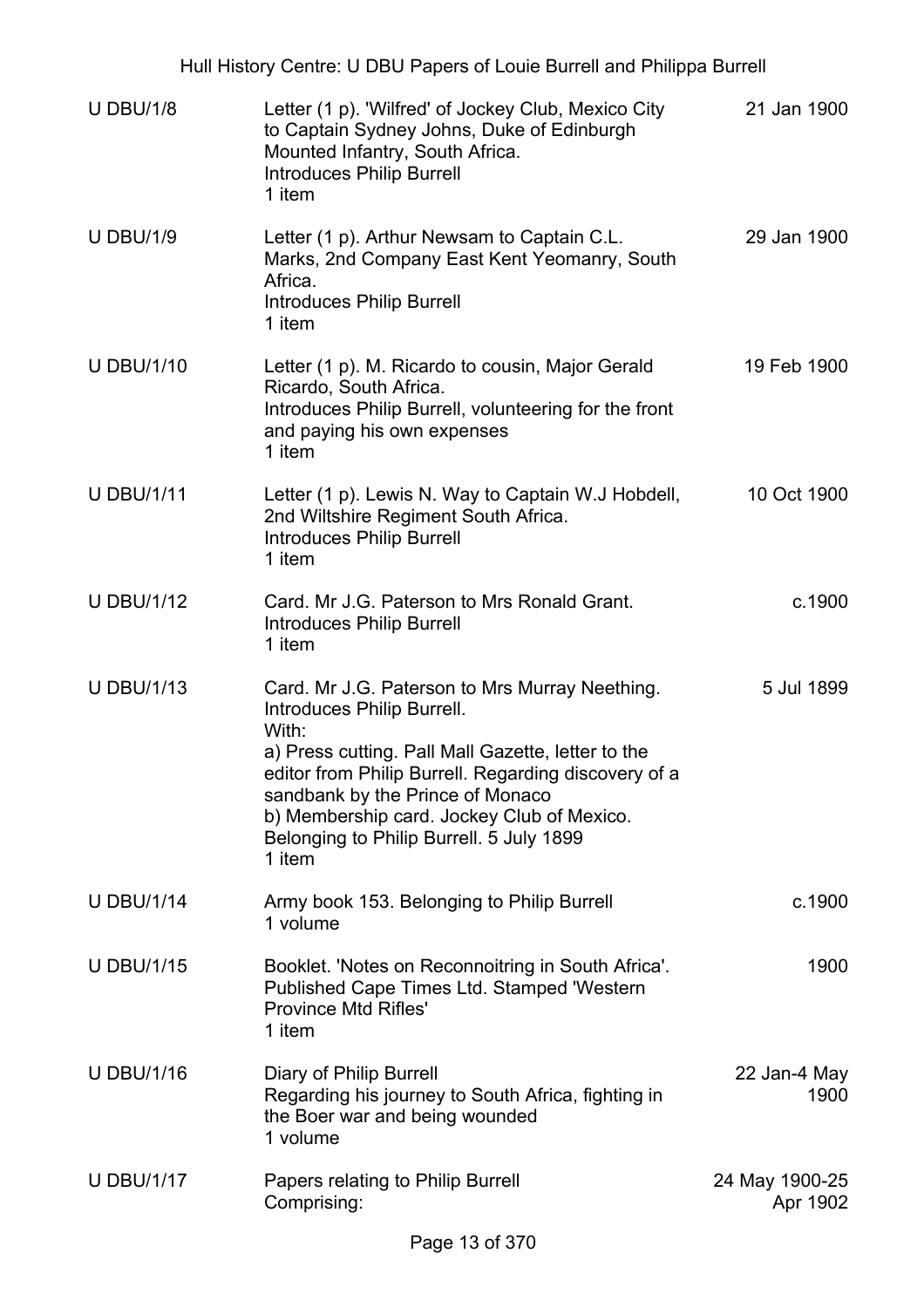|                   | a) Medical note. Declaring Philip Burrell's<br>wounding at Jammerburg Wepener. Being sent<br>back to England. Signed D.M. Tomory, G.L.S.<br>Farthall, surgeon major, Mafeking, 24 May 1900<br>b) Police Pass, Johannesburg for Philip Burrell, 25<br>April 1902<br>c) Sketch map, undated<br>3 items |               |
|-------------------|------------------------------------------------------------------------------------------------------------------------------------------------------------------------------------------------------------------------------------------------------------------------------------------------------|---------------|
| <b>U DBU/1/18</b> | Letter (1 p). Digby Willoughby to General Baden -<br>Powell, South Africa.<br>Introduces Philip Burrell on return to South Africa,<br>seeking a commission<br>1 item                                                                                                                                 | 30 Sep 1900   |
| <b>U DBU/1/19</b> | Letter (1 p). Walter Ellis to Colonel G.H.M<br>Edwards, 5th Dragoon Guards, South Africa.<br>Introduces Philip Burrell and his request for a<br>commission in the new police<br>1 item                                                                                                               | 16 Oct 1900   |
| <b>U DBU/1/20</b> | Letter (1 p). Lieutenant Colonel Edmund,<br><b>Transvaal Constabulary to Philip Burrell.</b><br>Regarding Philip Burrell's application. There are<br>many applicants and he should apply officially<br>through late commanding officer<br>1 item                                                     | 12 Nov 1900   |
| <b>U DBU/1/21</b> | Letter (1 p). Lieutenant R.H. Kearsley, A.D.C.,<br>South African Constabulary to Philip Burrell.<br><b>General Baden</b><br>Powell directs him to say all commissions filled<br>and suggests joining as trooper<br>1 item                                                                            | 13 Nov 1900   |
| <b>U DBU/1/22</b> | Letter (1 p). G.S. Pretyman to Philip Burrell.<br>Advises him to apply for new police constabulary<br>force and other Corps through late commanding<br>officer<br>1 item                                                                                                                             | 18 Nov 1900   |
| <b>U DBU/1/23</b> | Telegram, Cape of Good Hope. General French to<br><b>Colonel Doran's Column.</b><br>Very urgent. Weekly horse and mule returns to be<br>discontinued<br>1 item                                                                                                                                       | 29 May 1902   |
| <b>U DBU/1/24</b> | Telegram, Cape of Good Hope. General French to<br><b>Colonel Doran's Column.</b><br>Very urgent. Enquires whether box and horses on<br>way with Yeomanry<br>1 item                                                                                                                                   | 16 [Jun] 1902 |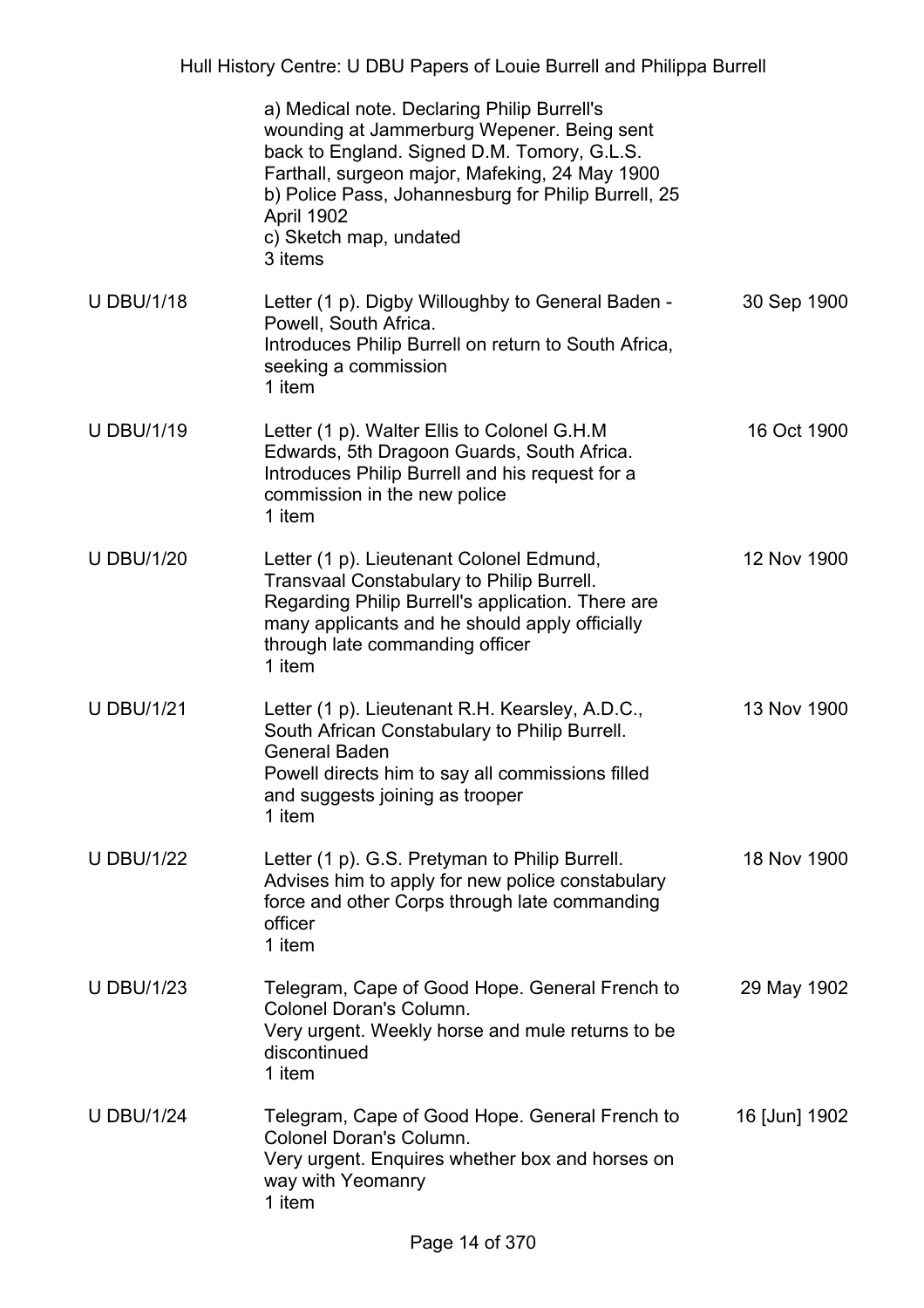| <b>U DBU/1/25</b> | Telegram, Cape of Good Hope. Captain Straw to<br>Colonel Doran.<br>Lost mule not with them, driver deserted wagon<br>1 item                                                                                                                                    | 16 Jun 1902 |
|-------------------|----------------------------------------------------------------------------------------------------------------------------------------------------------------------------------------------------------------------------------------------------------------|-------------|
| <b>U DBU/1/26</b> | Telegram, Cape of Good Hope. Henderson to<br>Colonel Doran.<br>Handing over ponies<br>1 item                                                                                                                                                                   | 18 Jun 1904 |
| <b>U DBU/1/27</b> | Acknowledgement of application for employment<br>from office of secretary, Transvaal Administration<br>to Lieutenant Burrell, Colonel W. Doran's Column<br>1 item                                                                                              | 11 Jan 1902 |
| <b>U DBU/1/28</b> | Recommendation for employment of Philip Burrell<br>by Colonel W. Doran<br>1 item                                                                                                                                                                               | 19 Jun 1902 |
| <b>U DBU/1/29</b> | Letter (1 p). Recommendation for employment of<br>Philip Burrell by Colonel W. Doran<br>1 item                                                                                                                                                                 | 1 Jul 1902  |
| <b>U DBU/1/30</b> | Letter (page 2 only). Philip Burrell to Louie Burrell.<br>Regarding Beresford diamond shares, news of<br>friends and business including the sale of a<br>factory<br>1 item                                                                                     | 10 Nov 1907 |
| <b>U DBU/1/31</b> | Letter (2 pp). Philip Burrell to Louie Burrell.<br>Regarding his brother Alfred's employment offer,<br>future prospects, the sale of a factory and news of<br>friends. Letter also refers to mines and the<br>Kaiser's visit to England<br>1 item              | 17 Nov 1907 |
| <b>U DBU/1/32</b> | Letter (page 2 only). Philip Burrell to Louie Burrell.<br>Regarding his sisters Annie and Nina, a horse<br>show, problems in Natal and the murder of chiefs<br>loyal to the government, news of friends and the<br>progress of the sale of a factory<br>1 item | 8 Dec 1907  |
| <b>U DBU/1/33</b> | Letter (page 2 only). Philip Burrell to Louie Burrell.<br>Regarding news of his sisters, financial<br>arrangements and living arrangements in London<br>1 item                                                                                                 | 22 Dec 1907 |
| <b>U DBU/1/34</b> | Letter (2 pp). Philip Burrell to Louie Burrell.<br>Regarding financial matters, his family, his health,<br>news of Christmas, anticipation of birth of his child                                                                                               | 29 Dec 1907 |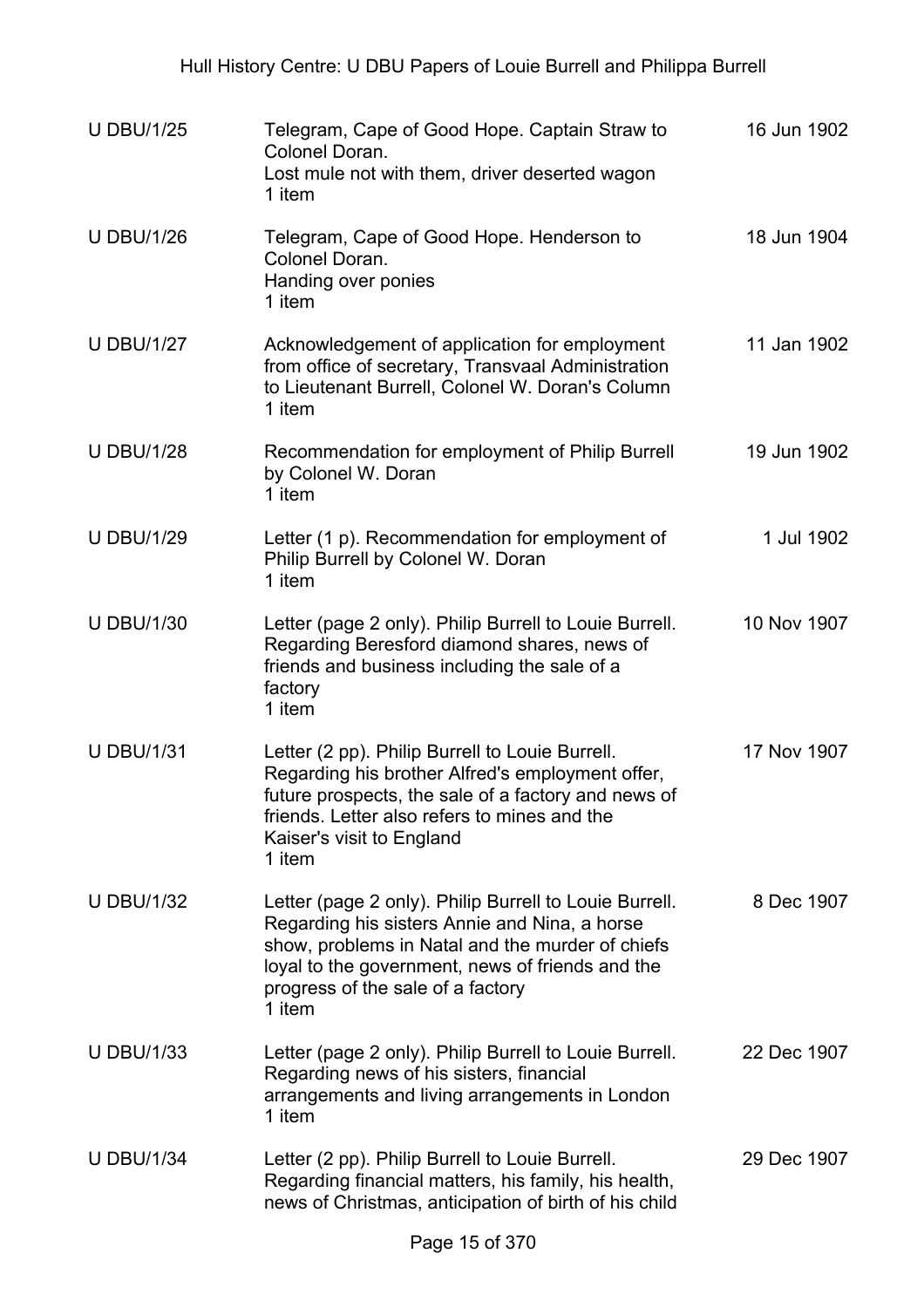| Hull History Centre: U DBU Papers of Louie Burrell and Philippa Burrell |                                                                                                                                                                                                                                                      |             |
|-------------------------------------------------------------------------|------------------------------------------------------------------------------------------------------------------------------------------------------------------------------------------------------------------------------------------------------|-------------|
|                                                                         | and news of Mrs Benyan's marriage problems<br>1 item                                                                                                                                                                                                 |             |
| <b>U DBU/1/35</b>                                                       | Note (2 pp). Code for telegraphing news of birth of<br>baby<br>1 item                                                                                                                                                                                | c.1908      |
| <b>U DBU/1/36</b>                                                       | Letter (page 2 only). Philip Burrell to Louie Burrell.<br>Dining with the Wights. A diamond slump. New<br>members at the Rand Club and the blackballing of<br>Zvarenstein. Arrangements for his travel to<br>England on S.S. Inkosi<br>1 item        | 19 Jan 1908 |
| <b>U DBU/1/37</b>                                                       | Letter (page 2 only). Philip Burrell to Louie Burrell.<br>Regarding problems with employment<br>arrangements. Farewell dinners, his plans for<br>arrival in England and refers to money held by<br>Burrells in case of accident on journey<br>1 item | 26 Jan 1908 |
| <b>U DBU/1/38</b>                                                       | Telegram. Coded birth of baby, 'Pompom'<br>1 item                                                                                                                                                                                                    | 21 Jan 1908 |
| <b>U DBU/1/39</b>                                                       | Letter (page 2 only). Philip Burrell to Louie Burrell.<br>Regarding his illness, the birth of his daughter, a<br>planned trip to Brighton, financial matters and<br>Louie's brothers<br>1 item                                                       | 1 Feb 1908  |
| <b>U DBU/1/40</b>                                                       | Letter (1 p). Louie Burrell to Philip Burrell.<br>Regarding the birth of his daughter. Note on<br>reverse written earlier.<br>1 item                                                                                                                 | 24 Jan 1908 |
| <b>U DBU/1/41</b>                                                       | Card. Reproduction of notice in 'The Times'<br>announcing the birth of Philippa Burrell<br>1 item                                                                                                                                                    | 25 Jan 1908 |
| <b>U DBU/1/42</b>                                                       | Press cutting. Death of Philip Burrell, The Natal<br>Advertiser<br>1 item                                                                                                                                                                            | 8 Feb 1908  |
| <b>U DBU/1/43</b>                                                       | Telegram. Morrison, Bank of Africa to Wight.<br>Arrangements for Philip Burrell's funeral and funds<br>1 item                                                                                                                                        | 6 Feb 1908  |
| <b>U DBU/1/44</b>                                                       | Letter (1 p). M.S Hayhoe to 'Herber'.<br>Regarding death of Philip Burrell and related<br>arrangements<br>1 item                                                                                                                                     | 6 Feb 1908  |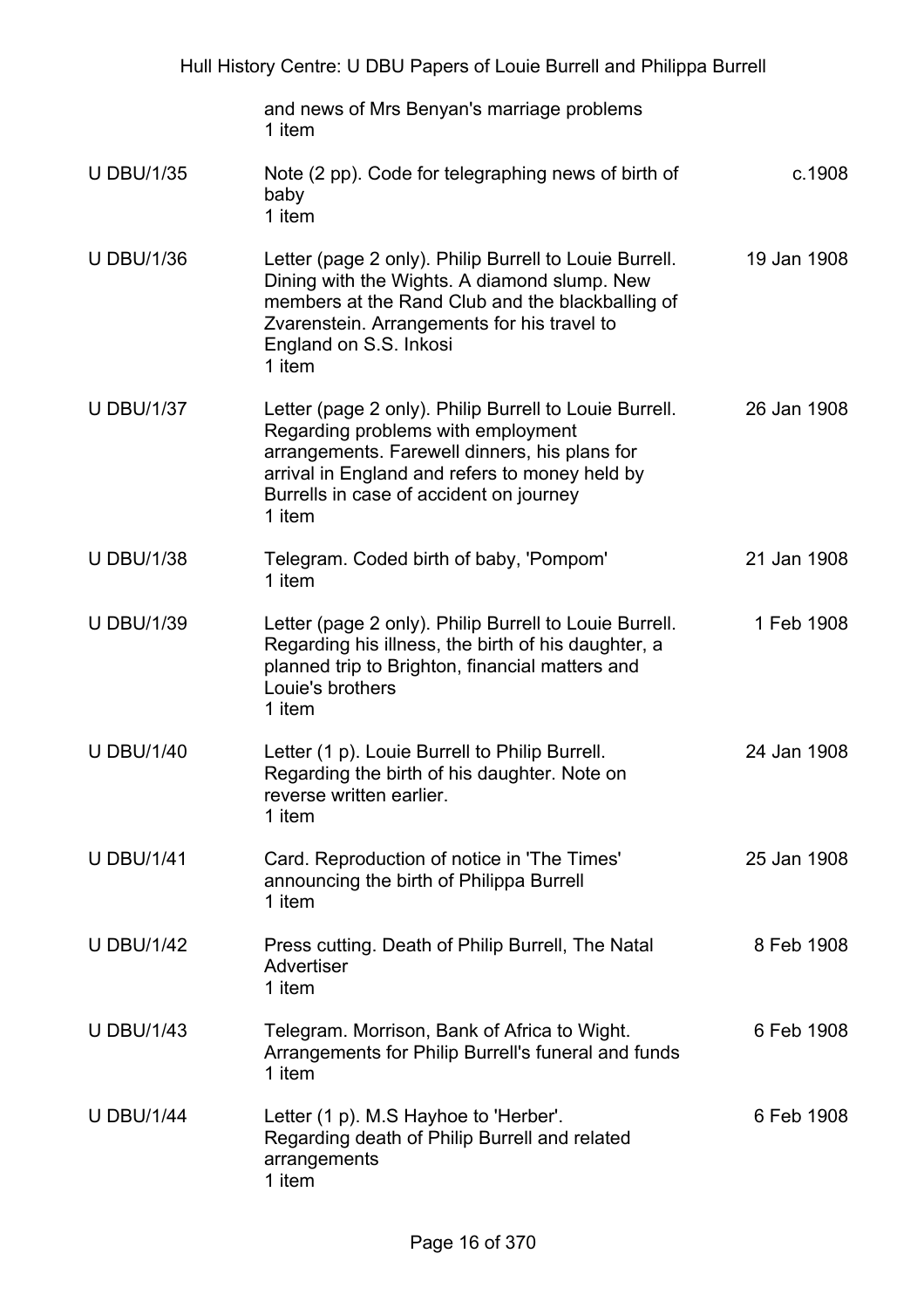| Hull History Centre: U DBU Papers of Louie Burrell and Philippa Burrell |                                                                                                                                                                                                                                          |                            |  |
|-------------------------------------------------------------------------|------------------------------------------------------------------------------------------------------------------------------------------------------------------------------------------------------------------------------------------|----------------------------|--|
| <b>U DBU/1/45</b>                                                       | Letter (1 p). Morrison (Bank of Africa) to Wight.<br>Regarding funeral attendance and related<br>arrangements<br>1 item                                                                                                                  | 8 Feb 1908                 |  |
| <b>U DBU/1/46</b>                                                       | Letter (3 pp) (carbon copy). Unsigned to Mr<br>Wight.<br>Regarding Philip Burrell's death and sending his<br>personal effects to England<br>1 item                                                                                       | 8 Feb 1908                 |  |
| <b>U DBU/1/47</b>                                                       | Letter (2 pp). Parry. Lean and Co to Mr Wight.<br>Regarding arrangements concerning Philip<br>Burrell's estate and obtaining death certificate to<br>send to his brother.<br>With:<br>a) Death certificate of Philip Burrell<br>1 bundle | 10 Feb 1908                |  |
| <b>U DBU/1/48</b>                                                       | Share certificate. Atlas Diamond<br>With related papers<br>4 items                                                                                                                                                                       | 22 Aug 1906                |  |
| <b>U DBU/1/49</b>                                                       | Share certificates for Fairlight Syndicate Ltd. and<br><b>Zulani Diamond Prospecting Syndicate</b><br>With:                                                                                                                              | 25 Sep 1906-3<br>Oct 1909  |  |
|                                                                         | a) Letters relating to above shares and Louie<br>Burrell's enquiries into their worth, 13 February<br>1907 - 16 September 1909<br>1 bundle                                                                                               |                            |  |
| <b>U DBU/1/50</b>                                                       | Memorandum. J. Roberts to E.R. Burrell.<br>Regarding enquiry into Zulani Diamond shares.<br>With:                                                                                                                                        | 6 Feb-4 Apr 1920           |  |
|                                                                         | a) Extracts from related letters, 6 February - 25<br>March 1920<br>1 bundle                                                                                                                                                              |                            |  |
| <b>U DBU/1/51</b>                                                       | Letter . National Bank of South Africa to Louie<br>Burrell.<br>Regarding the tracing of £1000 cheque.                                                                                                                                    | 30 Dec 1907-17<br>Nov 1926 |  |
|                                                                         | With:<br>a) Cheque. £1000 from Philip Burrell to the Bank<br>of South Africa, 30 December 1907<br>b) Cheque book, 1907 - 1908<br>1 bundle                                                                                                |                            |  |
| <b>U DBU/1/52</b>                                                       | Telegram. Bishop to Burrell.<br>Regarding christening service time                                                                                                                                                                       | 4 Mar 1908                 |  |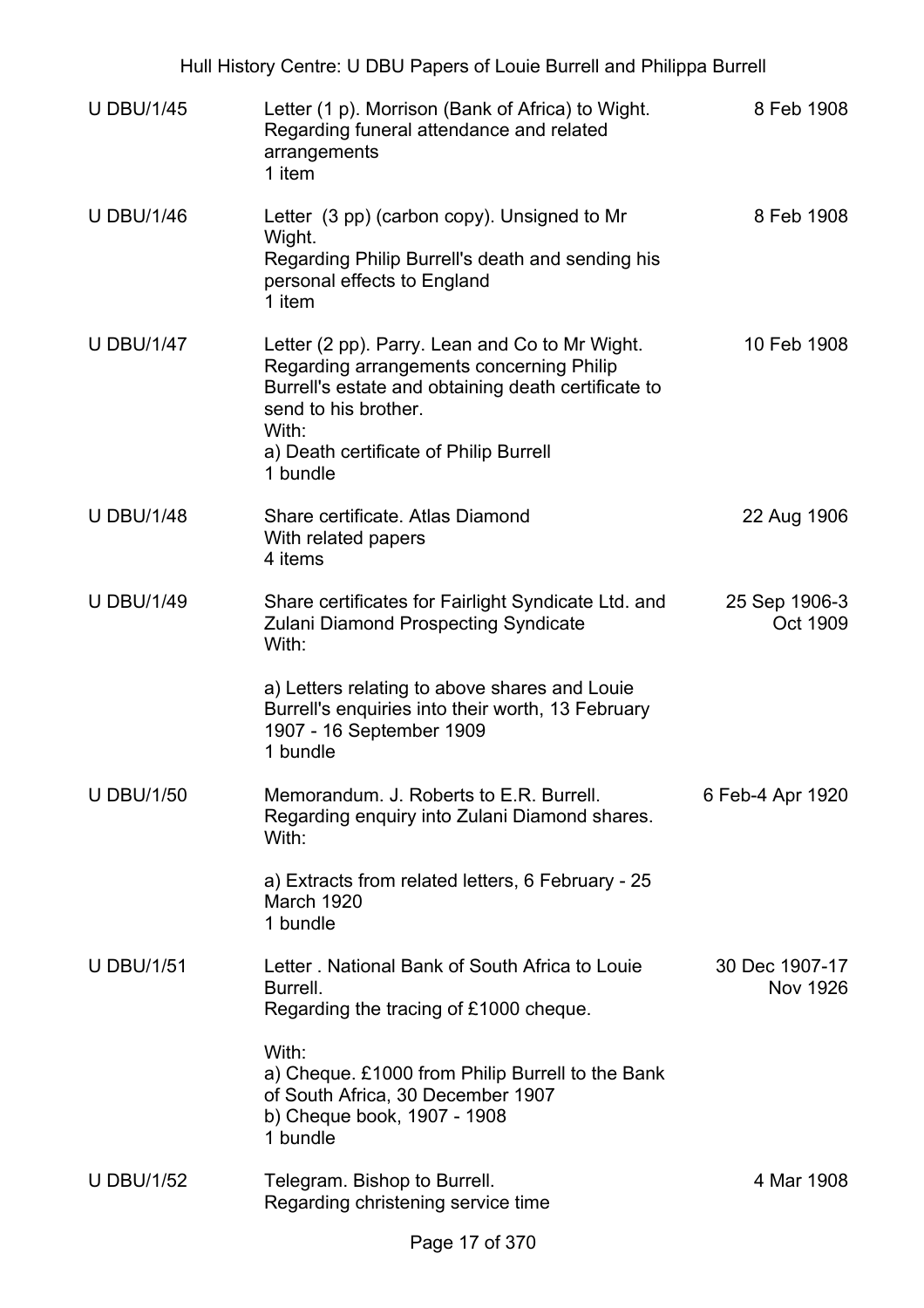|                   | 1 item                                                                                                                                                                        |             |
|-------------------|-------------------------------------------------------------------------------------------------------------------------------------------------------------------------------|-------------|
| <b>U DBU/1/53</b> | Telegram. Bishop to Burrell.<br>Regarding christening service time<br>1 item                                                                                                  | 5 Mar 1908  |
| <b>U DBU/1/55</b> | Testimonial typed (1 p). Herbert von Herkomer on<br>Louie Burrell<br>1 item                                                                                                   | 22 Feb 1904 |
| <b>U DBU/1/56</b> | Letter (1 p). Miss Hawkes lady in waiting, to Louie<br>Burrell.<br>Regarding an appointment for a commissioned<br>portrait. Draft reply on reverse by Louie Burrell<br>1 item | 28 Mar 1912 |
| <b>U DBU/1/57</b> | Letter (1 p). Lady Bertha Dawkins to Louie Burrell.<br>Thanks for miniature of Edith, possibility of<br>obtaining an order<br>1 item                                          | 23 Apr 1912 |
| <b>U DBU/1/58</b> | Letter (1 p). H.H. Princess Marie - Louise of<br>Schleswig - Holstein to Louie Burrell (Letter also<br>typed copy).<br>Appreciation of miniature<br>1 item                    | 3 May 1912  |
| <b>U DBU/1/59</b> | Letter (1 p). H.H. Prince Louis of Battenburg.<br>Regarding her work and a commission for a<br>portrait of Prince George<br>1 item                                            | 17 Dec 1910 |
| <b>U DBU/1/60</b> | Visiting card. Vice - Admiral Prince Louis of<br>Battenburg, address of Prince George on reverse<br>1 item                                                                    | 1910        |
| <b>U DBU/1/61</b> | Draft letter on envelope. Louie Burrell to Prince<br>Louis of Battenburg.<br>Accepts a commission for a portrait of Prince<br>George<br>1 item                                | Dec 1910    |
| <b>U DBU/1/62</b> | Letter $(1 p)$ (with typed carbon copy). H.H. Prince<br>Louis of Battenburg to Louie Burrell.<br>Thanks for portrait, possibility of alterations<br>1 item                    | 20 Dec 1910 |
| <b>U DBU/1/63</b> | Letter (1 p). H.H. Prince Louis of Battenburg to<br>Louie Burrell.<br>Not to wait for Prince George's miniature to be<br>sent<br>1 item                                       | 21 Jan 1911 |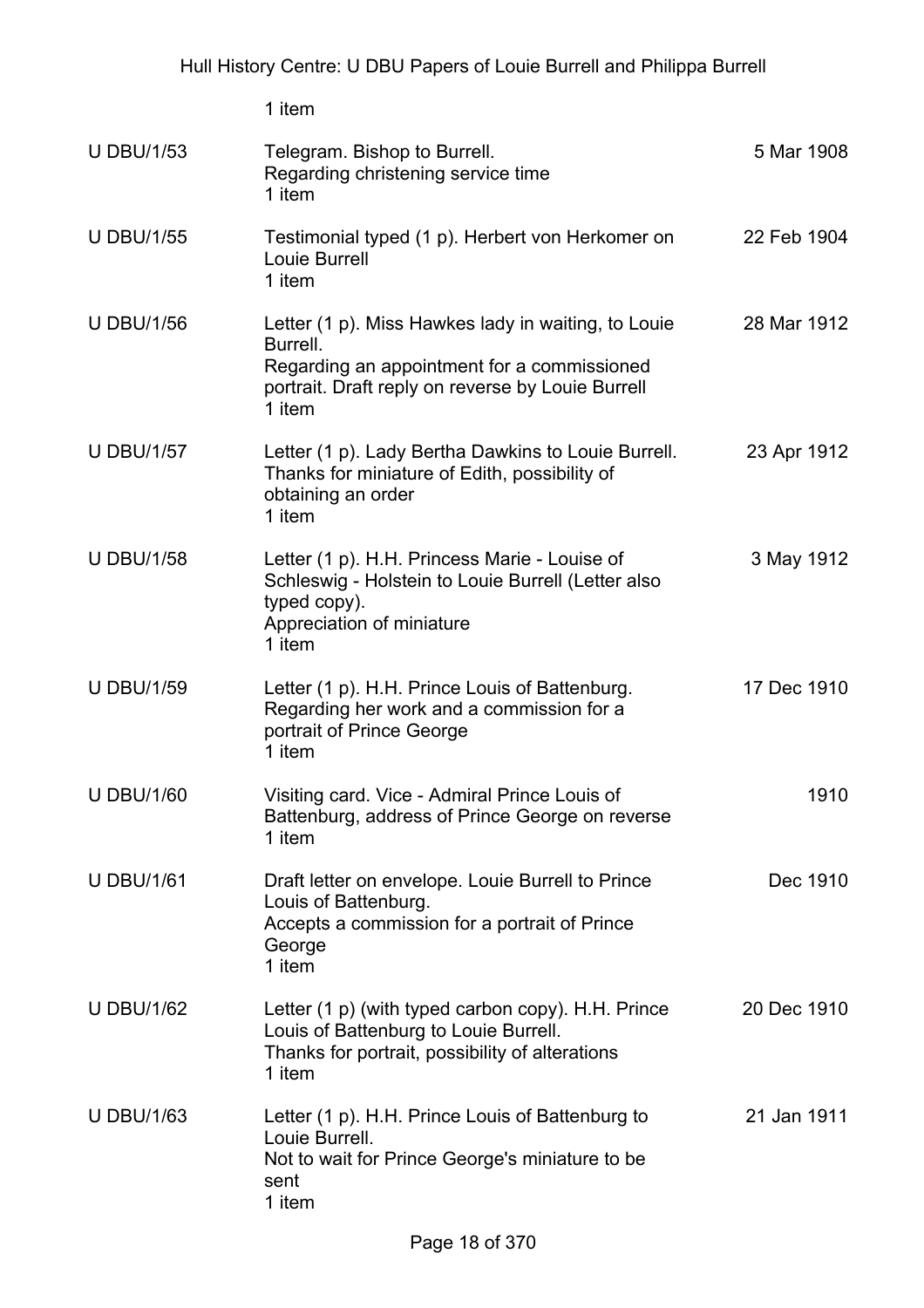| <b>U DBU/1/64</b> | Letter (1 p). H.H. Prince Louis of Battenburg to<br>Louie Burrell.<br>Alterations to miniature of Prince George<br>1 item                                                   | 21 Jan 1911 |
|-------------------|-----------------------------------------------------------------------------------------------------------------------------------------------------------------------------|-------------|
| <b>U DBU/1/65</b> | Letter (1 p). H.H. Prince Louis of Battenburg to<br>Louie Burrell.<br>Miniature will be with Louie by 22nd for showing<br>1 item                                            | 9 Mar 1911  |
| <b>U DBU/1/66</b> | Letter (1 p). H.H. Prince Louis of Battenburg to<br>Louie Burrell.<br>Regarding a photograph in 'Ladies Field' and<br>apologises for not attending her exhibition<br>1 item | 4 Apr 1911  |
| <b>U DBU/1/67</b> | Letter (1 p). H.H. Prince Louis of Battenburg to<br>Louie Burrell.<br>Not satisfied with miniature of Prince George and<br>orders another<br>1 item                         | 2 May 1911  |
| <b>U DBU/1/68</b> | Letter (1 p). H.H. Prince Louis of Battenburg to<br>Louie Burrell.<br>His son's miniature not being a good likeness<br>1 item                                               | c.1911      |
| <b>U DBU/1/69</b> | Letter (1 p). H.H. Prince Louis of Battenburg to<br>Louie Burrell.<br>Thanks for miniature<br>1 item                                                                        | 12 Aug 1912 |
| <b>U DBU/1/70</b> | Visiting card. Vice - Admiral Prince Louis of<br>Battenburg. Address written<br>1 item                                                                                      | c.1912      |
| <b>U DBU/1/71</b> | Invitation. Child's fancy dress ball held by Duke<br>and Duchess Connaught<br>1 item                                                                                        | 28 Dec 1912 |
| <b>U DBU/1/72</b> | Letter (1 p). Sir Wilfred Laurier, P.M. of Canada to<br>Louie Burrell.<br>Unable to take up her request to sit for a portrait<br>1 item                                     | 11 Feb 1913 |
| <b>U DBU/1/73</b> | Letter (1 p). Arthur Sladen, personal secretary to<br>Duke of Connaught to Louie Burrell.<br>Regarding the Duke sitting twice for a portrait<br>1 item                      | 19 Nov 1913 |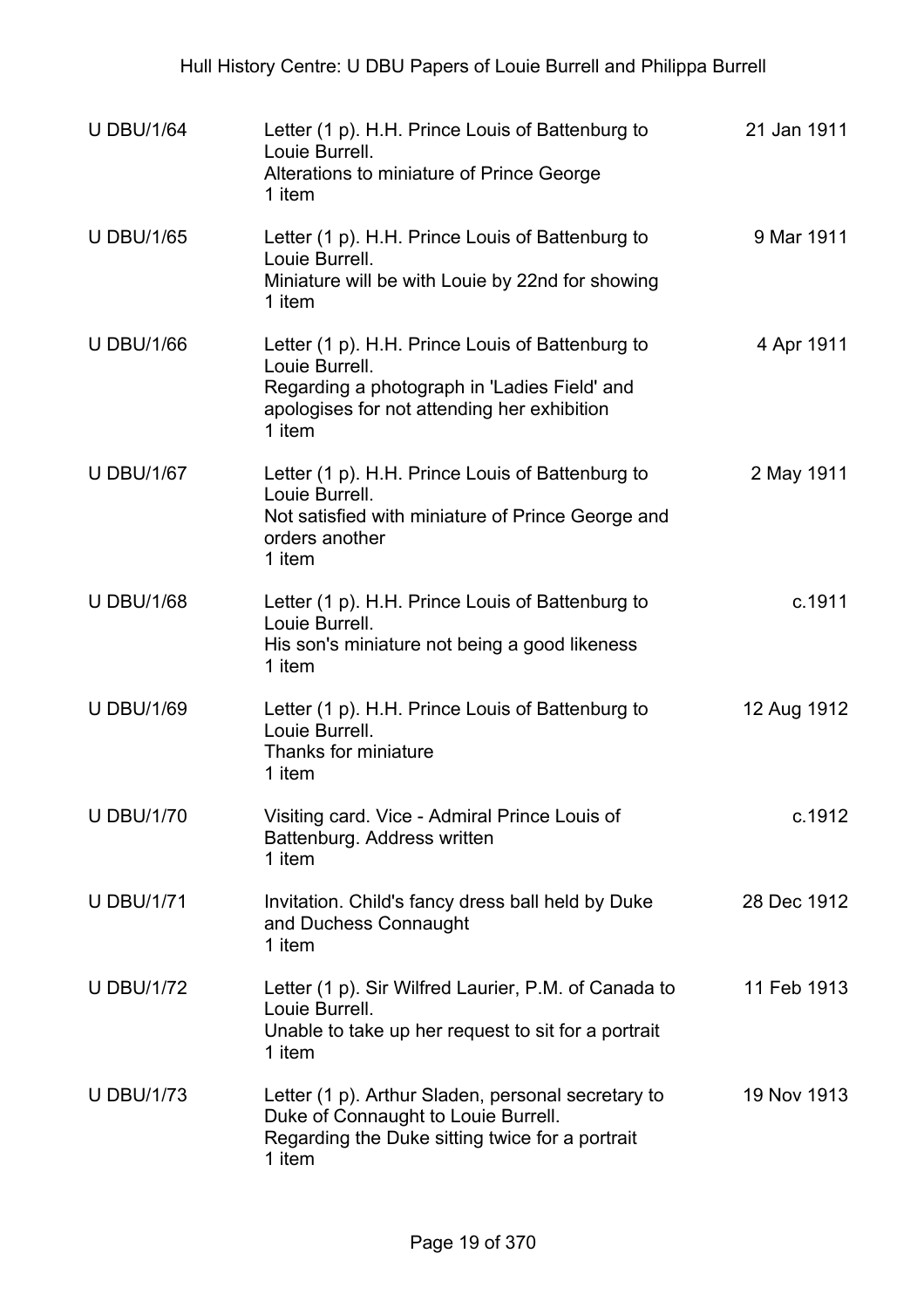| <b>U DBU/1/74</b> | Letter (1 p) (with typed copy) Duke of Connaught<br>to Louie Burrell.<br>Pleased with the miniature and commissions a<br>portrait of his daughter. Enclosed 2 photographs<br>1 item                                                                      | 9 Dec 1913                 |
|-------------------|----------------------------------------------------------------------------------------------------------------------------------------------------------------------------------------------------------------------------------------------------------|----------------------------|
| <b>U DBU/1/75</b> | Letter (1 p). Arthur Sladen to Louie Burrell.<br>The Duke of Connaught has written to her<br>1 item                                                                                                                                                      | 10 Dec 1913                |
| <b>U DBU/1/76</b> | Letter (1 p). Miss Villiers, lady in waiting, to Louie<br>Burrell.<br>Commission from Duke for a portrait of Princess<br>Patricia and makes an appointment for a sitting<br>1 item                                                                       | 10 Dec 1913                |
| <b>U DBU/1/77</b> | Letter (1 p). Miss Villiers, lady in waiting, to Louie<br>Burrell.<br>Princess and Duchess pleased with miniature<br>1 item                                                                                                                              | 28 Feb 1914                |
| <b>U DBU/1/78</b> | Letter (1 p). Miss Clementina Adam, lady in<br>waiting, to Louie Burrell.<br>Unable to accept portrait offer as son is away<br>1 item                                                                                                                    | c.27 Jun 1920              |
| <b>U DBU/1/79</b> | Letter (1 p). Mrs Stanley Baldwin to Louie Burrell.<br>Request for portraits of daughters<br>1 item                                                                                                                                                      | 20 Jan 1921                |
| <b>U DBU/1/80</b> | Letter (1 p). Mrs Stanley Baldwin to Louie Burrell-<br>Moore.<br>Congratulations on new marriage.<br>With:<br>a) Letter (1 p). Olave Baden - Powell to Louie<br>Burrell. Regarding a signed photograph for a<br>school fair, 12 November 1921<br>2 items | 12 Nov 1921-14<br>Apr 1922 |
| <b>U DBU/1/81</b> | Letter (1 p). Hon. Mrs Esme Smythe to Mrs Moore<br>(Louie Burrell).<br>Regarding Louie's marriage problems and Ernest<br>Moore's past<br>1 item                                                                                                          | 29 Jan 1923                |
| <b>U DBU/1/82</b> | Letter (1 p). Hon. Esme Smythe to Mrs Moore<br>(Louie Burrell).<br>Regarding the problems of the Moore family<br>1 item                                                                                                                                  | 4 Feb 1923                 |
| <b>U DBU/1/83</b> | Letter (1 p). Hon. Esme Smythe to Mrs Moore<br>(Louie Burrell).                                                                                                                                                                                          | 4 Feb 1923                 |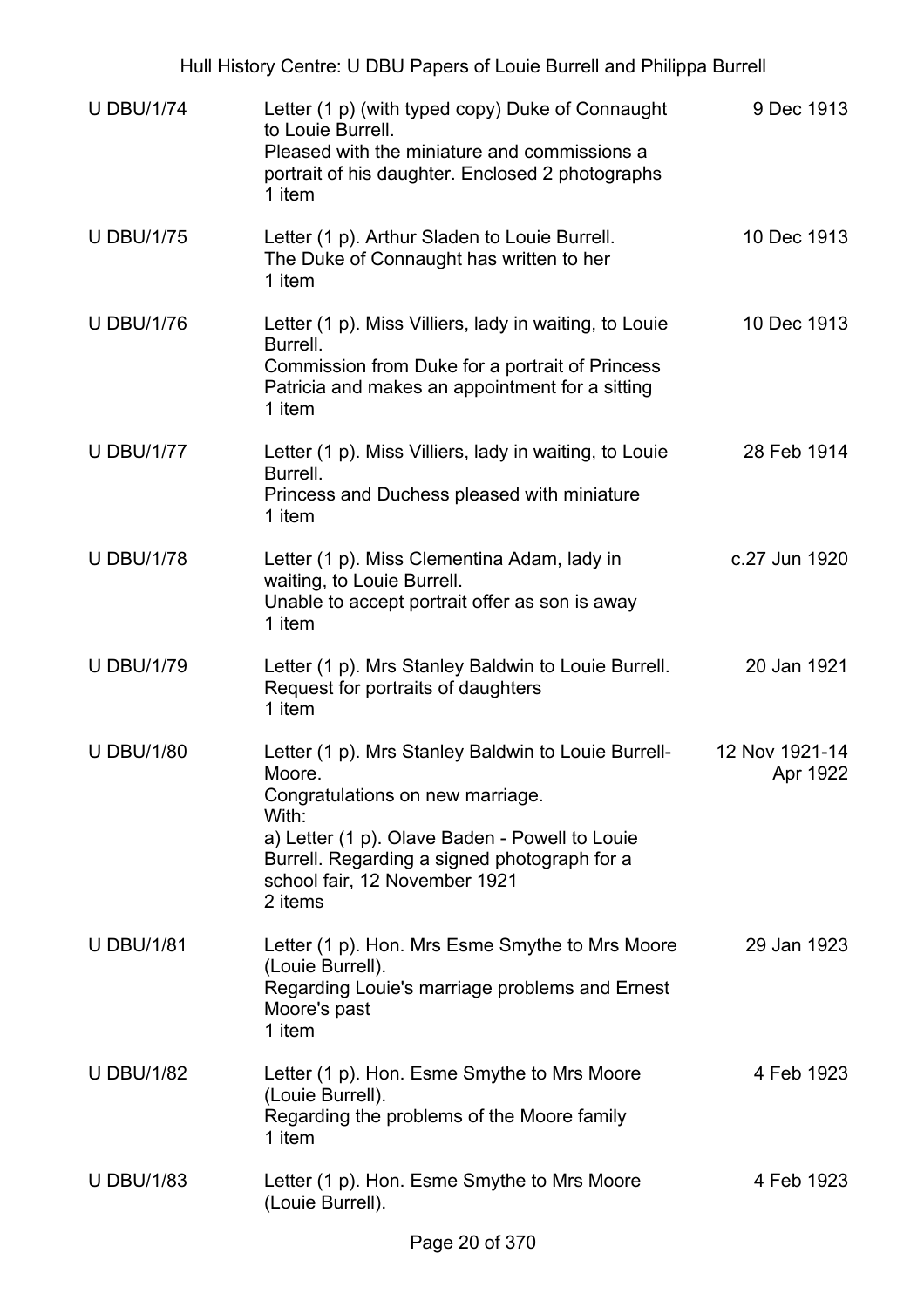|                   | Regarding the problems of Ernest Moore and she<br>urges separation<br>1 item                                                                                              |             |
|-------------------|---------------------------------------------------------------------------------------------------------------------------------------------------------------------------|-------------|
| <b>U DBU/1/84</b> | Letter (2 pp). Hon. Esme Smythe to Mrs Moore<br>(Louie Burrell).<br>Regarding Ernest Moore's past history with her<br>cousin Ethel and his first wife<br>1 item           | 13 Mar 1923 |
| <b>U DBU/1/85</b> | Letter (1 p). H.M. Way to Mrs Moore (Louie<br>Burrell).<br>Surprise at Mr Moore's remarriage but unable to<br>supply information on his marriage to second wife<br>1 item | 15 Mar 1923 |
| <b>U DBU/1/86</b> | Letter (1 p). Bonar Law to Mrs Burrell-Moore.<br>Requests details of subject she wishes to see him<br>about<br>1 item                                                     | 30 Jun 1922 |
| <b>U DBU/1/87</b> | Draft letter (2 pp). Louie Burrell-Moore to Andrew<br>Bonar Law.<br>Requests her husband's transfer back to London<br>1 item                                              | c.1922      |
| <b>U DBU/1/88</b> | Letter (1 p). Andrew Bonar Law to Mrs Burrell-<br>Moore.<br>Has obtained her husband's transfer<br>1 item                                                                 | 9 Jul 1922  |
| <b>U DBU/1/89</b> | Letter (1 p). Andrew Bonar Law to Mrs Burrell-<br>Moore.<br>Thanks for birthday telegram<br>1 item                                                                        | 27 Sep 1922 |
| <b>U DBU/1/90</b> | Letter (1 p). Colonel Clive Wigram to Louie Burrell.<br>Pictures have been shown to the Queen. Princess<br>Mary too busy for a pre wedding sitting<br>1 item              | 1 Feb 1922  |
| <b>U DBU/1/91</b> | Letter (1 p). Mrs Nora Wigram to Louie Burrell.<br>Arrangements for a sitting for Anne<br>1 item                                                                          | 20 Jun 1922 |
| <b>U DBU/1/92</b> | Letter (1 p). Mrs Wigram to Louie Burrell.<br>Sending a portrait of Anne to Louie for exhibition<br>1 item                                                                | 20 Oct 1922 |
| <b>U DBU/1/93</b> | Post script. Colonel Wigram to Louie Burrell.<br>Attempts to persuade Princess Mary to sit for a<br>portrait                                                              | c.1922      |
|                   |                                                                                                                                                                           |             |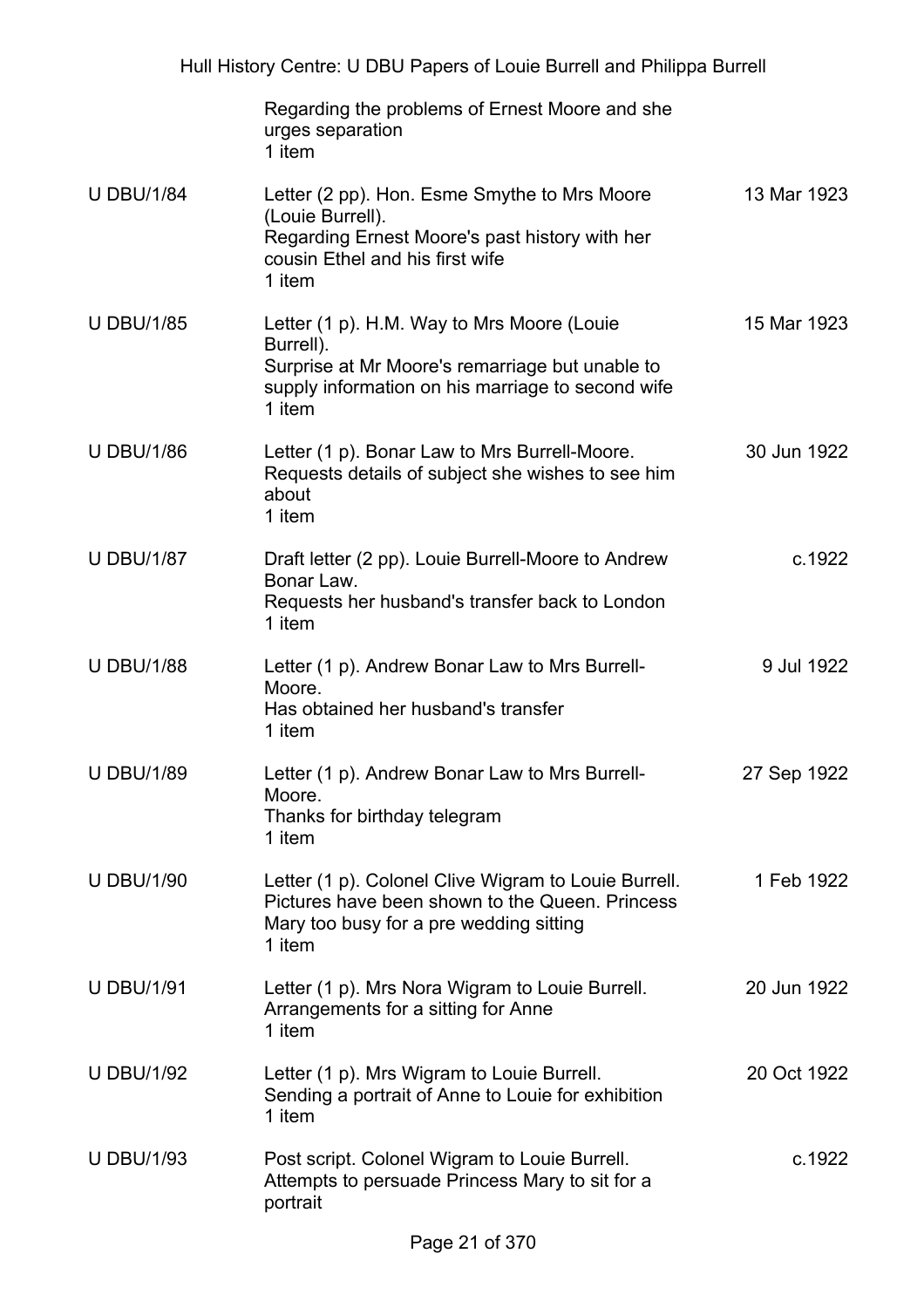|                    | 1 item                                                                                                                                                                                         |             |
|--------------------|------------------------------------------------------------------------------------------------------------------------------------------------------------------------------------------------|-------------|
| <b>U DBU/1/94</b>  | Letter (1 p). Mrs Wigram to Louie Burrell.<br>Regarding the return of a miniature and hopes<br>that the exhibition was a success<br>1 item                                                     | 21 Nov 1922 |
| <b>U DBU/1/95</b>  | Letter (1 p). Mrs Stanley Baldwin to Louie Burrell-<br>Moore.<br>Regarding the election victory and moving into<br><b>Downing Street</b><br>1 item                                             | 17 Nov 1922 |
| <b>U DBU/1/96</b>  | Letter (1 p). W.H. Harrison, acting secretary for<br>Bishop of London to Louie Burrell.<br>Invitation to tea<br>1 item                                                                         | 3 Feb 1923  |
| <b>U DBU/1/97</b>  | Note. W.H. Harrison, acting secretary to Bishop of<br>London, to Louie Burrell.<br><b>Bishop calling tomorrow</b><br>1 item                                                                    | 16 Feb 1923 |
| <b>U DBU/1/98</b>  | Letter (1 p). W.H. Harrison, acting secretary to<br>Bishop of London, to Louie Burrell.<br>Regarding an appointment for a sitting<br>1 item                                                    | 12 Mar 1923 |
| <b>U DBU/1/99</b>  | Letter (1 p). Bishop of London to Louie Burrell.<br>Regarding a signature on Philippa's college<br>application<br>1 item                                                                       | 3 Jun 1924  |
| <b>U DBU/1/100</b> | Letter (1 p). Mrs Stanley Baldwin to Louie Burrell-<br>Moore.<br>Arrangements for a portrait of her daughter, Betty<br>1 item                                                                  | 21 Apr 1923 |
| <b>U DBU/1/101</b> | Letter (1 p). Mrs Stanley Baldwin to Louie Burrell-<br>Moore.<br>Regarding arrangements for Betty's sittings and<br>an invitation to view other pictures at Downing<br><b>Street</b><br>1 item | 25 Apr 1923 |
| <b>U DBU/1/102</b> | Postcard. Mrs Stanley Baldwin to Louie Burrell-<br>Moore.<br>Regarding a sitting appointment<br>1 item                                                                                         | 3 May 1923  |
| <b>U DBU/1/103</b> | Postcard. Mrs Stanley Baldwin to Louie Burrell-<br>Moore.                                                                                                                                      | 14 May 1924 |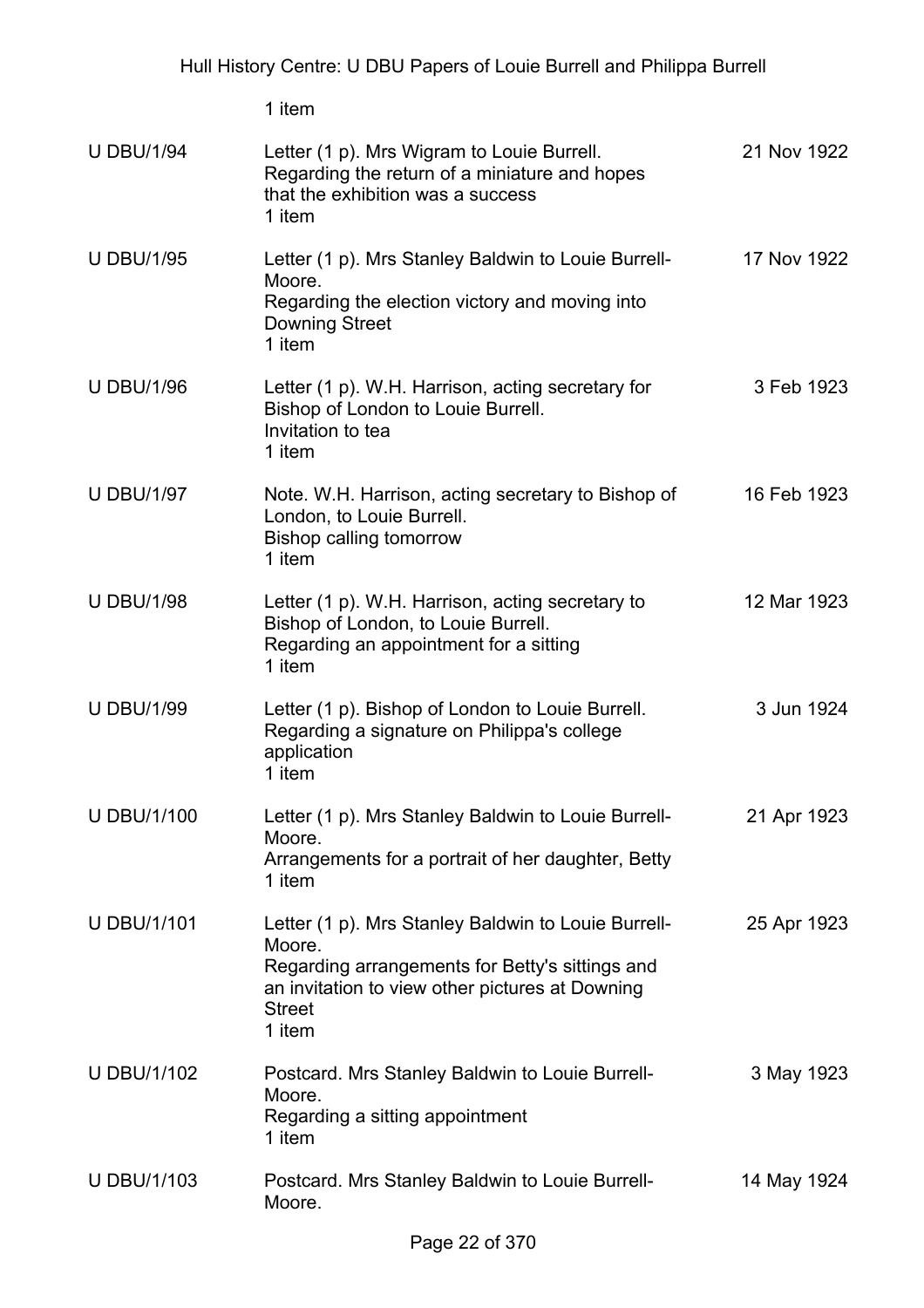|                    | Regarding a sitting appointment<br>1 item                                                                                                                                                                                                            |                       |
|--------------------|------------------------------------------------------------------------------------------------------------------------------------------------------------------------------------------------------------------------------------------------------|-----------------------|
| <b>U DBU/1/104</b> | Postcard. Mrs Stanley Baldwin to Louie-Burrell-<br>Moore.<br>Regarding Louie's agreement<br>1 item                                                                                                                                                   | 19 May 1923           |
| <b>U DBU/1/105</b> | Letter (1 p). Mrs Stanley Baldwin to Louie Burrell.<br>Regarding a frame, Betty's portrait, her husband's<br>portrait by Eves and arrangements for her own<br>portrait<br>1 item                                                                     | 19 Jul 1923           |
| <b>U DBU/1/106</b> | Letter (1 p). Mrs Stanley Baldwin to Louie Burrell.<br>Letter of thanks<br>1 item                                                                                                                                                                    | 26 Jul 1923           |
| <b>U DBU/1/107</b> | Letter (1 p). Mrs Stanley Baldwin to Louie Burrell.<br>Regarding a frame, Betty's portrait, her husband's<br>portrait by Eves and arrangements for her own<br>portrait<br>1 item                                                                     | 4 Oct 1923            |
| <b>U DBU/1/108</b> | Letter (1 p). Mrs Stanley Baldwin to Louie Burrell.<br>Has seen Mr Watson of the Ministry concerning<br>Louie's case against her husband<br>1 item                                                                                                   | 23 Nov 1923           |
| <b>U DBU/1/109</b> | Letter (1 p). Mrs Stanley Baldwin to Louie Burrell.<br>Regarding chaos at number 10, a water - colour<br>and Louie's marriage problems.<br>With:<br>a) Letter (1 p). On behalf of the Prime Minister. He<br>is unable to attend a sitting<br>2 items | 31 Jan-23 Feb<br>1924 |
| <b>U DBU/1/110</b> | Letter (1 p). Sir Vincent Caillard to Louie Burrell.<br>Regarding a picture in Royal Academy and<br>anticipates a visit of Louie and Philippa<br>1 item                                                                                              | 29 Apr 1924           |
| <b>U DBU/1/111</b> | Letter (2 pp). Sir Vincent Caillard to Louie Burrell.<br>Regarding sketches and a portrait for Sir Trevor<br>Dawson<br>1 item                                                                                                                        | 30 May 1924           |
| <b>U DBU/1/112</b> | Letter (1 p). Sir Vincent Caillard to Louie Burrell.<br>Regarding a portrait of his sister and a visit of<br>Louie and Philippa<br>1 item                                                                                                            | 22 Jun 1924           |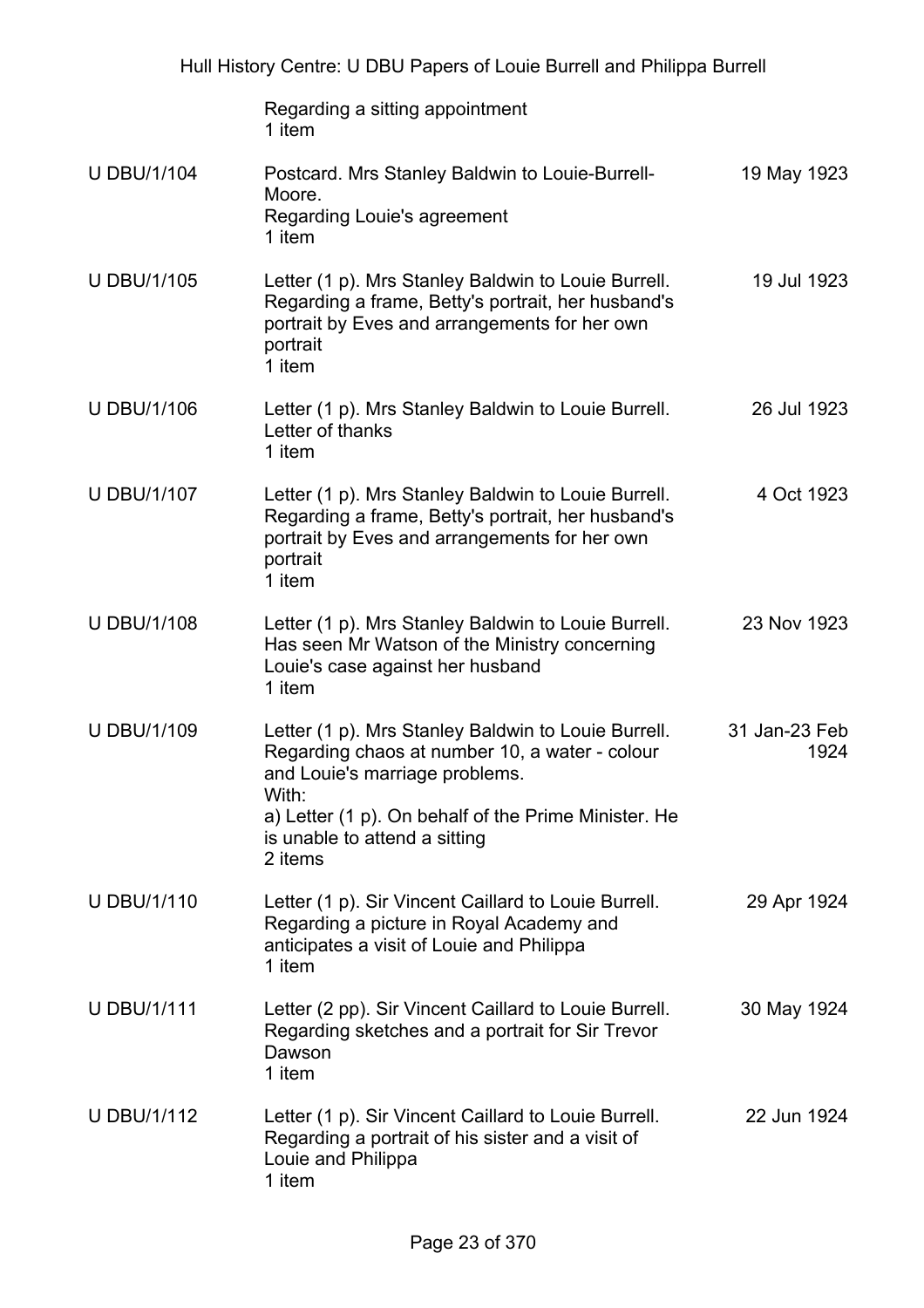| Hull History Centre: U DBU Papers of Louie Burrell and Philippa Burrell |                                                                                                                                                   |              |
|-------------------------------------------------------------------------|---------------------------------------------------------------------------------------------------------------------------------------------------|--------------|
| <b>U DBU/1/113</b>                                                      | Letter (1 p). Sir Vincent Caillard to Louie Burrell.<br>Requests that Louie and Philippa visit<br>1 item                                          | c.3 Jul 1924 |
| <b>U DBU/1/114</b>                                                      | Letter (1 p). Sir Vincent Caillard to Louie Burrell.<br>Regarding a portrait of Mary for his wife's birthday<br>1 item                            | 14 Jul 1924  |
| <b>U DBU/1/115</b>                                                      | Letter (1 p). Sir Vincent Caillard to Louie Burrell.<br>Regarding 'Old Master' commission and his<br>portrait<br>1 item                           | 26 Feb 1925  |
| <b>U DBU/1/116</b>                                                      | Poem (3 pp). 'Awakening Dream' by Sir Vincent<br>Caillard (2 handwritten copies by Louie Burrell)<br>2 items                                      | 11 Aug 1904  |
| <b>U DBU/1/117</b>                                                      | Letter (1 p). [J.C.] to Louie Burrell.<br>Thanks for the picture of the Duff baby. Letter also<br>refers to payment and Noel Luker<br>1 item      | 10 Jul 1924  |
| <b>U DBU/1/118</b>                                                      | Letter (1 p). Augustine Birrell to Louie Burrell.<br>Regarding 2 sketches and occurrence during a<br>sitting and the shattered Thackery<br>1 item | 8 Jul 1924   |
| <b>U DBU/1/119</b>                                                      | Letter (1 p). Augustine Birrell to Louie Burrell.<br>Regarding Whisky, a sitting appointment and the<br>repair of Thackery<br>1 item              | 11 Jul 1924  |
| <b>U DBU/1/120</b>                                                      | Letter (1 p). Augustine Birrell to Louie Burrell.<br>Regarding the framing of a sketch<br>1 item                                                  | 2 Aug 1924   |
| <b>U DBU/1/121</b>                                                      | Letter (1 p). Augustine Birrell to Louie Burrell.<br>Regarding the restoration of 'Humpty Dumpty' and<br>an invitation to visit<br>1 item         | 8 Nov 1924   |
| <b>U DBU/1/122</b>                                                      | Letter (1 p). Augustine Birrell to Louie Burrell.<br>Regarding the restored Thackary and a copy of<br>collected essays<br>1 item                  | 10 Nov 1924  |
| <b>U DBU/1/123</b>                                                      | Letter (1 p). Augustine Birrell to Louie Burrell.<br>Reply to Louie's request for a reference<br>1 item                                           | 19 Apr 1931  |
| <b>U DBU/1/124</b>                                                      | Letter (1 p). Randall Cantaur, Archbishop of<br>Canterbury, Canterbury to Louie Burrell.                                                          | 1 Nov 1920   |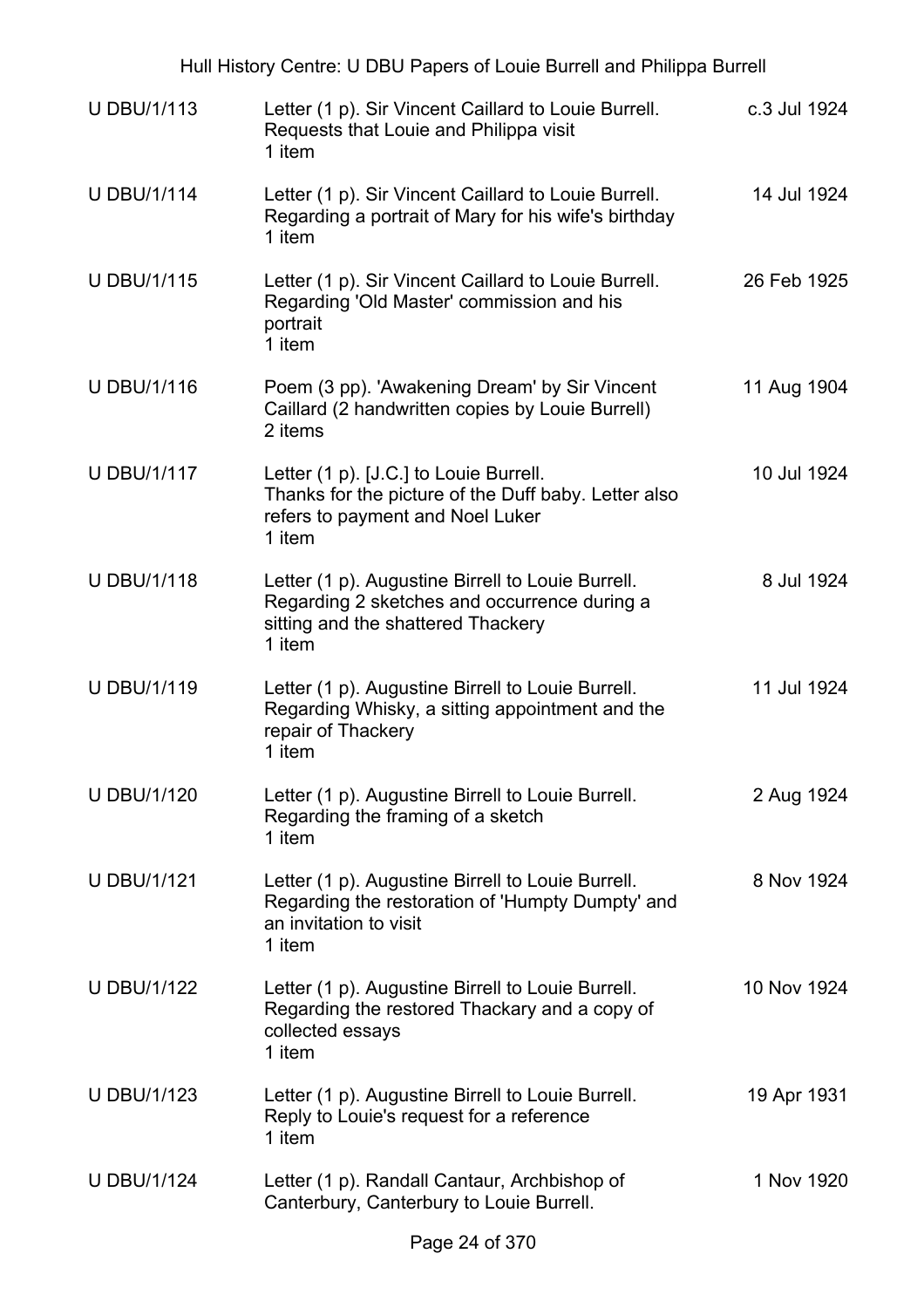|                    | Regarding a donation to the Francis Holland<br>School<br>1 item                                                                                                          |             |
|--------------------|--------------------------------------------------------------------------------------------------------------------------------------------------------------------------|-------------|
| <b>U DBU/1/125</b> | Letter (1 p). Randall Davidson, Archbishop of<br>Canterbury to Louie Burrell.<br>Encloses a card to him from Miss Morison<br>1 item                                      | 8 Nov 1920  |
| <b>U DBU/1/126</b> | Letter (1 p). A.R. Morison.<br>Recommendation of Philippa Burrell as a pupil<br>1 item                                                                                   | 2 Jun 1924  |
| <b>U DBU/1/127</b> | Letter (2 pp). A.R. Morison to Louie Burrell.<br>Regarding Philippa's situation at school, being<br>taken off some subjects and the possibility of<br>boarding<br>1 item | 5 Nov 1924  |
| <b>U DBU/1/128</b> | Memorandum. £300 paid by Mrs Ellen Mary Cole<br>to be held by Miss Morison for education of<br>Philippa Burrell. Signed Mrs Cole and Miss<br>Morison<br>1 item           | 17 Dec 1924 |
| <b>U DBU/1/129</b> | Letter (3 pp). A.R. Morison to Louie Burrell.<br>Regarding Miss Kiddle's illness and the possibility<br>of Philippa schooling at Sherbourne<br>1 item                    | 2 Dec 1924  |
| <b>U DBU/1/130</b> | Card, A.R. Morison to Louie Burrell.<br>Regarding holidays<br>1 item                                                                                                     | 5 Jan 1925  |
| <b>U DBU/1/131</b> | Letter (1 p). A.R. Morison to Louie Burrell.<br>Has informed staff and sixth form that Philippa is<br>to work only in the afternoons<br>1 item                           | 14 Jan 1925 |
| <b>U DBU/1/132</b> | Letter (1 p). Louie Burrell to A.R. Morison.<br>Regarding organising coaches for Philippa rather<br>than a boarding school<br>1 item                                     | 14 Jan 1925 |
| <b>U DBU/1/133</b> | Letter (1 p). A.R. Morison to Louie Burrell.<br>A.R. Morison's wish to arrange Philippa's<br>coaching within school<br>1 item                                            | 15 Jan 1925 |
| <b>U DBU/1/134</b> | Letter (1 p). Louie Burrell to A.R. Morison.<br>Questions the ability of staff to coach Philippa and<br>would prefer outside coaching                                    | 15 Jan 1924 |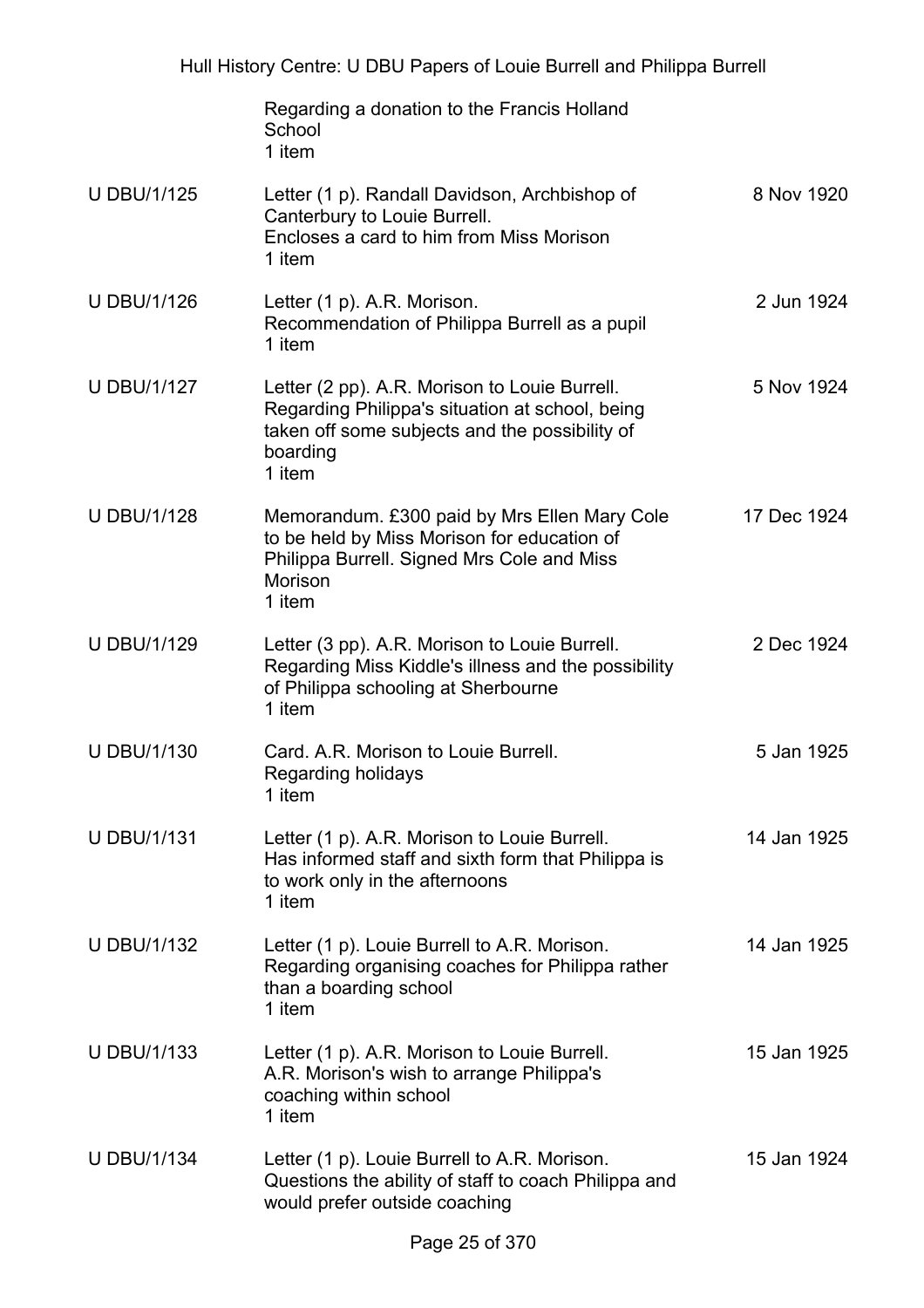|                    | 1 item                                                                                                                                                                        |             |
|--------------------|-------------------------------------------------------------------------------------------------------------------------------------------------------------------------------|-------------|
| <b>U DBU/1/135</b> | Letter (5 pp). A.R Morison to Louie Burrell.<br>Regarding Philippa's falling behind and alleged<br>misrepresentation of Miss Morison by Philippa<br>1 item                    | 15 Jan 1925 |
| <b>U DBU/1/136</b> | Card. A.R. Morison to Louie Burrell.<br>Suggestions for obtaining coaches for Philippa<br>1 item                                                                              | 19 Jan 1925 |
| <b>U DBU/1/137</b> | Card. A.R. Morison to Louie Burrell.<br>Regarding possibility of Philippa's return to school<br>or boarding<br>1 item                                                         | c.1925      |
| <b>U DBU/1/138</b> | Letter (page 1 only). A.R. Morison to Louie Burrell.<br>Regarding Philippa schooling at Sherbourne<br>1 item                                                                  | c.1925      |
| <b>U DBU/1/139</b> | Letter (1 p). A.R. Morison to Louie Burrell.<br>Asks why Louie trusted her to overlook Philippa's<br>education and agrees not to meet<br>1 item                               | c.1925      |
| <b>U DBU/1/140</b> | Letter (1 p). Anne C. Stainer, Francis Holland<br>Church of England School to Louie Burrell.<br>Half terms fee due as Philippa left school without<br>giving notice<br>1 item | 19 Jan 1925 |
| <b>U DBU/1/141</b> | Letter (1 p). A.R. Morison to Louie Burrell.<br>Regarding Philippa's leaving school and a related<br>council meeting<br>1 item                                                | 20 Jan 1925 |
| <b>U DBU/1/142</b> | Letter (4 pp). A.R. Morison to Louie Burrell.<br>Lists questions concerning Philippa's schooling<br>and departure<br>1 item                                                   | 21 Jan 1925 |
| <b>U DBU/1/143</b> | Letter (2 pp). Louie Burrell to A.R. Morison<br>Denies A.R. Morison's allegations and explains<br>why Philippa has been withdrawn from school<br>1 item                       | 21 Jan 1925 |
| <b>U DBU/1/144</b> | Letter (1 p). Ellen Cole to Louie Burrell.<br>Regarding the reasons behind Philippa leaving<br>school and Letter also refers to Miss Kiddle's<br>illness<br>1 item            | 27 Jan 1925 |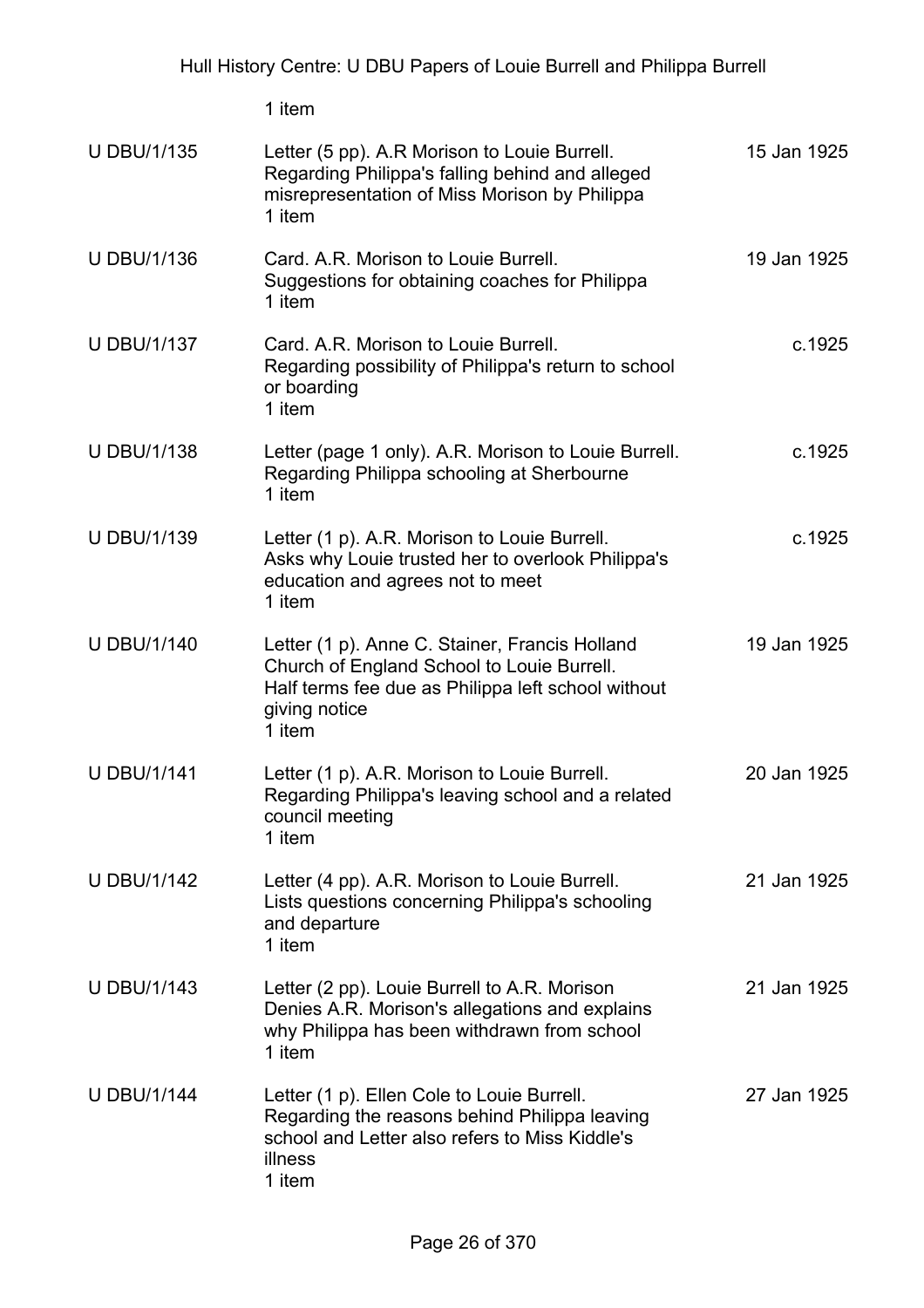| Hull History Centre: U DBU Papers of Louie Burrell and Philippa Burrell |                                                                                                                                                                      |             |
|-------------------------------------------------------------------------|----------------------------------------------------------------------------------------------------------------------------------------------------------------------|-------------|
| <b>U DBU/1/145</b>                                                      | Letter (1 p). Louie Burrell to Mrs Cole.<br>Cannot explain why Philippa left school<br>1 item                                                                        | 28 Jan 1925 |
| <b>U DBU/1/146</b>                                                      | Letter (1 p). Mrs Cole to Louie Burrell.<br>Regarding school, Philippa's trip to Cambridge<br>and exams<br>1 item                                                    | 30 Jan 1925 |
| <b>U DBU/1/147</b>                                                      | Card. A.R. Morison to Louie Burrell.<br>Regarding a school council meeting and fees<br>1 item                                                                        | 1 Feb 1925  |
| <b>U DBU/1/148</b>                                                      | Demand note, Francis Holland Church of England<br>School.<br>Half fees in lieu of notice<br>1 item                                                                   | 30 Jan 1925 |
| <b>U DBU/1/149</b>                                                      | Letter (1 p) (French). Madame Shelley, Paris to<br>A.R. Morison.<br>Cannot take a girl for less than one term<br>1 item                                              | 8 Mar 1925  |
| <b>U DBU/1/150</b>                                                      | Letter (1 p). Army and Navy Co-operative Society<br>Ltd to Louie Burrell.<br>First class ticket to Paris at Louie's disposal, on<br>behalf of A.R. Morison<br>1 item | 13 Mar 1925 |
| <b>U DBU/1/151</b>                                                      | Receipt. Frances Holland Church of England<br>School, for half lent term fees<br>1 item                                                                              | 2 Feb 1925  |
| <b>U DBU/1/152</b>                                                      | Letter (1 p). A.R. Morison to Philippa Burrell.<br>Regarding Philippa's baptismal day and an offer of<br>a month in Paris<br>1 item                                  | 13 Mar 1925 |
| <b>U DBU/1/153</b>                                                      | Account, by Louie Burrell (4 pp)<br>Affair of Philippa's schooling and problems with<br><b>Miss Morison</b><br>1 item                                                | c.1925      |
| <b>U DBU/1/154</b>                                                      | Letter (1 p). Sir Vincent Caillard to Philippa Burrell.<br>Arranges to meet. Regarding a painting, a<br>photograph and the Royal Academy<br>1 item                   | 10 Jan 1925 |
| <b>U DBU/1/155</b>                                                      | Letter (1 p). Mrs Stanley Baldwin to Louie Burrell.<br>Regarding a picture submission. The Prime<br>Minister and family are pleased with the picture<br>1 item       | 23 Apr 1925 |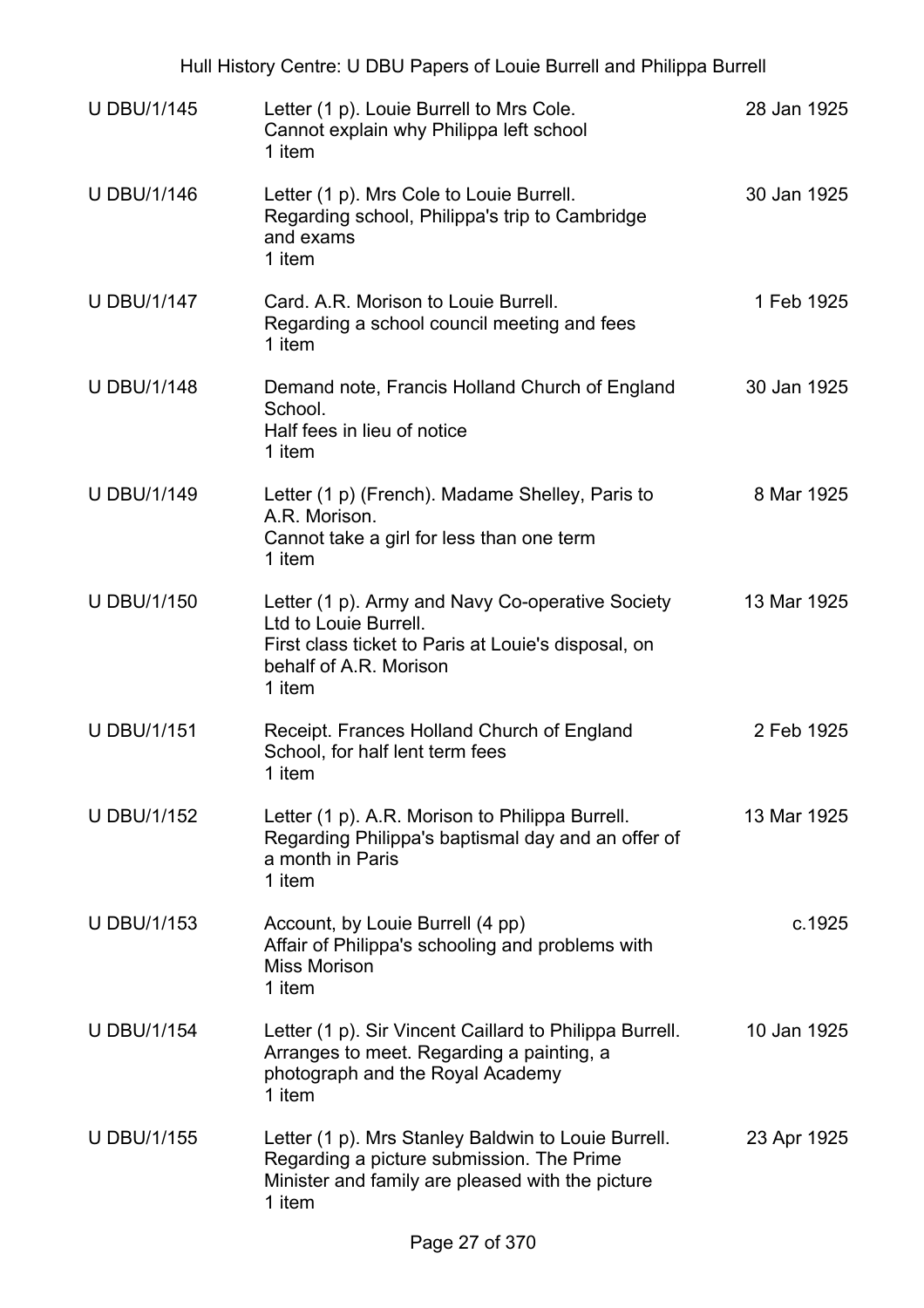| <b>U DBU/1/156</b> | Letter (1 p). Mrs Stanley Baldwin to Louie Burrell.<br>Thanks for picture. Regarding Philippa starting<br>work at number 10<br>1 item                                                                                                     | 15 May 1925 |
|--------------------|-------------------------------------------------------------------------------------------------------------------------------------------------------------------------------------------------------------------------------------------|-------------|
| <b>U DBU/1/157</b> | At home cards. Mrs Stanley Baldwin, 10 Downing<br><b>Street</b><br>2 items                                                                                                                                                                | c.1925      |
| <b>U DBU/1/158</b> | Letter (1 p). Sir Vincent Caillard to Philippa Burrell.<br>Job congratulations<br>1 item                                                                                                                                                  | 30 May 1925 |
| <b>U DBU/1/159</b> | Letter (1 p). Louie Burrell to A.R. Morison.<br>Regarding Philippa's wish to attend the London<br>School of Economics and working at Downing<br>Street, plans for a Paris trip and the Coles' money<br>for Philippa's education<br>1 item | 17 May 1925 |
| <b>U DBU/1/160</b> | Card. A.R. Morison to Louie Burrell.<br>Has forwarded a letter DBU/1/159 to Arthur Cole<br>1 item                                                                                                                                         | 18 May 1925 |
| <b>U DBU/1/161</b> | Letter (1 p). A.R. Morison to Louie Burrell.<br>Regarding disapproval of the London School of<br>Economics and urges Louie to see Kings and<br>Bedford Colleges, Cambridge<br>1 item                                                      | 18 May 1925 |
| <b>U DBU/1/162</b> | Card, A.R. Morison to Louie Burrell.<br>No reply from Arthur Cole and offers her £10<br>1 item                                                                                                                                            | 20 May 1925 |
| <b>U DBU/1/163</b> | Letter (1 p). A.R. Morison to Louie Burrell.<br>Regarding Arthur Cole and the conditions of<br>Philippa's trust fund<br>1 item                                                                                                            | 24 May 1925 |
| <b>U DBU/1/164</b> | Letter (1 p). A.R. Morison to Louie Burrell.<br>Offers to pay Philippa's education expenses<br>1 item                                                                                                                                     | 24 May 1925 |
| <b>U DBU/1/165</b> | Letter (1 p). Louie Burrell to A.R. Morison.<br>Will manage to fund Philippa's education and<br>accuses A. R. Morison of hypocrisy<br>1 item                                                                                              | 25 May 1925 |
| <b>U DBU/1/166</b> | Letter (1 p). A.R. Morison to Louie Burrell.<br>Regarding accusations in a letter DBU/1/165 and<br>Philippa's trust fund                                                                                                                  | c.1925      |
|                    | Dogo 20 of 270                                                                                                                                                                                                                            |             |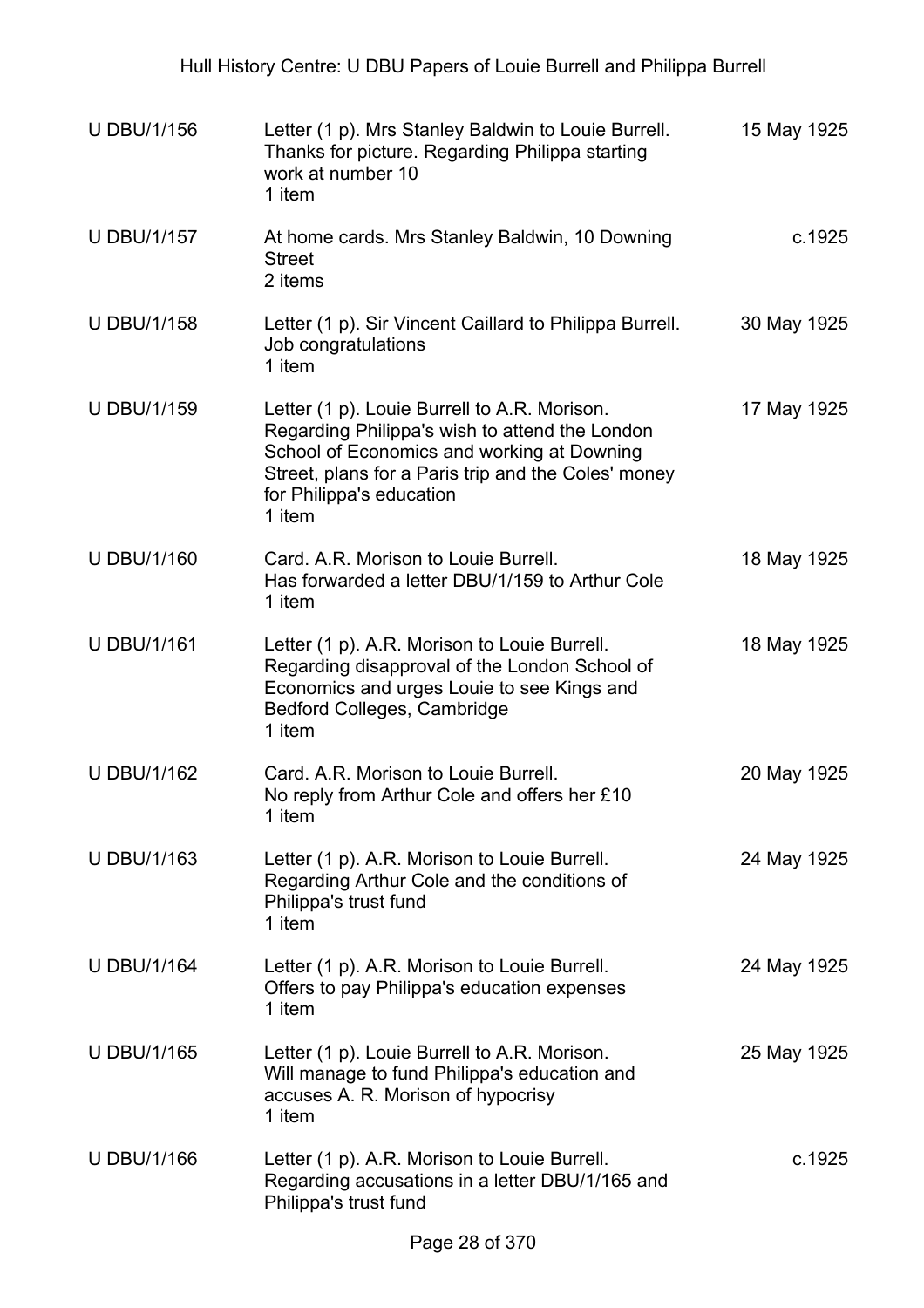|                    | 1 item                                                                                                                                                                                                                                                                                                                             |                      |
|--------------------|------------------------------------------------------------------------------------------------------------------------------------------------------------------------------------------------------------------------------------------------------------------------------------------------------------------------------------|----------------------|
| <b>U DBU/1/167</b> | Letter (1 p). Mrs Cole to Louie Burrell.<br>Regarding Philippa's decision to not attend<br>college and refers to Miss Morison<br>1 item                                                                                                                                                                                            | 2 Jun 1925           |
| <b>U DBU/1/168</b> | Draft letter (3 pp). Louie Burrell to Mrs Cole.<br>Regarding Philippa's choice of education and her<br>work at Downing street<br>1 item                                                                                                                                                                                            | c.1925               |
| <b>U DBU/1/169</b> | Letter (2 pp). A.R. Morison to Louie Burrell.<br>Regarding a trusteeship and the conditions of<br>Philippa's trust fund<br>1 item                                                                                                                                                                                                  | 24 Jun 1925          |
| <b>U DBU/1/170</b> | Letter (1 p). Mrs Neville Chamberlain to Louie<br>Burrell.<br>Invitation for Philippa to stay with them in Scotland<br>1 item                                                                                                                                                                                                      | 28 Jul 1925          |
| <b>U DBU/1/171</b> | Letter (1 p). Mrs Neville Chamberlain to Philippa<br>Burrell.<br>Regarding Mrs Chamberlain's golf clubs<br>1 item                                                                                                                                                                                                                  | 12 Aug 1925          |
| <b>U DBU/1/172</b> | Letter (4 pp). Dorothy Chamberlain, Bunrannoch<br>Hotel, Kinloch, to Philippa Burrell.<br>Regarding local gossip, with illustration<br>1 item                                                                                                                                                                                      | 2 Sep 1925           |
| <b>U DBU/1/173</b> | Letter (4 pp). Dorothy Chamberlain to Philippa<br>Burrell.<br>Regarding gossip, with illustration<br>1 item                                                                                                                                                                                                                        | 8 Sep 1925           |
| <b>U DBU/1/174</b> | Letter (4 pp). Dorothy Chamberlain to Philippa<br>Burrell.<br>Regarding gossip, with illustration<br>1 item                                                                                                                                                                                                                        | 20 Sep 1925          |
| <b>U DBU/1/175</b> | Letter (1 p). Sir Vincent Caillard to Philippa Burrell.<br>Love letter.<br>With:<br>a) Draft letter (2 pp). Louie Burrell to Mrs Cole.<br>Regarding Philippa's reasons for leaving Francis<br>Holland School, 1 December 1925<br>b) Letter (1 p). Mrs Cole to Louie Burrell.<br>Response to news in a), 4 December 1925<br>3 items | 11 Oct-4 Dec<br>1925 |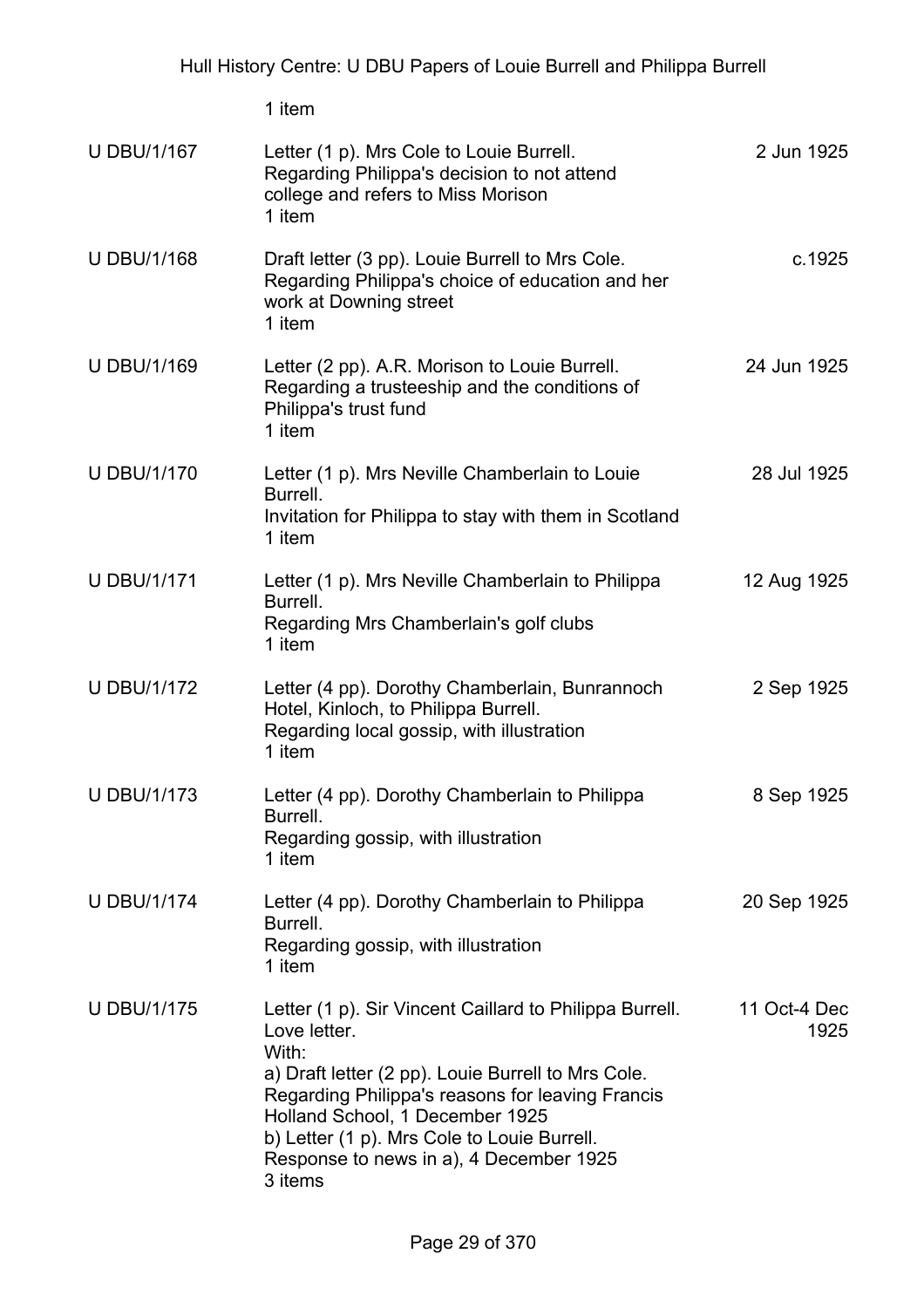| Hull History Centre: U DBU Papers of Louie Burrell and Philippa Burrell |                                                                                                                                                                                   |             |
|-------------------------------------------------------------------------|-----------------------------------------------------------------------------------------------------------------------------------------------------------------------------------|-------------|
| <b>U DBU/1/176</b>                                                      | Letter (1 p). A.R. Morison to Louie Burrell.<br>Regarding Philippa's trust money<br>1 item                                                                                        | 22 Dec 1925 |
| <b>U DBU/1/177</b>                                                      | Letter (1 p). Sir Vincent Caillard to Philippa Burrell.<br>Regarding a photograph and the cutting of<br>Philippa's hair<br>1 item                                                 | 2 Jan 1926  |
| <b>U DBU/1/178</b>                                                      | Letter (1 p). Sir Vincent Caillard to Philippa Burrell.<br>Regarding his journey, books and a drive to stores<br>1 item                                                           | 17 Jan 1926 |
| <b>U DBU/1/179</b>                                                      | Letter (1 p). Sir Vincent Caillard, Wingfield House,<br>to Louie Burrell.<br>Regarding Lady Caillard's health<br>1 item                                                           | 2 Mar 1926  |
| <b>U DBU/1/180</b>                                                      | Letter (1 p). Sir Vincent Caillard, Wingfield House,<br>to Louie Burrell.<br>Regarding an oil painting, a House of Commons<br>water - colour and Lady Caillard's health<br>1 item | 14 Mar 1926 |
| <b>U DBU/1/181</b>                                                      | Letter (1 p). Oliver Locker Lampson M.P.,<br>Westminster, to Louie Burrell.<br>Best wishes for an exhibition<br>1 item                                                            | 1 Apr 1926  |
| <b>U DBU/1/182</b>                                                      | Letter (1 p). Mrs J.C.C. Davidson, Westminster to<br>Louie Burrell.<br>Regarding her husband's support for Philippa's<br>nomination for the Hurlingham Club<br>1 item             | 15 Apr 1926 |
| <b>U DBU/1/183</b>                                                      | Nomination form, Hurlingham Club.<br>Philippa Burrell proposed by J.C.C. Davidson<br>1 item                                                                                       | 17 Apr 1926 |
| <b>U DBU/1/184</b>                                                      | Letter (1 p). Martin Burrell, Ottowa to Philippa<br>Burrell.<br>Regarding the general strike, his aunt's health, a<br>letter from Stanley Baldwin and Philippa's work<br>1 item   | 5 May 1926  |
| <b>U DBU/1/185</b>                                                      | Letter (1 p). Miss Dorothy Yorke, Mayfair to Louie<br>Burrell.<br>Regarding a sitting for a portrait of Princess Mary<br>1 item                                                   | 4 Mar 1924  |
| <b>U DBU/1/186</b>                                                      | Letter (1 p). Miss Hawkes, lady - in - waiting, Pall<br>Mall, to Louie Burrell.                                                                                                   | 3 Mar 1926  |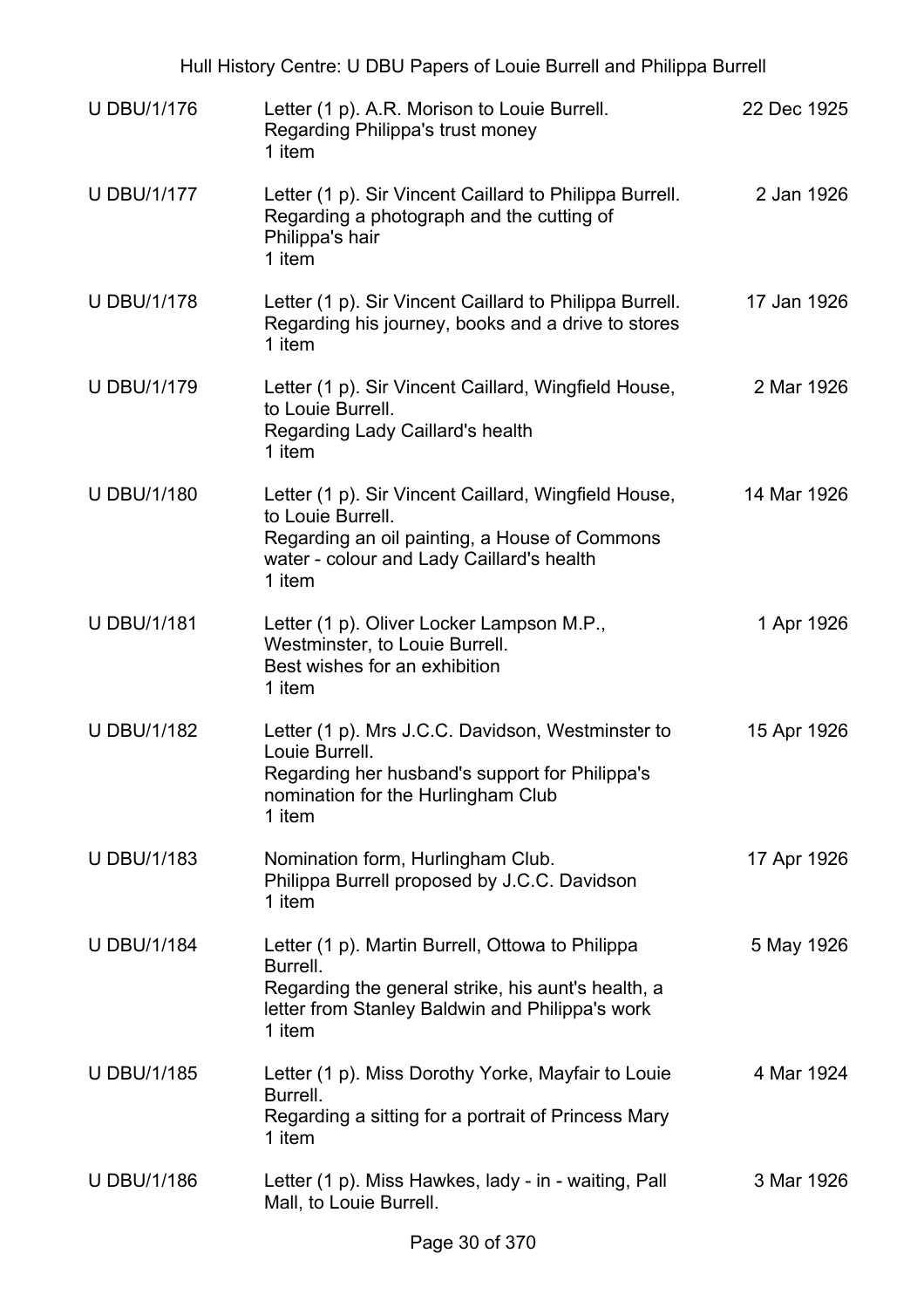|                    | Hull History Centre: U DBU Papers of Louie Burrell and Philippa Burrell                                                                                                                   |               |
|--------------------|-------------------------------------------------------------------------------------------------------------------------------------------------------------------------------------------|---------------|
|                    | Princess Mary unable to attend an exhibition<br>1 item                                                                                                                                    |               |
| <b>U DBU/1/187</b> | Letter (1 p). Miss Kenyon - Slaney, lady - in -<br>waiting, Mayfair, to Louie Burrell.<br>Regarding arrangements for Princess Mary's<br>sitting. Louie's draft reply on reverse<br>1 item | 17 Apr 1926   |
| <b>U DBU/1/188</b> | Letter (1 p). Colonel Wigram, Windsor Castle, to<br>Louie Burrell.<br>Pleased that Princess Mary has granted a sitting<br>1 item                                                          | 20 Apr 1926   |
| <b>U DBU/1/189</b> | Letter (1 p). Miss Kenyon - Slaney, lady - in -<br>waiting, Mayfair, to Louie Burrell.<br>Regarding Princess Mary's sitting<br>1 item                                                     | 16 Jul 1926   |
| <b>U DBU/1/190</b> | Draft letter (1 p). Louie Burrell to Miss Kenyon -<br>Slaney.<br>Reply to DBU/1/189<br>1 item                                                                                             | 1926          |
| <b>U DBU/1/191</b> | Letter (1 p). Miss Yorke, lady - in - waiting, Mayfair<br>to Louie Burrell.<br>Princess unable to attend sitting<br>1 item                                                                | 19 Jul 1926   |
| <b>U DBU/1/192</b> | Letter (1 p). A.R. Morison to Philippa Burrell.<br>Regarding an enclosed cheque and a trusteeship<br>1 item                                                                               | 21 Jun 1926   |
| <b>U DBU/1/193</b> | Letter (1 p). A.R. Morison to Philippa Burrell<br>Regarding financial matters and hopes that a new<br>trustee will be appointed<br>1 item                                                 | c.14 Jul 1926 |
| <b>U DBU/1/194</b> | Card. Sir Patrick Gower, Downing Street, to<br>Philippa Burrell.<br>Regarding Miss Chard's operation and Philippa's<br>holiday<br>1 item                                                  | 17 Sep 1925   |
| <b>U DBU/1/195</b> | Letter (2 pp). Nora Chard, Downing Street to<br>Philippa Burrell.<br>Requests that Philippa visit her<br>1 item                                                                           | 20 Sep 1925   |
| <b>U DBU/1/196</b> | Letter (1 p). Nora Chard, Downing Street to<br>Philippa Burrell.<br>Thanks for gift                                                                                                       | 30 Dec 1925   |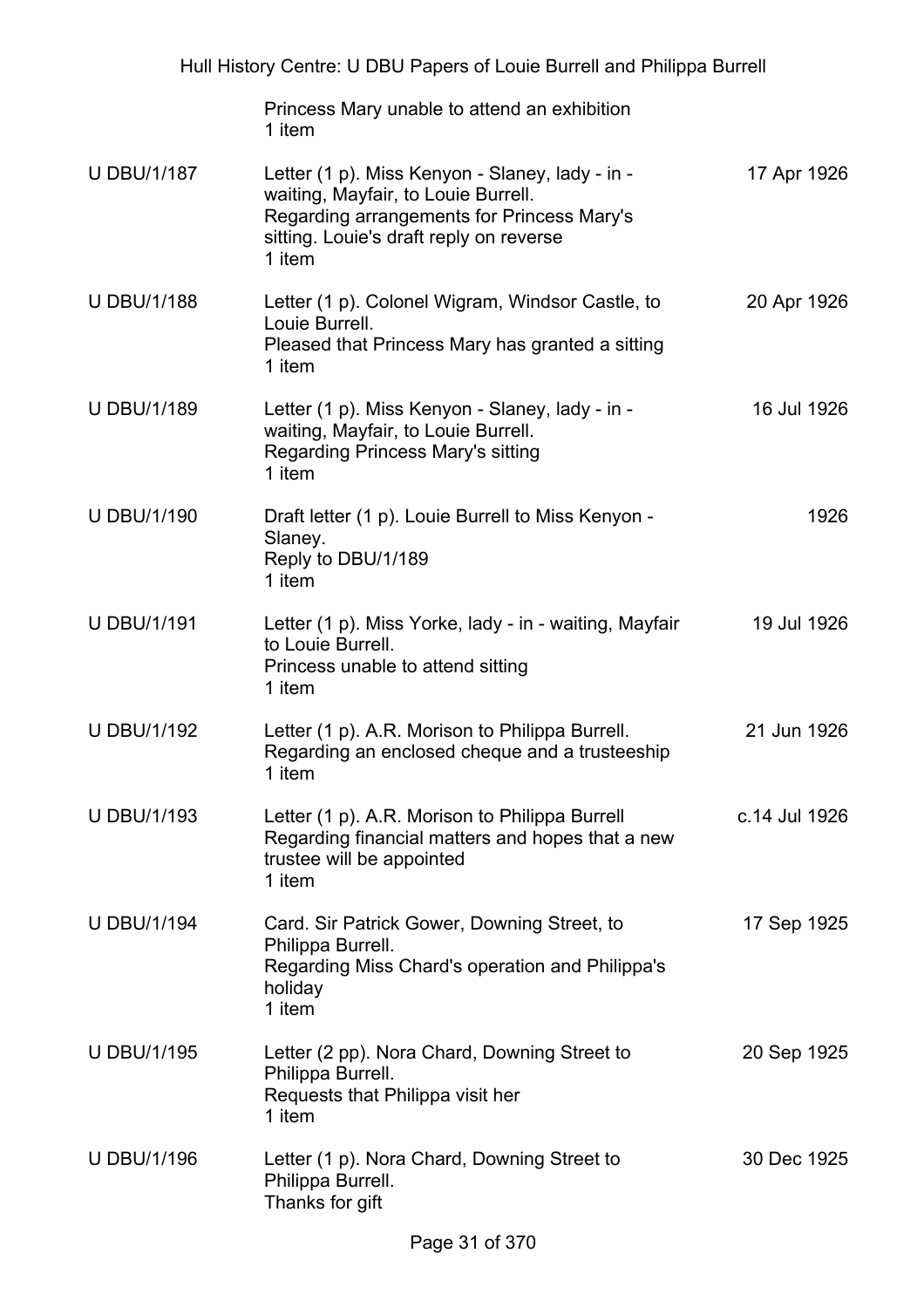1 item

| <b>U DBU/1/197</b> | Letter (2 pp). Nora Chard, Downing Street, to<br>Philippa Burrell.<br>Thinks it better if Philippa does not attend a<br>Downing Street garden party<br>1 item                                    | 23 Jun 1926 |
|--------------------|--------------------------------------------------------------------------------------------------------------------------------------------------------------------------------------------------|-------------|
| <b>U DBU/1/198</b> | Letter (2 pp). Nora Chard, Downing Street, to<br>Philippa Burrell.<br>Regarding the Garden Party. Encloses a note<br>from Sir Ronald Waterhouse<br>1 item                                        | 6 Jul 1926  |
| <b>U DBU/1/199</b> | Letter (1 p). Sir Ronald Waterhouse to Miss<br>Chard.<br>Regarding miniatures and the garden party<br>1 item                                                                                     | 6 Jul 1926  |
| <b>U DBU/1/200</b> | Letter (1 p). Nora Chard, Downing Street, to<br>Philippa Burrell.<br>Philippa's reprimand and dismissal<br>1 item                                                                                | 15 Jul 1926 |
| <b>U DBU/1/201</b> | Draft letter (1 p). Philippa Burrell to Miss Chard.<br>Reply to DBU/1/200, acknowledgement of her<br>dismissal<br>1 item                                                                         | 1926        |
| <b>U DBU/1/202</b> | Letter (1 p). Nora Chard, Downing Street, to<br>Philippa Burrell.<br>Cheque for one month's pay<br>1 item                                                                                        | 22 Jul 1926 |
| <b>U DBU/1/203</b> | Draft letter (1 p). Philippa Burrell to Miss Chard.<br>Acknowledgement of cheque<br>1 item                                                                                                       | 23 Jul 1926 |
| <b>U DBU/1/204</b> | Typed account of Philippa's dismissal, by Louie<br>Burrell (10 pp)<br>Includes a letter to Sir Ronald Waterhouse and<br>copies of correspondence at DBU/1/197 - 1/203<br>and DBU/1/205<br>1 item | 25 Jul 1926 |
| <b>U DBU/1/205</b> | Letter (2 pp). Sir Ronald Waterhouse, to Louie<br>Burrell.<br>Regarding Philippa's dismissal<br>1 item                                                                                           | 27 Jul 1926 |
| <b>U DBU/1/206</b> | Letter (1 p). Mrs Stanley Baldwin, Downing Street<br>to Louie Burrell.                                                                                                                           | 14 Jul 1926 |
|                    | 22.50                                                                                                                                                                                            |             |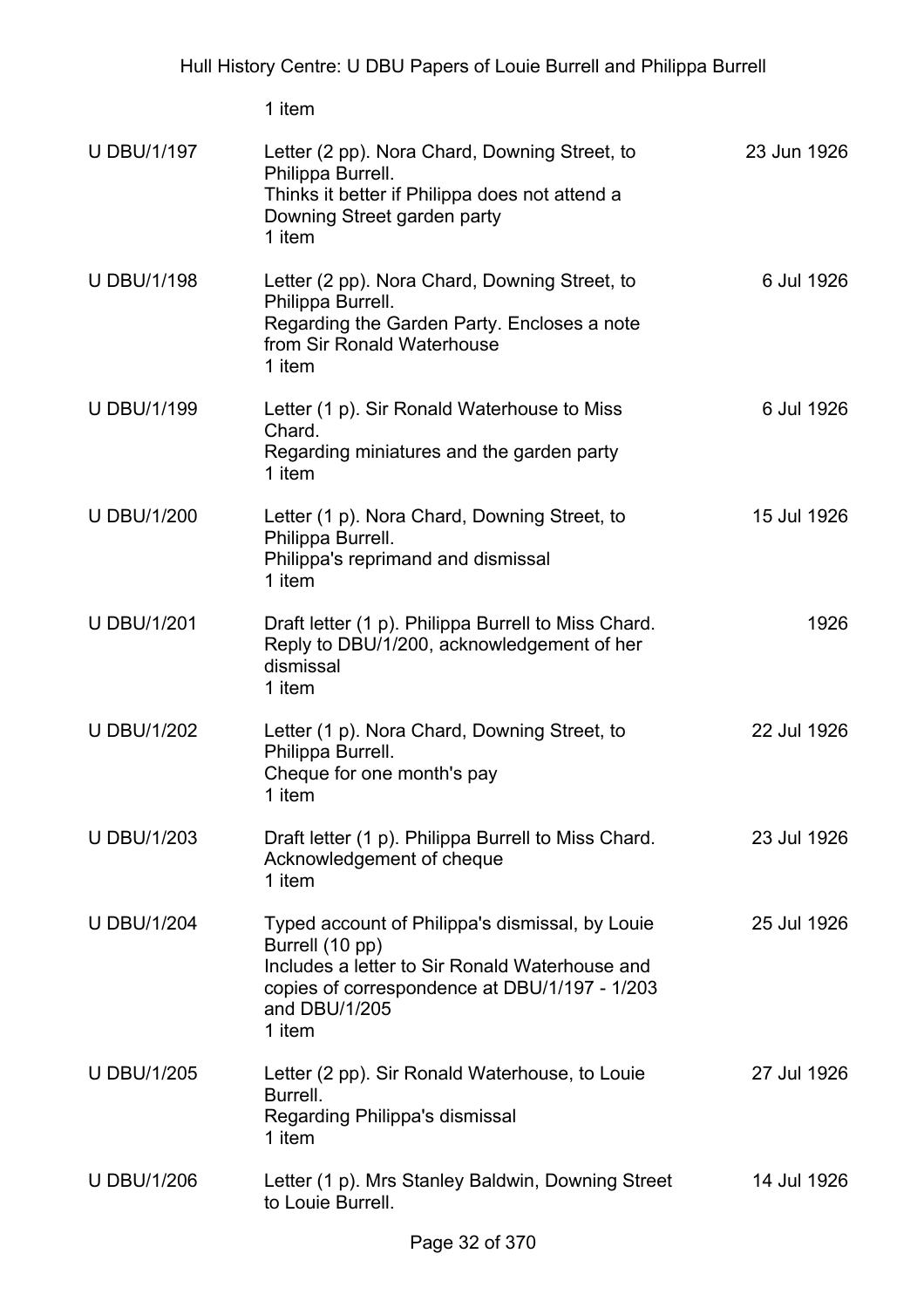|                    | She has no involvement with the matter<br>concerning Miss Chard<br>1 item                                                                                                                                                                                                  |                  |
|--------------------|----------------------------------------------------------------------------------------------------------------------------------------------------------------------------------------------------------------------------------------------------------------------------|------------------|
| <b>U DBU/1/207</b> | Letter (1 p). Mrs Stanley Baldwin, Stourport, to<br>Louie Burrell, Wiesbaden.<br><b>Regarding Colin's portrait</b><br>1 item                                                                                                                                               | 20 Dec 1926      |
| <b>U DBU/1/208</b> | Draft letter (1 p). Louie Burrell to Colonel Wigram.<br>Regarding rumours surrounding Philippa's<br>departure from Francis Holland School<br>With:<br>a) Letter (2 pp). Colonel Wigram, Windsor Castle<br>to Louie Burrell. Regarding Francis Holland<br>School<br>2 items | 20 - 22 Jul 1927 |
| <b>U DBU/1/209</b> | Letter (1 p). Miss Kenyon - Slaney, lady - in -<br>waiting, Mayfair to Louie Burrell.<br>Regarding a sitting for Princess Mary<br>1 item                                                                                                                                   | 25 Apr 1927      |
| <b>U DBU/1/210</b> | Letter (1 p). Miss Kenyon - Slaney, lady - in -<br>waiting, Mayfair, to Louie Burrell.<br>Regarding an appointment for Princess Mary's<br>sitting<br>1 item                                                                                                                | 11 Jun 1927      |
| <b>U DBU/1/211</b> | Letter (1 p). Mrs Stanley Baldwin, Eaton Square to<br>Louie Burrell.<br>Regarding a photograph, the Prime Minister sitting<br>for Mr Orpen and wishes her well in India<br>1 item                                                                                          | 20 Sep 1927      |
| <b>U DBU/1/212</b> | Letter (1 p). Mrs Kenyon - Slaney, lady - in -<br>waiting, Knaresborough, to Louie Burrell.<br>Regarding a dress and Princess Mary's portrait<br>1 item                                                                                                                    | 3 Oct 1927       |
| <b>U DBU/1/213</b> | Draft letter (1 p). Louie Burrell to Miss Kenyon -<br>Slaney.<br>Regarding the sending of a portrait and requests<br>another sitting<br>1 item                                                                                                                             | 27 Oct 1927      |
| <b>U DBU/1/214</b> | Letter (2 pp). Miss Yorke, lady - in waiting,<br>Knaresborough, to Louie Burrell.<br>Regarding alterations to Princess Mary's portrait<br>1 item                                                                                                                           | 10 Nov 1927      |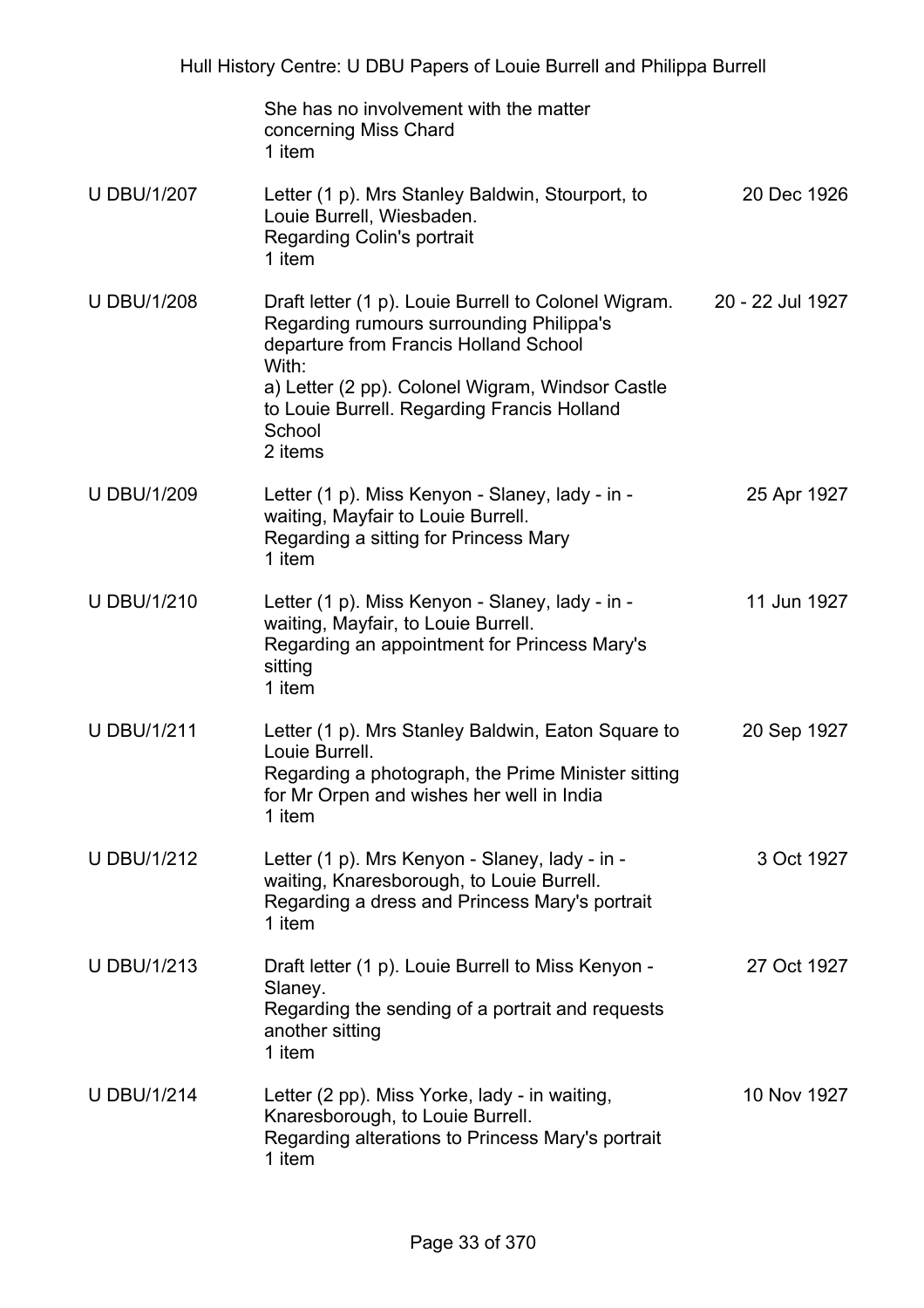| <b>U DBU/1/215</b> | Draft letter (1 p). Louie Burrell to Miss Yorke.<br>Disappointed that no sitting has been granted,<br>points out an error in Miss Yorke's last letter and<br>assumes Princess Mary has not seen the portrait<br>1 item | Nov 1927    |
|--------------------|------------------------------------------------------------------------------------------------------------------------------------------------------------------------------------------------------------------------|-------------|
| <b>U DBU/1/216</b> | Letter (2 pp). Miss Yorke, lady - in - waiting, to<br>Louie Burrell.<br>Regarding a previous mistake in a letter,<br>DBU/1/214, and refers to a picture in the press<br>1 item                                         | 17 Nov 1927 |
| <b>U DBU/1/217</b> | Letter (1 p). Miss Kenyon - Slaney, lady - in -<br>waiting, Mayfair, to Louie Burrell.<br>Regarding the presentation of a portrait to<br>Princess Mary and a frame<br>1 item                                           | 16 Feb 1928 |
| <b>U DBU/1/218</b> | Letter (1 p). Miss Kenyon - Slaney, lady - in -<br>waiting, Mayfair, to Louie Burrell.<br>Regarding lending the portrait for submission to<br>Royal Academy<br>1 item                                                  | 23 Feb 1928 |
| <b>U DBU/1/219</b> | Telegram. Miss Kenyon - Slaney, lady - in -<br>waiting, Mayfair to Louie Burrell.<br>Princess Mary willing to lend her portrait<br>1 item                                                                              | 23 Feb 1928 |
| <b>U DBU/1/220</b> | Letter (1 p). Secretary to the Bishop of London,<br>Fulham Palace, to Louie Burrell.<br>Regarding a card of introduction to Bishops in<br>India<br>1 item                                                              | 19 Mar 1928 |
| <b>U DBU/1/221</b> | Letter (1 p). George Harcourt, R.A., Bushey, to<br>Louie Burrell, Simla.<br>Not on the hanging committee, wishes her<br>success with her picture<br>1 item                                                             | 27 May 1928 |
| <b>U DBU/1/222</b> | Card. Mrs Gordon Munro, Buckingham Gate, to<br>Louie Burrell.<br>Best wishes for her journey<br>1 item                                                                                                                 | c.1928      |
| <b>U DBU/1/223</b> | Letter (1 p). Amy Luker to Philippa Burrell.<br>Regarding her will. If bombed her possessions to<br>go to Philippa<br>1 item                                                                                           | 20 Feb 1918 |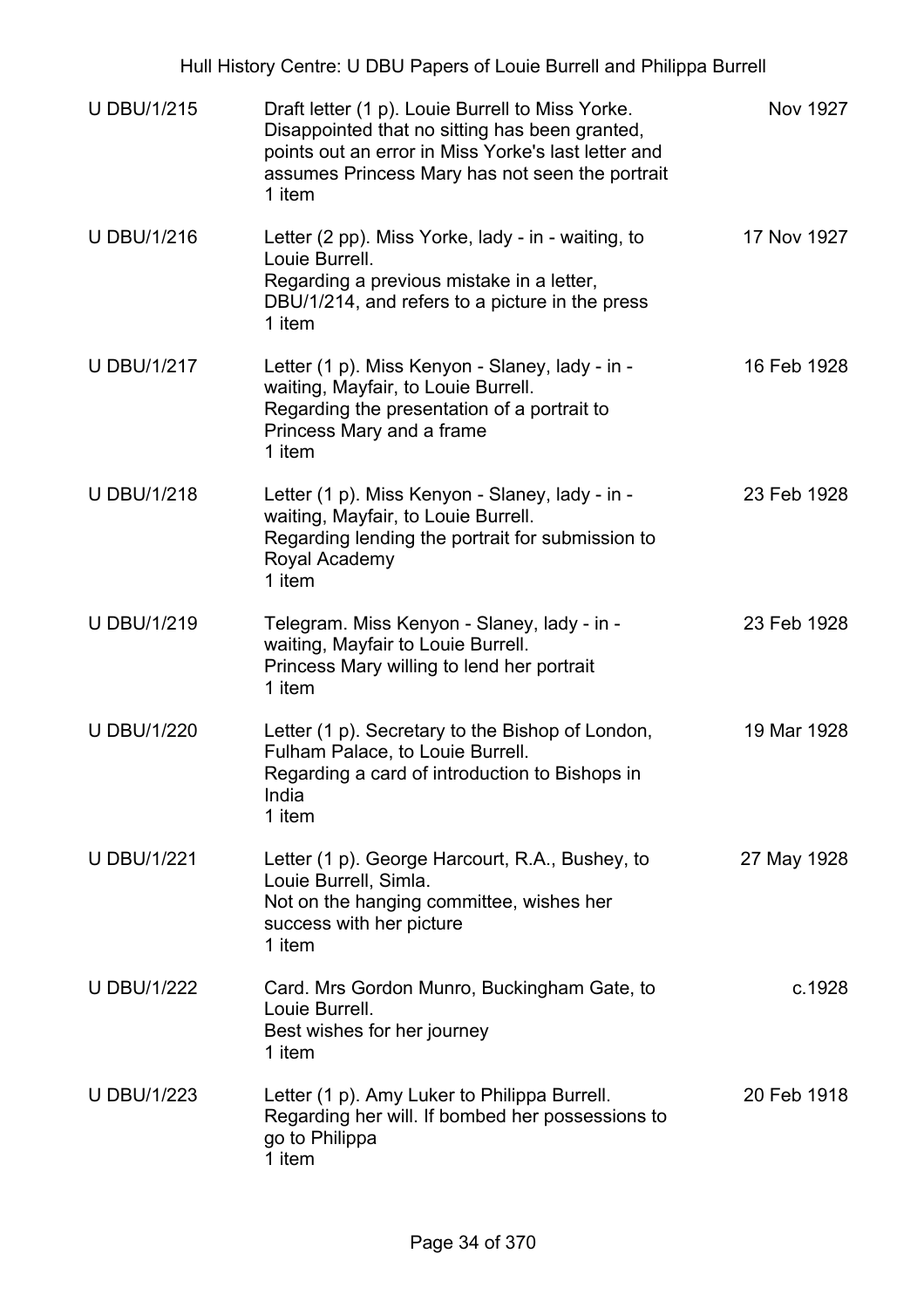| Hull History Centre: U DBU Papers of Louie Burrell and Philippa Burrell |                                                                                                                                                   |             |
|-------------------------------------------------------------------------|---------------------------------------------------------------------------------------------------------------------------------------------------|-------------|
| <b>U DBU/1/224</b>                                                      | Postcard. Amy Luker to Louie Burrell.<br>Regarding Ada's will<br>1 item                                                                           | 19 Feb 1925 |
| <b>U DBU/1/225</b>                                                      | Letter (1 p). Louie Burrell to Ada Luker ('Mums').<br>Regarding work on her studio. Letter also refers to<br>Mrs Baldwin and Ada's work<br>1 item | 2 Mar 1926  |
| <b>U DBU/1/226</b>                                                      | Letter (1 p). Ada Luker, Collingham, to Louie<br>Burrell.<br>Regarding financial matters<br>1 item                                                | 4 Mar 1926  |
| <b>U DBU/1/227</b>                                                      | Draft letter (1 p). Louie Burrell to Ada<br>Luker('Mums').<br>Regarding the changing of Ada's will<br>1 item                                      | 5 Mar 1926  |
| <b>U DBU/1/228</b>                                                      | Letter (1 p), (copy). Mr Heal to Ada Luker.<br>Regarding progress of work and a request for<br>payment<br>1 item                                  | 3 Mar 1926  |
| <b>U DBU/1/229</b>                                                      | Letter (1p). Ada Luker to Louie Burrell.<br>Regarding showing of work and Comerford<br><b>Bradley</b><br>1 item                                   | 8 Mar 1926  |
| <b>U DBU/1/230</b>                                                      | Typed account (6 pp) by Louie Burrell of the<br>alteration of Ada Luker's will<br>2 items                                                         | 9 Mar 1926  |
| <b>U DBU/1/231</b>                                                      | Letter (1 p). Ada, Collingham to Louie Burrell.<br>Possibility of giving Louie £150 for her studio.<br>Note from Mrs Bentham on reverse<br>1 item | 26 Mar 1926 |
| <b>U DBU/1/232</b>                                                      | Letter (2 p). Ada Luker, Collingham to Louie<br>Burrell.<br>Regarding a cheque, Amy and Anna Bramwell<br>Jackson<br>1 item                        | 11 Apr 1926 |
| U DBU/1/233                                                             | Letter (1 p). Ada Luker, Collingham, to, Louie<br>Burrell.<br>Regarding a present and a cheque<br>1 item                                          | 19 Apr 1926 |
| <b>U DBU/1/234</b>                                                      | Draft letter (4 pp). Louie Burrell to unknown.<br>Reply to a Christmas letter. Regarding Ada<br>Luker's will, including the part of Amy and Miss  | 20th cent.  |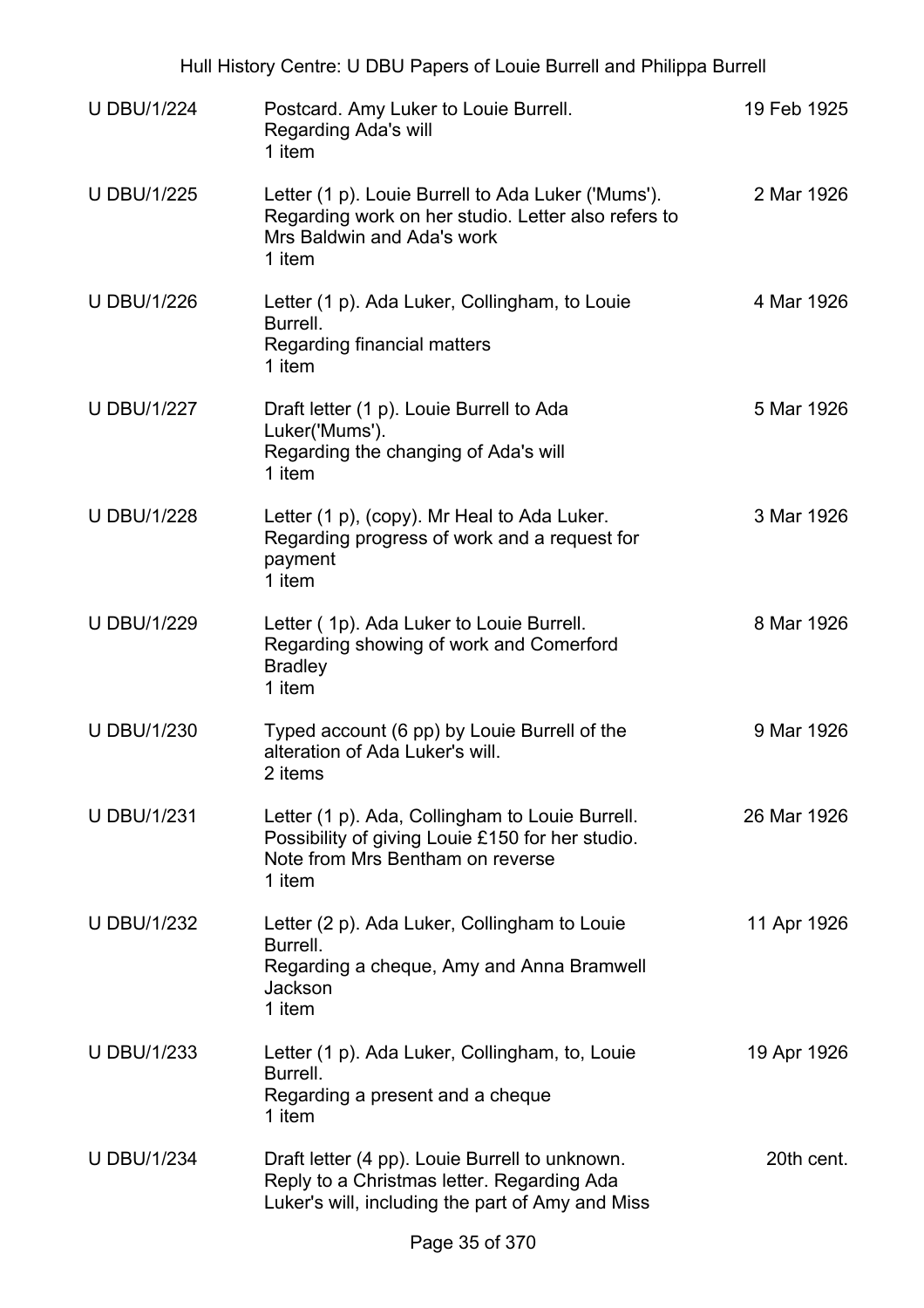|                    | Hull History Centre: U DBU Papers of Louie Burrell and Philippa Burrell                           |                |
|--------------------|---------------------------------------------------------------------------------------------------|----------------|
|                    | Morison in the changing of it<br>1 item                                                           |                |
| <b>U DBU/1/235</b> | Letter (1 p). Philippa Burrell (age 3).<br>S.S. 'JRMA', Bergen<br>1 item                          | 1911           |
| <b>U DBU/1/236</b> | Letter (1 p). Philippa Burrell, Los Angeles to 'Titty'<br>(Louie Burrell)<br>1 item               | 27 Mar 1918    |
| <b>U DBU/1/237</b> | Letter (1 p). Philippa Burrell, Pasadena to 'Titty'<br>(Louie Burrell)<br>1 item                  | 17 Apr 1918    |
| <b>U DBU/1/238</b> | Letter (1 p). Philippa Burrell, Los Angeles to 'Titty'<br>(Louie Burrell)<br>1 item               | c.1918         |
| <b>U DBU/1/239</b> | Letter (1 p). Philippa Burrell, Los Angeles to 'Titty'<br>(Louie Burrell)<br>1 item               | 18 Jul 1918    |
| <b>U DBU/1/240</b> | Letter (1 p). Philippa Burrell, Los Angeles, to Louie<br><b>Burrell</b><br>1 item                 | c. 1918        |
| <b>U DBU/1/241</b> | Letter (1 p). Philippa Burrell, West Adams Street,<br>to 'Titty' (Louie Burrell)<br>1 item        | 28 Dec 1918    |
| <b>U DBU/1/242</b> | Letter (1 p). Philippa Burrell to Louie Burrell.<br><b>Regarding Christmas presents</b><br>1 item | 25 Dec 1919    |
| <b>U DBU/1/243</b> | Letter (3 pp). Philippa Burrell.<br>Imaginary letter to Douglas Haig<br>1 item                    | [Oct-Dec 1919] |
| <b>U DBU/1/244</b> | Envelope (1 p). Philippa Burrell.<br>Addressed to General Joffre<br>1 item                        | [Oct-Dec 1919] |
| <b>U DBU/1/245</b> | Letter (1 p). Philippa Burrell, Eaton Terrace to<br>Louie Burrell<br>1 item                       | 17 Jan 1920    |
| <b>U DBU/1/246</b> | Card. Philippa to Titty (Louie Burrell) on<br>Valentine's Day<br>1 item                           | [1920]         |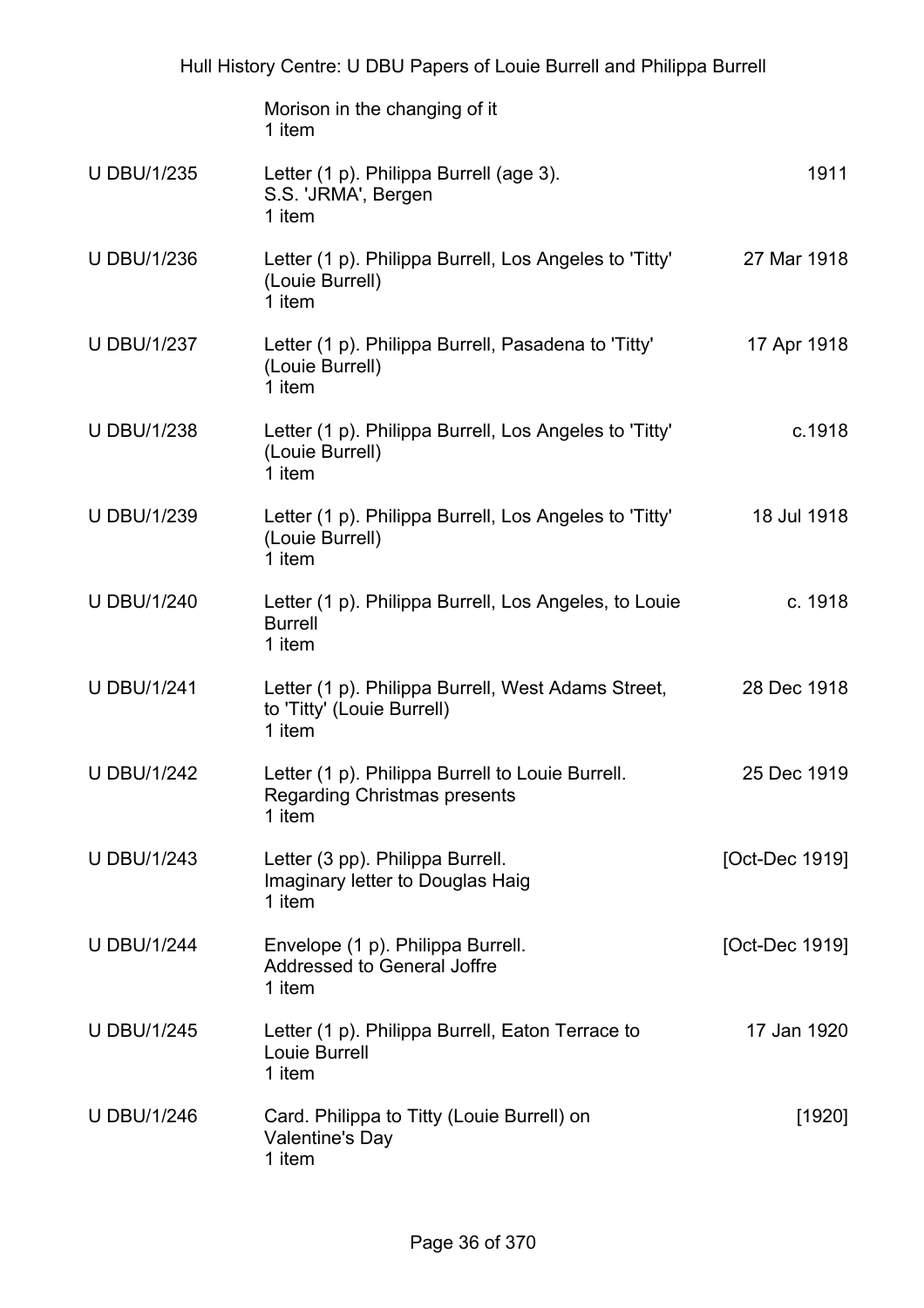|                    | Hull History Centre: U DBU Papers of Louie Burrell and Philippa Burrell                                                                    |             |
|--------------------|--------------------------------------------------------------------------------------------------------------------------------------------|-------------|
| <b>U DBU/1/247</b> | Blank card. Message on front is "Everlasting"<br>Love"<br>1 item                                                                           | $[1920]$    |
| <b>U DBU/1/248</b> | Easter Card to Titty from Philippa<br>1 item                                                                                               | 20 Apr 1919 |
| <b>U DBU/1/249</b> | Easter Card from Philppa to [Titty]<br>1 item                                                                                              | 20 Apr 1919 |
| <b>U DBU/1/250</b> | <b>Valentine Note</b><br>1 item                                                                                                            | [Feb 1920]  |
| <b>U DBU/1/251</b> | Birthday Card to Tit from Philippa<br>1 item                                                                                               | 1920        |
| <b>U DBU/1/252</b> | Easter card from "T.B"<br>1 item                                                                                                           | 1920        |
| <b>U DBU/1/253</b> | <b>Valentine Note</b><br>Made of foil<br>1 item                                                                                            | [1920s]     |
| <b>U DBU/1/254</b> | Letter (pages 3 - 10 only). Philippa Burrell, Eaton<br>Terrace to Louie Burrell, St Mary's Hospital.<br>Regarding Louie's health<br>1 item | 11 Mar 1920 |
| <b>U DBU/1/255</b> | Card. Philippa Burrell to Louie Burrell, St Mary's<br>Hospital<br>1 item                                                                   | 12 Mar 1920 |
| <b>U DBU/1/256</b> | Letter (1 p). Philippa Burrell to Louie Burrell, St<br>Mary's Hospital.<br>Regarding a trip to the seaside<br>1 item                       | 18 Jul 1920 |
| <b>U DBU/1/257</b> | Letter (1 p). Philippa Burrell, Southwold, to Louie<br>Burrell.<br>Note from Ada Luker on reverse<br>1 item                                | 18 Sep 1920 |
| <b>U DBU/1/258</b> | Letter (1 p). Philippa Burrell, to Louie Burrell.<br>Includes illustration<br>1 item                                                       | 1 Jun 1922  |
| <b>U DBU/1/259</b> | Letter (1 p). Philippa Burrell to Louie Burrell.<br>1 item                                                                                 | 5 Jun 1922  |
| <b>U DBU/1/260</b> | Invitation, Lord Irwin to Louie Burrell<br>1 item                                                                                          | 18 May 1928 |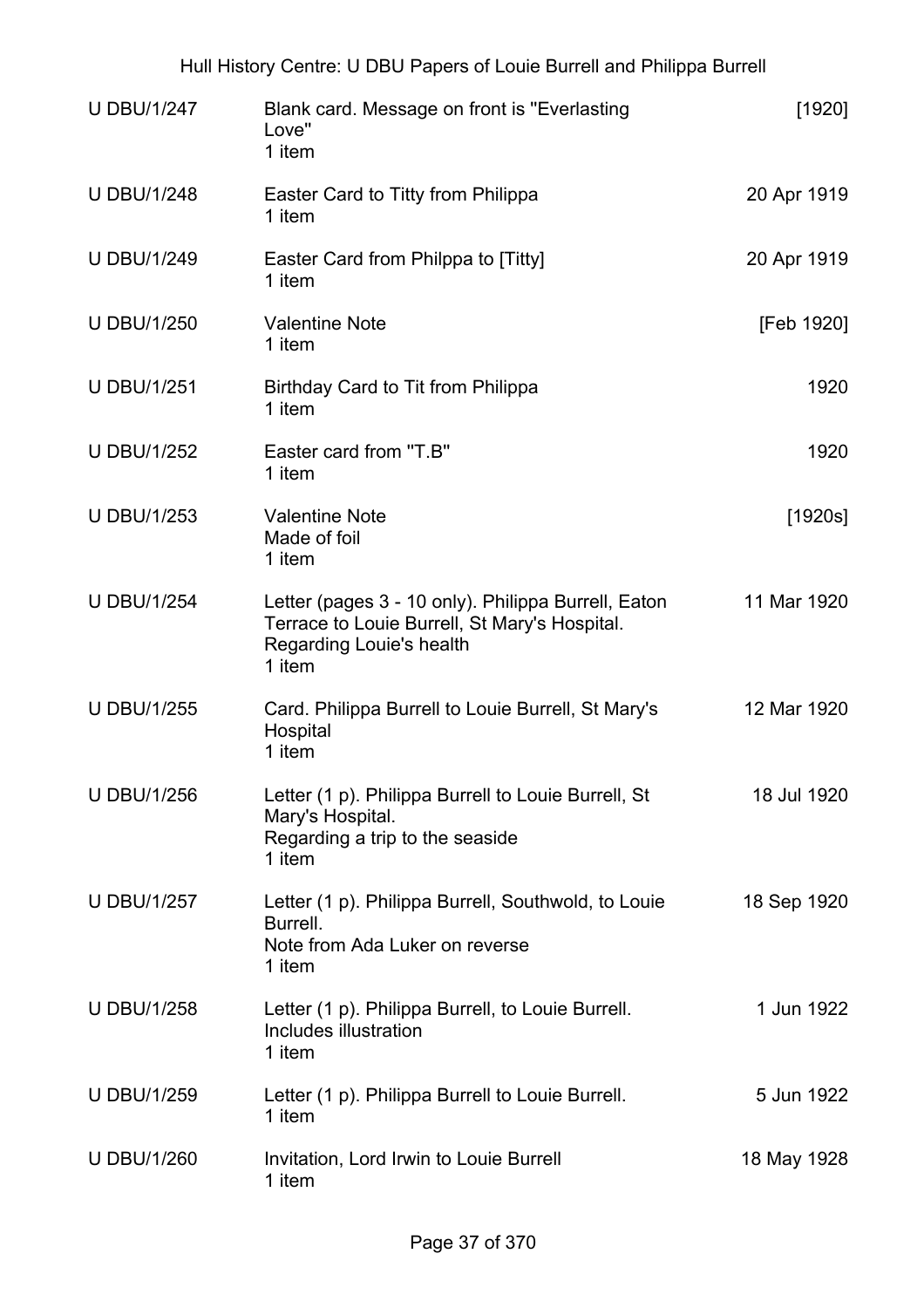| Hull History Centre: U DBU Papers of Louie Burrell and Philippa Burrell |                                                                                                                                         |                       |  |
|-------------------------------------------------------------------------|-----------------------------------------------------------------------------------------------------------------------------------------|-----------------------|--|
| <b>U DBU/1/261</b>                                                      | Diary of events, Viceregal Lodge, Simla<br>1 item                                                                                       | 18 May 1928           |  |
| <b>U DBU/1/262</b>                                                      | Letter (1 p). Colonel Harvey, Viceregal Lodge,<br>Simla to Louie Burrell.<br>Regarding a sitting appointment with the Viceroy<br>1 item | 4 Jun 1928            |  |
| <b>U DBU/1/263</b>                                                      | Press cutting. 'The Pioneer'.<br>Announcement of Philippa and Louie Burrell's<br>arrival at the Viceregal Lodge<br>1 item               | 15 Jul 1928           |  |
| <b>U DBU/1/264</b>                                                      | List of guests. Dinner party, Viceregal Lodge,<br>Simla<br>2 items                                                                      | 17 Jul 1928           |  |
| <b>U DBU/1/265</b>                                                      | Dinner plan. Dinner party, Viceregal Lodge, Simla<br>2 items                                                                            | 17 Jul 1928           |  |
| <b>U DBU/1/266</b>                                                      | Diary of events, Viceregal Lodge, Simla<br>1 item                                                                                       | 18 Jul-29 Sep<br>1928 |  |
| <b>U DBU/1/267</b>                                                      | Diary of events, Viceregal Lodge, Simla<br>1 item                                                                                       | 18 Jul-29 Sep<br>1928 |  |
| <b>U DBU/1/268</b>                                                      | Diary of events, Viceregal Lodge, Simla<br>1 item                                                                                       | 18 Jul-29 Sep<br>1928 |  |
| <b>U DBU/1/269</b>                                                      | Dinner plan. Dinner party, Barnes Court, Simla<br>1 item                                                                                | 26 Sep 1928           |  |
| <b>U DBU/1/270</b>                                                      | Letters (both 1 p). Sir Vincent Caillard, Cannes to<br>Philippa Burrell.<br>Regarding India.<br>2 items                                 | 9 - 22 Feb 1928       |  |
| <b>U DBU/1/271</b>                                                      | Letter (3 pp). Dorothy Chamberlain, Edgbaston, to<br>Philippa Burrell, Simla.<br>Regarding school news<br>1 item                        | 14 Apr 1928           |  |
| <b>U DBU/1/272</b>                                                      | Party invitation. Chris Birdwood, Snowden, Simla,<br>to Philippa Burrell<br>1 item                                                      | May 1928              |  |
| <b>U DBU/1/273</b>                                                      | Letter (2 pp). Major Macartney, Simla to Louie<br>Burrell.<br>Regarding a request for a portrait of Lord<br><b>Birdwood</b><br>1 item   | 28 Jun 1928           |  |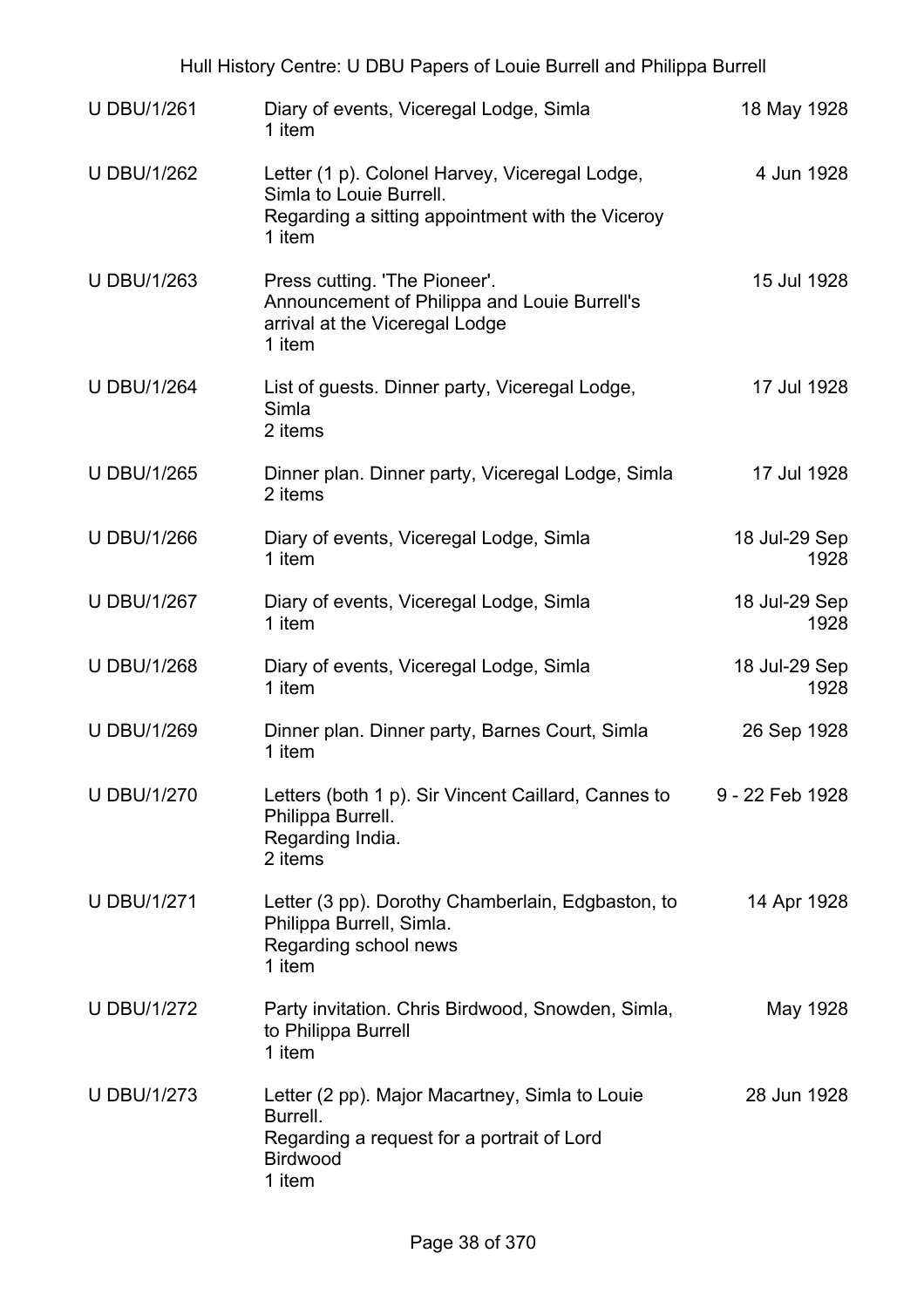| <b>U DBU/1/274</b> | Letter (1 p). Sir Victor Sassoon, Simla to Philippa<br>Burrell.<br>Acceptance of a lunch invitation<br>1 item                                              | Jun 1928    |
|--------------------|------------------------------------------------------------------------------------------------------------------------------------------------------------|-------------|
| <b>U DBU/1/275</b> | Letter (2 pp). Dorothy Chamberlain, Eaton<br>Square, to Philippa Burrell, Simla.<br>School and family news<br>1 item                                       | 5 Jun 1928  |
| <b>U DBU/1/276</b> | Letter (1 p). Roshanhere, private secretary to H.H.<br>Rajah of Mandi, to Louie Burrell.<br>Regarding part payment for a portrait<br>1 item                | 18 Sep 1928 |
| <b>U DBU/1/277</b> | Letter (2 pp). Dorothy Chamberlain, Bamburgh<br>Castle, to Philippa Burrell.<br>Regarding school news and holidays<br>1 item                               | 4 Sep 1928  |
| <b>U DBU/1/278</b> | Letter (1 p). Lady Birdwood, Snowden, Simla, to<br>Louie Burrell.<br>Regarding canvas and Louie's visit<br>1 item                                          | 12 Sep 1928 |
| <b>U DBU/1/279</b> | Letter (1 p). S.M. Zafarli, private secretary, Maler<br>Kotla to Louie Burrell.<br>Regarding a commission to paint Nawab Sahib<br><b>Bahadur</b><br>1 item | 29 Sep 1928 |
| <b>U DBU/1/280</b> | Letter (1 p). Roshanhere, private secretary to the<br>Rhajah of Mandi, to Louie Burrell.<br>Regarding the Rhajah's portrait and state jewels<br>1 item     | 15 Nov 1928 |
| <b>U DBU/1/281</b> | Letter (1 p). Roshanhere, private secretary to the<br>Rhajah of Mandi, to Louie Burrell.<br>Regarding the state jewels and a frame<br>1 item               | 23 Nov 1928 |
| <b>U DBU/1/282</b> | Letter (1 p). Captain C. Birdwood, Punjab, to<br>Louie Burrell.<br>Regarding a third copy of the portrait for the<br>regiment<br>1 item                    | 30 Nov 1928 |
| <b>U DBU/1/283</b> | Letter (1 p). Chris Birdwood, Punjab, to Louie<br>Burrell.<br>Regarding a portrait and payment<br>1 item                                                   | 10 Dec 1928 |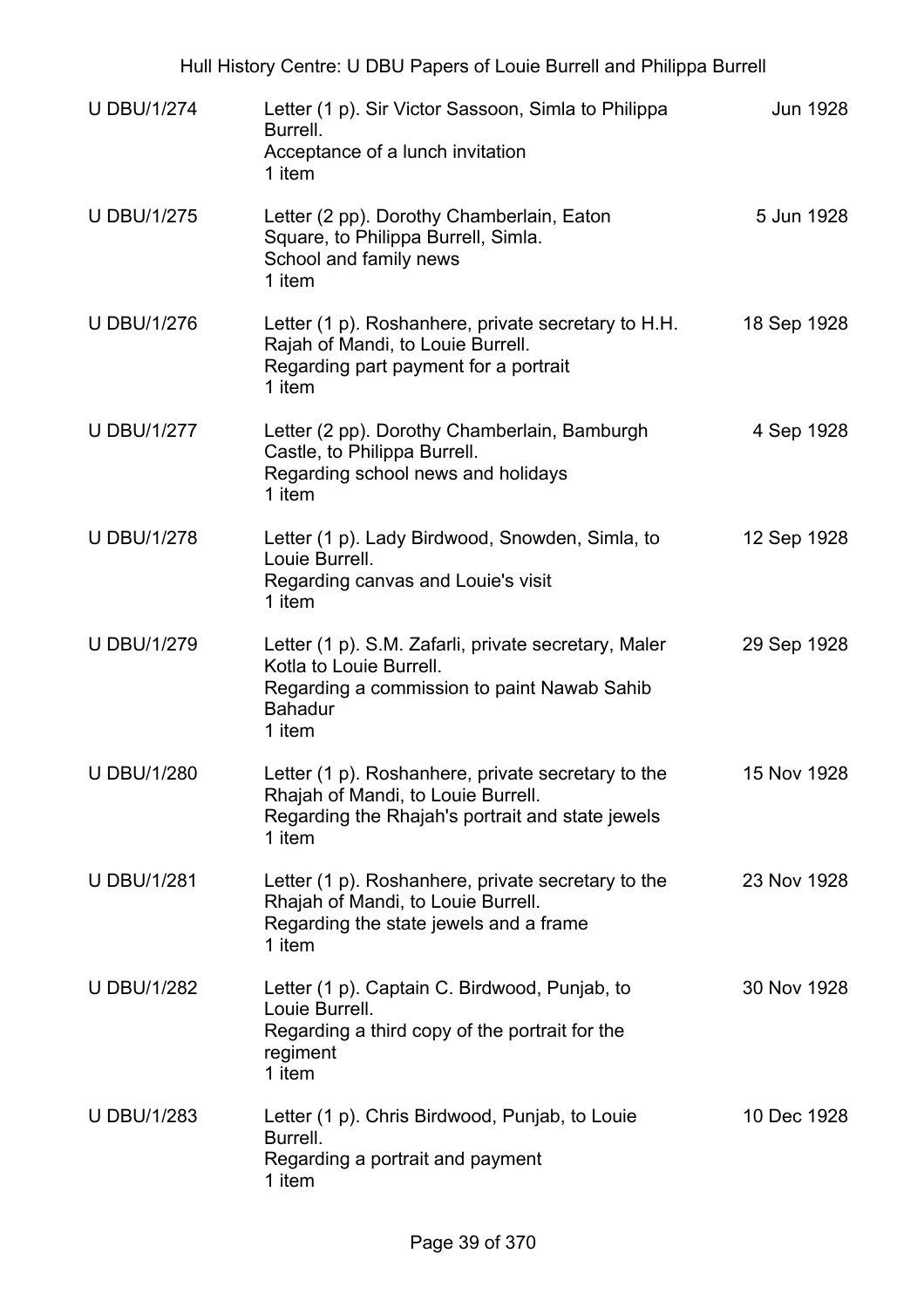| <b>U DBU/1/284</b> | Letter (1 p). Captain Dawson, Delhi, to Louie<br>Burrell.<br>Regarding alterations to the portrait of Lord<br><b>Birdwood</b><br>1 item                        | 12 Dec 1928 |
|--------------------|----------------------------------------------------------------------------------------------------------------------------------------------------------------|-------------|
| <b>U DBU/1/285</b> | Letter (1 p). Roshanhere, private secretary, Mandi<br>State, Simla, to Louie Burrell.<br>Regarding the state jewels<br>1 item                                  | 14 Dec 1928 |
| <b>U DBU/1/286</b> | Letter (1 p). Roshanhere, private secretary, Mandi<br>State, Palace Kapurthala, to Louie Burrell.<br>Regarding the state jewels<br>1 item                      | 22 Dec 1928 |
| <b>U DBU/1/287</b> | List of jewellery sent to Mrs Burrell. Signed Sher<br>Singh, head clerk to P.S. Mandi<br>1 item                                                                | 21 Dec 1928 |
| <b>U DBU/1/288</b> | Letter (4 pp). Sir Vincent Caillard, Paris, to<br>Philippa Burrell, New Delhi.<br>Regarding his wife's health and his resignation<br>from Vickers<br>1 item    | 30 Dec 1929 |
| <b>U DBU/1/289</b> | Letter (1 p). Roshanhere, private secretary to<br>Mandi State, to Louie Burrell.<br>Regarding frames, the state jewellery and an<br>exhibition<br>1 item       | 8 Jan 1929  |
| <b>U DBU/1/290</b> | Letter (1 p). Major Tomlinson, private secretary,<br>Mandi State, to Louie Burrell.<br>Regarding paintings<br>1 item                                           | 22 Feb 1929 |
| <b>U DBU/1/291</b> | Letter (1 p). Major Tomlinson, private secretary,<br>Mandi State, to Louie Burrell.<br>Regarding paintings, photographs and payment<br>1 item                  | 1 Apr 1929  |
| <b>U DBU/1/292</b> | Letter (1 p). G.F.T., private secretary's office,<br>Mandi State.<br>Regarding a request for photographs<br>1 item                                             | c.1929      |
| <b>U DBU/1/293</b> | Letter (1 p). Lieutenant Colonel J.E. Colenso,<br>United Provinces to Louie Burrell.<br>Regarding a commission for a portrait of a Gurkha<br>Officer<br>1 item | 13 Mar 1929 |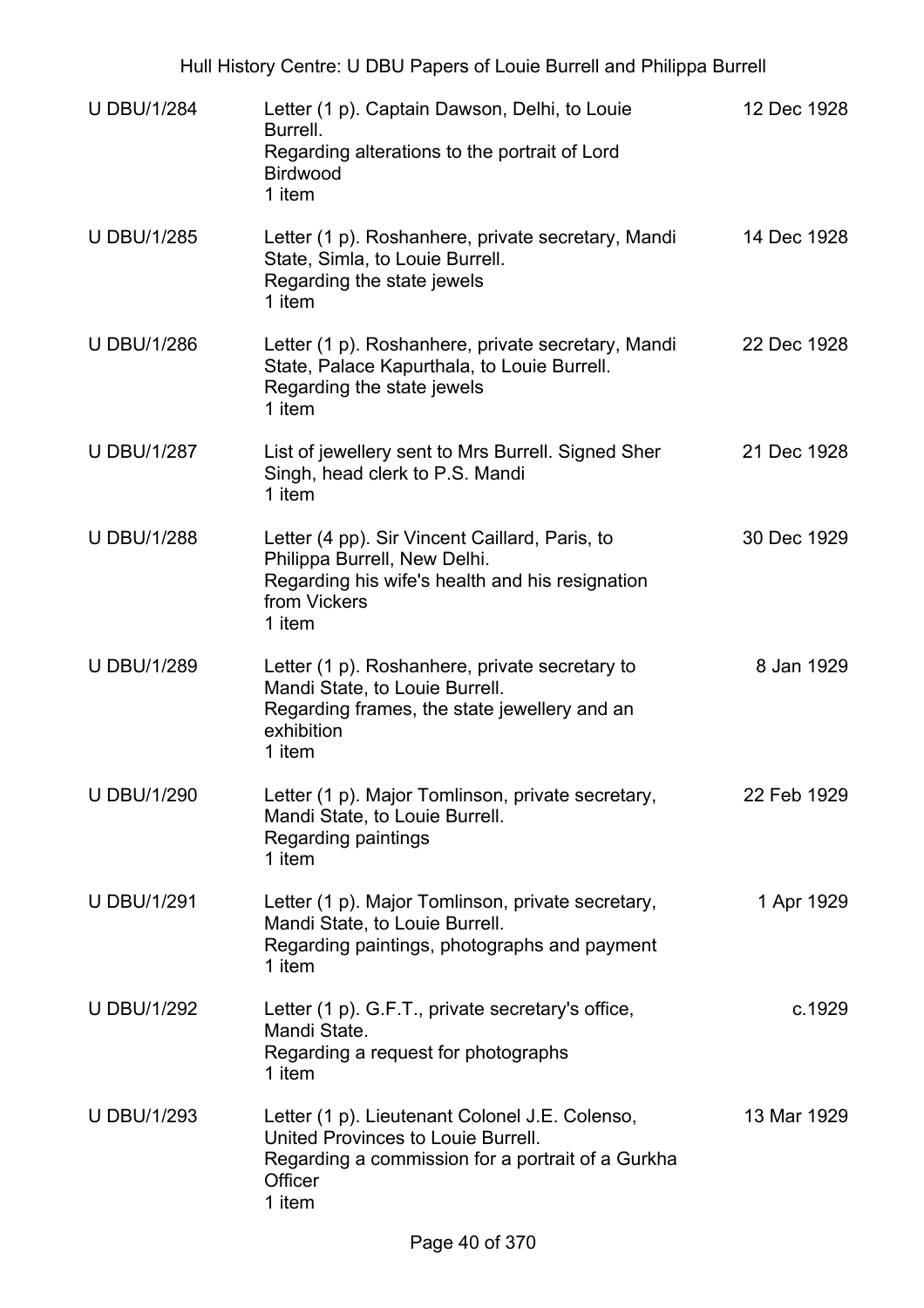| <b>U DBU/1/294</b> | Letter (1 p). Colonel Colenso, United Provinces, to<br>Louie Burrell.<br>Regarding Louie's move from Delhi and a portrait.<br>On reverse:<br>a) Draft letter (1 p). Louie Burrell, to Colonel<br>Colenso. Will now accept the commission for a<br>portrait, 9 October [1929]<br>1 item | 19 Mar-9 Oct<br>1929      |
|--------------------|----------------------------------------------------------------------------------------------------------------------------------------------------------------------------------------------------------------------------------------------------------------------------------------|---------------------------|
| <b>U DBU/1/295</b> | Letter (1 p). Colonel Colenso, United Provinces to<br>Louie Burrell.<br>Regarding a portrait of a Gurkha Officer<br>1 item                                                                                                                                                             | 14 Oct 1929               |
| <b>U DBU/1/297</b> | Letter (1 p). Major Bhim Singh Thapa, 1st Jaipur<br>Infantry, to Louie Burrell.<br>Regarding arrangements for a sitting<br>1 item                                                                                                                                                      | 22 Oct 1929               |
| <b>U DBU/1/298</b> | Letter (1 p). Major Bhim Singh Thapa, Jaipur.<br>Regarding a sitting and the sights of Jaipur<br>1 item                                                                                                                                                                                | 4 Nov 1929                |
| <b>U DBU/1/299</b> | Letter (1 p). Mrs Stanley Baldwin, Chequers to<br>Louie Burrell.<br>Regarding Philippa's engagement<br>1 item                                                                                                                                                                          | 4 Apr 1929                |
| <b>U DBU/1/300</b> | Letters $(4 pp & 1 p)$ . Dorothy Chamberlain to<br>Philippa Burrell.<br>Regarding Philippa's engagement and news of<br>friends.<br>2 items                                                                                                                                             | 12 Apr 1929-2<br>Nov 1934 |
| <b>U DBU/1/301</b> | Letter (7 pp). Lieutenant Harold Clements, S.S.<br>Graphic, to Philippa Burrell, Simla.<br>Regarding the setting of a wedding date, smallpox<br>on the 'Tusanair'. Includes a copy of his annual<br>confidential report<br>1 item                                                      | 7 May 1929                |
| <b>U DBU/1/302</b> | Letter (3 pp). Lieutenant Harold Clements,<br>Raphoe, Ireland, to Philippa Burrell, Simla.<br>Regarding a visit to his old school, wedding<br>arrangements and events in Russia<br>1 item                                                                                              | 21 May 1929               |
| <b>U DBU/1/303</b> | Letter (2 pp). Lieutenant Harold Clements,<br>Raphoe, Ireland, to Philippa Burrell, Simla.<br>Regarding Philippa's unsettledness towards future<br>plans                                                                                                                               | 12 May 1929               |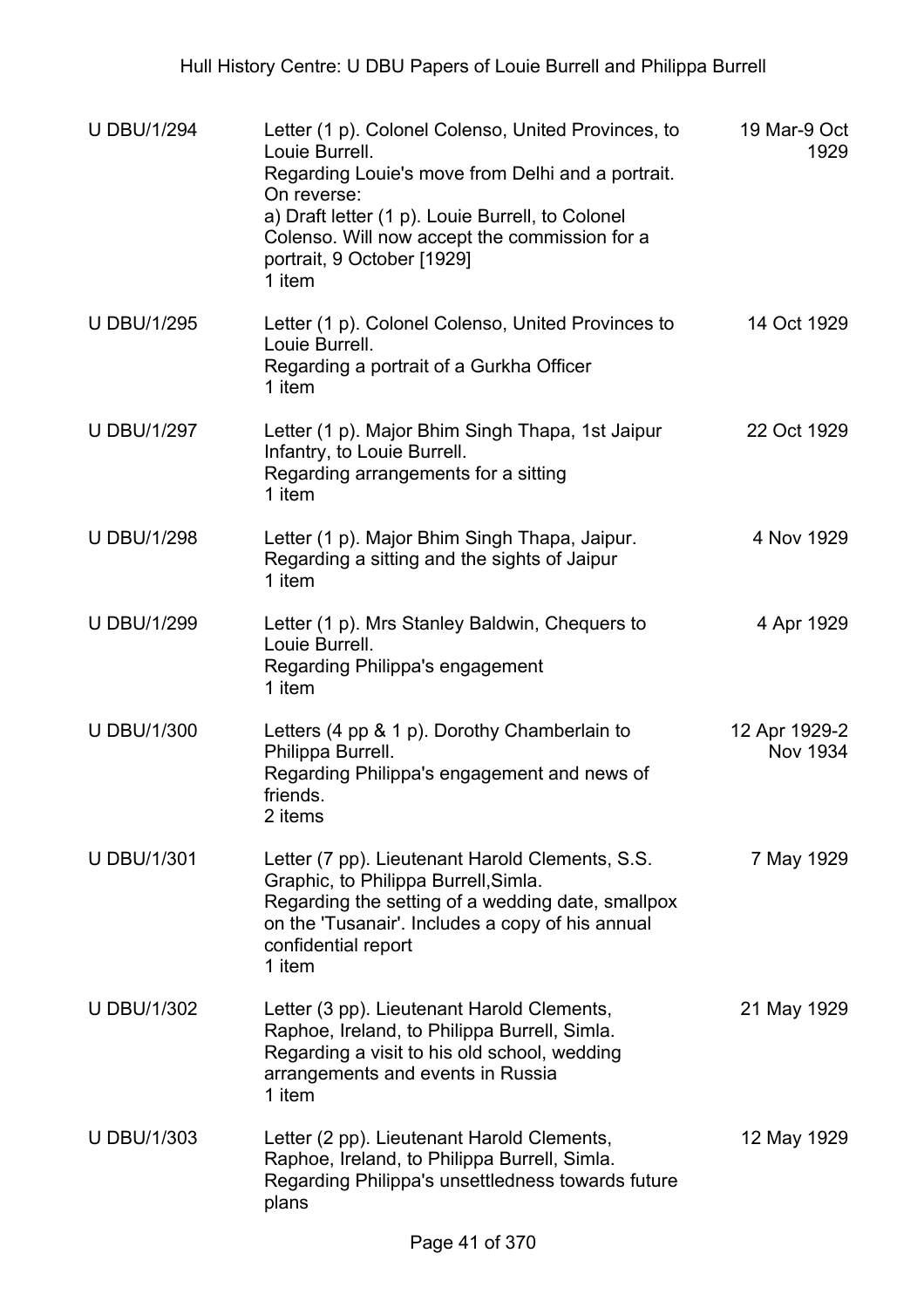1 item U DBU/1/304 Letter (2 pp). Lieutenant Harold Clements, Raphoe, Ireland, to Philippa Burrell, Simla. Regarding the postponement of the wedding 1 item 4 Jun 1929 U DBU/1/305 Letter (1 p). Lieutenant Harold Clements, Raphoe, Ireland to Philippa Burrell, Simla. Regarding his distress caused by her last letter and he hopes the situation will be resolved 1 item 5 Jun 1929 U DBU/1/306 Letter (1 p). Lieutenant Harold Clements, Cheshire, to Philippa Burrell, Simla. Regarding his return to India and the possibility of meeting 1 item 4 Sep 1929 U DBU/1/307 Letter (1 p). Mrs Neville Chamberlain, Eaton Square, to Philippa Burrell. Regarding the breaking of Philippa's engagement 1 item 17 Jul 1929 U DBU/1/308 Letter (1 p). Lieutenant John Gage, Kasuali, to Philippa Burrell. Regarding the previous night 1 item c.1929 U DBU/1/309 Letter (2 pp.). Lieutenant John gage, Meerut, to Philippa Burrell. Love letter. Letter also refers to communist troubles 1 item 16 May 1929 U DBU/1/310 Letter (4 pp). Lieutenant John Gage, Meerut to Philippa Burrell, Simla. Love letter. Letter also refers to communist prisoners 1 item 18 May 1929 U DBU/1/311 Letter (3 pp). Lieutenant John Gage, Meerut to Philippa Burrell, Simla. General news 1 item 18 May 1929 U DBU/1/312 Letter (5 pp). Lieutenant John Gage, Meerut to Philippa Burrell, Simla. Regarding general news, marriage and a photograph 1 item 21 May 1929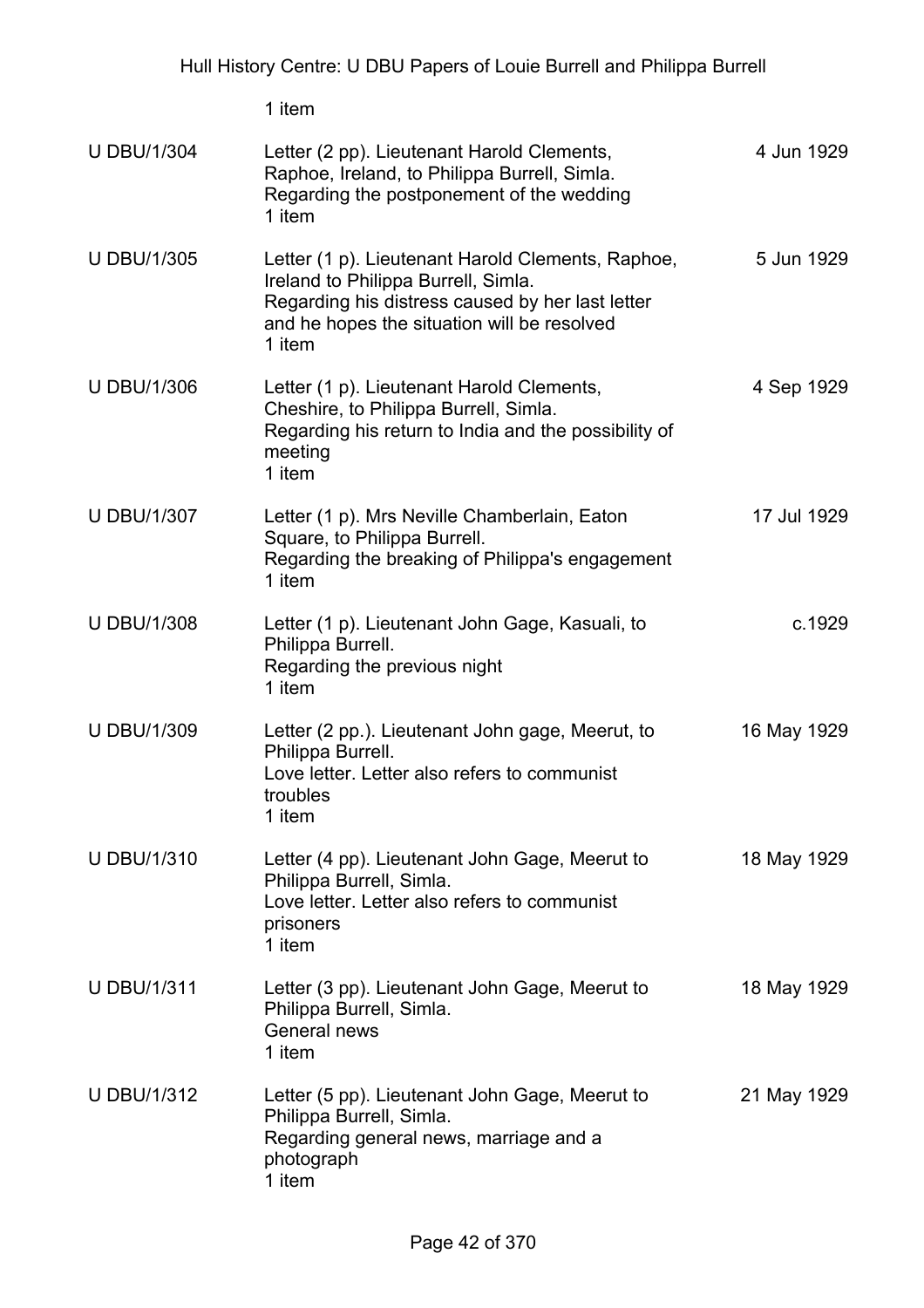| <b>U DBU/1/313</b> | Letter (5 pp). Lieutenant Colonel John Gage,<br>Meerut to Philippa Burrell, Simla.<br>General news<br>1 item                                                        | 23 May 1929 |
|--------------------|---------------------------------------------------------------------------------------------------------------------------------------------------------------------|-------------|
| <b>U DBU/1/314</b> | Letter (4 pp). Lieutenant John Gage, Meerut to<br>Philippa Burrell, Simla.<br>Regarding general news, a photograph and a<br>birthday<br>1 item                      | 18 May 1929 |
| <b>U DBU/1/315</b> | Letter (8 pp). Lieutenant John Gage, Meerut, to<br>Philippa Burrell, Simla.<br>Regarding Philippa's letters and the English<br>situation in India<br>1 item         | 24 May 1929 |
| <b>U DBU/1/316</b> | Letter (1 p). Lieutenant John Gage, Meerut to<br>Philippa Burrell, Simla.<br>Regarding a photograph and a trip to Delhi<br>1 item                                   | 25 May 1929 |
| <b>U DBU/1/317</b> | Letter (4 pp). Lieutenant John Gage, Delhi to<br>Philippa Burrell, Simla.<br>Regarding general news and a telephone call<br>1 item                                  | 25 May 1929 |
| <b>U DBU/1/318</b> | Letter (6 pp). Lieutenant John Gage, Meerut to<br>Philippa Burrell, Simla.<br>Regarding general news<br>1 item                                                      | 27 May 1929 |
| <b>U DBU/1/319</b> | Letter (4 pp). Lieutenant John Gage, Meerut to<br>Philippa Burrell, Simla.<br>Regarding general news and anticipates seeing<br>Philippa<br>1 item                   | 29 May 1929 |
| <b>U DBU/1/320</b> | Letter (4 pp). Lieutenant John Gage, Meerut to<br>Philippa Burrell, Simla.<br>Regarding time spent with Philippa and refers to<br>Cowes<br>1 item                   | 7 Jun 1929  |
| <b>U DBU/1/321</b> | Letter (5 pp). Lieutenant John Gage, Meerut to<br>Philippa Burrell, Simla.<br>Regarding general news and gives character<br>descriptions of acquaintances<br>1 item | 8 Jun 1929  |
| <b>U DBU/1/322</b> | Letter (6 pp). Lieutenant John Gage, Meerut to<br>Philippa Burrell, Simla.                                                                                          | 9 Jun 1929  |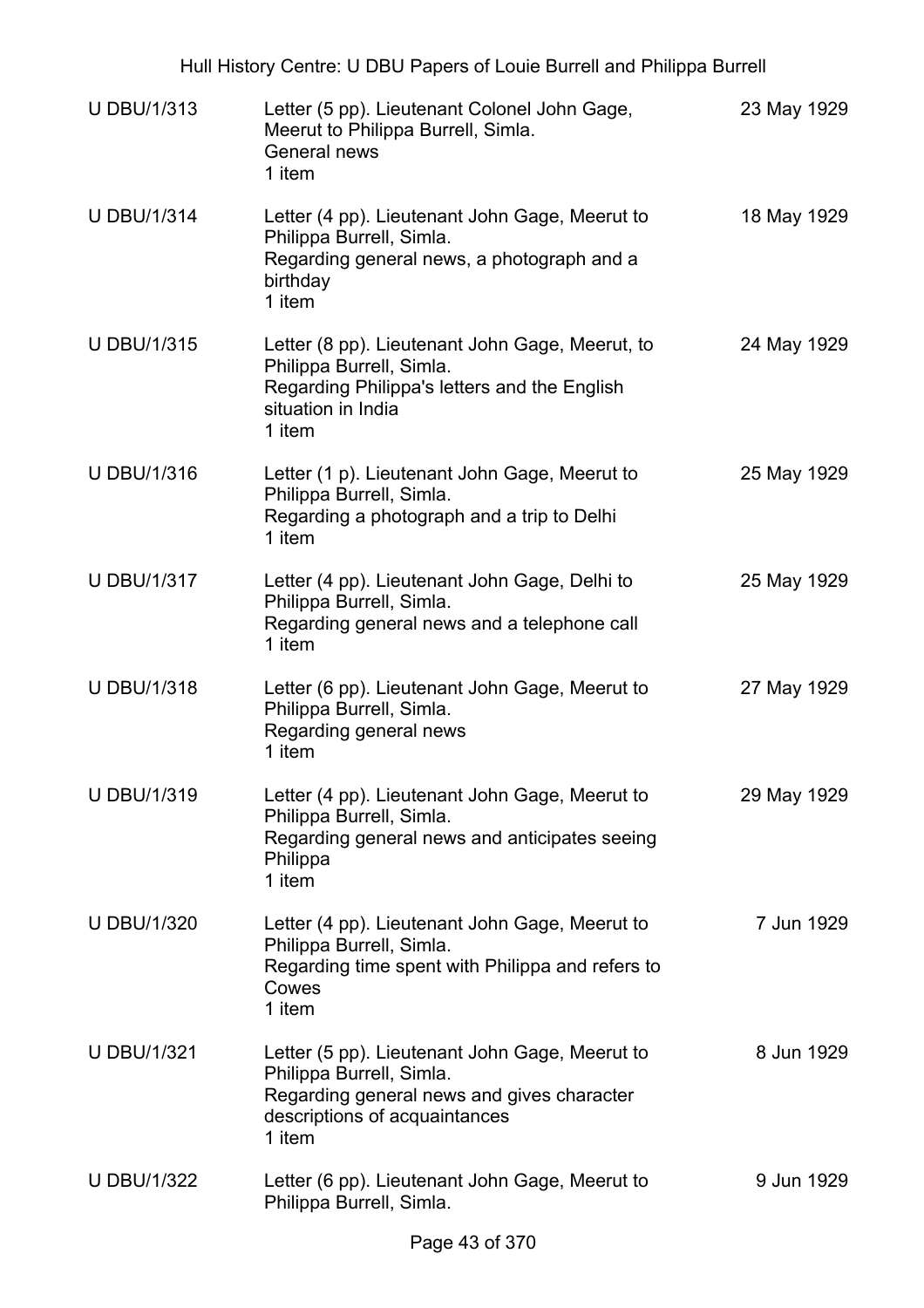|                    | Regarding general news, the fastnet race and<br>sailing<br>1 item                                                                                                     |             |
|--------------------|-----------------------------------------------------------------------------------------------------------------------------------------------------------------------|-------------|
| <b>U DBU/1/323</b> | Letter (6 pp). Lieutenant John Gage, Meerut to<br>Philippa Burrell, Simla.<br>Regarding general news and sailing. Includes a<br>press cutting<br>1 item               | 10 Jun 1929 |
| <b>U DBU/1/324</b> | Letter (3 pp). Lieutenant John Gage, Meerut to<br>Philippa Burrell, Simla.<br>Regarding cavalry and signal schools and his<br>anticipation of leaving India<br>1 item | 11 Jun 1929 |
| <b>U DBU/1/325</b> | Letter (6 pp). Lieutenant John Gage, Meerut to<br>Philippa Burrell, Simla.<br>Regarding general news and the fastnet race<br>1 item                                   | 12 Jun 1929 |
| <b>U DBU/1/326</b> | Letter (2 pp). Lieutenant John Gage, Meerut to<br>Philippa Burrell, Simla.<br>Regarding his return to England and dislike of<br>society<br>1 item                     | 13 Jun 1929 |
| <b>U DBU/1/327</b> | Letter (3 pp). Lieutenant John Gage, Meerut to<br>Philippa Burrell, Simla.<br>Regarding Barnes Court dinner, the weather and<br>Simla Society<br>1 item               | 14 Jun 1929 |
| <b>U DBU/1/328</b> | Letter (7 pp). Lieutenant John Gage, Meerut to<br>Philippa Burrell, Simla.<br>Regarding their wedding and future life in Cowes<br>and sailing<br>1 item               | 17 Jun 1929 |
| <b>U DBU/1/329</b> | Letter (3 pp). Lieutenant John Gage, Meerut to<br>Philippa Burrell, Simla.<br>Regarding his anticipation of seeing Philippa and<br>regiment news<br>1 item            | 18 Jun 1929 |
| <b>U DBU/1/330</b> | Letter (4 pp). Lieutenant John Gage, Meerut to<br>Philippa Burrell, Simla.<br>Regarding regiment news and sailing<br>1 item                                           | 19 Jun 1929 |
| <b>U DBU/1/331</b> | Letter (5 pp). Lieutenant John Gage, Meerut to<br>Philippa Burrell, Simla.                                                                                            | 20 Jun 1929 |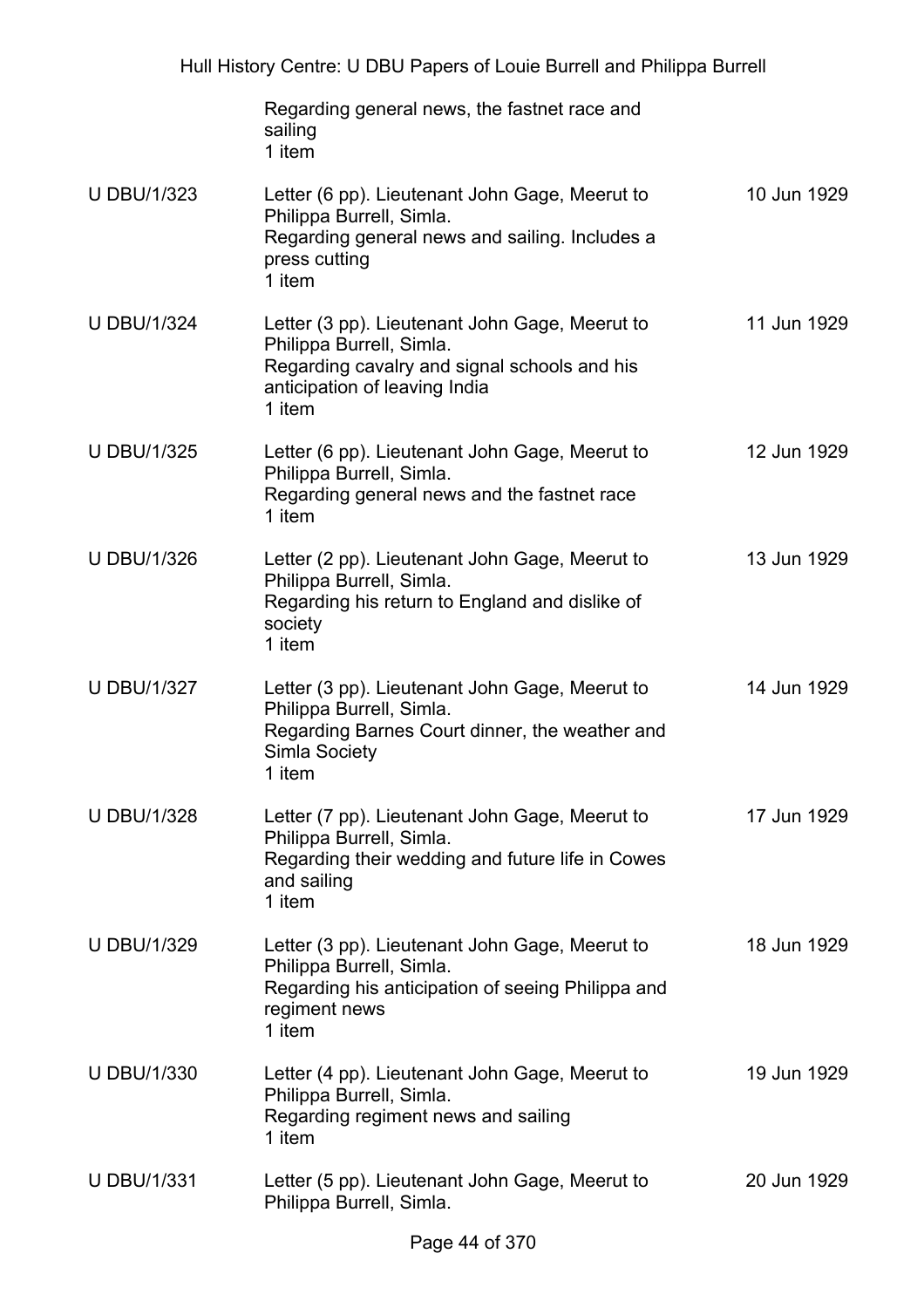|                    | Regarding weather, regiment news, home and<br>sailing<br>1 item                                                                                                                          |                |
|--------------------|------------------------------------------------------------------------------------------------------------------------------------------------------------------------------------------|----------------|
| <b>U DBU/1/332</b> | Letter (3 pp). Lieutenant John Gage, Meerut to<br>Philippa Burrell, Simla.<br>Regarding wedding plans<br>1 item                                                                          | 21 Jun 1929    |
| <b>U DBU/1/333</b> | Letters (5 pp & 3 pp). Lieutenant John Gage,<br>Meerut to Philippa Burrell, Simla.<br>Regarding regiment news, his anticipation of<br>seeing Philippa and the Viceregal Ball.<br>2 items | 22-23 Jun 1929 |
| <b>U DBU/1/334</b> | Letter (4 pp). Lieutenant John Gage, Meerut to<br>Philippa Burrell, Simla.<br>Regarding regiment news and sailing<br>1 item                                                              | 24 Jun 1929    |
| <b>U DBU/1/335</b> | Letter (3 pp). Lieutenant John Gage, Meerut to<br>Philippa Burrell, Simla.<br>Regarding his anticipation of seeing Philippa and<br>general news<br>1 item                                | 28 Jun 1929    |
| <b>U DBU/1/336</b> | Letter (5 pp). Lieutenant John Gage, Meerut to<br>Philippa Burrell, Simla.<br>Regarding home, sailing and his family<br>1 item                                                           | 8 Jul 1929     |
| <b>U DBU/1/337</b> | Letter (4 pp). Lieutenant John Gage, Meerut to<br>Philippa Burrell, Simla.<br>Regarding their separation, his return to Meerut<br>and fellow officers<br>1 item                          | 9 Jul 1929     |
| <b>U DBU/1/338</b> | Letter (1 p). Colonel Harvey, Viceregal Lodge,<br>Simla to Louie Burrell.<br>Regarding an appointment for a sitting<br>1 item                                                            | 7 May 1929     |
| <b>U DBU/1/339</b> | Letter (1 p). Sir Philip Chetwode, Simla to Louie<br>Burrell.<br>Letter of thanks<br>1 item                                                                                              | 7 Jul 1929     |
| <b>U DBU/1/340</b> | Letter (4 pp). Lieutenant John Gage, Meerut to<br>Philippa Burrell, Simla.<br>Regarding separation, Kashmir and future plans<br>1 item                                                   | 10 Jul 1929    |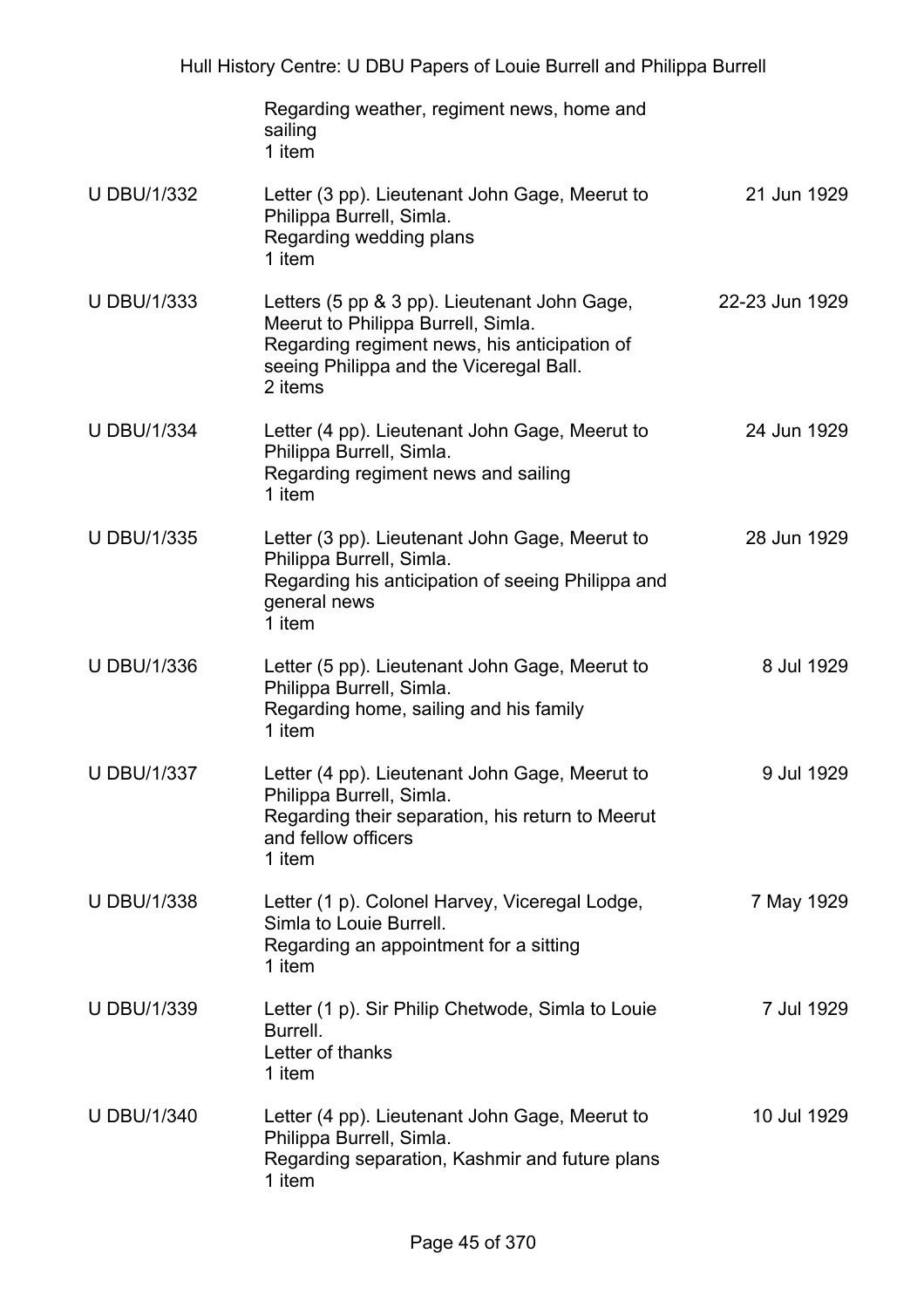|                    | Hull History Centre: U DBU Papers of Louie Burrell and Philippa Burrell                                                                                                                       |             |
|--------------------|-----------------------------------------------------------------------------------------------------------------------------------------------------------------------------------------------|-------------|
| <b>U DBU/1/341</b> | Letter (3 pp). Lieutenant John Gage, Meerut to<br>Philippa Burrell, Simla.<br>Regarding leave and his problems with the army<br>1 item                                                        | 11 Jul 1929 |
| <b>U DBU/1/342</b> | Letter (4 pp). Lieutenant John Gage Meerut to<br>Philippa Burrell, Simla.<br>Regarding too much sun, photographs and an<br>unfinished painting<br>1 item                                      | 13 Jul 1929 |
| <b>U DBU/1/343</b> | Letter (3 pp). Lieutenant John Gage, Meerut to<br>Philippa Burrell, Kashmir.<br>Regarding contracting a skin disease and writing<br>to his family about the situation with Philippa<br>1 item | 17 Jul 1929 |
| <b>U DBU/1/344</b> | Letter (4 pp). Lieutenant John Gage, Meerut to<br>Philippa Burrell, Kashmir.<br>Regarding work, his skin disease and sailing<br>1 item                                                        | 19 Jan 1929 |
| <b>U DBU/1/345</b> | Letter (3 pp). Lieutenant John Gage, Meerut to<br>Philippa Burrell, Kashmir.<br>Regarding his skin disease and writing to his<br>family<br>1 item                                             | 21 Jul 1929 |
| <b>U DBU/1/346</b> | Letter (4 pp). Lieutenant John Gage, hospital,<br>Meerut, to Philippa Burrell, Kashmir.<br>Regarding his skin disease and sailing<br>1 item                                                   | 22 Jul 1929 |
| <b>U DBU/1/347</b> | Letter (2 pp). Captain Dawson, Simla to Louie<br>Burrell, Simla.<br>Regarding payment for a portrait of Sir William<br>Birdwood. Letter also refers to Kashmir<br>1 item                      | 30 Jul 1929 |
| <b>U DBU/1/348</b> | Letter (2 pp). Captain Keith Dawson, Simla to<br>Louie Burrell.<br>Regarding payment and Kashmir<br>1 item                                                                                    | 9 Aug 1929  |
| <b>U DBU/1/349</b> | Letter (1 p). Mr G. Wakefield, Kashmir, to Louie<br>Burrell, Kashmir.<br>Regarding a recommendation by Sir William<br>Birdwood and a request for prices<br>1 item                             | 29 Aug 1929 |
| <b>U DBU/1/350</b> | Letter (1 p). Colonel Khusru Jung, personal<br>secretary to H.H. Maharajah Bahadur to Louie                                                                                                   | 26 Aug 1929 |
|                    |                                                                                                                                                                                               |             |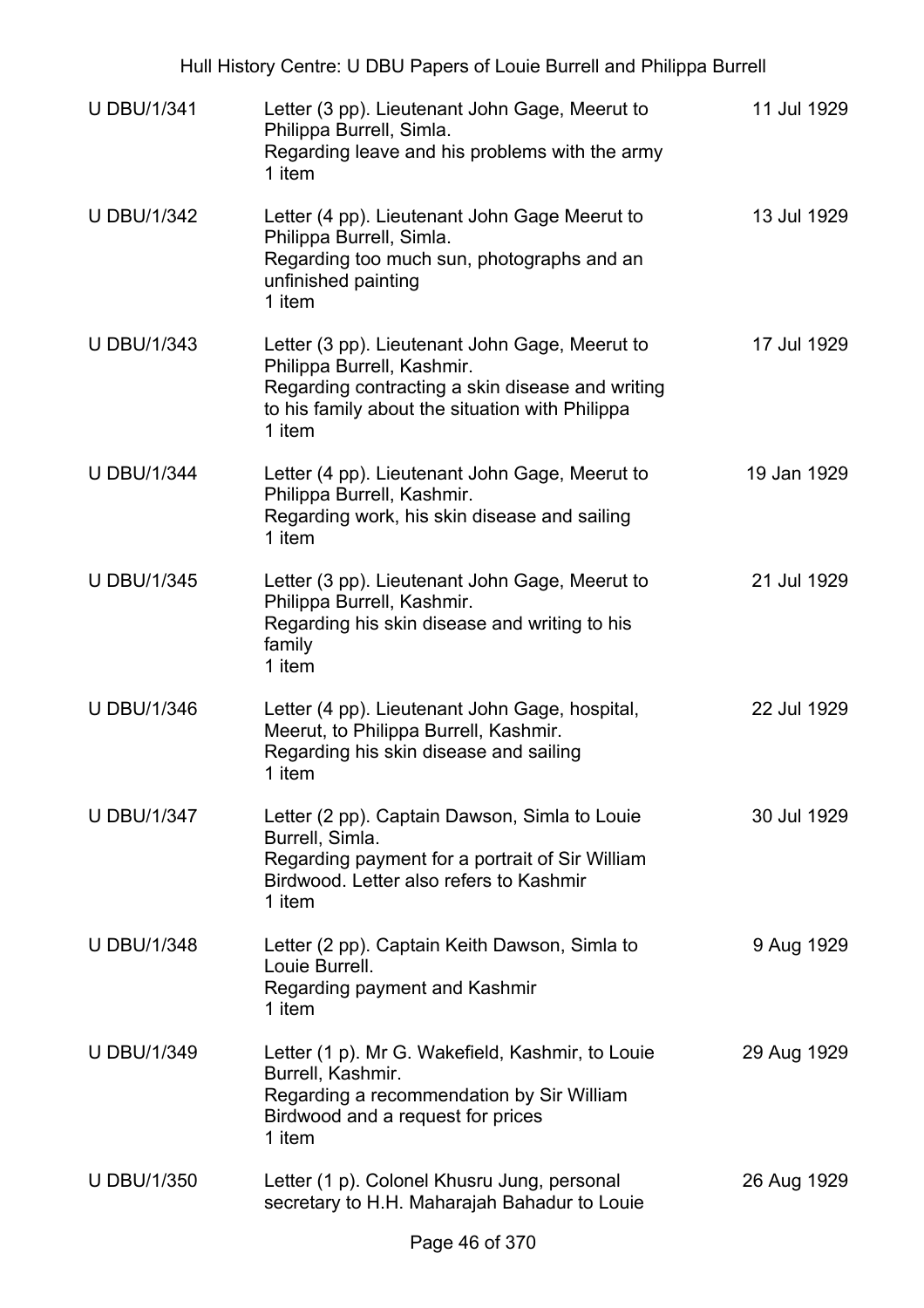|                    | Burrell, Kashmir.<br>Maharajah unable to accept an invitation<br>1 item                                                                                                                  |             |
|--------------------|------------------------------------------------------------------------------------------------------------------------------------------------------------------------------------------|-------------|
| <b>U DBU/1/351</b> | Letter (4 pp). Lieutenant John Gage, Meerut to<br>Philippa Burrell, Srinagar.<br>Regarding separation, a Meerut conspiracy case<br>and Kashmir<br>1 item                                 | 22 Aug 1929 |
| <b>U DBU/1/352</b> | Letter (4 pp). Lieutenant John Gage, Meerut to<br>Philippa Burrell, Srinagar.<br>Regarding separation, a photograph and regiment<br>news<br>1 item                                       | 24 Aug 1929 |
| <b>U DBU/1/353</b> | Letter (5 pp). Lieutenant John Gage, Meerut, to<br>Philippa Burrell, Srinagar.<br>Regarding his return to England. Letter also refers<br>to Cowes and Philippa's stolen pearls<br>1 item | 25 Aug 1929 |
| <b>U DBU/1/354</b> | Letter (2 pp). Lieutenant John Gage, Meerut to<br>Philippa Burrell, Srinagar.<br>Regarding debts and his future plans<br>1 item                                                          | 29 Aug 1929 |
| <b>U DBU/1/355</b> | Letter (2 pp). Lieutenant John Gage, Meerut to<br>Philippa Burrell, Srinagar.<br>Regarding the possibility of meeting Philippa in<br>Delhi and problems with post<br>1 item              | 30 Aug 1929 |
| <b>U DBU/1/356</b> | Letter (2 pp). Lieutenant John Gage, Delhi Club to<br>Philippa Burrell.<br>Regarding a telegram, Kashmir floods and<br>possible arrangements to meet<br>1 item                           | 1 Sep 1929  |
| <b>U DBU/1/357</b> | Letter (3 pp). Lieutenant John Gage, Meerut to<br>Philippa Burrell.<br>Regarding the arrival of post, the Kashmir flood<br>and sailing<br>1 item                                         | 3 Sep 1929  |
| <b>U DBU/1/358</b> | Letter (4 pp). Lieutenant John Gage, Equitation<br>School, Saugor to Philippa Burrell, Srinagar.<br>Regarding work, leave and Saugor<br>1 item                                           | 20 Sep 1929 |
| <b>U DBU/1/359</b> | Letter (2 pp). Lieutenant John Gage, Saugor to<br>Philippa Burrell, Srinagar.                                                                                                            | 21 Sep 1929 |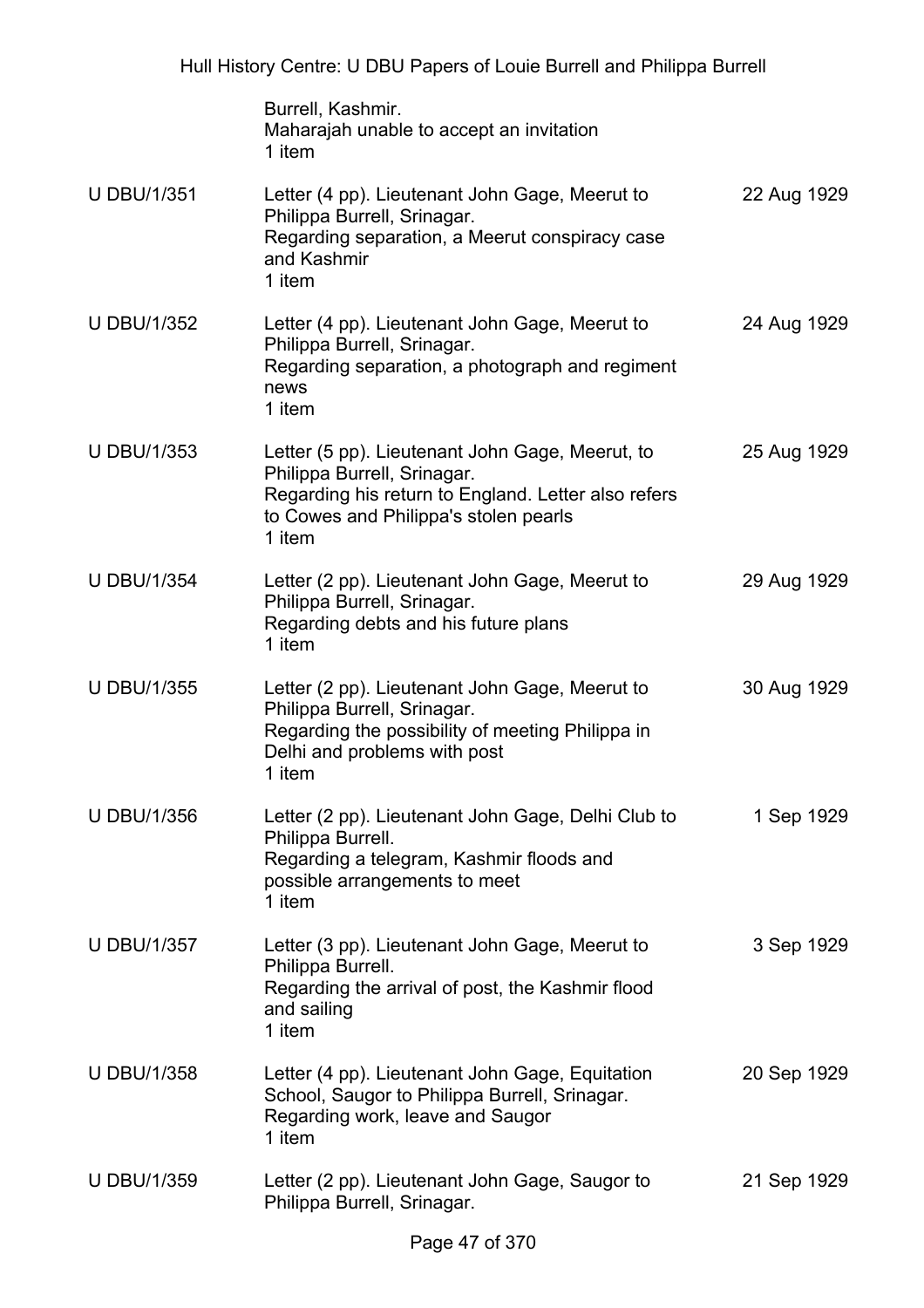|                    | Regarding health problems, a row with his family<br>and Sir Vincent Caillard<br>1 item                                                                                                             |                |
|--------------------|----------------------------------------------------------------------------------------------------------------------------------------------------------------------------------------------------|----------------|
| <b>U DBU/1/360</b> | Telegram. Lieutenant John Gage, Saugor to<br>Philippa Burrell, Srinagar.<br>Regarding his admission to hospital and requests<br>that Philippa visits him<br>1 item                                 | 23 Sep 1929    |
| <b>U DBU/1/361</b> | Telegram. Lieutenant John Gage, Saugor to<br>Philippa Burrell, Srinagar.<br>Regarding hospital and requests a visit<br>1 item                                                                      | 24 Sep 1929    |
| <b>U DBU/1/362</b> | Timetable. Srinagar to Delhi<br>1 item                                                                                                                                                             | 26-28 Sep 1929 |
| <b>U DBU/1/363</b> | Telegram. Philippa Burrell, Sialko to Louie Burrell,<br>Srinagar.<br>Regarding her safe arrival<br>1 item                                                                                          | 27 Sep 1929    |
| <b>U DBU/1/364</b> | Letter (6 pp). Philippa Burrell, Delhi to Louie<br>Burrell, Srinagar.<br>Regarding news of John Gage, expenses and<br>general news<br>1 item                                                       | 28 Sep 1929    |
| <b>U DBU/1/365</b> | Letter (4 pp). Lieutenant John Gage, Saugor to<br>Philippa Burrell, Delhi.<br>Regarding his recovery, shopping requests and<br>Saugor<br>1 item                                                    | 2 Oct 1929     |
| <b>U DBU/1/366</b> | Letter (4 pp). Philippa Burrell, New Delhi to Louie<br>Burrell, Srinagar.<br>Regarding accommodation arrangements, news<br>of John Gage, general news and a locust swarm<br>1 item                 | 2 Oct 1929     |
| <b>U DBU/1/367</b> | Letter (3 pp). Lt. Gage, Equitation School, Saugor<br>to Philippa Burrell, New Delhi.<br>Regarding Saugor, his opinions on the behaviour<br>of women and an account of a riding incident<br>1 item | 3 Oct 1929     |
| <b>U DBU/1/368</b> | Letter (1 p). Colonel Khusru Jung, personal<br>secretary, Bhavan Palace, Srinagar to Louie<br>Burrell.<br>Regarding a portrait of the Maharani of Kashmir<br>1 item                                | 5 Oct 1929     |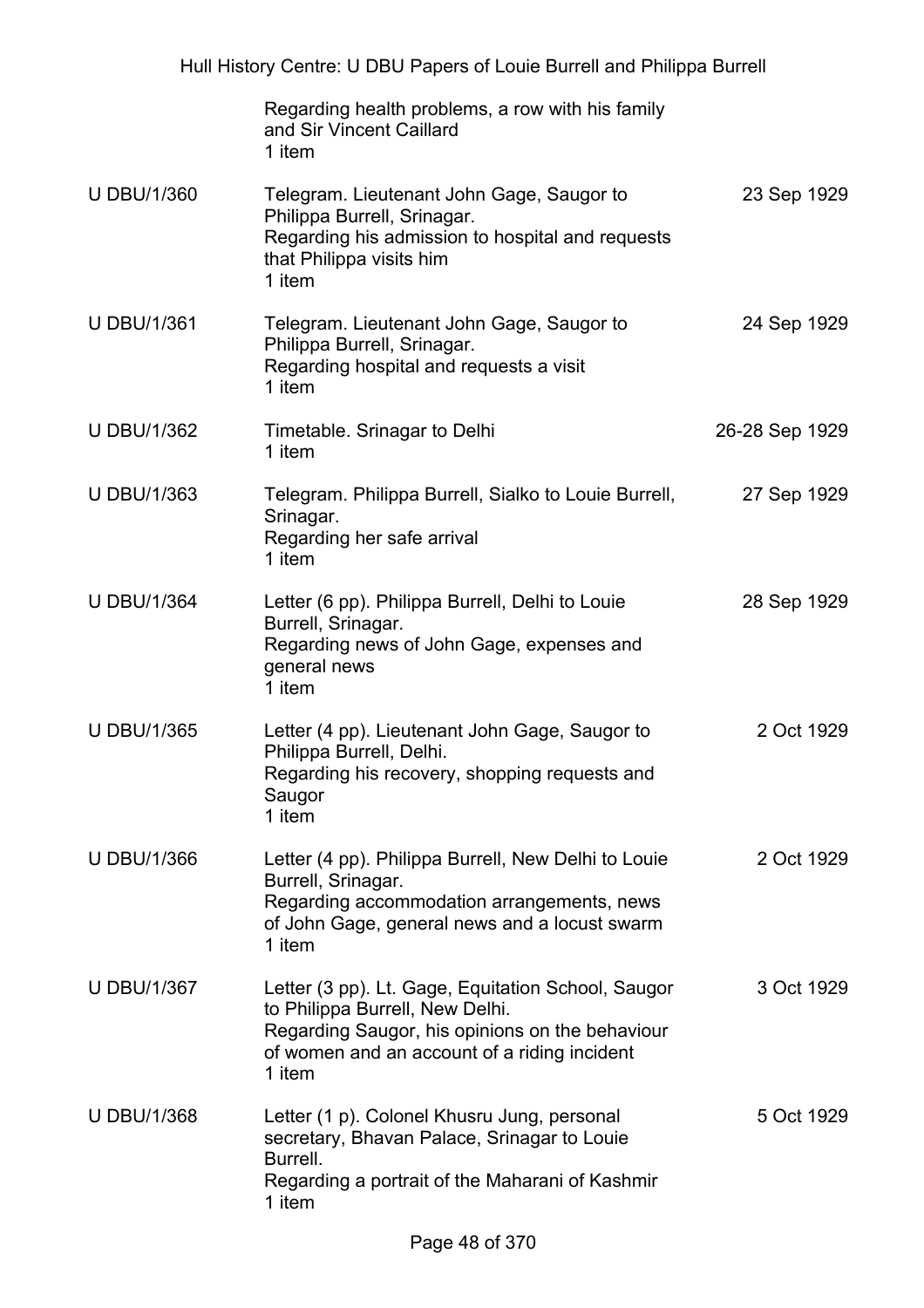| <b>U DBU/1/369</b> | Telegram, Khusuru Jung, Srinagar to Louie<br>Burrell.<br>Invitation to the palace<br>1 item                                                                                                                                                                                                                                                                                                   | 14 Oct 1929   |
|--------------------|-----------------------------------------------------------------------------------------------------------------------------------------------------------------------------------------------------------------------------------------------------------------------------------------------------------------------------------------------------------------------------------------------|---------------|
| <b>U DBU/1/370</b> | Letter (1 p). Colonel Khusuru Jung, Srinagar to<br>Louie Burrell.<br>Regarding a commission for a portrait of H.H. the<br>Maharani<br>1 item                                                                                                                                                                                                                                                  | 15 Oct 1929   |
| <b>U DBU/1/371</b> | Letter (1 p). Major Baldur Singh. Assistant<br>personal secretary to H.H. Maharajah Bahadur to<br>Louie Burrell, Srinagar.<br>Regarding work arrangements for a portrait of the<br>Maharani.<br>On reverse:<br>a) Letter (1 p). Louie Burrell to Major Baldur<br>Singh, 7 - 8 October 1929<br>1 item<br>This item is currently missing from our<br>collections and therefore cannot be viewed | 7-24 Oct 1929 |
| <b>U DBU/1/373</b> | Letter (2 pp). Philippa Burrell, Delhi to Louie<br>Burrell, Srinagar.<br>Regarding accommodation arrangements, John<br>Gage's family problems and general news<br>1 item                                                                                                                                                                                                                      | 7-8 Oct 1929  |
| <b>U DBU/1/374</b> | Letter (2 pp). Lieutenant Gage, Sauger to Philippa<br>Burrell.<br>General news<br>1 item                                                                                                                                                                                                                                                                                                      | 9 Oct 1929    |
| <b>U DBU/1/375</b> | Letter (4 pp). Philippa Burrell, Delhi to Louie<br>Burrell, Srinagar.<br>Regarding accommodation and Mrs Saunder's<br>affair<br>1 item                                                                                                                                                                                                                                                        | 13 Oct 1929   |
| <b>U DBU/1/376</b> | Letter (3 pp). Philippa Burrell, Delhi to Louie<br>Burrell, Srinagar.<br>Regarding accommodation, Harold Clements,<br>John Gage and the Viceroy<br>1 item                                                                                                                                                                                                                                     | 16 Oct 1929   |
| <b>U DBU/1/377</b> | Letter (3 pp). Philippa Burrell, Delhi to Louie<br>Burrell, Srinagar.<br>Regarding general news, being commissioned for<br>a portrait of the Maharani of Kashmir and the<br>completion of the Viceroy's portrait                                                                                                                                                                              | 20 Oct 1929   |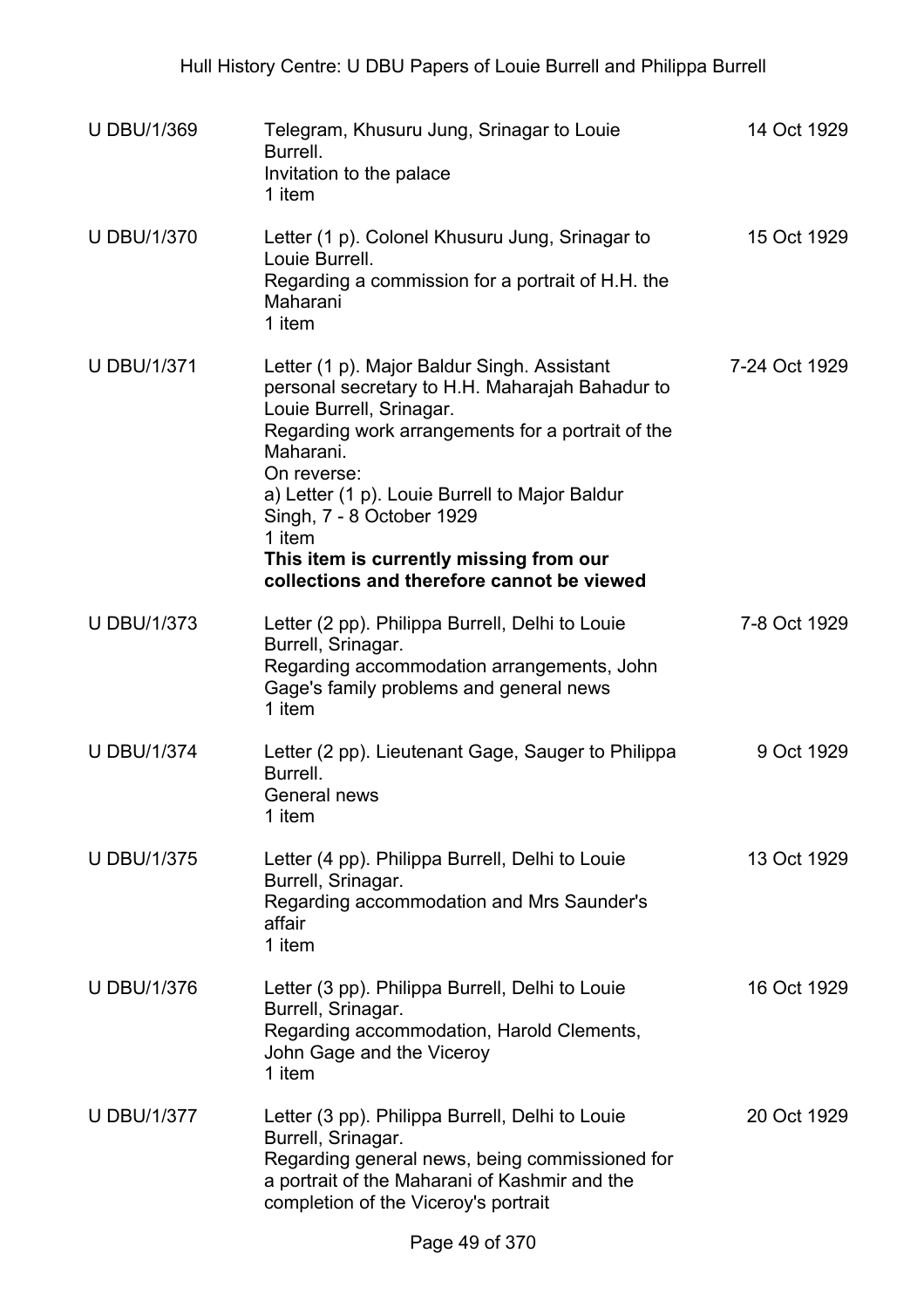| <b>U DBU/1/378</b> | Letter (2 pp). Philippa Burrell, Delhi to Louie<br>Burrell, Srinagar.<br>Regarding John Gage and accidents at the<br>equitation school. Asks after the portrait of the<br>Maharani and mentions general news<br>1 item         | 24 Oct 1929 |
|--------------------|--------------------------------------------------------------------------------------------------------------------------------------------------------------------------------------------------------------------------------|-------------|
| <b>U DBU/1/379</b> | Letter (1 p). Philippa Burrell, Delhi to Louie Burrell,<br>Kashmir.<br>Regarding general news, life in the cantonment<br>and having had no news from John Gage<br>1 item                                                       | 30 Oct 1929 |
| <b>U DBU/1/380</b> | Extract of mislaid letter taken from 'The Golden<br>Thread'. Philippa Burrell to Louie Burrell.<br>Regarding Philippa killing a rat<br>1 item                                                                                  | c.1929      |
| <b>U DBU/1/381</b> | Letter (copy) (2 pp). Philippa Burrell to Louie<br>Burrell, copied by L.B.<br>Account of the breaking of Philippa's affair with<br>John Gage<br>1 item                                                                         | 1 Nov 1929  |
| <b>U DBU/1/382</b> | Letter (2 pp). Philippa Burrell, Delhi to Louie<br>Burrell, Jammu.<br>Regarding Louie travelling to Jammu. Reflects on<br>the breaking of her affair with John Gage. Letter<br>also refers to Egypt and general news<br>1 item | 3 Nov 1929  |
| <b>U DBU/1/383</b> | Letter (1 p). Philippa Burrell, Delhi to Louie Burrell,<br>Jammu.<br>Regarding accommodation, travel arrangements<br>and a frame for the portrait of the Viceroy<br>1 item                                                     | 4 Nov 1929  |
| <b>U DBU/1/384</b> | Letter (3 pp). Philippa Burrell, Delhi to Louie<br>Burrell, Jammu.<br>Regarding general news, John Gage and Harold<br>Clements and Louie's support to her in life<br>1 item                                                    | c.1929      |
| <b>U DBU/1/385</b> | Letter (1 p). Sir William Birdwood, Delhi to Louie<br>Burrell.<br>Regarding the progress of the portrait of the<br>Maharani<br>1 item                                                                                          | 4 Nov 1929  |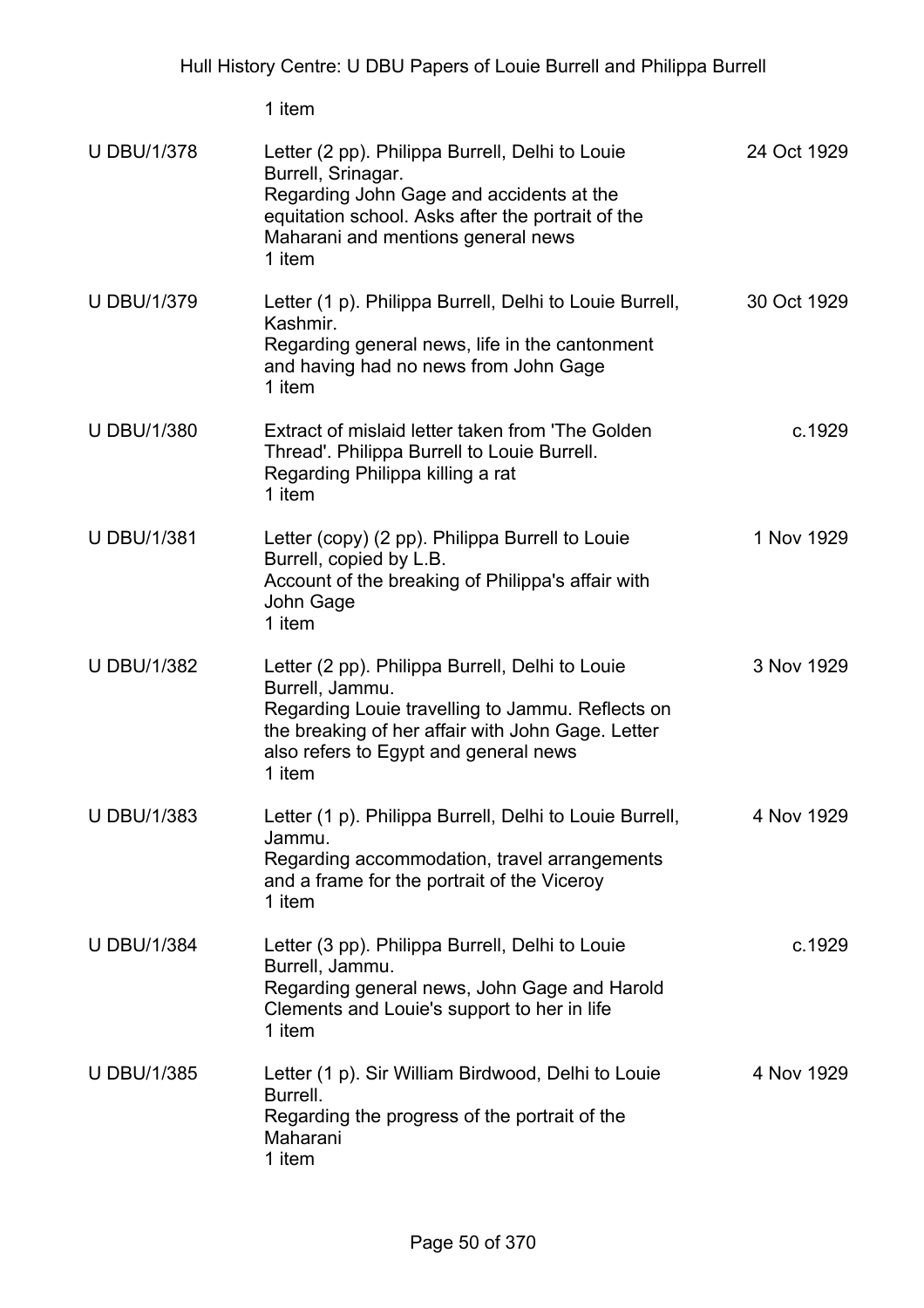| <b>U DBU/1/386</b> | Letter (1 p). Colonel Harvey, Viceregal Lodge,<br>Delhi to Louie Burrell.<br>Arrival of the portrait of the Maharani<br>1 item                                                                           | 11 Nov 1929 |
|--------------------|----------------------------------------------------------------------------------------------------------------------------------------------------------------------------------------------------------|-------------|
| <b>U DBU/1/387</b> | Letter (1 p). Colonel Khusra Jung, Ranbir Mahal<br>Palace to Louie Burrell.<br>Requests her to bring sample poses for the<br>Maharani to view. Refers to Polo. With invitation<br>cards $(2)$<br>3 items | 13 Nov 1929 |
| <b>U DBU/1/388</b> | Letter (2 pp). Sir Vincent Caillard, Mount Street, to<br>Louie Burrell, Delhi.<br>Regarding his health, the postponement of<br>Philippa's marriage and India obtaining Dominion<br>status<br>1 item      | 12 Nov 1929 |
| <b>U DBU/1/389</b> | Letter (1 p). Sir Vincent Caillard, Mount Street to<br>Philippa Burrell, Delhi.<br>Congratulations on her coming marriage<br>1 item                                                                      | 12 Nov 1929 |
| <b>U DBU/1/390</b> | Letter (1 p). Colonel Harvey, Viceroy's Camp to<br>Louie Burrell, Jammu.<br>Regarding portrait payment and best wishes for<br>her journey to Egypt<br>1 item                                             | 26 Nov 1929 |
| <b>U DBU/1/391</b> | Letter (1 p). Colonel Harvey, Viceroy's Camp to<br>Louie Burrell, Jammu.<br>Regarding moving out of the old vice regal lodge.<br>Feels alterations to the portrait are unnecessary<br>1 item             | 7 Dec 1929  |
| <b>U DBU/1/392</b> | Letter (3 pp). Sir Vincent Caillard, Mount Street to<br>Philippa Burrell.<br>Regarding Philippa's marriage and his work and<br>advises her to take up writing as a profession<br>1 item                  | 11 Dec 1929 |
| <b>U DBU/1/393</b> | Letter (2 pp). Lord Irwin, Viceroy's House, New<br>Delhi to Louie Burrell, Jammu.<br>Unable to give requested recommendations to<br>King Fraud or Sir Percy Loraine the High<br>Commissioner<br>1 item   | 28 Dec 1929 |
| <b>U DBU/1/394</b> | Letter (1 p). Colonel Harvey, Viceroy's House,<br>New Delhi to Louie Burrell, Delhi.<br>Viceroy has replied to her letter. No need to be                                                                 | 28 Dec 1929 |
|                    |                                                                                                                                                                                                          |             |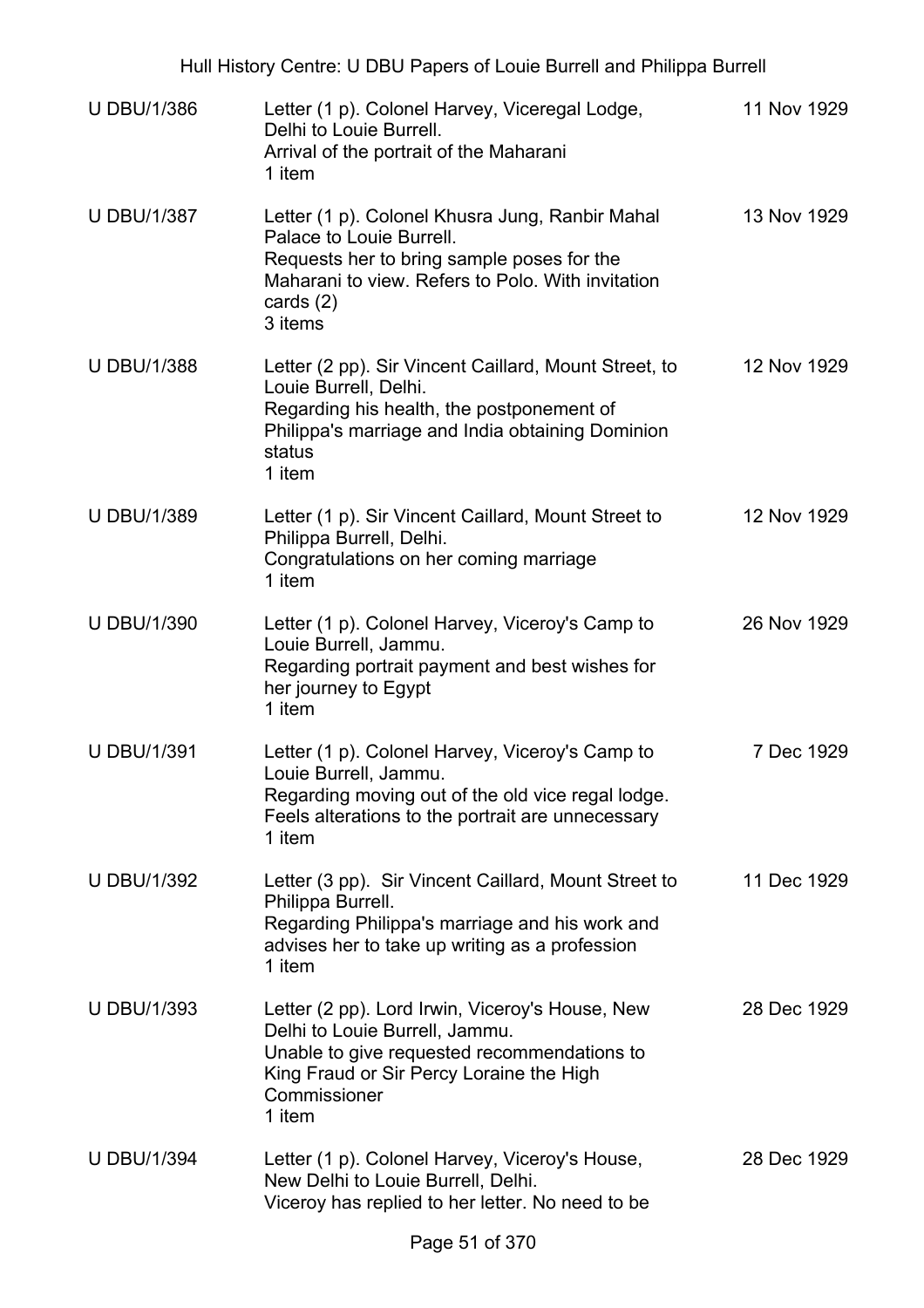|                    | concerned with guilding a picture frame<br>1 item                                                                                                                                                                       |                       |
|--------------------|-------------------------------------------------------------------------------------------------------------------------------------------------------------------------------------------------------------------------|-----------------------|
| <b>U DBU/1/395</b> | Envelope. Viceroy's Camp to Louie Burrell<br>1 item                                                                                                                                                                     | 28 Dec 1929           |
| <b>U DBU/1/396</b> | Letter (1 p). Colonel Khusra Jung, Lahore to Louie<br>Burrell.<br>Regarding payment for the portrait of the<br>Maharani of Kashmir and a request for another of<br>the Maharajah. Best wishes for her journey<br>1 item | 28 Dec 1929           |
| <b>U DBU/1/397</b> | Draft letter (1 p). Louie Burrell to Colonel Gage.<br>Regarding the breaking of Philippa's engagement<br>to John Gage saving her from a disastrous<br>marriage<br>1 item                                                | c.1929                |
| <b>U DBU/1/398</b> | Letter (1 p). Colonel Gage, Cowes to Louie<br>Burrell.<br>Shares Louie's relief of the breaking of the<br>engagement between Philippa and John Gage<br>1 item                                                           | 2 Dec 1929            |
| <b>U DBU/1/399</b> | Letter (1 p). Mrs Stanley Baldwin, Stourport to<br>Louie Burrell, Cairo.<br>Regarding the misplacement of a portrait of Diana<br>Colin by the Graves gallery and Philippa<br>postponing her marriage<br>1 item          | 24 Dec 1929           |
| <b>U DBU/1/400</b> | Letter (1 p). Sir Vincent Caillard, Paris, to Philippa<br>Burrell, Cairo.<br>Congratulates Philippa on leaving India and hopes<br>she will find a post. Refers to his health problems<br>1 item                         | 1 Feb 1930            |
| <b>U DBU/1/401</b> | Letter (2 pp). 'Bobby', Cairo to Philippa Burrell,<br>London.<br>Regarding the election and Philippa's political<br>activities<br>1 item                                                                                | 22 May 1930           |
| <b>U DBU/1/402</b> | Letter (1 p). Colonel Khusra Jung, Srinagar to<br>Louie Burrell, London.<br>Asks for a miniature of the Maharani to be sent.<br>21 June 1930                                                                            | 21 Jun-24 Jul<br>1930 |
|                    | On reverse:<br>a) Draft letter (1 p). Louie Burrell, London to<br>Colonel Khusra Jung. Regarding payment for the                                                                                                        |                       |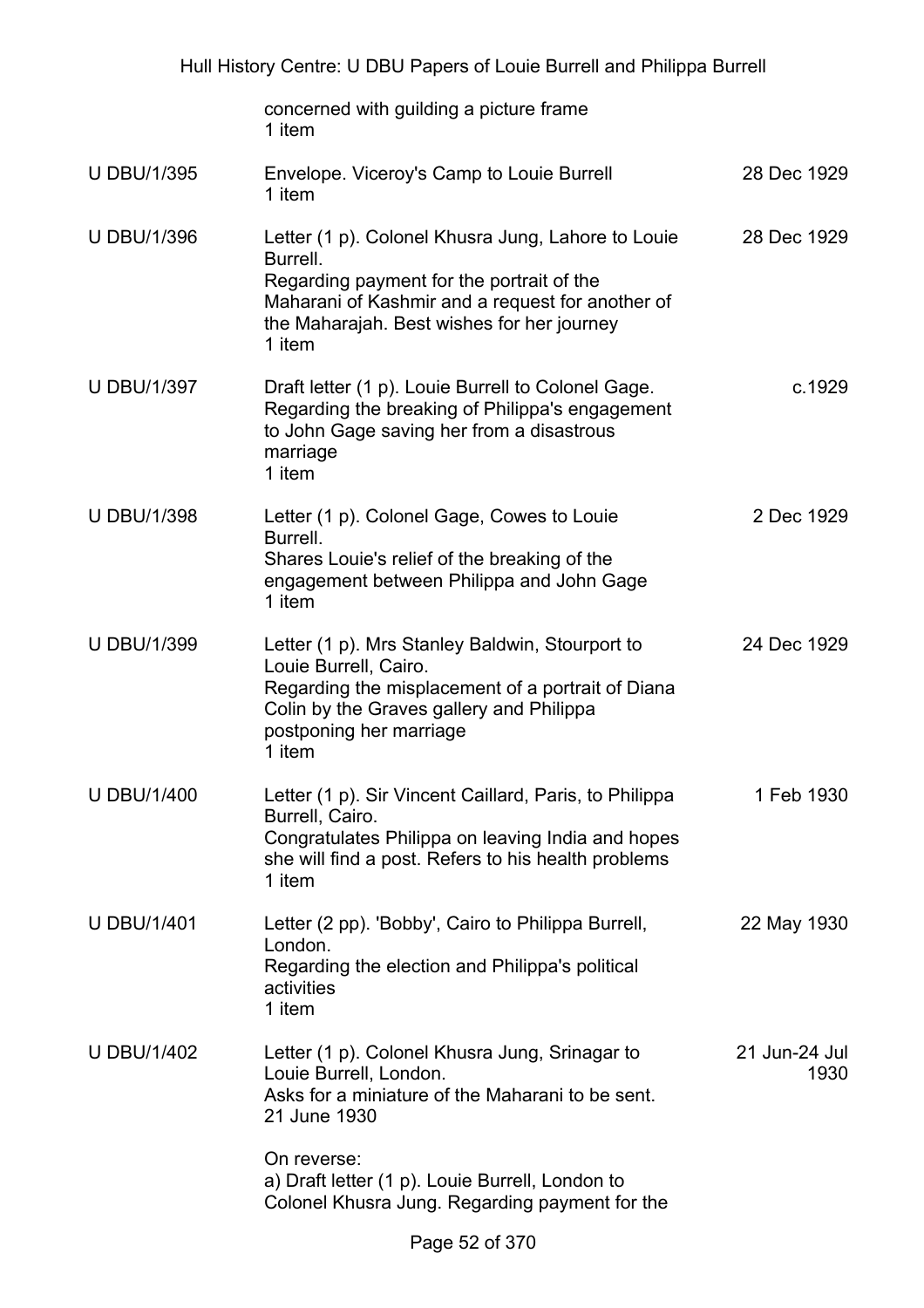|                    | framing and sending of a miniature. Also requests<br>a photograph of the Maharajah for further work, 24<br><b>July 1930</b><br>1 item                                                                                                            |             |
|--------------------|--------------------------------------------------------------------------------------------------------------------------------------------------------------------------------------------------------------------------------------------------|-------------|
| <b>U DBU/1/404</b> | Letter (1 p). Colonel Khusra Jung, Srinagar to<br>Louie Burrell, London.<br>Regarding the Maharajah's arrival in London and<br>payment for the miniature of the Maharani<br>1 item                                                               | 5 Aug 1930  |
| <b>U DBU/1/405</b> | Statement of account with Mrs L. Burrell for a<br>portrait of the Maharani of Srinagar, Office of the<br>Personal Secretary to His Highness the Maharaja<br>Bahadur of Jammu and Kashmir.<br>1 item                                              | 6 Aug 1920  |
| <b>U DBU/1/406</b> | Letter (2 pp). Maharajah of Jaipur, Hull to Philippa<br>Burrell, Christchurch.<br>Regarding his health, his plans to go to Scotland<br>for the shooting and then possibly visit Cairo<br>1 item                                                  | 7 Aug 1930  |
| <b>U DBU/1/407</b> | Letter (1 p). Colonel Harvey, Viceregal Lodge,<br>Simla to Louie Burrell, Chelsea.<br>Will not be able to lend the Viceroy's portrait to<br>exhibit and mentions future plans for it<br>1 item                                                   | 13 Aug 1930 |
| <b>U DBU/1/408</b> | Letter (1 p). Captain Dawson, Simla to Louie<br>Burrell, Chelsea.<br>Unable to lend the portrait of Sir William Birdwood<br>1 item                                                                                                               | 20 Aug 1930 |
| <b>U DBU/1/409</b> | Letter (1 p). Captain Dawson, Commander in<br>Chief's Camp, India to Louie Burrell, Cairo.<br>Regrets being unable to lend the portrait of Sir<br>William Birdwood. Refers to Sir William and Lady<br>Birdwood's future visit to Egypt<br>1 item | 22 Nov 1930 |
| <b>U DBU/1/410</b> | Letter (2 pp). Maharajah of Jaipur, to Philippa<br>Burrell, Cairo.<br>Regarding his state work and his memories of<br>England<br>1 item                                                                                                          | 26 Nov 1930 |
| <b>U DBU/1/411</b> | Letter (1 p). Sir William Birdwood, Lincoln to Louie<br>Burrell, Cairo.<br>Regarding photographs of his portrait<br>1 item                                                                                                                       | 3 Jan 1931  |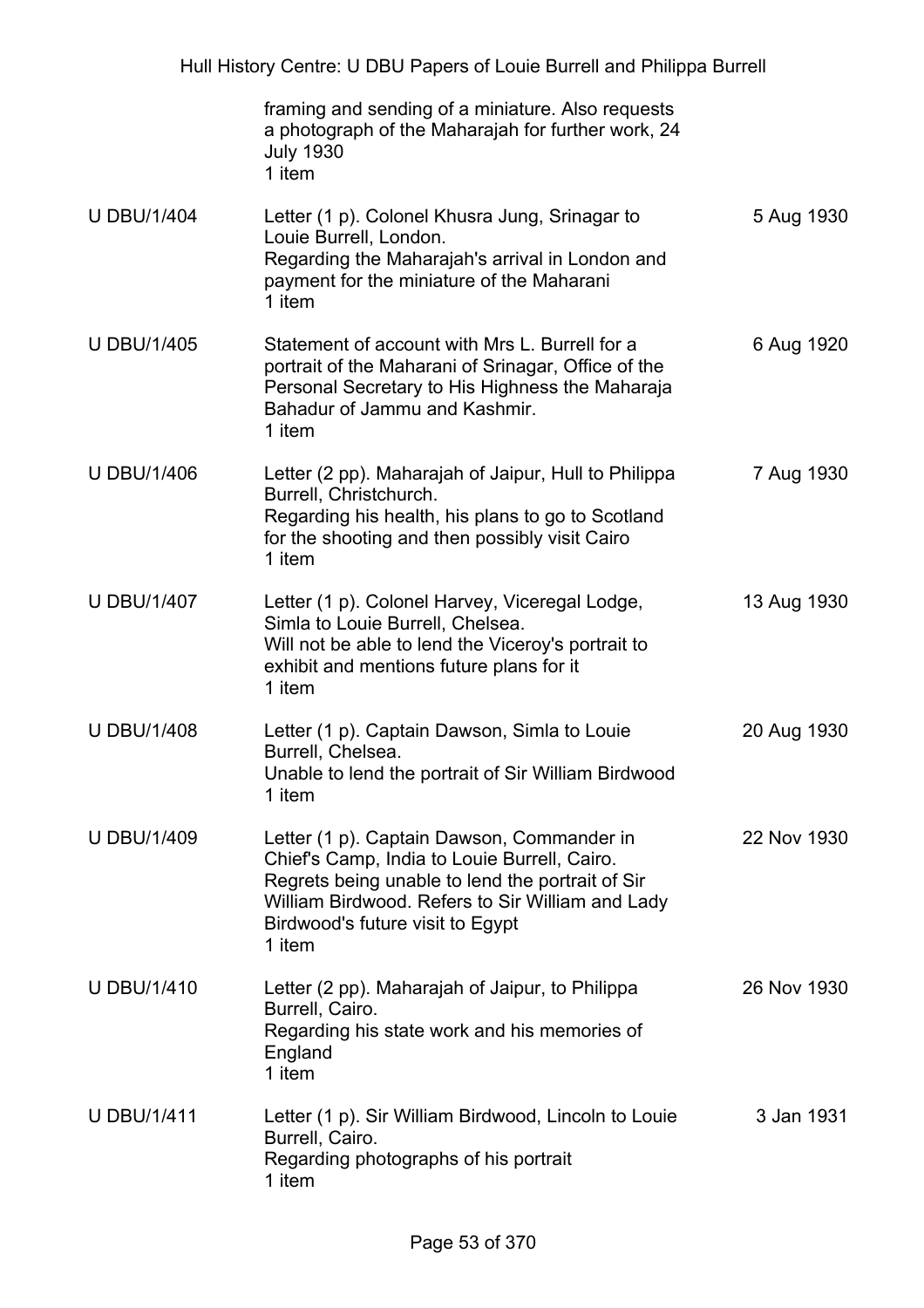| <b>U DBU/1/412</b> | Draft letter (1 p). Louie Burrell to Colonel<br>Patterson.<br>Request for presentation at court<br>1 item                                                                                        | 9 May 1930  |
|--------------------|--------------------------------------------------------------------------------------------------------------------------------------------------------------------------------------------------|-------------|
| <b>U DBU/1/413</b> | Draft letter (1 p). Louie Burrell to Duke of<br>Connaught.<br>Requests intervention in her request for<br>presentation at court<br>1 item                                                        | 10 May 1930 |
| <b>U DBU/1/414</b> | Letter (1 p). Lieutenant Colonel Gordon, Equerry,<br>Clarence House to Louie Burrell, London.<br>Regarding Louie and Philippa's presentation at<br>court on the 10 July<br>1 item                | 14 May 1930 |
| <b>U DBU/1/415</b> | Draft letter (1 p). Louie Burrell to Colonel Gordon.<br>Thanks the Duke of Connaught<br>1 item                                                                                                   | c.1930      |
| <b>U DBU/1/416</b> | Letter (1 p). Colonel Patterson, Whitehall, to Louie<br>Burrell.<br>Confirmation of presentation at court<br>1 item                                                                              | 14 May 1930 |
| <b>U DBU/1/417</b> | Letter (1 p). Colonel Patterson, Whitehall, to Louie<br>Burrell.<br>Request to see Louie<br>1 item                                                                                               | 11 Jun 1930 |
| <b>U DBU/1/418</b> | Letter (1 p). Colonel Patterson, Whitehall to Louie<br>Burrell.<br>Request to see Louie<br>1 item                                                                                                | 16 Jun 1930 |
| <b>U DBU/1/419</b> | Draft letter (1 p). Louie Burrell to Mrs Stanley<br>Baldwin.<br>Request for an appointment<br>1 item                                                                                             | c.1930      |
| <b>U DBU/1/420</b> | Draft letter (2 pp). Louie Burrell to Duke of<br>Connaught.<br>Regarding the postponement of presentation at<br>court and a request for the Duke to intervene on<br>Philippa's behalf<br>1 item  | c.1930      |
| <b>U DBU/1/421</b> | Letter (1 p). Louie Burrell to Mrs Stanley Baldwin.<br>Regarding the postponement of Louie and<br>Philippa's presentation at court due to problems<br>regarding Louie's name and second marriage | 20 Jun 1930 |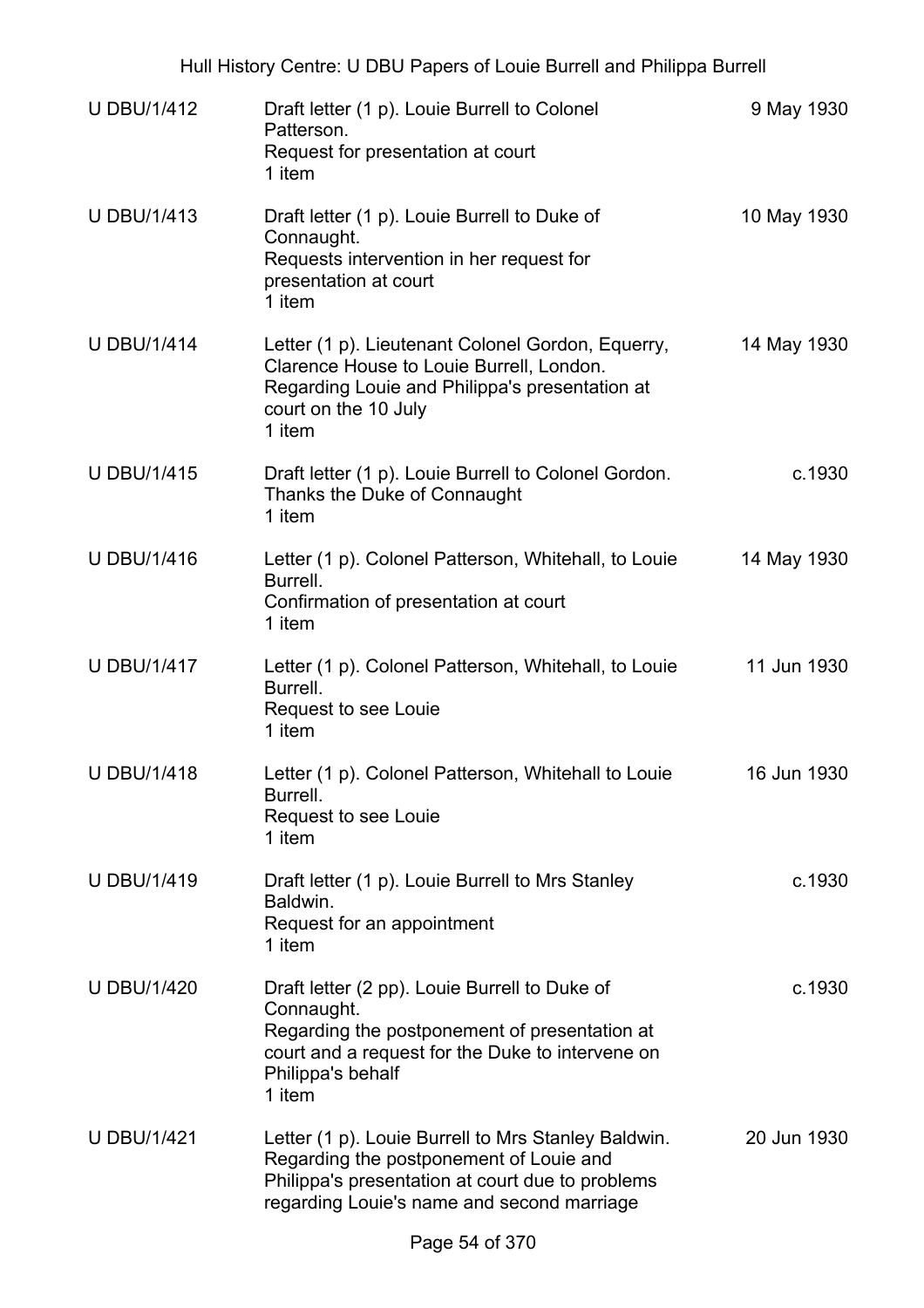| <b>U DBU/1/422</b> | Letter (1 p). Miss Jackson, secretary to Mrs<br><b>Baldwin to Louie Burrell.</b><br>Mrs Baldwin has written to the Lord Chamberlain<br>1 item                                     | 21 Jun 1920 |
|--------------------|-----------------------------------------------------------------------------------------------------------------------------------------------------------------------------------|-------------|
| <b>U DBU/1/423</b> | Letter (1 p). Lieutenant Colonel Gordon, Clarence<br>House to Louie Burrell.<br>Duke unable to help further with Louie's<br>presentation at court<br>1 item                       | 24 Jun 1930 |
| <b>U DBU/1/424</b> | Letter (1 p). Miss Jackson, secretary to Mrs<br><b>Baldwin to Louie Burrell.</b><br>Postponement of Louie's presentation at court,<br>due to a problem over her surname<br>1 item | 25 Jun 1930 |
| <b>U DBU/1/425</b> | Port Said arrival document, British Consular<br>Service.<br>Receipt for fees<br>1 item                                                                                            | 16 Sep 1930 |
| <b>U DBU/1/426</b> | Letter (2 pp). Dorothy Chamberlain, to Philippa<br>Burrell.<br>Regarding Louie's health, Philippa's return home<br>and the Francis Holland School Jubilee<br>1 item               | 29 Jan 1931 |
| <b>U DBU/1/427</b> | Letter (3 pp). Maharajah of Jaipur to Philippa<br>Burrell, Earls Court.<br>Regarding general news and the Viceroy's visit<br>1 item                                               | 5 Feb 1931  |
| <b>U DBU/1/428</b> | Letter (1 p). 'Hermione', Cairo to Philippa Burrell.<br>Regarding Philippa's departure from Cairo, and<br>general news<br>1 item                                                  | 28 Jan 1931 |
| <b>U DBU/1/429</b> | Jubilee programme, Francis Holland School<br>1 item                                                                                                                               | Feb 1931    |
| <b>U DBU/1/430</b> | Letter (1 p). Miss Warner, Francis Holland School<br>to Philippa Burrell.<br>Regarding Philippa's nomination for the Old Girl's<br>Society<br>1 item                              | 13 Feb 1931 |
| <b>U DBU/1/431</b> | Card Letter . Miss Warner, Francis Holland School<br>to Philippa Burrell.<br>Regarding the Jubilee dinner. Letter also includes                                                   | 20 Feb 1931 |
|                    | $D_{200}$ EE of 270                                                                                                                                                               |             |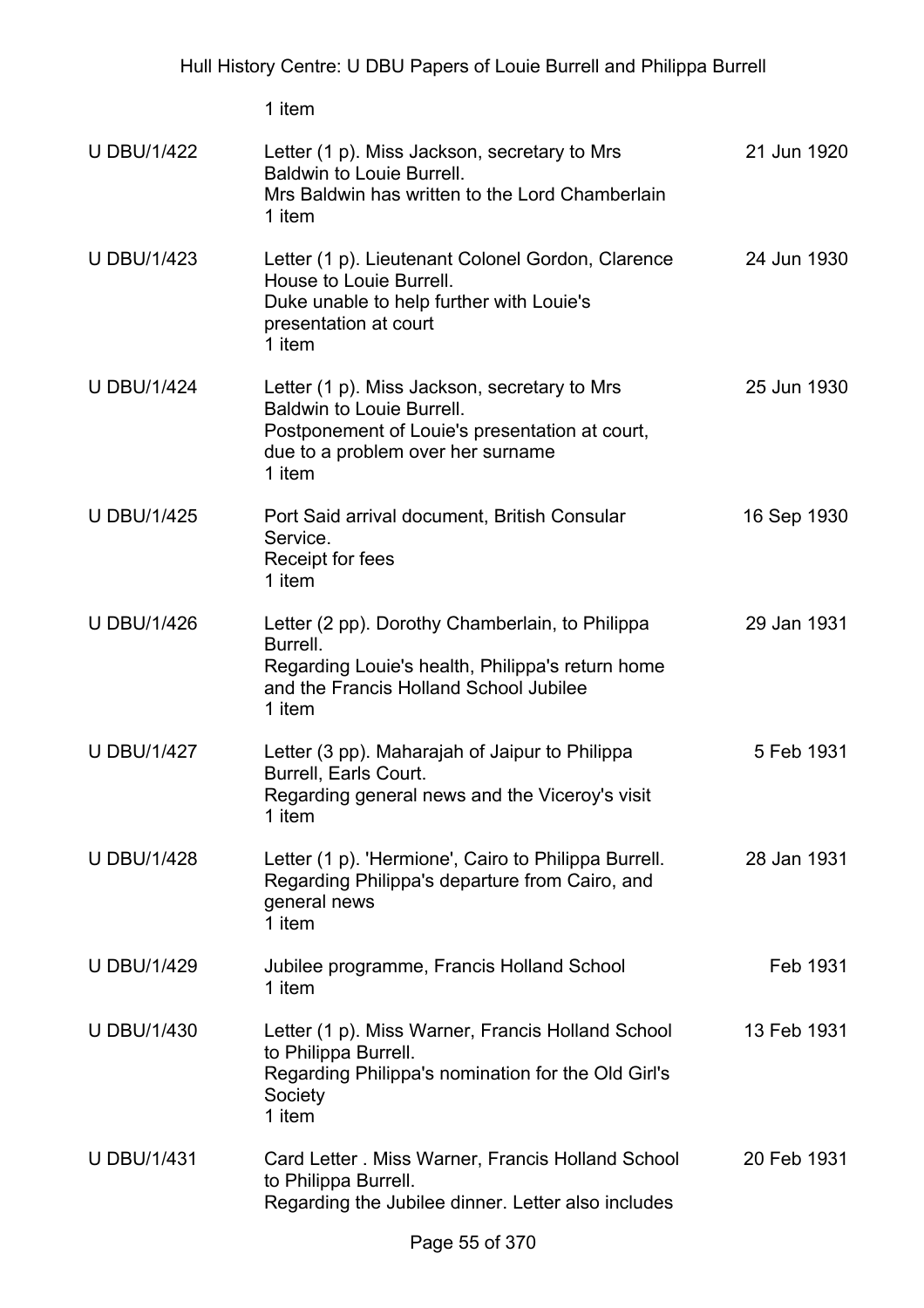| Hull History Centre: U DBU Papers of Louie Burrell and Philippa Burrell |                                                                                                                                                                                          |             |
|-------------------------------------------------------------------------|------------------------------------------------------------------------------------------------------------------------------------------------------------------------------------------|-------------|
|                                                                         | tickets for Graham Street Theatrical<br>3 items                                                                                                                                          |             |
| <b>U DBU/1/432</b>                                                      | Draft letter (1 p). Philippa Burrell to Miss Warner.<br>Regarding the Francis Holland School Jubilee<br>dinner<br>1 item                                                                 | 23 Feb 1931 |
| <b>U DBU/1/433</b>                                                      | Card Letter . Miss Warner, Francis Holland School<br>to Philippa Burrell.<br>Jubilee dinner fully booked<br>1 item                                                                       | 24 Feb 1931 |
| <b>U DBU/1/434</b>                                                      | Draft letter (1 p). Louie Burrell to Miss Morison.<br>Regarding Philippa's exclusion from the Jubilee<br>dinner and past events concerning Philippa and<br><b>Miss Morison</b><br>1 item | 28 Feb 1931 |
| <b>U DBU/1/435</b>                                                      | Letter (1 p). Colonel Wigram, St James's Palace<br>to Louie Burrell.<br>Would like to speak with Louie<br>1 item                                                                         | 6 Mar 1931  |
| <b>U DBU/1/436</b>                                                      | Letter (1 p). Sir Clive Wigram, St James's Palace<br>to Louie Burrell.<br>Regarding further suggestions regarding the<br><b>Francis Holland School</b><br>1 item                         | 13 Mar 1931 |
| <b>U DBU/1/437</b>                                                      | Letter (1 p). Miss Delmar - Morgan, Chelsea to<br>Louie Burrell.<br>Regarding Jubilee dinner ticket allocation<br>1 item                                                                 | 20 Mar 1931 |
| <b>U DBU/1/438</b>                                                      | Letter (1 p). Miss Jackson, Essex to Louie Burrell.<br>Regarding Philippa and the Jubilee dinner<br>1 item                                                                               | 20 Mar 1931 |
| <b>U DBU/1/439</b>                                                      | Letter (1 p). Philippa Burrell, Chelsea to Sir Clive<br>Wigram.<br>Regarding events of past 6 years concerning<br>Philippa and Miss Morison<br>1 item                                    | 21 Mar 1931 |
| <b>U DBU/1/440</b>                                                      | Letter (1 p). Philippa Burrell to Sir Clive Wigram.<br>Regarding the Francis Holland School Council<br>1 item                                                                            | 23 Mar 1931 |
| <b>U DBU/1/441</b>                                                      | Letter (2 pp). Gabriel Jackson, Essex to Philippa<br>Burrell.<br>Regarding their mother's friendship                                                                                     | 23 Mar 1931 |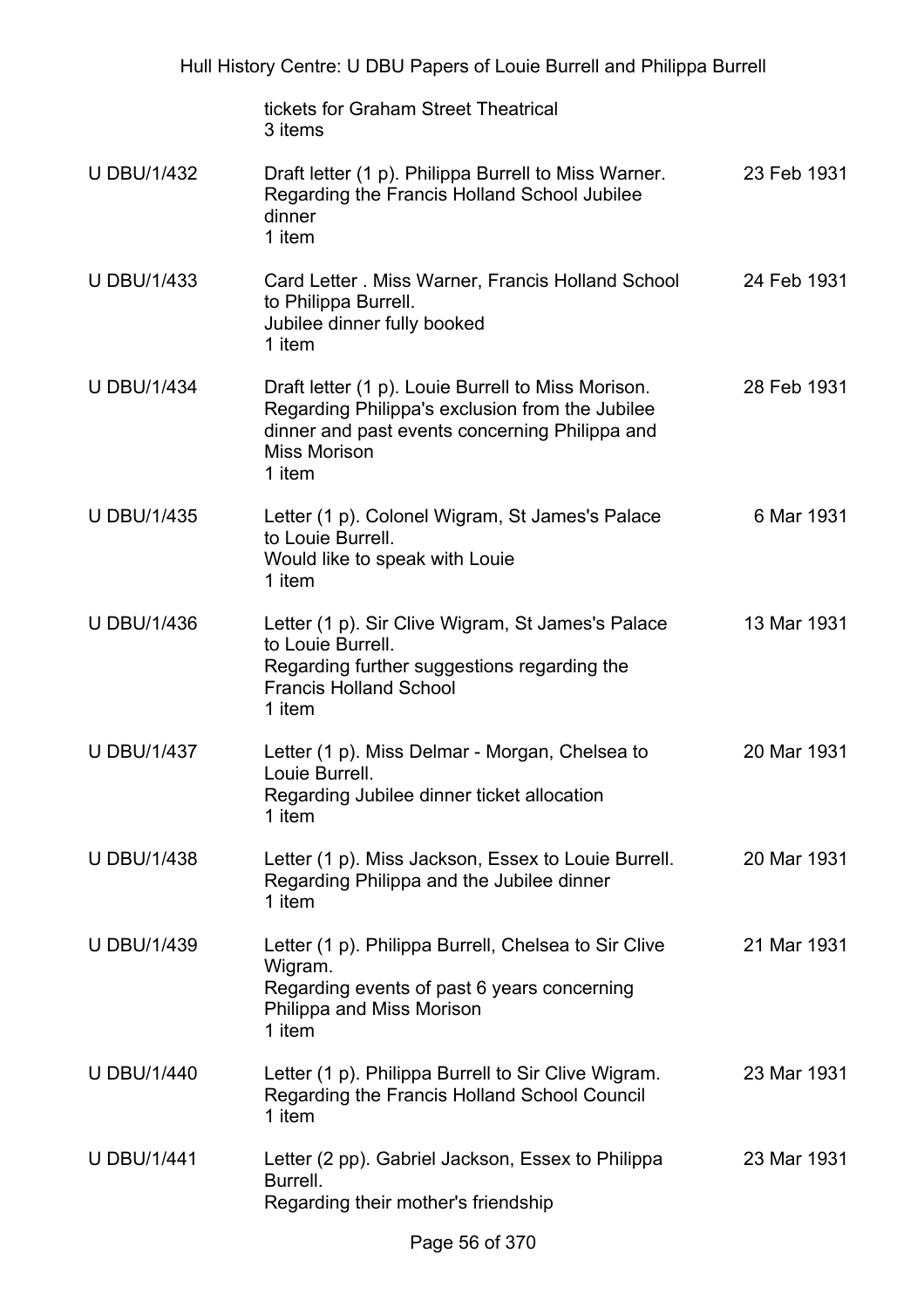| <b>U DBU/1/442</b> | Draft letter (3 pp), reply to DBU/1/441. Philippa<br>Burrell to Gabriel Jackson.<br>Regarding efforts to clear her name and resolve<br>the events of the past 6 years concerning the<br><b>Francis Holland School</b><br>1 item | 25 Mar 1931 |
|--------------------|---------------------------------------------------------------------------------------------------------------------------------------------------------------------------------------------------------------------------------|-------------|
| <b>U DBU/1/443</b> | Letter (1 p). Sir Clive Wigram, St James's Palace<br>to Louie Burrell.<br>Regarding a olution to the problems between<br>Philippa and the Francis Holland School<br>1 item                                                      | 23 Mar 1931 |
| <b>U DBU/1/444</b> | Letter (1 p). Sir Clive Wigram, St James's Palace<br>to Louie Burrell.<br>Confirmation of an appointment<br>1 item                                                                                                              | 25 Mar 1931 |
| <b>U DBU/1/445</b> | Letter (1 p). Gabriel Jackson, Essex to Philippa<br>Burrell.<br><b>Regarding Miss Morison</b><br>1 item                                                                                                                         | 28 Mar 1931 |
| <b>U DBU/1/446</b> | Draft statement (1 p) by Sir Clive Wigram to be<br>signed by Miss Morison<br>1 item                                                                                                                                             | c.1931      |
| <b>U DBU/1/447</b> | Draft statements (1 p), by Sir Clive Wigram to be<br>signed by Louie Burrell.<br>3 items                                                                                                                                        | c.1931      |
| <b>U DBU/1/448</b> | Draft letter (2 pp). Philippa Burrell to Sir Clive<br>Wigram.<br>Regarding draft statements and Philippa's<br>previous requests<br>1 item                                                                                       | c.1931      |
| <b>U DBU/1/449</b> | Draft letter (pages 2 - 3 only). Philippa Burrell to<br>Sir Clive Wigram.<br>Regarding signing of statements concerning<br>events between Philippa and Miss Morison<br>1 item                                                   | c.1931      |
| <b>U DBU/1/450</b> | Draft letter (1 p), Louie Burrell to Sir Clive Wigram.<br>Regarding matters concerning Philippa and the<br><b>Francis Holland School</b><br>1 item                                                                              | 1 Apr 1931  |
| <b>U DBU/1/451</b> | Letter (5 pp). Sir Clive Wigram, Windsor Castle to<br>Philippa Burrell.                                                                                                                                                         | 5 Apr 1931  |
|                    | E7 - CO7C                                                                                                                                                                                                                       |             |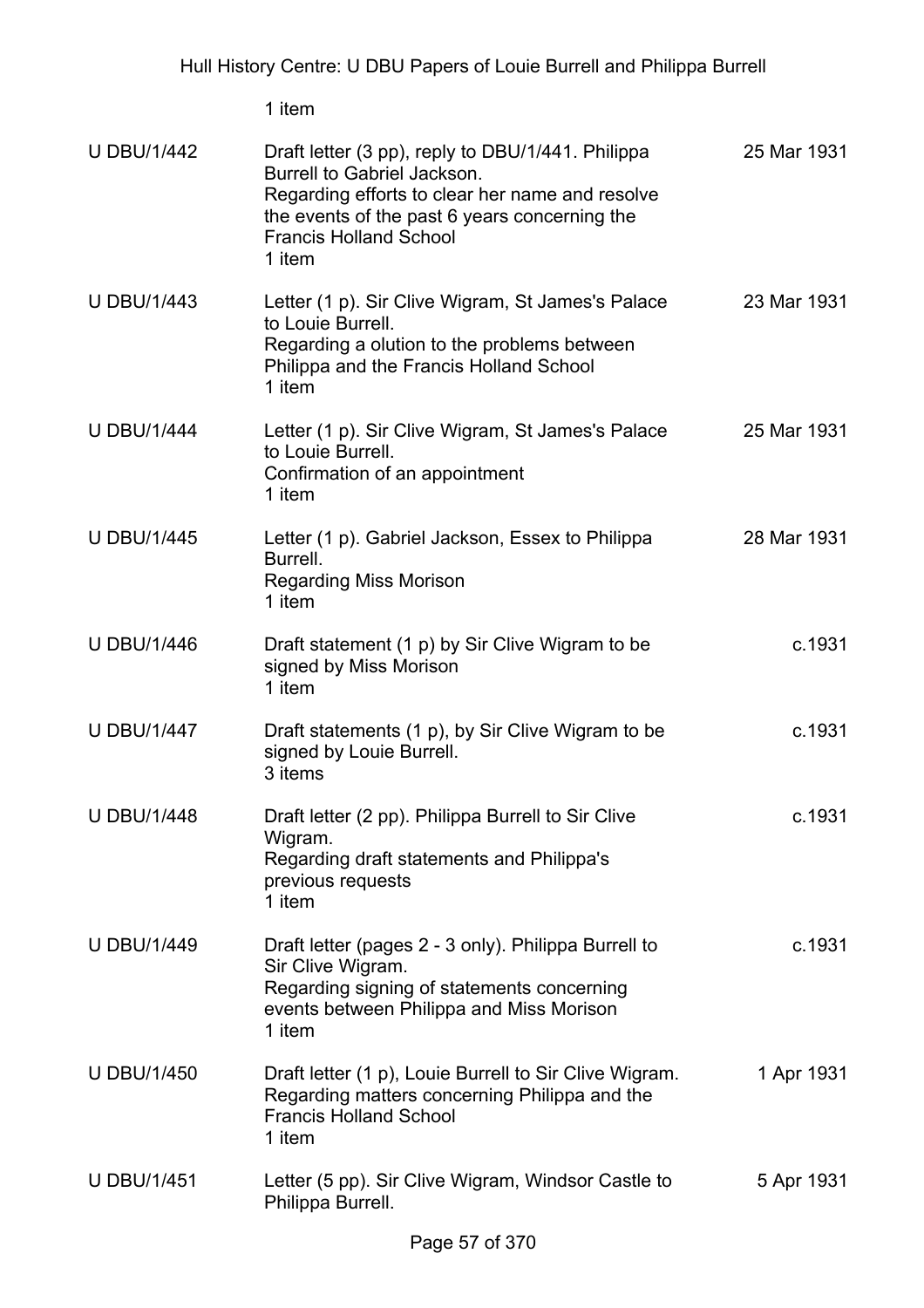|                    | Regarding attempts at a reconciliation between<br>the Francis Holland School and the Burrells<br>1 item                                                                                        |             |
|--------------------|------------------------------------------------------------------------------------------------------------------------------------------------------------------------------------------------|-------------|
| <b>U DBU/1/452</b> | Letter (2 pp). Miss Jackson, Essex to Louie<br>Burrell.<br>Regarding Miss Morison and the Jubilee dinner<br>1 item                                                                             | 14 Apr 1931 |
| <b>U DBU/1/453</b> | Letter (3 pp). Mrs Delmar-Morgan, Chelsea to<br>Louie Burrell.<br>Defends Miss Morison and refers to the Jubilee<br>dinner<br>1 item                                                           | 15 Apr 1931 |
| <b>U DBU/1/454</b> | Draft letter (2 pp). Louie Burrell to Sir Clive<br>Wigram.<br>Regarding relations between the Burrells and Miss<br>Morison, the Francis Holland School and Sir Clive<br>Wigram<br>1 item       | 20 Apr 1931 |
| <b>U DBU/1/455</b> | Letter (1 p). Sir Clive Wigram, Windsor Castle to<br>Louie Burrell.<br>Will discontinue correspondence<br>1 item                                                                               | 26 Apr 1931 |
| <b>U DBU/1/456</b> | Letter (2 pp). Hermione, Cyprus to Philippa<br>Burrell.<br>Regarding aunt's actions (Mrs Delmar - Morgan)<br>relating to Louie's account of Philippa's problems<br>with Miss Morison<br>1 item | 11 May 1931 |
| <b>U DBU/1/457</b> | Letter (4 pp). Hermione, Cyprus to Philippa<br>Burrell.<br>Regarding Miss Morison and the Jubilee dinner<br>1 item                                                                             | 23 Jul 1931 |
| <b>U DBU/1/458</b> | Draft letter (6 pp). Philippa Burrell to Hermione.<br>Regarding Miss Morison and travel<br>1 item                                                                                              | 27 Jul 1931 |
| <b>U DBU/1/459</b> | Letter (1 p). Maharajah of Jaipur to Philippa<br>Burrell.<br>Regarding the Viceroy and a portrait<br>1 item                                                                                    | 6 May 1931  |
| <b>U DBU/1/460</b> | Letter (1 p). Sir William Birdwood, Cambridge to<br>Louie Burrell.<br>General news. Includes Christmas cards (2)<br>3 items                                                                    | 29 Jun 1931 |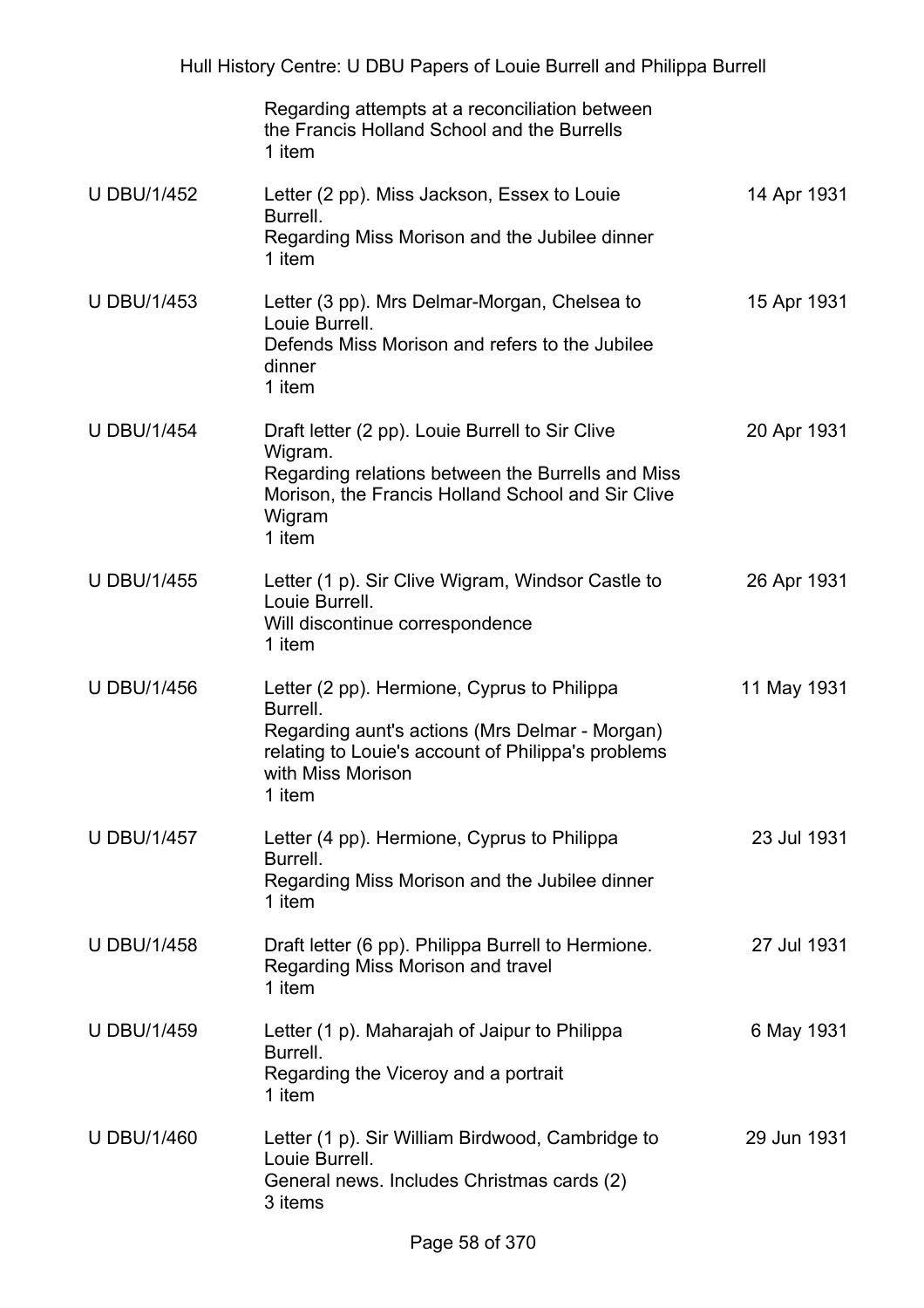| <b>U DBU/1/461</b> | Draft letter (1 p). Philippa Burrell to Lord Irwin.<br>Request for employment<br>1 item                                                        | c.1931      |
|--------------------|------------------------------------------------------------------------------------------------------------------------------------------------|-------------|
| <b>U DBU/1/462</b> | Letter (1 p). Lord Irwin, Eaton Square to Louie<br>Burrell.<br>Regarding assistance to Philippa<br>1 item                                      | 7 Jul 1931  |
| <b>U DBU/1/463</b> | Letter (1 p). Dorothy Chamberlain, Eaton Square<br>to Philippa Burrell.<br>An invitation<br>1 item                                             | 27 Jul 1931 |
| <b>U DBU/1/464</b> | Draft letter (4 pp). Philippa Burrell to Miss Graves.<br>Resignation from work in South Hackney<br>1 item                                      | 3 Aug 1931  |
| <b>U DBU/1/465</b> | Note on trades unions in 1907<br>1 item                                                                                                        | 1907        |
| <b>U DBU/1/466</b> | Draft letter (2 pp). Philippa Burrell to Mr D, agent<br>in South Hackney.<br>Thanks for an introduction to 'Young Britons'<br>1 item           | 3 Aug 1931  |
| <b>U DBU/1/467</b> | Letter (1 p). Philippa Burrell to Miss Gretton.<br>Regarding an opportunity with 'Young Britons'<br>1 item                                     | 4 Aug 1931  |
| <b>U DBU/1/468</b> | Letter (1 p). Maharajah of Jaipur to Philippa<br>Burrell.<br>Regarding general news and England<br>1 item                                      | 3 Sep 1931  |
| <b>U DBU/1/469</b> | Letter (1 p). Mrs J.C.C. Davidson, Westminster to<br>Louie Burrell.<br>Regarding Philippa and Miss Gretton<br>1 item                           | 16 Sep 1931 |
| <b>U DBU/1/470</b> | Letter (1 p). Miss Cameron, Westminster to<br>Philippa Burrell.<br><b>Regarding 'Young Britons'</b><br>1 item                                  | 17 Aug 1931 |
| <b>U DBU/1/471</b> | Letter (1 p). Miss Gretton, Westminster to Philippa<br>Burrell.<br>No suitable work at the moment with the 'Young<br><b>Britons'</b><br>1 item | 21 Sep 1931 |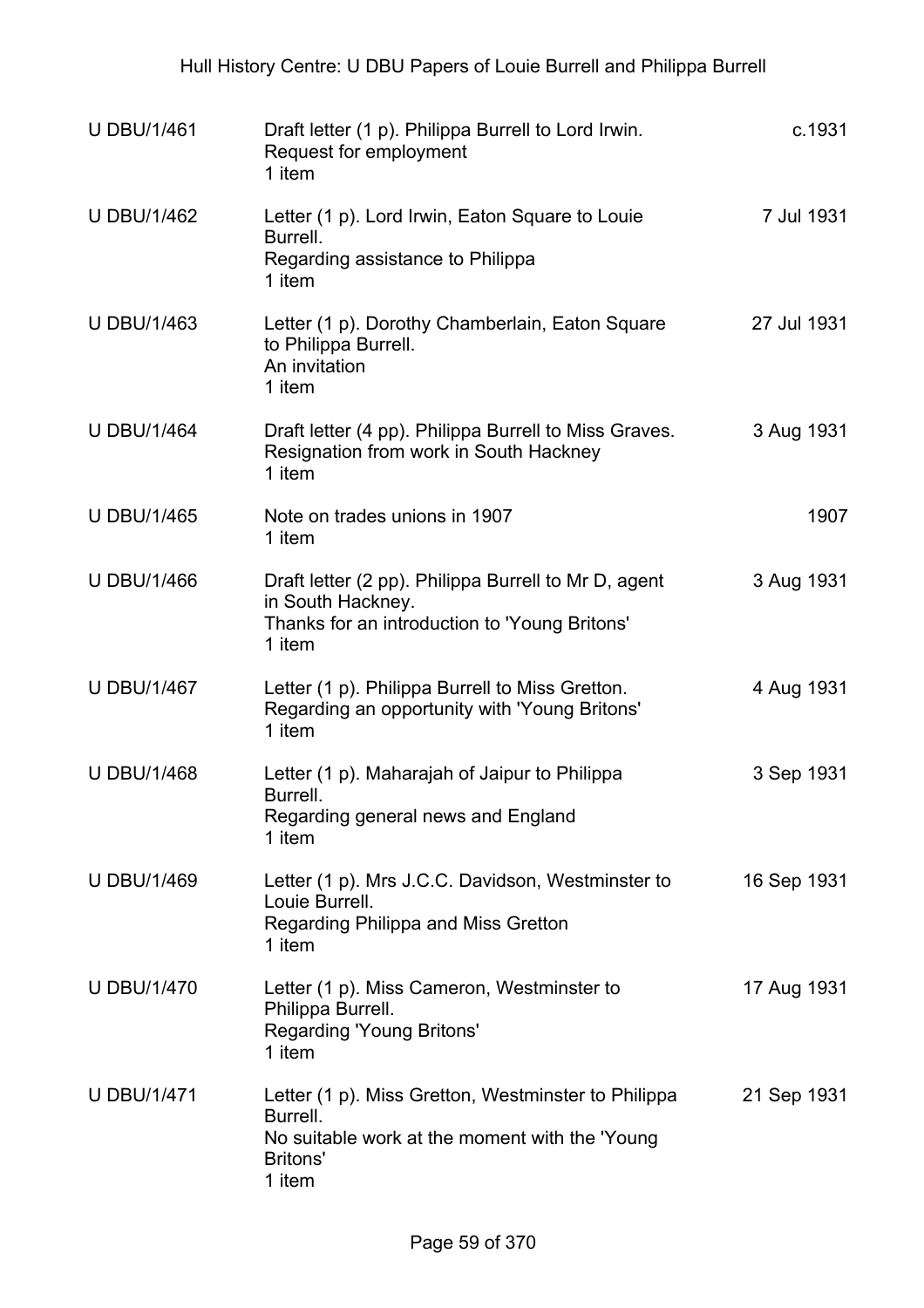| <b>U DBU/1/472</b> | Letter (1 p). John Harvey, Young Conservatives to<br>Philippa Burrell.<br>Request for Philippa's resignation<br>1 item                                         | 16 Nov 1931 |
|--------------------|----------------------------------------------------------------------------------------------------------------------------------------------------------------|-------------|
| <b>U DBU/1/473</b> | Letter (1 p). Sir Dinshaw Mulla, Portman Square<br>to Louie Burrell.<br>Regarding an invitation and payment<br>1 item                                          | 22 Apr 1932 |
| <b>U DBU/1/474</b> | Letter (1 p). Sir William Birdwood, Cambridge to<br>Louie Burrell.<br>Regarding India and a General at Lahore<br>1 item                                        | 26 May 1932 |
| <b>U DBU/1/475</b> | Letter (1 p). Colonel Mieville, Viceregal Lodge,<br>Simla to Martin Burrell, Ottowa.<br>Regarding Martin's niece in India and a Ottowa<br>conference<br>1 item | 21 Jun 1932 |
| <b>U DBU/1/476</b> | Letter (1 p). Lady Bertha Dawkins, Kensington<br>Palace to Louie Burrell.<br>Regarding a portrait<br>1 item                                                    | 2 Jul 1932  |
| <b>U DBU/1/477</b> | Letter (1 p). Unknown, Ranelagh Club to Philippa<br>Burrell.<br>Regarding a book 'Ponies and Women' and<br>articles for 'The Field'<br>1 item                  | 1 Jul 1932  |
| <b>U DBU/1/478</b> | Letter (1 p). Maharajah of Jaipur, Ootacamund to<br>Philippa Burrell.<br>Philippa's return to India<br>1 item                                                  | 1 Aug 1932  |
| <b>U DBU/1/479</b> | Letter (1 p). Unknown to Philippa Burrell.<br>Regarding India and ponies<br>1 item                                                                             | 31 Aug 1932 |
| <b>U DBU/1/480</b> | Letter (2 pp). Maharajah of Jaipur to Philippa<br>Burrell.<br>Regarding an invitation and the Viceroy<br>1 item                                                | 11 Nov 1932 |
| <b>U DBU/1/481</b> | Dance card. Viceroy's House, Delhi<br>1 item                                                                                                                   | 29 Nov 1932 |
| <b>U DBU/1/482</b> | Camp programme, Camp Sawaimadhopur (3 pp)<br>1 item                                                                                                            | 21 Jan 1933 |

Hull History Centre: U DBU Papers of Louie Burrell and Philippa Burrell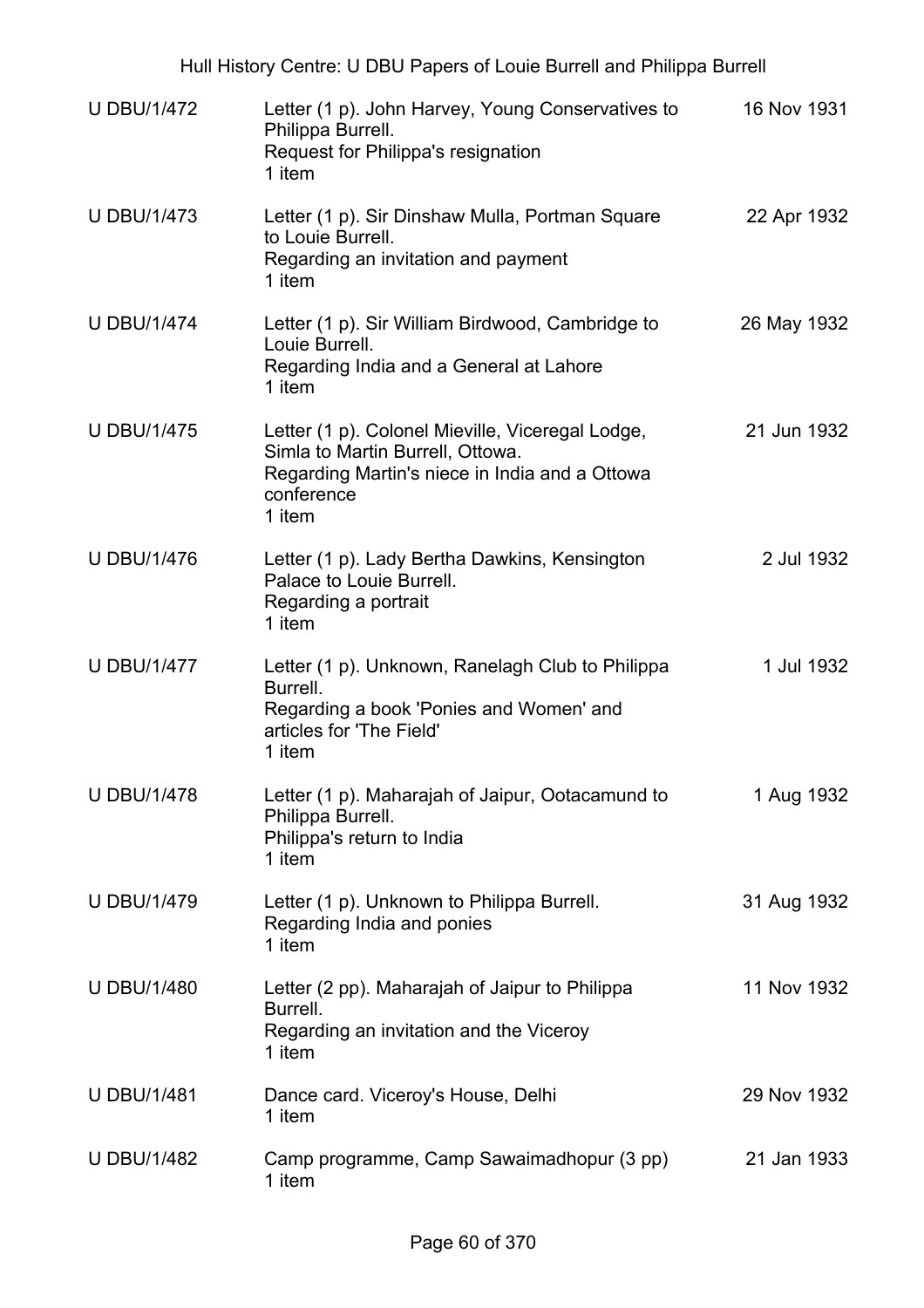| Hull History Centre: U DBU Papers of Louie Burrell and Philippa Burrell |                                                                                                                                                                                                             |                       |  |
|-------------------------------------------------------------------------|-------------------------------------------------------------------------------------------------------------------------------------------------------------------------------------------------------------|-----------------------|--|
| <b>U DBU/1/483</b>                                                      | Note of telephone message for Philippa Burrell<br>from H.H. Nawab Sahib, Bhopal<br>1 item                                                                                                                   | 27 Jan 1933           |  |
| <b>U DBU/1/484</b>                                                      | Letter (1 p). Khumar Singh, Ramburgh Palace,<br>Jaipur to Miss Gloria.<br>Regarding her stay in Jaipur and refers to polo<br>1 item                                                                         | 1 Feb 1933            |  |
| <b>U DBU/1/485</b>                                                      | Letter (1 p). Captain Jabbar, Dholpur to Louie<br>Burrell, Jaipur.<br>Invitation to visit<br>1 item                                                                                                         | 13 Feb 1933           |  |
| <b>U DBU/1/486</b>                                                      | Letters (both 1 p). Captain Jabbar, Bhopal<br>Lancers to Philippa Burrell.<br>Regarding a tiger and Philippa's visit.<br>2 items                                                                            | 21 Mar-22 Apr<br>1933 |  |
| <b>U DBU/1/487</b>                                                      | Invitation. Dinner at Jahan Numa Palace, to Mrs<br>and Miss Burrell<br>1 item                                                                                                                               | 24 Mar 1933           |  |
| <b>U DBU/1/488</b>                                                      | Letters (both 1 p). Rashid to Philippa Burrell.<br>Regarding India and shooting.                                                                                                                            | Mar 1932-Dec<br>1933  |  |
|                                                                         | With:<br>a) Rules and list of members. Delhi - Simla Calling<br>League. Delhi Season, 1932 - 1933<br>b) Handwritten extract by Philippa Burrell<br>concerning West Wratting Mill, December 1933<br>1 bundle |                       |  |
| <b>U DBU/1/489</b>                                                      | Letter (3 pp). Philippa Burrell, Paris to Louie<br>Burrell, Chartres.<br>Regarding the Sorbonne, accommodation and<br>plans for future<br>1 item                                                            | 4 Jan 1934            |  |
| <b>U DBU/1/490</b>                                                      | Letter (2 pp). Philippa Burrell, Paris to Louie<br>Burrell, Chartres.<br>Regarding the British Institute, meeting a Russian<br>girl and reflections on life<br>1 item                                       | 6 Jan 1934            |  |
| <b>U DBU/1/491</b>                                                      | Letter (1 p). Philippa Burrell, Paris to Louie Burrell,<br>Chartres.<br>Regarding creative desire and intellectual life in<br>Paris and London. Her selfishness<br>1 item                                   | 9 Jan 1934            |  |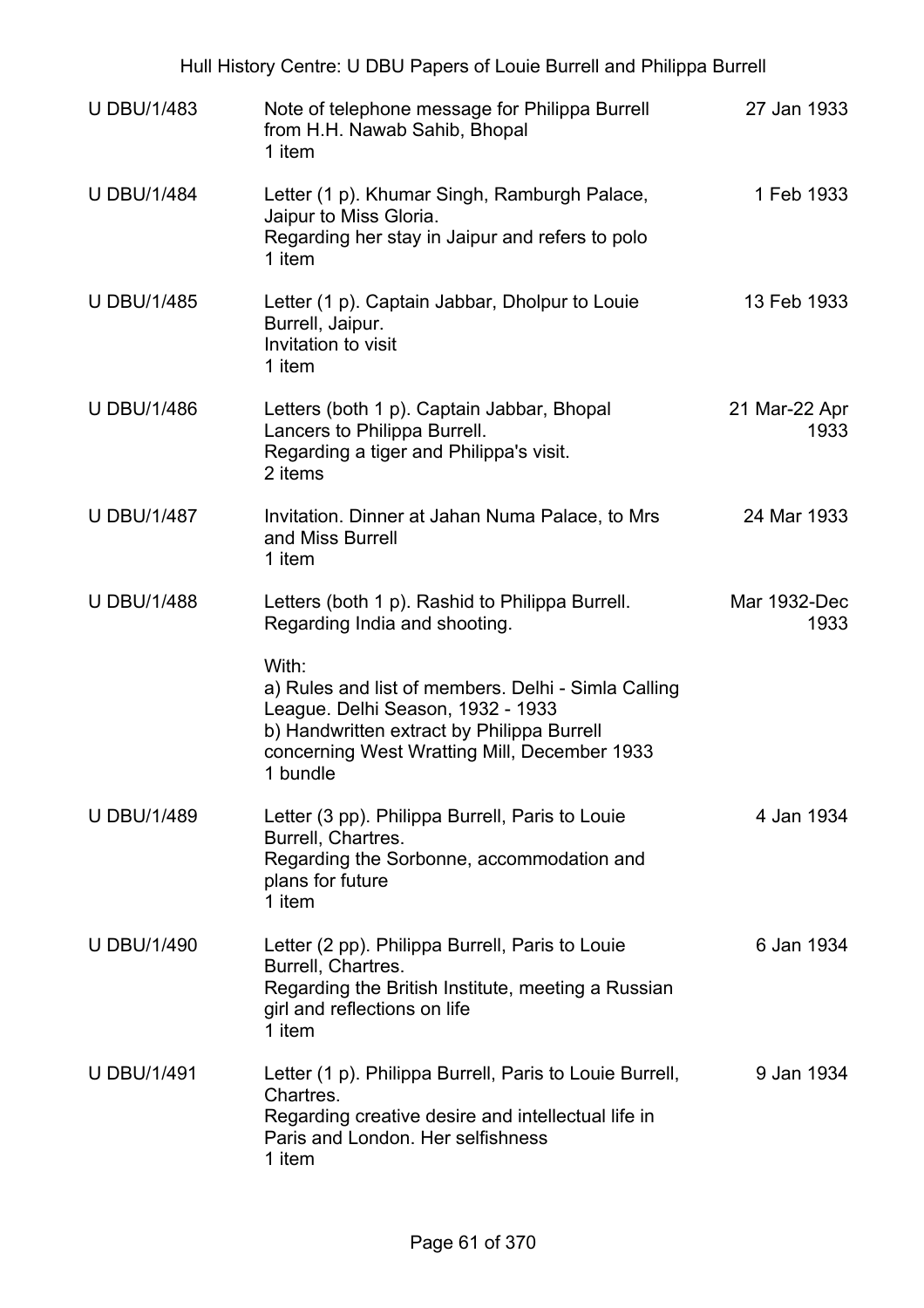| <b>U DBU/1/492</b> | Letter (1p). Philippa Burrell, Paris to Louis Burrell,<br>Chartres.<br>Regarding plans for her return to England and a<br>Cambridge by - election campaign<br>1 item                                                | 10 Jan 1934    |
|--------------------|---------------------------------------------------------------------------------------------------------------------------------------------------------------------------------------------------------------------|----------------|
| <b>U DBU/1/493</b> | Card Letter . Philippa Burrell, Paris to Louie<br>Burrell, Chartres.<br>Regarding leaving for England and money<br>1 item                                                                                           | 11 Jan 1934    |
| <b>U DBU/1/494</b> | Letter (3 pp). Philippa Burrell to Louie Burrell,<br>Chartres.<br>Discusses past and present moods and an<br>account of her journey to England. Includes poem<br>'Midnight on the Dieppe Channel Steamer'<br>1 item | 12 Jan 1934    |
| <b>U DBU/1/495</b> | Letter (3 pp). Philippa Burrell, West Wratting Mill<br>to Louie Burrell, Chartres.<br>Regarding West Wratting Mill and the Cambridge<br>By-election campaign<br>1 item                                              | 14-15 Jan 1934 |
| <b>U DBU/1/496</b> | Letter (6 pp). Philippa Burrell, Cambridge to Louie<br>Burrell, Chartres.<br>Description of Mr and Mrs Rackhan, the<br>Cambridge By - election campaign and lunch with<br><b>Judy Birdwood</b><br>1 item            | 19 Jan 1934    |
| <b>U DBU/1/497</b> | Postcard. Philippa Burrell, Cambridge to Louie<br>Burrell, West Wratting.<br>Regarding Louie's return to the mill<br>1 item                                                                                         | 21 Jan 1934    |
| <b>U DBU/1/498</b> | Letter (1 p). Dr Alex Wood, Emmanuel College,<br>Cambridge to Philippa Burrell.<br>Thanks for election work<br>1 item                                                                                               | 9 Feb 1934     |
| <b>U DBU/1/499</b> | Letter (3 pp). Philippa Burrell, Hornton Street to<br>Louie Burrell, Polperro, Cornwall.<br>Regarding Louie's stay in Cornwall, a train crash<br>and general news<br>1 item                                         | 16 Jan 1936    |
| <b>U DBU/1/500</b> | Letter (4 pp). Philippa Burrell, Hornton Street to<br>Louie Burrell, Polperro, Cornwall.<br>Regarding 'Morning Post' editor offering to accept<br>articles and meeting an ex - actress M. Warwick<br>1 item         | 17 Jan 1936    |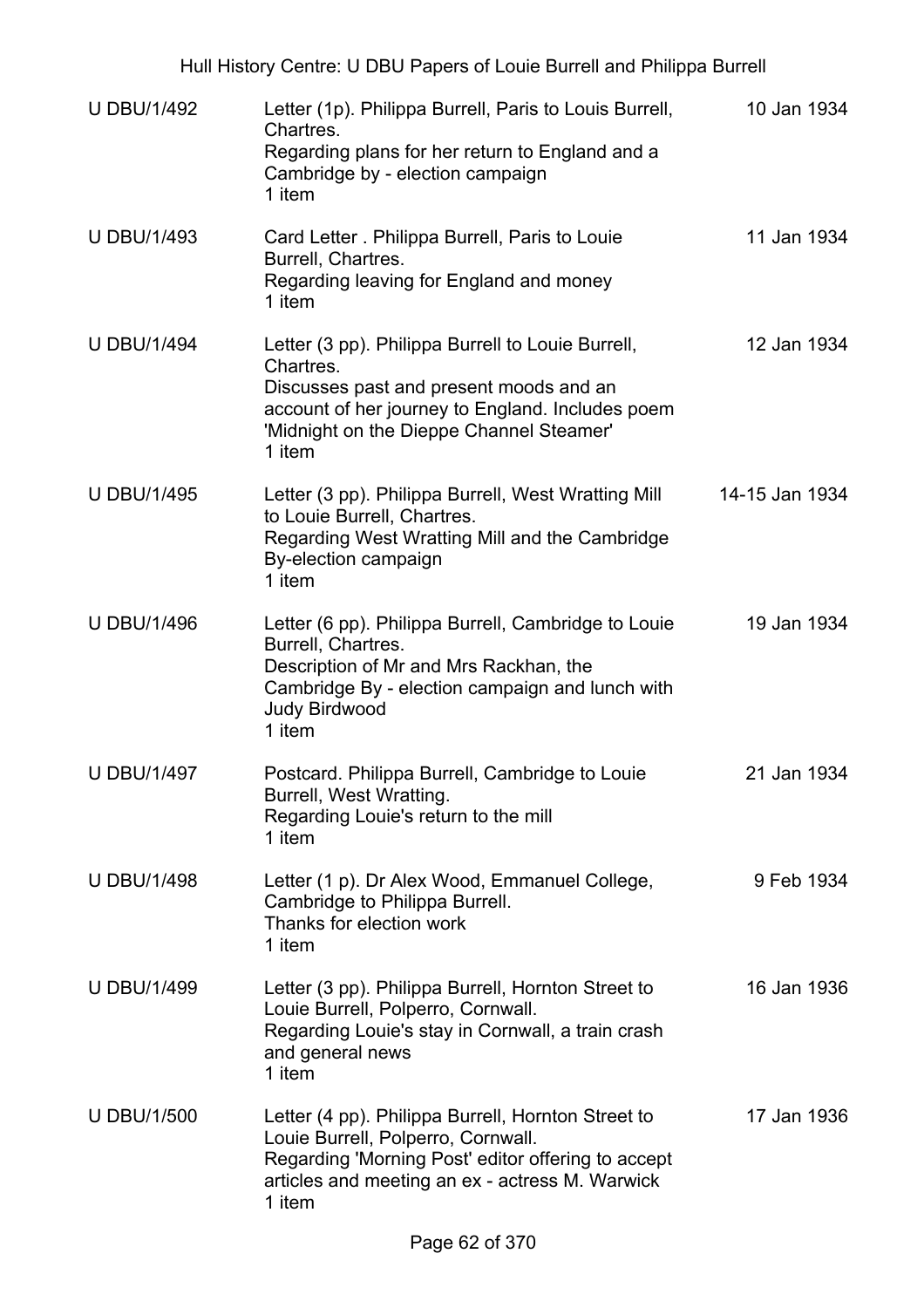| <b>U DBU/1/501</b> | Letter (1 p). Philippa Burrell, Hornton Street to<br>Louie Burrell.<br>Regarding M. Warwick and her taxi business<br>1 item                                                                                                    | c.1936      |
|--------------------|--------------------------------------------------------------------------------------------------------------------------------------------------------------------------------------------------------------------------------|-------------|
| <b>U DBU/1/502</b> | Letter (3 pp). Philippa Burrell, Hornton Street to<br>Louie Burrell, Polperro.<br>Regarding finances, Evan John, the possible<br>death of the King and going to Russia in August<br>1 item                                     | 19 Jan 1936 |
| <b>U DBU/1/503</b> | Letter (1 p). Philippa Burrell, Hornton Street to<br>Louie Burrell.<br>Regarding Louie's return to London and tea with<br>Evan John and writers<br>1 item                                                                      | 1934        |
| <b>U DBU/1/504</b> | Letter (2 pp). Philippa Burrell, Hornton Street to<br>Louie Burrell.<br>Regarding accommodation problems<br>1 item                                                                                                             | 1936        |
| <b>U DBU/1/505</b> | Letter (3 pp). Philippa Burrell, Hornton Street to<br>Louie Burrell.<br>Regarding getting into the theatre, a plan to go to<br>Russia in September and her application for<br>classes with director Michael St Denis<br>1 item | 1936        |
| <b>U DBU/1/506</b> | Letter (3 pp). Philippa Burrell, Hornton Street to<br>Louie Burrell.<br>Regarding drama classes with director Michael St<br>Denis and meeting Norman Marshall, director<br>1 item                                              | 1936        |
| <b>U DBU/1/507</b> | Letter (page 2 only). Philippa Burrell.<br>Regarding Evan John and John Ferdinand and M.<br>Warwick introducing her to members of the Group<br><b>Theatre</b><br>1 item                                                        | c.1936      |
| <b>U DBU/1/508</b> | Letter (5 pp). Philippa Burrell, Redcliffe Gardens<br>to Louie Burrell, Venice.<br>Regarding employment in a restaurant, the<br>situation of Europe, the idea of war and her<br>approach to work<br>1 item                     | 8 Aug 1936  |
| <b>U DBU/1/509</b> | Postcard. Philippa Burrell, Redcliffe Gardens to<br>Louie Burrell, Venice.<br>Regarding the popularity of Venice                                                                                                               | 16 Aug 1936 |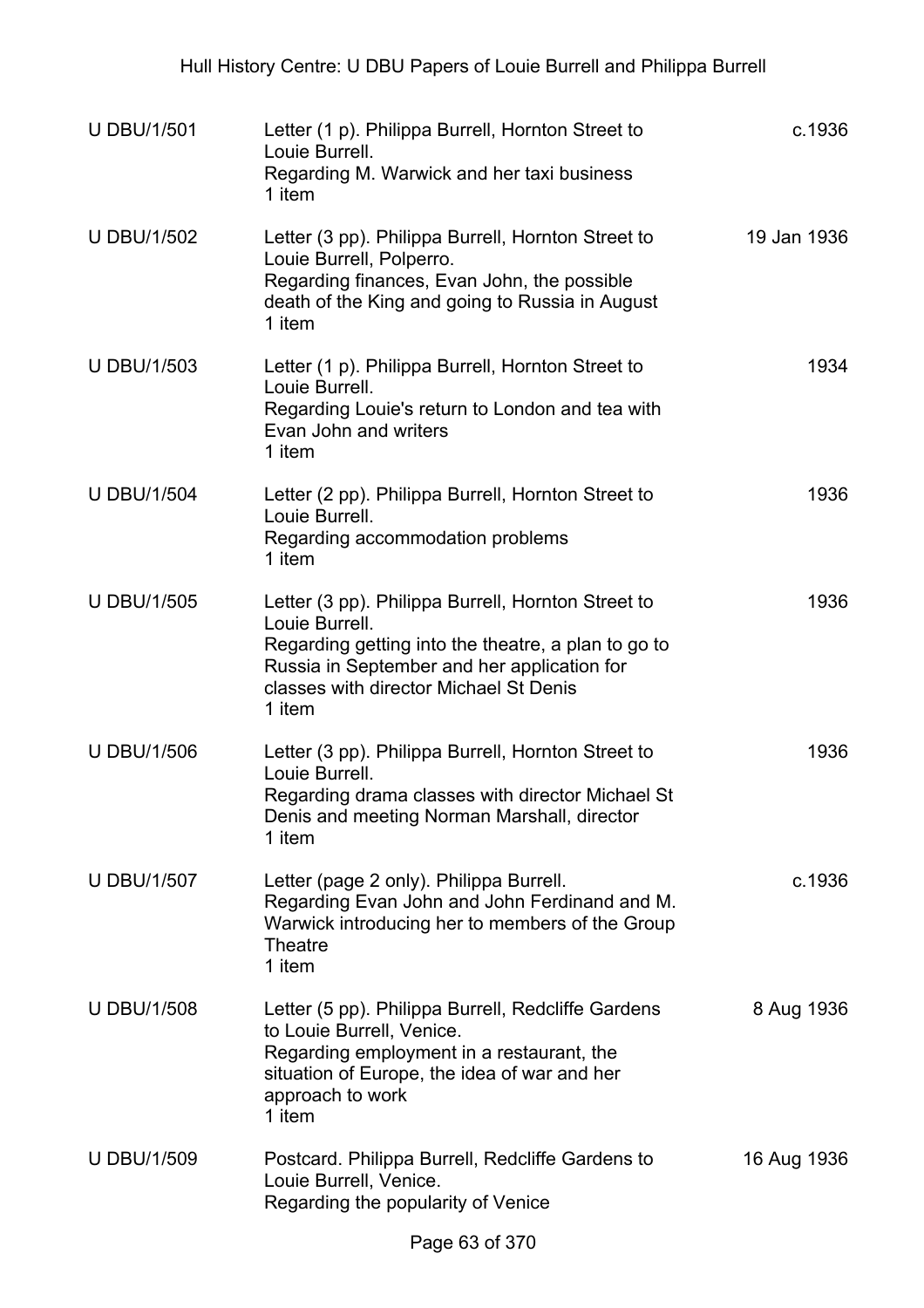| <b>U DBU/1/510</b> | Letter (6 pp). Philippa Burrell to Louie Burrell,<br>Venice.<br>Regarding her work at the restaurant and her trip<br>to Russia<br>1 item                                                                                     | 15 Aug 1936 |
|--------------------|------------------------------------------------------------------------------------------------------------------------------------------------------------------------------------------------------------------------------|-------------|
| <b>U DBU/1/511</b> | Letter (2 pp). Philippa Burrell, to Louie Burrell,<br>Venice.<br>Regarding going to Lake Como or Verona to avoid<br>crowds<br>1 item                                                                                         | 18 Aug 1936 |
| <b>U DBU/1/512</b> | Letter (7 pp). Philippa Burrell to Louie Burrell,<br>Venice.<br>Regarding the end of her work at the white friars<br>restaurant and preparation for the journey to<br>Russia<br>1 item                                       | 23 Aug 1936 |
| <b>U DBU/1/513</b> | Postcard. Philippa Burrell, Kiel to Louie Burrell,<br>Venice.<br>Regarding the journey and conditions on ship<br>1 item                                                                                                      | 27 Aug 1936 |
| <b>U DBU/1/514</b> | Letter (3 pp). Philippa Burrell, Moscow to Louie<br>Burrell.<br>Regarding the journey, a description of Leningrad,<br>an account of a visit to Peterhof and meeting<br>artists and writers<br>1 item                         | 31 Aug 1936 |
| <b>U DBU/1/515</b> | Letter (7 pp). Philippa Burrell to Louie Burrell,<br>West Wratting.<br>Regarding meeting Shavisch, conductor and an<br>account of life in Moscow<br>1 item                                                                   | 8 Sep 1936  |
| <b>U DBU/1/516</b> | Letter (2 pp). Philippa Burrell, Moscow to Louie<br>Burrell, West Wratting.<br>Regarding Louie's return to England, meeting the<br>artistic circle of Moscow, a planned trip to Siberia<br>and the British Embassy<br>1 item | 20 Sep 1936 |
| <b>U DBU/1/517</b> | Letter (3 pp). Philippa Burrell, Moscow to Louie<br>Burrell, West Wratting.<br>Regarding return from Sverdlovsk, a description of<br>life outside Moscow, opera work and<br>accompanying Schavisch's tour to Kiev<br>1 item  | 2 Oct 1936  |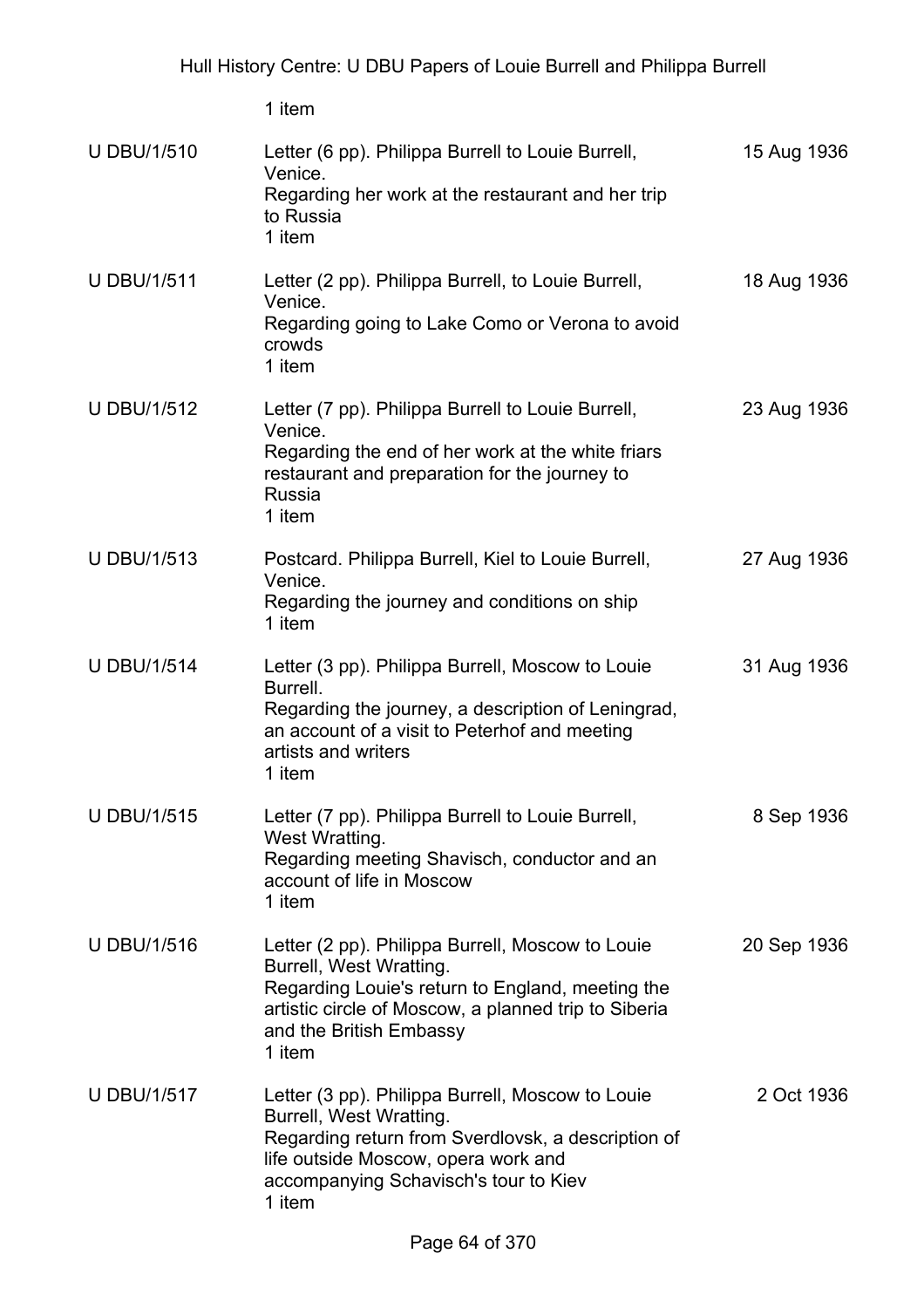| <b>U DBU/1/518</b> | Letter (2 pp). 'Helen', Bath to Philippa Burrell.<br>Regarding Philippa's Russian journey and refers<br>to Miss Morison.<br>With:<br>a) Letter (1 p). G.F. Stewell, Assistant Editor,<br>'Daily Telegraph' to Philippa Burrell, West<br>Wratting. Regarding Philippa's article 'Impressions<br>of Russia 1936', 2 November 1936<br>2 items | 26 Oct-2 Nov<br>1936 |
|--------------------|--------------------------------------------------------------------------------------------------------------------------------------------------------------------------------------------------------------------------------------------------------------------------------------------------------------------------------------------|----------------------|
| <b>U DBU/1/519</b> | Letter (1 p). G.F. Stewell, Assistant Editor, 'Daily<br>Telegraph' to Philippa Burrell, West Wratting.<br>Suggestions for placing of her article [Impressions<br>of Russia 1936]<br>1 item                                                                                                                                                 | 10 Nov 1936          |
| <b>U DBU/1/520</b> | Postcard. 'S.D.B', Moscow to Philippa Burrell,<br>West Wratting.<br>Regarding ballet<br>1 item                                                                                                                                                                                                                                             | 9 Mar 1937           |
| <b>U DBU/1/521</b> | Letter (3 pp). Philippa Burrell, Copenhagen to<br>Louie Burrell, West Wratting.<br>Refers to meeting relatives of Lilian Baylis,<br>meeting Old Vic company, a visit to Elsinore, and<br><b>Lawrence Olivier</b><br>1 item                                                                                                                 | 3-7 Jun 1937         |
| <b>U DBU/1/522</b> | Letter (1 p). Eva Moore, Kensington to Louie<br>Burrell.<br>Unable to help Philippa with introductions in New<br>York<br>1 item                                                                                                                                                                                                            | 20 Sep 1937          |
| <b>U DBU/1/523</b> | Letter (2 pp). Philippa Burrell, Lexington Avenue,<br>New York to Louie Burrell, 5th Avenue, New York.<br>Regarding accommodation and arrival<br>arrangements and a commission for Louie<br>1 item                                                                                                                                         | 15 Oct 1937          |
| <b>U DBU/1/524</b> | Letter (7 pp). Philippa Burrell, Showhegen, Maine<br>to Louie Burrell, Lubec, Maine.<br>Regarding the failure of the trip to Lakewood, work<br>for 'He was like a Continent' and tension between<br>Japan and Russia<br>1 item                                                                                                             | 4 Aug 1938           |
| <b>U DBU/1/525</b> | Letter (1 p). Foxton Kennels to Philippa Burrell.<br>News of 'Scary'<br>1 item                                                                                                                                                                                                                                                             | 9 Mar 1938           |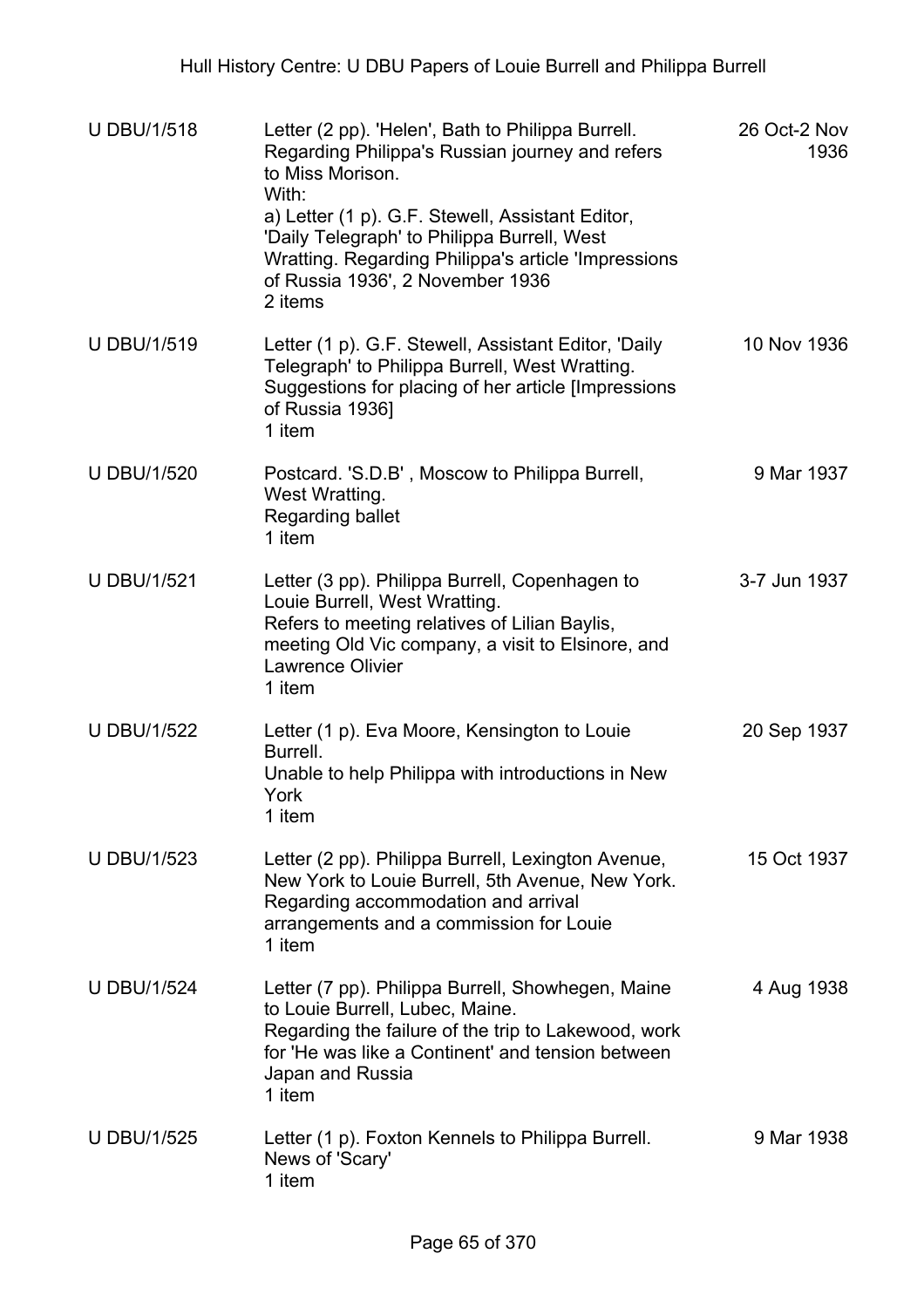| <b>U DBU/1/526</b> | Letter (3 pp). Philippa Burrell, New York to Louie<br>Burrell, Massachusetts.<br>Regarding Ruth Rae's plans for 'He was like a<br>Continent' and the possibility of publishing an<br>account of her summers activities<br>1 item                                                           | 2 Nov 1938  |
|--------------------|--------------------------------------------------------------------------------------------------------------------------------------------------------------------------------------------------------------------------------------------------------------------------------------------|-------------|
| <b>U DBU/1/527</b> | Postcards. Beckman Tower and an Introduction<br>card of Miss Marion Dickerman<br>2 items                                                                                                                                                                                                   | c.1938      |
| <b>U DBU/1/528</b> | Letter (2 pp). Philippa Burrell, Berlin to Louie<br>Burrell, Rouen.<br>Account of her journey and her first impressions of<br>Germany<br>1 item                                                                                                                                            | 18 Jun 1939 |
| <b>U DBU/1/529</b> | Letter (3 pp). Philippa Burrell, Berlin to Louie<br>Burrell, Rouen.<br>Description of Berlin. Regarding arranging<br>introductions, the German attitude towards war<br>with England, and Jews. Encloses a visiting card<br>from Baroness von Schirach.<br>3 items                          | 20 Jun 1939 |
| <b>U DBU/1/530</b> | Letter (3 pp). Philippa Burrell, Berlin to Louie<br>Burrell, Rouen.<br>Regarding contact with Baroness von Schirach, a<br>comparison of Germany and England and a trip to<br>the country<br>1 item                                                                                         | 21 Jun 1939 |
| <b>U DBU/1/531</b> | Letter (8 pp). Philippa Burrell, Berlin to Louie<br>Burrell, Rouen.<br>Regarding taking 'He was like a Continent' to be<br>approved by the Reich Ministries, an introduction<br>to head of press in Munich and a visit to Potsdam<br>1 item                                                | 27 Jun 1939 |
| <b>U DBU/1/532</b> | Letter (4 pp). Philippa Burrell, Berlin to Louie<br>Burrell, Rouen.<br>Regarding an introduction to Gustav Grudgens,<br>plans to meet party leaders, an invitation to a<br>party congress, Nuremberg, the German women's<br>organisation, employment and Jews and Herr<br>Kohler<br>1 item | 1 Jul 1939  |
| <b>U DBU/1/533</b> | Letter (9 pp). Philippa Burrell, Berlin to Louie<br>Burrell, Hornton Street, London.<br>Regarding a war scare, a trip to Munich arts<br>festival, Girls Labour Service camps, the                                                                                                          | 6 Jul 1939  |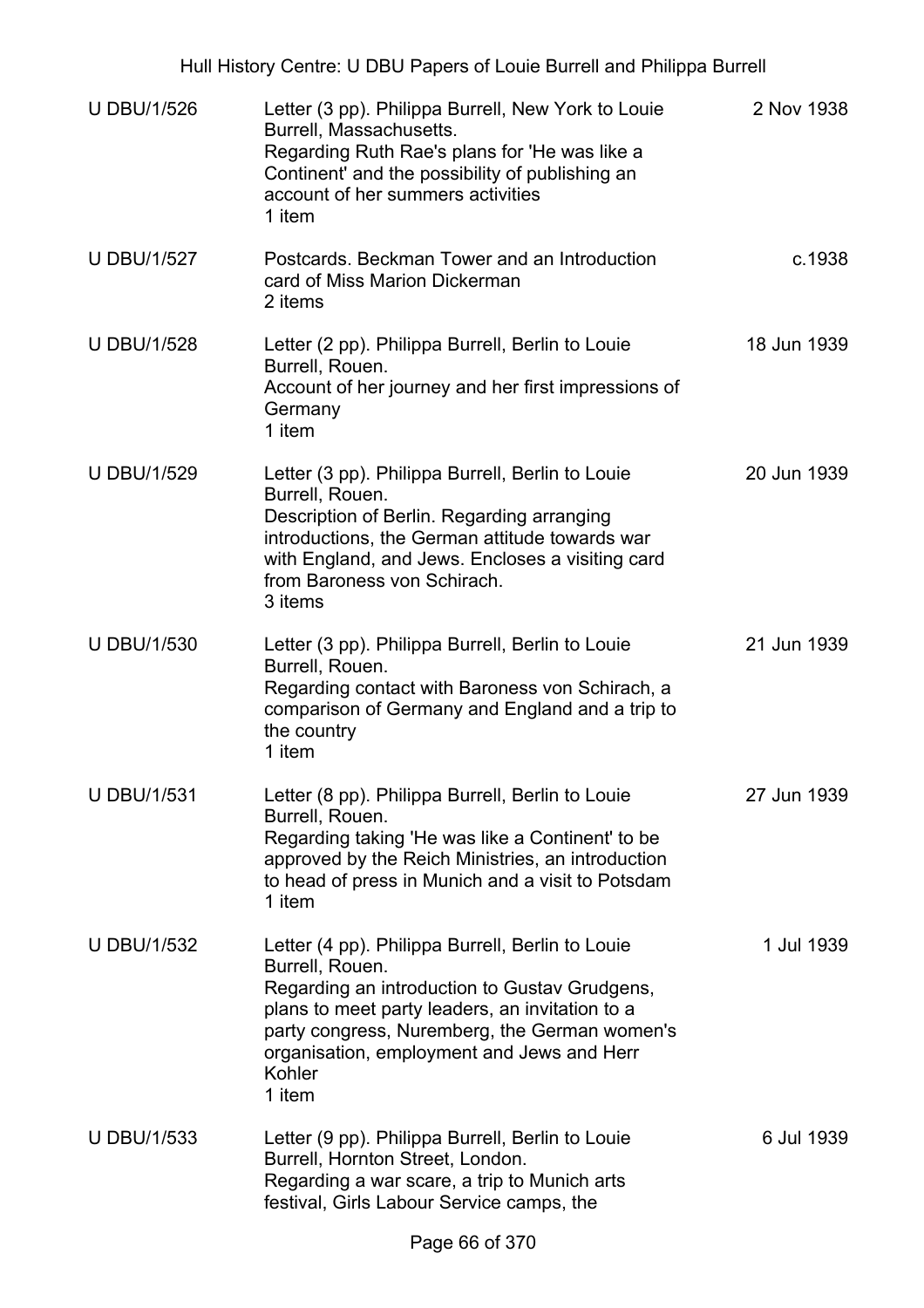|                    | possibility of war, Baroness von Schirach's<br>response to 'He was like a Continent', the German<br>character and the English Nazi movement<br>1 item                                                                                                                                  |             |
|--------------------|----------------------------------------------------------------------------------------------------------------------------------------------------------------------------------------------------------------------------------------------------------------------------------------|-------------|
| <b>U DBU/1/534</b> | Letter (5 pp). Philippa Burrell, Munich to Louie<br>Burrell, Hornton Street, London.<br>Regarding Baroness von Schirach, the German<br>attitude towards England, 'He was like a<br>Continent', art in Germany and a plan to attend<br>women's labour camp in the Sudetenland<br>1 item | 10 Jul 1939 |
| <b>U DBU/1/535</b> | Letter (4 pp). Philippa Burrell, Munich to Louie<br>Burrell, Somerset.<br>Regarding Louie's travel plans, the Duke of<br>Windsor, a Nuremberg Congress and a women's<br>labour camp<br>1 item                                                                                          | 13 Jul 1939 |
| <b>U DBU/1/536</b> | Letter (2 pp). Philippa Burrell, Berlin to Louie<br>Burrell, Somerset.<br>Regarding seeing Hitler and Goebbels at Munich,<br>a description of and information on Hitler and<br>Letter also refers to Frank Chamberlain<br>1 item                                                       | 23 Jul 1939 |
| <b>U DBU/1/537</b> | Postcard. Philippa Burrell, Berlin to Louie Burrell,<br>Somerset.<br>Passing on German related literature. Hoping to<br>leave for a labour camp<br>1 item                                                                                                                              | 28 Jul 1939 |
| <b>U DBU/1/538</b> | Letter (3 pp). Philippa Burrell, Berlin to Louie<br>Burrell, Carnarvonshire.<br>Regarding a women's labour camp, Herr Kohler,<br>German magazines, Jews and Potsdam<br>1 item                                                                                                          | 30 Jul 1939 |
| <b>U DBU/1/539</b> | Postcard. Philippa Burrell, Berlin to Louie Burrell,<br>Somerset.<br>Unable to attend a women's labour camp without<br>special recommendation<br>1 item                                                                                                                                | 2 Aug 1939  |
| <b>U DBU/1/540</b> | Postcard. Philippa Burrell, Berlin to Louie Burrell,<br>Anglesey.<br>Regarding a women's labour camp and<br>accommodation arrangements in England<br>1 item                                                                                                                            | 8 Aug 1939  |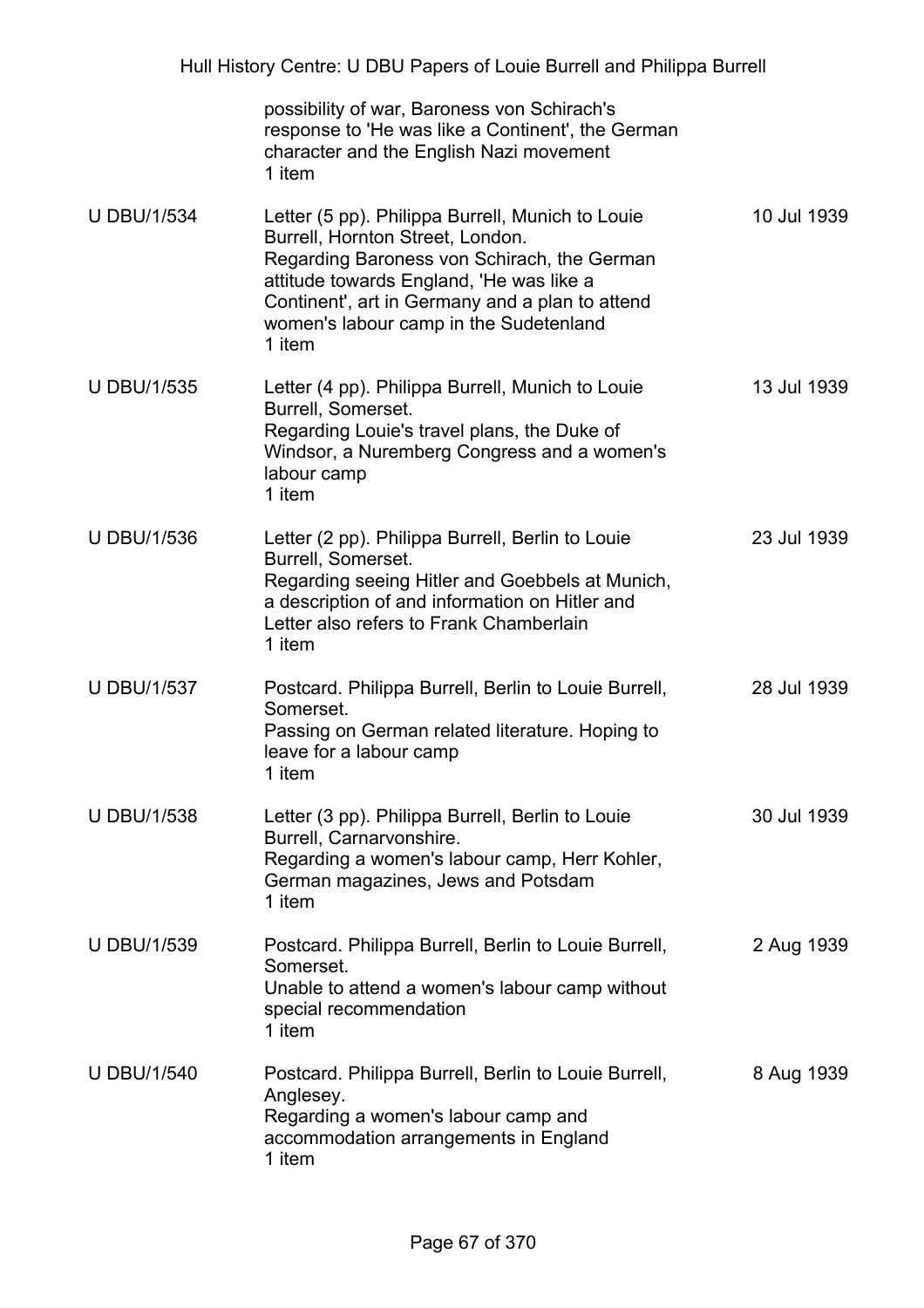| <b>U DBU/1/541</b> | Postcard. Philippa Burrell, Berlin to Louie Burrell,<br>Anglesey.<br>Regarding accommodation and meeting writers<br>1 item                                                                                                                                                                                                | 7 Aug 1939  |
|--------------------|---------------------------------------------------------------------------------------------------------------------------------------------------------------------------------------------------------------------------------------------------------------------------------------------------------------------------|-------------|
| <b>U DBU/1/542</b> | Letter (6 pp). Philippa Burrell, Berlin to Louie<br>Burrell, Anglesey.<br>Will remain in Berlin until 2 September. Therese's<br>shock at Philippa's last letter. No reply from the<br>Chamberlains regarding a letter of<br>recommendation for a women's labour camp.<br>Letter also regarding war and the Jews<br>1 item | 14 Aug 1939 |
| <b>U DBU/1/543</b> | Postcard. Philippa Burrell, Berlin to Louie Burrell,<br>Anglesey.<br>Regarding her return to England<br>1 item                                                                                                                                                                                                            | 20 Aug 1939 |
| <b>U DBU/1/544</b> | Postcard. Philippa Burrell, Berlin to Louie Burrell,<br>Anglesey.<br>Return to England, leaving on last train from Berlin<br>1 item                                                                                                                                                                                       | 24 Aug 1939 |
| <b>U DBU/1/545</b> | Postcard. Philippa Burrell to Louie Burrell,<br>Anglesey.<br>Regarding her journey to Paris<br>1 item                                                                                                                                                                                                                     | 27 Aug 1939 |
| <b>U DBU/1/546</b> | Postcard. Philippa Burrell to Louie Burrell,<br>Anglesey.<br>Regarding her arrival in Paris and private travel in<br>Germany<br>1 item                                                                                                                                                                                    | c.1939      |
| <b>U DBU/1/547</b> | Letter (4 pp). Philippa Burrell, Paris to Louie<br>Burrell, Anglesey.<br>Regarding Miss Morgan, war between England<br>and Germany and a description of her last days in<br><b>Berlin</b><br>1 item                                                                                                                       | 29 Aug 1939 |
| <b>U DBU/1/548</b> | Postcard. Philippa Burrell, Hornton Street, London<br>to Louie Burrell, Anglesey.<br>Regarding Philippa's arrival in London<br>1 item                                                                                                                                                                                     | 31 Aug 1939 |
| <b>U DBU/1/549</b> | Letter (1 p). Herr Kohler to Philippa Burrell.<br>Regarding Philippa's departure<br>1 item                                                                                                                                                                                                                                | 28 Aug 1939 |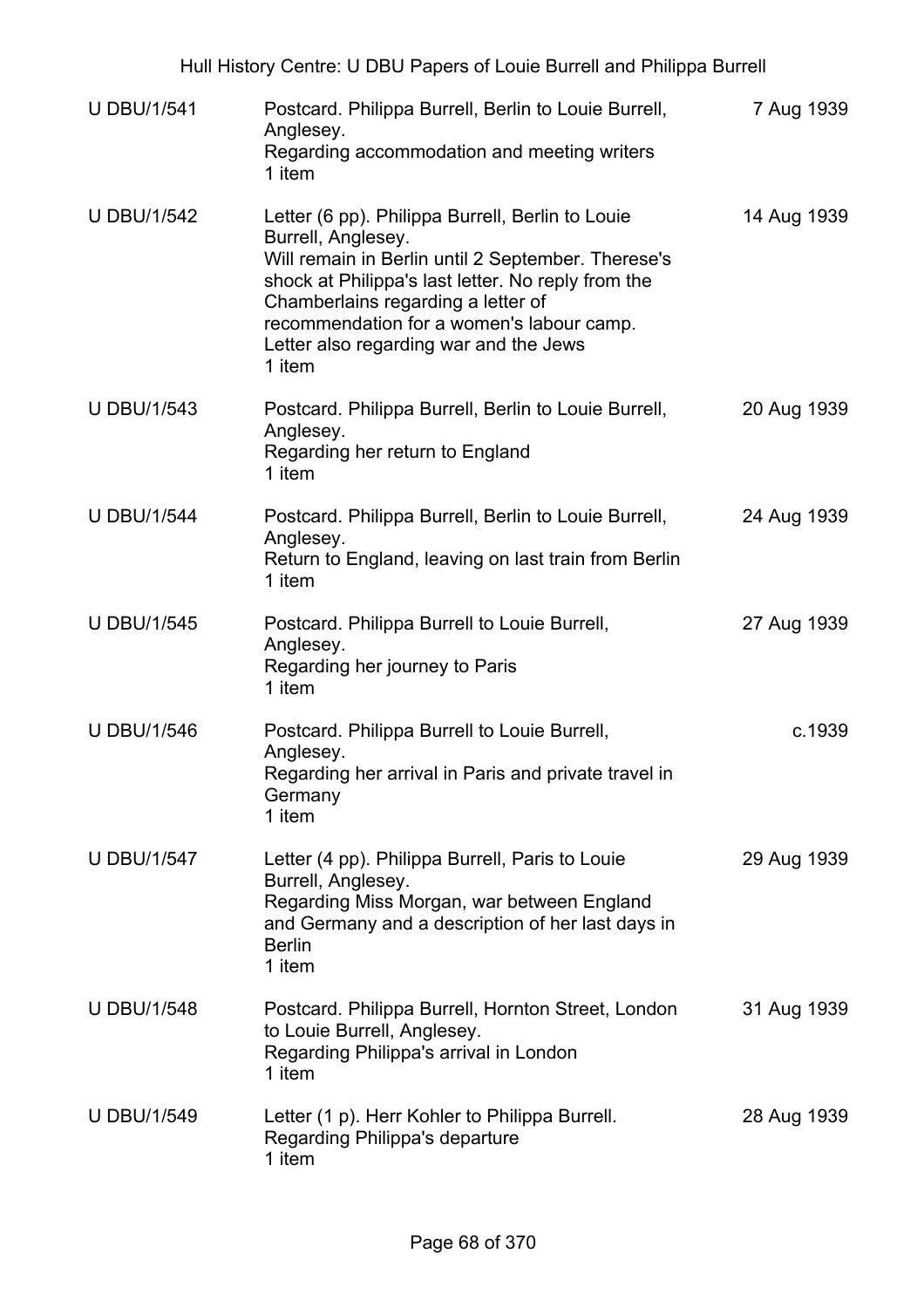| Hull History Centre: U DBU Papers of Louie Burrell and Philippa Burrell |                                                                                                                                                       |             |  |
|-------------------------------------------------------------------------|-------------------------------------------------------------------------------------------------------------------------------------------------------|-------------|--|
| <b>U DBU/1/550</b>                                                      | Letter (1 p). Herr Kohler to Philippa Burrell.<br>Regarding the Hitler-Chamberlain agreement for<br>peace<br>1 item                                   | 29 Aug 1939 |  |
| <b>U DBU/1/551</b>                                                      | Letter (1 p). Herr Kohler to Philippa Burrell.<br>Regarding his love for Philippa and his hopes for<br>peace<br>1 item                                | 31 Aug 1939 |  |
| <b>U DBU/1/552</b>                                                      | Letter (1 p). Herr Kohler to Philippa Burrell.<br>Regarding the coming of war and his past<br>meetings with Philippa<br>1 item                        | 2 Sep 1939  |  |
| <b>U DBU/1/553</b>                                                      | Letter (1 p). Herr Kohler to Philippa Burrell,<br>Anglesey.<br>Regarding postal problems and Philippa's work<br>1 item                                | 12 Sep 1939 |  |
| <b>U DBU/1/554</b>                                                      | Letter (1 p). Herr Kohler to Philippa Burrell,<br>Anglesey.<br>Regarding his love for Philippa and their<br>separation<br>1 item                      | 29 Sep 1939 |  |
| <b>U DBU/1/555</b>                                                      | Letter (1 p). Mrs Lindstedt, Stockholm to Philippa<br>Burrell.<br>Unable to help Philippa. Includes postal<br>censorship order<br>1 item              | 27 Oct 1939 |  |
| <b>U DBU/1/556</b>                                                      | Letter (1 p). Hans V. Woffel (John Hansson),<br>Denmark to Philippa Burrell.<br>Refers to Herr Kohler and the effect of the war<br>upon him<br>1 item | 9 Dec 1939  |  |
| <b>U DBU/1/557</b>                                                      | Birthday card. Herr Kohler to Philippa Burrell<br>1 item                                                                                              | 12 Jan 1940 |  |
| <b>U DBU/1/558</b>                                                      | Letter (1 p). Ministry of information to Philippa<br>Burrell.<br>Regarding forwarding a letter from Hans V. Woffel<br>1 item                          | 23 Jan 1940 |  |
| <b>U DBU/1/559</b>                                                      | Letter (1 p). John Hansson, Denmark to Philippa<br>Burrell.<br><b>Coded letter from Herr Kohler</b><br>1 item                                         | 30 Jan 1940 |  |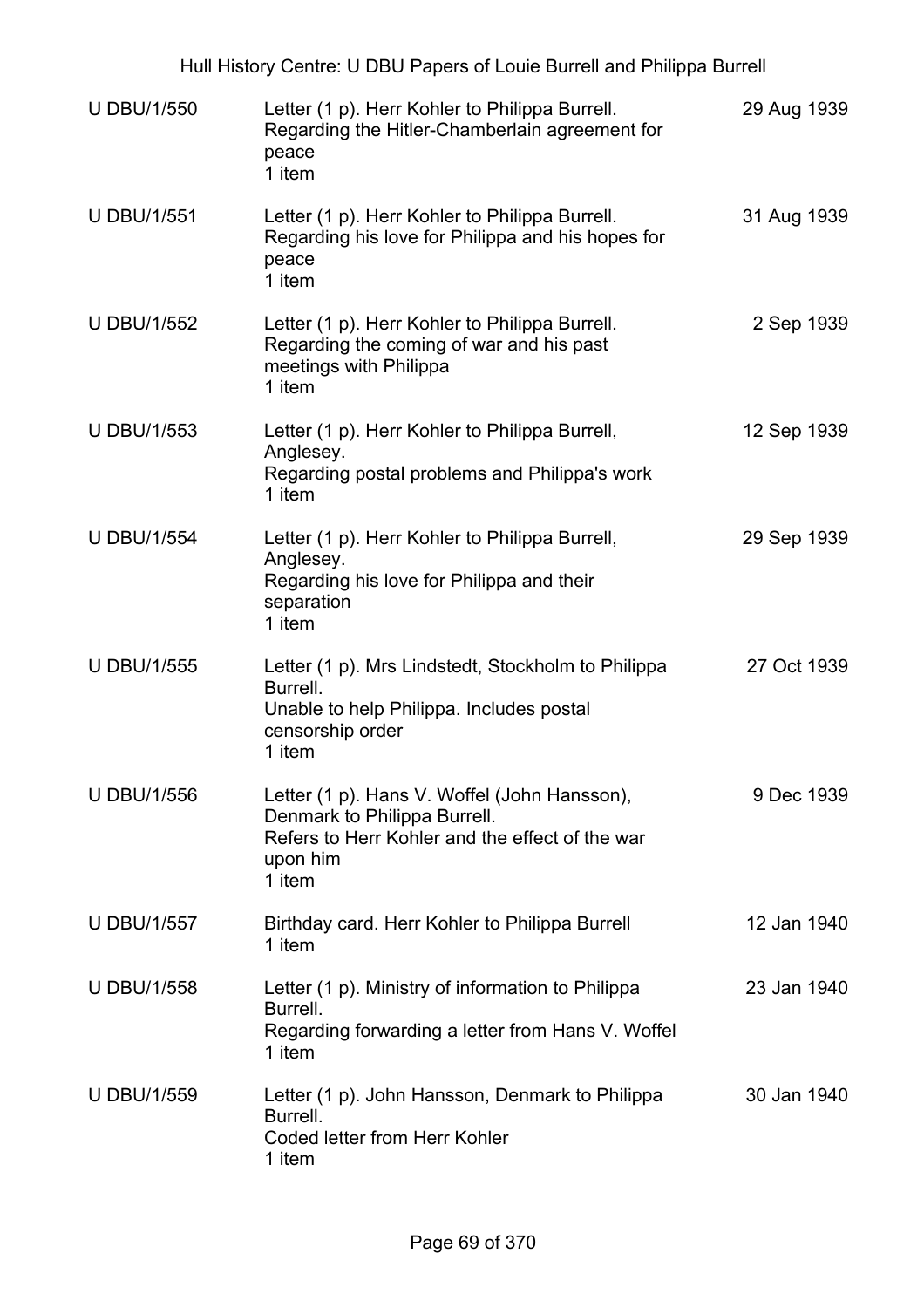| Hull History Centre: U DBU Papers of Louie Burrell and Philippa Burrell |                                                                                                                                                                                                                   |                           |  |
|-------------------------------------------------------------------------|-------------------------------------------------------------------------------------------------------------------------------------------------------------------------------------------------------------------|---------------------------|--|
| <b>U DBU/1/560</b>                                                      | Letter (1 p). Herr Kohler to Philippa Burrell.<br>Regarding his love for Philippa and is glad she is<br>safe away from London<br>1 item                                                                           | 15 Feb 1940               |  |
| <b>U DBU/1/561</b>                                                      | Letter (1 p). John Hansson to Philippa Burrell.<br>News of Herr Kohler and his job as English<br>announcer on radio<br>1 item                                                                                     | 1 Mar 1940                |  |
| <b>U DBU/1/562</b>                                                      | Letter (1 p). Miss Baker - Beall, Kent to Philippa<br>Burrell.<br>Forwarding a card from Herr Kohler<br>1 item                                                                                                    | 17 Mar 1940               |  |
| <b>U DBU/1/563</b>                                                      | Letter (2 pp). Helen Brown, Somerset to Louie<br>Burrell, Yorkshire.<br>Regarding Ada's will and general news<br>1 item                                                                                           | 25 Mar 1940               |  |
| <b>U DBU/1/564</b>                                                      | Letter (1 p). Herr Kohler to Philippa Burrell.<br>Regarding work and his thoughts of Philippa<br>1 item                                                                                                           | 6 May 1940                |  |
| <b>U DBU/1/565</b>                                                      | Letter (2 pp). Herr Kohler to Philippa Burrell.<br>Hopes she will write, the situation is unchanged<br>1 item                                                                                                     | Oct 1940                  |  |
| <b>U DBU/1/566</b>                                                      | Letter (1 p). Herr Kohler to Philippa Burrell.<br>Has received letter from her<br>1 item                                                                                                                          | 18 Oct 1940               |  |
| <b>U DBU/1/567</b>                                                      | Letter (2 pp). Herr Kohler to Philippa Burrell.<br>Regarding Americans leaving Germany and his<br>love for Philippa<br>1 item                                                                                     | 13 Nov 1940               |  |
| <b>U DBU/1/568</b>                                                      | Letter (1 p). Dorothy Chamberlain, Edgbaston to<br>Louie Burrell, Yorkshire.<br>Refers to the death of her father. Includes an<br>envelope to Philippa Burrell, Harrogate, from<br>Lisbon, 17 Jan 1941<br>2 items | 6 Dec 1940-17<br>Jan 1941 |  |
| <b>U DBU/1/569</b>                                                      | Letter (1 p). Francis Hickmen, Portugal to Philippa<br>Burrell.<br>Has forwarded Herr Kohler's letter<br>1 item                                                                                                   | 8 Dec 1940                |  |
| <b>U DBU/1/570</b>                                                      | Letter (1 p). Herr Kohler to Philippa Burrell.<br>Anticipates seeing her in the future<br>1 item                                                                                                                  | 20 Feb 1941               |  |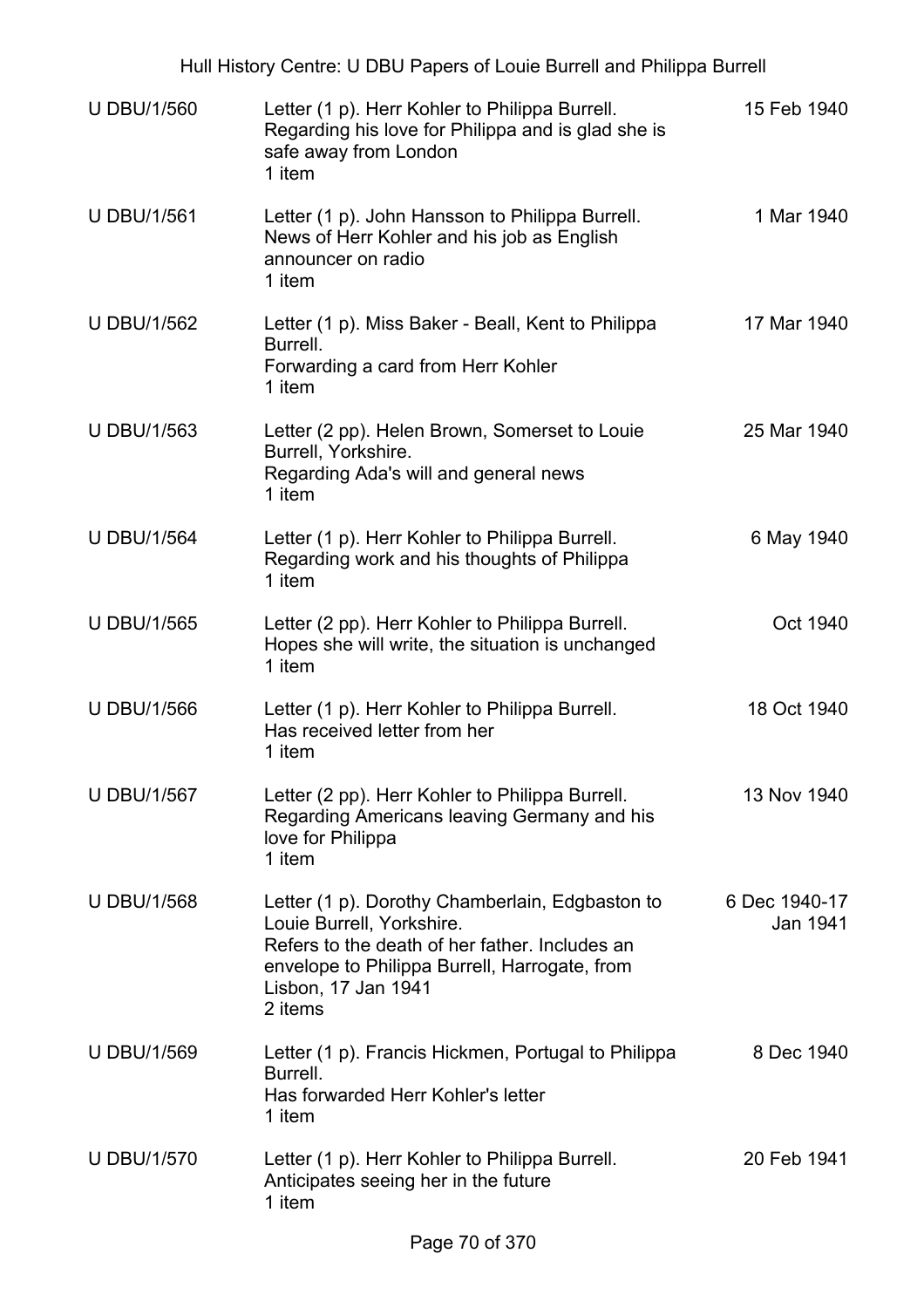| <b>U DBU/1/571</b> | Letter (2 pp). Therese Du Pont, New York to<br>Philippa Burrell, Harrogate.<br>Regarding her departure from France, arrival in<br>the U.S., the war and her war work<br>1 item       | 25 Feb 1941          |
|--------------------|--------------------------------------------------------------------------------------------------------------------------------------------------------------------------------------|----------------------|
| <b>U DBU/1/572</b> | Letter (1 p). Anne Morgan, New York to Philippa<br>Burrell, Harrogate.<br>Her work with the American friends of France.<br>With:<br>a) Draft (2 pp). Reply to Anne Morgan<br>2 items | 1 Mar 1941           |
| <b>U DBU/1/573</b> | Letter (1 p). Therese Du Pont, New York to<br>Philippa Burrell, Harrogate.<br>Regarding America, France, England and the war<br>and learning first aid and motor repairs<br>1 item   | 19 Jun-5 Jul<br>1941 |
| <b>U DBU/1/574</b> | Letter (1 p). Miss Kenyon - Slaney, lady - in -<br>waiting, Leeds to Louie Burrell, Harrogate.<br>Princess Mary unable to visit the exhibition at<br>Ogdens<br>1 item                | 20 Jun 1941          |
| <b>U DBU/1/575</b> | Membership card for Les Francais De Grande<br>Bretagne, for Philippa Burrell<br>1 item                                                                                               | 18 Aug 1941          |
| <b>U DBU/1/576</b> | Red Cross message from Herr Kohler to Philippa<br>Burrell.<br>Regarding news from Philippa<br>1 item                                                                                 | 14 Apr 1942          |
| <b>U DBU/1/577</b> | Letter (4 pp). Philippa Burrell, Torquay to Louie<br>Burrell, London.<br>Description of the Imperial Hotel and its residents<br>1 item                                               | 29 Apr 1942          |
| <b>U DBU/1/578</b> | Letter (2 pp). Philippa Burrell, Torquay to Louie<br>Burrell, London.<br>Regarding her health, her reflections on western<br>society and the Auxilary Terrirorial Service<br>1 item  | Apr 1942             |
| <b>U DBU/1/579</b> | Postcard. Philippa Burrell, Auxilary Terrirorial<br>Service training centre, Pontefract to Louie Burrell,<br>London.<br>Description of barracks<br>1 item                            | 17 Jul 1942          |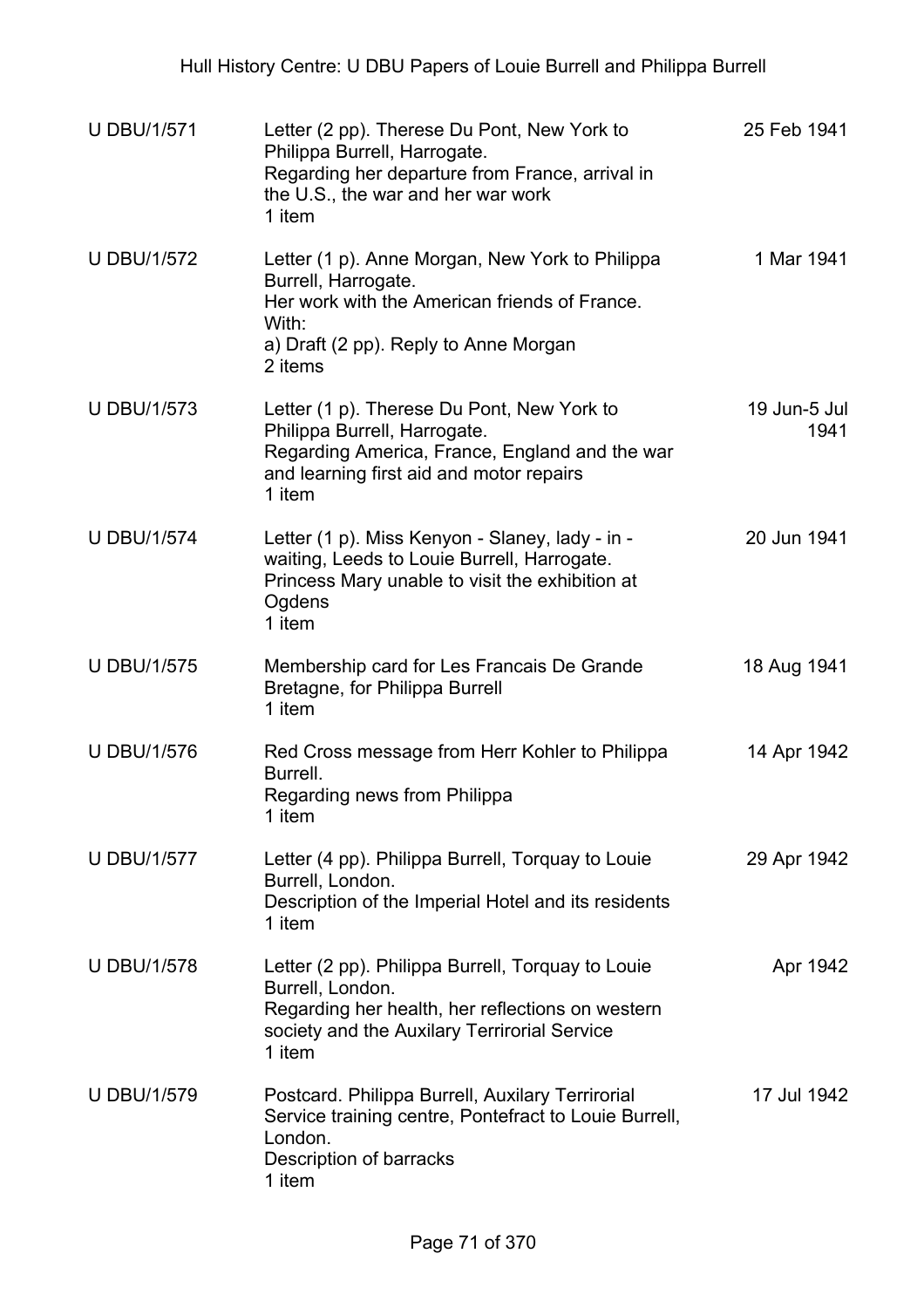Hull History Centre: U DBU Papers of Louie Burrell and Philippa Burrell

| <b>U DBU/1/580</b> | Letter (2 pp). Philippa Burrell, Auxilary Terrirorial<br>Service training centre, Pontefract to Louie Burrell.<br>Regarding tests, interviews and inoculations, a<br>descriptions of fellow Auxilary Terrirorial Service<br>members and officer commissions<br>1 item | 18 Jul 1942 |
|--------------------|-----------------------------------------------------------------------------------------------------------------------------------------------------------------------------------------------------------------------------------------------------------------------|-------------|
| <b>U DBU/1/581</b> | Letter (3 pp) Philippa Burrell, Auxilary Terrirorial<br>Service training centre, Pontefract to Louie Burrell,<br>London.<br>Regarding tests, a Cadre course and Louie's<br>arrival in London<br>1 item                                                                | 20 Jul 1942 |
| <b>U DBU/1/582</b> | Letter (2 pp). Philippa Burrell, Pontefract to Louie<br>Burrell, London.<br>Description of Pontefract. Letter also refers to<br>inspections<br>1 item                                                                                                                 | 22 Jul 1942 |
| <b>U DBU/1/583</b> | Letter (5 pp). Philippa Burrell, Pontefract to Louie<br>Burrell, London.<br>Regarding a visit to the Medical Officer, a visit to a<br>colliery and officer training<br>1 item                                                                                         | 27 Jul 1942 |
| <b>U DBU/1/584</b> | Postcard. Philippa Burrell, Pontefract to Louie<br>Burrell, London.<br>Regarding being made Chief recruit and writing a<br><b>Burlesque</b><br>1 item                                                                                                                 | 29 Jul 1942 |
| <b>U DBU/1/585</b> | Letter (2 pp). Philippa Burrell, Pontefract to Louie<br>Burrell.<br>Regarding taking charge of the barrack room and<br>her selection board hopes<br>1 item                                                                                                            | 1942        |
| <b>U DBU/1/586</b> | Letter (2 pp). Louie Burrell, Harrogate to Philippa<br>Burrell, Pontefract.<br>Regarding Philippa's health and general news<br>1 item                                                                                                                                 | 9 Aug 1942  |
| <b>U DBU/1/587</b> | Envelope. Lord Birdwood to Philippa Burrell.<br>Contained letter recommending Philippa for a<br>commission<br>1 item                                                                                                                                                  | 24 Aug 1942 |
| <b>U DBU/1/588</b> | Letter (1 p). Lady Birdwood, Cirencester to Louie<br>Burrell.<br>Regarding her husband's letter and Philippa's<br>operations                                                                                                                                          | 27 Aug 1942 |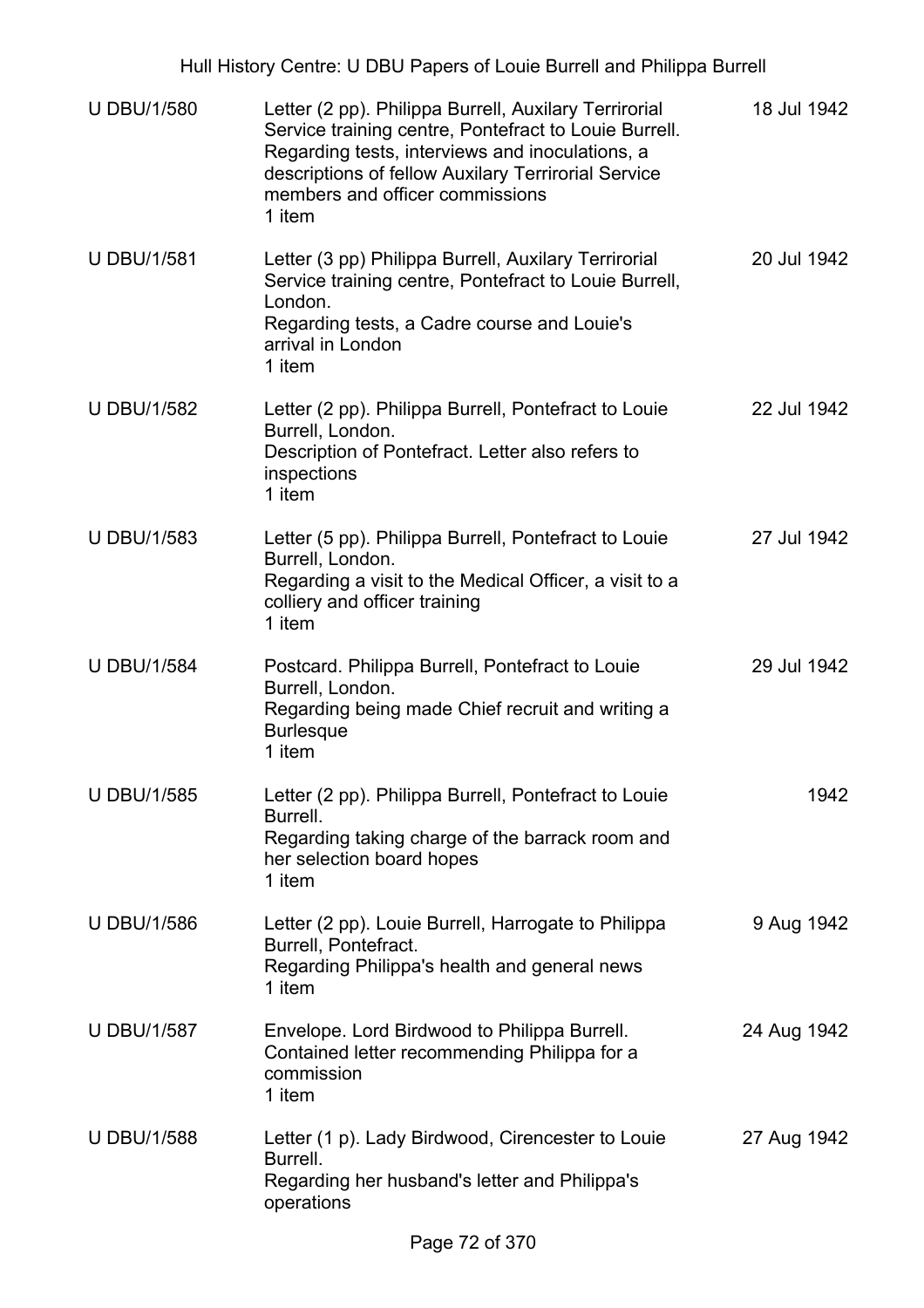| <b>U DBU/1/589</b> | Letter (2 pp). Philippa Burrell, Pontefract to Louie<br>Burrell, Harrogate.<br>Regarding the officer selection board, barrack<br>room work and lecturing<br>1 item                                               | 17 Sep 1942 |
|--------------------|------------------------------------------------------------------------------------------------------------------------------------------------------------------------------------------------------------------|-------------|
| <b>U DBU/1/590</b> | Letter (1 p). Philippa Burrell, Pontefract to Louie<br>Burrell, Harrogate.<br>Regarding Philippa's return from the officer<br>selection board<br>1 item                                                          | 1942        |
| <b>U DBU/1/591</b> | Letter (4 pp). Philippa Burrell, Pontefract to Louie<br>Burrell.<br>No news from officer selection board. Regarding<br>the training platoon and leave<br>1 item                                                  | 1942        |
| <b>U DBU/1/592</b> | Postcard. Philippa Burrell, Pontefract to Louie<br>Burrell, Harrogate.<br>Regarding leave<br>1 item                                                                                                              | 1942        |
| <b>U DBU/1/593</b> | Letter (1 p). Brigadier General Jones, Oriental<br>Club, London to Louie Burrell, Pontefract.<br>Regarding the purchase of a portrait of the Prime<br>Minister and orders another to give to Churchill<br>1 item | 27 Aug 1942 |
| <b>U DBU/1/594</b> | Letter (1 p). G. Hamblin, Private Secretary, 10<br>Downing Street to Louie Burrell. Information from<br>Mrs Churchill concerning the Prime Minister's<br>colouring<br>1 item                                     | 2 Sep 1942  |
| <b>U DBU/1/595</b> | Letter (1 p). Brigadier General Jones, Air Ministry<br>to Louie Burrell, Harrogate.<br>Regarding a portrait of Churchill<br>1 item                                                                               | 21 Sep 1942 |
| <b>U DBU/1/596</b> | Letter (1 p). Brigadier General Jones, Oriental<br>Club, London to Louie Burrell.<br>The Prime Minister wishes to contact Louie.<br>Portrait admired by the King<br>1 item                                       | 5 Oct 1943  |
| <b>U DBU/1/597</b> | Letter (1 p). Brigadier General Jones to Louie<br>Burrell.<br>Her address has been sent to the Prime Minister<br>1 item                                                                                          | 8 Oct 1943  |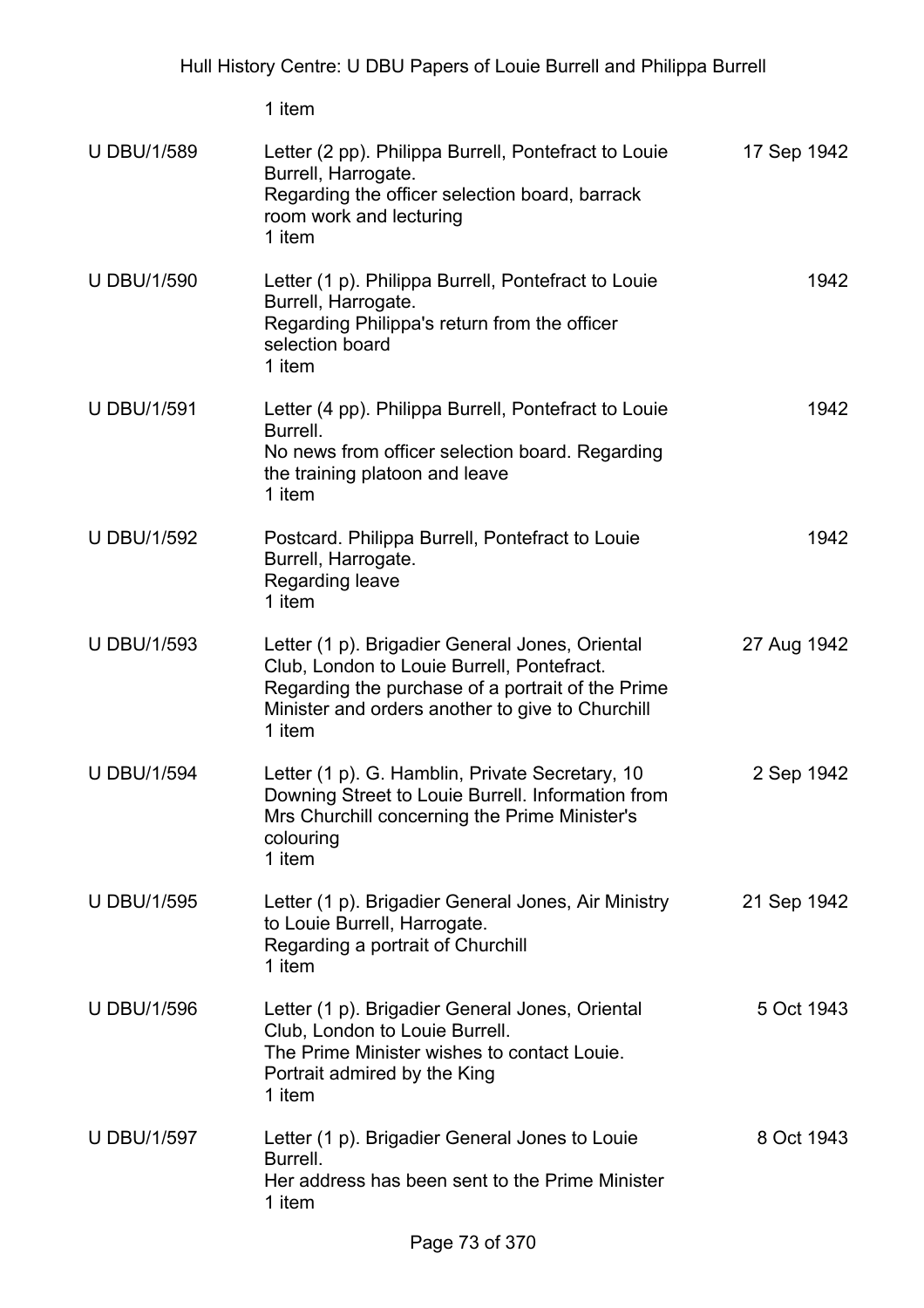| <b>U DBU/1/598</b> | Letter (1 p). Mrs R.E.K. Hill, Personal Private<br>Secretary, 10 Downing Street to Louie Burrell,<br>Tring.<br>Request for a copy of 'Mr Bullfinch' portrait of<br>Churchill<br>1 item                    | 26 Oct 1943 |
|--------------------|-----------------------------------------------------------------------------------------------------------------------------------------------------------------------------------------------------------|-------------|
| <b>U DBU/1/599</b> | Letter (1 p). Mrs R.E.K. Hill, Personal Private<br>Secretary, 10 Downing Street to Louie Burrell.<br>Churchill unable to attend sitting for portrait<br>1 item                                            | 2 Nov 1943  |
| <b>U DBU/1/600</b> | Letter (1 p). Brigadier General Jones, Llangollen<br>to Louie Burrell, Tring.<br>Regarding picture reframing and Downing Street<br>1 item                                                                 | 24 Nov 1943 |
| <b>U DBU/1/601</b> | Letter (1 p). Mrs R E K Hill, Personal Private<br>Secretary, 10 Downing Street to Louie Burrell.<br>Regarding portraits<br>1 item                                                                         | 20 Dec 1943 |
| <b>U DBU/1/602</b> | Letter (1 p). Brigadier General Jones, Oriental<br>Club, London to Louie Burrell.<br>Regarding 'Mr Bullfinch' portrait of the Prime<br>Minister and the health of Churchill<br>1 item                     | 20 Dec 1943 |
| <b>U DBU/1/603</b> | Letter (1 p). Mrs R E K Hill, Personal Private<br>Secretary, 10 Downing Street to Louie Burrell,<br>Tring.<br>Regarding Mrs Churchill selecting a portrait and<br>Letter also refers to payment<br>1 item | 2 Feb 1944  |
| <b>U DBU/1/604</b> | Letter (1 p). Mrs R E K Hill, Personal private<br>Secretary, 10 Downing Street to Louie Burrell,<br>Tring.<br>Sending a second Churchill portrait to the<br><b>Rembrandt Hotel</b><br>1 item              | 9 Feb 1944  |
| <b>U DBU/1/605</b> | Letter (1 p). Mrs R E K Hill, Personal Private<br>Secretary, 10 Downing Street to Louie Burrell,<br>Tring.<br>Prime Minister requests copy of a portrait<br>1 item                                        | 15 Mar 1944 |
| <b>U DBU/1/606</b> | Letter $(1 p)$ . Mrs R E K Hill, Personal private<br>Secretary, 10 Downing Street to Louie Burrell,<br>Tring.                                                                                             | 19 Apr 1944 |
|                    |                                                                                                                                                                                                           |             |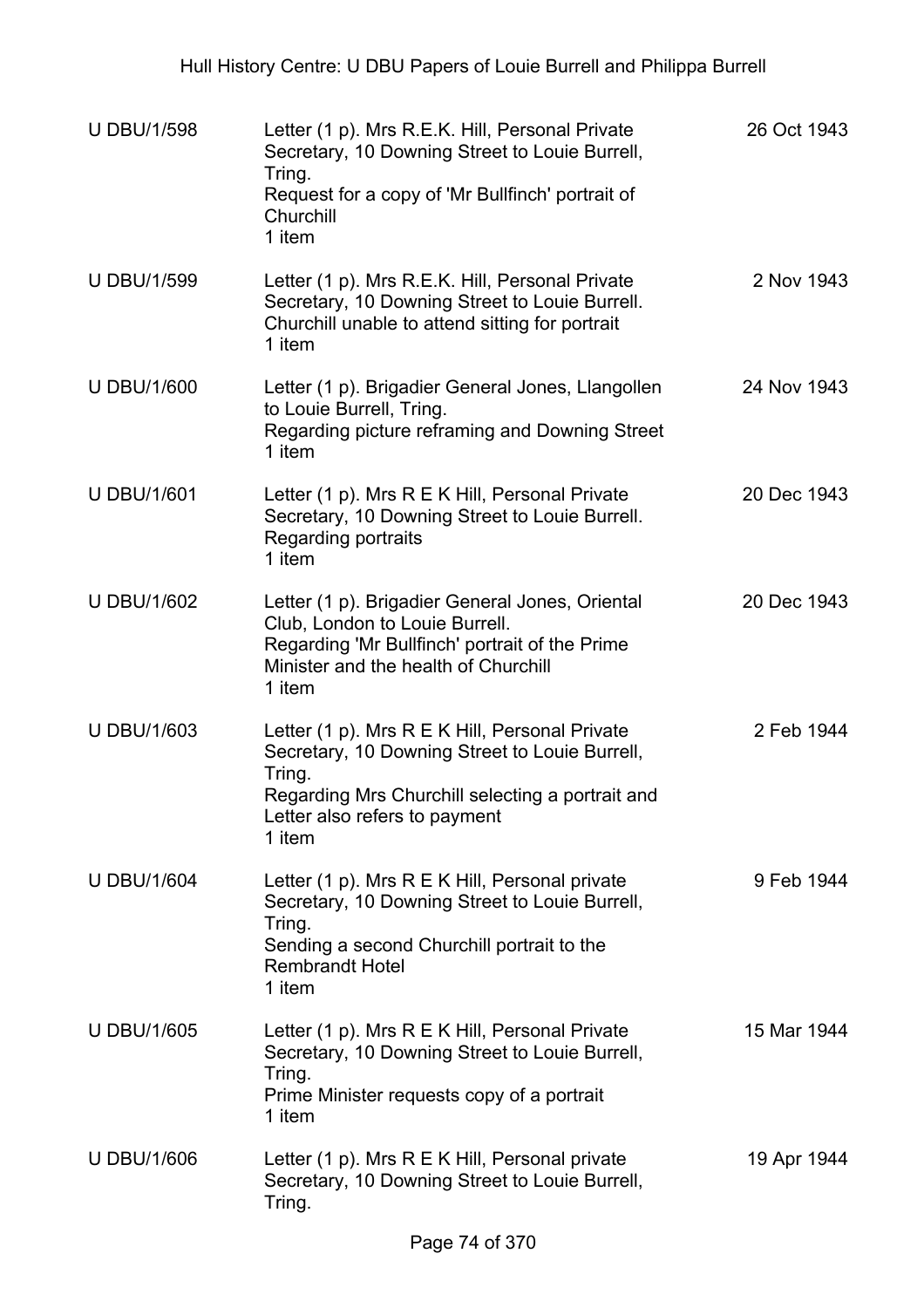|                    | Regarding payment for the second Churchill<br>portrait<br>1 item                                                                                                         |             |
|--------------------|--------------------------------------------------------------------------------------------------------------------------------------------------------------------------|-------------|
| <b>U DBU/1/607</b> | Letter (1 p). Brigadier General Jones, Mayfair to<br>Louie Burrell, Tring.<br>Regarding the original portrait of Churchill<br>1 item                                     | 27 Dec 1950 |
| <b>U DBU/1/608</b> | Letter (1 p). Brigadier General Jones, Mayfair to<br>Louie Burrell, Tring<br>Regarding 'Mr Bullfinch' portrait of Churchill and<br>Louie being unable to paint<br>1 item | 29 Dec 1950 |
| <b>U DBU/1/609</b> | Letter (1 p). Harold Raymond, Chatto and Windus<br>to Louie Burrell, Harrogate<br>Response to reading Philippa's submitted<br>manuscript<br>1 item                       | 6 Oct 1942  |
| <b>U DBU/1/610</b> | Letter (1 p). Harold Raymond, Chatto and Windus<br>to Philippa Burrell<br>Response to Philippa's submitted manuscript<br>1 item                                          | 14 Oct 1942 |
| <b>U DBU/1/611</b> | Letter (1 p). Harold Raymond, Chatto and Windus<br>to Louie Burrell<br>Regarding Philippa's submitted manuscript<br>1 item                                               | 14 Oct 1942 |
| <b>U DBU/1/612</b> | Letter (1 p). Harold Raymond, Chatto and Windus<br>to Louie Burrell<br>Return of Philippa's submitted manuscript<br>1 item                                               | 26 Oct 1942 |
| <b>U DBU/1/613</b> | Postcard. Philippa Burrell, Leeds to Louie Burrell,<br>Harrogate<br>Regarding Officer Cadet Training Unit, Edinburgh<br>1 item                                           | 3 Nov 1942  |
| <b>U DBU/1/614</b> | Letter (3 pp). Philippa Burrell, Piccadilly to Louie<br><b>Burrell</b><br>Description of a PEN Club Conference<br>1 item                                                 | 1942        |
| <b>U DBU/1/615</b> | Postcard. Philippa Burrell, Edinburgh to Louie<br>Burrell, London<br>Regarding Louie's health and general news<br>1 item                                                 | 4 Dec 1942  |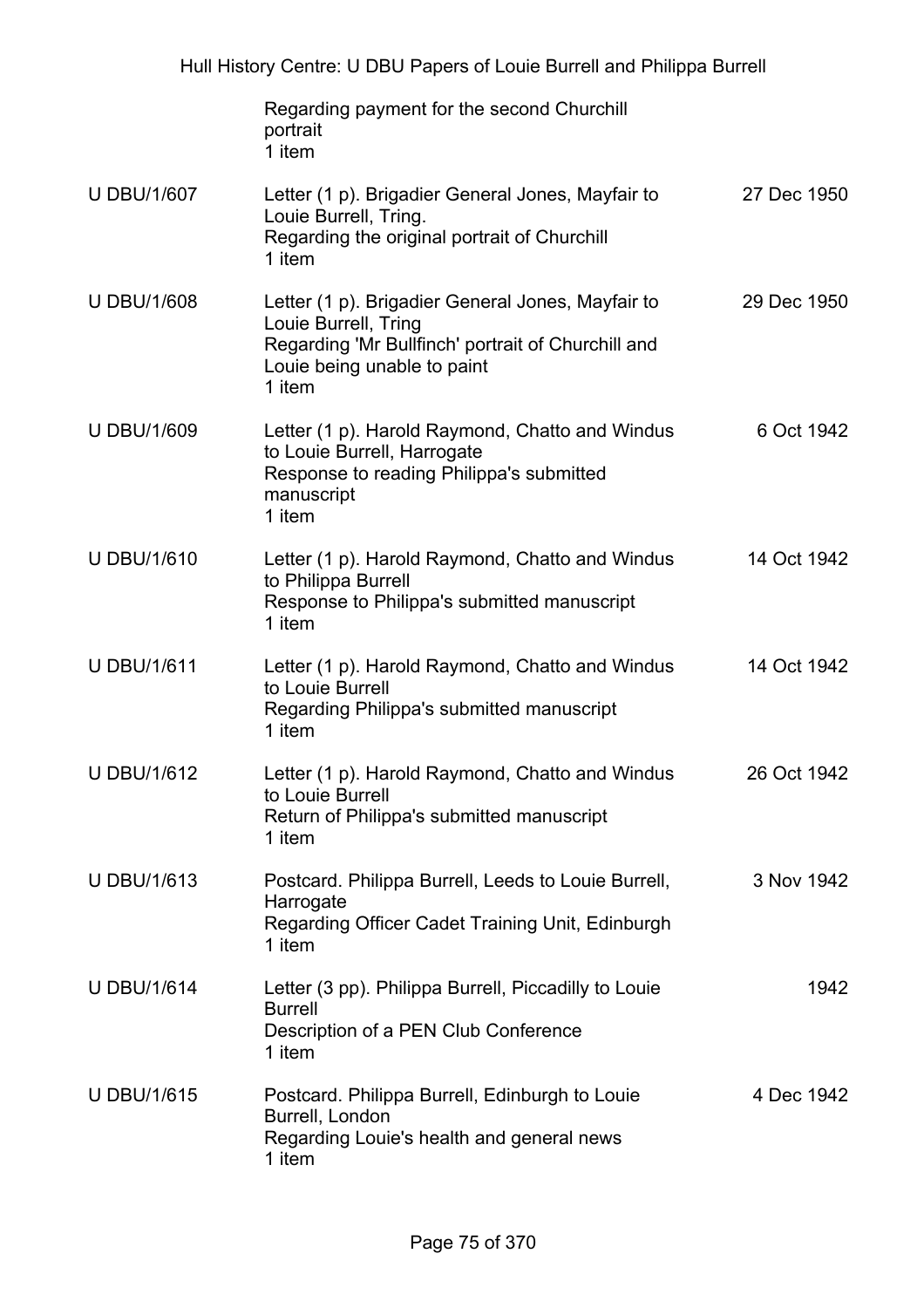| <b>U DBU/1/616</b> | Letter (2 pp). Philippa Burrell, Edinburgh to Louie<br>Burrell, Harrogate<br>Regarding Louie's health and an officer training<br>course<br>1 item                                                                                                                                                                                                                       | 9 Dec 1942            |
|--------------------|-------------------------------------------------------------------------------------------------------------------------------------------------------------------------------------------------------------------------------------------------------------------------------------------------------------------------------------------------------------------------|-----------------------|
| <b>U DBU/1/617</b> | Postcard. Philippa Burrell, Edinburgh to Louie<br>Burrell, Harrogate<br>Regarding an officer training course, a Polish<br>enquiry board and a letter from Miron Grindea<br>1 item                                                                                                                                                                                       | 10 Dec 1942           |
| <b>U DBU/1/618</b> | Letter (1 p). Miron Grindea, editor, Todays<br><b>Booklets to Philippa Burrell</b><br>Regarding a PEN conference and Philippa's<br>writing<br>1 item                                                                                                                                                                                                                    | 1942                  |
| <b>U DBU/1/619</b> | Postcard. Philippa Burrell, Edinburgh to Louie<br>Burrell, Harrogate<br>Regarding an officer training course<br>1 item                                                                                                                                                                                                                                                  | 14 Dec 1942           |
| <b>U DBU/1/620</b> | Postcard. Philippa Burrell, Edinburgh to Louie<br>Burrell, Harrogate<br>Regarding a lecture and manuscripts sent to<br><b>Miron Grindea</b><br>1 item                                                                                                                                                                                                                   | 17 Dec 1942           |
| <b>U DBU/1/621</b> | Letter (4 pp). Philippa Burrell, Edinburgh to Louie<br><b>Burrell</b><br>Regarding an officer training course and<br>manuscripts sent to Miron Grindea<br>1 item                                                                                                                                                                                                        | c.1942                |
| <b>U DBU/1/622</b> | Letter (2 pp). Philippa Burrell, Berwick to Louie<br>Burrell, Harrogate<br>Regarding Berwick and an officer training course<br>1 item                                                                                                                                                                                                                                   | 21 Dec 1942           |
| <b>U DBU/1/624</b> | Letter (1 p). Philippa Burrell, Berwick to Louie<br>Burrell, Harrogate<br>Regarding a production of 'Pear Tree Farm'.<br>On reverse:<br>a) Letter (1 p). Lady Farquar, Aboyne to Philippa<br>Burrell. Refers to contacts in Edinburgh, 10<br>December 1942<br>b) Letter (page 3 only). Louie Burrell to Philippa<br>Burrell. Regarding Miron Grindea, undated<br>1 item | 10 Dec-28 Dec<br>1942 |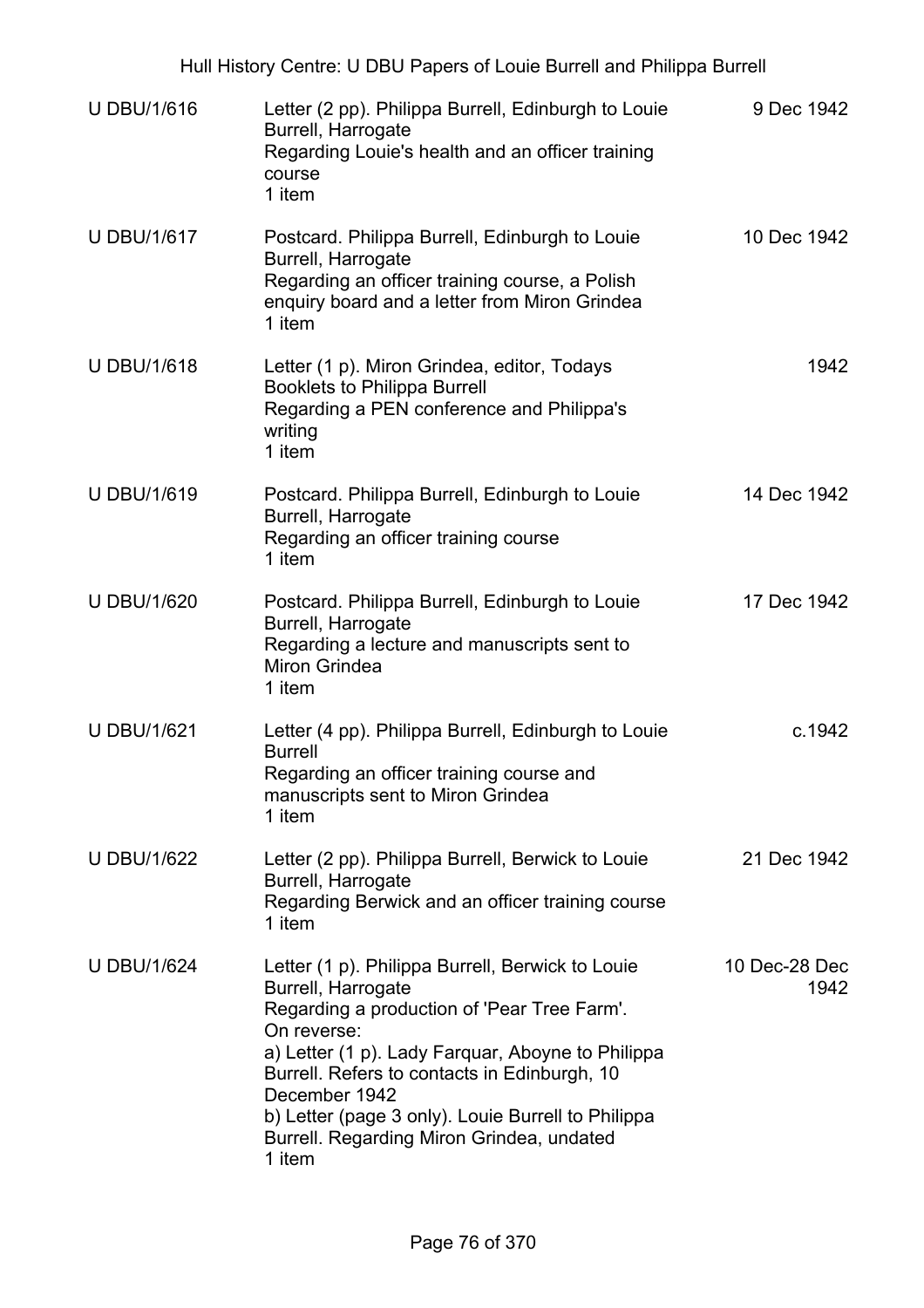| <b>U DBU/1/625</b> | Letter (5 pp). Philippa Burrell, Edinburgh to Louie<br>Burrell, Harrogate<br>Regarding weeding of the officer training course<br>and her future plans<br>1 item                               | c.1942      |
|--------------------|-----------------------------------------------------------------------------------------------------------------------------------------------------------------------------------------------|-------------|
| <b>U DBU/1/626</b> | Letter (1 page only). Philippa Burrell, Edinburgh to<br>Louie Burrell, Harrogate<br>Regarding her uniform and Miron Grindea<br>1 item                                                         | 18 Jan 1943 |
| <b>U DBU/1/627</b> | Postcard. Philippa Burrell, Edinburgh to Louie<br>Burrell, Harrogate<br>Regarding working on a prologue for the Sea<br>Chorus of 'Creation of England' and refers to her<br>uniform<br>1 item | Jan 1943    |
| <b>U DBU/1/628</b> | Letter (2 pp). Philippa Burrell, Edinburgh to Louie<br><b>Burrell</b><br>Regarding opposition to the production of<br>'Creation of England' and refers to a passing out<br>parade<br>1 item   | 1943        |
| <b>U DBU/1/629</b> | Letter (2 pp). Philippa Burrell, Torquay to Louie<br>Burrell, Harrogate<br>Regarding leave in London and Miron Grindea<br>1 item                                                              | 1 May 1943  |
| <b>U DBU/1/630</b> | Postcard. Philippa Burrell, Army School of<br>Education, North Wales to Louie Burrell,<br>Harrogate<br>Regarding lectures and work<br>1 item                                                  | 10 Jun 1943 |
| <b>U DBU/1/631</b> | Letter (1 p). Philippa Burrell, Army School of<br>Education, North Wales to Louie Burrell,<br>Harrogate<br>Regarding work and her departure<br>1 item                                         | 13 Jun 1943 |
| <b>U DBU/1/632</b> | Letter (1 p). Philippa Burrell, St Ethelburger's,<br>Harrogate to Louie Burrell.<br>Refers to a ticket for 'The Marriage Night' and<br>rehearsal.<br>1 item                                   | 1943        |
| <b>U DBU/1/633</b> | Letter (1 p). Philippa Burrell, St Ethelburger's,<br>Harrogate to Louie Burrell.<br>Refers to the training centre closure<br>1 item                                                           | 14 Jul 1943 |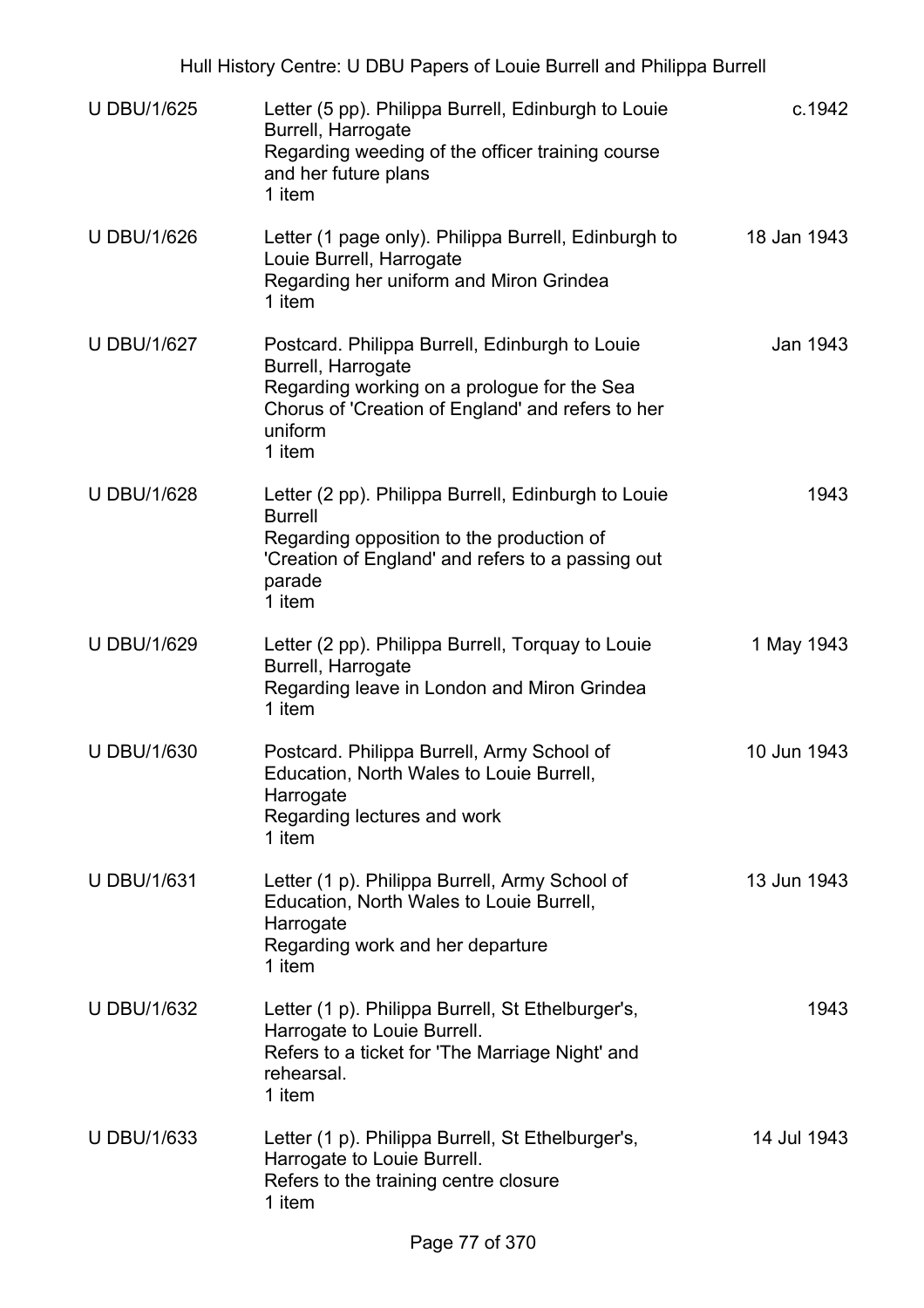| <b>U DBU/1/634</b> | Letter (3 pp). Philippa Burrell, Health Camp,<br>Cardiff to Louie Burrell, Harrogate.<br>Description of camp. To command platoon at<br>Newport<br>1 item                                                                                                                               | 8 Aug 1943  |
|--------------------|----------------------------------------------------------------------------------------------------------------------------------------------------------------------------------------------------------------------------------------------------------------------------------------|-------------|
| <b>U DBU/1/635</b> | Letter (4 pp). Philippa Burrell, Dartington Hall to<br>Louie Burrell, Harrogate.<br>Description of work at Cardiff and countryside of<br>Somerset and Devon, Letter also refers to the<br>Fabians<br>1 item                                                                            | 15 Aug 1943 |
| <b>U DBU/1/636</b> | Picture postcard. Philippa Burrell, Dartington Hall<br>to Louie Burrell, Cheltenham Mount.<br>Regarding her enjoyment of her holiday.<br>1 item                                                                                                                                        | 18 Aug 1943 |
| <b>U DBU/1/637</b> | Letter (1 p). Philippa Burrell, Dartington Hall to<br>Louie Burrell.<br>Regarding the Fabians and Louie's move to Tring<br>1 item                                                                                                                                                      | 20 Aug 1943 |
| <b>U DBU/1/638</b> | Letter (6 pp). Philippa Burrell, Wardway to Louie<br>Burrell, Harrogate.<br>Regarding the Fabians summer school, meeting<br>director Jim Griffiths and Susan Lawrence, the<br>first female cabinet minister. Gives a description of<br>the week and refers to Louie's health<br>1 item | 22 Aug 1943 |
| <b>U DBU/1/639</b> | Letter (2 pp). Philippa Burrell, Newport to Louie<br><b>Burrell. Describes Newport.</b><br>Requests copies of 'Paul Fingen' and 'Sea Play'<br>for participation in Drama League<br>1 item                                                                                              | 26 Aug 1943 |
| <b>U DBU/1/640</b> | Postcard. Philippa Burrell, Newport to Louie<br>Burrell, Tring.<br>Regarding her new job as education officer for the<br>group<br>1 item                                                                                                                                               | 4 Sep 1943  |
| <b>U DBU/1/641</b> | Letter (4 pp). Philippa Burrell, Newport to Louie<br>Burrell, Tring.<br>Description of new job. Regarding Newport and an<br>outbreak of dysentery<br>1 item                                                                                                                            | 5 Sep 1943  |
| <b>U DBU/1/642</b> | Postcard. Philippa Burrell, Newport to Louie<br>Burrell, Tring.                                                                                                                                                                                                                        | 12 Sep 1943 |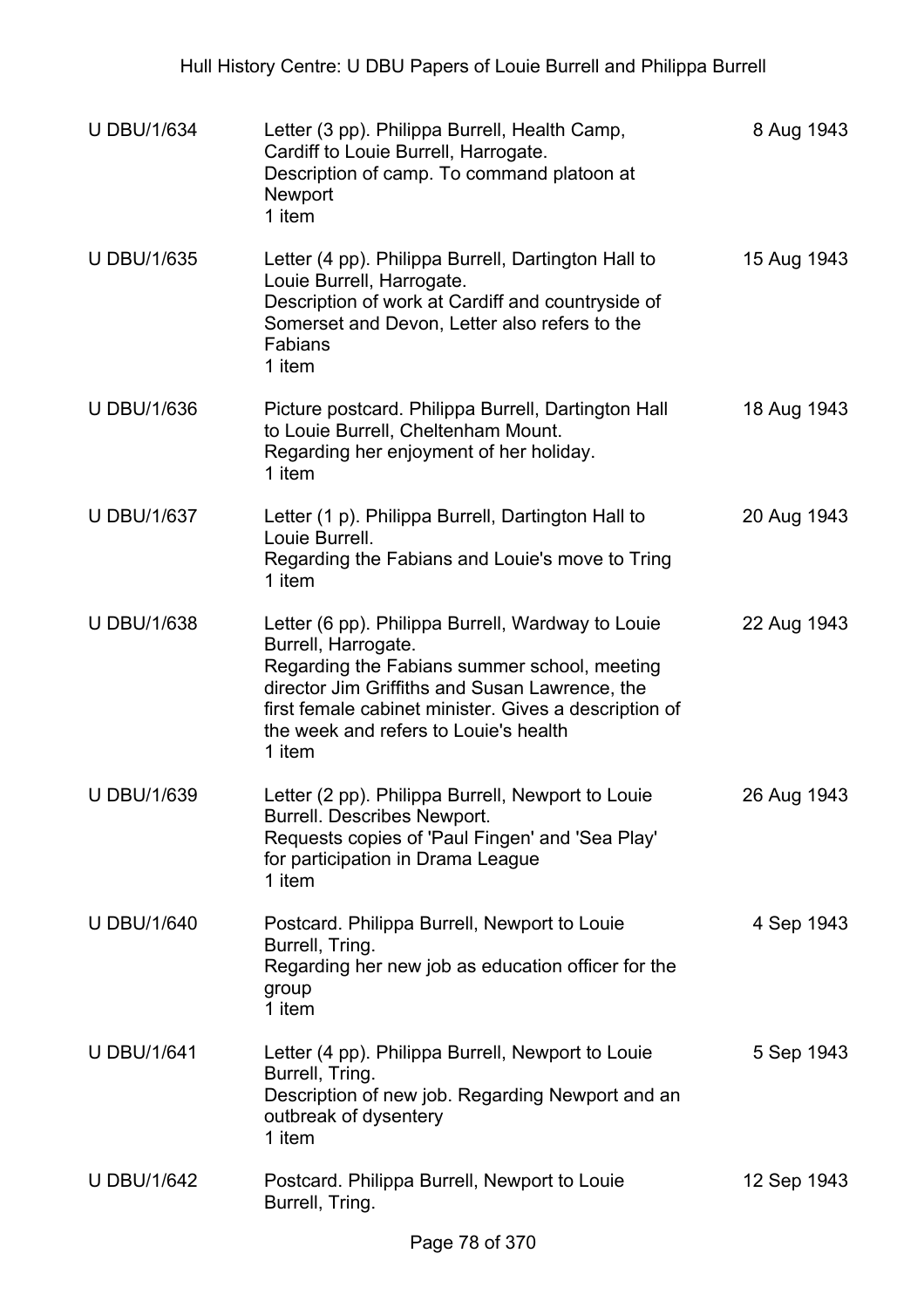No need for Louie to worry over Philippa's work 1 item U DBU/1/643 Letter (2 pp). Philippa Burrell Newport to Louie Burrell, Tring. Regarding mess life, dysentery and social activities 1 item 15 Sep 1943 U DBU/1/644 Letter (3 pp). Philippa Burrell, Newport to Louie Burrell, Tring. Regarding a future production of 'Sea Play', education, social activities and work 1 item 26 Sep 1943 U DBU/1/645 Letter (4 pp). Philippa Burrell, Newport to Louie Burrell, Tring. Regarding a conference, a proposal for the formation of cultural and social clubs and a move to Cardiff platoon 1 item 6 Oct 1943 U DBU/1/646 Postcard. Philippa Burrell, Newport to Louie Burrell, Tring. Regarding not being posted to Cardiff , General Jones and Churchill 1 item 10 Oct 1943 U DBU/1/647 Postcard. Philippa Burrell, Chester to Louie Burrell, Tring. Regarding Chester and Louie going to 10 Downing Street 1 item 15 Oct 1943 U DBU/1/648 Two letters. Philippa Burrell, Newport to Louie Burrell, Tring and Lady Joan Davidson M.P. to Louie Burrell. a) Philippa Burrell, Newport to Louie Burrell, Tring. Regarding meeting with Pamela Frankau, cultural clubs, the work of Auxilary Terrirorial Service and 10 Downing Street (5pp) b) Lady Joan Davidson M.P. to Louie Burrell. Regarding Miss Partington's house and possessions, 22 November 1943 (1 p). 2 items 21 Oct-22 Nov 1943 U DBU/1/649 Letter (4 pp). Philippa Burrell, Newport to Louie Burrell, Tring. Beginning of an affair with Major Gordon Hannan, ex - head of Christies. Letter also refers to writing a welcome speech for American ships 1 item 10 Dec 1943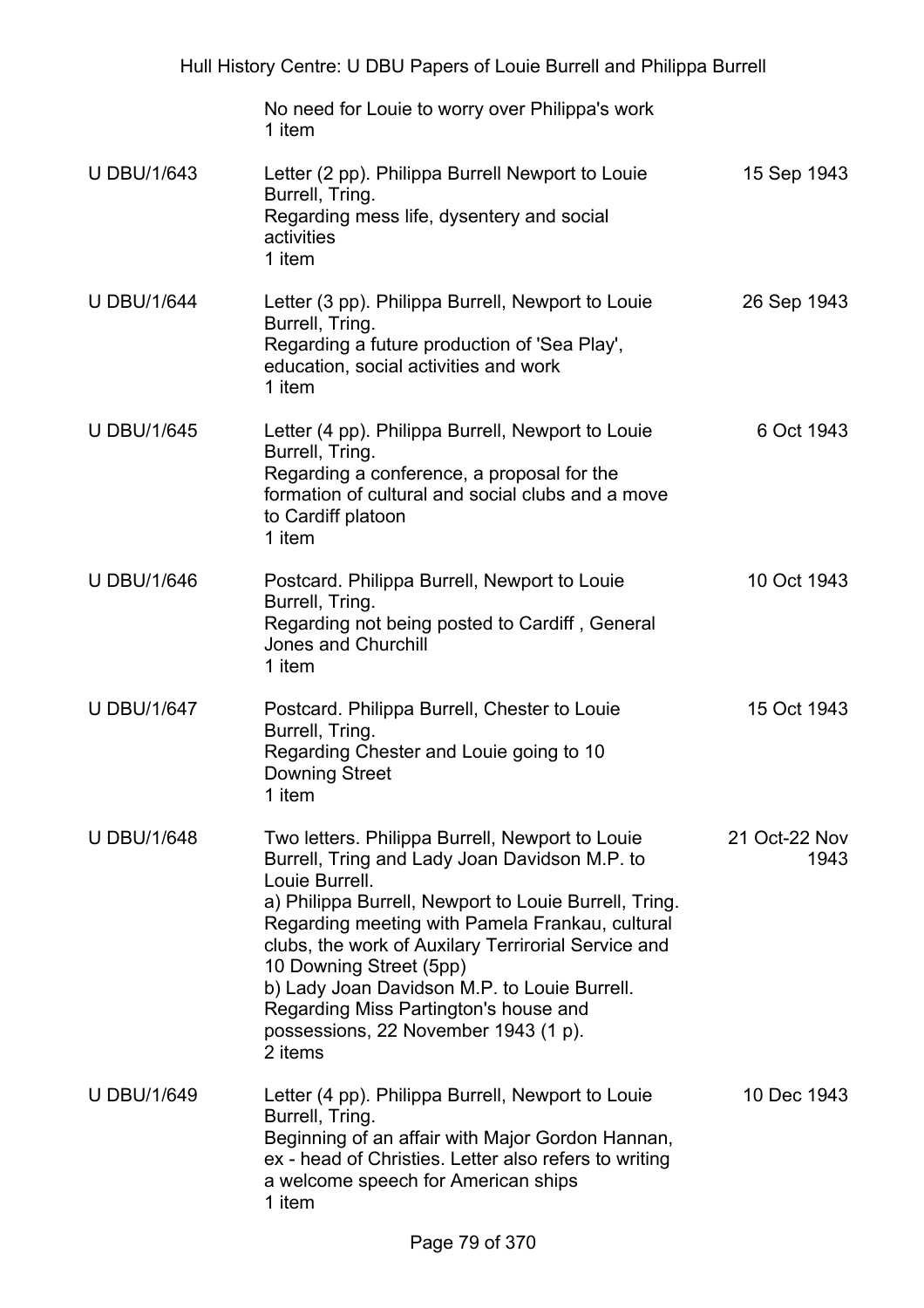| <b>U DBU/1/650</b> | Letter (5 pp). Philippa Burrell, Newport to Louie<br>Burrell, Tring.<br>Regarding a production of 'Pear Tree Farm' and<br>refers to Major Hannan<br>1 item                                                                                                                    | 5 Jan 1944     |
|--------------------|-------------------------------------------------------------------------------------------------------------------------------------------------------------------------------------------------------------------------------------------------------------------------------|----------------|
| <b>U DBU/1/651</b> | Note (1 p). Major Hannan to Philippa Burrell.<br>Regarding his health and an operation<br>1 item                                                                                                                                                                              | 11 Jan 1944    |
| <b>U DBU/1/652</b> | Letter (1 p). Major Hannan to Philippa Burrell.<br>Regarding Philippa's letter and his reflections on<br>life<br>1 item                                                                                                                                                       | 14 Jan 1944    |
| <b>U DBU/1/653</b> | Letter (4 pp). Philippa Burrell to Major Hannan.<br>Reflections on life and women. Letter also refers<br>to his health<br>1 item                                                                                                                                              | 17 Jan 1944    |
| <b>U DBU/1/654</b> | Letter (10 pp). Major Hannan, Maindiff Court to<br>Philippa Burrell.<br>Regarding life, health, the failure of the church<br>and history<br>1 item                                                                                                                            | 1 Feb 1944     |
| <b>U DBU/1/655</b> | Letter (1 p). Major Hannan, Maindiff Court to<br>Philippa Burrell.<br>Visitors' ban lifted<br>1 item                                                                                                                                                                          | 7 Feb 1944     |
| <b>U DBU/1/656</b> | Letter (1 p). Major Hannan, Maindiff Court to<br>Philippa Burrell.<br>Arrangements for Philippa's visit<br>1 item                                                                                                                                                             | 1944           |
| <b>U DBU/1/657</b> | Letter (4 pp). Philippa Burrell to Major Hannan.<br>Regarding separation and a mess night<br>1 item                                                                                                                                                                           | 1944           |
| <b>U DBU/1/658</b> | Letter (3 pp). Philippa Burrell to Major Hannan.<br>Regarding their affair and his health.<br>On reverse:<br>a) Letter (3 pp), on reverse of DBU/1/658. Philippa<br>Burrell, Tring to Major Hannan. Arrangements for<br>her return to Abergavenny, 14 February 1944<br>1 item | 13-14 Feb 1944 |
| <b>U DBU/1/660</b> | Letter (3 pp). Major Hannan, Maindiff Court to<br>Philippa Burrell.<br>Regarding separation and Philippa's leave                                                                                                                                                              | 15 Feb 1944    |
|                    | Page 80 of 370                                                                                                                                                                                                                                                                |                |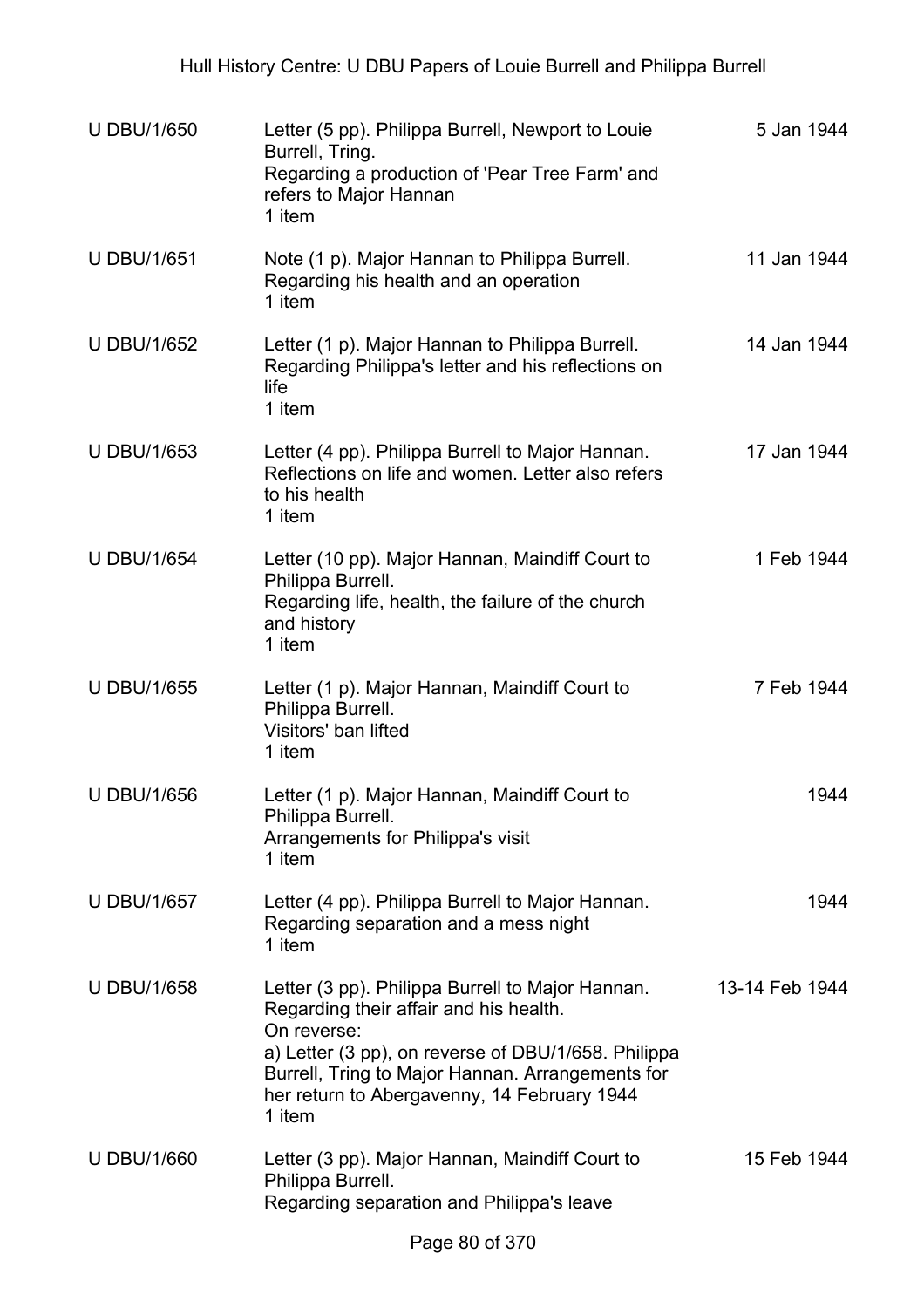|                    | 1 item                                                                                                                                                          |              |
|--------------------|-----------------------------------------------------------------------------------------------------------------------------------------------------------------|--------------|
| <b>U DBU/1/661</b> | Letter (2 pp). Major Hannan, Maindiff Court to<br>Philippa Burrell.<br>Declaration of love. Regarding Louie Burrell and<br>Philippa's visit<br>1 item           | 17 Feb 1944  |
| <b>U DBU/1/662</b> | Letter (1 p). Major Hannan to Philippa Burrell.<br>Describes his vision of the future with Philippa<br>1 item                                                   | 20 Feb 1944  |
| <b>U DBU/1/663</b> | Letter (1 p). Major Hannan to Philippa Burrell.<br>'Encore une Reve', a description of a dream<br>1 item                                                        | 22 Feb 1944  |
| <b>U DBU/1/664</b> | Letter (2 pp). Major Hannan to Philippa Burrell.<br>Regarding a future with Philippa and<br>improvements in his health<br>1 item                                | 24 Feb 1944  |
| <b>U DBU/1/665</b> | Letter (2 pp). Philippa Burrell, Newport to Louie<br>Burrell, Tring.<br>Regarding Major Hannan, his divorce and their<br>affair<br>1 item                       | 24 Feb 1944  |
| <b>U DBU/1/666</b> | Letter (2 pp). Major Hannan to Philippa Burrell.<br>Regarding their affair<br>1 item                                                                            | 26 Feb 1944  |
| <b>U DBU/1/667</b> | Letter (5 pp). Major Hannan to Philippa Burrell.<br>Regarding Philippa's visit and their affair<br>1 item                                                       | 27 Feb 1944  |
| <b>U DBU/1/668</b> | Letter (4 pp). Philippa Burrell to Major Hannan.<br>Examines their relationship<br>1 item                                                                       | 28 Feb 1944  |
| <b>U DBU/1/669</b> | Letter (11 pp). Major Hannan to Philippa Burrell.<br>Discusses their relationship and looks to the future<br>1 item                                             | 1-3 Mar 1944 |
| <b>U DBU/1/670</b> | Letter (2 pp). Philippa Burrell to Louie Burrell.<br>Regarding Major Hannan. Letter also refers to<br>bombing raids and the threat to stop all travel<br>1 item | 5 Mar 1944   |
| <b>U DBU/1/671</b> | Letter (1 p). Major Hannan to Philippa Burrell.<br>May not be able to meet her in Newport<br>1 item                                                             | 6 Mar 1944   |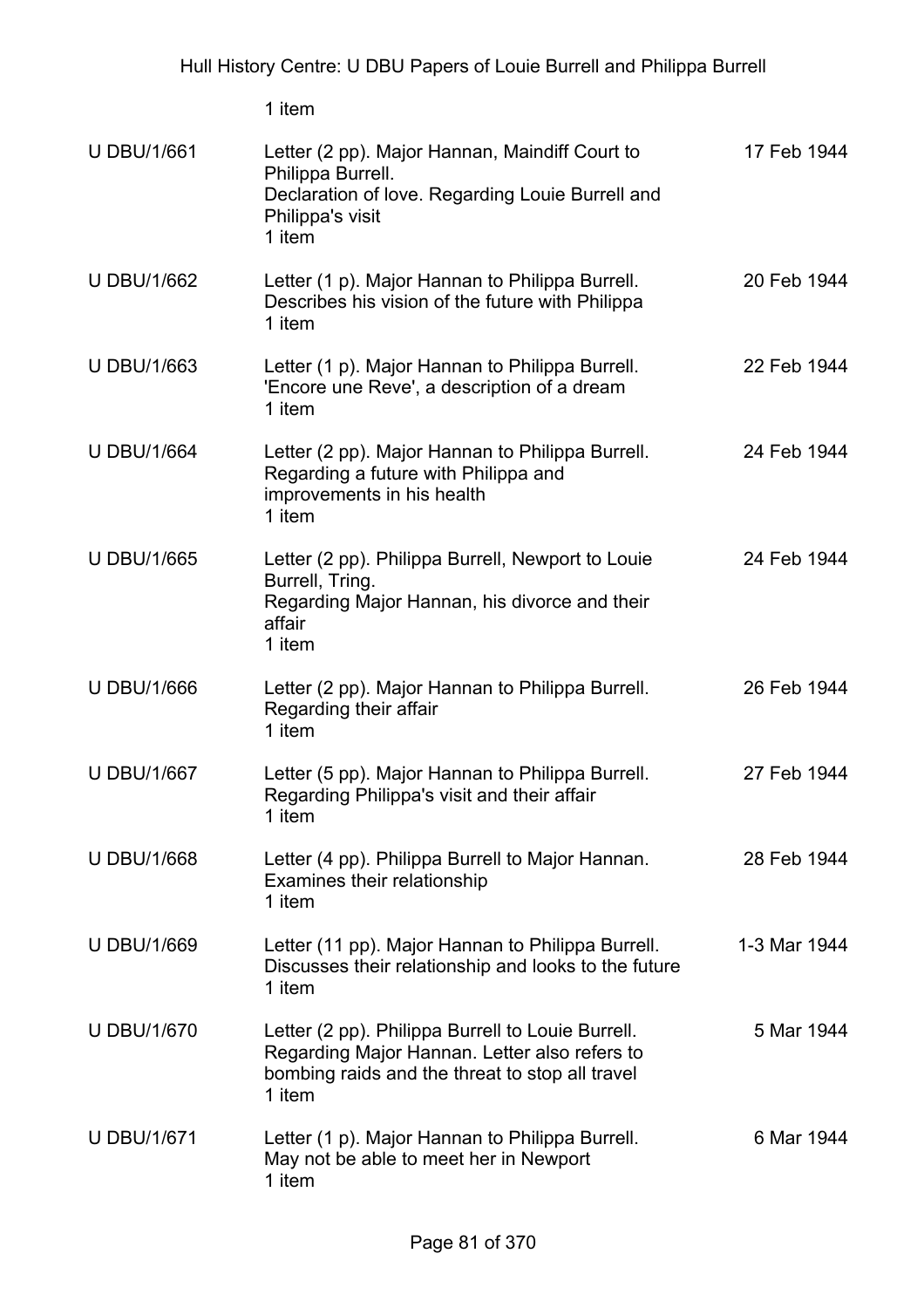| Hull History Centre: U DBU Papers of Louie Burrell and Philippa Burrell |                                                                                                                                                                                                            |              |  |
|-------------------------------------------------------------------------|------------------------------------------------------------------------------------------------------------------------------------------------------------------------------------------------------------|--------------|--|
| <b>U DBU/1/672</b>                                                      | Letter (2 pp). Philippa Burrell to Major Hannan.<br>Regarding an improvement in his health<br>1 item                                                                                                       | 7 Mar 1944   |  |
| <b>U DBU/1/673</b>                                                      | Letter (5 pp). Major Hannan, Bridgnorth to<br>Philippa Burrell, Newport.<br>Love letter which also refers to a stately home and<br>reminiscences on the time of his illness<br>1 item                      | 8-9 Mar 1944 |  |
| <b>U DBU/1/674</b>                                                      | Letter (8 pp). Philippa Burrell to Major Hannan.<br>Love letter which also refers to separation, her<br>arrival in Raglan, reflections on nature, fate and<br>life and refers to platoon matters<br>1 item | 9 Mar 1944   |  |
| <b>U DBU/1/675</b>                                                      | Letter (10 pp). Major Hannan to Philippa Burrell.<br>Love letter includes a description of imaginary day<br>together. Letter also refers to Philippa's nervous<br>tension<br>1 item                        | 11 Mar 1944  |  |
| <b>U DBU/1/676</b>                                                      | Letter (8 pp). Philippa Burrell to Major G. Hannan.<br>Love letter which also refers to general news and<br>platoon matters<br>1 item                                                                      | 15 Mar 1944  |  |
| <b>U DBU/1/677</b>                                                      | Letter (9 pp). Major G. Hannan to Philippa Burrell.<br>Regarding letter writing, a description of his<br>surroundings and the days routine and includes<br>reminiscences<br>1 item                         | 15 Mar 1944  |  |
| <b>U DBU/1/678</b>                                                      | Letter (7 pp). Major G. Hannan to Philippa Burrell,<br>Newport.<br>Regarding the military and general news<br>1 item                                                                                       | 17 Mar 1944  |  |
| <b>U DBU/1/679</b>                                                      | Letter (7 pp). Major G. Hannan, to Philippa Burrell,<br>Newport.<br>Regarding general news, a description of an<br>anticipated future together and a reflection on his<br>life<br>1 item                   | 18 Mar 1944  |  |
| <b>U DBU/1/680</b>                                                      | Letter (5 pp). Philippa Burrell to Major G. Hannan.<br>Reflections on the course of his life, religion and<br>original sin. Letter also refers to general news<br>1 item                                   | 21 Mar 1944  |  |
| <b>U DBU/1/681</b>                                                      | Letter (2 pp). Major G. Hannan to Philippa Burrell,<br>Newport.                                                                                                                                            | 22 Mar 1944  |  |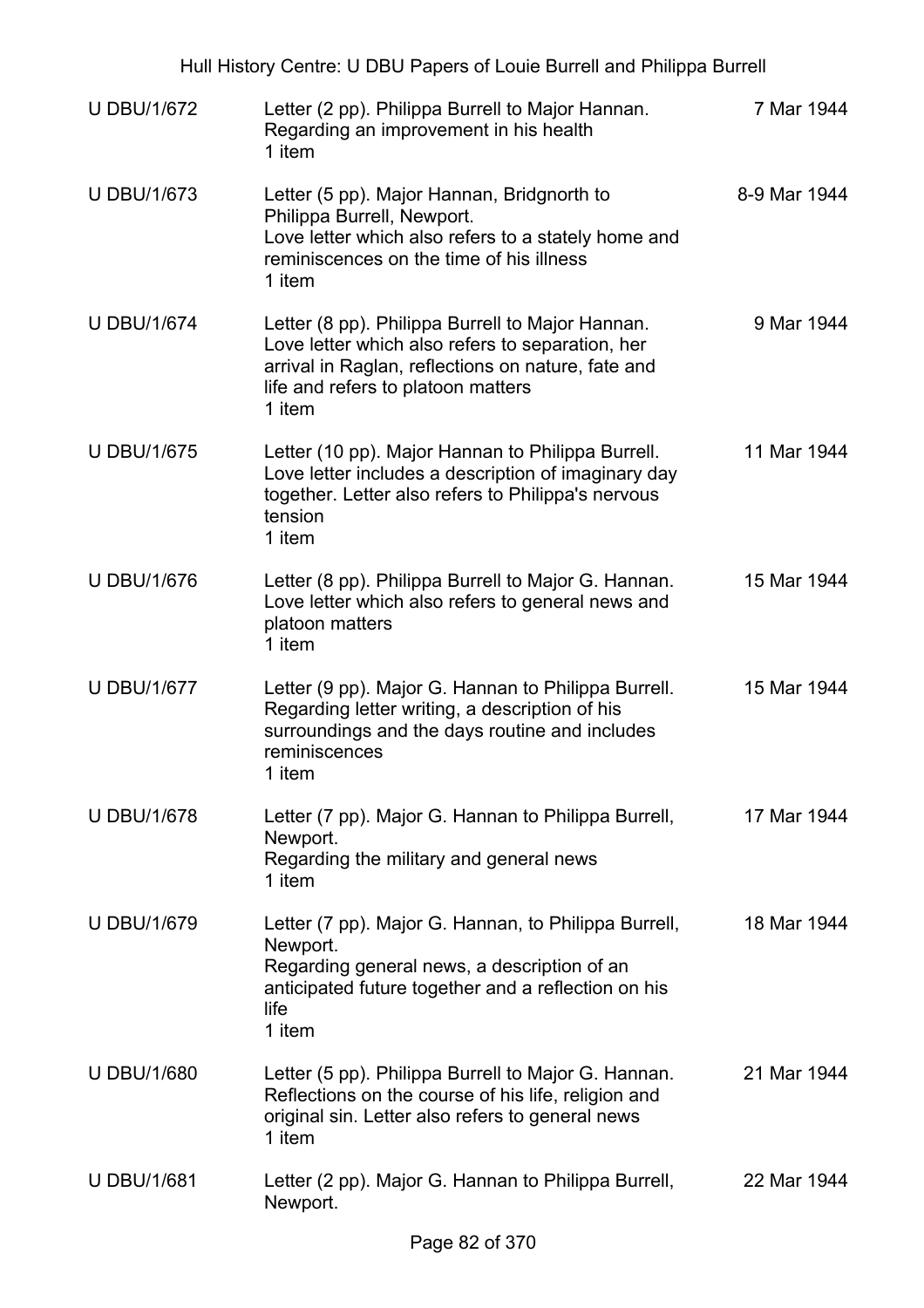|                    | Regarding general news and a concert<br>1 item                                                                                                                                                                          |              |
|--------------------|-------------------------------------------------------------------------------------------------------------------------------------------------------------------------------------------------------------------------|--------------|
| <b>U DBU/1/682</b> | Letter (5 pp). Major G. Hannan, Bridgnorth to<br>Philippa Burrell.<br>Regarding an account of a concert, reflections on<br>life, health and general news. Includes an<br>imaginary account of a shopping trip<br>1 item | 24 Mar 1944  |
| <b>U DBU/1/683</b> | Letter (1 p). Philippa Burrell to Major G. Hannan.<br>1 item                                                                                                                                                            | 16 Mar 1944  |
| <b>U DBU/1/684</b> | Letter (5 pp). Major G. Hannan, Bridgnorth to<br>Philippa Burrell, Newport.<br>Will begin to write an account of his life<br>1 item                                                                                     | 26 Mar 1944  |
| <b>U DBU/1/685</b> | Letter (6 pp). Philippa Burrell to Major G. Hannan.<br>Regarding censorship and an address to<br>munitions factory workers as part of a 'Salute the<br>Soldier' campaign<br>1 item                                      | 26 Mar 1944  |
| <b>U DBU/1/686</b> | Letter (1 p). Major G. Hannan to Philippa Burrell<br>(pages 15 and 16 only).<br>Part of an account of his life and refers to two<br>influences upon him<br>1 item                                                       | 30 Mar 1944  |
| <b>U DBU/1/687</b> | Letter (3 pp). Philippa Burrell to Louie Burrell<br>(page 1 missing).<br>Regarding a speech to munitions factory workers,<br>lectures, censorship, correspondence with Gordon<br>Hannan and general news<br>1 item      | 1944         |
| <b>U DBU/1/688</b> | Letter (2 pp). Major Hannan to Philippa Burrell.<br>Regarding architecture, platoon matters and<br>Philippa<br>1 item                                                                                                   | 31 Mar 1944  |
| <b>U DBU/1/689</b> | Letter (4 pp). Philippa Burrell to Major G. Hannan.<br>Regarding an account of Gordon Hannan's life,<br>ideas concerning the day of judgement and<br>motivations in life<br>1 item                                      | 1 Apr 1944   |
| <b>U DBU/1/690</b> | Letter (2 pp). Major G. Hannan to Philippa Burrell.<br>Regarding censorship and a factory speech<br>1 item                                                                                                              | 2-3 Apr 1944 |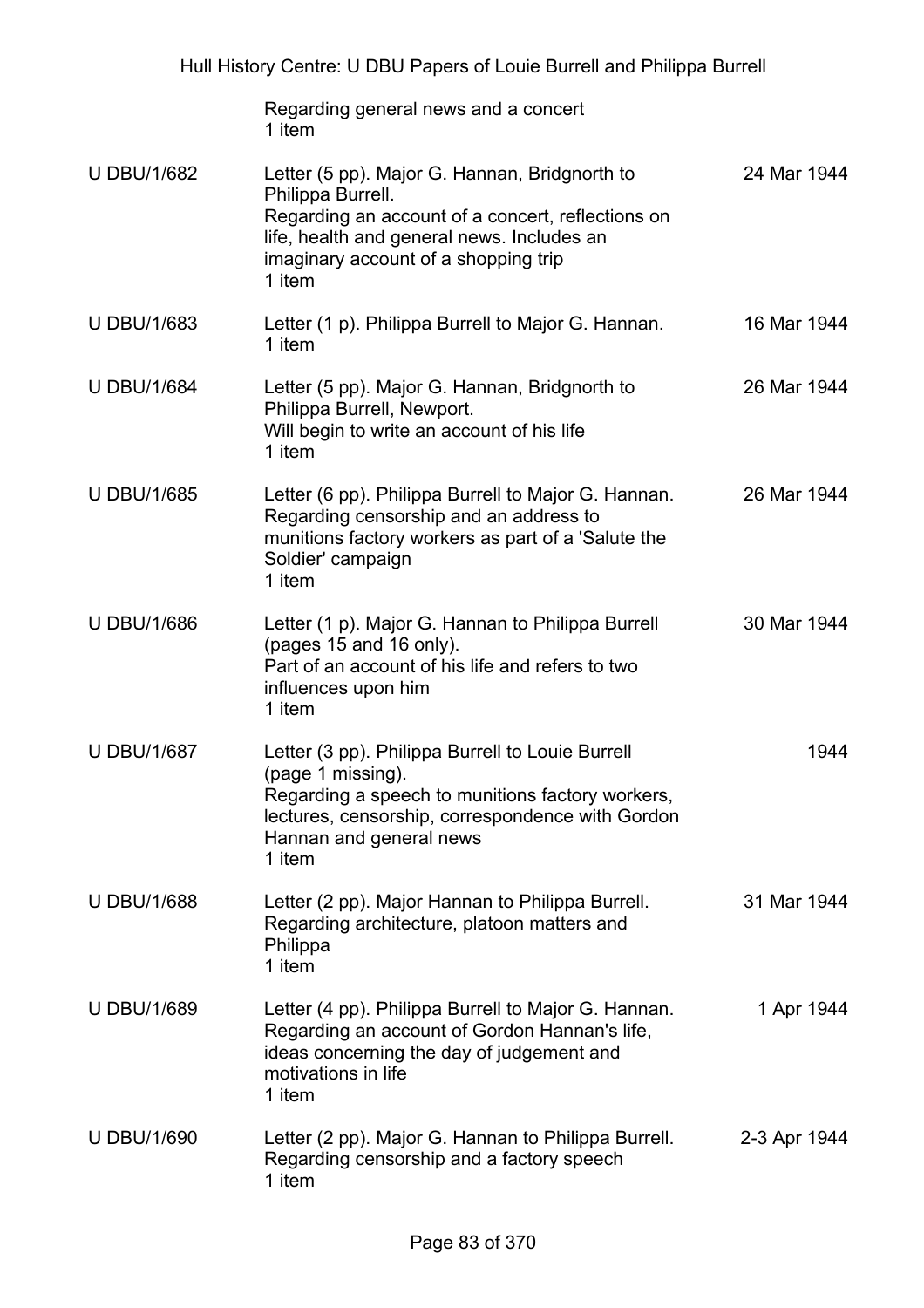| <b>U DBU/1/691</b> | Letter (3 pp). Major G. Hannan to Philippa Burrell,<br>Newport.<br>Reflections on the past and Philippa and<br>anticipates seeing her<br>1 item                     | 4 Apr 1944   |
|--------------------|---------------------------------------------------------------------------------------------------------------------------------------------------------------------|--------------|
| <b>U DBU/1/692</b> | Letter (12 pp). Philippa Burrell, Newport to Major<br>G. Hannan.<br>Regarding censorship evasion, art, India, the war<br>and a speech on Russia<br>1 item           | 5-7 Apr 1944 |
| <b>U DBU/1/693</b> | Letter (1 p). Major G. Hannan to Philippa Burrell.<br>Regarding censorship<br>1 item                                                                                | 8 Apr 1944   |
| <b>U DBU/1/694</b> | Letter (5 PP). Major G. Hannan to Philippa Burrell.<br>Regarding Philippa's lectures, modern war and<br>women's place in it, Philippa's aims and marriage<br>1 item | 11 Apr 1944  |
| <b>U DBU/1/695</b> | Letter (2 pp). Philippa Burrell, Newport to Louie<br><b>Burrell</b><br>Regarding oranges, Louie's health, bombing and<br>general news<br>1 item                     | 12 Apr 1944  |
| <b>U DBU/1/696</b> | Letter (3 pp). Philippa Burrell to Major G. Hannan<br>Regarding general news and an education<br>conference<br>1 item                                               | 12 Apr 1944  |
| <b>U DBU/1/697</b> | Letter (1 p). Philippa Burrell to Major G. Hannan<br>Regarding a messing (Officer's Mess) course and<br>the possibility of arranging to meet<br>1 item              | 14 Apr 1944  |
| <b>U DBU/1/698</b> | Letter (6 pp). Philippa Burrell to Major G. Hannan<br>Regarding general news, decision making,<br>arrangements to meet and architecture<br>1 item                   | 14 Apr 1944  |
| <b>U DBU/1/699</b> | Letter (1 p). Philippa Burrell, Newport to Louie<br>Burrell, Tring. (Page 1 only)<br>Regarding sub- letting the London flat<br>1 item                               | 2 Apr 1944   |
| <b>U DBU/1/700</b> | Letter (6 pp). Philippa Burrell, Newport to Major G.<br>Hannan<br>Regarding her role as a woman, domesticity, the<br>denial of her ambitions and marriage<br>1 item | 15 Apr 1944  |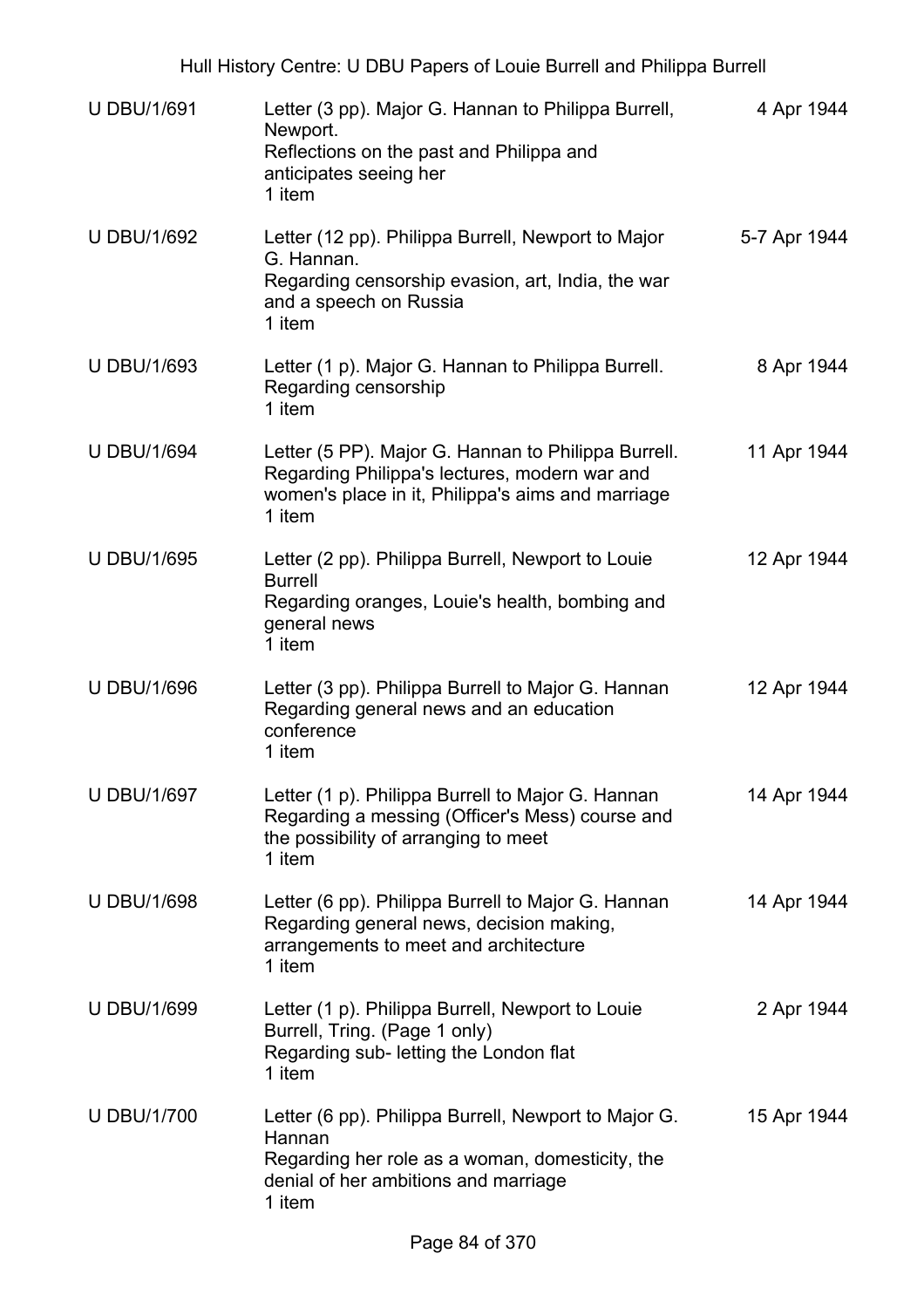| <b>U DBU/1/701</b> | Letter (3 pp). Philippa Burrell, Rossett to Major G.<br>Hannan<br>Regarding meeting in Shrewsbury and Gordon's<br>return to Newport<br>1 item                                                                            | 17 Apr 1944 |
|--------------------|--------------------------------------------------------------------------------------------------------------------------------------------------------------------------------------------------------------------------|-------------|
| <b>U DBU/1/702</b> | Letter (2 pp). Philippa Burrell to Major G. Hannan<br>Regarding a possible free weekend and a<br>messing [Officer's Mess] course<br>1 item                                                                               | 18 Apr 1944 |
| <b>U DBU/1/703</b> | Letter (3 pp). Philippa Burrell, Rossett to Louie<br>Burrell, Tring<br>Regarding the messing (Officer's Mess) course<br>and Gordon Hannan<br>1 item                                                                      | 19 Apr 1944 |
| <b>U DBU/1/704</b> | Letter (7 pp). Philippa Burrell, Rossett to Major G.<br>Hannan<br>Regarding general news, Gordon's return to<br>Newport, the messing (Officer's Mess) course,<br>thoughts on the army and arrangements to meet<br>1 item | Apr 1944    |
| <b>U DBU/1/705</b> | Letter (2 pp). Major G. Hannan to Philippa Burrell,<br>Rossett<br>Problems of arranging to meet in Shrewsbury<br>1 item                                                                                                  | 21 Apr 1944 |
| <b>U DBU/1/706</b> | Letter (3 pp). Major G. Hannan to Philippa Burrell,<br>Rossett<br>Love letter<br>1 item                                                                                                                                  | 22 Apr 1944 |
| <b>U DBU/1/707</b> | Letter (2 pp). Philippa Burrell to Major G. Hannan<br>Anticipation of Gordon Hannan's return to<br>Newport<br>1 item                                                                                                     | 25 Apr 1944 |
| <b>U DBU/1/708</b> | Letter (2 pp). Philippa Burrell, Newport to Louie<br>Burrell, Tring<br>Regarding Gordon Hannan's return to Newport,<br>meeting him in Shrewsbury and sends birthday<br>wishes<br>1 item                                  | 25 Apr 1944 |
| <b>U DBU/1/709</b> | Note (2 pp). Philippa Burrell to Major G. Hannan<br>Regarding a party for Evelyn Fell and her feelings<br>at being reunited with him<br>1 item                                                                           | 1944        |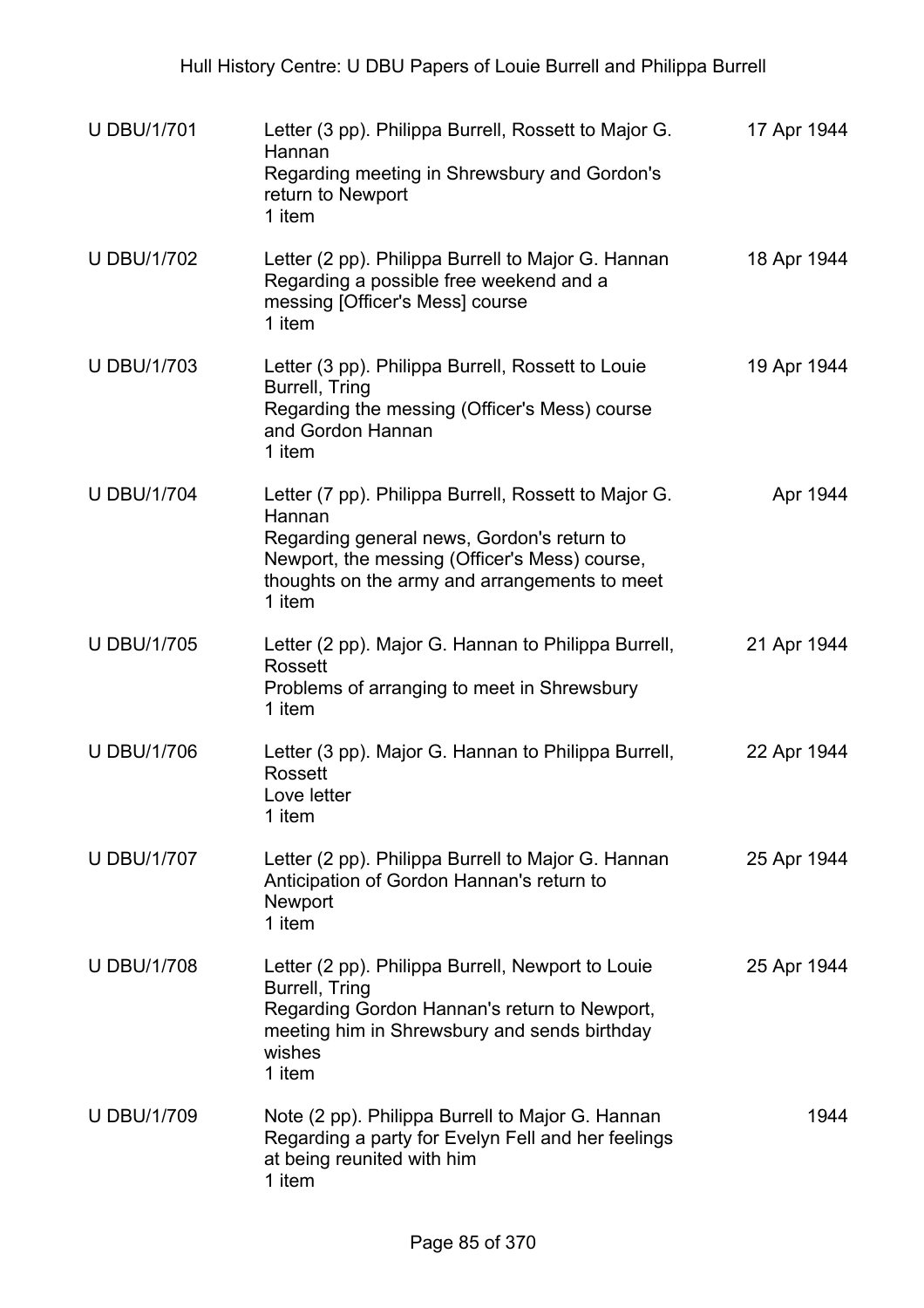| <b>U DBU/1/710</b> | Letter (2 pp). Philippa Burrell, Newport to Louie<br>Burrell, Tring<br>Regarding Gordon Hannan's return to Newport<br>and Louie's health<br>1 item                                  | 7 May 1944  |
|--------------------|-------------------------------------------------------------------------------------------------------------------------------------------------------------------------------------|-------------|
| <b>U DBU/1/711</b> | Letter (3 pp). Philippa Burrell, Newport to Louie<br>Burrell, Tring<br>Regarding income tax, an Eve of Invasion ball,<br>'Salute the Soldiers' addresses and general news<br>1 item | 15 May 1944 |
| <b>U DBU/1/712</b> | Letter (2 pp). Philippa Burrell, Newport to Louie<br>Burrell, Tring<br>Regarding news of Gordon Hannan, Louie moving<br>house and money<br>1 item                                   | 15 May 1944 |
| <b>U DBU/1/713</b> | Note (1 p). Philippa Burrell to Major G. Hannan<br>Impatience for the future<br>1 item                                                                                              | 1944        |
| <b>U DBU/1/714</b> | Letter (3 pp). Philippa Burrell to Major G. Hannan<br>Anticipation of the future<br>1 item                                                                                          | 1944        |
| <b>U DBU/1/715</b> | Note (1 p). Philippa Burrell to Major G. Hannan<br>Regarding a gift of peaches<br>1 item                                                                                            | 1944        |
| <b>U DBU/1/716</b> | Letter (2 pp). Philippa Burrell, Newport to Louie<br>Burrell, Tring<br>Regarding postage, censorship and money<br>1 item                                                            | 5 Jun 1944  |
| <b>U DBU/1/717</b> | Letter (2 pp). Philippa Burrell, Newport to Louie<br>Burrell, Tring<br>Regarding news of Gordon and refers to money<br>1 item                                                       | 12 Jun 1944 |
| <b>U DBU/1/718</b> | Letter (5 pp). Philippa Burrell, Newport to Louie<br>Burrell, Tring<br>Regarding anticipation of the end of the war and<br>and refers to Louie's new teeth<br>1 item                | 22 Jul 1944 |
| <b>U DBU/1/719</b> | Letter (3 pp). Philippa Burrell, Newport to Louie<br>Burrell, Tring<br>General news<br>1 item                                                                                       | 5 Jul 1944  |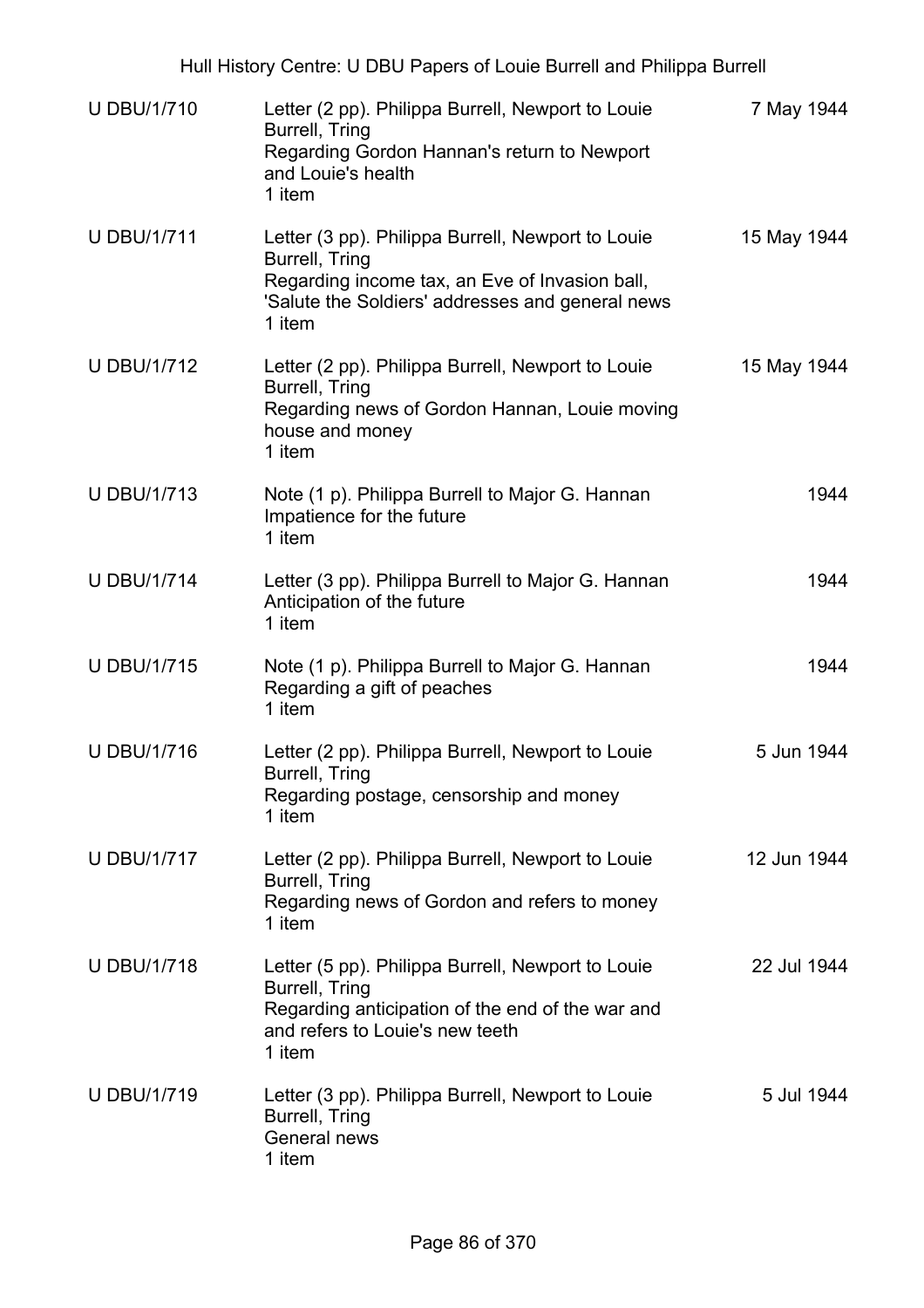|                    | Hull History Centre: U DBU Papers of Louie Burrell and Philippa Burrell                                                                                 |             |
|--------------------|---------------------------------------------------------------------------------------------------------------------------------------------------------|-------------|
| <b>U DBU/1/720</b> | Note (2 pp). Philippa Burrell to Major G Hannan<br>Love letter<br>1 item                                                                                | 1944        |
| <b>U DBU/1/721</b> | Letter (8 pp). Philippa Burrell, Newport to Louie<br>Burrell, Tring<br>Regarding leave, bombings, holiday plans and<br>enquires after friends<br>1 item | 15 Jul 1944 |
| <b>U DBU/1/722</b> | Letter (1 p). Major G Hannan to Philippa Burrell.<br>Love letter<br>1 item                                                                              | 11 Aug 1944 |
| <b>U DBU/1/723</b> | Comic note (1 p) by Philippa Burrell<br>1 item                                                                                                          | 1944        |
| <b>U DBU/1/724</b> | Letter (2 pp). Major G. Hannan to Philippa Burrell.<br>Regarding general news and Philippa and Louie's<br>holiday in Port Talbot<br>1 item              | Sep 1944    |
| <b>U DBU/1/725</b> | Letter (3 pp). Philippa Burrell, Port Talbot to Major<br>G. Hannan, Newport.<br>Regarding her holiday and Gordon's health<br>1 item                     | 17 Sep 1944 |
| <b>U DBU/1/726</b> | Letter (2 pp). Philippa Burrell, Port Talbot to Major<br>G. Hannan, Newport.<br>Regarding her holiday<br>1 item                                         | 19 Sep 1944 |
| <b>U DBU/1/727</b> | Letter (2 pp). Philippa Burrell to Major G. Hannan.<br>Regarding a demobilisation lecture, general<br>matters and coal<br>1 item                        | 1 Oct 1944  |
| <b>U DBU/1/728</b> | Letter (1 P). Major G. Hannan to Philippa Burrell.<br>Regarding social activities and a demobilisation<br>lecture<br>1 item                             | 1944        |
| <b>U DBU/1/729</b> | Letter (2 pp). Philippa Burrell, Newport to Major G.<br>Hannan.<br>Regarding their future<br>1 item                                                     | 1944        |
| <b>U DBU/1/730</b> | Letter (2 pp). Philippa Burrell to Major G. Hannan.<br><b>Regarding Gordon's divorce</b><br>1 item                                                      | 21 Oct 1944 |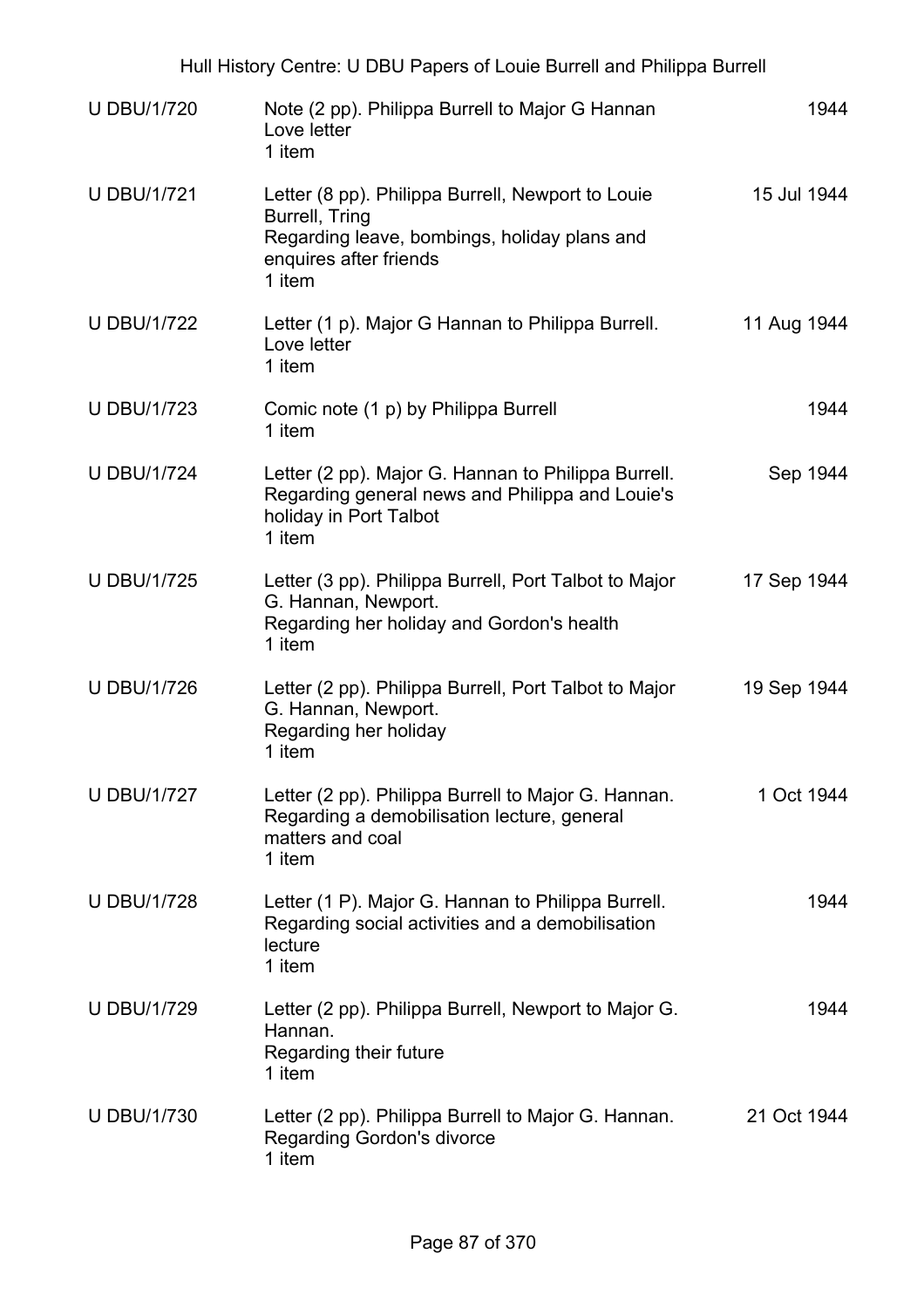|                    | Hull History Centre: U DBU Papers of Louie Burrell and Philippa Burrell                                                                                                                                                               |            |
|--------------------|---------------------------------------------------------------------------------------------------------------------------------------------------------------------------------------------------------------------------------------|------------|
| <b>U DBU/1/731</b> | Letter (5 pp). Major G. Hannan to Philippa Burrell.<br>Note referring to his return to Newport<br>1 item                                                                                                                              | 6 Jan 1945 |
| <b>U DBU/1/732</b> | Letter (6 pp). Gordon Hannan to Philippa Burrell.<br>Regarding his return to Newport and time spent<br>with Philippa<br>1 item                                                                                                        | 6 Jan 1945 |
| <b>U DBU/1/733</b> | Letter (3 pp). Philippa Burrell, Malvern to Major G.<br>Hannan, Newport.<br>Regarding the week's activities<br>1 item                                                                                                                 | 7 Jan 1945 |
| <b>U DBU/1/734</b> | Letter (1 p). Major G. Hannan, Newport to Philippa<br>Burrell, Egham.<br>Regarding Philippa's arrival in Egham and a<br>telephone call<br>1 item                                                                                      | 3 Feb 1945 |
| <b>U DBU/1/735</b> | Letter (1 p). Major G. Hannan, Newport to Philippa<br>Burrell, Egham.<br>Love letter<br>1 item                                                                                                                                        | 4 Feb 1945 |
| <b>U DBU/1/736</b> | Letter (7 pp). Philippa Burrell, Egham to Major G.<br>Hannan, Newport.<br>Regarding arrangements for weekend meeting,<br>Auxilary Terrirorial Service, women and the history<br>and a description of Royal Holloway College<br>1 item | 3 Feb 1945 |
| <b>U DBU/1/737</b> | Letter (2 pp). Major G. Hannan to Philippa Burrell.<br>Regarding general news<br>1 item                                                                                                                                               | 5 Feb 1945 |
| <b>U DBU/1/738</b> | Letter (1 p). Philippa Burrell, Staines to Major G.<br>Hannan, Newport.<br>Regarding letter writing and general news<br>1 item                                                                                                        | 6 Feb 1945 |
| <b>U DBU/1/739</b> | Letter (1 p). Major G. Hannan to Philippa Burrell,<br>Royal Holloway College.<br>Refers to work, Americans and general news<br>1 item                                                                                                 | 6 Feb 1945 |
| <b>U DBU/1/740</b> | Letter (3 pp). Major G. Hannan to Philippa Burrell,<br>Royal Holloway College.<br>Refers to Platoon matters, the Holloway course<br>and the future<br>1 item                                                                          | 8 Feb 1945 |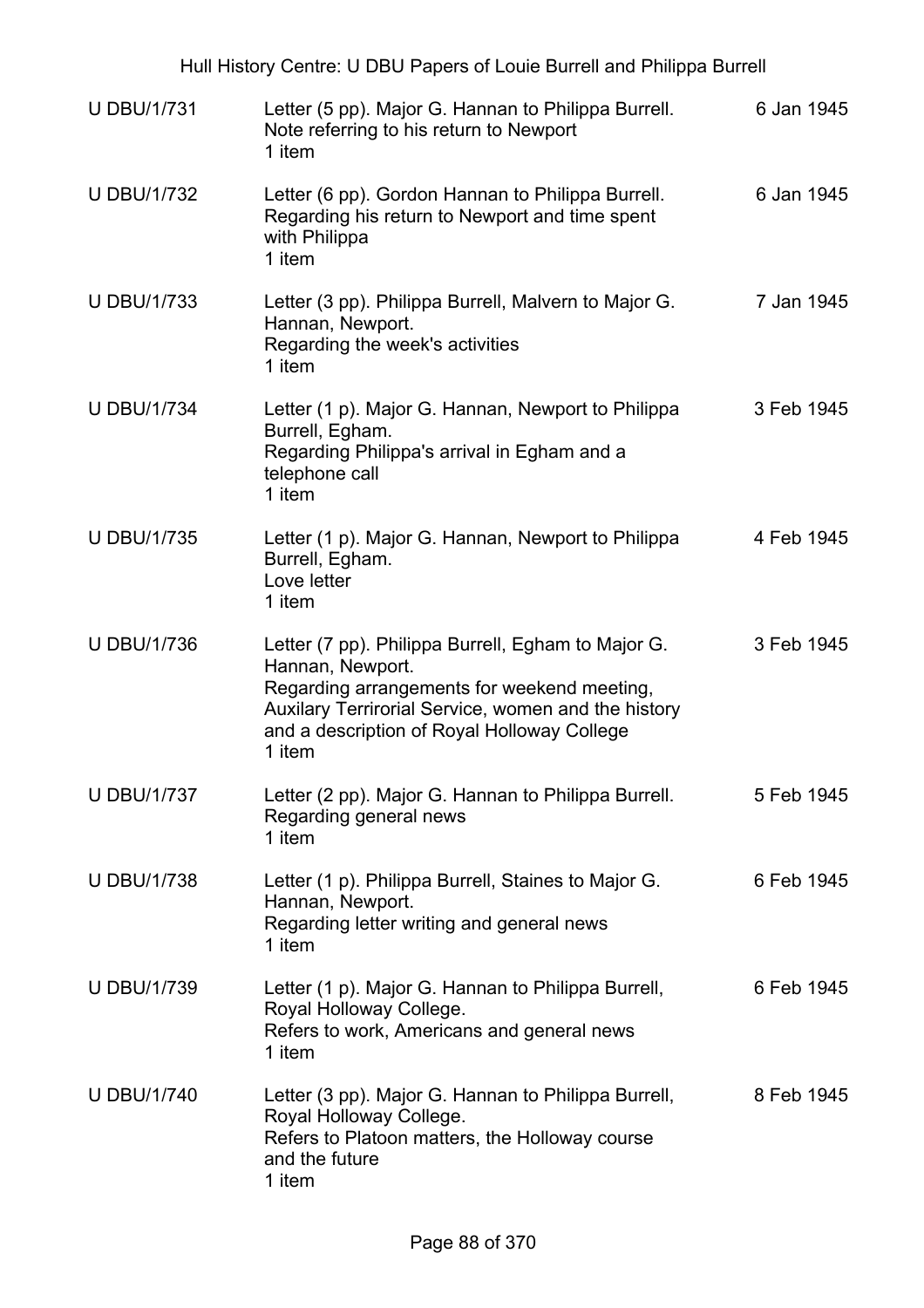| <b>U DBU/1/741</b> | Letter (2 pp). Philippa Burrell to Major G. Hannan,<br>Newport.<br>Regarding the Holloway college course and a<br>meeting with the Commanding Officer<br>1 item                                                        | 9 Feb 1945  |
|--------------------|------------------------------------------------------------------------------------------------------------------------------------------------------------------------------------------------------------------------|-------------|
| <b>U DBU/1/742</b> | Letter (2 pp). Major G. Hannan to Philippa Burrell.<br>Regarding work, Philippa meeting with the<br>Commanding Officer, and refers to the army<br>1 item                                                               | 1945        |
| <b>U DBU/1/743</b> | Letter (1 p). Major G. Hannan, Newport to Philippa<br>Burrell, Royal Holloway College.<br>Regarding general news<br>1 item                                                                                             | 9 Feb 1945  |
| <b>U DBU/1/744</b> | Letter (2 pp). Philippa Burrell, Crowthorne,<br>Berkshire to Major G. Hannan, Newport.<br>Regarding an account of her stay, lecture<br>preparation and complements for Gordon<br>1 item                                | 1945        |
| <b>U DBU/1/745</b> | Letter (1 p). Philippa Burrell to Major G. Hannan,<br>Newport.<br>Regarding the course, the Commanding Officer<br>and arrangements to meet<br>1 item                                                                   | 1945        |
| <b>U DBU/1/746</b> | Letter (2 pp). Major G. Hannan, Newport to<br>Philippa Burrell, Royal Holloway College.<br>Regarding general news<br>1 item                                                                                            | 14 Feb 1945 |
| <b>U DBU/1/747</b> | Letter (1 p). Philippa Burrell to Major G. Hannan,<br>Newport.<br>Regarding a meeting, and gives her thoughts<br>about the end of the war and the nature of the<br>peace to follow<br>1 item                           | 15 Feb 1945 |
| <b>U DBU/1/748</b> | Letter (2 pp). Philippa Burrell, to Major G. Hannan,<br>Newport.<br>Regarding a meeting in Crowthorne, general news<br>and health<br>1 item                                                                            | 19 Feb 1945 |
| <b>U DBU/1/749</b> | Letter (7 pp). Major G. Hannan, Newport to<br>Philippa Burrell, Royal Holloway College.<br>Regarding meeting in Crowthorne, separation,<br>health and his son Guy being awarded the Military<br><b>Cross</b><br>1 item | 20 Feb 1945 |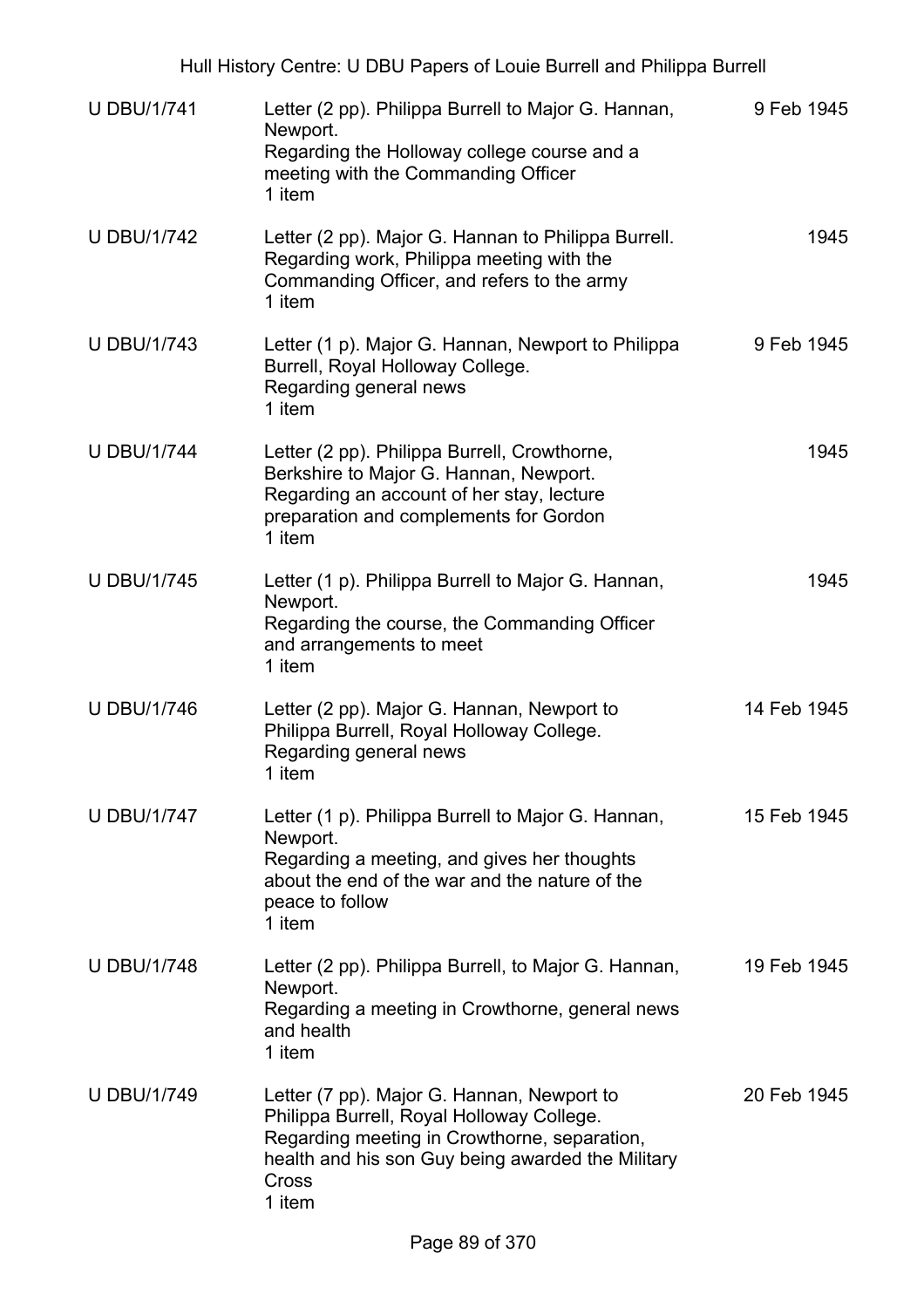| <b>U DBU/1/750</b> | Letter (2 pp). Philippa Burrell to Major G. Hannan,<br>Newport.<br>Regarding health and attitudes towards health and<br>gives an account of a visit to London<br>1 item                                       | 23 Feb 1945 |
|--------------------|---------------------------------------------------------------------------------------------------------------------------------------------------------------------------------------------------------------|-------------|
| <b>U DBU/1/751</b> | Letter (5 pp). Major G. Hannan, Newport to<br>Philippa Burrell, Royal Holloway College.<br>Regarding general matters, preparation for<br>Philippa's return to Newport and refers to his<br>health<br>1 item   | 24 Feb 1945 |
| <b>U DBU/1/752</b> | Letter (2 pp). Philippa Burrell to Major G Hannan,<br>Newport.<br>Regarding Guy's M.C, being reunited with<br>Gordon, her hatred of the past month on the<br>course and an account of Windsor races<br>1 item | 26 Feb 1945 |
| <b>U DBU/1/753</b> | Note (3 pp). Philippa Burrell to Major G. Hannan.<br>Regarding accommodation at Mrs Winters and her<br>dependence and devotion to Gordon<br>1 item                                                            | 1945        |
| <b>U DBU/1/754</b> | Note (1 p). Major G. Hannan to Philippa Burrell.<br>Regarding arrangements to visit<br>1 item                                                                                                                 | 12 Mar 1945 |
| <b>U DBU/1/755</b> | Letter (2 pp). Philippa Burrell, Allt - yr - yn - Rd to<br>Major G. Hannan.<br>Regarding accommodation and visits<br>1 item                                                                                   | 1945        |
| <b>U DBU/1/756</b> | Letter (1 p). Philippa Burrell to Major G. Hannan.<br>Regarding worrying about Gordon and Letter also<br>his coming visit<br>1 item                                                                           | 1945        |
| <b>U DBU/1/757</b> | Letter (2 pp). Major G. Hannan, Newport to<br>Philippa Burrell, Machen.<br>Regarding moving to a new cottage and his future<br>visit<br>1 item                                                                | 3 Apr 1945  |
| <b>U DBU/1/758</b> | Letter (3 pp). Philippa Burrell, Machen to Major G.<br>Hannan, Newport.<br>Regarding the new cottage<br>1 item                                                                                                | 4 Apr 1945  |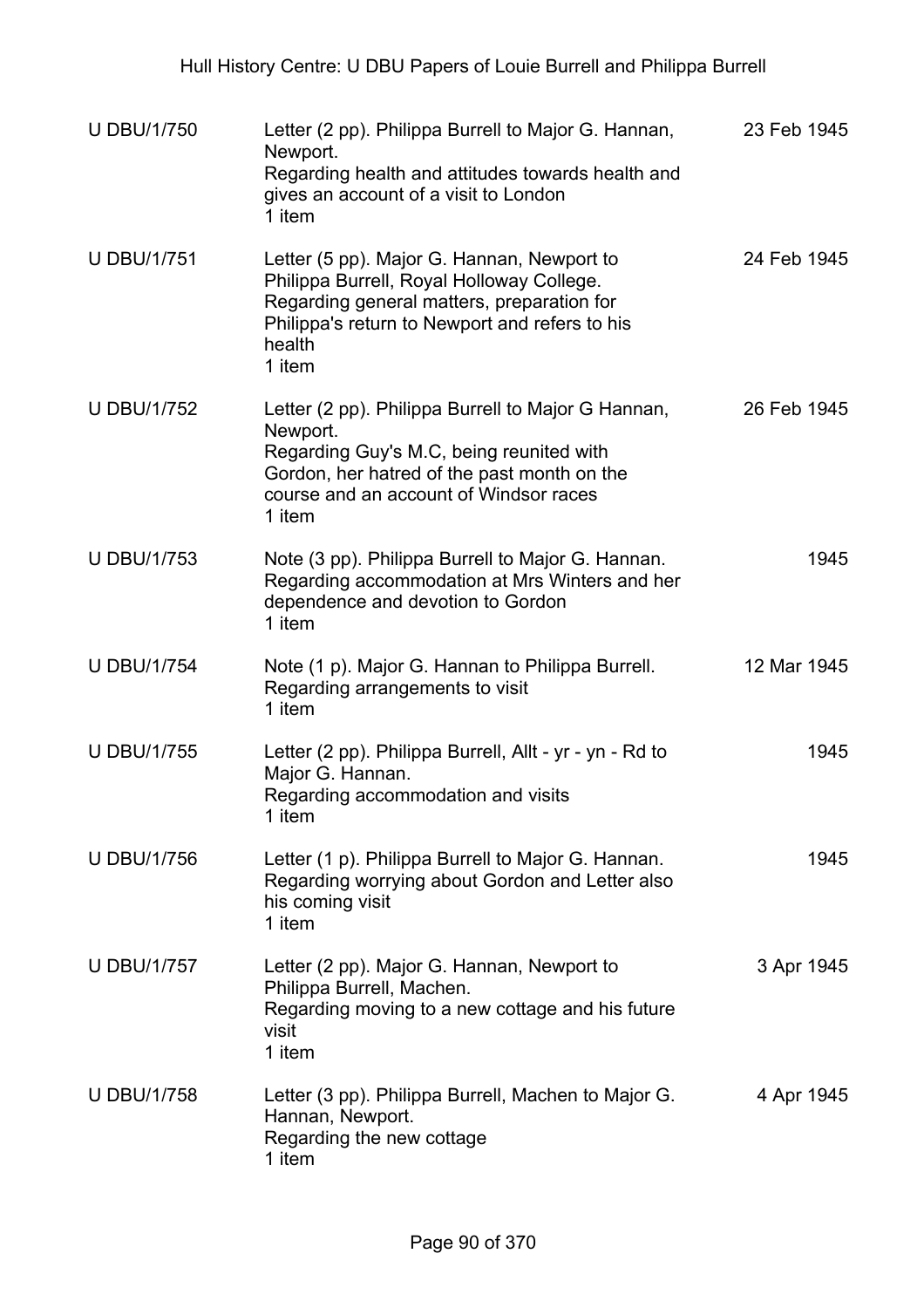| <b>U DBU/1/759</b> | Letter (2 pp). Philippa Burrell, Machen to Major G.<br>Hannan, Newport.<br>Regarding meeting in Newport and her happiness<br>at Machen<br>1 item                                 | 6 Apr 1945  |
|--------------------|----------------------------------------------------------------------------------------------------------------------------------------------------------------------------------|-------------|
| <b>U DBU/1/760</b> | Letter (1 p). Major G. Hannan, Newport to Philippa<br>Burrell, Machen.<br>Regarding the interception of letters and refers to<br>general news<br>1 item                          | 7 Apr 1945  |
| <b>U DBU/1/761</b> | Postcard. Philippa Burrell, Machen to Major G.<br>Hannan, Newport.<br>Humorous note<br>1 item                                                                                    | 12 Apr 1945 |
| <b>U DBU/1/762</b> | Letter (1 p). Major G. Hannan to Philippa Burrell.<br>Regarding work and his coming visit<br>1 item                                                                              | 18 Apr 1945 |
| <b>U DBU/1/763</b> | Letter (2 pp). Philippa Burrell to Major G. Hannan.<br>Regarding separation and health<br>1 item                                                                                 | 2 May 1945  |
| <b>U DBU/1/764</b> | Letter (2 pp). Major G. Hannan to Philippa Burrell.<br>Regarding a weekend visit to Machen and his<br>work at the barracks<br>1 item                                             | 2 May 1945  |
| <b>U DBU/1/765</b> | Letter (4 pp). Philippa Burrell to Major G. Hannan,<br>Newport.<br>Regarding a weekend visit to Machen and general<br>news<br>1 item                                             | 4 May 1945  |
| <b>U DBU/1/766</b> | Letter (1 p). Major G. Hannan, Newport to Philippa<br>Burrell, Machen.<br>Regarding his son Guy being wounded and refers<br>to future visits<br>1 item                           | 5 May 1945  |
| <b>U DBU/1/767</b> | Letter (2 pp) Major G. Hannan, London to Philippa<br>Burrell, Machen.<br>Regarding work and military and private business<br>1 item                                              | 2 Jun 1945  |
| <b>U DBU/1/768</b> | Letter (2 pp). Philippa Burrell, Machen to Major G.<br>Hannan.<br>Regarding the future and the work Gordon has<br>achieved, their separation and an improvement in<br>her health | 2 Jun 1945  |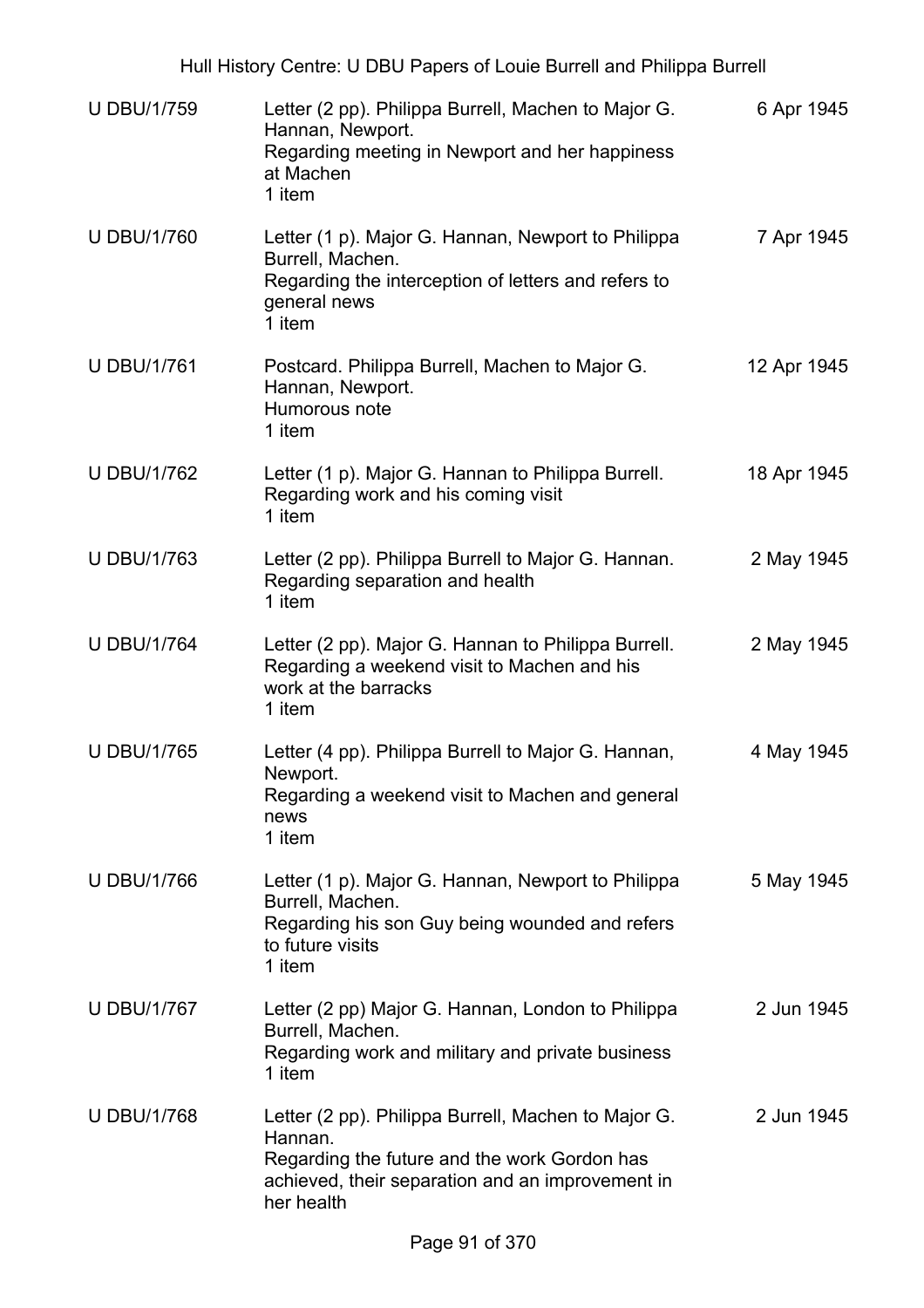U DBU/1/769 Letter (1 p). Major G. Hannan to Philippa Burrell. Regarding a visit to inform her of news regarding their future 1 item 4 Jun 1945 U DBU/1/770 Letter (2 pp). Major G. Hannan, Newport to Philippa Burrell, Machen. Regarding military matters, the future of the channel ports and his personal matters being unresolved 1 item 9 Jun 1945 U DBU/1/771 Letter (2 pp). Major G. Hannan, Newport to Philippa Burrell, Machen. Regarding military work and no news from the war office 1 item 20 Jun 1945 U DBU/1/772 Letter (5 pp). Philippa Burrell, Machen to Major G. Hannan. Regarding Gordon's difficult week and Philippa's happiness 1 item 22 Jun 1945 U DBU/1/773 Letter (3 pp). Major G. Hannan, Newport to Philippa Burrell, London. Regarding military work and business 1 item 4 Jul 1945 U DBU/1/774 Letter (7 pp). Philippa Burrell, London to Major G. Hannan, Newport. Regarding Philippa's health and an account of post Victory in Europe London 1 item 5 Jul 1945 U DBU/1/775 Letter (3 pp). Philippa Burrell, London to Major G. Hannan, Newport. Regarding the effects of the end of the war 1 item 8 Jul 1945 U DBU/1/776 Letter (2 pp). Major G. Hannan, Newport to Philippa Burrell, Machen. Regarding meeting Philippa at Newport station 1 item 9 Jul 1945 U DBU/1/777 Letter (4 pp). Philippa Burrell to Major G. Hannan. Regarding Gordon's work and Philippa's health 1 item 13 Jul 1945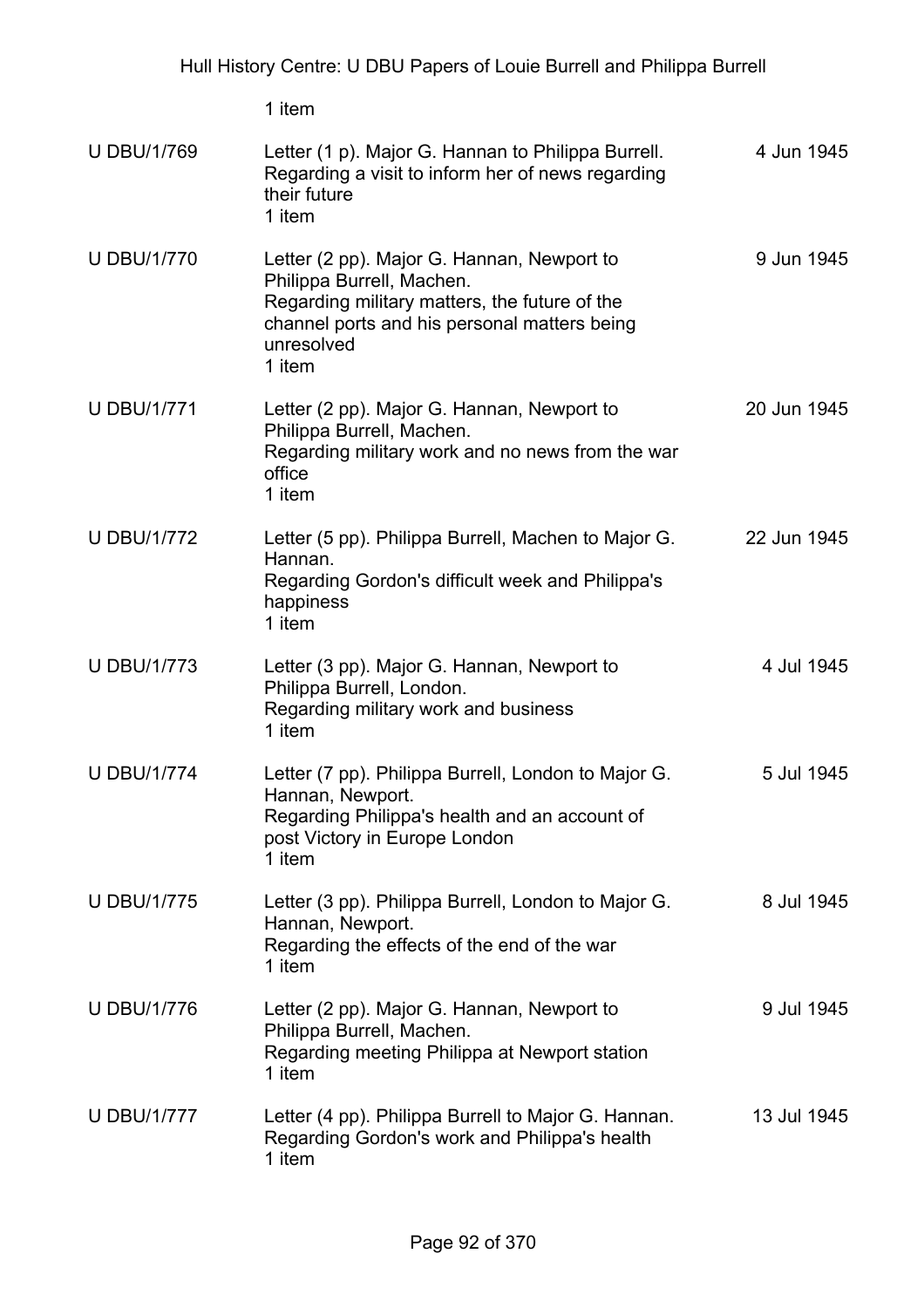| <b>U DBU/1/778</b> | Letter (2 pp). Major G. Hannan, Newport to<br>Philippa Burrell, Machen.<br>Regarding a description of the past week,<br>problems and general news<br>1 item                                                                       | 21 Jul 1945 |
|--------------------|-----------------------------------------------------------------------------------------------------------------------------------------------------------------------------------------------------------------------------------|-------------|
| <b>U DBU/1/779</b> | Letter (5 pp). Major G. Hannan, Newport to<br>Philippa Burrell, Machen.<br>Regarding the end of the war and a description of<br>celebrations in barracks<br>1 item                                                                | 16 Aug 1945 |
| <b>U DBU/1/780</b> | Letter (6 pp). Philippa Burrell, Machen to Major G.<br>Hannan, Newport.<br>Regarding Philippa's discharge from the Auxilary<br>Terrirorial Service and Gordon's release from the<br>army and looks to a future together<br>1 item | 26 Aug 1945 |
| <b>U DBU/1/781</b> | Letter (6 pp). Philippa Burrell, Kilve, Somerset to<br>Louie Burrell, London.<br>Regarding a choice of accommodation and plans<br>for writing<br>1 item                                                                           | 24 Sep 1945 |
| <b>U DBU/1/782</b> | Letter (7 pp). Philippa Burrell, Kilve, Somerset to<br>Louie Burrell, London.<br>Regarding a description of holiday activities and a<br>spinster staying at the house<br>1 item                                                   | 3 Oct 1945  |
| <b>U DBU/1/783</b> | Letter (2 pp). Philippa Burrell, Kilve, Somerset to<br>Louie Burrell, London.<br>Regarding staying on in Somerset, legal work<br>relating to Gordon's divorce and a job<br>1 item                                                 | 9 Oct 1945  |
| <b>U DBU/1/784</b> | Letter (3 pp). Philippa Burrell, Kilve Somerset to<br>Louie Burrell, London.<br>Regarding her return to London, arrangements for<br>work with the Fabian Society, legal work and<br>plans for a hut to write in<br>1 item         | 10 Oct 1945 |
| <b>U DBU/1/785</b> | Letter (3 pp). Gordon Hannan, London to Philippa<br>Burrell, Gloucester Walk.<br>Regarding arrangements to meet to tell Philippa of<br>progress of his divorce. Refers to his wife<br>1 item                                      | 12 Oct 1945 |
| <b>U DBU/1/786</b> | Note (2 pp). Philippa Burrell to Gordon Hannan.<br>Regarding the reality of their situation and her                                                                                                                               | 17 Oct 1945 |
|                    |                                                                                                                                                                                                                                   |             |

Hull History Centre: U DBU Papers of Louie Burrell and Philippa Burrell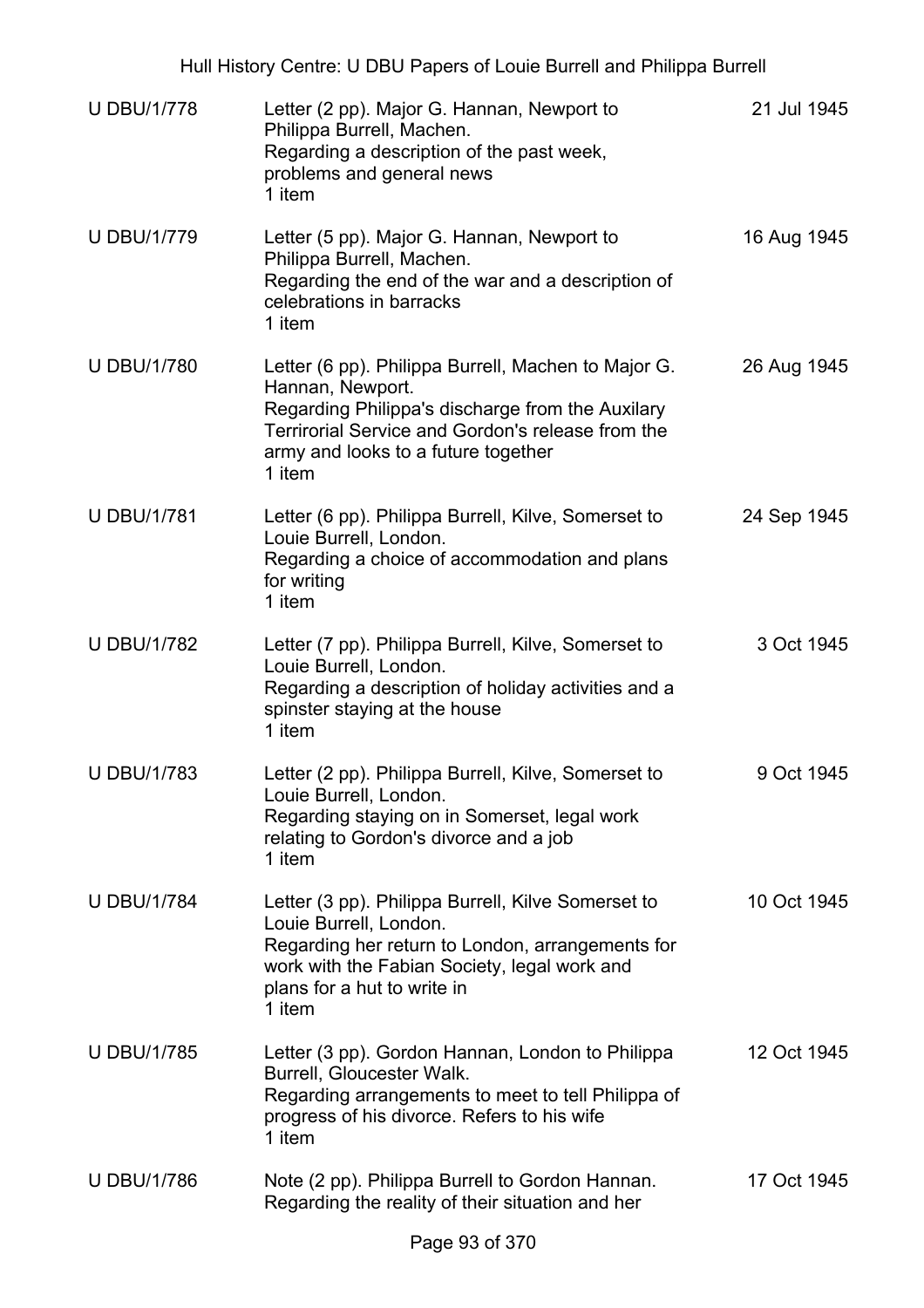| Hull History Centre: U DBU Papers of Louie Burrell and Philippa Burrell |                                                                                                                                                                                                      |              |
|-------------------------------------------------------------------------|------------------------------------------------------------------------------------------------------------------------------------------------------------------------------------------------------|--------------|
|                                                                         | feeling of having failed Gordon<br>1 item                                                                                                                                                            |              |
| <b>U DBU/1/787</b>                                                      | Letter (6 pp). Philippa Burrell to Gordon Hannan.<br>Regarding Philippa's feelings at their separation<br>and the impossibility of communicating with<br>Gordon<br>1 item                            | 9 Dec 1945   |
| <b>U DBU/1/788</b>                                                      | Letter (1 p). Gordon Hannan, Quorn to Philippa<br>Burrell.<br>Regarding a hotel, dinner with Philippa and the<br>budget<br>1 item                                                                    | 10 Apr 1946  |
| <b>U DBU/1/789</b>                                                      | Letter (2 pp). Gordon Hannan, Ebury St to<br>Philippa Burrell.<br>Regarding accommodation, his wife and Philippa's<br>health<br>1 item                                                               | 16 May 1946  |
| <b>U DBU/1/790</b>                                                      | Letter (6 pp). Gordon Hannan, Stratford Place to<br>Philippa Burrell.<br>Regarding work, an account of a valuation trip,<br>divorce matters, V day celebrations and Philippa's<br>solitude<br>1 item | 9 Jun 1946   |
| <b>U DBU/1/791</b>                                                      | Letter (4 pp). Gordon Hannan, Stratford Place to<br>Philippa Burrell.<br>Regarding work, trips to Scotland, divorce matters<br>and Philippa's work and solitude<br>1 item                            | 22 Jun 1946  |
| <b>U DBU/1/792</b>                                                      | Letter (4 pp). Gordon Hannan, Caledonian Hotel,<br>Edinburgh to Philippa Burrell, Penhurst, Kent.<br>Regarding a work trip, divorce matters and<br>Philippa's work<br>1 item                         | 24 Jul 1946  |
| <b>U DBU/1/793</b>                                                      | Letter (2 pp). Gordon Hannan, Ebury Street to<br>Philippa Burrell.<br>Regarding Philippa being bitten by dog, his wife,<br>work and Philippa's work<br>1 item                                        | 4 Aug 1946   |
| <b>U DBU/1/794</b>                                                      | Letters (both 4 pp) from Gordon Hannan to<br>Philippa Burrell.<br>Regarding business, health and personal<br>problems.<br>2 items                                                                    | 1-6 May 1947 |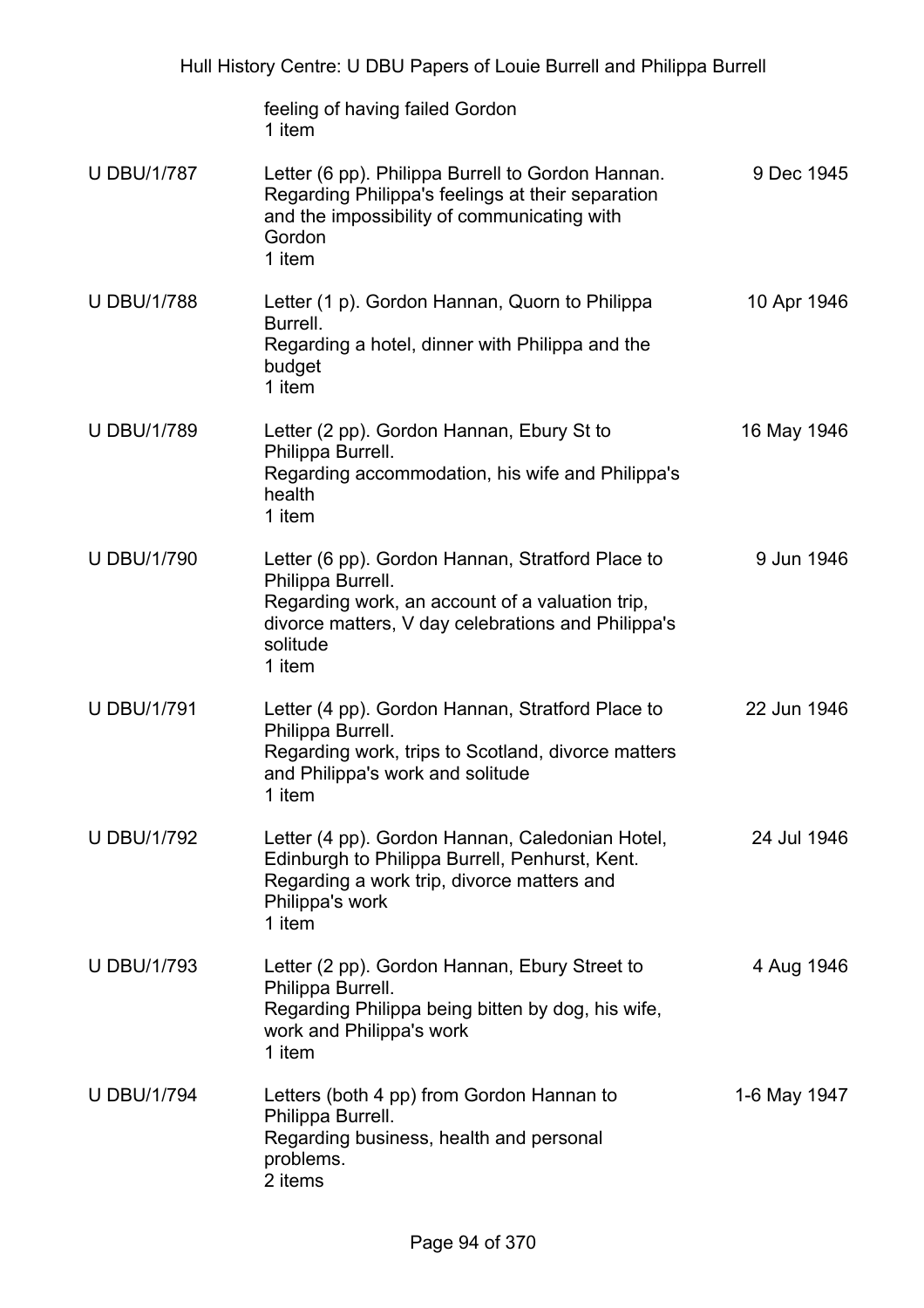| <b>U DBU/1/795</b> | Letter (2 pp). Louie Burrell, Tufton Court to<br>Philippa Burrell.<br>Worries over Philippa being alone<br>1 item                                               | 26 Feb 1947 |
|--------------------|-----------------------------------------------------------------------------------------------------------------------------------------------------------------|-------------|
| <b>U DBU/1/796</b> | Letter (3 pp). Louie Burrell, Tufton Court to<br>Philippa Burrell<br>Regarding painting work, general news and the<br>Tower<br>1 item                           | 28 Feb 1947 |
| <b>U DBU/1/797</b> | Letter (1 p). Louie Burrell, Tufton Court to Philippa<br><b>Burrell</b><br>Regarding cooking and general news<br>1 item                                         | 2 Mar 1947  |
| <b>U DBU/1/798</b> | Letter (1 p). Louie Burrell, Tufton Court to Philippa<br><b>Burrell</b><br>Regarding money<br>1 item                                                            | 4 Mar 1947  |
| <b>U DBU/1/799</b> | Letter (2 pp). Louie Burrell, Tufton Court to<br>Philippa Burrell<br>Regarding food and health<br>1 item                                                        | 5 Mar 1947  |
| <b>U DBU/1/800</b> | Letter (1 p). Louie Burrell, Tufton Court to Philippa<br><b>Burrell, Cooks Pit</b><br>Regarding Miron Grindea's return from Paris and<br>general news<br>1 item | 7 Mar 1947  |
| <b>U DBU/1/801</b> | Letter (2 pp). Louie Burrell, Tufton Court to<br><b>Philippa Burrell</b><br>Regarding money, a move to Lewes and a lack of<br>lampshade work<br>1 item          | 11 Mar 1947 |
| <b>U DBU/1/802</b> | Letter (2 pp). Louie Burrell, Tufton Court to<br><b>Philippa Burrell</b><br>Regarding food, general news and lampshade<br>work<br>1 item                        | 13 Mar 1947 |
| <b>U DBU/1/803</b> | Letter (4 pp). Louie Burrell, Tufton Court to<br><b>Philippa Burrell</b><br>Regarding general news, new lampshade work<br>and food<br>1 item                    | 15 Mar 1947 |
| <b>U DBU/1/804</b> | Letter (2 pp). Louie Burrell, Tufton Court to<br>Philippa Burrell                                                                                               | 18 Mar 1947 |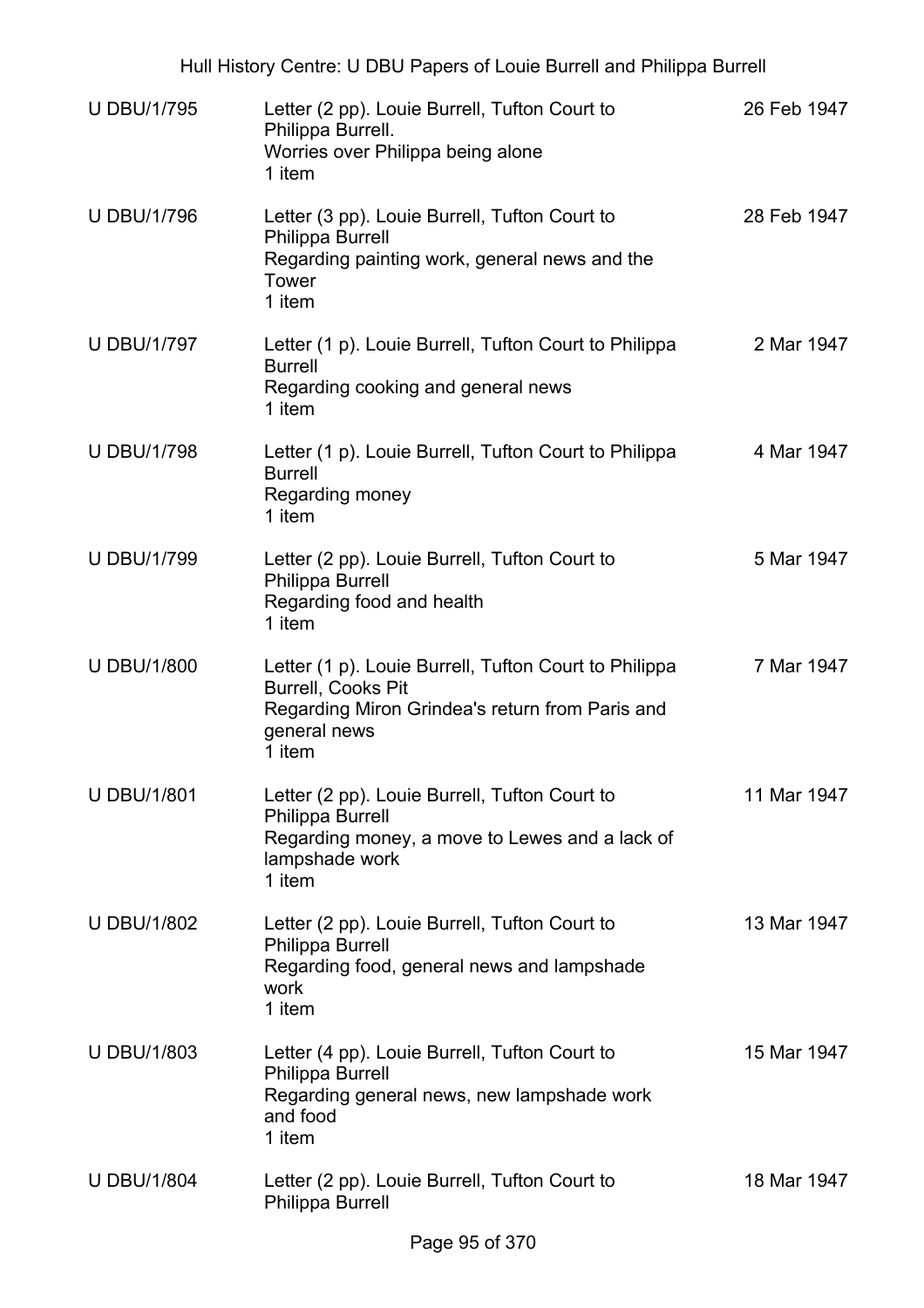|                      | Regarding the end of her new lampshade painting<br>job, general news and money<br>1 item                                                                                                          |             |
|----------------------|---------------------------------------------------------------------------------------------------------------------------------------------------------------------------------------------------|-------------|
| <b>U DBU/1/805</b>   | Letter (2 pp). Louie Burrell, Tufton Court to<br>Philippa Burrell<br>Regarding money, general news, the Tower and<br>her hopes for work<br>1 item                                                 | 21 Mar 1947 |
| <b>U DBU/1/806</b>   | Letter (1 p). Louie Burrell, Tufton Court to Philippa<br><b>Burrell</b><br>Regarding an undelivered chicken<br>1 item                                                                             | 22 Mar 1947 |
| <b>U DBU/1/807</b>   | Letter (3 pp). Louie Burrell, Tufton Court to<br>Philippa Burrell<br>Regarding a new lampshade, job, health and the<br>cause of Philippa's depression<br>1 item                                   | 26 Mar 1947 |
| U DBU/1/807/1        | Letter (3 pp). Philippa Burrell, Zechofbolleri Hotel,<br>Zurich to Louie Burrell, Tufton Court<br>1 item                                                                                          | 2 Jun 1947  |
| U DBU/1/807/2        | Letter (2 pp). Philippa Burrell to Louie Burrell<br>Regarding PEN congress events, selling Miron<br>Grindea's 'Adam' and going to Vitzanau<br>1 item                                              | 6 Jun 1947  |
| <b>U DBU/1/807/3</b> | Postcard. Philippa Burrell, Vitzanau to Louie<br><b>Burrell, Tufton Court</b><br>Regarding Vitzanau and travel plans<br>1 item                                                                    | 7 Jun 1947  |
| U DBU/1/807/4        | Letter (4 pp). Philippa Burrell, Vitzanau to Louie<br><b>Burrell, Tufton Court</b><br>Regarding French railway strike, the PEN club<br>congress and friends made<br>1 item                        | 9 Jun 1947  |
| U DBU/1/807/5        | Letter (1 p). Philippa Burrell, Basle to Louie<br><b>Burrell, Tufton Court</b><br>Regarding a French railway strike and plans for<br>travelling to France<br>1 item                               | 11 Jun 1947 |
| U DBU/1/807/6        | Letter (3 pp). Philippa Burrell, Paris to Louie<br><b>Burrell, Tufton Court</b><br>Plans to stay with the Renau family fall through.<br>Refers to her accommodation problems and Miron<br>Grindea | 13 Jun 1947 |
|                      |                                                                                                                                                                                                   |             |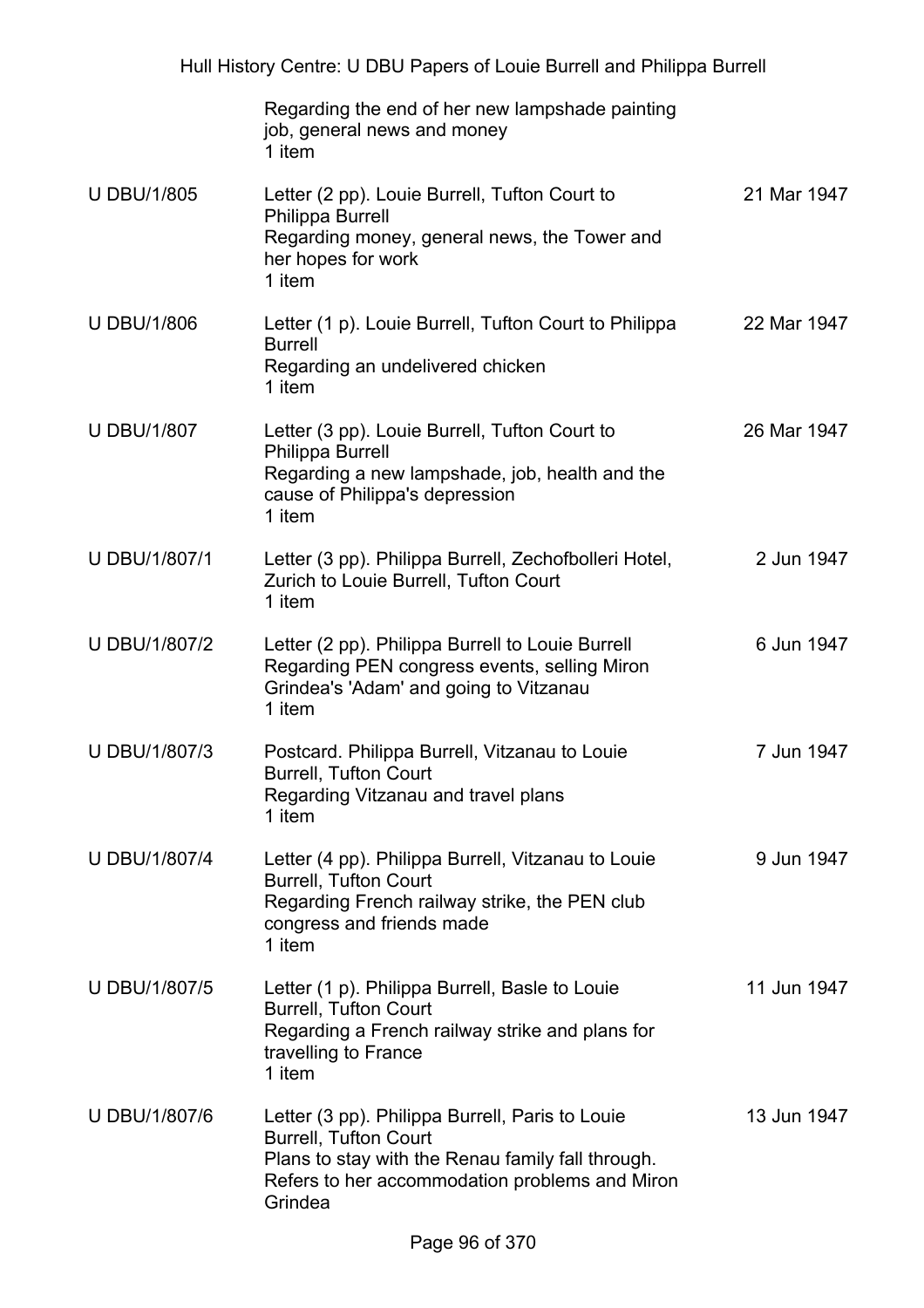| <b>U DBU/1/807/7</b> | Letter (5 pp). Philippa Burrell, Paris to Louie<br><b>Burrell, Tufton Court</b><br>Regarding lunch with the Renau's, the British<br>Officer's Club, acquaintances made and a<br>decision on the Tower<br>1 item     | 16 Jun 1947 |
|----------------------|---------------------------------------------------------------------------------------------------------------------------------------------------------------------------------------------------------------------|-------------|
| <b>U DBU/1/807/8</b> | Letter (4 pp). Philippa Burrell to Louie Burrell,<br><b>Tufton Court</b><br>Regarding Therese, future introductions and<br>reviews the success of the trip<br>1 item                                                | 18 Jun 1947 |
| U DBU/1/807/9        | Letter (3 pp). Philippa Burrell, Paris to Louie<br><b>Burrell, Tufton Court</b><br>Regarding staying with Therese, joining British<br>Officers Club, French rations and lunch with<br>Reau's<br>1 item              | 23 Jun 1947 |
| U DBU/1/807/10       | Letter (2 pp). Philippa Burrell, Paris to Louie<br><b>Burrell, Tufton Court</b><br>Philippa's opinion of the French and the failure of<br>her introductions<br>1 item                                               | 24 Jun 1947 |
| U DBU/1/807/11       | Letter (2 pp). Philippa Burrell, Paris to Louie<br><b>Burrell, Tufton Court</b><br>Regarding buying clothes for Louie, Miron<br>Grindea's introductions and her opinion of the<br>character of the French<br>1 item | 28 Jun 1947 |
| U DBU/1/807/12       | Letter (2 pp). Philippa Burrell, Paris to Louie<br><b>Burrell, Tufton Court</b><br>Regarding travel and accommodation plans and<br>reflections on Paris<br>1 item                                                   | 30 Jun 1947 |
| U DBU/1/807/13       | Letter (2 pp). Philippa Burrell, Paris to Louie<br><b>Burrell, Tufton Court</b><br>Regarding accomodation and the London flat.<br>Refers to life in Paris<br>1 item                                                 | Jul 1947    |
| U DBU/1/807/14       | Letter (1 p). Philippa Burrell, Paris to Louie Burrell,<br><b>Tufton Court</b><br>Regarding accommodation plans and life in Paris<br>1 item                                                                         | 1947        |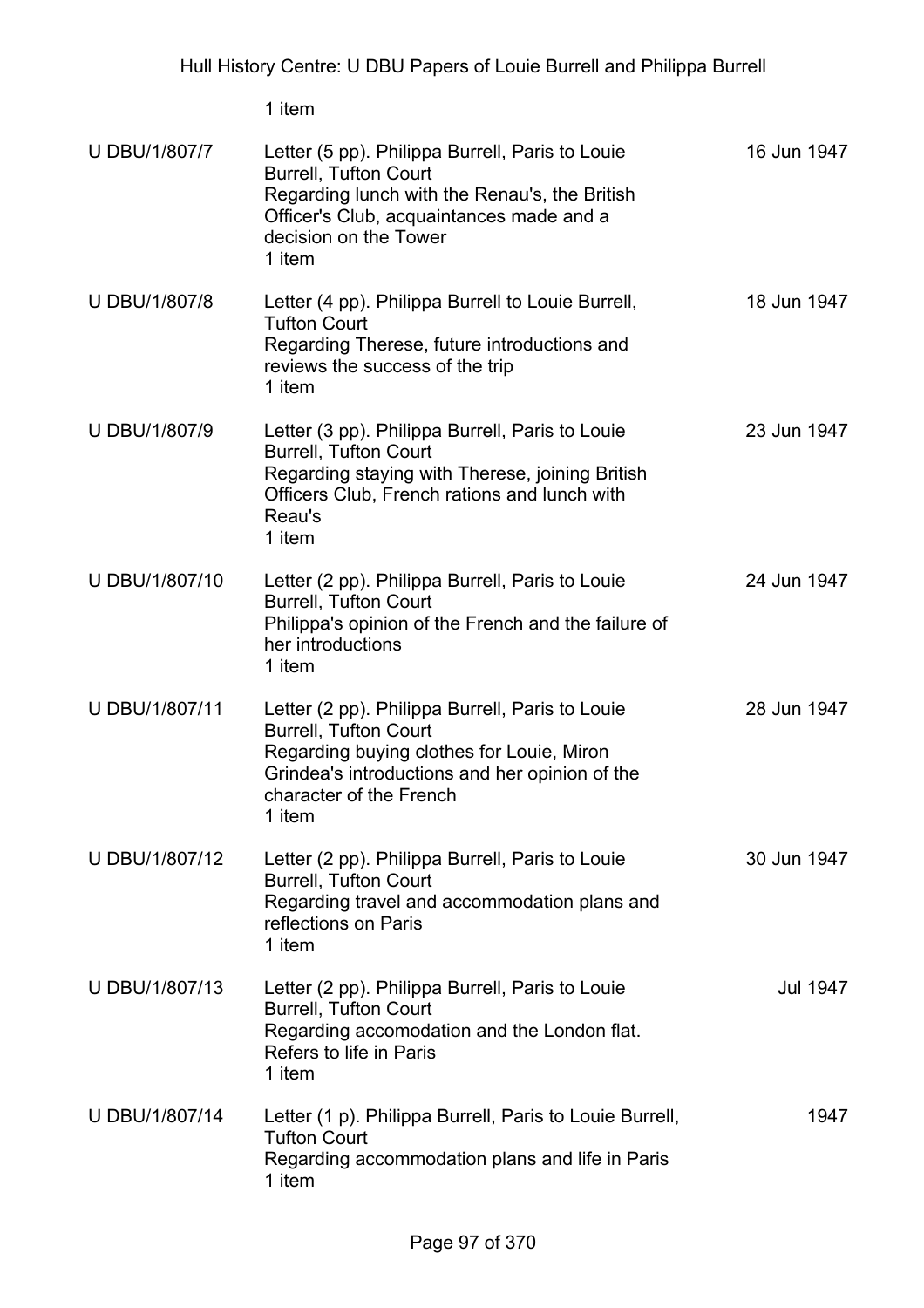| U DBU/1/807/15      | Letter (12 pp). A. Kohler, Berlin to Philippa Burrell,<br><b>Tufton Court.</b><br>Regarding censorship and complains about not<br>receiving replies to his letters. Letter also refers to<br>food, P G Wodehouse and Philippa's health<br>1 item     | 21 Jul 1947 |
|---------------------|------------------------------------------------------------------------------------------------------------------------------------------------------------------------------------------------------------------------------------------------------|-------------|
| U DBU/1/807/16      | Letter (3 pp). A. Kohler to Philippa Burrell<br>Denies any link with the Nazis and gives an<br>account of his actions during the war. Regarding<br>meeting P G Wodehouse in Berlin during the war<br>and refers to German collective guilt<br>1 item | 11 Sep 1947 |
| U DBU/1/807/17      | Christmas card. A Kohler to Philippa Burrell<br>Regarding the war<br>1 item                                                                                                                                                                          | c.1947      |
| U DBU/1/807/18      | Sketches. Members of the PEN club at the Zurich<br>congress<br>1 bundle                                                                                                                                                                              | 1947        |
| <b>U DBU/1/808a</b> | Letter (2 pp). Dame Sibyl Thorndike, Opera<br>House, Manchester to Louie Burrell.<br>Acknowledgement of letter of thanks for writing a<br>foreword to 'He was like a continent'. Includes<br>typed copy of foreword<br>1 item                        | 9 Oct 1947  |
| <b>U DBU/1/808b</b> | Letter (1 p). Louie Burrell, Tufton Court to Philippa<br>Burrell.<br>Regarding money received from the Burrell family,<br>Philippa's need for companionship, the idea of<br>Philippa having a child, Philippa's health and<br>general news<br>1 item | 14 Oct 1947 |
| <b>U DBU/1/808c</b> | Letter (3 pp). Philippa Burrell, to Louie Burrell,<br><b>Tufton Court.</b><br>Regarding accommodation, money from the<br>Burrell family and going to New York with the PEN<br>club in May<br>1 item                                                  | 15 Oct 1847 |
| <b>U DBU/1/808d</b> | Letter (3 pp). Louie Burrell, Tufton Court to<br>Philippa Burrell.<br>Regarding money from the Burrell family and the<br>idea of Philippa having a child<br>1 item                                                                                   | 15 Oct 1947 |
| <b>U DBU/1/808e</b> | Pencil sketch. Market house Farndale viewed<br>from Wilson House, unsigned                                                                                                                                                                           | c.1947      |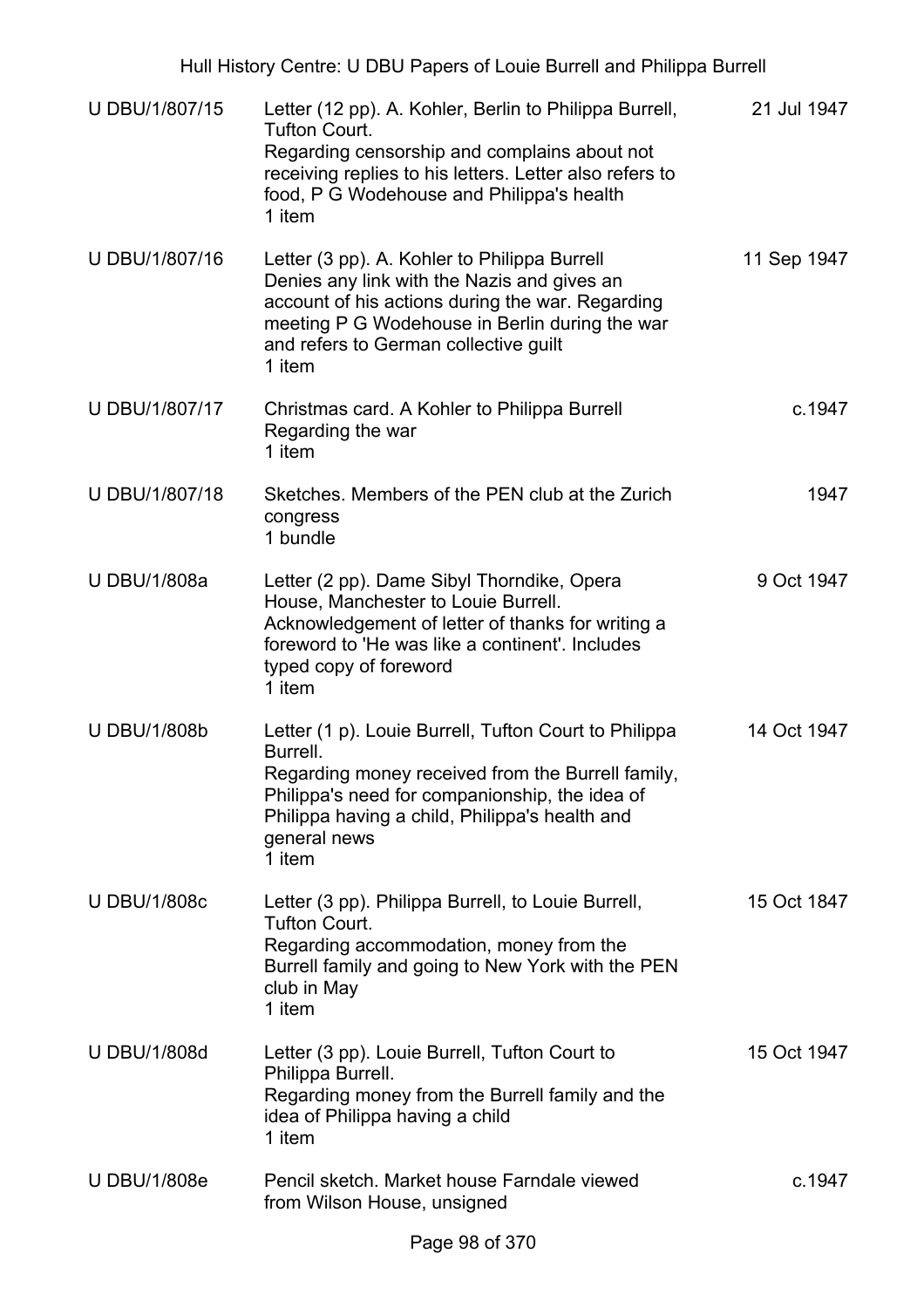| <b>U DBU/1/809</b> | Letter (2 pp). Philippa Burrell, Wilson House,<br>Farndale to Louie Burrell, Tufton Court.<br>Regarding food, the Potter family and life in<br>Farndale<br>1 item                                                                                                                                                                                                                           | 26 Oct 1947 |
|--------------------|---------------------------------------------------------------------------------------------------------------------------------------------------------------------------------------------------------------------------------------------------------------------------------------------------------------------------------------------------------------------------------------------|-------------|
| <b>U DBU/1/810</b> | Letter (10 pp). Louie Burrell, Tufton Court to<br>Philippa Burrell.<br>Account of the lodgers leaving. Letter also refers<br>to tobacco and books<br>1 item                                                                                                                                                                                                                                 | 26 Oct 1947 |
| <b>U DBU/1/811</b> | Letter (2 pp). Louie Burrell, Tufton Court to<br>Philippa Burrell.<br>Introductions to friends in Yorkshire. Regarding<br>ideas for objects to paint and urging Philippa to<br>find a man<br>1 item                                                                                                                                                                                         | 27 Oct 1947 |
| <b>U DBU/1/812</b> | Letters<br>a) Letter (2 pp). Philippa Burrell to Louie Burrell,<br>Tufton Court. Regarding chocolate rations and<br>problems with the house<br>b) Letter (2 pp). Philippa Burrell, Wilson House,<br>Farndale to Louie Burrell, Tufton Court. Regarding<br>work on the house. No date<br>c) Letter (2 pp). Mrs Potter, Market House to<br>Philippa Burrell. General news. No date<br>3 items | Nov 1947    |
| <b>U DBU/1/813</b> | Letter (1 p). Louie Burrell, Tufton Court to Philippa<br><b>Burrell</b><br>Regarding advertising for lodgers, Miron Grindea<br>buying Cook's Pit and looking for lampshade work<br>but many firms out of business and bombed<br>1 item                                                                                                                                                      | 4 Nov 1947  |
| <b>U DBU/1/814</b> | Letter (2 pp). Louie Burrell, Tufton Court to<br>Philippa Burrell.<br>Regarding a lodger, trying to sell painted work and<br>gaining an order from the Army and Navy store.<br>Letter also refers to the state of Wilson House<br>1 item                                                                                                                                                    | 4 Nov 1947  |
| <b>U DBU/1/815</b> | Letter (1 p). Louie Burrell, Tufton Court to Philippa<br>Burrell (1st page only).<br>Refers to plans for lodgers, hopes for Army and<br>Navy stores work and bed and breakfast plans for<br>the Royal wedding<br>1 item                                                                                                                                                                     | 6 Nov 1947  |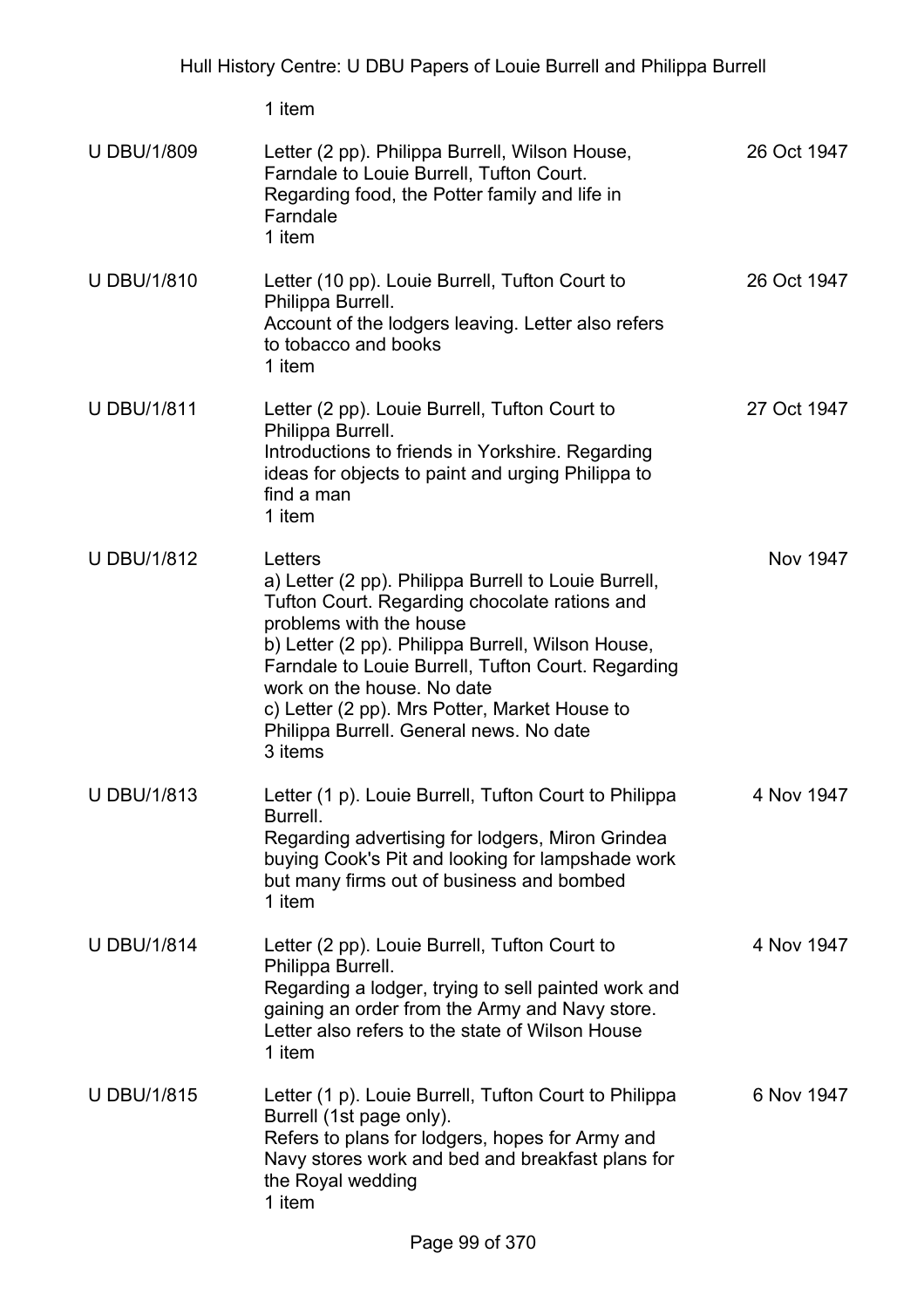| <b>U DBU/1/816</b> | Letter (2 pp). Louie Burrell, Tufton Court to<br>Philippa Burrell.<br>Regarding work for Army and Navy stores, the<br>Royal wedding and general news<br>1 item                                                                                                                                                                                  | 7 Nov 1947     |
|--------------------|-------------------------------------------------------------------------------------------------------------------------------------------------------------------------------------------------------------------------------------------------------------------------------------------------------------------------------------------------|----------------|
| <b>U DBU/1/817</b> | Letter (1 p). Louie Burrell, Tufton Court to Philippa<br>Burrell.<br>Regarding general news and a lodger<br>1 item                                                                                                                                                                                                                              | 10 Nov 1947    |
| <b>U DBU/1/818</b> | Letter (4 pp). Philippa Burrell, Wilson House,<br>Farndale to Louie Burrell.<br>Regarding her action over the state of the house,<br>work and Louie's Royal wedding plans<br>1 item                                                                                                                                                             | 11 Nov 1947    |
| <b>U DBU/1/819</b> | Letter (1 p). Louie Burrell, Tufton Court to Philippa<br>Burrell.<br>Plan for Louie to stay at Wilson House whilst<br>Philippa stays in London<br>1 item                                                                                                                                                                                        | 11 Nov 1947    |
| <b>U DBU/1/820</b> | Letter (2 pp). Louie Burrell, Tufton Court to<br>Philippa Burrell.<br>Regarding work on Wilson House, lodgers and<br>Army and Navy Stores work<br>1 item                                                                                                                                                                                        | 15 Nov 1947    |
| <b>U DBU/1/821</b> | Letters<br>a) Letter (1 p). Louie Burrell, Tufton Court to<br>Philippa Burrell. Regarding lodgers and Louie's<br>plans to go to Farndale<br>b) Letter (2 pp). Louie Burrell, Wilson House<br>Farndale to Philippa Burrell, Tufton Court.<br>Regarding work on Wilson House and lodgers in<br>the Tufton Court flat. 26 November 1947<br>2 items | 22-26 Nov 1947 |
| <b>U DBU/1/822</b> | Letter (1 p). Louie Burrell, Tufton Court to Philippa<br>Burrell.<br>Account of the journey to London from Farndale<br>1 item                                                                                                                                                                                                                   | 3 Jan 1948     |
| <b>U DBU/1/823</b> | Letter (3 pp). Philippa Burrell, Wilson House,<br>Farndale to Louie Burrell, Tufton Court. Regarding<br>news of Farndale and Louie's visit<br>1 item                                                                                                                                                                                            | 4 Jan 1948     |
| <b>U DBU/1/824</b> | Letter (1 p). Louie Burrell, Tufton Court to Philippa<br>Burrell, Wilson House, Farndale.                                                                                                                                                                                                                                                       | 4 Jan 1948     |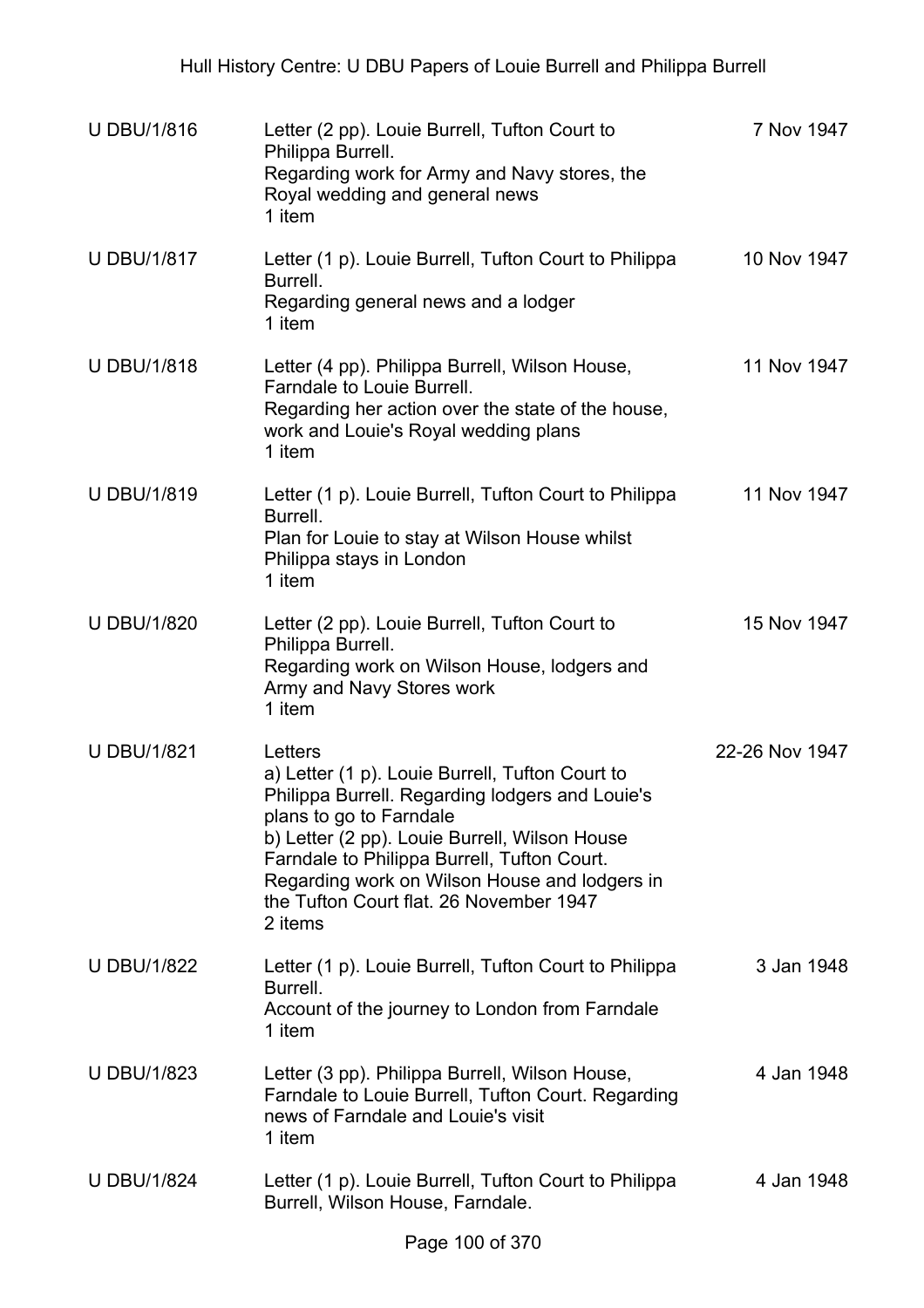|                    | Advice on damp<br>1 item                                                                                                                                                                                  |             |
|--------------------|-----------------------------------------------------------------------------------------------------------------------------------------------------------------------------------------------------------|-------------|
| <b>U DBU/1/825</b> | Letter (1 p) Louie Burrell, Tufton Court to Philippa<br>Burrell.<br>Regarding visiting Harrods and problems with a<br>lodger<br>1 item                                                                    | 5 Jan 1948  |
| <b>U DBU/1/826</b> | Letter (2 pp). Louie Burrell, Tufton Court to<br>Philippa Burrell.<br>Regarding Philippa's health, work on painted tins<br>and problems with the lodger<br>1 item                                         | 6 Jan 1948  |
| <b>U DBU/1/827</b> | Letter (2 pp). Philippa Burrell, Wilson House,<br>Farndale to Louie Burrell, Tufton Court.<br>Regarding problems with rent and rates on Wilson<br>House and her work suffering<br>1 item                  | 6 Feb 1947  |
| <b>U DBU/1/828</b> | Letter (2 pp). Philippa Burrell, Wilson House,<br>Farndale to Louie Burrell, Tufton Court.<br>Regarding the state of the house, looking for new<br>lodger and her worry over work<br>1 item               | 7 Jan 1947  |
| <b>U DBU/1/829</b> | Letter . Louie Burrell, Tufton Court to Philippa<br>Burrell.<br>Seeking orders for painted work and having<br>problems finding materials and items to paint due<br>to scarcity and restrictions<br>1 item | 8 Jan 1947  |
| <b>U DBU/1/830</b> | Letter (1 p). Louie Burrell, Tufton Court to Philippa<br>Burrell.<br>Regarding possibility of Philippa sharing the<br>house with Theo and contacting embassies for<br>new lodgers<br>1 item               | 10 Jan 1948 |
| <b>U DBU/1/831</b> | Letter (1 p). Louie Burrell, Tufton Court to Philippa<br>Burrell.<br>Regarding advertising for lodgers and an account<br>of an incident at a post office<br>1 item                                        | 12 Jan 1948 |
| <b>U DBU/1/832</b> | Letter (1 p). Louie Burrell, Tufton Court to Philippa<br>Burrell.<br>Regarding enamel painting, general news and<br>advertising for lodgers<br>1 item                                                     | 13 Jan 1948 |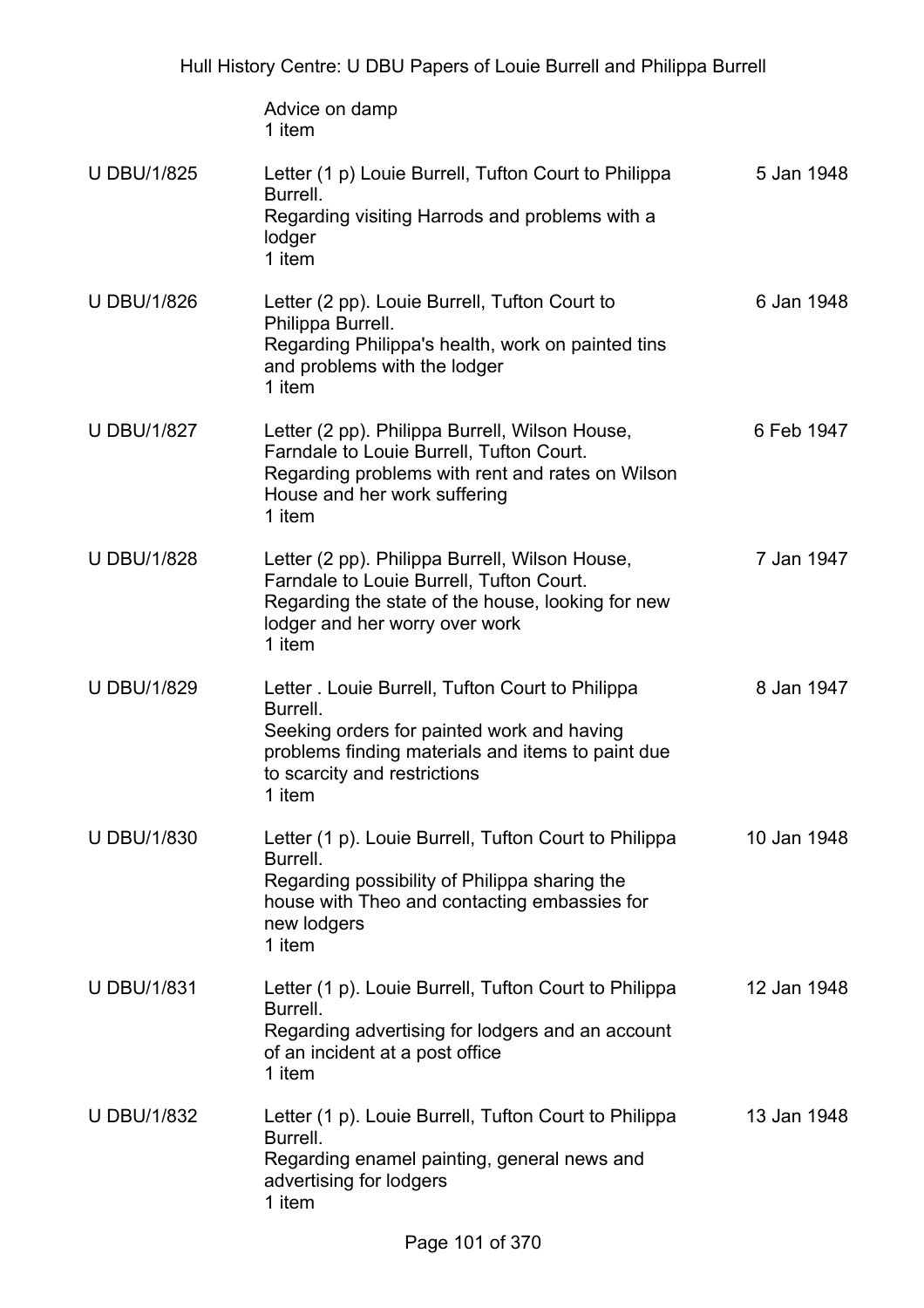| <b>U DBU/1/833</b> | Letter (1 p). Louie Burrell, Tufton Court to Philippa<br>Burrell.<br>Regarding Philippa being disturbed by workmen<br>and Letter also refers to prospective lodgers<br>1 item                                              | 14 Jan 1948 |
|--------------------|----------------------------------------------------------------------------------------------------------------------------------------------------------------------------------------------------------------------------|-------------|
| <b>U DBU/1/834</b> | Letter (1 p). Louie Burrell, Tufton Court to Philippa<br>Burrell.<br>Regarding painting and prospective lodgers<br>1 item                                                                                                  | 16 Jan 1948 |
| <b>U DBU/1/835</b> | Letter (1 p). Louie Burrell, Tufton Court to Philippa<br>Burrell.<br>Regarding poverty and being alone and giving<br>notice to a lodger<br>1 item                                                                          | 17 Jan 1948 |
| <b>U DBU/1/836</b> | Letter . Louie Burrell, Tufton Court to Philippa<br>Burrell (page 1 only).<br>Refers to a decision on new lodger and looking<br>after a neighbour's child with chicken pox<br>1 item                                       | 18 Jan 1948 |
| <b>U DBU/1/837</b> | Letter (2 pp). Louie Burrell, Tufton Court to<br>Philippa Burrell.<br>Has made a decision on choice of new lodger and<br>has been granted permission by the board of<br>trade to buy wood to make boxes to paint<br>1 item | 21 Jan 1948 |
| <b>U DBU/1/838</b> | Letter (2 pp). Louie Burrell, Tufton Court to<br>Philippa Burrell.<br>Regarding neighbours, a new lodger and advice<br>on winter weather<br>1 item                                                                         | 24 Jan 1948 |
| <b>U DBU/1/839</b> | Postcard. Philippa Burrell, Wilson House,<br>Farndale to Louie Burrell, Tufton Court.<br>Regarding her health and improvements in the<br>house<br>1 item                                                                   | Jan 1948    |
| <b>U DBU/1/840</b> | Postcard. Philippa Burrell, Wilson House to Louie<br>Burrell, Tufton Court.<br>Regarding snow and working<br>1 item                                                                                                        | 1948        |
| <b>U DBU/1/841</b> | Letter (1 p). Louie Burrell, Tufton Court to Philippa<br>Burrell.<br>Regarding painting work and the possibility of<br>working for Medici                                                                                  | 29 Jan 1948 |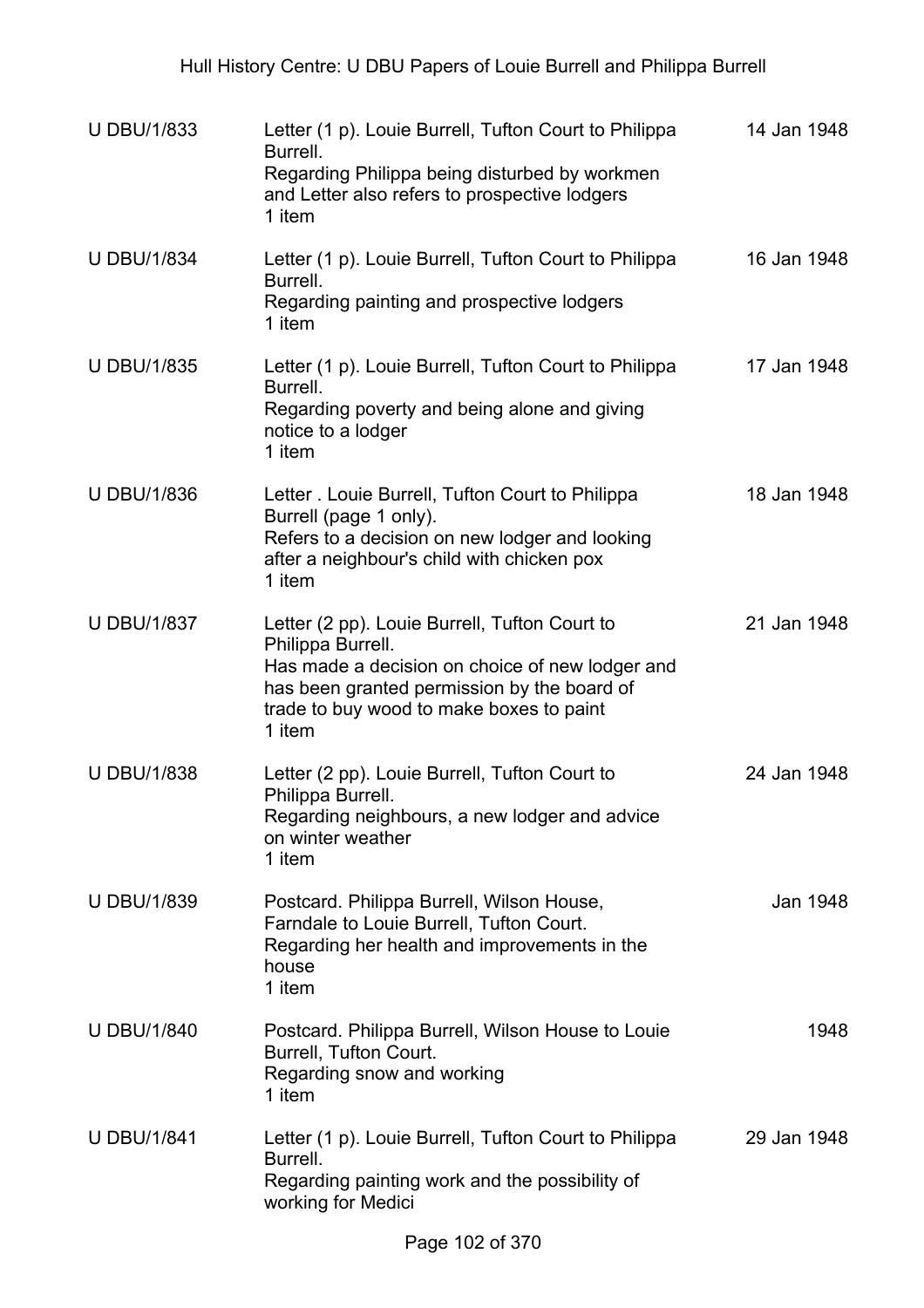| <b>U DBU/1/842</b> | Letter (1 p). Louie Burrell, Tufton Court to Philippa<br>Burrell.<br>Regarding encountering Gandhi in India, a new<br>lodger and motorcycles<br>1 item                   | 1 Feb 1948  |
|--------------------|--------------------------------------------------------------------------------------------------------------------------------------------------------------------------|-------------|
| <b>U DBU/1/843</b> | Letter (1 p). Louie Burrell, Tufton Court to Philippa<br>Burrell.<br>Regarding selling her work and Philippa's visit<br>1 item                                           | 3 Mar 1948  |
| <b>U DBU/1/844</b> | Letter (2 pp). Louie Burrell, Tufton Court to<br>Philippa Burrell.<br>Regarding house hunting in May and general<br>news<br>1 item                                       | 7 Mar 1948  |
| <b>U DBU/1/845</b> | Letter (1 p). Philippa Burrell, Wilson House,<br>Farndale to Louie Burrell, Tufton Court.<br>Regarding her health and work<br>1 item                                     | 7 Mar 1948  |
| <b>U DBU/1/846</b> | Letter (1 p). Louie Burrell to Philippa Burrell (last<br>page only).<br>Philippa's health<br>1 item                                                                      | 1948        |
| <b>U DBU/1/847</b> | Letter (2 pp). Louie Burrell, Tufton Court to<br>Philippa Burrell.<br>Regarding Philippa's isolation, house hunting, her<br>work and the scarcity of materials<br>1 item | 8 Mar 1948  |
| <b>U DBU/1/848</b> | Letter (2 pp). Louie Burrell, Tufton Court to<br>Philippa Burrell.<br>Regarding house hunting, her Medici work and<br>disagreements over designs<br>1 item               | 9 Mar 1948  |
| <b>U DBU/1/849</b> | Letter (1 p). Louie Burrell, Tufton Court to Philippa<br>Burrell.<br>Regarding her trouble selling work and it being a<br>bad time for artists<br>1 item                 | 12 Mar 1948 |
| <b>U DBU/1/850</b> | Letter (2 pp). Louie Burrell, Tufton Court to<br>Philippa Burrell.<br>Regarding selling work to a shop in Kings Road<br>and refers to materials supply<br>1 item         | 13 Mar 1948 |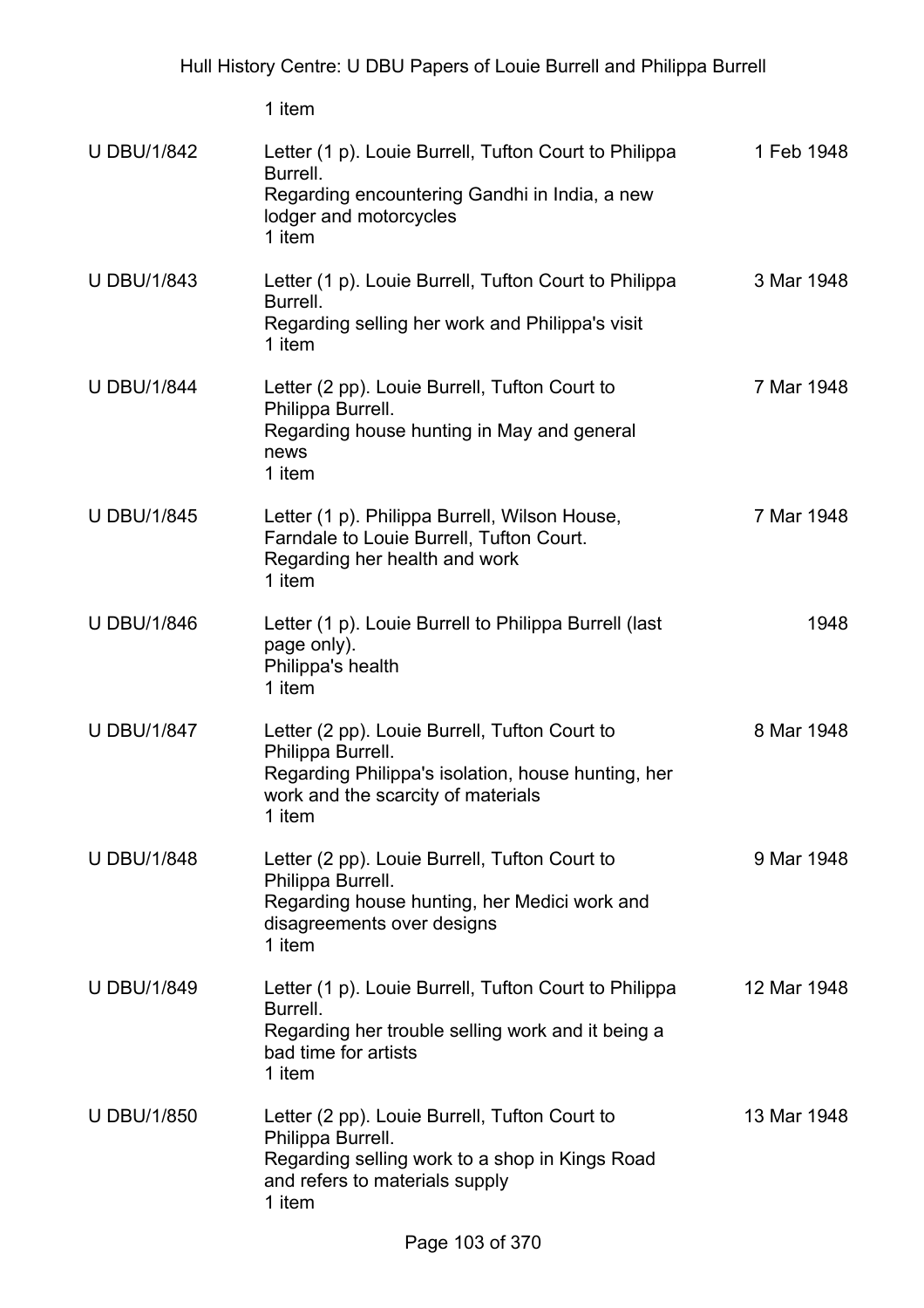| <b>U DBU/1/851</b> | Letter (2 pp). Philippa Burrell, Wilson House,<br>Farndale to Louie Burrell.<br>Regarding being unable to work, wanting to leave<br>Farndale and refers to her depression<br>1 item                                                                                          | 15 Mar 1948 |
|--------------------|------------------------------------------------------------------------------------------------------------------------------------------------------------------------------------------------------------------------------------------------------------------------------|-------------|
| <b>U DBU/1/852</b> | Table of Philippa's travel arrangements to<br>Germany<br>1 item                                                                                                                                                                                                              | 1948        |
| <b>U DBU/1/853</b> | Letter (2 pp). Louie Burrell, Tufton Court to<br>Philippa Burrell.<br>Regarding Philippa's departure for Germany<br>1 item                                                                                                                                                   | 2 May 1948  |
| <b>U DBU/1/854</b> | Letter (3 pp). Philippa Burrell, Press Camp, Ohligs<br>to Louie Burrell.<br>Account of her journey and acquaintances made,<br>press camp and going to meet president<br>1 item                                                                                               | 3 May 1948  |
| <b>U DBU/1/855</b> | Letter (2 pp). Louie Burrell, Tufton Court to<br>Philippa Burrell.<br>Regarding Philippa's journey and lodgers<br>1 item                                                                                                                                                     | 5 May 1948  |
| <b>U DBU/1/856</b> | Letter (1 p). Louie Burrell, Tufton Court to<br>Philippa Burrell (page 1 only).<br>Refers to going to Ipswich to house hunt and an<br>account of shopping<br>1 item                                                                                                          | 7 May 1948  |
| <b>U DBU/1/857</b> | Letter (4 pp). Philippa Burrell, Press Camp, Ohligs<br>to Louie Burrell.<br>Regarding meeting Frau Teusch, minister for<br>education and head to the book department of the<br>military government, the devastation of Cologne<br>and the German post war attitude<br>1 item | 7 May 1948  |
| <b>U DBU/1/858</b> | Letter (1 p). Louie Burrell to Philippa Burrell.<br>Regarding a letter from Arthur Ratcliff, publisher<br>who is interested in seeing Philippa's work again<br>1 item                                                                                                        | 8 May 1948  |
| <b>U DBU/1/859</b> | Letter (2 pp). Louie Burrell, Ipswich to Philippa<br>Burrell.<br>Regarding a mansion on Lord Bristol's estate and<br>money<br>1 item                                                                                                                                         | 12 May 1948 |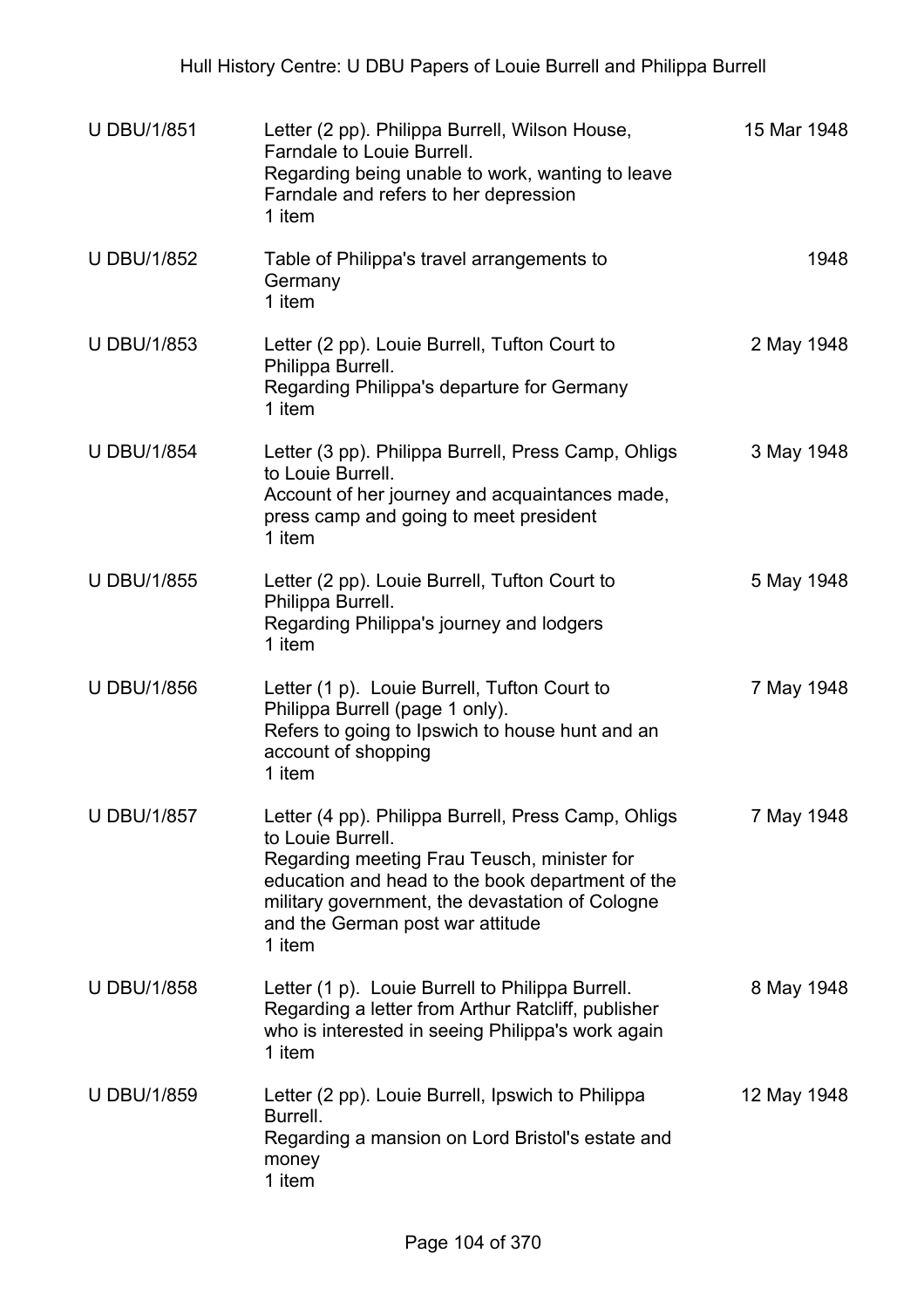| <b>U DBU/1/860</b> | Letter (2 pp). Louie Burrell, Tufton Court to<br>Philippa Burrell.<br>Regarding Louie's return to London and house<br>hunting plans<br>1 item                                                                                                                                                                                                           | 14 May 1948 |
|--------------------|---------------------------------------------------------------------------------------------------------------------------------------------------------------------------------------------------------------------------------------------------------------------------------------------------------------------------------------------------------|-------------|
| <b>U DBU/1/861</b> | Letter (5 pp). Philippa Burrell, Berlin to Louie<br>Burrell, Tufton Court.<br>Description of Herford and an account of a journey<br>to Berlin travelling through the Russian zone and<br>seeing German refugees. Letter also refers to<br>press work, socialising with theatre people and<br>selling 'He was like a continent' to a publisher<br>1 item | 14 May 1948 |
| <b>U DBU/1/862</b> | Letter (2 pp). Louie Burrell, Tufton Court to<br>Philippa Burrell.<br>Regarding a publisher buying 'He was like a<br>continent', house hunting and a crime wave in<br><b>Berlin</b><br>1 item                                                                                                                                                           | 16 May 1948 |
| <b>U DBU/1/863</b> | Letter (2 pp). Louie Burrell to Philippa Burrell.<br>Regarding Miron Grindea's reaction to selling 'He<br>was like a continent' and Philippa's success in<br><b>Berlin</b><br>1 item                                                                                                                                                                    | 17 May 1948 |
| <b>U DBU/1/864</b> | Letter (2 pp). Louie Burrell, Tufton Court to<br>Philippa Burrell.<br>Regarding house hunting<br>1 item                                                                                                                                                                                                                                                 | 18 May 1948 |
| <b>U DBU/1/865</b> | Letter (2 pp). Philippa Burrell, Berlin to Louie<br>Burrell.<br>Regarding Germans living under Russia and the<br>atmosphere of Berlin<br>1 item                                                                                                                                                                                                         | 19 May 1948 |
| <b>U DBU/1/866</b> | Letter (2 pp). Louie Burrell, Tufton Court to<br>Philippa Burrell.<br>Regarding new lodgers, the state of Germany, war<br>and over population<br>1 item                                                                                                                                                                                                 | 21 May 1948 |
| <b>U DBU/1/867</b> | Letter (2 pp). Louie Burrell, Tufton Court to<br>Philippa Burrell.<br>Regarding Philippa's journey to Hamburg and<br>house hunting<br>1 item                                                                                                                                                                                                            | 24 May 1948 |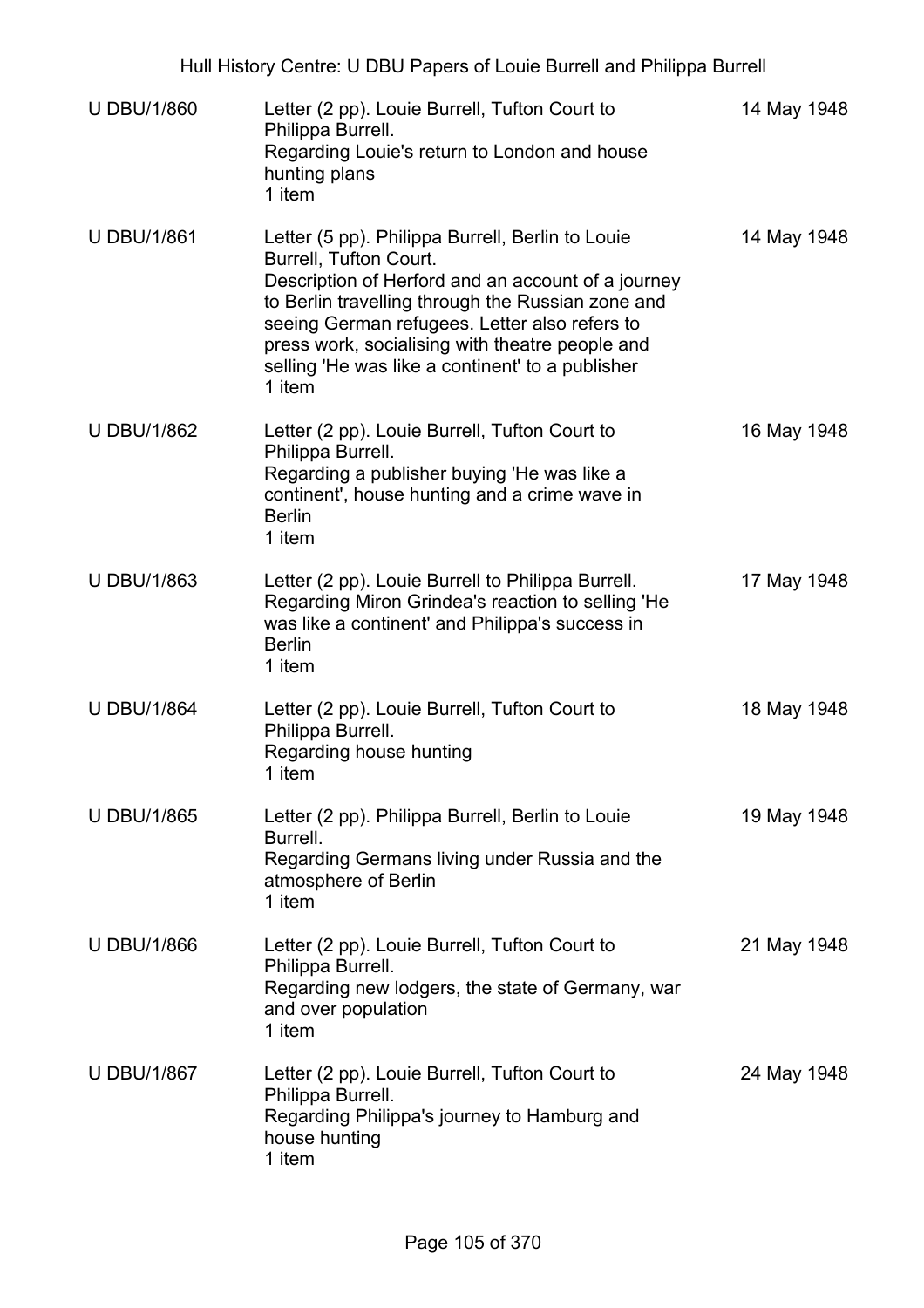| <b>U DBU/1/868</b> | Letter (2 pp). Philippa Burrell, Hamburg to Louie<br>Burrell. Description of Hamburg.<br>Regarding Berlin and meeting the head of<br>Hamburg theatres and a newspaper editor<br>1 item                                                                 | 25 May 1948   |
|--------------------|--------------------------------------------------------------------------------------------------------------------------------------------------------------------------------------------------------------------------------------------------------|---------------|
| <b>U DBU/1/869</b> | Travel instructions from the foreign office<br>1 item                                                                                                                                                                                                  | c.1948        |
| <b>U DBU/1/870</b> | Letter (3 pp). Philippa Burrell, Hamburg to Louie<br>Burrell, Tufton Court.<br>Compares Hamburg to Berlin. Letter also refers to<br>making useful contacts with artists including Philip<br>Lorraine and refers to the theatre and the press<br>1 item | 18 May 1948   |
| <b>U DBU/1/871</b> | Letter (2 pp). Louie Burrell, Tufton Court to<br>Philippa Burrell.<br>Regarding Berlin and Hamburg, neighbours,<br>lodgers and population growth<br>1 item                                                                                             | 28 May 1948   |
| <b>U DBU/1/872</b> | Letter (2 pp). Philippa Burrell, Copenhagen to<br>Louie Burrell, Tufton Court.<br>Regarding food in Germany, the PEN conference<br>and her hate of Germany<br>1 item                                                                                   | 31 May 1948   |
| <b>U DBU/1/873</b> | Letter (2 pp). Louie Burrell, Tufton Court to<br>Philippa Burrell.<br>Regarding Philippa's journey to the PEN<br>conference, neighbours, Philippa's promotion of<br>'He was like a Continent' and taking lunch at the<br><b>Carlton Club</b><br>1 item | 31 May 1948   |
| <b>U DBU/1/874</b> | Letter (2 pp). Louie Burrell, Tufton Court to<br>Philippa Burrell.<br>Regarding Denmark and her lunch at the Carlton<br>Club<br>1 item                                                                                                                 | 6 Jun 1948    |
| <b>U DBU/1/875</b> | Letter (1 p). Philippa Burrell, Denmark to Louie<br>Burrell, Tufton Court.<br>Regarding going to visit a Swedish writers colony<br>1 item                                                                                                              | 7 Jun 1948    |
| <b>U DBU/1/876</b> | Letters<br>a) Letters (4pp). Ever Hadari to Philippa Burrell.<br>Regarding writing, Palestine, her relationship with<br>Philippa, a Jewish world congress and German<br>camps. 8 June 1948 - 17 June 1948                                              | 8-17 Jun 1948 |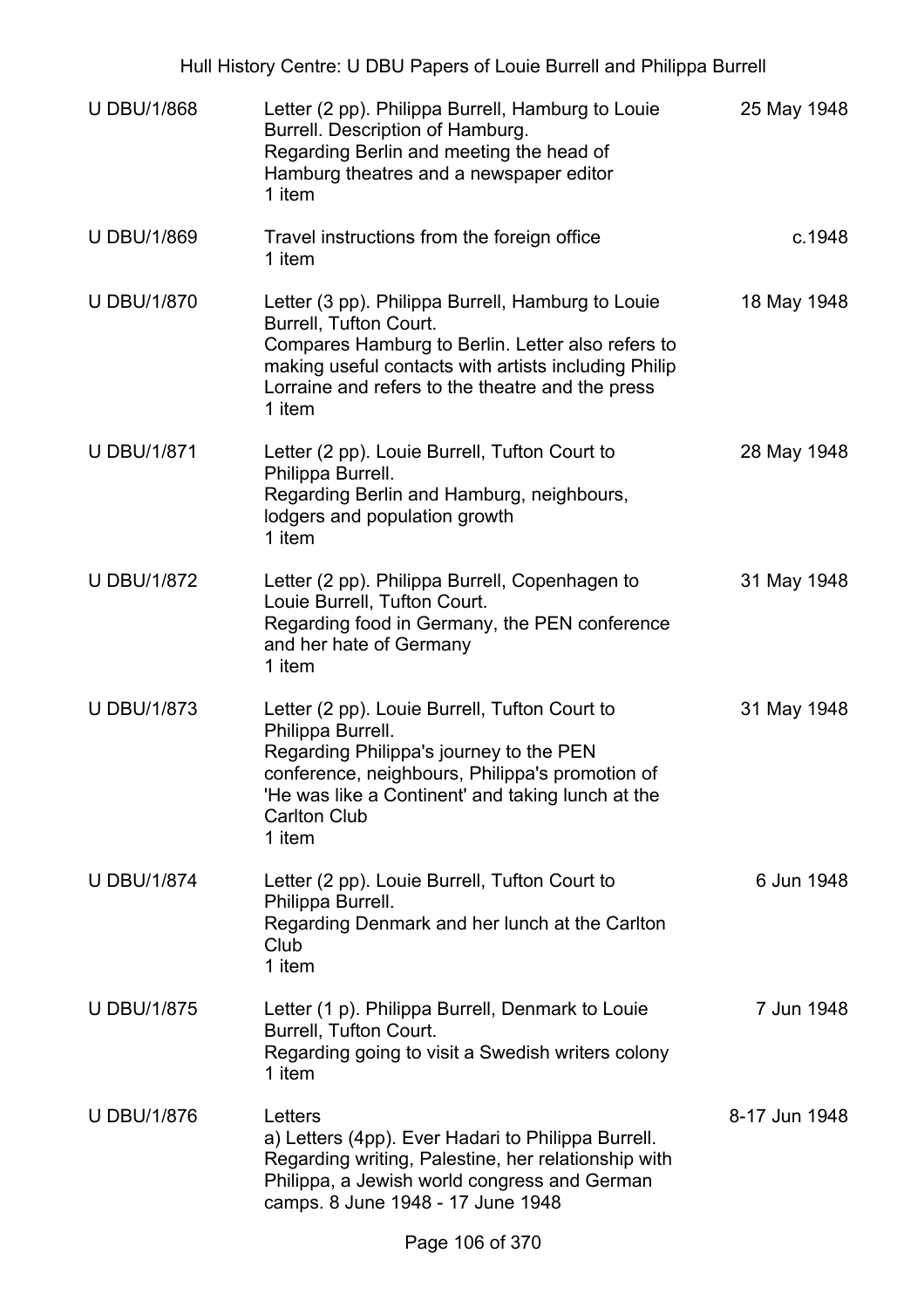|                    | b) Letter (1 p). Philippa Burrell, Sweden to Louie<br>Burrell, Tufton Court. Regarding an artists and<br>writers colony and the Swedish countryside. 10<br><b>June 1948</b><br>5 items                                                                                   |                 |
|--------------------|--------------------------------------------------------------------------------------------------------------------------------------------------------------------------------------------------------------------------------------------------------------------------|-----------------|
| <b>U DBU/1/877</b> | Letter (3 pp). Louie Burrell, Tufton Court to<br>Philippa Burrell.<br>Regarding house hunting, the conflict between<br>domesticity and art and reflects upon the course<br>of her life and on Philippa<br>1 item                                                         | 3 Jul 1948      |
| <b>U DBU/1/878</b> | Letter (3 pp). Louie Burrell, Bury St Edmunds to<br>Philippa Burrell.<br>Regarding house hunting and lodgers<br>1 item                                                                                                                                                   | 7 Jul 1948      |
| <b>U DBU/1/879</b> | Letter (2 pp). Louie Burrell, Bury St Edmunds to<br>Philippa Burrell.<br>Regarding house hunting<br>1 item                                                                                                                                                               | 11 Jul 1948     |
| <b>U DBU/1/880</b> | Letter (3 pp). Louie Burrell, Bury St Edmunds to<br>Philippa Burrell.<br>Regarding house hunting, a house on the Bristol's<br>estate, Dame Sibyl Thorndike and Philippa's work<br>1 item                                                                                 | 14 Jul 1948     |
| <b>U DBU/1/881</b> | Letter (2 pp). Louie Burrell, Bury St Edmunds to<br>Philippa Burrell.<br>Regarding a house on the Bristol's estate and<br>money<br>1 item                                                                                                                                | 14 Jul 1948     |
| <b>U DBU/1/882</b> | Letter and a postcard<br>a) Letter (2 pp). Louie Burrell, Bury St Edmunds to<br>Philippa Burrell. Regarding house hunting and<br>Yorkshire<br>b) Postcard. Philippa Burrell to Louie Burrell, Bury<br>St Edmunds. Regarding the German book trade.<br>No date<br>2 items | <b>Jul 1948</b> |
| <b>U DBU/1/883</b> | Letter (2 pp). Louie Burrell, Bury St Edmunds to<br>Philippa Burrell.<br>Regarding house hunting, money and Wilson<br>House<br>1 item                                                                                                                                    | 25 Jul 1948     |
| <b>U DBU/1/884</b> | Letter (2 pp). Louie Burrell, Tufton Court to<br>Philippa Burrell.                                                                                                                                                                                                       | 28 Jul 1948     |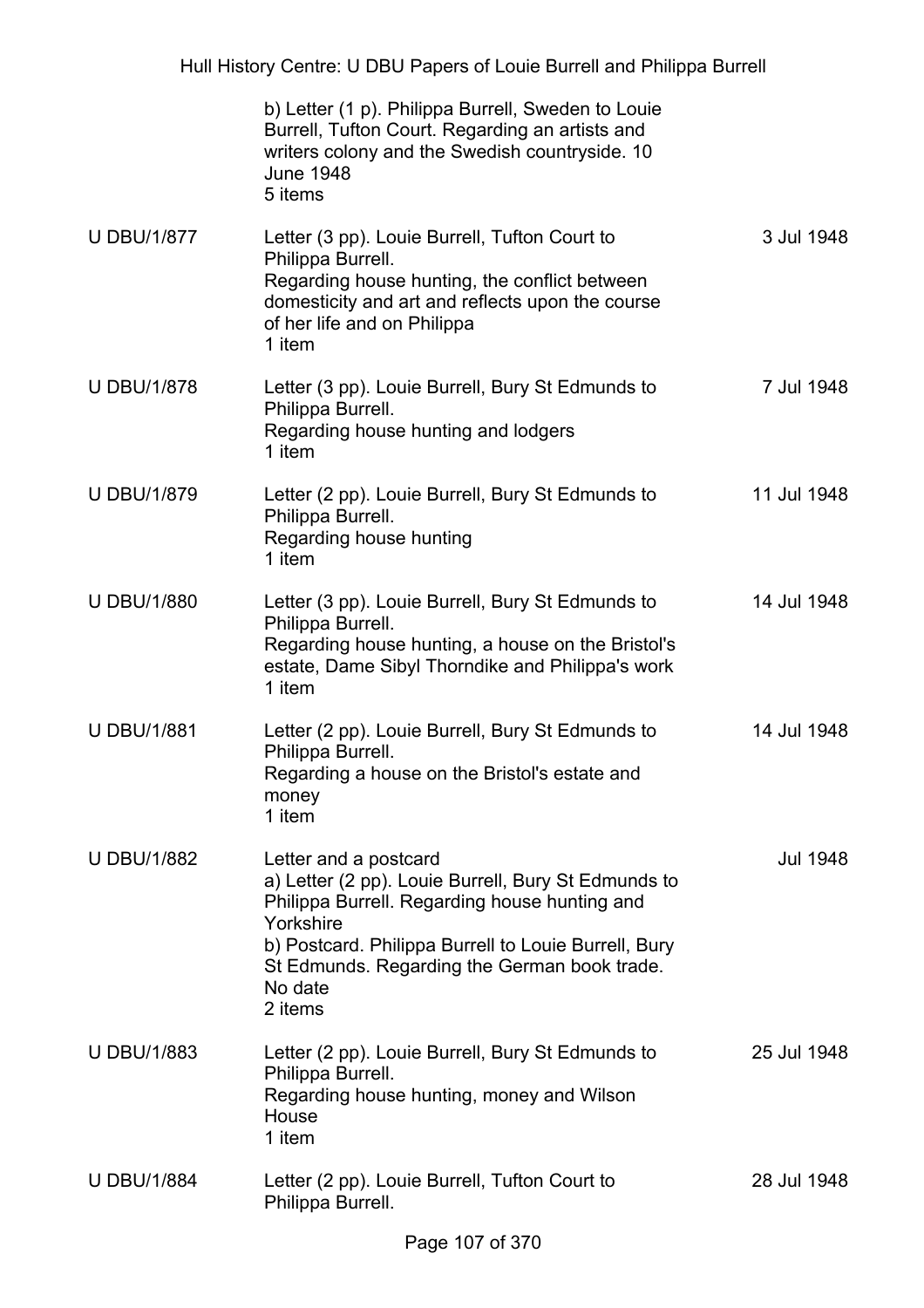|                    | Will not be house hunting again until she has<br>found out the positions of aerodromes around the<br>country<br>1 item                                                                                                                        |             |
|--------------------|-----------------------------------------------------------------------------------------------------------------------------------------------------------------------------------------------------------------------------------------------|-------------|
| <b>U DBU/1/885</b> | Letter (1 p). Louie Burrell, Tufton Court to Philippa<br>Burrell.<br>Regarding house hunting and a description of a<br>village<br>1 item                                                                                                      | Jul 1948    |
| <b>U DBU/1/886</b> | Letter (3 pp). Philippa Burrell, Wilson House,<br>Farndale to Louie Burrell, Tufton Court.<br>Regarding moving temporarily to a new cottage<br>offered by Major Gatty - Smith whilst Louie is<br>house hunting in Suffolk<br>1 item           | 28 Jul 1948 |
| <b>U DBU/1/887</b> | Letter (3 pp). Louie Burrell, Tufton Court to<br>Philippa Burrell.<br>Regarding information on the location of<br>aerodromes and abandoning idea of living in<br>Suffolk. Philippa's offer of a cottage from Major<br>Gatty - Smith<br>1 item | 3 Aug 1948  |
| <b>U DBU/1/888</b> | Letter (8 pp). Philippa Burrell Wilson House,<br>Farndale to Louie Burrell, Tufton Court.<br>Regarding viewing a cottage but put off by the<br>owner, Captain Fuller<br>1 item                                                                | 3 Aug 1948  |
| <b>U DBU/1/889</b> | Letter (2 pp). Louie Burrell, Tufton Court to<br>Philippa Burrell.<br>Regarding house hunting and aerodromes and<br>visiting Mrs Fitzclarence<br>1 item                                                                                       | 4 Aug 1948  |
| <b>U DBU/1/890</b> | Letter (2 pp). Louie Burrell, Tufton Court to<br>Philippa Burrell.<br>Regarding Captain Fuller's cottage and house<br>hunting<br>1 item                                                                                                       | 4 Aug 1948  |
| <b>U DBU/1/891</b> | Letter (4 pp). Louie Burrell, Tufton Court to<br>Philippa Burrell.<br>Regarding selling painted boxes, house hunting in<br>Yorkshire, lodgers and Priestley's 'An Inspector<br>Calls'<br>1 item                                               | 7 Aug 1948  |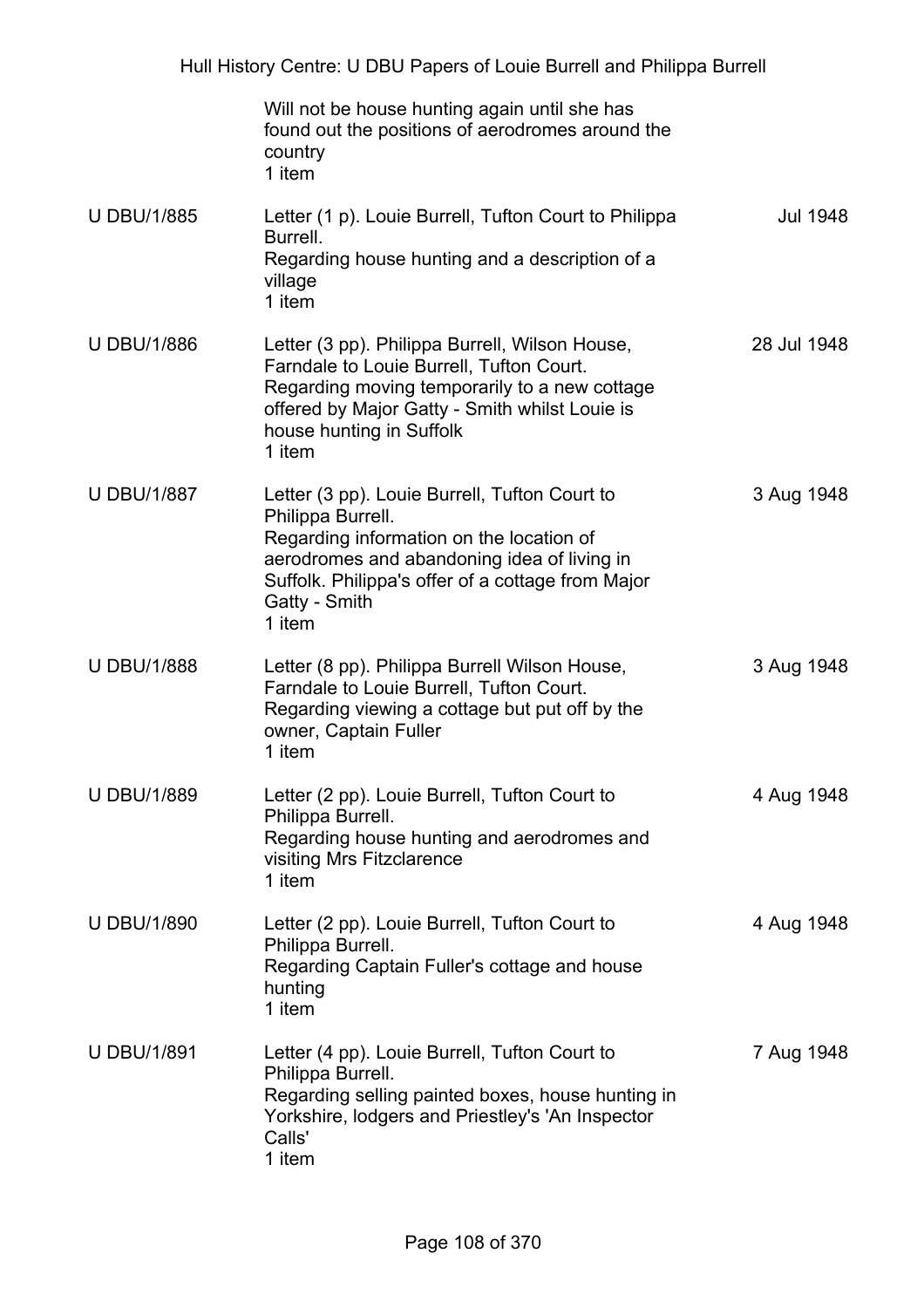| <b>U DBU/1/892</b> | Letter (2 pp). Louie Burrell, Tufton Court to<br>Philippa Burrell.<br>Regarding house hunting in Hampshire and<br>Philippa's work<br>1 item                                                                                                                                                                                                                                                                                                                                                                  | 9 Aug 1948     |
|--------------------|--------------------------------------------------------------------------------------------------------------------------------------------------------------------------------------------------------------------------------------------------------------------------------------------------------------------------------------------------------------------------------------------------------------------------------------------------------------------------------------------------------------|----------------|
| <b>U DBU/1/893</b> | Letter (2 pp). Louie Burrell, Tufton Court to<br>Philippa Burrell.<br>Regarding Philippa writing an article for Neville<br>Braybrooke, trying to sell painted boxes and<br>Philippa coming to London<br>1 item                                                                                                                                                                                                                                                                                               | 9-10 Aug 1948  |
| <b>U DBU/1/894</b> | Letter (2 pp). Philippa Burrell, Trouville to Louie<br>Burrell, Tufton Court.<br>Regarding an account of holiday activities<br>1 item                                                                                                                                                                                                                                                                                                                                                                        | 30 Aug 1948    |
| <b>U DBU/1/895</b> | Letter (2 pp). Louie Burrell, Wilson House to<br>Philippa Burrell.<br>Regarding her arrival at Wilson House<br>1 item                                                                                                                                                                                                                                                                                                                                                                                        | 14 Sep 1948    |
| <b>U DBU/1/896</b> | Letter (2 pp) Philippa Burrell, Tufton Court to<br>Louie Burrell, Wilson House.<br>Refers to money from Burrell family, lodgers and<br>working on an article on the German theatre for<br>Neville Braybrooke<br>1 item                                                                                                                                                                                                                                                                                       | 16 Sep 1948    |
| <b>U DBU/1/897</b> | Letter (1 p). Philippa Burrell, Tufton Court to Louie<br>Burrell, Wilson House.<br>Refers to lodgers, social activities and work<br>1 item                                                                                                                                                                                                                                                                                                                                                                   | 20 Sep 1948    |
| <b>U DBU/1/898</b> | Letters and a postcard<br>a) Letter (2 pp). Philippa Burrell, Tufton Court to<br>Louie Burrell, Wilson House. Refers to problems<br>with lodger and problems of living in the flat<br>b) Letter (3 pp). Louie Burrell, Farndale to Philippa<br>Burrell. Regarding lodgers, general news, the<br>state of the house and the journey to Farndale. 22<br>September 1948<br>c) Postcard. Louie Burrell, Farndale to Philippa<br>Burrell, Tufton Court. Regarding work on house.<br>22 [no month] 1948<br>3 items | 21-22 Sep 1948 |
| <b>U DBU/1/899</b> | Letter (2 pp). Philippa Burrell, Tufton Court to<br>Louie Burrell, Wilson House.<br>1 item                                                                                                                                                                                                                                                                                                                                                                                                                   | 23 Sep 1948    |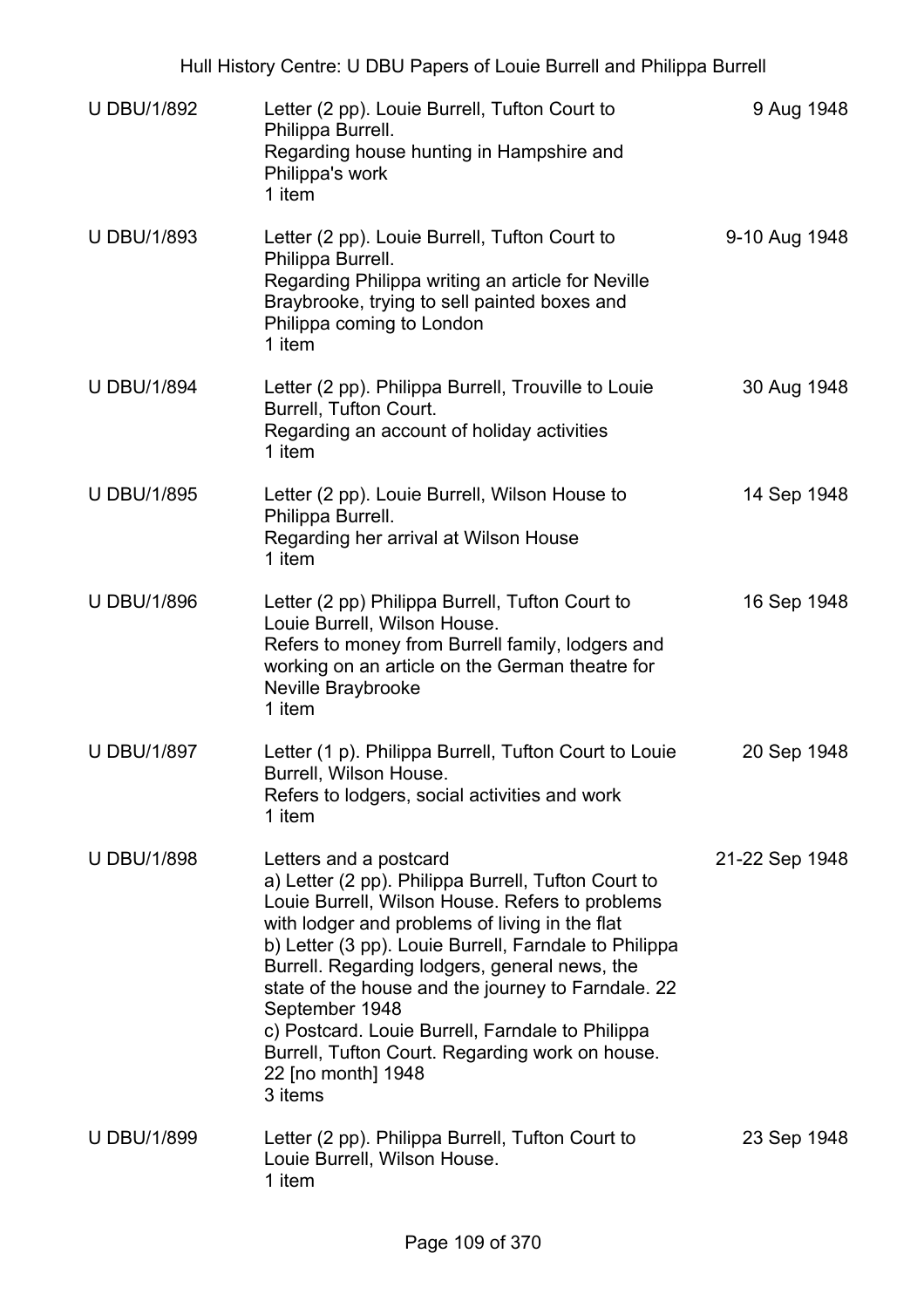| <b>U DBU/1/900</b> | Letters<br>a) Letter (2 pp). Louie Burrell, Wilson House to<br>Philippa Burrell, Tufton Court. Regarding<br>Philippa's work on an article for Braybrooke,<br>Philippa's party and getting rid of the current<br>lodgers and looking for new ones<br>b) Letter (2 pp). Louie Burrell, Farndale to Philippa<br>Burrell. Regarding work on Wilson House. 24 no<br>month 1948<br>c) Letter (1 p). Louie Burrell to Philippa Burrell<br>(last page only). Regarding work on Wilson<br>House. No date<br>3 items | 1948           |
|--------------------|------------------------------------------------------------------------------------------------------------------------------------------------------------------------------------------------------------------------------------------------------------------------------------------------------------------------------------------------------------------------------------------------------------------------------------------------------------------------------------------------------------|----------------|
| <b>U DBU/1/901</b> | Letter (2 pp). Philippa Burrell, Tufton Court to<br>Louie Burrell, Wilson House.<br>Refers to a lodger, party plans, arrangements for<br>her return to Wilson House, social events and<br><b>Miron Grindea</b><br>1 item                                                                                                                                                                                                                                                                                   | 27 Sep 1948    |
| <b>U DBU/1/902</b> | Letter (2 pp). Louie Burrell, Wilson House to<br>Philippa Burrell, Tufton Court.<br>Account of staying with Mrs Potter. Letter also<br>refers to Miron Grindea, the lodger and Philippa's<br>party<br>1 item                                                                                                                                                                                                                                                                                               | 28 Sep 1948    |
| <b>U DBU/1/903</b> | Postcard. Philippa Burrell, Wilson House to Louie<br>Burrell, Tufton Court.<br>Regarding Louie's work on the house, her journey<br>from London and work<br>1 item                                                                                                                                                                                                                                                                                                                                          | 1948           |
| <b>U DBU/1/904</b> | Postcard. Philippa Burrell, Wilson House to Louie<br>Burrell, Tufton Court.<br>Regarding settling back into the house, work and<br>health<br>1 item                                                                                                                                                                                                                                                                                                                                                        | 1948           |
| <b>U DBU/1/905</b> | Letters<br>a) Letter (5 pp). Philippa Burrell, Tufton Court to<br>Louie Burrell, Wilson House. Refers to arrival in<br>London, problems with the lodgers and ideas for<br>money<br>b) Letter (2 pp). Louie Burrell, Farndale to Philippa<br>Burrell. Regarding lodgers leaving the flat and<br>work on Wilson House, 22 November 1948<br>2 items                                                                                                                                                           | 21-22 Nov 1948 |
| <b>U DBU/1/906</b> | Postcard. Philippa Burrell, Tufton Court to Louie<br>Burrell, Wilson House.                                                                                                                                                                                                                                                                                                                                                                                                                                | 1948           |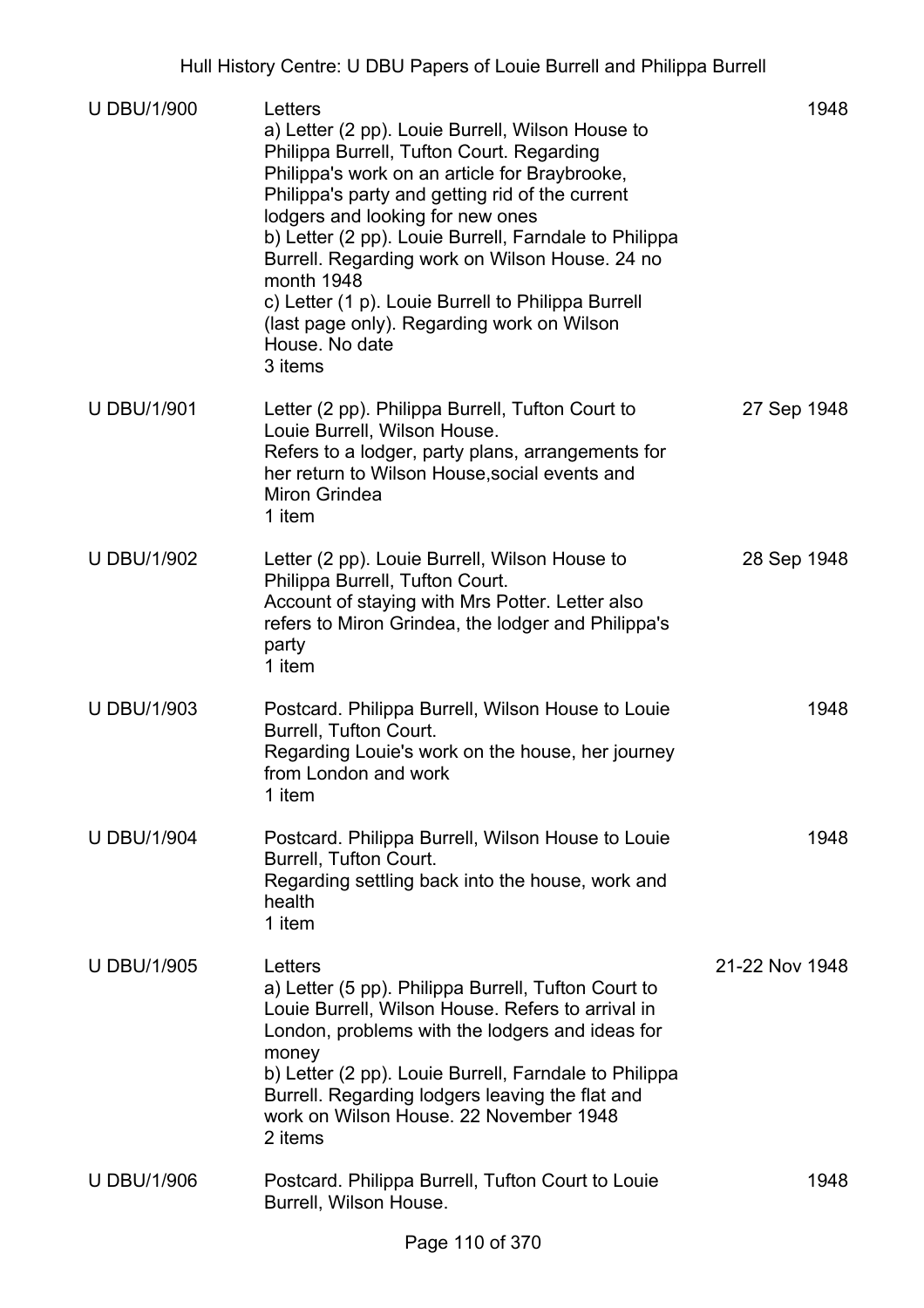|                    | Regarding lodgers and work on Wilson House<br>1 item                                                                                                                                                                                                                                               |             |
|--------------------|----------------------------------------------------------------------------------------------------------------------------------------------------------------------------------------------------------------------------------------------------------------------------------------------------|-------------|
| <b>U DBU/1/907</b> | Letter (1 p). Philippa Burrell, Tufton Court to Louie<br>Burrell, Wilson House.<br>Refers to problems with the lodgers, lunch with<br>Jim Griffiths and Louie's return to London<br>1 item                                                                                                         | 24 Nov 1948 |
| <b>U DBU/1/908</b> | Letter (3 pp). Philippa Burrell, Tufton Court to<br>Louie Burrell Wilson House.<br>Refers to lodgers, lunch with Jim Griffiths and<br>Louie's return to London<br>1 item                                                                                                                           | 26 Nov 1948 |
| <b>U DBU/1/909</b> | Letter (4 pp). Philippa Burrell, Tufton Court to<br>Louie Burrell.<br>Regarding lodgers and Louie's return to London<br>1 item                                                                                                                                                                     | 30 Nov 1948 |
| <b>U DBU/1/910</b> | Letter and a postcard<br>a) Postcard. Philippa Burrell, Tufton Court to Louie<br>Burrell, Wilson House. Regarding there being<br>enough room for Louie to return to the flat and<br>Philippa organising a party<br>b) Letter (1 p). From lodger giving notice, Tufton<br>Court. No date<br>2 items | 1 Dec 1948  |
| <b>U DBU/1/911</b> | Letter (1 p). Louie Burrell, Tufton Court to Philippa<br>Burrell, Wilson House.<br>Anticipating the lodger's departure<br>1 item                                                                                                                                                                   | 16 Dec 1948 |
| <b>U DBU/1/912</b> | Letter (1 p). Louie Burrell, Tufton Court to Philippa<br>Burrell.<br>Regarding the lodgers departure and advertising<br>for new ones<br>1 item                                                                                                                                                     | 19 Dec 1948 |
| <b>U DBU/1/913</b> | Letter (3 pp). Philippa Burrell, Wilson House to<br>Louie Burrell, Tufton Court.<br>Refers to writing the last scene of 'The Brothers'<br>1 item                                                                                                                                                   | 19 Dec 1948 |
| <b>U DBU/1/914</b> | Letter (1 p). Louie Burrell, Tufton Court to Philippa<br>Burrell, Wilson House.<br>Regarding advertising for tenants<br>1 item                                                                                                                                                                     | 21 Dec 1948 |
| <b>U DBU/1/915</b> | Letter (2 pp). Louie Burrell, Tufton Court to<br>Philippa Burrell, Wilson House.                                                                                                                                                                                                                   | 23 Dec 1948 |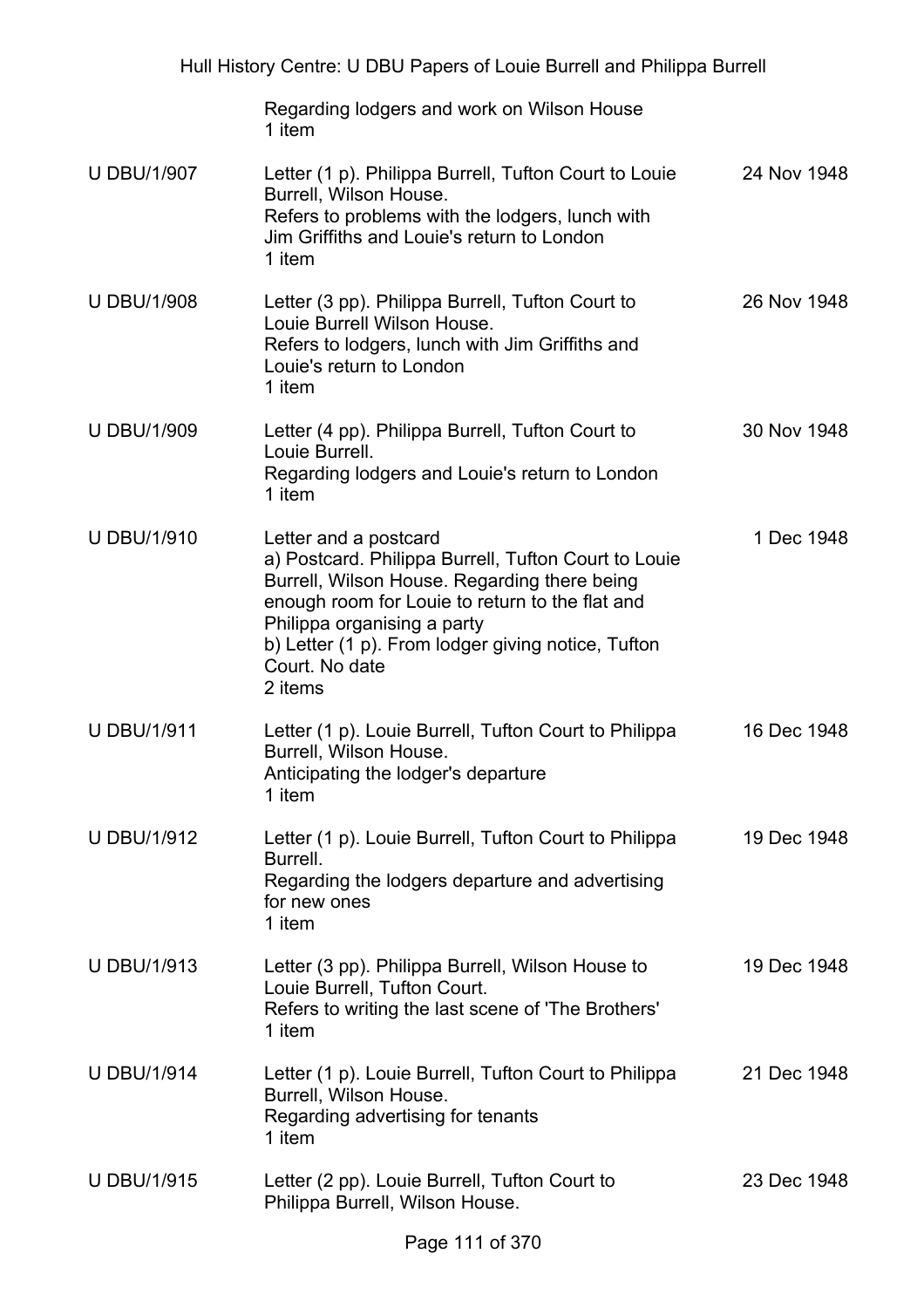|                    | Philippa living too far away and should look for<br>another house. Letter also refers to finding a new<br>lodger<br>1 item                                                                                                  |             |
|--------------------|-----------------------------------------------------------------------------------------------------------------------------------------------------------------------------------------------------------------------------|-------------|
| <b>U DBU/1/916</b> | Letter (3 pp). Louie Burrell, Tufton Court to<br>Philippa Burrell, Wilson House.<br>Refers to finding lodgers and general news<br>1 item                                                                                    | 25 Dec 1948 |
| <b>U DBU/1/917</b> | Letter (4 pp). Philippa Burrell, Wilson House to<br>Louie Burrell, Tufton Court.<br>Refers to an account of obtaining brandy,<br>problems writing the end of 'The Brothers' and<br>finding a new lodger for Louie<br>1 item | 26 Dec 1948 |
| <b>U DBU/1/918</b> | Letter (3 pp). Louie Burrell, Tufton Court to<br>Philippa Burrell, Wilson House.<br>Will keep Philippa's letters for Philippa's<br>biography. Letter also refers to brandy and a<br>lodger<br>1 item                        | 29 Dec 1948 |
| <b>U DBU/1/919</b> | Letter (1 p). Louie Burrell, Tufton Court to Philippa<br>Burrell, Wilson House.<br>Refers to the new lodger<br>1 item                                                                                                       | 2 Jan 1949  |
| <b>U DBU/1/920</b> | Letter (4 pp). Philippa Burrell to Louie Burrell,<br><b>Tufton Court.</b><br>Regarding finishing the play 'The Brothers', house<br>hunting and brandy<br>1 item                                                             | 3 Jan 1949  |
| <b>U DBU/1/921</b> | Letter (1 p). Louie Burrell, Tufton Court to Philippa<br>Burrell, Wilson House.<br>Regarding house hunting in London<br>1 item                                                                                              | 1949        |
| <b>U DBU/1/922</b> | Letter (1 p). Louie Burrell to Philippa Burrell (page<br>$2$ only).<br>Regarding house hunting in London<br>1 item                                                                                                          | 1949        |
| <b>U DBU/1/923</b> | Letter (2 pp). Louie Burrell to Philippa Burrell,<br>Wilson House.<br>Regarding Philippa finishing writing 'The Brothers',<br>her plans for house hunting in Norwich/Suffolk and<br>Philippa's work<br>1 item               | 5 Jan 1949  |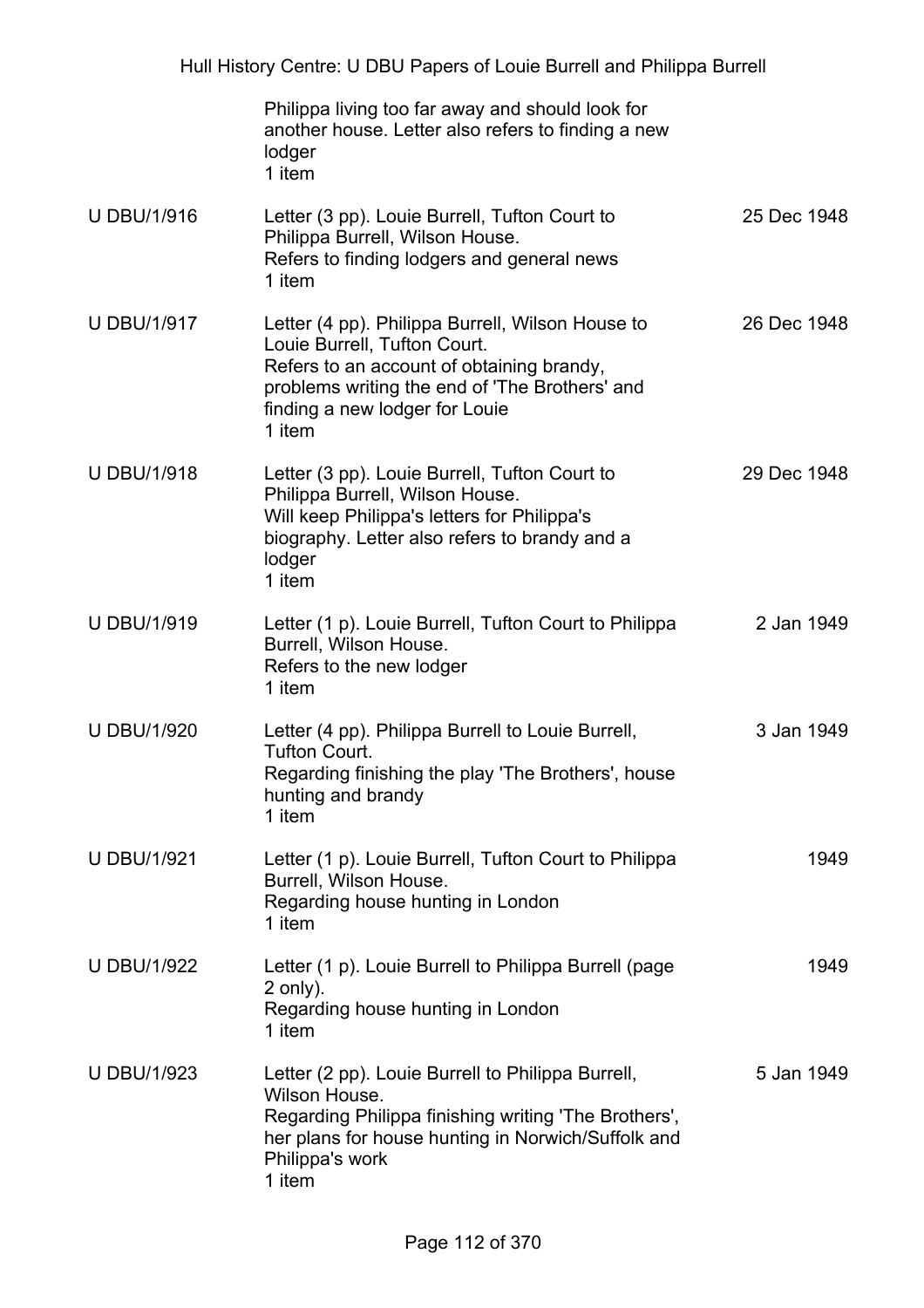|                    | Hull History Centre: U DBU Papers of Louie Burrell and Philippa Burrell                                                                                                                                       |             |
|--------------------|---------------------------------------------------------------------------------------------------------------------------------------------------------------------------------------------------------------|-------------|
| <b>U DBU/1/924</b> | Postcard. Philippa Burrell, Wilson House to Louie<br>Burrell, Tufton Court.<br>Regarding being snowed up, plans for house<br>hunting in Norfolk and her revision work on her<br>play 'The Brothers'<br>1 item | 1949        |
| <b>U DBU/1/925</b> | Letter (1 p). Louie Burrell, Tufton Court to<br>Philippa Burrell, Wilson House.<br>Refers to the lodger and plans to find a house in<br>the country<br>1 item                                                 | 9 Jan 1949  |
| <b>U DBU/1/926</b> | Postcard. Philippa Burrell, Braunwald,<br>Switzerland to Louie Burrell, Tufton Court.<br>Regarding her arrival for a winter sports holiday<br>1 item                                                          | 3 Feb 1949  |
| <b>U DBU/1/927</b> | Postcard. Philippa Burrell, Braunwald,<br>Switzerland to Louie Burrell, Tufton Court.<br>Regarding a winter sports holiday being ruined by<br>the weather and going to Paris<br>1 item                        | 7 Feb 1949  |
| <b>U DBU/1/928</b> | Postcard. Philippa Burrell, Paris to Louie Burrell,<br><b>Tufton Court.</b><br>Regarding staying at Paris PEN Club<br>1 item                                                                                  | 11 Feb 1949 |
| <b>U DBU/1/929</b> | Letter (3 pp). Louie Burrell, Canterbury to Philippa<br>Burrell, Tufton Court.<br>Describes a cottage she has found<br>1 item                                                                                 | 1949        |
| <b>U DBU/1/930</b> | Letter (4 pp). Louie Burrell, Canterbury to Philippa<br>Burrell, Tufton Court. Regarding a visit to the<br>cottage and describes it and the neighbours<br>1 item                                              | 6 Mar 1949  |
| <b>U DBU/1/931</b> | Letter (3 pp). Philippa Burrell, Tufton Court to<br>Louie Burrell, Canterbury.<br>Regarding completing her revision of 'The<br>Brothers' and refers to the cottage<br>1 item                                  | 6 Mar 1949  |
| <b>U DBU/1/932</b> | Letter (2 pp). Louie Burrell, Canterbury to Philippa<br>Burrell.<br>Regarding accommodation and plans for when                                                                                                | 7 Mar 1949  |

Philippa takes the cottage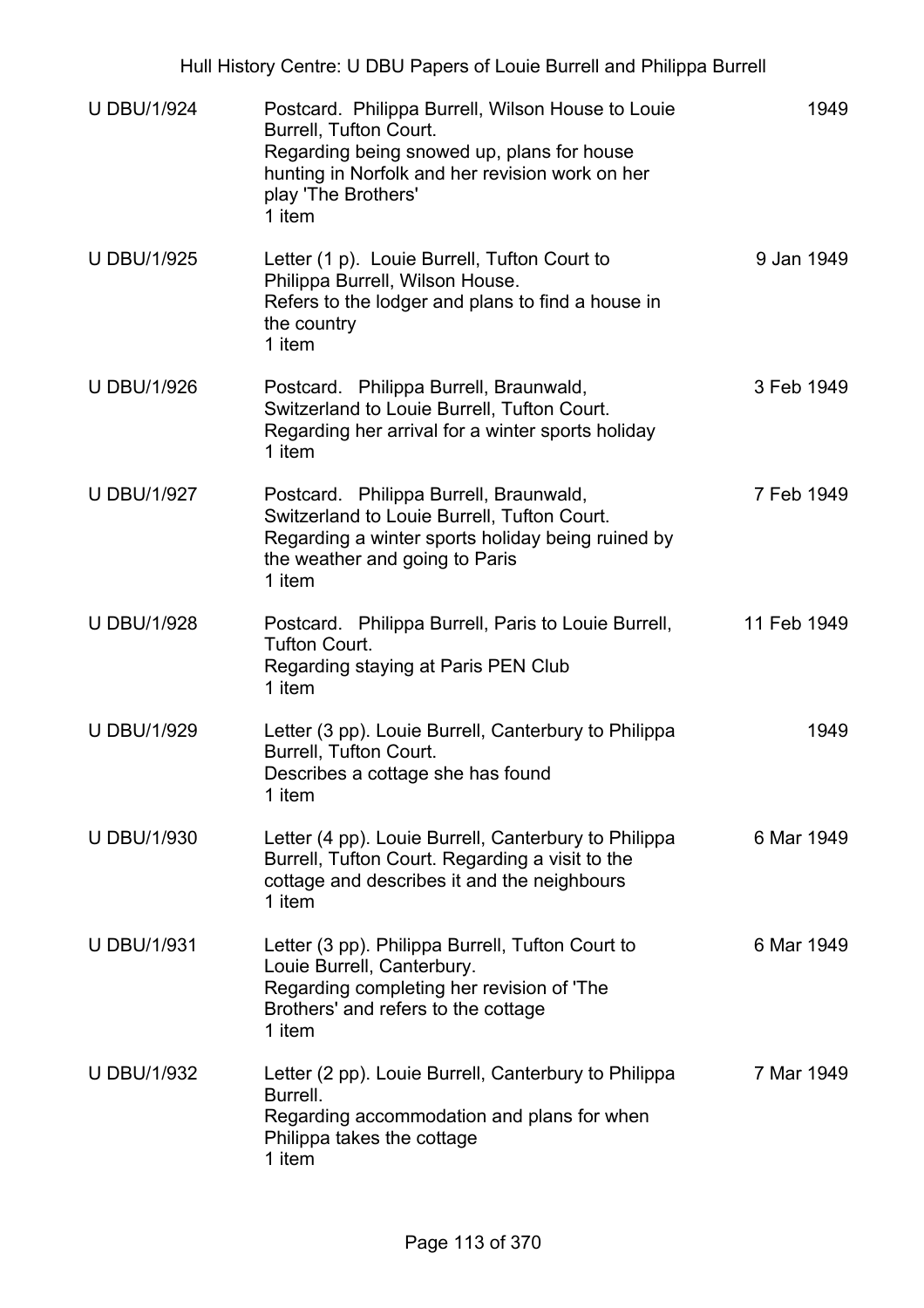| <b>U DBU/1/933</b> | Letter (2 pp). Philippa Burrell, Tufton Court to<br>Louie Burrell, Canterbury.<br>Refers to entertaining, the cottage and trying to<br>encourage Dame Sibyl Thorndike to read 'The<br>Brothers'<br>1 item                                          | 24 Feb 1949 |
|--------------------|----------------------------------------------------------------------------------------------------------------------------------------------------------------------------------------------------------------------------------------------------|-------------|
| <b>U DBU/1/934</b> | Letter (2 pp). Louie Burrell, Canterbury to Philippa<br>Burrell, Tufton Court.<br>Regarding investigating the climate in the area of<br>the cottage<br>1 item                                                                                      | 9 Mar 1949  |
| <b>U DBU/1/935</b> | Letter (2 pp). Philippa Burrell, Tufton Court to<br>Louie Burrell.<br>Regarding the cottage, problems with criticisms of<br>'The Brothers' including that from Miron Grindea<br>1 item                                                             | 11 Mar 1949 |
| <b>U DBU/1/936</b> | Letter (4 pp). Louie Burrell, Canterbury to Philippa<br><b>Burrell, Tufton Court.</b><br>Miron Grindea's criticism of 'The Brothers' and her<br>opinion of him. Letter also refers to the cottage<br>and looking for a house for herself<br>1 item | 13 Mar 1949 |
| <b>U DBU/1/937</b> | Letter (2 pp). Philippa Burrell, Tufton Court to<br>Louie Burrell, Canterbury.<br>Regarding problems over a higher offer on the<br>cottage<br>1 item                                                                                               | 15 Mar 1949 |
| <b>U DBU/1/938</b> | Letter (3 pp). Louie Burrell, Wincheap Grove,<br>Canterbury to Philippa Burrell.<br>Regarding house hunting and finding a bungalow<br>1 item                                                                                                       | 17 Mar 1949 |
| <b>U DBU/1/939</b> | Letter (2 pp). Philippa Burrell, Tufton Court to<br>Louie Burrell, Wincheap Grove, Canterbury.<br>She has purchased the cottage and plans the<br>renovations<br>1 item                                                                             | 21 Mar 1949 |
| <b>U DBU/1/940</b> | Letter (1 p). Philippa Burrell, Tufton Court to<br>Louie Burrell.<br>Regarding buying the cottage and favourable<br>criticism of her work on in a letter from Joseph<br>Crompton<br>1 item                                                         | 22 Mar 1949 |
| <b>U DBU/1/941</b> | Letter (1 p). Louie Burrell, Wincheap Grove,<br>Canterbury to Philippa Burrell.                                                                                                                                                                    | 23 Mar 1949 |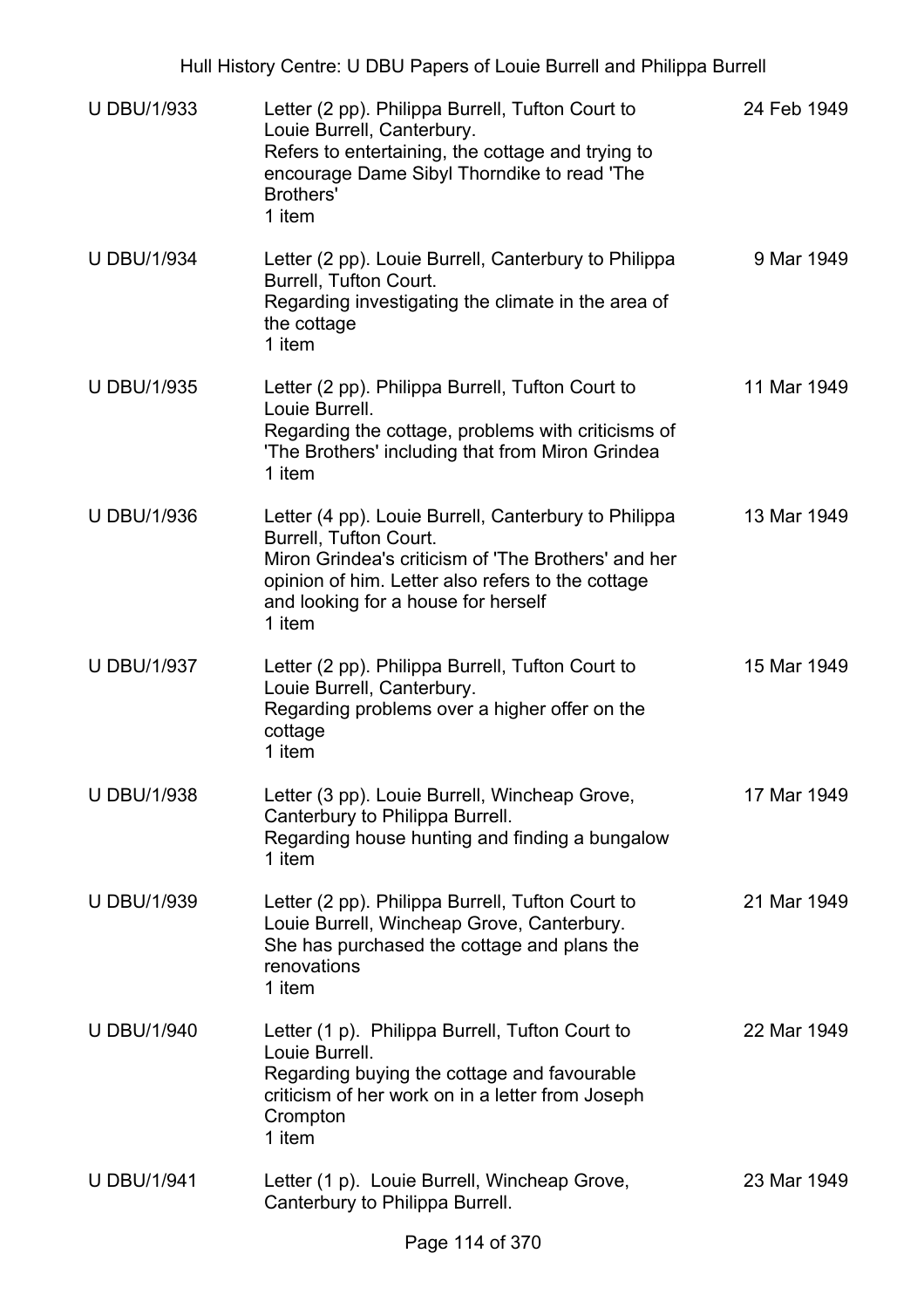|                    | Crompton's reaction to 'The Brothers' and looking<br>to the future<br>1 item                                                                                                                                                                                                                  |             |
|--------------------|-----------------------------------------------------------------------------------------------------------------------------------------------------------------------------------------------------------------------------------------------------------------------------------------------|-------------|
| <b>U DBU/1/942</b> | Letter (3 pp). Louie Burrell, Challock, Kent to<br>Philippa Burrell.<br>Regarding arrangements for the renovation of the<br>cottage and refers to her new acquaintances<br>1 item                                                                                                             | 6 Apr 1949  |
| <b>U DBU/1/943</b> | Letter (3 pp). Philippa Burrell, Tufton Court to<br>Louie Burrell.<br>Regarding a refund on the purchase price of the<br>cottage and makes plans to go to Paris<br>1 item                                                                                                                     | 8 Apr 1949  |
| <b>U DBU/1/944</b> | Letter (2 pp). Philippa Burrell to Louie Burrell.<br>Regarding waiting for Burrell family money and for<br>comments on 'The Brothers' to arrive. Letter also<br>refers to Dame Sibyl Thorndike<br>1 item                                                                                      | 10 Mar 1949 |
| <b>U DBU/1/945</b> | Letter (5 pp). Philippa Burrell, Tufton Court to<br>Louie Burrell.<br>Regarding leaving for Paris as a delegate for the<br>World Peace Congress, the cottage, a PEN Club<br>meeting and meeting Elizabeth Sprigge and<br>Velona Pilcher who are starting an experimental<br>theatre<br>1 item | Apr 1949    |
| <b>U DBU/1/946</b> | Postcard. Philippa Burrell, Paris to Louie Burrell,<br>Challock, Kent.<br>Account of the World Peace Congress<br>1 item                                                                                                                                                                       | Apr 1949    |
| <b>U DBU/1/947</b> | Postcard. Philippa Burrell, Paris to Louie Burrell,<br>Challock, Kent.<br>Regarding the World Peace Congress<br>1 item                                                                                                                                                                        | 24 Apr 1949 |
| <b>U DBU/1/948</b> | Letter (1 p). Eve Pryor (princess Galitizine),<br>Ottawa to Louie Burrell.<br>Regarding general family news<br>1 item                                                                                                                                                                         | 23 Apr 1949 |
| <b>U DBU/1/949</b> | Postcard. Philippa Burrell, to Louie Burrell.<br>Regarding meeting with Elizabeth Sprigge and<br>members of the Watergate theatre<br>1 item                                                                                                                                                   | c.1949      |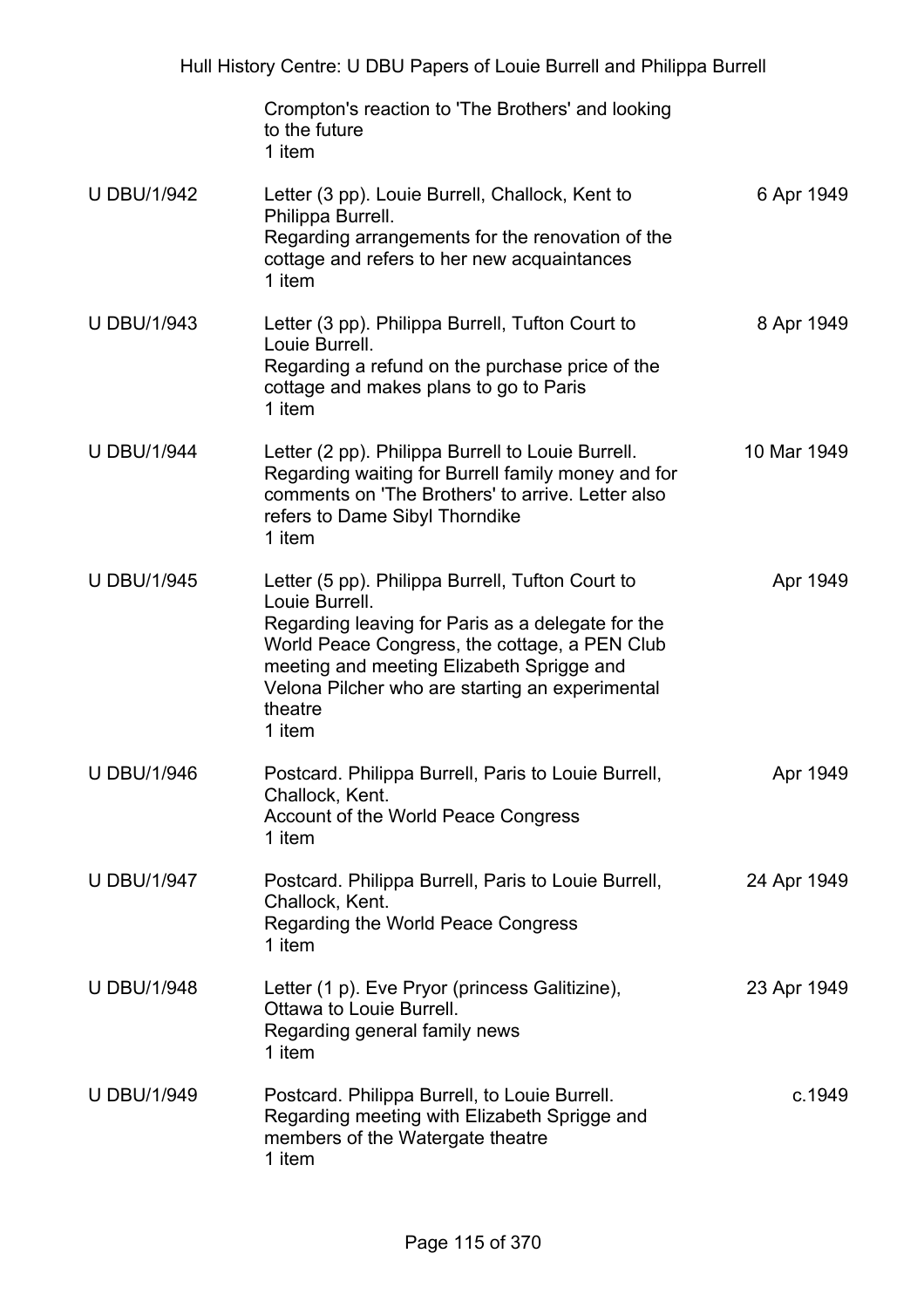| Hull History Centre: U DBU Papers of Louie Burrell and Philippa Burrell |                                                                                                                                                                                                                                                    |             |  |
|-------------------------------------------------------------------------|----------------------------------------------------------------------------------------------------------------------------------------------------------------------------------------------------------------------------------------------------|-------------|--|
| <b>U DBU/1/950</b>                                                      | Letter (2 pp). Philippa Burrell, to Louie Burrell.<br>Regarding work on the new cottage, Jacket's Field<br>1 item                                                                                                                                  | c.1949      |  |
| <b>U DBU/1/951</b>                                                      | Letter (3 pp). Philippa Burrell, Tufton Court to<br>Louie Burrell.<br>Regarding Dame Sybil Thorndike's response to<br>'The Brothers', the Watergate theatre, Jacket's<br>Field and money<br>1 item                                                 | 8 May 1949  |  |
| <b>U DBU/1/952</b>                                                      | Letter (2 pp). Louie Burrell, Challock, Kent to<br>Philippa Burrell.<br>Regarding general news of moving house and<br>refers to Jacket's Field<br>1 item                                                                                           | 1949        |  |
| <b>U DBU/1/953</b>                                                      | Letter (2 pp). Louie Burrell, Challock, Kent to<br>Philippa Burrell, Tufton Court.<br>Regarding work being done on Jacket's Field and<br>story of local farmer<br>1 item                                                                           | 8 May 1949  |  |
| <b>U DBU/1/954</b>                                                      | Postcard. Philippa Burrell, Tufton Court to Louie<br>Burrell, Challock, Kent.<br>Regarding work on Jacket's Field<br>1 item                                                                                                                        | May 1949    |  |
| <b>U DBU/1/955</b>                                                      | Letter (1 p). Philippa Burrell, Tufton Court to Louie<br>Burrell, Challock, Kent.<br>Regarding work on Jacket's Field and general<br>news<br>1 item                                                                                                | 9 May 1949  |  |
| <b>U DBU/1/956</b>                                                      | Letter (2 pp). Philippa Burrell to Louie Burrell,<br>Challock, Kent.<br>Regarding dinner with Elizabeth Sprigge and<br>Velona Pilcher and possible production of<br>Philippa's work at the Watergate theatre and<br>income tax interview<br>1 item | 10 May 1949 |  |
| <b>U DBU/1/957</b>                                                      | Letter (1 p). Louie Burrell, Challock, Kent to<br>Philippa Burrell, Tufton Court (page 1 only).<br>Regarding an argument with Louie's landlady who<br>tries to save her soul and Letter also refers to<br>work on Jacket's Field<br>1 item         | 1949        |  |
| <b>U DBU/1/958</b>                                                      | Letter (1 p). Philippa Burrell, Tufton Court to Louie<br>Burrell.<br>Regarding meeting David Titaev, producer at the                                                                                                                               | 17 May 1949 |  |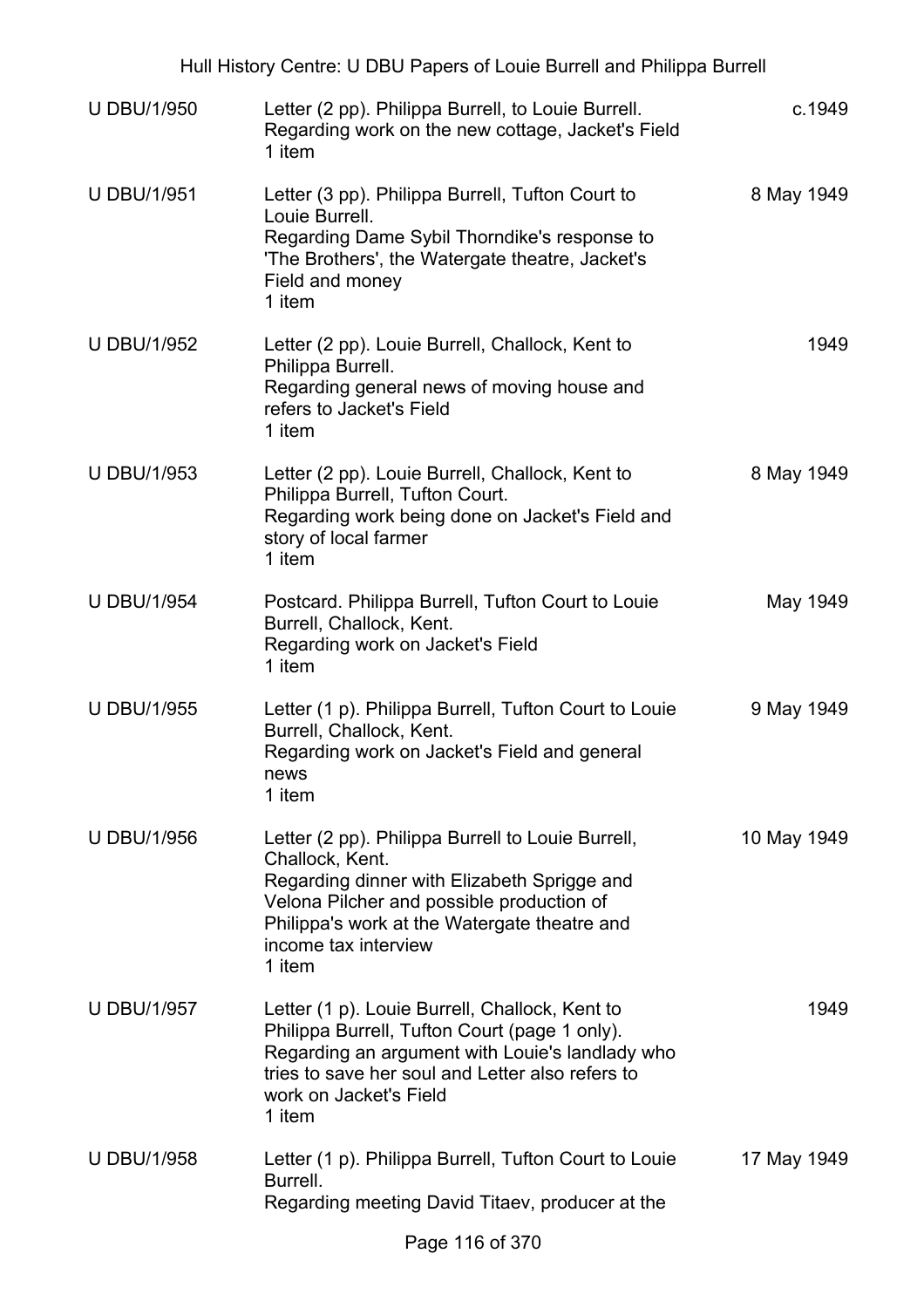|                    | Watergate theatre, a PEN dinner for Thomas<br>Mann and Joseph Crompton to meet with<br>Elizabeth Sprigge and Velona Pilcher<br>1 item                                                                                                                                                                                                                                                                                                                    |                |
|--------------------|----------------------------------------------------------------------------------------------------------------------------------------------------------------------------------------------------------------------------------------------------------------------------------------------------------------------------------------------------------------------------------------------------------------------------------------------------------|----------------|
| <b>U DBU/1/959</b> | Letter (1 p). Louie Burrell, Jacket's Field to<br>Philippa Burrell, Tufton Court.<br>Regarding work on Jacket's Field and general<br>news<br>1 item                                                                                                                                                                                                                                                                                                      | 8 Jun 1949     |
| <b>U DBU/1/960</b> | Letters<br>a) Letter (1 p). Philippa Burrell, Tufton Court to<br>Louie Burrell, Jacket's Field. An invitation to the<br>opening of the Watergate theatre. Letter also<br>refers to her health and advertising for lodgers. 9<br><b>June 1949</b><br>b) Letter (1 p). Louie Burrell, Jacket's Field to<br>Philippa Burrell, Tufton Court. Regarding<br>Philippa's health, a tame pigeon and her<br>neighbours, Mr and Mrs Feakin. 10 June 1949<br>2 items | 9-10 Jun 1949  |
| <b>U DBU/1/961</b> | Letters<br>a) Letter (5 pp). Philippa Burrell, Tufton Court to<br>Louie Burrell, Jacket's Field. Regarding Joseph<br>Crompton, Elizabeth Sprigge and Velona Pilcher<br>and the PEN Club. 11 June 1949<br>b) Letter (1 p). Louie Burrell, Jacket's Field to<br>Philippa Burrell, Tufton Court. Regarding Pilcher<br>and Sprigge, the pigeon and general news. 13<br><b>June 1949</b><br>2 items                                                           | 11-13 Jun 1949 |
| <b>U DBU/1/962</b> | Letter (3 pp). Philippa Burrell to Louie Burrell,<br>Jacket's Field.<br>Regarding a Watergate theatre party and Joseph<br>Crompton<br>1 item                                                                                                                                                                                                                                                                                                             | 13 Jun 1949    |
| <b>U DBU/1/963</b> | Letters<br>a) Letter (1 p). Philippa Burrell, Tufton Court to<br>Louie Burrell, Jacket's Field. Regarding domestic<br>matters and Mr and Mrs Feakin, 14 June 1949<br>b) Letter (1 p). Louie Burrell, Jacket's Field to<br>Philippa Burrell, Tufton Court. Regarding domestic<br>matters and a Watergate theatre money raising<br>party. 15 June 1949<br>2 items                                                                                          | 14-15 Jun 1949 |
| <b>U DBU/1/964</b> | Letter (4 pp). Philippa Burrell, Tufton Court to<br>Louie Burrell, Jacket's Field.                                                                                                                                                                                                                                                                                                                                                                       | 16 Jun 1949    |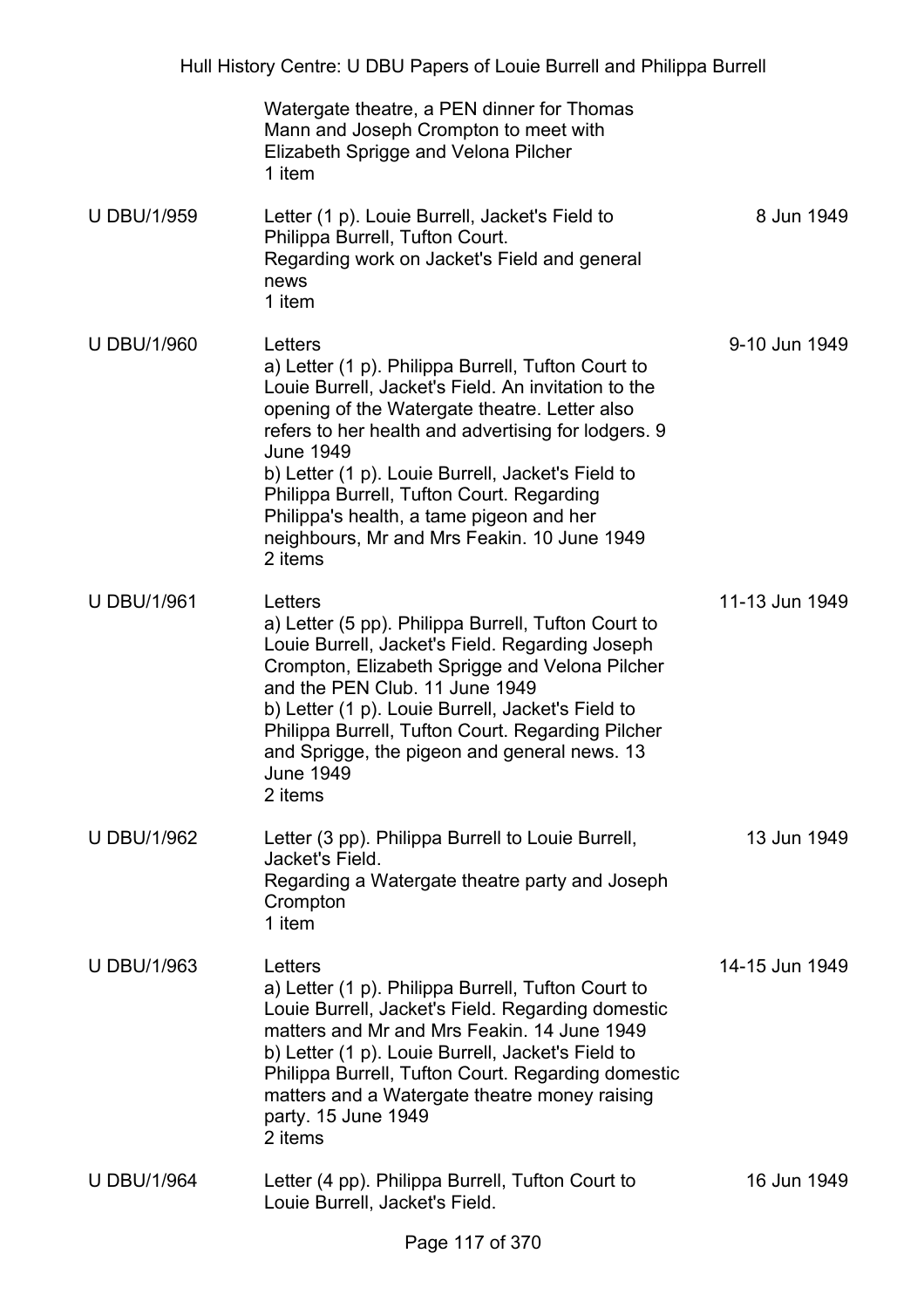| Hull History Centre: U DBU Papers of Louie Burrell and Philippa Burrell |                                                                                                                                                                                                                                                                                                                                                                                                                       |              |
|-------------------------------------------------------------------------|-----------------------------------------------------------------------------------------------------------------------------------------------------------------------------------------------------------------------------------------------------------------------------------------------------------------------------------------------------------------------------------------------------------------------|--------------|
|                                                                         | Regarding domestic matters, socialism and health<br>1 item                                                                                                                                                                                                                                                                                                                                                            |              |
| <b>U DBU/1/965</b>                                                      | Letter (3 pp). Philippa Burrell, Tufton Court to<br>Louie Burrell, Jacket's Field.<br>Regarding domestic matters and arrangements for<br>visit to Jacket's Field<br>1 item                                                                                                                                                                                                                                            | 21 Jun 1949  |
| <b>U DBU/1/966</b>                                                      | Letters<br>a) Letter (1 p). Philippa Burrell, Tufton Court to<br>Louie Burrell. Regarding arrangements for a visit<br>to Jacket's Field and problems with a loan<br>b) Letter (2 pp). Philippa Burrell, Tufton Court to<br>Louie Burrell, (pages 2 - 3 only). Meeting Ashley<br>Dukes of the Mercury Theatre and Alec or Evelyn<br>Waugh. Letter also refers to trips to Berlin and<br>Venice. August 1949<br>2 items | Jun-Aug 1949 |
| <b>U DBU/1/967</b>                                                      | Note (1 p). Philippa Burrell, Tufton Court to Louie<br>Burrell.<br>Regarding travel plans for the Venice PEN club<br>congress<br>1 item                                                                                                                                                                                                                                                                               | 1949         |
| <b>U DBU/1/968</b>                                                      | Note (1 p). Philippa Burrell, Tufton Court to Louie<br>Burrell.<br>Regarding a journey plan for the Venice PEN club<br>congress<br>1 item                                                                                                                                                                                                                                                                             | 1949         |
| <b>U DBU/1/969</b>                                                      | Postcard. Philippa Burrell to Louie Burrell,<br>Jacket's Field.<br>Regarding journey dates and addresses for her<br>journey to the Venice PEN Club congress<br>1 item                                                                                                                                                                                                                                                 | 25 Aug 1949  |
| <b>U DBU/1/970</b>                                                      | Letter (2 pp). Louie Burrell, Jacket's Field to<br>Philippa Burrell.<br>Regarding Philippa's trip to Italy, domestic matters<br>and Mr and Mrs Feakin<br>1 item                                                                                                                                                                                                                                                       | 28 Aug 1949  |
| <b>U DBU/1/971</b>                                                      | Letter (1 p). Philippa Burrell, Berlin to Louie<br>Burrell, Jacket's Field.<br>Regarding her activities in Berlin and the lodger<br>1 item                                                                                                                                                                                                                                                                            | 29 Aug 1949  |
| <b>U DBU/1/972</b>                                                      | Letter (1 p). Louie Burrell, Jacket's Field to<br>Philippa Burrell.<br>Regarding domestic matters concerning the                                                                                                                                                                                                                                                                                                      | 2 Sep 1949   |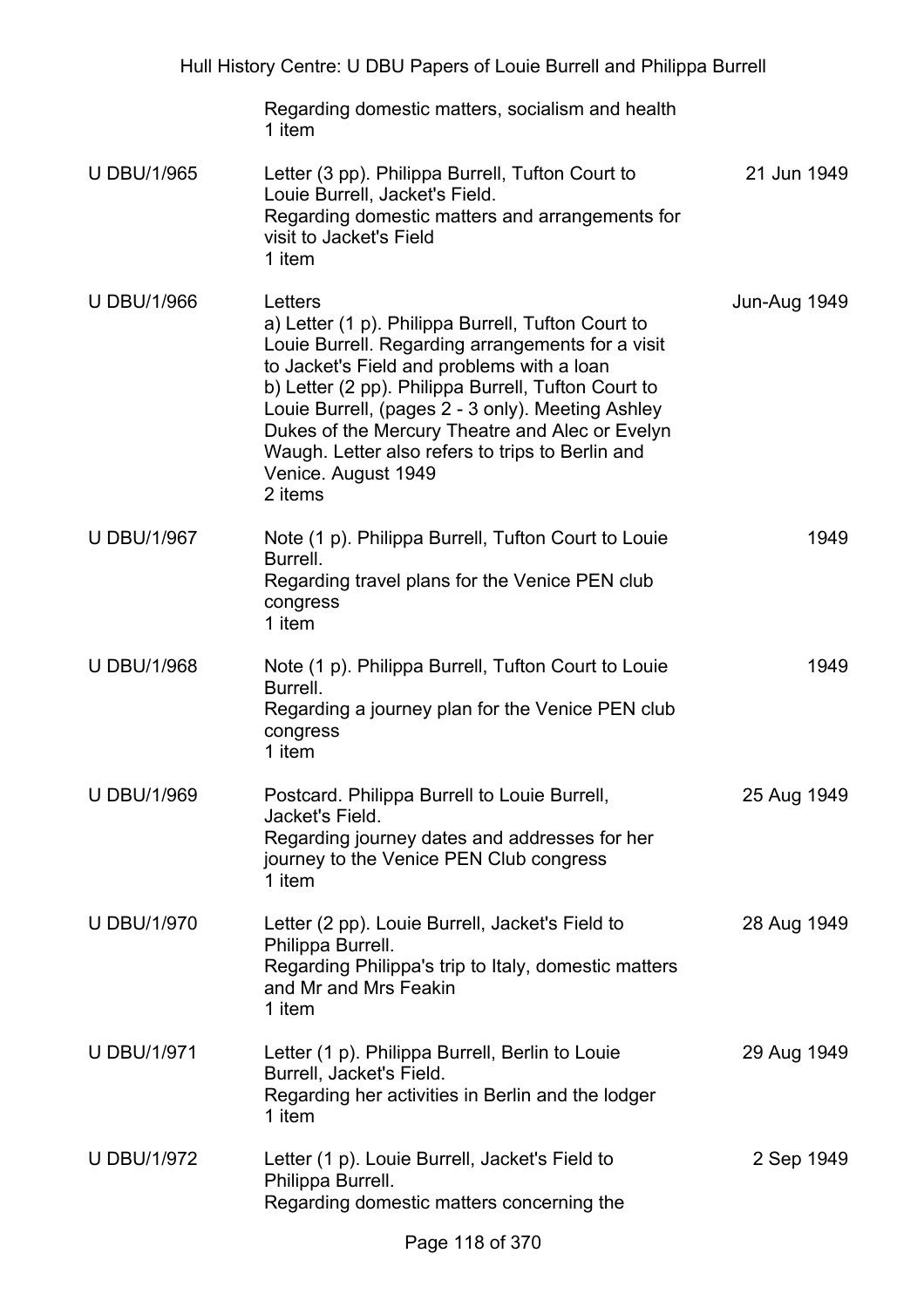|                    | cottage<br>1 item                                                                                                                                                                            |             |
|--------------------|----------------------------------------------------------------------------------------------------------------------------------------------------------------------------------------------|-------------|
| <b>U DBU/1/973</b> | Letter (2 pp). Philippa Burrell, Berlin to Louie<br>Burrell.<br>Regarding domestic matters concerning Wilson<br>House, plans for her journey to Venice and<br>activities in Berlin<br>1 item | 2 Sep 1949  |
| <b>U DBU/1/974</b> | Postcard. Philippa Burrell to Louie Burrell,<br>Jacket's Field.<br>Regarding her journey to Frankfurt<br>1 item                                                                              | 5 Sep 1949  |
| <b>U DBU/1/975</b> | Letter (1 p). Louie Burrell, Jacket's Field to<br>Philippa Burrell.<br>Regarding Philippa's travels, domestic matters<br>and lodgers for the cottage<br>1 item                               | 7 Sep 1949  |
| <b>U DBU/1/976</b> | Postcard. Philippa Burrell, Milan to Louie Burrell,<br>Jacket's Field.<br>Regarding activities in Milan, her relief at leaving<br>Germany and refers to a PEN congress<br>1 item             | 8 Sep 1949  |
| <b>U DBU/1/977</b> | Postcard. Philippa Burrell, Venice to Louie Burrell,<br>Jacket's Field.<br>Regarding accommodation and Venice<br>1 item                                                                      | 10 Sep 1949 |
| <b>U DBU/1/978</b> | Letter (1 p). Louie Burrell, Jacket's Field to<br>Philippa Burrell.<br>Regarding domestic matters and a boring visitor<br>1 item                                                             | 12 Sep 1949 |
| <b>U DBU/1/979</b> | Postcard. Philippa Burrell, Venice to Louie Burrell,<br>Jacket's Field.<br>Regarding a PEN congress and plans visit Rome<br>1 item                                                           | 12 Sep 1949 |
| <b>U DBU/1/980</b> | Postcard. Philippa Burrell, Venice to Louie Burrell,<br>Jacket's Field.<br>Regarding a PEN congress, plans to visit Rome<br>and Venice<br>1 item                                             | 18 Sep 1949 |
| <b>U DBU/1/981</b> | Postcard. Philippa Burrell, Rome to Louie Burrell,<br>Jacket's Field.<br>Regarding plans for her time in Rome<br>1 item                                                                      | 23 Sep 1949 |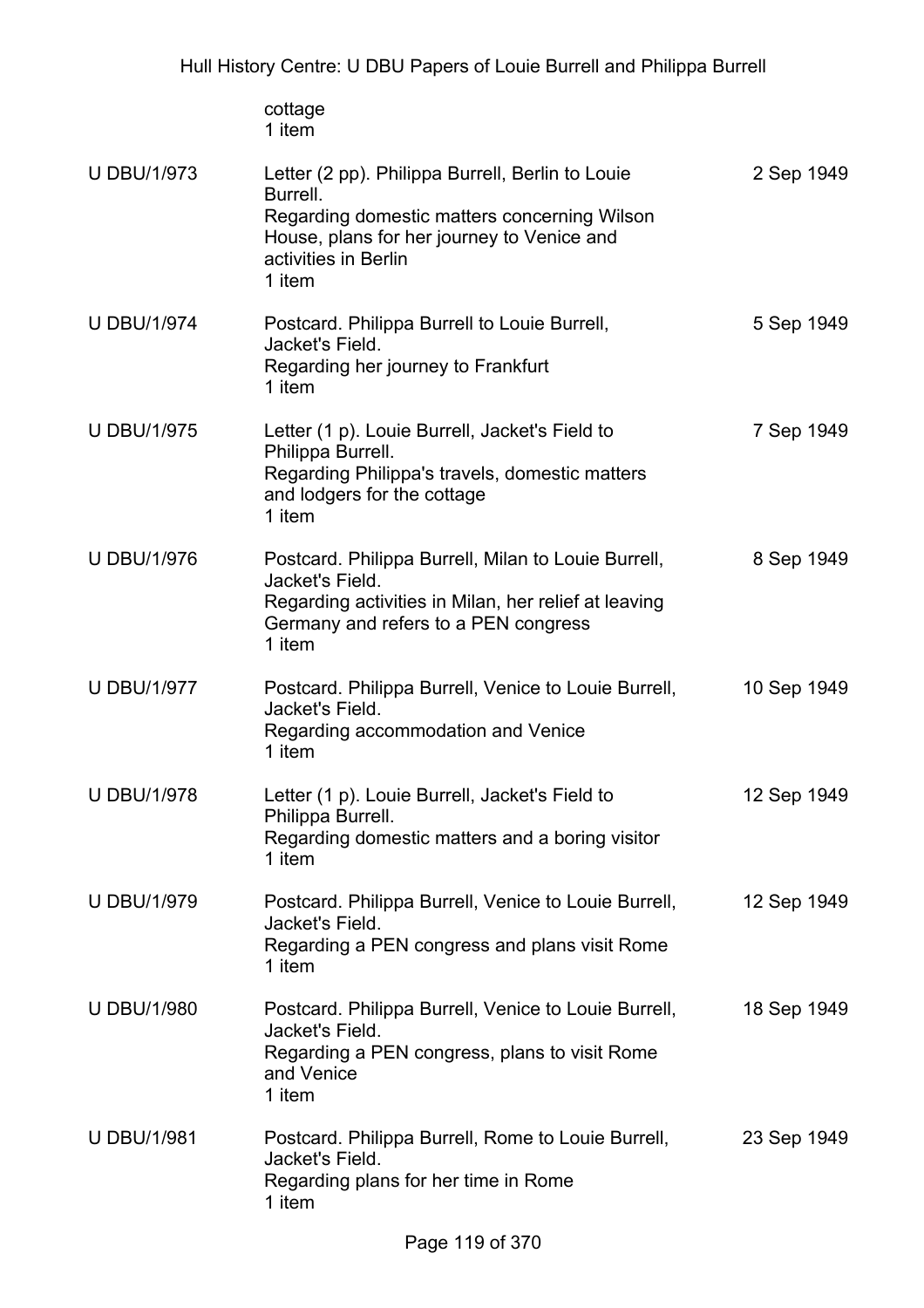| <b>U DBU/1/982</b> | Postcard. Philippa Burrell, Santa Margerita,<br>Legure to Louie Burrell, Jacket's Field.<br>Regarding travel plans<br>1 item                                                                                                                                                                                                                                                                                                                                                         | 25 Sep 1949   |
|--------------------|--------------------------------------------------------------------------------------------------------------------------------------------------------------------------------------------------------------------------------------------------------------------------------------------------------------------------------------------------------------------------------------------------------------------------------------------------------------------------------------|---------------|
| <b>U DBU/1/983</b> | Letters<br>a) Letter (2 pp). Louie Burrell, Jacket's Field to<br>Philippa Burrell. Regarding domestic matters and<br>Philippa's travels 1 October 1949<br>b) Letter (1 p). Philippa Burrell, Tufton Court to<br>Louie Burrell, Jacket's Field. Regarding her arrival<br>at Tufton court and going to Jacket's Field. 2<br>October 1949<br>c) Postcard. Louie Burrell, Jacket's Field to<br>Philippa Burrell, Tufton Court. Regarding domestic<br>matters. 15 October 1949<br>3 items | 1-15 Oct 1949 |
| <b>U DBU/1/984</b> | Postcard. Louie Burrell to Philippa Burrell, Tufton<br>Court.<br>Regarding domestic matters and Philippa's<br>planned arrival at Jacket's Field<br>1 item                                                                                                                                                                                                                                                                                                                            | 16 Oct 1949   |
| <b>U DBU/1/985</b> | Letter (1 p). Louie Burrell, Jacket's Field to<br>Philippa Burrell.<br>Regarding domestic matters and lodger's<br>departure<br>1 item                                                                                                                                                                                                                                                                                                                                                | 17 Oct 1949   |
| <b>U DBU/1/986</b> | Letter (3 pp). Louie Burrell, Tufton Court to<br>Philippa Burrell, Jacket's Field.<br>Regarding Burrell family money, a new lodger and<br>police enquires into the Watergate Theatre Club<br>1 item                                                                                                                                                                                                                                                                                  | 3 Nov 1949    |
| <b>U DBU/1/987</b> | Letter (2 pp). Louie Burrell, Tufton Court to<br>Philippa Burrell, Jacket's Field.<br>Regarding the Burrell family, Princess Margaret<br>visiting Tufton Court and domestic matters<br>1 item                                                                                                                                                                                                                                                                                        | 6 Nov 1949    |
| <b>U DBU/1/988</b> | Letter (3 pp). Philippa Burrell to Louie Burrell,<br>Jacket's Field.<br>Regarding Watergate theatre's development and<br>problems with lodgers<br>1 item                                                                                                                                                                                                                                                                                                                             | 6 Dec 1949    |
| <b>U DBU/1/989</b> | Letter (2 pp). Philippa Burrell, Jacket's Field to<br>Louie Burrell, Tufton Court.<br>Regarding Philippa's job at the Watergate theatre                                                                                                                                                                                                                                                                                                                                              | 7 Dec 1949    |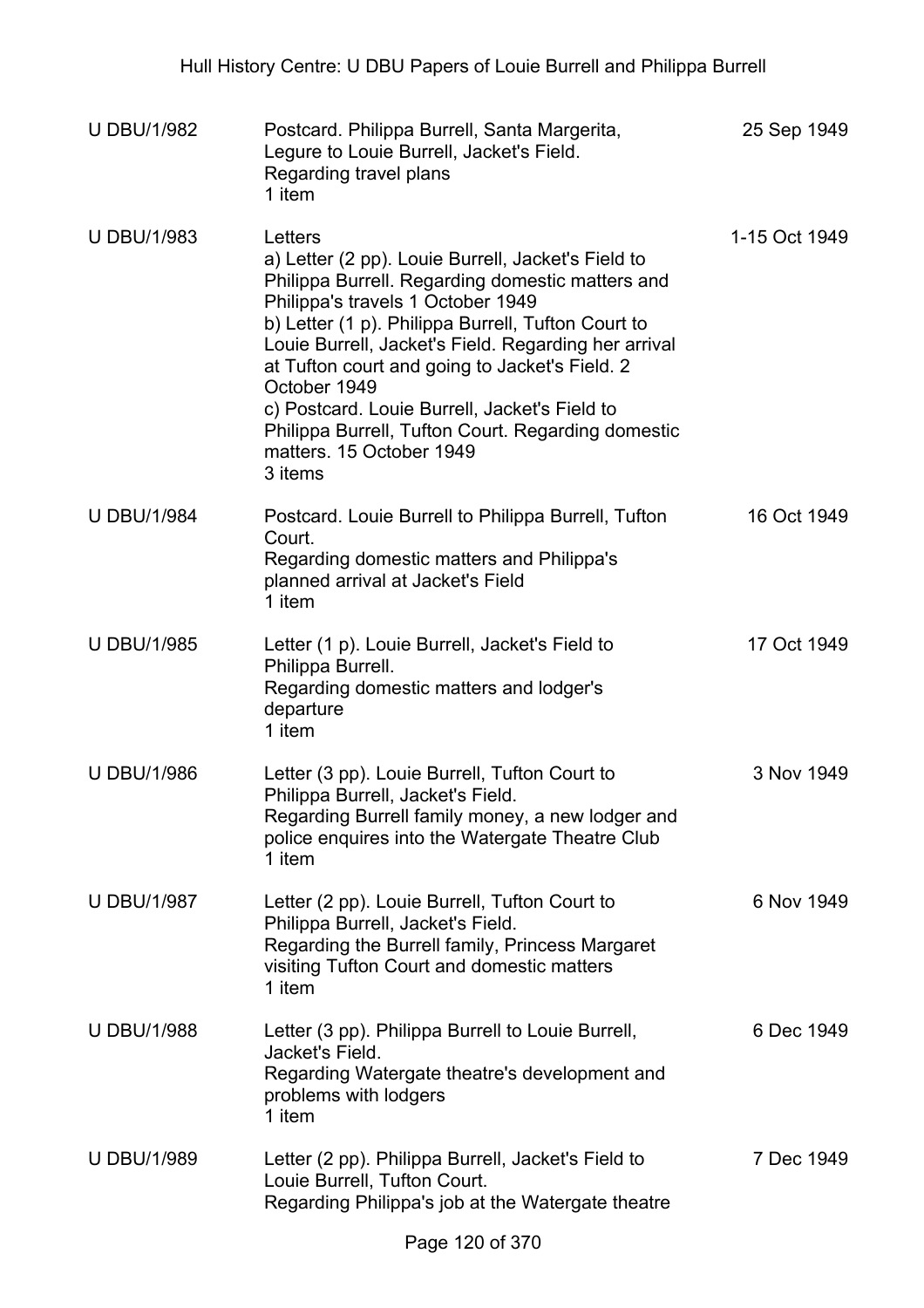and domestic matters 1 item U DBU/1/990 Letter (1 p). Louie Burrell, Jacket's Field to Philippa Burrell, Tufton Court. Regarding domestic matters relating to the chimney at Jacket's Field 1 item 14 Dec 1949 U DBU/1/991 Letter (2 pp). Louie Burrell, Jacket's Field to Philippa Burrell, Tufton Court. Regarding holly thieves and general news 1 item 15 Dec 1949 U DBU/1/992 Letters a) Letter (1 p). Louie Burrell Jacket's Field to Philippa Burrell, Tufton Court. Regarding holly thieves and Gordon backing 'The Brothers'. 16 December 1949 b) Note (1 p). Philippa Burrell to Louie Burrell. Regarding the possibility of the Watergate theatre closing and Gordon and Philippa taking it over. No date 2 items 16 Dec [1949] U DBU/1/993 Letters from Louie Burrell a) Letter (1 p). Louie Burrell, Jacket's Field to Philippa Burrell, Folkstone. Regarding Philippa's holiday and domestic matters, including a sketch of the chimney b) Letter (1 p). Louie Burrell to Philippa Burrell (page 3 only). Regarding the chimney and Florence Leach. No date 2 items Jan 1950 U DBU/1/994 Postcard. Louie Burrell, Tufton Court to Philippa Burrell, Jacket's Field. Regarding her journey back to London 1 item 17 Jan 1950 U DBU/1/995 Letter (1 p). Louie Burrell, Tufton Court to Philippa Burrell, Jacket's Field. Regarding consulting a solicitor over matters concerning Jacket's Field. Letter also refers to Elizabeth Johnson and the Watergate Theatre 1 item 18 Jun 1950 U DBU/1/996 Letter (3 pp). Louie Burrell, Tufton Court to Philippa Burrell, Jacket's Field. Regarding consulting solicitor about Jacket's Field. Letter also refers to Elizabeth Johnson,the Watergate Theatre and general news 20 Jan 1950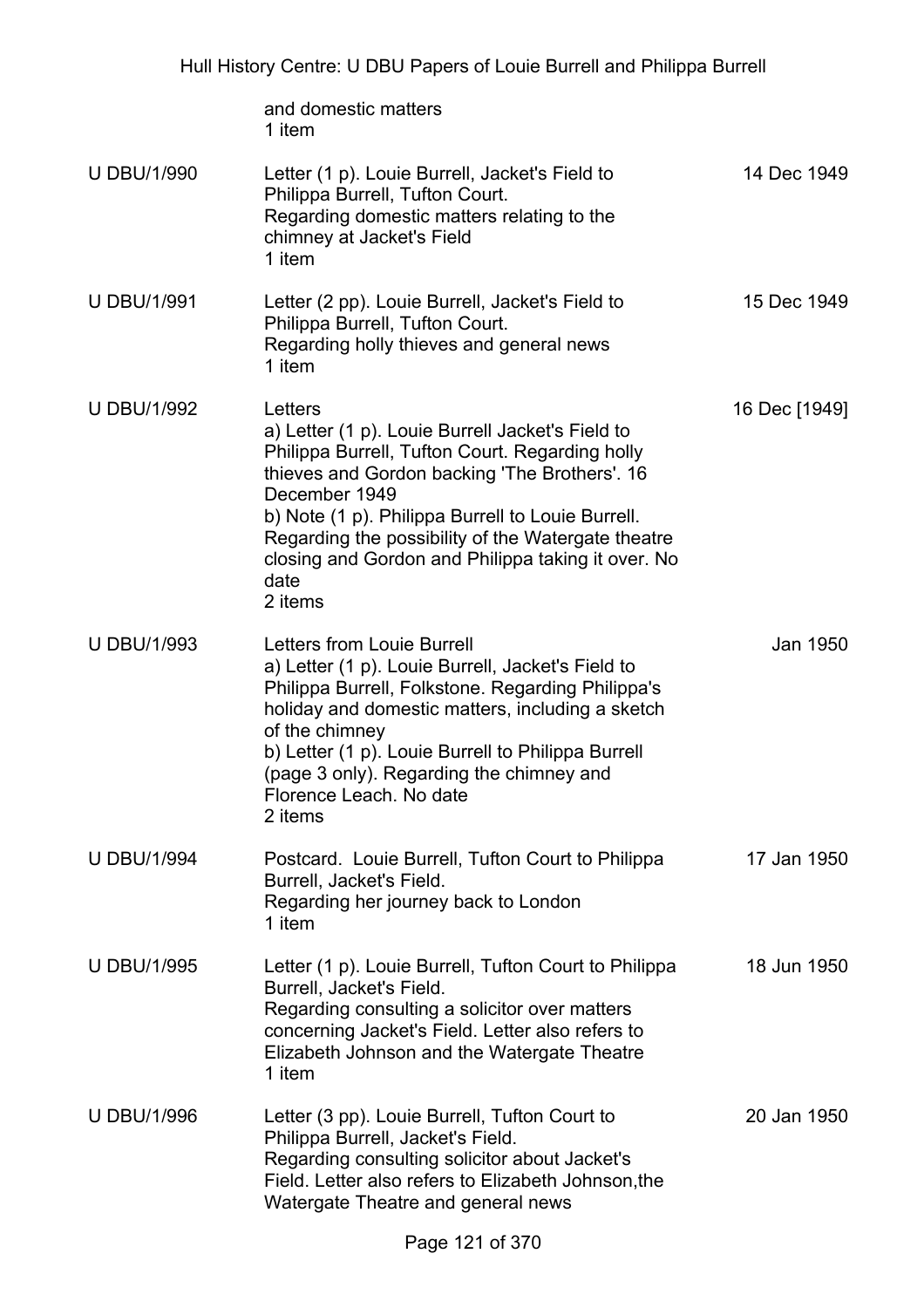| <b>U DBU/1/997</b>  | Letter (1 p). Louie Burrell, Tufton Court to Philippa<br>Burrell, Jacket's Field.<br>Account of giving the lodger notice<br>1 item                                                                                                                            | 23 Jan 1950 |
|---------------------|---------------------------------------------------------------------------------------------------------------------------------------------------------------------------------------------------------------------------------------------------------------|-------------|
| <b>U DBU/1/998</b>  | Letter (1 p). Louie Burrell, Tufton Court to Philippa<br>Burrell, Jacket's Field.<br>Regarding getting rid of the lodger and Philippa's<br>return to London<br>1 item                                                                                         | 26 Jan 1950 |
| <b>U DBU/1/999</b>  | Letter (2 pp). Louie Burrell, Tufton Court to<br>Philippa Burrell, Jacket's Field.<br>Regarding getting rid of the lodger, Burrell family<br>money and Philippa's return to London<br>1 item                                                                  | 26 Jan 1950 |
| <b>U DBU/1/1000</b> | Letter (2 pp). Louie Burrell, Tufton Court to<br>Philippa Burrell, Jacket's Field.<br>Regarding Philippa's return to London and getting<br>rid of the lodger<br>1 item                                                                                        | 27 Jan 1950 |
| U DBU/1/1001        | Letter (1 p). Louie Burrell, Tufton Court to Philippa<br>Burrell, Jacket's Field.<br>Regarding money and getting rid of the lodger<br>1 item                                                                                                                  | 27 Jan 1950 |
| U DBU/1/1002        | Letter (1 p) and a postcard. Louie Burrell, Jacket's<br>Field to Philippa Burrell, Tufton Court.<br>Regarding domestic matters, and concerns<br>regarding the puppy and snares<br>2 items                                                                     | 8 Feb 1950  |
| U DBU/1/1003        | Postcard. Louie Burrell, Jacket's Field to Philippa<br>Burrell, Tufton Court.<br>Regarding the idea of Philippa visiting and Letter<br>also refers to the puppy<br>1 item                                                                                     | 10 Feb 1950 |
| U DBU/1/1004        | Letter (2 pp). Philippa Burrell, Tufton Court to<br>Louie Burrell, Jacket's Field.<br>Regarding considering a journey to Oslo, her<br>work, Catherine Law (daughter of Andrew Bonar<br>Law), dining with Gordon, snares and the<br>remaining lodger<br>1 item | 10 Feb 1950 |
| U DBU/1/1005        | Letter (2 pp). Philippa Burrell, Tufton Court to<br>Louie Burrell, Jacket's Field.                                                                                                                                                                            | 12 Feb 1950 |
|                     | $100 - 1070$                                                                                                                                                                                                                                                  |             |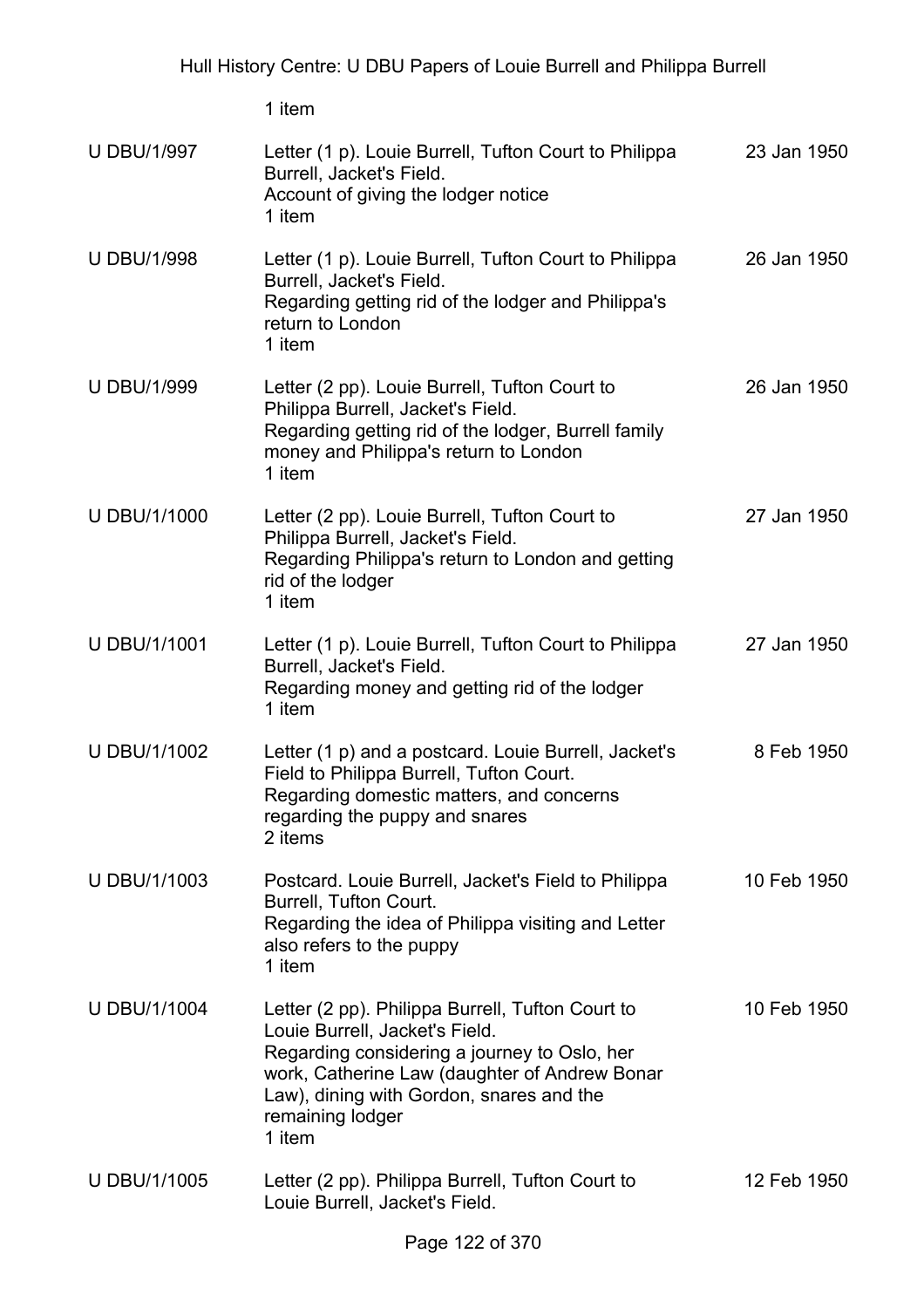| Not going to Oslo. Refers to dining with Gordon, |
|--------------------------------------------------|
| her boredom, the Labour government and house     |
| prices                                           |
| 1 item                                           |

- U DBU/1/1006 Letter (2 pp). Louie Burrell, Jacket's Field to Philippa Burrell, Tufton Court. Regarding the oppressive atmosphere of England, men, marriage and lovers, the puppy and plans to house hunt 1 item 13 Feb 1950 U DBU/1/1007 Postcard. Philippa Burrell, Tufton Court to Louie Burrell, Jacket's Field. Regarding taking a cargo boat from Goole to Antwerp and house prices 13 Feb 1950
	- 1 item
- U DBU/1/1008 Letter (2 pp). Philippa Burrell, Tufton Court to Louie Burrell, Jacket's Field. Regarding the Bowen's wanting to produce 'The Brothers' and their comments about it and the trip to Antwerp 1 item 14 Feb 1950
- U DBU/1/1009 Postcard. Louie Burrell, Jacket's Field to Philippa Burrell, Tufton Court. Refers to rumours regarding house prices and the puppy 1 item 15 Feb 1950
- U DBU/1/1010 Postcard. Philippa Burrell, Antwerp to Louie Burrell, Jacket's Field. Account of the journey to Antwerp 1 item 18 Feb 1950
- U DBU/1/1011 Letter (4 pp). Louie Burrell, Jacket's Field to Philippa Burrell. Regarding Philippa's sea journey, recognition of Philippa's work, the Bowens, Dame Sibyl Thorndike and Lawrence Olivier, general news and an account of visit of a Conservative party canvasser 1 item 16 Feb 1950
- U DBU/1/1012 Postcard. Louie Burrell, Jacket's Field to Philippa Burrell, Tufton Court. Regarding Philippa's account of the journey to Antwerp 1 item 19 Feb 1950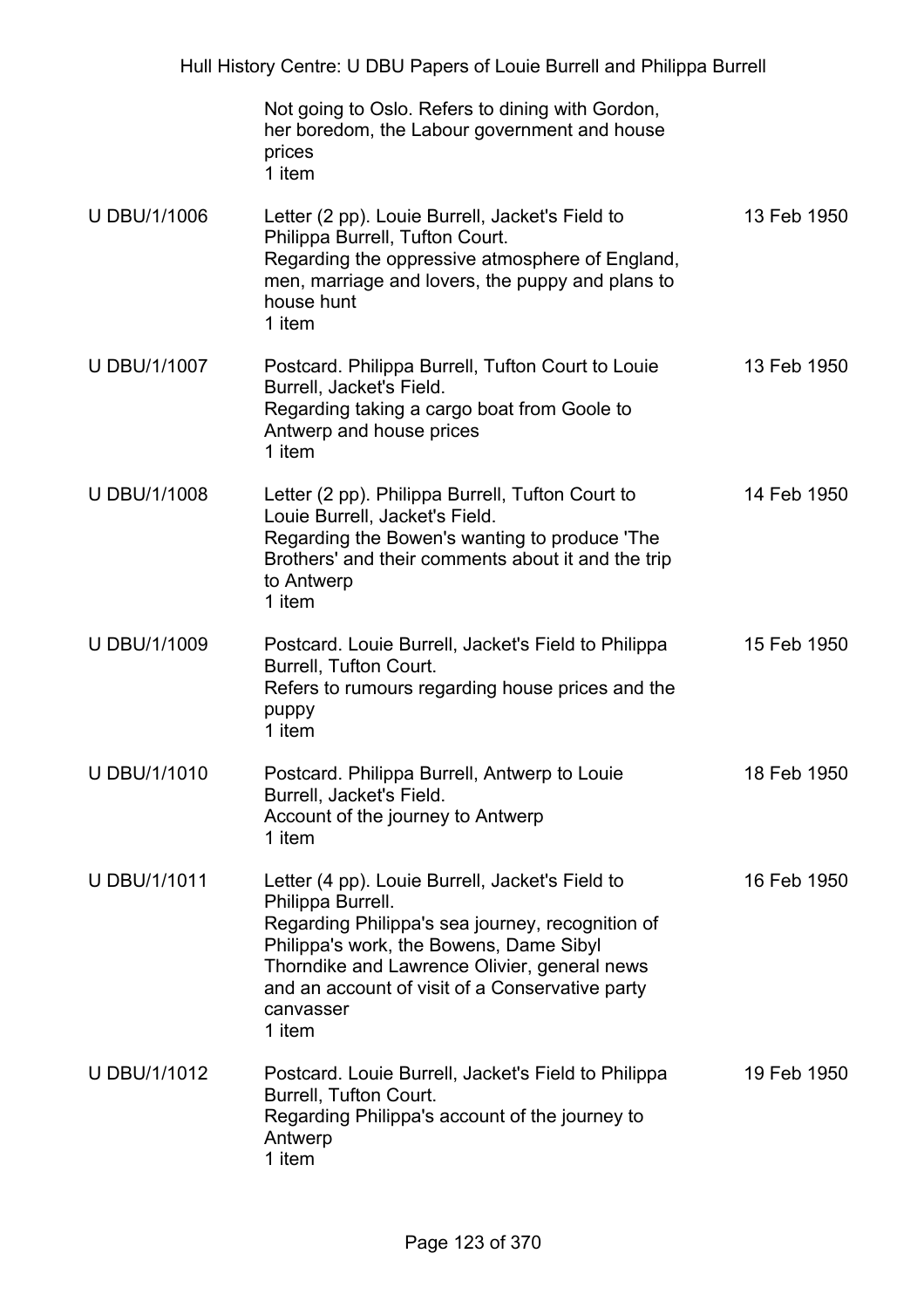| U DBU/1/1013        | Postcard. Louie Burrell, Jacket's Field to Philippa<br>Burrell, Tufton Court.<br>Regarding the puppy<br>1 item                                                                                                                                                                                             | 21 Feb 1950 |
|---------------------|------------------------------------------------------------------------------------------------------------------------------------------------------------------------------------------------------------------------------------------------------------------------------------------------------------|-------------|
| U DBU/1/1014        | Letter (1 p). Philippa Burrell, Tufton Court to Louie<br>Burrell, Jacket's Field.<br>Regarding tea with Mrs Dean, voting and the<br>Liberals<br>1 item                                                                                                                                                     | 21 Feb 1950 |
| U DBU/1/1015        | Letter (1 p). Philippa Burrell, Kent to Louie Burrell.<br>Regarding her work and her relationship with<br>Louie. Letter also refers to Dame Sybil Thorndike<br>and Mrs Bowen<br>1 item                                                                                                                     | 1 Mar 1950  |
| U DBU/1/1016        | Letter (2 pp). Louie Burrell, Tufton Court to<br>Philippa Burrell, Jacket's Field.<br>Regarding the writer's isolation, plans to house<br>hunt and the puppy<br>1 item                                                                                                                                     | 2 Mar 1950  |
| U DBU/1/1017        | Postcard. Philippa Burrell, Jacket's Field to Louie<br>Burrell, Tufton Court.<br>Regarding Frau D. and work<br>1 item                                                                                                                                                                                      | 5 Mar 1950  |
| U DBU/1/1018        | Letter (1 p). Louie Burrell, Tufton Court to Philippa<br>Burrell, Jacket's Field.<br>Regarding Dame Sybil Thorndike refusing to give<br>an introduction to Lawrence Olivier and Louie's<br>interfering. Letter also refers to the puppy and<br>plans to restart painted box work for Peter Jones<br>1 item | 5 Mar 1950  |
| U DBU/1/1019        | Letter (2 pp). Louie Burrell, Tufton Court to<br>Philippa Burrell, Jacket's Field.<br>Regarding Philippa's health, Peter Jones no<br>longer selling hand painted items and the opening<br>of parliament and ensuing bus stoppages<br>1 item                                                                | 6 Mar 1950  |
| U DBU/1/1020        | Postcard. Philippa Burrell, Jacket's Field to Louie<br>Burrell, Tufton Court.<br>Regarding giving up on writing her epic and<br>relaxing about the cottage<br>1 item                                                                                                                                       | 7 Mar 1950  |
| <b>U DBU/1/1021</b> | Letter (1 p). Louie Burrell, Tufton Court to,<br>Philippa Burrell Jacket's Field.<br>Regarding the story of Frau D.'s experience of                                                                                                                                                                        | 7 Mar 1950  |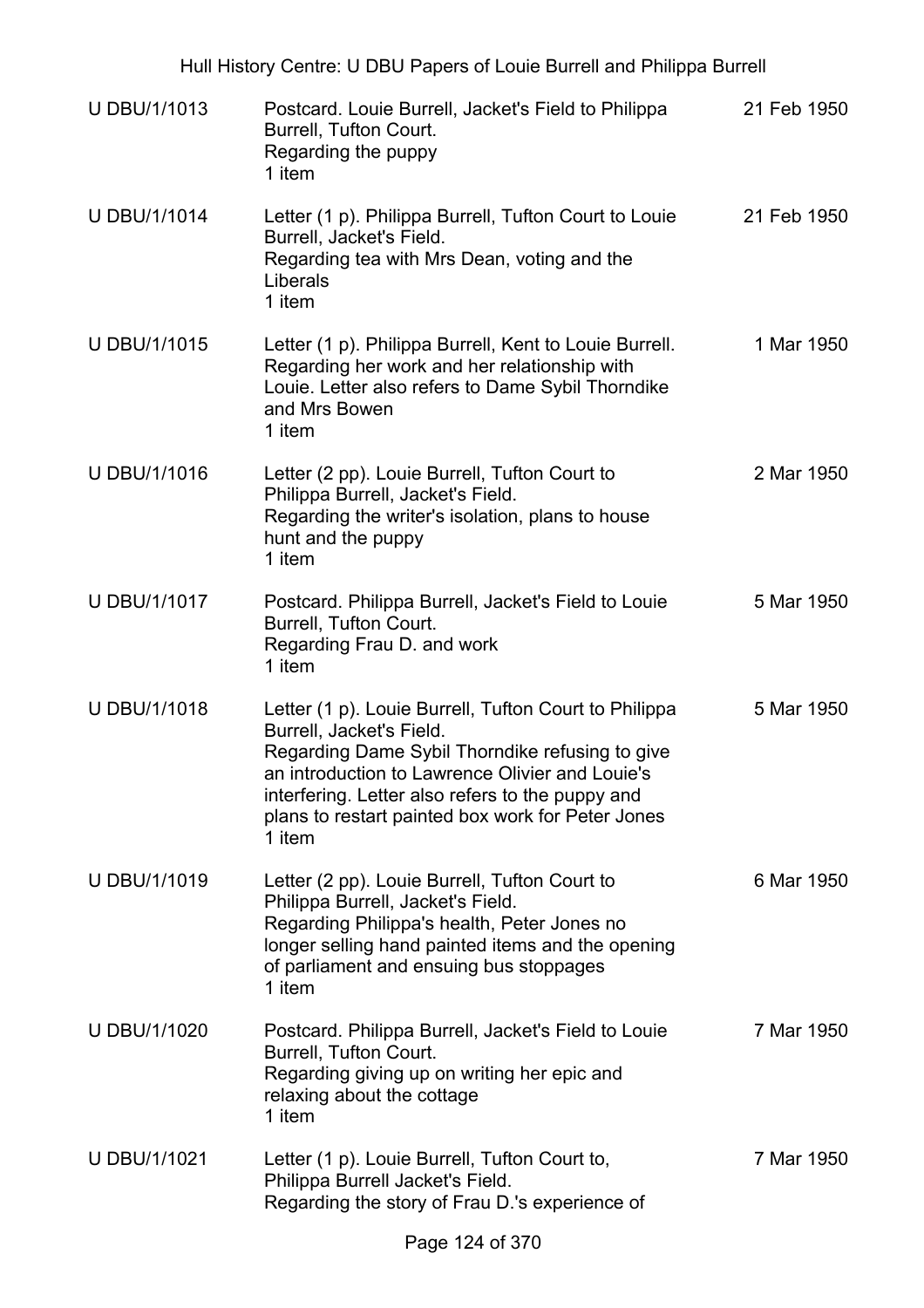London 1 item

| U DBU/1/1022 | Letter (1 p). Philippa Burrell, Tufton Court to Louie<br>Burrell, Jacket's Field.<br>Regarding the Bowens, domestic matters, the<br>puppy and Gordon<br>1 item                                                                                                | 27 Mar 1950 |
|--------------|---------------------------------------------------------------------------------------------------------------------------------------------------------------------------------------------------------------------------------------------------------------|-------------|
| U DBU/1/1023 | Letter (1 p). Louie Burrell, Jacket's Field to<br>Philippa Burrell, Tufton Court.<br>Regarding domestic matters, the puppy and<br>selling daffodils at market<br>1 item                                                                                       | 29 Mar 1950 |
| U DBU/1/1024 | Letter (3 pp). Philippa Burrell, Tufton Court to<br>Louie Burrell, Jacket's Field.<br>Regarding plans for Gordon and Mrs Bowen to<br>take over the Watergate theatre and Mrs Bowen's<br>plans to produce 'The Brothers'<br>1 item                             | 30 Mar 1950 |
| U DBU/1/1025 | Letter (1 p). Louie Burrell, Jacket's Field to<br>Philippa Burrell, Tufton Court.<br>Account of party for the over sixties<br>1 item                                                                                                                          | 30 Mar 1950 |
| U DBU/1/1026 | Letter (1 p). Louie Burrell, Jacket's Field to<br>Philippa Burrell, Tufton Court.<br>Regarding the Bowen's attempt to raise money to<br>take over the Watergate theatre and suggests that<br>Gordon ought to support Philippa's work<br>financially<br>1 item | 31 Mar 1950 |
| U DBU/1/1027 | Letter (1 p). Philippa Burrell, Tufton Court to Louie<br>Burrell, Jacket's Field.<br>Regarding Mrs Bowen's plan to take over the<br>Watergate theatre and produce 'The Brothers'<br>1 item                                                                    | 2 Apr 1950  |
| U DBU/1/1028 | Letter (1 p). Louie Burrell, Jacket's Field to<br>Philippa Burrell, Tufton Court.<br>Regarding domestic matters concerning Jacket's<br>Field and the problem of passing aeroplanes<br>1 item                                                                  | 16 Apr 1950 |
| U DBU/1/1029 | Letter (1 p). Philippa Burrell, Tufton Court to Louie<br>Burrell, Jacket's Field.<br>Regarding problem of passing aeroplanes at<br>Jacket's Field<br>1 item                                                                                                   | c.1950      |
|              |                                                                                                                                                                                                                                                               |             |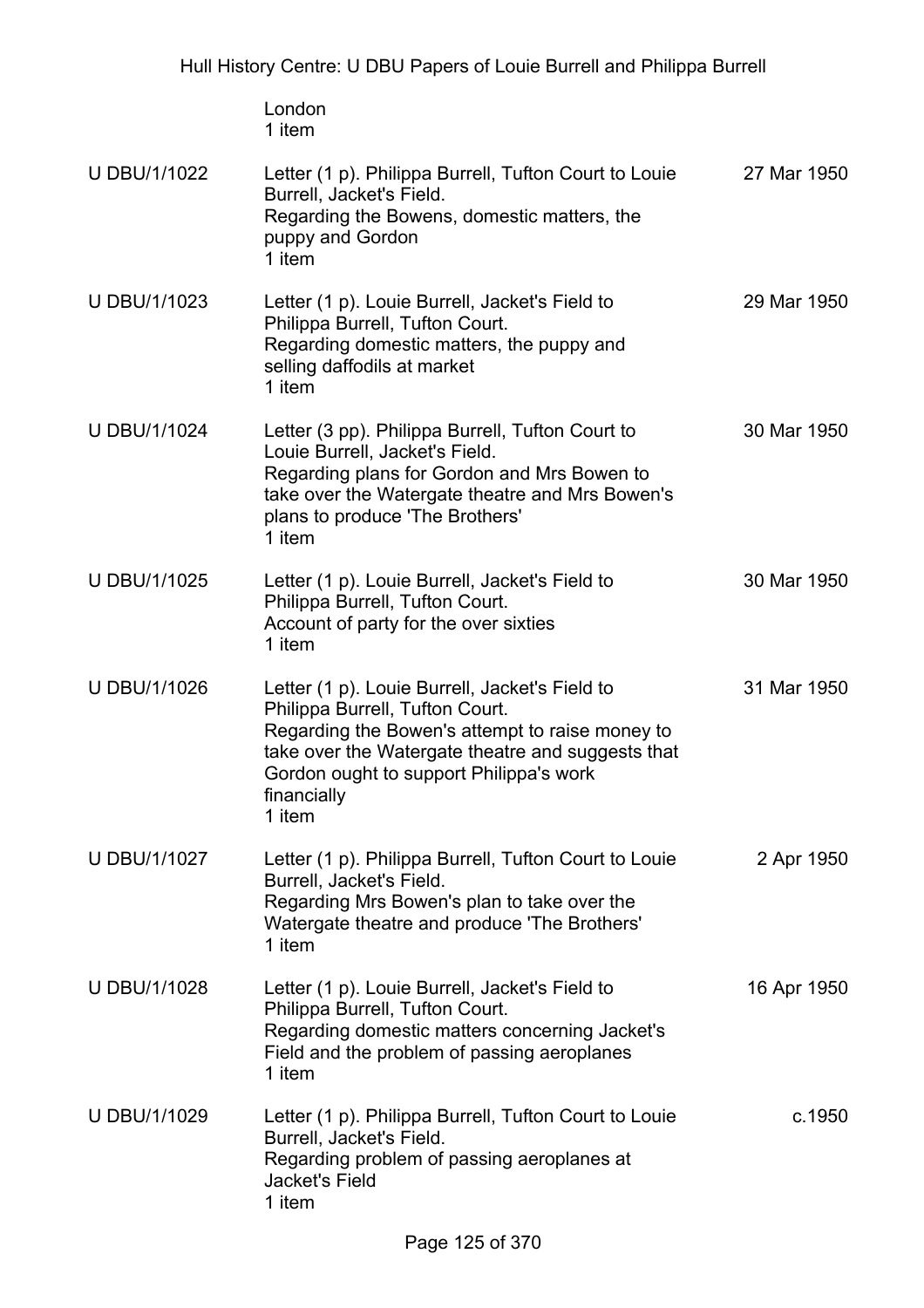| <b>U DBU/1/1030</b> | Note (1 p). Philippa Burrell, Tufton Court to Louie<br>Burrell, Jacket's Field.<br>Regarding distemper and being offered a caravan<br>in the country<br>1 item                                                                                                                                                                                                                                                                                                                                                 | 16 Apr 1950    |
|---------------------|----------------------------------------------------------------------------------------------------------------------------------------------------------------------------------------------------------------------------------------------------------------------------------------------------------------------------------------------------------------------------------------------------------------------------------------------------------------------------------------------------------------|----------------|
| <b>U DBU/1/1031</b> | Letter (1 p). Philippa Burrell, Tufton Court to Louie<br>Burrell, Jacket's Field.<br>Regarding the valuation of Jacket's Field, dining<br>with Gordon, Jim Griffiths and trying get 'The<br>Brothers' produced<br>1 item                                                                                                                                                                                                                                                                                       | 19 Apr 1950    |
| U DBU/1/1031a       | Letters<br>a) Letter (2 pp). Louie Burrell, Jacket's Field to<br>Philippa Burrell, Tufton Court. Regarding domestic<br>matters and hoping for buyers for the house<br>b) Letter (2 pp). Philippa Burrell, Tufton Court to<br>Louie Burrell, Jacket's Field. Account of PEN club<br>dinner. 28 April 1950<br>c) Letter (2 pp). Louie Burrell, Jacket's Filed to<br>Philippa Burrell, Tufton Court. Regarding Philippa<br>at the PEN club dinner, selling the cottage and the<br>puppy. 29 April 1950<br>3 items | 27-29 Apr 1950 |
| U DBU/1/1032        | Letter (2 pp). Louie Burrell, Jacket's Field to<br>Philippa Burrell, Tufton Court.<br>Regarding the puppy. Jim Griffiths going to<br>Malaysia<br>1 item                                                                                                                                                                                                                                                                                                                                                        | 20 Apr 1950    |
| U DBU/1/1033        | Letter (1 p). Philippa Burrell, Tufton Court to Louie<br>Burrell, Jacket's Field.<br>Regarding an advertisement for the cottage in<br>'The Times', and Gordon's introduction of Philippa<br>to a publisher. Includes press cutting of the<br>advertisement for the cottage<br>1 item                                                                                                                                                                                                                           | Apr 1950       |
| U DBU/1/1034        | Letter (1 p). Philippa Burrell to Louie Burrell,<br>Jacket's Field (page 3 only).<br>Regarding working to get 'The Brothers' staged<br>1 item                                                                                                                                                                                                                                                                                                                                                                  | Apr 1950       |
| U DBU/1/1035        | Notes (1 p). Philippa Burrell, Tufton Court to Louie<br>Burrell, Jacket's Field.<br>Regarding an advertisement for the cottage<br>1 item                                                                                                                                                                                                                                                                                                                                                                       | 1 May 1950     |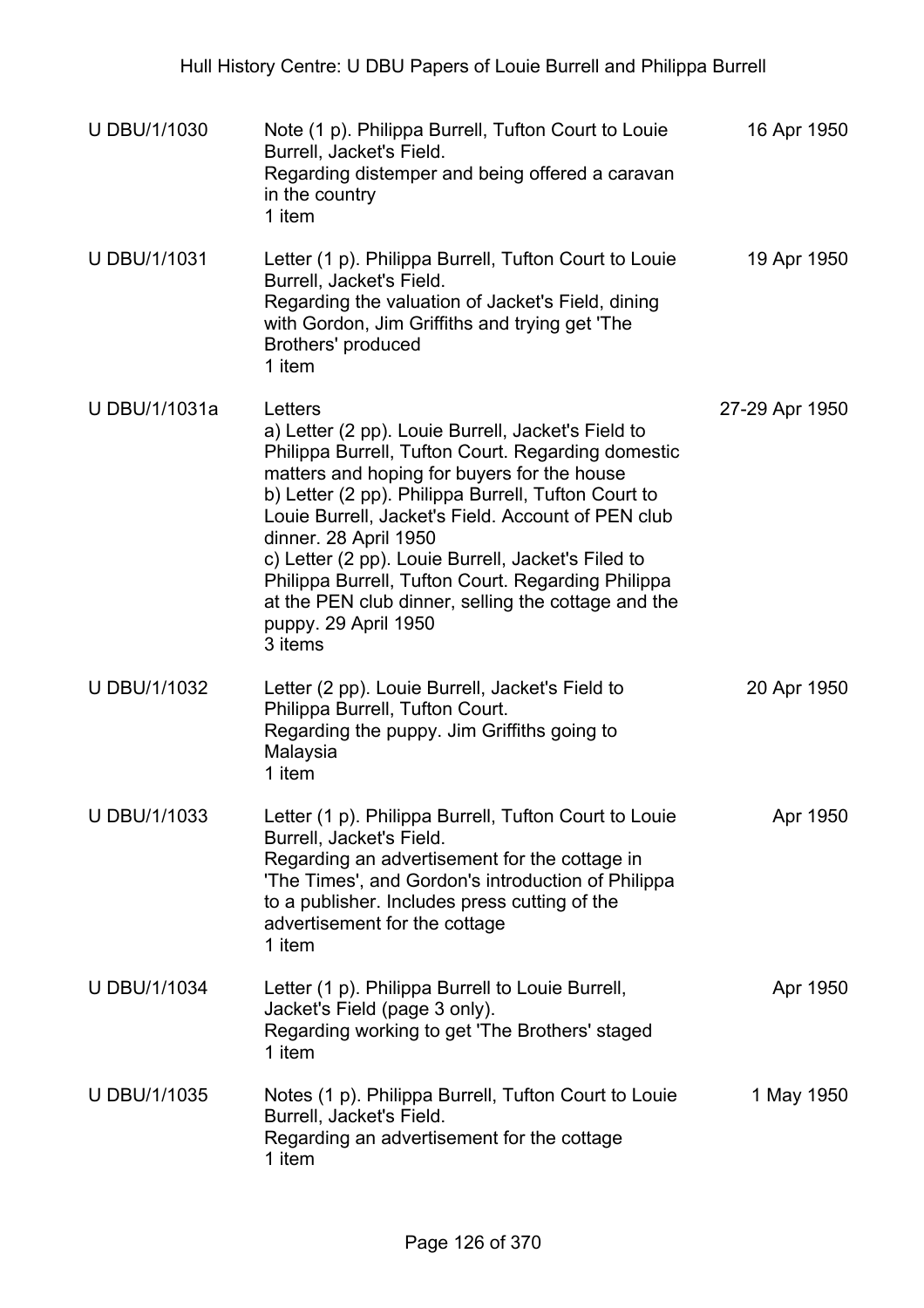|                     | Hull History Centre: U DBU Papers of Louie Burrell and Philippa Burrell                                                                                                                                                                   |             |
|---------------------|-------------------------------------------------------------------------------------------------------------------------------------------------------------------------------------------------------------------------------------------|-------------|
| U DBU/1/1036        | Letter (2 pp). Philippa Burrell, Tufton Court to<br>Louie Burrell, Jacket's Field.<br>Regarding selling the cottage<br>1 item                                                                                                             | 10 May 1950 |
| U DBU/1/1037        | Letter (1 p). Louie Burrell, Jacket's Field to<br>Philippa Burrell, Tufton Court.<br>Regarding selling the cottage, the puppy and<br>general news<br>1 item                                                                               | 12 May 1950 |
| U DBU/1/1038        | Letter (1 p). Philippa Burrell, Tufton Court to Louie<br>Burrell, Jacket's Field.<br>Regarding 3 possibilities of getting 'The Brothers'<br>produced and hopes to find buyers for the cottage<br>1 item                                   | May 1950    |
| U DBU/1/1039        | Letter (1 p). Louie Burrell, Jacket's Field to<br>Philippa Burrell, Tufton Court.<br>Regarding the possibility of 'The Brothers' being<br>produced and refers to domestic matters<br>1 item                                               | 14 May 1950 |
| U DBU/1/1040        | Letter (1 p). Philippa Burrell, Tufton Court to Louie<br>Burrell, Jacket's Field (pages 1 - 2 only)<br>Regarding the possibility of 'The Brothers' being<br>produced and refers to selling the cottage<br>1 item                          | 14 May 1950 |
| <b>U DBU/1/1041</b> | Note (1 p). Philippa Burrell, Tufton Court to Louie<br>Burrell, Jacket's Field.<br>Regarding Peter Zadek being keen to direct 'The<br>Brothers' and discussions with play agents.<br>Watergate theatre programme on the reverse<br>1 item | May 1950    |
| U DBU/1/1042        | Letter (2 pp). Philippa Burrell, Tufton Court to<br>Louie Burrell.<br>Regarding house agents<br>1 item                                                                                                                                    | 16 May 1950 |
| U DBU/1/1043        | Letter (1 p). Louie Burrell, Jacket's Field to<br>Philippa Burrell, Tufton Court.<br>Regarding house agents, reading 'The cocktail<br>party' and domestic matters<br>1 item                                                               | 16 May 1950 |
| <b>U DBU/1/1044</b> | Letter (1 p). Louie Burrell, Jacket's Field to<br>Philippa Burrell, Tufton Court.<br>Regarding house agents<br>1 item                                                                                                                     | 31 May 1950 |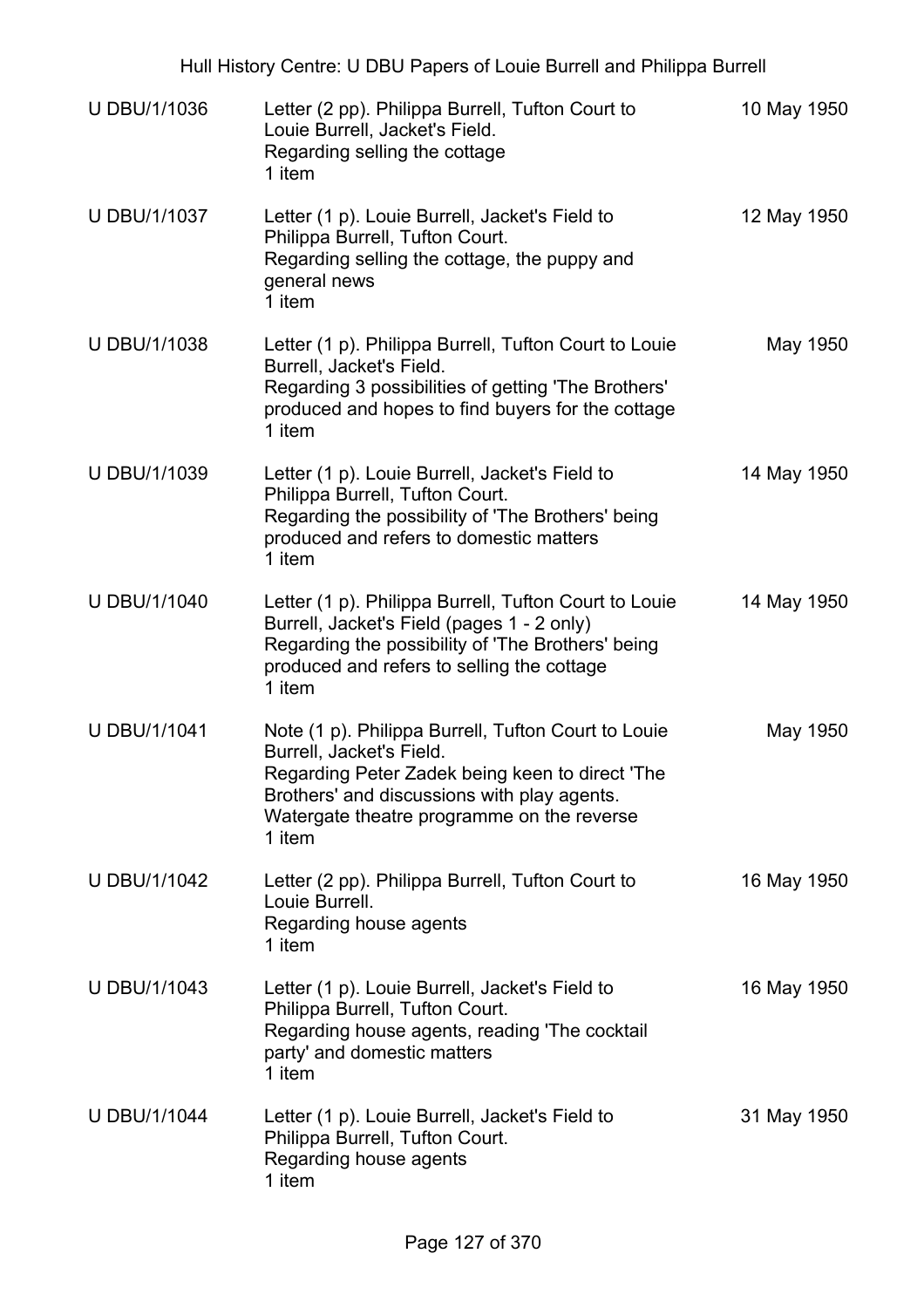| Hull History Centre: U DBU Papers of Louie Burrell and Philippa Burrell |                                                                                                                                                                                                                                                                                                                                                                                               |             |
|-------------------------------------------------------------------------|-----------------------------------------------------------------------------------------------------------------------------------------------------------------------------------------------------------------------------------------------------------------------------------------------------------------------------------------------------------------------------------------------|-------------|
| U DBU/1/1045                                                            | Letter (1 p). Philippa Burrell, Tufton Court to Louie<br>Burrell, Jacket's Field.<br>Regarding trying to sell the cottage<br>1 item                                                                                                                                                                                                                                                           | 31 May 1950 |
| U DBU/1/1046                                                            | Letter (1 p). Philippa Burrell, Tufton Court to Louie<br>Burrell, Jacket's Field.<br>Regarding house agents<br>1 item                                                                                                                                                                                                                                                                         | 6 Jun 1950  |
| U DBU/1/1047                                                            | Letters<br>a) Letter (1 p). Louie Burrell, Jacket's Field to<br>Philippa Burrell. Regarding domestic matters and<br>the possibility of getting a lodger for Jacket's Field.<br>7 June 1950<br>b) Letter (1 p). Philippa Burrell, Tufton Court to<br>Louie Burrell, Jacket's Field. Regarding lunch with<br>Gordon Hannan and mentions Lewis Casson and<br>Peter Zadek. [June 1950]<br>2 items | 7 Jun 1950  |
| U DBU/1/1048                                                            | Postcard. Philippa Burrell, Tufton Court to Louie<br>Burrell, Jacket's Field.<br>Regarding lodgers for Jacket's Field and the<br>suggestion of Elizabeth Johnson, Lewis Casson's<br>consideration of production of 'The Brothers' and<br>approaching Ken Tynan with it<br>1 item                                                                                                              | 8 Jun 1950  |
| <b>U DBU/1/1049</b>                                                     | Letter (1 p). Louie Burrell, Jacket's Field to<br>Philippa Burrell, Tufton Court.<br>Regarding selling the cottage<br>1 item                                                                                                                                                                                                                                                                  | 13 Jun 1950 |
| U DBU/1/1050                                                            | Letter (1 p). Philippa Burrell, Tufton Court to Louie<br>Burrell, Jacket's Field.<br>Regarding Elizabeth Johnson as a lodger for<br>Jacket's Field<br>1 item                                                                                                                                                                                                                                  | 19 Jun 1950 |
| <b>U DBU/1/1051</b>                                                     | Letter (1 p). Louie Burrell, Jacket's Field to<br>Philippa Burrell, Tufton Court.<br>Regarding Elizabeth Johnson as a lodger and<br>Letter also refers to Florence Leach<br>1 item                                                                                                                                                                                                            | 20 Jun 1950 |
| U DBU/1/1052                                                            | Postcard. Louie Burrell to Philippa Burrell, Tufton<br>Court.<br>Regarding Elizabeth Johnson<br>1 item                                                                                                                                                                                                                                                                                        | 1950        |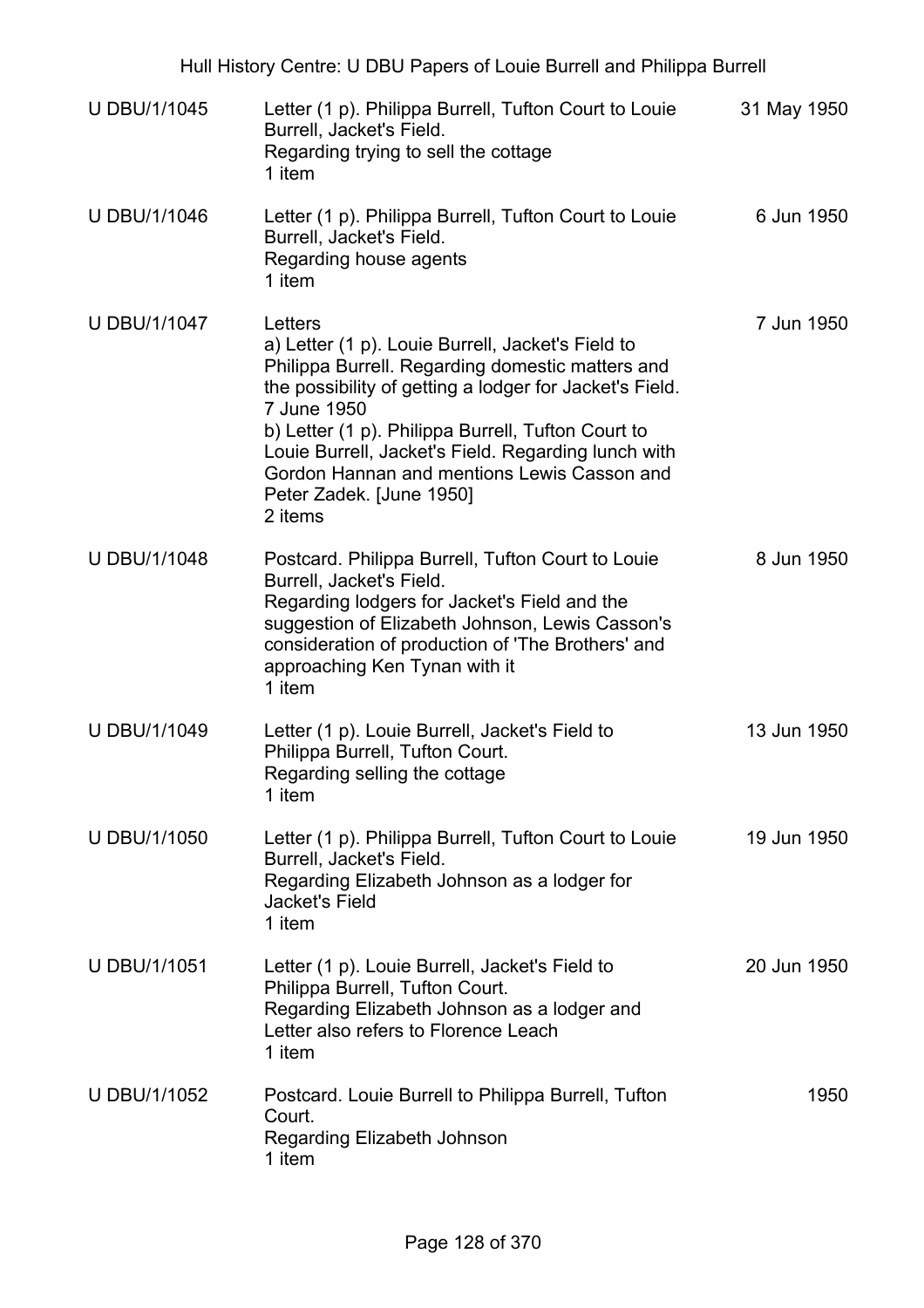| Hull History Centre: U DBU Papers of Louie Burrell and Philippa Burrell |                                                                                                                                                                                                                                              |             |  |
|-------------------------------------------------------------------------|----------------------------------------------------------------------------------------------------------------------------------------------------------------------------------------------------------------------------------------------|-------------|--|
| <b>U DBU/1/1053</b>                                                     | Letter (1 p). Philippa Burrell, Tufton Court to Louie<br>Burrell, Jacket's Field.<br>Regarding Ken Tynan to read 'The Brothers' and<br>her own boredom<br>1 item                                                                             | 1950        |  |
| <b>U DBU/1/1054</b>                                                     | Note (1 p). Philippa Burrell to Louie Burrell.<br>Regarding trying to get Crozier and Guthrie to<br>read 'The Brothers' Letter also refers to Elizabeth<br>Johnson<br>1 item                                                                 | 1950        |  |
| U DBU/1/1055                                                            | Note (1 p). Philippa Burrell to Louie Burrell.<br>Regarding house buyers and giving 'The Brothers'<br>to Hugh Miller and Eric Crozier<br>1 item                                                                                              | 1950        |  |
| <b>U DBU/1/1056</b>                                                     | Note (1 p). Philippa Burrell to Louie Burrell.<br>No news on the progress of 'The Brother's'<br>1 item                                                                                                                                       | 1950        |  |
| U DBU/1/1057                                                            | Letter (1 p). Louie Burrell, Jacket's Field to<br>Philippa Burrell, Tufton Court.<br>Regarding Elizabeth Johnson<br>1 item                                                                                                                   | 26 Jun 1950 |  |
| U DBU/1/1058                                                            | Note (1 p). Philippa Burrell to Louie Burrell.<br>Enquiring after people viewing the house<br>1 item                                                                                                                                         | 1950        |  |
| U DBU/1/1059                                                            | Letter (1 p). Louie Burrell, Jacket's Field to<br>Philippa Burrell, Tufton Court.<br>Regarding Elizabeth Johnson and news of locals<br>1 item                                                                                                | 4 Jul 1950  |  |
| U DBU/1/1060                                                            | Letter (1 p). Philippa Burrell, Tufton Court to Louie<br>Burrell, Jacket's Field.<br>No news from Norman Marshall regarding 'The<br>Brothers' and mentions Peter Zadek and Ken<br>Tynan. Letter also refers to selling the cottage<br>1 item | 5 Jul 1950  |  |
| U DBU/1/1061                                                            | Postcard. Louie Burrell, Jacket's Field to Philippa<br>Burrell, Tufton Court.<br>Regarding Elizabeth Johnson and general news<br>1 item                                                                                                      | 7 Jul 1950  |  |
| U DBU/1/1062                                                            | Letter (1 p). Louie Burrell, Jacket's Field to<br>Philippa Burrell, Tufton Court.<br>Regarding not starting her painting work. Refers to<br>Ken Tynan and 'The Brothers', the possibility of<br>war in Korea and domestic matters            | 8 Jul 1950  |  |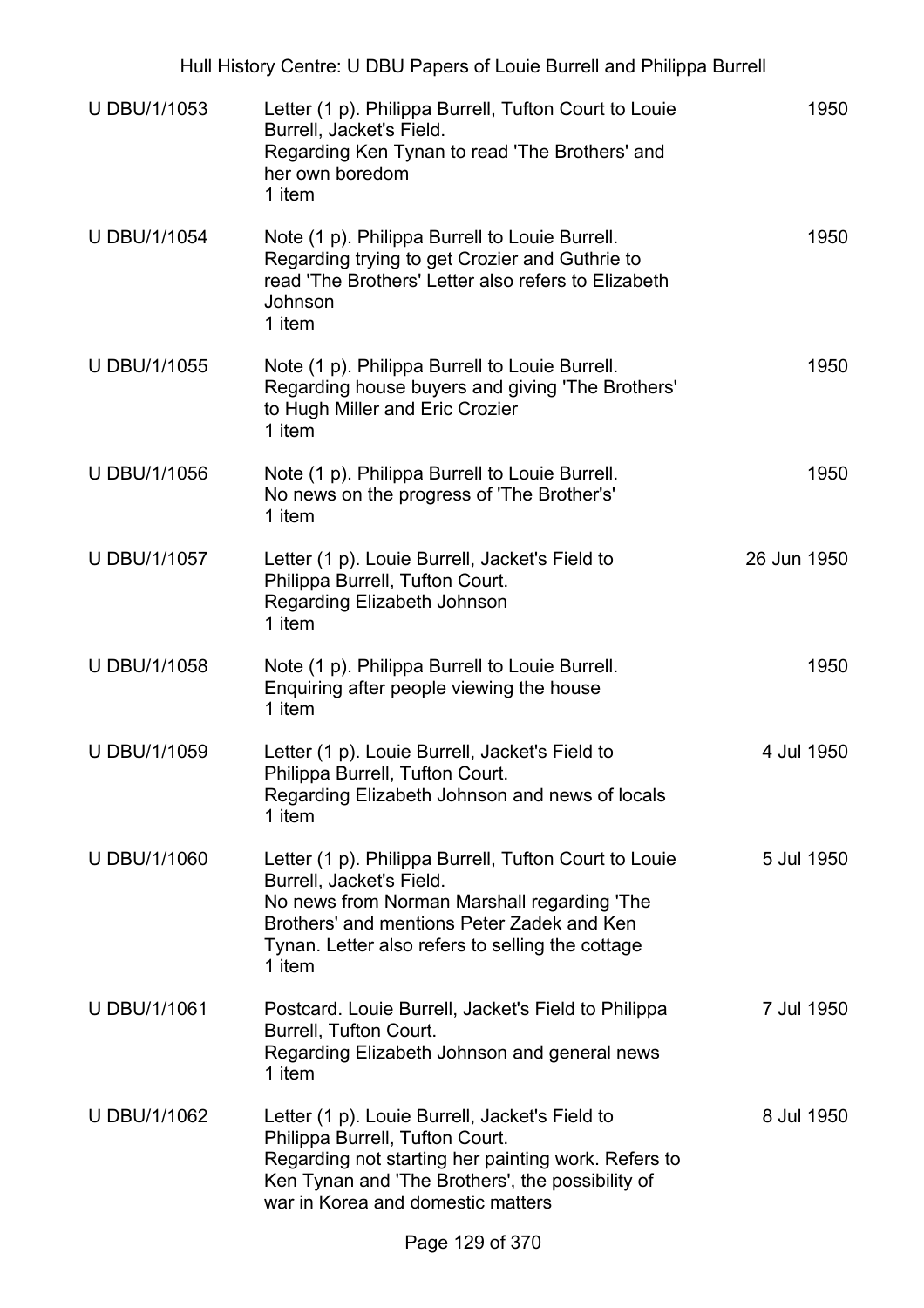| U DBU/1/1063 | Letter<br>a) Typed introduction to the Gordon Craig letters<br>by Philippa Burrell (1 p). No date<br>b) Letter (2 pp). Philippa Burrell, Tufton Court to<br>Louie Burrell, Jacket's Field. Regarding Peter<br>Zadek suggesting Gordon Craig as a producer for<br>'The Brothers'. 10 July 1950<br>2 items | Jul 1950        |
|--------------|----------------------------------------------------------------------------------------------------------------------------------------------------------------------------------------------------------------------------------------------------------------------------------------------------------|-----------------|
| U DBU/1/1064 | Letter (1 p). Louie Burrell, Jacket's Field to<br>Philippa Burrell, Tufton Court.<br>Encouraging Philippa to pursue Gordon Craig to<br>produce her work<br>1 item                                                                                                                                        | 11 Jul 1950     |
| U DBU/1/1065 | Letter (1 p). Philippa Burrell, Tufton Court to Louie<br>Burrell, Jacket's Field.<br>Regarding her plans to contact Gordon Craig<br>1 item                                                                                                                                                               | <b>Jul 1950</b> |
| U DBU/1/1066 | Note (1 p). Philippa Burrell, Tufton Court to Louie<br>Burrell, Jacket's Field.<br>Regarding attending a poetry festival with<br>Crompton and refers to his comments on Gordon<br>Craig. Mentions Jim Griffiths<br>1 item                                                                                | 19 Jul 1950     |
| U DBU/1/1067 | Letters (draft 3pp & typed 1p). Philippa Burrell to<br>Gordon Craig.<br>Regarding her hopes for his return to the English<br>theatre and sending him copies of her work in the<br>hope that he will produce it<br>2 items                                                                                | 1950            |
| U DBU/1/1068 | Letter (4 pp), photocopy. Gordon Craig to Philippa<br>Burrell.<br>Regarding conditions concerning his return to the<br>English theatre. He will not produce her work but<br>offers his assistance<br>1 item                                                                                              | 21 Jul 1950     |
| U DBU/1/1069 | Postcard. Philippa Burrell, Tufton Court to Louie<br>Burrell, Jacket's Field.<br>Regarding a letter from Gordon Craig<br>1 item                                                                                                                                                                          | 26 Jul 1950     |
| U DBU/1/1070 | Letter (1 p). Louie Burrell, Jacket's Field to<br>Philippa Burrell, Tufton Court.<br>Regarding a letter from Gordon Craig and matters<br>concerning Jacket's Field                                                                                                                                       | 28 Jul 1950     |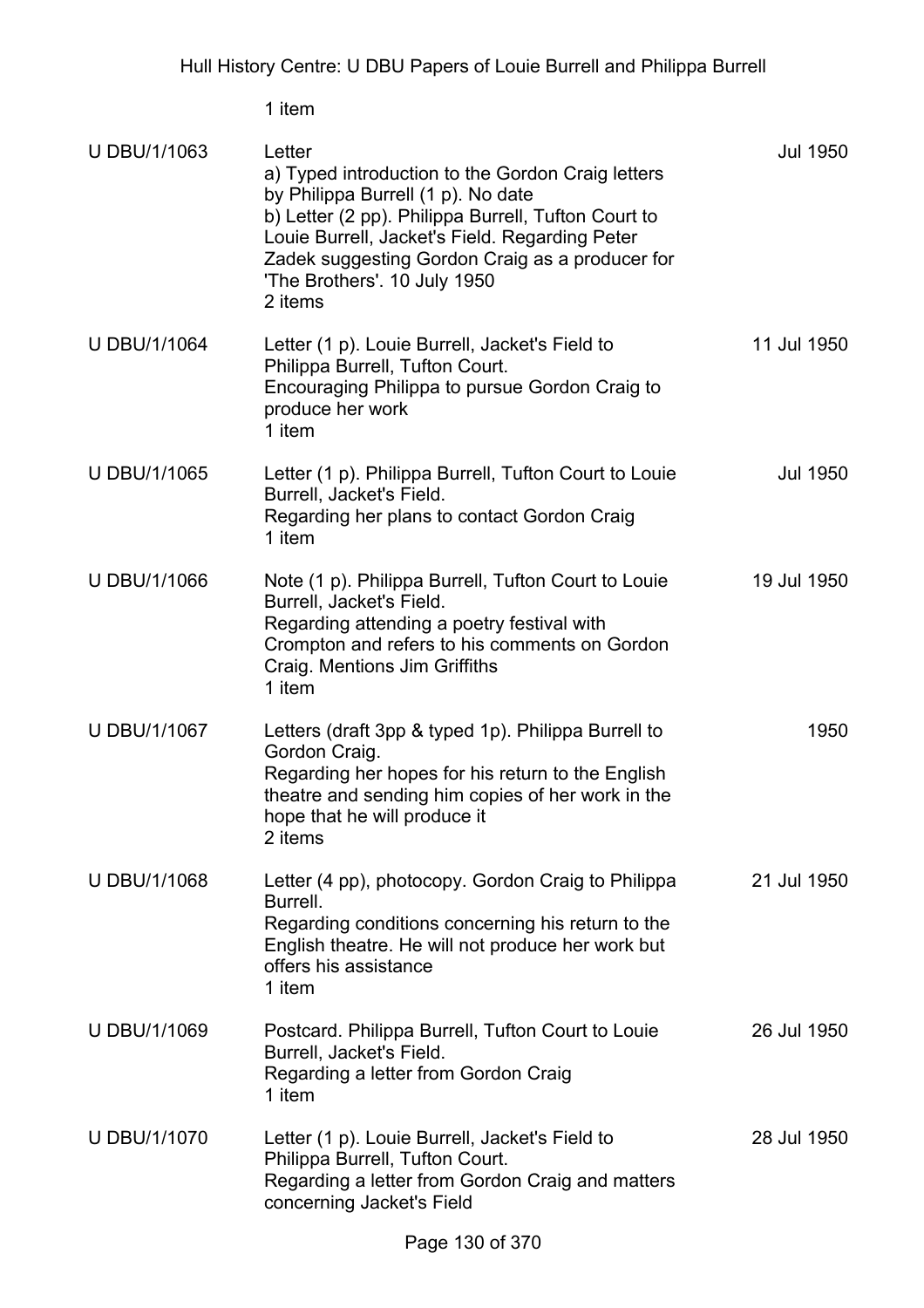| <b>U DBU/1/1071</b> | Letter (1 p). Daphne Wood, Epsom to Philippa<br>Burrell, Tufton Court.<br>Regarding Philippa's going to Vence to meet<br>Gordon Craig<br>1 item | 28 Jul 1950 |
|---------------------|-------------------------------------------------------------------------------------------------------------------------------------------------|-------------|
| U DBU/1/1072        | Postcard. Philippa Burrell, Tufton Court to Louie<br>Burrell, Jacket's Field.<br>Regarding going to meet Gordon Craig<br>1 item                 | 31 Jul 1950 |
| U DBU/1/1073        | Postcard. Philippa Burrell, Tufton Court to Louie<br>Burrell.<br>Regarding journey plans for visiting Gordon Craig<br>1 item                    | 1 Aug 1950  |
| <b>U DBU/1/1074</b> | Letter (2 pp). Louie Burrell, Jacket's Filed to<br>Philippa Burrell, Tufton Court.<br>Regarding Philippa going to meet Gordon Craig<br>1 item   | 1 Aug 1950  |
| U DBU/1/1075        | Postcard. Philippa Burrell, Tufton Court to Louie<br>Burrell, Jacket's Field.<br>Regarding Philippa going to meet Gordon Craig<br>1 item        | 2 Aug 1950  |
| U DBU/1/1076        | Letter (1 p). Louie Burrell, Jacket's Field to<br>Philippa Burrell, Tufton Court.<br>Regarding Philippa's trip to meet Gordon Craig<br>1 item   | 2 Aug 1950  |
| <b>U DBU/1/1077</b> | Postcard. Philippa Burrell, Nice to Louie Burrell,<br>Jacket's Field.<br>Regarding the journey to Nice<br>1 item                                | 3 Aug 1950  |
| U DBU/1/1078        | Postcard. Philippa Burrell, Vence to Louie Burrell,<br>Jacket's Field.<br>An account of meeting Gordon Craig<br>1 item                          | 5 Aug 1950  |
| U DBU/1/1079        | Postcard. Philippa Burrell, Vence to Louie Burrell,<br>Jacket's Field.<br><b>Regarding Gordon Craig</b><br>1 item                               | 6 Aug 1950  |
| U DBU/1/1080        | Postcard. Philippa Burrell, Vence to Louie Burrell,<br>Jacket's Field.<br>Regarding time spent with Gordon Craig<br>1 item                      | 7 Aug 1950  |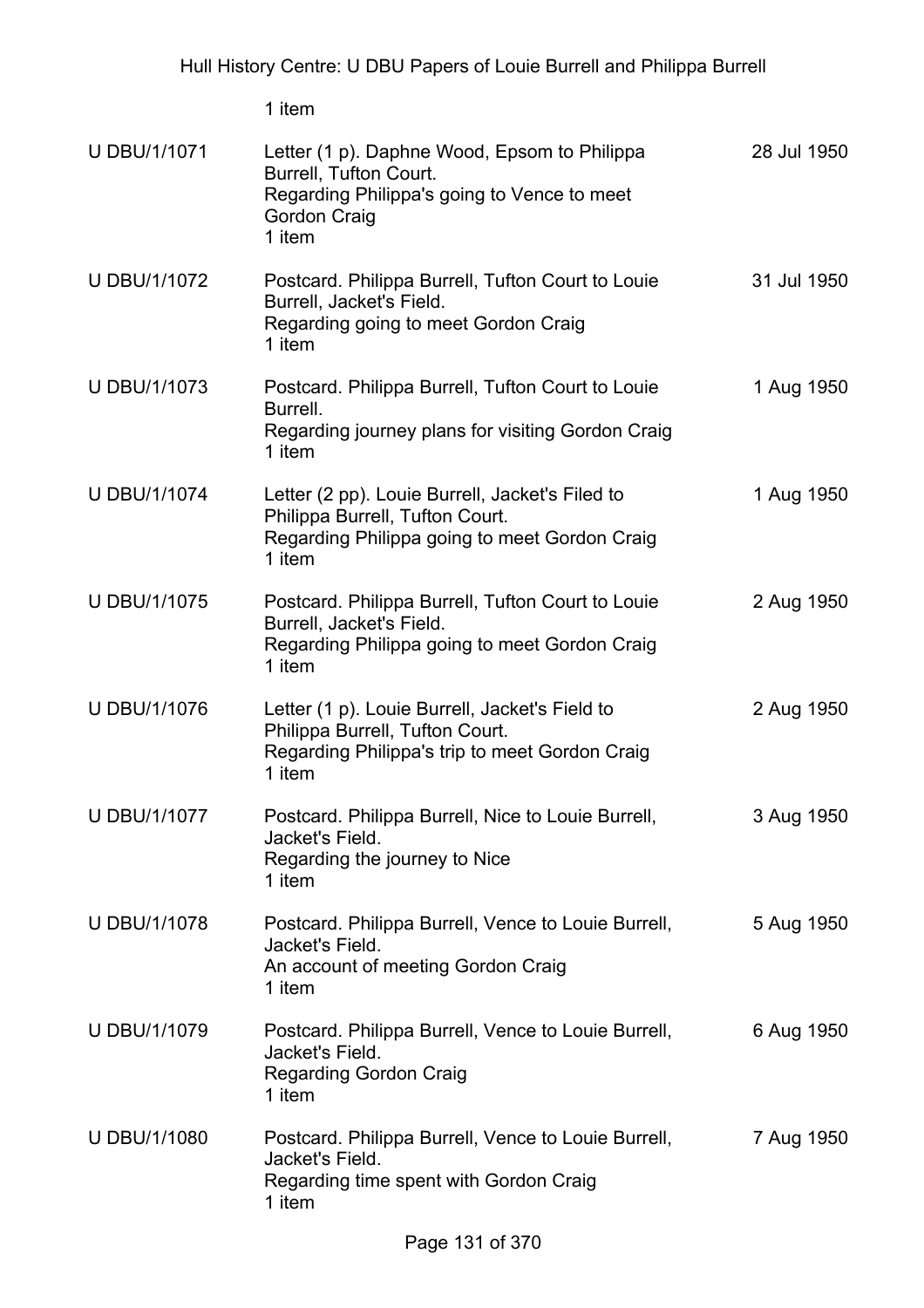| <b>U DBU/1/1081</b> | Note (1 p) photocopy. Gordon Craig to Philippa<br>Burrell.<br>Welcoming her to her room<br>1 item                                                      | 8 Aug 1950  |
|---------------------|--------------------------------------------------------------------------------------------------------------------------------------------------------|-------------|
| <b>U DBU/1/1082</b> | Letter (1 p). Philippa Burrell, to Louie Burrell,<br>Jacket's Field.<br>Regarding her return to England and her reactions<br>to Gordon Craig<br>1 item | 9 Aug 1950  |
| U DBU/1/1083        | Letter (1 p). Louie Burrell, Jacket's Field to<br>Philippa Burrell, Tufton Court.<br>Regarding Philippa's health and Gordon Craig<br>1 item            | 14 Aug 1950 |
| <b>U DBU/1/1084</b> | Letter (2 pp) photocopy. Gordon Craig to Philippa<br>Burrell.<br>Love letter, Letter also mentions the Watergate<br>theatre<br>1 item                  | 8 Aug 1950  |
| U DBU/1/1085        | Letter (2 pp) photocopy, Gordon Craig to Philippa<br>Burrell.<br>Love letter<br>1 item                                                                 | 10 Aug 1950 |
| U DBU/1/1086        | Letter (4 pp) photocopy. Gordon Craig to Philippa<br>Burrell.<br>Love letter, Letter also discusses plays<br>1 item                                    | 10 Aug 1950 |
| U DBU/1/1087        | Letter (3 pp) photocopy. Gordon Craig to Philippa<br>Burrell.<br>Love letter<br>1 item                                                                 | 11 Aug 1950 |
| U DBU/1/1088        | Letter (7 pp) photocopy. Gordon Craig to Philippa<br>Burrell.<br>Love letter<br>1 item                                                                 | 17 Aug 1950 |
| U DBU/1/1089        | Letter (4 pp) photocopy. Gordon Craig to Philippa<br>Burrell.<br>Love letter, Letter also mentions the PEN club<br>congress<br>1 item                  | 21 Aug 1950 |
| U DBU/1/1090        | Letter (4 pp) photocopy. Gordon Craig to Philippa<br>Burrell.<br>Love letter, Letter also discusses books and the                                      | 19 Aug 1950 |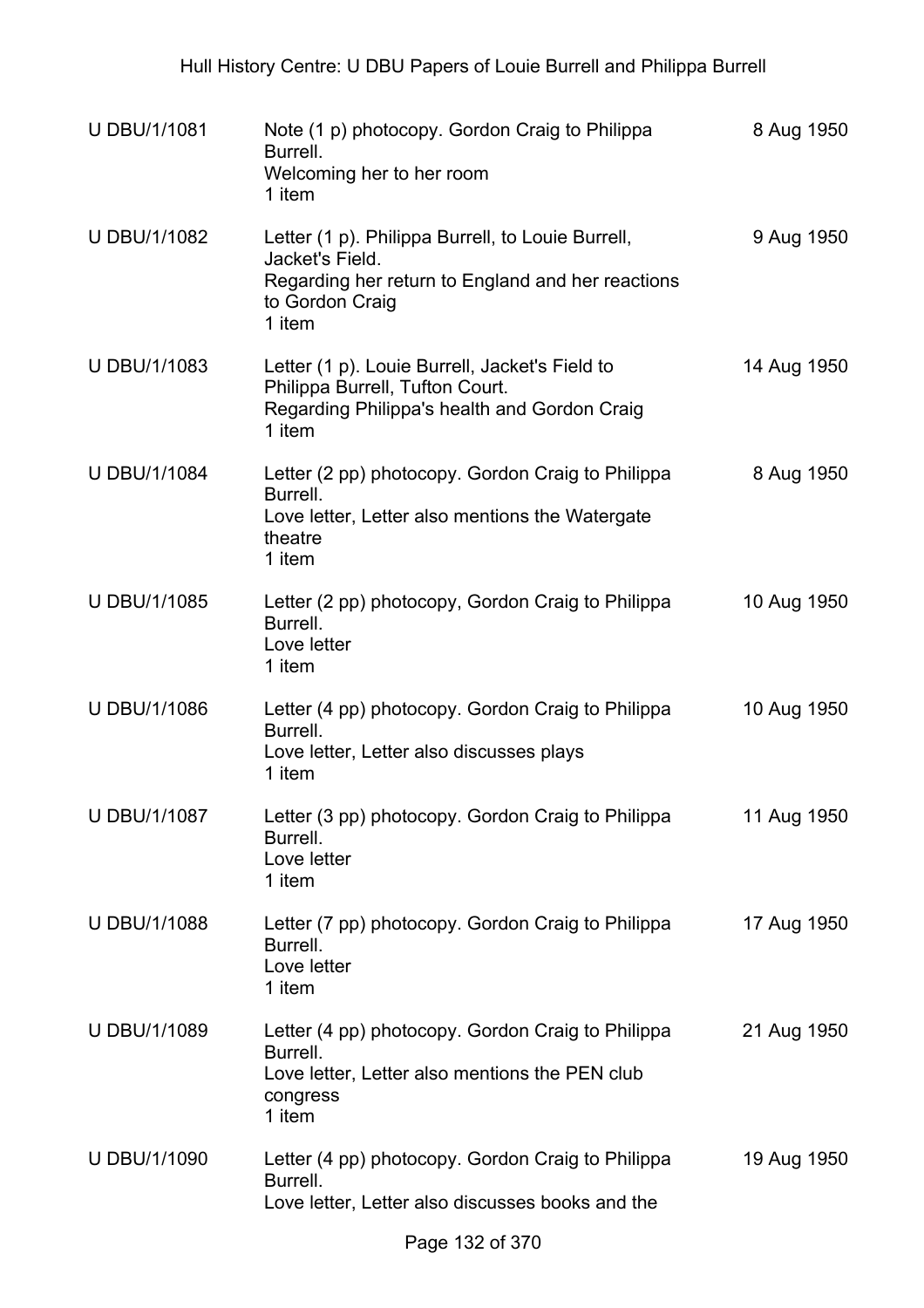|                     | PEN club congress<br>1 item                                                                                                                                                                                                |             |
|---------------------|----------------------------------------------------------------------------------------------------------------------------------------------------------------------------------------------------------------------------|-------------|
| U DBU/1/1091        | Letter (2 pp) photocopy. Gordon Craig to Philippa<br>Burrell.<br>Love letter, Letter also mentions the PEN club<br>congress<br>1 item                                                                                      | 25 Aug 1950 |
| U DBU/1/1092        | Letter (4 pp) photocopy. Gordon Craig to Philippa<br>Burrell.<br>Love letter, Letter also mentions the PEN club<br>congress<br>1 item                                                                                      | Aug 1950    |
| U DBU/1/1093        | Letter (1 p). Philippa Burrell, Tufton Court to Louie<br>Burrell, Jacket's Field.<br>Regarding love letters from Gordon Craig and<br>refers to the Swedish poet Ebbe Linde<br>1 item                                       | 15 Aug 1950 |
| <b>U DBU/1/1094</b> | Letter (1 p). Louie Burrell, Jacket's Field to<br>Philippa Burrell, Tufton Court.<br>Regarding Gordon Craig and the idea of<br>persuading him to produce Philippa's work and<br>Letter also refers to Ebbe Linde<br>1 item | 16 Aug 1950 |
| U DBU/1/1095        | Letter (1 p). Philippa Burrell, Edinburgh to Louie<br>Burrell, Jacket's Field.<br>Regarding praise for her script from Hugh Miller<br>and Gordon Craig<br>1 item                                                           | 17 Aug 1950 |
| <b>U DBU/1/1096</b> | Letter (1 p). Louie Burrell, Jacket's Field to<br>Philippa Burrell, Edinburgh.<br>Regarding Hugh Miller and problems with a buyer<br>for the house<br>1 item                                                               | 19 Aug 1950 |
| U DBU/1/1097        | Letter (1 p). Louie Burrell, Jacket's Field to<br>Philippa Burrell, Edinburgh.<br>Regarding problems with a buyer for the house<br>1 item                                                                                  | 23 Aug 1950 |
| <b>U DBU/1/1098</b> | Letter (1 p). Philippa Burrell Tufton Court to Louie<br>Burrell, Jacket's Field.<br>Regarding problems over an offer for the house.<br>Letter also refers to Elizabeth Johnson and<br>Gordon Craig<br>1 item               | 28 Aug 1950 |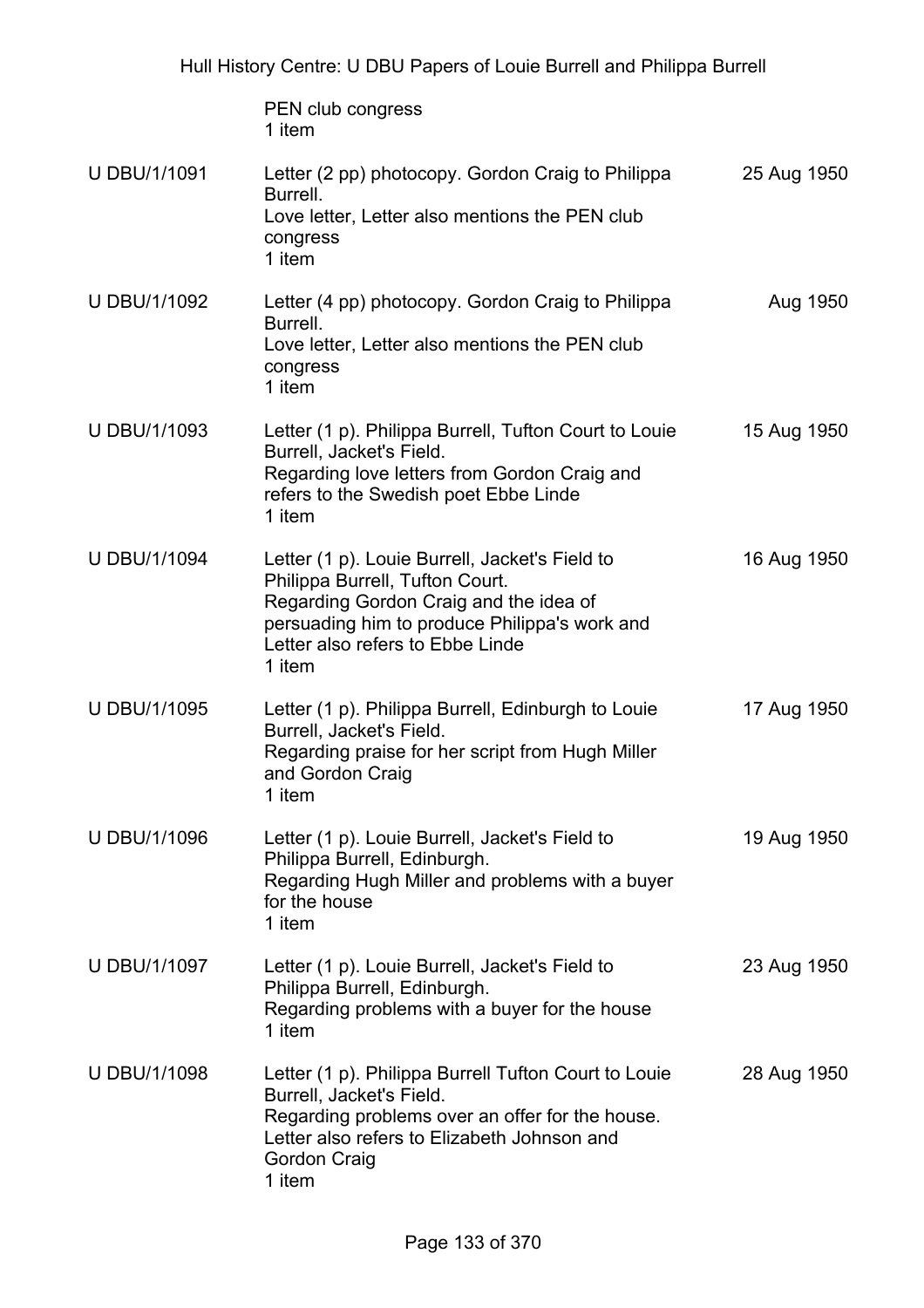| <b>U DBU/1/1099</b> | Letter (1 p). Louie Burrell, Jacket's Field to<br>Philippa Burrell, Tufton Court.<br>Regarding problems selling the house, getting rid<br>of Elizabeth Johnson and refers to Gordon Craig<br>1 item                                                  | 29 Aug 1950 |
|---------------------|------------------------------------------------------------------------------------------------------------------------------------------------------------------------------------------------------------------------------------------------------|-------------|
| <b>U DBU/1/1100</b> | Letter (2 pp) photocopy. Gordon Craig to Philippa<br>Burrell.<br>Regarding a visit to Italy and inviting Philippa to<br>join him<br>1 item                                                                                                           | 1 Sep 1950  |
| <b>U DBU/1/1101</b> | Letter (5 pp) photocopy. Gordon Craig to Philippa<br>Burrell.<br>Love letter regarding separation and his<br>importance<br>1 item                                                                                                                    | 1 Sep 1950  |
| U DBU/1/1102        | Letter (2 pp) photocopy. Gordon Craig to Philippa<br>Burrell.<br>Love letter. Also discusses the younger<br>generation in the theatre<br>1 item                                                                                                      | 4 Sep 1950  |
| U DBU/1/1103        | Letter (4 pp) photocopy. Gordon Craig to Philippa<br>Burrell.<br>Love letter. Letter also refers to dates and<br>women's letters especially his mother's (Ellen<br>Terry)<br>1 item                                                                  | 5 Sep 1950  |
| <b>U DBU/1/1104</b> | Letter (photocopy) (6 pp). Gordon Craig to<br>Philippa Burrell.<br>Love letter. Letter also refers to the idea of<br>producing Philippa's work<br>Includes:<br>a) Photocopy of destroyed design for 'He was like<br>a Continent'<br>3 items          | 1950        |
| <b>U DBU/1/1105</b> | Letter (1 p). Philippa Burrell, Tufton Court to Louie<br>Burrell, Jacket's Field.<br>Regarding sending Gordon Craig an ultimatum.<br>Letter also refers to readvertising the house, Ebbe<br>Linde and dining with Sir C.P. Ramaswami Aiyar<br>1 item | 5 Sep 1950  |
| <b>U DBU/1/1106</b> | Letter (1 p). Louie Burrell, Jacket's Field to<br>Philippa Burrell, Tufton Court.<br>Regarding fruit picking and bottling<br>1 item                                                                                                                  | 8 Sep 1950  |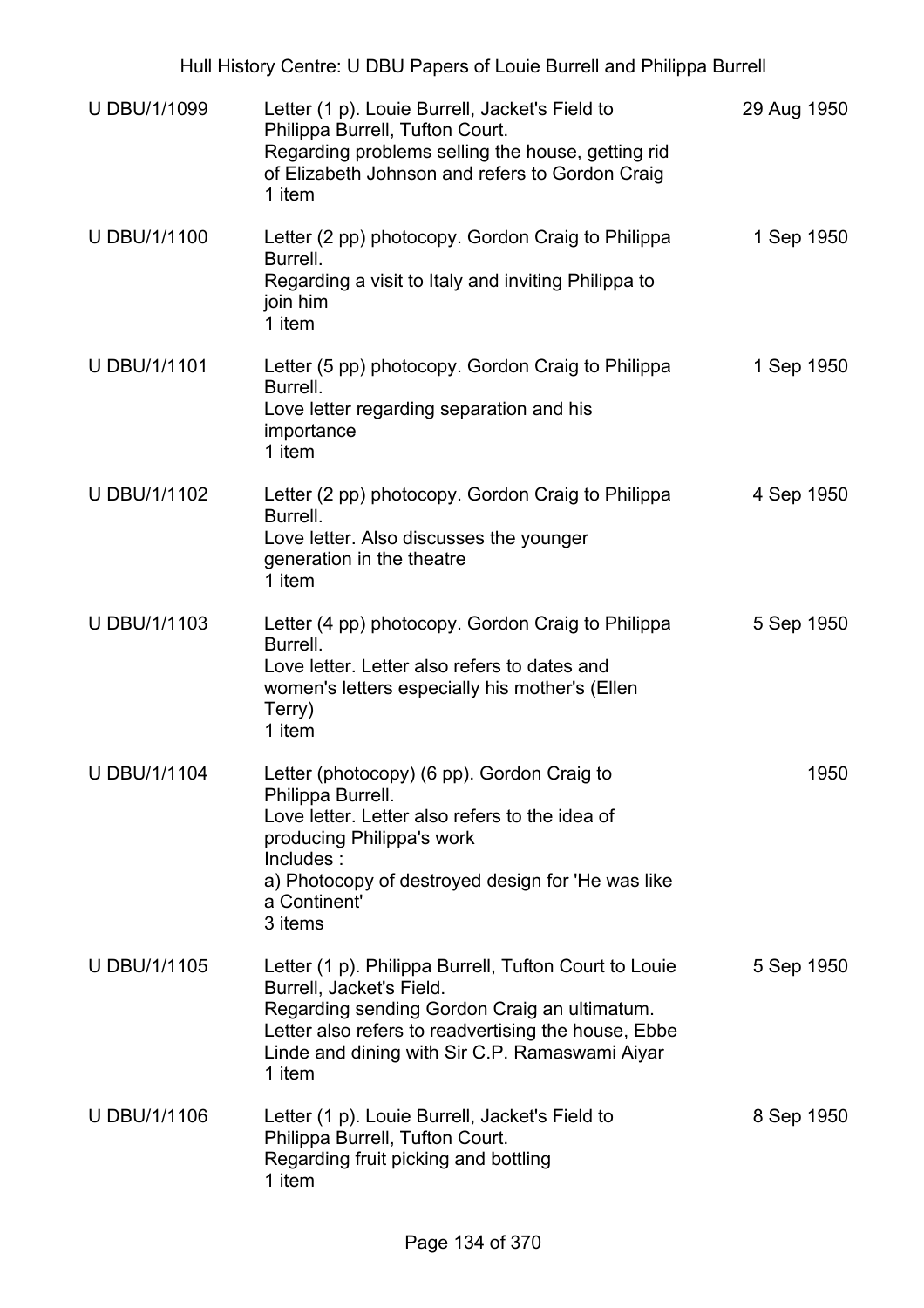| U DBU/1/1107        | Letter (6 pp) photocopy. Gordon Craig to Philippa<br>Burrell.<br>Regarding designs for 'The Brothers', feeling used<br>by Philippa, enquires about Philippa's backers and<br>their politics and criticises Philippa's work<br>1 item                        | 8 Sep 1950  |
|---------------------|-------------------------------------------------------------------------------------------------------------------------------------------------------------------------------------------------------------------------------------------------------------|-------------|
| <b>U DBU/1/1108</b> | Letter (2 pp) photocopy. Gordon Craig to Philippa<br>Burrell.<br>Refuses to prostitute his work for her benefit<br>1 item                                                                                                                                   | 9 Sep 1950  |
| U DBU/1/1109        | Letter (2 pp) photocopy. Gordon Craig to Philippa<br>Burrell.<br>Love letter<br>1 item                                                                                                                                                                      | 10 Sep 1950 |
| U DBU/1/1110        | Letter (2 pp) photocopy. Gordon Craig to Philippa<br>Burrell.<br>Love letter. Letter also refers to general news and<br><b>Herbert Marshall</b><br>1 item                                                                                                   | Sep 1950    |
| <b>U DBU/1/1111</b> | Letter (2 pp) photocopy. Gordon Craig to Philippa<br>Burrell.<br>Regarding moving house<br>1 item                                                                                                                                                           | Sep 1950    |
| U DBU/1/1112        | Letter (4 pp) photocopy. Gordon Craig to Philippa<br>Burrell.<br>Love letter. Letter also refers to helping her with<br>her work without actually producing or designing it<br>and moving house<br>1 item                                                   | 12 Sep 1950 |
| U DBU/1/1113        | Letter (1 p). Philippa Burrell, Tufton Court to Louie<br>Burrell, Jacket's Field.<br>Regarding plans for Ebbe Lindes return home<br>1 item                                                                                                                  | Sep 1950    |
| <b>U DBU/1/1114</b> | Draft letter (4 pp). Philippa Burrell, Tufton Court to<br>Gordon Craig.<br>An angry reply to DBU/1/1107 regarding his work,<br>her motives for asking him to produce 'The<br>Brothers' and his opinion on the play and<br>answering his questions<br>1 item | 14 Sep 1950 |
| <b>U DBU/1/1115</b> | Typed partial copy of letter DBU/1/1114 (1 p)<br>1 item                                                                                                                                                                                                     | 14 Sep 1950 |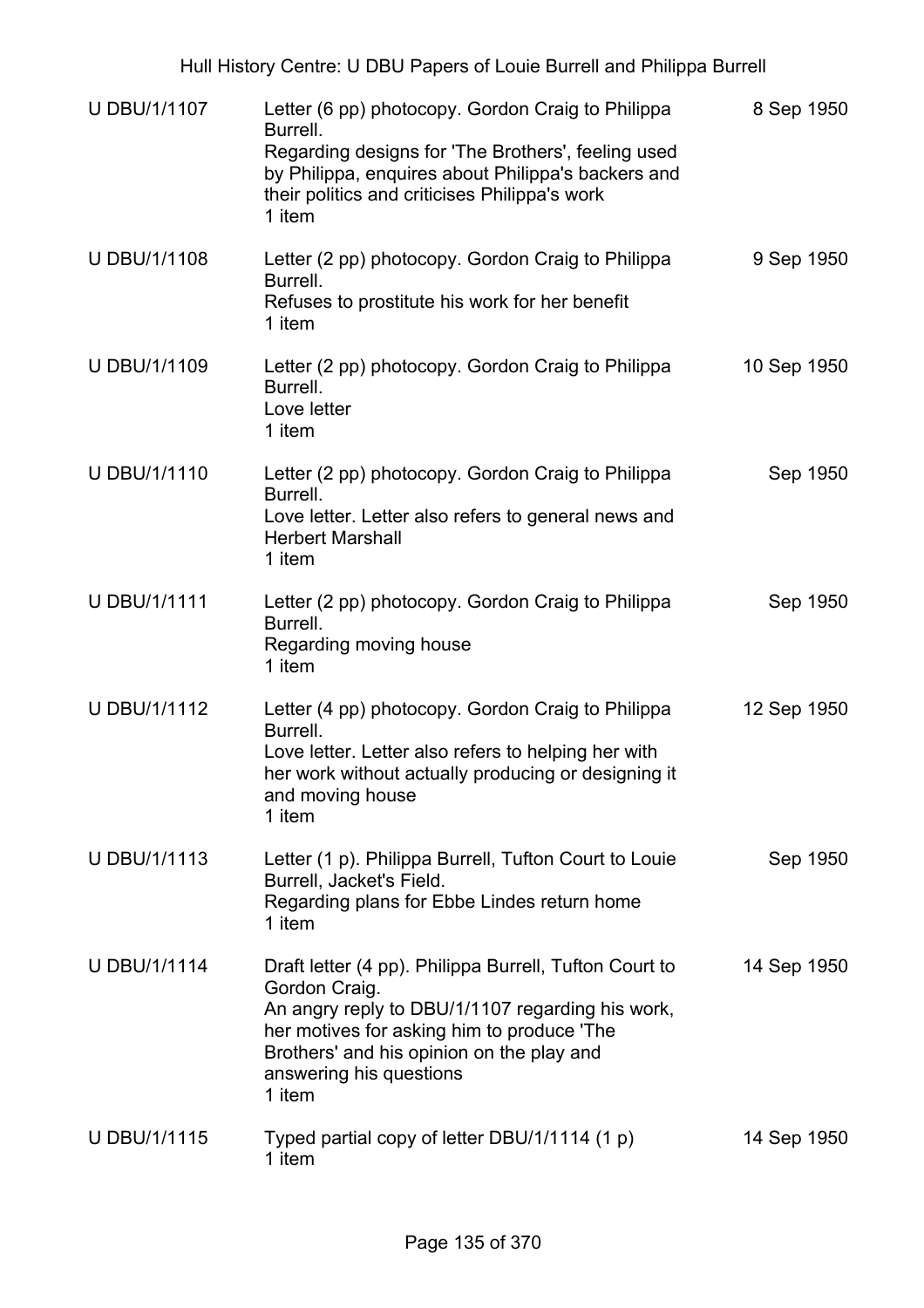| <b>U DBU/1/1116</b> | Letter (1 p). Philippa Burrell, Tufton Court to Louie<br>Burrell, Jacket's Field.<br>Regarding writing DBU/1/1114 to Gordon Craig,<br>mentions John Brophy and Ebbe Linde's<br>departure<br>1 item                                                             | 14 Sep 1950 |
|---------------------|----------------------------------------------------------------------------------------------------------------------------------------------------------------------------------------------------------------------------------------------------------------|-------------|
| <b>U DBU/1/1117</b> | Letter (3 pp) photocopy. Gordon Craig to Philippa<br>Burrell.<br>Love letter, Letter also refers to moving house<br>1 item                                                                                                                                     | Sep 1950    |
| <b>U DBU/1/1118</b> | Letter (1 p). Philippa Burrell, Tufton Court to Louie<br>Burrell, Jacket's Field.<br>Regarding letters from Gordon Craig and suspects<br>he is unable to work<br>1 item                                                                                        | 15 Sep 1950 |
| U DBU/1/1119        | Letter (1 p). Louie Burrell, Jacket's Field to<br>Philippa Burrell, Tufton Court.<br>Regarding Gordon Craig's behaviour, Philippa's<br>depression and domestic matters<br>1 item                                                                               | 16 Sep 1950 |
| U DBU/1/1120        | Letter (2 pp). Philippa Burrell, Jacket's Field to<br>Philippa Burrell, Tufton Court.<br>Regarding a potential buyer for the house and it's<br>suitability for a painter to work in. Letter also refers<br>to Mr and Mrs Feakin and domestic matters<br>1 item | 17 Sep 1950 |
| <b>U DBU/1/1121</b> | Letter (1 p). Louie Burrell, Jacket's Field to<br>Philippa Burrell, Tufton Court.<br>Regarding potential buyers for the house and<br>domestic matters<br>1 item                                                                                                | 19 Sep 1950 |
| <b>U DBU/1/1122</b> | Postcard (2 pp) photocopy. Gordon Craig to<br>Philippa Burrell.<br><b>Regarding letters</b><br>1 item                                                                                                                                                          | 14 Sep 1950 |
| U DBU/1/1123        | Letter (4 pp) photocopy. Gordon Craig to Philippa<br>Burrell.<br>Love letter, Letter also refers to women and<br>includes sketches of his new house<br>1 item                                                                                                  | 18 Sep 1950 |
| <b>U DBU/1/1124</b> | Letter (6 pp) photocopy. Gordon Craig to Philippa<br>Burrell.<br>Love letter, Letter also refers to moving house and<br>the younger generation. Includes sketch of a                                                                                           | 22 Sep 1950 |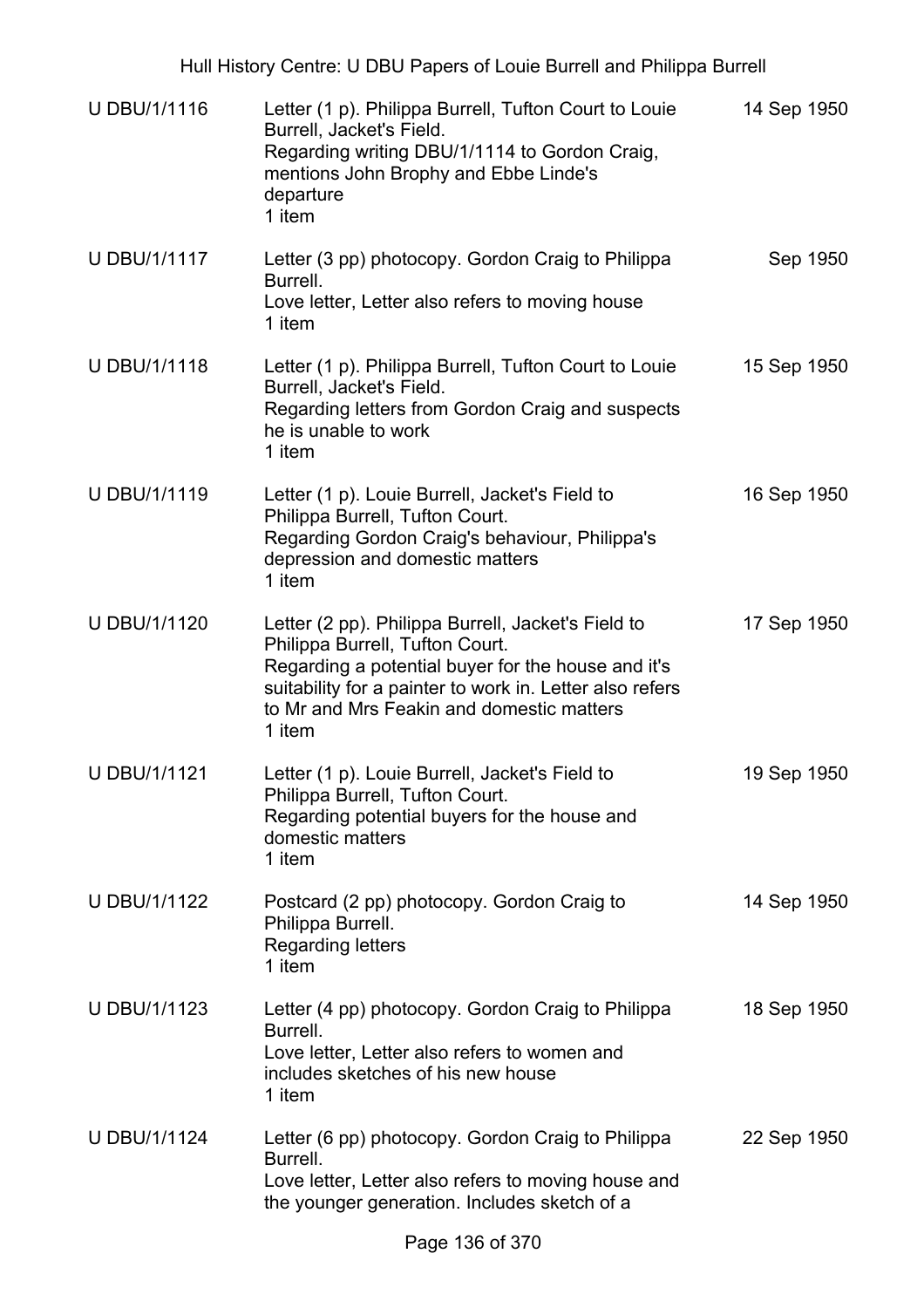|                     | planned tower<br>1 item                                                                                                                                                                                                                                              |                |
|---------------------|----------------------------------------------------------------------------------------------------------------------------------------------------------------------------------------------------------------------------------------------------------------------|----------------|
| U DBU/1/1125        | Letter (2 pp) photocopy. Gordon Craig to Philippa<br>Burrell.<br>Love letter, Letter also refers to moving house<br>1 item                                                                                                                                           | Sep 1950       |
| U DBU/1/1126        | Photocopies of sketches from letters DBU/1/1123<br>$-1124$<br>1 bundle                                                                                                                                                                                               | 18-22 Sep 1950 |
| U DBU/1/1127        | Photocopies of sketches from letters DBU/1/1123<br>$-1124$<br>1 bundle                                                                                                                                                                                               | 18-22 Sep 1950 |
| <b>U DBU/1/1128</b> | Letter (2 pp) photocopy. Gordon Craig to Philippa<br>Burrell.<br>Regarding the tone in Philippa's letters and going<br>to Italy<br>1 item                                                                                                                            | 29 Sep 1950    |
| U DBU/1/1129        | Typed introduction to the Gordon Craig letters by<br>Philippa Burrell (3 pp).<br>An account of their meeting and relationship<br>1 item                                                                                                                              | Sep 1976       |
| U DBU/1/1130        | Catalogue. An exhibition of drawings and wood<br>engravings by Edward Gordon Craig held at the<br>Leicester galleries, with a note by Max Beerbohm<br>1 item                                                                                                         | Oct 1948       |
| <b>U DBU/1/1131</b> | Typed copy, 'An appreciation of the Gordon Craig<br>letters' by Philippa Burrell (1 p), including her<br>reflections on culture in England<br>Including:<br>a) Handwritten notes on Gordon Craig (5 pp)<br>b) Handwritten notes on Isodora Duncan (7 pp)<br>1 bundle | Mar 1994       |
| U DBU/1/1132        | Letter (1 p). Philippa Burrell, Tufton Court to Louie<br>Burrell, Jacket's Field.<br>Regarding a buyer for the house and coming to<br>visit Louie<br>1 item                                                                                                          | 4 Oct 1950     |
| U DBU/1/1133        | Postcard. Louie Burrell, Tufton Court to Philippa<br>Burrell, Jacket's Field.<br>Regarding her journey to London and Peter Zadek<br>1 item                                                                                                                           | 10 Oct 1950    |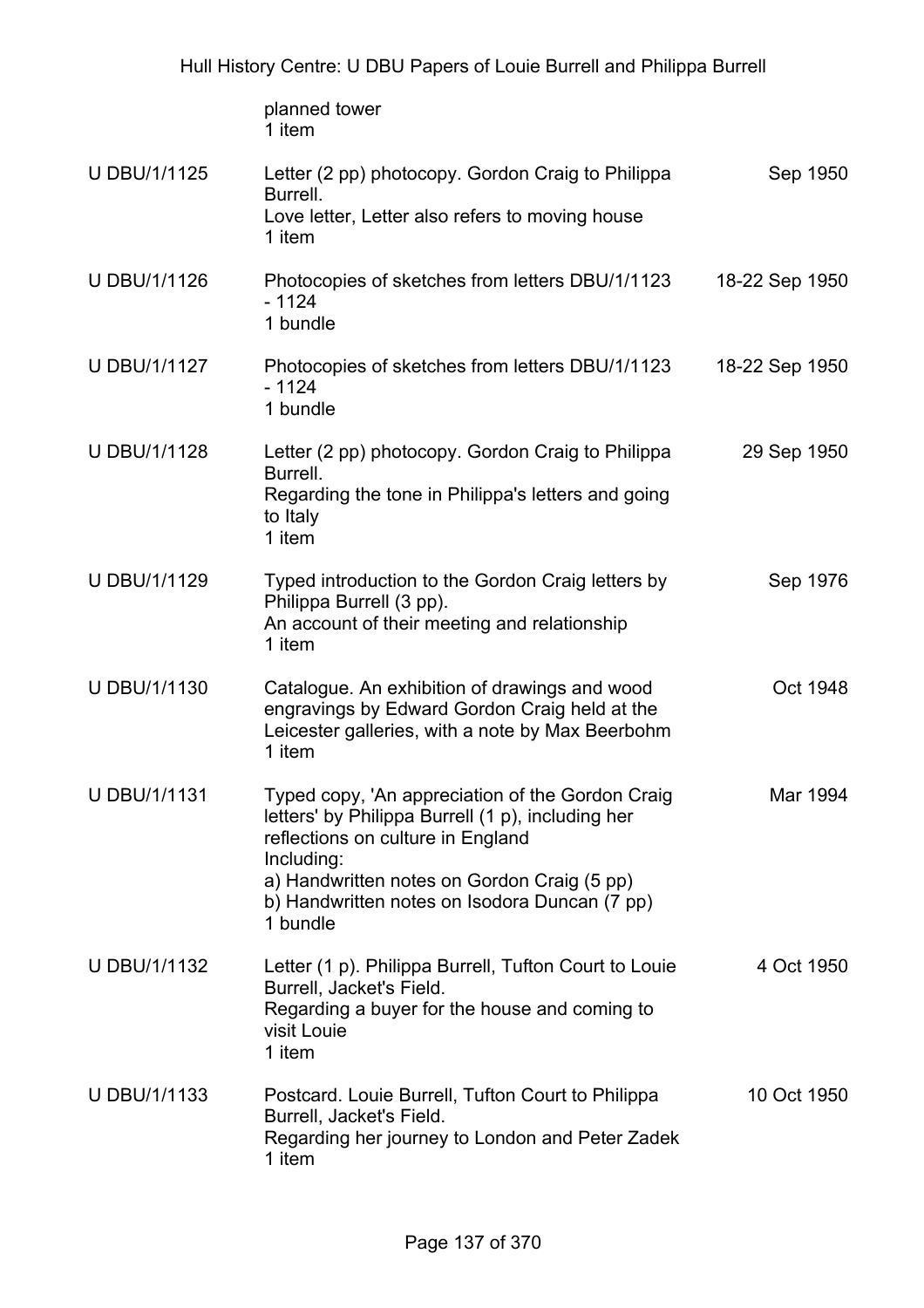| Hull History Centre: U DBU Papers of Louie Burrell and Philippa Burrell |                                                                                                                                                                                |             |  |
|-------------------------------------------------------------------------|--------------------------------------------------------------------------------------------------------------------------------------------------------------------------------|-------------|--|
| U DBU/1/1134                                                            | Letter (2 pp). Louie Burrell. Tufton Court to<br>Philippa Burrell, Jacket's Field.<br>Regarding plans to house hunt in London and<br>refers to domestic matters<br>1 item      | 11 Oct 1950 |  |
| U DBU/1/1135                                                            | Postcard. Philippa Burrell, Jacket's Field to Louie<br>Burrell, Tufton Court.<br>Regarding domestic matters, starting work and<br>Louie's devotion and selflessness<br>1 item  | 13 Oct 1950 |  |
| U DBU/1/1136                                                            | Letter (2 pp). Louie Burrell, Tufton Court to<br>Philippa Burrell, Jacket's Field.<br>Regarding an account of Susie at the<br><b>Embankment Gardens</b><br>1 item              | 14 Oct 1950 |  |
| U DBU/1/1137                                                            | Note (1 p). Philippa Burrell to Louie Burrell.<br>Louie to send a copy of the prose version of 'The<br><b>Brothers' to Peter Zadek</b><br>1 item                               | 1950        |  |
| <b>U DBU/1/1138</b>                                                     | Letter (2 pp). Philippa Burrell, Jacket's Field to<br>Louie Burrell, Tufton Court.<br>Regarding trying to work, distractions and the idea<br>of going abroad<br>1 item         | 14 Oct 1950 |  |
| U DBU/1/1139                                                            | Postcard. Philippa Burrell, Jacket's Field to Louie<br>Burrell, Tufton Court.<br>Regarding problems with trying to work<br>1 item                                              | 16 Oct 1950 |  |
| <b>U DBU/1/1140</b>                                                     | Letter (2 pp). Louie Burrell, Tufton Court to<br>Philippa Burrell, Jacket's Field.<br>Regarding Peter Zadek, domestic matters and<br>Philippa standing alone in life<br>1 item | Oct 1950    |  |
| <b>U DBU/1/1141</b>                                                     | Postcard. Louie Burrell, Tufton Court to Philippa<br>Burrell, Jacket's Field.<br>Regarding a break in the weather and the idea of<br>going to Jacket's Field<br>1 item         | 17 Oct 1950 |  |
| U DBU/1/1142                                                            | Letter (3 pp). Philippa Burrell, Jacket's Field to<br>Louie Burrell, Tufton Court.<br>Regarding problems with trying to work, Mr Feakin<br>and her health<br>1 item            | 17 Oct 1950 |  |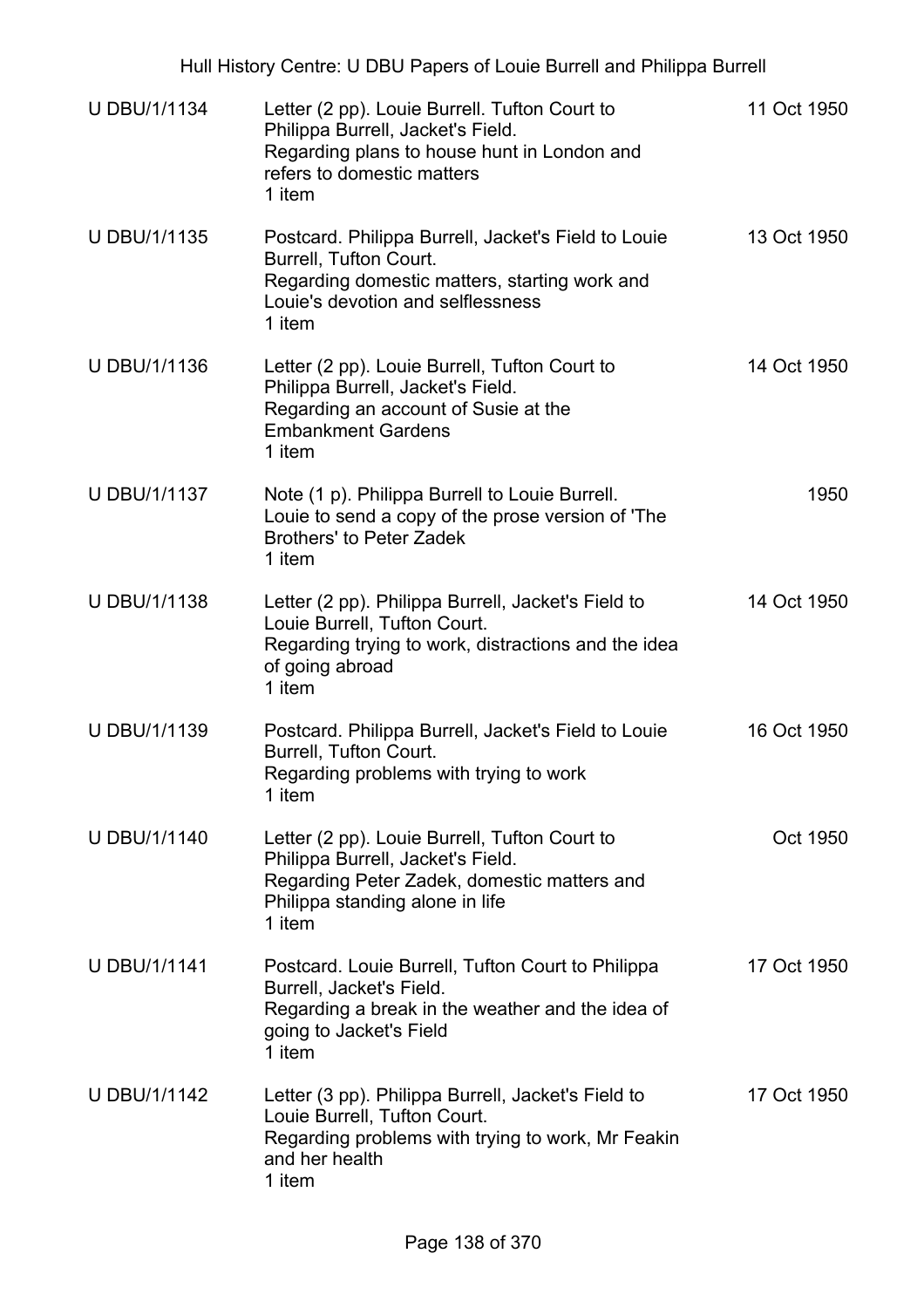Hull History Centre: U DBU Papers of Louie Burrell and Philippa Burrell U DBU/1/1143 Letter (1 p). Philippa Burrell, Jacket's Field to Louie Burrell, Tufton Court. Regarding Susie the dog, her work, loneliness and chaos in life 1 item 1 Nov 1950 U DBU/1/1144 Postcard. Louie Burrell, to Philippa Burrell, Jacket's Field. Regarding keeping Susie 1 item 1 Nov 1950 U DBU/1/1145 Letter (2 pp). Louie Burrell, Tufton Court to Philippa Burrell Jacket's Field. Regarding her own character, Susie the dog and Peter Zadek 1 item 3 Nov 1950 U DBU/1/1146 Letter (2 pp). Philippa Burrell, Jacket's Field to Louie Burrell, Tufton Court. Regarding worry over selling the house and Peter Zadek struggling to succeed in London 1 item 2 Nov 1950 U DBU/1/1147 Letter (1 p). Louie Burrell, Tufton Court to Philippa Burrell Jacket's Field. Regarding the idea of going to Jacket's Field and refers to her neighbours 1 item 2 Nov 1950 U DBU/1/1148 Letter (1 p). Sir C.P. Ramaswami Aiyar, Madras to Philippa Burrell, Jacket's Field. Regarding his travels, his anticipation of meeting Philippa again and her work and solitude 1 item 23 Nov 1950 U DBU/1/1149 Letter (1 p). Louie Burrell, Tufton Court to Philippa Burrell, Jacket's Field. Regarding lodgers, trying to frame and sell Churchill sketch and house hunting 1 item 22 Dec 1949 U DBU/1/1150 Letter (3 pp). Sir C.P. Ramaswami Aiyar, Ootacamund to Philippa Burrell, Tufton Court. Regarding recognition of Philippa's work and his hopes for her success, concern over Philippa's health and attitude to life, feeling ones place in the world and discusses Philippa's work and ideas and gives advice 1 item 4 Jan 1951 U DBU/1/1151 Letter (1 p). Virginia Chagill, Vence to Philippa Burrell. 30 Dec 1950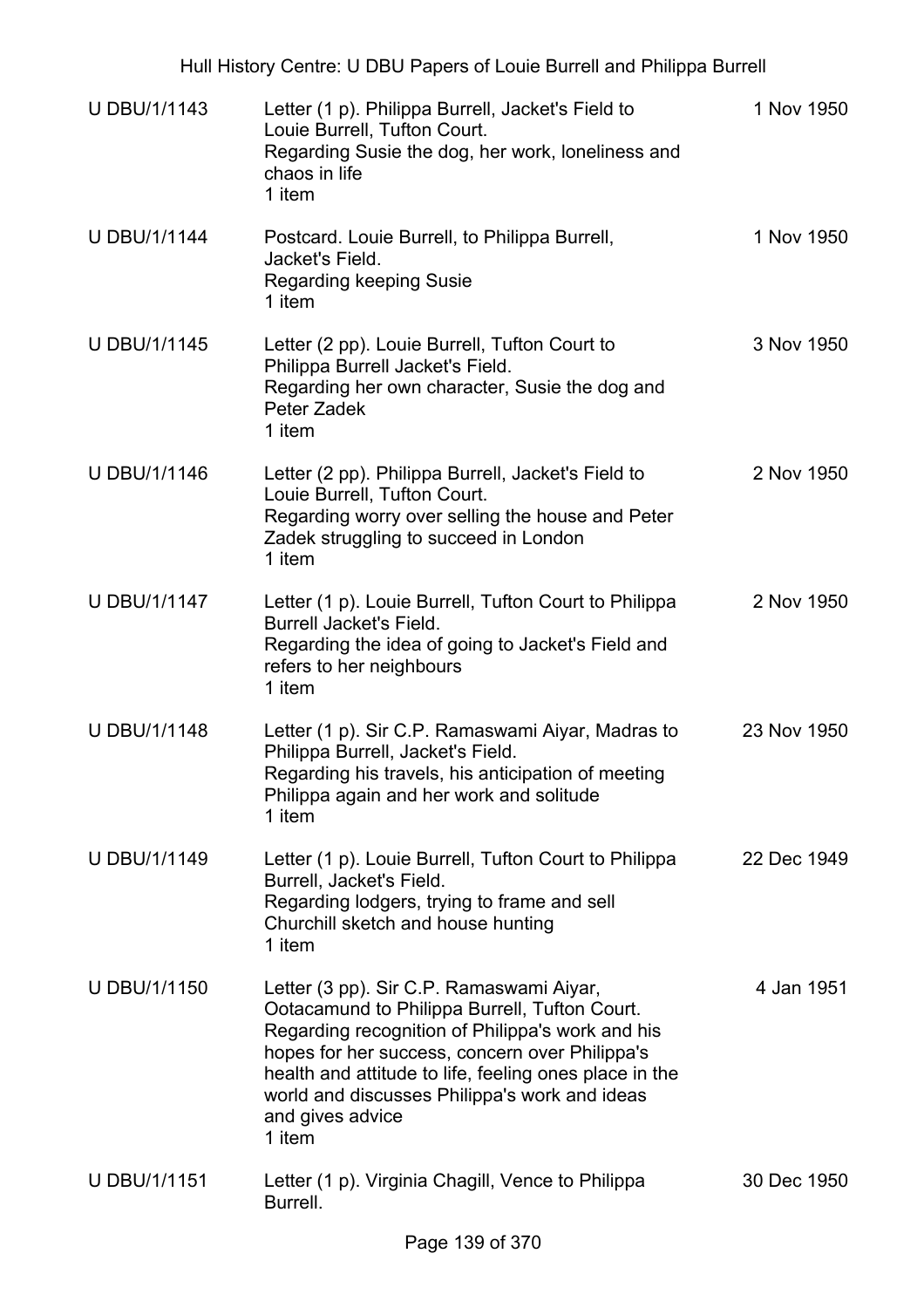|                     | Regarding 'The Brothers' being produced at the<br>Watergate<br>1 item                                                                                                                                                                                                       |             |
|---------------------|-----------------------------------------------------------------------------------------------------------------------------------------------------------------------------------------------------------------------------------------------------------------------------|-------------|
| U DBU/1/1152        | Letter (1 p). Sir C.P. Ramaswami Aiyar,<br>Ootacamund to Philippa Burrell.<br>Regarding the coming production of 'The<br>Brothers', visiting London in April, the Festival of<br>Britain and accommodation arrangements<br>1 item                                           | 12 Jan 1951 |
| <b>U DBU/1/1153</b> | Draft letter (1 p). Philippa Burrell, Tufton Court to<br><b>HRH Princess Royal.</b><br>Regarding an invitation for her to come and see<br>'The Brothers' with a description of the production.<br>Letter also refers to a portrait painted for her in the<br>past<br>1 item | 17 Jan 1951 |
| <b>U DBU/1/1154</b> | Letter (5 pp). Sir C.P. Ramaswami Aiyar,<br>Ootacamund to Philippa Burrell.<br>Regarding accommodation for his stay in London,<br>the production of 'The Brothers' and Philippa's<br>attitudes and way of living<br>1 item                                                  | 22 Jan 1951 |
| <b>U DBU/1/1155</b> | Letter (2 pp). Sir C.P. Ramaswami Aiyar to<br>Philippa Burrell.<br>Regarding accommodation for his visit to London,<br>quotes Tagore and refers to their relationship<br>1 item                                                                                             | 23 Jan 1951 |
| <b>U DBU/1/1156</b> | Letter (1 p). Joan Birkbeck, Guards Club to Louie<br>Burrell.<br>Regarding the death of her mother, Mrs<br>Fitzclarence<br>1 item                                                                                                                                           | 1 Mar 1951  |
| <b>U DBU/1/1157</b> | Letter (1 p). Joan Birkbeck to Louie Burrell.<br>An account of the death of Mrs Fitzclarence<br>1 item                                                                                                                                                                      | 27 Mar 1951 |
| U DBU/1/1158        | Typed extracts from letters (1 p). Dame Sybil<br>Thorndike to Philippa Burrell.<br>Condolences over the failure of 'The Brothers'<br>1 item                                                                                                                                 | c.1951      |
| U DBU/1/1159        | Typed extracts from letters (1 p). Dame Sybil<br>Thorndike to Philippa Burrell.<br>Condolences over the failure of 'The Brothers'<br>1 item                                                                                                                                 | c.1951      |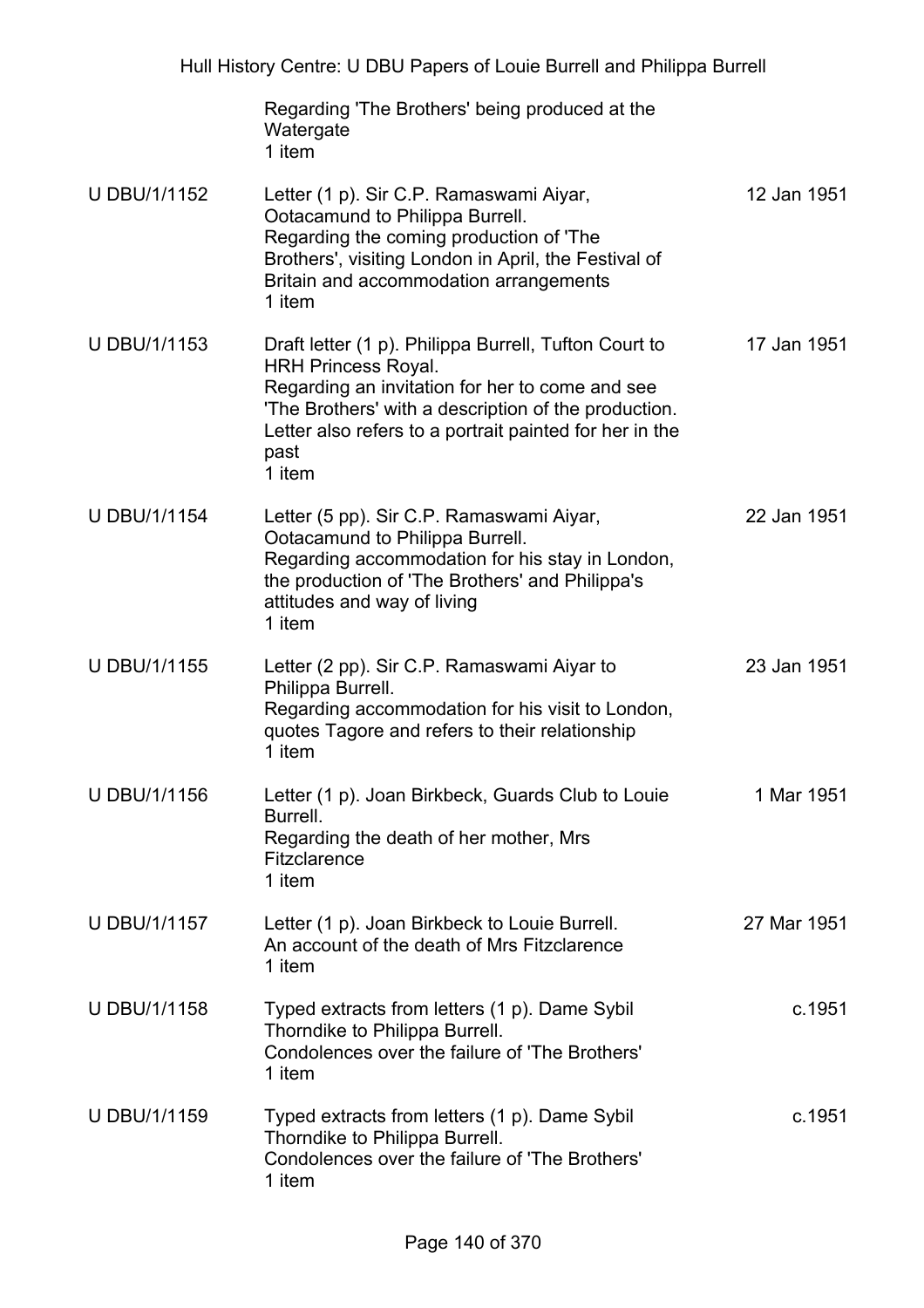| U DBU/1/1160        | Letter (torn) (1 p). Dr Anne - Maire Langens,<br>Columbia Institute, New York to Philippa Burrell.<br>Regarding a seminar of German publishers, 'A<br>streetcar named desire' and an account of New<br>York<br>1 item                                                                                                                                                          | 27 Sep 1948         |
|---------------------|--------------------------------------------------------------------------------------------------------------------------------------------------------------------------------------------------------------------------------------------------------------------------------------------------------------------------------------------------------------------------------|---------------------|
| <b>U DBU/1/1161</b> | Letter (1 p). Dr Anne-Marie Langens, Duchesne<br>College, Omaha to Philippa Burrell, Wilson House.<br>Regarding her visit to America, conditions in Berlin<br>in Winter and US plans for Berlin regarding the<br>situation with Russia<br>1 item                                                                                                                               | 30 Oct 1948         |
| U DBU/1/1162        | Letter (4 pp). Dr Anne-Marie Langens, Berlin to<br>Philippa Burrell.<br>Regarding changes in Omaha, the situation in<br>Berlin and Philippa's work<br>1 item                                                                                                                                                                                                                   | 12 Dec 1948         |
| U DBU/1/1163        | Letter (3 pp). Dr Anne-Marie Langens, Berlin to<br>Philippa Burrell, Tufton Court.<br>Regarding writing a book and her nervous<br>breakdown, Philippa's work, a united Europe and<br>changes in Germany<br>1 item                                                                                                                                                              | 7 Jun 1949          |
| <b>U DBU/1/1164</b> | Letters<br>a) Letter (1 p). Dr Anne Marie Langens, Berlin to<br>Philippa Burrell, PEN congress, Venice.<br>Regarding Philippa's going to Italy, a PEN<br>congress and thanks her for visiting<br>b) Letter (2 pp). Katherine Lindstedt, Frankfurt to<br>Philippa Burrell. Regarding meeting Anne-Marie<br>Langens and refers to Philippa's relationship with<br>her<br>2 items | 9 Sep-5 Oct<br>1949 |
| <b>U DBU/1/1165</b> | Letter (1 p). Anne-Marie Langens, Berlin to<br>Philippa Burrell, Tufton Court.<br>Regarding her work translating the memoirs of<br>General Clay and refers to general news<br>1 item                                                                                                                                                                                           | 6 Dec 1949          |
| U DBU/1/1166        | Letter (1 p). A. Langens, Berlin to Philippa Burrell.<br>Regarding Philippa's visit to Germany, work on<br>the translation of the memoirs of General Clay, the<br>German theatre and ideas for future work in<br>Germany or the US<br>1 item                                                                                                                                   | 16 Jan 1950         |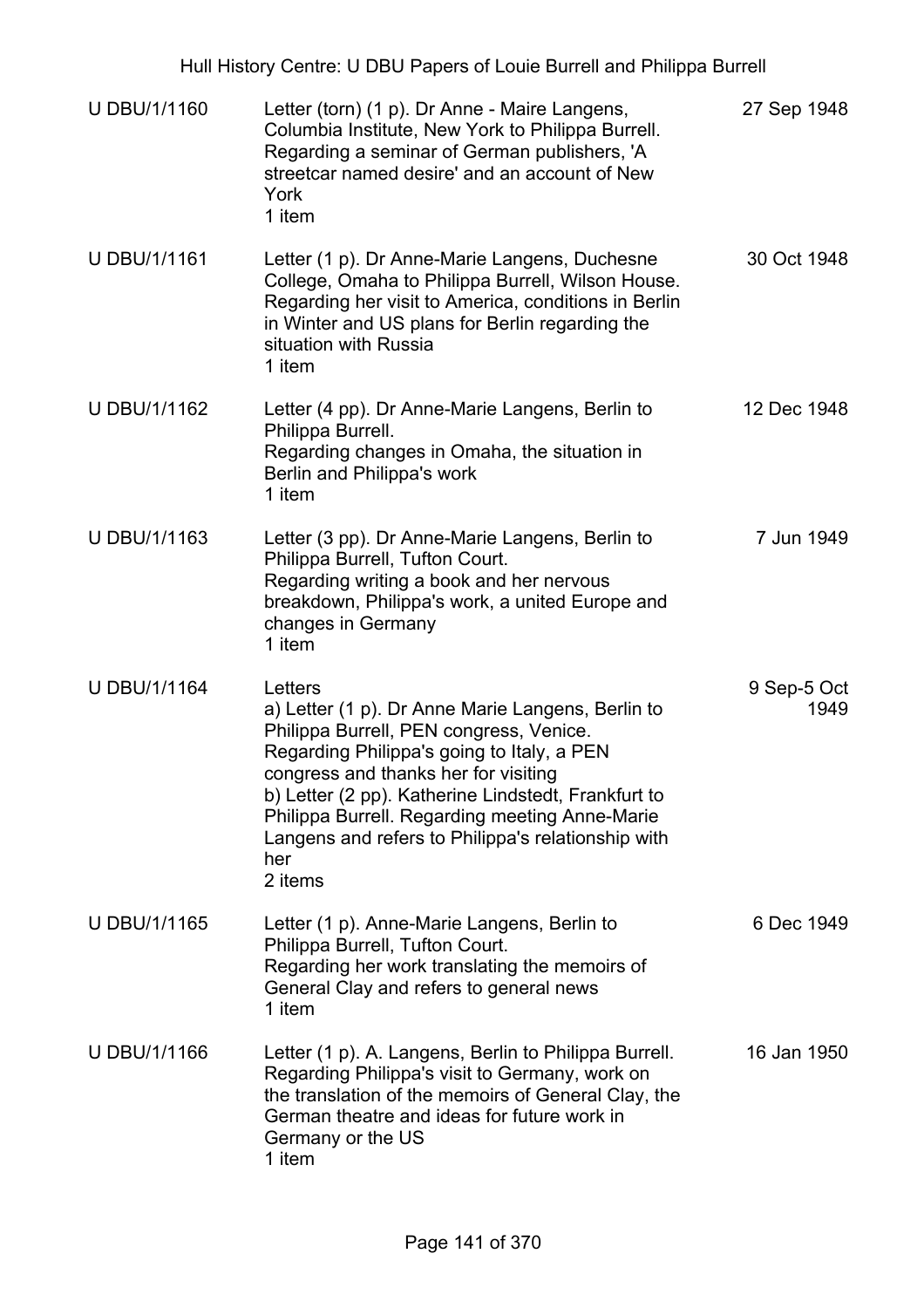| <b>U DBU/1/1167</b> | Letter (1 p). A. Langens, Berlin to Philippa Burrell.<br>Regarding a plan to teach in Omaha for a year<br>and then go to Paris and Letter also refers to a US<br>research project on the Berlin trade union press<br>1 item                                             | 10 May 1950 |
|---------------------|-------------------------------------------------------------------------------------------------------------------------------------------------------------------------------------------------------------------------------------------------------------------------|-------------|
| U DBU/1/1168        | Letter (1 p). A. Langens, Omaha to Philippa<br>Burrell.<br>Regarding the production of 'The Brothers',<br>concerns about Philippa's health, foreign policy<br>regarding Germany, Russia and the USA, the<br>current situation in Germany and a federal Europe<br>1 item | 3 Mar 1951  |
| U DBU/1/1169        | Letter (1 p). Louie Burrell, Jacket's Field to<br>Philippa Burrell, Tufton Court.<br>Regarding problems with Shepherd buying the<br>house and domestic matters<br>1 item                                                                                                | 7 Mar 1951  |
| <b>U DBU/1/1170</b> | Letter (1 p). Philippa Burrell, London to Louie<br>Burrell, Jacket's Field.<br>Regarding repairs to the house<br>1 item                                                                                                                                                 | 1951        |
| <b>U DBU/1/1171</b> | Letter (2 pp). Sir C.P. Ramaswami Aiyar, Madras<br>to Philippa Burrell, Jacket's Field.<br>Regarding the production of 'The Brothers' and<br>the reaction to it, his coming visit to London and<br>his anticipation of seeing her<br>1 item                             | 3 Mar 1951  |
| <b>U DBU/1/1172</b> | Letter (1 p). Louie Burrell, Jacket's Field to<br>Philippa Burrell, Tufton Court.<br>Regarding selling daffodils, Susie the dog and<br>selling the cottage<br>1 item                                                                                                    | 24 Apr 1951 |
| U DBU/1/1173        | Letter (2 pp). Louie Burrell, Jacket's Field to<br>Philippa Burrell, Tufton Court.<br>Regarding selling the house, plans for house<br>hunting and starting painted box work again<br>1 item                                                                             | 25 Apr 1951 |
| <b>U DBU/1/1174</b> | Letter (2 pp). Louie Burrell, Jacket's Field to<br>Philippa Burrell, Tufton Court.<br>Regarding the sale of the house and Philippa to<br>go to Cornwall<br>1 item                                                                                                       | 26 Apr 1951 |
| <b>U DBU/1/1175</b> | Letter (1 p). Sir C.P. Ramaswami Aiyar,<br>Ootacamund to Philippa Burrell, Tufton Court.                                                                                                                                                                                | 14 May 1951 |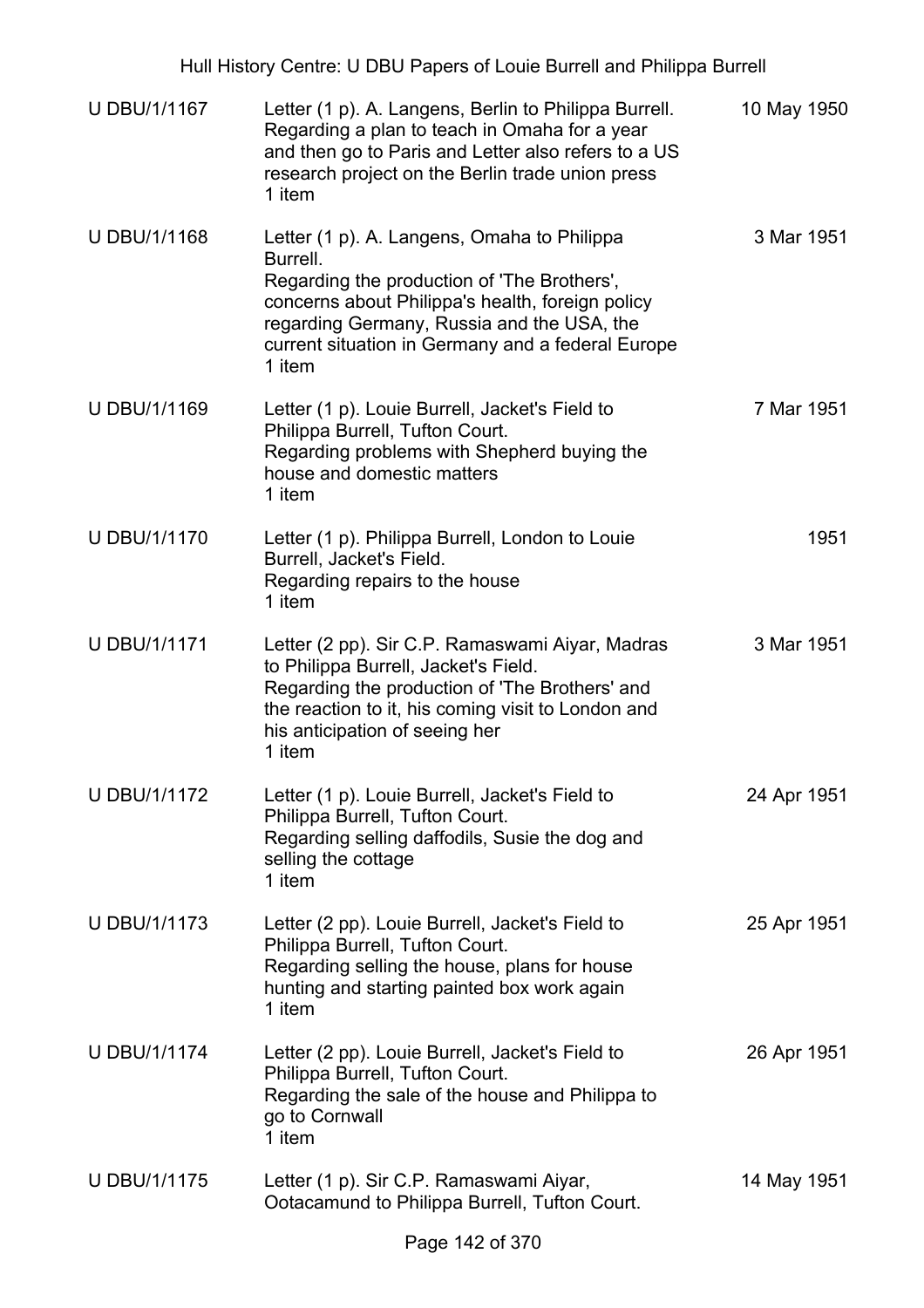|                     | Regarding information of his arrival for his visit to<br>London and his hopes to meet up with Philippa<br>1 item                                                                                                                                                                                                                                                                                                                                                                 |                |
|---------------------|----------------------------------------------------------------------------------------------------------------------------------------------------------------------------------------------------------------------------------------------------------------------------------------------------------------------------------------------------------------------------------------------------------------------------------------------------------------------------------|----------------|
| <b>U DBU/1/1176</b> | Letter (1 p). Christopher Birdwood, Hampton<br>Court Palace to Louie Burrell.<br>Regarding the death of Lady Birdwood<br>1 item                                                                                                                                                                                                                                                                                                                                                  | 30 May 1951    |
| <b>U DBU/1/1177</b> | Letter (1 p). Sir C.P. Ramaswami Aiyar, Paris to<br>Philippa Burrell.<br>Regarding his arrival in Paris and reflections on<br>his visit to London<br>1 item                                                                                                                                                                                                                                                                                                                      | 11 Jun 1951    |
| <b>U DBU/1/1178</b> | Letter (1 p) Sir C.P. Ramaswami Aiyar, Paris to<br>Philippa Burrell.<br>Regarding their love for each other<br>1 item                                                                                                                                                                                                                                                                                                                                                            | 13 Jun 1951    |
| <b>U DBU/1/1179</b> | Telegram. Sir C.P. Ramaswami Aiyar, Paris to<br>Philippa Burrell.<br>Regarding their agreement and affection<br>1 item                                                                                                                                                                                                                                                                                                                                                           | 18 Jun 1951    |
| U DBU/1/1180        | Telegram. Sir C.P. Ramaswami Aiyar, Paris to<br>Philippa Burrell, London.<br>Asks when Philippa will be leaving for Lausanne<br>1 item                                                                                                                                                                                                                                                                                                                                           | 19 Jun 1951    |
| <b>U DBU/1/1181</b> | Letter (1 p). Sir C.P. Ramaswami Aiyar, Paris to<br>Philippa Burrell.<br>Regarding arrangements to meet in Lausanne<br>1 item                                                                                                                                                                                                                                                                                                                                                    | 23 Jun 1951    |
| U DBU/1/1182        | Letter (1 p). Louie Burrell, Tufton Court to Philippa<br>Burrell.<br>Regarding Susie the dog and London parks<br>1 item                                                                                                                                                                                                                                                                                                                                                          | 26 Jun 1951    |
| U DBU/1/1183        | Letters<br>a) Letter (ALS) (1 p). Philippa Burrell, Lausanne to<br>Louie Burrell, Tufton Court. Regarding Sir C.P.<br>Ramaswami Aiyar and United Nations Education<br>Scientific and Cultural Organisation, receiving<br>money from him and emptying the Tufton Court<br>flat of the lodger and Louie. 26 June 1951<br>b) Letter (ALS) (1 p). Archdiat, Lausanne to<br>Philippa Burrell. Discusses world problems and<br>hopes she will visit Indonesia. 29 June 1951<br>2 items | 26-29 Jun 1951 |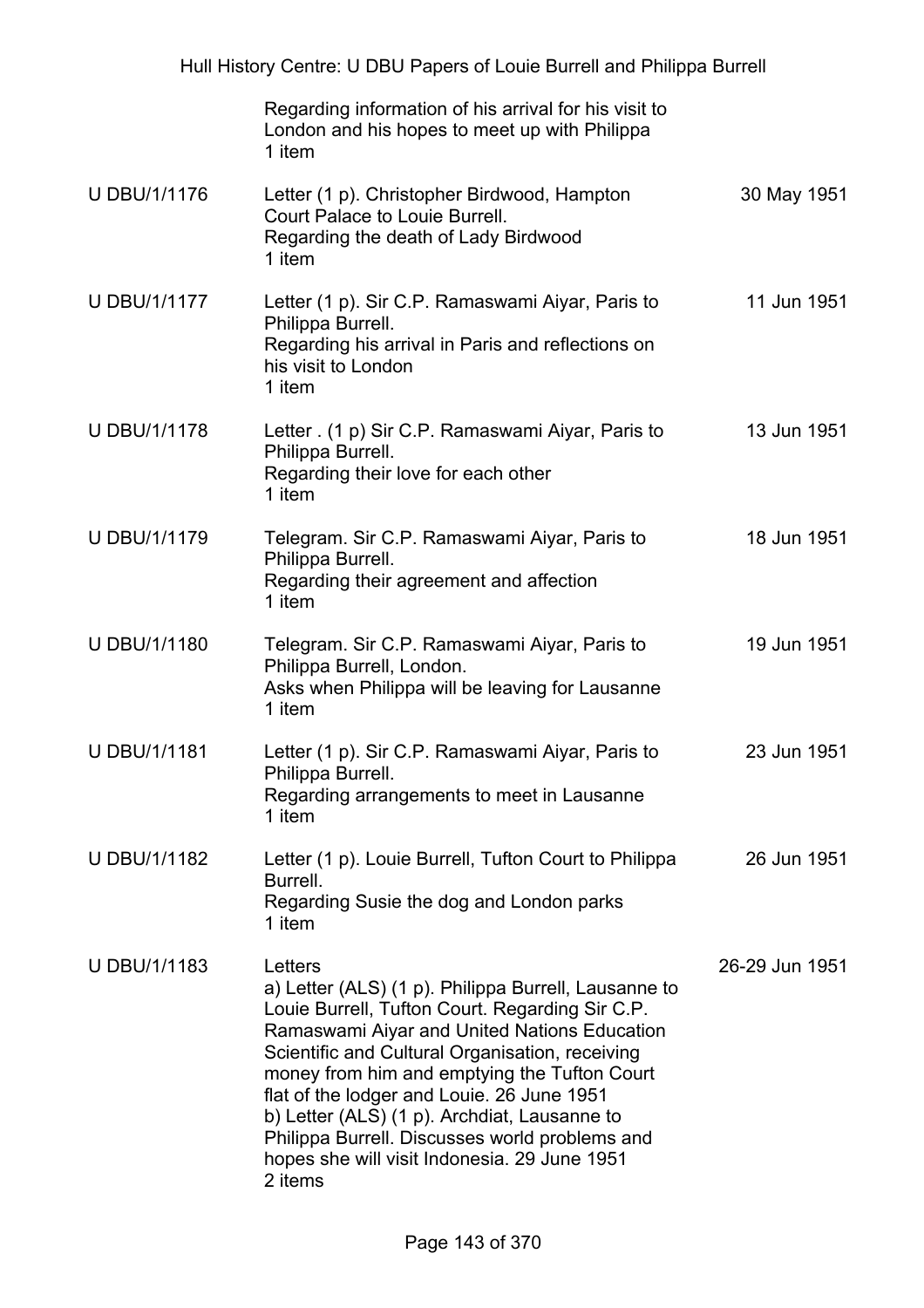| Hull History Centre: U DBU Papers of Louie Burrell and Philippa Burrell |                                                                                                                                                                                                                      |             |  |
|-------------------------------------------------------------------------|----------------------------------------------------------------------------------------------------------------------------------------------------------------------------------------------------------------------|-------------|--|
| <b>U DBU/1/1184</b>                                                     | Letter (1 p). Louie Burrell, 9 Lancaster, to Philippa<br>Burrell, Tufton Court.<br>Regarding Susie the dog and finding<br>accommodation<br>1 item                                                                    | 30 Jun 1951 |  |
| U DBU/1/1185                                                            | Letter (1 p). Sir C.P. Ramaswami Aiyar, Paris to<br>Philippa Burrell, Tufton Court.<br>Regarding Philippa's love, health and plans to<br>return to India<br>1 item                                                   | 5 Jul 1951  |  |
| <b>U DBU/1/1186</b>                                                     | Postcard. Philippa Burrell, Goteburg to Louie<br>Burrell, Tufton Court.<br>Regarding the journey to Sweden<br>1 item                                                                                                 | 9 Jul 1951  |  |
| U DBU/1/1187                                                            | Letter (1 p). Sir C.P. Ramaswami Aiyar, Paris to<br>Philippa Burrell, Sweden.<br>Praises Philippa and refers to their work<br>1 item                                                                                 | 9 Jul 1951  |  |
| <b>U DBU/1/1188</b>                                                     | Postcard. Philippa Burrell, Sweden to Louie<br>Burrell, Tufton Court.<br>Regarding going to Stockholm<br>1 item                                                                                                      | 16 Jul 1951 |  |
| U DBU/1/1189                                                            | Postcard. Philippa Burrell, Stockholm to Louie<br>Burrell, Tufton Court.<br>Regarding an account of her arrival and the<br>Stockholm literary world<br>1 item                                                        | 20 Jul 1951 |  |
| <b>U DBU/1/1190</b>                                                     | Postcard. Philippa Burrell, Stockholm to Louie<br>Burrell, Tufton Court.<br>Regarding leaving for Gothenburg and makes<br>journey plans<br>1 item                                                                    | 26 Jul 1951 |  |
| U DBU/1/1191                                                            | Letter (1 p). Ebbe Linde, Gothenburg to Philippa<br>Burrell, Stockholm.<br>Regarding the possibility of meeting up and being<br>unable to go to see 'The Brothers' Letter also<br>refers to a PEN congress<br>1 item | 27 Jul 1951 |  |
| U DBU/1/1192                                                            | Letter (2 pp). Philippa Burrell, Gothenburg to<br>Louie Burrell, Tufton Court.<br>Regarding Ebbe Linde and her plans to return to<br>England<br>1 item                                                               | 30 Jan 1951 |  |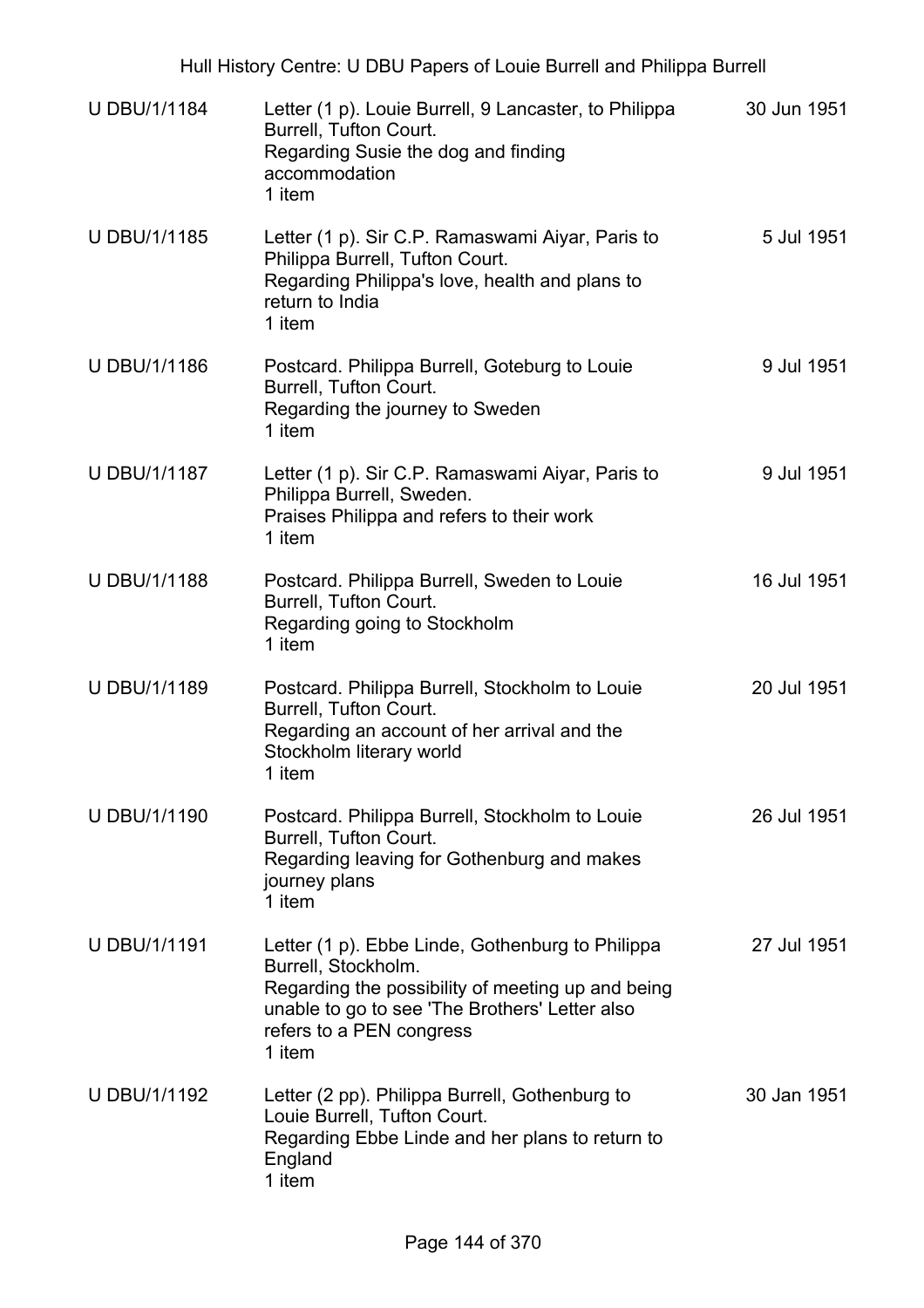| <b>U DBU/1/1193</b> | Letter (1 P). Ebbe Linde, Kolmarden to Philippa<br>Burrell.<br>Regarding Philippa's visit to the writers colony, his<br>opinions of 'He was like a continent' and the<br>problems of producing it. Refers to other colony<br>residents and their work including Lasse<br>Laestadius and Bengt Anderberg<br>1 item                                                                                                                      | 26 Jul 1948 |
|---------------------|----------------------------------------------------------------------------------------------------------------------------------------------------------------------------------------------------------------------------------------------------------------------------------------------------------------------------------------------------------------------------------------------------------------------------------------|-------------|
| <b>U DBU/1/1194</b> | Letter (2 pp). Ebbe Linde, Kolmarden to Philippa<br>Burrell.<br>Regarding his ill health, his job as a theatre critic<br>for 'Dagens Nyheter', reforming the writers colony<br>for the summer and invites Philippa to join them,<br>news of former members of the colony Lasse<br>Laestadius, Bengt Anderberg, Rabbe Enckell,<br>Elsa Grave, Ella Hillbank and Osten Sjostrand and<br>refers to Philippa's method of working<br>1 item | 18 Apr 1949 |
| U DBU/1/1195        | Letter (1 p). Katherine Aurell, Stockholm to<br>Philippa Burrell.<br>Regarding Ebbe Linde, the Watergate theatre, life<br>in Sweden and writing<br>1 item                                                                                                                                                                                                                                                                              | 24 Apr 1950 |
| <b>U DBU/1/1196</b> | Postcard. Ebbe Linde, Kolmarden to Philippa<br>Burrell.<br>Regarding Philippa inviting him to Edinburgh for<br>the PEN club congress, his ill health and his<br>suspicion that he is going to die<br>1 item                                                                                                                                                                                                                            | 22 Jul 1950 |
| <b>U DBU/1/1197</b> | Postcard. Ebbe Linde, Goteborg to Philippa<br>Burrell.<br>Details of his illness. May go to a PEN congress in<br>Edinburgh<br>1 item                                                                                                                                                                                                                                                                                                   | 31 Jul 1950 |
| <b>U DBU/1/1198</b> | Letter (1 p). Ebbe Linde, North Berwick to Philippa<br>Burrell.<br>Regarding being in Scotland, his ill health and the<br>Edinburgh PEN congress<br>1 item                                                                                                                                                                                                                                                                             | 17 Aug 1950 |
| U DBU/1/1199        | Postcard. Philippa Burrell, Edinburgh to Louie<br>Burrell, Jacket's Field.<br>Regarding Ebbe Linde not dying and the<br>Edinburgh PEN congress<br>1 item                                                                                                                                                                                                                                                                               | 20 Aug 1950 |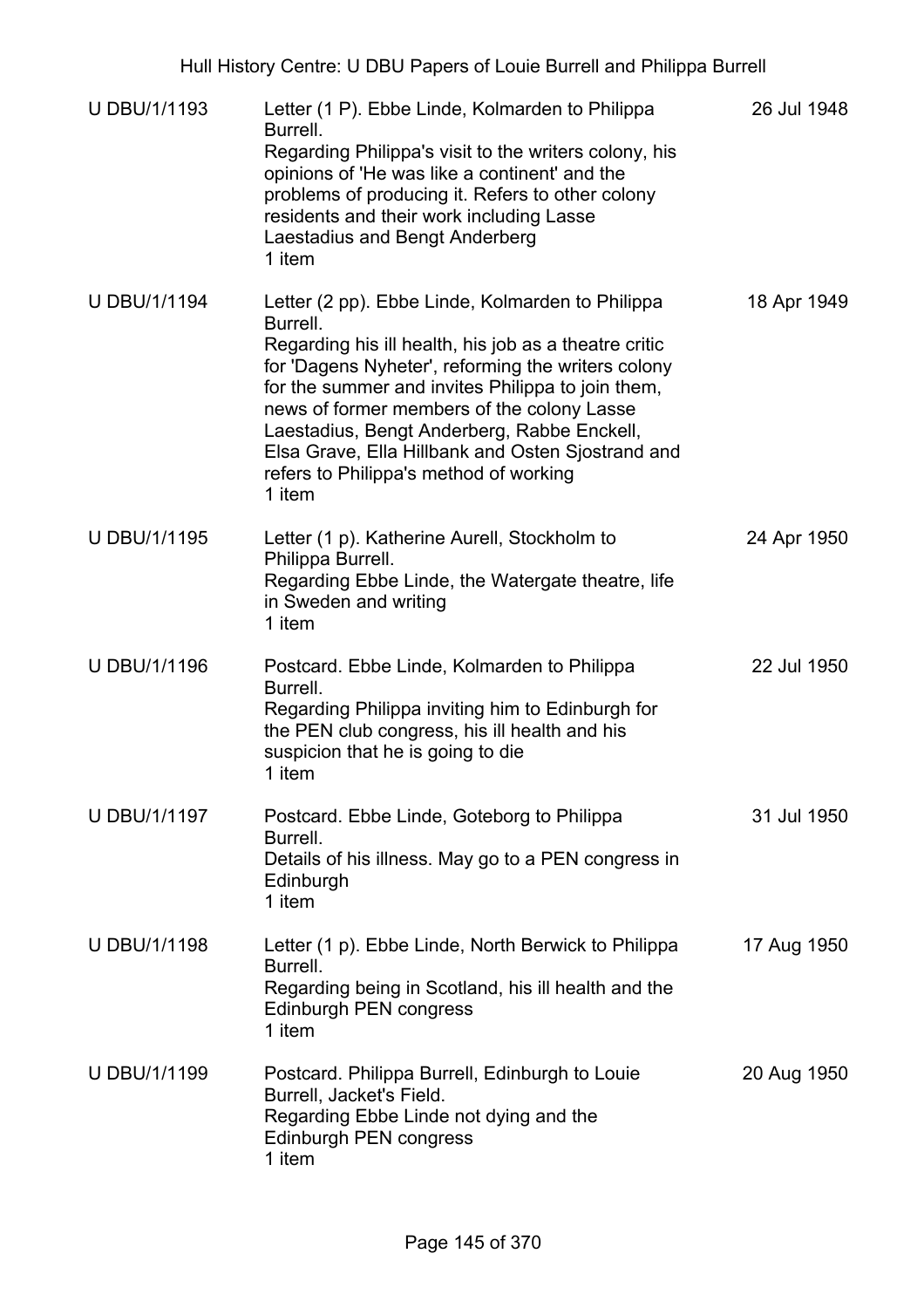| <b>U DBU/1/1200</b> | Letter (4 pp). Ebbe Linde, Edinburgh to Philippa<br>Burrell, Jacket's Field.<br>Regarding performing, Philippa's departure, his<br>feelings for Philippa and their friendship<br>1 item                                                                                                                                                                                                                          | 30 Aug 1950 |
|---------------------|------------------------------------------------------------------------------------------------------------------------------------------------------------------------------------------------------------------------------------------------------------------------------------------------------------------------------------------------------------------------------------------------------------------|-------------|
| <b>U DBU/1/1201</b> | Letter (2 pp). Ebbe Linde, Edinburgh to Philippa<br>Burrell, Jacket's Field.<br>Reactions and criticisms on reading 'The<br>Brothers', Philippa must persist with it<br>1 item                                                                                                                                                                                                                                   | 1 Sep 1950  |
| U DBU/1/1202        | Letter (4 pp). Ebbe Linde, Stockholm to Philippa<br>Burrell, Jacket's Field.<br>Regarding a comparison of London and<br>Stockholm and mentions his loneliness. Discusses<br>plays he has seen and refers to his discussions<br>with Philippa regarding the Germans, 'A streetcar<br>named desire' and international peace. Letter also<br>refers to Gordon Craig, Peter Zadek and Elizabeth<br>Sprigge<br>1 item | 12 Sep 1950 |
| U DBU/1/1203        | Letter (1 p). Katherine Aurell, Stockholm to<br>Philippa Burrell.<br>Thanks for her introduction to Ebbe Linde. Her<br>problems with a Watergate theatre production of<br>her play. Letter also refers to her work lecturing for<br>the British Council and gives an account of a trip<br>to the arctic circle<br>1 item                                                                                         | 9 Nov 1950  |
| <b>U DBU/1/1204</b> | Letter (1 p). Katherine Aurell, Maugsbog to<br>Philippa Burrell.<br>Regarding Tage Aurell's work. No prospect of<br>Philippa's work being produced in Sweden and<br>refers to current problems with publishers<br>1 item                                                                                                                                                                                         | 19 Aug 1951 |
| <b>U DBU/1/1205</b> | Letter (1 p). Ebbe Linde, Kolmarden to Philippa<br>Burrell, Tufton Court.<br>Regarding his work as a theatre critic and the<br>opening of Peter Ustinov's play 'Love of four<br>colonels'. Letter also refers to his family, Tage<br>Aurell and an affair with a friend's wife<br>1 item                                                                                                                         | 1 Oct 1951  |
| U DBU/1/1206        | Christmas card. Ebbe Linde to Philippa Burrell.<br>Recollects time spent with her<br>1 item                                                                                                                                                                                                                                                                                                                      | 1951        |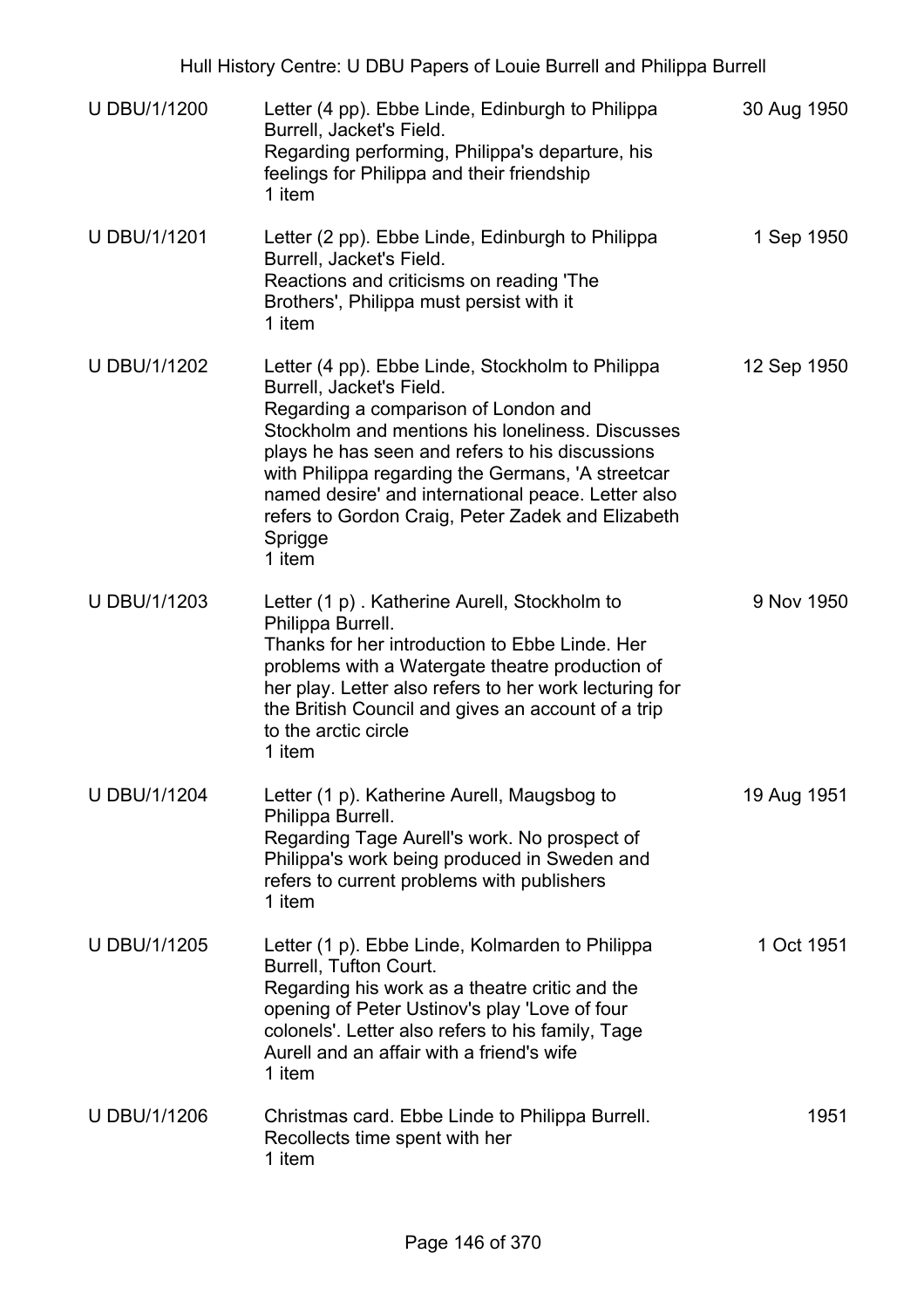| Hull History Centre: U DBU Papers of Louie Burrell and Philippa Burrell |                                                                                                                                                                                                                                                                                   |             |
|-------------------------------------------------------------------------|-----------------------------------------------------------------------------------------------------------------------------------------------------------------------------------------------------------------------------------------------------------------------------------|-------------|
| <b>U DBU/1/1207</b>                                                     | Letter (1 p). Sir C.P. Ramaswami Aiyar, Madras to<br>Philippa Burrell, Tufton Court.<br>Regarding Philippa's lost letter, life and work and<br>their relationship. Has been offered a<br>professorship of Asiatic studies at the University of<br>San Francisco<br>1 item         | 28 Jul 1951 |
| <b>U DBU/1/1208</b>                                                     | Letter (3 pp). Sir C.P. Ramaswami Aiyar, Madras<br>to Philippa Burrell, Tufton Court.<br>Regarding their relationship, Philippa's work,<br>accepting professorship at the University of San<br>Francisco, coming to London and his financial<br>assistance to Philippa<br>1 item  | 31 Jul 1951 |
| U DBU/1/1209                                                            | Letter (3 pp). Sir C.P. Ramaswami Aiyar,<br>Ootacamund to Philippa Burrell, Fife.<br>Regarding not wanting to distract Philippa from<br>her work by staying in London with her. Letter also<br>refers to Philippa's health and a job offer from the<br>American Academy<br>1 item | 11 Aug 1951 |
| U DBU/1/1210                                                            | Letter (4 pp). Sir C.P. Ramaswami Aiyar,<br>Ootacamund to Philippa Burrell.<br>Regarding their relationship and Philippa's work,<br>whether he should stay with her in London and his<br>beliefs on life's purpose<br>1 item                                                      | 12 Apr 1951 |
| <b>U DBU/1/1211</b>                                                     | Letter (4 pp). Archidiat, London to Philippa Burrell,<br>Tayport.<br>Missed her departure at King's Cross, and had<br>written a story 'A summers tale'. Wishes her<br>success. Includes a handwritten copy of 'A<br>summers tale'<br>1 item                                       | 14 Aug 1951 |
| U DBU/1/1212                                                            | Letter (1 p). Archidiat, London to Philippa Burrell,<br>Tayport.<br>Is reading 'He was like a continent' and praises<br>Philippa. Letter also refers to London<br>1 item                                                                                                          | 19 Aug 1951 |
| U DBU/1/1213                                                            | Letter (1 p). Sir C.P. Ramaswami Aiyar,<br>Ootacamund to Philippa Burrell.<br>Regarding his travel plans and love for Philippa<br>1 item                                                                                                                                          | 21 Aug 1951 |
| <b>U DBU/1/1214</b>                                                     | Letter (1 p). Sir C.P. Ramaswami Aiyar,<br>Ootacamund to Philippa Burrell, Tayport.                                                                                                                                                                                               | 22 Aug 1951 |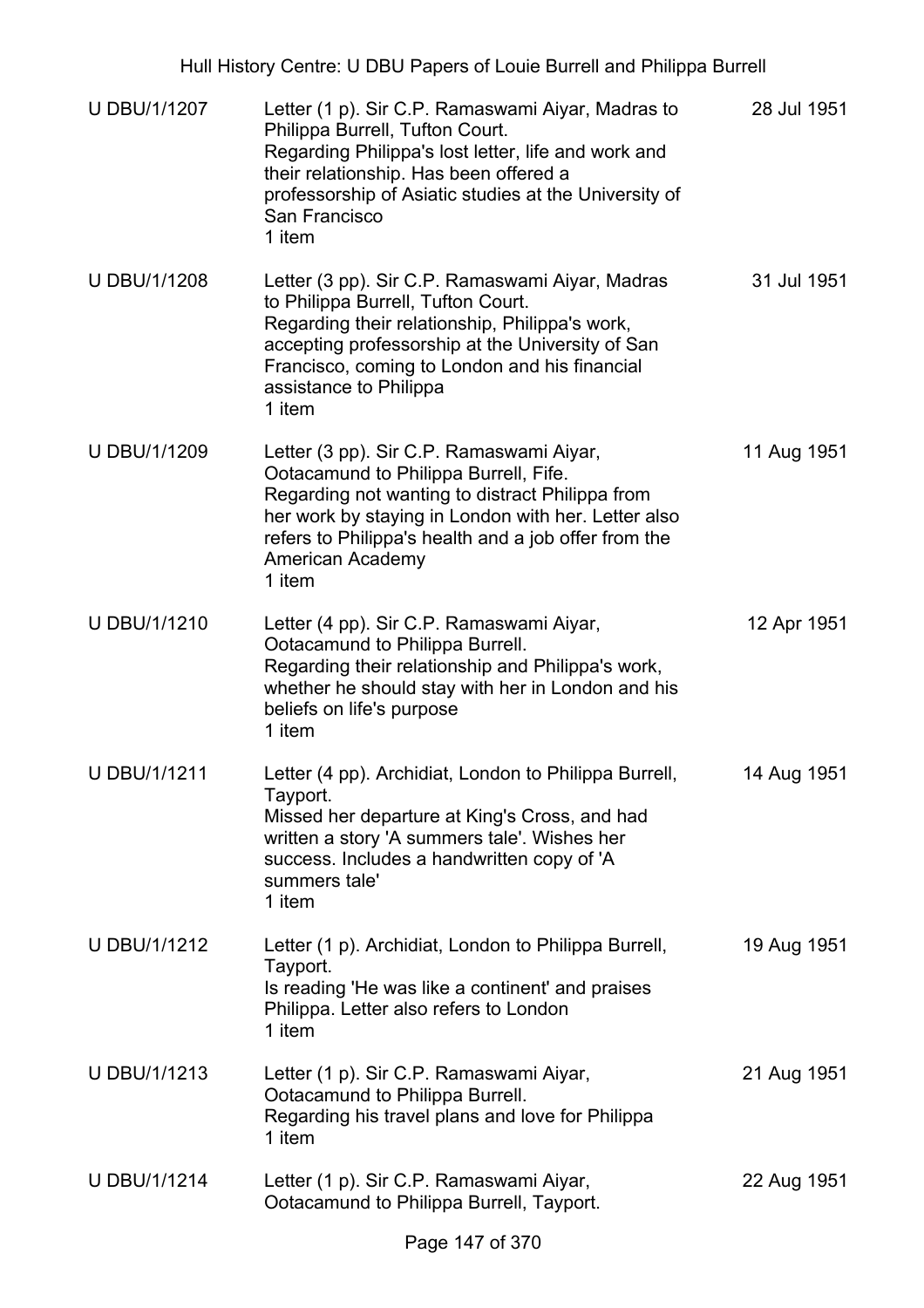|                     | Regarding his travel plans including meet Dr Falk<br>and staying in London for 1 week<br>1 item                                                                                                             |             |
|---------------------|-------------------------------------------------------------------------------------------------------------------------------------------------------------------------------------------------------------|-------------|
| <b>U DBU/1/1215</b> | Letter (1 p). Louie Burrell, Tufton Court to Philippa<br>Burrell.<br>Regarding Philippa's time spent in Scotland and<br>Louie's desire to go there. Her health problems<br>1 item                           | 24 Aug 1951 |
| U DBU/1/1216        | Letter (1 p). Louie Burrell, Tufton Court to Philippa<br>Burrell.<br>Regarding a bill and work on the flat<br>1 item                                                                                        | 27 Aug 1951 |
| U DBU/1/1217        | Letter (1 p). Louie Burrell, Tufton Court to Philippa<br>Burrell.<br>Regarding the idea of moving to Scotland, wanting<br>to live independently.<br>1 item                                                  | 28 Aug 1951 |
| U DBU/1/1218        | Letter (2 pp). Sir C.P. Ramaswami Aiyar, Geneva<br>to Philippa Burrell.<br>Regarding travel plans and arrangements for his<br>London visit<br>1 item                                                        | 30 Aug 1951 |
| U DBU/1/1219        | Letter (1 p). Sir C.P. Ramaswami Aiyar, France to<br>Philippa Burrell, Tufton Court.<br>Regarding plans for travelling to London<br>1 item                                                                  | 1 Sep 1951  |
| U DBU/1/1220        | Letter (2 pp). Sir C.P. Ramaswami Aiyar to<br>Philippa Burrell.<br>Regarding changes in his travel plans<br>1 item                                                                                          | 3 Sep 1951  |
| <b>U DBU/1/1221</b> | Letter (1 p). Louie Burrell, Dunkeld, Perthshire to<br>Philippa Burrell.<br>Regarding the area and neighbours. Reports the<br>praise of an acquaintance who has read 'He was<br>like a continent'<br>1 item | 21 Sep 1951 |
| U DBU/1/1222        | Letter (1 p). Louie Burrell, Dunkeld, Perthshire to<br>Philippa Burrell.<br>Regarding enquires she has made about an army<br>hut for Philippa and assesses the area. Has made<br>a new friend<br>1 item     | 23 Sep 1951 |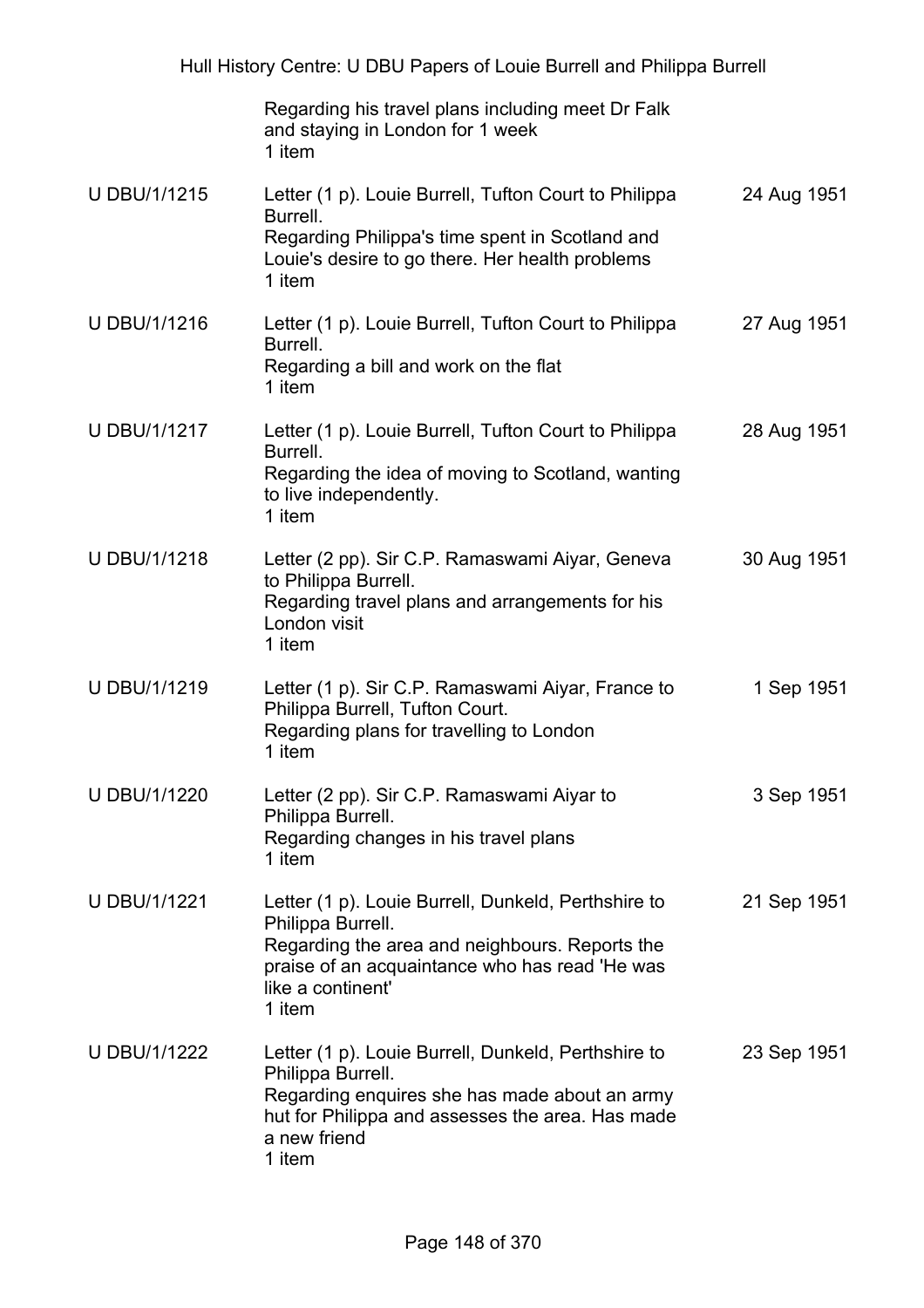| U DBU/1/1223        | Letter (1 p). Louie Burrell, Dunkeld, Perthshire to<br>Philippa Burrell.<br>Regarding an estimate for the army hut and<br>planning permission<br>1 item                                                                                               | 25 Sep 1951 |
|---------------------|-------------------------------------------------------------------------------------------------------------------------------------------------------------------------------------------------------------------------------------------------------|-------------|
| <b>U DBU/1/1224</b> | Letter (1 p). Louie Burrell, Dunkeld to Philippa<br>Burrell.<br>Not pursuing the idea of living in Scotland and<br>going to Wensleydale instead. Tells of losing<br>Susie the dog<br>1 item                                                           | 26 Sep 1951 |
| U DBU/1/1225        | Letter (1 p). Sir C.P. Ramaswami Aiyar, New York<br>to Philippa Burrell, Tufton Court.<br>Reflects on their time spent together in London<br>and refers to their work<br>1 item                                                                       | 25 Sep 1951 |
| U DBU/1/1226        | Letter (1 p). Sir C.P. Ramaswami Aiyar, New York<br>to Philippa Burrell, Tufton Court.<br>Regarding a programme of his work and their time<br>spent together in London<br>1 item                                                                      | 26 Sep 1951 |
| <b>U DBU/1/1227</b> | Typed copy (2 pp) of Constitution of the Centre for<br>International Indeological Studies<br>1 item                                                                                                                                                   | c.1951      |
| <b>U DBU/1/1228</b> | Letter (1 p). Sir C.P. Ramaswami Aiyar, San<br>Francisco to Philippa Burrell, Tufton Court.<br>They are with each other mentally and spiritually.<br>Has started work at the Academy<br>1 item                                                        | 2 Oct 1951  |
| U DBU/1/1229        | Letter (1 p). Sir C.P. Ramaswami Aiyar, San<br>Francisco to Philippa Burrell, Tufton Court.<br>They are becoming unified in art and thought.<br>Refers to Philippa attending a world government<br>meeting and shows concern for her health<br>1 item | 4 Oct 1951  |
| U DBU/1/1230        | Letter (2 pp). Louie Burrell, Skipton to Philippa<br>Burrell.<br>Dunkeld forestry commission refusing permission<br>to erect an army hut. Continuing to house hunt in<br>Yorkshire<br>1 item                                                          | 5 Oct 1951  |
| U DBU/1/1231        | Letter (1 p). Sir C.P. Ramaswami Aiyar, San<br>Francisco to Philippa Burrell.<br>Regarding their letters and the harmony between                                                                                                                      | 10 Oct 1951 |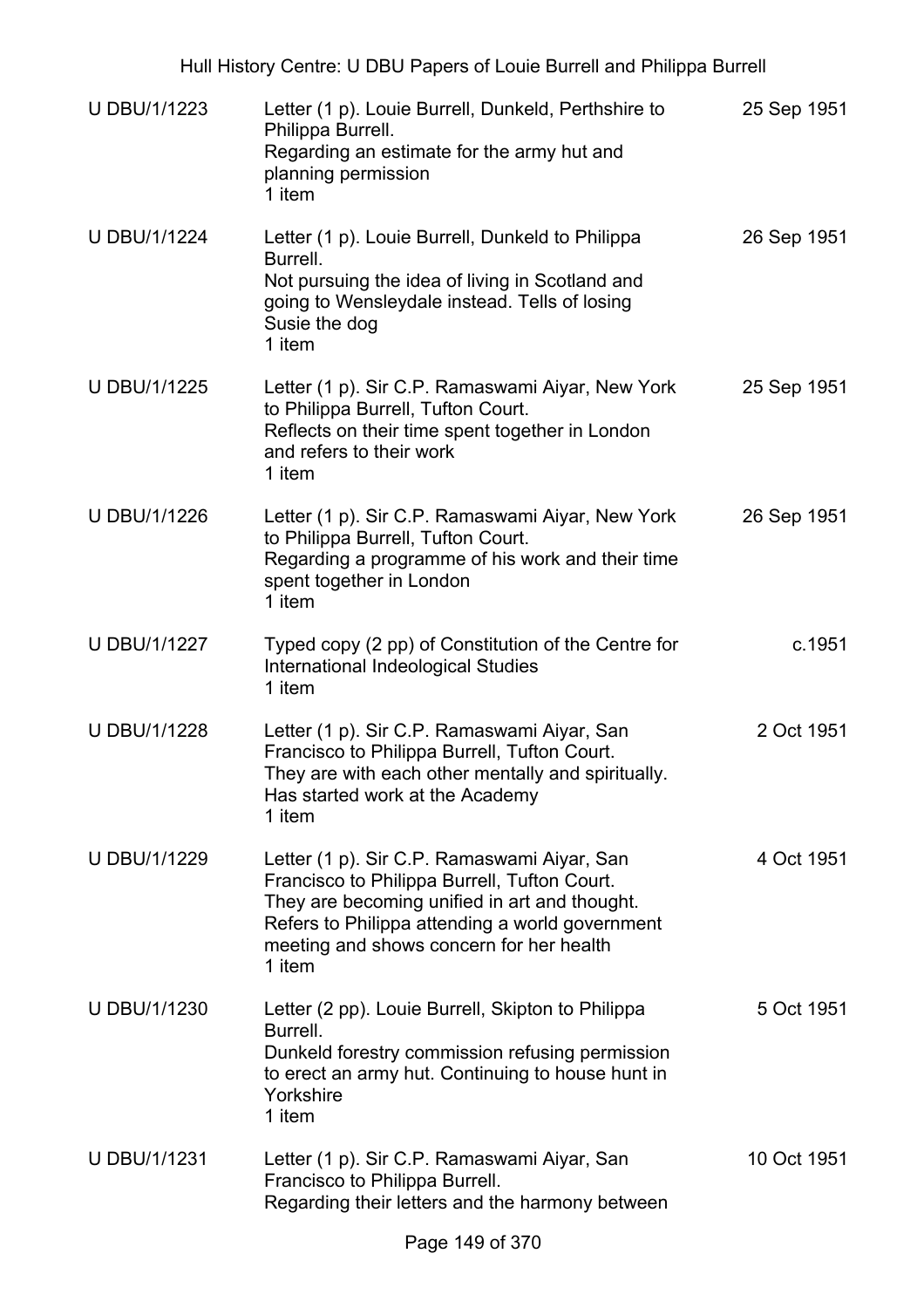| Hull History Centre: U DBU Papers of Louie Burrell and Philippa Burrell |                                                                                                                                                                                                                                                                   |             |
|-------------------------------------------------------------------------|-------------------------------------------------------------------------------------------------------------------------------------------------------------------------------------------------------------------------------------------------------------------|-------------|
|                                                                         | them. Refers to his work at the Academy<br>1 item                                                                                                                                                                                                                 |             |
| U DBU/1/1232                                                            | Letter (1 p). Sir C.P. Ramaswami Aiyar, San<br>Francisco to Philippa Burrell.<br>Regarding Philippa choosing to live in Yorkshire<br>and refers to her work<br>1 item                                                                                             | 10 Oct 1951 |
| U DBU/1/1233                                                            | Letter (3 pp). Sir C.P. Ramaswami Aiyar, San<br>Francisco to Philippa Burrell.<br>Regarding Indian culture and their love and work.<br>Discusses the artist and the experience of life<br>1 item                                                                  | 16 Oct 1951 |
| U DBU/1/1234                                                            | Letter (2 pp). Sir C.P. Ramaswami Aiyar, San<br>Francisco to Philippa Burrell.<br>Requests information about the British elections<br>and the revolt in the middle east. Refers to his<br>lectures<br>1 item                                                      | 1951        |
| U DBU/1/1235                                                            | Letter (5 pp). Sir C.P. Ramaswami Aiyar, San<br>Francisco to Philippa Burrell.<br>Regarding Philippa's new house. Seclusion and<br>nature needed by the artist. Gives an account of<br>his life, their relationship and Philippa's work as an<br>artist<br>1 item | 24 Oct 1951 |
| U DBU/1/1236                                                            | Letter (1 p). Sir C.P. Ramaswami Aiyar, San<br>Francisco to Philippa Burrell.<br>Encourages Philippa's rebelliousness and her<br>devotion to her work. His love will not interfere<br>with this<br>1 item                                                         | 26 Oct 1951 |
| U DBU/1/1237                                                            | Letter (1 p). Sir C.P. Ramaswami Aiyar, Pasadena<br>to Philippa Burrell.<br>Regarding meeting directors of the Ford<br>foundation regarding his plans for a centre of<br>International Indeological Research. Refers to<br>Pasadena<br>1 item                     | 31 Oct 1951 |
| U DBU/1/1238                                                            | Letter (1 p). Sir C.P. Ramaswami Aiyar, San<br>Francisco to Philippa Burrell, Tufton Court.<br>Regarding their approach to life and encourages<br>her to experiment<br>1 item                                                                                     | 5 Nov 1951  |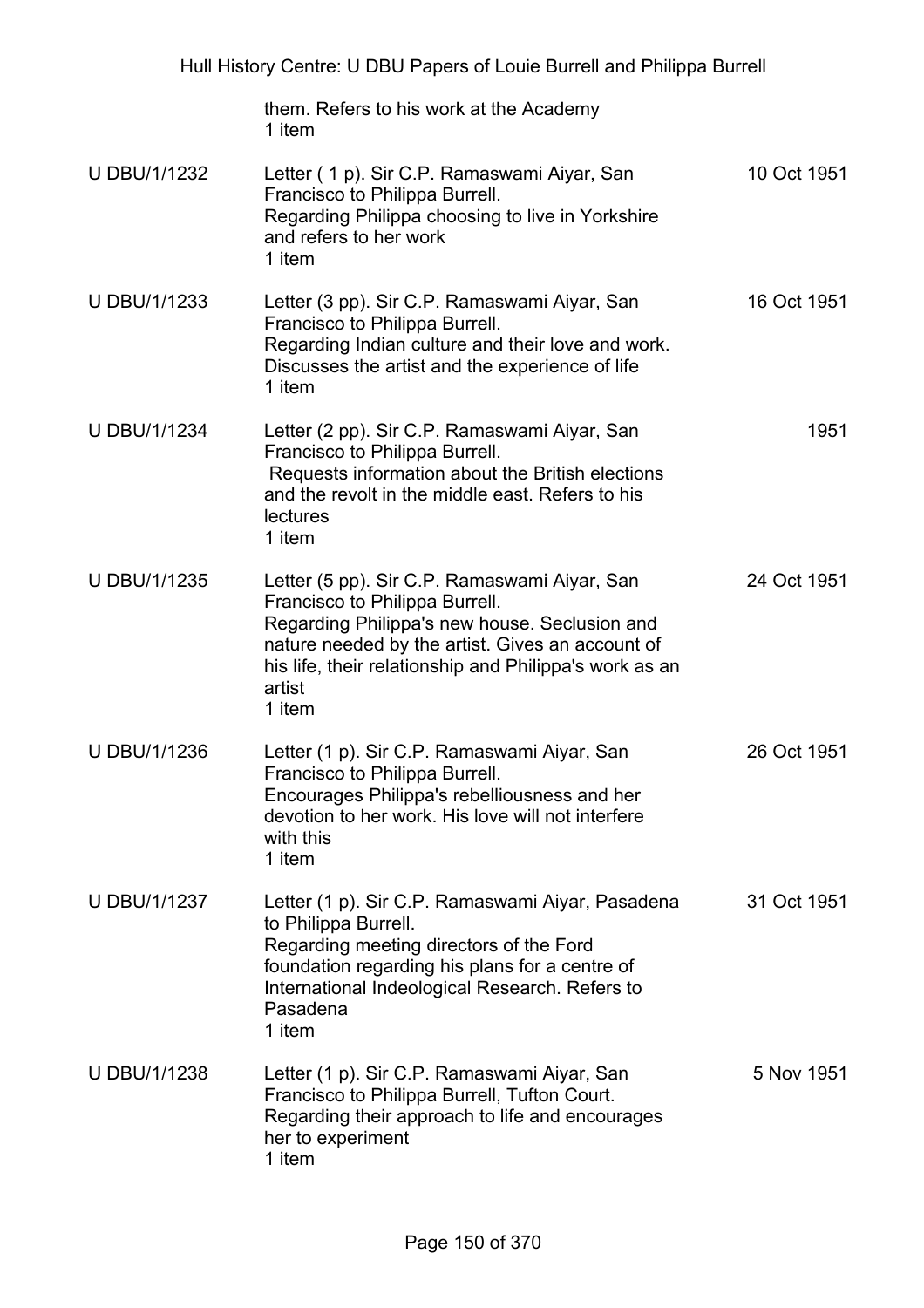| U DBU/1/1239        | Letter (3 pp). Sir C.P. Ramaswami Aiyar, San<br>Francisco to Philippa Burrell, Scar Top, Hebden.<br>Is sending her money. Their characters will<br>merge. Discusses politics and refers to Scar Top<br>1 item                                                         | 6 Nov 1951  |
|---------------------|-----------------------------------------------------------------------------------------------------------------------------------------------------------------------------------------------------------------------------------------------------------------------|-------------|
| U DBU/1/1240        | Letter (3 pp). Sir C.P. Ramaswami Aiyar, San<br>Francisco to Philippa Burrell, Scar Top.<br>The wildness of Scar Top. Her recognition at a<br>London conference and her new vigour. Refers to<br>the Welsh poet, Walter Roberts<br>1 item                             | 9 Nov 1951  |
| <b>U DBU/1/1241</b> | Letter (2 pp). Sir C.P. Ramaswami Aiyar, San<br>Francisco to Philippa Burrell, Scar Top.<br>Their liberty and rebellion. Asks after Walter<br>Roberts. Refers to the Indeological Centre and<br>Ford Foundation. Compares the east and the west<br>1 item             | 16 Nov 1951 |
| <b>U DBU/1/1242</b> | Letter (1 p). Sir C.P. Ramaswami Aiyar, San<br>Francisco to Philippa Burrell.<br>Regarding disruptions to Philippa's work and<br>advises her to rest<br>1 item                                                                                                        | 23 Nov 1951 |
| <b>U DBU/1/1243</b> | Letter (2 pp). Sir C.P. Ramaswami Aiyar, San<br>Francisco to Philippa Burrell, Scar Top.<br>Regarding the history of the natures of women<br>and men. Philippa's work to become complete.<br>Refers to the Indeological Centre and Walter<br><b>Roberts</b><br>1 item | 26 Nov 1951 |
| <b>U DBU/1/1244</b> | Letter (2 pp). Philippa Burrell, Scar Top to Louie<br>Burrell, Tufton Court. Refers to Walter Roberts.<br>Will not break from her work and is endeavouring<br>to find herself. Her life's work<br>1 item                                                              | 1 Dec 1951  |
| <b>U DBU/1/1245</b> | Letter (2 pp). Sir C.P. Ramaswami Aiyar, San<br>Francisco to Philippa Burrell, Scar Top.<br>Philippa needing freedom and to be alone. Refers<br>to his work and students at the Academy and his<br>return to England<br>1 item                                        | 7 Dec 1951  |
| U DBU/1/1246        | Postcard. Philippa Burrell, Tufton Court to Louie<br>Burrell, Bideford.<br>Doing no work and taking a rest<br>1 item                                                                                                                                                  | 10 Dec 1951 |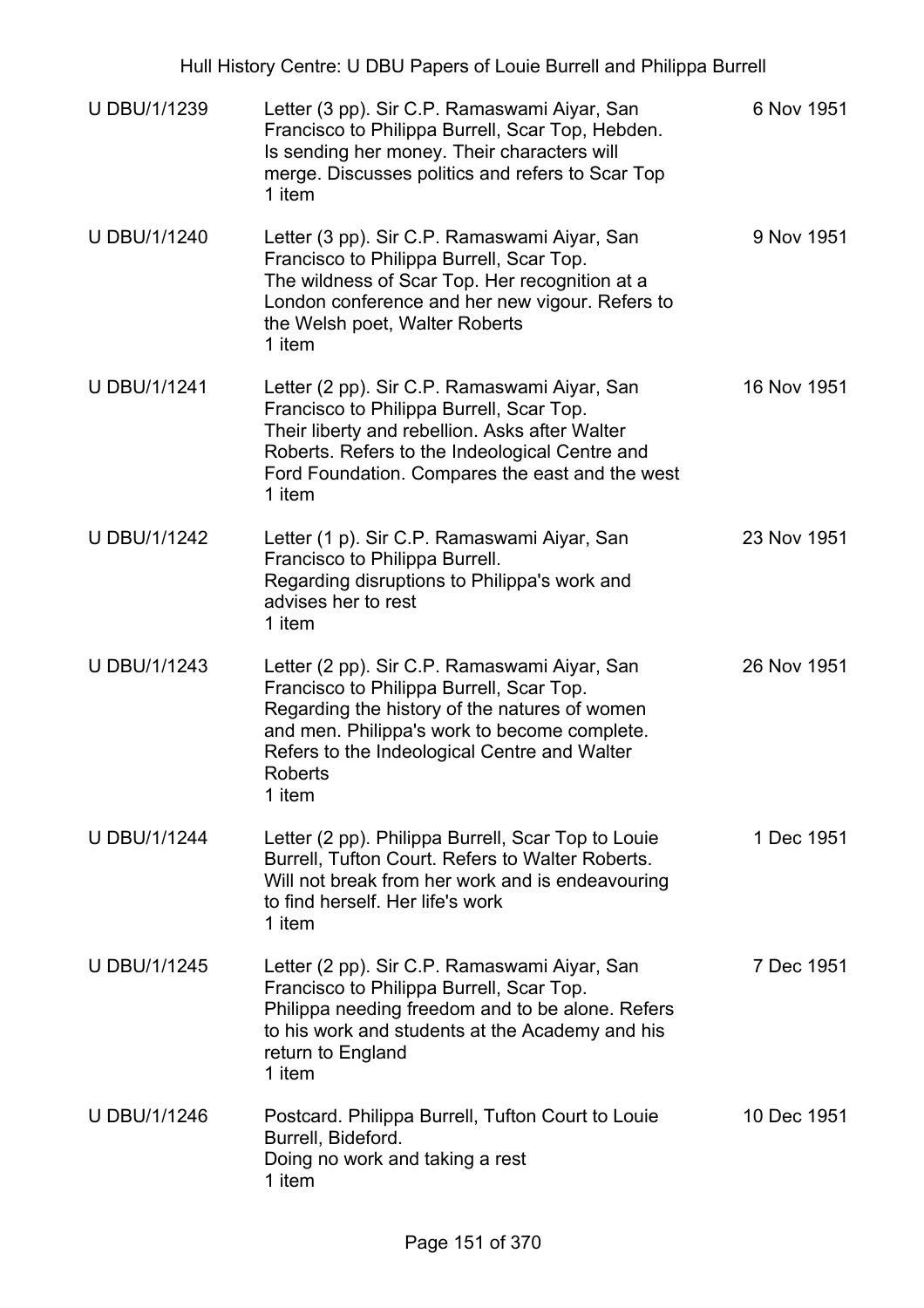- U DBU/1/1247 Letter (1 p). Philippa Burrell, Tufton Court to Louie Burrell, Bideford. Louie finding a cottage and refers to money from Sir C.P. Ramaswami Aiyar 1 item 11 Dec 1951
- U DBU/1/1248 Letters a) Letter (2 pp). Sir C.P. Ramaswami Aiyar, San Francisco to Philippa Burrell. Philippa's need for freedom. Refers to her new found strength and way of living. 13 December 1951 b) Letter (1 p). Sir C.P. Ramaswami Aiyar, New York to Philippa Burrell, Tufton Court. Refers to visiting his son and job offers from universities. Philippa on her way to fulfilment. 25 December 1951 2 items 13-25 Dec 1951
- U DBU/1/1249 Letter and a postcard a) Postcard. Philippa Burrell, Tufton Court to Louie Burrell, Bideford. The need to be part of a community and the loneliness of London. Asks questions about Devon. 13 December 1951 b) Letter (2 pp). Louie Burrell, Bideford to Philippa Burrell. The results of her house hunting. A new acquaintance, Lady Stucley a children's book writer. 14 December 1951 2 items 13-14 Dec 1951
- U DBU/1/1250 Letter and postcard a) Postcard. Philippa Burrell, Tufton Court to Louie Burrell, Bideford. Problems with her plans to visit Louie and house hunting. Will go abroad after Christmas. 16 December 1951 b) Letter (2 pp). Louie Burrell, Bideford to Philippa Burrell. Regarding Philippa's planned visit to Devon, the possibility of erecting a hut for Philippa on Major Stucley's land, the Bideford art gallery and a local artist and house hunting. 17 December 1951 2 items 16-17 Dec 1951
- U DBU/1/1251 Postcard. Philippa Burrell, Tufton Court to Louie Burrell, Bideford. Regarding visiting Louie at Christmas 1 item 18 Dec 1951
- U DBU/1/1252 Letters a) Letter (2 pp). Philippa Burrell, Tufton Court to Louie Burrell, the 'Look Out', Appledore. Regarding the idea of living in Devon and the possibility of erecting an army hut on Ronald 6 Jan 1952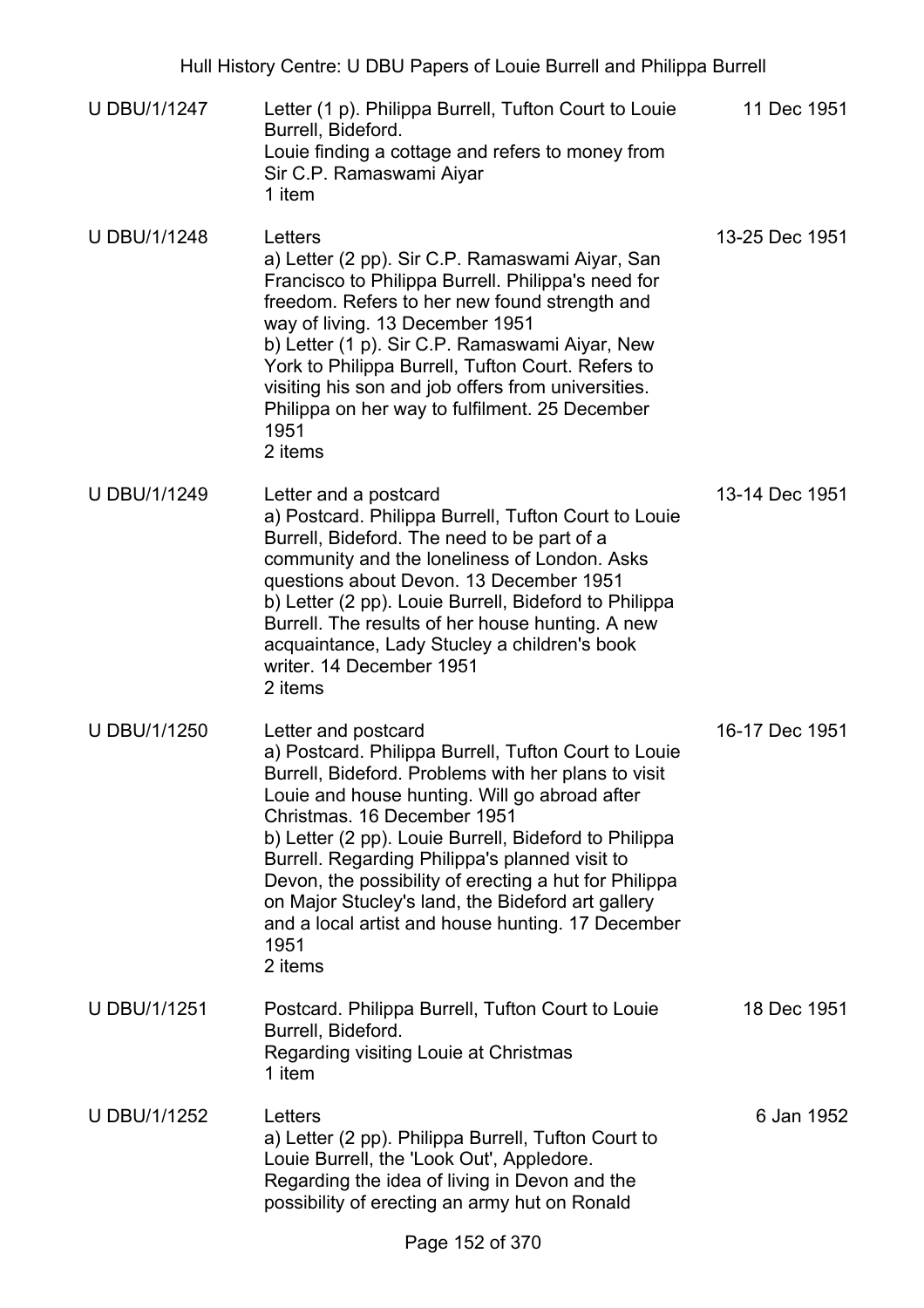|                     | Duncan's land. Refers to a trip to France. 6<br>January 1952<br>b) Letter (1 p). Louie Burrell, Appledore to Philippa<br>Burrell, Tufton Court. Regarding house hunting in<br>Devon and obtaining permission to erect a hut on<br>Ronald Duncan's land. 6 January 1952<br>2 items |             |
|---------------------|-----------------------------------------------------------------------------------------------------------------------------------------------------------------------------------------------------------------------------------------------------------------------------------|-------------|
| U DBU/1/1253        | Letter (2 pp). Philippa Burrell, Tufton Court to<br>Louie Burrell.<br>Regarding Louie's accommodation in Devon,<br>erecting a hut on Ronald Duncan's land and a trip<br>to France<br>1 item                                                                                       | 8 Jan 1952  |
| <b>U DBU/1/1254</b> | Letter (2 pp). Sir C.P. Ramaswami Aiyar, San<br>Francisco to Philippa Burrell.<br>Regarding his religion, Christian and Muslim<br>architecture, Philippa's house hunting, lectures<br>and conferences and visiting England<br>1 item                                              | 8 Jan 1952  |
| U DBU/1/1255        | Postcard. Philippa Burrell, Tufton Court to Louie<br>Burrell, Appledore.<br>Regarding Ronald Duncan's offer to build her a<br>cottage and Tufton Court being unoccupied<br>1 item                                                                                                 | 11 Jan 1952 |
| U DBU/1/1256        | Letter (3 pp). Philippa Burrell, Tufton Court to<br>Louie Burrell, Appledore.<br>Regarding building a home on Ronald Duncan's<br>land, the worries affecting her writing and refers to<br>a trip to Paris<br>1 item                                                               | 12 Jan 1952 |
| U DBU/1/1257        | Letter (1 p). Louie Burrell, the 'Look Out',<br>Appledore to Philippa Burrell.<br>Regarding letting the 'Look Out' and general news<br>1 item                                                                                                                                     | 12 Jan 1952 |
| U DBU/1/1258        | Letter (1 p). Philippa Burrell, Tufton Court to Louie<br>Burrell, the 'Look Out', Appledore.<br>Plans for her trip to France<br>1 item                                                                                                                                            | 14 Jan 1952 |
| U DBU/1/1259        | Letter (3 pp). Sir C. P. Ramaswami Aiyar, San<br>Francisco to Philippa Burrell.<br>Regarding Philippa's frustration with her<br>environment and advises Philippa to establish<br>herself in London. Refers to San Francisco and<br>the state of England and India<br>1 item       | 14 Jan 1952 |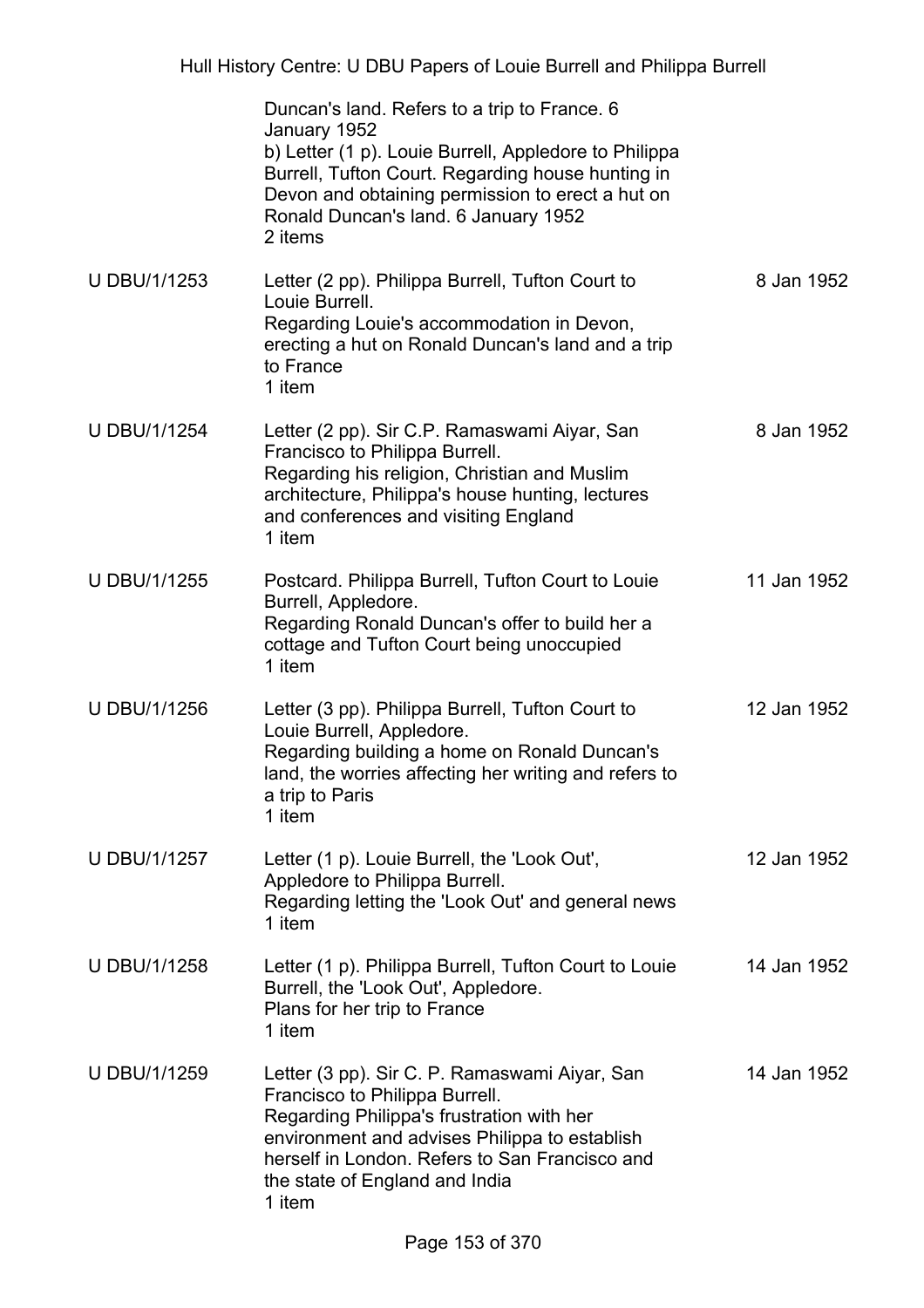| U DBU/1/1260        | Postcard. Louie Burrell, the 'Look Out', Appledore<br>to Philippa Burrell, Tufton Court.<br>Regarding breeding the dog, Susie<br>1 item                                                                                                          | 14 Jan 1952 |
|---------------------|--------------------------------------------------------------------------------------------------------------------------------------------------------------------------------------------------------------------------------------------------|-------------|
| U DBU/1/1261        | Letter (1 p). Louie Burrell, the 'Look Out',<br>Appledore to Philippa Burrell, Tufton Court.<br>Regarding arrangements for Philippa's trip to<br>France, permission to erect the hut and an<br>attempt to breed the dog, Susie<br>1 item         | 16 Jan 1952 |
| U DBU/1/1262        | Postcard. Philippa Burrell, Paris to Louie Burrell,<br>the 'Look Out', Appledore.<br>Account of her day walking around Paris<br>1 item                                                                                                           | 16 Jan 1952 |
| U DBU/1/1263        | Letter (1 p). Philippa Burrell, Paris to Louie Burrell,<br>the 'Look Out', Appledore.<br>An account of her activities in Paris and her travel<br>plans. Refers to the place of England in the world<br>and as part of a unified Europe<br>1 item | 16 Jan 1952 |
| U DBU/1/1264        | Letter (1 p). Sir C. P. Ramaswami Aiyar, San<br>Francisco to Philippa Burrell, Tufton Court.<br>His worries concerning Philippa. Encloses a press<br>cutting relating to himself<br>1 item                                                       | 19 Jan 1952 |
| <b>U DBU/1/1265</b> | Postcard. Philippa Burrell, Revel to Louie Burrell,<br>the 'Look Out', Appledore.<br>A description of Revel and her travel plans<br>1 item                                                                                                       | 21 Jan 1952 |
| U DBU/1/1266        | Postcard. Philippa Burrell, Carlosse to Louie<br>Burrell, the 'Look Out', Appledore.<br>Regarding travel arrangements and train tickets<br>1 item                                                                                                | 22 Jan 1952 |
| U DBU/1/1267        | Postcard. Philippa Burrell, Arles to Louie Burrell,<br>the 'Look Out', Appledore.<br>The beauty of Arles and mentions her travel plans<br>1 item                                                                                                 | 23 Jan 1952 |
| U DBU/1/1268        | Postcard. Philippa Burrell, Cagnes - sur - Mer to<br>Louie Burrell, the Look Out, Appledore.<br>An account of the journey to Cagnes - sur - Mer.<br>Refers to skiing<br>1 item                                                                   | 25 Jan 1952 |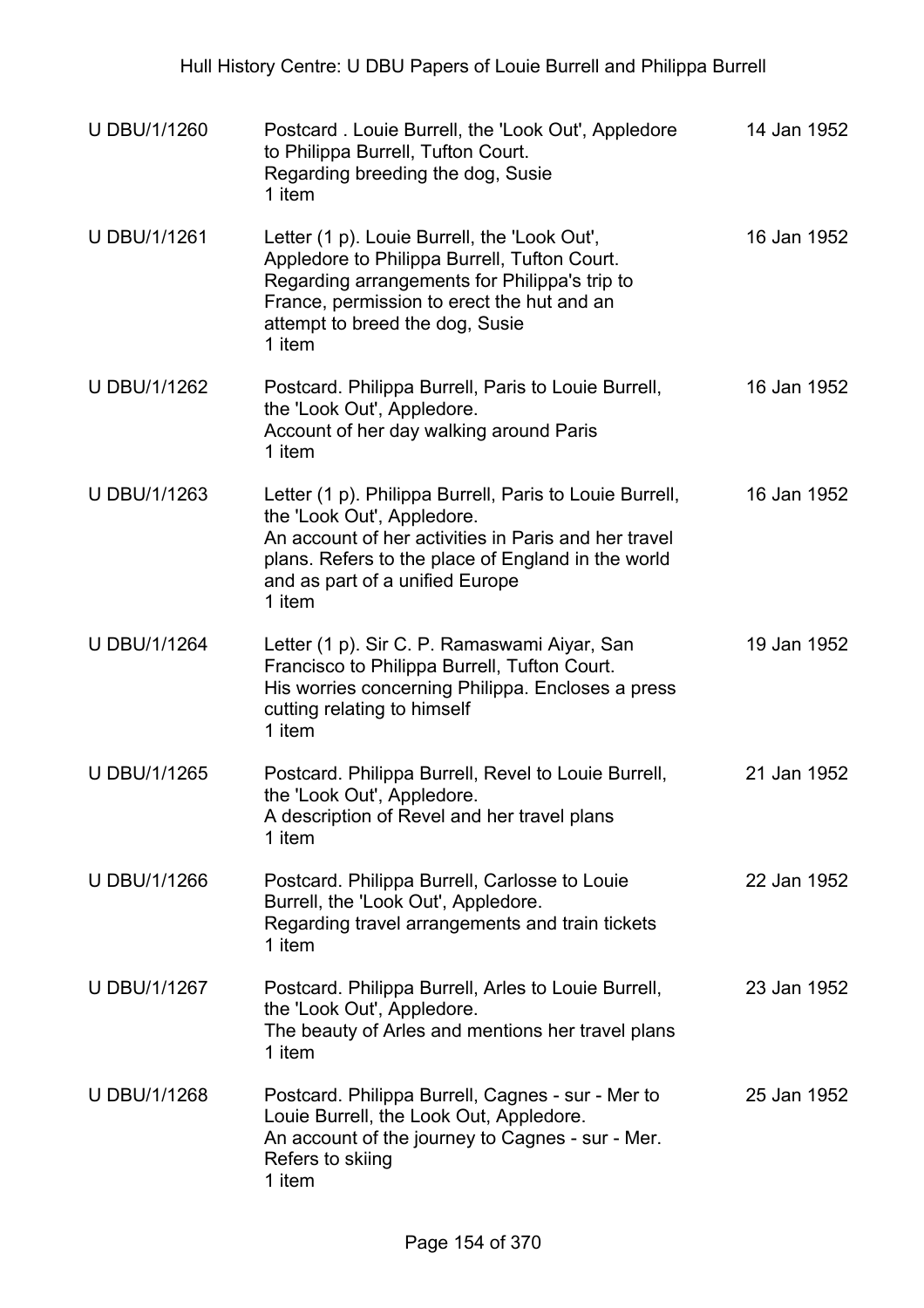U DBU/1/1269 Letter (1 p). Louie Burrell, the 'Look Out', Appledore to Philippa Burrell. Doubts her ability to paint. Refers to arrangements regarding the 'Look Out' 1 item 26 Jan 1952 U DBU/1/1270 Letter (2 pp). Philippa Burrell, Cagnes - sur - Mer to Louie Burrell, the Look Out, Appledore. Regarding living in the 'Look Out'. Plans for work. Urges Louie to take a holiday 1 item 27 Jan 1952 U DBU/1/1271 Postcard. Philippa Burrell, Cagnes - sur - Mer to Louie Burrell, the Look Out, Appledore. Regarding Cagnes - sur - Mer and her travel plans 1 item 29 Jan 1952 U DBU/1/1272 Letter (2 pp). Louie Burrell, the 'Look Out', Appledore to Philippa Burrell. Regarding builders and permits for temporary houses 1 item 29 Jan 1952 U DBU/1/1273 Letter (1 p). Louie Burrell, the 'Look Out', Appledore to Philippa Burrell. Regarding the tenancy agreement for the 'Look Out' 1 item 30 Jan 1952 U DBU/1/1274 Letter (1 p). Sir C.P. Ramaswami Aiyar, San Francisco to Philippa Burrell, Tufton Court. Regarding Philippa's trip to France, the possibility of their meeting in Nice, London or India 1 item 30 Jan 1952 U DBU/1/1275 Postcard. Philippa Burrell, PEN Club, Paris to Louie Burrell, the 'Look Out', Appledore. Regarding her trip to France and her work 1 item 1 Feb 1952 U DBU/1/1276 Letter (1 p). Sir C.P. Ramaswami Aiyar to Philippa Burrell, Scar Top. Regarding plans for his stay in Europe and invites Philippa to India 1 item 5 Feb 1952 U DBU/1/1277 Letters a) Letter (1 p). Louie Burrell, the 'Look Out' to Philippa Burrell. Regarding Scar Top and the 'Look Out'. 5 February 1952 b) Letter (2 pp). Philippa Burrell, Tufton Court to Louie Burrell, the 'Look Out'. Regarding Scar Top, 5 Feb 1952

Hull History Centre: U DBU Papers of Louie Burrell and Philippa Burrell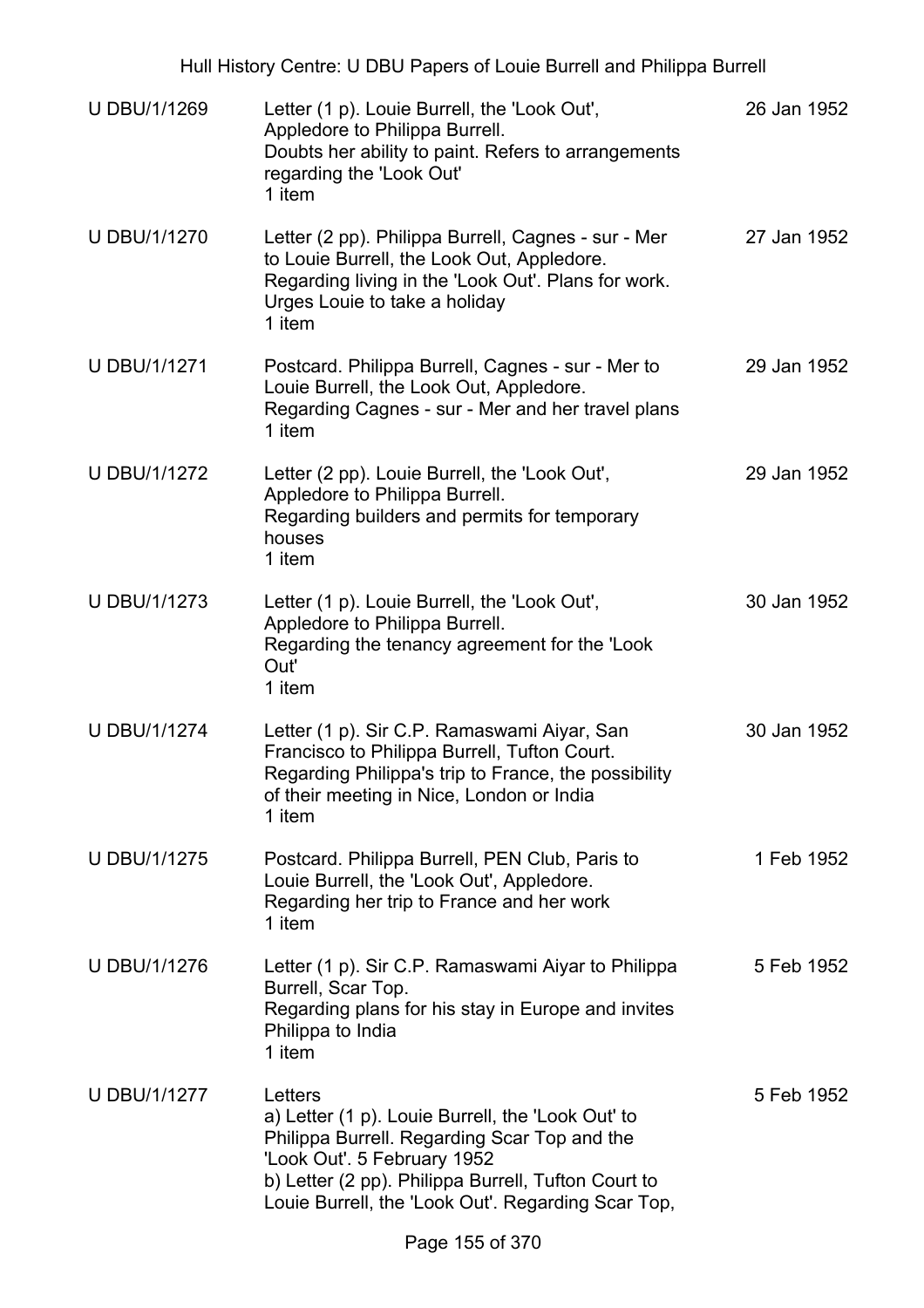|                     | meeting the wife of an African Chief, Ruth Khame<br>and moving into the 'Look Out'. 5 February 1952<br>2 items                                                                                                                                                                                                                                  |             |
|---------------------|-------------------------------------------------------------------------------------------------------------------------------------------------------------------------------------------------------------------------------------------------------------------------------------------------------------------------------------------------|-------------|
| <b>U DBU/1/1278</b> | Letter (3 pp). Philippa Burrell, Tufton Court to<br>Louie Burrell, the 'Look Out'.<br>Regarding solitude and her work, the political<br>situation, war and the 'Look Out'<br>1 item                                                                                                                                                             | 6 Feb 1952  |
| <b>U DBU/1/1279</b> | Letter (2 pp) Louie Burrell, the 'Look Out' to<br>Philippa Burrell Scar Top.<br>Regarding the 'Look Out' and Susie's puppies<br>1 item                                                                                                                                                                                                          | 6 Feb 1952  |
| <b>U DBU/1/1280</b> | Letter (2 pp). Louie Burrell. the 'Look Out' to<br>Philippa Burrell, Scar Top.<br>Regarding taking over the 'Look Out' and refers to<br><b>Scar Top</b><br>1 item                                                                                                                                                                               | 9 Feb 1952  |
| <b>U DBU/1/1281</b> | Letter (2 pp). Philippa Burrell, Scar Top to Louie<br>Burrell, the 'Look Out'.<br>Regarding Scar Top, her work and plans to visit<br>Louie<br>1 item                                                                                                                                                                                            | 10 Feb 1952 |
| <b>U DBU/1/1282</b> | Letter (1 p). Philippa Burrell, Scar Top to Louie<br>Burrell, the 'Look Out'.<br>Regarding moving house<br>1 item                                                                                                                                                                                                                               | 11 Feb 1952 |
| <b>U DBU/1/1283</b> | Letter and a postcard<br>a) Letter (1 p). Sir C.P. Ramaswami Aiyar, San<br>Francisco to Philippa Burrell, Scar Top, Hebden.<br>Regarding Philippa's life and work and his travel<br>plans. Refers to the Indian elections.<br>b) Postcard. Philippa Burrell, Scar Top to Louie<br>Burrell, the 'Look Out'. Regarding the 'Look Out'.<br>2 items | 12 Feb 1952 |
| <b>U DBU/1/1284</b> | Letter (1 p). Louie Burrell, the 'Look Out' to<br>Philippa Burrell, Scar Top.<br>Regarding Philippa and her work, Susie's<br>pregnancy, arrangements for moving in to the<br>'Look Out' and getting rid of Tufton Court<br>1 item                                                                                                               | 12 Feb 1952 |
| <b>U DBU/1/1285</b> | Postscript to DBU/1/1282 (1 p). Philippa Burrell to<br>Louie Burrell.<br>Regarding removal firms<br>1 item                                                                                                                                                                                                                                      | 11 Feb 1952 |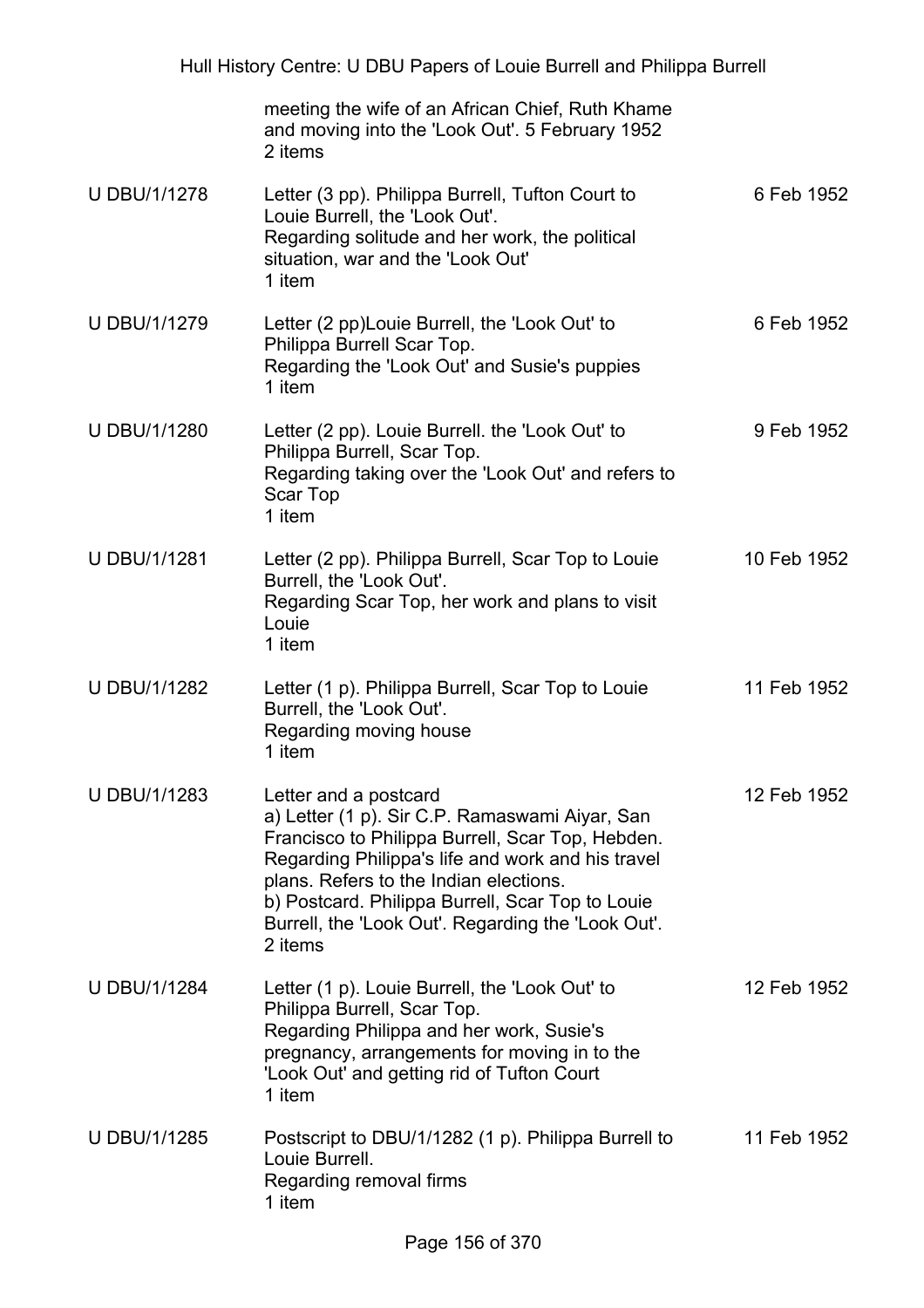| <b>U DBU/1/1286</b> | Postcard. Philippa Burrell, Scar Top to Louie<br>Burrell, the 'Look Out'.<br>Regarding storage and removals<br>1 item                                                                                                          | 13 Feb 1952 |
|---------------------|--------------------------------------------------------------------------------------------------------------------------------------------------------------------------------------------------------------------------------|-------------|
| U DBU/1/1287        | Postcard. Louie Burrell, the 'Look Out' to Philippa<br>Burrell, Scar Top.<br>Regarding moving into the 'Look Out' and Susie's<br>pregnancy<br>1 item                                                                           | 14 Feb 1952 |
| U DBU/1/1288        | Letter (1 p). Louie Burrell, the 'Look Out' to<br>Philippa Burrell, Scar Top.<br>Regarding the progress of moving into the 'Look<br>Out'<br>1 item                                                                             | 15 Feb 1952 |
| <b>U DBU/1/1289</b> | Letter (2 pp). Philippa Burrell, Scar Top to Louie<br>Burrell, the 'Look Out'.<br>Regarding her health and work. Praises Louie<br>1 item                                                                                       | 17 Feb 1952 |
| U DBU/1/1290        | Letter (2 pp). Louie Burrell, the 'Look Out' to<br>Philippa Burrell, Scar Top.<br>Regarding Scar Top and the 'Look Out' and<br>problems with noise from aeroplanes<br>1 item                                                   | 19 Feb 1952 |
| U DBU/1/1291        | Postcard. Philippa Burrell, Scar Top to Louie<br>Burrell, the 'Look Out'.<br>Refers to the progress of work on her play<br>1 item                                                                                              | 22 Feb 1952 |
| <b>U DBU/1/1292</b> | Letter (2 pp). Sir C.P. Ramaswami Aiyar, San<br>Francisco to Philippa Burrell, Scar Top.<br>Regarding the progress of Philippa's work and her<br>health, Tufton Court, the war [Korean] and his<br>lecture programme<br>1 item | 25 Feb 1952 |
| U DBU/1/1293        | Letter (1 p). Philippa Burrell, Scar Top to Louie<br>Burrell, the 'Look Out'.<br>Regarding visiting Louie and problems with<br>Captain Maitland<br>1 item                                                                      | 28 Feb 1952 |
| <b>U DBU/1/1294</b> | Letter (2 pp). Louie Burrell, the 'Look Out' to<br>Philippa Burrell, Scar Top.<br>Regarding moving into the 'Look Out' and a<br>description of the house and surrounding area.<br>Refers to Susie's pregnancy                  | 28 Feb 1952 |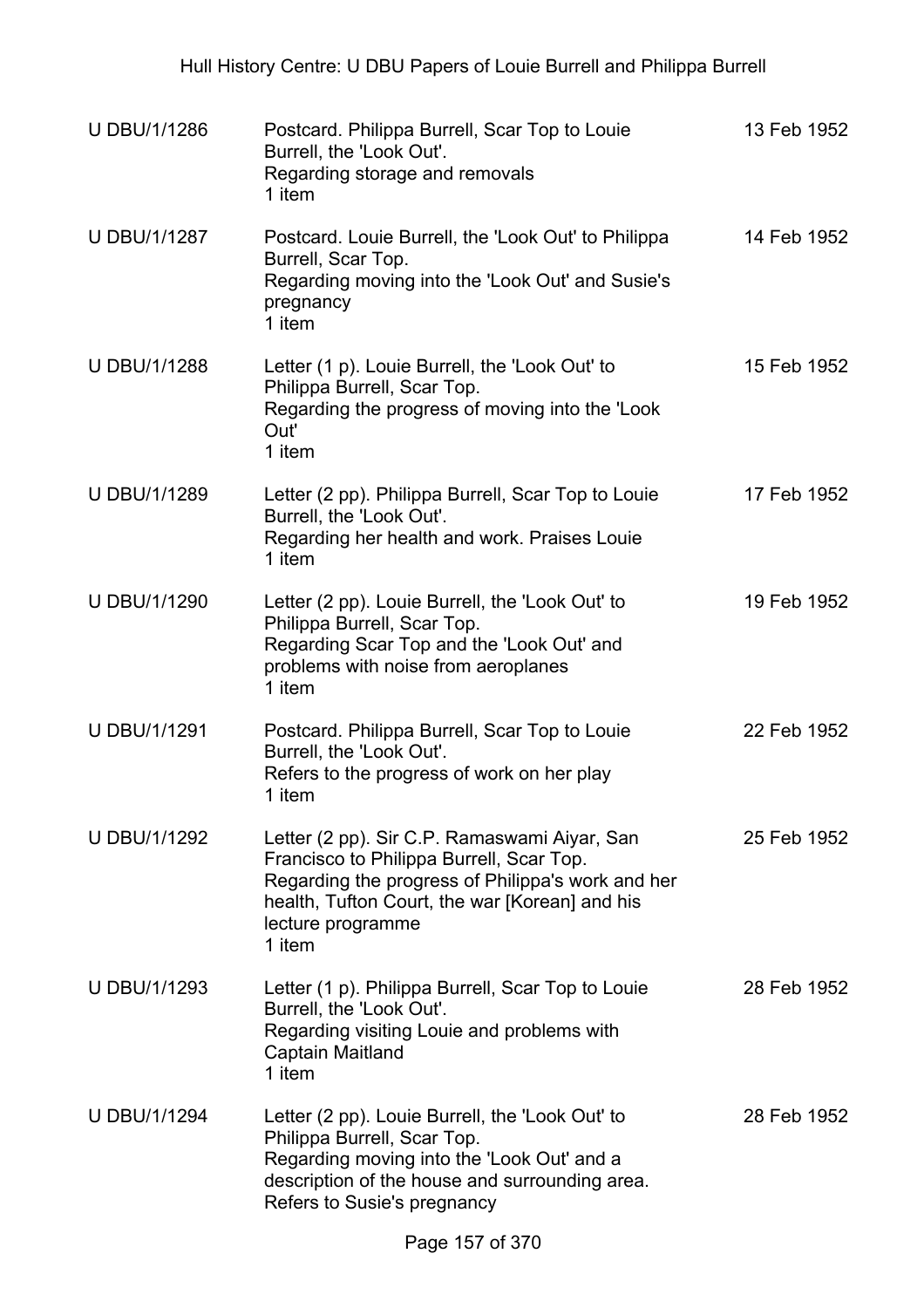| <b>U DBU/1/1295</b> | Letter (2 pp). Louie Burrell, the 'Look Out' to<br>Philippa Burrell, Scar Top.<br>Regarding Philippa's problems with Captain<br>Maitland and arrangements to move her<br>belongings into the 'Look Out'<br>1 item                                  | 29 Feb 1952 |
|---------------------|----------------------------------------------------------------------------------------------------------------------------------------------------------------------------------------------------------------------------------------------------|-------------|
| <b>U DBU/1/1296</b> | Letter (2 pp). Philippa Burrell, Scar Top to Louie<br>Burrell, Tufton Court.<br>Regarding Louie's belongings, problems with<br>Captain Maitland and general news<br>1 item                                                                         | 3 Mar 1952  |
| <b>U DBU/1/1297</b> | Letter (1 p). Louie Burrell, the 'Look Out' to<br>Philippa Burrell, Scar Top.<br>Regarding the 'Look Out' and her hopes that<br>Philippa will settle there<br>1 item                                                                               | 4 Mar 1952  |
| U DBU/1/1298        | Letter (2 pp). Louie Burrell, the 'Look Out' to<br>Philippa Burrell, Scar Top.<br>Regarding Susie and arrangements for Philippa's<br>arrival<br>1 item                                                                                             | 6 Mar 1952  |
| <b>U DBU/1/1299</b> | Letter (1 p). Sir C.P. Ramaswami Aiyar, San<br>Francisco to Philippa Burrell, Scar Top.<br>Regarding interruptions of her work, meeting<br>Philippa in London, a PEN conference in Nice and<br>his travel plans<br>1 item                          | 10 Mar 1952 |
| U DBU/1/1300        | Letter (1 p). Sir C.P. Ramaswami Aiyar, New York<br>to Philippa Burrell, the 'Look Out', Appledore.<br>Regarding finishing his work at the academy, his<br>lecture programme and travel plans and<br>arrangements for his stay in London<br>1 item | 26 Mar 1952 |
| U DBU/1/1301        | Conference programme. American Committee for<br>Cultural Freedom conference 'In defence of free<br>culture' with Sir C.P. Ramaswami Aiyar listed as a<br>speaker<br>1 item                                                                         | 12 Mar 1952 |
| U DBU/1/1302        | Letter (1 p). Sir C.P. Ramaswami Aiyar, New York<br>to Philippa Burrell.<br>Regarding his lectures and conferences including<br>that of the American committee for cultural<br>freedom                                                             | 30 Mar 1952 |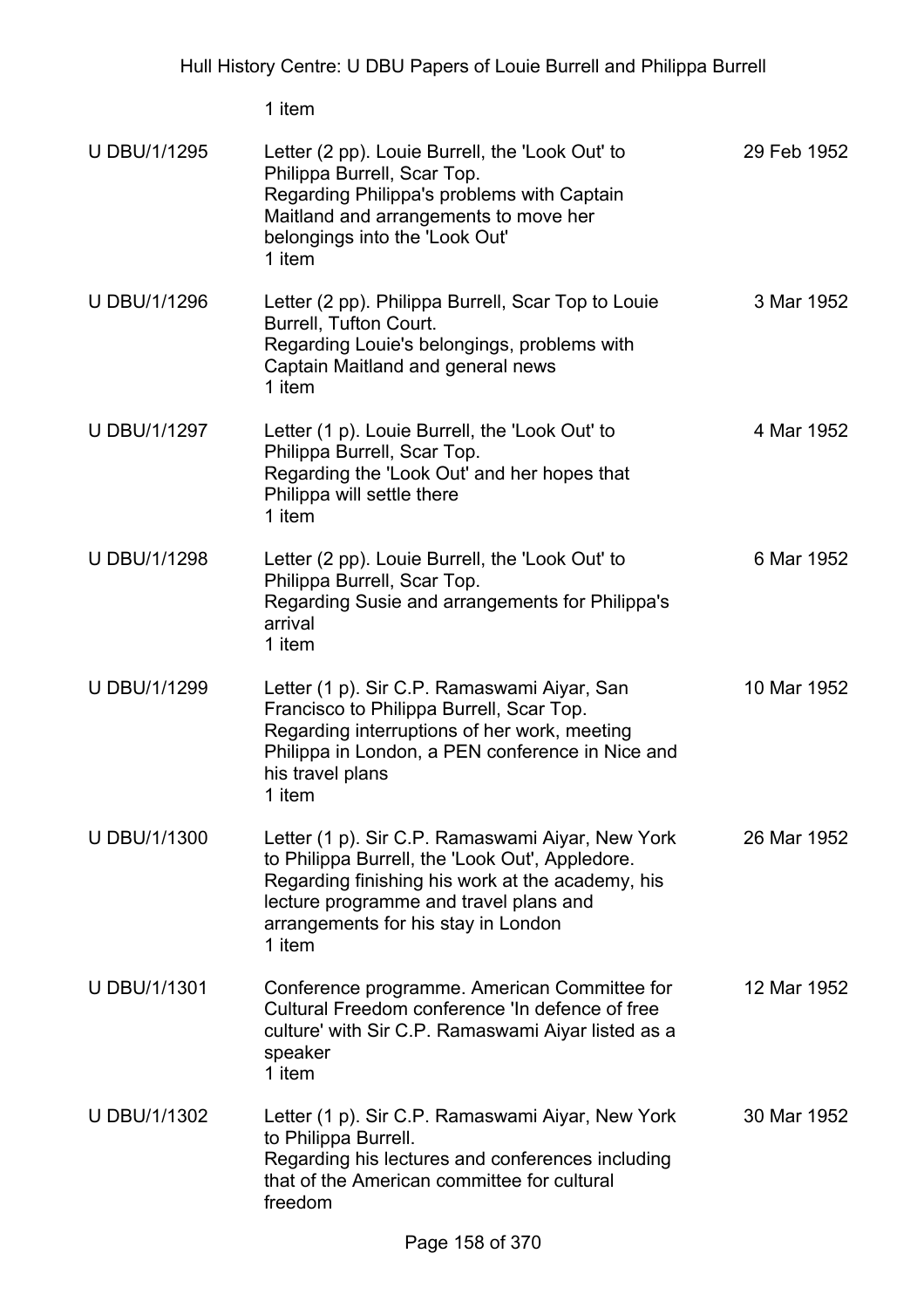| U DBU/1/1303        | Letter (2 pp). Sir C.P. Ramaswami Aiyar, New<br>York to Philippa Burrell, the 'Look Out'.<br>Regarding the conference of the American<br>Committee for Cultural Freedom. Refers to<br>communism, the Indian elections, lecturing at<br>Yale, a centre for Indeological research, Dr Falk<br>and meeting Philippa in London<br>1 item | 7 Apr 1952           |
|---------------------|--------------------------------------------------------------------------------------------------------------------------------------------------------------------------------------------------------------------------------------------------------------------------------------------------------------------------------------|----------------------|
| <b>U DBU/1/1304</b> | Letter (2 pp). Philippa Burrell, Tufton Court to<br>Louie Burrell, the 'Look Out', Appledore.<br>Regarding Tufton Court and placing burdens upon<br>Louie<br>1 item                                                                                                                                                                  | 23 Apr 1952          |
| U DBU/1/1305        | Letter (1 p). Louie Burrell, the 'Look Out' to<br>Philippa Burrell, Tufton Court.<br>Regarding Susie's puppies and the 'Look Out'<br>1 item                                                                                                                                                                                          | 24 Apr 1952          |
| <b>U DBU/1/1306</b> | Letter (1 p). Sir C.P. Ramaswami Aiyar, San<br>Francisco to Philippa Burrell, the 'Look Out'.<br>Regarding travel plans and his arrival in London.<br>Concern for Philippa's health<br>1 item                                                                                                                                        | 25 Apr 1952          |
| U DBU/1/1307        | Letter (4 pp). Philippa Burrell, Tufton Court to<br>Louie Burrell, the 'Look Out'.<br>Regarding Louie's happiness at the 'Look Out',<br>decorating and Philippa's return to Scar Top<br>1 item                                                                                                                                       | 25 Apr 1952          |
| U DBU/1/1308        | Letter (2 pp). Louie Burrell, the 'Look Out' to<br>Philippa Burrell, Tufton Court.<br>Regarding decorating the 'Look Out', Philippa and<br>her work and Susie's puppies<br>1 item                                                                                                                                                    | 27 Apr 1952          |
| U DBU/1/1309        | Letter (3 pp). Philippa Burrell, Tufton Court to<br>Louie Burrell the 'Look Out'.<br>Regarding decorating the 'Look Out', John Burrell<br>and Louie's birthday. Refers to the possibility of<br>Peter Ury composer for 'The Brothers' renting half<br>of the 'Look Out'<br>1 item                                                    | 27 Apr 1952          |
| U DBU/1/1310        | Letter and a postcard<br>a) Postcard. Philippa Burrell, Scar Top to Louie<br>Burrell, the 'Look Out'. Regarding her return to<br>Scar Top, puppies and Peter Ury renting 'The                                                                                                                                                        | 30 Apr-1 May<br>1952 |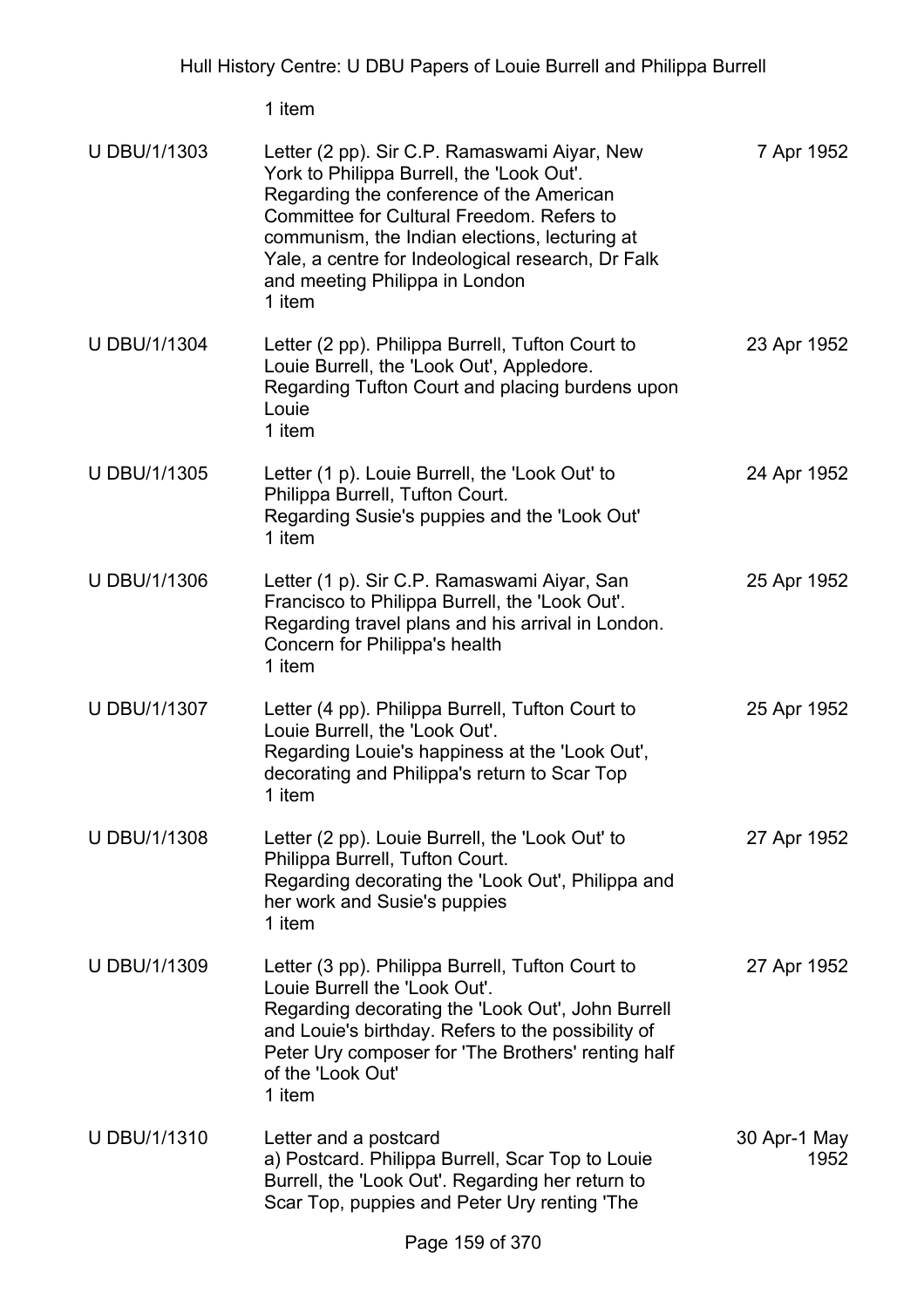| Hull History Centre: U DBU Papers of Louie Burrell and Philippa Burrell |                                                                                                                                                                                                                                                                                                                                                                    |              |
|-------------------------------------------------------------------------|--------------------------------------------------------------------------------------------------------------------------------------------------------------------------------------------------------------------------------------------------------------------------------------------------------------------------------------------------------------------|--------------|
|                                                                         | Look Out'. 30 April 1952<br>b) Letter (2 pp). Philippa Burrell, Scar Top to Louie<br>Burrell, the 'Look Out', Appledore. Regarding<br>Speke cottage, problems with Scar Top, her state<br>of health and her work. 1 May 1952<br>2 items                                                                                                                            |              |
| <b>U DBU/1/1311</b>                                                     | Letter (1 p). Louie Burrell, the 'Look Out', to<br>Philippa Burrell, Scar Top.<br>Regarding Miss Lemon reading 'He was like a<br>continent', Susie's puppies and claiming her<br>pension<br>1 item                                                                                                                                                                 | 1 May 1952   |
| <b>U DBU/1/1312</b>                                                     | Letters<br>a) Letter (1 p). Sir C.P. Ramaswami Aiyar, San<br>Francisco to Philippa Burrell, Scar Top. Regarding<br>his lecture, travel plans and his visit to London. 2<br>May 1952<br>b) Letter (1 p). Philippa Burrell, Scar Top to Louie<br>Burrell. Regarding her health, wanting her own<br>house, Speke cottage and the 'Look Out'. 3 May<br>1952<br>2 items | 2-3 May 1952 |
| U DBU/1/1313                                                            | Letters<br>a) Letter (1 p). Louie Burrell, the 'Look Out' to<br>Philippa Burrell. Regarding a description of Speke<br>cottage, Susie's puppies and the 'Look Out'. 3<br>May 1952<br>b) Letter (1 p). Louie Burrell, the 'Look Out' to<br>Philippa Burrell, Scar Top. Regarding the puppies<br>and domestic matters. 3 May 1952<br>2 items                          | 3 May 1952   |
| <b>U DBU/1/1314</b>                                                     | Letter (2 pp). Louie Burrell the 'Look Out' to<br>Philippa Burrell, Scar Top.<br>Regarding domestic matters, the puppies,<br>problems with Scar Top landlords and Letter also<br>refers to Speke Cottage<br>1 item                                                                                                                                                 | 5 May 1952   |
| <b>U DBU/1/1315</b>                                                     | Letter (2 pp). Louie Burrell, the 'Look Out' to<br>Philippa Burrell, Scar Top.<br>Regarding decorating, the puppies, Miss Lemon<br>and Philippa's health<br>1 item                                                                                                                                                                                                 | 6 May 1952   |
| U DBU/1/1316                                                            | Postcard. Philippa Burrell, Scar Top to Louie<br>Burrell, the 'Look Out'.<br>Regarding her health, problems at Scar Top and<br>refers to Speke Cottage                                                                                                                                                                                                             | 7 May 1952   |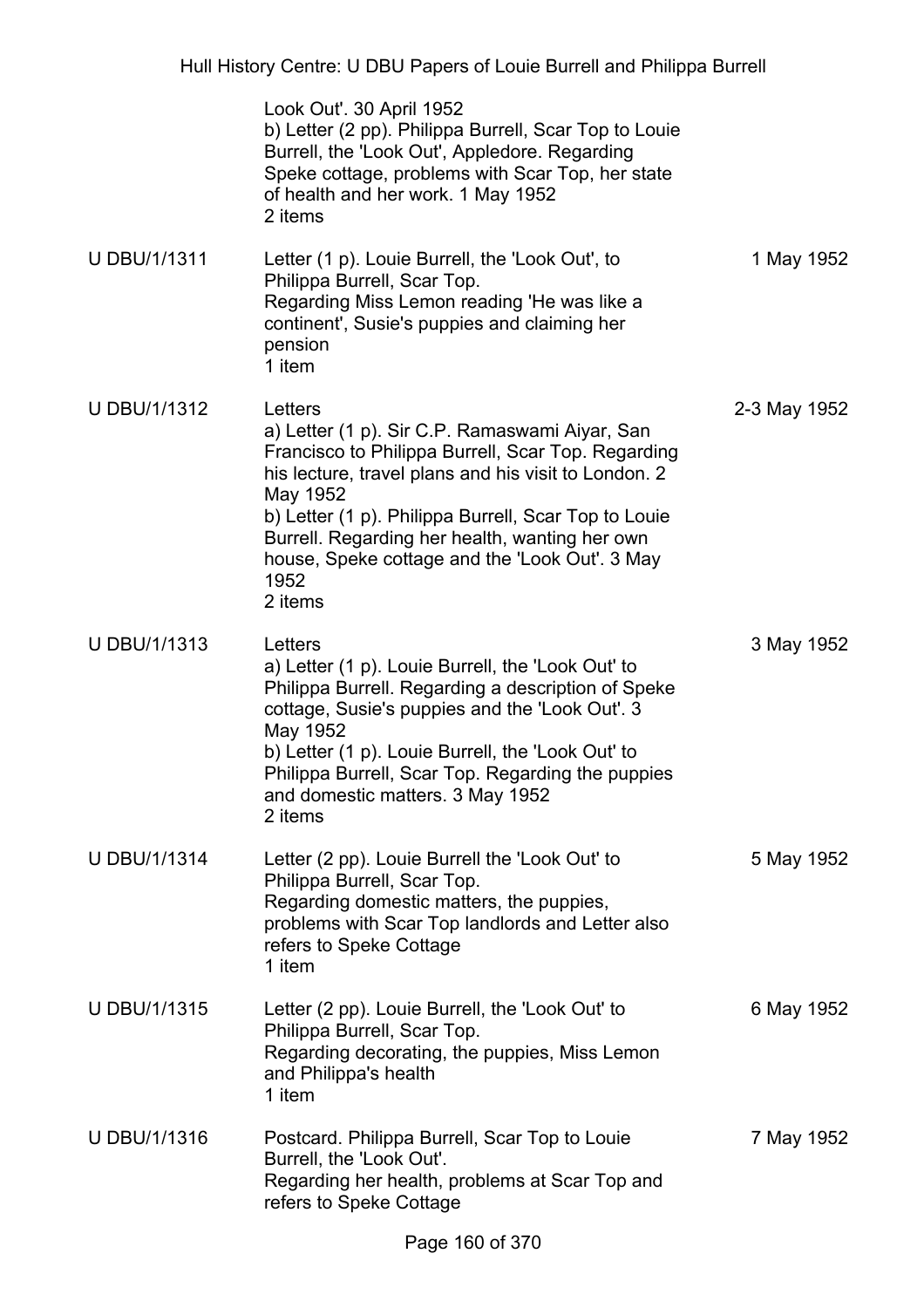| <b>U DBU/1/1317</b> | Letter<br>a) Letter (2 pp). Louie Burrell, the 'Look Out' to<br>Philippa Burrell Scar Top. Regarding Philippa's<br>health and work, decorating, Speke Cottage and<br>domestic matters. 8 May 1952<br>b) Handwritten note. Philippa Burrell to Louie<br>Burrell. Regarding letting Scar Top. No date<br>2 items | May 1952    |
|---------------------|----------------------------------------------------------------------------------------------------------------------------------------------------------------------------------------------------------------------------------------------------------------------------------------------------------------|-------------|
| <b>U DBU/1/1318</b> | Letter (1 p). Philippa Burrell, to Louie Burrell, the<br>'Look Out'.<br>Regarding arrangements to rent Speke Cottage<br>and problems with Captain Maitland<br>1 item                                                                                                                                           | 9 May 1952  |
| <b>U DBU/1/1319</b> | Letter (1 p). Philippa Burrell, Scar Top to Louie<br>Burrell, the 'Look Out'.<br>Regarding the 'Look Out', Speke Cottage and<br>general news<br>1 item                                                                                                                                                         | 14 May 1952 |
| U DBU/1/1320        | Letter (1 p). Louie Burrell, the 'Look Out' to<br>Philippa Burrell, Scar Top.<br>Regarding plans to sell the puppies and an<br>account of plays in Bideford<br>1 item                                                                                                                                          | 18 May 1952 |
| U DBU/1/1321        | Letter (1 p). Louie Burrell, the 'Look Out' to<br>Philippa Burrell, Scar Top.<br>Regarding the puppies. Urges Philippa not to visit<br>her<br>1 item                                                                                                                                                           | 19 May 1952 |
| <b>U DBU/1/1322</b> | Letter (1 p). Sir C.P. Ramaswami Aiyar, New York<br>to Philippa Burrell, Scar Top.<br>Regarding a Hollywood offer to supervise the<br>making of a film on Ghandi and plans for his<br>arrival in London<br>1 item                                                                                              | 1 May 1952  |
| U DBU/1/1323        | Letter (1 p). Sir C.P. Ramaswami Aiyar, New<br>York to Philippa Burrell, Scar Top.<br>Regarding the offer to supervise a film on Ghandi,<br>his travel plans and a forthcoming reunion with<br>Philippa<br>1 item                                                                                              | 24 May 1952 |
| <b>U DBU/1/1324</b> | Letter (1 p). Sir C.P. Ramaswami Aiyar, New York<br>to Philippa Burrell, the 'Look Out'.<br>Regarding his travel plans, anticipation of a                                                                                                                                                                      | 28 May 1952 |
|                     | Dogo $464.6520$                                                                                                                                                                                                                                                                                                |             |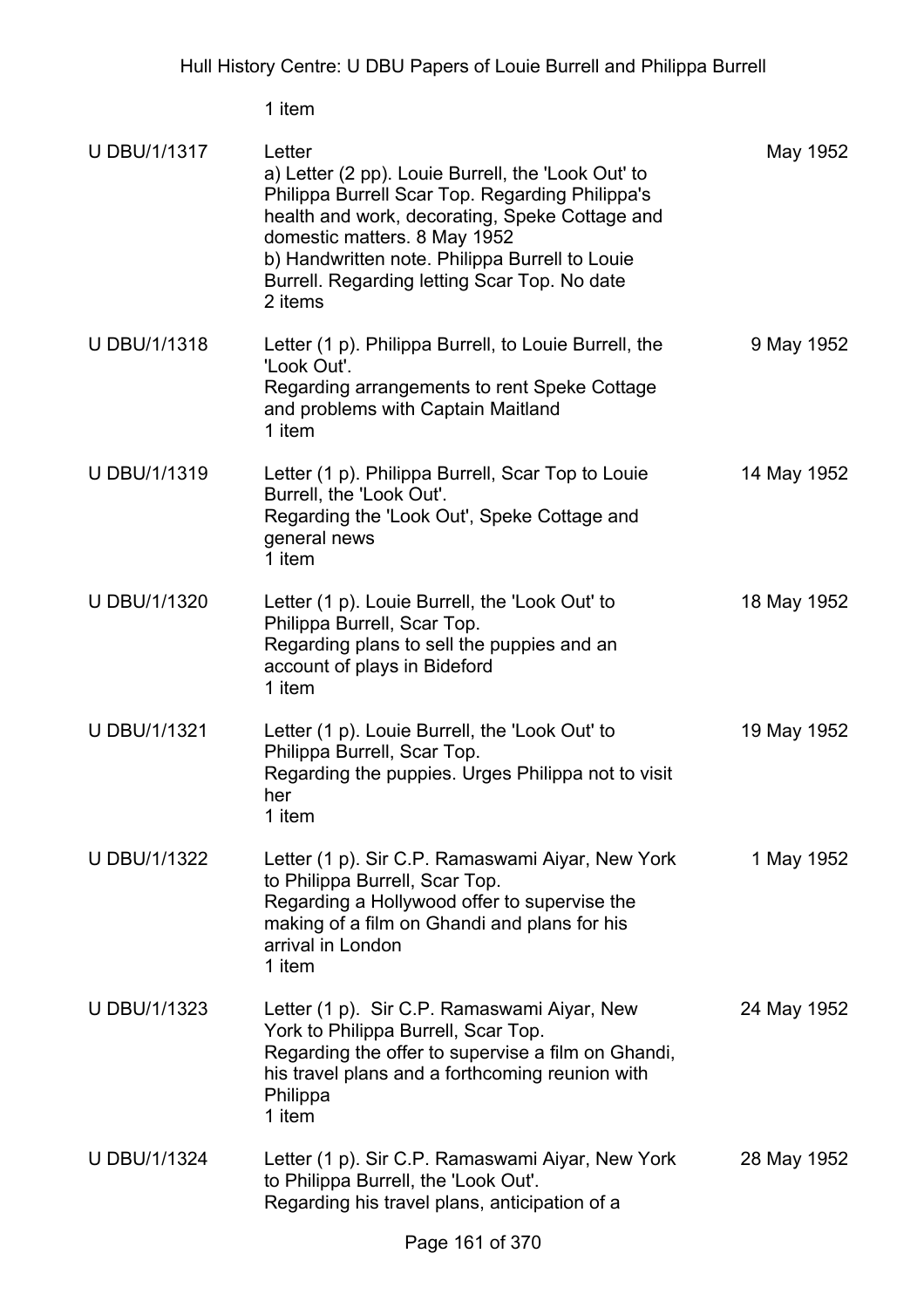reunion with Philippa and a PEN congress 1 item

| U DBU/1/1325 | Letter (1 p). Sir C.P. Ramaswami Aiyar, New York<br>to Philippa Burrell, the 'Look Out'.<br>Regarding being unable to obtain a flight due to<br>an oil strike, a PEN conference in Nice and his<br>anticipation of a reunion with Philippa<br>1 item | 29 May 1952 |
|--------------|------------------------------------------------------------------------------------------------------------------------------------------------------------------------------------------------------------------------------------------------------|-------------|
| U DBU/1/1326 | Letter (1 p). Sir C.P. Ramaswami Aiyar, New York<br>to Philippa Burrell the 'Look Out'.<br>Plans for travelling to London. Refers to changes                                                                                                         | 30 May 1952 |

U DBU/1/1327 Letter (1 p). Louie Burrell, the 'Look Out' to Philippa Burrell, Tufton Court. Regarding Philippa's departure for London and selling the puppies 1 item 5 Jun 1952

in Philippa 1 item

- U DBU/1/1328 Letter (3 pp). Philippa Burrell, Tufton Court to Louie Burrell, the 'Look Out'. Regarding Sir C.P. Ramaswami Aiyar's arrival, Hollywood businessmen, an Author's World Peace Appeal Paris conference regarding the partition of Germany and a PEN congress 1 item 6 Jun 1952
- U DBU/1/1329 Letters a) Letter (1 p). Louie Burrell, the 'Look Out' to Philippa Burrell. Regarding the Author's World Peace Appeal conference, selling puppies, domestic matters and Hollywood businessmen. 8 June 1952 b) Letter (3 pp). Philippa Burrell, Tufton Court to Louie Burrell, the 'Look Out'. Regarding Sir C.P. Ramaswami Aiyar and the Ghandi film and a PEN congress. 11 June 1952 c) Letter (1 p). Louie Burrell, the 'Look Out' to Philippa Burrell. Regarding general news. 611 June 1952 d) Letter (2 pp). Philippa Burrell to Louie Burrell, the 'Look Out'. Regarding the disruption of the Author's World Peace Appeal conference and Sir C.P. Ramaswami Aiyar. 13 June 1952 4 items 8-13 Jun 1952
- U DBU/1/1330 Letterand a postcard a) Letter (1 p). Sir C.P. Ramaswami Aiyar, Nice to Philippa Burrell. Regarding his stay in London, the

14-16 Jun 1952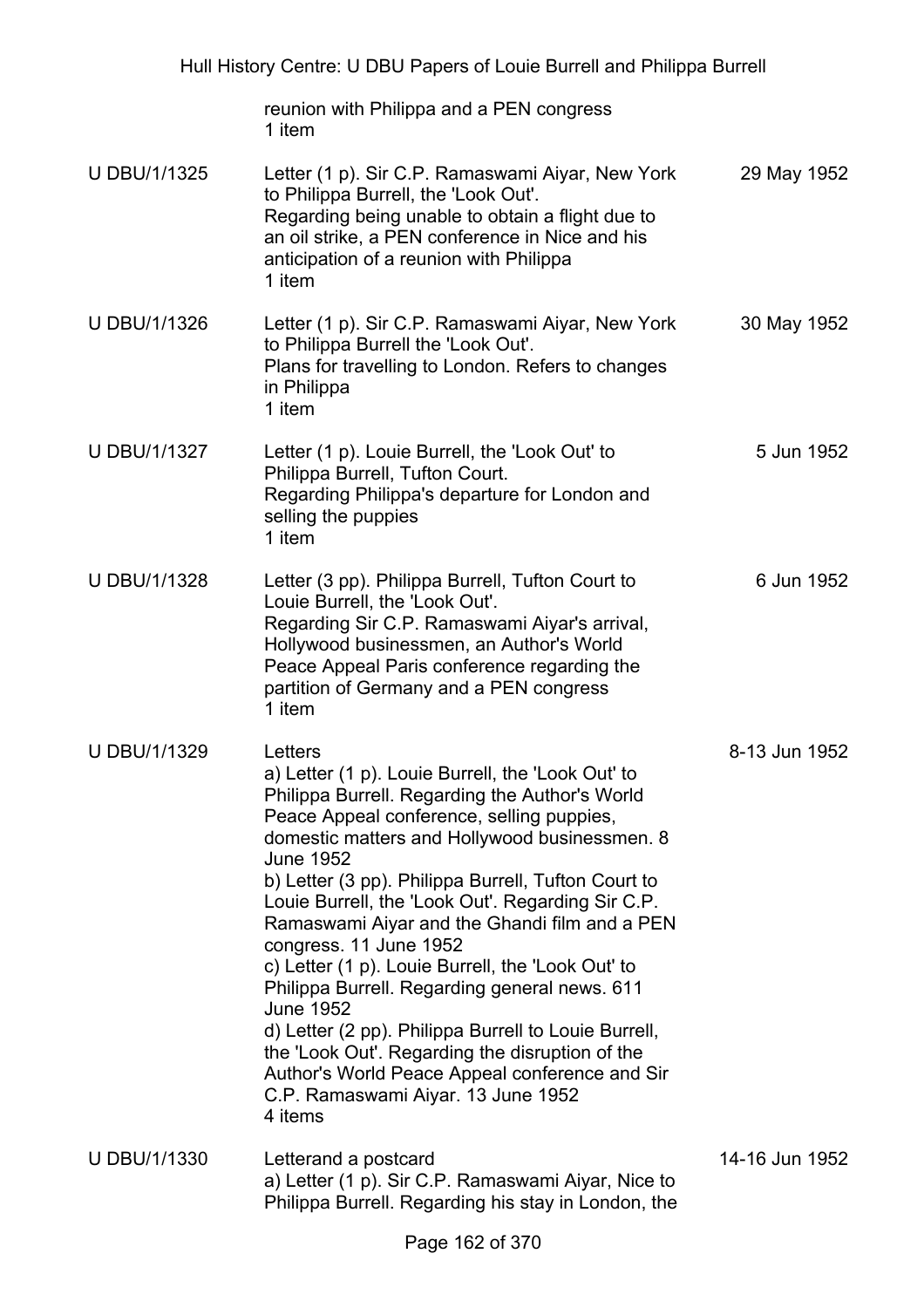Hull History Centre: U DBU Papers of Louie Burrell and Philippa Burrell

|                     | Ghandi film and a PEN conference. 14 June 1952<br>b) Postcard. Philippa Burrell, Tufton Court to Louie<br>Burrell, the 'Look Out'. Regarding the Author's<br>World Peace Appeal and her plans to visit Louie.<br>16 June 1952<br>2 items                       |                |
|---------------------|----------------------------------------------------------------------------------------------------------------------------------------------------------------------------------------------------------------------------------------------------------------|----------------|
| <b>U DBU/1/1331</b> | Letter (1 p). Sir C.P. Ramaswami Aiyar, Nice to<br>Philippa Burrell.<br>Regarding the PEN conference. Has been offered<br>a seat on the Indian delegation at the United<br><b>Nations Organisation</b><br>1 item                                               | 17 Jun 1952    |
| <b>U DBU/1/1332</b> | Letter (2 pp). Sir C.P. Ramaswami Aiyar, Nice to<br>Philippa Burrell.<br>Regarding the PEN conference and mentions<br>Arthur Koestler and Aldous Huxley. Refers to the<br>United Nations Organisation Indian delegation and<br>the Ghandi film offer<br>1 item | 18 Jun 1952    |
| U DBU/1/1333        | Letter (1 p). Sir C.P. Ramaswami Aiyar, Nice to<br>Philippa Burrell.<br>Regarding Philippa and the Author's World Peace<br>Appeal, the PEN conference and travel plans<br>1 item                                                                               | 19 Jun 1952    |
| U DBU/1/1334        | Letter (1 p). Sir C.P. Ramaswami Aiyar, Geneva<br>to Philippa Burrell.<br>Regarding the United Nations Organisation,<br>Philippa and returning to India<br>1 item                                                                                              | 20 Jun 1952    |
| <b>U DBU/1/1335</b> | Postcard. Philippa Burrell, Tufton Court to Louie<br>Burrell, 'The Look Out'.<br>Regarding her busy life and new friends and being<br>offered a flat in Westminster<br>1 item                                                                                  | 24 Jun 1952    |
| <b>U DBU/1/1336</b> | Letter (1 p). Sir C.P. Ramaswami Aiyar,<br>Chaumonix to Philippa Burrell.<br>Philippa to choose of when they are next to meet.<br>Refers to the United Nations Organisation and the<br><b>PEN</b> conference<br>1 item                                         | 25 Jun 1952    |
| U DBU/1/1337        | Letters<br>a) Letter (1 p). Louie Burrell, the 'Look Out' to<br>Philippa Burrell. Regarding the Western<br>Highlands, domestic matters and a flat in<br>Westminster. 25 June 1952                                                                              | 25-29 Jun 1952 |
|                     |                                                                                                                                                                                                                                                                |                |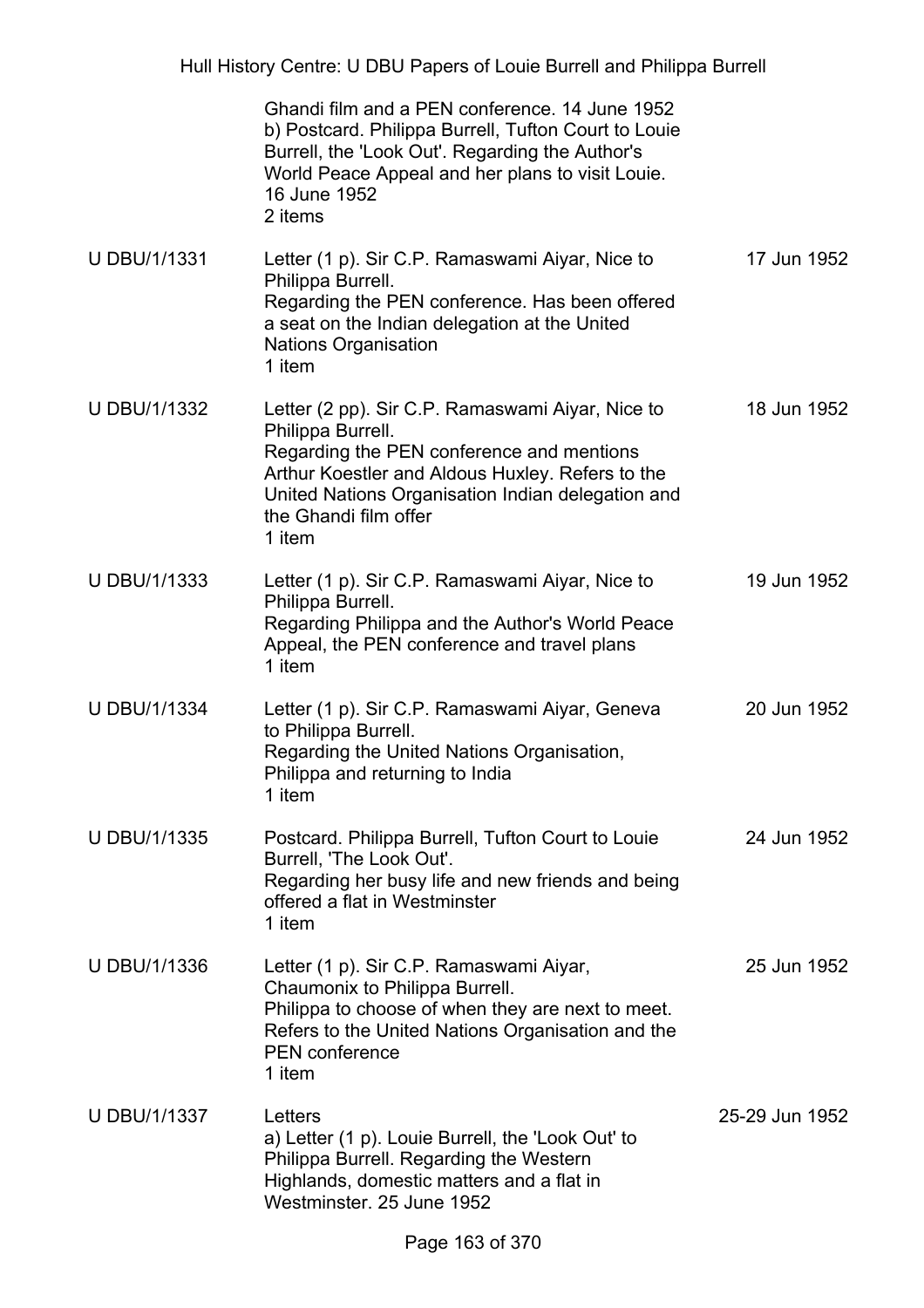|                     | b) Letter (1 p). Louie Burrell, the 'Look Out' to<br>Philippa Burrell. Regarding a flat in Westminster<br>and an account of a local fete. 29 June 1952<br>2 items                                                                                              |             |
|---------------------|----------------------------------------------------------------------------------------------------------------------------------------------------------------------------------------------------------------------------------------------------------------|-------------|
| U DBU/1/1338        | Letter (1 p). Sir C.P. Ramaswami Aiyar,<br>Chaumonix to Philippa Burrell.<br>Regarding finishing his work and his return to<br>India<br>1 item                                                                                                                 | 2 Jul 1952  |
| U DBU/1/1339        | Letter (1 p). Sir C.P. Ramaswami Aiyar,<br>Chaumonix to Philippa Burrell.<br>Regarding current British politics, Philippa's Indian<br>student lodger, his work, Dr Falk and his travel<br>plans<br>1 item                                                      | 3 Jul 1952  |
| U DBU/1/1340        | Letter (1 p). Sir C.P. Ramaswami Aiyar, Bombay<br>to Philippa Burrell, Tufton Court.<br>Regarding his travel plans and the United Nations<br>Organisation<br>1 item                                                                                            | 12 Jul 1952 |
| <b>U DBU/1/1341</b> | Letter (1 p). Sir C.P. Ramaswami Aiyar, Madras to<br>Philippa Burrell, Tufton Court.<br>Regarding demands upon his time, addresses and<br>advice. Refers to his work, the United Nations<br>Organisation and rereading 'The Brothers'<br>1 item                | 24 Jul 1952 |
| U DBU/1/1342        | Letter (2 pp). Sir C.P. Ramaswami Aiyar, Madras<br>to Philippa Burrell.<br>Sending money to Philippa and refers to her work.<br>Includes a letter regarding the transfer of money<br>1 item                                                                    | 30 Jul 1952 |
| <b>U DBU/1/1343</b> | Letter (1 p). Sir C.P. Ramaswami Aiyar, Madras to<br>Philippa Burrell, Tufton Court.<br>Sending a £100 draft to her. Refers to<br>revolutionary fervour in the East and Letter also<br>the United Nations Organisation and international<br>politics<br>1 item | 2 Aug 1952  |
| <b>U DBU/1/1344</b> | Postcard. Philippa Burrell, Tufton Court to Louie<br>Burrell, the 'Look Out'.<br>Regarding a description of her return to London<br>and a £100 draft from Sir C.P. Ramaswami Aiyar<br>1 item                                                                   | 6 Aug 1952  |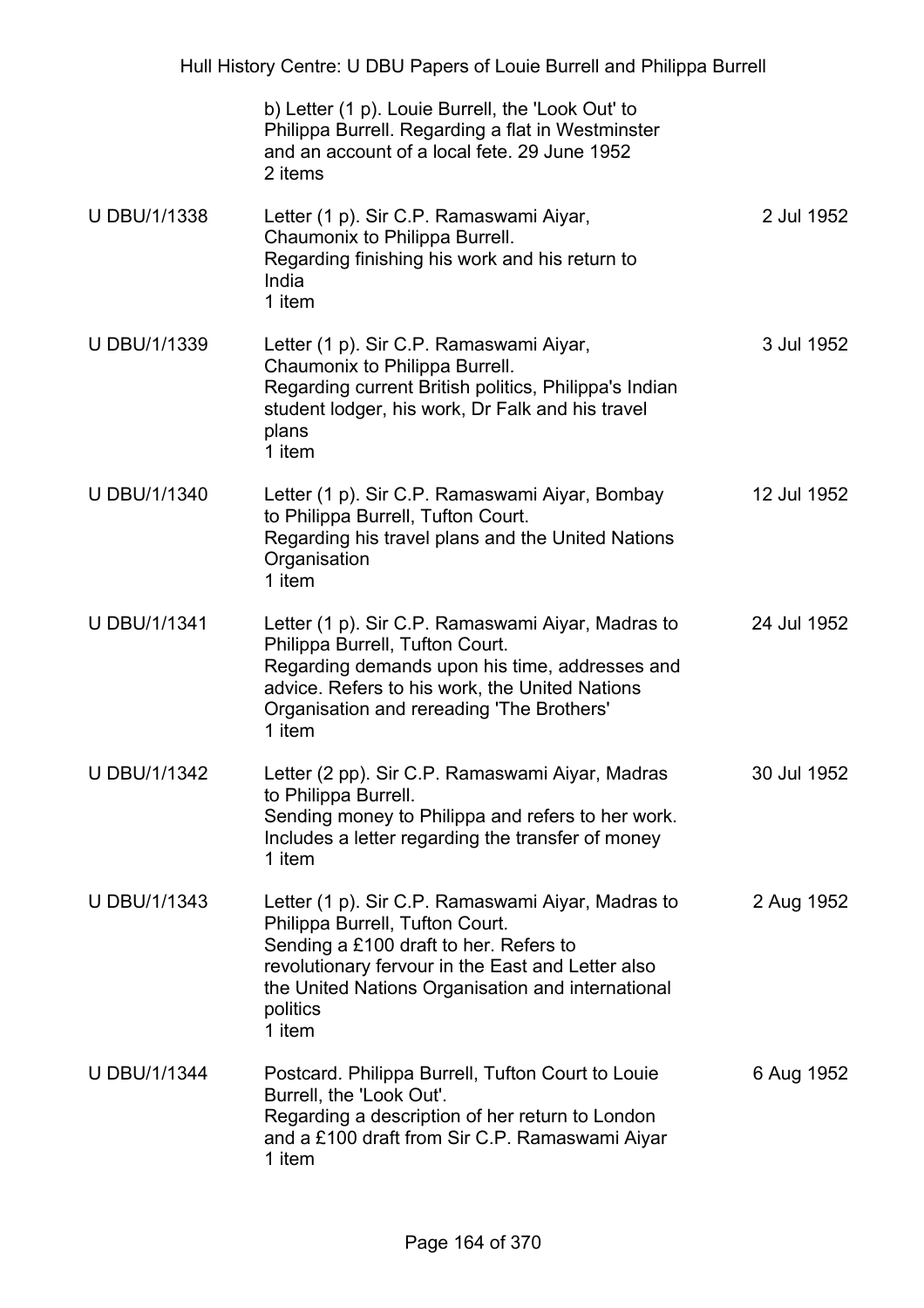| Hull History Centre: U DBU Papers of Louie Burrell and Philippa Burrell |                                                                                                                                                                                                               |             |
|-------------------------------------------------------------------------|---------------------------------------------------------------------------------------------------------------------------------------------------------------------------------------------------------------|-------------|
| U DBU/1/1345                                                            | Letter (1 p). Sir C.P. Ramaswami Aiyar,<br>Ootacamund to Philippa Burrell, Tufton Court.<br>Regarding a £100 draft and yoga<br>1 item                                                                         | 9 Aug 1952  |
| <b>U DBU/1/1346</b>                                                     | Postcard. Philippa Burrell, Invernesshire to Louie<br>Burrell, the 'Look Out'.<br>Regarding an account of her journey and refers to<br>the Tufton Court lodger<br>1 item                                      | 9 Aug 1952  |
| U DBU/1/1347                                                            | Letter (1 p), page 4 only. Philippa Burrell, to Louie<br>Burrell.<br>Regarding the possibility of obtaining lodgers for<br>the 'Look Out' and refers to Scar Top<br>1 item                                    | c.1952      |
| <b>U DBU/1/1348</b>                                                     | Letter (1 p). Sir C.P. Ramaswami Aiyar,<br>Ootacamund to Philippa Burrell, Tufton Court.<br>Has been invited to serve on the Indian<br>government press commission<br>1 item                                  | 11 Aug 1952 |
| U DBU/1/1349                                                            | Postcard. Philippa Burrell, Tayport to Louie<br>Burrell, the 'Look Out'.<br>Regarding selling a puppy, her travel plans and<br>visiting the Mitchison's<br>1 item                                             | 12 Aug 1952 |
| U DBU/1/1350                                                            | Letter (1 p). Louie Burrell, the 'Look Out' to<br>Philippa Burrell.<br>Regarding domestic matters<br>1 item                                                                                                   | 13 Aug 1952 |
| U DBU/1/1351                                                            | Letter (1 p). Louie Burrell, the 'Look Out' to<br>Philippa Burrell.<br>Regarding domestic matters<br>1 item                                                                                                   | 15 Aug 1952 |
| U DBU/1/1352                                                            | Letter (1 p). Louie Burrell, the 'Look Out' to<br>Philippa Burrell.<br>Regarding a lodger, domestic matters and the<br>Lynmouth floods<br>1 item                                                              | 19 Aug 1952 |
| U DBU/1/1353                                                            | Letter (3 pp). Philippa Burrell, Scar Top to Louie<br>Burrell, the 'Look Out'.<br>Regarding lodgers, the possibility of buying<br>Pickering End farm and attending Naomi<br>Mitcheson's house party<br>1 item | 22 Aug 1952 |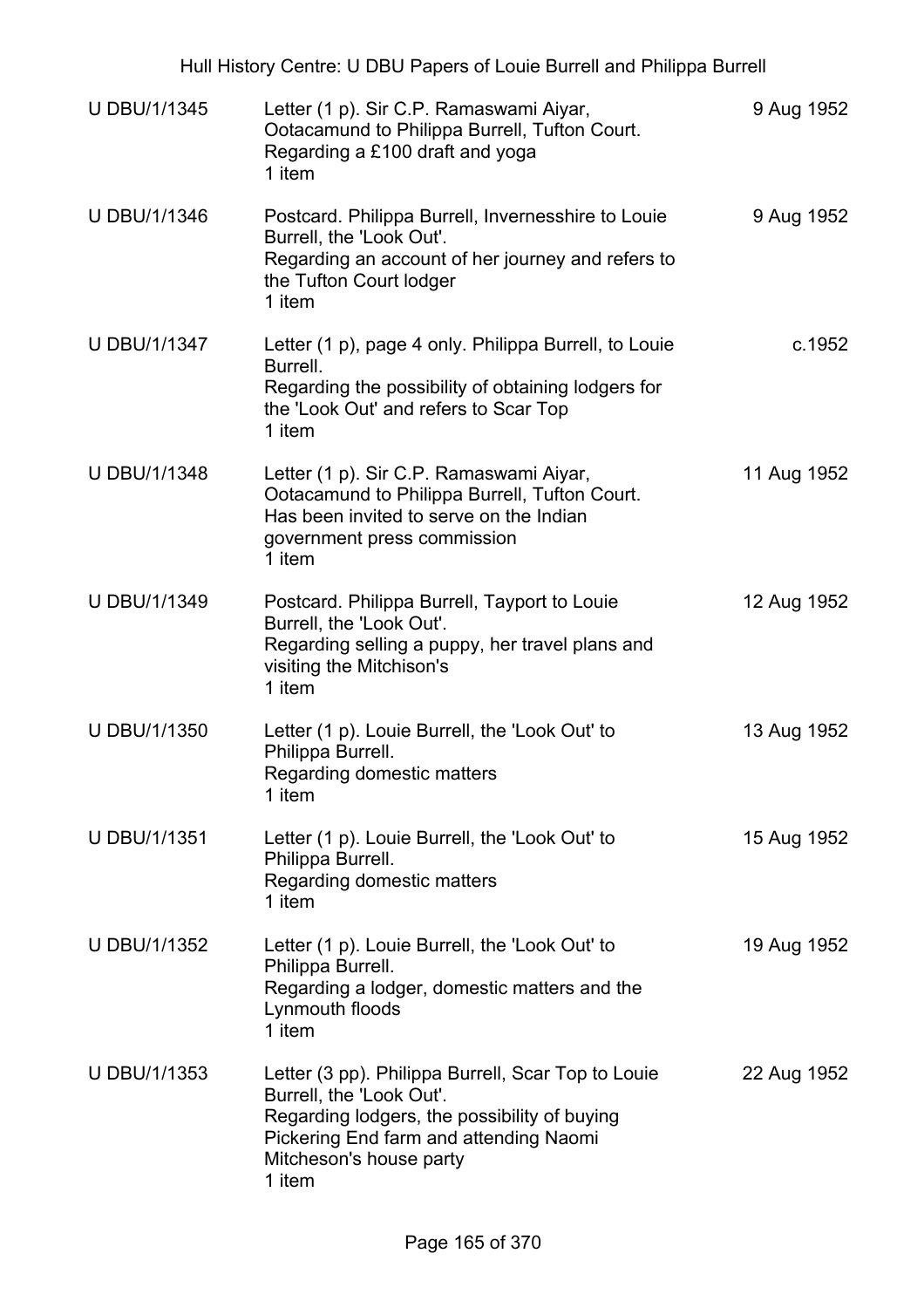| <b>U DBU/1/1354</b> | Letter (1 p). Sir C.P. Ramaswami Aiyar, Madras to<br>Philippa Burrell, Scar Top.<br>Regarding a tour of the Rotary counties of India as<br>president of the international Rotary district and<br>mentions his government press commission work<br>1 item                     | 25 Aug 1952 |
|---------------------|------------------------------------------------------------------------------------------------------------------------------------------------------------------------------------------------------------------------------------------------------------------------------|-------------|
| <b>U DBU/1/1355</b> | Letter (2 pp). Louie Burrell, the 'Look Out' to<br>Philippa Burrell.<br>Regarding Pickering End and lodgers<br>1 item                                                                                                                                                        | 25 Aug 1952 |
| U DBU/1/1356        | Postcard. Louie Burrell, the 'Look Out' to Philippa<br>Burrell, Scar Top.<br>Regarding work on the 'Look Out' and Susie the<br>dog<br>1 item                                                                                                                                 | 26 Aug 1952 |
| U DBU/1/1357        | Letter (3 pp). Philippa Burrell, Scar Top to Louie<br>Burrell, the 'Look Out'.<br>Regarding sending Susie back to Louie and<br>advertising for lodgers for the 'Look Out'<br>1 item                                                                                          | 26 Aug 1952 |
| <b>U DBU/1/1358</b> | Postcard. Louie Burrell, Tufton Court to Philippa<br>Burrell, Scar Top.<br>Regarding arrangements to collect Susie the dog<br>1 item                                                                                                                                         | 27 Aug 1952 |
| <b>U DBU/1/1359</b> | Letter (4 pp). Philippa Burrell, Scar Top to Louie<br>Burrell, the 'Look Out'.<br>Regarding Susie the dog, the Pickering End<br>trustees and the Tufton Court lodger<br>1 item                                                                                               | 28 Aug 1952 |
| U DBU/1/1360        | Letter (2 pp) Louie Burrell, Tufton Court to<br>Philippa Burrell, Scar Top.<br>Regarding Susie the dog and domestic matters<br>1 item                                                                                                                                        | 28 Aug 1952 |
| U DBU/1/1361        | Letter (2 pp). Louie Burrell, Tufton Court to<br>Philippa Burrell, Scar Top.<br>Regarding an invitation to meet Seretse Khama<br>and Lord Pethick Lawrence. Feels Philippa should<br>have her own home and Letter also refers to the<br><b>Tufton Court lodger</b><br>1 item | 1 Sep 1952  |
| U DBU/1/1362        | Letter (1 p) Louie Burrell, Tufton Court to Philippa<br>Burrell, Scar Top.<br>Regarding house hunting and domestic matters<br>1 item                                                                                                                                         | 1 Sep 1952  |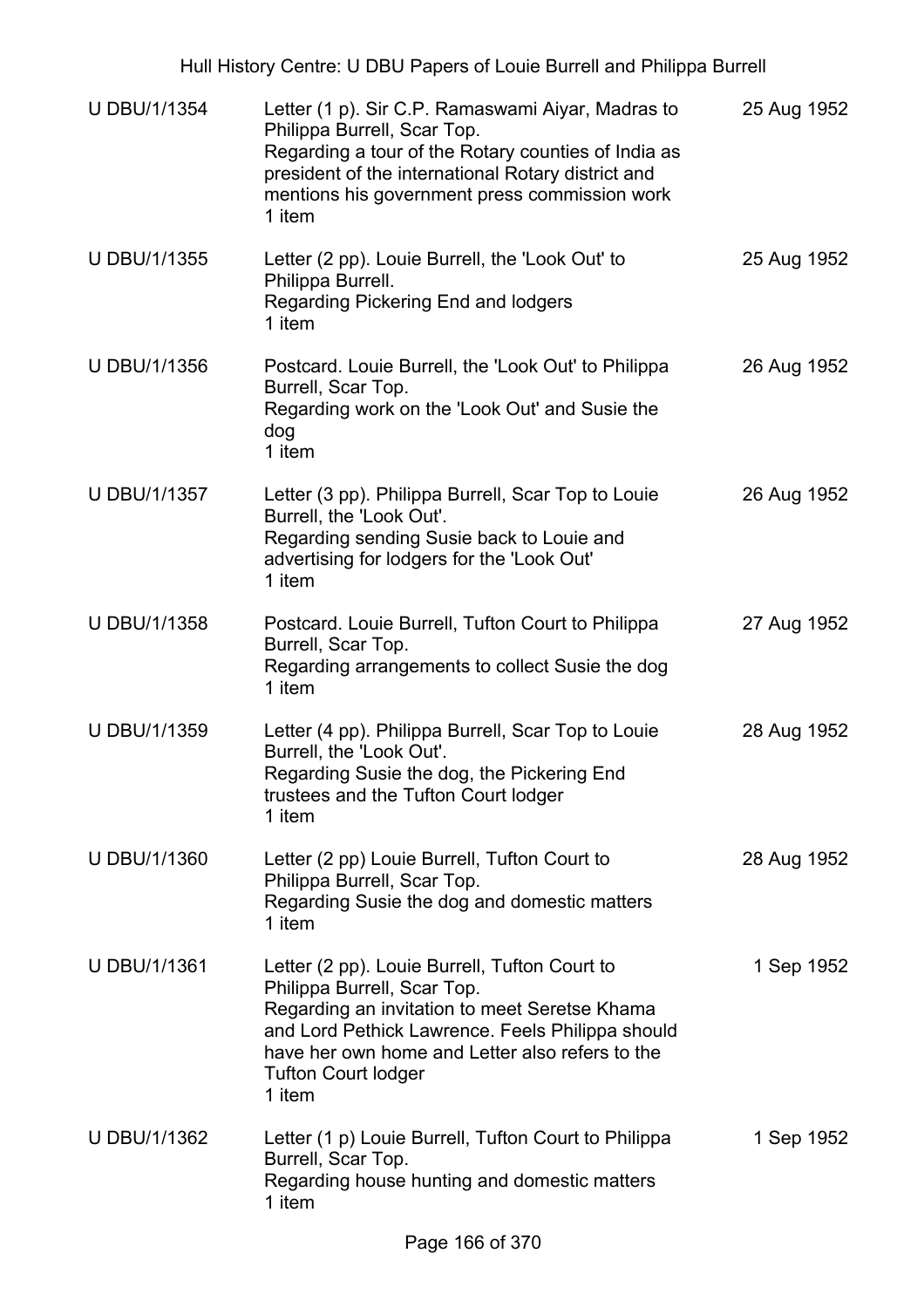| <b>U DBU/1/1363</b> | Postcard. Philippa Burrell, Scar Top to Louie<br>Burrell, Tufton Court.<br>Regarding her health, domestic matters and work<br>1 item                                                                                                       | 2 Sep 1952   |
|---------------------|--------------------------------------------------------------------------------------------------------------------------------------------------------------------------------------------------------------------------------------------|--------------|
| <b>U DBU/1/1364</b> | Letter (2 pp). Louie Burrell, Tufton Court to<br>Philippa Burrell, Scar Top.<br>Regarding applying for assistance from the Artists<br>General Benevolent Fund. Letter also refers to<br>hearing aids and the Tufton Court lodger<br>1 item | 3 Sep 1952   |
| <b>U DBU/1/1365</b> | Letter (1 p). Louie Burrell, Tufton Court to Philippa<br>Burrell, Scar Top.<br>Regarding domestic matters, the Artists General<br>Benevolent Fund and advertising for lodgers<br>1 item                                                    | 7 Sep 1952   |
| U DBU/1/1366        | Postcard. Philippa Burrell, Scar Top to Louie<br>Burrell, Tufton Court.<br>Regarding the Artists General Benevolent Fund.<br>Her work going badly<br>1 item                                                                                | 7 Sep 1952   |
| U DBU/1/1367        | Postcard. Philippa Burrell, Scar Top to Louie<br>Burrell, Tufton Court.<br>Regarding house hunting in London and the<br>progress of her work<br>1 item                                                                                     | 8 Sep 1952   |
| <b>U DBU/1/1368</b> | Postcard. Louie Burrell, Tufton Court to Philippa<br>Burrell, Scar Top.<br>Regarding the new Tufton Court lodger and<br>clothes shopping<br>1 item                                                                                         | 11 Sep 1952  |
| <b>U DBU/1/1369</b> | Postcard. Philippa Burrell, Scar Top to Louie<br>Burrell, Tufton Court.<br>Regarding abandoning with her work and<br>returning to London<br>1 item                                                                                         | 15 Sep 1952  |
| <b>U DBU/1/1370</b> | Letter (1 p). Sir C.P. Ramaswami Aiyar,<br>Ootacamund to Philippa Burrell, Tufton Court.<br>Regarding his work for the government press<br>commission, a world government meeting and<br>Philippa's desire to travel<br>1 item             | 30 Sep 1952  |
| <b>U DBU/1/1371</b> | Letters<br>a) Letter (6 pp). Philippa Burrell, Tufton Court to                                                                                                                                                                             | 2-3 Oct 1952 |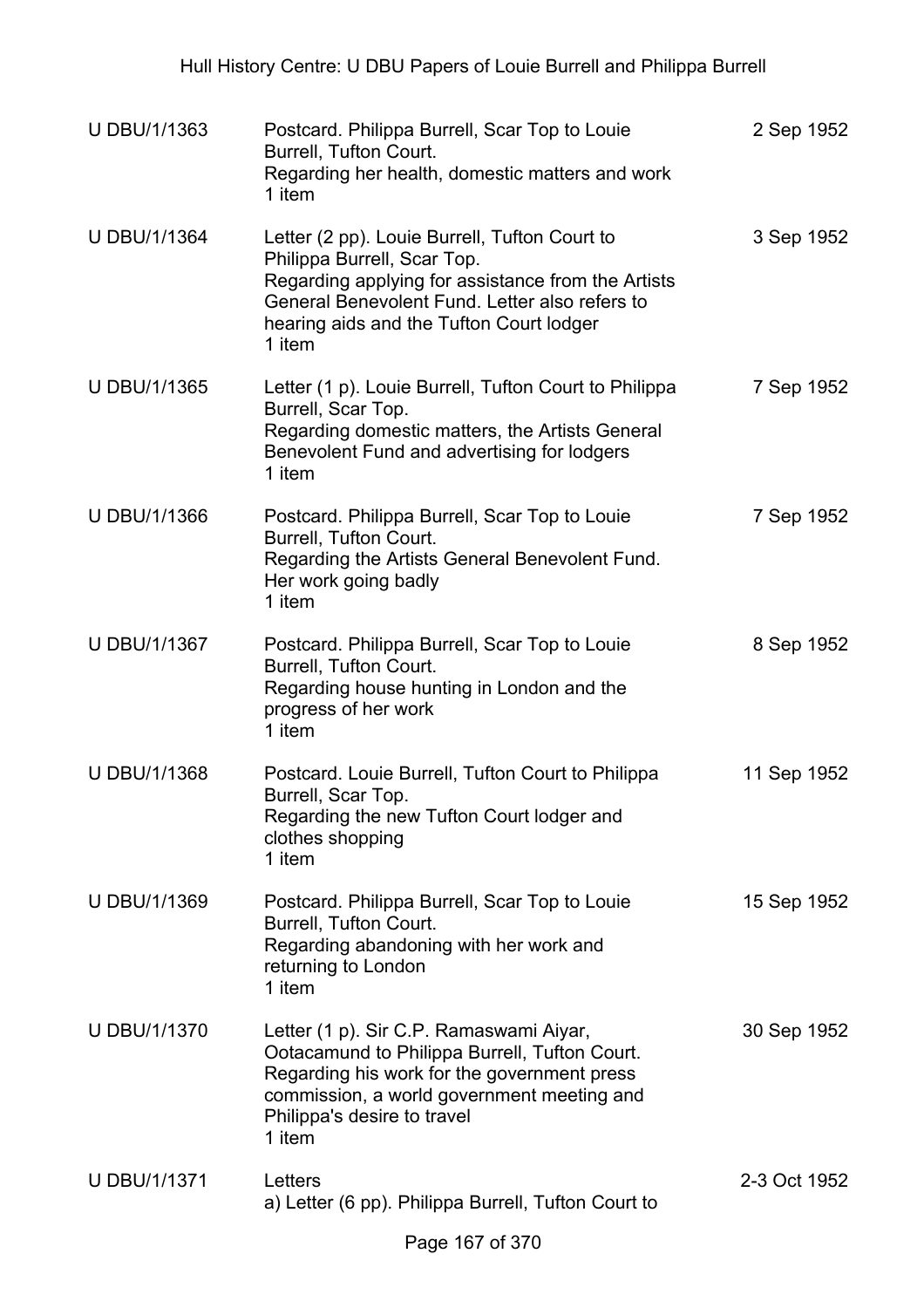|                     | Louie Burrell, the 'Look Out'. Regarding boredom<br>and loneliness, problems with her work and plans<br>for a trip abroad. 2 October 1952<br>b) Letter (2 pp). Louie Burrell to Philippa Burrell,<br>Tufton Court. Regarding Tufton Court and her<br>happiness at the 'Look Out', finding a home for<br>Philippa and general news. 3 October 1952<br>2 items |             |
|---------------------|--------------------------------------------------------------------------------------------------------------------------------------------------------------------------------------------------------------------------------------------------------------------------------------------------------------------------------------------------------------|-------------|
| <b>U DBU/1/1372</b> | Letter (2 pp). Philippa Burrell, Tufton Court to<br>Louie Burrell, the 'Look Out'.<br>Regarding a course on modern French dramatists<br>and a PEN club meeting. Refers to Kate Nott<br>1 item                                                                                                                                                                | 4 Oct 1952  |
| <b>U DBU/1/1373</b> | Letter (2 pp). Louie Burrell, the 'Look Out' to<br>Philippa Burrell, Tufton Court.<br>Regarding domestic matters and Mrs Poole's<br>sister, an artist<br>1 item                                                                                                                                                                                              | 5 Oct 1952  |
| <b>U DBU/1/1374</b> | Letter (1 p). Louie Burrell, the 'Look Out' to<br>Philippa Burrell, Tufton Court.<br>Regarding jealousy, Philippa's talent and general<br>news<br>1 item                                                                                                                                                                                                     | 6 Oct 1952  |
| <b>U DBU/1/1375</b> | Postcard. Louie Burrell, the 'Look Out' to Philippa<br>Burrell, Tufton Court.<br>Regarding Louie defending a child and general<br>news<br>1 item                                                                                                                                                                                                             | 7 Oct 1952  |
| <b>U DBU/1/1376</b> | Letter (1 p). The Welsh Department to Louie<br>Burrell.<br>Regarding the welfare of a destitute child<br>1 item                                                                                                                                                                                                                                              | 18 May 1946 |
| <b>U DBU/1/1377</b> | Letter (3 pp). Philippa Burrell, Tufton Court to<br>Louie Burrell, the 'Look Out'.<br>Regarding Louie defending a child, drama<br>courses, the theatre, a Stockholm conference and<br>her fear of boredom<br>1 item                                                                                                                                          | 8 Oct 1952  |
| <b>U DBU/1/1378</b> | Letter (3 pp). Philippa Burrell, Tufton Court to<br>Louie Burrell, the 'Look Out'.<br>Regarding a Stockholm conference and having a<br>friend to dinner<br>1 item                                                                                                                                                                                            | 10 Oct 1952 |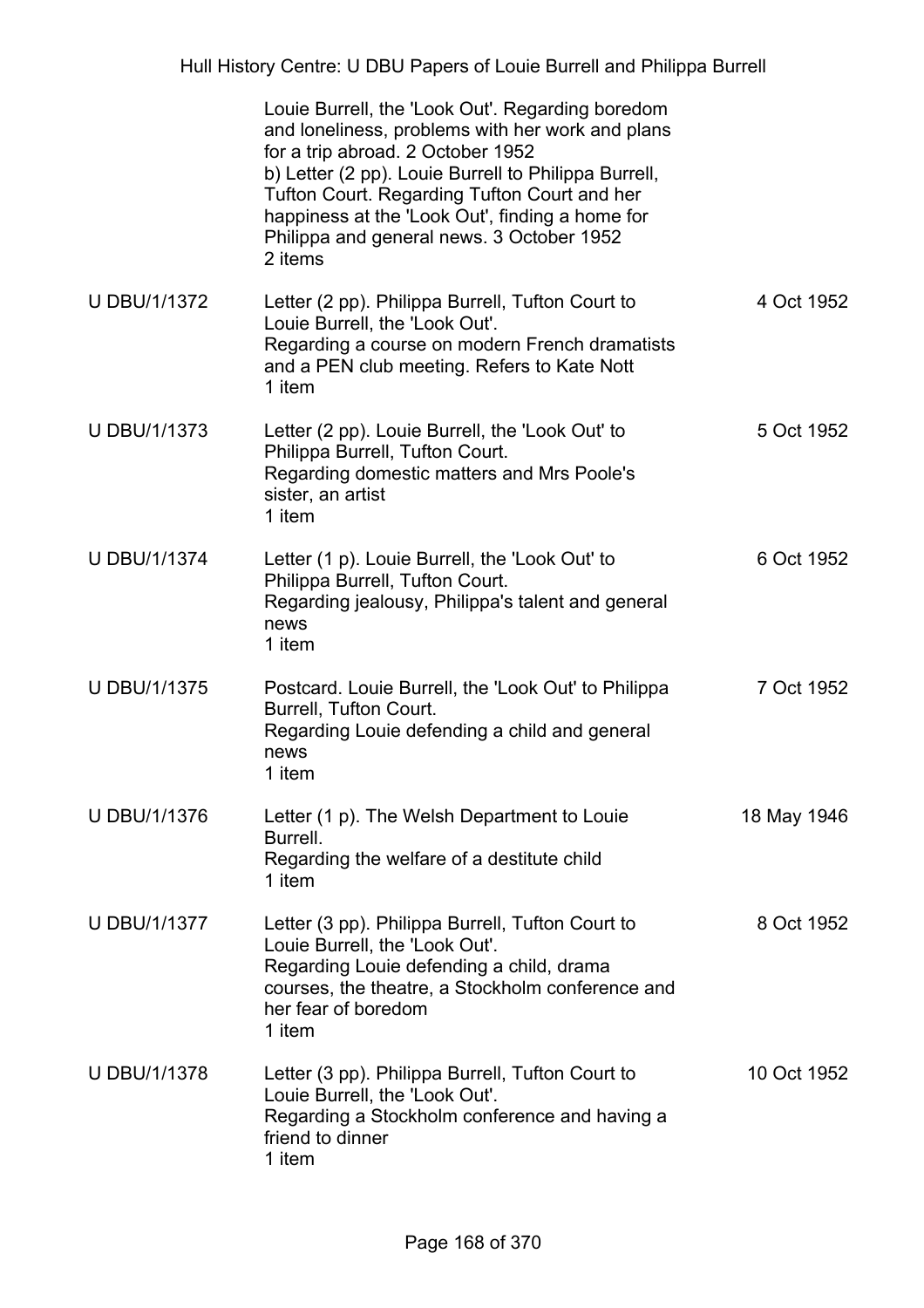| Hull History Centre: U DBU Papers of Louie Burrell and Philippa Burrell |                                                                                                                                                                                                                                                                                                      |             |
|-------------------------------------------------------------------------|------------------------------------------------------------------------------------------------------------------------------------------------------------------------------------------------------------------------------------------------------------------------------------------------------|-------------|
| <b>U DBU/1/1379</b>                                                     | Letter (3 pp). Philippa Burrell, Tufton Court to<br>Louie Burrell, the 'Look Out'.<br>Regarding a drama course and a problem with<br>lecturer Roy Walker and Philippa's abdication<br>play. Letter also refers to a Stockholm conference<br>and Louie's plans to make money<br>1 item                | 13 Oct 1952 |
| <b>U DBU/1/1380</b>                                                     | Letter (1 p). Louie Burrell, the 'Look Out' to<br>Philippa Burrell, Tufton Court.<br>Regarding Philippa's abdication play, Roy Walker<br>and her views on humans<br>1 item                                                                                                                           | 14 Oct 1952 |
| <b>U DBU/1/1381</b>                                                     | Letter (4 pp). Philippa Burrell, Tufton Court to<br>Louie Burrell, the 'Look Out'.<br>Regarding going to a conference in Stockholm,<br>her career, Tufton Court, loneliness and the<br>problems of working<br>1 item                                                                                 | 14 Oct 1952 |
| U DBU/1/1382                                                            | Postcard. Philippa Burrell, Tufton Court to Louie<br>Burrell, the 'Look Out'.<br>Regarding the cancellation of the conference in<br>Stockholm<br>1 item                                                                                                                                              | 15 Oct 1952 |
| U DBU/1/1383                                                            | Letter (2 pp). Louie Burrell, the 'Look Out' to<br>Philippa Burrell, Tufton Court.<br>Regarding the cancellation of the Stockholm<br>conference. Feels that Philippa needs a lover.<br>Refers to problems with the 'Look Out', lodgers for<br>Tufton Court and the story of a local artist<br>1 item | 16 Oct 1952 |
| <b>U DBU/1/1384</b>                                                     | Letter (1 p). Louie Burrell, the 'Look Out' to<br>Philippa Burrell, Tufton Court.<br>Regarding money from the Artists General<br><b>Benevolent Fund</b><br>1 item                                                                                                                                    | 20 Oct 1952 |
| U DBU/1/1385                                                            | Letter (1 p). Louie Burrell, the 'Look Out' to<br>Philippa Burrell, Speke Cottage.<br>Regarding her allowance from the Burrell family<br>and domestic matters<br>1 item                                                                                                                              | 2 Nov 1952  |
| <b>U DBU/1/1386</b>                                                     | Letter (1 p). Louie Burrell, the 'Look Out' to<br>Philippa Burrell, Speke Cottage.<br>Regarding domestic matters and Speke Cottage<br>1 item                                                                                                                                                         | 3 Nov 1952  |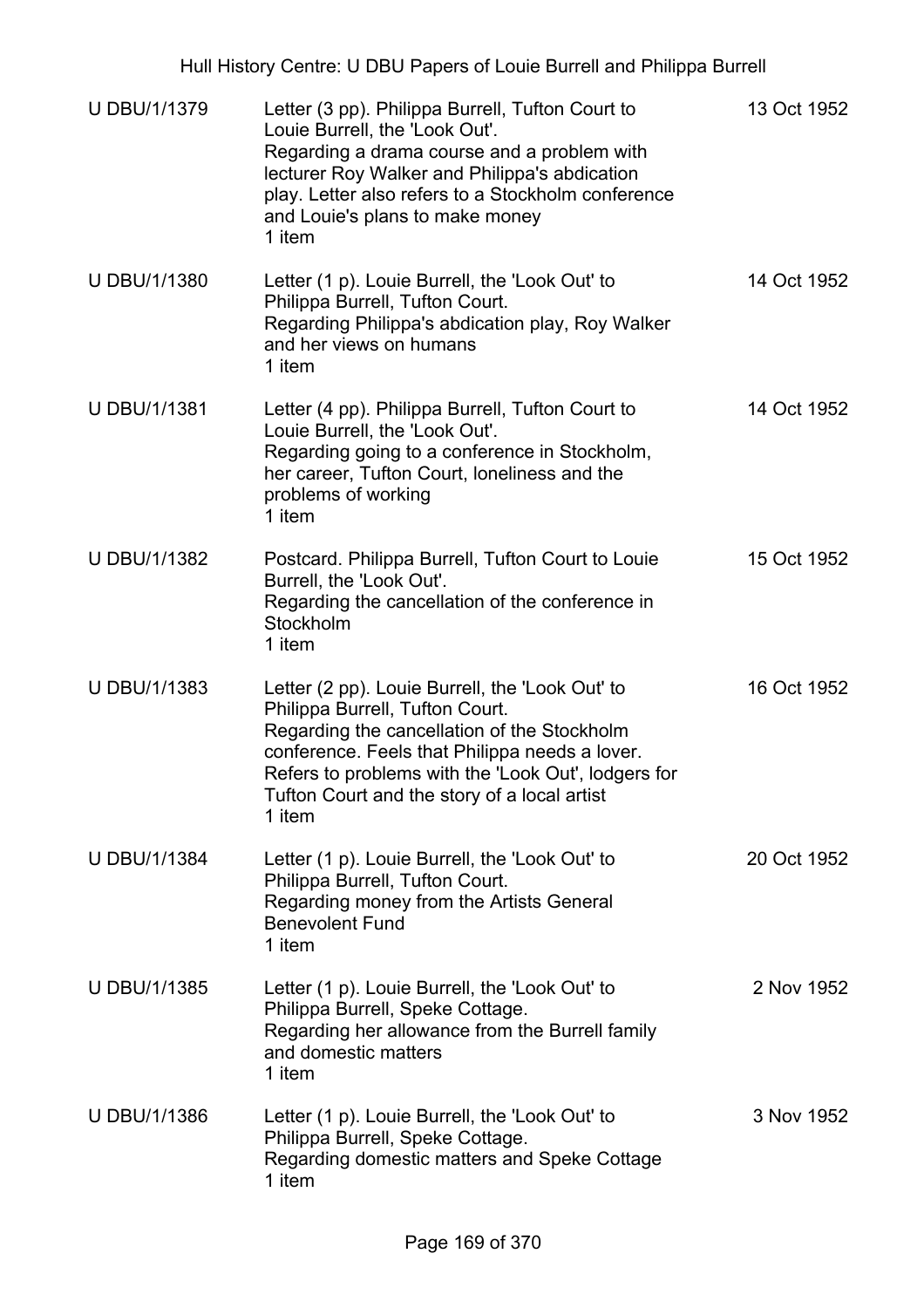| Hull History Centre: U DBU Papers of Louie Burrell and Philippa Burrell |                                                                                                                                                                                                                                                           |             |
|-------------------------------------------------------------------------|-----------------------------------------------------------------------------------------------------------------------------------------------------------------------------------------------------------------------------------------------------------|-------------|
| U DBU/1/1387                                                            | Letter (1 p). Louie Burrell, the 'Look Out' to<br>Philippa Burrell, Tufton Court.<br>Regarding the lodger and domestic matters<br>1 item                                                                                                                  | 30 Nov 1952 |
| U DBU/1/1388                                                            | Letter (1 p). Philippa Burrell, Tufton Court to Louie<br>Burrell, the 'Look Out'.<br>Regarding domestic matters and Speke Cottage<br>1 item                                                                                                               | 1 Dec 1952  |
| U DBU/1/1389                                                            | Letter (1 p). Philippa Burrell, Tufton Court to Louie<br>Burrell, the 'Look Out'.<br>Regarding domestic matters and parties<br>1 item                                                                                                                     | 3 Dec 1952  |
| <b>U DBU/1/1390</b>                                                     | Letter (1 p). Philippa Burrell, Tufton Court to Louie<br>Burrell, the 'Look Out'.<br>Regarding starting a poetry and play reading<br>company, Naomi Mitcheson and a authors world<br>peace appeal conference<br>1 item                                    | 5 Dec 1952  |
| U DBU/1/1391                                                            | Letter (2 pp). Louie Burrell, the 'Look Out' to<br>Philippa Burrell, Tufton Court.<br>Regarding an account of a church party and<br>domestic matters<br>1 item                                                                                            | 7 Dec 1952  |
| <b>U DBU/1/1392</b>                                                     | Letter (4 pp). Philippa Burrell, Tufton Court to<br>Louie Burrell, the 'Look Out'.<br>Has been chosen as a representative for the<br>authors world peace appeal at a world peace<br>congress, Vienna. Letter also refers to domestic<br>matters<br>1 item | 7 Dec 1952  |
| U DBU/1/1393                                                            | Letter (2 pp). Philippa Burrell, Tufton Court to<br>Louie Burrell, the 'Look Out'.<br>Regarding authors world peace appeal business,<br>parties and domestic matters<br>1 item                                                                            | 9 Dec 1952  |
| <b>U DBU/1/1394</b>                                                     | Letter (3 pp). Sir C.P. Ramaswami Aiyar,<br>Ootacamund to Philippa Burrell, Tufton Court.<br>Regarding Philippa's political work, his work for<br>the government press commission and<br>Eisenhower's election and policies<br>1 item                     | 9 Dec 1952  |
| <b>U DBU/1/1395</b>                                                     | Letter (1 p). Louie Burrell, the 'Look Out' to<br>Philippa Burrell, Tufton Court.<br>Regarding Philippa's involvement in the world                                                                                                                        | 9 Dec 1952  |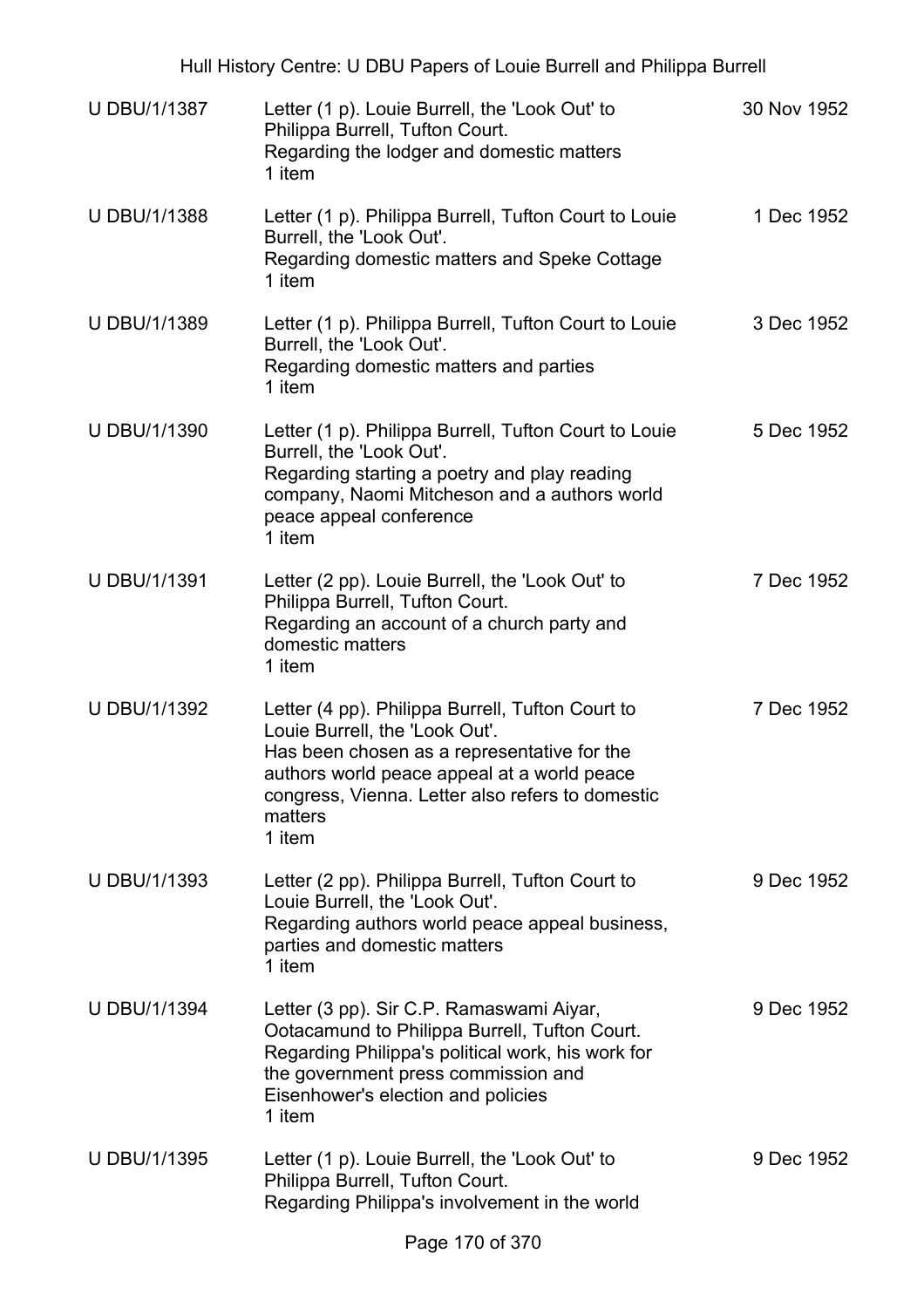peace congress, Vienna 1 item

| U DBU/1/1396        | Letter (1 p). Louie Burrell, the 'Look Out' to<br>Philippa Burrell, Tufton Court.<br>Regarding Philippa's work for the Vienna peace<br>congress, the Turner annuity and the Artists<br><b>General Benevolent Fund</b><br>1 item                                                                                                                                                                                                                      | 10 Dec 1952 |
|---------------------|------------------------------------------------------------------------------------------------------------------------------------------------------------------------------------------------------------------------------------------------------------------------------------------------------------------------------------------------------------------------------------------------------------------------------------------------------|-------------|
| U DBU/1/1397        | Postcard. Philippa Burrell, Vienna to Louie Burrell,<br>the 'Look Out'.<br>Regarding an account of her journey and the<br>world peace congress<br>1 item                                                                                                                                                                                                                                                                                             | 13 Dec 1952 |
| U DBU/1/1398        | Postcard. Philippa Burrell, Vienna to Louie Burrell,<br>the 'Look Out'.<br>Regarding the world peace congress<br>1 item                                                                                                                                                                                                                                                                                                                              | 15 Dec 1952 |
| U DBU/1/1399        | Postcard. Philippa Burrell, Vienna to Louie Burrell,<br>the 'Look Out'.<br>Regarding the world peace congress and her<br>return to London<br>1 item                                                                                                                                                                                                                                                                                                  | 20 Dec 1952 |
| U DBU/1/1400        | Letter (1 p). Louie Burrell, the 'Look Out' to<br>Philippa Burrell, Tufton Court.<br>Regarding the world peace congress, Philippa's<br>work and the Artists General Benevolent Fund<br>1 item                                                                                                                                                                                                                                                        | 20 Dec 1952 |
| <b>U DBU/1/1401</b> | Letter and a postcard<br>a) Postcard. Philippa Burrell, Tufton Court to Louie<br>Burrell, the 'Look Out'. Is returning to her writing.<br>Refers to her authors world peace appeal work,<br>the Wordsworths and her new friends. 24<br>December 1952<br>b) Letter (1 p) P.S. only. Louie Burrell, the 'Look<br>Out' to Philippa Burrell, Tufton Court. Not<br>sentimental about Christmas. Philippa to stay in<br>London if busy. No date<br>2 items | Dec 1952    |
| U DBU/1/1402        | Postcard. Philippa Burrell, Tufton Court to Louie<br>Burrell, the 'Look Out'.<br>Regarding her travel plans<br>1 item                                                                                                                                                                                                                                                                                                                                | 27 Dec 1952 |
| <b>U DBU/1/1403</b> | Letter (2 pp). Louie Burrell, the 'Look Out' to<br>Philippa Burrell, Tufton Court.                                                                                                                                                                                                                                                                                                                                                                   | 25 Dec 1952 |
|                     |                                                                                                                                                                                                                                                                                                                                                                                                                                                      |             |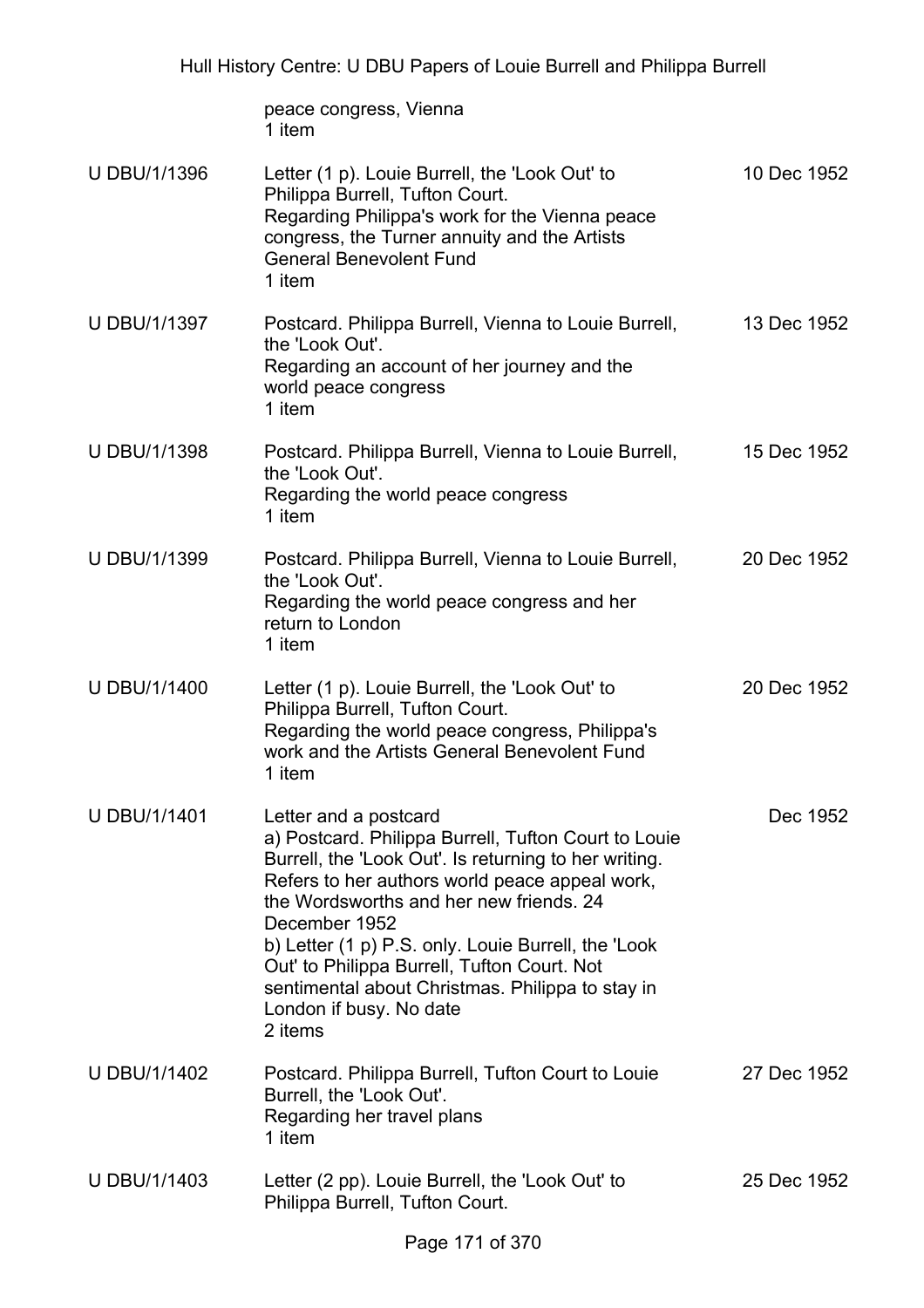|                     | Regarding the world peace congress, Philippa's<br>work and politics and Christmas<br>1 item                                                                                                                                   |             |
|---------------------|-------------------------------------------------------------------------------------------------------------------------------------------------------------------------------------------------------------------------------|-------------|
| <b>U DBU/1/1404</b> | Letter (1 p). Sir C.P. Ramaswami Aiyar, Madras to<br>Philippa Burrell, Tufton Court.<br>Regarding his being offered the Vice -<br>Chancellorship of Annamalai University<br>1 item                                            | 5 Jan 1953  |
| U DBU/1/1405        | Postcard. Philippa Burrell, Tufton Court to Louie<br>Burrell, the 'Look Out'.<br>Regarding her report on the world peace<br>congress, travel plans and visiting the<br>Wordsworth's<br>1 item                                 | 8 Jan 1953  |
| <b>U DBU/1/1406</b> | Postcard. Philippa Burrell, Tufton Court to Louie<br>Burrell, the 'Look Out'.<br>Regarding her ill health and theatre ventures<br>1 item                                                                                      | 26 Apr 1953 |
| <b>U DBU/1/1407</b> | Letter (1 p). Louie Burrell, the 'Look Out' to<br>Philippa Burrell, Tufton Court.<br>Regarding Philippa's treatment and health and<br>general news<br>1 item                                                                  | 27 Apr 1953 |
| <b>U DBU/1/1408</b> | Postcard. Philippa Burrell, Tufton Court to Louie<br>Burrell, the 'Look Out'.<br>Regarding her disease and treatment<br>1 item                                                                                                | 28 Apr 1953 |
| <b>U DBU/1/1409</b> | Letter (3 pp). Philippa Burrell, Tufton Court to<br>Louie Burrell, the 'Look Out'.<br>Regarding shopping, Basil Ashmore as a potential<br>lodger, news of acquaintances and reflections on<br>the life of an artist<br>1 item | 1 May 1953  |
| <b>U DBU/1/1410</b> | Letter (1 p). Philippa Burrell, Tufton Court to Louie<br>Burrell, the 'Look Out'.<br>Regarding her hopes to start writing and refers to<br>a visit to the Royal Academy<br>1 item                                             | 1 May 1953  |
| <b>U DBU/1/1411</b> | Letter (2 pp). Louie Burrell, the 'Look Out' to<br>Philippa Burrell, Tufton Court.<br>Regarding Basil Ashmore, Philippa's health and<br>domestic matters<br>1 item                                                            | 5 May 1953  |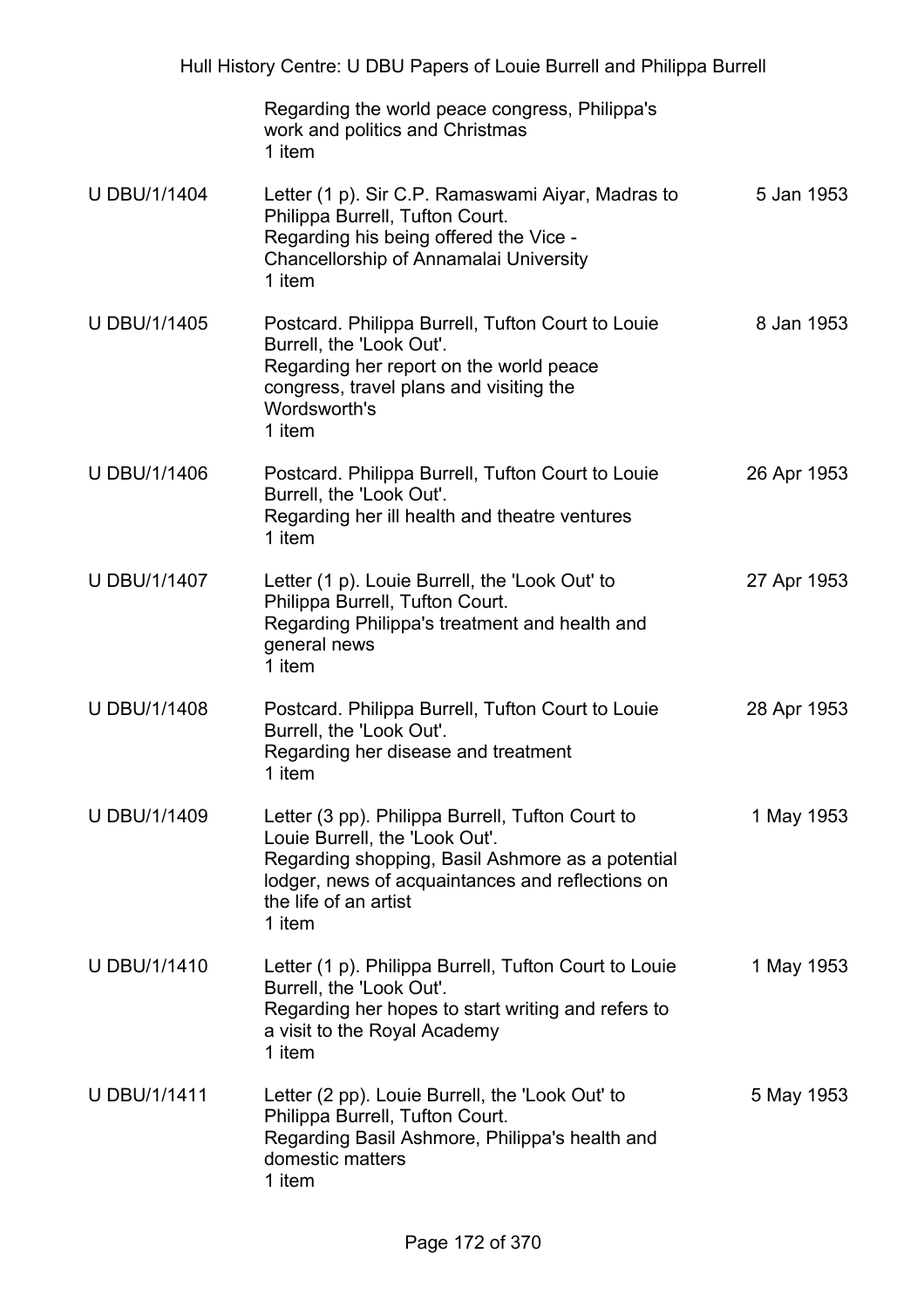| U DBU/1/1412        | Postcard. Philippa Burrell, Scar Top to Louie<br>Burrell, the 'Look Out'<br>Regarding Scar Top, her health and work<br>1 item                          | 6 May 1953  |
|---------------------|--------------------------------------------------------------------------------------------------------------------------------------------------------|-------------|
| U DBU/1/1413        | Letter (1 p). Philippa Burrell, Scar Top to Louie<br>Burrell, the 'Look Out'.<br>Regarding her inability to work and general news<br>1 item            | 8 May 1953  |
| <b>U DBU/1/1414</b> | Letter (1 p). Louie Burrell, the 'Look Out' to<br>Philippa Burrell, Scar Top.<br>Regarding puppies and general news<br>1 item                          | 9 May 1953  |
| <b>U DBU/1/1415</b> | Postcard. Philippa Burrell, Scar Top to Louie<br>Burrell, the 'Look Out'.<br>Regarding starting her work and general news<br>1 item                    | 11 May 1953 |
| <b>U DBU/1/1416</b> | Letter (1 p). Louie Burrell, the 'Look Out' to<br>Philippa Burrell, Scar Top.<br>Regarding Philippa needing a home to work in<br>and puppies<br>1 item | 14 May 1953 |
| U DBU/1/1417        | Letter (1 p). Philippa Burrell, Scar Top to Louie<br>Burrell, the 'Look Out'.<br>Regarding working hard<br>1 item                                      | 14 May 1953 |
| <b>U DBU/1/1418</b> | Letter (1 p). Louie Burrell, the 'Look Out' to<br>Philippa Burrell, Scar Top.<br>Regarding general news<br>1 item                                      | 17 May 1953 |
| <b>U DBU/1/1419</b> | Postcard. Philippa Burrell, Scar Top to Louie<br>Burrell, the 'Look Out'.<br>Regarding improvements in her health<br>1 item                            | 18 May 1953 |
| <b>U DBU/1/1420</b> | Letter (1 p) Louie Burrell, the 'Look Out' to<br>Philippa Burrell, Scar Top.<br>Regarding Philippa's doctors and general news<br>1 item                | 19 May 1953 |
| U DBU/1/1421        | Letter (1 p). Louie Burrell, the 'Look Out' to<br>Philippa Burrell, Scar Top.<br>Regarding a local play and general news<br>1 item                     | 24 May 1953 |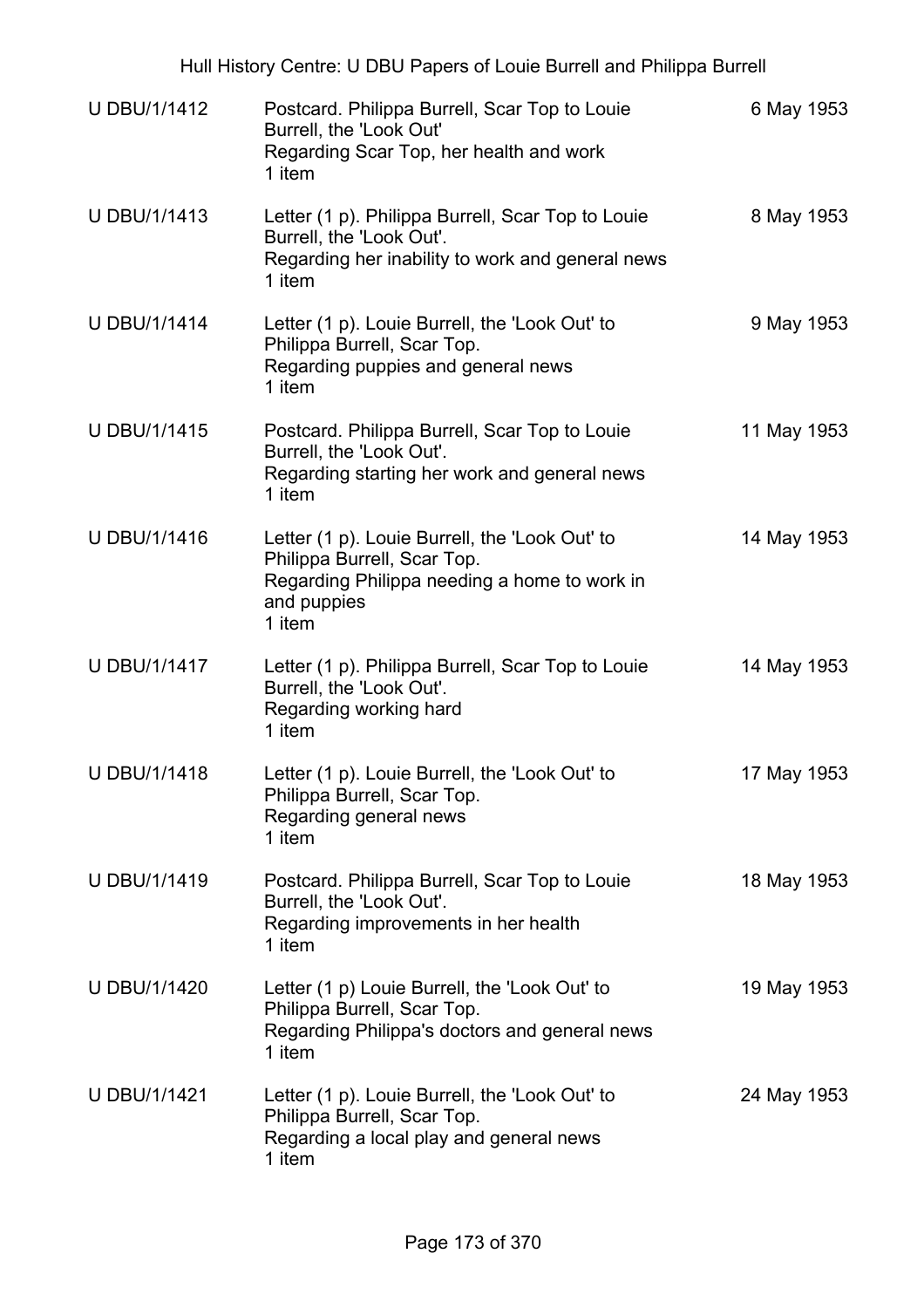| <b>U DBU/1/1422</b> | Postcard. Philippa Burrell, Tufton Court to Louie<br>Burrell, the 'Look Out'.<br>Regarding her return to London and the<br>Coronation<br>1 item                                                                                      | 25 May 1953 |
|---------------------|--------------------------------------------------------------------------------------------------------------------------------------------------------------------------------------------------------------------------------------|-------------|
| U DBU/1/1423        | Letter (1 p). Louie Burrell, the 'Look Out' to<br>Philippa Burrell, Tufton Court.<br>Regarding dentists, the coronation and general<br>news<br>1 item                                                                                | 28 May 1953 |
| <b>U DBU/1/1424</b> | Letter (1 p). Sir C.P. Ramaswami Aiyar to Philippa<br>Burrell, the 'Look Out'.<br>Regarding plans to visit England<br>1 item                                                                                                         | 1 Jun 1953  |
| U DBU/1/1425        | Postcard. Philippa Burrell, Cheltenham to Louie<br>Burrell, the 'Look Out'.<br>Regarding the Halle orchestra at a music festival<br>and the coronation<br>1 item                                                                     | 10 Jun 1953 |
| <b>U DBU/1/1426</b> | Postcard. Philippa Burrell, Tufton Court to Louie<br>Burrell, the 'Look Out'.<br>Regarding the Halle orchestra, William<br>Wordsworth's symphonies and general news<br>1 item                                                        | 14 Jun 1953 |
| <b>U DBU/1/1427</b> | Letter (1 p). Louie Burrell, the 'Look Out' to<br>Philippa Burrell.<br>Regarding selling puppies and refers to Mr and<br>Mrs Bowyer<br>1 item                                                                                        | 14 Jun 1953 |
| U DBU/1/1428        | Letter (1 p). Louie Burrell, the 'Look Out' to<br>Philippa Burrell, Tufton Court.<br>Refers to selling puppies and local events<br>1 item                                                                                            | 16 Jun 1953 |
| U DBU/1/1429        | Postcard. Philippa Burrell, Tufton Court to Louie<br>Burrell, the 'Look Out'.<br>Regarding selling puppies and refers to a Hyde<br>Park meeting against the Rosenburg execution<br>1 item                                            | 18 Jun 1953 |
| U DBU/1/1430        | Letter (1 p). Sir C.P. Ramaswami Aiyar,<br>Ootacamund to Philippa Burrell, Tufton Court.<br>Regarding Philippa's work, the commonwealth<br>universities conference and his work for the press<br>commission and university<br>1 item | 21 Jun 1953 |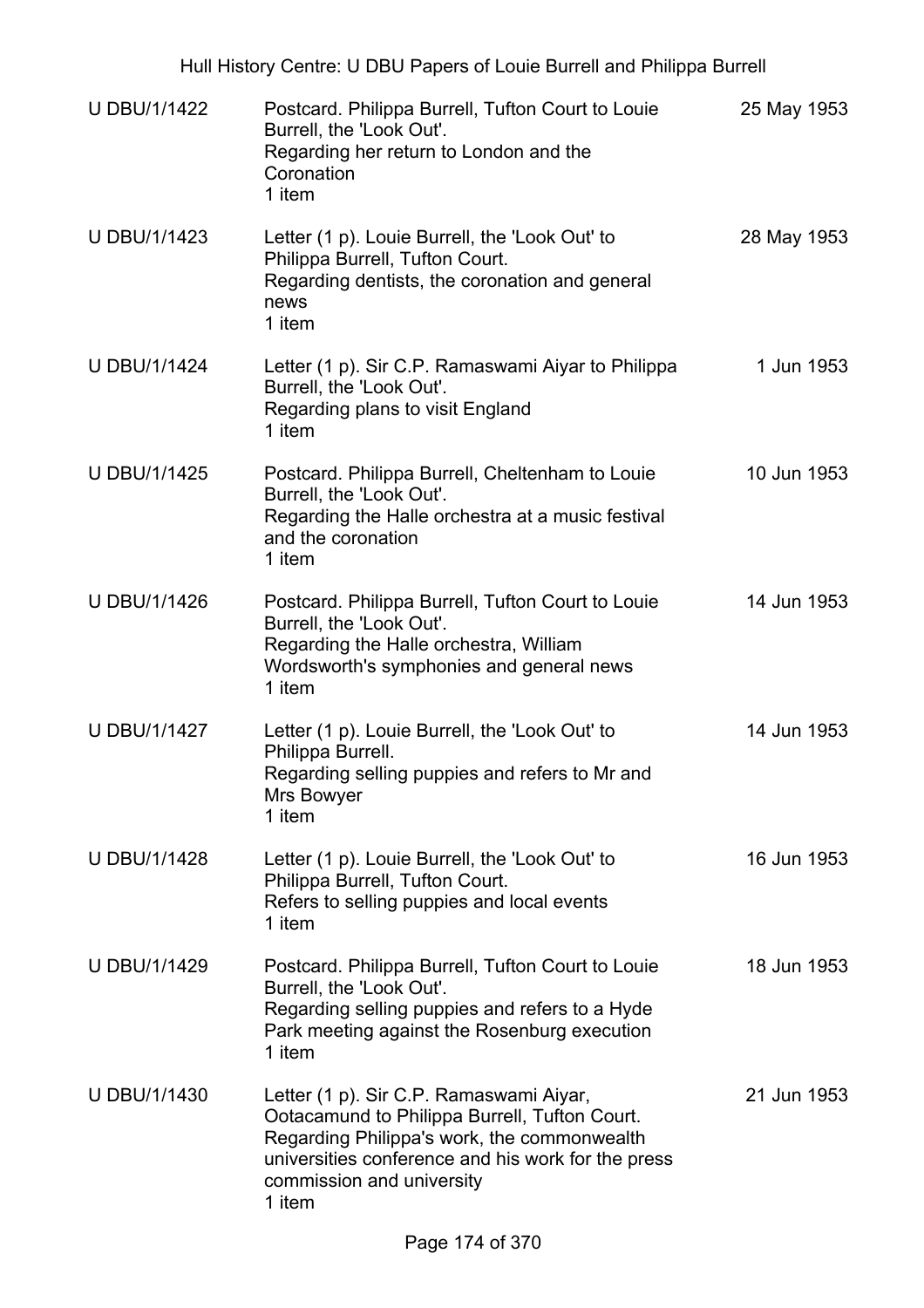| <b>U DBU/1/1431</b> | Letter (4 pp). Philippa Burrell, Tufton Court to<br>Louie Burrell, the 'Look Out'.<br>Regarding the artists world peace appeal poetry<br>reading and her health. Wants a new country<br>home and has been invited to a community farm<br>1 item | 21 Jun 1953 |
|---------------------|-------------------------------------------------------------------------------------------------------------------------------------------------------------------------------------------------------------------------------------------------|-------------|
| U DBU/1/1432        | Postcard. Philippa Burrell, Tufton Court to Louie<br>Burrell, the 'Look Out'.<br>Regarding puppies and her dentist<br>1 item                                                                                                                    | 22 Jun 1953 |
| U DBU/1/1433        | Letter (1 p). Louie Burrell, the 'Look Out' to<br>Philippa Burrell, Tufton Court.<br>Regarding sending a puppy on the train and refers<br>to Philippa's health<br>1 item                                                                        | 23 Jun 1953 |
| <b>U DBU/1/1434</b> | Letter (1 p). Louie Burrell, the 'Look Out' to<br>Philippa Burrell, Tufton Court.<br>Regarding dentists, Philippa's health, house<br>hunting on the East Coast and local news<br>1 item                                                         | 23 Jun 1953 |
| <b>U DBU/1/1435</b> | Postcard. Philippa Burrell, Tufton Court to Louie<br>Burrell, the 'Look Out'.<br>Regarding puppies and her new doctor<br>1 item                                                                                                                 | 24 Jun 1953 |
| U DBU/1/1436        | Letter (1 p). Sir C.P. Ramaswami Aiyar to Philippa<br>Burrell, Tufton Court.<br>Regarding his arrival in London, travel plans, the<br>Commonwealth Universities conference, the<br>United Nations Organisation and the PEN club<br>1 item       | 6 Jul 1953  |
| U DBU/1/1437        | Letter (2 pp). Louie Burrell, the 'Look Out' to<br>Philippa Burrell, Scar Top.<br>Regarding puppies and news of local people<br>1 item                                                                                                          | 9 Jul 1953  |
| <b>U DBU/1/1438</b> | Letter (1 p). Sir C.P. Ramaswami Aiyar,<br>Grosvenor House, London to Philippa Burrell.<br>Hopes to meet with Philippa<br>1 item                                                                                                                | 11 Jul 1953 |
| U DBU/1/1439        | Letter (1 p). Louie Burrell, the 'Look Out' to<br>Philippa Burrell, Scar Top.<br>Regarding puppies and Newquay<br>1 item                                                                                                                        | 10 Jul 1953 |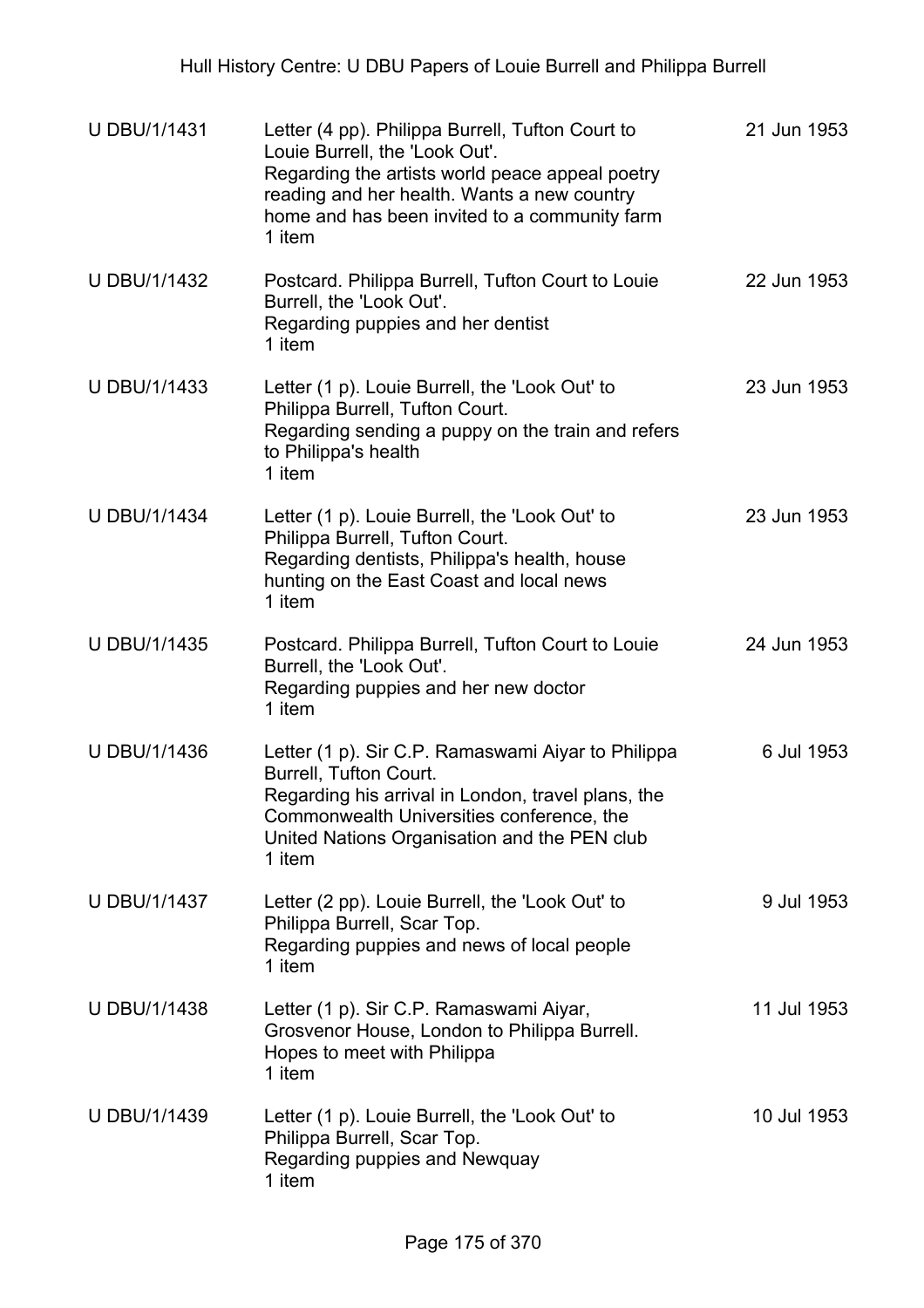| <b>U DBU/1/1440</b> | Letter (2 pp). Sir C.P. Ramaswami Aiyar,<br>Grosvenor House, London to Philippa Burrell Scar<br>Top.<br>Regarding his work and travel plans and hopes to<br>meet with Philippa. Refers to Philippa's health and<br>payment for treatments<br>1 item | 13 Jul 1953 |
|---------------------|-----------------------------------------------------------------------------------------------------------------------------------------------------------------------------------------------------------------------------------------------------|-------------|
| <b>U DBU/1/1441</b> | Postcard. Philippa Burrell, Scar Top to Louie<br>Burrell, the 'Look Out'.<br>Regarding puppies and her return to Scar Top<br>1 item                                                                                                                 | 12 Jul 1953 |
| U DBU/1/1442        | Postcard. Philippa Burrell, Scar Top to Louie<br>Burrell, the 'Look Out'.<br>Regarding puppies and Philippa's work<br>1 item                                                                                                                        | 13 Jul 1953 |
| <b>U DBU/1/1443</b> | Postcard. Louie Burrell, the 'Look Out' to Philippa<br>Burrell, Scar Top.<br>Regarding Philippa moving back to Scar Top,<br>puppies and domestic matters<br>1 item                                                                                  | 15 Jul 1953 |
| <b>U DBU/1/1444</b> | Letter (1 p). Louie Burrell, the 'Look Out' to<br>Philippa Burrell, Tufton Court.<br>Regarding an account of a festival choral concert<br>and domestic matters<br>1 item                                                                            | 17 Jul 1953 |
| <b>U DBU/1/1445</b> | Letter (1 p). Sir C.P. Ramaswami Aiyar,<br>Grosvenor House, London to Philippa Burrell,<br>Scar Top.<br>Regarding disturbing Philippa's work and refers to<br>his travel plans<br>1 item                                                            | 17 Jul 1953 |
| U DBU/1/1446        | Letter (1 p). Sir C.P. Ramaswami Aiyar,<br>Grosvenor House to Philippa Burrell, Scar Top.<br>Regarding the possibility of meeting with Philippa<br>1 item                                                                                           | 18 Jul 1953 |
| <b>U DBU/1/1447</b> | Postcard. Louie Burrell, the 'Look Out' to Philippa<br>Burrell, Tufton Court.<br>Regarding domestic matters and having people<br>for tea<br>1 item                                                                                                  | 19 Jul 1953 |
| <b>U DBU/1/1448</b> | Postcard. Philippa Burrell, Tufton Court to Louie<br>Burrell, the 'Look Out'.<br>Her departure from Scar Top. Meeting Sir C.P.<br>Ramaswami Aiyar                                                                                                   | 19 Jul 1953 |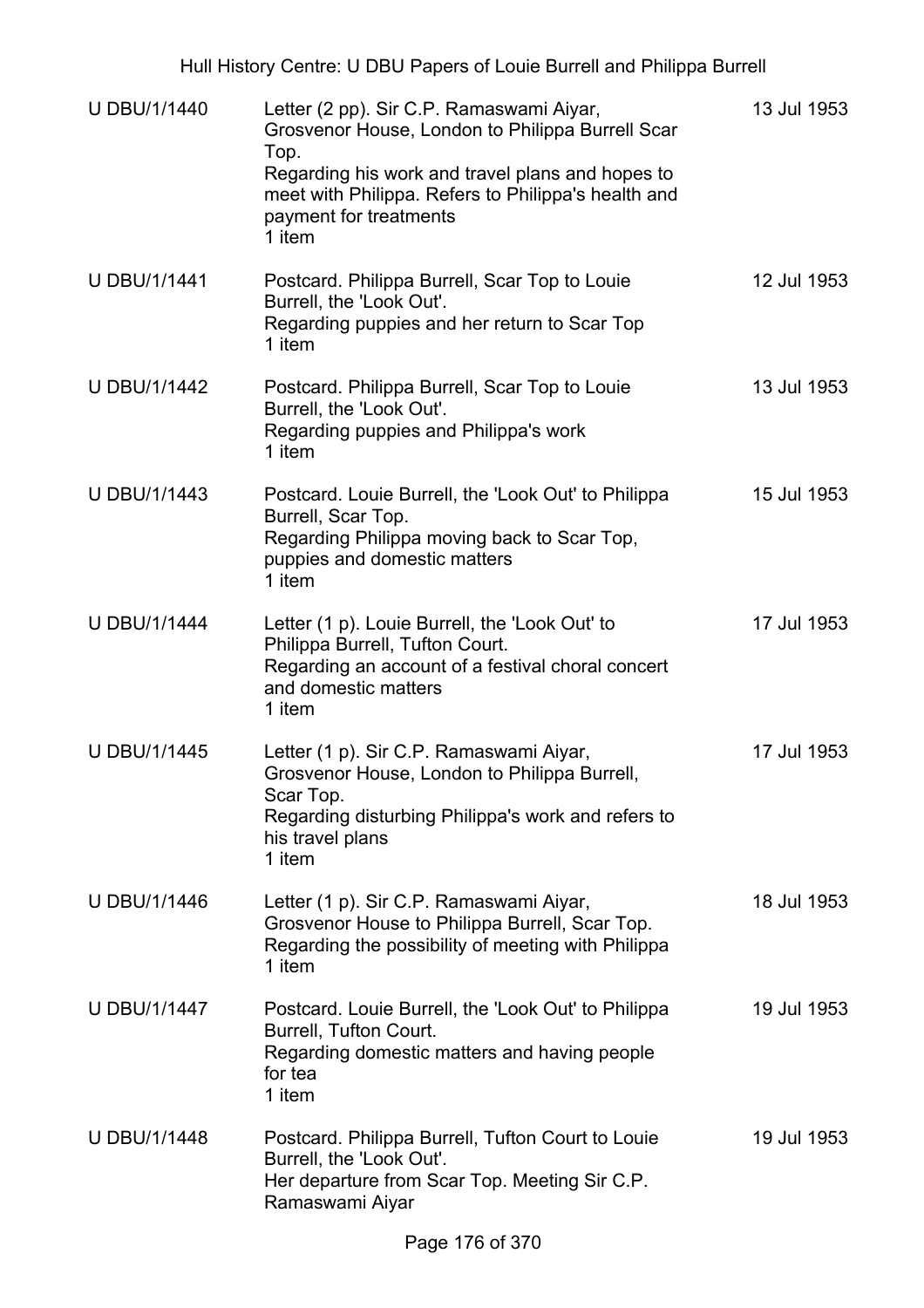| U DBU/1/1449        | Letter (3 pp). Philippa Burrell, Tufton Court to<br>Louie Burrell, the 'Look Out'.<br>A new Tufton Court lodger. Sir C.P. Ramaswami<br>Aiyar promising money. Saving for a new house<br>and her plans for the summer<br>1 item | 23 Jul 1953 |
|---------------------|--------------------------------------------------------------------------------------------------------------------------------------------------------------------------------------------------------------------------------|-------------|
| <b>U DBU/1/1450</b> | Letter (1 p). Louie Burrell, the 'Look Out' to<br>Philippa Burrell, Tufton Court.<br>Regarding news of local people, lodgers and a<br>festival party<br>1 item                                                                 | 24 Jul 1953 |
| <b>U DBU/1/1451</b> | Letter (1 p). Louie Burrell the 'Look Out' to<br>Philippa Burrell, Tufton Court.<br>Regarding an account of a local festival and<br>general news<br>1 item                                                                     | 26 Jul 1953 |
| <b>U DBU/1/1452</b> | Postcard. Philippa Burrell, Tufton Court to Louie<br>Burrell, the 'Look Out'.<br>An account of a trip to Brighton with Sir C.P.<br>Ramaswami Aiyar<br>1 item                                                                   | 26 Jul 1953 |
| <b>U DBU/1/1453</b> | Postcard. Philippa Burrell, Tufton Court to Louie<br>Burrell, the 'Look Out'.<br>Regarding her plan to visit Louie and gives and<br>account of her time spent with Sir C.P.<br>Ramaswami Aiyar in London<br>1 item             | 29 Jul 1953 |
| <b>U DBU/1/1454</b> | Letter (1 p). Louie Burrell, the 'Look Out' to<br>Philippa Burrell, Tufton Court.<br>Regarding a local garden party and general news<br>1 item                                                                                 | 30 Jul 1953 |
| <b>U DBU/1/1455</b> | Letter (1 p). Louie Burrell, the 'Look Out' to<br>Philippa Burrell, Tufton Court.<br>Regarding organising a tea party and refers to<br>local news<br>1 item                                                                    | 1 Aug 1953  |
| <b>U DBU/1/1456</b> | Postcard. Philippa Burrell, Tufton Court to Louie<br>Burrell, the 'Look Out'<br>Regarding her hopes to meet a Nigerian<br>delegation and plans to visit Louie<br>1 item                                                        | 3 Aug 1953  |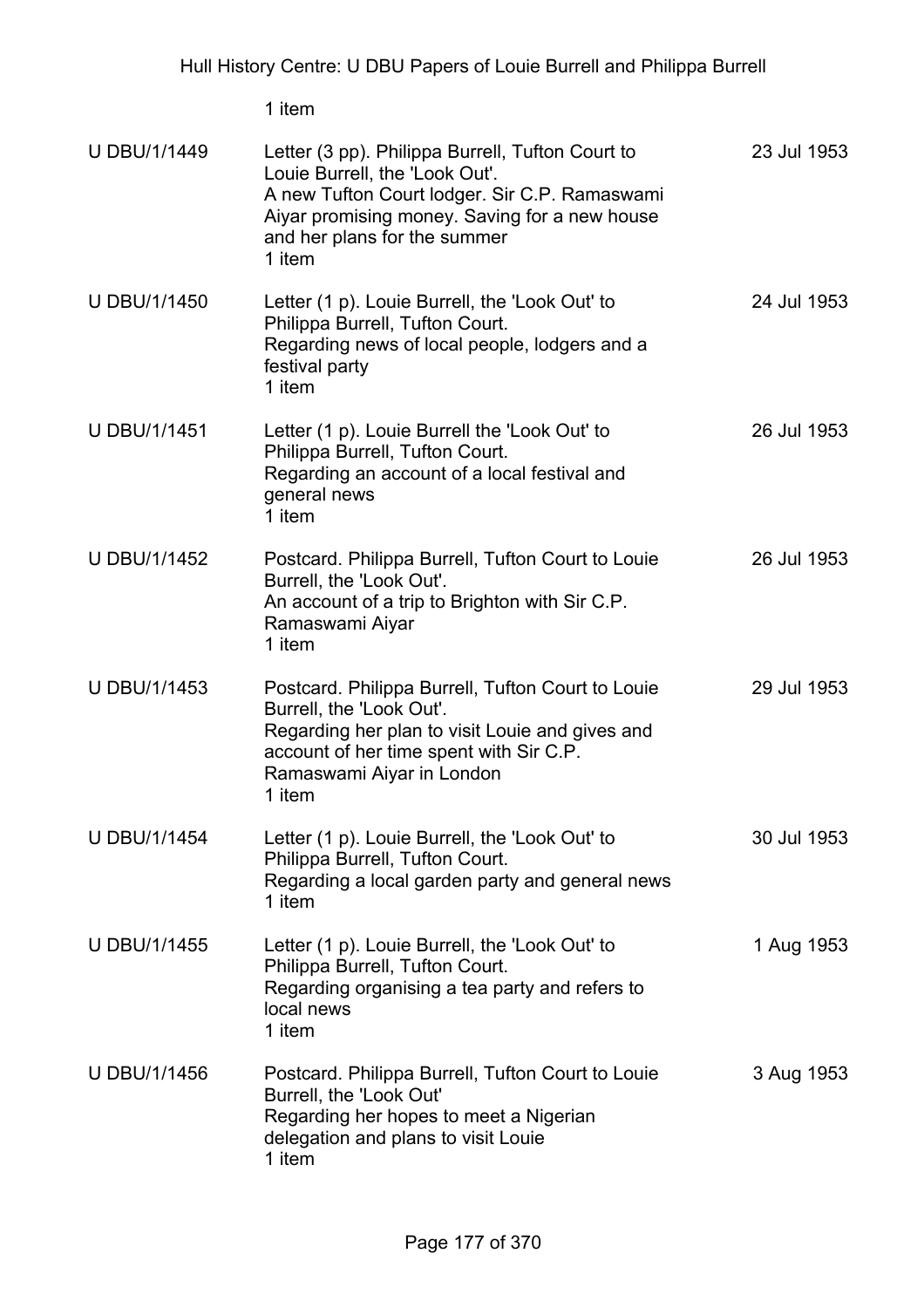| Hull History Centre: U DBU Papers of Louie Burrell and Philippa Burrell |                                                                                                                                                                                                                                                                                                                                                                                |              |  |
|-------------------------------------------------------------------------|--------------------------------------------------------------------------------------------------------------------------------------------------------------------------------------------------------------------------------------------------------------------------------------------------------------------------------------------------------------------------------|--------------|--|
| U DBU/1/1457                                                            | Letter (1 p). Sir C.P. Ramaswami Aiyar, New Delhi<br>to Philippa Burrell, Tufton Court.<br>Regarding his time spent with Philippa in London<br>and his government press commission work<br>1 item                                                                                                                                                                              | 5 Aug 1953   |  |
| U DBU/1/1458                                                            | Letter (1 p). Sir C.P. Ramaswami Aiyar, Madras to<br>Philippa Burrell, the 'Look Out'.<br>Regarding his time spent with Philippa and a ring<br>he gave to her. Refers to his government press<br>commission work<br>1 item                                                                                                                                                     | 19 Aug 1953  |  |
| <b>U DBU/1/1459</b>                                                     | Letter (2 pp). Louie Burrell, the 'Look Out' to<br>Philippa Burrell, Tufton Court.<br>Regarding Philippa's departure, domestic matters<br>and lodgers<br>1 item                                                                                                                                                                                                                | 1 Sep 1953   |  |
| <b>U DBU/1/1460</b>                                                     | Letters<br>a) Letter (3 pp). Philippa Burrell, Tufton Court to<br>Louie Burrell, the 'Look Out'. Plans for returning to<br>Scar Top. Refers to the American military in East<br>Anglia. 4 September 1953<br>b) Letter (2 pp). Louie Burrell, the 'Look Out' to<br>Philippa Burrell, Scar Top. Regarding Susie the<br>dog and news of local people. 6 September 1953<br>2 items | 4-6 Sep 1953 |  |
| U DBU/1/1462                                                            | Letters<br>a) Letter (1 p). Louie Burrell, the 'Look Out' to<br>Philippa Burrell, Tufton Court. Regarding the<br>Artists General Benevolent Fund and Tufton Court<br>lodgers. 8 September 1953<br>b) Letter (1 p). Louie Burrell, the 'Look Out' to<br>Philippa Burrell, Scar Top. Regarding the 'Look<br>Out'. 9 September 1953<br>2 items                                    | 8-9 Sep 1953 |  |
| U DBU/1/1463                                                            | Letter (1 p). Louie Burrell, the 'Look Out' to<br>Philippa Burrell, Scar Top.<br>Regarding Burrell family money, domestic matters<br>and news of local people<br>1 item                                                                                                                                                                                                        | 10 Sep 1953  |  |
| <b>U DBU/1/1464</b>                                                     | Letter (1 p). Louie Burrell, the 'Look Out' to<br>Philippa Burrell, Scar Top.<br>Regarding finding Philippa a new home, possibly<br>a caravan. Letter also refers to domestic matters<br>1 item                                                                                                                                                                                | 14 Sep 1953  |  |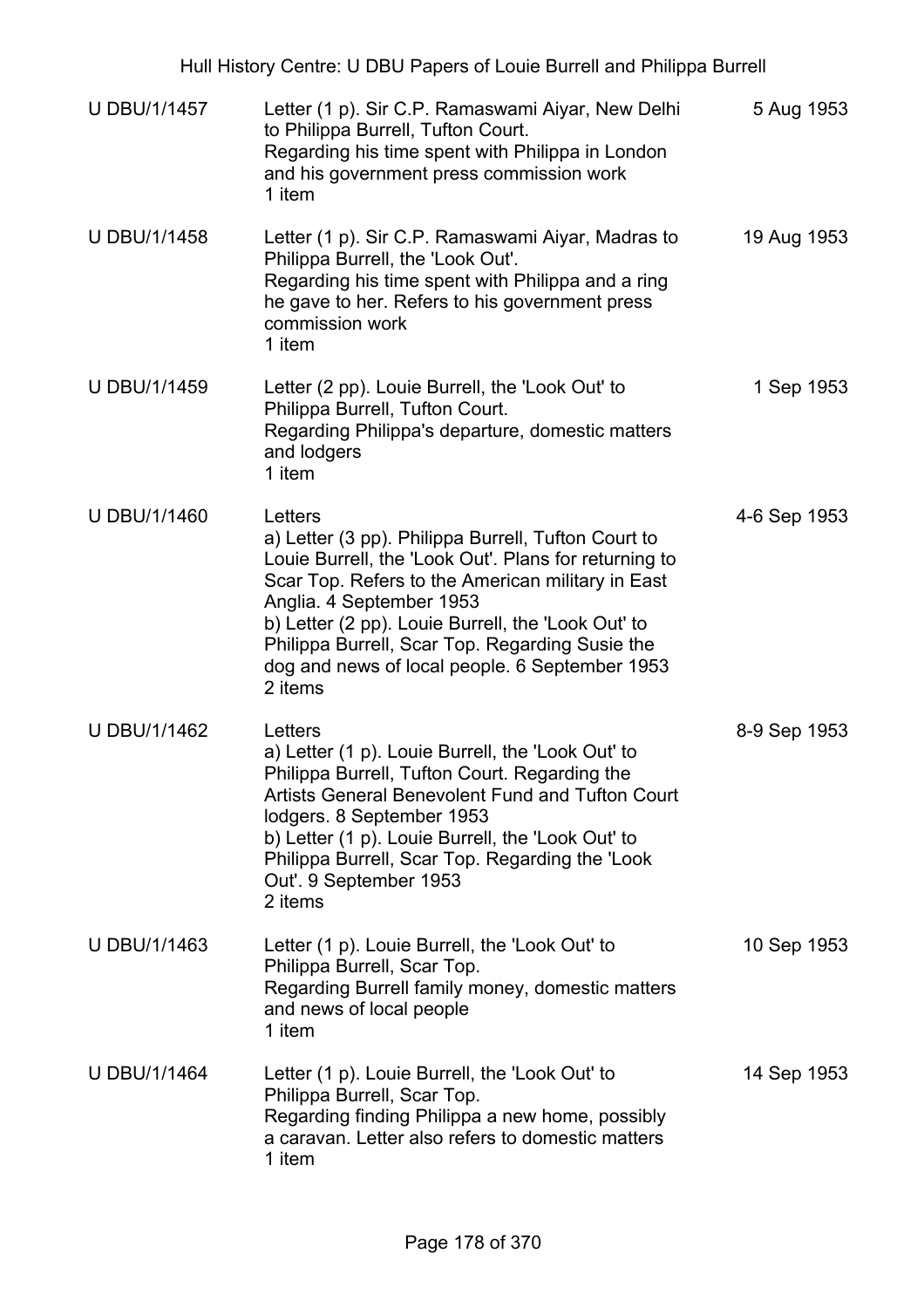| Hull History Centre: U DBU Papers of Louie Burrell and Philippa Burrell |                                                                                                                                                                                                |             |  |
|-------------------------------------------------------------------------|------------------------------------------------------------------------------------------------------------------------------------------------------------------------------------------------|-------------|--|
| U DBU/1/1465                                                            | Letter (1 p). Louie Burrell, the 'Look Out' to<br>Philippa Burrell, Scar Top.<br>Regarding news of local people<br>1 item                                                                      | 15 Sep 1953 |  |
| <b>U DBU/1/1466</b>                                                     | Letter (1 p). Philippa Burrell, Scar Top to Louie<br>Burrell, ; the 'Look Out'.<br>Regarding her health and inability to work<br>1 item                                                        | 15 Sep 1953 |  |
| U DBU/1/1467                                                            | Postcard. Philippa Burrell, Scar Top to Louie<br>Burrell, the 'Look Out'.<br>Regarding her work and health<br>1 item                                                                           | 17 Sep 1953 |  |
| U DBU/1/1468                                                            | Letter (2 pp). Louie Burrell, the 'Look Out' to<br>Philippa Burrell, Scar Top.<br>Regarding Philippa's health, news of friends and a<br>tea party<br>1 item                                    | 18 Sep 1953 |  |
| U DBU/1/1469                                                            | Letter (2 pp). Louie Burrell, the 'Look Out' to<br>Philippa Burrell, Scar Top.<br>Regarding repairs to the 'Look Out', the memoirs<br>of Katherine Everett and gives news of friends<br>1 item | 19 Sep 1953 |  |
| <b>U DBU/1/1470</b>                                                     | Letter (1 p). Louie Burrell, the 'Look Out' to<br>Philippa Burrell, Scar Top.<br>Regarding mice and Susie the dog<br>1 item                                                                    | 20 Sep1953  |  |
| <b>U DBU/1/1471</b>                                                     | Letter (1 p). Louie Burrell the 'Look Out' to<br>Philippa Burrell, Scar Top.<br>Regarding domestic matters and painting tins to<br>sell<br>1 item                                              | 24 Sep 1953 |  |
| <b>U DBU/1/1472</b>                                                     | Postcard. Philippa Burrell, Scar Top to Louie<br>Burrell, the 'Look Out'.<br>Has finished a scene but is dissatisfied and feeling<br>unwell<br>1 item                                          | 25 Sep1953  |  |
| <b>U DBU/1/1473</b>                                                     | Letter (2 pp). Philippa Burrell, Tufton Court to<br>Louie Burrell, the 'Look Out'<br>Regarding a Tufton Court lodger and getting rid of<br>the 'Look Out'. Returning to her work<br>1 item     | 1 Oct 1953  |  |
| <b>U DBU/1/1474</b>                                                     | Letter (1 p). Sir C.P. Ramaswami Aiyar, New Delhi<br>to Philippa Burrell, Scar Top.                                                                                                            | 28 Oct 1953 |  |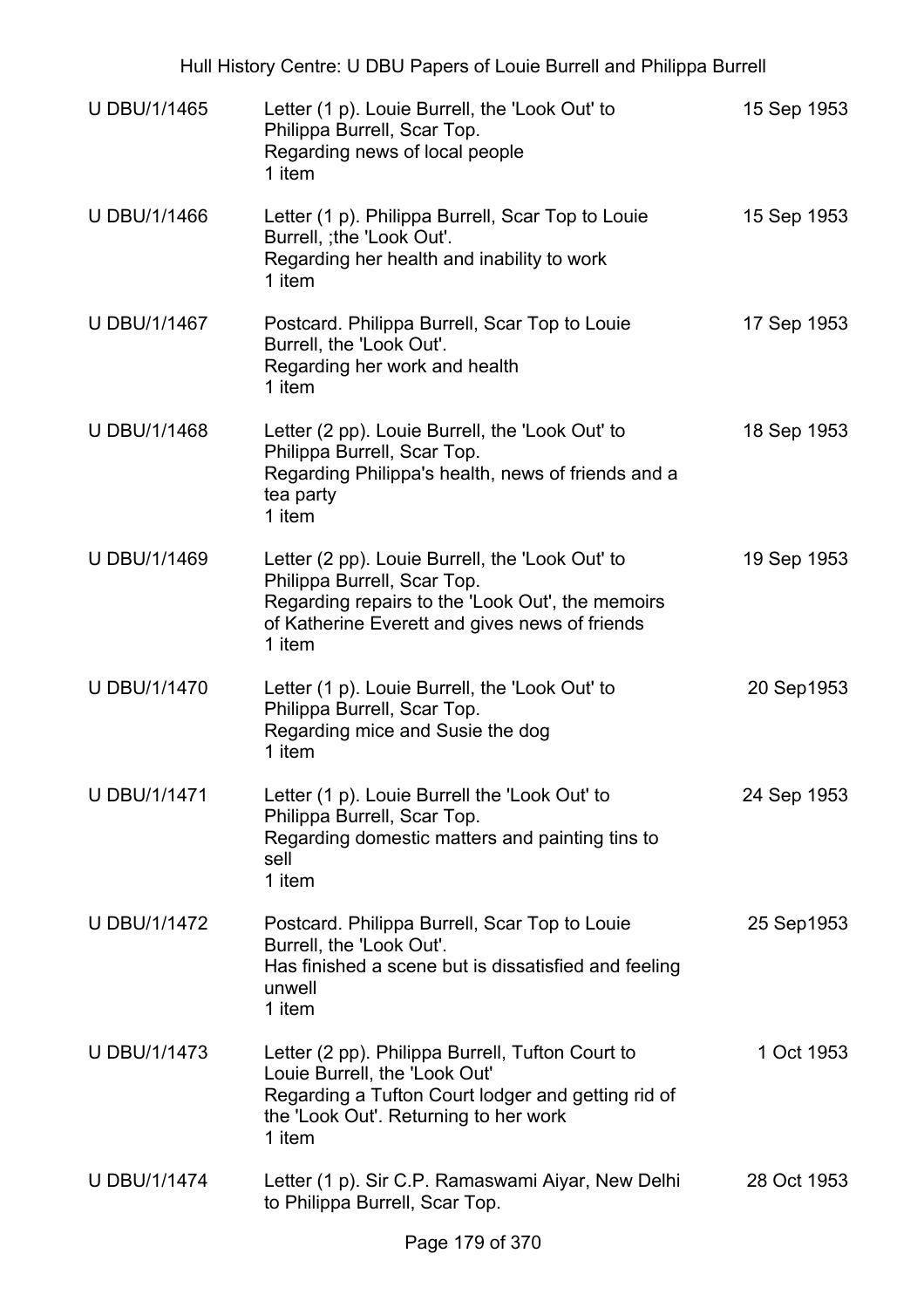|                     | Regarding government press commission work<br>and Philippa's health and work. Refers to a ring he<br>has given her and Dr Falk's cancer<br>1 item                                                                          |             |
|---------------------|----------------------------------------------------------------------------------------------------------------------------------------------------------------------------------------------------------------------------|-------------|
| <b>U DBU/1/1475</b> | Letter (3 pp). Philippa Burrell, Tufton Court to<br>Louie Burrell, the 'Look Out'.<br>Regarding her unhappiness in London, a Tufton<br>Court lodger and worries over her work<br>1 item                                    | 29 Oct 1953 |
| <b>U DBU/1/1476</b> | Letter (1 p). Louie Burrell, the 'Look Out' to<br>Philippa Burrell, Tufton Court.<br>Regarding Tufton Court lodgers and Louie going<br>to stay in London to give Philippa a break<br>1 item                                | 30 Oct 1953 |
| <b>U DBU/1/1477</b> | Letter (2 pp). Louie Burrell, the 'Look Out' to<br>Philippa Burrell, Tufton Court.<br>An account of a trip into Bideford<br>1 item                                                                                         | 31 Oct 1953 |
| <b>U DBU/1/1478</b> | Postcard. Philippa Burrell, Scar Top to Louie<br>Burrell, the 'Look Out'.<br>Regarding her improvement in health and her<br>work<br>1 item                                                                                 | 1 Nov 1953  |
| <b>U DBU/1/1479</b> | Letter (1 p). Louie Burrell, the 'Look Out' to<br>Philippa Burrell, Scar Top.<br>Regarding Susie the dog and a tea party<br>1 item                                                                                         | 1 Nov 1953  |
| <b>U DBU/1/1480</b> | Letter (1 p). Louie Burrell, the 'Look Out' to<br>Philippa Burrell, Scar Top.<br>Regarding shopping, invitations to luncheons and<br>refers to Ottawa<br>1 item                                                            | 4 Nov 1953  |
| <b>U DBU/1/1481</b> | Letter (4 pp). Philippa Burrell, Scar Top to Louie<br>Burrell, the 'Look Out'.<br>Regarding Louie's social activities, Philippa's<br>health and inability to work, Appledore and trying<br>to let the 'Look Out'<br>1 item | 5 Nov 1953  |
| <b>U DBU/1/1482</b> | Letter (1 p). Philippa Burrell, Scar Top to Louie<br>Burrell, the 'Look Out'<br>Regarding health and her hopes for work<br>1 item                                                                                          | 6 Nov 1953  |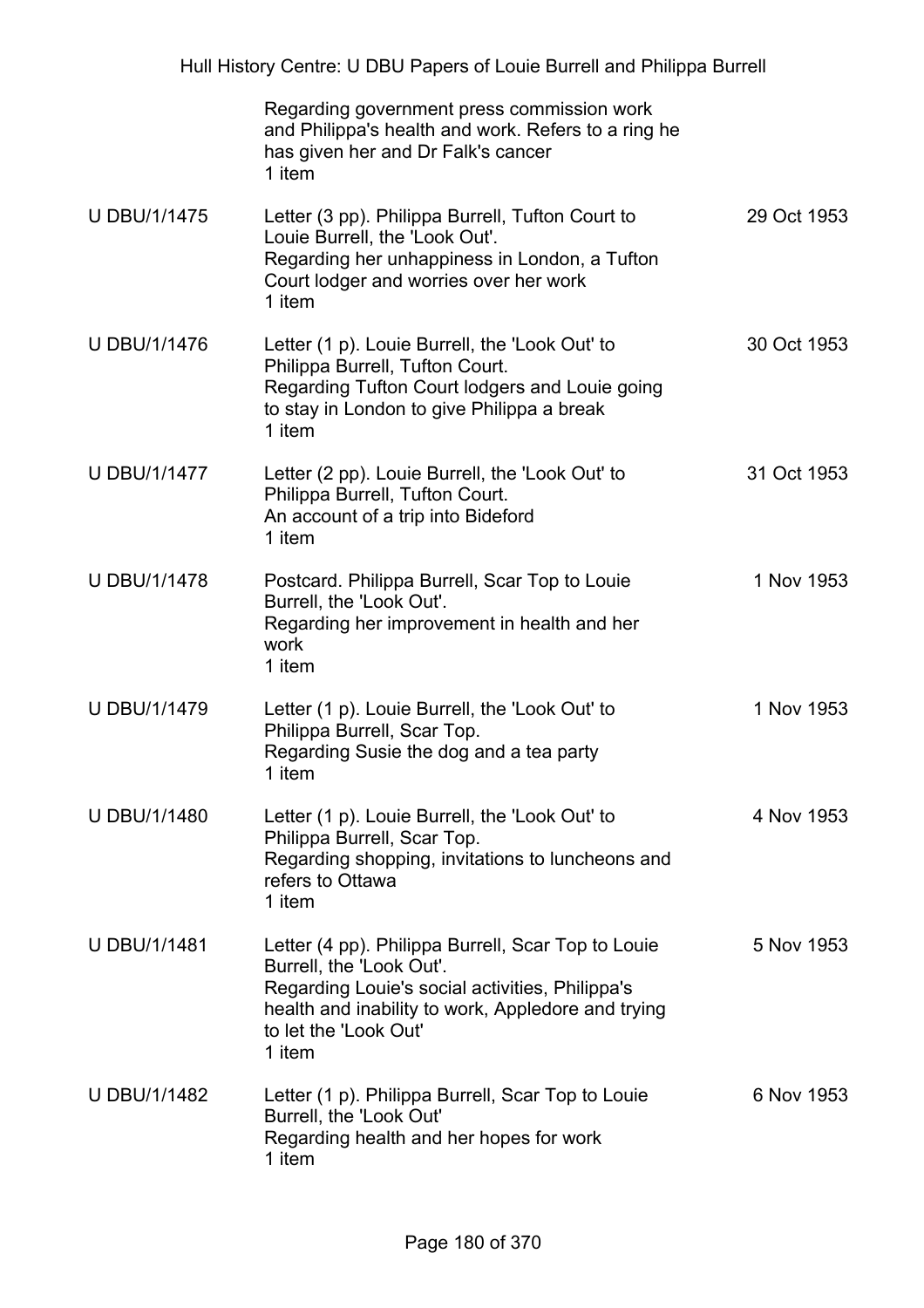| <b>U DBU/1/1483</b> | Postcard. Philippa Burrell, Scar Top to Louie<br>Burrell, the 'Look Out'.<br>An account of moving back to Scar Top her<br>improvement in health and hopes to start work<br>1 item     | 3 Nov 1953  |
|---------------------|---------------------------------------------------------------------------------------------------------------------------------------------------------------------------------------|-------------|
| <b>U DBU/1/1484</b> | Postcard. Philippa Burrell, Scar Top to Louie<br>Burrell, the 'Look Out'.<br>Regarding her poor health and worries over work<br>1 item                                                | 7 Nov 1953  |
| <b>U DBU/1/1485</b> | Letter (1 p). Louie Burrell, the 'Look Out' to<br>Philippa Burrell, Scar Top.<br>Regarding problems at Scar Top and domestic<br>matters<br>1 item                                     | 7 Nov 1953  |
| <b>U DBU/1/1486</b> | Letter (1 p). Louie Burrell, the 'Look Out' to<br>Philippa Burrell, Scar Top.<br>Regarding Susie the dog, a luncheon party and<br>domestic matters<br>1 item                          | 7 Nov 1953  |
| <b>U DBU/1/1487</b> | Letter (1 p). Louie Burrell, the 'Look Out' to<br>Philippa Burrell, Scar Top.<br>Plans for visiting Philippa at Scar Top<br>1 item                                                    | 9 Nov 1953  |
| <b>U DBU/1/1488</b> | Letter (1 p). Philippa Burrell, Scar Top to Louie<br>Burrell, the 'Look Out'.<br>Tells Louie to not visit as she has started working<br>1 item                                        | 9 Nov 1953  |
| U DBU/1/1489        | Telegram. Philippa Burrell, Scar Top to Louie<br>Burrell, the 'Look Out'.<br>Instructing Louie to not visit<br>1 item                                                                 | 9 Nov 1953  |
| <b>U DBU/1/1490</b> | Letter (2 pp). Louie Burrell, the 'Look Out' to<br>Philippa Burrell, Scar Top.<br>Suggests idea of Philippa buying a pony. Refers<br>to parties and local art club lectures<br>1 item | 9 Nov 1953  |
| <b>U DBU/1/1491</b> | Letter (1 p). Louie Burrell the 'Look Out' to<br>Philippa Burrell, Scar Top.<br>Regarding a local art club social and general news<br>1 item                                          | 12 Nov 1953 |
| <b>U DBU/1/1492</b> | Postcard. Philippa Burrell, Scar Top to Louie<br>Burrell, the 'Look Out'.<br>Her work progressing steadily                                                                            | 12 Nov 1953 |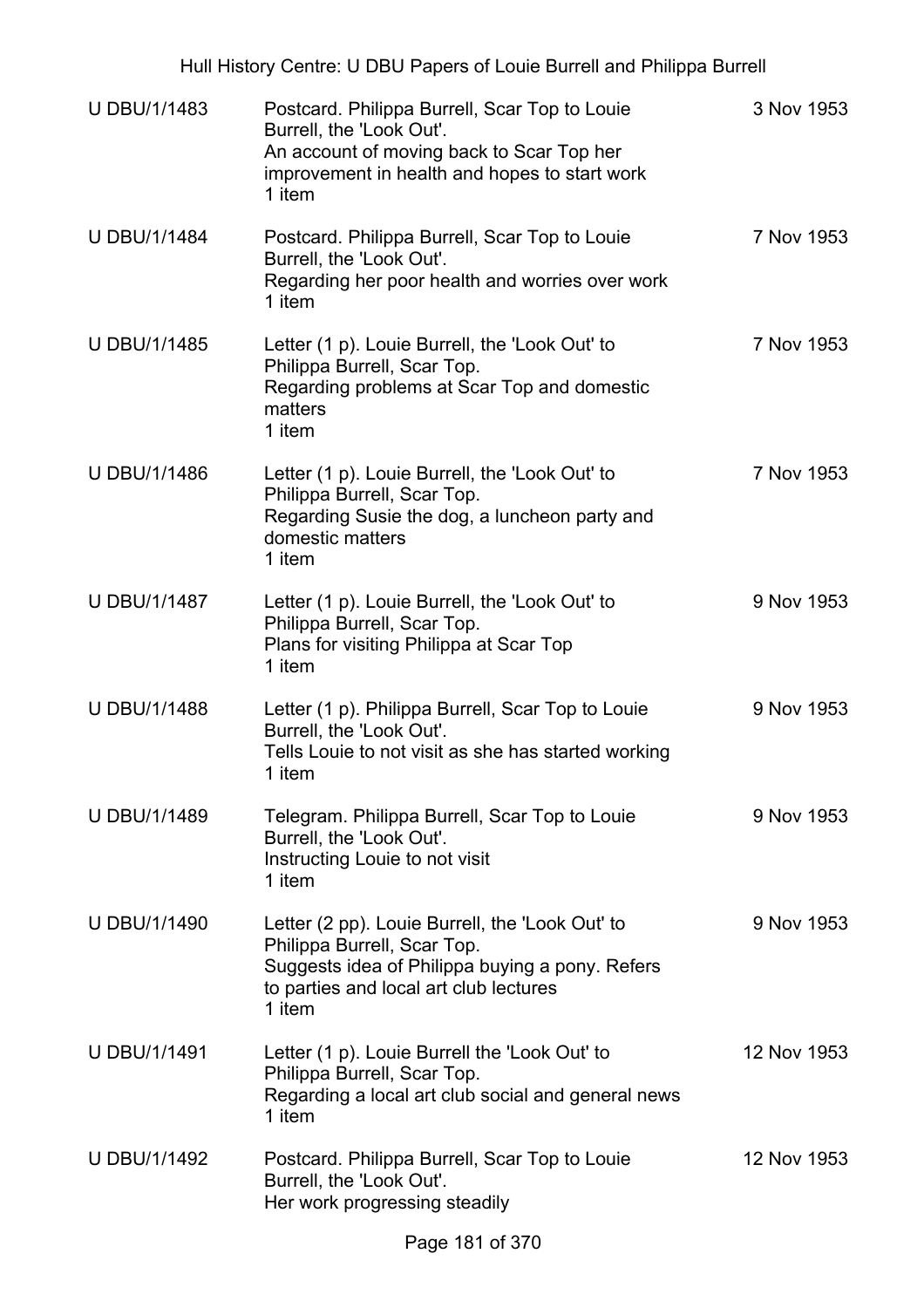1 item

| <b>U DBU/1/1493</b> | Letter (2 pp). Philippa Burrell, Scar Top to Louie<br>Burrell, the 'Look Out'.<br>Has written 2 scenes. Says Louie is worthy of a<br>better social circle than Appledore society<br>1 item           | 14 Nov 1953 |
|---------------------|------------------------------------------------------------------------------------------------------------------------------------------------------------------------------------------------------|-------------|
| <b>U DBU/1/1494</b> | Letter (1 p). Louie Burrell, the 'Look Out' to<br>Philippa Burrell, Scar Top.<br>News of friends<br>1 item                                                                                           | 15 Nov 1953 |
| <b>U DBU/1/1495</b> | Letter (1 p). Louie Burrell, the 'Look Out' to<br>Philippa Burrell, Tufton Court.<br>Regarding local news and domestic matters<br>1 item                                                             | 17 Nov 1953 |
| <b>U DBU/1/1496</b> | Postcard. Philippa Burrell, Tufton Court to Louie<br>Burrell, the 'Look Out'.<br><b>Regarding Tufton Court lodgers</b><br>1 item                                                                     | 18 Nov 1953 |
| <b>U DBU/1/1497</b> | Letter (1 p). Louie Burrell, the 'Look Out' to<br>Philippa Burrell, Tufton Court.<br>Regarding Tufton Court lodgers, a possible trip to<br>Durham, Philippa going to Vienna and local news<br>1 item | 19 Nov 1953 |
| <b>U DBU/1/1498</b> | Postcard. Philippa Burrell, Tufton Court to Louie<br>Burrell, the 'Look Out'.<br>Regarding a trip to Vienna and other travel plans<br>1 item                                                         | 19 Nov 1953 |
| U DBU/1/1499        | Letter (1 p). Louie Burrell, the 'Look Out' to<br>Philippa Burrell, Tufton Court.<br>Regarding Philippa's trip to Vienna and an art<br>society meeting<br>1 item                                     | 20 Nov 1953 |
| U DBU/1/1500        | Postcard. Philippa Burrell, Tufton Court to Louie<br>Burrell, the 'Look Out'.<br>Regarding plans for her trip to Vienna<br>1 item                                                                    | 20 Nov 1953 |
| <b>U DBU/1/1501</b> | Letter (2 pp). Philippa Burrell, Tufton Court to<br>Louie Burrell, the 'Look Out'.<br>Regarding positive attitudes to age and criticises<br>Appledore society. Refers to her poor health<br>1 item   | 21 Nov 1953 |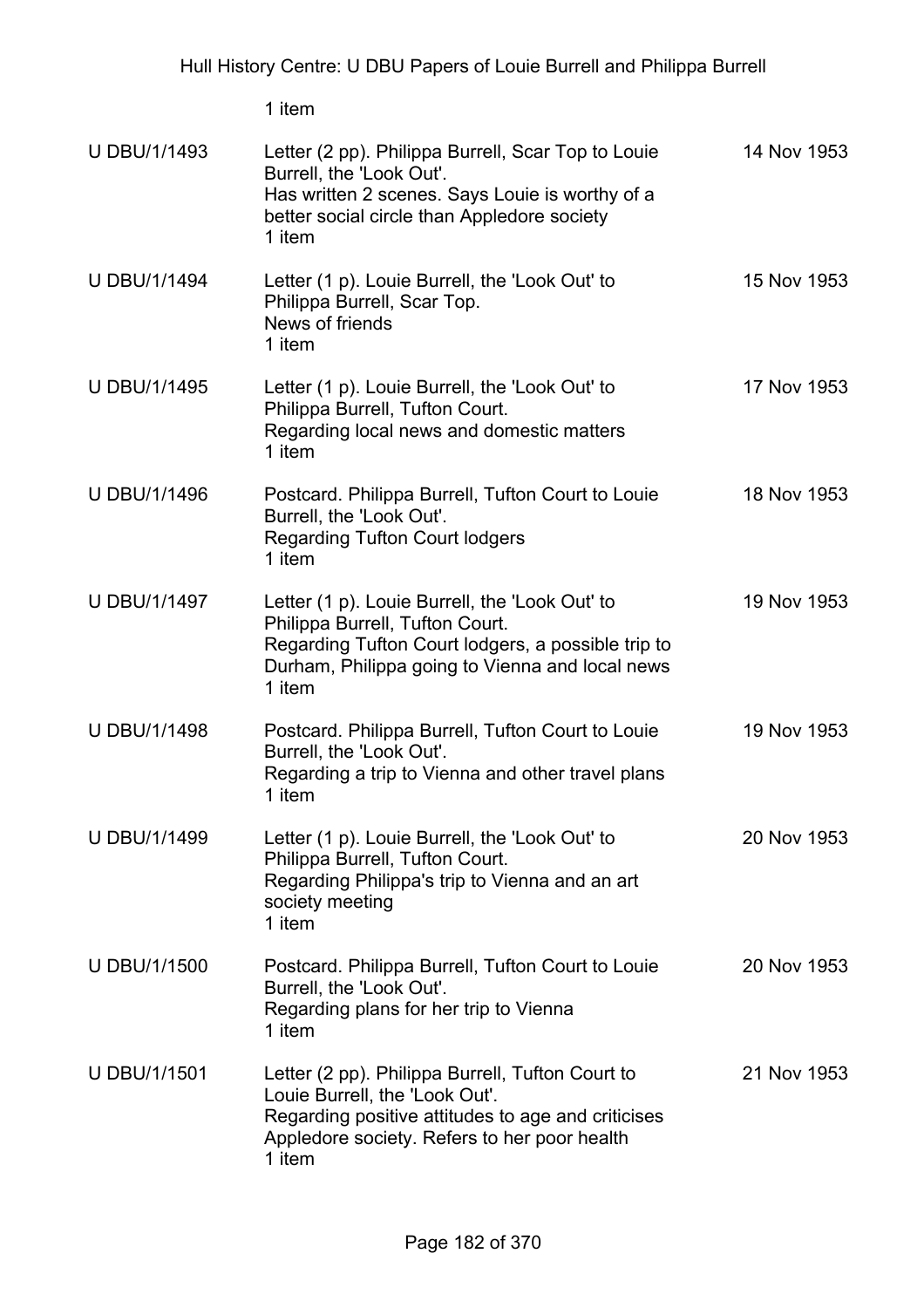| <b>U DBU/1/1502</b> | Postcard. Philippa Burrell, to Louie Burrell, the<br>'Look Out'.<br>Regarding her journey to Vienna<br>1 item                                                                                                  | 22 Nov 1953 |
|---------------------|----------------------------------------------------------------------------------------------------------------------------------------------------------------------------------------------------------------|-------------|
| <b>U DBU/1/1503</b> | Postcard. Philippa Burrell, Vienna to Louie Burrell,<br>the 'Look Out'.<br>A description of the flight to Vienna<br>1 item                                                                                     | 23 Nov 1953 |
| <b>U DBU/1/1504</b> | Postcard. Philippa Burrell, Vienna to Louie Burrell,<br>the 'Look Out'.<br>Trip to Bulgaria cancelled and is working hard<br>1 item                                                                            | 28 Nov 1953 |
| <b>U DBU/1/1505</b> | Letter (2 pp). Louie Burrell, the 'Look Out' to<br>Philippa Burrell, Tufton Court.<br>Regarding Philippa's trip to Vienna, Philippa's<br>plans to visit her and an English speaking union<br>meeting<br>1 item | 30 Nov 1953 |
| <b>U DBU/1/1506</b> | Postcard. Philippa Burrell, Scar Top to Louie<br>Burrell, the 'Look Out'.<br>Regarding her return to Scar Top<br>1 item                                                                                        | 3 Jan 1954  |
| U DBU/1/1507        | Letter (1 p). Louie Burrell, the 'Look Out' to<br>Philippa Burrell, Scar Top.<br>Regarding advertising for lodgers for the 'Look<br>Out' and refers to general news<br>1 item                                  | 3 Jan 1954  |
| <b>U DBU/1/1508</b> | Letter (2 pp). Louie Burrell, the 'Look Out' to<br>Philippa Burrell, Scar Top.<br>Regarding letting the 'Look Out' and house<br>hunting in London<br>1 item                                                    | 5 Jan 1954  |
| <b>U DBU/1/1509</b> | Postcard. Philippa Burrell, Scar Top to Louie<br>Burrell, Tufton Court.<br>Regarding her health and being unable to start her<br>work<br>1 item                                                                | 5 Jan 1953  |
| <b>U DBU/1/1510</b> | Letter (1 p). Louie Burrell, Tufton Court to Philippa<br>Burrell, Scar Top.<br>Regarding lodgers applying for rooms at Tufton<br>Court<br>1 item                                                               | 7 Jan 1953  |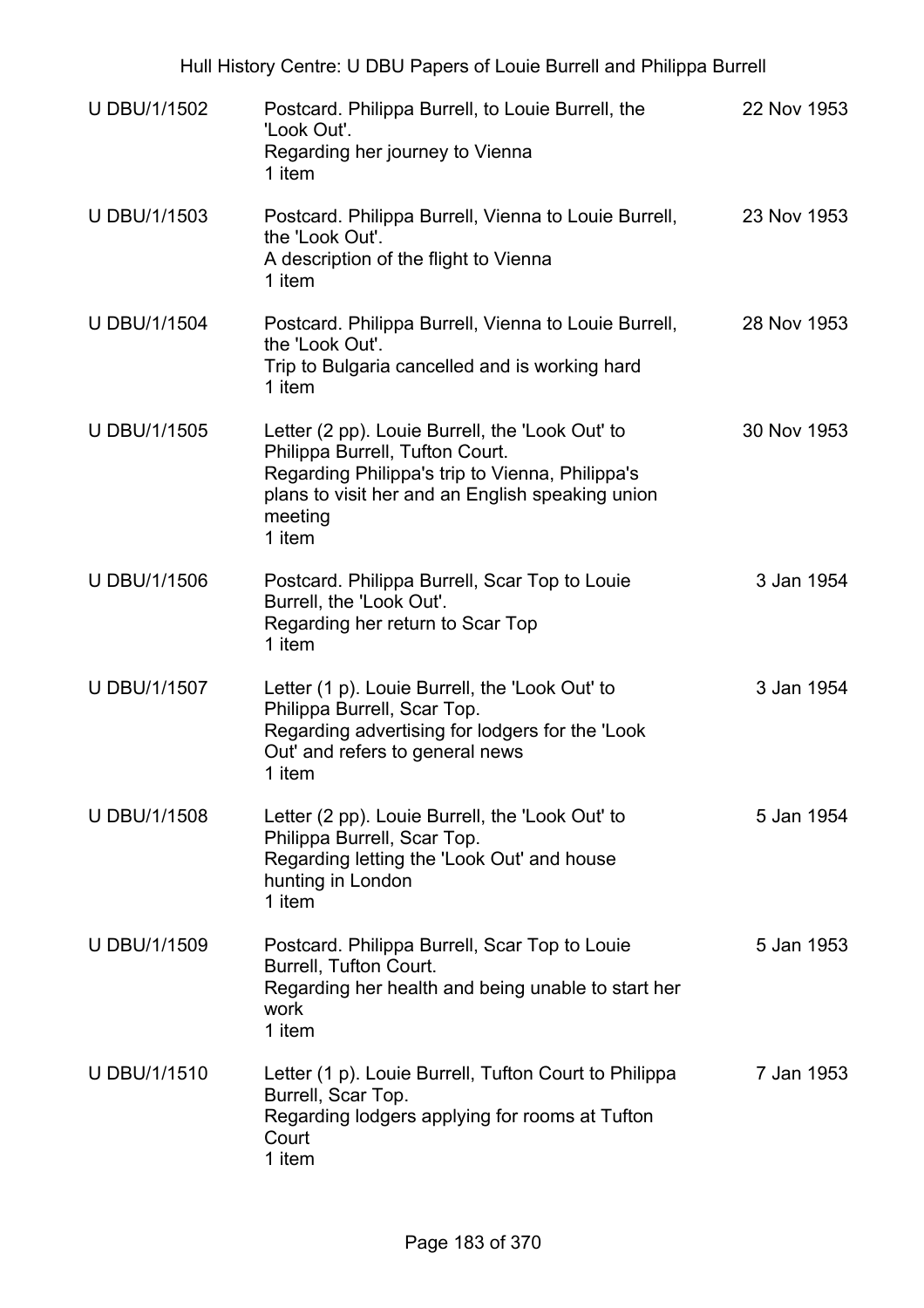| <b>U DBU/1/1511</b> | Postcard. Philippa Burrell, Scar Top to Louie<br>Burrell, Tufton Court.<br>Regarding starting her work<br>1 item                                                                                         | 6 Jan 1954  |
|---------------------|----------------------------------------------------------------------------------------------------------------------------------------------------------------------------------------------------------|-------------|
| U DBU/1/1512        | Letter (1 p). Louie Burrell, Tufton Court to Philippa<br>Burrell, Scar Top.<br>Regarding lodgers for Tufton Court<br>1 item                                                                              | 10 Jan 1954 |
| U DBU/1/1513        | Letter (2 pp). Louie Burrell, Tufton Court to<br>Philippa Burrell, Scar Top.<br>A description of Michael Scott who is applying to<br>lodge at Tufton Court<br>1 item                                     | 11 Jan 1954 |
| <b>U DBU/1/1514</b> | Letter (1 p). Louie Burrell, Tufton Court to Philippa<br>Burrell, Scar Top.<br>Regarding lodgers and house hunting<br>1 item                                                                             | 12 Jan 1954 |
| U DBU/1/1515        | Letter (2 pp). Philippa Burrell, Scar Top to Louie<br>Burrell, Tufton Court.<br>Michael Scott Philippa's kind of person. Being part<br>of a group of persecuted individuals. Her work<br>stale<br>1 item | 13 Jan 1954 |
| <b>U DBU/1/1516</b> | Letter (3 pp). Philippa Burrell, Scar Top to Louie<br>Burrell, Tufton Court.<br>Plans for buying a house in London and mentions<br>Tufton Court lodgers. Is struggling with her work<br>1 item           | 8 Jan 1954  |
| U DBU/1/1517        | Letter (1 p). Louie Burrell, Tufton Court to Philippa<br>Burrell, Scar Top.<br>Regarding Michael Scott and lodgers<br>1 item                                                                             | 14 Jan 1954 |
| <b>U DBU/1/1518</b> | Letter (1 p). Louie Burrell, Tufton Court to Philippa<br>Burrell, Scar Top.<br>Regarding a lodger for the 'Look Out' and house<br>hunting<br>1 item                                                      | 17 Jan 1954 |
| <b>U DBU/1/1519</b> | Postcard. Philippa Burrell, Scar Top to Louie<br>Burrell, Tufton Court.<br>Regarding the weather and a Tufton Court lodger<br>1 item                                                                     | 17 Jan 1954 |
| U DBU/1/1520        | Letter (1 p). Louie Burrell, Tufton Court to Philippa<br>Burrell, Scar Top.                                                                                                                              | 20 Jan 1954 |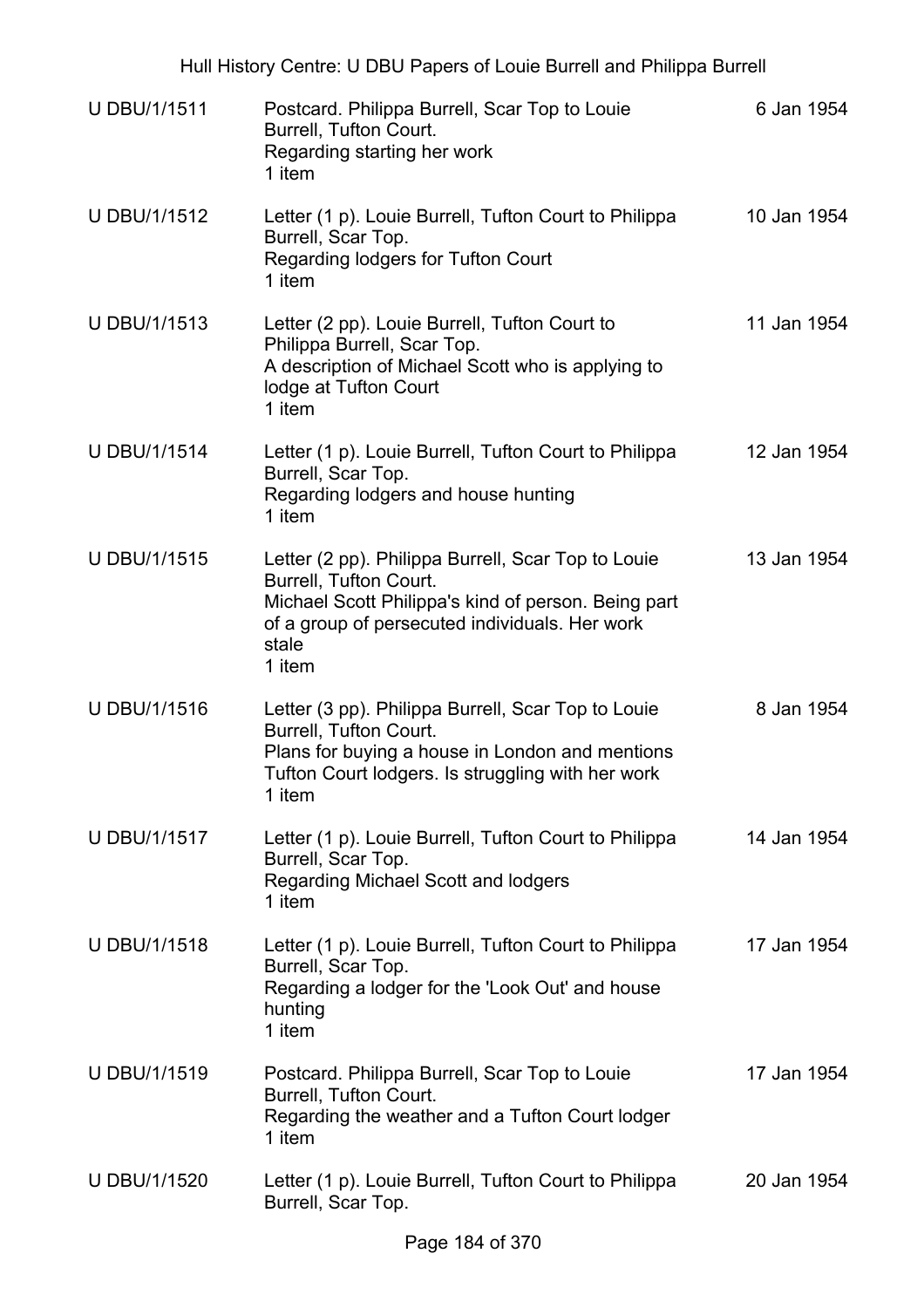Regarding house hunting and lodgers 1 item

- U DBU/1/1521 Postcard. Philippa Burrell, Scar Top to Louie Burrell, Tufton Court. Regarding working hard 1 item 20 Jan 1954 U DBU/1/1522 Letter (1 p). Louie Burrell, Tufton Court to Philippa Burrell, Scar Top. Regarding Michael Scott's indecision over lodging 1 item 21 Jan 1954
- U DBU/1/1523 Letter (1 p). Louie Burrell, Tufton Court to Philippa Burrell, Scar Top. Regarding Michael Scott, the departure of Tufton Court lodgers and Philippa's work 1 item 24 Jan 1954
- U DBU/1/1524 Letter (1 p). Sir C.P. Ramaswami Aiyar, New Delhi to Philippa Burrell, Tufton Court. Regarding his government press commission work and Philippa reaching the end of writing her play 1 item 4 Feb 1954
- U DBU/1/1525 Telegram. Sir C.P. Ramaswami Aiyar to Philippa Burrell. Regarding arrangements for a transfer of money 1 item 4 Feb 1954
- U DBU/1/1526 Letter (1 p). Sir C.P. Ramaswami Aiyar, New Delhi to Philippa Burrell, Tufton Court. Regarding Philippa buying a house and is sending her some money 1 item 12 Feb 1954
- U DBU/1/1527 Letter (2 pp). Philippa Burrell, Tufton Court to Louie Burrell, the 'Look Out'. Regarding a mortgage and letting the 'Look Out' 1 item 27 Feb 1954
- U DBU/1/1528 Letter (2 pp). Philippa Burrell, Tufton Court to Louie Burrell, the 'Look Out' Regarding a mortgage 1 item Feb 1954
- U DBU/1/1529 Letter (2 pp). Louie Burrell, the 'Look Out' to Philippa Burrell. Regarding her return to the 'Look Out', domestic matters and a new London house 1 item Feb 1954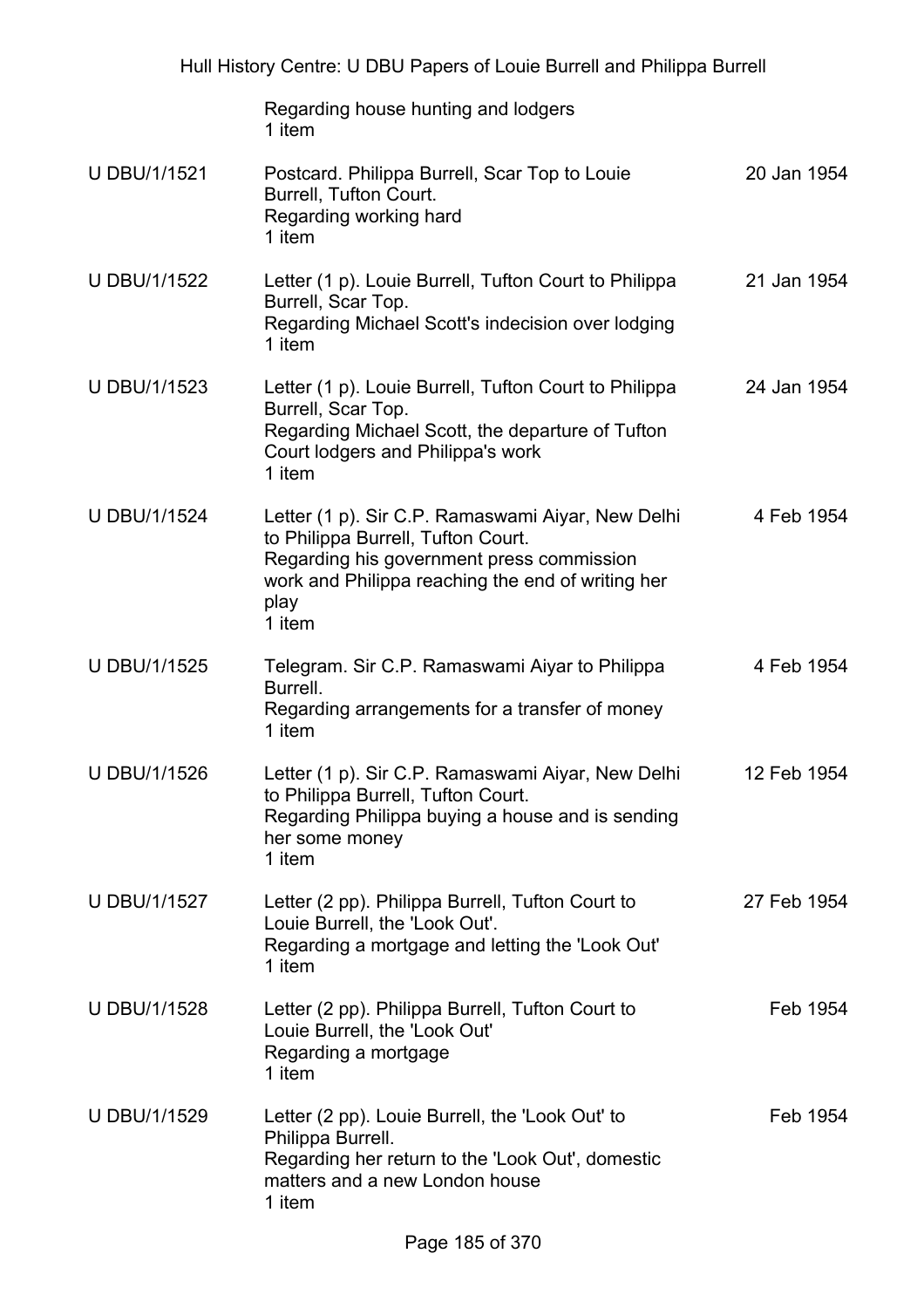| <b>U DBU/1/1530</b> | Postcard. Philippa Burrell, Scar Top to Louie<br>Burrell, the 'Look Out'.<br>Regarding a visit from Michael Scott<br>1 item                                                                                        | 2 Mar 1954  |
|---------------------|--------------------------------------------------------------------------------------------------------------------------------------------------------------------------------------------------------------------|-------------|
| U DBU/1/1531        | Letter (1 p). Louie Burrell, the 'Look Out' to<br>Philippa Burrell, Scar Top.<br>Regarding preparing for lodgers and refers to a<br>tea with friends<br>1 item                                                     | 4 Mar 1954  |
| U DBU/1/1532        | Letter (2 pp). Louie Burrell, the 'Look Out' to<br>Philippa Burrell, Scar Top.<br>Regarding letting the 'Look Out'<br>1 item                                                                                       | 6 Mar 1954  |
| <b>U DBU/1/1533</b> | Postcard. Philippa Burrell, Scar Top to Louie<br>Burrell, the 'Look Out'.<br>Regarding her health and work<br>1 item                                                                                               | 7 Mar 1954  |
| <b>U DBU/1/1534</b> | Letter (2 pp). Louie Burrell, the 'Look Out' to<br>Philippa Burrell, Scar Top.<br>Regarding letting the 'Look Out', Philippa's health,<br>buying a house in London and refers to news of<br>local people<br>1 item | 8 Mar 1954  |
| U DBU/1/1535        | Postcard. Philippa Burrell, Scar Top to Louie<br>Burrell, the 'Look Out'.<br>Regarding letting the 'Look Out' and having<br>started her work<br>1 item                                                             | 10 Mar 1954 |
| U DBU/1/1536        | Letter (1 p). Louie Burrell, the 'Look Out' to<br>Philippa Burrell, Scar Top.<br>Regarding new lodgers and the London house<br>1 item                                                                              | 11 Mar 1954 |
| <b>U DBU/1/1537</b> | Letter (2 pp). Louie Burrell, the 'Look Out' to<br>Philippa Burrell, Tufton Court.<br>Regarding preparing for lodgers and refers to<br>domestic matters<br>1 item                                                  | 14 Mar 1954 |
| U DBU/1/1538        | Postcard. Philippa Burrell, Scar Top to Louie<br>Burrell, the 'Look Out'.<br>Regarding her health, matters related to buying<br>the London house and having to stop working<br>1 item                              | 14 Mar 1954 |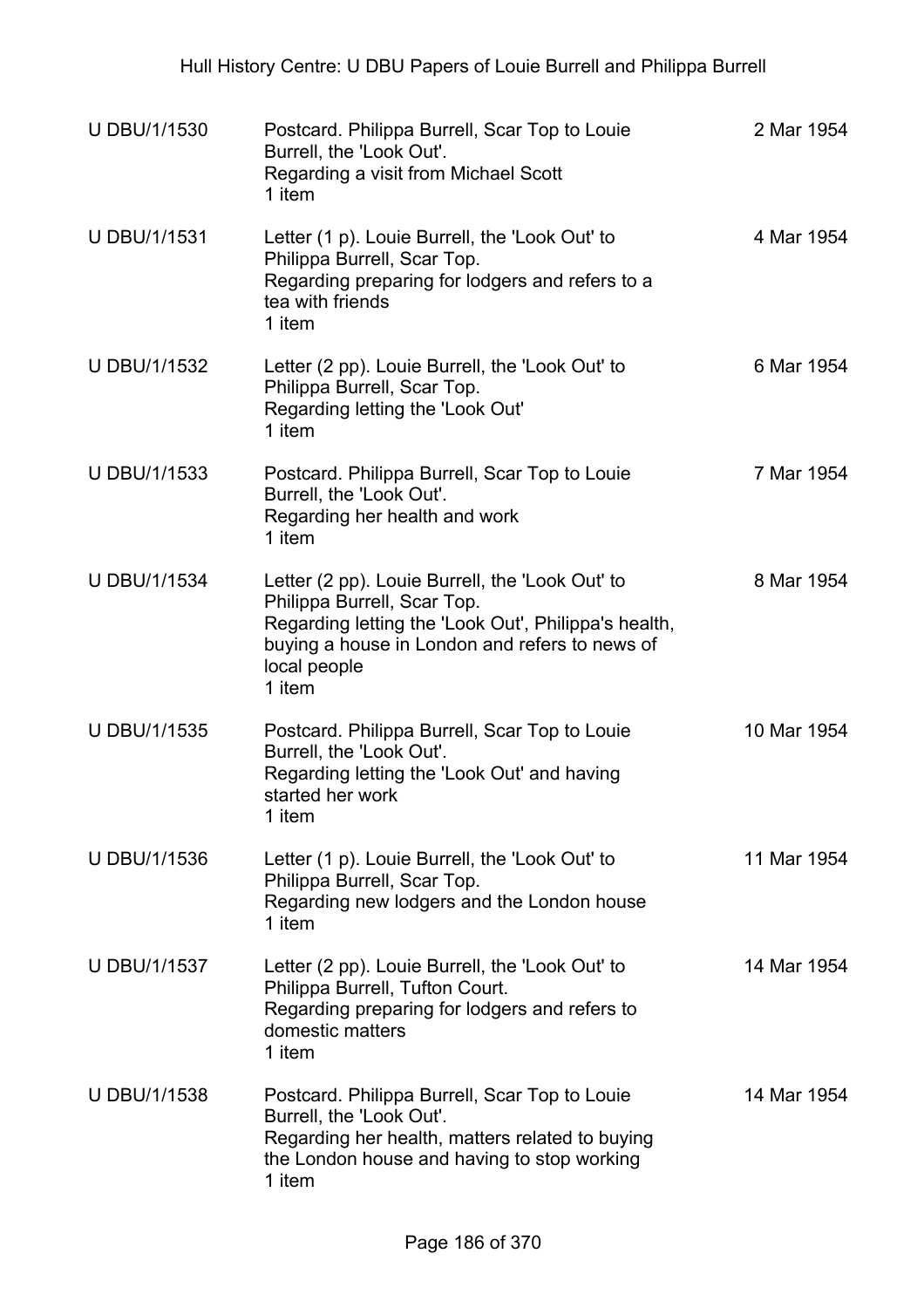Hull History Centre: U DBU Papers of Louie Burrell and Philippa Burrell

| <b>U DBU/1/1539</b> | Letter (1 p). Sir C.P. Ramaswami Aiyar,<br>Annamalai to Philippa Burrell.<br>Regarding work at the university planning a new<br>library, his government press commission work<br>and sending money for Philippa<br>1 item | 18 Mar 1954 |
|---------------------|---------------------------------------------------------------------------------------------------------------------------------------------------------------------------------------------------------------------------|-------------|
| <b>U DBU/1/1540</b> | Letter (1 p). Louie Burrell the 'Look Out' to<br>Philippa Burrell, Scar Top.<br>Regarding preparing for lodgers and gives news<br>of local people<br>1 item                                                               | 18 Mar 1954 |
| <b>U DBU/1/1541</b> | Postcard. Philippa Burrell, Scar Top to Louie<br>Burrell, Tufton Court.<br>Regarding finishing Act V of her play and<br>problems relating to the London house<br>1 item                                                   | 20 Mar 1954 |
| <b>U DBU/1/1542</b> | Letter (2 pp). Louie Burrell, the 'Look Out' to<br>Philippa Burrell, Scar Top.<br>Regarding Philippa's health and work, buying the<br>London house and gives an account of the new<br>lodgers<br>1 item                   | 20 Mar 1954 |
| <b>U DBU/1/1543</b> | Postcard. Philippa Burrell, Scar Top to Louie<br>Burrell, the 'Look Out'.<br>Regarding her relationship with her writing and<br>interruptions<br>1 item                                                                   | 21 Mar 1954 |
| <b>U DBU/1/1544</b> | Postcard. Philippa Burrell, Scar Top to Louie<br>Burrell, the 'Look Out'.<br>Regarding returning to London and gives her<br>opinion on Louie's optimism<br>1 item                                                         | 23 Mar 1954 |
| U DBU/1/1545        | Letter (1 p). Sir C.P. Ramaswami Aiyar to Philippa<br>Burrell, Tufton Court.<br>Regarding Philippa buying a London house and<br>finishing Act V of her play. Refers to their<br>comradeship<br>1 item                     | 25 Mar 1954 |
| U DBU/1/1546        | Letter (2 pp). Philippa Burrell, Tufton Court to<br>Louie Burrell, the 'Look Out'.<br>Regarding buying the London house, her desire to<br>travel and money sent from Sir C.P. Ramaswami<br>Aiyar<br>1 item                | 28 Mar 1954 |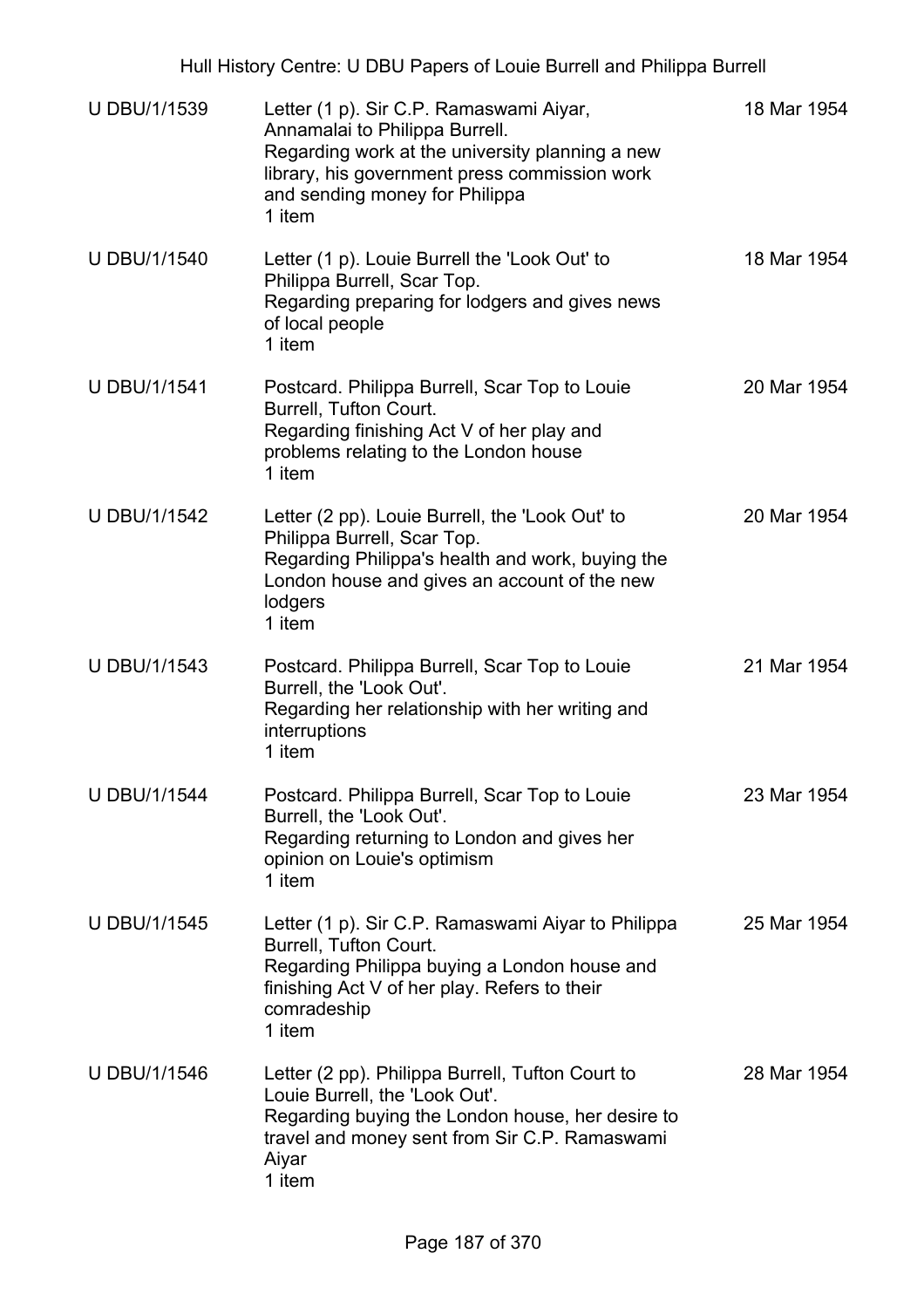| U DBU/1/1547        | Postcard. Philippa Burrell, Tufton Court to Louie<br>Burrell, the 'Look Out'.<br>Regarding the confirmation of a loan to buy the<br>London house<br>1 item                 | 31 Mar 1954 |
|---------------------|----------------------------------------------------------------------------------------------------------------------------------------------------------------------------|-------------|
| <b>U DBU/1/1548</b> | Letter (3 pp). Philippa Burrell, Tufton Court to<br>Louie Burrell, the 'Look Out'.<br>Regarding matters concerning buying the London<br>house<br>1 item                    | 5 Apr 1954  |
| U DBU/1/1549        | Letter (1 p). Sir C.P. Ramaswami Aiyar,<br>Annamalai to Philippa Burrell.<br>Regarding Philippa's new house, world events<br>and the government press commission<br>1 item | 9 Apr 1954  |
| U DBU/1/1550        | Postcard. Philippa Burrell, Scar Top to Louie<br>Burrell, Tufton Court.<br><b>Regarding Scar Top</b><br>1 item                                                             | 26 Apr 1954 |
| U DBU/1/1551        | Postcard. Philippa Burrell, Scar Top to Louie<br>Burrell, Tufton Court.<br>Regarding Louie's birthday and problems with her<br>work<br>1 item                              | 28 Apr 1954 |
| U DBU/1/1552        | Postcard. Philippa Burrell, Scar Top to Louie<br>Burrell, Tufton Court.<br>Regarding matters relating to the London house<br>and trying to start her work<br>1 item        | 29 Apr 1954 |
| <b>U DBU/1/1553</b> | Letter (1 p). Philippa Burrell, Scar Top to Louie<br>Burrell, Tufton Court.<br>Regarding domestic matters and matters relating<br>to the London house<br>1 item            | 3 May 1954  |
| <b>U DBU/1/1554</b> | Letter (1 p). Louie Burrell, Tufton Court to Philippa<br>Burrell, Scar Top.<br>Regarding the new London house<br>1 item                                                    | 4 May 1954  |
| U DBU/1/1555        | Letter (1 p). Louie Burrell, Tufton Court to Philippa<br>Burrell, Scar Top.<br>Regarding news of Appledore and matters relating<br>to the new London house<br>1 item       | 5 Apr 1954  |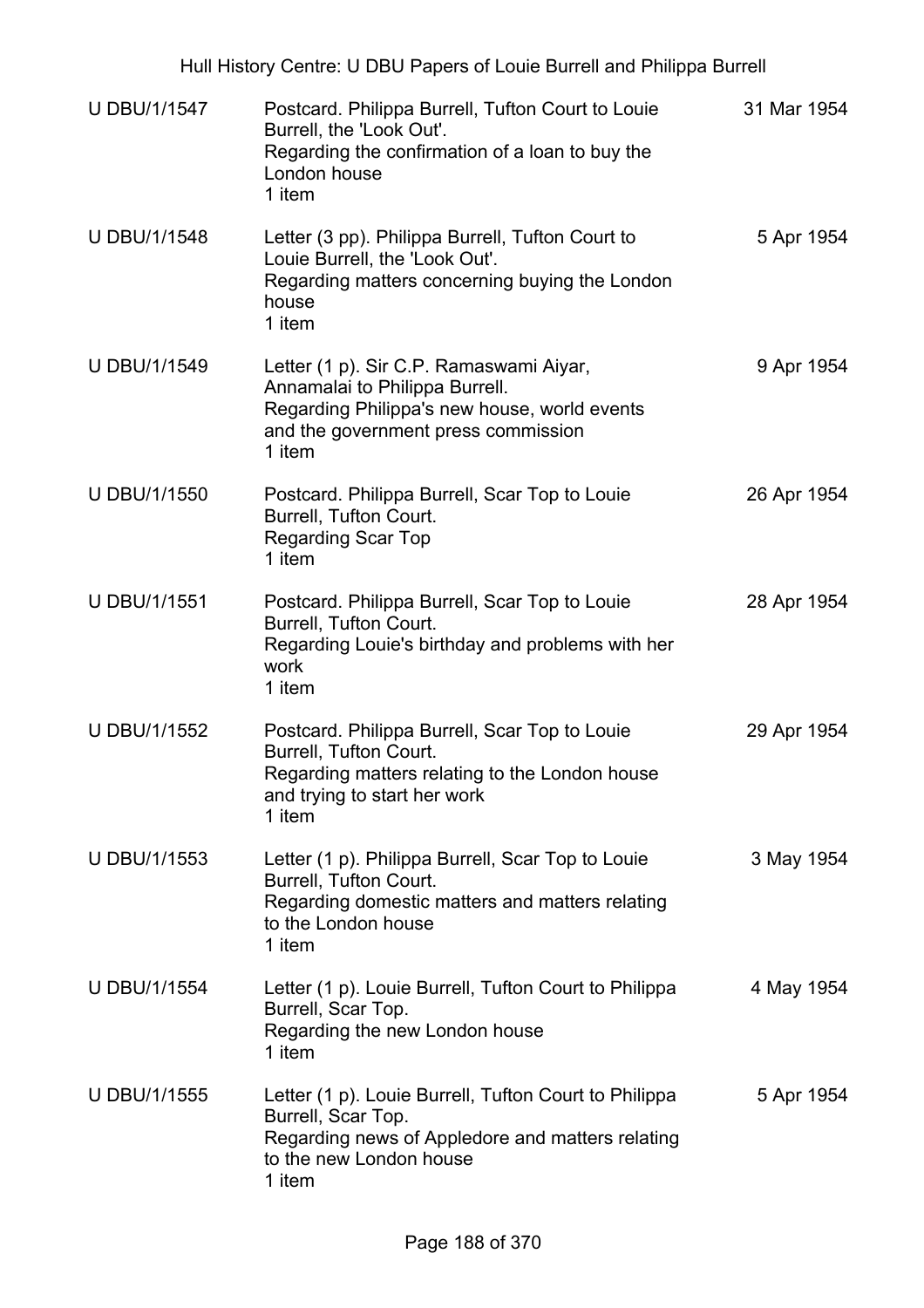| U DBU/1/1556        | Postcard. Philippa Burrell, Scar Top to Louie<br>Burrell, Tufton Court.<br>Regarding a delay with house contracts and<br>planning to abandon her work<br>1 item                                                                                       | 6 May 1954  |
|---------------------|-------------------------------------------------------------------------------------------------------------------------------------------------------------------------------------------------------------------------------------------------------|-------------|
| <b>U DBU/1/1557</b> | Letter (4 pp). Philippa Burrell, Scar Top to Louie<br>Burrell, Tufton Court.<br>Regarding moving into the new house and trying<br>to get lodgers<br>1 item                                                                                            | 8 May 1954  |
| <b>U DBU/1/1558</b> | Letter (1 p). Louie Burrell, Tufton Court to Philippa<br>Burrell, Scar Top.<br>Regarding the new house, renting rooms and<br>Letter also refers to Michael Scott<br>1 item                                                                            | 9 May 1954  |
| U DBU/1/1559        | Postcard. Philippa Burrell, Scar Top to Louie<br>Burrell, Tufton Court.<br>Regarding moving house and abandoning her<br>work<br>1 item                                                                                                                | 10 May 1954 |
| <b>U DBU/1/1560</b> | Letter (2 pp). Louie Burrell, Tufton Court to<br>Philippa Burrell, Scar Top.<br>Regarding getting a telephone, wondering how<br>best to approach Churchill, references to Michael<br>and moving house<br>1 item                                       | 10 May 1954 |
| <b>U DBU/1/1561</b> | Letter (1 p). Sir C.P. Ramaswami Aiyar, Simla to<br>Philippa Burrell, Scar Top.<br>Regarding the government press commission and<br>other planned work. Refers to Philippa's new<br>house and anticipates reading her new play<br>1 item              | 20 May 1954 |
| U DBU/1/1562        | Letter (1 p). Sir C.P. Ramaswami Aiyar, Banaras<br>to Philippa Burrell, 10 Primrose Gardens.<br>Regarding finishing his work for the government<br>press commission and accepting the Vice -<br><b>Chancellorship of Banaras University</b><br>1 item | 15 Jun 1954 |
| U DBU/1/1563        | Letter (1 p). Sir C.P. Ramaswami Aiyar, Madras to<br>Philippa Burrell, 10 Primrose Gardens.<br>Regarding Banaras University and a possible visit<br>to England<br>1 item                                                                              | 29 Jun 1954 |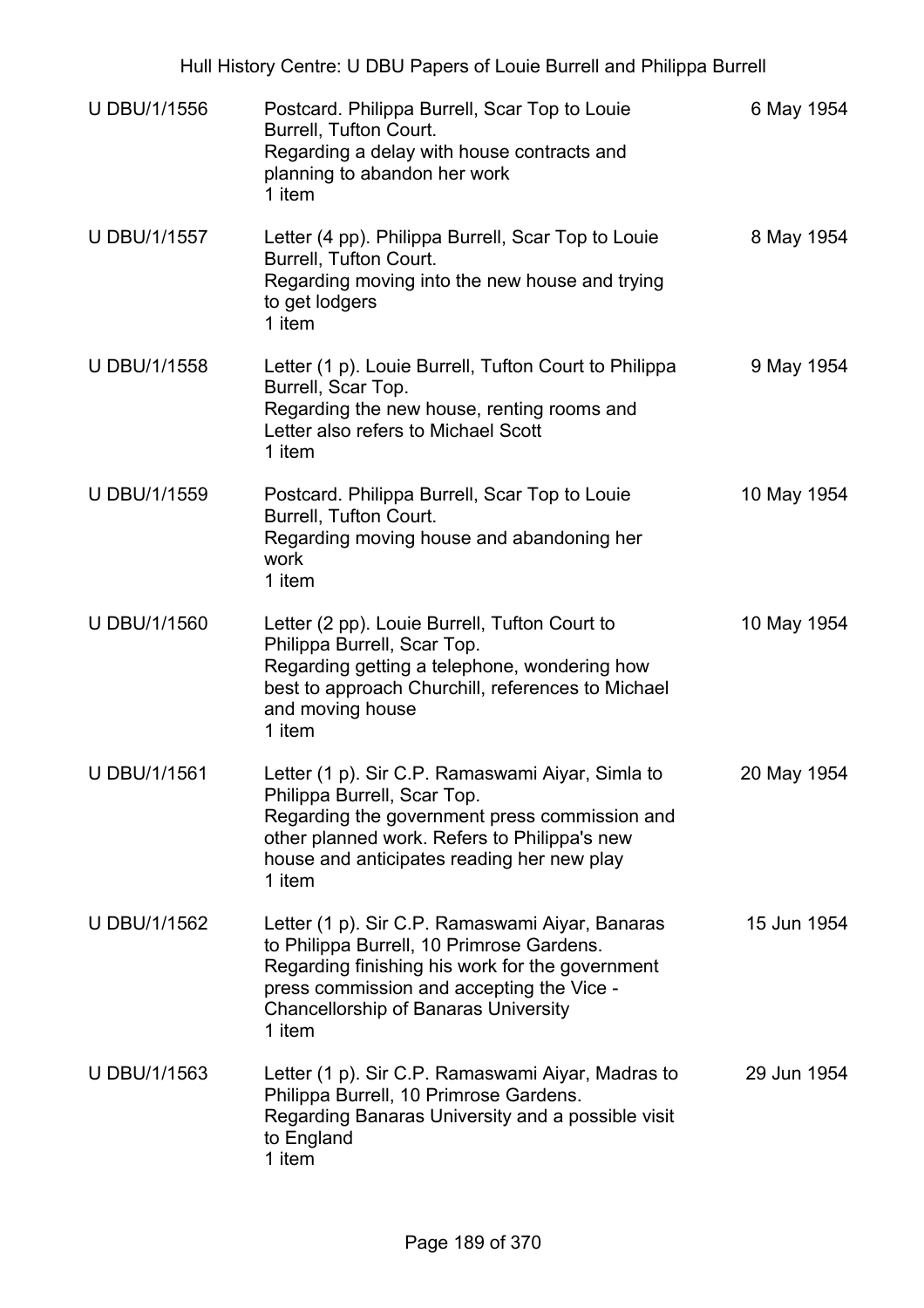| Hull History Centre: U DBU Papers of Louie Burrell and Philippa Burrell |                                                                                                                                                                                                                                                          |             |  |
|-------------------------------------------------------------------------|----------------------------------------------------------------------------------------------------------------------------------------------------------------------------------------------------------------------------------------------------------|-------------|--|
| <b>U DBU/1/1564</b>                                                     | Letter (1 p). Sir C.P. Ramaswami Aiyar, Banaras<br>to Philippa Burrell, 10 Primrose Gardens.<br>Regarding his work, Banaras University and US<br>student Helena Maxfield<br>1 item                                                                       | 6 Aug 1954  |  |
| U DBU/1/1565                                                            | Letter (1 p). Sir C.P. Ramaswami Aiyar, Madras to<br>Philippa Burrell, 10 Primrose Gardens.<br>Regarding his lecturing work and travels,<br>Philippa's new house and Helena Maxfield<br>1 item                                                           | 21 Aug 1954 |  |
| <b>U DBU/1/1566</b>                                                     | Letter (2 pp). Louie Burrell, the 'Look Out' to<br>Philippa Burrell, 10 Primrose Gardens.<br>Regarding the 'Look Out' lodgers, her appreciation<br>of Appledore and problems with water supply<br>1 item                                                 | 5 Sep 1954  |  |
| U DBU/1/1567                                                            | Letter (4 pp). Philippa Burrell, Primrose Gardens<br>to Louie Burrell, 'The Look Out'.<br>Regarding Primrose Garden lodgers and Helena<br>Maxfield<br>1 item                                                                                             | Sep 1954    |  |
| U DBU/1/1568                                                            | Letter (1 p). Sir C.P. Ramaswami Aiyar,<br>Ootacamund to Philippa Burrell, Scar Top.<br>Regarding plans for his vacation and university<br>work, the international political situation and<br><b>Helena Maxfield</b><br>1 item                           | 12 Oct 1954 |  |
| U DBU/1/1569                                                            | Postcard. Helena Maxfield, Keele to Philippa<br>Burrell, Primrose Gardens.<br>Regarding her course at North Staffordshire<br>University College, cultural between America and<br>England differences and problems with her<br>residence permit<br>1 item | 13 Oct 1954 |  |
| <b>U DBU/1/1570</b>                                                     | Postcard. Philippa Burrell to Louie Burrell,<br>Primrose Gardens.<br>Regarding a lodger and seeing a Gorki film<br>1 item                                                                                                                                | 18 Oct 1954 |  |
| <b>U DBU/1/1571</b>                                                     | Postcard. Philippa Burrell, Scar Top to Louie<br>Burrell, the 'Look Out'.<br>Regarding problems with the Halls moving into<br>Scar Top<br>1 item                                                                                                         | 19 Oct 1954 |  |
| <b>U DBU/1/1572</b>                                                     | Postcard Letter . Helena Maxfield, Keele to<br>Philippa Burrell, Primrose Gardens.                                                                                                                                                                       | 20 Oct 1954 |  |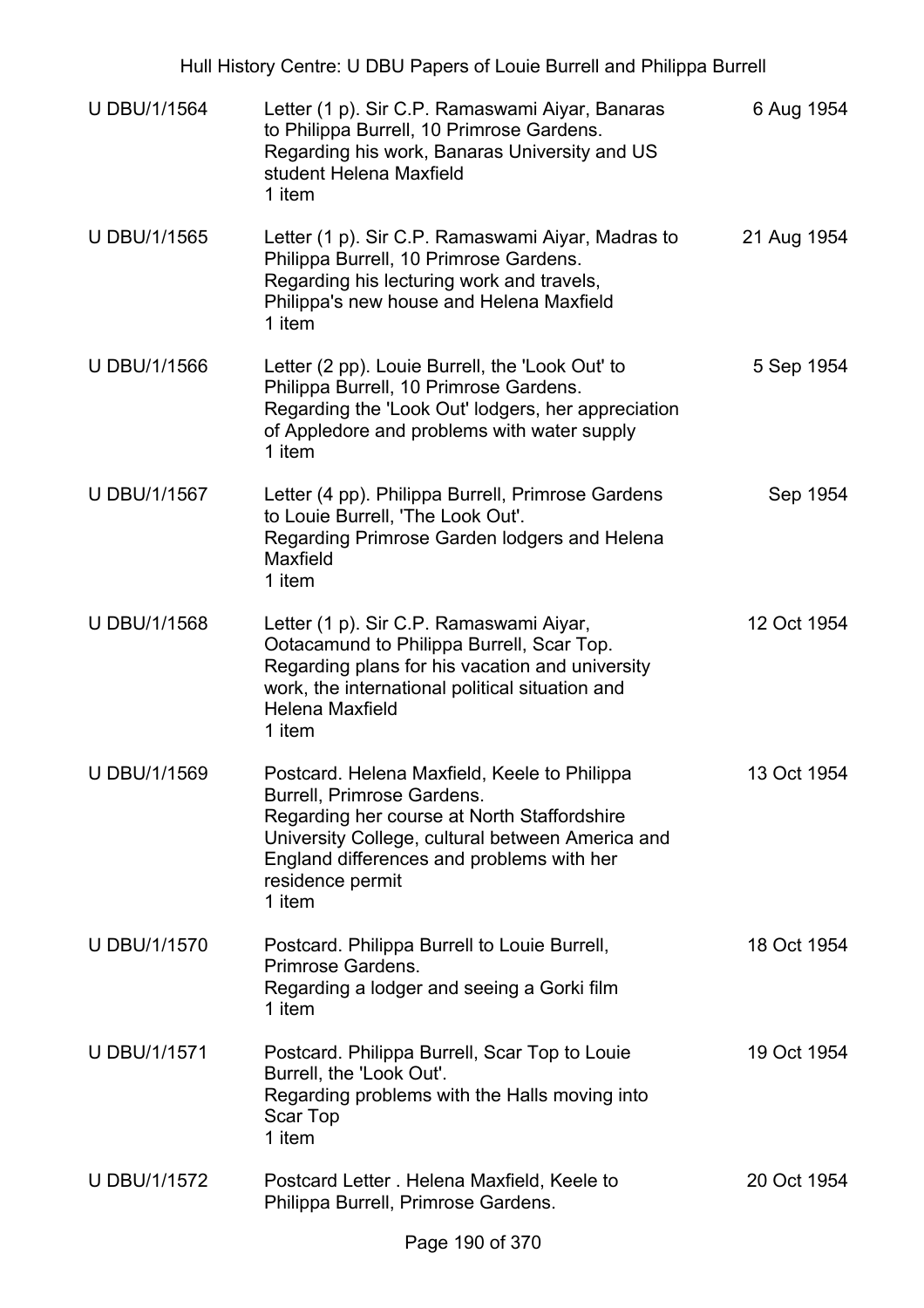|                      | Regarding generalisations about people and mass<br>behaviour<br>1 item                                                                                                      |             |
|----------------------|-----------------------------------------------------------------------------------------------------------------------------------------------------------------------------|-------------|
| U DBU/1/1572a        | Press cutting regarding Helena Maxfield's<br>residence permit<br>1 item                                                                                                     | 13 May 1956 |
| U DBU/1/1572b        | Handwritten draft reply to DBU/1572c (1 p).<br>Philippa Burrell to Helena Maxfield.<br>Regarding industry and the Catholic church<br>1 item                                 | c.1956      |
| <b>U DBU/1/1572c</b> | Letter (1 p). Helena Maxfield, Chico State College<br>to Philippa Burrell, Primrose Gardens.<br>Regarding study, travel and Philippa's play<br>1 item                       | 12 Aug 1956 |
| U DBU/1/1572d        | Postcard. Helena Maxfield, Chelsea to Philippa<br>Burrell, Primrose Gardens.<br>Regarding a visit by Sir C.P. Ramaswami Aiyar,<br>study and travelling to Glasgow<br>1 item | 21 Jul 1956 |
| U DBU/1/1572e        | Letter (1 p). Helena Maxfield to Philippa Burrell.<br>Regarding problems with her residence permit<br>and nursing studies<br>1 item                                         | 30 Apr 1956 |
| <b>U DBU/1/1572f</b> | Letter (1 P). Helena Maxfield to Philippa Burrell.<br>Regarding her studies, Christmas and compares<br>English culture and learning to that of other<br>countries<br>1 item | Jan 1955    |
| U DBU/1/1572g        | Postcard. Helena Maxfield to Philippa Burrell,<br>Primrose Gardens.<br>Regarding Philippa's work<br>1 item                                                                  | May 1955    |
| U DBU/1/1572h        | Letter (1 p). Helena Maxfield, Keele to Philippa<br>Burrell.<br>Regarding Christmas plans and problems with her<br>passport<br>1 item                                       | 5 Dec 1955  |
| <b>U DBU/1/1572i</b> | Letter (1 p). Helena Maxfield, Dulwich to Philippa<br>Burrell.<br>Regarding problems with her passport and the<br>home office, travel plans and her studies<br>1 item       | 3 Oct 1955  |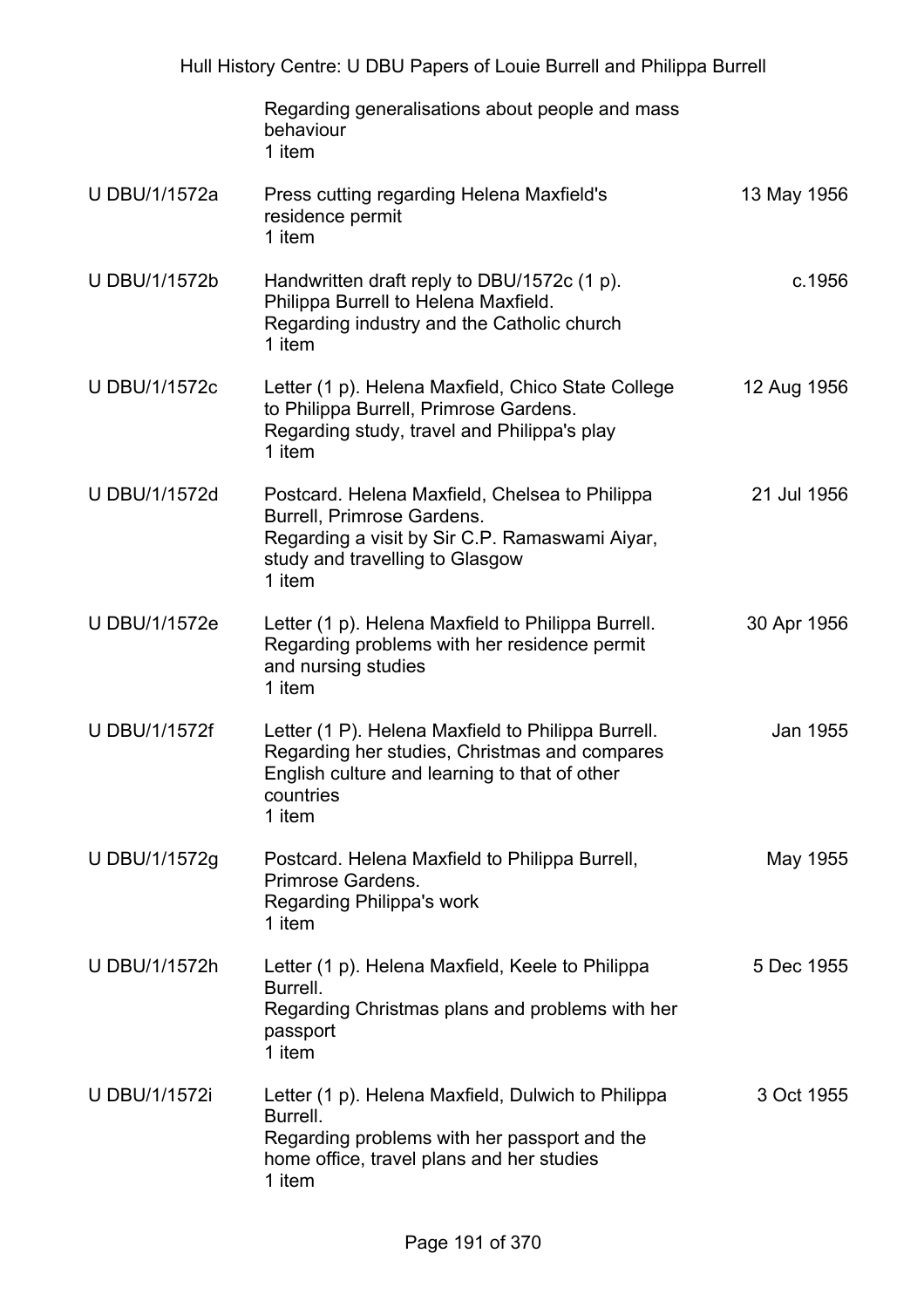| U DBU/1/1572j        | Letter (1 p). Helena Maxfield, London to Philippa<br>Burrell.<br>Regarding her studies and nursing training and<br>problems with her passport<br>1 item                                                                            | 10 Sep 1955 |
|----------------------|------------------------------------------------------------------------------------------------------------------------------------------------------------------------------------------------------------------------------------|-------------|
| <b>U DBU/1/1572k</b> | Postcard. Helena Maxfield, Hindhead to Philippa<br>Burrell, Primrose Gardens.<br>Regarding problems with her residence permit<br>and passport<br>1 item                                                                            | 15 Sep 1955 |
| <b>U DBU/1/1572I</b> | Letter (1 p). Helena Maxfield to Philippa Burrell.<br>Regarding publicity related to the problems with<br>her passport<br>1 item                                                                                                   | 8 Feb 1955  |
| <b>U DBU/1/1573</b>  | Letter (1 p). Louie Burrell, Primrose Gardens to<br>Philippa Burrell, Scar Top.<br>Regarding Philippa's problems with the Halls at<br>Scar Top. Letter also refers to Michael Scott,<br>lodgers and a fire in the street<br>1 item | 21 Oct 1954 |
| <b>U DBU/1/1574</b>  | Postcard. Regarding Philippa Burrell, Scar Top to<br>Louie Burrell, Primrose Gardens.<br>Regarding problems with the Halls at Scar Top<br>1 item                                                                                   | 22 Oct 1954 |
| <b>U DBU/1/1575</b>  | Letter (1 p). Louie Burrell, Primrose Gardens to<br>Philippa Burrell, Scar Top.<br>Regarding Philippa's problems with the Halls.<br>Letter also refers to Primrose Gardens lodgers<br>and a fire in the street<br>1 item           | 23 Oct 1954 |
| <b>U DBU/1/1576</b>  | Postcard. Philippa Burrell, Scar Top to Louie<br>Burrell, the 'Look Out'.<br>Regarding problems with the Halls and her plans<br>for leaving Scar Top<br>1 item                                                                     | 24 Oct 1954 |
| <b>U DBU/1/1577</b>  | Letter (1 p). Louie Burrell, Primrose Gardens to<br>Philippa Burrell, Scar Top.<br>Regarding Philippa's problems with the Halls and<br>refers to lodgers<br>1 item                                                                 | 26 Oct 1954 |
| <b>U DBU/1/1578</b>  | Postcard. Philippa Burrell, Scar Top to Louie<br>Burrell, Primrose Gardens.<br>Regarding problems with the Halls, Louie's health<br>and news of Primrose Gardens lodgers                                                           | 27 Oct 1954 |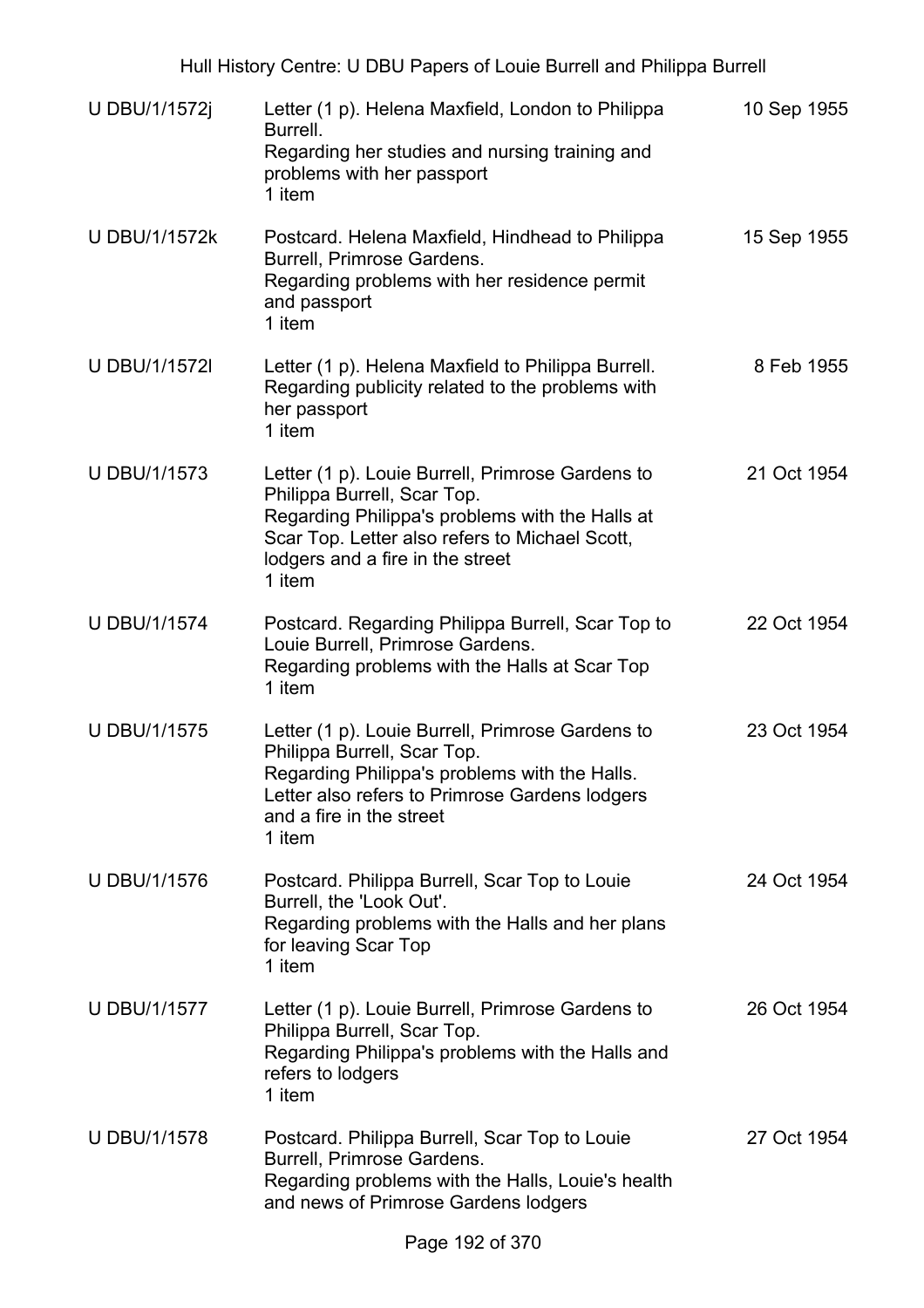1 item

| <b>U DBU/1/1579</b> | Letter (2 pp). Louie Burrell, Primrose Gardens to<br>Philippa Burrell, Scar Top.<br>Regarding Philippa's work and her problems with<br>the Halls, Primrose Gardens lodgers and Burrell<br>family money<br>1 item | 31 Oct 1954 |
|---------------------|------------------------------------------------------------------------------------------------------------------------------------------------------------------------------------------------------------------|-------------|
| <b>U DBU/1/1580</b> | Letter (1 p). Louie Burrell, Primrose Gardens to<br>Philippa Burrell, Scar Top.<br>Regarding Philippa's problems with the Halls and<br>refers to the 'Look Out' being ruined by lodgers<br>1 item                | 2 Nov 1954  |
| <b>U DBU/1/1581</b> | Letter (1 p). Sir C.P. Ramaswami Aiyar, Banaras<br>to Philippa Burrell, Scar Top.<br>Regarding the progress of Philippa's work and<br>refers to Helena Maxfield and the USA<br>1 item                            | 5 Nov 1954  |
| U DBU/1/1582        | Postcard. Philippa Burrell, Scar Top to Louie<br>Burrell, Primrose Gardens.<br>Regarding attempting to complete the last act of<br>her play<br>1 item                                                            | 5 Nov 1954  |
| U DBU/1/1583        | Postcard. Louie Burrell, Primrose Gardens to<br>Philippa Burrell.<br>Regarding the local newspaper<br>1 item                                                                                                     | 7 Nov 1954  |
| <b>U DBU/1/1584</b> | Letter (2 pp). Louie Burrell, Primrose Gardens to<br>Philippa Burrell, Scar Top.<br>Philippa should have a working home. Refers to<br>news of lodgers and improvements in her health<br>1 item                   | 8 Nov 1954  |
| <b>U DBU/1/1585</b> | Letter (1 p). Louie Burrell, Primrose Gardens to<br>Philippa Burrell, Scar Top.<br>Regarding Primrose Gardens lodgers, a Gorki film<br>and improvements in her health<br>1 item                                  | 12 Nov 1954 |
| <b>U DBU/1/1586</b> | Postcard. Philippa Burrell, Scar Top to Louie<br>Burrell, Primrose Gardens.<br>Regarding her health and the progress of her work<br>1 item                                                                       | Nov 1954    |
| <b>U DBU/1/1587</b> | Letter (1 p). Louie Burrell, Primrose Gardens to<br>Philippa Burrell, Scar Top.<br>Regarding Philippa completing work on her play                                                                                | Nov 1954    |
|                     | -- 100 - 1070                                                                                                                                                                                                    |             |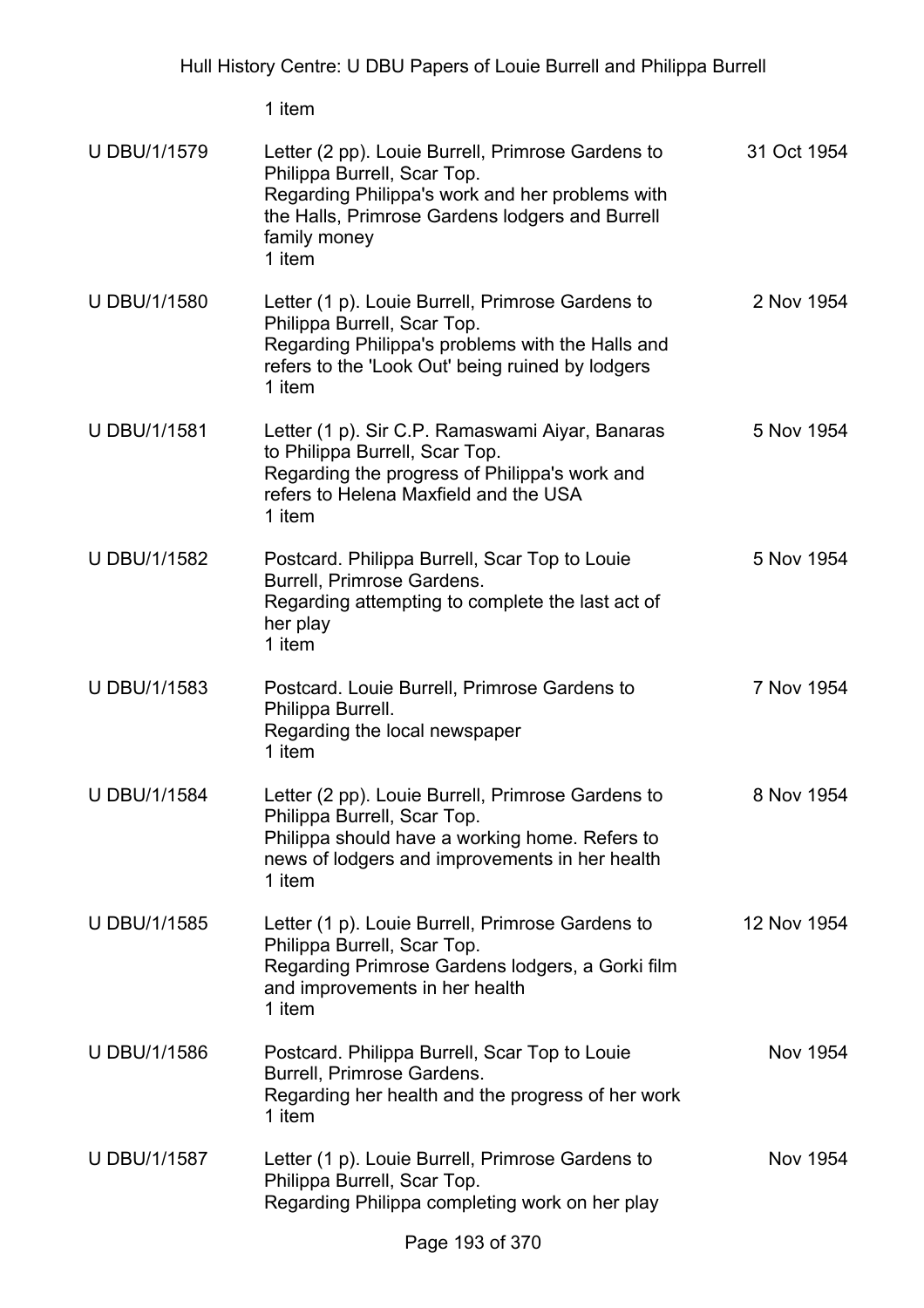1 item U DBU/1/1588 Postcard. Philippa Burrell, Scar Top to Louie Burrell, Primrose Gardens. Regarding arrangements for leaving Scar Top 1 item 15 Nov 1954 U DBU/1/1589 Postcard. Philippa Burrell, Scar Top to Louie Burrell, Primrose Gardens. Regarding her return to London 1 item 17 Nov 1954 U DBU/1/1590 Letter (1 p). Sir C.P. Ramaswami Aiyar, Calcutta to Philippa Burrell, Primrose Gardens. Regarding Philippa's completed play, Helena Maxfield and his work at Banaras University 1 item 24 Nov 1954 U DBU/1/1591 Letter (2 pp). Louie Burrell, Primrose Gardens to Philippa Burrell, Hebden. Regarding news of Miss Seddon and domestic matters 1 item 11 Feb 1955 U DBU/1/1592 Postcard. Philippa Burrell, Hebden to Louie Burrell, Primrose Gardens. Regarding working to revise her play 1 item 18 Feb 1955 U DBU/1/1593 Letter (1 p). Louie Burrell, Primrose Gardens to Philippa Burrell, Hebden. Regarding domestic matters, her health and a hospital visit 1 item 18 Feb 1955 U DBU/1/1594 Letter (1 p). Louie Burrell Central Middlesex hospital to Philippa Burrell. An account of her hospital stay 1 item Apr 1955

- U DBU/1/1595 Letter (4 pp). Louie Burrell, Central Middlesex hospital to Philippa Burrell. A description of the hospital and other patients. Refers to Philippa's visit and matters relating to Appledore 1 item 14 Apr 1955
- U DBU/1/1596 Letter (1 p). Sir C.P. Ramaswami Aiyar, Banaras to Philippa Burrell, Primrose Gardens. To visit London for the British Commonwealth Universities meeting. Refers to Helena Maxfield 1 item 5 Mar 1955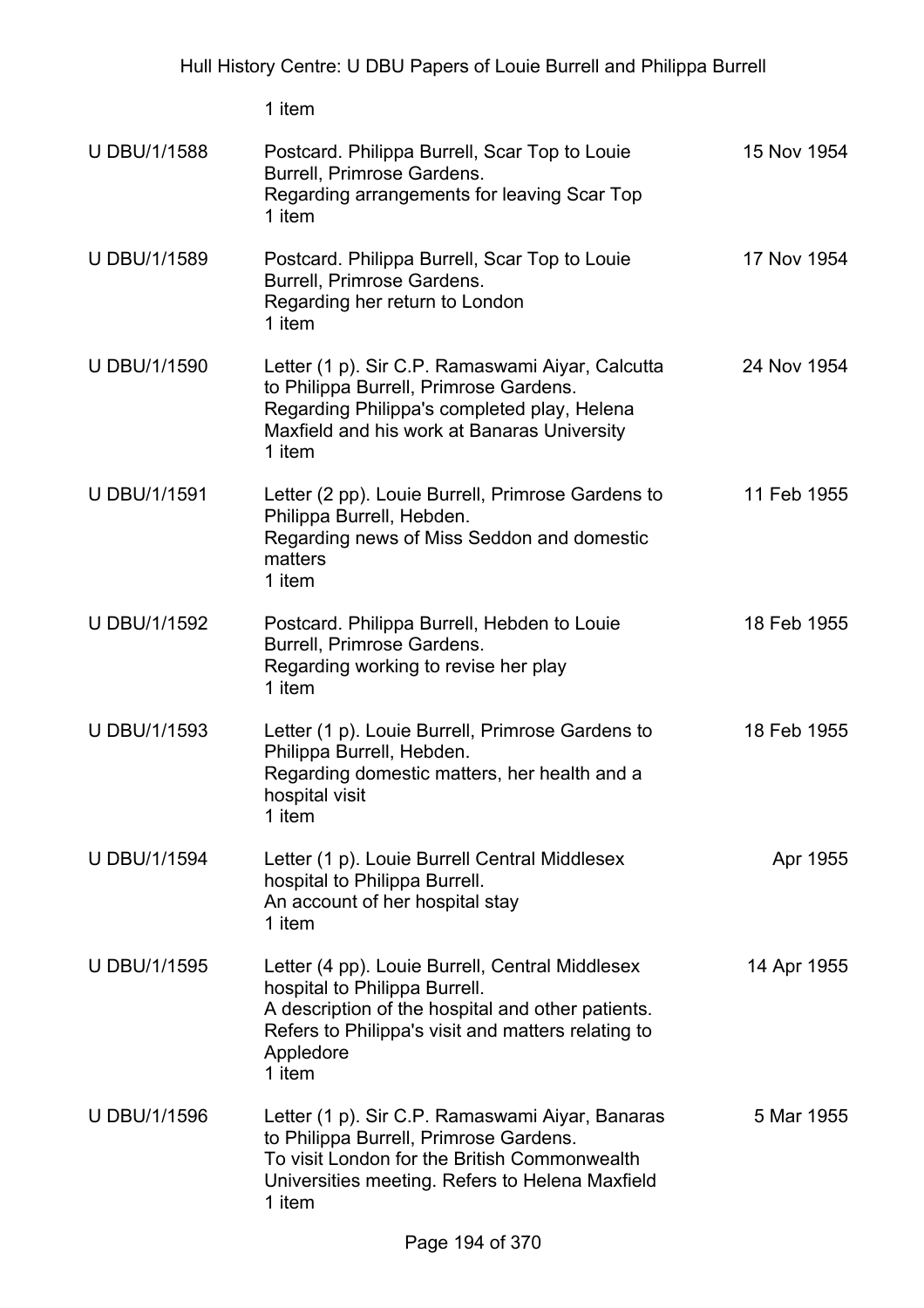| <b>U DBU/1/1597</b> | Letter (1 p). Sir C.P. Ramaswami Aiyar, Banaras<br>to Philippa Burrell, Primrose Gardens.<br>Regarding Philippa's account of a peace<br>demonstration. Refers to the world peace<br>movement and Helena Maxfield<br>1 item                                                                                                                                                                                                                                                                        | 28 Mar 1955               |
|---------------------|---------------------------------------------------------------------------------------------------------------------------------------------------------------------------------------------------------------------------------------------------------------------------------------------------------------------------------------------------------------------------------------------------------------------------------------------------------------------------------------------------|---------------------------|
| <b>U DBU/1/1598</b> | Letter (3 pp). Philippa Burrell, Primrose Gardens<br>to Frank, Artists and Writers Peace Appeal<br>committee.<br>Regarding her dissatisfaction with the inaction of<br>the Author's World Peace Appeal. Letter also<br>refers to Naomi Mitcheson, the PEN Club and the<br><b>National Council for Civil Liberties</b><br>1 item                                                                                                                                                                   | 19 Apr 1955               |
| <b>U DBU/1/1599</b> | Letters<br>a) Letter (1 p). Frank, Author's World Peace<br>Appeal, Brentwood to Philippa Burrell. Regarding<br>Philippa's opinions on the Author's World Peace<br>Appeal and her suggestions regarding monthly<br>meetings, Naomi Mitcheson and the National<br>Council for Civil Liberties. 25 April 1951<br>b) Draft letter on reverse of a) (1 p). Philippa<br>Burrell to Frank, Brentwood. Regarding the idea of<br>monthly meetings and criticism of Naomi<br>Mitcheson. May 1955<br>2 items | Apr-May 1955              |
| U DBU/1/1601        | Letters<br>a) Letter (1 p). Frank, Brentwood to Philippa<br>Burrell. Regarding monthly meetings and Naomi<br>Mitcheson<br>b) Draft letter on reverse of DBU/1/1601 $(1 p)$ .<br>Philippa Burrell to Frank, Brentwood. Regarding<br>monthly meetings. Criticises of Naomi Mitcheson<br>and questions Frank's ideas regarding the<br>Author's World Peace Appeal. 5 May 1955<br>2 items                                                                                                             | 3-5 May 1955              |
| U DBU/1/1603        | Letters<br>a) (2 pp). Arthur Brown, Western-super-Mare to<br>Louie Burrell, Primrose Gardens. Regarding the<br>death of his sister, Helen Brown and reminisces.<br>26 April 1955<br>b) (2 pp). Miss Eppy, Bridgewater to Louie Burrell,<br>Primrose Gardens. Account of the death of Helen<br>Brown. 8 July 1954<br>2 items                                                                                                                                                                       | 8 Jul 1954-26<br>Apr 1955 |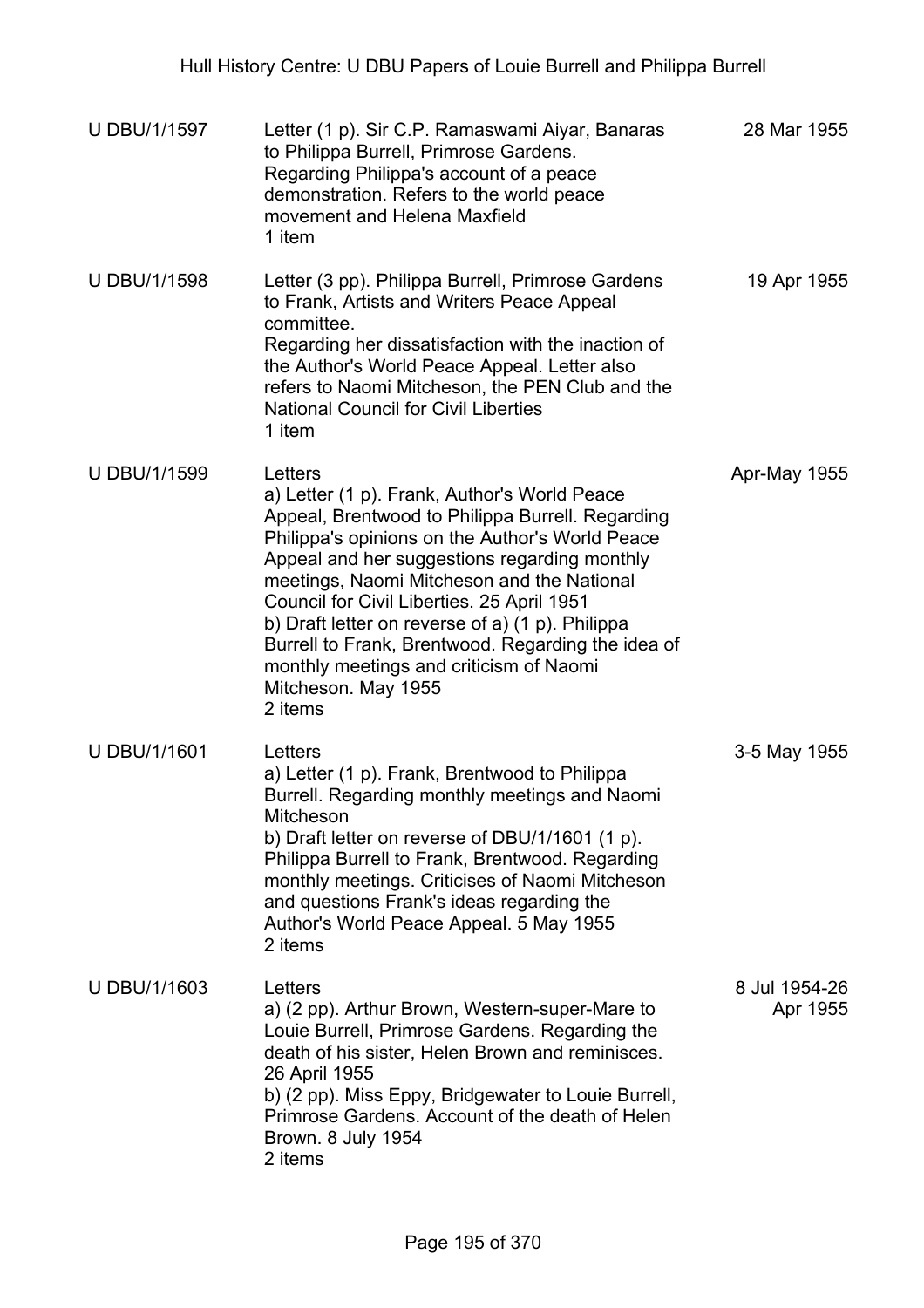| <b>U DBU/1/1604</b> | Postcard. Philippa Burrell, Paris to Louie Burrell,<br>Primrose Gardens.<br>Account of her journey. Letter also refers to an<br>International Theatre festival and the company of<br>the Stratford East Theatre Royal<br>1 item | 18 May 1955 |
|---------------------|---------------------------------------------------------------------------------------------------------------------------------------------------------------------------------------------------------------------------------|-------------|
| <b>U DBU/1/1605</b> | Postcard. Philippa Burrell, Paris to Louie Burrell,<br>Primrose Gardens.<br>Regarding travel plans and the Stratford East<br>Theatre Royal theatre company's success with<br>'Arden of Faversham'<br>1 item                     | 22 May 1955 |
| U DBU/1/1606        | Postcard. Philippa Burrell, Sopot, Poland to Louie<br>Burrell, Primrose Gardens.<br>Regarding her travels around the Baltic and the<br>Helsinki world peace congress<br>1 item                                                  | 7 Jun 1955  |
| U DBU/1/1607        | Postcard. Philippa Burrell, Posnan, Poland to<br>Louie Burrell, Primrose Gardens.<br>An account of her travels<br>1 item                                                                                                        | 13 Jun 1955 |
| U DBU/1/1608        | Postcard. Philippa Burrell, Poland to Louie Burrell,<br>Primrose Gardens.<br>Regarding plans for travelling to the Helsinki<br>peace congress with the Polish delegation and<br>refers to Warsaw<br>1 item                      | 17 Jun 1955 |
| U DBU/1/1609        | Letter (1 p). Louie Burrell, Primrose Gardens to<br>Philippa, Burrell, Helsinki.<br>Regarding Philippa's travels and gives an account<br>of a party and poetry reading<br>1 item                                                | 21 Jun 1955 |
| U DBU/1/1610        | Postcard. Philippa Burrell, Helsinki, to Louie<br>Burrell, Primrose Gardens.<br>Regarding her journey to Helsinki, the peace<br>congress and Polish delegation<br>1 item                                                        | 21 Jun 1955 |
| U DBU/1/1611        | Postcard. Philippa Burrell, Helsinki to Louie<br>Burrell, Primrose Gardens.<br>Regarding the results of the peace congress and<br>her plans for returning to London<br>1 item                                                   | 28 Jun 1955 |
| U DBU/1/1612        | Letter (3 pp). Philippa Burrell, Helsinki to Louie<br>Burrell, Primrose Gardens.                                                                                                                                                | 1 Jul 1955  |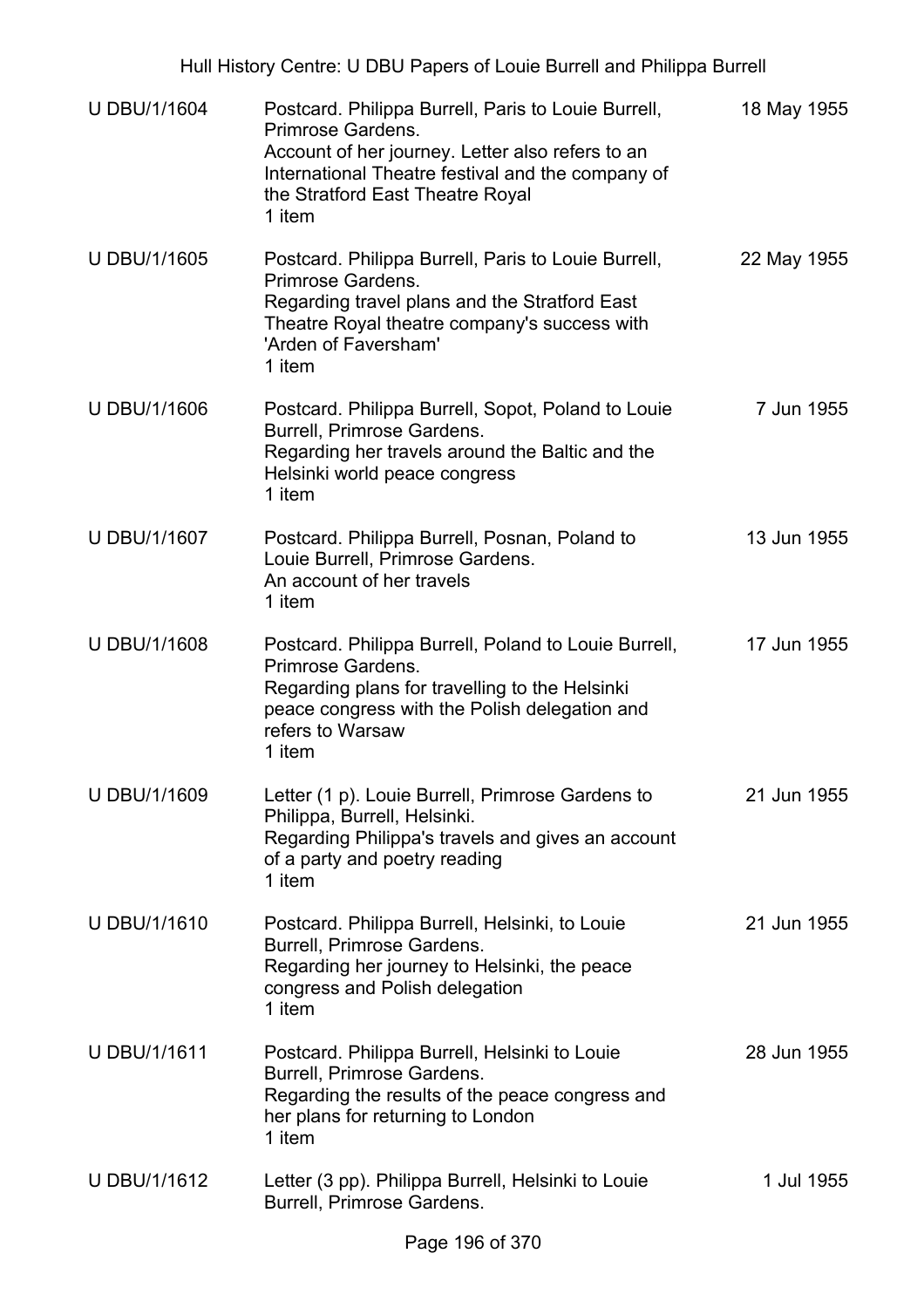|                     | Regarding the peace congress, being invited to<br>Russia and China and her travel plans. Refers to<br>her optimism<br>1 item                                                                                                                                                                                      |             |
|---------------------|-------------------------------------------------------------------------------------------------------------------------------------------------------------------------------------------------------------------------------------------------------------------------------------------------------------------|-------------|
| U DBU/1/1613        | Postcard. Philippa Burrell, Leningrad to Louie<br>Burrell, Primrose Gardens.<br>An account of the peace congress delegates in<br>Leningrad and referring to travelling to China<br>1 item                                                                                                                         | 4 Jul 1955  |
| <b>U DBU/1/1614</b> | Postcard. Philippa Burrell, Moscow to Louie<br>Burrell, Primrose Gardens.<br>Regarding the idea of travelling to China<br>1 item                                                                                                                                                                                  | 8 Jul 1955  |
| <b>UDBU/1/1615</b>  | Draft letter (4 pp). Philippa Burrell to John St John,<br>Hon. secretary of the Author's World Peace<br>Appeal.<br>Regarding the Helsinki peace congress and her<br>disagreements with Naomi Mitcheson over the<br>writer's role in historical events and the Author's<br>World Peace Appeal's inaction<br>1 item | 1955        |
| U DBU/1/1616        | Letter (1 p). Sir C.P. Ramaswami Aiyar, Banaras<br>to Philippa Burrell, Primrose Gardens.<br>Regarding Philippa's impression of the Helsinki<br>peace congress, Poland and Russia. Plans for<br>visiting London<br>1 item                                                                                         | 31 Aug 1955 |
| U DBU/1/1617        | Letter (1 p). Sir C.P. Ramaswami Aiyar, Banaras<br>to Philippa Burrell, Primrose Gardens.<br>Regarding an invitation to lead an Indian<br>Universities delegation to China and Philippa's<br>activities at Primrose Gardens<br>1 item                                                                             | 14 Sep 1955 |
| U DBU/1/1618        | Letter (2 pp). Louie Burrell, the 'Look Out' to<br>Philippa Burrell, Primrose Gardens.<br>Regarding problems with the 'Look Out'<br>1 item                                                                                                                                                                        | 15 Oct 1955 |
| U DBU/1/1619        | Letter (1 p). Louie Burrell, the 'Look Out' to<br>Philippa Burrell, Primrose Gardens.<br>Regarding problems with the 'Look Out' and<br>domestic matters<br>1 item                                                                                                                                                 | 19 Oct 1955 |
| U DBU/1/1620        | Letter (2 pp). Louie Burrell, the 'Look Out' to<br>Philippa Burrell, Primrose Gardens.                                                                                                                                                                                                                            | 25 Oct 1955 |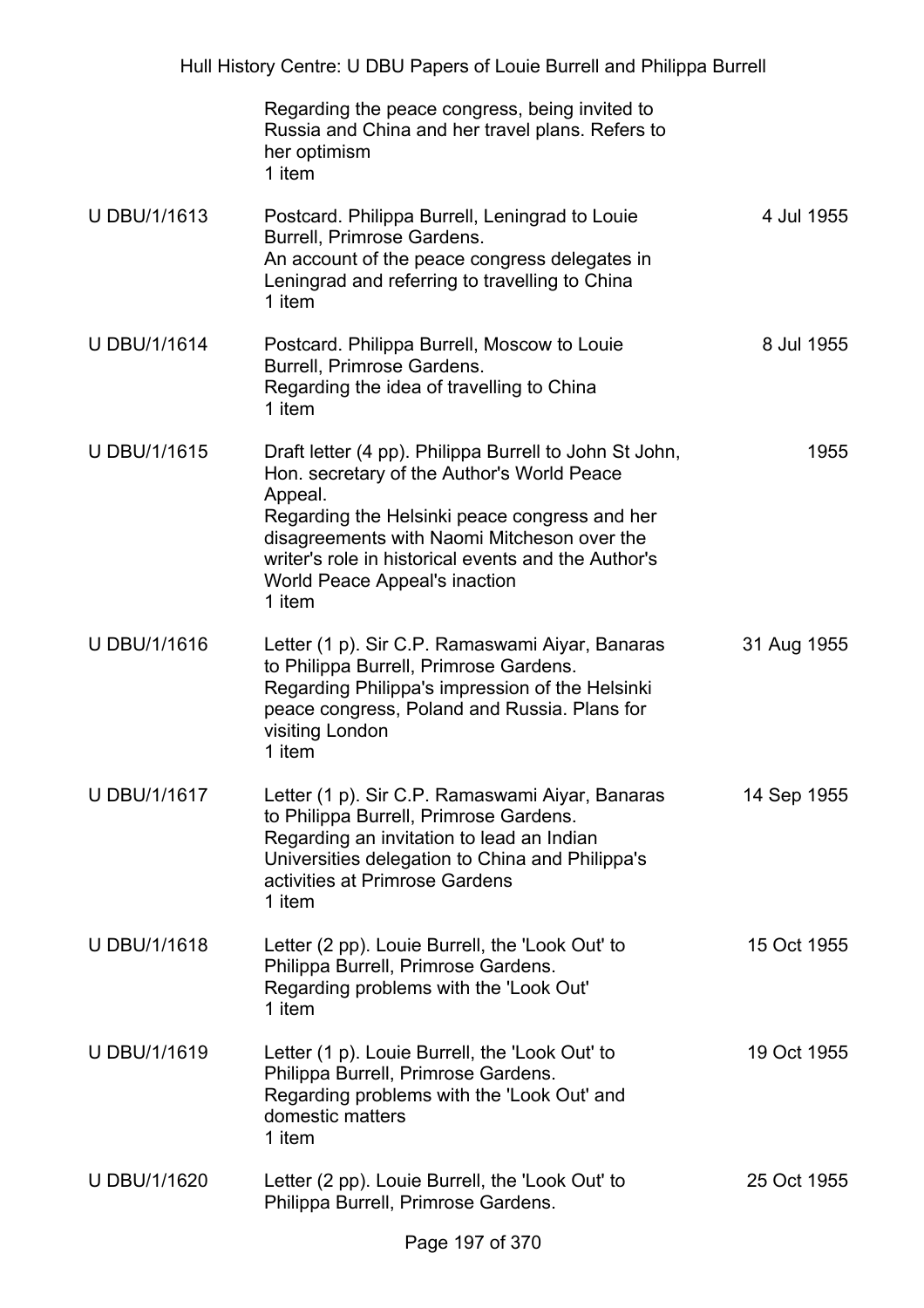| Regarding problems with the 'Look Out', finding |
|-------------------------------------------------|
| another house in Devon and her improved health  |
| 1 item                                          |

| U DBU/1/1621 | Letter (3 pp). Philippa Burrell, Primrose Gardens<br>to Louie Burrell, 'The Look Out'.<br>Regarding problems with the 'Look Out', a visit to<br>Appledore and Letter also refers to Primrose<br>Garden lodgers<br>1 item | 26 Oct 1955 |
|--------------|--------------------------------------------------------------------------------------------------------------------------------------------------------------------------------------------------------------------------|-------------|
| U DBU/1/1622 | Letter (1 p). Louie Burrell, the 'Look Out' to<br>Philippa Burrell, Primrose Gardens.<br>Regarding leaving the 'Look Out'<br>1 item                                                                                      | 27 Oct 1955 |
| U DBU/1/1623 | Letter (2 pp). Philippa Burrell, Primrose Gardens<br>to Louie Burrell 'The Look Out'                                                                                                                                     | 1 Nov 1955  |

- to Louie Burrell, 'The Look Out'. Regarding the Chinese theatre, the 'Look Out', Primrose Gardens and Sir C.P. Ramaswami Aiyar 1 item
- U DBU/1/1624 Letter (1 p). Sir C.P. Ramaswami Aiyar, New Delhi to Philippa, Primrose Gardens. Regarding an account of the Indian Universities delegation to China and a new anti - American force in the world 1 item 4 Nov 1955
- U DBU/1/1625 Letter (1 p). Sir C.P. Ramaswami Aiyar, Banaras to Philippa Burrell, Primrose Gardens. Regarding university work and an account of his visit to China 1 item 12 Nov 1955
- U DBU/1/1626 Letter (1 p). Kate Ramsey, Vancouver to Louie Burrell, the 'Look Out'. Regarding reminiscences of Louie's time in Victoria, Canada 1 item 12 Oct 1955
- U DBU/1/1627 Letter (11 pp). Kate Ramsey, Vancouver to Louie Burrell, Primrose Gardens. Regarding reminiscences of Louie's time in Victoria, Canada and her painting work there. Refers to family news 1 item 21 Nov 1955
- U DBU/1/1628 Letter (3 pp). Kate Ramsey, Vancouver to Louie Burrell, Primrose Gardens. Regarding Louie's sketch of her daughter Jean and Louie painting Charlie Chaplain 14 Jun 1956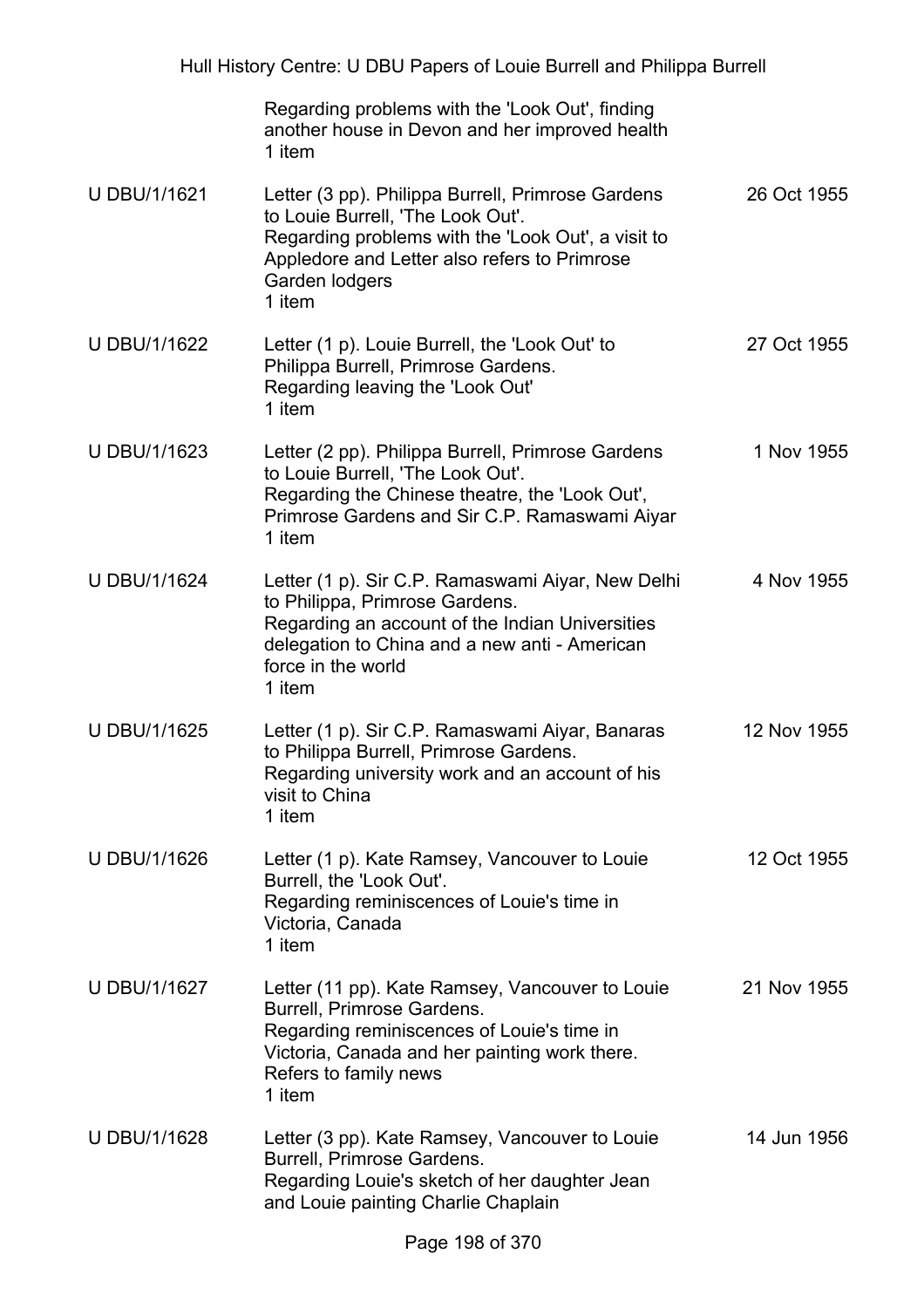1 item

| U DBU/1/1629        | Letter (5 pp). Kate Ramsey, Vancouver to Louie<br>Burrell, Primrose Gardens.<br>Regarding Louie's car accident and health, her<br>husband Todd and family news<br>1 item  | 14 Jul 1956 |
|---------------------|---------------------------------------------------------------------------------------------------------------------------------------------------------------------------|-------------|
| U DBU/1/1630        | Letter (2 pp). Miss Somerville, Northam, Devon to<br>Louie Burrell, Primrose Gardens.<br>Regarding local news and hopes for Louie's return<br>to Devon<br>1 item          | 20 Dec 1954 |
| U DBU/1/1631        | Letter (2 pp). Miss Somerville, Northam, Devon to<br>Louie Burrell, Primrose Gardens.<br>Regarding news of Louie's Devon friends<br>1 item                                | 16 Jan 1955 |
| U DBU/1/1632        | Letter (1 p). Mrs Scott, Appledore to Louie Burrell,<br>Primrose Gardens.<br>Regarding buying a puppy<br>1 item                                                           | 1955        |
| U DBU/1/1633        | Letter (1 p). Mrs Scott, Appledore to Louie Burrell,<br>Primrose Gardens.<br>Regarding being unable to let Louie stay with her<br>1 item                                  | 1955        |
| <b>U DBU/1/1634</b> | Letter (2 pp). Mrs Scott, Appledore to Louie<br>Burrell, Primrose Gardens.<br>Regarding Louie's departure from Appledore<br>1 item                                        | 14 Nov 1955 |
| <b>U DBU/1/1635</b> | Letter (3 pp). Mrs Scott, Appledore to Louie<br>Burrell, Primrose Gardens.<br>Regarding general news and hopes that Louie will<br>return to Devon<br>1 item               | 14 Nov 1955 |
| U DBU/1/1636        | Letter (3 pp). Mrs Scott, Appledore to Louie<br>Burrell, Primrose Gardens.<br>Wishes Louie still lived at Appledore. Refers to<br>general news<br>1 item                  | 7 Mar 1956  |
| U DBU/1/1637        | Letter (2 pp). Miss Winifred Burn, Arundel, Sussex<br>to Louie Burrell, Primrose Gardens.<br>Regarding visiting Louie, Louie's car accident and<br>general news<br>1 item | 26 Jun 1956 |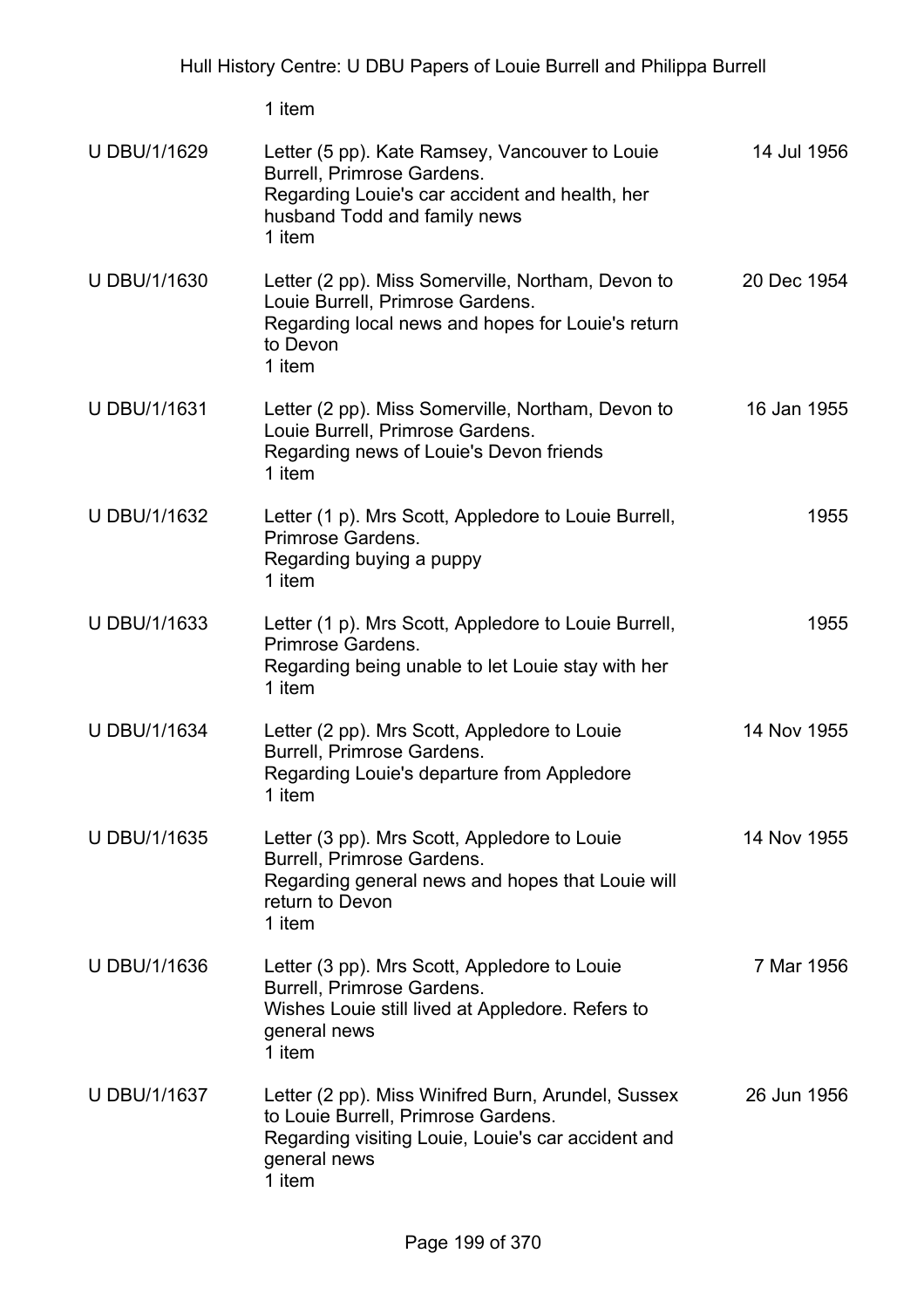|                     | Hull History Centre: U DBU Papers of Louie Burrell and Philippa Burrell                                                                                                                                                                                                                                                                                                             |                       |
|---------------------|-------------------------------------------------------------------------------------------------------------------------------------------------------------------------------------------------------------------------------------------------------------------------------------------------------------------------------------------------------------------------------------|-----------------------|
| U DBU/1/1638        | Letter (2 pp). Mrs Poole, Northam, Devon to Louie<br>Burrell, Primrose Gardens.<br>Regarding local news<br>1 item                                                                                                                                                                                                                                                                   | 20 Sep 1956           |
| U DBU/1/1639        | Letter (2 pp). Mrs Poole, Northam Devon to Louie<br>Burrell, Primrose Gardens.<br>Regarding news of Louie's Devon friends<br>1 item                                                                                                                                                                                                                                                 | 23 Dec 1956           |
| U DBU/1/1640        | Letter (2 pp). Mrs Poole, Northam, Devon to Louie<br>Burrell, Primrose Gardens.<br>Regarding Louie's fall, general news and<br>Philippa's travels<br>1 item                                                                                                                                                                                                                         | 24 Apr 1957           |
| <b>U DBU/1/1641</b> | Letter (1 p). Louie Burrell, Wilson House to Keith<br>Burrell.<br>Regarding a request for £120 and the problems of<br>supporting herself with art<br>1 item                                                                                                                                                                                                                         | 9 Oct 1948            |
| U DBU/1/1642        | Letter (1 p). Keith Burrell, Burrell's Wharf, London<br>to Louie Burrell, Wilson House.<br>Sending her £120<br>1 item                                                                                                                                                                                                                                                               | 26 Oct 1948           |
| U DBU/1/1643        | Letter (1 p). Keith Burrell, Burrell's Wharf, London<br>to Louie Burrell, Tufton Court.<br>Sending her £80. Remarks upon Philippa not<br>earning<br>1 item                                                                                                                                                                                                                          | 29 Oct 1949           |
| <b>U DBU/1/1644</b> | Draft letter (2 pp). Louie Burrell to Keith Burrell.<br>Regarding her poverty, the consequences of<br>Philip's death and the Burrells lack of<br>responsibility towards her and Philippa<br>1 item                                                                                                                                                                                  | 1950-1951             |
| <b>U DBU/1/1645</b> | Letters<br>a) Letter (1 p). John Burrell, Burrell's Wharf,<br>London to Louie Burrell, Tufton Court. Regarding<br>income tax deduction certificates and Philippa's<br>play being produced. 29 January 1952<br>b) Letter (1 p). Keith Burrell, Burrell's Wharf,<br>London to Louie Burrell. Regarding Louie's<br>request for an allowance of 5/-a week. 21 August<br>1952<br>2 items | 29 Jan-21 Aug<br>1952 |
| U DBU/1/1646        | Letter (1 p). Keith Burrell, Burrell's Wharf to Louie<br>Burrell.                                                                                                                                                                                                                                                                                                                   | 10 Sep 1952           |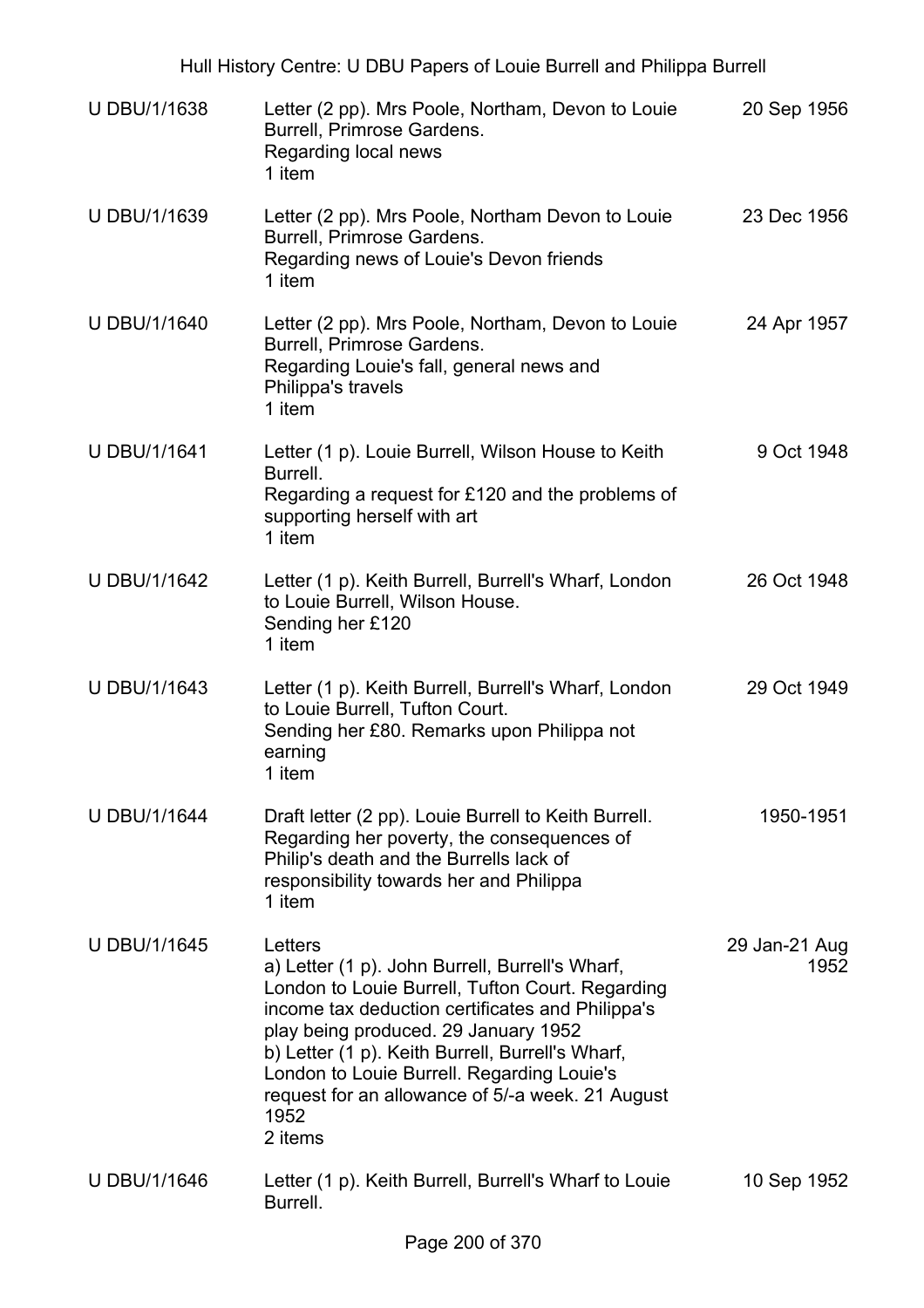|                     | Regarding Louie's request for an allowance and<br>her application to the Artist's General Benevolent<br>Fund<br>1 item                                                                                                                                                         |             |
|---------------------|--------------------------------------------------------------------------------------------------------------------------------------------------------------------------------------------------------------------------------------------------------------------------------|-------------|
| U DBU/1/1647        | Letter (1 p). John Burrell, Burrell's Wharf, London<br>to Louie Burrell.<br>Regarding the family pedigree and Louie's new<br>house the 'Look Out'<br>1 item                                                                                                                    | 30 Oct 1952 |
| U DBU/1/1648        | Draft letter (2 pp). Louie Burrell, the 'Look Out' to<br>John Burrell.<br>Regarding the family pedigree, her request for an<br>allowance and issues regarding Philip's death and<br>Philippa<br>1 item                                                                         | 2 Nov 1952  |
| U DBU/1/1649        | Letter (1 p). John Burrell, Burrell's Wharf to Louie<br>Burrell.<br>Is returning a photograph of Louie's picture of the<br>living room of 10 Downing Street. Refutes Alfred<br>Burrell's part in denying Louie money on Philip's<br>death. Refers to Philippa's work<br>1 item | 14 Nov 1952 |
| U DBU/1/1650        | Letter (1 p). Keith Burrell, Burrell's Wharf, London<br>to Louie Burrell, the 'Look Out'.<br>Regarding sending her £60. Louie's draft reply at<br>bottom<br>1 item                                                                                                             | 8 Sep 1953  |
| U DBU/1/1651        | Letter (1 p). Keith Burrell to Louie Burrell.<br>Sending her £100<br>1 item                                                                                                                                                                                                    | 3 Dec 1954  |
| U DBU/1/1652        | Letter (1 p). John Gibson (son in law of Keith<br>Burrell) to Louie Burrell.<br>Sending a cheque on behalf of Keith and brothers<br>1 item                                                                                                                                     | 11 May 1955 |
| U DBU/1/1653        | Draft letter (1 p). Louie Burrell to Keith Burrell.<br>Regarding a request for financial help due to poor<br>health and medical bills<br>1 item                                                                                                                                | 20 Oct 1955 |
| <b>U DBU/1/1654</b> | Letter (1 p). Keith Burrell, Burrell's Wharf, London<br>to Louie Burrell.<br>Sending her £60. Louie's draft reply at bottom<br>1 item                                                                                                                                          | 20 Oct 1955 |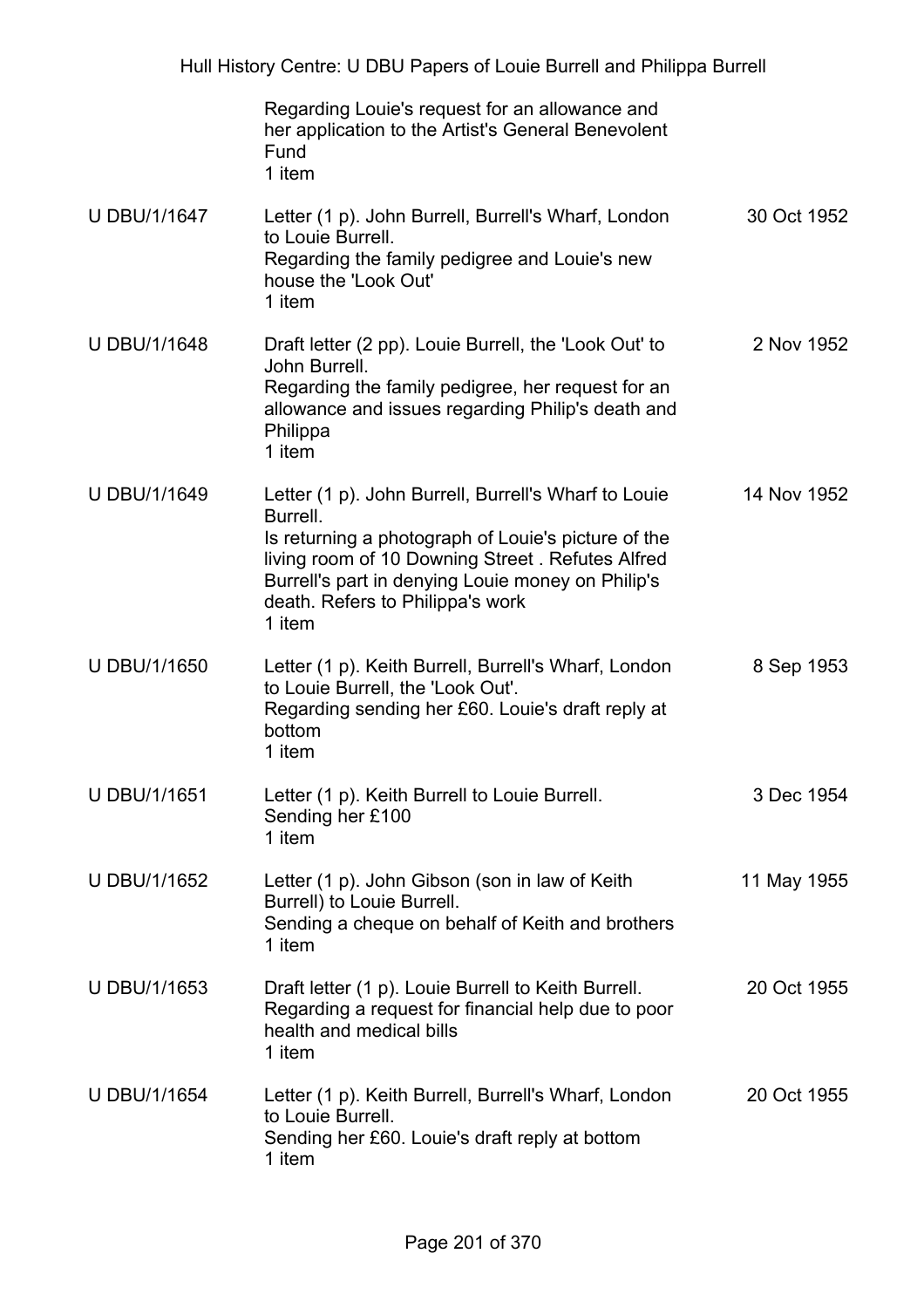| <b>U DBU/1/1655</b> | Letter (1 p). Keith Burrell, Burrell's Wharf, London<br>to Louie Burrell.<br>Regarding an increase in her allowance<br>1 item                                                                                                                                                                           | 16 Nov 1955 |
|---------------------|---------------------------------------------------------------------------------------------------------------------------------------------------------------------------------------------------------------------------------------------------------------------------------------------------------|-------------|
| U DBU/1/1656        | Letter (1 p). Louie Burrell, Primrose Gardens to<br>Keith Burrell.<br>Requests an advance on her allowance. Letter<br>also refers to her car accident. With pencil draft<br>1 item                                                                                                                      | 2 Jun 1956  |
| U DBU/1/1657        | Letter (1 p). Keith Burrell, Gap House, Sussex to<br>Louie Burrell.<br>Sending her allowance. Objects to Philippa writing<br>to John for money and her inability support herself<br>1 item                                                                                                              | 19 May 1964 |
| <b>U DBU/1/1658</b> | Letter (1 p). Keith Burrell to Louie Burrell.<br>Regarding Philippa, income tax and the Edmund<br><b>Burrell annuity</b><br>1 item                                                                                                                                                                      | 31 May 1964 |
| U DBU/1/1659        | Letter (1 p). Louie Burrell to Keith Burrell.<br>Regarding Keith's attitude towards Philippa and<br>defending Philippa's actions regarding money and<br>earning a living.<br>1 item                                                                                                                     | May 1964    |
| <b>U DBU/1/1660</b> | Letter (2 pp). Philippa Burrell, Primrose Gardens<br>to Bill, British Peace Committee.<br>Regarding Philippa's opinions on the British<br>Peace Committee, Authors World Peace Appeal<br>and her role in working for world peace. Proposes<br>the founding of an 'Apollo' society for artists<br>1 item | 29 Jan 1956 |
| U DBU/1/1661        | Letter (1 p). Sir C.P. Ramaswami Aiyar, Madras to<br>Philippa Burrell, Primrose Gardens.<br>Regarding problems of the PEN club and refers to<br><b>Helena Maxfield</b><br>1 item                                                                                                                        | 14 May 1956 |
| U DBU/1/1662        | Letter (1 p). Sir C.P. Ramaswami Aiyar, Madras to<br>Philippa Burrell, Primrose Gardens.<br>Regarding unveiling a Stupa. Refers to Philippa's<br>new energy<br>1 item                                                                                                                                   | 29 May 1956 |
| U DBU/1/1663        | Letter (1 p). Sir C.P. Ramaswami Aiyar to Philippa<br>Burrell, Primrose Gardens.<br>Regarding Philippa visiting India, a PEN congress,<br>a British Commonwealth universities conference                                                                                                                | 13 Jun 1956 |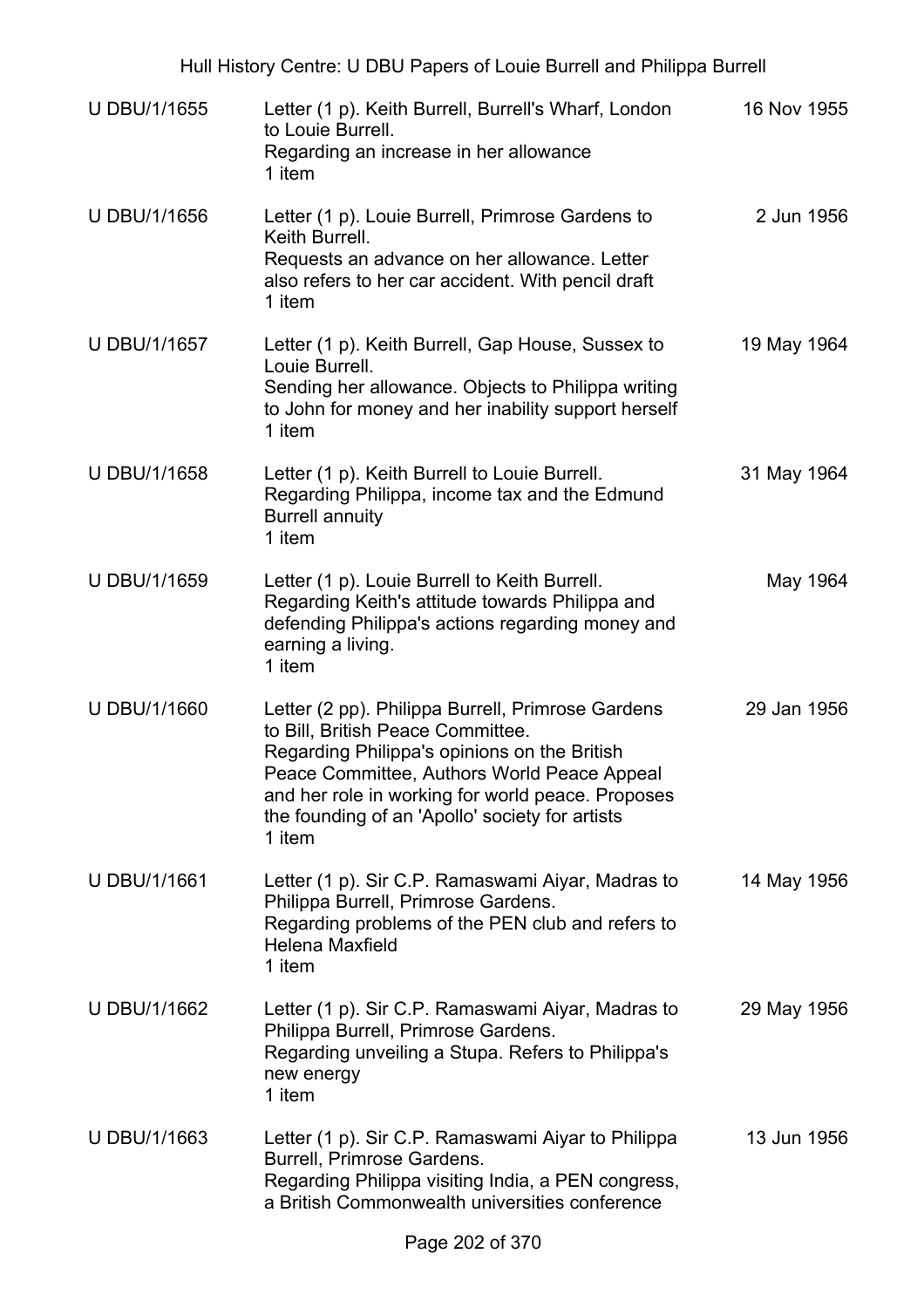|                     | and Helena Maxfield<br>1 item                                                                                                                                                                                                                     |             |
|---------------------|---------------------------------------------------------------------------------------------------------------------------------------------------------------------------------------------------------------------------------------------------|-------------|
| U DBU/1/1664        | Letter (1 p). Sir C.P. Ramaswami Aiyar, National<br>Liberal Club, London to Philippa Burrell, Primrose<br>Gardens.<br>Regarding Philippa's new play and his departure<br>1 item                                                                   | 23 Jul 1956 |
| U DBU/1/1665        | Letter (1 p). Sir C.P. Ramaswami Aiyar, Bombay<br>to Philippa Burrell, Primrose Gardens.<br>Regarding spending time with her in London. Has<br>read part of her play<br>1 item                                                                    | 25 Jul 1956 |
| U DBU/1/1666        | Letter (1 p). Sir C.P. Ramaswami Aiyar, Madras to<br>Philippa Burrell, Primrose Gardens.<br>Regarding plans for Philippa's visit to India and<br>the Suez canal crisis<br>1 item                                                                  | 31 Jul 1956 |
| U DBU/1/1667        | Postcard. Philippa Burrell, Hindhead to Louie<br>Burrell, Aldeburgh, Suffolk.<br>An account of reading her play to an audience.<br>Letter also refers to Primrose Gardens<br>1 item                                                               | 3 Aug 1956  |
| U DBU/1/1668        | Postcard. Philippa Burrell, Primrose Gardens to<br>Louie Burrell, Aldeburgh, Suffolk.<br>Regarding joining Louie on holiday, a play<br>reading, Benjamin Britten and her trip to India<br>1 item                                                  | 7 Aug 1956  |
| U DBU/1/1669        | Letter (1 p). Sir C.P. Ramaswami Aiyar,<br>Ootacamund to Philippa Burrell, Aldeburgh.<br>Regarding the success of Philippa's play readings<br>and anticipates her visit to India. Letter also refers<br>to Helena Maxfield<br>1 item              | 10 Aug 1956 |
| U DBU/1/1670        | Letter (1 p). Sir C.P. Ramaswami Aiyar to Philippa<br>Burrell, Aldeburgh.<br>Regarding Suffolk and East Anglia, the Suez<br>crisis, Philippa's visa for China, plans for her visit<br>to India and refers to her opinion of Catholicism<br>1 item | 21 Aug 1956 |
| <b>U DBU/1/1671</b> | Letter (1 p). Sir C.P. Ramaswami Aiyar,<br>Ootacamund to Philippa Burrell, Aldeburgh.<br>An account of Helena Maxfield's life. Sums up<br>Philippa's character and progress in life<br>1 item                                                     | 22 Aug 1956 |
|                     |                                                                                                                                                                                                                                                   |             |

Hull History Centre: U DBU Papers of Louie Burrell and Philippa Burrell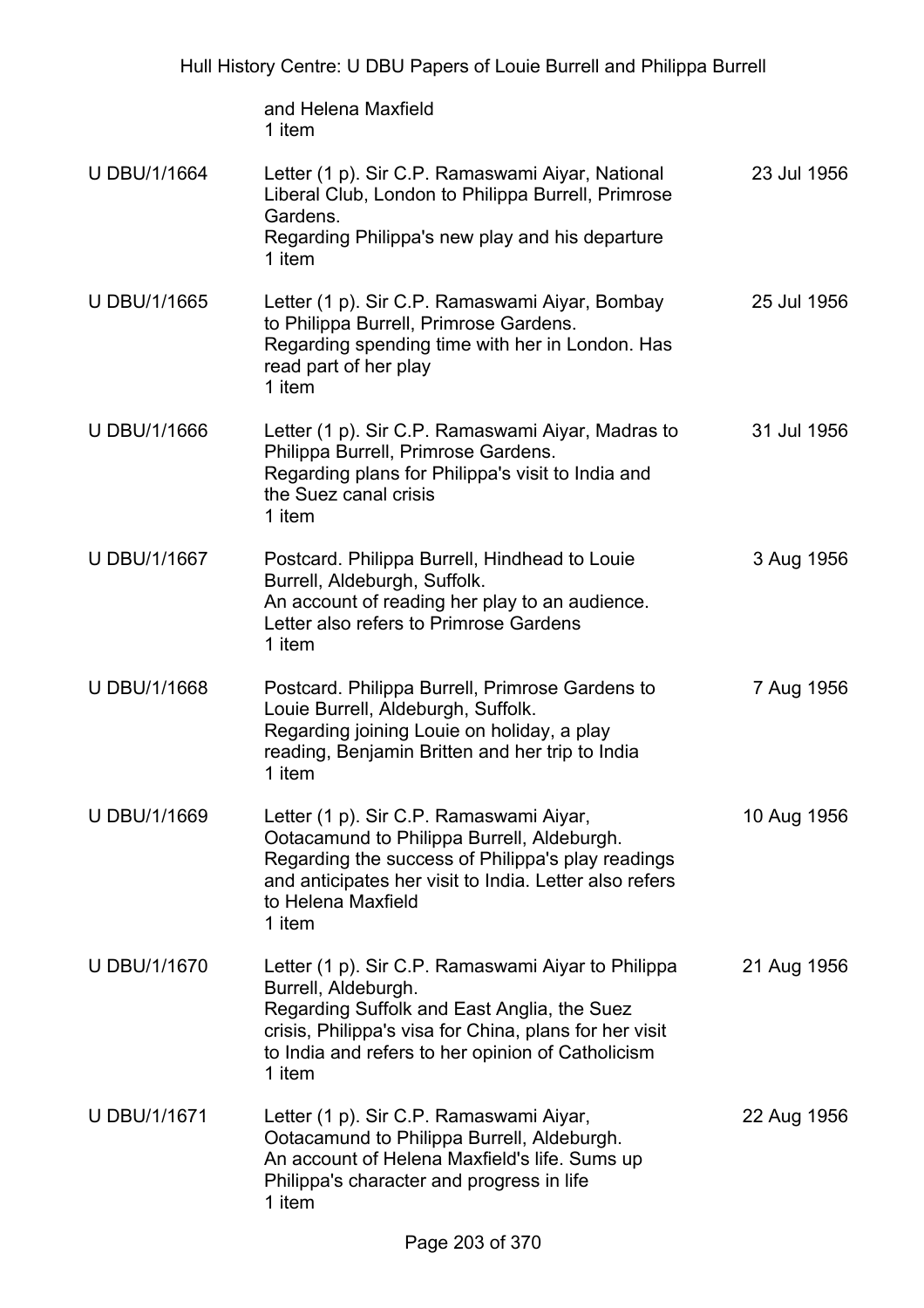| U DBU/1/1672        | Letters<br>a) Letter (3 pp). Philippa Burrell, Mail Ship 'Batory'<br>to Louie Burrell, Primrose Garden's. An account of<br>her journey, stopping at Gibraltar and the effects<br>of the Suez crisis on shipping<br>b) Letter (1 p). Louie Burrell, Primrose Gardens to<br>Philippa Burrell, Taj Mahal Hotel, Bombay.<br>Regarding Philippa's journey to India and general<br>news. 2 October 1956<br>2 items | 20 Sep-2 Oct<br>1956 |
|---------------------|--------------------------------------------------------------------------------------------------------------------------------------------------------------------------------------------------------------------------------------------------------------------------------------------------------------------------------------------------------------------------------------------------------------|----------------------|
| U DBU/1/1673        | Letter (3 pp). Philippa Burrell, Mail Ship 'Batory' to<br>Louie Burrell, Primrose Gardens.<br>An account of her journey, approaching the Suez<br>Canal and a description of acquaintances made<br>on ship<br>1 item                                                                                                                                                                                          | 5 Oct 1956           |
| <b>U DBU/1/1674</b> | Postcard. Philippa Burrell, Mail Ship 'Batory', Port<br>Said to Louie Burrell, Primrose Gardens.<br>Regarding Port Said and it's people<br>1 item                                                                                                                                                                                                                                                            | 6 Oct 1956           |
| U DBU/1/1675        | Letter (2 pp). Sir C.P. Ramaswami Aiyar,<br>Ootacamund to Philippa Burrell, Taj Mahal Hotel,<br>Bombay.<br>Regarding an Indian Theatre conference, the poet<br>H. Chattopadhyaya and plans for her visit<br>1 item                                                                                                                                                                                           | 7 Oct 1956           |
| <b>U DBU/1/1676</b> | Letter (1 p). Philippa Burrell, Mail Ship 'Batory',<br>Red Sea to Louie Burrell, Primrose Gardens.<br>An account of her journey through the Suez Canal<br>to Port Said<br>1 item                                                                                                                                                                                                                             | 9 Oct 1956           |
| U DBU/1/1677        | Letter (1 p). Philippa Burrell, Taj Mahal Hotel,<br>Bombay to Louie Burrell, Primrose Gardens.<br>A description of her arrival in Bombay. Refers to<br>Delhi writers, Sir C.P. Ramaswami Aiyar and<br>plans for her play to be read at Banaras University<br>1 item                                                                                                                                          | 16 Oct 1956          |
| <b>U DBU/1/1678</b> | Letter and a postcard<br>a) Letter (1 p). Louie Burrell, Primrose Gardens to<br>Philippa Burrell, Bombay. Regarding Philippa's<br>sea journey and arrival in Bombay, Sir C.P.<br>Ramaswami Aiyar and money. 19 October 1956<br>b) Postcard. Philippa Burrell, Taj Mahal Hotel to<br>Louie Burrell, Primrose Gardens. Regarding plans<br>for her visit and an Indian theatre conference. 19                   | 19 Oct 1956          |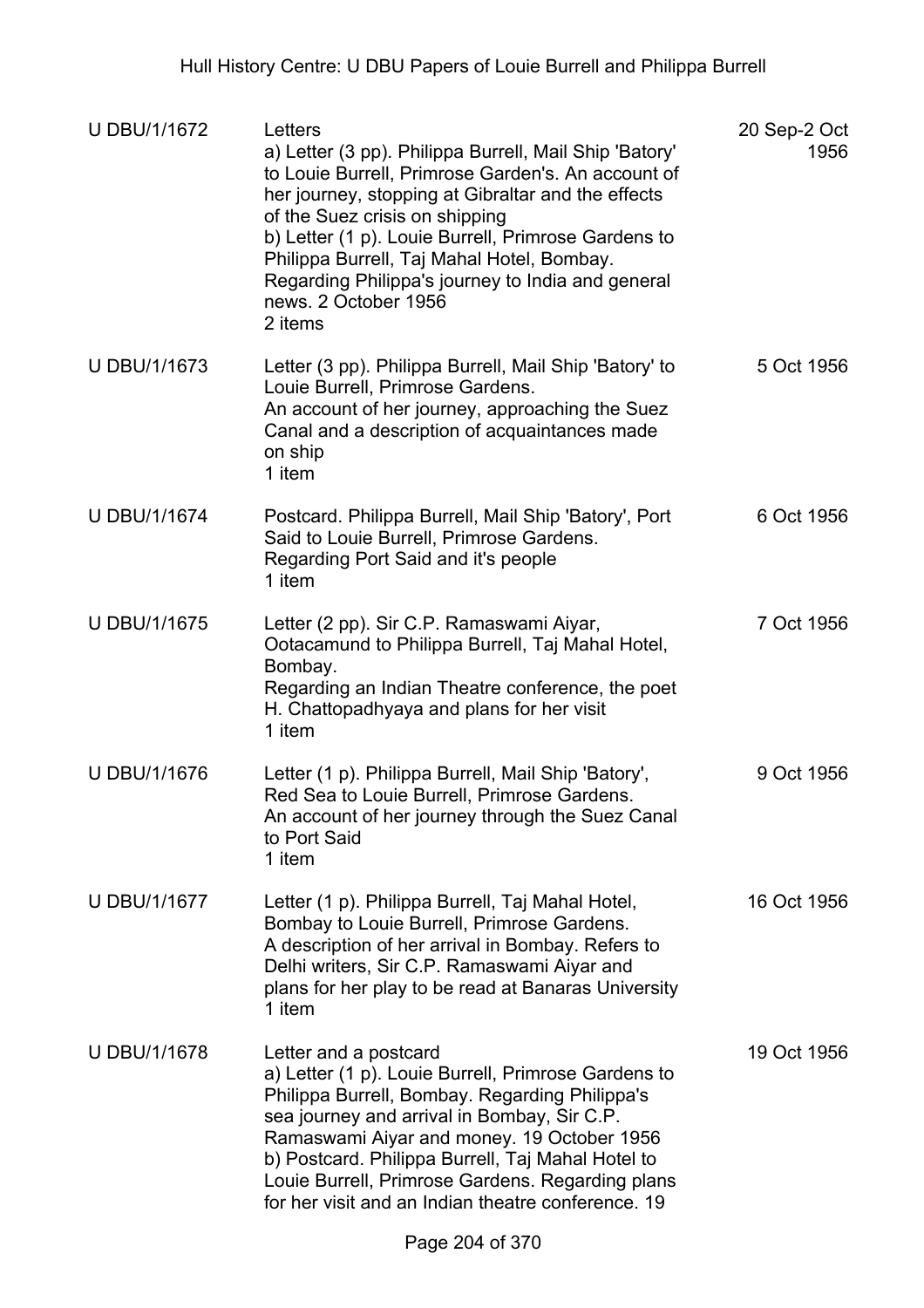October 1956 2 items

| U DBU/1/1679        | Letter (1 p). Philippa Burrell, Taj Mahal Hotel,<br>Bombay to Louie Burrell, Primrose Gardens.<br>Regarding an Indian theatre conference, Sir C.P.<br>Ramaswami Aiyar and meeting new people<br>1 item                                                                                                                                                                                                                                                                                                                                 | 21 Oct 1956   |
|---------------------|----------------------------------------------------------------------------------------------------------------------------------------------------------------------------------------------------------------------------------------------------------------------------------------------------------------------------------------------------------------------------------------------------------------------------------------------------------------------------------------------------------------------------------------|---------------|
| U DBU/1/1680        | Letter (1 p). Louie Burrell, Primrose Gardens to<br>Philippa Burrell, Taj Mahal Hotel, Bombay.<br>Regarding an account of Susie the dog and<br>Philippa's stay in Bombay<br>1 item                                                                                                                                                                                                                                                                                                                                                     | 23 Oct 1956   |
| U DBU/1/1681        | Letter (2 pp). Sir C.P. Ramaswami Aiyar,<br>Ootacamund to Philippa Burrell, Bombay.<br>Regarding plans for her visit and comments upon<br>the nature of India<br>1 item                                                                                                                                                                                                                                                                                                                                                                | 24 Oct 1956   |
| U DBU/1/1682        | Letter (1 p). Philippa Burrell, Taj Mahal Hotel,<br>Bombay to Louie Burrell, Primrose Gardens.<br>Regarding a world theatre conference and Sir<br>C.P. Ramaswami Aiyar<br>1 item                                                                                                                                                                                                                                                                                                                                                       | 27 Oct 1956   |
| U DBU/1/1683        | Letter (1 p). K Gill, Pine House, Hindhead to<br>Philippa Burrell, Ootacamund.<br>Regarding the Bombay Theatre conference and<br>news of the Wordsworth's<br>1 item                                                                                                                                                                                                                                                                                                                                                                    | 30 Oct 1956   |
| <b>U DBU/1/1684</b> | Letter (1 p). Philippa Burrell, Madras to Louie<br>Burrell, Primrose Gardens.<br>Regarding the Bombay Theatre conference, the<br>journey to Madras, Sir C.P. Ramaswami Aiyar and<br>political news from England<br>1 item                                                                                                                                                                                                                                                                                                              | 4 Nov 1956    |
| <b>U DBU/1/1685</b> | Letters<br>a) Letter (1 p). Philippa Burrell, Ootacamund to<br>Louie Burrell, Primrose Gardens. Regarding the<br>English political situation, Sir C.P. Ramaswami<br>Aiyar's assistance with her visit and book and her<br>plans for play readings and travel. 9 November<br>1956<br>b) Letter (1 p). Louie Burrell, Primrose Gardens to<br>Philippa Burrell, New Delhi. Regarding Sir C.P.<br>Ramaswami Aiyar's help and Philippa's work and<br>mentions the European political situation<br>regarding Russia and Hungary. 14 November | 9-14 Nov 1956 |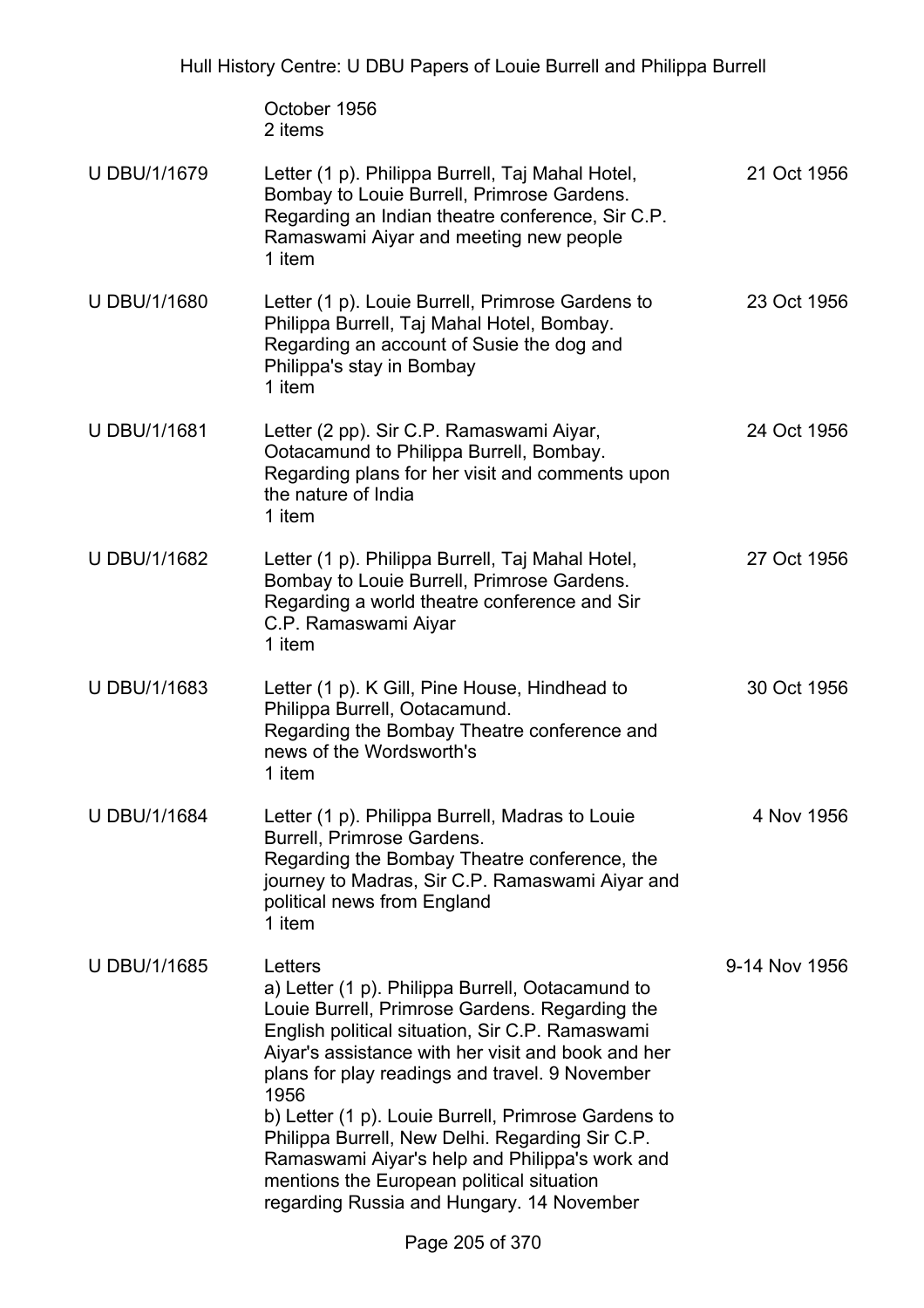1956 2 items

| <b>U DBU/1/1686</b> | Letter (2 pp). G.R. Joyster, Director, the<br>International Academy of Sanskrit research,<br>Mysore to Sir C.P. Ramaswami Aiyar.<br>Regarding arranging for Philippa's play readings<br>at the university and an invitation to Ootacamund.<br>Praises Sir C.P. Ramaswami Aiyar<br>1 item | 11 Nov 1956 |
|---------------------|------------------------------------------------------------------------------------------------------------------------------------------------------------------------------------------------------------------------------------------------------------------------------------------|-------------|
| <b>U DBU/1/1687</b> | Letter (1 p). Philippa Burrell, Mysore to Louie<br>Burrell, Primrose Gardens.<br>An account of her journey. Refers to play<br>readings, Sir C.P. Ramaswami Aiyar and her<br>travel plans<br>1 item                                                                                       | 15 Nov 1956 |
| <b>U DBU/1/1688</b> | Invitation to public lecture 'Dramatic<br>Interpretations'. Speaker Philippa Burrell, Indian<br>Institute of Culture, Bangalore<br>1 item                                                                                                                                                | 20 Nov 1956 |
| U DBU/1/1689        | Letter (2 pp). Sir C.P. Ramaswami Aiyar,<br>Ootacamund to Philippa Burrell.<br>Regarding Philippa's description of Dafa Prakash,<br>the experience of Indian life, G.R. Joyster and<br>Philippa's success<br>1 item                                                                      | 19 Nov 1956 |
| U DBU/1/1690        | Letter (1 p). Philippa Burrell, Bangalore to Louie<br>Burrell, Primrose Gardens.<br>Regarding progress of play readings,<br>encountering an ex - Graham Street school<br>teacher and refers to Sir C.P. Ramaswami Aiyar<br>1 item                                                        | 21 Nov 1956 |
| U DBU/1/1691        | Letter (1 p). Hanna Klicka, Warsaw to Philippa<br>Burrell, Primrose Gardens.<br>Regarding political changes in Poland, English<br>journalists, changes in her committee and new<br>ministries<br>1 item                                                                                  | 22 Nov 1956 |
| <b>U DBU/1/1692</b> | Letter (1 p). Philippa Burrell, New Delhi to Louie<br>Burrell, Primrose Gardens.<br>An account of Delhi. Refers to a United Nations<br><b>Education Scientific and Cultural Organisation</b><br>meeting and Egyptian delegates and a world<br><b>Buddhist meeting</b><br>1 item          | 25 Nov 1956 |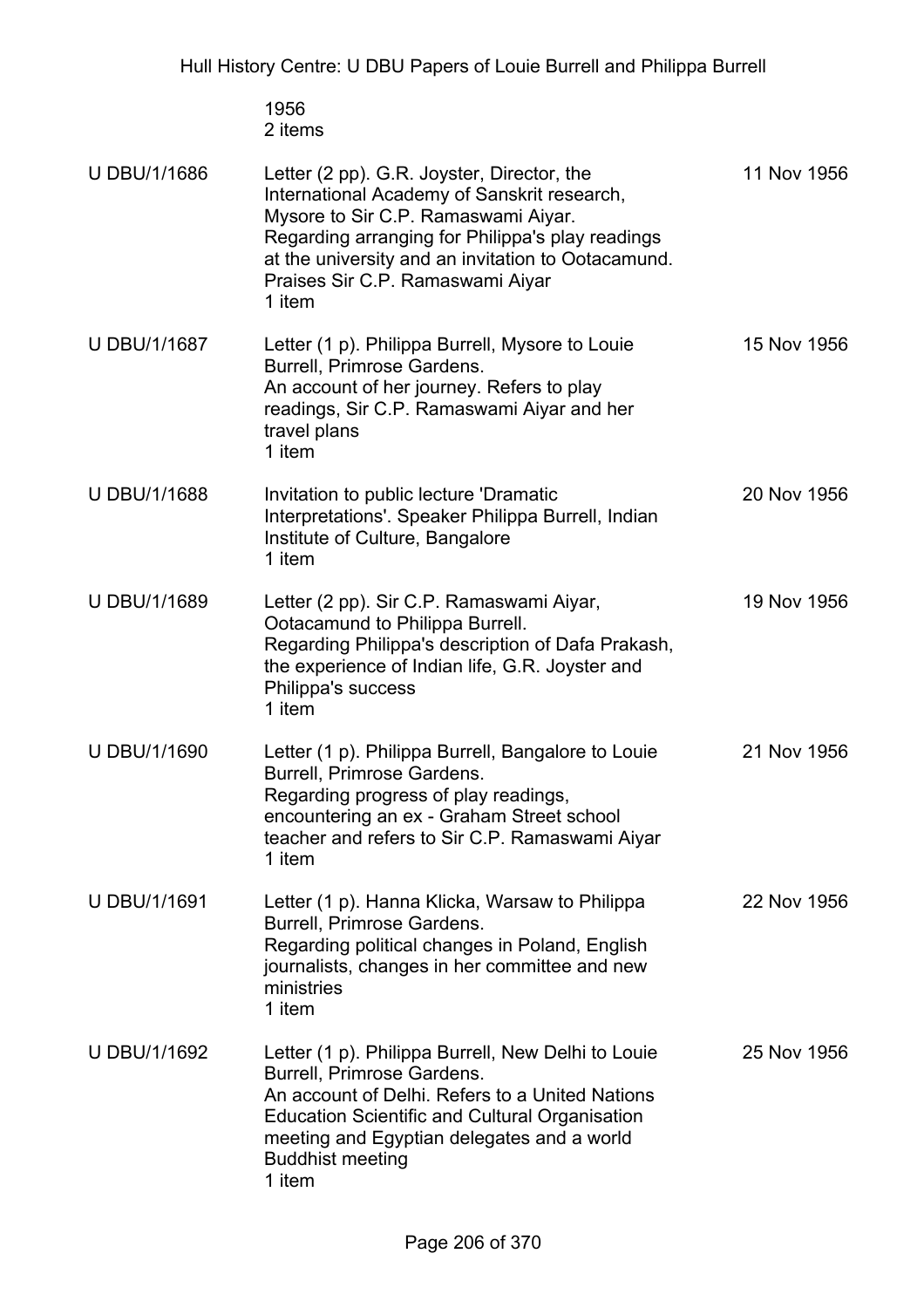| Hull History Centre: U DBU Papers of Louie Burrell and Philippa Burrell |                                                                                                                                                                                                                                                                                                                                                                                                             |                |  |
|-------------------------------------------------------------------------|-------------------------------------------------------------------------------------------------------------------------------------------------------------------------------------------------------------------------------------------------------------------------------------------------------------------------------------------------------------------------------------------------------------|----------------|--|
| U DBU/1/1693                                                            | Letter (1 p). Sir C.P. Ramaswami Aiyar,<br>Ootacamund to Philippa Burrell.<br>Regarding Philippa travelling to Banaras, Dr Mulk<br>Raj Anand, a conference paper and his book<br>'Landscape poetry'<br>1 item                                                                                                                                                                                               | 29 Nov 1956    |  |
| <b>U DBU/1/1694</b>                                                     | Letter (1 p). Louie Burrell, Primrose Gardens to<br>Philippa Burrell, New Delhi.<br>Regarding Philippa's eyesight and health, Anthony<br>Eden and Louie's reminiscences of Delhi<br>1 item                                                                                                                                                                                                                  | 29 Nov 1956    |  |
| <b>U DBU/1/1695</b>                                                     | Letter (1 p). Philippa Burrell, New Delhi to Louie<br>Burrell, Primrose Gardens.<br>Regarding description of her life in Delhi, Buddhist<br>discourses and the Dalai Lama, Sir C.P.<br>Ramaswami Aiyar and travel plans and an Asian<br>writers conference<br>1 item                                                                                                                                        | 29 Nov 1956    |  |
| <b>U DBU/1/1696</b>                                                     | Letter (1 p). Miss E. M. Hough, Corresponding<br>Secretary, Indian Institute of Culture to Philippa<br>Burrell.<br>Thanks for the presentation of a copy of 'He was<br>like a Continent' to the library and for a reading of<br>'The abdication of King Edward VIII'<br>1 item                                                                                                                              | 4 Dec 1956     |  |
| U DBU/1/1697                                                            | Letter (1 p). Philippa Burrell, New Delhi to Louie<br><b>Burrell, Primrose Gardens</b><br>Regarding spectacles and money, Delhi and<br>accommodation, an Asian writers conference and<br><b>Banaras University</b><br>1 item                                                                                                                                                                                | 4 Dec 1956     |  |
| <b>U DBU/1/1698</b>                                                     | Letter (1 p). Philippa Burrell, New Delhi to Louie<br>Burrell, Primrose gardens.<br>Regarding government accommodation and<br>travels plans for visiting Banaras University and<br>China<br>1 item                                                                                                                                                                                                          | 7 Dec 1956     |  |
| U DBU/1/1699                                                            | Letters<br>a) Letter (1 p). Philippa Burrell, New Delhi to Louie<br>Burrell, Primrose Gardens. Regarding government<br>accommodation and an Asian writers conference.<br>12 December 1956<br>b) Letter (1 p). Louie Burrell, Primrose Gardens to<br>Philippa Burrell, New Delhi. Regarding Philippa's<br>visit to Banaras University, Anthony Eden, news of<br>Russia and Hungary and painting. 14 December | 12-25 Dec 1956 |  |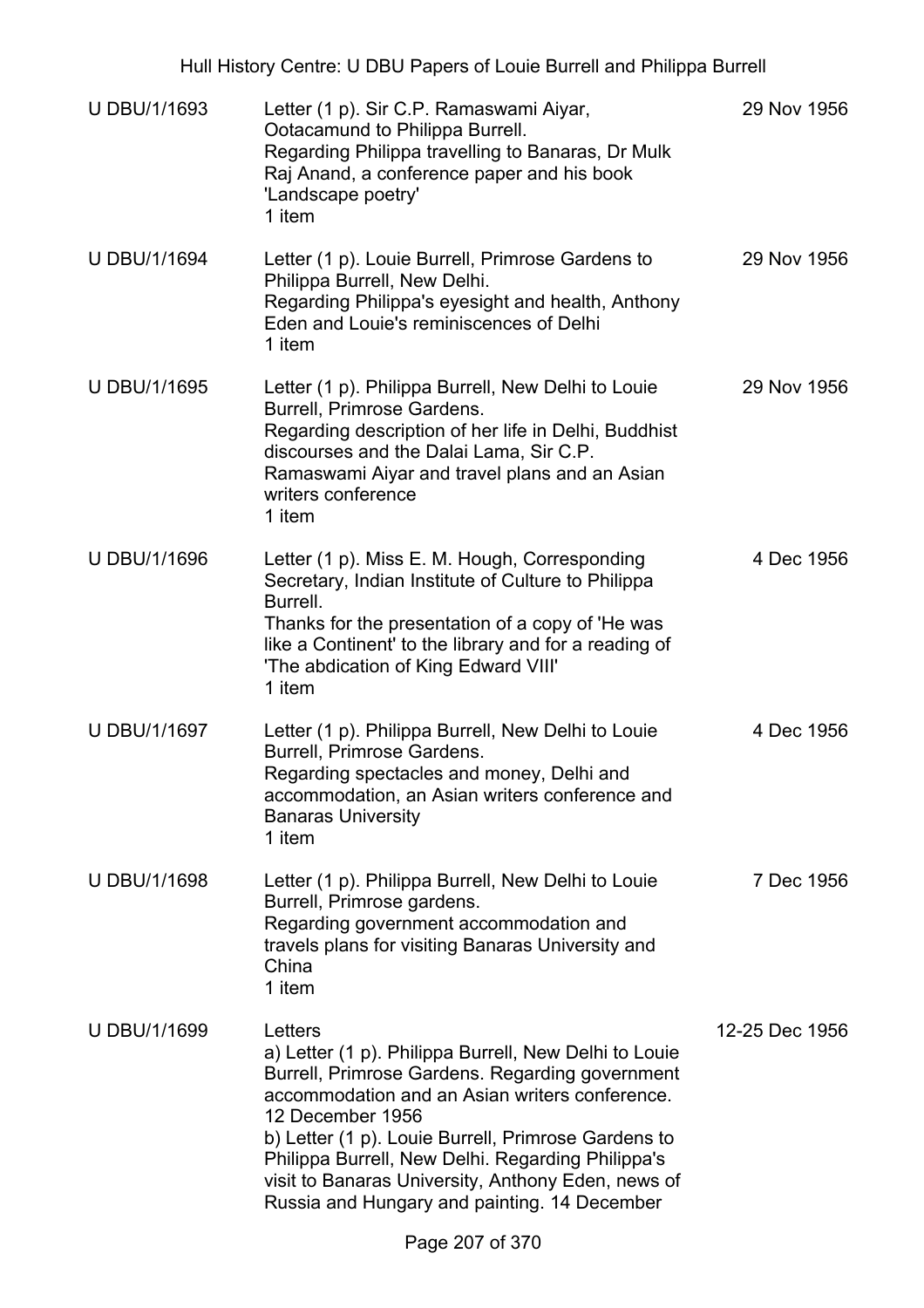|                     | 1956<br>c) Letter (1 p). Philippa Burrell, New Delhi to Louie<br>Burrell, Primrose Gardens. An account of her visit<br>to Banaras University. 22 December 1956<br>d) Letter (1 p). Louie Burrell, Primrose Gardens to<br>Philippa Burrell, New Delhi. Regarding domestic<br>matters and Christmas, Banaras university and<br>her health. 25 December 1956<br>4 items |             |
|---------------------|----------------------------------------------------------------------------------------------------------------------------------------------------------------------------------------------------------------------------------------------------------------------------------------------------------------------------------------------------------------------|-------------|
| U DBU/1/1700        | Letter (1 p). Philippa Burrell, New Delhi to Louie<br>Burrell, Primrose Gardens.<br>An account of the Asian writers conference<br>1 item                                                                                                                                                                                                                             | 31 Dec 1956 |
| <b>U DBU/1/1701</b> | Letter (1 p). Sir C.P. Ramaswami Aiyar, Madras to<br>Philippa Burrell, New Delhi.<br>Regarding the Asian writers conference, Mulk Raj<br>and Jawaharlal Nehru and China<br>1 item                                                                                                                                                                                    | 3 Jan 1957  |
| U DBU/1/1702        | Letter (1 p). Philippa Burrell, New Delhi to Louie<br>Burrell, Primrose Gardens.<br>Regarding plans for visiting China contacting<br>Jawaharlal Nehru and refers to Sir C.P.<br>Ramaswami Aiyar<br>1 item                                                                                                                                                            | 8 Jan 1957  |
| U DBU/1/1703        | Letter (1 p). Dr V.S. Jha, Banaras University to<br>Philippa Burrell.<br>Regarding Philippa's return visit<br>1 item                                                                                                                                                                                                                                                 | 6 Jan 1957  |
| <b>U DBU/1/1704</b> | Draft letter (1 p). Philippa Burrell, New Delhi to<br>Jawaharlal Nehru.<br>Request to read 'The abdication of King Edward<br>VIII' to him<br>1 item                                                                                                                                                                                                                  | 7 Jan 1957  |
| <b>U DBU/1/1705</b> | Letter (1 p). Prime Minister's private secretary,<br>New Delhi to Philippa Burrell, New Delhi.<br>An invitation to meet Jawaharlal Nehru<br>1 item                                                                                                                                                                                                                   | 10 Jan 1957 |
| <b>U DBU/1/1706</b> | Letter (1 p). Sir C.P. Ramaswami Aiyar, Madras to<br>Philippa Burrell, New Delhi.<br>Regarding Prime Minister Nehru, China, Anthony<br>Eden and Philippa's future plans<br>1 item                                                                                                                                                                                    | 10 Jan 1957 |
| <b>U DBU/1/1707</b> | Letter (1 p). Louie Burrell, Primrose Gardens to<br>Philippa Burrell, New Delhi.                                                                                                                                                                                                                                                                                     | 11 Jan 1957 |
|                     |                                                                                                                                                                                                                                                                                                                                                                      |             |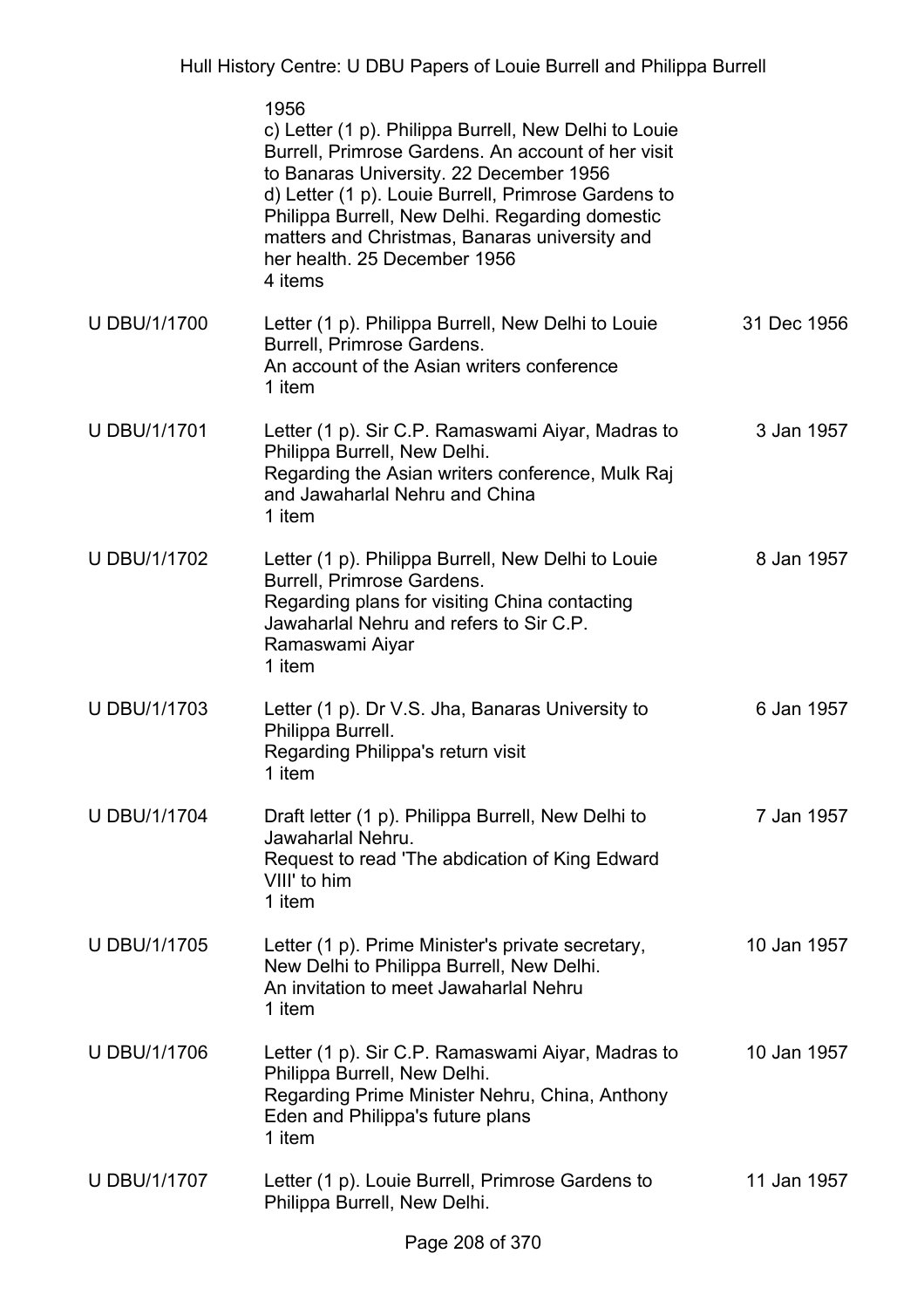|                     | Regarding Philippa's visit, Anthony Eden's<br>resignation and general news and Prime Minister<br><b>Nehru</b><br>1 item                                                                                                                                                                                                                           |                |
|---------------------|---------------------------------------------------------------------------------------------------------------------------------------------------------------------------------------------------------------------------------------------------------------------------------------------------------------------------------------------------|----------------|
| <b>U DBU/1/1708</b> | Letter (1 p). Sir C.P. Ramaswami Aiyar, Madras to<br>Philippa Burrell.<br>Regarding yoga and Prime Minister Nehru<br>1 item                                                                                                                                                                                                                       | 15 Jan 1957    |
| U DBU/1/1709        | Letter (1 p). Philippa Burrell, New Delhi to Louie<br>Burrell, Primrose Gardens.<br>Regarding travel plans regarding China and an<br>account of visiting Prime Minister Nehru<br>1 item                                                                                                                                                           | 15 Jan 1957    |
| <b>U DBU/1/1710</b> | Draft letter (1 p). Philippa Burrell, to Prime Minister<br>Nehru.<br>Regarding her visit. Praises him and a requests to<br>be given the opportunity to read to him<br>1 item                                                                                                                                                                      | 17 Jan 1957    |
| <b>U DBU/1/1711</b> | Letter (1 p). Sir C.P. Ramaswami Aiyar, Madras to<br>Philippa Burrell, New Delhi.<br>Regarding China and his travel plans<br>1 item                                                                                                                                                                                                               | 17 Jan 1957    |
| U DBU/1/1712        | Letter (1 p). Louie Burrell, Primrose Gardens to<br>Philippa Burrell, New Delhi.<br>Regarding Philippa's travels, Prime Minister Nehru<br>and domestic matters<br>1 item                                                                                                                                                                          | 19 Jan 1957    |
| <b>U DBU/1/1713</b> | Letter (1 p). Philippa Burrell, New Delhi to Louie<br>Burrell, Primrose Gardens.<br>Regarding travel plans, an account of her<br>experiences of India and refers to Yoga<br>1 item                                                                                                                                                                | 22 Jan 1957    |
| <b>U DBU/1/1714</b> | Letters<br>a) Letter (1 p). Louie Burrell, Primrose Gardens to<br>Philippa Burrell, New Delhi. Regarding Philippa's<br>experiences in India and refers to Yoga. 26<br>January 1957<br>b) Letter (1 p). Louie Burrell, Primrose Gardens to<br>Philippa Burrell, Banaras University. Regarding<br>general news and Yoga. 31 January 1957<br>2 items | 26-31 Jan 1957 |
| <b>U DBU/1/1715</b> | Letter (1 p). Philippa Burrell, Banaras to Louie<br>Burrell, Primrose Gardens.<br>An account of a visit to Aligarh and a play reading.                                                                                                                                                                                                            | 2 Feb 1957     |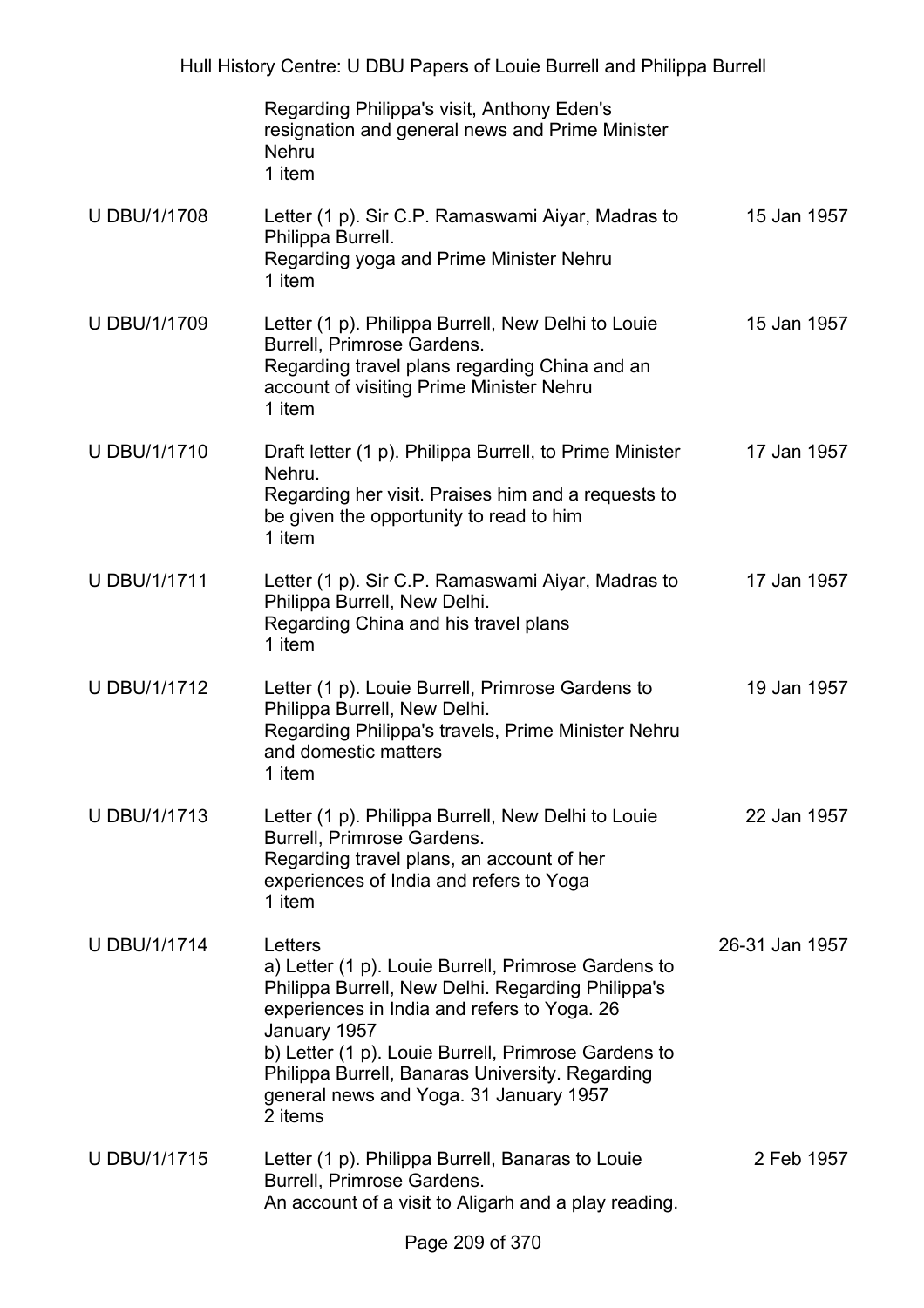Refers to her travel plans 1 item

| <b>U DBU/1/1716</b> | Letter (1 p). Sir C.P. Ramaswami Aiyar, Madras to<br>Philippa Burrell, Banaras University.<br>Regarding Aligarh University, Madras University<br>centenary, his son a Congress candidate and<br>China<br>1 item               | 4 Feb 1957  |
|---------------------|-------------------------------------------------------------------------------------------------------------------------------------------------------------------------------------------------------------------------------|-------------|
| <b>U DBU/1/1717</b> | Letter (1 p). Louie Burrell, Primrose Gardens to<br>Philippa Burrell, Banaras.<br>Regarding Banaras and Aligarh, dogs and the<br>death of Florence Leach<br>1 item                                                            | 7 Feb 1957  |
| <b>U DBU/1/1718</b> | Letter (1 p). Philippa Burrell, Calcutta to Louie<br>Burrell, Primrose Gardens.<br>A description of Calcutta and a monastery hostel.<br><b>Refers to Banaras University</b><br>1 item                                         | 14 Feb 1957 |
| U DBU/1/1719        | Postcard, Ramkrishna Temple. Philippa Burrell,<br>Calcutta to Louie Burrell, Primrose Gardens.<br>A description of the temple<br>1 item                                                                                       | 14 Feb 1957 |
| U DBU/1/1720        | Letter (1 p). Sir C.P. Ramaswami Aiyar to Philippa<br>Burrell, Banaras University.<br>Regarding Philippa's disappointment at Banaras<br>University Letter also refers to Aligargh and<br><b>Peking Universities</b><br>1 item | 9 Feb 1957  |
| <b>U DBU/1/1721</b> | Letter (1 p). Louie Burrell, Primrose Gardens to<br>Philippa Burrell, Peking.<br>Regarding Philippa travelling to Hong Kong and<br>into China and also her play readings<br>1 item                                            | 17 Feb 1957 |
| U DBU/1/1722        | Letter (1 p). Philippa Burrell, Hong Kong to Louie<br>Burrell, Primrose Gardens.<br>Compares India, Hong Kong and China<br>1 item                                                                                             | 18 Feb 1957 |
| <b>U DBU/1/1723</b> | Letter (1 p). Louie Burrell, Primrose Gardens to<br>Philippa Burrell, Peking.<br>Regarding Philippa's journey into China and<br>anticipates her return<br>1 item                                                              | 22 Feb 1957 |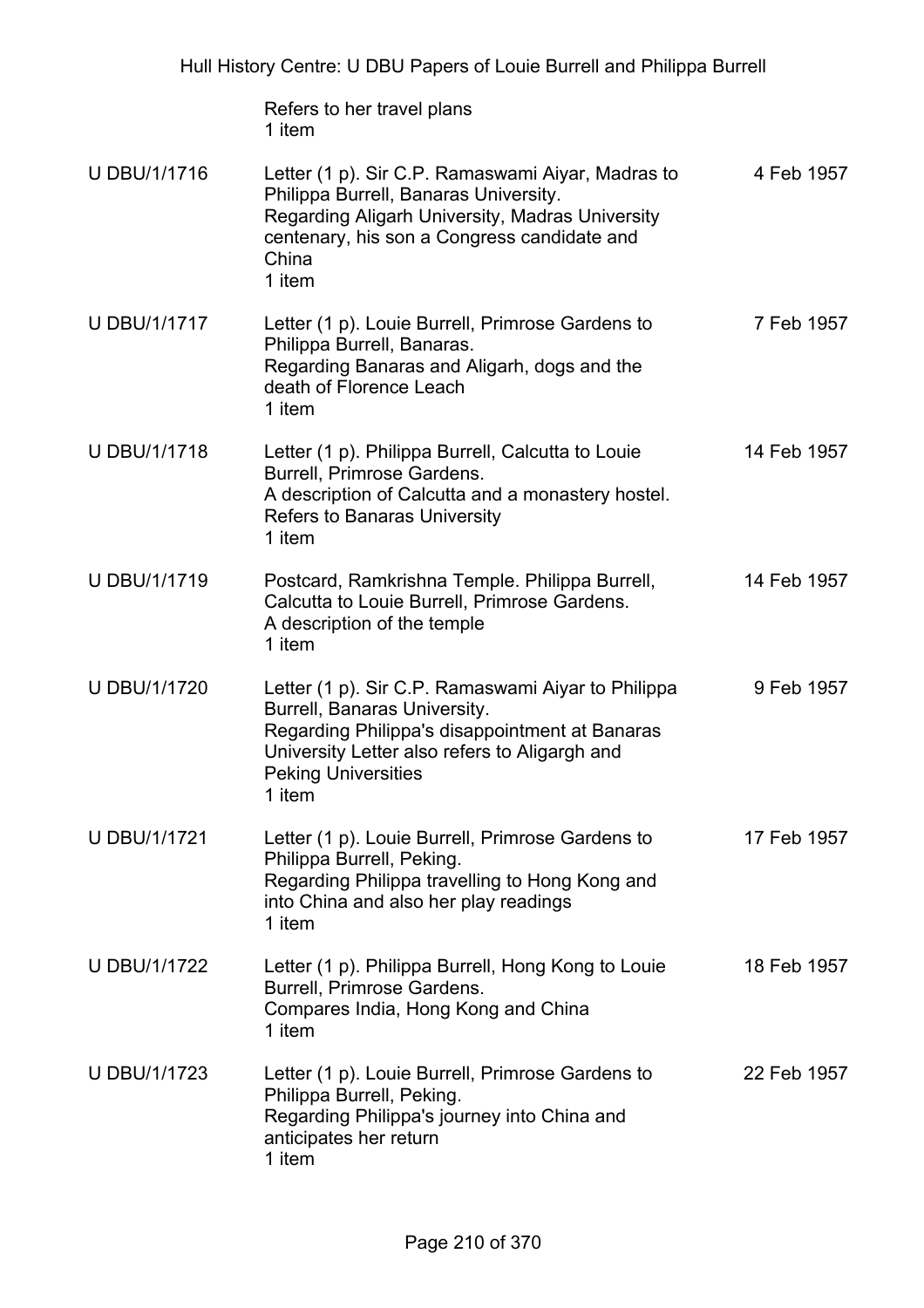| Hull History Centre: U DBU Papers of Louie Burrell and Philippa Burrell |                                                                                                                                                                                                                 |             |  |
|-------------------------------------------------------------------------|-----------------------------------------------------------------------------------------------------------------------------------------------------------------------------------------------------------------|-------------|--|
| <b>U DBU/1/1724</b>                                                     | Letter (1 p). Philippa Burrell, Hankow to Louie<br>Burrell, Primrose Gardens.<br>Regarding an account of her journey through<br>China and compares it to India<br>1 item                                        | 22 Feb 1957 |  |
| <b>U DBU/1/1725</b>                                                     | Letter (1 p). Philippa Burrell, Peking to Louie<br>Burrell, Primrose Gardens.<br>Account of her journey to and arrival in Canton<br>1 item                                                                      | 27 Feb 1957 |  |
| <b>U DBU/1/1726</b>                                                     | Letter (1 p). Louie Burrell, Primrose Gardens to<br>Philippa Burrell, Peking.<br>Regarding Philippa in China and general news<br>1 item                                                                         | 2 Mar 1957  |  |
| <b>U DBU/1/1727</b>                                                     | Letter (1 p). Philippa Burrell, Peking to Louie<br>Burrell, Primrose Gardens.<br>Account of her activities in Peking<br>1 item                                                                                  | 7 Mar 1957  |  |
| <b>U DBU/1/1728</b>                                                     | Letter (1 p). Mira Doraisami, Banaglore to Philippa<br>Burrell, Calcutta.<br>Regarding an invitation to read at the Indian<br>Institute of Culture<br>1 item                                                    | 10 Mar 1957 |  |
| U DBU/1/1729                                                            | Letter (1 p). Prem Lata Sharma, music college,<br>Banaras University to Sir C.P. Ramaswami Aiyar.<br>Regarding Philippa's complaints and Pandit<br>Omkarnarthi<br>1 item                                        | 13 Mar 1957 |  |
| <b>U DBU/1/1730</b>                                                     | Letter (2 pp). Philippa Burrell, Shanghai to Louie<br>Burrell, Primrose Gardens.<br>Regarding the Chinese peace committee. Gives<br>an account of Peking and Shanghai and<br>compares China and India<br>1 item | 16 Mar 1957 |  |
| <b>U DBU/1/1731</b>                                                     | Letter (1 p). Sir C.P. Ramaswami Aiyar,<br>Ootacamund to Philippa Burrell, Calcutta.<br>Regarding Philippa's journey to China, money and<br>his son's election to parliament<br>1 item                          | 22 Mar 1957 |  |
| U DBU/1/1732                                                            | Letter (1 p). Philippa Burrell, Hong Kong to Louie<br>Burrell, Primrose Gardens.<br>Regarding reflections on China and her return to<br>India<br>1 item                                                         | 23 Mar 1957 |  |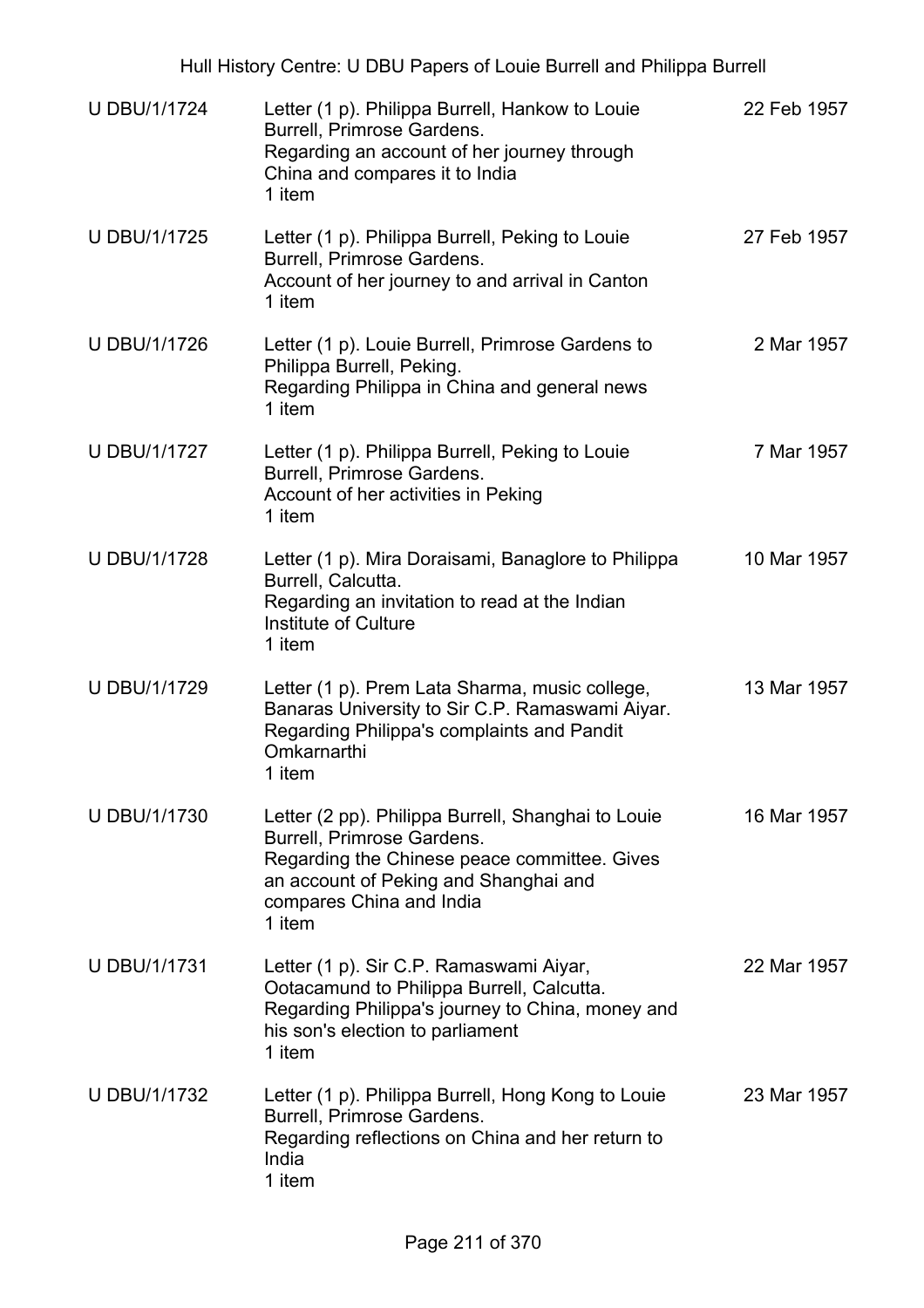| Hull History Centre: U DBU Papers of Louie Burrell and Philippa Burrell |                                                                                                                                                                                                          |             |  |  |
|-------------------------------------------------------------------------|----------------------------------------------------------------------------------------------------------------------------------------------------------------------------------------------------------|-------------|--|--|
| <b>U DBU/1/1733</b>                                                     | Letter (1 p). Philippa Burrell, Calcutta to Louie<br>Burrell, Primrose Gardens.<br>Regarding China, her return to India and giving an<br>address to the United Nations Association<br>1 item             | 25 Mar 1957 |  |  |
| <b>U DBU/1/1734</b>                                                     | Letter (1 p). Philippa Burrell, Bangalore to Louie<br>Burrell, Primrose Gardens.<br>Regarding travel plans, reading at the Indian<br>Cultural Institute, money and Sir C.P. Ramaswami<br>Aiyar<br>1 item | 1 Apr 1957  |  |  |
| U DBU/1/1735                                                            | Letter (1 p). Philippa Burrell, Kerala to Louie<br>Burrell, Primrose Gardens.<br>Regarding Sir C.P. Ramaswami Aiyar and the<br>Malabar Coast and it's Communist government<br>1 item                     | 8 Apr 1957  |  |  |
| <b>U DBU/1/1736</b>                                                     | Letter (1 p). Louie Burrell, Primrose Gardens to<br>Philippa Burrell, Ootacamund.<br>Wishes she had travelled more when young.<br>Letter also refers to general news<br>1 item                           | 12 Apr 1957 |  |  |
| <b>U DBU/1/1737</b>                                                     | Letter (1 p). Philippa Burrell, Kerala to Louie<br>Burrell, Primrose Gardens.<br>Regarding Communist friends, a journey into the<br>forest and her travel plans<br>1 item                                | 17 Apr 1957 |  |  |
| <b>U DBU/1/1738</b>                                                     | Letter (1 p). V.G. Venkatesa, Coimbatore to Sir<br>C.P. Ramaswami Aiyar.<br>Regarding a ticket and cottage booked for<br>Philippa<br>1 item                                                              | 20 Apr 1957 |  |  |
| U DBU/1/1739                                                            | Letter (1 p). Philippa Burrell, Ootacamund to Louie<br>Burrell, Primrose Gardens.<br>Regarding plans for her return to England<br>1 item                                                                 | 21 Apr 1957 |  |  |
| U DBU/1/1740                                                            | Letter (1 p). Sir C.P. Ramaswami Aiyar,<br>Ootacamund to Philippa Burrell, Primrose<br>Gardens.<br>Regarding Padmanabhapura Palace, Vinobha<br>Bhave and Philippa's return to England<br>1 item          | 2 May 1957  |  |  |
| <b>U DBU/1/1741</b>                                                     | Letter (1 p). Sir C.P. Ramaswami Aiyar,<br>Ootacamund to Philippa Burrell, Primrose<br>Gardens.                                                                                                          | 13 May 1957 |  |  |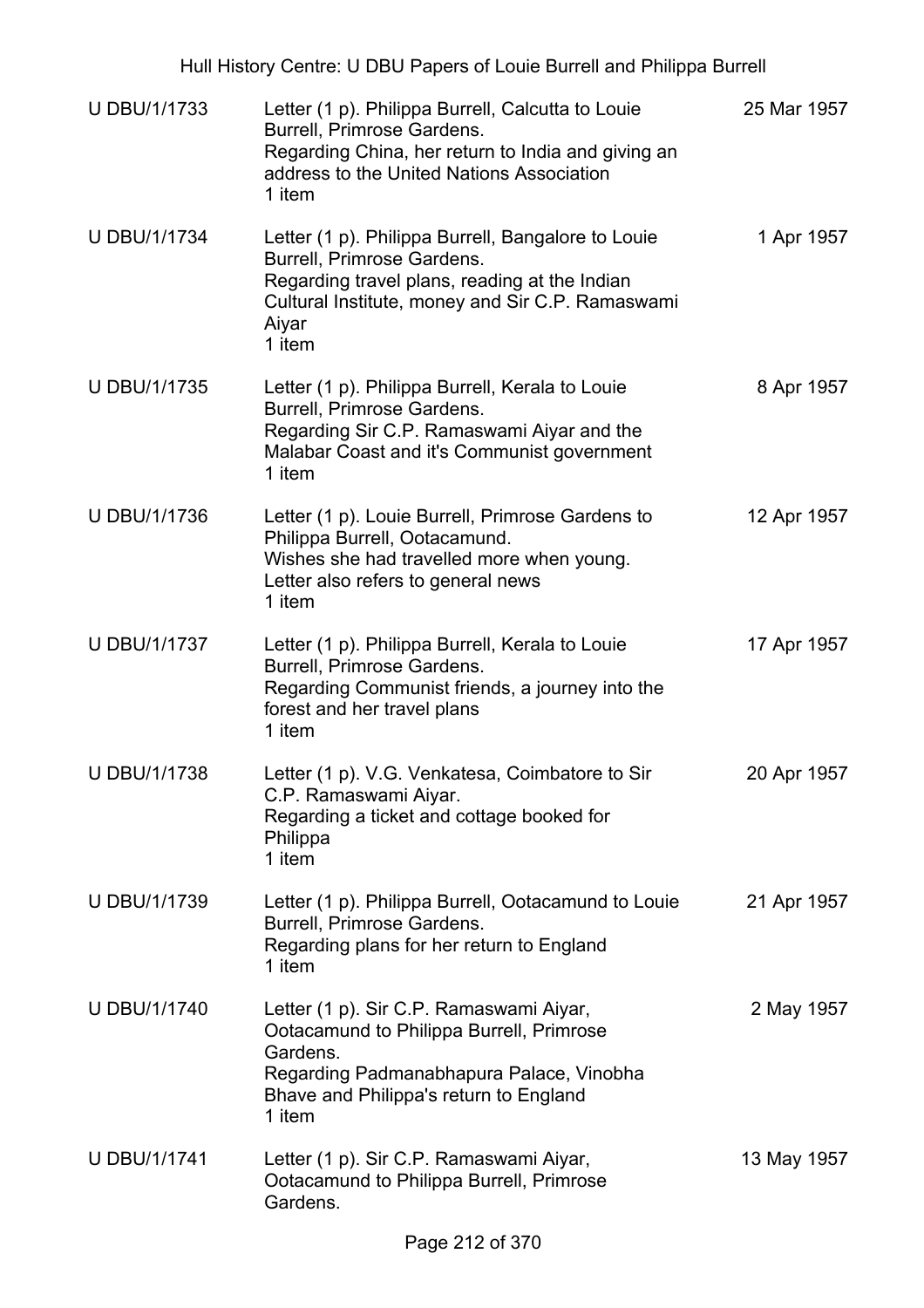|                     | Regarding Philippa's return to London, her<br>abdication play and the Windsor's, Vinobha Bhave<br>and the British government<br>1 item                                                    |             |
|---------------------|-------------------------------------------------------------------------------------------------------------------------------------------------------------------------------------------|-------------|
| <b>U DBU/1/1742</b> | Letter (1 p). Sir C.P. Ramaswami Aiyar,<br>Ootacamund to Philippa Burrell, Primrose<br>Gardens.<br>Regarding his son, Subban, visiting England                                            | 6 Jul 1957  |
|                     | 1 item                                                                                                                                                                                    |             |
| <b>U DBU/1/1743</b> | Letter (1 p). Louie Burrell, Aldburgh, Suffolk to<br>Philippa Burrell.<br>Regarding her journey and hotel<br>1 item                                                                       | 17 Jul 1957 |
| <b>U DBU/1/1744</b> | Postcard. Philippa Burrell, Primrose Gardens to<br>Louie Burrell, Aldeburgh, Suffolk.<br><b>Regarding Louie's letter</b><br>1 item                                                        | 18 Jul 1957 |
| <b>U DBU/1/1745</b> | Letter (3 pp). Louie Burrell, Aldeburgh, Suffolk to<br>Philippa Burrell, Primrose Gardens.<br>Regarding house hunting and an account of<br>introductions<br>1 item                        | Jul 1957    |
| U DBU/1/1746        | Postcard. Philippa Burrell, Primrose Gardens to<br>Louie Burrell, Aldeburgh Suffolk.<br>Regarding Mary Grew, producing Philippa's work<br>in America and refers to the Windsors<br>1 item | 19 Jul 1957 |
| <b>U DBU/1/1747</b> | Letter (4 pp). Philippa Burrell, Primrose Gardens<br>to Louie Burrell, Aldeburgh, Suffolk.<br>Regarding house hunting and Louie's activities<br>1 item                                    | 23 Jul 1957 |
| <b>U DBU/1/1748</b> | Letter (2 pp). Louie Burrell, Aldeburgh, Suffolk to<br>Philippa Burrell, Primrose Gardens.<br>Regarding house hunting and finding objects to<br>paint<br>1 item                           | 24 Jul 1957 |
| <b>U DBU/1/1749</b> | Letter (1 p). Louie Burrell, Aldeburgh to Philippa<br>Burrell, Primrose Gardens.<br>Purchasing objects to paint. Refers to Mrs Spring -<br><b>Rice</b><br>1 item                          | 27 Jul 1957 |
| <b>U DBU/1/1750</b> | Postcard. Philippa Burrell, Primrose Gardens to<br>Louie Burrell, Aldeburgh, Suffolk.                                                                                                     | 28 Jul 1957 |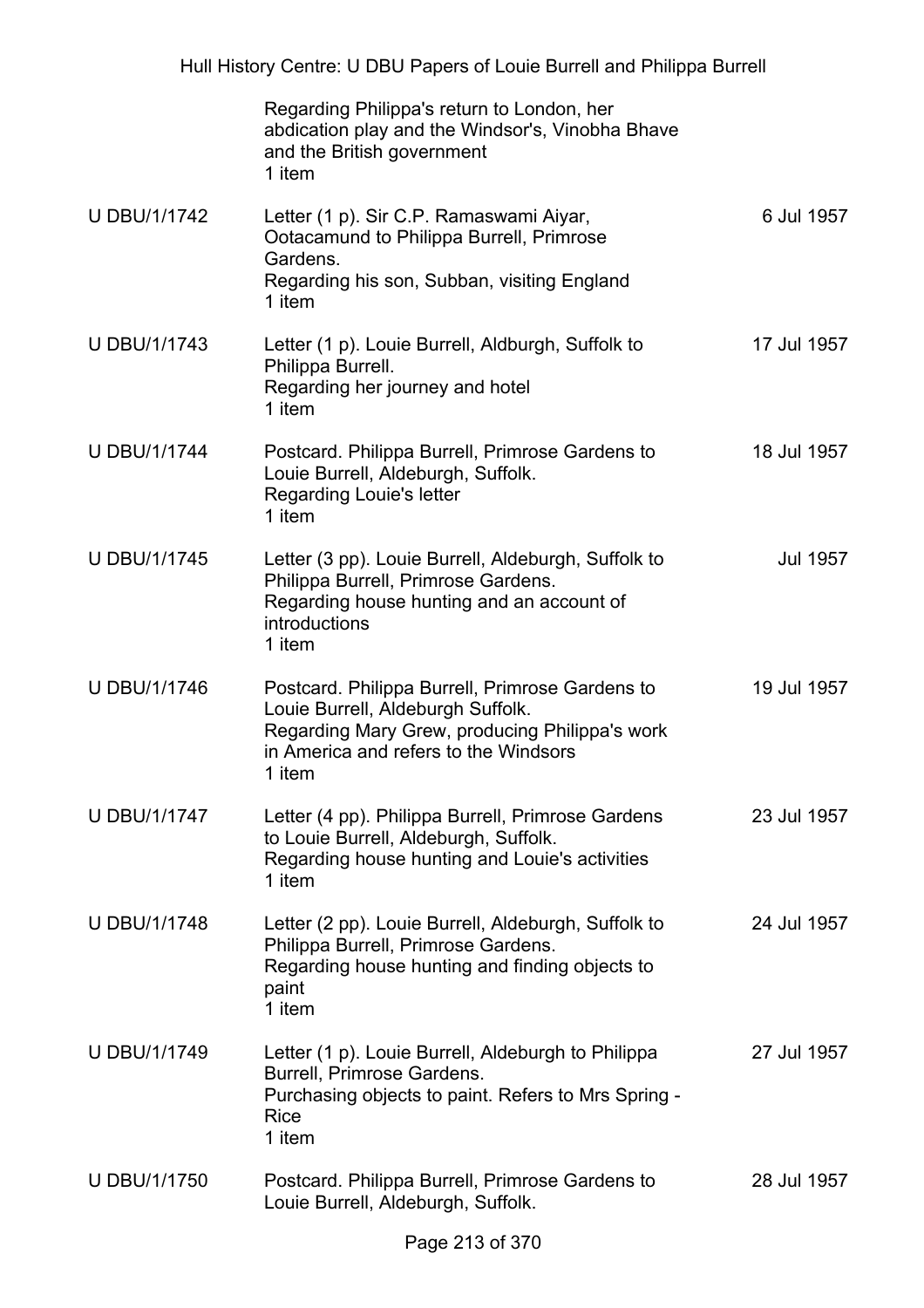|                     | Regarding the arrival of Sir C.P. Ramaswami<br>Aiyar's son and family<br>1 item                                                                                                         |             |
|---------------------|-----------------------------------------------------------------------------------------------------------------------------------------------------------------------------------------|-------------|
| <b>U DBU/1/1751</b> | Postcard. Philippa Burrell, Hebden to Louie<br>Burrell, Primrose Gardens.<br>Regarding her return to Hebden and the possibility<br>of purchasing a house<br>1 item                      | 20 Aug 1957 |
| <b>U DBU/1/1752</b> | Letter (2 pp). Louie Burrell, Primrose Gardens to<br>Philippa Burrell, Hebden.<br>Regarding the possibility of purchasing Pickering<br>End and refers to the visiting Indians<br>1 item | 21 Aug 1957 |
| <b>U DBU/1/1753</b> | Postcard. Philippa Burrell, Hebden to Louie<br>Burrell, Primrose Gardens.<br>Regarding the possibility of purchasing Pickering<br>End<br>1 item                                         | 21 Aug 1957 |
| <b>U DBU/1/1754</b> | Letter (3 pp). Philippa Burrell, Hebden to Louie<br>Burrell, Primrose Gardens.<br>Regarding purchasing Scar Top<br>1 item                                                               | 23 Aug 1957 |
| <b>U DBU/1/1755</b> | Postcard. Philippa Burrell, Hebden to Louie<br>Burrell, Primrose Gardens.<br>Regarding purchasing Scar Top<br>1 item                                                                    | 27 Aug 1957 |
| U DBU/1/1756        | Letter (1 p). Louie Burrell, Primrose Gardens to<br>Philippa Burrell, Hebden.<br>Regarding purchasing Scar Top<br>1 item                                                                | 28 Aug 1957 |
| <b>U DBU/1/1757</b> | Letter (3 pp). Louie Burrell, Primrose Gardens to<br>Philippa Burrell, Hebden.<br>Regarding purchasing Scar Top and refers to<br>Indian visitors at Primrose Gardens<br>1 item          | 29 Aug 1957 |
| <b>U DBU/1/1758</b> | Letter (3 pp). Philippa Burrell, Hebden to Louie<br>Burrell, Primrose Gardens.<br>Regarding caravan regulations, a visit to Scotland<br>and matters relating to Scar Top<br>1 item      | 1 Sep 1957  |
| <b>U DBU/1/1759</b> | Letter (1 p). Louie Burrell, Primrose Gardens to<br>Philippa Burrell.<br>Regarding Philippa's visit to Scotland, caravans                                                               | 4 Sep 1957  |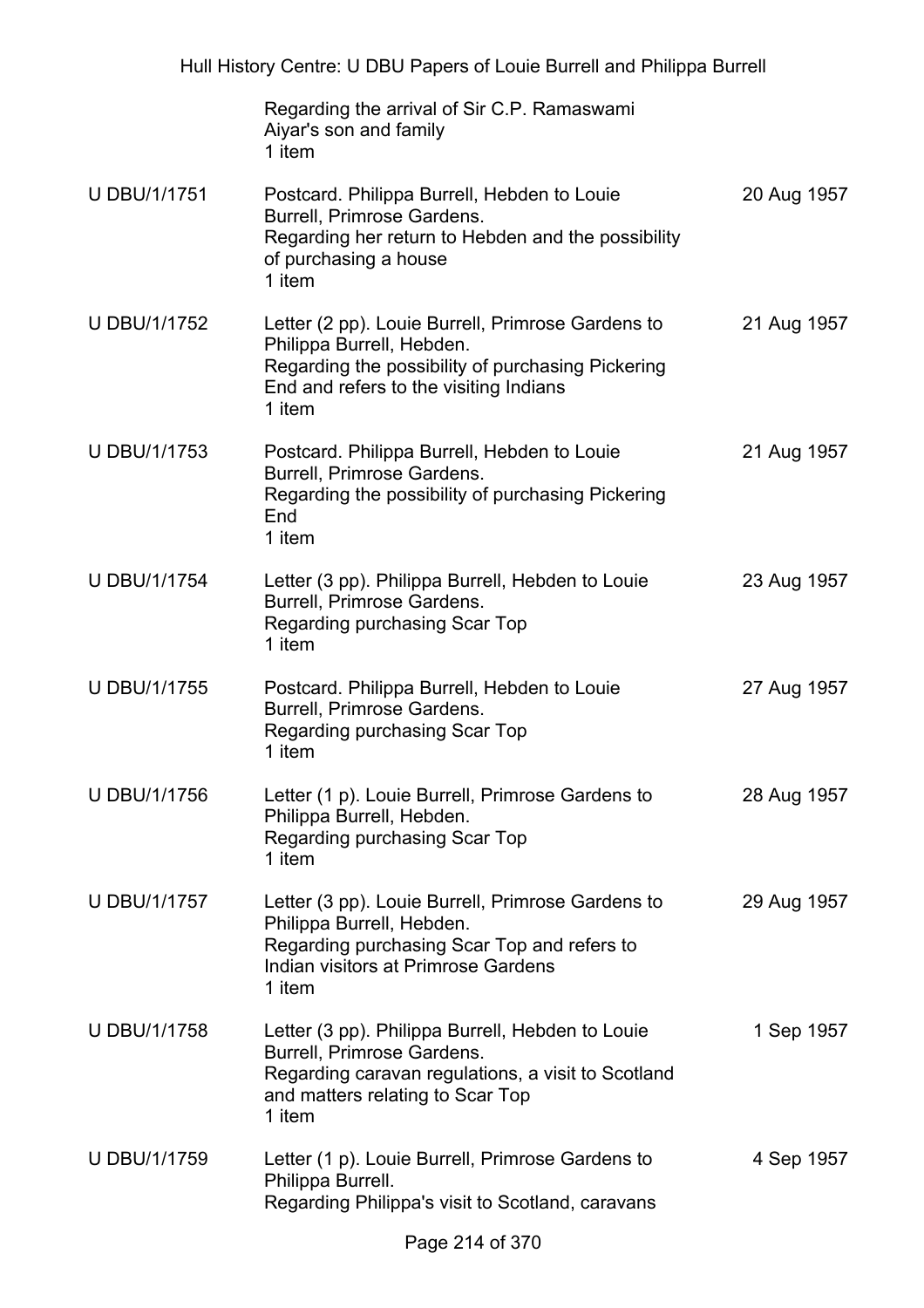|                     | and Scar Top and the visiting Indians at Primrose<br>Gardens<br>1 item                                                                                                                                                                                                     |             |
|---------------------|----------------------------------------------------------------------------------------------------------------------------------------------------------------------------------------------------------------------------------------------------------------------------|-------------|
| <b>U DBU/1/1760</b> | Letter (2 pp). Philippa Burrell, Invernesshire to<br>Louie Burrell, Primrose Gardens.<br>Regarding visiting Scotland, children and house<br>hunting<br>1 item                                                                                                              | 6 Sep 1957  |
| U DBU/1/1761        | Letter (1 p). Louie Burrell, Primrose Gardens to<br>Philippa Burrell, Hebden.<br>Regarding Scotland, house hunting, children and<br><b>Primrose Gardens</b><br>1 item                                                                                                      | 9 Sep 1957  |
| U DBU/1/1762        | Letter (1 p). Sir C.P. Ramaswami Aiyar,<br>Ootacamund to Philippa Burrell, Hebden.<br>Regarding Philippa's work, his brochure 'Hinduism<br>and tolerance', United Nations Education<br>Scientific and Cultural Organisation and current<br>developments in India<br>1 item | 11 Sep 1957 |
| <b>U DBU/1/1763</b> | Postcard. Philippa Burrell, Hebden to Louie<br>Burrell, Primrose Gardens.<br>Regarding her return to Hebden and visiting the<br>Wordsworth's in Scotland<br>1 item                                                                                                         | 14 Sep 1957 |
| <b>U DBU/1/1764</b> | Letter (2 pp). Louie Burrell, Primrose Gardens to<br>Philippa Burrell, Hebden.<br>Regarding purchasing Scar Top and general news<br>of Primrose Gardens<br>1 item                                                                                                          | 15 Sep1957  |
| <b>U DBU/1/1765</b> | Postcard. Philippa Burrell, Hebden to Louie<br>Burrell, Primrose Gardens.<br>Regarding house hunting and caravans<br>1 item                                                                                                                                                | 16 Sep 1957 |
| <b>U DBU/1/1766</b> | Letter (1 p). Sir C.P. Ramaswami Aiyar, Madras to<br>Philippa Burrell, Hebden.<br>Regarding Philippa's house hunting, work and<br>travels and plans for a visit to Europe<br>1 item                                                                                        | 28 Oct 1957 |
| U DBU/1/1767        | Postcard. Philippa Burrell, Hebden to Louie<br>Burrell, Primrose Gardens.<br>Regarding Louie's visit<br>1 item                                                                                                                                                             | 5 Nov 1957  |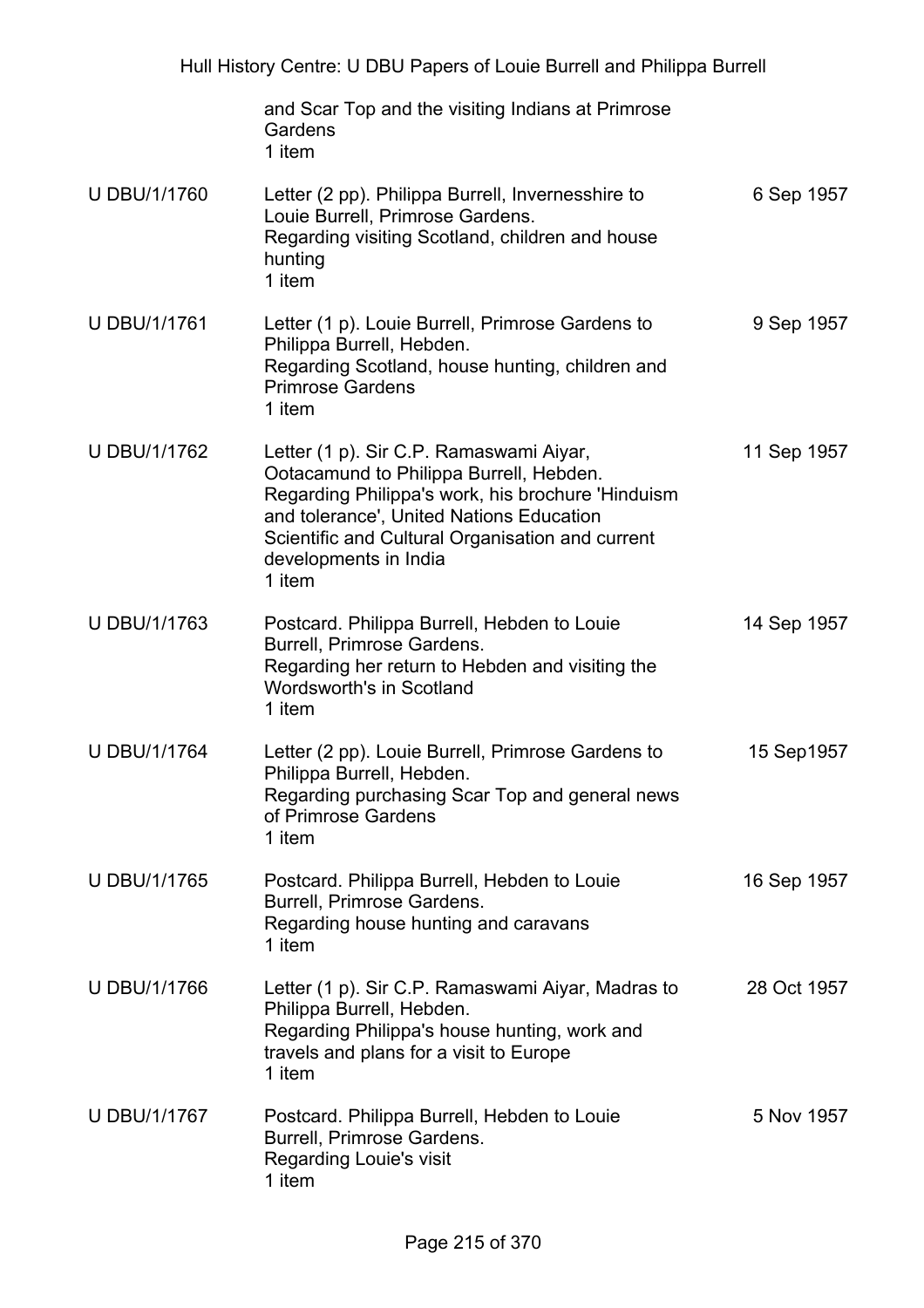| Hull History Centre: U DBU Papers of Louie Burrell and Philippa Burrell |                                                                                                                                                                            |             |  |
|-------------------------------------------------------------------------|----------------------------------------------------------------------------------------------------------------------------------------------------------------------------|-------------|--|
| <b>U DBU/1/1768</b>                                                     | Letter (1 p). Louie Burrell, Primrose Gardens to<br>Philippa Burrell, Hebden.<br>Regarding news of Primrose Gardens and ideas<br>for caravans, with illustration<br>1 item | 6 Nov 1957  |  |
| U DBU/1/1769                                                            | Letter (1 p). Louie Burrell, Primrose Gardens to<br>Philippa Burrell, Hebden.<br>Regarding Louie's independence and capability<br>and news of Primrose Gardens<br>1 item   | 7 Nov 1957  |  |
| <b>U DBU/1/1770</b>                                                     | Postcard. Philippa Burrell, Hebden to Louie<br>Burrell, Primrose Gardens.<br>Regarding the caravan<br>1 item                                                               | 7 Nov 1957  |  |
| <b>U DBU/1/1771</b>                                                     | Postcard. Philippa Burrell, Hebden to Louie<br>Burrell, Primrose Gardens.<br>Regarding work on the caravan<br>1 item                                                       | 13 Nov 1957 |  |
| <b>U DBU/1/1772</b>                                                     | Postcard. Philippa Burrell, Hebden to Louie<br>Burrell, Primrose Gardens.<br>Regarding work on the caravan and her departure<br>from London<br>1 item                      | 21 Nov 1957 |  |
| <b>U DBU/1/1773</b>                                                     | Letter (1 p). Louie Burrell, Primrose Gardens to<br>Philippa Burrell, Hebden.<br>Regarding domestic matters<br>1 item                                                      | 21 Nov 1957 |  |
| <b>U DBU/1/1774</b>                                                     | Letter (1 p). Philippa Burrell, Hebden to Louie<br>Burrell, Primrose Gardens.<br>Regarding the caravan<br>1 item                                                           | 24 Nov 1957 |  |
| <b>U DBU/1/1775</b>                                                     | Letter (1 p). Louie Burrell, Primrose Gardens to<br>Philippa Burrell, Hebden.<br>Regarding the caravan<br>1 item                                                           | 25 Nov 1957 |  |
| U DBU/1/1776                                                            | Postcard. Philippa Burrell, Hebden to Louie<br>Burrell, Primrose Gardens.<br>Regarding the caravan<br>1 item                                                               | 26 Nov 1957 |  |
| <b>U DBU/1/1777</b>                                                     | Letter (2 pp). Louie Burrell, Primrose Gardens to<br>Philippa Burrell, Hebden.<br>Regarding the caravan and purchasing objects to<br>paint                                 | 27 Nov 1957 |  |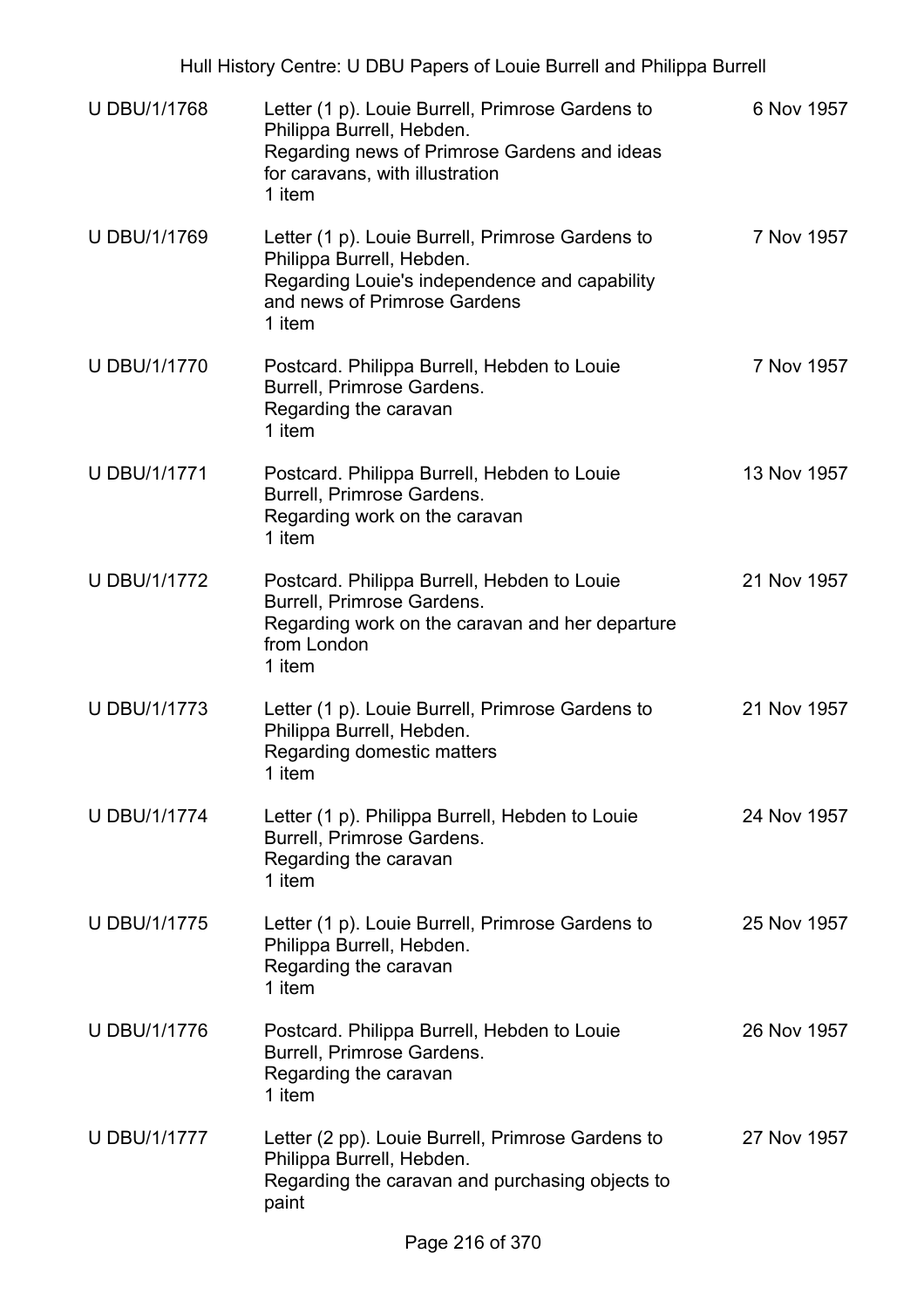U DBU/1/1778 Letter (3 pp). Philippa Burrell, Hebden to Louie Burrell, Primrose Gardens. Regarding the caravan 1 item 28 Nov 1957 U DBU/1/1779 Letter (1 p). Louie Burrell, Primrose Gardens to Philippa Burrell, Hebden. Regarding a site for the caravan and selling painted scent bottles 1 item 29 Nov 1957 U DBU/1/1780 Postcard. Philippa Burrell, Hebden to Louie Burrell, Primrose Gardens. Regarding the caravan 1 item 1 Dec 1957 U DBU/1/1781 Letter (1 p). Louie Burrell, Primrose Gardens to Philippa Burrell, Hebden. Regarding Primrose Gardens news 1 item 2 Dec 1957 U DBU/1/1782 Postcard. Philippa Burrell, Hebden to Louie Burrell, Primrose Gardens. Regarding a site for the caravan and giving a talk in the village 1 item 5 Dec 1957 U DBU/1/1783 Letter (2 pp). Louie Burrell, Primrose Gardens to Philippa Burrell, Hebden. Regarding problems with Theodora, Primrose Gardens news and opinions on humans 1 item 6 Dec 1957 U DBU/1/1784 Postcard. Philippa Burrell, Hebden to Louie Burrell, Primrose Gardens. Regarding general news 1 item 8 Jan 1958 U DBU/1/1785 Letter (1 p). Louie Burrell, Primrose Gardens to Philippa Burrell, Hebden. Regarding plans to breed Susie, domestic matters and finding objects to paint 1 item 8 Jan 1958 U DBU/1/1786 Letter (3 pp). Philippa Burrell, Hebden to Louie Burrell, Primrose Gardens. Regarding problems with the caravan 1 item 9 Jan 1958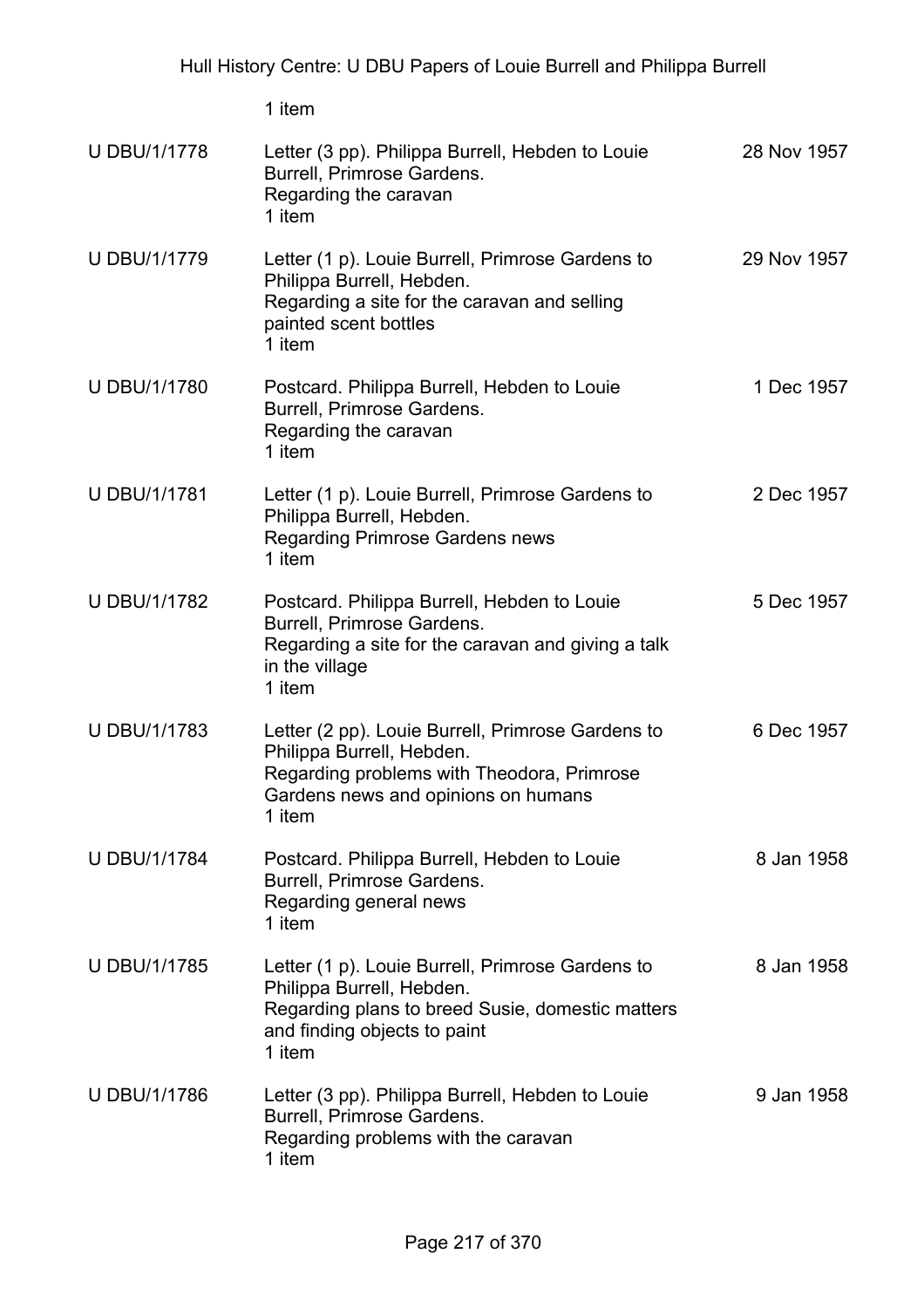| Hull History Centre: U DBU Papers of Louie Burrell and Philippa Burrell |                                                                                                                                                                                   |             |  |
|-------------------------------------------------------------------------|-----------------------------------------------------------------------------------------------------------------------------------------------------------------------------------|-------------|--|
| U DBU/1/1787                                                            | Letter (2 pp). Louie Burrell, Primrose Gardens to<br>Philippa Burrell, Hebden.<br>Regarding the caravan and breeding Susie<br>1 item                                              | 11 Jan 1958 |  |
| <b>U DBU/1/1788</b>                                                     | Postcard. Philippa Burrell, Hebden to Louie<br>Burrell, Primrose Gardens.<br>Regarding the caravan<br>1 item                                                                      | 13 Jan 1958 |  |
| <b>U DBU/1/1789</b>                                                     | Letter (2 pp). Louie Burrell, Primrose Gardens to<br>Philippa Burrell, Hebden.<br>Regarding settling into the caravan and news of<br><b>Primrose Gardens</b><br>1 item            | 14 Jan 1958 |  |
| <b>U DBU/1/1790</b>                                                     | Postcard. Philippa Burrell, Hebden to Louie<br>Burrell, Primrose Gardens.<br>Regarding settling into the caravan<br>1 item                                                        | 15 Jan 1958 |  |
| <b>U DBU/1/1791</b>                                                     | Letter (2 pp). Louie Burrell, Primrose Gardens to<br>Philippa Burrell, Hebden.<br>Regarding the caravan and breeding Susie<br>1 item                                              | 17 Jan 1958 |  |
| U DBU/1/1792                                                            | Letter (3 pp). Philippa Burrell, Hebden to Louie<br>Burrell, Primrose Gardens.<br>Regarding an account of the site of the caravan,<br>poor weather and plans for houses<br>1 item | 18 Jan 1958 |  |
| <b>U DBU/1/1793</b>                                                     | Letter (1 p). Louie Burrell, Primrose Gardens to<br>Philippa Burrell, Hebden.<br>Regarding domestic matters and general news<br>1 item                                            | 19 Jan 1958 |  |
| <b>U DBU/1/1794</b>                                                     | Postcard. Philippa Burrell, Hebden to Louie<br>Burrell, Primrose Gardens.<br>Regarding plans for future accommodation<br>1 item                                                   | 21 Jan 1957 |  |
| <b>U DBU/1/1795</b>                                                     | Letter (2 pp). Louie Burrell, Primrose Gardens to<br>Philippa Burrell, Hebden.<br>Regarding Philippa's problems with work, house<br>hunting and domestic matters<br>1 item        | 20 Jan 1958 |  |
| U DBU/1/1796                                                            | Postcard. Philippa Burrell, Hebden to Louie<br>Burrell, Primrose Gardens.<br>Regarding the weather<br>1 item                                                                      | 21 Jan 1958 |  |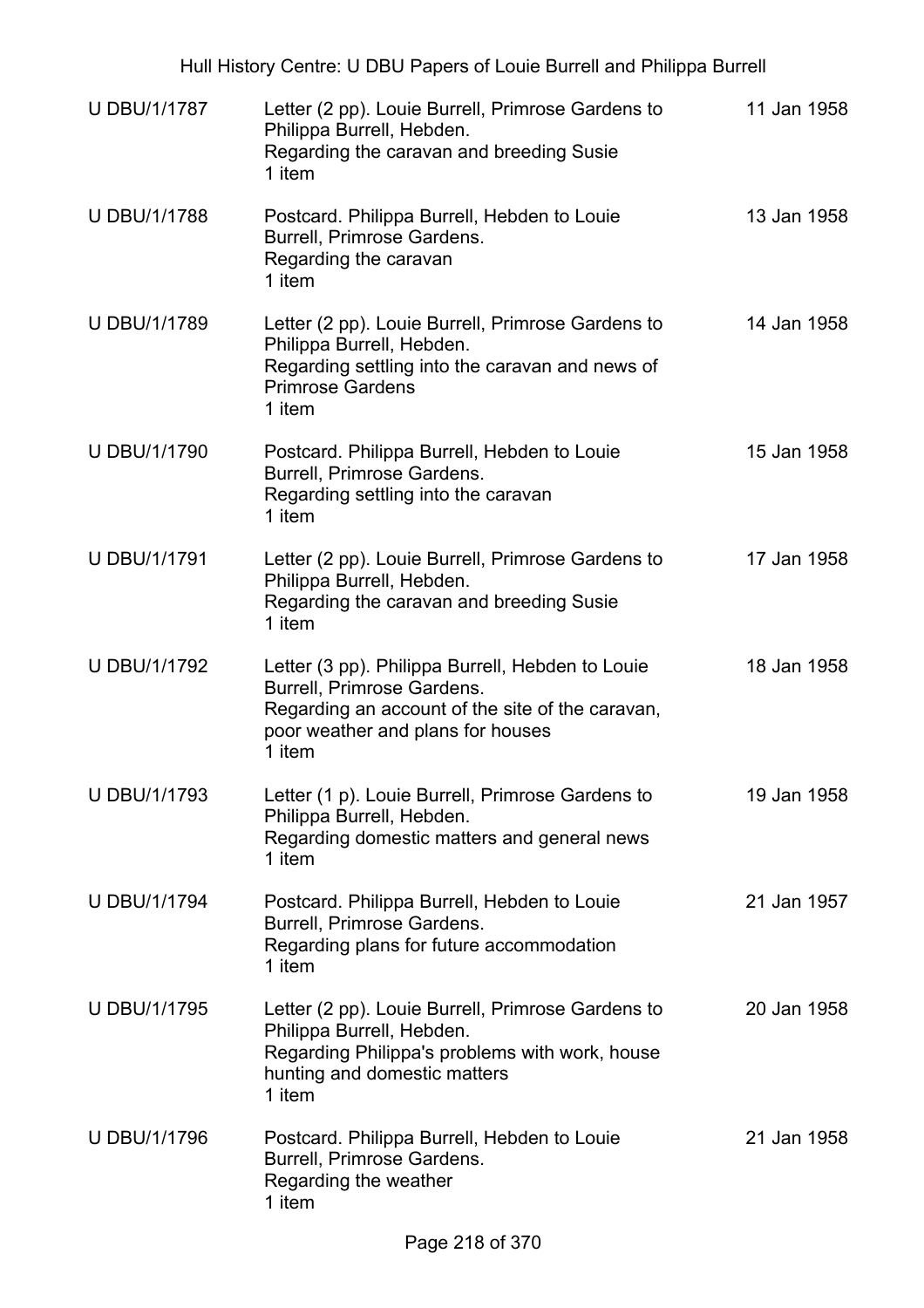| <b>U DBU/1/1797</b> | Postcard. Philippa Burrell, Hebden to Louie<br>Burrell, Primrose Gardens.<br>Regarding the weather and a description of her<br>surroundings<br>1 item                                                                                                                                                                                                      | 23 Jan 1958          |
|---------------------|------------------------------------------------------------------------------------------------------------------------------------------------------------------------------------------------------------------------------------------------------------------------------------------------------------------------------------------------------------|----------------------|
| <b>U DBU/1/1798</b> | Letter (1 p). Louie Burrell, Primrose Gardens to<br>Philippa Burrell, Hebden.<br><b>Regarding Primrose Gardens news</b><br>1 item                                                                                                                                                                                                                          | 26 Jan 1958          |
| <b>U DBU/1/1799</b> | Postcards<br>a) Postcard. Philippa Burrell, Hebden to Louie<br>Burrell, Primrose Gardens. Regarding general<br>news. 27 January 1958<br>b) Postcard. Philippa Burrell, Hebden to Louie<br>Burrell, Primrose Gardens. Regarding work and a<br>trip to London. 2 February 1958<br>2 items                                                                    | 27 Jan-2 Feb<br>1958 |
| <b>U DBU/1/1800</b> | Letters<br>a) Letter (3 pp). Philippa Burrell, Primrose<br>Gardens to 'K', Billy, Frieda and Kitty. Regarding<br>art and the artist. 23 February 1958<br>b) Letter (1 p). Billy, Hindhead to Philippa Burrell,<br>Primrose Gardens. Regarding art. 2 March 1958<br>c) Draft letter (5 pp). Philippa Burrell to Billy.<br>Regarding art. No date<br>3 items | 23 Feb-2 Mar<br>1958 |
| U DBU/1/1801        | Letter (1 p). Prem Lata Sharma, New Ladies<br>College, Banaras to Philippa Burrell, Primrose<br>Gardens.<br>Regarding news of Banaras University and<br>mentions Philippa's play readings<br>1 item                                                                                                                                                        | 5 Feb 1958           |
| U DBU/1/1802        | Note (1 p). Philippa Burrell to Louie Burrell.<br>Regarding domestic matters and the journey to<br>Hebden<br>1 item                                                                                                                                                                                                                                        | c.1958               |
| U DBU/1/1803        | Letter (1 p). Sir C.P. Ramaswami Aiyar to Philippa<br>Burrell, Hebden.<br>Regarding a United Nations Education Scientific<br>and Cultural Organisation meeting, yoga and<br>Philippa's work on her autobiography<br>1 item                                                                                                                                 | 5 Mar 1958           |
| <b>U DBU/1/1804</b> | Letter (1 p). Louie Burrell, Primrose Gardens to<br>Philippa Burrell, Hebden.                                                                                                                                                                                                                                                                              | 6 Mar 1958           |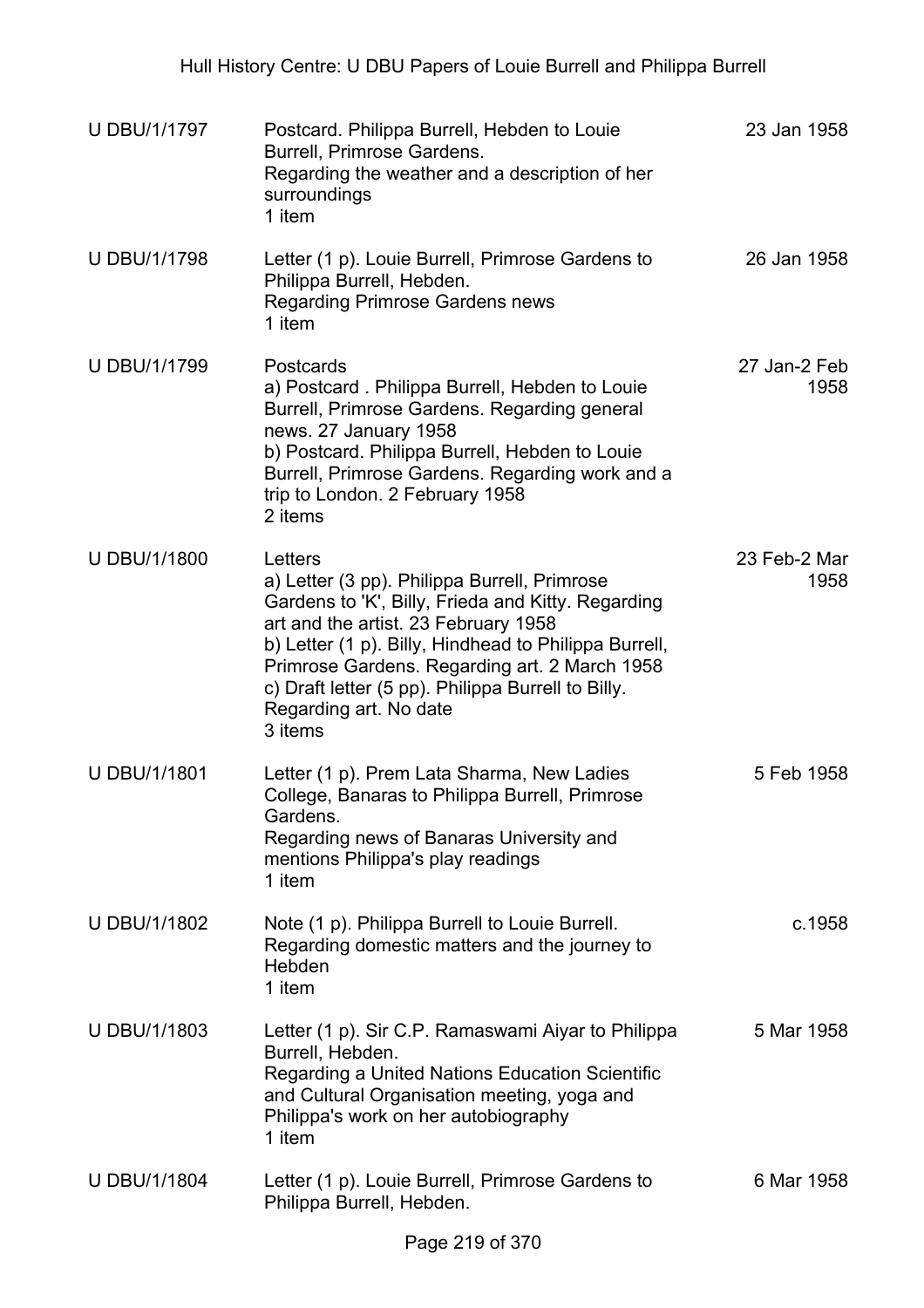|                     | Regarding Philippa's return to Hebden and house<br>hunting<br>1 item                                                                                  |             |
|---------------------|-------------------------------------------------------------------------------------------------------------------------------------------------------|-------------|
| U DBU/1/1805        | Postcard. Philippa Burrell, Hebden to Louie<br>Burrell, Primrose Gardens.<br>Regarding her return to the caravan and her work<br>1 item               | 6 Mar 1958  |
| <b>U DBU/1/1806</b> | Letter (1 p). Louie Burrell, Primrose Gardens to<br>Philippa Burrell, Hebden.<br>Regarding general news and house hunting<br>1 item                   | 8 Mar 1958  |
| U DBU/1/1807        | Postcard. Philippa Burrell, Hebden to Louie<br>Burrell, Primrose Gardens.<br>Regarding the caravan and house hunting<br>1 item                        | 9 Mar 1958  |
| <b>U DBU/1/1808</b> | Letter (1 p). Louie Burrell, Primrose Gardens to<br>Philippa Burrell, Hebden.<br>Regarding domestic matters and house hunting<br>1 item               | 12 Mar 1958 |
| U DBU/1/1809        | Letter (1 p). Philippa Burrell, Hebden to Louie<br>Burrell, Primrose Gardens.<br>Regarding Susie's pregnancy and house hunting<br>1 item              | 14 Mar 1958 |
| U DBU/1/1810        | Letter (1 p). Louie Burrell, Primrose Gardens to<br>Philippa Burrell, Hebden.<br>Regarding Susie's pregnancy<br>1 item                                | 14 Mar 1958 |
| <b>U DBU/1/1811</b> | Letter (2 pp). Louie Burrell, Primrose Gardens to<br>Philippa Burrell, Hebden.<br>Regarding Susie's pregnancy and general news<br>1 item              | 14 Mar 1958 |
| U DBU/1/1812        | Letter (1 p). Winifred Burn, Flint Cottage, Arundel<br>to Louie Burrell.<br>Regarding helping Louie with house hunting in<br><b>Sussex</b><br>1 item  | 26 Mar 1958 |
| U DBU/1/1813        | Letter (1 p). Betty Pritchard, Aldeburgh to Louie<br>Burrell.<br>Regarding Louie's Regarding Louie's house<br>hunting and sends best wishes<br>1 item | 27 Mar 1958 |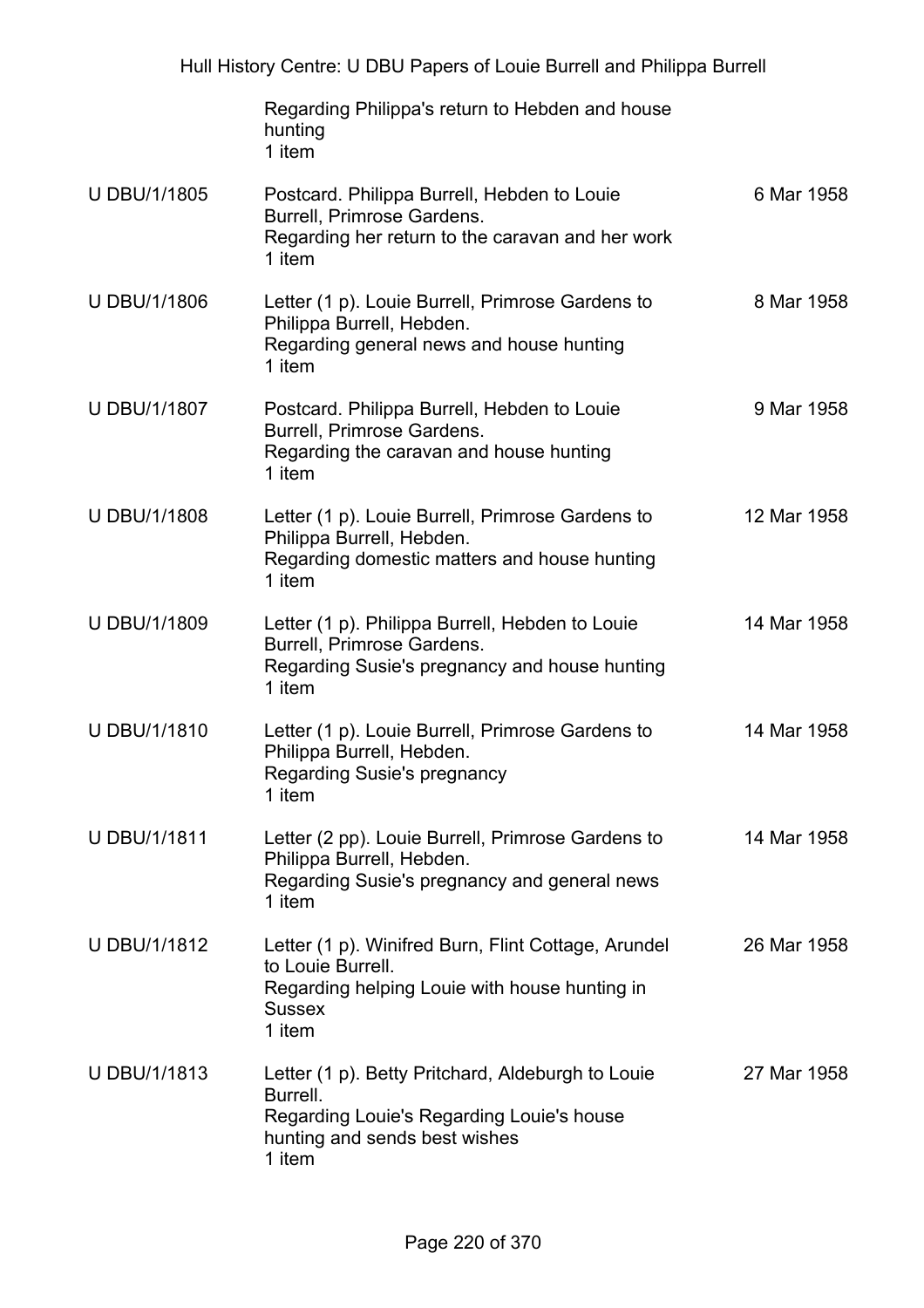| <b>U DBU/1/1814</b> | Letter (1 p). Mrs Spring - Rice. Aldeburgh to Louie<br>Burrell.<br>Louie no longer house hunting in Suffolk<br>1 item                                                         | 27 Mar 1958 |
|---------------------|-------------------------------------------------------------------------------------------------------------------------------------------------------------------------------|-------------|
| U DBU/1/1815        | Letter (1 p). Louie Burrell, Primrose Gardens to<br>Philippa Burrell, Hebden.<br>Regarding domestic matters and Susie<br>1 item                                               | 27 Mar 1958 |
| U DBU/1/1816        | Postcard. Philippa Burrell, Hebden to Louie<br>Burrell, Primrose Gardens.<br>Regarding the caravan and Louie's house hunting<br>1 item                                        | 28 Mar 1958 |
| <b>U DBU/1/1817</b> | Letter (1 p). Louie Burrell, Primrose Gardens to<br>Philippa Burrell, Hebden.<br><b>Regarding Primrose Gardens news</b><br>1 item                                             | 28 Mar 1958 |
| <b>U DBU/1/1818</b> | Letter (2 pp). Philippa Burrell, Hebden to Louie<br>Burrell, Primrose Gardens.<br>Regarding plans for house hunting, domestic<br>matters and her isolation and work<br>1 item | 1 Apr 1958  |
| U DBU/1/1819        | Letter (1 p). Louie Burrell, Primrose Gardens to<br>Philippa Burrell, Hebden.<br>Regarding Susie and house hunting<br>1 item                                                  | 3 Apr 1958  |
| <b>U DBU/1/1820</b> | Letter (2 pp). Louie Burrell, Primrose Gardens to<br>Philippa Burrell, Hebden.<br>Regarding domestic matters and houses<br>1 item                                             | 6 Apr 1958  |
| <b>U DBU/1/1821</b> | Letter (1 p). Louie Burrell, Primrose Gardens to<br>Philippa Burrell, Hebden.<br>Regarding arrangements to stay in Sussex and<br>domestic matters<br>1 item                   | 9 Apr 1958  |
| U DBU/1/1822        | Postcard. Philippa Burrell, Hebden to Louie<br>Burrell, Primrose Gardens.<br>Regarding her return to London<br>1 item                                                         | 9 Apr 1958  |
| U DBU/1/1823        | Postcard. Philippa Burrell, Hebden to Louie<br>Burrell, Primrose Gardens.<br>Regarding her return to London<br>1 item                                                         | 11 Apr 1958 |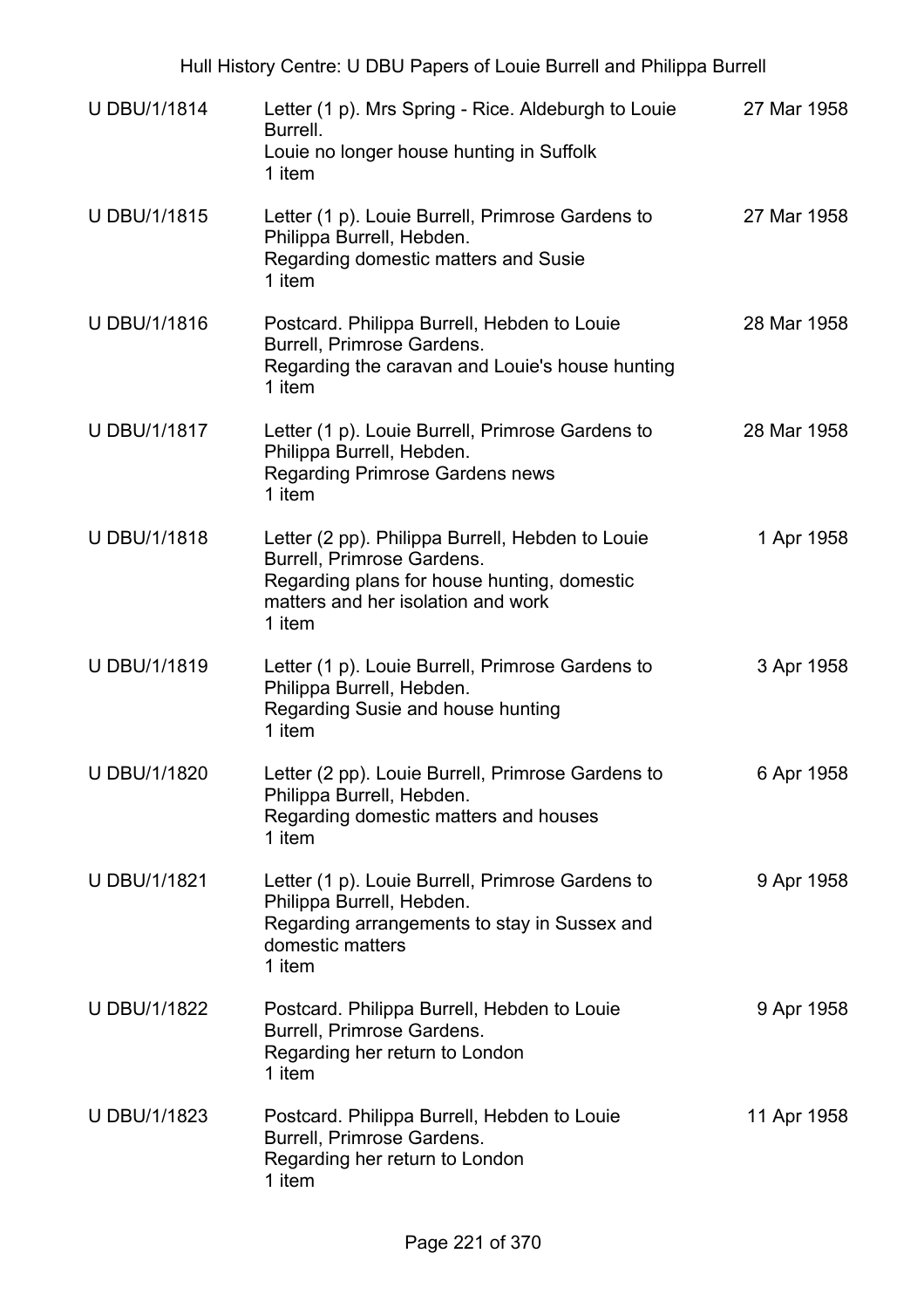| <b>U DBU/1/1824</b> | Postcard. Philippa Burrell, Primrose Gardens to<br>Louie Burrell, Hythe, Kent.<br>Regarding her journey and matters regarding<br><b>Primrose Gardens</b><br>1 item               | 10 Apr 1958 |
|---------------------|----------------------------------------------------------------------------------------------------------------------------------------------------------------------------------|-------------|
| <b>U DBU/1/1825</b> | Letter (1 p). Louie Burrell, Hythe to Philippa<br>Burrell, Primrose Gardens.<br>Regarding a description of the area and selling 10<br><b>Primrose Gardens</b><br>1 item          | 10 Aug 1958 |
| <b>U DBU/1/1826</b> | Letter (1 p). Louie Burrell, Hythe, Kent to Philippa<br>Burrell, Primrose Gardens.<br>Regarding leaving London and a description of the<br>new flat<br>1 item                    | 11 Aug 1958 |
| U DBU/1/1827        | Postcard. Philippa Burrell, Primrose Gardens to<br>Louie Burrell, Hythe.<br>Regarding leaving 10 Primrose Gardens<br>1 item                                                      | 12 Aug 1958 |
| <b>U DBU/1/1828</b> | Letter (2 pp). Louie Burrell, Hythe, Kent to Philippa<br>Burrell, Primrose Gardens.<br>Regarding leaving 10 Primrose Gardens and<br>refers to Susie, with illustration<br>1 item | 13 Aug 1958 |
| U DBU/1/1829        | Postcard. Philippa Burrell, Primrose Gardens to<br>Louie Burrell, Hythe, Kent.<br>Regarding moving house<br>1 item                                                               | 14 Aug 1958 |
| U DBU/1/1830        | Letter (2 pp). Philippa Burrell, 7 Primrose Gardens<br>to Louie Burrell, Folkestone.<br>Regarding an account of events at 10 Primrose<br>Gardens.<br>1 item                      | 31 Aug 1958 |
| U DBU/1/1831        | Postcard. Philippa Burrell, 7 Primrose Gardens to<br>Louie Burrell, Folkestone.<br>Regarding her departure for Yorkshire<br>1 item                                               | 2 Sep 1958  |
| U DBU/1/1832        | Postcard. Philippa Burrell, Hebden to Louie<br>Burrell, Folkestone.<br>Regarding returning to Hebden<br>1 item                                                                   | 5 Sep 1958  |
| U DBU/1/1833        | Letter (3 pp). Philippa Burrell, 7 Primrose Gardens<br>to Louie Burrell, Folkestone.                                                                                             | 11 Sep 1958 |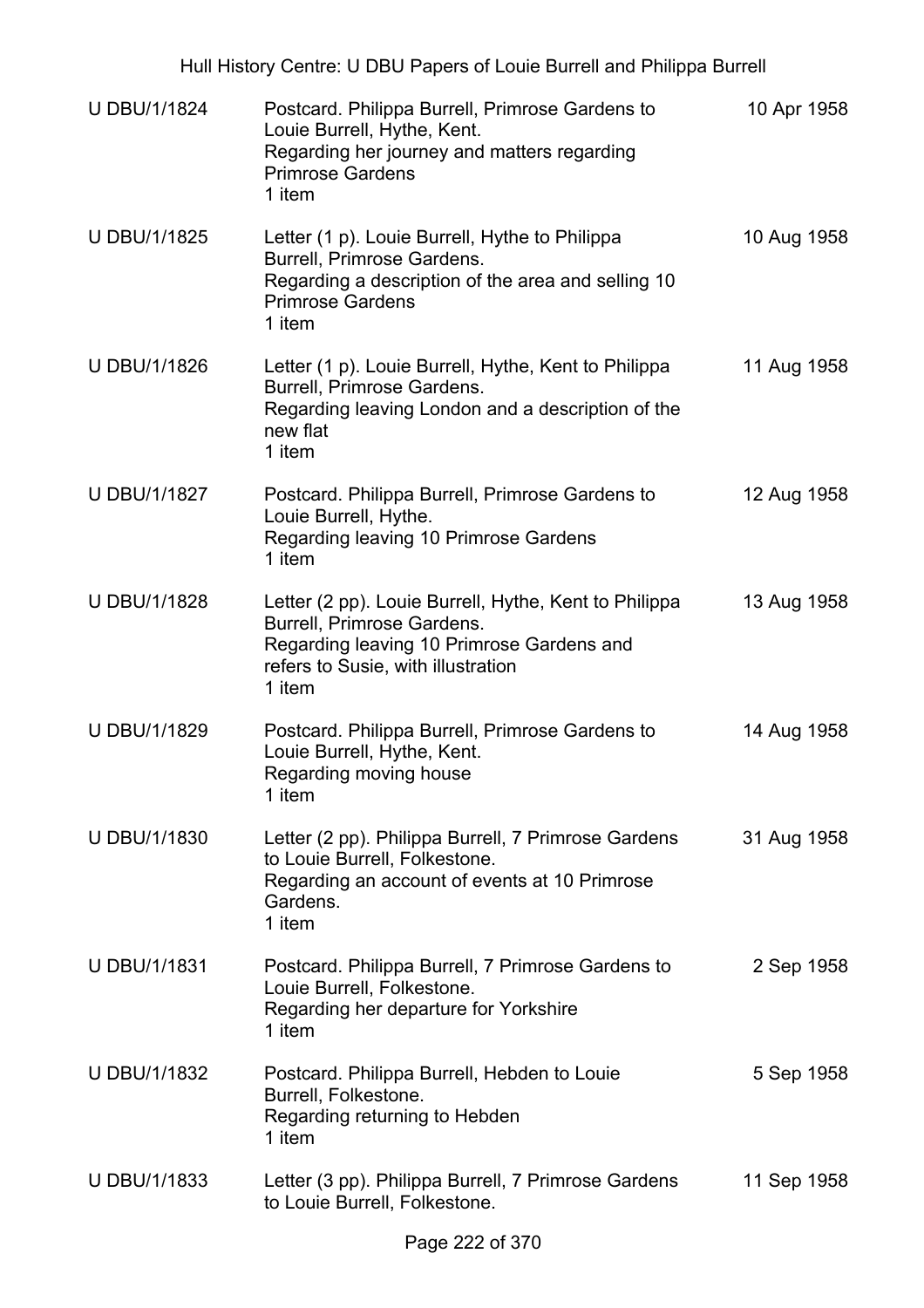Her arrival in Hebden and dispatching the caravan to Sussex 1 item

| <b>U DBU/1/1834</b> | Letter and a postcard<br>a) Postcard. Philippa Burrell, 7 Primrose Gardens<br>to Louie Burrell, Folkestone. Regarding caravan<br>delivery and 10 Primrose Gardens<br>b) Letter (2 pp). Louie Burrell, Folkestone to<br>Philippa Burrell. Regarding the delivery of<br>Philippa's caravan<br>2 items | 11-12 Sep 1958 |
|---------------------|-----------------------------------------------------------------------------------------------------------------------------------------------------------------------------------------------------------------------------------------------------------------------------------------------------|----------------|
| U DBU/1/1835        | Postcard. Philippa Burrell, Holiday Fellowship<br>Camp, Kessingland, Suffolk to Louie Burrell,<br>Folkestone.<br>Regarding moving the caravan and matters<br>relating to 10 Primrose Gardens<br>1 item                                                                                              | 15 Sep 1958    |
| U DBU/1/1836        | Letter (2 pp). Louie Burrell, Folkestone to Philippa<br>Burrell, Holiday Fellowship Camp, Kessingland,<br>Suffolk.<br>Regarding problems with 10 Primrose Gardens,<br>accommodation and house hunting<br>1 item                                                                                     | 17 Sep 1958    |
| U DBU/1/1837        | Postcard. Philippa Burrell, Essex to Louie Burrell,<br>Folkestone.<br>Regarding staying with Bess Marsh and her plans<br>for travelling to Folkestone<br>1 item                                                                                                                                     | c.1958         |
| U DBU/1/1838        | Postcard. Philippa Burrell, Essex to Louie Burrell,<br>Folkestone.<br>Regarding house hunting and Louie's new house<br>1 item                                                                                                                                                                       | 21 Sep 1958    |
| <b>U DBU/1/1839</b> | Postcard. Philippa Burrell, 7 Primrose Gardens to<br>Louie Burrell, Rosendale, Acrise, Kent<br>Regarding moving house<br>1 item                                                                                                                                                                     | 22 Sep 1958    |
| <b>U DBU/1/1840</b> | Postcard. Philippa Burrell, Southwold to Louie<br>Burrell, Rosendale, Acrise, Kent<br>Regarding house hunting<br>1 item                                                                                                                                                                             | Sep 1958       |
| <b>U DBU/1/1841</b> | Postcard. Philippa Burrell, 7 Primrose Gardens to<br>Louie Burrell, Rosendale, Acrise<br>Regarding problems with the sale of 10 Primrose<br>Gardens                                                                                                                                                 | 14 Oct 1958    |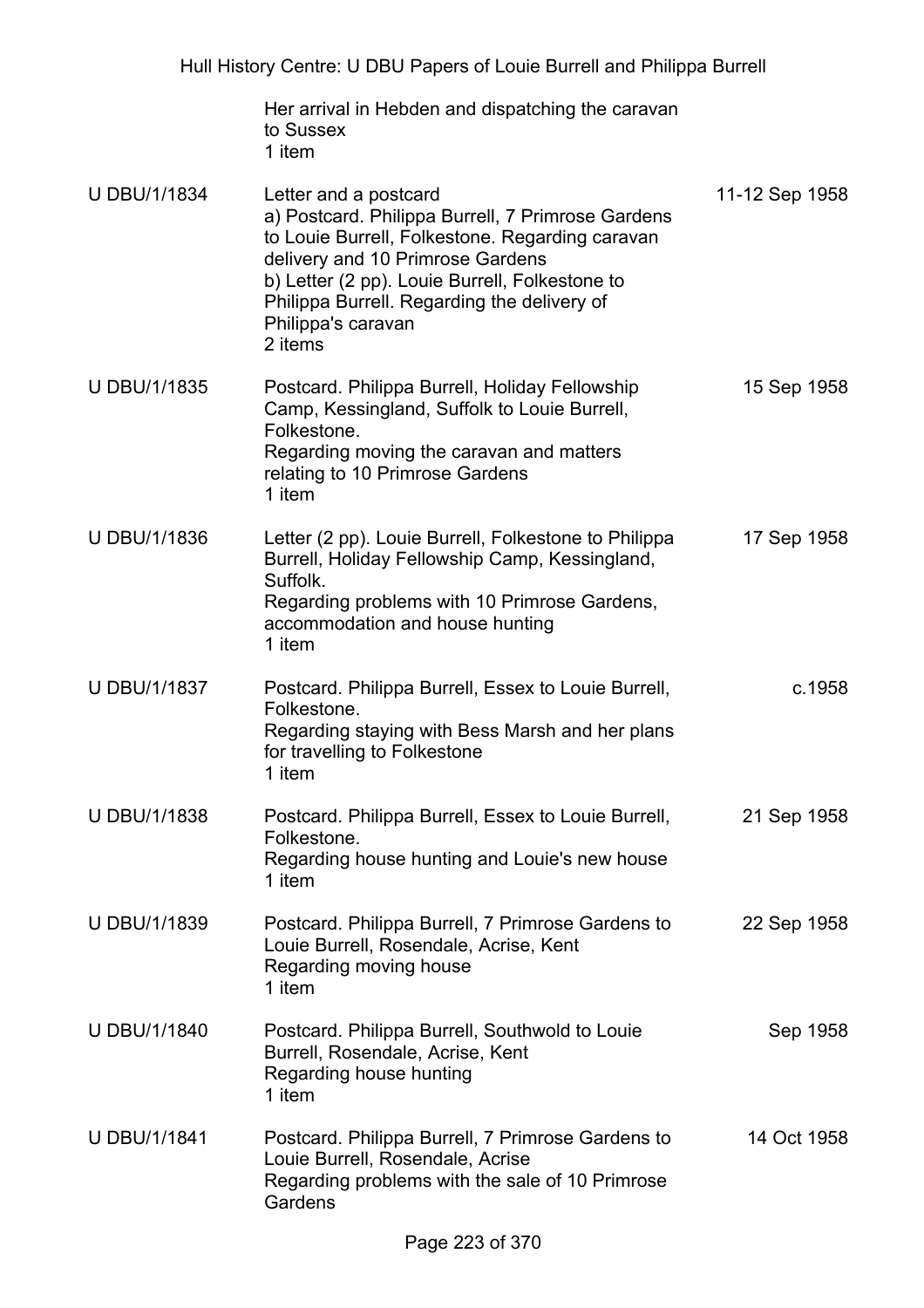| <b>U DBU/1/1842</b> | Postcard. Philippa Burrell, 7 Primrose Gardens to<br>Louie Burrell, Halesworth, Suffolk.<br>Regarding her social life and problems with the<br>sale of 10 Primrose Gardens<br>1 item                                  | 5 Nov 1958  |
|---------------------|-----------------------------------------------------------------------------------------------------------------------------------------------------------------------------------------------------------------------|-------------|
| <b>U DBU/1/1843</b> | Postcard. Philippa Burrell, 7 Primrose Gardens to<br>Louie Burrell, Halesworth, Suffolk.<br>Regarding houses<br>1 item                                                                                                | 9 Nov 1958  |
| <b>U DBU/1/1844</b> | Letter (1 p). Louie Burrell, Halesworth, Suffolk to<br>Philippa Burrell, 7 Primrose Gardens.<br>A description of her room and the village<br>1 item                                                                   | 10 Dec 1958 |
| <b>U DBU/1/1845</b> | Postcard. Philippa Burrell, 7 Primrose Gardens to<br>Louie Burrell, Halesworth, Suffolk.<br>Regarding moving to Suffolk<br>1 item                                                                                     | 10 Dec 1958 |
| <b>U DBU/1/1846</b> | Postcard. Philippa Burrell, 7 Primrose Gardens to<br>Louie Burrell, Halesworth.<br>Regarding general matters and moving to Suffolk<br>1 item                                                                          | 12 Dec 1958 |
| <b>U DBU/1/1847</b> | Postcard. Philippa Burrell, 7 Primrose Gardens to<br>Louie Burrell, Halesworth.<br>Regarding the Wordsworth's and plans for<br>investments<br>1 item                                                                  | 15 Dec 1958 |
| <b>U DBU/1/1848</b> | Postcard. Philippa Burrell, Blythburgh to Louie<br>Burrell, Halesworth Suffolk.<br>Regarding house hunting<br>1 item                                                                                                  | 24 Dec 1958 |
| U DBU/1/1849        | Postcard. Philippa Burrell, Darsham, Suffolk to<br>Louie Burrell, Halesham, Suffolk.<br>Regarding moving house and domestic matters<br>1 item                                                                         | 27 Dec 1958 |
| <b>U DBU/1/1850</b> | Letter (1 p). Sir C.P. Ramaswami Aiyar, Madras to<br>Philippa Burrell, Cumberland Terrace, Southwold.<br>Regarding a Himalayan trip, Philippa's<br>restlessness and hopes her sea play will be<br>published<br>1 item | 3 Jan 1959  |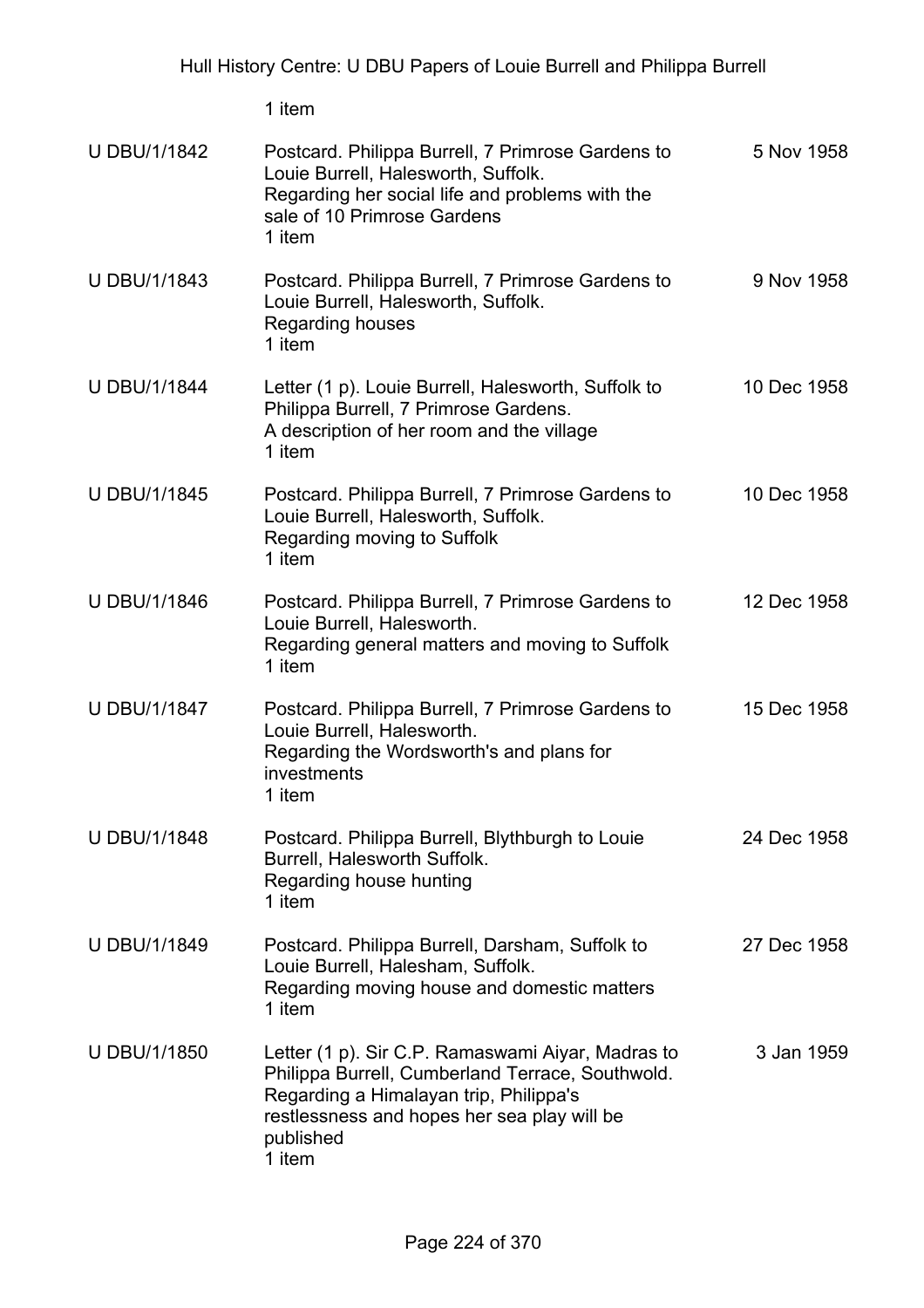|                     | Hull History Centre: U DBU Papers of Louie Burrell and Philippa Burrell                                                                                                                                                                      |             |
|---------------------|----------------------------------------------------------------------------------------------------------------------------------------------------------------------------------------------------------------------------------------------|-------------|
| U DBU/1/1851        | Letter (1 p). Sir C.P. Ramaswami Aiyar,<br>Ootacamund to Philippa Burrell, Cumberland<br>Terrace, Southwold.<br>Regarding Philippa's state of mind and new home<br>and the death of his granddaughter<br>1 item                              | 12 Jan 1959 |
| U DBU/1/1852        | Postcard. Philippa Burrell, 7 Primrose Gardens to<br>Louie Burrell, Cumberland Terrace.<br>Regarding accommodation and domestic matters<br>1 item                                                                                            | 18 Jan 1959 |
| U DBU/1/1853        | Letter (1 p). Prem Lata Sharma, Banaras to<br>Philippa Burrell, Cumberland Terrace.<br>Regarding memories of Philippa's visit, university<br>news and Philippa's work<br>1 item                                                              | 18 Mar 1959 |
| <b>U DBU/1/1854</b> | Postcard. Philippa Burrell, 7 Primrose Gardens to<br>Louie Burrell, Cumberland Terrace.<br>Regarding domestic matters<br>1 item                                                                                                              | 19 Apr 1959 |
| <b>U DBU/1/1855</b> | Postcard. Philippa Burrell, 7 Primrose Gardens to<br>Louie Burrell, Cumberland Terrace.<br>Regarding friends visiting the Aldburgh festival<br>1 item                                                                                        | 20 Apr 1959 |
| <b>U DBU/1/1856</b> | Postcard. Philippa Burrell, 7 Primrose Gardens to<br>Louie Burrell, Cumberland Terrace.<br>Regarding the need to settle down and the death<br>of a neighbour<br>1 item                                                                       | 20 Apr 1959 |
| U DBU/1/1857        | Letter (1 p). Sir C.P. Ramaswami Aiyar, Delisle to<br>Philippa Burrell, Cumberland Terrace.<br>Regarding Philippa's accommodation, a PEN<br>congress, Tibet and China and Helena Maxfield<br>1 item                                          | 30 May 1959 |
| <b>U DBU/1/1858</b> | Letter (1 p). Subhadra, New Delhi to Philippa<br>Burrell, Cumberland Terrace.<br>Regarding a painting on Assam silk, memories of<br>Philippa's visit to Banaras, failing her masters<br>degree and the effects of the caste system<br>1 item | 1 Sep 1959  |
| U DBU/1/1859        | Postcard. Philippa Burrell, Buxton to Louie Burrell,<br><b>Cumberland Terrace.</b><br>Regarding house hunting and gives a description                                                                                                        | 17 Sep 1959 |

of the area 1 item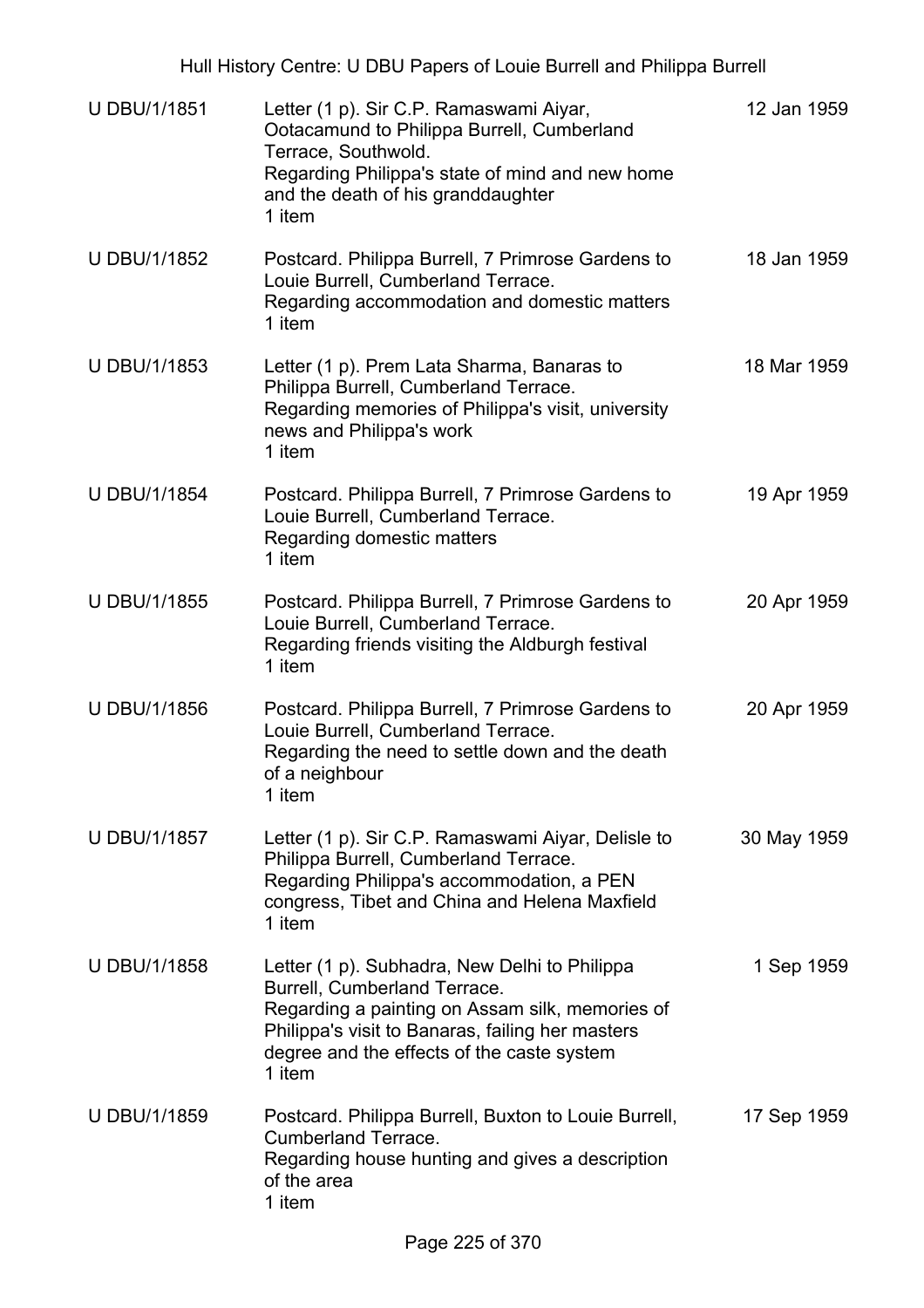| U DBU/1/1860        | Letter (1 p). Louie Burrell, Cumberland Terrace to<br>Philippa Burrell.<br>Regarding Philippa's house hunting and Louie's<br>plans to move<br>1 item                                   | 18 Sep 1959 |
|---------------------|----------------------------------------------------------------------------------------------------------------------------------------------------------------------------------------|-------------|
| U DBU/1/1861        | Postcard. Philippa Burrell to Louie Burrell,<br><b>Cumberland Terrace.</b><br>Regarding house hunting in Derbyshire and<br>Yorkshire<br>1 item                                         | 21 Sep 1959 |
| U DBU/1/1862        | Postcard. Philippa Burrell, Bramhope, Leeds to<br>Louie Burrell, Cumberland Terrace.<br>Regarding an account of her journey and house<br>hunting<br>1 item                             | 13 Oct 1959 |
| U DBU/1/1863        | Letter (1 p). Louie Burrell, Cumberland Terrace to<br>Philippa Burrell.<br>Regarding Philippa's journey and domestic<br>matters<br>1 item                                              | 14 Oct 1959 |
| <b>U DBU/1/1864</b> | Letter (1 p). Sir C.P. Ramaswami Aiyar, Delise to<br>Philippa Burrell, Cumberland Terrace.<br>Regarding his 80th birthday and having a<br>university library named after him<br>1 item | 15 Oct 1959 |
| U DBU/1/1865        | Postcard. Philippa Burrell, Bramhope, Leeds to<br>Louie Burrell, Cumberland Terrace.<br>Regarding Yorkshire and house hunting<br>1 item                                                | 15 Oct 1959 |
| U DBU/1/1866        | Letter (5 pp). Philippa Burrell, Bramhope, Leeds to<br>Louie Burrell, Cumberland Terrace.<br>Regarding Yorkshire, house hunting and Mrs<br>Gibson<br>1 item                            | 18 Oct 1959 |
| <b>U DBU/1/1867</b> | Letter (1 p). Louie Burrell, Cumberland Terrace to<br>Philippa Burrell.<br>Regarding the possibilities of moving house and<br>refers to domestic matters<br>1 item                     | 19 Oct 1959 |
| U DBU/1/1868        | Letter (1 p). Philippa Burrell, Bramhope, Leeds to<br>Louie Burrell, Cumberland Terrace.<br>Regarding Susie and Harrogate<br>1 item                                                    | 20 Oct 1959 |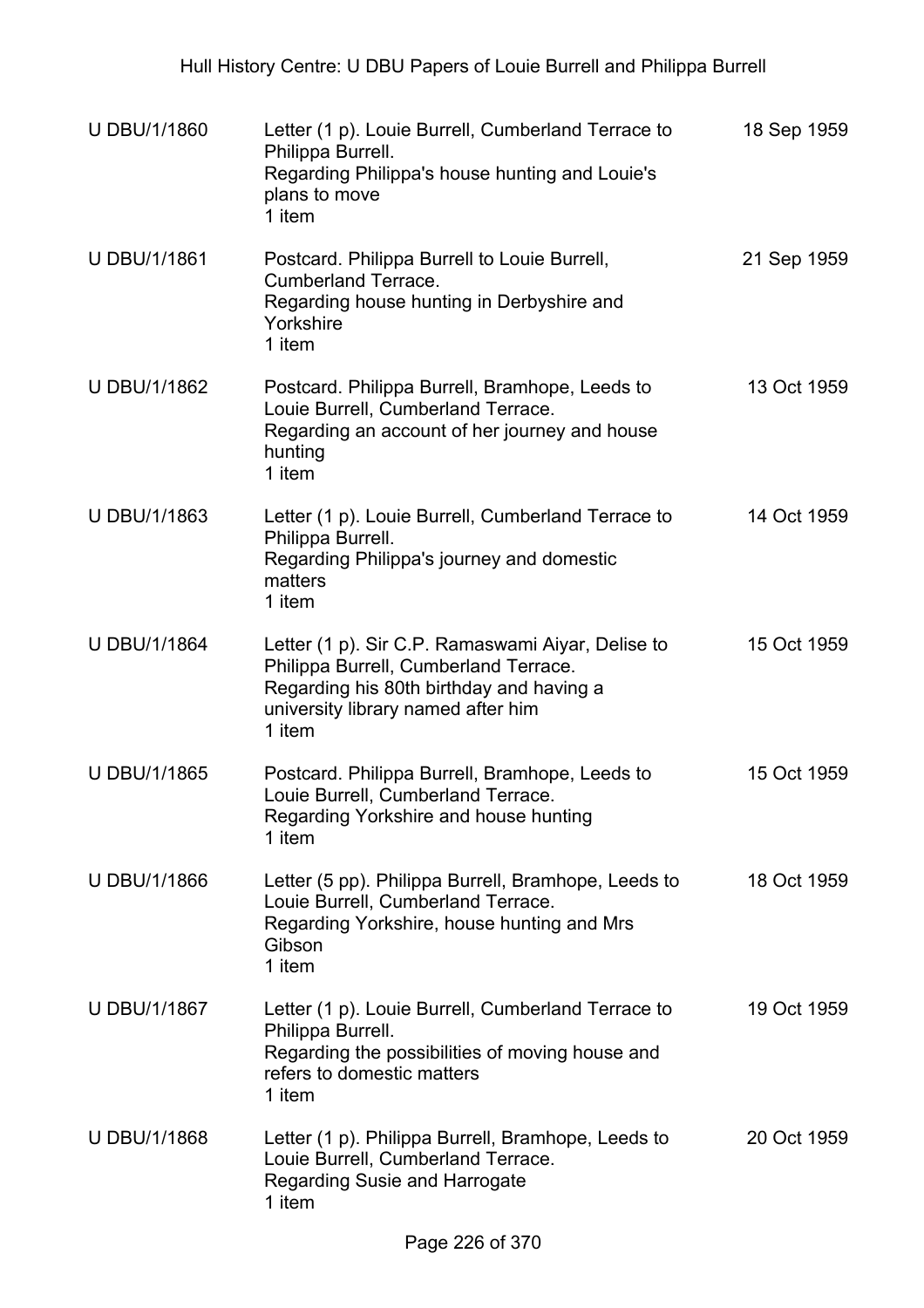| <b>U DBU/1/1869</b> | Letter (2 pp). Louie Burrell, Cumberland Terrace<br>to Philippa Burrell.<br>Regarding domestic matters and Yorkshire<br>1 item                                                                                                                                     | 22 Oct 1959 |
|---------------------|--------------------------------------------------------------------------------------------------------------------------------------------------------------------------------------------------------------------------------------------------------------------|-------------|
| <b>U DBU/1/1870</b> | Postcard. Philippa Burrell, Bramhope, Leeds to<br>Louie Burrell, Cumberland Terrace.<br>Regarding a course at Lambton Castle and house<br>hunting<br>1 item                                                                                                        | 27 Oct 1959 |
| <b>U DBU/1/1871</b> | Letter (2 pp). Louie Burrell, Cumberland Terrace<br>to Philippa Burrell.<br>Regarding house hunting, general news and hair<br>treatment<br>1 item                                                                                                                  | 28 Oct 1959 |
| <b>U DBU/1/1872</b> | Letter (2 pp). Louie Burrell, Cumberland Terrace<br>to Philippa Burrell.<br>Regarding house hunting and her new friends<br>1 item                                                                                                                                  | 1 Nov 1959  |
| <b>U DBU/1/1873</b> | Letter (2 pp). Louie Burrell, Cumberland Terrace<br>to Philippa Burrell.<br>Regarding Philippa's house hunting and general<br>news<br>1 item                                                                                                                       | 3 Nov 1959  |
| <b>U DBU/1/1874</b> | Letter (1 p). Subhendra, Gran Sahyog Samaj,<br>New Delhi to Philippa Burrell.<br>Regarding silk paintings and news of her daughter<br>1 item                                                                                                                       | 3 Nov 1959  |
| <b>U DBU/1/1875</b> | Letter (2 pp). Philippa Burrell, Bramhope, Leeds to<br>Louie Burrell, Cumberland Terrace.<br>Regarding house hunting and building regulations<br>1 item                                                                                                            | 6 Nov 1959  |
| <b>U DBU/1/1876</b> | Letter (2 pp). Louie Burrell, Cumberland Terrace<br>to Philippa Burrell.<br>Regarding the effort of house hunting, moving to<br>Harrogate, painted boxes and hair treatment<br>1 item                                                                              | 9 Nov 1959  |
| <b>U DBU/1/1877</b> | Letter (2 pp). Philippa Burrell, Bramhope, Leeds to<br>Louie Burrell, Cumberland Terrace.<br>Regarding moving to another farm with the<br>caravan. Feels she has sunk to the level of the<br>working classes and is tired of the chaos of their<br>lives<br>1 item | 8 Nov 1959  |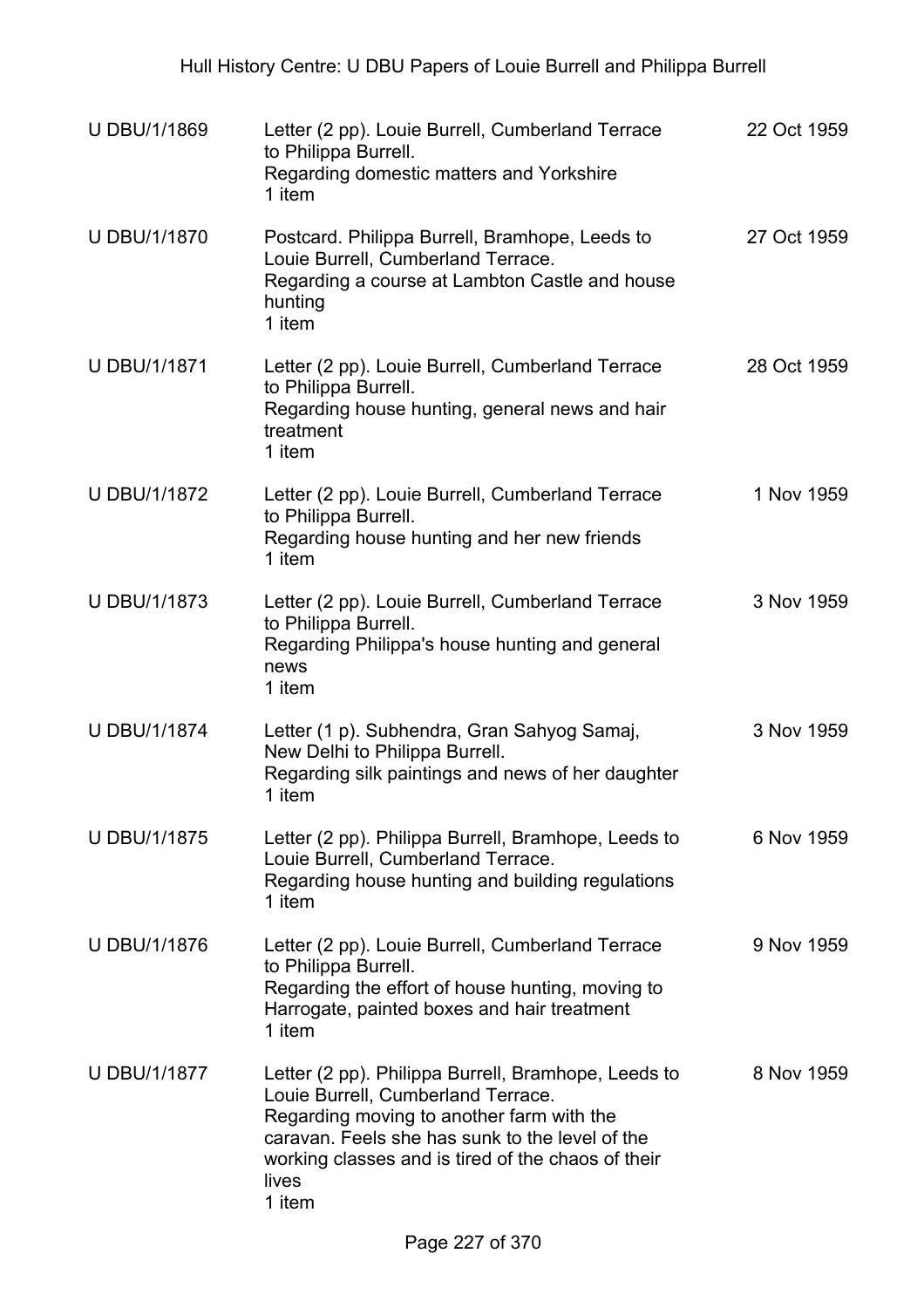| <b>U DBU/1/1878</b> | Letter (1 p). Louie Burrell, Cumberland Terrace to<br>Philippa Burrell.<br>Regarding moving to Harrogate and general news<br>1 item                                                | 9 Nov 1959  |
|---------------------|------------------------------------------------------------------------------------------------------------------------------------------------------------------------------------|-------------|
| <b>U DBU/1/1879</b> | Postcard. Philippa Burrell, Pateley Bridge,<br>Harrogate to Louie Burrell, Cumberland Terrace.<br>Regarding small holdings and building<br>1 item                                  | 10 Nov 1959 |
| <b>U DBU/1/1880</b> | Letter (1 p). Louie Burrell, Cumberland Terrace to<br>Philippa Burrell.<br>Regarding small holdings, Philippa's writing<br>achievements and obtaining boxes for painting<br>1 item | 12 Nov 1959 |
| <b>U DBU/1/1881</b> | Postcard. Philippa Burrell, Pateley Bridge,<br>Harrogate to Louie Burrell, Cumberland Terrace.<br>Regarding house hunting<br>1 item                                                | 15 Nov 1959 |
| U DBU/1/1882        | Postcard. Philippa Burrell, Pateley Bridge,<br>Harrogate to Louie Burrell, Cumberland Terrace.<br>Regarding plans to return to Southwold<br>1 item                                 | 15 Nov 1959 |
| U DBU/1/1883        | Postcard. Philippa Burrell, 7 Primrose Gardens to<br>Louie Burrell, Cumberland Terrace.<br>Regarding giving a dog to London acquaintances<br>1 item                                | 3 Jan 1960  |
| <b>U DBU/1/1884</b> | Postcard. Philippa Burrell, 7 Primrose Gardens to<br>Louie Burrell, Cumberland Terrace.<br>Regarding going to Harrogate<br>1 item                                                  | 7 Jan 1960  |
| <b>U DBU/1/1885</b> | Letter (3 pp). Philippa Burrell, Pateley Bridge,<br>Harrogate to Louie Burrell, Cumberland Terrace.<br>An account of her return to Pateley. Is missing<br>'Toby' the dog<br>1 item | 19 Jan 1960 |
| <b>U DBU/1/1886</b> | Postcard. Philippa Burrell, Pateley Bridge,<br>Harrogate to Louie Burrell, Cumberland Terrace.<br>Regarding general news<br>1 item                                                 | Jan 1960    |
| <b>U DBU/1/1887</b> | Letter (1 p). Louie Burrell, Cumberland Terrace to<br>Philippa Burrell.<br>Regarding general news<br>1 item                                                                        | 13 Jan 1960 |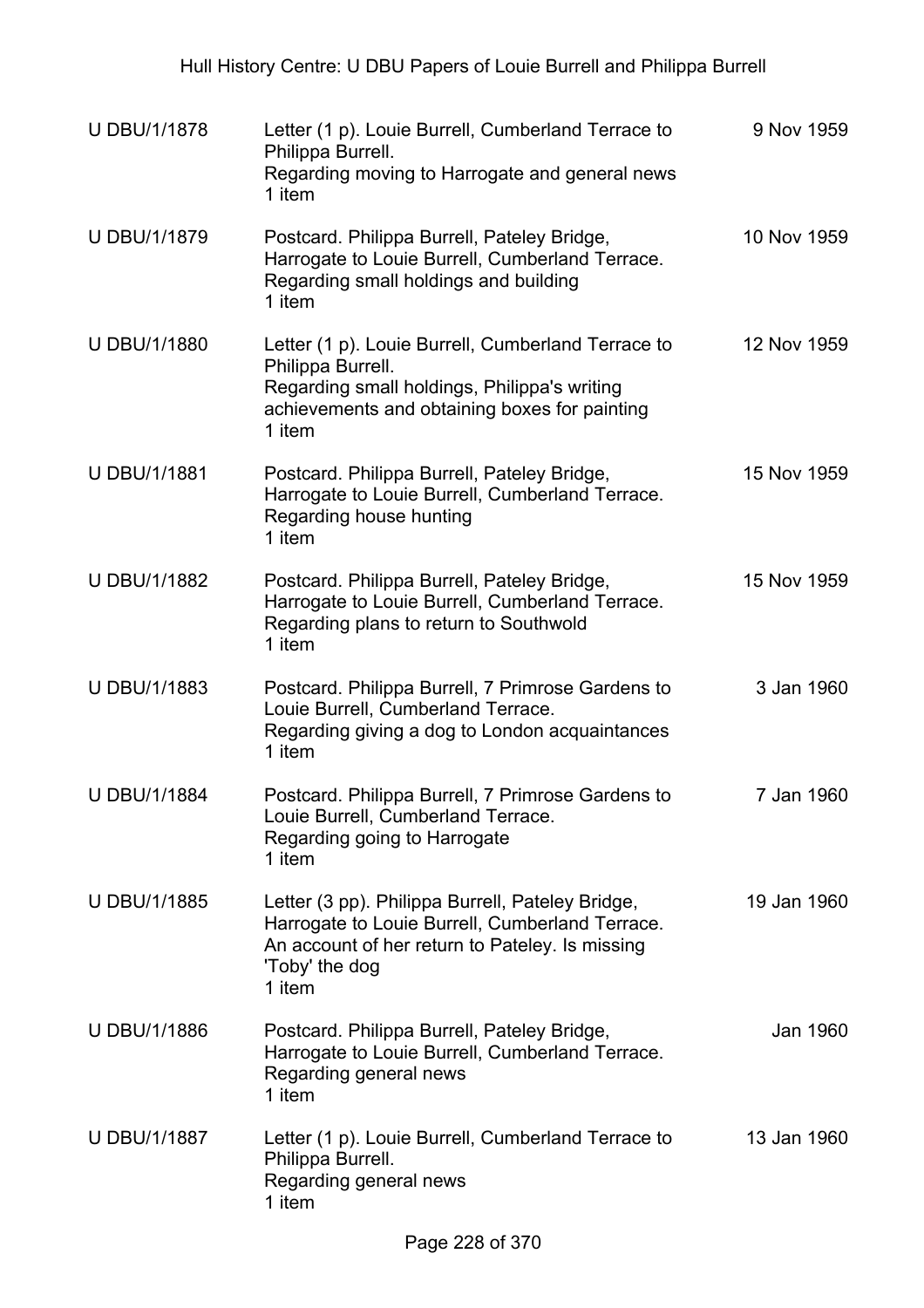| <b>U DBU/1/1888</b> | Postcard. Louie Burrell, Cumberland Terrace to<br>Philippa Burrell, High North Farm, Pateley Bridge.<br>Regarding general news and comments on the<br>spirit of England<br>1 item                                                                                                                                                                                                                                                                                                                                                           | 19 Jan 1960          |
|---------------------|---------------------------------------------------------------------------------------------------------------------------------------------------------------------------------------------------------------------------------------------------------------------------------------------------------------------------------------------------------------------------------------------------------------------------------------------------------------------------------------------------------------------------------------------|----------------------|
| U DBU/1/1889        | Letters<br>a) Letter (2 pp). Philippa Burrell, High North Farm<br>to Louie Burrell, Cumberland Terrace. Regarding<br>selling Cumberland Terrace, house hunting and<br>expresses her dislike of the local people. 19<br>January 1960<br>b) Letter (4 pp). Philippa Burrell, High North Farm<br>to Louie Burrell, Cumberland Terrace. Regarding<br>plans for accommodation and house hunting,<br>Doris and Charles, selling Cumberland Terrace<br>and gives an account of the Bomanji's party and<br>film showing. 24 January 1960<br>2 items | 19-24 Jan 1960       |
| U DBU/1/1890        | Letters<br>a) Letter (1 p). Mehroo Bomanji, Pineheath,<br>Cornwall Road, Harrogate to Philippa Burrell.<br>Regarding the death of her husband Jagangir and<br>refers to a holiday and her mother. 4 November<br>1945<br>b) Letter (1 p). Mehroo Bomanji, Pineheath,<br>Cornwall Road, Harrogate to Philippa Burrell. An<br>account of the death of her husband Jehangir.<br>Letter also refers to family activities in Harrogate<br>and India. 22 October 1945<br>2 items                                                                   | 22 Oct-4 Nov<br>1945 |
| U DBU/1/1891        | Letter (2 pp). Louie Burrell, Cumberland Terrace<br>to Philippa Burrell.<br>Regarding Philippa visiting the Bomanjis. Refers<br>to Cumberland Terrace<br>1 item                                                                                                                                                                                                                                                                                                                                                                             | 24 Jan 1960          |
| U DBU/1/1892        | Letter (1 p). Louie Burrell, Cumberland Terrace to<br>Philippa Burrell.<br>Regarding selling Cumberland Terrace<br>1 item                                                                                                                                                                                                                                                                                                                                                                                                                   | 25 Jan 1960          |
| U DBU/1/1893        | Letter (2 pp). Louie Burrell, Cumberland Terrace<br>to Philippa Burrell.<br>Regarding Philippa's house hunting and selling<br>Cumberland Terrace. Letter also refers to a<br>hearing aid<br>1 item                                                                                                                                                                                                                                                                                                                                          | 6 Feb 1960           |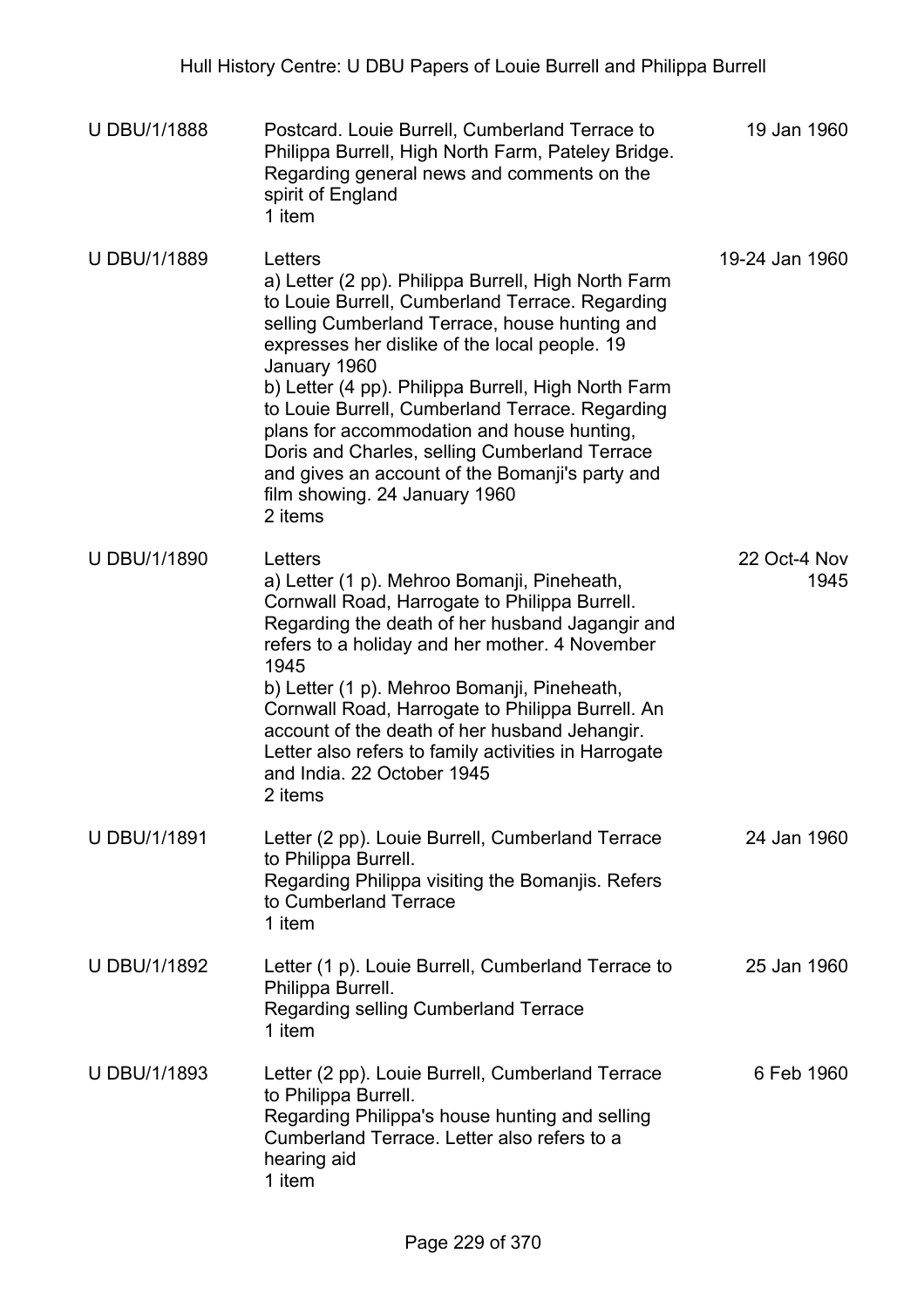| <b>U DBU/1/1894</b> | Postcard. Philippa Burrell to Louie Burrell,<br><b>Cumberland Terrace.</b><br>Regarding building permission and returning to<br>Southwold<br>1 item                                          | 9 Feb 1960  |
|---------------------|----------------------------------------------------------------------------------------------------------------------------------------------------------------------------------------------|-------------|
| U DBU/1/1895        | Postcard. Philippa Burrell, 7 Primrose Gardens to<br>Louie Burrell.<br>Regarding her return to Southwold<br>1 item                                                                           | 28 Feb 1960 |
| <b>U DBU/1/1896</b> | Note Letter (1 p). Philippa Burrell to Louie Burrell.<br>Feeling depressed. Refers to building plans and<br>house hunting<br>1 item                                                          | 1960        |
| <b>U DBU/1/1897</b> | Postcard. Philippa Burrell, High North Farm,<br>Pateley Bridge to Louie Burrell, Cumberland<br>Terrace.<br>Regarding building applications and plans<br>1 item                               | 5 Mar 1960  |
| <b>U DBU/1/1898</b> | Postcard. Philippa Burrell, High North Farm,<br>Pateley Bridge to Louie Burrell, Cumberland<br>Terrace.<br>Regarding her journey to Yorkshire, house hunting<br>and building plans<br>1 item | 8 Mar 1960  |
| U DBU/1/1899        | Postcard. Louie Burrell, Cumberland Terrace to<br>Philippa Burrell.<br>Regarding the building application and<br>accommodation<br>1 item                                                     | 10 Mar 1960 |
| <b>U DBU/1/1900</b> | Letter (1 p). Louie Burrell, Cumberland Terrace to<br>Philippa Burrell.<br>Regarding the weather, Susie the dog and<br>domestic matters<br>1 item                                            | 10 Mar 1960 |
| <b>U DBU/1/1901</b> | Letter (1 p). Louie Burrell, Cumberland Terrace to<br>Philippa Burrell.<br>Regarding building work and domestic matters<br>1 item                                                            | 13 Mar 1960 |
| U DBU/1/1902        | Letter (1 p). Louie Burrell, Cumberland Terrace to<br>Philippa Burrell.<br>Regarding a hearing aid and a visit from the<br>doctors secretary<br>1 item                                       | 14 Mar 1960 |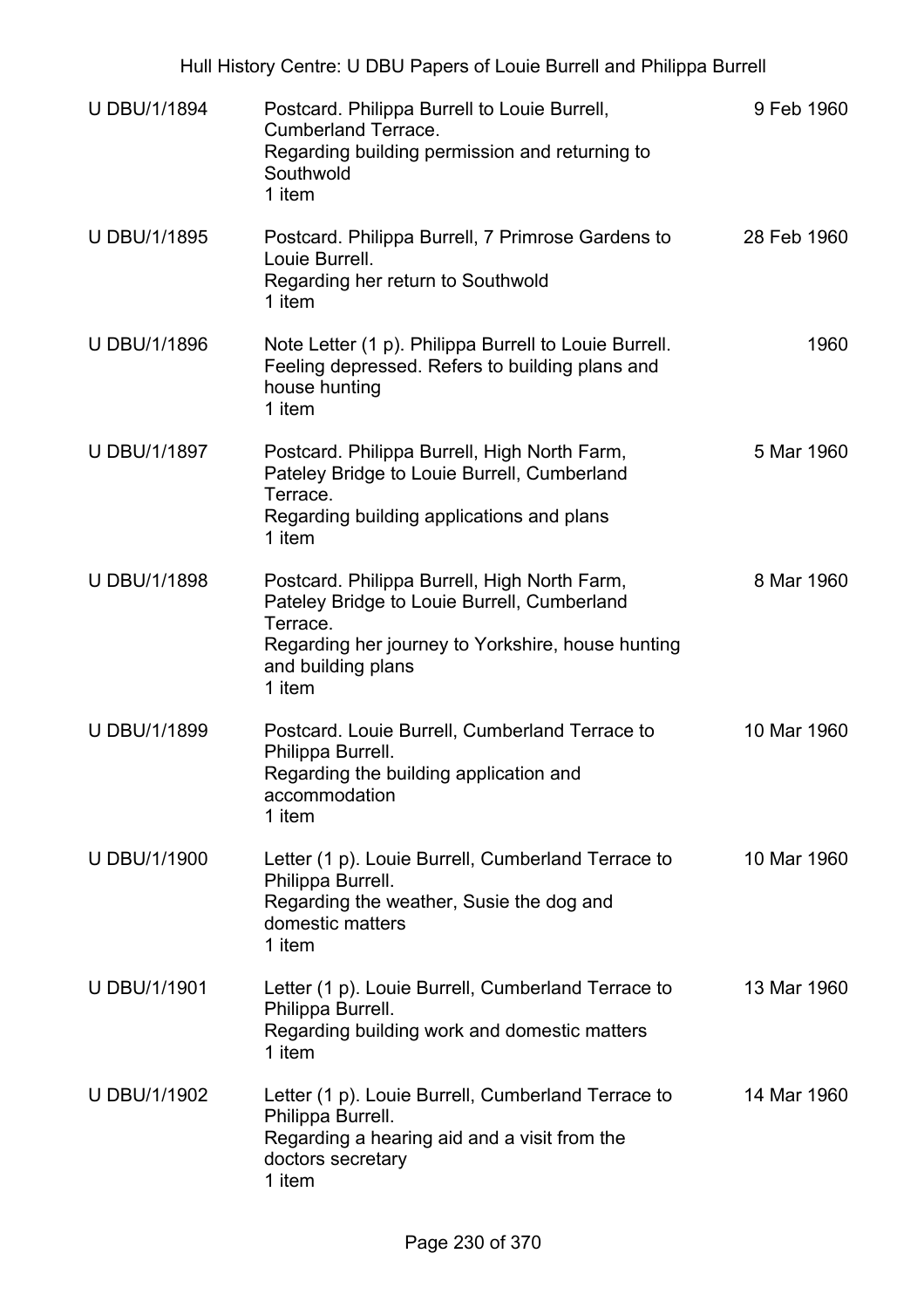| <b>U DBU/1/1903</b> | Postcard. Philippa Burrell, High North Farm to<br>Louie Burrell, Cumberland Terrace.<br>Regarding the building application and Lady<br>Bomanji<br>1 item                                | 14 Mar 1960 |
|---------------------|-----------------------------------------------------------------------------------------------------------------------------------------------------------------------------------------|-------------|
| <b>U DBU/1/1904</b> | Letter (1 p). Louie Burrell, Cumberland Terrace to<br>Philippa Burrell.<br>Regarding Lady Bomanji, a hearing aid and<br>building methods<br>1 item                                      | 16 Mar 1960 |
| <b>U DBU/1/1905</b> | Postcard. Philippa Burrell, High North Farm to<br>Louie Burrell, Cumberland Terrace.<br>Regarding her return to Southwold and boycotting<br>South African goods<br>1 item               | 18 Mar 1960 |
| <b>U DBU/1/1906</b> | Postcard. Philippa Burrell, High North Farm to<br>Louie Burrell, Cumberland Terrace.<br>Regarding the building application<br>1 item                                                    | 2 Apr 1960  |
| U DBU/1/1907        | Letter (1 p). Louie Burrell, Cumberland Terrace to<br>Philippa Burrell.<br>Regarding visiting Fanny Foster the new mayor<br>1 item                                                      | 3 Apr 1960  |
| <b>U DBU/1/1908</b> | Postcard. Philippa Burrell, High North Farm to<br>Louie Burrell, Cumberland Terrace.<br>Regarding a new building application, house<br>hunting and selling Cumberland Terrace<br>1 item | 1960        |
| U DBU/1/1909        | Postcard. Louie Burrell, Cumberland Terrace to<br>Philippa Burrell, High North Farm.<br>Regarding Philippa's building plans and<br><b>Cumberland Terrace</b><br>1 item                  | 5 Apr 1960  |
| U DBU/1/1910        | Letter (1 p). Louie Burrell, Cumberland Terrace to<br>Philippa Burrell.<br>Regarding improvements to Cumberland terrace<br>and general news<br>1 item                                   | 8 Apr 1960  |
| <b>U DBU/1/1911</b> | Letter (4 pp). Philippa Burrell, High North Farm to<br>Louie Burrell.<br>Regarding Louie moving and problems with the<br>building application and accommodation<br>1 item               | 8 Apr 1960  |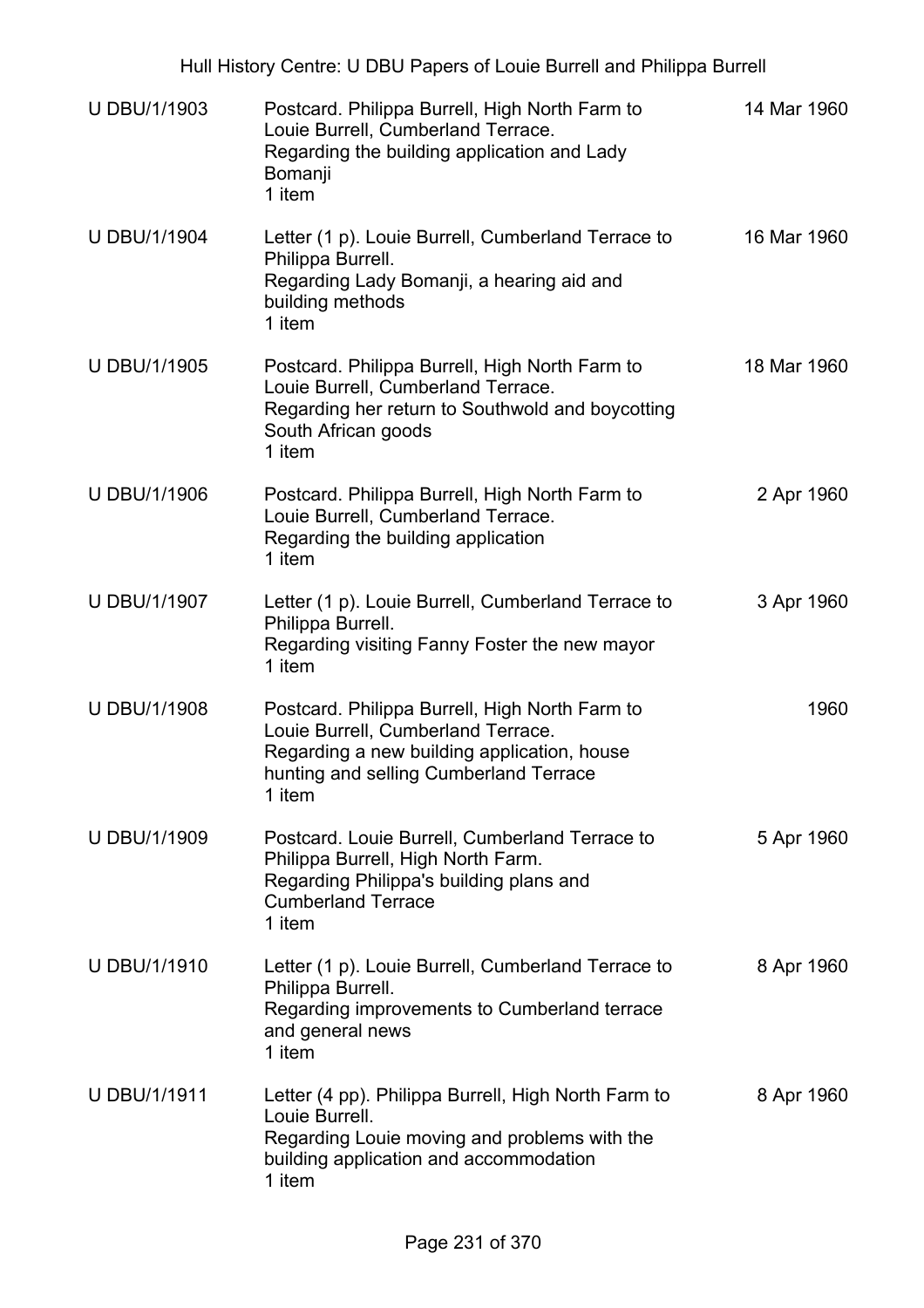| <b>U DBU/1/1912</b> | Letter (1 p). Louie Burrell, Cumberland Terrace to<br>Philippa Burrell.<br>Regarding Philippa's house hunting, buying a car<br>and wanting to leave Southwold<br>1 item                                                         | 11 Apr 1960 |
|---------------------|---------------------------------------------------------------------------------------------------------------------------------------------------------------------------------------------------------------------------------|-------------|
| U DBU/1/1913        | Letter (1 p). Sir C.P. Ramaswami Aiyar, Delisle to<br>Philippa Burrell, High North Farm.<br>Regarding his work as chairman of a Commission<br>on religious endowments. Comments upon<br>Philippa's life and character<br>1 item | 13 Apr 1960 |
| <b>U DBU/1/1914</b> | Letter . Louie Burrell, Cumberland Terrace to<br>Philippa Burrell, High North Farm.<br>Regarding selling Cumberland Terrace<br>1 item                                                                                           | 14 Apr 1960 |
| <b>U DBU/1/1915</b> | Letter (2 pp). Philippa Burrell, High North Farm to<br>Louie Burrell.<br>Regarding house hunting and building plans,<br><b>Cumberland Terrace and Fanny Foster</b><br>1 item                                                    | 15 Apr 1960 |
| <b>U DBU/1/1916</b> | Letter (1 p). Louie Burrell, Cumberland Terrace to<br>Philippa Burrell.<br>Regarding house hunting, selling Cumberland<br>Terrace and Letter also refers to Fanny Foster<br>1 item                                              | 20 Apr 1960 |
| U DBU/1/1917        | Letter (2 pp). Louie Burrell, Cumberland Terrace<br>to Philippa Burrell.<br>Regarding a possible buyer for Cumberland<br>Terrace<br>1 item                                                                                      | 25 Apr 1960 |
| <b>U DBU/1/1918</b> | Letter (1 p). Philippa Burrell, High North Farm to<br>Louie Burrell.<br>Regarding money, selling Cumberland Terrace<br>and house hunting<br>1 item                                                                              | 26 Mar 1960 |
| U DBU/1/1919        | Postcard. Philippa Burrell, High North Farm to<br>Louie Burrell, Cumberland Terrace.<br>Regarding a building application and possibly<br>buying a house<br>1 item                                                               | 30 Apr 1960 |
| <b>U DBU/1/1920</b> | Postcard. Philippa Burrell, High North Farm to<br>Louie Burrell, Cumberland Terrace.<br>Regarding buying a farm house and house<br>hunting                                                                                      | May 1960    |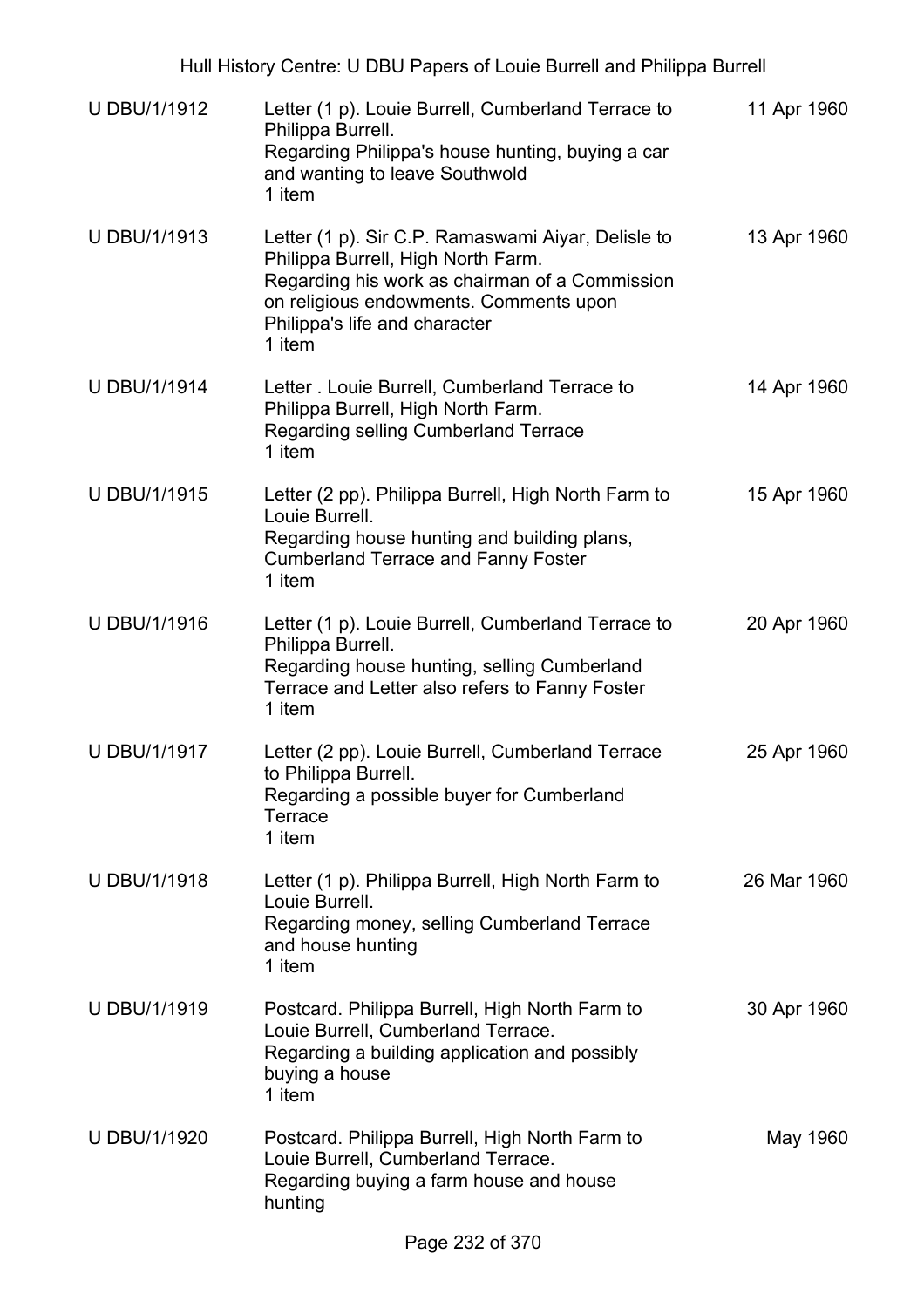| U DBU/1/1921        | Postcard. Philippa Burrell, High North Farm to<br>Louie Burrell.<br>Regarding buying a farmhouse<br>1 item                                                                                                     | 5 May 1960  |
|---------------------|----------------------------------------------------------------------------------------------------------------------------------------------------------------------------------------------------------------|-------------|
| U DBU/1/1922        | Letter (1 p). Louie Burrell, Cumberland Terrace to<br>Philippa Burrell.<br>Regarding general news, Philippa buying a<br>farmhouse and trying to sell Cumberland Terrace<br>1 item                              | 6 May 1960  |
| U DBU/1/1923        | Postcard. Philippa Burrell, High North Farm to<br>Louie Burrell, Cumberland Terrace.<br>Regarding a solicitor and returning to Southwold<br>1 item                                                             | 8 May 1960  |
| <b>U DBU/1/1924</b> | Postcard. Philippa Burrell, High North Farm to<br>Louie Burrell, Cumberland Terrace.<br>Regarding her return to Yorkshire and work on the<br>farmhouse<br>1 item                                               | 18 Jun 1960 |
| <b>U DBU/1/1925</b> | Letter (1 p). Louie Burrell, Cumberland Terrace to<br>Philippa Burrell.<br>Regarding trying to sell Cumberland Terrace,<br>Philippa settling in Yorkshire and general news<br>1 item                           | 19 Jun 1960 |
| U DBU/1/1926        | Letter (1 p). Louie Burrell, Cumberland Terrace to<br>Philippa Burrell.<br>Regarding moving to Harrogate, trippers and<br>general news<br>1 item                                                               | 20 Jun 1960 |
| U DBU/1/1927        | Letter (3 pp). Philippa Burrell, High North Farm to<br>Louie Burrell, Cumberland Terrace.<br>Regarding the farmhouse and surrounding<br>countryside, tractors and going to see York<br>mystery plays<br>1 item | 22 Jun 1960 |
| U DBU/1/1928        | Letter (1 p). Louie Burrell, Cumberland Terrace to<br>Philippa Burrell.<br>Regarding storing furniture and wanting to leave<br>for Harrogate<br>1 item                                                         | 23 Jun 1960 |
| U DBU/1/1929        | Letter (1 p). Louie Burrell, Cumberland Terrace to<br>Philippa Burrell.<br>Regarding tractor driving, Philippa's life story,                                                                                   | 24 Jun 1960 |
|                     | $\sim$ 000 $\sim$ 070                                                                                                                                                                                          |             |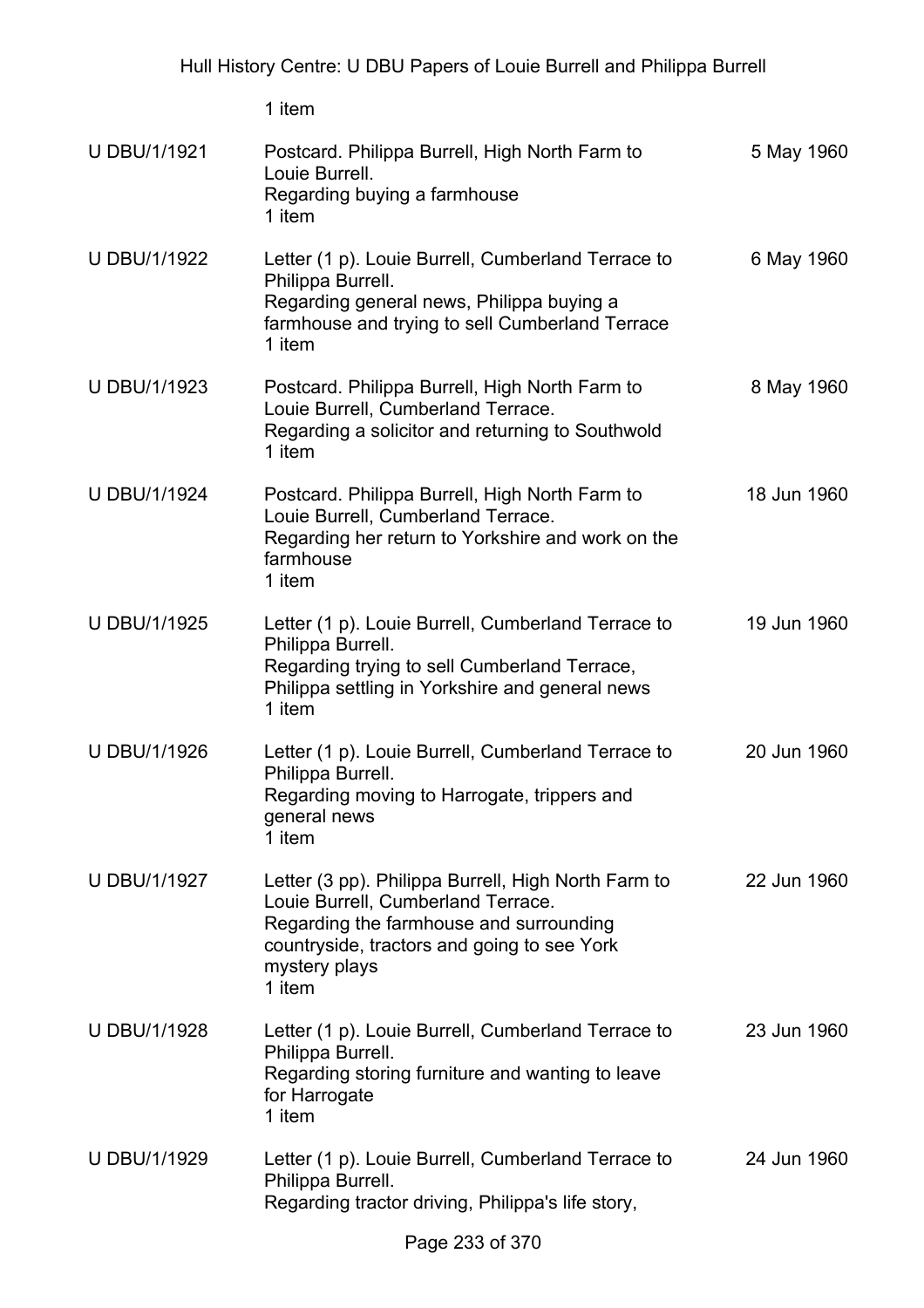| Hull History Centre: U DBU Papers of Louie Burrell and Philippa Burrell |                                                                                                                                                                                                                                                                                       |                                  |  |
|-------------------------------------------------------------------------|---------------------------------------------------------------------------------------------------------------------------------------------------------------------------------------------------------------------------------------------------------------------------------------|----------------------------------|--|
|                                                                         | selling Cumberland Terrace and domestic matters<br>1 item                                                                                                                                                                                                                             |                                  |  |
| U DBU/1/1930                                                            | Letter (1 p). Philippa Burrell to Louie Burrell.<br>Regarding moving out of and selling Cumberland<br>Terrace<br>1 item                                                                                                                                                               | Jun 1960                         |  |
| U DBU/1/1931                                                            | Letter (2 pp). Louie Burrell, Cumberland Terrace<br>to Philippa Burrell.<br>Regarding trying to sell Cumberland Terrace and<br>general news<br>1 item                                                                                                                                 | 28 Jun 1960                      |  |
| U DBU/1/1932                                                            | Letter (2 pp). Philippa Burrell, High North Farm to<br>Louie Burrell, Cumberland Terrace.<br>Regarding trying to sell Cumberland Terrace and<br>a telephone<br>1 item                                                                                                                 | 2 Jun 1960                       |  |
| U DBU/1/1933                                                            | Postcard. Philippa Burrell, Nigh North Farm to<br>Louie Burrell, Cumberland Terrace.<br>Regarding selling Cumberland Terrace and her<br>return to Southwold<br>1 item                                                                                                                 | 3 Jul 1960                       |  |
| U DBU/1/1934                                                            | Letters<br>a) Letter (1 p). Louie Burrell, Cumberland Terrace<br>to Philippa Burrell. Regarding selling houses. 4<br><b>July 1960</b><br>b) Letter (2 pp). Louie Burrell, Folkestone to<br>Philippa Burrell. Regarding 'Mrs M.' and caravan<br>delivery. 12 September 1958<br>2 items | 12 Sep 1958-4<br><b>Jul 1960</b> |  |
| U DBU/1/1935                                                            | Letter (1 p). Louie Burrell, Cumberland Terrace to<br>Philippa Burrell.<br>Regarding selling Cumberland Terrace<br>1 item                                                                                                                                                             | 4 Jul 1960                       |  |
| U DBU/1/1936                                                            | Letter (2 pp). Philippa Burrell, High North Farm,<br>Harrogate to Louie Burrell, Cumberland Terrace.<br>Regarding selling Cumberland Terrace<br>1 item                                                                                                                                | 5 Jul 1960                       |  |
| <b>U DBU/1/1937</b>                                                     | Postcard. Louie Burrell, Cumberland Terrace to<br>Philippa Burrell, High North Farm, Harrogate.<br>Regarding selling Cumberland Terrace<br>1 item                                                                                                                                     | 5 Jul 1960                       |  |
| U DBU/1/1938                                                            | Letter (1 p). Louie Burrell, Cumberland Terrace to<br>Philippa Burrell.                                                                                                                                                                                                               | 8 Jul 1960                       |  |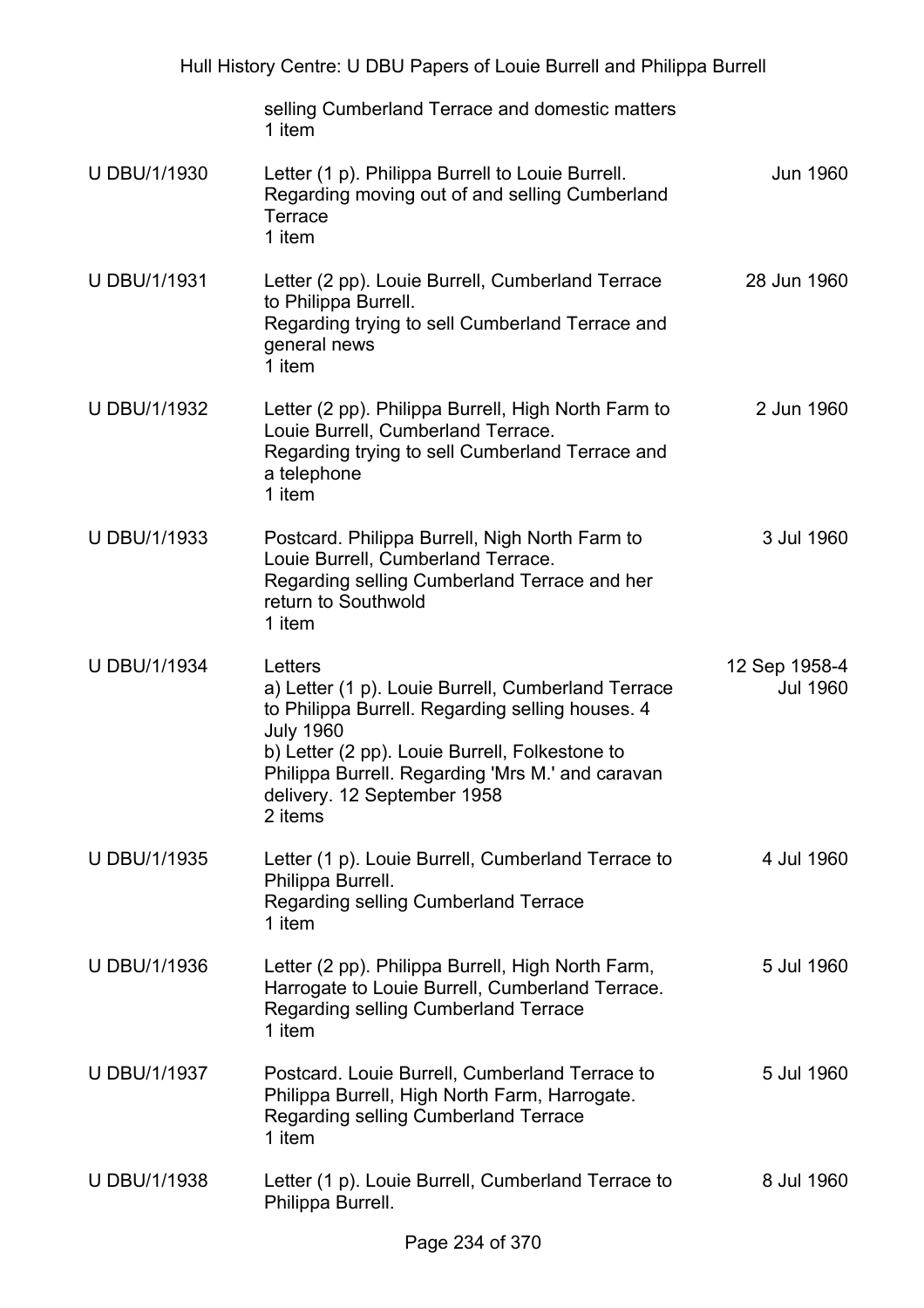| Hull History Centre: U DBU Papers of Louie Burrell and Philippa Burrell |                                                                                                                                                                                                                                  |             |
|-------------------------------------------------------------------------|----------------------------------------------------------------------------------------------------------------------------------------------------------------------------------------------------------------------------------|-------------|
|                                                                         | Regarding selling Cumberland Terrace<br>1 item                                                                                                                                                                                   |             |
| U DBU/1/1939                                                            | Letter (1 p). Louie Burrell, Belmont Road,<br>Harrogate to Philippa Burrell, Hoddeston, Herts.<br>Regarding renting a flat<br>1 item                                                                                             | 19 Aug 1960 |
| U DBU/1/1940                                                            | Letter (1 p). Louie Burrell, Belmont Road to<br>Philippa Burrell, Hoddeston, Herts.<br>Regarding arrangements for Louie's new flat<br>1 item                                                                                     | 21 Aug 1960 |
| <b>U DBU/1/1941</b>                                                     | Letter (1 p). Louie Burrell, Belmont Road,<br>Harrogate to Philippa Burrell, Hoddeston.<br>Regarding the new flat<br>1 item                                                                                                      | 22 Aug 1960 |
| <b>U DBU/1/1942</b>                                                     | Letter (2 pp). Louie Burrell, Woodside, Harrogate<br>to Philippa Burrell, Laverock Hall, Pateley.<br>Regarding renting a flat and Philippa's and<br>building work<br>1 item                                                      | 23 Sep 1960 |
| U DBU/1/1943                                                            | Letter (1 p). Louie Burrell, Woodside, Harrogate to<br>Philippa Burrell, Laverock Hall.<br>Regarding Louie's life, painting and the death of<br>her talent<br>1 item                                                             | 11 Jun 1961 |
| <b>U DBU/1/1944</b>                                                     | Letter (1 p). Louie Burrell, Woodside, Harrogate to<br>Philippa Burrell, Laverock Hall.<br><b>Regarding Laverock Hall</b><br>1 item                                                                                              | 20 Jun 1961 |
| <b>U DBU/1/1945</b>                                                     | Letter (3 pp). Sir C.P. Ramaswami Aiyar,<br>Annamalai University to Philippa Burrell.<br>Regarding his new Vice-Chancellorship, Philippa's<br>health and new book and refers to a<br>Commonwealth Universities meeting<br>1 item | 4 Jan 1963  |
| <b>U DBU/1/1946</b>                                                     | Postcard. Philippa Burrell, 7 Primrose Gardens to<br>Louie Burrell, East Park Road, Harrogate.<br>Regarding her journey to London<br>1 item                                                                                      | 6 May 1963  |
| U DBU/1/1947                                                            | Letter (3 pp). Philippa Burrell, 7 Primrose Gardens<br>to Louie Burrell, Laverock Hall.<br>Regarding Sir C.P. Ramaswami Aiyar's visit and<br>attitude and Letter also refers to building work at<br><b>Laverock Hall</b>         | 14 Jun 1963 |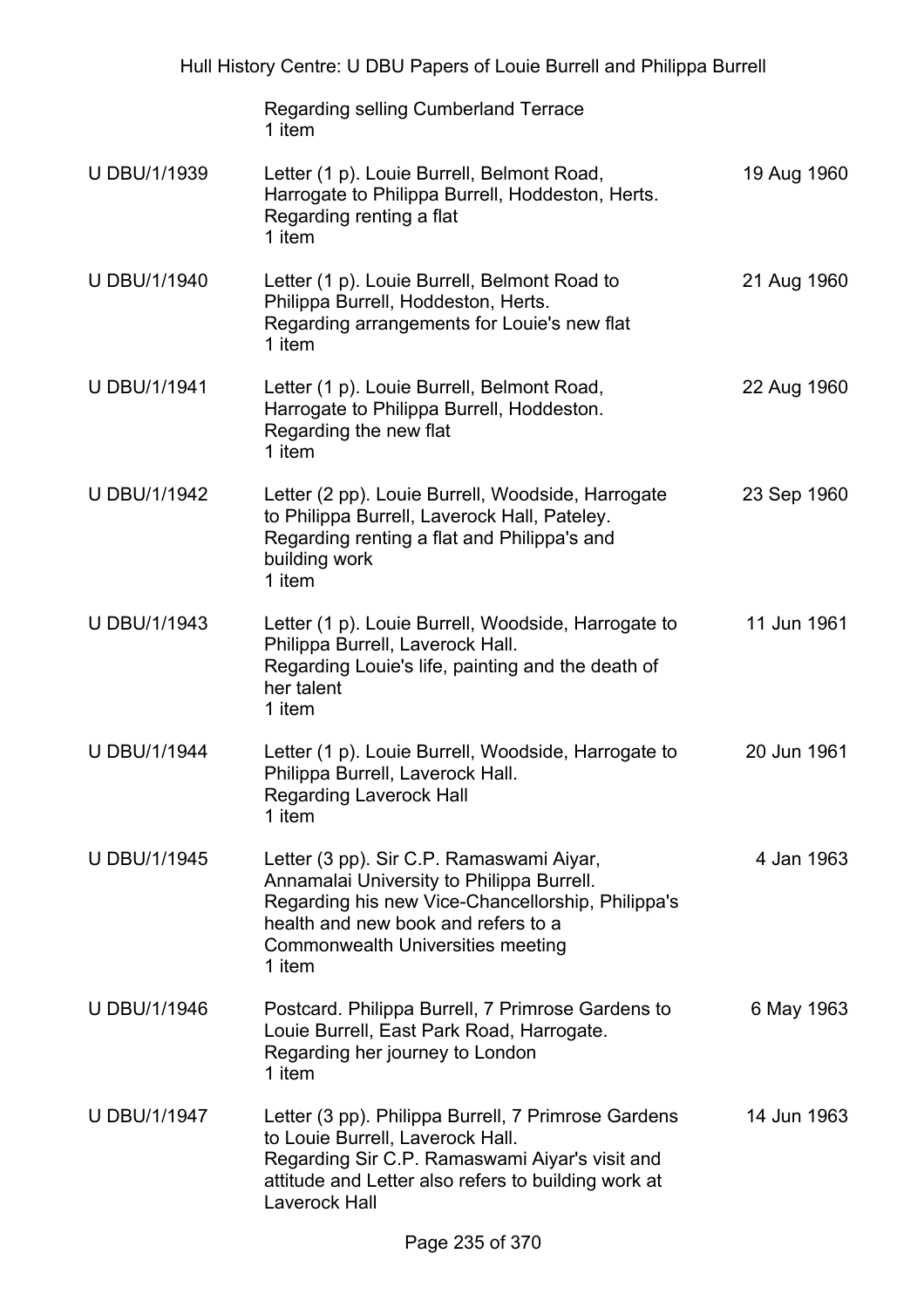1 item U DBU/1/1948 Letter (2 pp). Louie Burrell, Laverock Hall to Philippa Burrell. Regarding arrangements for building work at Laverock Hall 1 item 13 Jul 1963 U DBU/1/1949 Note (1 p). Louie Burrell to Philippa Burrell. Criticises her own character. Comments on builders 1 item c.1963 U DBU/1/1950 Letter a) Typed and handwritten copies. Poem written by Mrs Swires about Philippa Burrell b) Letter (1 p). Philippa Burrell to Louie Burrell. Regarding Sir C.P. Ramaswami Aiyar and Philippa's return to Laverock Hall. 24 July 1963 2 items c.1963 U DBU/1/1951 Letter (1 p). Sir C.P. Ramaswami Aiyar, Madras to Philippa Burrell, Laverock Hall. Regarding his visit to England 1 item 29 Jul 1963 U DBU/1/1952 Letter (1 p). Sir C.P. Ramaswami Aiyar, Annamalai University to Philippa Burrell, Laverock Hall. Regarding the university and missing Philippa 1 item 30 Jul 1963 U DBU/1/1953 Postcard. Philippa Burrell, 7 Primrose Gardens to Louie Burrell, Laverock Hall. Regarding her journey to and arrival in London 1 item 9 Dec 1963 U DBU/1/1954 Letter (1 p). Philippa Burrell, London to Louie Burrell, Laverock Hall. Regarding rent from a tenant 1 item Dec 1963 U DBU/1/1955 Postcard. Philippa Burrell, London to Louie Burrell, Laverock Hall. Regarding general matters and silver prices in London 1 item 12 Dec 1963 U DBU/1/1956 Letter (1 p). Philippa Burrell to Louie Burrell. Regarding the Artists General Benevolent Fund and a rent cheque 1 item 1963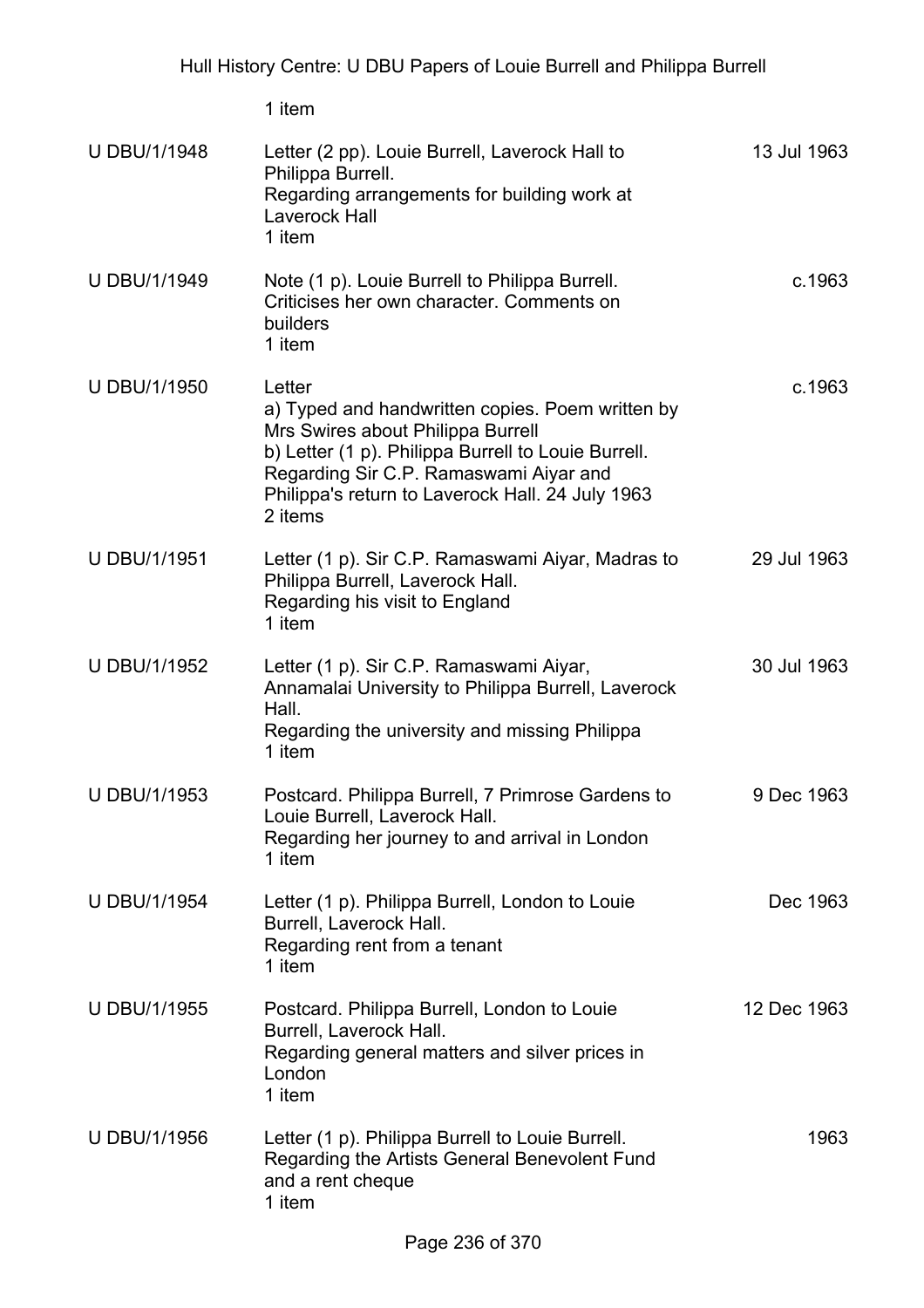| <b>U DBU/1/1957</b> | Letter and a postcard<br>a) Postcard. Philippa Burrell, London to Louie<br>Burrell, Laverock Hall. Regarding her return to<br>Yorkshire. 18 December 1963<br>b) Letter (1 p). Louie Burrell, Honey Hanger Hotel,<br>Hindhead to Philippa Burrell. Regarding a<br>description of the hotel and her activities. 21<br>February 1964<br>2 items | 18 Dec 1963-21<br>Feb 1964 |
|---------------------|----------------------------------------------------------------------------------------------------------------------------------------------------------------------------------------------------------------------------------------------------------------------------------------------------------------------------------------------|----------------------------|
| U DBU/1/1958        | Letter (2 pp). Philippa Burrell, 7 Primrose Gardens<br>to Louie Burrell, Honey Hanger Hotel, Hindhead.<br>Regarding Louie's rheumatism and 7 Primrose<br>Gardens<br>1 item                                                                                                                                                                   | 23 Feb 1964                |
| U DBU/1/1959        | Letter (1 p). Louie Burrell, Honey Hanger Hotel,<br>Hindhead to Philippa Burrell.<br>Regarding her activities at the hotel. Philippa to<br>visit<br>1 item                                                                                                                                                                                   | 23 Feb 1964                |
| U DBU/1/1960        | Postcard. Philippa Burrell, London to Louie<br>Burrell, Honey Hanger Hotel, Hindhead.<br>Regarding Philippa's visit<br>1 item                                                                                                                                                                                                                | 25 Feb 1964                |
| <b>U DBU/1/1961</b> | Letter (1 p). Sir C.P. Ramaswami Aiyar, Madras to<br>Philippa Burrell.<br>Regarding Louie's health and Shakespeare<br>celebrations<br>1 item                                                                                                                                                                                                 | 28 Feb 1964                |
| U DBU/1/1962        | Letter (1 p). Gordon Hannen, Boodles, London to<br>Philippa Burrell.<br>Regarding his medical condition and time left to<br>live<br>1 item                                                                                                                                                                                                   | 5 Mar 1964                 |
| U DBU/1/1963        | Postcard. Philippa Burrell, 7 Primrose Gardens to<br>Louie Burrell, Hawes Road, Harrogate.<br>Regarding her return to London<br>1 item                                                                                                                                                                                                       | 26 May 1964                |
| <b>U DBU/1/1964</b> | Letter (2 pp). Philippa Burrell, 7 Primrose Gardens<br>to Louie Burrell, Hawes Road, Harrogate.<br>Regarding Louie's rheumatism and treatment<br>1 item                                                                                                                                                                                      | 1 Jun 1964                 |
| <b>U DBU/1/1965</b> | Postcard. Philippa Burrell, Bayswater to Louie<br>Burrell, Laverock Hall.                                                                                                                                                                                                                                                                    | 17 Sep 1964                |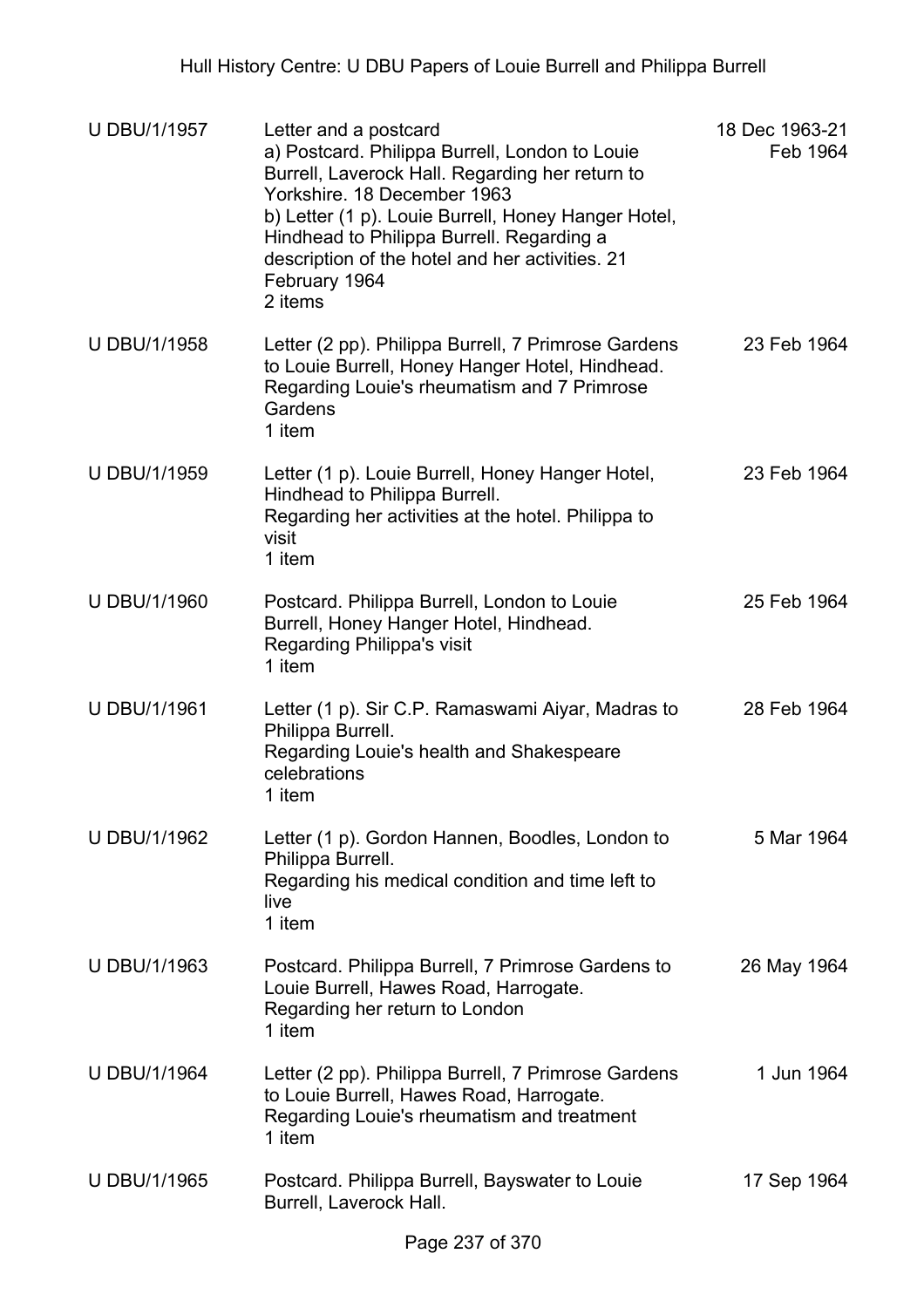|                     | Regarding Sir C.P. Ramaswami Aiyar's arrival and<br>her travel plans<br>1 item                                                                                                                                  |             |
|---------------------|-----------------------------------------------------------------------------------------------------------------------------------------------------------------------------------------------------------------|-------------|
| <b>U DBU/1/1966</b> | Letter (1 p). Louie Burrell, Laverock Hall to<br>Philippa Burrell, London.<br>Regarding general news<br>1 item                                                                                                  | 18 Sep 1964 |
| <b>U DBU/1/1967</b> | Letter (2 pp). Philippa Burrell, 7 Primrose Gardens<br>to Louie Burrell, Millfield Heath restorium, Norfolk.<br>Regarding Sir C.P. Ramaswami Aiyar and Louie's<br>treatment<br>1 item                           | 19 Sep 1964 |
| U DBU/1/1968        | Letter (1 p). Louie Burrell, Millfield House, Norfolk<br>to Philippa Burrell.<br>Regarding the Millfield restorium<br>1 item                                                                                    | 21 Sep 1964 |
| U DBU/1/1969        | Letter (2 p). Philippa Burrell, 7 Primrose Gardens<br>to Louie Burrell, Millfield restorium, Norfolk.<br>Regarding her travel plans, Sir C.P. Ramaswami<br>Aiyar and Louie's treatment<br>1 item                | 22 Sep 1964 |
| U DBU/1/1970        | Letter (2 pp). Louie Burrell, Millfield House,<br>Norfolk to Philippa Burrell.<br>Regarding Millfield restorium and general news<br>1 item                                                                      | 23 Sep 1964 |
| <b>U DBU/1/1971</b> | Letter (4 pp). Philippa Burrell, Tring to Louie<br>Burrell, Millfield restorium, Norfolk.<br>Regarding builders at Millfield, Sir C.P.<br>Ramaswami Aiyar and her travel plans<br>1 item                        | 25 Sep 1964 |
| <b>U DBU/1/1972</b> | Letter (2 pp). Philippa Burrell, Tring to Louie<br>Burrell, Millfield House.<br>Regarding plans for Louie's stay, Sir C.P.<br>Ramaswami Aiyar, Louie and Philippa's health<br>and a tenancy agreement<br>1 item | 27 Sep 1964 |
| <b>U DBU/1/1973</b> | Letter (1 p). Louie Burrell, Millfield House to<br>Philippa Burrell, Tring.<br>Regarding a tenancy agreement, Sir C.P.<br>Ramaswami Aiyar and Philippa's health<br>1 item                                       | 30 Sep 1965 |
| <b>U DBU/1/1974</b> | Letter (5 pp). Philippa Burrell, Tring to Louie<br>Burrell.                                                                                                                                                     | 1 Oct 1964  |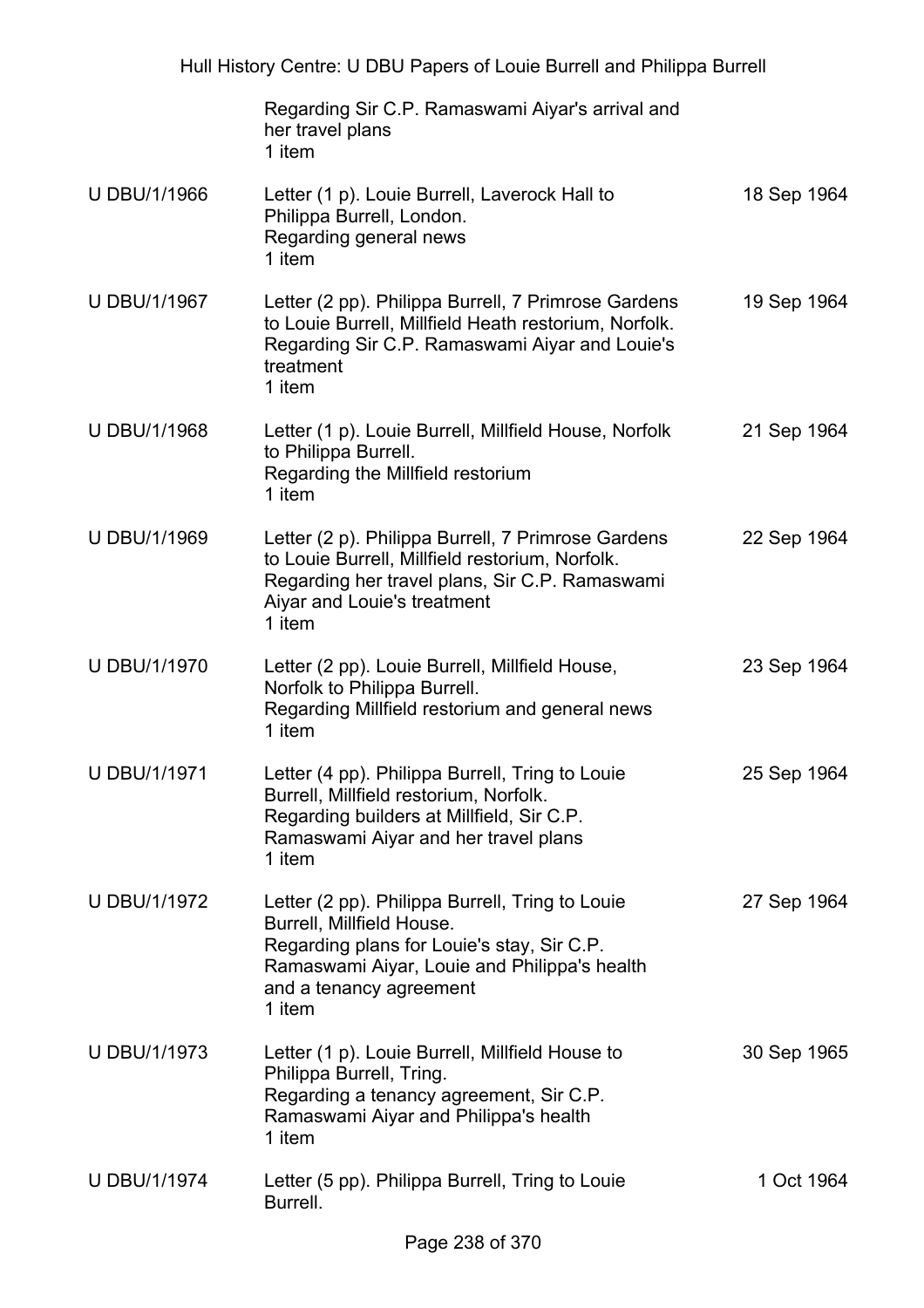|                     | Regarding Louie's treatment, Sir C.P. Ramaswami<br>Aiyar's character and health and how Philippa<br>earns her living<br>1 item                               |             |
|---------------------|--------------------------------------------------------------------------------------------------------------------------------------------------------------|-------------|
| <b>U DBU/1/1975</b> | Letter (3 pp). Louie Burrell, Millfield Houseto<br>Philippa Burrell.<br>Regarding money, general news and Philippa's<br>visit<br>1 item                      | 2 Oct 1964  |
| <b>U DBU/1/1976</b> | Letter (3 pp). Philippa Burrell, Tring to Louie<br>Burrell.<br>Regarding Louie's stay at Millfield house, her<br>treatment and finances<br>1 item            | 4 Oct 1964  |
| <b>U DBU/1/1977</b> | Letter (1 p). Louie Burrell, Millfield House to<br>Philippa Burrell.<br>Regarding Philippa's isolation and Louie's<br>treatment<br>1 item                    | 5 Oct 1964  |
| <b>U DBU/1/1978</b> | Letter (2 pp). Philippa Burrell, Champneys, Tring<br>to Louie Burrell, Millfield House.<br>Regarding Louie and Philippa's health treatments<br>1 item        | 5 Oct 1964  |
| <b>U DBU/1/1979</b> | Letter (1 p). Louie Burrell, Millfield House to<br>Philippa Burrell.<br>Regarding Philippa's health treatment, Norfolk and<br>Millfield house news<br>1 item | 6 Oct 1964  |
| <b>U DBU/1/1980</b> | Letter (1 p). Louie Burrell, Millfield House to<br>Philippa Burrell.<br>Regarding Louie's treatments and health<br>1 item                                    | 7 Oct 1964  |
| U DBU/1/1981        | Postcard. Philippa Burrell, 7 Primrose Gardens to<br>Louie Burrell, Millfield House.<br>Regarding arrangements for her return to<br>Yorkshire<br>1 item      | 9 Oct 1964  |
| <b>U DBU/1/1982</b> | Postcard. Philippa Burrell, Hindhead to Louie<br>Burrell, Millfield.<br>Regarding Louie's return to Yorkshire<br>1 item                                      | 11 Oct 1964 |
| U DBU/1/1983        | Letter (1 p). Sir C.P. Ramaswami Aiyar,<br>Annamalai University to Philippa Burrell.                                                                         | 14 Oct 1964 |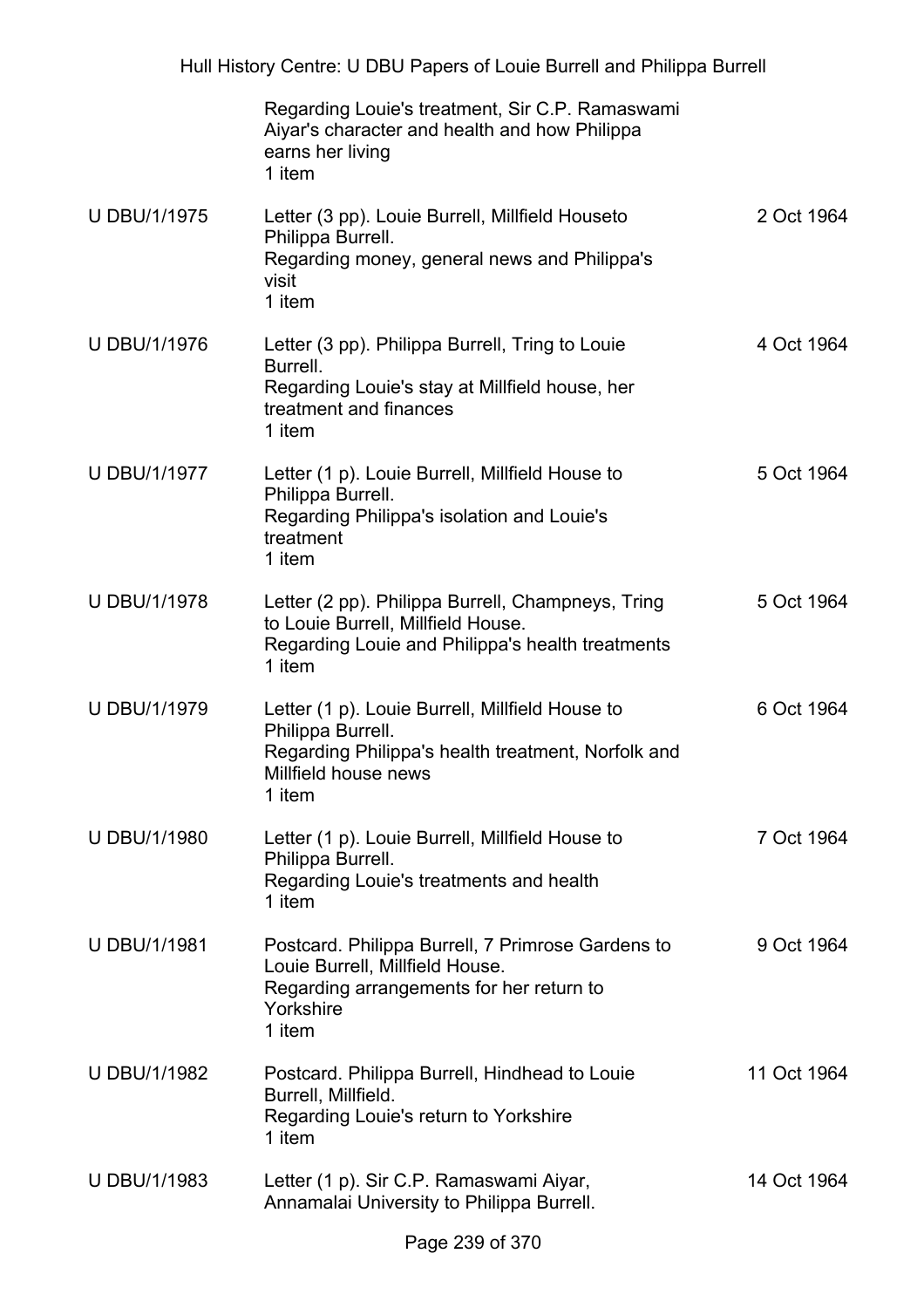|                     | Regarding an account of his travels in the Soviet<br>Union<br>1 item                                                                                                       |             |
|---------------------|----------------------------------------------------------------------------------------------------------------------------------------------------------------------------|-------------|
| <b>U DBU/1/1984</b> | Letter (2 pp). Louie Burrell, Laverock Hall to<br>Philippa Burrell.<br>Regarding painting tins and boxes and refers to<br>Sir C.P. Ramaswami Aiyar<br>1 item               | 26 Nov 1964 |
| <b>U DBU/1/1985</b> | Letter (2 pp). Louie Burrell, Laverock Hall to<br>Philippa Burrell.<br>Regarding her painted box work and anti-<br>vivisection activities<br>1 item                        | 28 Nov 1964 |
| <b>U DBU/1/1986</b> | Letter (2 pp). Louie Burrell, Laverock Hall to<br>Philippa Burrell.<br>Regarding Philippa's work and general news<br>1 item                                                | 2 Dec 1964  |
| <b>U DBU/1/1987</b> | Letter (1 p). Louie Burrell, Laverock Hall to<br>Philippa Burrell.<br>Regarding general news<br>1 item                                                                     | 4 Dec 1964  |
| <b>U DBU/1/1988</b> | Postcard. Philippa Burrell, Willesden Lane to<br>Louie Burrell, Ripon.<br><b>Regarding 7 Primrose Gardens</b><br>1 item                                                    | 10 Feb 1965 |
| U DBU/1/1989        | Letter (2 pp). Louie Burrell, Ripon to Philippa<br>Burrell.<br>Regarding Philippa's London accommodation and<br>being cared for by Mrs Cragg<br>1 item                     | 11 Feb 1965 |
| U DBU/1/1990        | Letter (1 p). Louie Burrell, Ripon to Philippa<br>Burrell.<br>Regarding life at Mrs Cragg's, Philippa's writing<br>work and Letter also refers to Downing Street<br>1 item | 18 Feb 1965 |
| U DBU/1/1991        | Letter (2 pp). Louie Burrell, Ripon to Philippa<br>Burrell.<br>Regarding life at Mrs Cragg's<br>1 item                                                                     | 19 Feb 1965 |
| U DBU/1/1992        | Letter (1 p). Louie Burrell, Ripon to Philippa<br>Burrell, Laverock Hall.<br>Regarding her stay at Mrs Cragg's and Philippa<br>writing about her job at 10 Downing Street  | 24 Feb 1965 |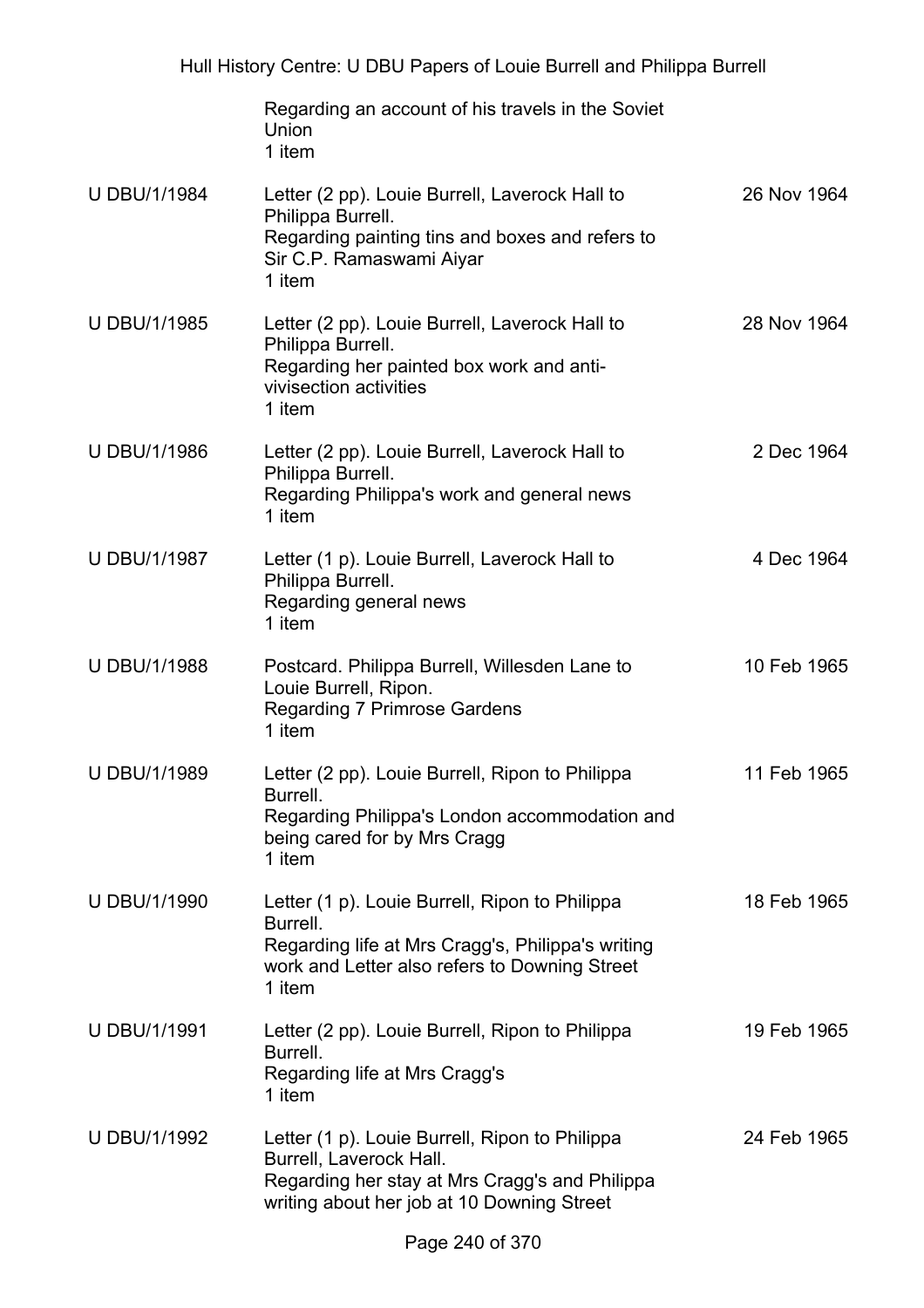| <b>U DBU/1/1993</b> | Letter (2 pp). Louie Burrell, Ripon to Philippa<br>Burrell.<br>Regarding Mrs Cragg, painted tins and a new flat<br>1 item                                                                                                                         | 9 May 1965  |
|---------------------|---------------------------------------------------------------------------------------------------------------------------------------------------------------------------------------------------------------------------------------------------|-------------|
| <b>U DBU/1/1994</b> | Postcard. Philippa Burrell, Harrogate to Louie<br>Burrell, Wedderburn Road.<br>Regarding her journey to Yorkshire<br>1 item                                                                                                                       | 11 Oct 1965 |
| <b>U DBU/1/1995</b> | Postcard. Philippa Burrell, Scot Gate, Pateley<br>Bridge to Louie Burrell, Wedderburn Road.<br>Regarding general news an a new house<br>1 item                                                                                                    | Oct 1965    |
| <b>U DBU/1/1996</b> | Letter (5 pp). Philippa Burrell, Scot Gate, Pateley<br>Bridge to Louie Burrell, Wedderburn Road.<br>Regarding her new home, her concerns for<br>Louie's welfare and her work<br>1 item                                                            | 13 Oct 1965 |
| <b>U DBU/1/1997</b> | Letter (3 pp). Louie Burrell, Wedderburn Road to<br>Philippa Burrell, Pateley Bridge.<br>Regarding general news, her health, lodgers and<br>the house<br>1 item                                                                                   | 14 Oct 1965 |
| U DBU/1/1998        | Letter (2 pp). Louie Burrell, Wedderburn Road to<br>Philippa Burrell.<br>Regarding general news and the new flat<br>1 item                                                                                                                        | Oct 1965    |
| <b>U DBU/1/1999</b> | Letter (1 p). Sir C.P. Ramaswami Aiyar,<br>Ootacamund to Philippa Burrell, Scot Gate,<br>Pateley Bridge.<br>Regarding the political situation in India and its<br>relation to England and refers to the progress of<br>work on his book<br>1 item | 20 Oct 1965 |
| <b>U DBU/1/2000</b> | Postcard. Philippa Burrell, Scot Gate, Pateley<br>Bridge to Louie Burrell, Wedderburn Road.<br>Regarding visitors and a trip to Scotland<br>1 item                                                                                                | 20 Oct 1965 |
| <b>U DBU/1/2001</b> | Letter (3 pp). Louie Burrell, Wedderburn Road to<br>Philippa Burrell.<br>Regarding an account of a fire and typing up<br>Louie's story of encountering a bear in the<br><b>Rockies</b>                                                            | 21 Oct 1965 |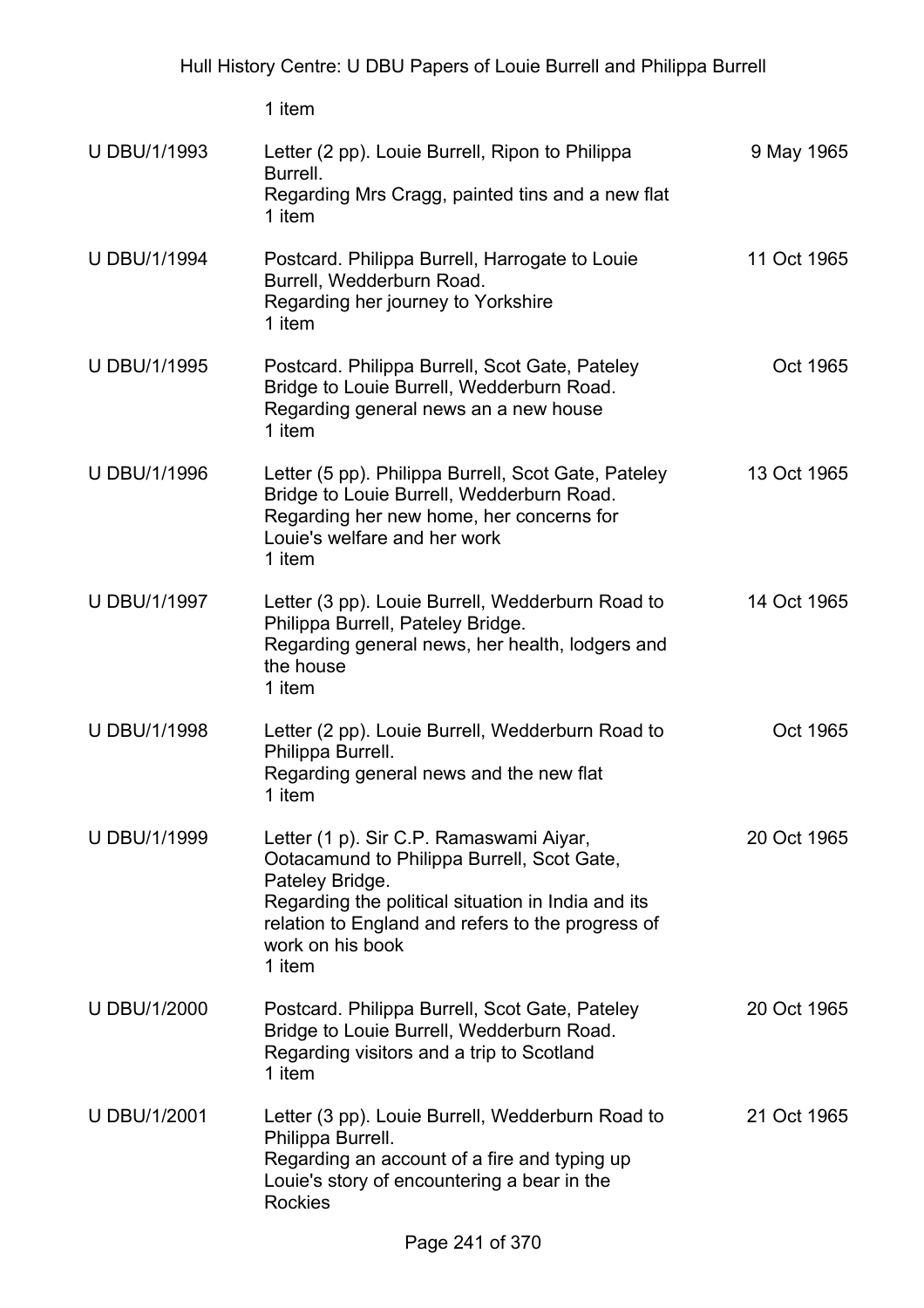1 item U DBU/1/2002 Postcard. Philippa Burrell, Scot Gate, Pateley Bridge to Louie Burrell, Wedderburn Road. Regarding plans to travel to Scotland and Louie's new flat 1 item Oct 1965 U DBU/1/2003 Postcard. Philippa Burrell, Pateley Bridge to Louie Burrell, Wedderburn Road. Regarding her return to Scot Gate and her work 1 item 29 Oct 1965 U DBU/1/2004 Postcard. Philippa Burrell, Scot Gate to Louie Burrell, Wedderburn. Regarding domestic matters 1 item 31 Oct 1965 U DBU/1/2005 Postcard. Philippa Burrell, Scot Gate to Louie Burrell, Wedderburn Road. Regarding domestic matters 1 item 1965 U DBU/1/2006 Postcard. Philippa Burrell, Scot Gate to Louie Burrell, Wedderburn Road. Regarding the Artists General Benevolent Fund and working 1 item 2 Nov 1965 U DBU/1/2007 Postcard. Philippa Burrell, Scot Gate to Louie Burrell, Wedderburn Road. Regarding the Artists General Benevolent Fund 1 item 3 Nov 1965 U DBU/1/2008 Postcard. Philippa Burrell, Scot Gate to Louie Burrell, Wedderburn Road. Regarding the Artists General Benevolent Fund and financial matters 1 item 14 Nov 1965 U DBU/1/2009 Postcard. Philippa Burrell, Scot Gate to Louie Burrell, Wedderburn Road. Regarding finishing her work and her return to London 1 item 18 Nov 1965 U DBU/1/2010 Letter (1 p). Sir C.P. Ramaswami Aiyar, Madras to Philippa Burrell, Wedderburn Road. Regarding Inter University board and PEN meetings, Philippa's work and health, yoga and 20 Nov 1965

work on his book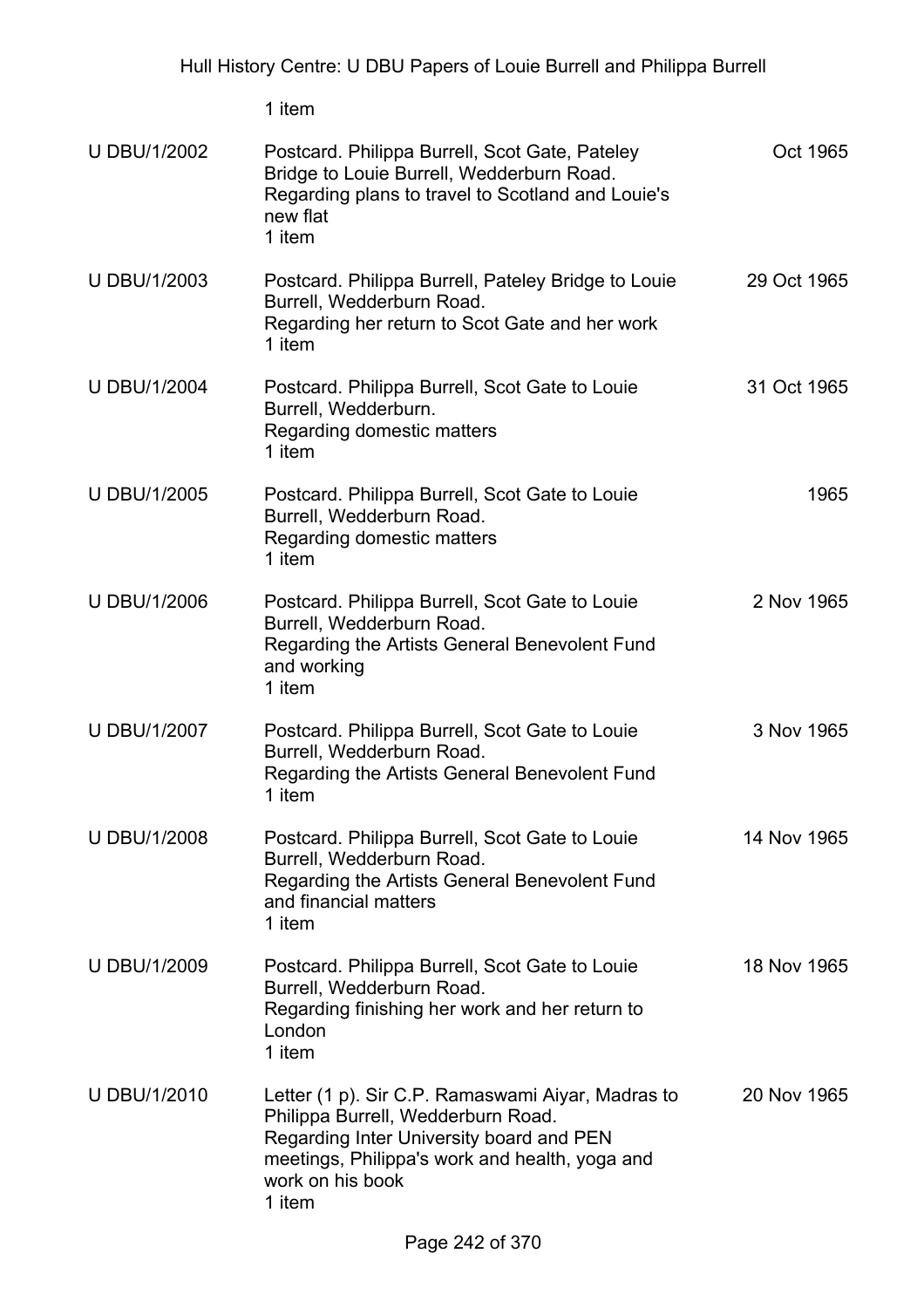| U DBU/1/2011        | Letters<br>a) Letter (1 p). Margaret Cragg, Ripon to Louie<br>Burrell. Regarding general news. 15 December<br>[1965]<br>b) Letter (2 pp). Louie Burrell, Wedderburn Road<br>to Philippa Burrell. Regarding the lodger Patel,<br>domestic matters and her companion Florrie<br>O'Sullivan. 18 January 1966<br>2 items | 15 Dec 1965-18<br>Jan 1966 |
|---------------------|----------------------------------------------------------------------------------------------------------------------------------------------------------------------------------------------------------------------------------------------------------------------------------------------------------------------|----------------------------|
| <b>U DBU/1/2012</b> | Postcard. Philippa Burrell, Scot Gate to Louie<br>Burrell, Wedderburn Road.<br>Regarding the flat and lodgers<br>1 item                                                                                                                                                                                              | Jan 1966                   |
| U DBU/1/2013        | Postcard. Philippa Burrell, Scot Gate to Louie<br>Burrell, Wedderburn Road.<br>Regarding settling into her house and lodger at<br><b>Wedderburn Road</b><br>1 item                                                                                                                                                   | Jan 1966                   |
| <b>U DBU/1/2014</b> | Letter (2 pp). Philippa Burrell, Scot Gate to Louie<br>Burrell, Wedderburn Road.<br>Regarding new tenants and domestic matters<br>1 item                                                                                                                                                                             | 26 Jan 1966                |
| U DBU/1/2015        | Letter (1 p). Louie Burrell, Wedderburn Road to<br>Philippa Burrell.<br>Regarding an account of a Wedderburn lodger<br>1 item                                                                                                                                                                                        | 30 Jan 1966                |
| <b>U DBU/1/2016</b> | Letter (2 pp). Philippa Burrell, Scot Gate to Louie<br>Burrell.<br>Regarding working, a neighbour and a<br>Wedderburn Road lodger<br>1 item                                                                                                                                                                          | 31 Jan 1966                |
| <b>U DBU/1/2017</b> | Letter (1 p). Louie Burrell, Wedderburn Road to<br>Philippa Burrell.<br>Regarding her lodger, Patel, and domestic<br>matters.<br>1 item                                                                                                                                                                              | Feb 1966                   |
| U DBU/1/2018        | Postcard. Philippa Burrell, Scot Gate to Louie<br>Burrell, Wedderburn Road.<br>Regarding a pause in her work<br>1 item                                                                                                                                                                                               | Feb 1966                   |
| U DBU/1/2019        | Letter (1 p). Louie Burrell, Wedderburn Road to<br>Philippa Burrell.<br>Regarding Patel the lodger, her neighbours and a                                                                                                                                                                                             | 10 Feb 1966                |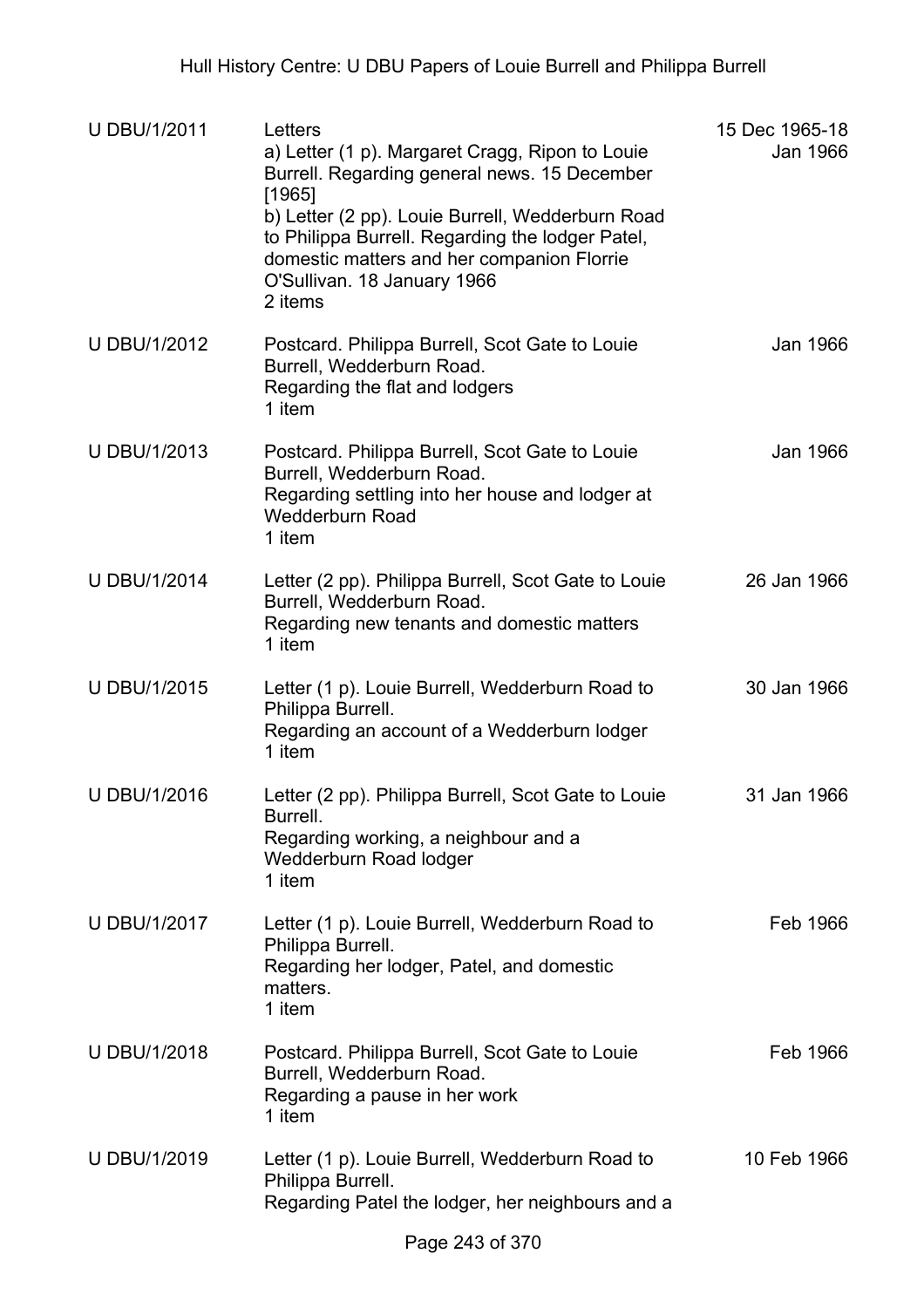visitor 1 item

| U DBU/1/2020        | Postcard. Philippa Burrell, Scot Gate to Louie<br>Burrell, Wedderburn Road.<br>Regarding working and plans for her return to<br>London<br>1 item                                                                                                                                                               | 12 Feb 1966 |
|---------------------|----------------------------------------------------------------------------------------------------------------------------------------------------------------------------------------------------------------------------------------------------------------------------------------------------------------|-------------|
| U DBU/1/2021        | Postcard. Philippa Burrell, Scot Gate to Louie<br>Burrell, Wedderburn Road.<br>Regarding finishing book III and plans to return to<br>London<br>1 item                                                                                                                                                         | 18 Feb 1966 |
| <b>U DBU/1/2022</b> | Letter (1 p). Sir C.P. Ramaswami Aiyar, Delisle to<br>Philippa Burrell, Wedderburn Road.<br>Regarding resigning his Vice - Chancellorship and<br>from the inter - universities board to concentrate<br>on his book. Letter also refers to Indira Gandhi<br>and problems in Assam, China and Pakistan<br>1 item | 24 Mar 1966 |
| U DBU/1/2023        | Postcard. Louie Burrell. Wedderburn Road to<br>Philippa Burrell, Paris.<br>Regarding general news and Florrie O' Sullivan<br>1 item                                                                                                                                                                            | 18 Apr 1966 |
| <b>U DBU/1/2024</b> | Postcard. Philippa Burrell, Paris to Louie Burrell,<br>Wedderburn Road.<br>Regarding her holiday<br>1 item                                                                                                                                                                                                     | 26 Apr 1966 |
| U DBU/1/2025        | Postcard. Philippa Burrell, Scot Gate to Louie<br>Burrell, Wedderburn Road.<br>Regarding her return to Scot Gate<br>1 item                                                                                                                                                                                     | 6 May 1966  |
| <b>U DBU/1/2026</b> | Postcard. Philippa Burrell, Scot Gate to Louie<br>Burrell, Wedderburn Road.<br>Regarding worries regarding the flat and her work<br>1 item                                                                                                                                                                     | 7 May 1966  |
| <b>U DBU/1/2027</b> | Postcard. Philippa Burrell, Scot Gate to Louie<br>Burrell, Wedderburn Road.<br>Regarding domestic matters and the progress of<br>her work<br>1 item                                                                                                                                                            | 10 May 1966 |
| <b>U DBU/1/2028</b> | Letter (1 p). Louie Burrell, Wedderburn Road to<br>Philippa Burrell.<br>Regarding general news and domestic matters                                                                                                                                                                                            | 13 May 1966 |
|                     | Page 244 of 370                                                                                                                                                                                                                                                                                                |             |
|                     |                                                                                                                                                                                                                                                                                                                |             |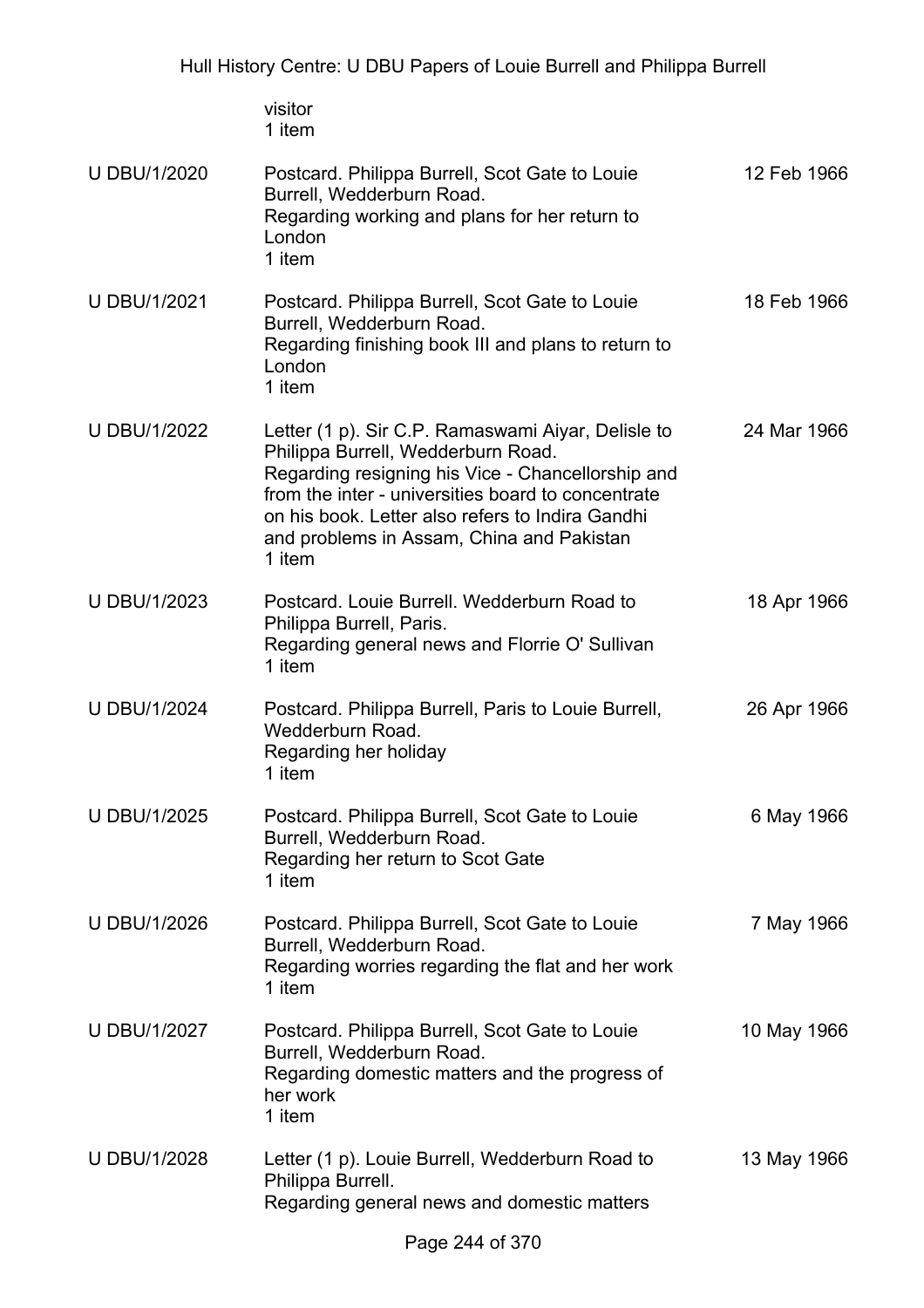Page 245 of 370 U DBU/1/2029 Letter (2 pp). Philippa Burrell, Scot Gate to Louie Burrell, Wedderburn Road. Regarding tenants and work 1 item 14 May 1966 U DBU/1/2030 Letter (1 p). Louie Burrell, Wedderburn road to Philippa Burrell. Regarding a new lodger and domestic matters 1 item 15 May 1966 U DBU/1/2031 Letter (2 pp). Louie Burrell, Wedderburn Road to Philippa Burrell. Regarding tenants 1 item 16 May 1966 U DBU/1/2032 Postcard. Philippa Burrell, Scot Gate to Louie Burrell, Wedderburn Road. Regarding a strike and her return to London 1 item 17 May 1966 U DBU/1/2033 Postcard. Philippa Burrell, Scot Gate to Louie Burrell, Wedderburn Road. Regarding her return to London 1 item 20 May 1966 U DBU/1/2034 Letter (1 p). Sir C.P. Ramaswami Aiyar, Ootacamund to Philippa Burrell, Millfield. Regarding an invitation address Oxford students, British Council funding for his book and his plans to visit England. Letter also refers to the Indian Prime Minister 1 item 22 Jun 1966 U DBU/1/2035 Letter (1 p). Sir C.P. Ramaswami Aiyar, Delisle to Philippa Burrell, Wedderburn Road. Regarding British Council funding, plans to visit Britain and lecture appointments there and Philippa's work. Letter also refers to Reg Veda 1 item 9 Jul 1966 U DBU/1/2036 Letter (1 p). Sir C.P. Ramaswami Aiyar, Delisle to Philippa Burrell, Wedderburn Road. Regarding Philippa's book, the publishing of his biography, a visit to Britain and being elected an honorary fellow of the Royal Commonwealth Society and the Athenaeum club 1 item 8 Aug 1966 U DBU/1/2037 Letter (1 p). Sir C.P. Ramaswami Aiyar, Delisle to Philippa Burrell, Wedderburn Road. 20 Aug 1966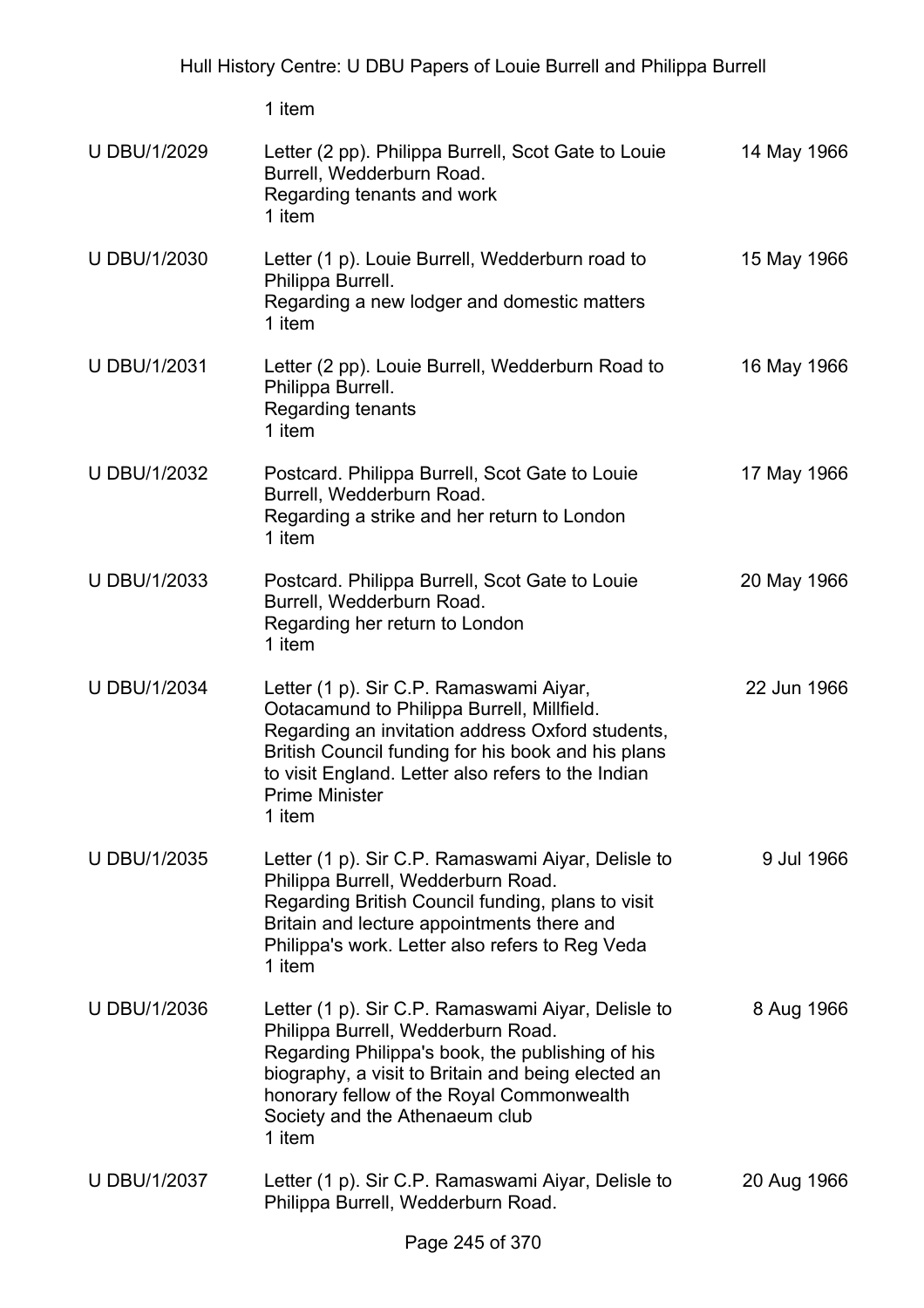|                     | Regarding Philippa's completed book, his<br>biography, plans for giving lectures at Oxford,<br>Cambridge and a festival of Indian art<br>1 item                                                                                                                     |             |
|---------------------|---------------------------------------------------------------------------------------------------------------------------------------------------------------------------------------------------------------------------------------------------------------------|-------------|
| <b>U DBU/1/2038</b> | Postcard. Philippa Burrell, Wales to Louie Burrell,<br>Wedderburn Road.<br>Regarding a description of her accommodation<br>and surroundings<br>1 item                                                                                                               | Aug 1966    |
| <b>U DBU/1/2039</b> | Letter (2 pp). Louie Burrell, Wedderburn Road to<br>Philippa Burrell.<br>Regarding tenants<br>1 item                                                                                                                                                                | 27 Aug 1966 |
| <b>U DBU/1/2040</b> | Postcard. Philippa Burrell, Wales to Louie Burrell,<br>Wedderburn Road.<br>Regarding her holiday and return to London<br>1 item                                                                                                                                     | Aug 1966    |
| <b>U DBU/1/2041</b> | Letter (1 p). S. Chidabarum, secretary to Sir C.P.<br>Ramaswami Aiyar, Madras to Philippa Burrell,<br>Laverock Hall.<br>Regarding a request for details of the death of Sir<br>C.P. Ramaswami Aiyar<br>1 item                                                       | 3 Oct 1966  |
| <b>U DBU/1/2042</b> | Letter (1 p). S.Chidabaram, Madras to Philippa<br>Burrell, Wedderburn Road.<br>Regarding Sir C.P. Ramaswami Aiyar's death<br>1 item                                                                                                                                 | 14 Oct 1966 |
| <b>U DBU/1/2043</b> | Letter (1 p). V. Balaram, Director Higgenbothams,<br>Madras to Philippa Burrell, Wedderburn Road.<br>Regarding sending her a copy of S. Chidabarum's<br>book on Sir C.P. Ramaswami Aiyar 'With profound<br>respects' with a request for help promoting it<br>1 item | 2 Mar 1967  |
| <b>U DBU/1/2044</b> | Postcard. Philippa Burrell, Edstone to Louie<br>Burrell, Wedderburn Road.<br>Regarding Edstone nature cure resort<br>1 item                                                                                                                                         | 2 Jan 1967  |
| <b>U DBU/1/2045</b> | Postcard. Philippa Burrell, Edstone to Louie<br>Burrell, Wedderburn Road.<br>Regarding her treatments and her concerns for<br>Louie<br>1 item                                                                                                                       | 3 Jan 1967  |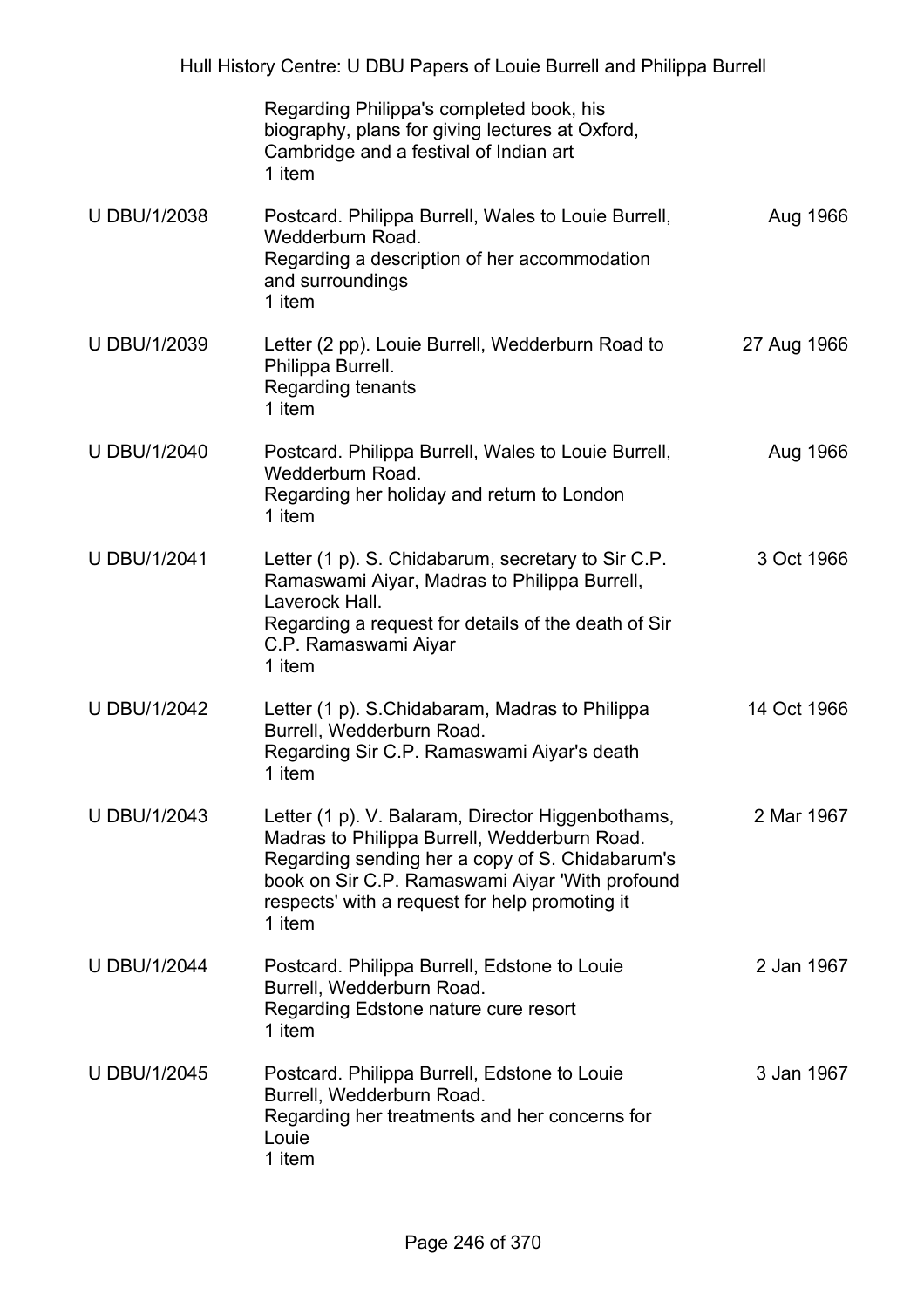| <b>U DBU/1/2046</b> | Postcard. Philippa Burrell, Edstone to Louie<br>Burrell, Wedderburn Road.<br>Regarding Edstone nature cure resort and the<br>idea of Louie living there<br>1 item          | 4 Jan 1967  |
|---------------------|----------------------------------------------------------------------------------------------------------------------------------------------------------------------------|-------------|
| <b>U DBU/1/2047</b> | Letter (1 p). Philippa Burrell, Edstone to Louie<br>Burrell, Wedderburn Road.<br>Regarding staying at Edstone, Highgate council<br>and plans for Abbeyfield home<br>1 item | 6 Jan 1967  |
| <b>U DBU/1/2048</b> | Postcard. Philippa Burrell, Edstone to Louie<br>Burrell, Wedderburn Road Road.<br>Regarding her treatments and return to London<br>1 item                                  | 8 Jan 1967  |
| <b>U DBU/1/2049</b> | Postcard. Philippa Burrell, Bath to Louie Burrell,<br>Wedderburn Road.<br>Regarding a successful conference at Newton<br>Park College<br>1 item                            | 17 Jul 1967 |
| <b>U DBU/1/2050</b> | Letter (1 p). Louie Burrell, Wedderburn Road to<br>Philippa Burrell, Bangor.<br>Regarding worries concerning Philippa and<br>memories of bathing at Southwold<br>1 item    | 22 Jul 1967 |
| <b>U DBU/1/2051</b> | Postcard. Philippa Burrell, Bangor to Louie Burrell,<br>Wedderburn Road.<br>Regarding a university hall of residence, her<br>surroundings and tutor<br>1 item              | 23 Jul 1967 |
| <b>U DBU/1/2052</b> | Postcard. Philippa Burrell, Bangor to Louie Burrell,<br>Wedderburn Road.<br>Regarding her tutor and bathing<br>1 item                                                      | 25 Jul 1967 |
| U DBU/1/2053        | Letter (2 pp). Louie Burrell, Wedderburn Road to<br>Philippa Burrell.<br>Regarding lodgers and a Turkish earthquake<br>1 item                                              | 27 Jul 1967 |
| <b>U DBU/1/2054</b> | Postcard. Philippa Burrell, Bangor to Louie Burrell,<br>Wedderburn Road.<br>Regarding bathing, her tutors and friends<br>1 item                                            | 28 Jul 1967 |
| U DBU/1/2055        | Postcard. Philippa Burrell, Bangor to Louie Burrell,<br>Wedderburn Road.                                                                                                   | 2 Aug 1967  |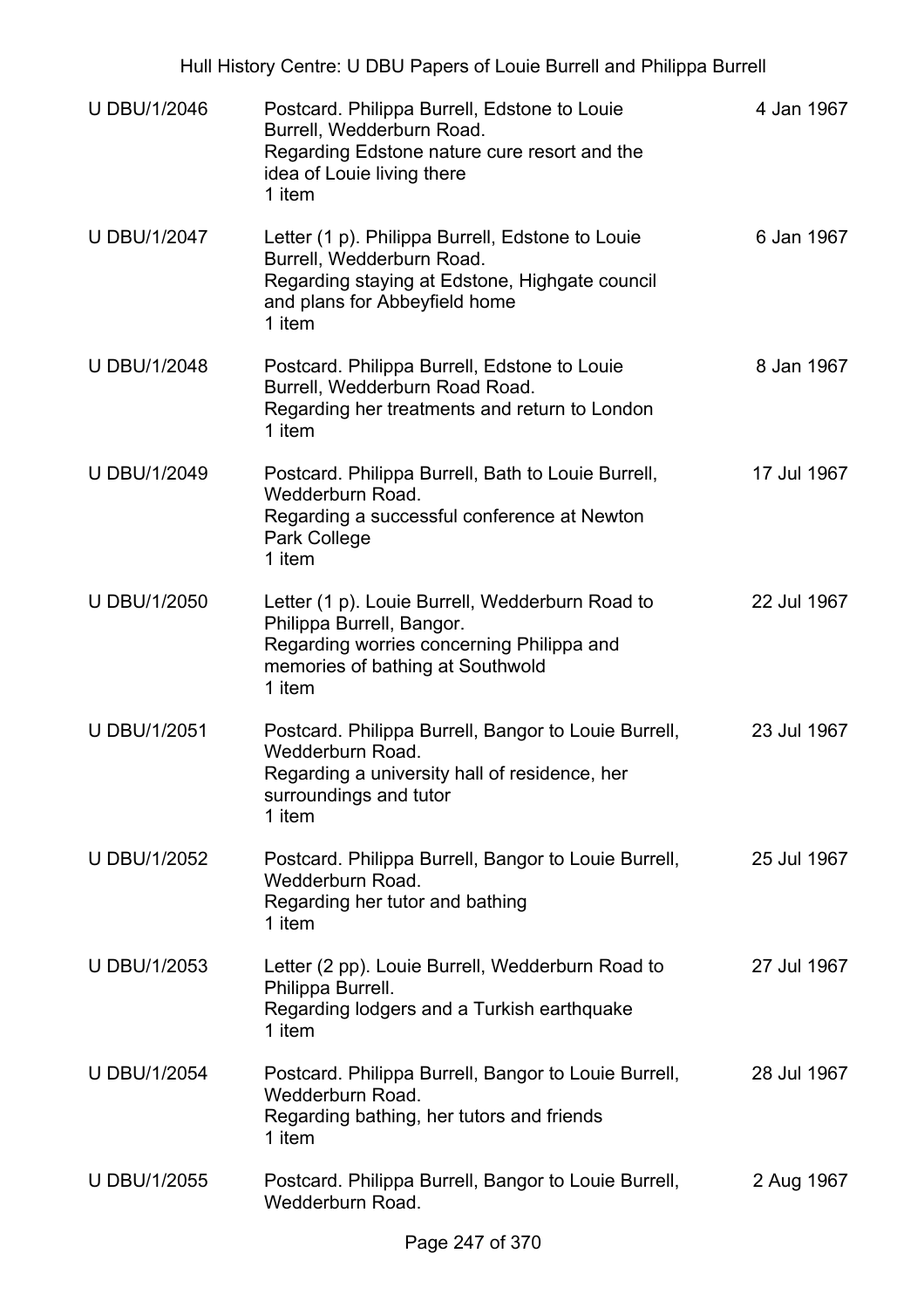|                     | Regarding wanting isolation and her enjoyment of<br>the course<br>1 item                                                                                                                                                      |                 |
|---------------------|-------------------------------------------------------------------------------------------------------------------------------------------------------------------------------------------------------------------------------|-----------------|
| <b>U DBU/1/2056</b> | Letter (2 pp). Louie Burrell, Talbot Road, Highgate<br>to Philippa Burrell, Wedderburn Road.<br>Regarding problems at Abbeyfield home and will<br>be glad when Philippa is free of her<br>1 item                              | 6 Oct 1967      |
| <b>U DBU/1/2057</b> | Letter (1 p). Louie Burrell, Talbot Road, Highgate<br>to Philippa Burrell.<br>Regarding problems in her room<br>1 item                                                                                                        | 7 Oct 1967      |
| U DBU/1/2058        | Letter (2 pp). Philippa Burrell, Wedderburn Road<br>to Louie Burrell, Talbot Road, Highgate.<br>Regarding moving Louie and planning a<br>community house for her to live in<br>1 item                                         | 17 Nov 1967     |
| U DBU/1/2059        | Letter (1 p). Louie Burrell, Wedderburn Road to<br>Philippa Burrell.<br>Urges Philippa not to visit. Letter also refers to<br>walking<br>1 item                                                                               | 3 Dec 1967      |
| <b>U DBU/1/2060</b> | Letter (1 p). Louie Burrell, Wedderburn Road to<br><b>Philippa Burrell</b><br>Regarding Philippa's suggestion that she lives<br>with her, finding a writing home for Philippa and<br><b>Wedderburn Road tenants</b><br>1 item | 5 Dec 1967      |
| <b>U DBU/1/2061</b> | Postcard. Philippa Burrell, Wedderburn Road to<br>Louie Burrell, Sussex.<br>Regarding letting Wedderburn Road and moving<br>house<br>1 item                                                                                   | 2 Jun 1968      |
| U DBU/1/2062        | Note Letter. Philippa Burrell to Louie Burrell.<br>Regarding arrangements for moving house<br>1 item                                                                                                                          | <b>Jun 1968</b> |
| U DBU/1/2063        | Postcard. Philippa Burrell, Lymington Road to<br>Louie Burrell, Sussex.<br>Regarding moving out of Wedderburn Road<br>1 item                                                                                                  | 18 Jun 1968     |
| <b>U DBU/1/2064</b> | Letter (1 p). Louie Burrell to Philippa Burrell.<br>Regarding Philippa moving and a walk to the<br>beach                                                                                                                      | 26 Jun 1968     |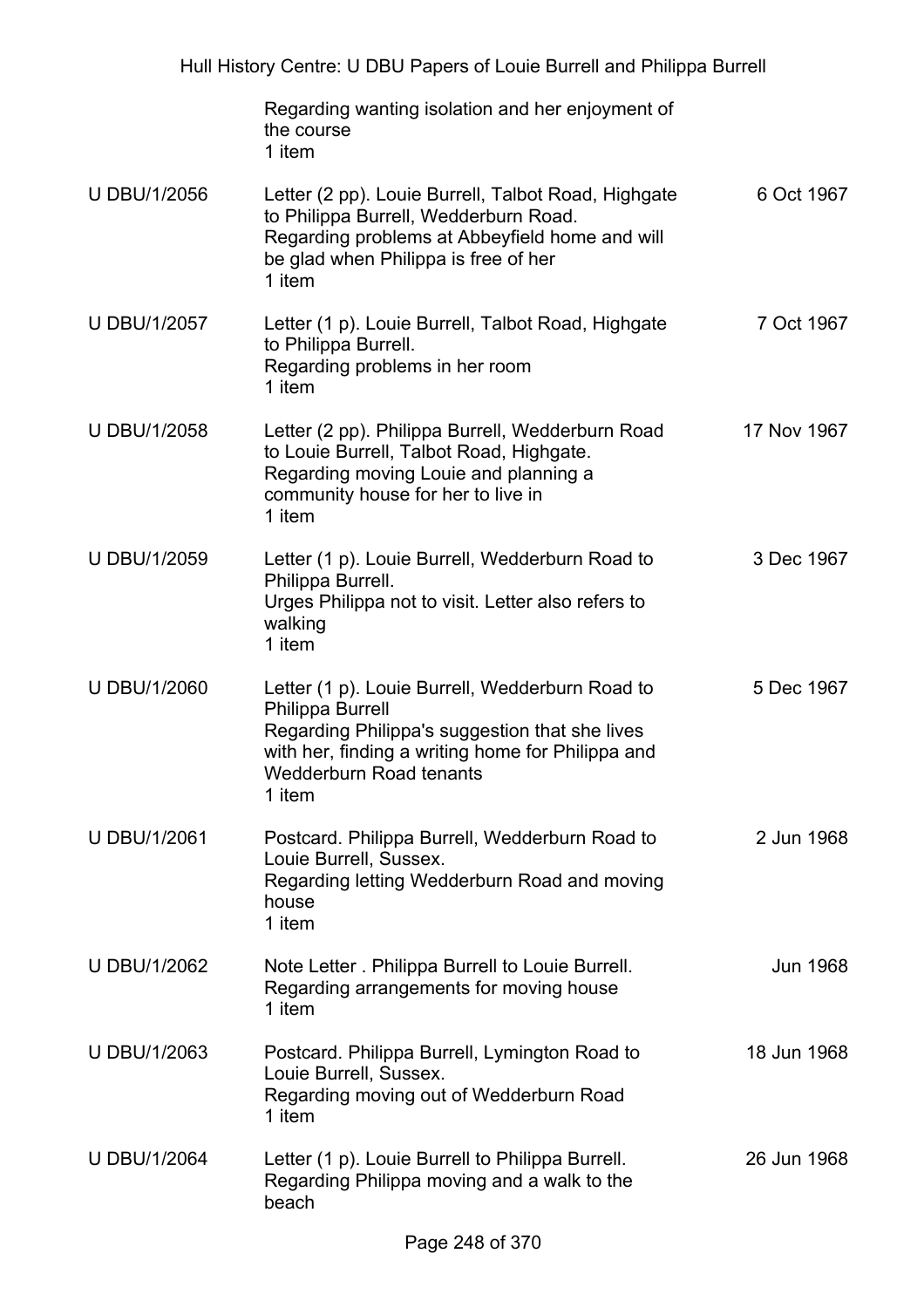|                     | 1 item                                                                                                                                                                                                                                                                                  |             |
|---------------------|-----------------------------------------------------------------------------------------------------------------------------------------------------------------------------------------------------------------------------------------------------------------------------------------|-------------|
| <b>U DBU/1/2065</b> | Letter (1 p). Louie Burrell, Silverlea, Sussex to<br>Philippa Burrell.<br>Regarding nurses at the home and sewing<br>1 item                                                                                                                                                             | c.1968      |
| <b>U DBU/1/2066</b> | Letters<br>a) Letter (1 p). Louie Burrell, Silverlea, Sussex to<br>Philippa Burrell, Hamilton Terrace. Regarding<br>Philippa's new home and urging Philippa not to<br>visit. 3 July 1968<br>b) Letter (1 p). Philippa Burrell to Louie Burrell.<br>Regarding sewing. No date<br>2 items | c.1968      |
| <b>U DBU/1/2067</b> | Letter (2 pp). Philippa Burrell, Lymington to Louie<br>Burrell, The Spinney, Aldershot.<br>Regarding Louie settling into 'The Spinney' and<br>befriending the Matron, Mrs Ebbage<br>1 item                                                                                              | 21 Jul 1968 |
| <b>U DBU/1/2068</b> | Letter (1 p). Louie Burrell, 'The Spinney' to<br>Philippa Burrell.<br>Regarding settling into 'The Spinney' and Mrs<br>Ebbage<br>1 item                                                                                                                                                 | 23 Jul 1968 |
| U DBU/1/2069        | Postcard. Philippa Burrell Lymington to Louie<br>Burrell, 'The Spinney'.<br>Regarding moving to a new flat and matters in<br>Harrogate<br>1 item                                                                                                                                        | 25 Jul 1968 |
| <b>U DBU/1/2070</b> | Postcard. Philippa Burrell, Lymington to Louie<br>Burrell, 'The Spinney'.<br>Regarding moving to a new flat and her friends<br>1 item                                                                                                                                                   | 20 Jul 1968 |
| <b>U DBU/1/2071</b> | Letter p.2 only. Philippa Burrell to Louie Burrell,<br>'The Spinney'.<br>Regarding visiting and Louie's health<br>1 item                                                                                                                                                                | c.1968      |
| <b>U DBU/1/2072</b> | Postcard. Philippa Burrell, Tufnell Park Road to<br>Louie Burrell, 'The Spinney'.<br>Regarding selling her belongings from<br><b>Wedderburn Road</b><br>1 item                                                                                                                          | 23 Aug 1968 |
| <b>U DBU/1/2073</b> | Postcard. Philippa Burrell to Louie Burrell, 'The<br>Spinney'.                                                                                                                                                                                                                          | 25 Aug 1968 |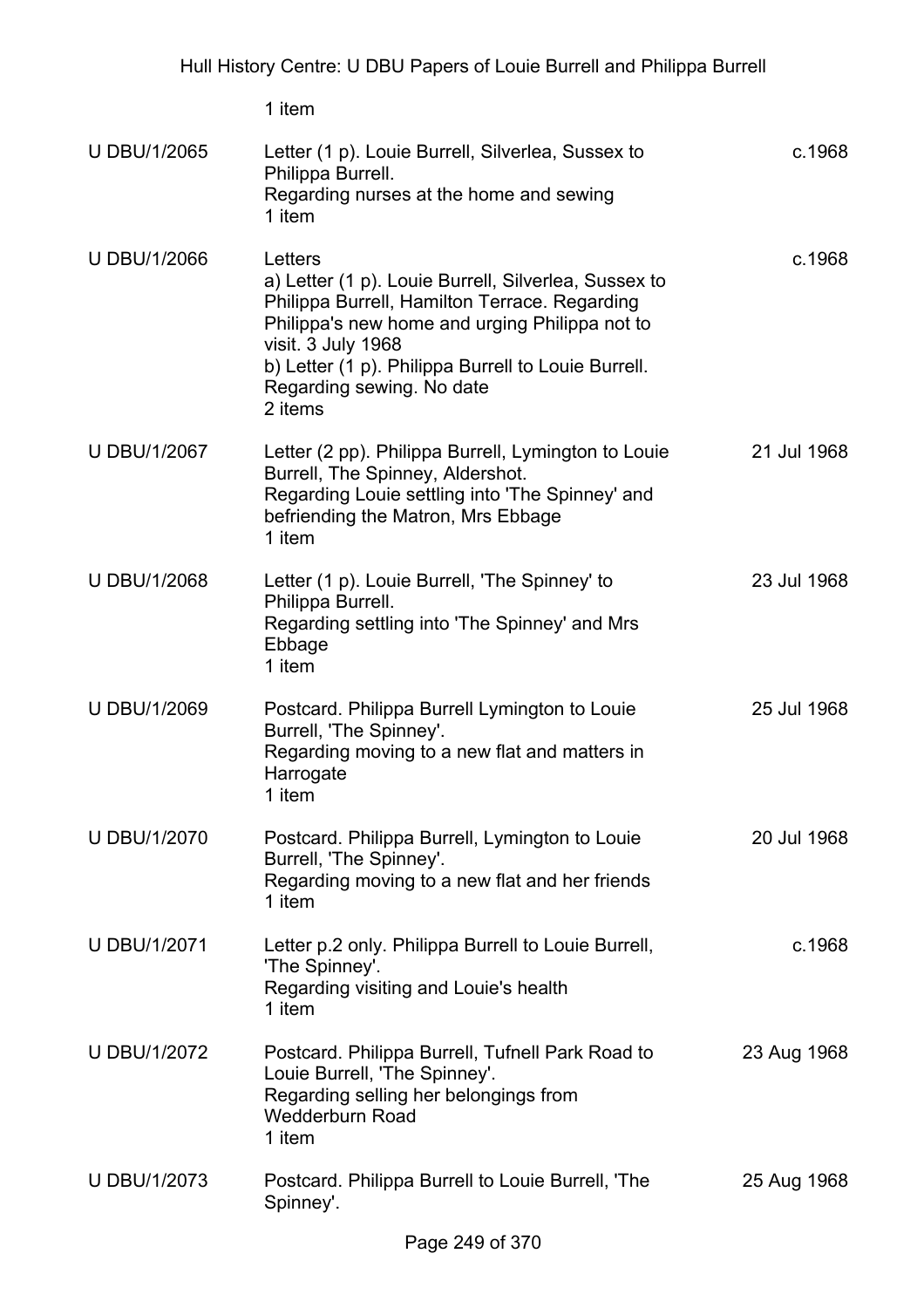|                     | Regarding selling her belongings<br>1 item                                                                                                                                                                                                                                                                                                     |              |
|---------------------|------------------------------------------------------------------------------------------------------------------------------------------------------------------------------------------------------------------------------------------------------------------------------------------------------------------------------------------------|--------------|
| <b>U DBU/1/2074</b> | Letter (1 p). Louie Burrell, 'The Spinney' to<br>Philippa Burrell.<br>Regarding Philippa's sale of belongings and news<br>of 'The Spinney'<br>1 item                                                                                                                                                                                           | c.1968       |
| <b>U DBU/1/2075</b> | Letter (1 p) postscript only. Philippa Burrell to<br>Louie Burrell.<br>Regarding new tenants at Wedderburn Road<br>1 item                                                                                                                                                                                                                      | c.1968       |
| <b>U DBU/1/2076</b> | Letter (1 p). Louie Burrell, 'The Spinney' to<br>Philippa Burrell.<br>Regarding Philippa's new flat<br>1 item                                                                                                                                                                                                                                  | 30 Jul 1968  |
| <b>U DBU/1/2077</b> | Postcard. Louie Burrell 'The Spinney' to Philippa<br>Burrell, Tufnell Park Road.<br>Regarding general news and concerns for Kay<br>[Gill] and Kitty<br>1 item                                                                                                                                                                                  | 27 Aug 1968  |
| <b>U DBU/1/2078</b> | Letter (1 p). Louie Burrell to Philippa Burrell,<br><b>Tufnell Park Road.</b><br>Regarding Philippa's visit and new flat<br>1 item                                                                                                                                                                                                             | 5 Aug 1968   |
| <b>U DBU/1/2079</b> | Letters<br>a) Letter (1 p). Louie Burrell, 'The Spinney' to<br>Philippa Burrell. Regarding a H G Wells book,<br>conditions at the home and Mrs Ebbage's family.<br>7 August 1968<br>b) Letter (1 p). Eve, North Lodge, Iver Heath to<br>Louie Burrell. Regarding Louie moving from<br>Littlehampton and general news. 8 August 1968<br>2 items | 7-8 Aug 1968 |
| <b>U DBU/1/2080</b> | Letter (1 p). Louie Burrell, 'The Spinney' to<br>Philippa Burrell.<br>Regarding Philippa's visit and health and a new<br>resident at the home<br>1 item                                                                                                                                                                                        | 1 Sep 1968   |
| <b>U DBU/1/2081</b> | Letter (1 p). Louie Burrell, 'The Spinney' to<br>Philippa Burrell.<br>Regarding a new bed and Matron<br>1 item                                                                                                                                                                                                                                 | 4 Sep 1968   |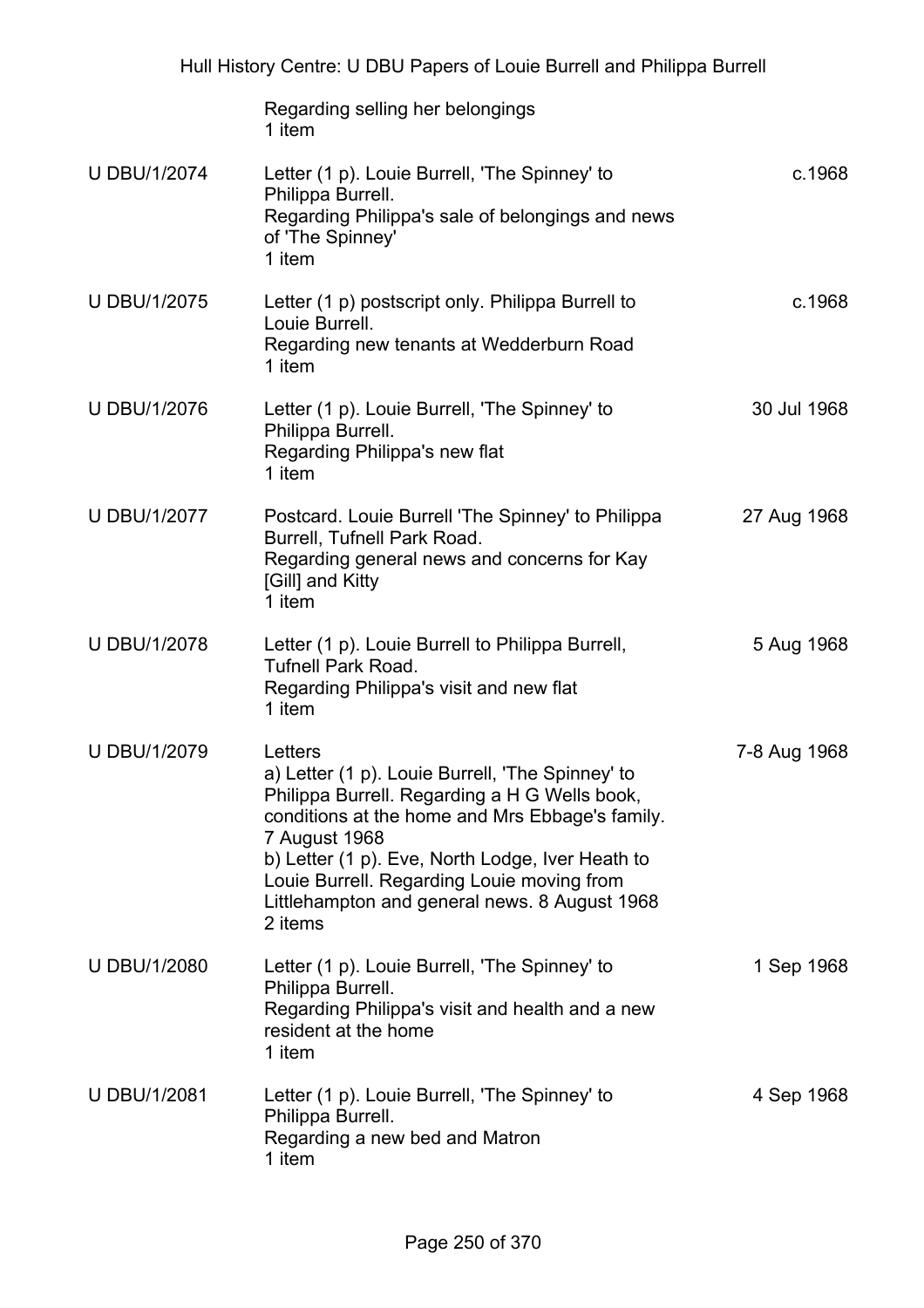| <b>U DBU/1/2082</b> | Letter (1 p). Philippa Burrell, Tufnell Park Road to<br>Louie Burrell.<br>Regarding Louie's bed and going to Harrogate<br>1 item                                          | 9 Sep 1968  |
|---------------------|---------------------------------------------------------------------------------------------------------------------------------------------------------------------------|-------------|
| U DBU/1/2083        | Postcard. Philippa Burrell, Tufnell Park Road to<br>Louie Burrell, 'The Spinney'.<br>Regarding Louie's bed<br>1 item                                                      | 11 Sep 1968 |
| <b>U DBU/1/2084</b> | Letter (1 p). Louie Burrell, 'The Spinney' to<br>Philippa Burrell.<br>Regarding her bed and writing up her bear story<br>for the 'Readers Digest'<br>1 item               | 12 Sep 1968 |
| <b>U DBU/1/2085</b> | Letter (1 p). Louie Burrell, 'The Spinney' to<br>Philippa Burrell, Tufnell Park Road.<br>Regarding her bed, general news and the<br>'Readers Digest' bear story<br>1 item | Sep 1968    |
| <b>U DBU/1/2086</b> | Letter (1 p). Louie Burrell, 'The Spinney' to<br>Philippa Burrell.<br>Regarding domestic matters and the 'Readers'<br>Digest' bear story<br>1 item                        | 14 Sep 1968 |
| <b>U DBU/1/2087</b> | Letter (1 p). Philippa Burrell, Tufnell Park Road to<br>Louie Burrell.<br>Regarding Louie's bed and the 'Readers Digest'<br>bear story<br>1 item                          | 15 Sep 1968 |
| <b>U DBU/1/2088</b> | Postcard. Louie Burrell, 'The Spinney' to Philippa<br>Burrell, Spade House, Folkestone.<br>Regarding Philippa's holiday and Louie's bear<br>story<br>1 item               | 26 Sep 1968 |
| U DBU/1/2089        | Letter (1 p). Philippa Burrell, 'Spade House',<br>Folkestone to Louie Burrell, 'The Spinney'.<br>Regarding her holiday and the community at<br>Spade House<br>1 item      | 29 Sep 1968 |
| <b>U DBU/1/2090</b> | Letter (1 p). Louie Burrell, 'The Spinney' to<br>Philippa Burrell, Spade House.<br>Regarding Spade house, Louie's bear story and<br>Kay Gill and Kitty<br>1 item          | 30 Sep 1968 |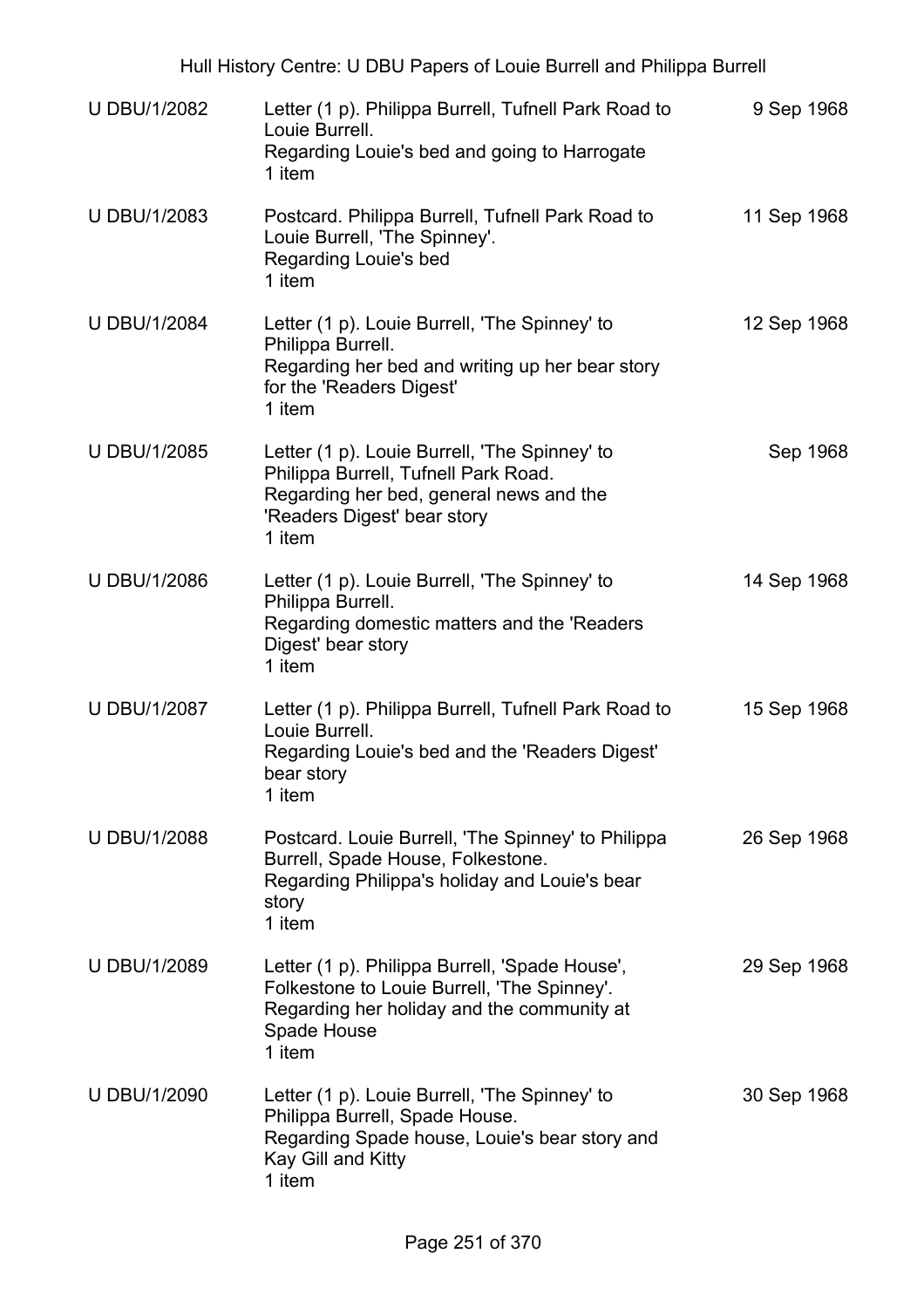| <b>U DBU/1/2091</b> | Letter (1 p). Philippa Burrell, Tufnell Park Road to<br>Louie Burrell.<br>Regarding a conference and her holiday in<br><b>Sussex</b><br>1 item                                              | Oct 1968    |
|---------------------|---------------------------------------------------------------------------------------------------------------------------------------------------------------------------------------------|-------------|
| <b>U DBU/1/2092</b> | Letter (1 p). Louie Burrell, 'The Spinney to<br>Philippa Burrell.<br>Regarding the artist Harry Dodd and Kay Gill<br>typing up her bear story<br>1 item                                     | Oct 1968    |
| U DBU/1/2093        | Letter (1 p). Louie Burrell, 'The Spinney' to<br>Philippa Burrell.<br>Regarding general matters at 'The Spinney and<br>plans for 'Readers Digest' competition money if<br>she win<br>1 item | 14 Oct 1968 |
| <b>U DBU/1/2094</b> | Letter (1 p). Philippa Burrell, Tufnell Park Road to<br>Louie Burrell.<br>Regarding things that Louie needs<br>1 item                                                                       | 17 Oct 1968 |
| <b>U DBU/1/2095</b> | Letter (1 p). Louie Burrell, 'The Spinney' to<br>Philippa Burrell.<br>Regarding news of 'The Spinney'<br>1 item                                                                             | Oct 1968    |
| <b>U DBU/1/2096</b> | Letter (1p). Louie Burrell, 'The Spinney' to<br>Philippa Burrell.<br>Regarding news of 'The Spinney' and her views<br>on men's responsibilities<br>1 item                                   | 24 Oct 1968 |
| <b>U DBU/1/2097</b> | Letter (3 pp). Kay Gill, Pine House, Hindhead to<br>Philippa Burrell.<br>Regarding an account of Louie's refusal to speak<br>to her due to a disagreement over her bear story<br>1 item     | 15 Oct 1968 |
| <b>U DBU/1/2098</b> | Letter (1 p). Kay Gill, Pine House, Hindhead to<br>Philippa Burrell.<br>Regarding Louie and Philippa's silence<br>1 item                                                                    | 2 Nov 1968  |
| <b>U DBU/1/2099</b> | Draft letter (5 pp). Philippa Burrell, Tufnell Park<br>Road to Kay Gill.<br>Defends Louie in her disagreement with Kay and<br>Kitty<br>1 item                                               | 6 Nov 1968  |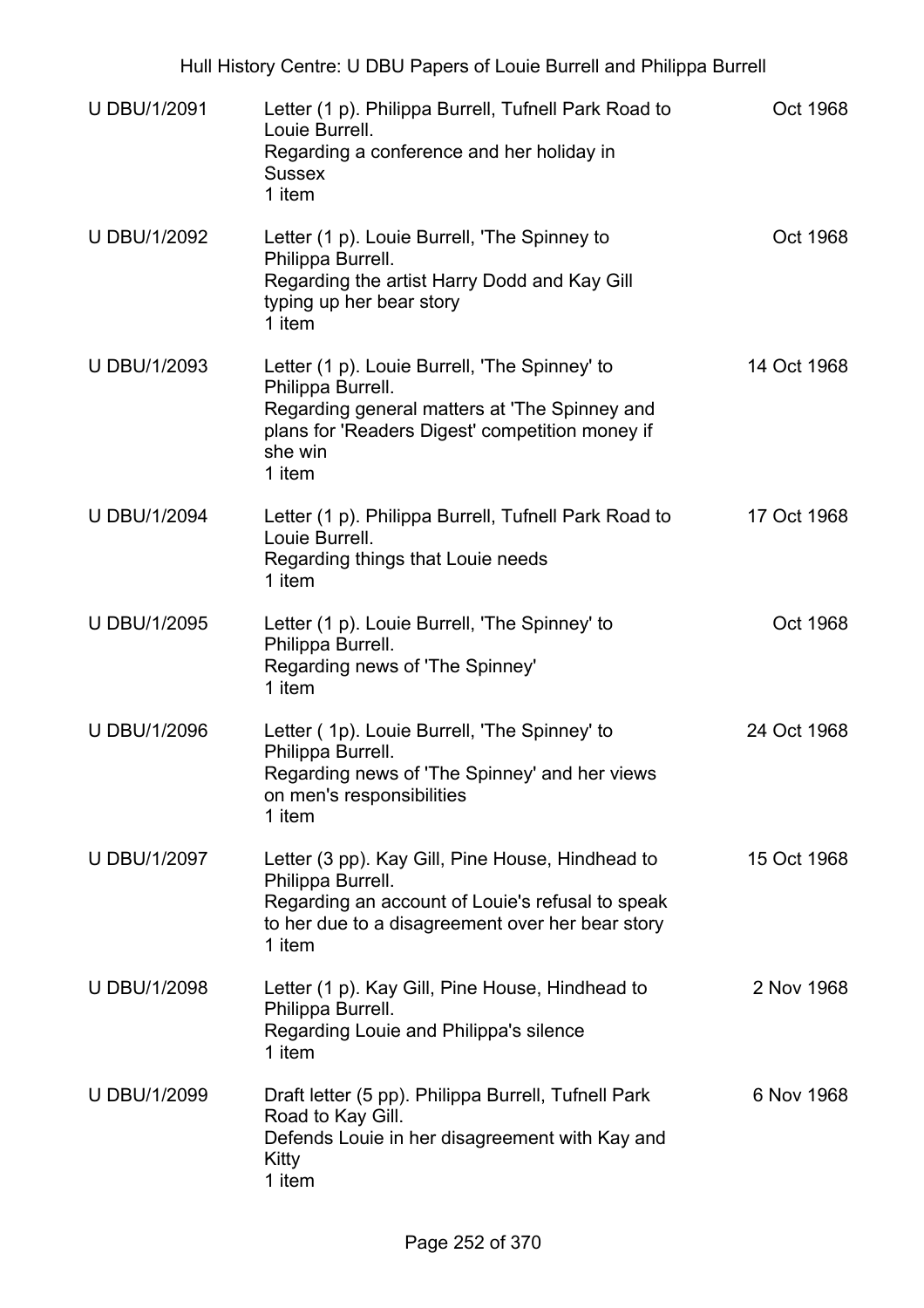| U DBU/1/2100        | Postcard. Philippa Burrell to Louie Burrell, 'The<br>Spinney'.<br>Regarding selling the house in Harrogate<br>1 item                                                                                                                                                                                                                                                                                                                                                                                            | 8 Nov 1968                |
|---------------------|-----------------------------------------------------------------------------------------------------------------------------------------------------------------------------------------------------------------------------------------------------------------------------------------------------------------------------------------------------------------------------------------------------------------------------------------------------------------------------------------------------------------|---------------------------|
| U DBU/1/2101        | Postcard. Philippa Burrell to Louie Burrell, 'The<br>Spinney'<br>Regarding visiting Louie and Louie's health<br>1 item                                                                                                                                                                                                                                                                                                                                                                                          | Nov 1968                  |
| U DBU/1/2102        | Letter (1 p). Louie Burrell, 'The Spinney' to<br>Philippa Burrell.<br>Regarding Philippa's play, the nature of humans<br>and accommodation for her and Philippa<br>1 item                                                                                                                                                                                                                                                                                                                                       | 1968                      |
| <b>U DBU/1/2103</b> | Letters and a postcard<br>a) Postcard. Louie Burrell, 'The Spinney' to<br>Philippa Burrell, Tufnell Park Road. Regarding<br>Christmas and her comfort. 11 December<br>b) Letter (2 pp). Philippa Burrell, Attingham Park<br>College to Louie Burrell. Regarding going to<br>Attingham, a staff walk out at 'The Spinney' and<br>general news. 30 December 1968<br>c) Letter (1 p). Louie Burrell, 'The Spinney' to<br>Philippa Burrell. Regarding staff problems at 'The<br>Spinney'. 1 January 1969<br>3 items | 11 Dec 1968-1<br>Jan 1969 |
| <b>U DBU/1/2104</b> | Letter and a postcard<br>a) Letter (1 p). Louie Burrell, 'The Spinney' to<br>Philippa Burrell. Regarding proof that she is an<br>artist and problems at 'The Spinney'<br>b) Postcard. Philippa Burrell, Attingham Park to<br>Louie Burrell, 'The Spinney'. Regarding enjoying<br>her stay<br>2 items                                                                                                                                                                                                            | Jan 1969                  |
| <b>U DBU/1/2105</b> | Letter (1 p). Philippa Burrell, Tufnell Park Road to<br>Louie Burrell, 'The Spinney'.<br>Regarding invitations to her reading of 'Testimony<br>of Light', her flat and efforts to get Louie out and<br>about<br>1 item                                                                                                                                                                                                                                                                                          | 26 Jan 1969               |
| <b>U DBU/1/2106</b> | Letter (1 p). Louie Burrell, 'The Spinney' to<br>Philippa Burrell.<br>Regarding Philippa's work on 'Testimony of Light'<br>and events of her flat<br>1 item                                                                                                                                                                                                                                                                                                                                                     | 27 Jan 1969               |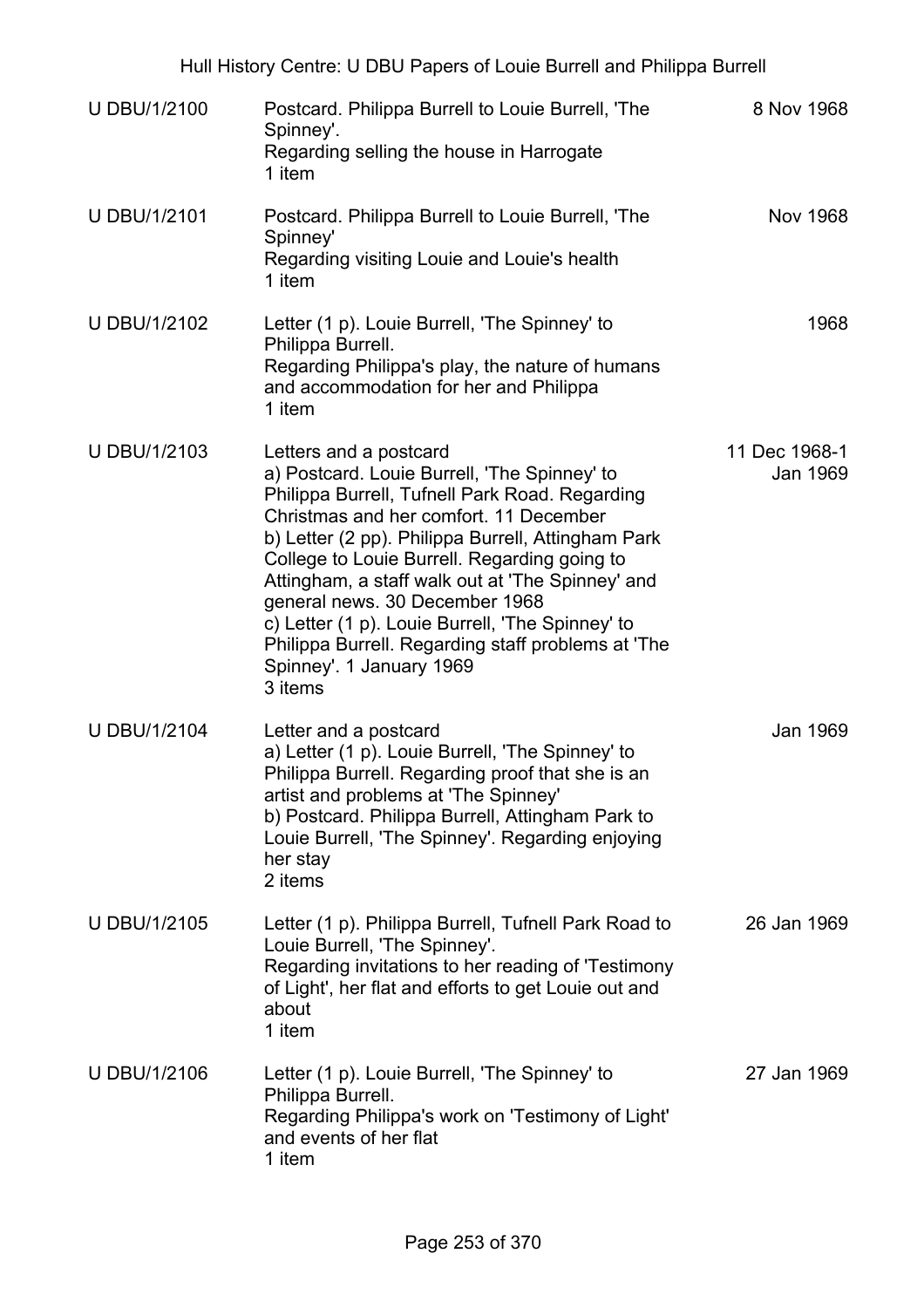| <b>U DBU/1/2107</b> | Letter (1 p). Louie Burrell, 'The Spinney' to<br>Philippa Burrell.<br>Regarding urging Philippa not to visit and to save<br>her energy for her work<br>1 item                                                                   | 29 Jan 1969 |
|---------------------|---------------------------------------------------------------------------------------------------------------------------------------------------------------------------------------------------------------------------------|-------------|
| <b>U DBU/1/2108</b> | Postcard. Louie Burrell, 'The Spinney' to Philippa<br>Burrell, Tufnell Park Road.<br>Regarding urging Philippa not to visit<br>1 item                                                                                           | 30 Jan 1969 |
| <b>U DBU/1/2109</b> | Postcard. Philippa Burrell, Tufnell Park Road to<br>Louie Burrell, 'The Spinney'.<br>Regarding arrangements for Louie's welfare<br>1 item                                                                                       | 2 Feb 1969  |
| <b>U DBU/1/2110</b> | Postcard. Louie Burrell, 'The Spinney to Philippa<br>Burrell, Tufnell Park Road.<br>Regarding plans for Philippa to live in Norfolk and<br>nurse at 'The Spinney'<br>1 item                                                     | Feb 1969    |
| <b>U DBU/1/2111</b> | Postcard. Philippa Burrell, Tufnell Park Road to<br>Louie Burrell, 'The Spinney'.<br>Regarding meeting theatre directors and the<br>success of her play reading<br>1 item                                                       | 10 Feb 1969 |
| U DBU/1/2112        | Postcard. Louie Burrell, 'The Spinney' to Philippa<br>Burrell, Tufnell Park Road.<br>Regarding urging Philippa not to visit<br>1 item                                                                                           | 12 Feb 1969 |
| U DBU/1/2113        | Letter (1 p). Philippa Burrell, Tufnell Park Road to<br>Kay Gill.<br>Asks for reconciliation over their past<br>disagreement. Letter also refers to play readings,<br>the London non-violent society and Vinoba Bhave<br>1 item | 18 Feb 1969 |
| <b>U DBU/1/2114</b> | Postcard. Louie Burrell, 'The Spinney' to Philippa<br>Burrell, Tufnell Park Road.<br>Regarding wanting to hear from Philippa<br>1 item                                                                                          | 20 Feb 1969 |
| <b>U DBU/1/2115</b> | Postcard. Philippa Burrell, Tufnell Park Road to<br>Louie Burrell, 'The Spinney'.<br>Regarding George Baker's request for a play<br>reading and possibly moving to Norfolk<br>1 item                                            | 23 Feb 1969 |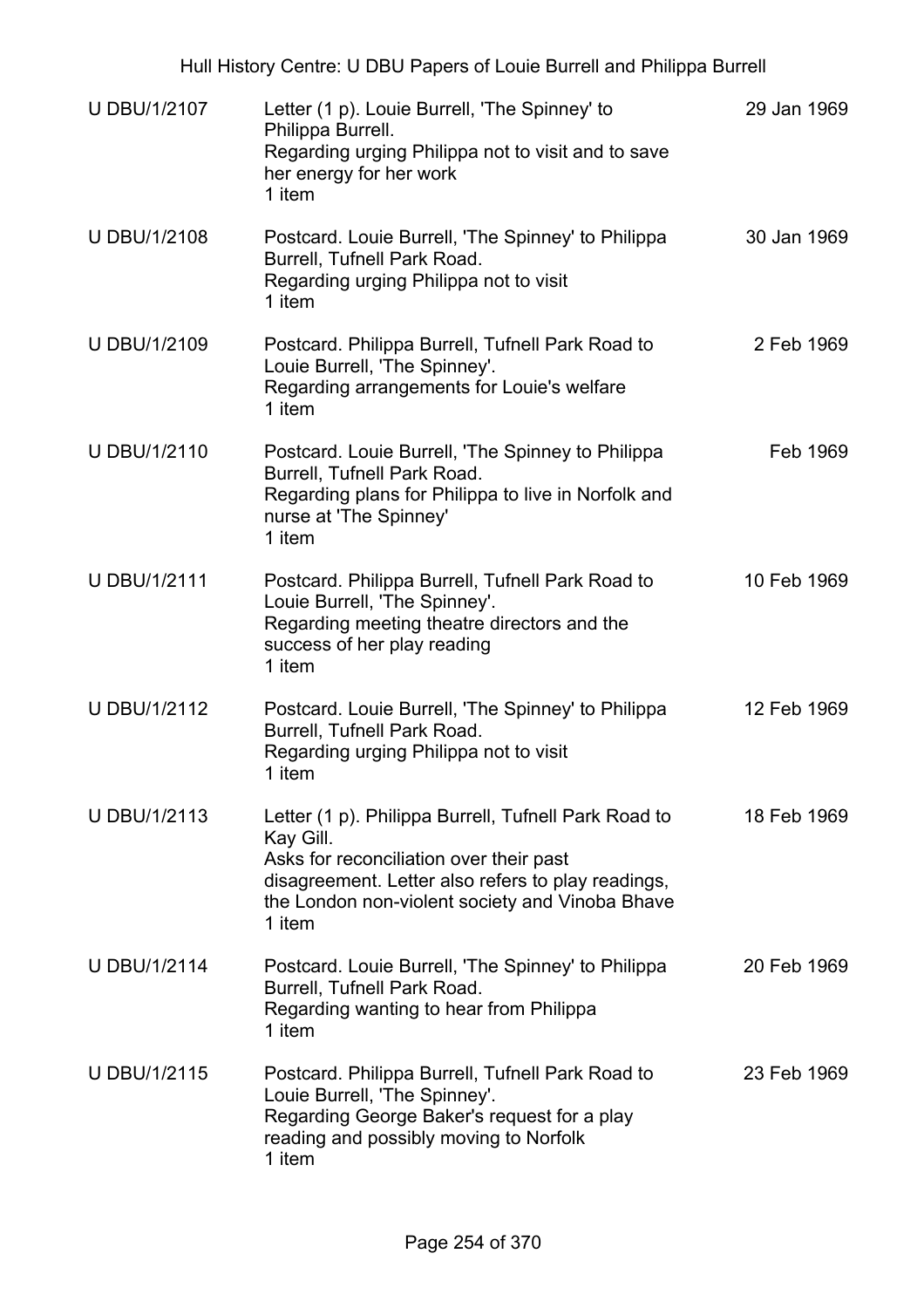| <b>U DBU/1/2116</b> | Letter (1 p). Louie Burrell, 'The Spinney' to<br>Philippa Burrell.<br>Regarding nurses at 'The Spinney', George Baker<br>and new residents<br>1 item                                                                                | 26 Feb 1969  |
|---------------------|-------------------------------------------------------------------------------------------------------------------------------------------------------------------------------------------------------------------------------------|--------------|
| U DBU/1/2117        | Postcard. Philippa Burrell, Tufnell Park Road to<br>Louie Burrell, Stonehill House, Guildford.<br>Regarding Louie moving to a new home<br>1 item                                                                                    | Feb-Mar 1969 |
| U DBU/1/2118        | Postcard. Philippa Burrell, Tufnell Park Road to<br>Louie Burrell, Stonehill House.<br>Regarding unpacking Louie's belongings<br>1 item                                                                                             | 5 Mar 1969   |
| U DBU/1/2119        | Postcard. Philippa Burrell, Tufnell Park Road to<br>Louie Burrell, Stonehill House.<br>Regarding a play reading attended by George<br>Baker, Alan Bush and a BBC selector<br>1 item                                                 | 24 Mar 1969  |
| U DBU/1/2120        | Letter (1 p). Louie Burrell, Stonehill House to<br>Philippa Burrell.<br>Regarding Philippa's fate in life to not marry in<br>favour of her work<br>1 item                                                                           | 29 Mar 1969  |
| <b>U DBU/1/2121</b> | Letter (2 pp). Philippa Burrell, Tufnell Park Road<br>to Louie Burrell, Stonehill House.<br>Regarding George Baker and her play, an account<br>of a working class village and searching for<br>alternative care for Louie<br>1 item | 30 Mar 1969  |
| <b>U DBU/1/2122</b> | Postcard. Philippa Burrell, Invernesshire to Louie<br>Burrell, Stonehill House.<br>Regarding staying with the Wordsworth's<br>1 item                                                                                                | 3 Apr 1969   |
| <b>U DBU/1/2123</b> | Postcard. Louie Burrell, Stonehill House to<br>Philippa Burrell, Invernesshire.<br>Regarding nature and anticipating moving<br>1 item                                                                                               | 6 Apr 1969   |
| <b>U DBU/1/2124</b> | Postcard. Louie Burrell to Philippa Burrell. Tufnell<br>Park Road.<br>Regarding assistance with moving<br>1 item                                                                                                                    | Apr 1969     |
| <b>U DBU/1/2125</b> | Postcard. Philippa Burrell, Invernesshire to Louie<br>Burrell, Stonehill House.                                                                                                                                                     | Apr 1969     |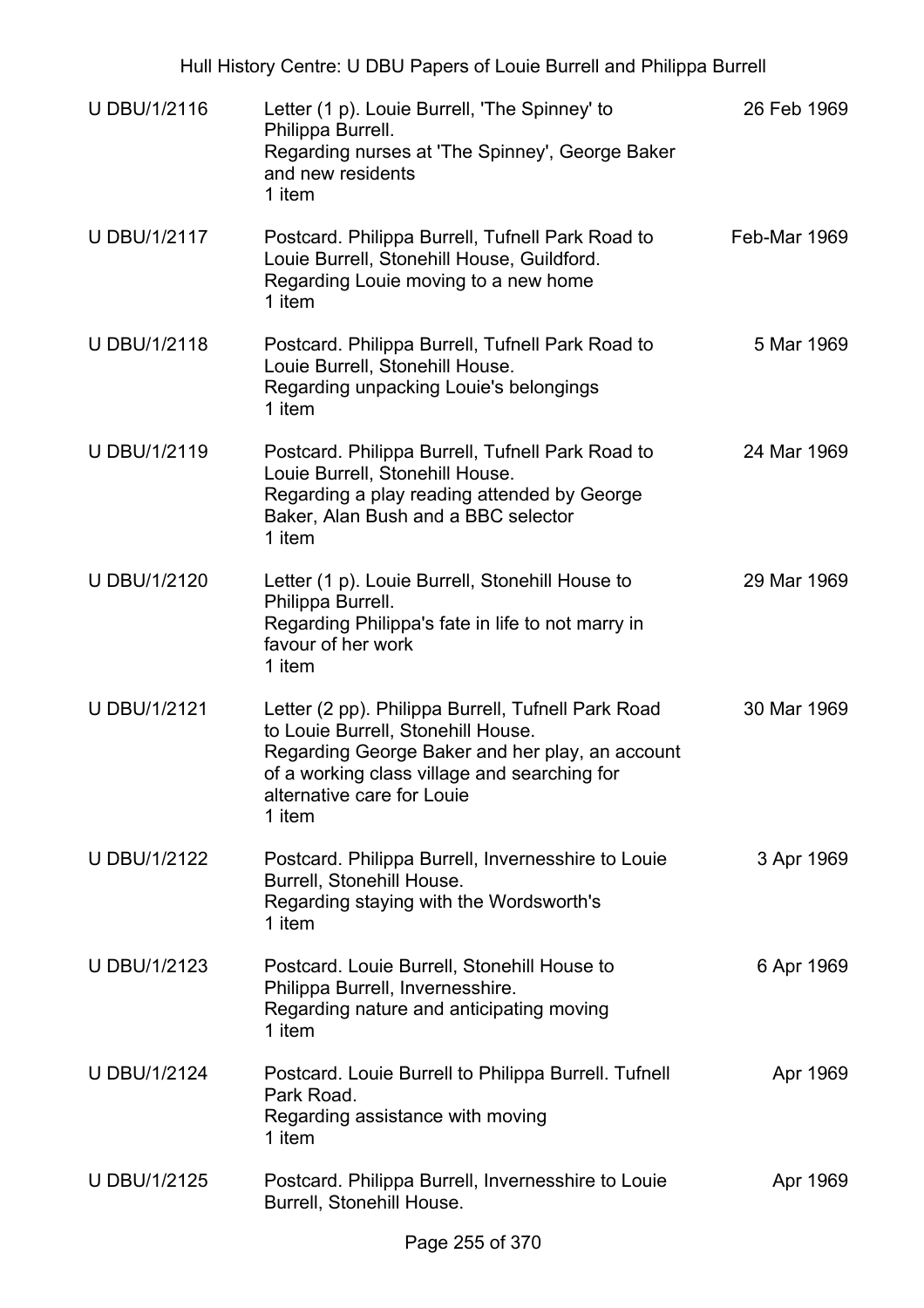|                     | Hull History Centre: U DBU Papers of Louie Burrell and Philippa Burrell                                                                                                                                                      |             |
|---------------------|------------------------------------------------------------------------------------------------------------------------------------------------------------------------------------------------------------------------------|-------------|
|                     | Regarding her holiday and a play reading<br>1 item                                                                                                                                                                           |             |
| U DBU/1/2126        | Postcard. Philippa Burrell, Tufton Park Road to<br>Louie Burrell, Chalcroft Road.<br>Regarding visitors for Louie<br>1 item                                                                                                  | 30 Apr 1969 |
| <b>U DBU/1/2127</b> | Letter (1 p). Louie Burrell, Chalcroft Road to<br>Philippa Burrell.<br>Regarding finding a new house<br>1 item                                                                                                               | 12 May 1969 |
| <b>U DBU/1/2128</b> | Postcard. Philippa Burrell, Tufnell Park Road to<br>Louie Burrell, Chalcroft Road.<br>Regarding house hunting, Louie to be visited by<br>Miss Bittleston to whom Louie should tell stories of<br>her time in India<br>1 item | 13 May 1969 |
| <b>U DBU/1/2129</b> | Postcard. Philippa Burrell, Tufton Park Road to<br>Louie Burrell, Chalcroft Road.<br>Regarding house hunting<br>1 item                                                                                                       | 20 May 1969 |
| U DBU/1/2130        | Postcard. Philippa Burrell, Colchester to Louie<br>Burrell, Chalcroft Road.<br>Regarding house hunting and Louie's visit from<br><b>Miss Bittleston</b><br>1 item                                                            | 27 May 1969 |
| U DBU/1/2131        | Postcard. Louie Burrell, Chalcroft Road to Philippa<br>Burrell, Tufton Park Road.<br>Regarding advice for house hunting<br>1 item                                                                                            | 27 May 1969 |
| U DBU/1/2132        | Letter (2 p). Louie Burrell, Chalcroft Road to<br>Philippa Burrell.<br>Regarding house hunting<br>1 item                                                                                                                     | May 1969    |
| U DBU/1/2133        | Letter (1 p). Louie Burrell, Chalcroft Road to<br>Philippa Burrell.<br>Regarding a house Philippa has found, Miss<br>Bittleston's visit and Louie's memories of India<br>1 item                                              | May 1969    |
| U DBU/1/2134        | Letter (1 p). Louie Burrell, Chalcroft Road to<br>Philippa Burrell.<br>Regarding a large house Philippa has found<br>1 item                                                                                                  | 1969        |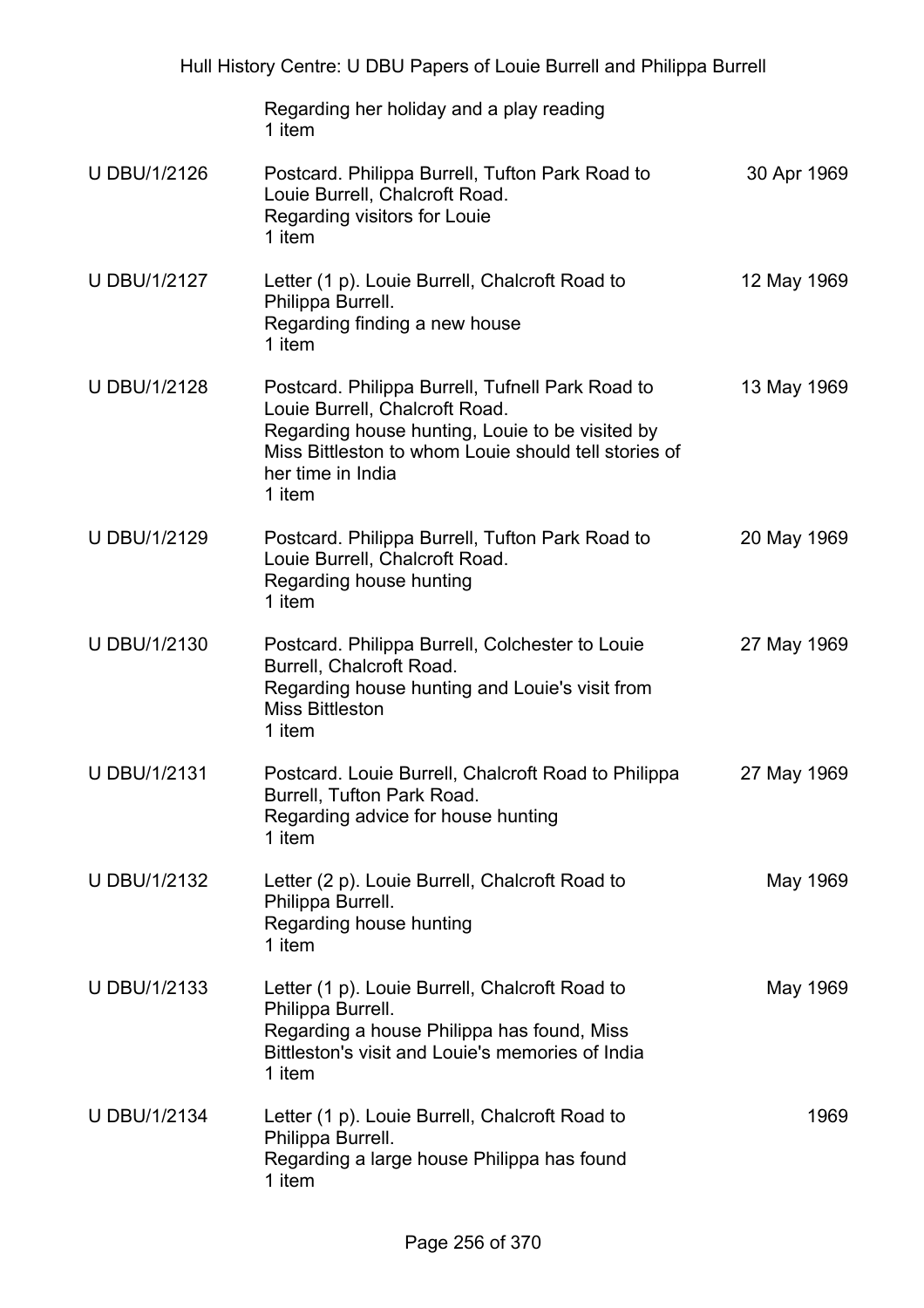| <b>U DBU/1/2135</b> | Postcard. Philippa Burrell, Tufnell Park Road to<br>Louie Burrell.<br>Regarding deciding on a cottage near Colchester<br>for them to live in<br>1 item                                               | 1969        |
|---------------------|------------------------------------------------------------------------------------------------------------------------------------------------------------------------------------------------------|-------------|
| <b>U DBU/1/2136</b> | Letter (1 p). Louie Burrell, Chalcroft Road to<br>Philippa Burrell.<br>Regarding arrangements for Philippa moving,<br>Miss Bittleston's visit and memories of India<br>1 item                        | 1969        |
| U DBU/1/2137        | Letter (1 p). Philippa Burrell, Tufnell Park Road to<br>Louie Burrell.<br>Regarding changing her mind over the house and<br>resuming house hunting<br>1 item                                         | 5 Jun 1969  |
| U DBU/1/2138        | Postcard. Philippa Burrell, Tufton Park Road to<br>Louie Burrell, Chalcroft Road.<br>Regarding house hunting around Maidstone and<br>Ashford<br>1 item                                               | 10 Jun 1969 |
| U DBU/1/2139        | Letter (1 p). Louie Burrell, Chalcroft Road to<br>Philippa Burrell.<br>Urges Philippa to buy a house<br>1 item                                                                                       | 10 Jun 1969 |
| U DBU/1/2140        | Postcard. Philippa Burrell, Chelmsford to Louie<br>Burrell, Chalcroft Road.<br>Regarding house hunting<br>1 item                                                                                     | 17 Jun 1969 |
| U DBU/1/2141        | Letter (1 p). Louie Burrell to Philippa Burrell.<br>Regarding money for Philippa to buy a house<br>1 item                                                                                            | Jun 1969    |
| <b>U DBU/1/2142</b> | Letter (2 pp). Philippa Burrell, Tufnell Park Road<br>to Louie Burrell.<br>Regarding Louie's unhappiness at Chalcroft Road<br>and Philippa intending to buy a cottage in Saffron<br>Walden<br>1 item | 29 Jun 1969 |
| U DBU/1/2143        | Postcard. Philippa Burrell, Tufton Park Road to<br>Louie Burrell, Chalcroft Road.<br>Regarding buying the Saffron Walden cottage and<br>Louie's future<br>1 item                                     | 2 Jul 1969  |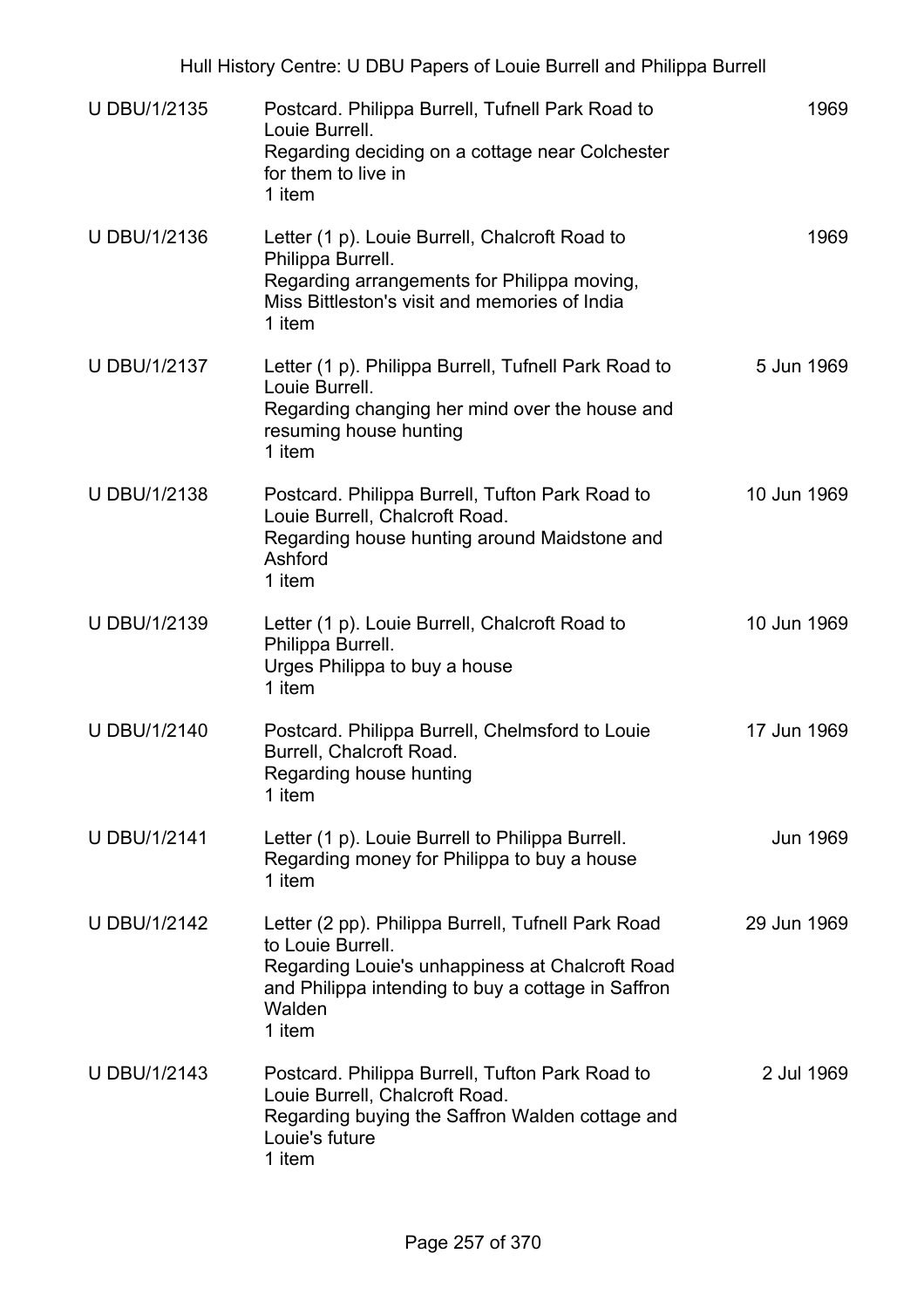|                     | Hull History Centre: U DBU Papers of Louie Burrell and Philippa Burrell                                                                                                                                                                                                                                                                                                                    |                 |
|---------------------|--------------------------------------------------------------------------------------------------------------------------------------------------------------------------------------------------------------------------------------------------------------------------------------------------------------------------------------------------------------------------------------------|-----------------|
| <b>U DBU/1/2144</b> | Letter (1 p). K.N. Hardy, manager, Westminster<br>bank, Chelsea to Louie Burrell.<br>Having signed a Royal Academy form<br>1 item                                                                                                                                                                                                                                                          | 2 Jul 1969      |
| <b>U DBU/1/2145</b> | Letter (1 p). Louie Burrell, Chalcroft Road to<br>Philippa Burrell.<br>Regarding the idea of employing a nurse for her<br>1 item                                                                                                                                                                                                                                                           | <b>Jul 1969</b> |
| U DBU/1/2146        | Letter (1 p). Louie Burrell, Chalcroft Road to<br>Philippa Burrell.<br>Regarding the idea of employing a nurse for her<br>and Philippa buying a house<br>1 item                                                                                                                                                                                                                            | <b>Jul 1969</b> |
| <b>U DBU/1/2147</b> | Letter (1 p). Louie Burrell, Chalcroft Road to<br>Philippa Burrell.<br>Regarding Philippa buying a cottage, not wanting<br>to be a burden and asking to be put into a hospital<br>1 item                                                                                                                                                                                                   | <b>Jul 1969</b> |
| U DBU/1/2148        | Letter (1 p). Katrina Bittleston, Eliot Park to Louie<br>Burrell.<br>Regarding Louie moving to a new nursing home<br>1 item                                                                                                                                                                                                                                                                | 17 Jul 1969     |
| U DBU/1/2149        | Letters<br>a) Letter (1 p). Louie Burrell, Braeside nursing<br>home, New Barnet to Philippa Burrell. Regarding<br>wanting to contribute money towards the cost of<br>Philippa's new house<br>b) Letter (1 p). Louie Burrell, Braeside nursing<br>home to Philippa Burrell. Regarding her objections<br>to Philippa paying for her homes and then being<br>unable to buy a house<br>2 items | <b>Jul 1969</b> |
| U DBU/1/2150        | Postcard. Philippa Burrell, Tufton Park Road to<br>Louie Burrell, Braeside nursing home.<br>Regarding money and house hunting<br>1 item                                                                                                                                                                                                                                                    | 3 Aug 1969      |
| <b>U DBU/1/2151</b> | Letter (1 p). Louie Burrell, Braeside nursing home<br>to Philippa Burrell, Devon.<br>Regarding Philippa's holiday, settling into<br>Braeside and a visit from Miss Bittleston<br>1 item                                                                                                                                                                                                    | 15 Aug 1969     |
| U DBU/1/2152        | Letters<br>a) Letter (1 p). Philippa Burrell, Tufton Park Road<br>to Louie Burrell. Regarding a trip to Brighton and                                                                                                                                                                                                                                                                       | 9 Oct 1969      |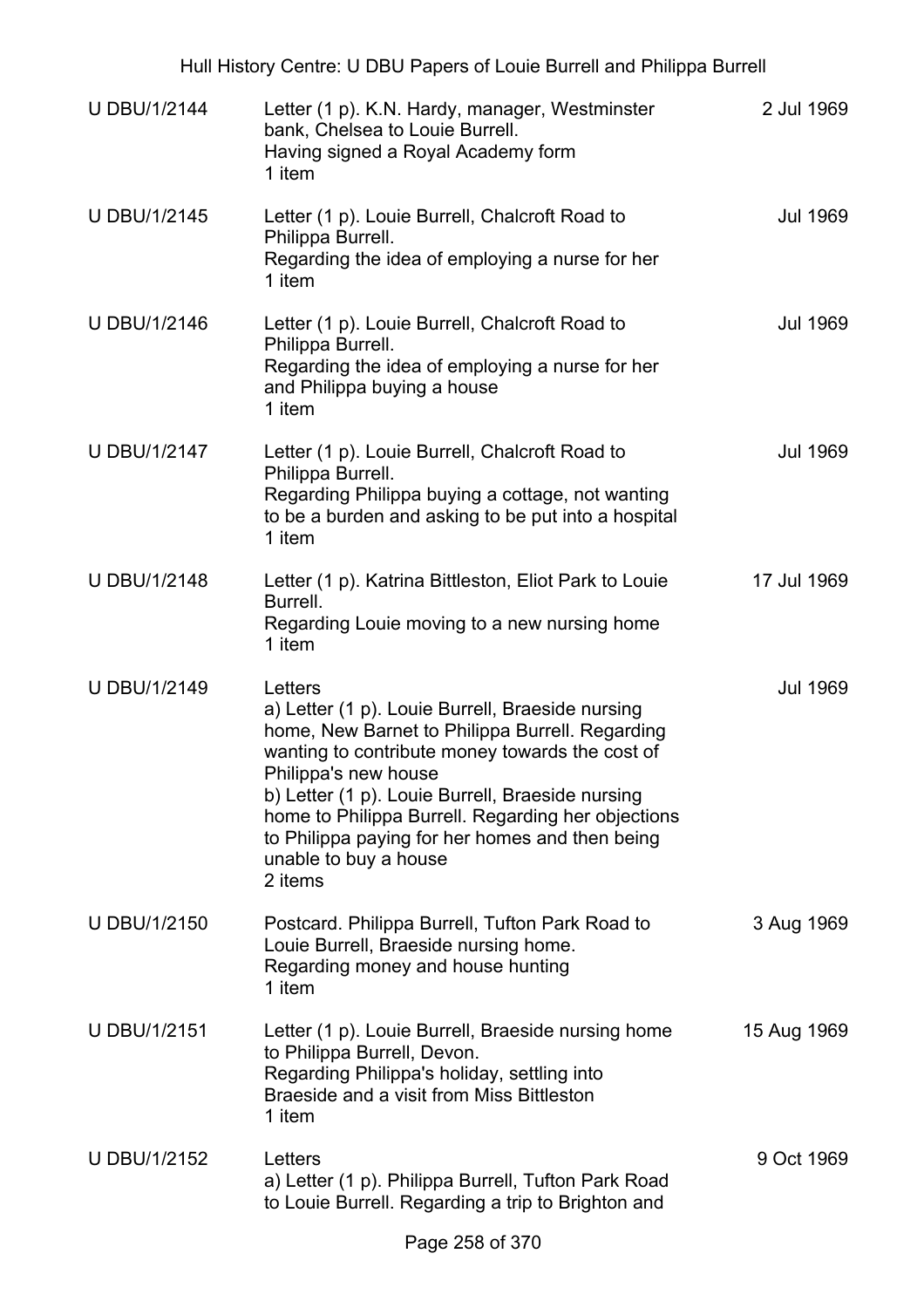|                     | suggests that Louie should write her memoirs and<br>try and have them published<br>b) Letter on inside of envelope. Louie Burrell to<br>Philippa Burrell. Regarding her excitement of the<br>idea of becoming a writer and recounts a<br>childhood story of a pet monkey<br>2 items |             |
|---------------------|-------------------------------------------------------------------------------------------------------------------------------------------------------------------------------------------------------------------------------------------------------------------------------------|-------------|
| U DBU/1/2153        | Letter (1 p). Louie Burrell, Braeside nursing home<br>to Philippa Burrell.<br>Regarding the idea of writing her memoirs and a<br>story of an argument with her mother<br>1 item                                                                                                     | 19 Oct 1969 |
| <b>U DBU/1/2154</b> | Letter (1 p). Philippa Burrell, Tufton Park Road to<br>Louie Burrell, Braeside nursing home.<br>Regarding her visits to see Louie, Louie's<br>memoirs and a black magician<br>1 item                                                                                                | 24 Oct 1969 |
| <b>U DBU/1/2155</b> | Letter (1 p). Louie Burrell, Braeside to Philippa<br>Burrell.<br>Regarding the nursing home, the effects of her<br>karma and reflections on her life and<br>reminiscences of her childhood<br>1 item                                                                                | 25 Oct 1969 |
| <b>U DBU/1/2156</b> | Letter (2 pp). Philippa Burrell, Tufton Park Road to<br>Louie Burrell.<br>Regarding an absence of a family home for them<br>both, their relationship, Louie's age, a black<br>magician and a multi faith service at a synagogue<br>1 item                                           | 27 Oct 1969 |
| <b>U DBU/1/2157</b> | Letter (1 p). Louie Burrell, Braeside to Philippa<br>Burrell.<br>Regarding Philippa's work and Louie's writing and<br>stories of her life's experiences. Letter also refers<br>to Napoleon and David<br>1 item                                                                      | Oct 1969    |
| <b>U DBU/1/2158</b> | Letter (1 p). Philippa Burrell, Tufton Park Road to<br>Louie Burrell.<br>Regarding the Artists General Benevolent Fund,<br>Louie's troubles, Matron and Philippa's friends<br>1 item                                                                                                | 31 Oct 1969 |
| U DBU/1/2159        | Note (1 p). Matron to Louie Burrell.<br>Regarding Louie's age and a holiday on the Isle of<br>Wight<br>1 item                                                                                                                                                                       | c.1969      |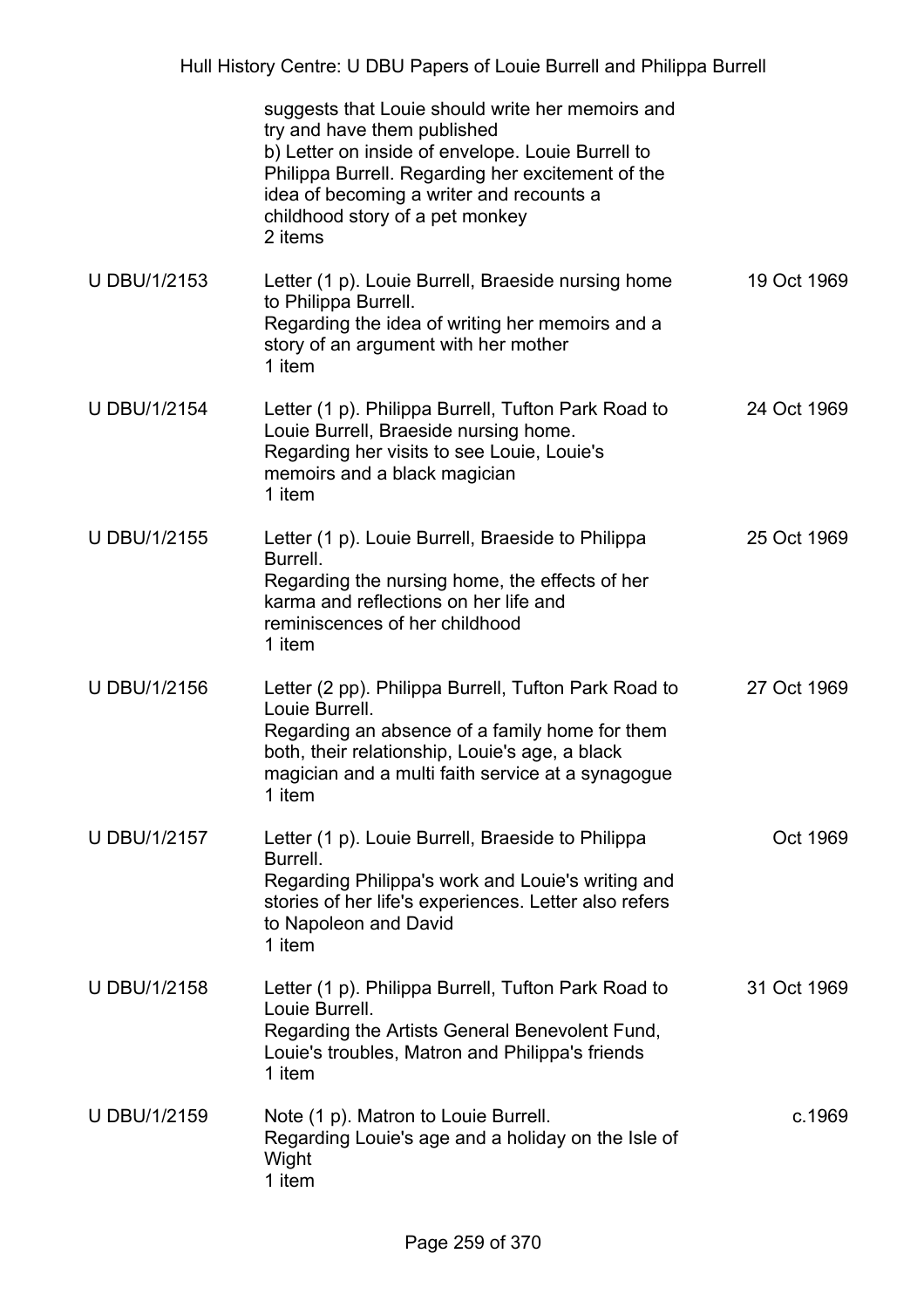| <b>U DBU/1/2160</b> | Postcard. Philippa Burrell, Tufton Park Road to<br>Louie Burrell, Braeside nursing home.<br>Regarding going to a Brighton conference,<br>Philippa's health and delivering her book to a<br>publishers<br>1 item | 21 Nov 1969 |
|---------------------|-----------------------------------------------------------------------------------------------------------------------------------------------------------------------------------------------------------------|-------------|
| <b>U DBU/1/2161</b> | Letter (1 p). Louie Burrell, Braeside to Philippa<br>Burrell.<br>Regarding Philippa's visit<br>1 item                                                                                                           | 1969        |
| U DBU/1/2162        | Postcard. Philippa Burrell, Tufnell Park Road to<br>Louie Burrell.<br>Regarding adapting 'Testimony of Light' for the<br>stage<br>1 item                                                                        | 7 Dec 1969  |
| U DBU/1/2163        | Letter (1 p). Sandra Challis, Nurse, Canterbury to<br>Philippa Burrell, c/o Braeside nursing home.<br>Regarding her new work in Canterbury<br>1 item                                                            | 14 Dec 1969 |
| <b>U DBU/1/2164</b> | Letter (1 p). Eve [Rowe], Iver Heath to Louie<br>Burrell.<br>Regarding visiting Louie and general news<br>1 item                                                                                                | 17 Dec 1969 |
| U DBU/1/2165        | Letter (1 p). Philippa Burrell to Louie Burrell.<br>Regarding visiting after Christmas and her<br>adaptation work<br>1 item                                                                                     | 22 Dec 1969 |
| U DBU/1/2166        | Postcard. Philippa Burrell, Tufnell Park Road to<br>Louie Burrell, Braeside.<br>Regarding meeting an actor for a play reading and<br>work on the adaptation of 'Testimony of Light'<br>1 item                   | 1 Feb 1970  |
| <b>U DBU/1/2167</b> | Letter (1 p). Philippa Burrell, Claridge House,<br>Surrey to Louie Burrell.<br>Regarding staying at a Quaker retreat house, play<br>readings and adaptation work<br>1 item                                      | 12 Feb 1970 |
| <b>U DBU/1/2168</b> | Postcard. Louie Burrell to Philippa Burrell,<br>Claridge House, Surrey.<br>Regarding Philippa's break from work, reading<br>and liking her home<br>1 item                                                       | 17 Feb 1970 |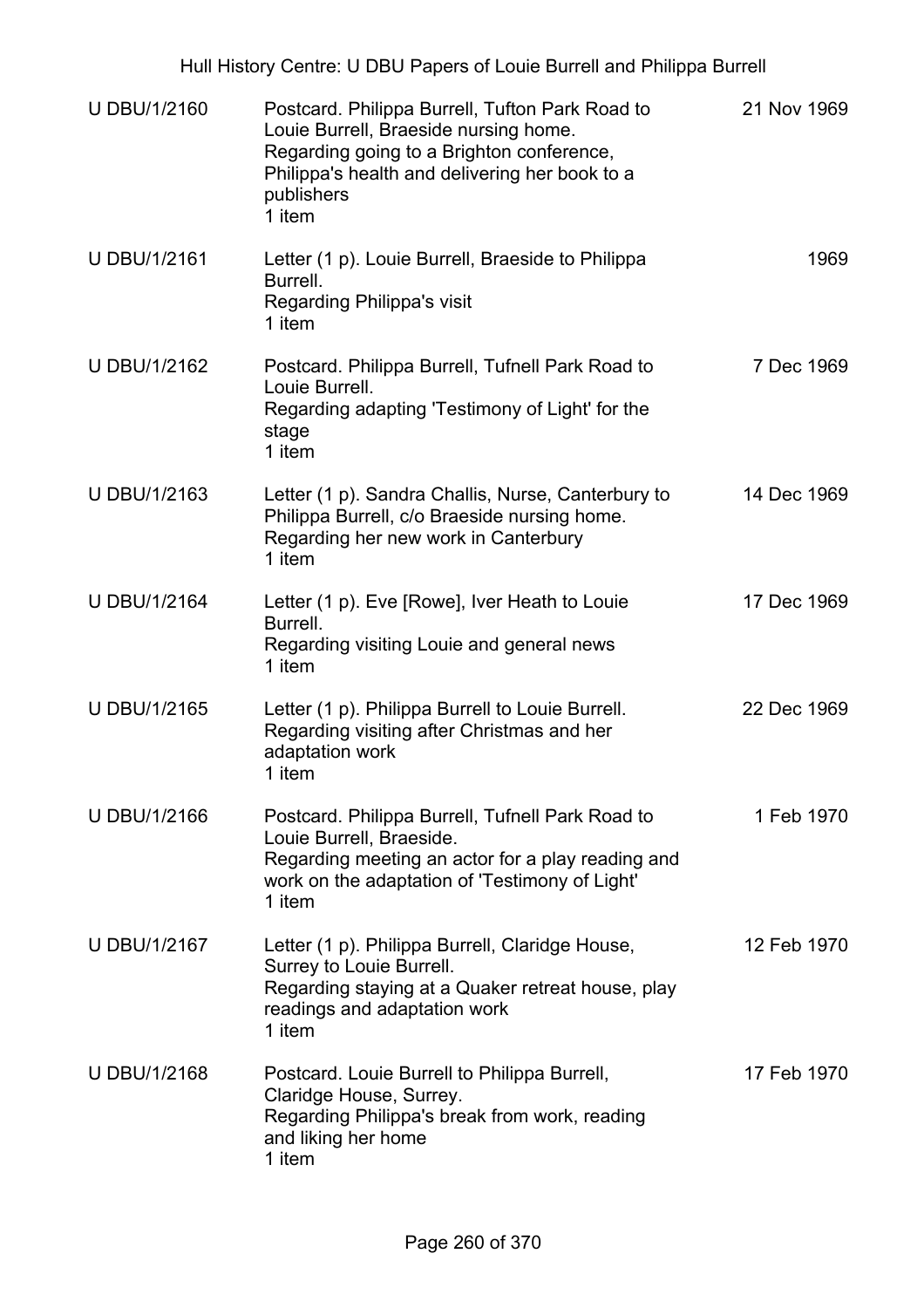| <b>U DBU/1/2169</b> | Postcard. Philippa Burrell, Claridge House to<br>Louie Burrell, Braeside nursing home.<br>Regarding her stay at the Quaker house<br>1 item                                   | 15 Feb 1970 |
|---------------------|------------------------------------------------------------------------------------------------------------------------------------------------------------------------------|-------------|
| <b>U DBU/1/2170</b> | Letter (1 p). Louie Burrell, Braeside nursing home<br>to Philippa Burrell.<br>Regarding the Quaker retreat house<br>1 item                                                   | Feb 1970    |
| <b>U DBU/1/2171</b> | Postcard. Louie Burrell to Philippa Burrell.<br>Regarding Philippa's stay at the Quaker retreat<br>house<br>1 item                                                           | Feb 1970    |
| <b>U DBU/1/2172</b> | Postcard. Louie Burrell, Braeside nursing home to<br>Philippa Burrell, Tufnell Park Road.<br>Regarding news from Philippa and her work<br>1 item                             | 17 Feb 1970 |
| <b>U DBU/1/2173</b> | Postcard. Louie Burrell, Braeside to Philippa<br>Burrell, Tufnell Park Road.<br>Urges Philippa to not type up her memoirs as she<br>is too busy with her own work<br>1 item  | 17 Feb 1970 |
| <b>U DBU/1/2174</b> | Letter (1 p). Louie Burrell to Philippa Burrell.<br>Regarding Philippa's rest and work to get her play<br>produced. Letter also refer to Louie's age<br>1 item               | Feb 1970    |
| <b>U DBU/1/2175</b> | Postcard. Philippa Burrell, Brighton to Louie<br>Burrell, Braeside.<br>Regarding leaving Claridge house and going to<br><b>Brighton</b><br>1 item                            | Feb 1970    |
| <b>U DBU/1/2176</b> | Postcard. Louie Burrell, Braeside to Philippa<br>Burrell, Tufnell Park Road.<br>Regarding Philippa's holiday and recuperation<br>1 item                                      | 23 Feb 1970 |
| U DBU/1/2177        | Postcard. Philippa Burrell, Tufnell Park Road to<br>Louie Burrell, Braeside.<br>Regarding visiting Louie and Dame Sybil<br>Thorndike's opinions on Philippa's play<br>1 item | 24 Feb 1970 |
| <b>U DBU/1/2178</b> | Postcard. Philippa Burrell, Dedham, Colchester to<br>Louie Burrell, Braeside.<br>Regarding the progress of her work, settling into<br>her room and the miseries of life      | 1970        |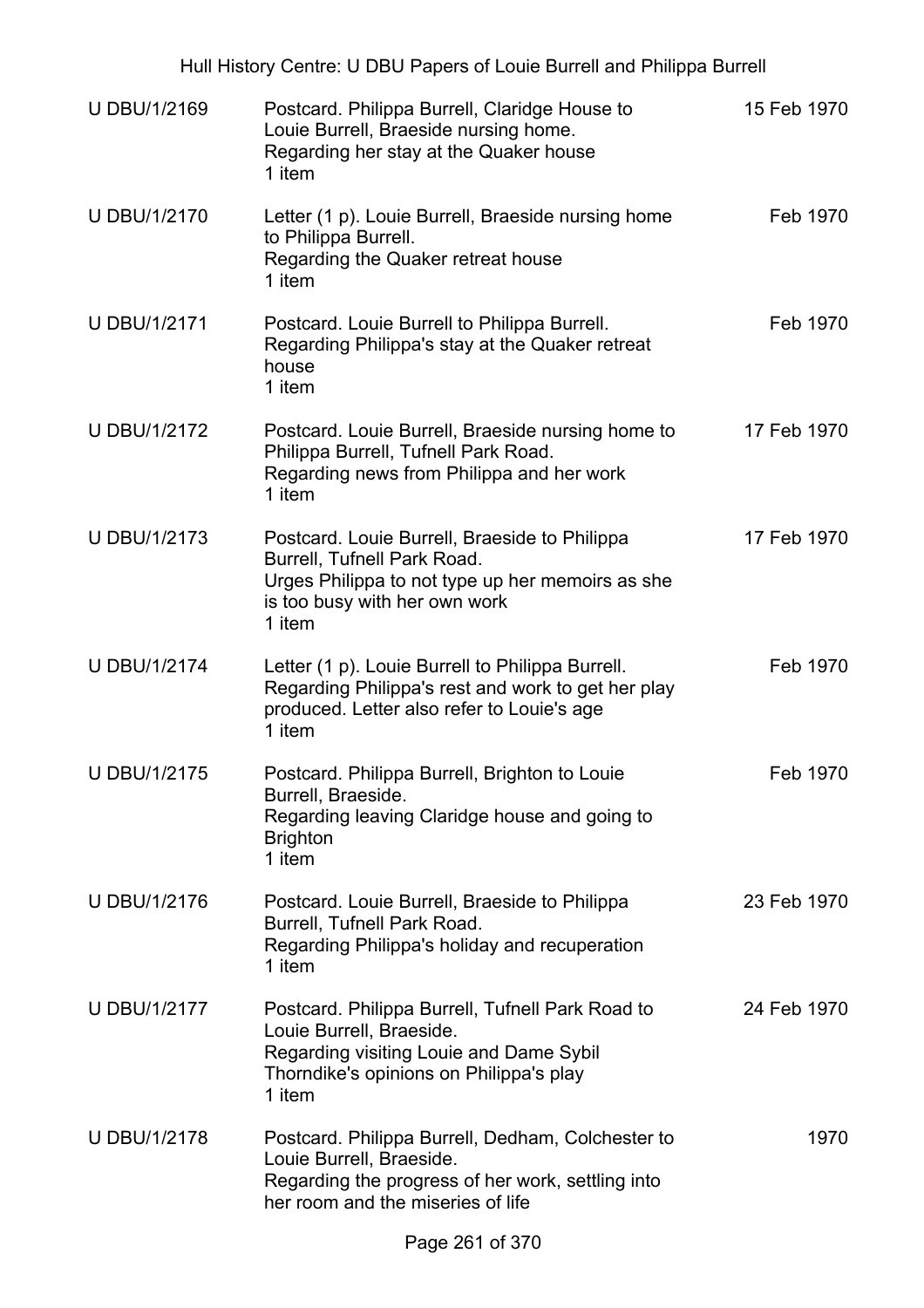1 item

| <b>U DBU/1/2179</b> | Postcard. Louie Burrell to Philippa Burrell.<br>Regarding her worries, the Philippa's fate and the<br>importance of her work and her own book of<br>memoirs<br>1 item                                                                   | 1970        |
|---------------------|-----------------------------------------------------------------------------------------------------------------------------------------------------------------------------------------------------------------------------------------|-------------|
| U DBU/1/2180        | Postcard. Philippa Burrell, Tufnell Park Road to<br>Louie Burrell, Preston Lodge nursing home.<br>Regarding Louie moving to a new home<br>1 item                                                                                        | 24 Jun 1970 |
| <b>U DBU/1/2181</b> | Postcard. Philippa Burrell, Tufnell Park Road to<br>Louie Burrell, Preston Lodge nursing home<br>Regarding a visit and the publishing of a book<br>1 item                                                                               | 2 Jul 1970  |
| <b>U DBU/1/2182</b> | Postcard. Philippa Burrell, Tufnell Park Road to<br>Louie Burrell, Preston Lodge nursing home.<br>Regarding having found a cottage, plans for<br>building work and moving in and work taking<br>Louie's memoirs to publishers<br>1 item | 14 Jul 1970 |
| U DBU/1/2183        | Postcard. Philippa Burrell, Tufnell Park to Louie<br>Burrell, Preston Lodge nursing home.<br>Regarding buying a cottage<br>1 item                                                                                                       | 1970        |
| <b>U DBU/1/2184</b> | Letter, page 1 only. Philippa Burrell to Louie<br>Burrell.<br>Regarding Louie being given her own room in the<br>home<br>1 item                                                                                                         | 29 Aug 1970 |
| <b>U DBU/1/2185</b> | Postcard. Philippa Burrell, Tufnell Park Road to<br>Louie Burrell, Preston Lodge nursing home.<br>Regarding domestic matters and work on the new<br>cottage<br>1 item                                                                   | 15 Sep 1970 |
| U DBU/1/2186        | Letter (1 p). Louie Burrell to Philippa Burrell.<br>Regarding Louie's grievances against a nurse at<br>the home<br>1 item                                                                                                               | 1970        |
| <b>U DBU/1/2187</b> | Postcard. Philippa Burrell, Tufnell Park Road to<br>Louie Burrell, Preston Lodge nursing home.<br>Regarding visiting Louie and the death of Kay Gill<br>1 item                                                                          | 5 Oct 1970  |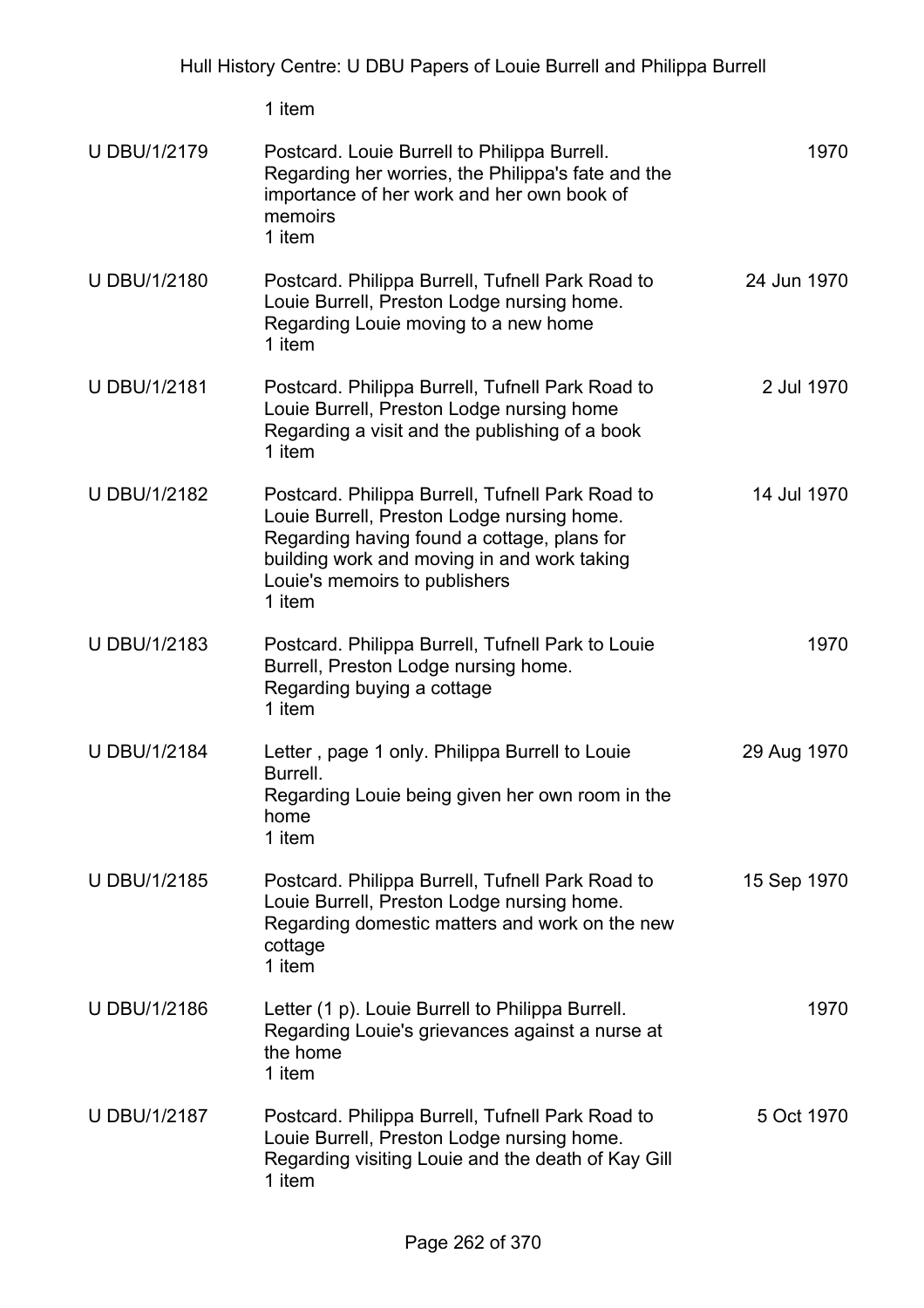|                     | Hull History Centre: U DBU Papers of Louie Burrell and Philippa Burrell                                                                                                                                                                                                                                                                                                                                                                                                                                                                                                                                                                                                                                                      |                      |
|---------------------|------------------------------------------------------------------------------------------------------------------------------------------------------------------------------------------------------------------------------------------------------------------------------------------------------------------------------------------------------------------------------------------------------------------------------------------------------------------------------------------------------------------------------------------------------------------------------------------------------------------------------------------------------------------------------------------------------------------------------|----------------------|
| <b>U DBU/1/2188</b> | Postcard. Philippa Burrell, Tufnell Park Road to<br>Louie Burrell, Preston Lodge.<br>Regarding arrangements for a visit<br>1 item                                                                                                                                                                                                                                                                                                                                                                                                                                                                                                                                                                                            | 11 Oct 1970          |
| U DBU/1/2189        | Postcard. Philippa Burrell, Tufnell Park Road to<br>Louie Burrell, Preston Lodge nursing home.<br>Regarding seeing the Doctor and attending<br>meetings<br>1 item                                                                                                                                                                                                                                                                                                                                                                                                                                                                                                                                                            | 15 Oct 1970          |
| U DBU/1/2190        | Postcard. Philippa Burrell, Tufnell Park Road to<br>Louie Burrell, Preston Lodge.<br>Regarding work on Philippa's cottage and making<br>friends in the village<br>1 item                                                                                                                                                                                                                                                                                                                                                                                                                                                                                                                                                     | 23 Oct 1970          |
| <b>U DBU/1/2191</b> | Note (1 p). Louie Burrell to Philippa Burrell.<br>Regarding a story of her family and their<br>possessions<br>1 item                                                                                                                                                                                                                                                                                                                                                                                                                                                                                                                                                                                                         | 1970                 |
| U DBU/1/2192        | Handwritten conversations (46) by Philippa Burrell<br>to Louie Burrell on the failure of Louie's hearing at<br>Preston Lodge nursing home.<br>Includes references to Philippa's work, Louie's<br>memories and reflections on life. A more detailed<br>description can be found in Philippa's letter<br>catalogue at DBU/3/10<br>46 items                                                                                                                                                                                                                                                                                                                                                                                     | 6 Feb-30 Nov<br>1970 |
| <b>U DBU/1/2193</b> | Draft letter and postcard<br>Two items which were found amongst<br>photocopies of the letters in this series and used<br>for the book 'Remarkable Lives, Letters &<br>Photographs'. The draft letter appears to be from<br>Louie Burrell to Miss Morison and dated January<br>15 (no year). It relates to tuition fees, the inability<br>of anyone to separate Louie and Philippa Burrell<br>and Miss Morison's relationship with Philippa. The<br>postcard was written by Philippa Burrell, with<br>Grassington postmark, to her mother, Louie<br>Burrell asking for receipts to be sent, expressing<br>disappointment that the owners of Scar Top will<br>not sell and depressed at being homeless<br>(c.1957).<br>2 items | 1920s-c1957          |
| U DBU/2             | Photographs. Arranged chronologically and by<br>subject according to Philippa Burrell's original<br>order as in catalogue at DBU/3/11. Most are<br>undated.                                                                                                                                                                                                                                                                                                                                                                                                                                                                                                                                                                  | 1875-1988            |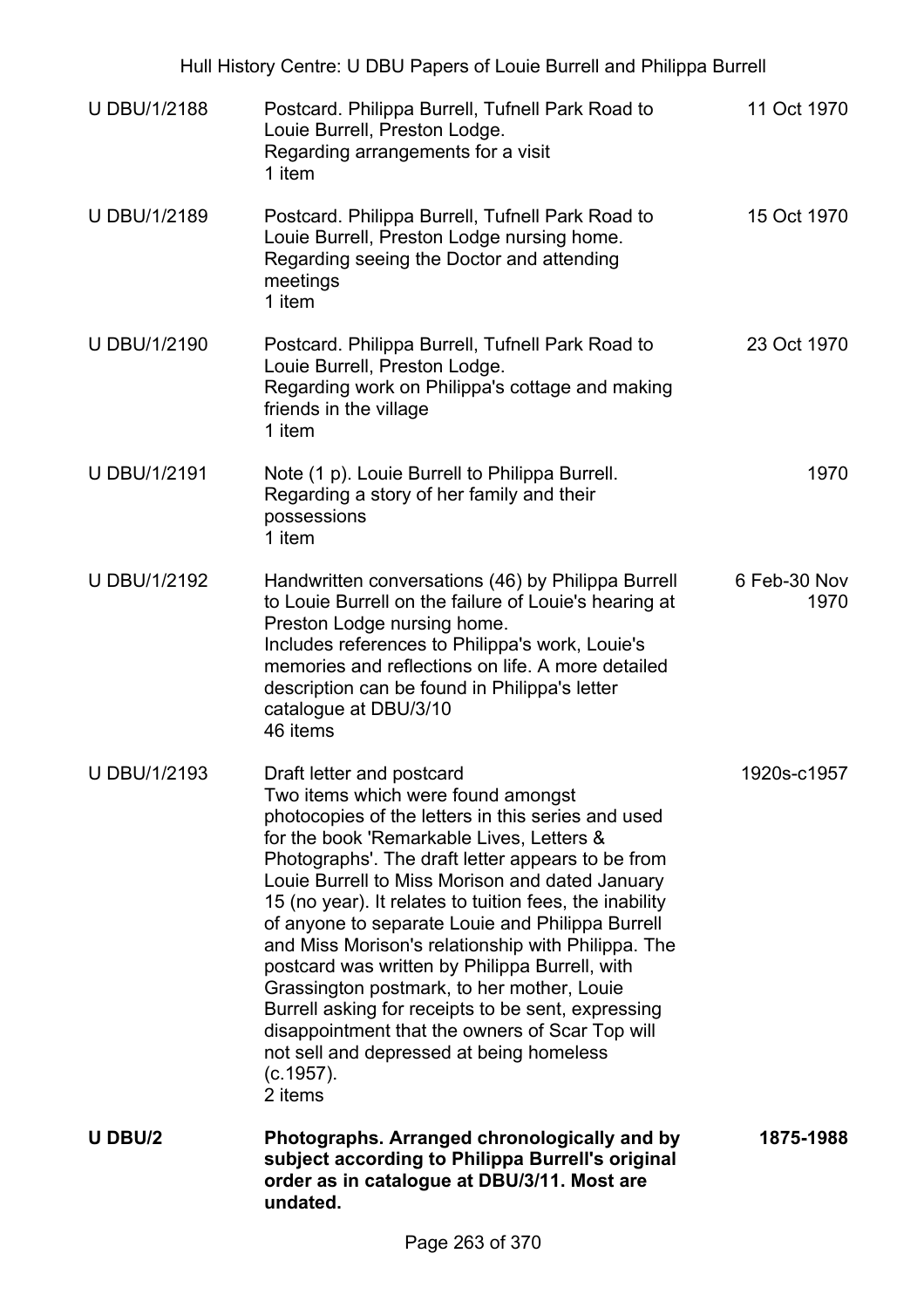| Contents:                      |                                 |
|--------------------------------|---------------------------------|
| $1 - 25$                       | Luker family and                |
| others                         |                                 |
| $26 - 41$                      | Luker children                  |
| 42 - 81                        | Luker family and                |
| friends                        |                                 |
| $82 - 87$                      | Bushey school, 1900             |
| - 1903                         |                                 |
|                                |                                 |
| 88 - 94                        | <b>Burrell family</b>           |
| 95 - 111                       | <b>Philip Burrell's travels</b> |
| in Mexico and Cuba             |                                 |
| 112 - 120                      | The Boer war, 1898 -            |
| 1902                           |                                 |
| 121 - 122                      | <b>Philip Burrell's</b>         |
| business in Africa             |                                 |
| 123 - 130                      | The Glendenhius                 |
| estate                         |                                 |
| 131 - 136                      | <b>Other Africans</b>           |
| 137 - 140                      | Chinese in Africa               |
| 141 - 148                      | Postcards of Africa             |
| 149 - 153                      | Louie Luker                     |
|                                |                                 |
| 154 - 187                      | Louie Luker in Africa           |
| 188 - 296                      | <b>Philippa Burrell</b>         |
| 297 - 403                      | Canada, 1912 - 1916             |
| 404 - 444                      | California, 1916 -              |
| 1919                           |                                 |
| 445 - 543                      | England, 1919 - 1926            |
| 544 - 585                      | India, 1928 - 1929              |
| 586 - 587                      | Ada Luker's death,              |
| 1930                           |                                 |
| 588 - 628                      | England, 1933 - 1937            |
| 629 - 632                      | New York, 1938                  |
| 633 - 639                      | The War, 1939 - 1945            |
|                                |                                 |
| 640 - 724                      | Post war                        |
| 725 - 731                      | Laverock Hall, 1960 -           |
| 1964                           |                                 |
| 732 - 952                      | Louie Burrell's work            |
| 732 - 780                      | Miniatures, 1899 -              |
| 1915                           |                                 |
| 781 - 788                      | Luker family                    |
| miniatures                     |                                 |
| 789 - 813                      | Water-colour                    |
| portraits, miniatures on paper |                                 |
| 814 - 820                      | Drawings                        |
| 821 - 830                      | Landscapes                      |
|                                |                                 |
| 831 - 892                      | Oil portraits                   |
| 893 - 894                      | Ada Lukers work                 |
| 895 - 911                      | Royalty and eminent             |
| people                         |                                 |
| 912 - 952                      | <b>Exhibitions</b>              |
| 953 - 984                      | <b>Miscellaneous</b>            |
| 984 items                      |                                 |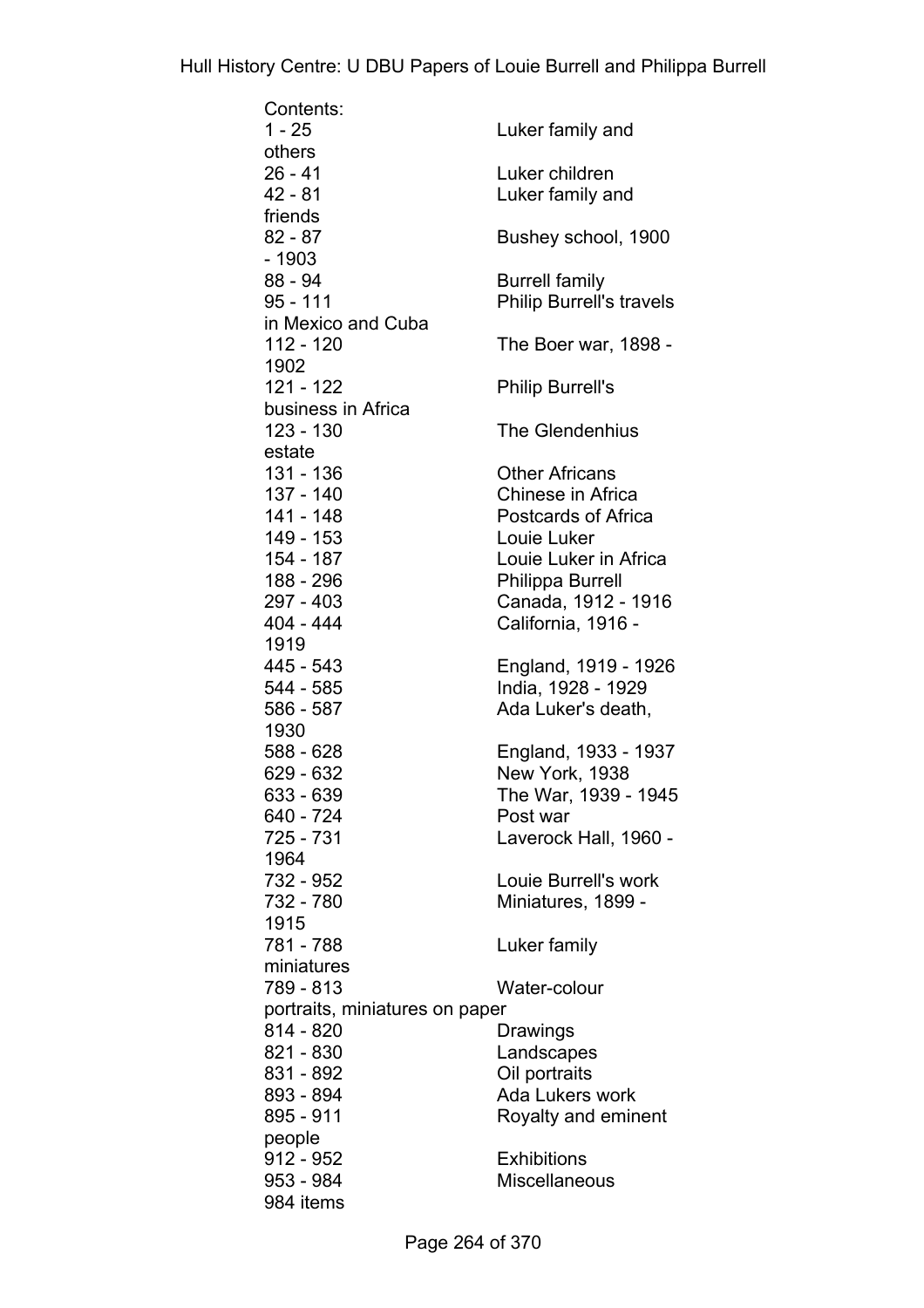| <b>U DBU/2/1</b>  | William and Ada Luker, in Faringdon<br>Black and white photograph (6 cm x 10 1/2 cm).<br>1 item             | late 19th cent. |
|-------------------|-------------------------------------------------------------------------------------------------------------|-----------------|
| <b>U DBU/2/2</b>  | Ada Luker, in Faringdon<br>Black and white photograph (6 cm x 10 1/2 cm).<br>1 item                         | late 19th cent. |
| <b>U DBU/2/3</b>  | Ada Luker with baby. Faringdon<br>Black and white photograph (6 cm x 10 1/2 cm).<br>1 item                  | late 19th cent. |
| <b>U DBU/2/4</b>  | Ada Luker. Faringdon<br>Black and white photograph (8 1/2 cm x 11 1/2).<br>1 item                           | late 19th cent. |
| <b>U DBU/2/5</b>  | William Luker, Kensington<br>Black and white photograph (6 cm x 10 1/2 cm).<br>1 item                       | late 19th cent. |
| <b>U DBU/2/6</b>  | William Luker, Kensington<br>Black and white photograph (6cm x 10 cm).<br>1 item                            | late 19th cent. |
| <b>U DBU/2/7</b>  | William Luker, Eastbourne<br>Black and white photograph (6 cm x 10 1/2).<br>1 item                          | late 19th cent. |
| <b>U DBU/2/8</b>  | Unknown man, London<br>Black and white photograph (6 cm x 10 1/2 cm).<br>1 item                             | 19th cent.      |
| <b>U DBU/2/9</b>  | Uncle John [Luker], Eastbourne<br>Black and white photograph (6 cm x 10 1/2cm).<br>1 item                   | 19th cent.      |
| <b>U DBU/2/10</b> | An Uncle, Oxford<br>Black and white photograph (6 cm x 10 cm).<br>1 item                                    | 19th cent.      |
| <b>U DBU/2/11</b> | An Uncle, Oxford<br>Black and white tinted photograph (6 cm x 10 cm).<br>1 item                             | 19th cent.      |
| <b>U DBU/2/12</b> | An Uncle, Oxford<br>Black and white photograph (6 cm x 10 cm).<br>1 item                                    | 19th cent.      |
| <b>U DBU/2/13</b> | Black and white photograph (6 cm x 10 cm). An<br>Aunt, Oxford<br>Black and white photograph (6 cm x 10 cm). | 19th cent.      |
|                   |                                                                                                             |                 |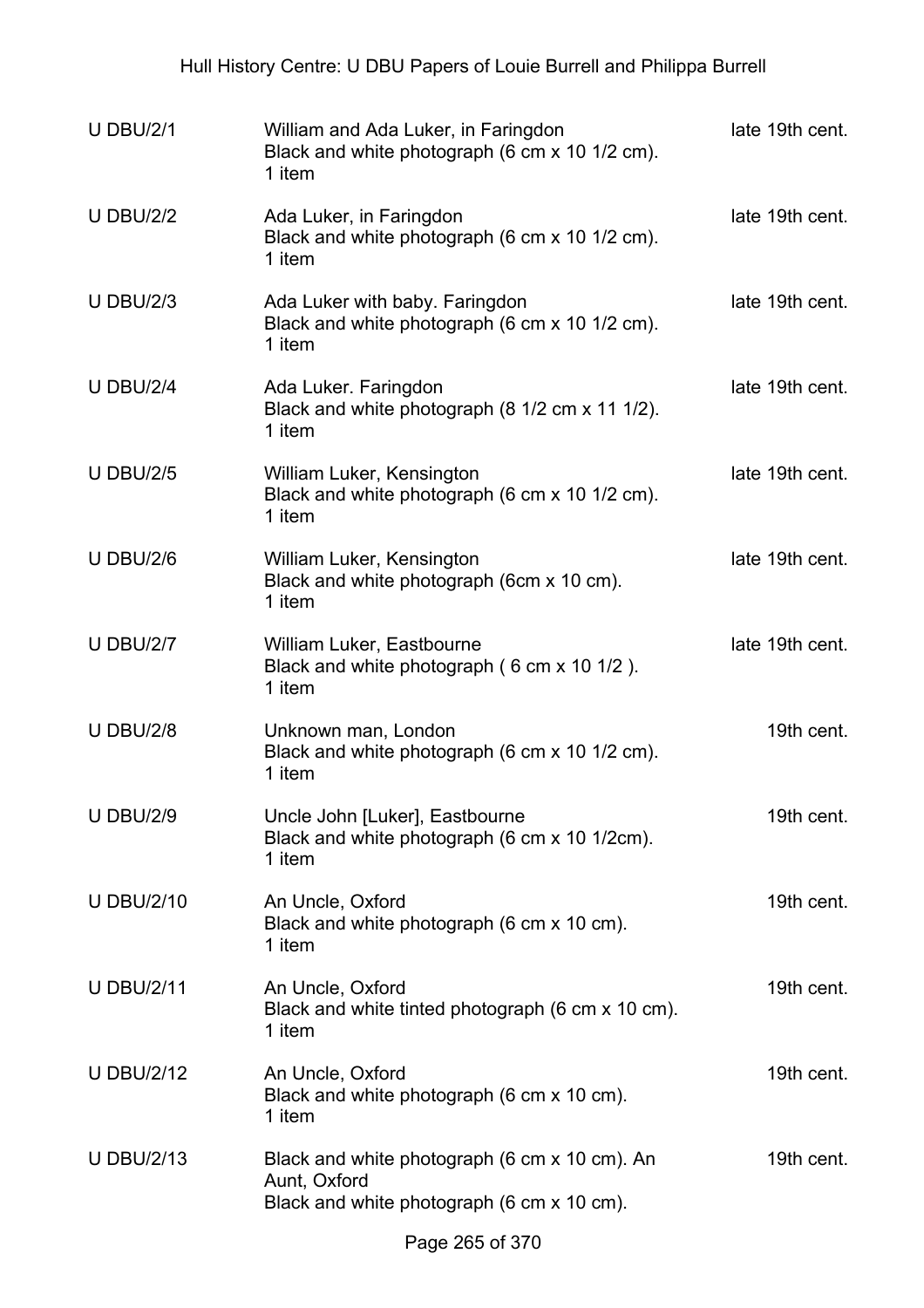1 item

| <b>U DBU/2/14</b> | An Aunt, Oxford<br>Black and white photograph (6 cm x 10 cm).<br>1 item                          | 19th cent.      |
|-------------------|--------------------------------------------------------------------------------------------------|-----------------|
| <b>U DBU/2/15</b> | An Aunt, Oxford<br>Black and white photograph (6 cm x 10 cm).<br>1 item                          | 19th cent.      |
| <b>U DBU/2/16</b> | An Aunt, Oxford<br>Black and white photograph (6 cm x 10).<br>1 item                             | 19th cent.      |
| <b>U DBU/2/17</b> | Unknown man, London<br>Black and white photograph (6 cm x 10 1/2 cm).<br>1 item                  | 19th cent.      |
| <b>U DBU/2/18</b> | Unknown man, Chester<br>Black and white photograph (6 cm x 10 1/2).<br>1 item                    | 19th cent.      |
| <b>U DBU/2/19</b> | Unknown man<br>Black and white photograph (6 cm x 10 1/2).<br>1 item                             | 19th cent.      |
| <b>U DBU/2/20</b> | William Henry Hunt, Brighton<br>Black and white photograph (6 cm x 10 1/2 cm).<br>1 item         | 19th cent.      |
| <b>U DBU/2/21</b> | Samuel Wilberforce, Bishop of Oxford<br>Black and white photograph (6 cm x 10 1/2 cm).<br>1 item | 19th cent.      |
| <b>U DBU/2/22</b> | <b>Disreali</b><br>Black and white photograph (6 cm x 10 1/2 cm).<br>1 item                      | 19th cent.      |
| <b>U DBU/2/23</b> | <b>Bishop Warburton</b><br>Black and white print of etching (9 cm x 15 cm).<br>1 item            | 19th cent.      |
| <b>U DBU/2/24</b> | King George IV<br>Black and white print of etching (8 cm x 8 1/2 cm).<br>1 item                  | 19th cent.      |
| <b>U DBU/2/25</b> | Anna Bramwell Jameson, authoress<br>Black and white photograph (15 cm x 20 cm).<br>1 item        | 19th cent.      |
| <b>U DBU/2/26</b> | Louie Luker, Kensington<br>Black and white photograph (6 cm x 10 cm).                            | late 19th cent. |
|                   |                                                                                                  |                 |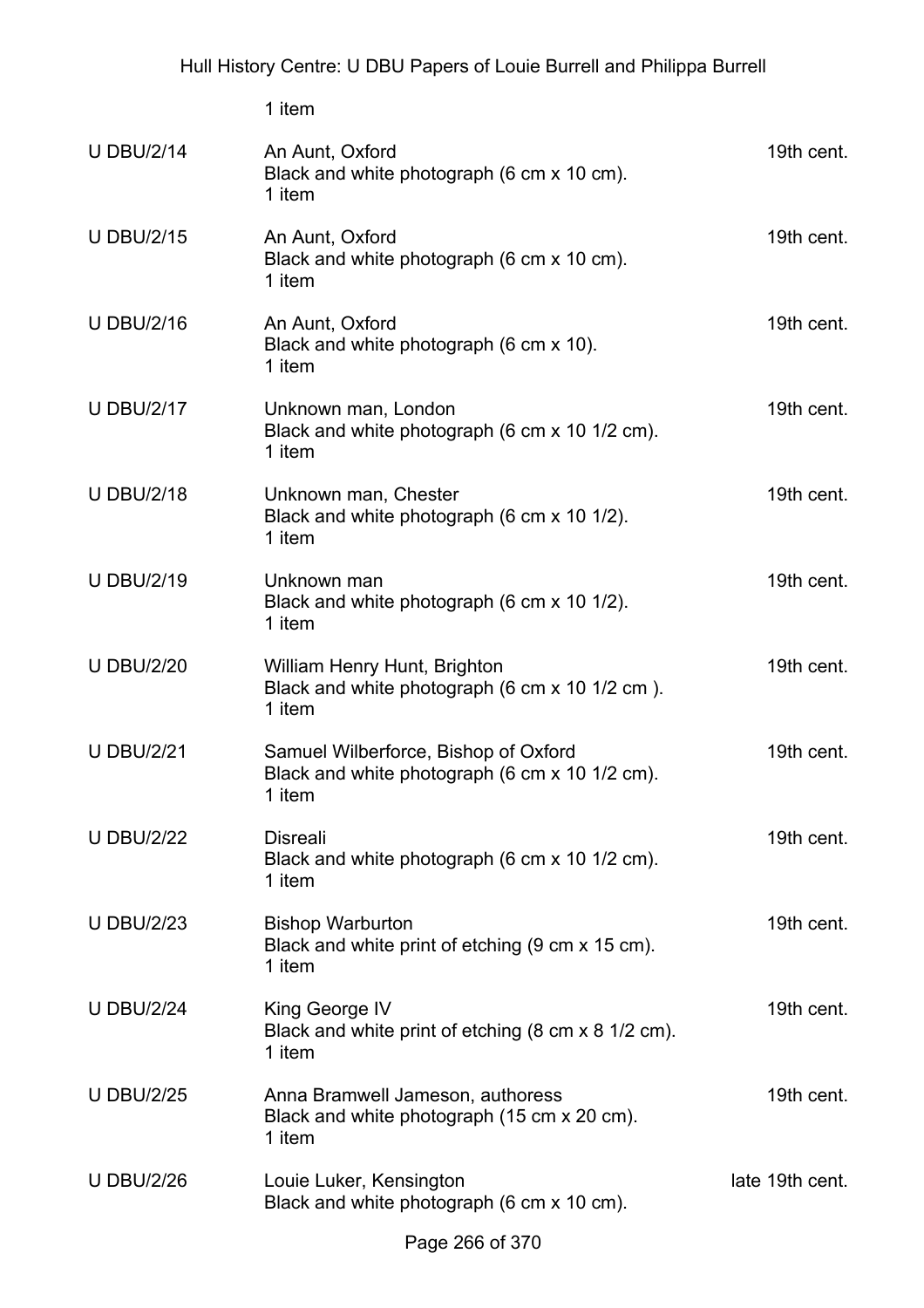1 item U DBU/2/27 Louie Luker, Kensington. Black and white photograph (6 cm x 10 cm). 1 item late 19th cent. U DBU/2/28 Louie Luker, Kensington. Black and white photograph (6 cm x 10 cm). 1 item late 19th cent. U DBU/2/29 Louie Luker, Kensington Black and white photograph (6 cm x 10 cm). 1 item late 19th cent. U DBU/2/30 Louie Luker, Kensington. Black and white photograph (6 cm x 10 cm). 1 item late 19th cent. U DBU/2/31 Louie Luker, Kensington. Black and white photograph (6 cm x 10 cm). 1 item late 19th cent. U DBU/2/32 Louie Luker, Kensington Black and white photograph (6 cm x 10 cm). 1 item late 19th cent. U DBU/2/33 Amy Luker, Kensington Black and white photograph (6 cm x 10 cm). 1 item late 19th cent. U DBU/2/34 [Louie Luker] Black and white photograph (6 cm x 10 cm). 1 item late 19th cent. U DBU/2/35 [Louie Luker] Black and white photograph (6 cm x 10 cm). 1 item late 19th cent. U DBU/2/36 Louie Luker, Eastbourne Black and white photograph (6 cm x 10 cm). 1 item late 19th cent. U DBU/2/37 Louie Luker, Eastbourne. Black and white photograph (6 cm x 10 cm). 1 item late 19th cent. U DBU/2/38 Harry Luker, Eastbourne Black and white photograph (6 cm x 10 cm). 1 item late 19th cent. U DBU/2/39 Willie Luker, Eastbourne Black and white photograph (6 cm x 10 cm). late 19th cent.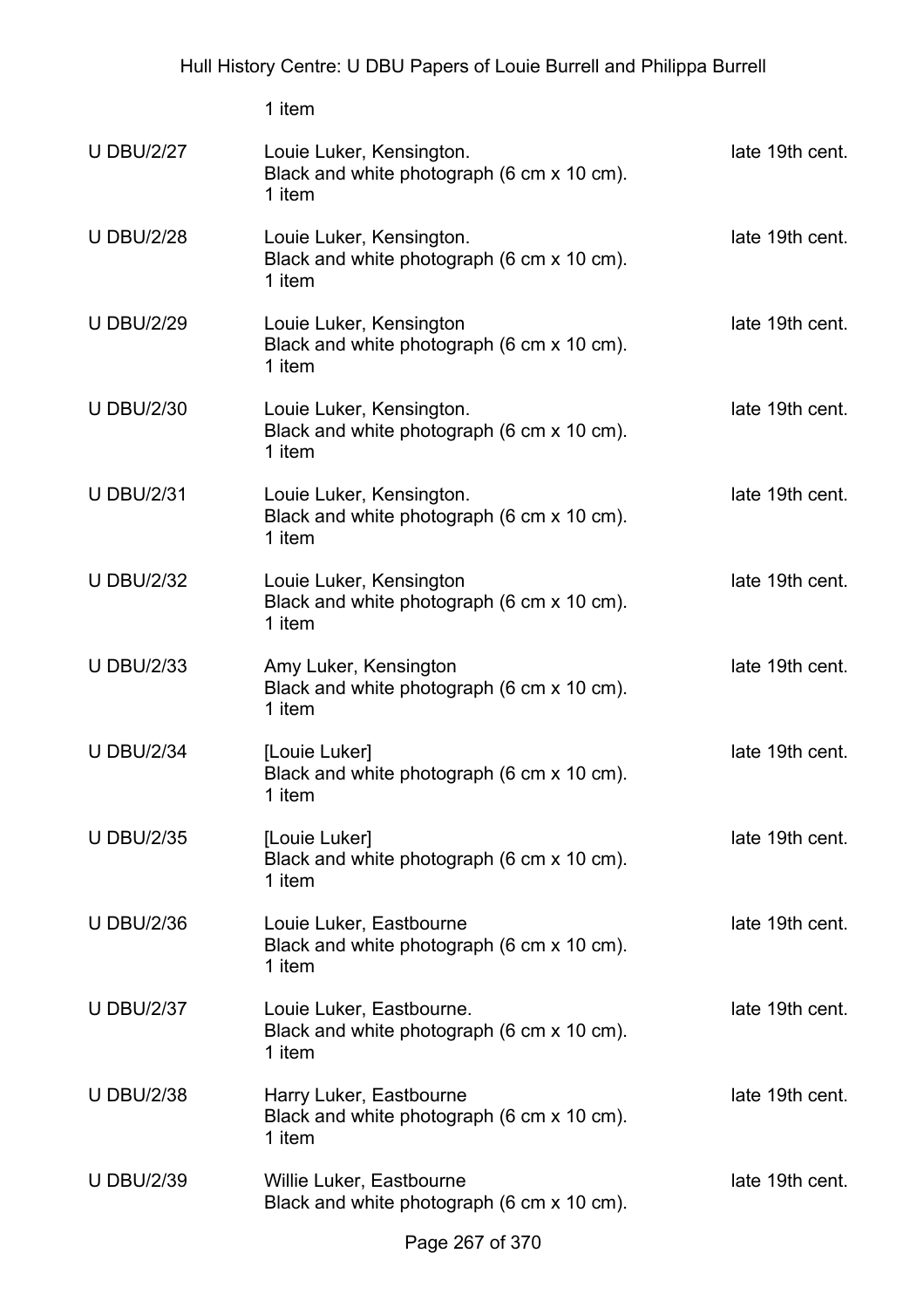1 item

| <b>U DBU/2/40</b> | Poppet Luker<br>Black and white photograph (6 cm x 10 cm).<br>1 item                                                                             | late 19th cent. |
|-------------------|--------------------------------------------------------------------------------------------------------------------------------------------------|-----------------|
| <b>U DBU/2/41</b> | Poppet Luker<br>Black and white photograph (6 cm x 10 cm).<br>1 item                                                                             | late 19th cent. |
| <b>U DBU/2/42</b> | <b>William and Ada Luker</b><br>Black and white photograph (11 cm x 15 cm).<br>1 item                                                            | late 19th cent. |
| <b>U DBU/2/43</b> | William and Ada Luker painting in a field,<br><b>Walberswick, Suffolk</b><br>Black and white photograph (12 1/2 cm x 17 1/2<br>$cm)$ .<br>1 item | late 19th cent. |
| <b>U DBU/2/44</b> | William and Ada Luker in the garden, 22<br><b>Campden Hill Square</b><br>Black and white photograph (12 cm x 17 cm).<br>1 item                   | late 19th cent. |
| <b>U DBU/2/45</b> | William and Ada Luker, reading indoors, 22<br><b>Campden Hill Square</b><br>Black and white photograph (11 cm x 16 1/2cm).<br>1 item             | late 19th cent. |
| <b>U DBU/2/46</b> | William and Ada Luker, 22 Campden Hill Square.<br>Black and white photograph (11 cm x 16 cm).<br>1 item                                          | late 19th cent. |
| <b>U DBU/2/47</b> | William and Ada Luker, 22 Campden Hill Square.<br>Black and white photograph (11 cm x 16 cm).<br>1 item                                          | late 19th cent. |
| <b>U DBU/2/48</b> | William Luker, Kensington<br>Black and white photograph (14 cm x 16 cm).<br>1 item                                                               | late 19th cent. |
| <b>U DBU/2/49</b> | William and Ada Luker, Kensington.<br>Black and white photograph (11 cm x 15 cm).<br>1 item                                                      | late 19th cent. |
| <b>U DBU/2/50</b> | William and Ada Luker, the garden, 22 Campden<br><b>Hill Square</b><br>Black and white photograph (12 cm x 15 cm).<br>1 item                     | late 19th cent. |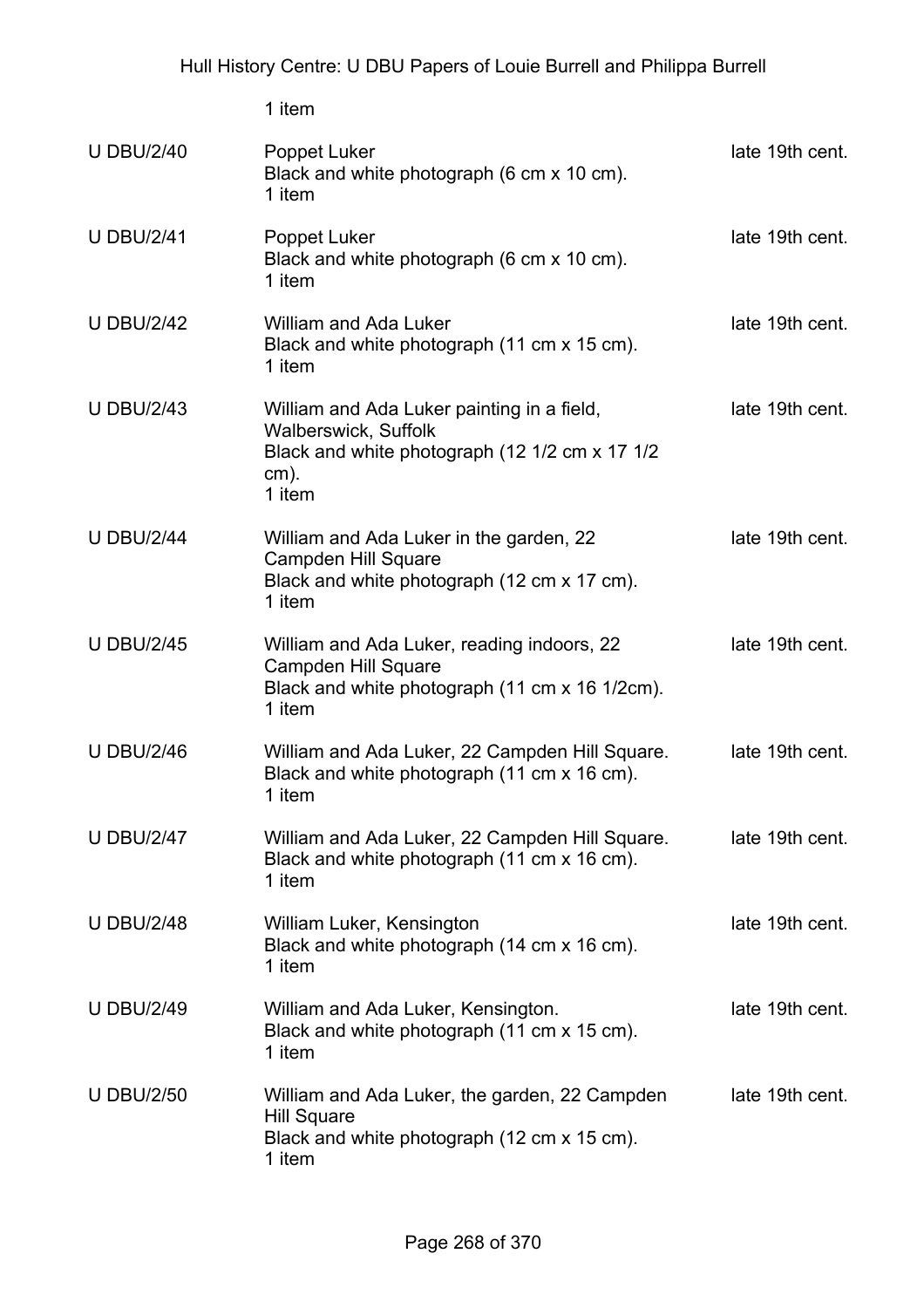| <b>U DBU/2/51</b> | William and Ada Luker, the garden, 22 Campden<br>Hill Square.<br>Black and white photograph (8 cm x 11 cm).<br>1 item           | late 19th cent. |
|-------------------|---------------------------------------------------------------------------------------------------------------------------------|-----------------|
| <b>U DBU/2/52</b> | William and Ada Luker, the garden, 22 Campden<br>Hill Square.<br>Black and white photograph (7 cm x 10 cm).<br>1 item           | late 19th cent. |
| <b>U DBU/2/53</b> | William and Ada Luker, the garden, 22 Campden<br><b>Hill Square</b><br>Black and white photograph (8 cm x 10 1/2 cm).<br>1 item | late 19th cent. |
| <b>U DBU/2/54</b> | William Luker, in the garden, 22 Campden Hill<br>Square<br>Black and white photograph (6 1/2 cm x 12 1/2<br>$cm)$ .<br>1 item   | late 19th cent. |
| <b>U DBU/2/55</b> | William and Ada Luker, 22 Campden Hill Square<br>Black and white photograph (4 cm x 6 1/2 cm).<br>1 item                        | late 19th cent. |
| <b>U DBU/2/56</b> | Henry Moore, R.A., seascape painter<br>Black and white photograph (10 1/2 cm x 14 1/2<br>$cm)$ .<br>1 item                      | late 19th cent. |
| <b>U DBU/2/57</b> | Scraping from the palette of Henry Moore, R.A.,<br>seascape painter<br>1 item                                                   | late 19th cent. |
| <b>U DBU/2/58</b> | Harry Bates, R.A., sculptor<br>Black and white photograph (9 1/2 am x 14 1/2<br>$cm)$ .<br>1 item                               | late 19th cent. |
| <b>U DBU/2/59</b> | Harry Bates, R.A., sculpture in background<br>Black and white photograph (12 cm x 13 1/2 cm).<br>1 item                         | late 19th cent. |
| <b>U DBU/2/60</b> | John Millais, R.A.<br>Black and white photograph (6 1/2 cm x 9 1/2 cm).<br>1 item                                               | late 19th cent. |
| <b>U DBU/2/61</b> | Louie Luker on a bicycle<br>Black and white photograph (10 1/2 cm x 14 cm).<br>1 item                                           | late 19th cent. |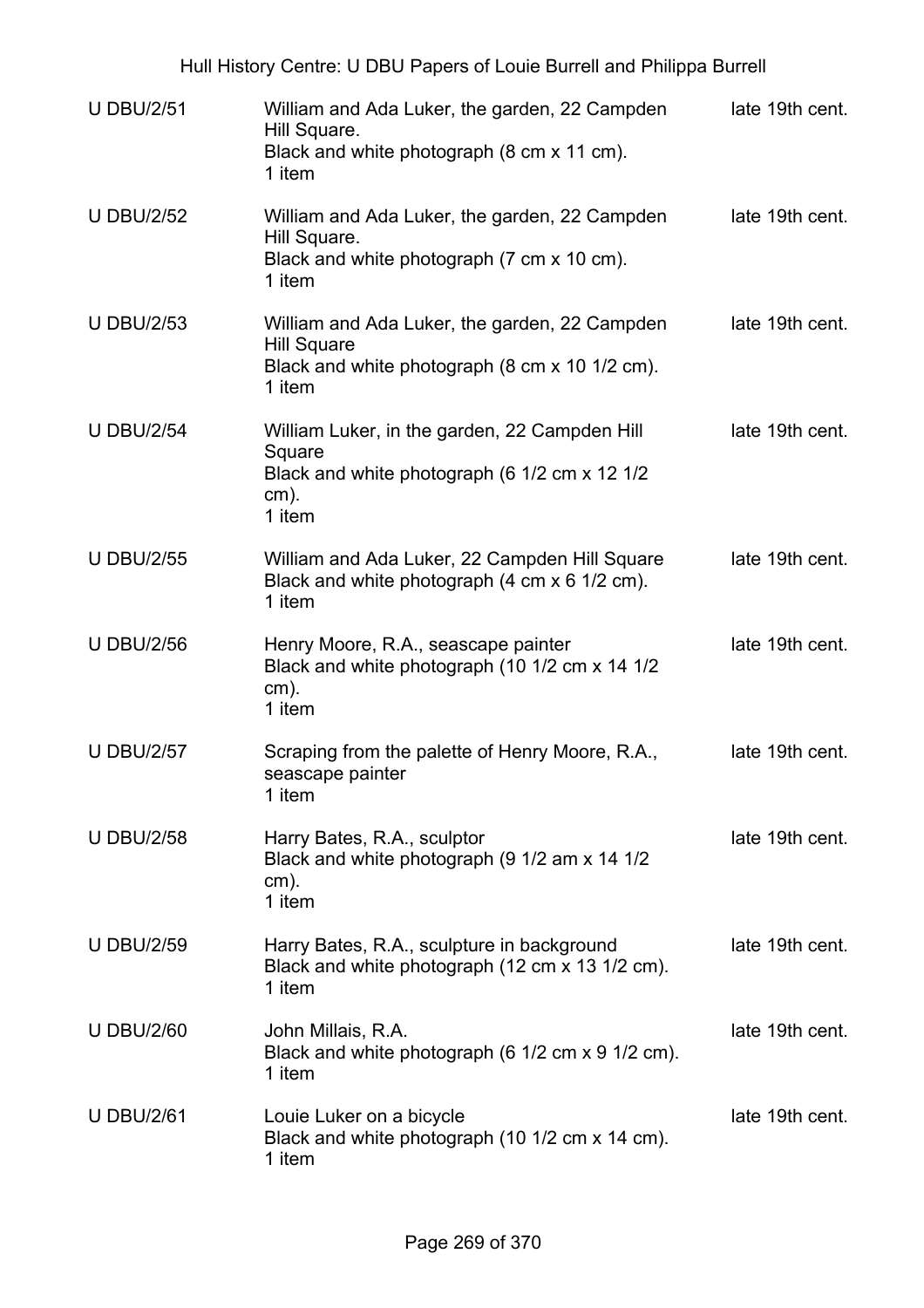Hull History Centre: U DBU Papers of Louie Burrell and Philippa Burrell

| <b>U DBU/2/62</b> | Louie and Noel Luker on bicycles<br>Black and white photograph (8 1/2 cm x 11 1/2<br>$cm)$ .<br>1 item                                                                                                     | late 19th cent. |
|-------------------|------------------------------------------------------------------------------------------------------------------------------------------------------------------------------------------------------------|-----------------|
| <b>U DBU/2/63</b> | Louie Luker and Percy Richardson<br>Black and white photograph (6 cm x 9 cm).<br>1 item                                                                                                                    | late 19th cent. |
| <b>U DBU/2/64</b> | Louie Luker, Percy Richardson and Edith Gourlay,<br>cousin of Louie<br>Black and white photograph (9 cm x 10 cm).<br>1 item                                                                                | late 19th cent. |
| <b>U DBU/2/65</b> | William and Louie Luker, 22 Campden Hill Square<br>Black and white photograph (3 1/2 cm x 9 cm).<br>1 item                                                                                                 | late 19th cent. |
| <b>U DBU/2/66</b> | Louie Luker, 22 Campden Hill Square<br>Black and white photograph (8 cm x 9 cm).<br>1 item                                                                                                                 | late 19th cent. |
| <b>U DBU/2/67</b> | Luker family group. William and Ada centre. Louie<br>on the ground. From left to right Noel, Willie, Amy,<br>Frank, Harry. 22 Campden Hill Square<br>Black and white photograph (10 cm x 15 cm).<br>1 item | late 19th cent. |
| <b>U DBU/2/68</b> | Louie, Harry and Noel Luker, Falmouth<br>Black and white photograph (4 cm x 8 cm).<br>1 item                                                                                                               | late 19th cent. |
| <b>U DBU/2/69</b> | Louie, Harry and Noel Luker, Falmouth<br>Black and white photograph (4 cm x 8 cm).<br>1 item                                                                                                               | late 19th cent. |
| <b>U DBU/2/70</b> | Louie Luker, Falmouth<br>Black and white photograph (4 cm x 8 cm).<br>1 item                                                                                                                               | late 19th cent. |
| <b>U DBU/2/71</b> | Louie Luker, Falmouth<br>Black and white photograph (4 cm x 8 cm).<br>1 item                                                                                                                               | late 19th cent. |
| <b>U DBU/2/72</b> | Louie Luker and Phyllis Bentley<br>Black and white photograph (9 cm x 14 cm).<br>1 item                                                                                                                    | late 19th cent. |
| <b>U DBU/2/73</b> | Louie Luker in a striped dress, smoking<br>Black and white photograph, painted (8 cm x 11<br>$cm$ ).<br>1 item                                                                                             | late 19th cent. |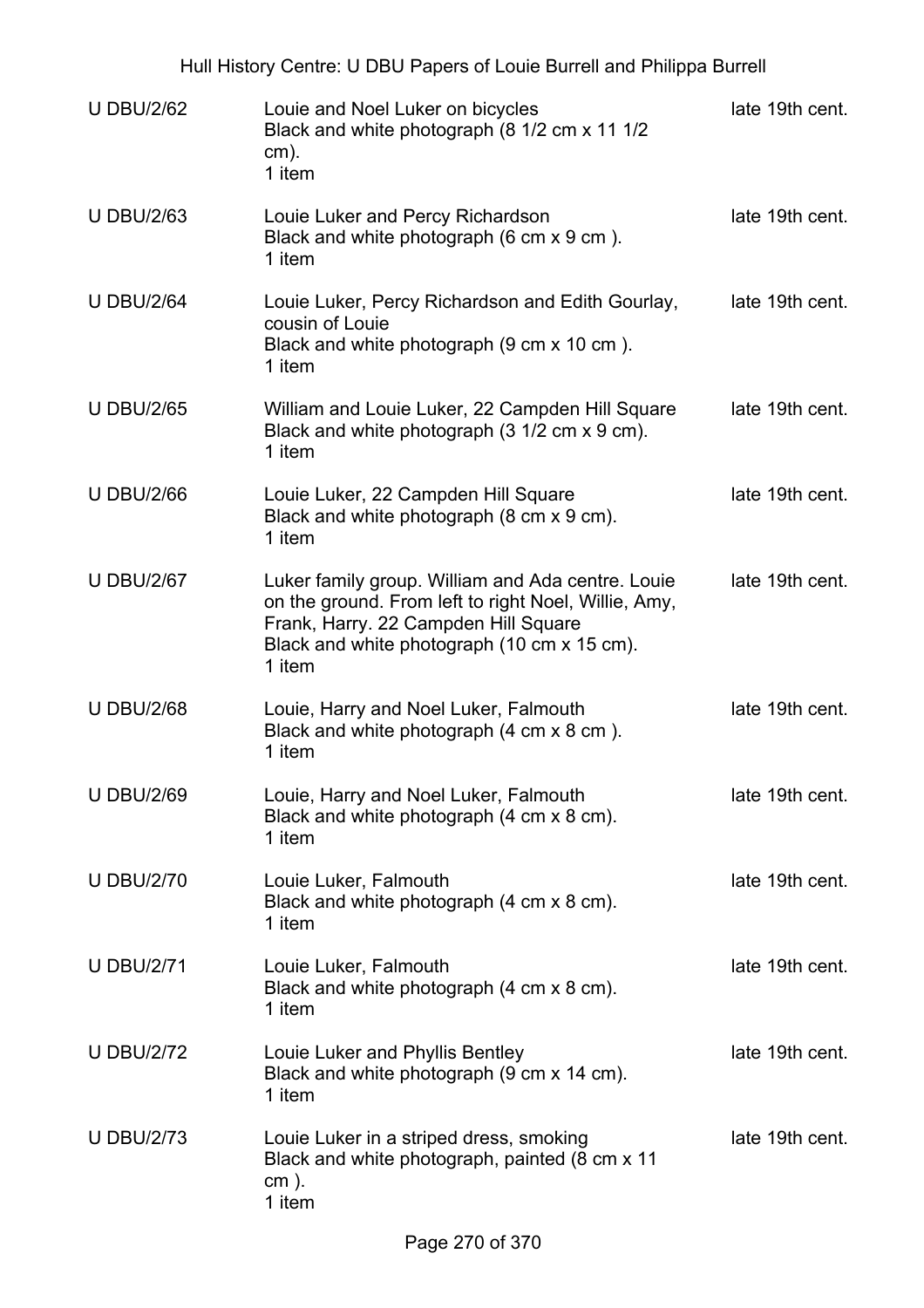| <b>U DBU/2/74</b> | Louie Luker and cousin Roland<br>Black and white photograph (5 1/2 cm x 6 1/2 cm).<br>1 item                                          | late 19th cent. |
|-------------------|---------------------------------------------------------------------------------------------------------------------------------------|-----------------|
| <b>U DBU/2/75</b> | Harry and Louie Luker<br>Black and white photograph (11 cm x 12 1/2 cm).<br>1 item                                                    | late 19th cent. |
| <b>U DBU/2/76</b> | Gertrude Terry, Amy and Louie Luker and Helen<br><b>Brown</b><br>Black and white photograph (11 cm x 15 1/2 cm).<br>1 item            | late 19th cent. |
| <b>U DBU/2/77</b> | Louie Luker posing semi - nude, standing, for<br><b>Harry Bates</b><br>Black and white photograph (12 cm x 16 cm).<br>1 item          | late 19th cent. |
| <b>U DBU/2/78</b> | Louie Luker posing semi - nude, reclining, for<br><b>Harry Bates</b><br>Black and white photograph (12 cm x 16 cm).<br>1 item         | late 19th cent. |
| <b>U DBU/2/79</b> | Louie Luker posing, semi - nude, reclining, for<br><b>Harry Bates</b><br>Black and white photograph (12 cm x 16 cm).<br>1 item        | late 19th cent. |
| <b>U DBU/2/80</b> | Louie Luker posing, semi - nude, standing, for<br><b>Harry Bates</b><br>Black and white photograph (12 cm x 16 cm).<br>1 item         | late 19th cent. |
| <b>U DBU/2/81</b> | Sculpture, 'Pandora's box' by Harry Bates<br>Black and white photograph (26 cm x 32 cm).<br>1 item                                    | late 19th cent. |
| <b>U DBU/2/82</b> | Sir Hubert von Herkomer<br>Black and white photograph (6 cm x 12 cm).<br>1 item                                                       | c.1903          |
| <b>U DBU/2/83</b> | Students of the Bushey school. Louie Luker centre<br>Black and white photograph (8 1/2 cm x 10 1/2<br>$cm)$ .<br>1 item               | c.1903          |
| <b>U DBU/2/84</b> | Theatrical performance at the Bushey school.<br>Louie Luker third from right<br>Black and white photograph (11 cm x 15 cm).<br>1 item | c.1903          |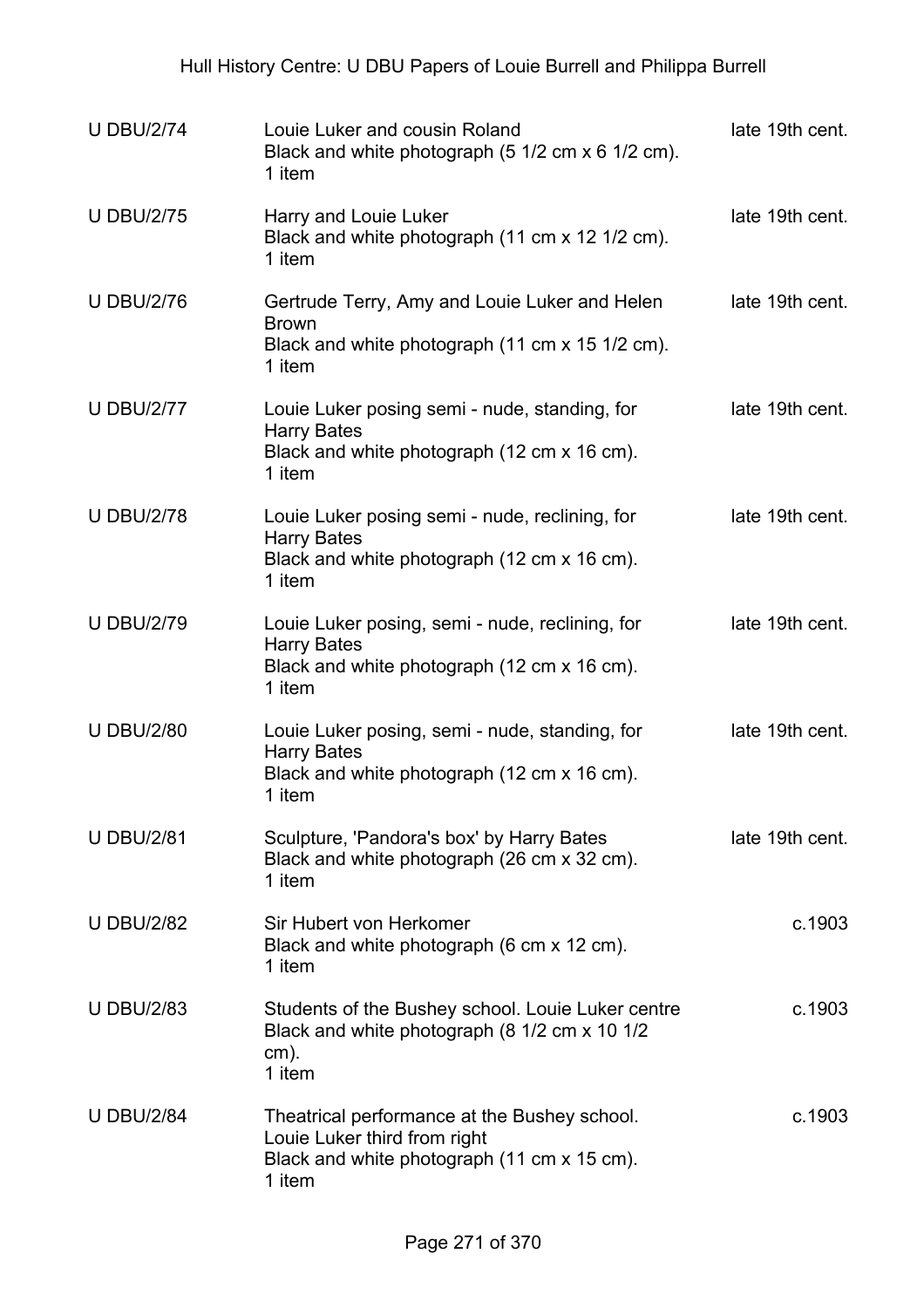|                   | Hull History Centre: U DBU Papers of Louie Burrell and Philippa Burrell                                                                              |                  |
|-------------------|------------------------------------------------------------------------------------------------------------------------------------------------------|------------------|
| <b>U DBU/2/85</b> | Theatrical performance at the Bushey school.<br>Louie Luker dressed in a suit of armour<br>Black and white photograph (10 1/2 cm x 14 cm).<br>1 item | c.1903           |
| <b>U DBU/2/86</b> | Bushey school Edward VII coronation paintings of<br>English kings. Louie Luker, Edward I<br>Black and white photograph, press cutting.<br>1 item     | Oct 1902         |
| <b>U DBU/2/87</b> | Report of the Bushey coronation procession<br>Press cutting.<br>1 item                                                                               | Oct 1902         |
| <b>U DBU/2/88</b> | Philip Burrell's mother<br>Black and white photograph (12 cm x 17 cm).<br>1 item                                                                     | late 19th cent.  |
| <b>U DBU/2/89</b> | <b>Philip Burrell</b><br>Black and white photograph (10 1/2 cm x 16 1/2<br>cm).<br>1 item                                                            | early 20th cent. |
| <b>U DBU/2/90</b> | Annie Burrell, Baroness de Santa Anna Nery,<br>sister of Philip<br>Black and white photograph (6 cm x 10 1/2 cm).<br>1 item                          | early 20th cent. |
| <b>U DBU/2/91</b> | Alice or Nina Burrell, sister of Philip<br>Black and white photograph (11 cm x 16 1/2 cm).<br>1 item                                                 | early 20th cent. |
| <b>U DBU/2/92</b> | Edmund Burrell, elder brother of Philip<br>Black and white photograph (8 cm x 10 1/2 cm).<br>1 item                                                  | c.1923           |
| <b>U DBU/2/93</b> | Alice or Nina Burrell painted by Alice or Nina<br><b>Burrell</b><br>Colour photograph (8 1/2 cm x 8 1/2 cm).<br>1 item                               | early 20th cent. |
| <b>U DBU/2/94</b> | Report of the death of Colonel William Samuel<br><b>Burrell</b><br>Press cutting.<br>1 item                                                          | c.1909           |
| <b>U DBU/2/95</b> | Church of Santiago, Merida, Yucatan, Mexico.<br>Note on the reverse by Philippa Burrell<br>Black and white photograph (15 1/2 cm x 21 cm).<br>1 item | 1899             |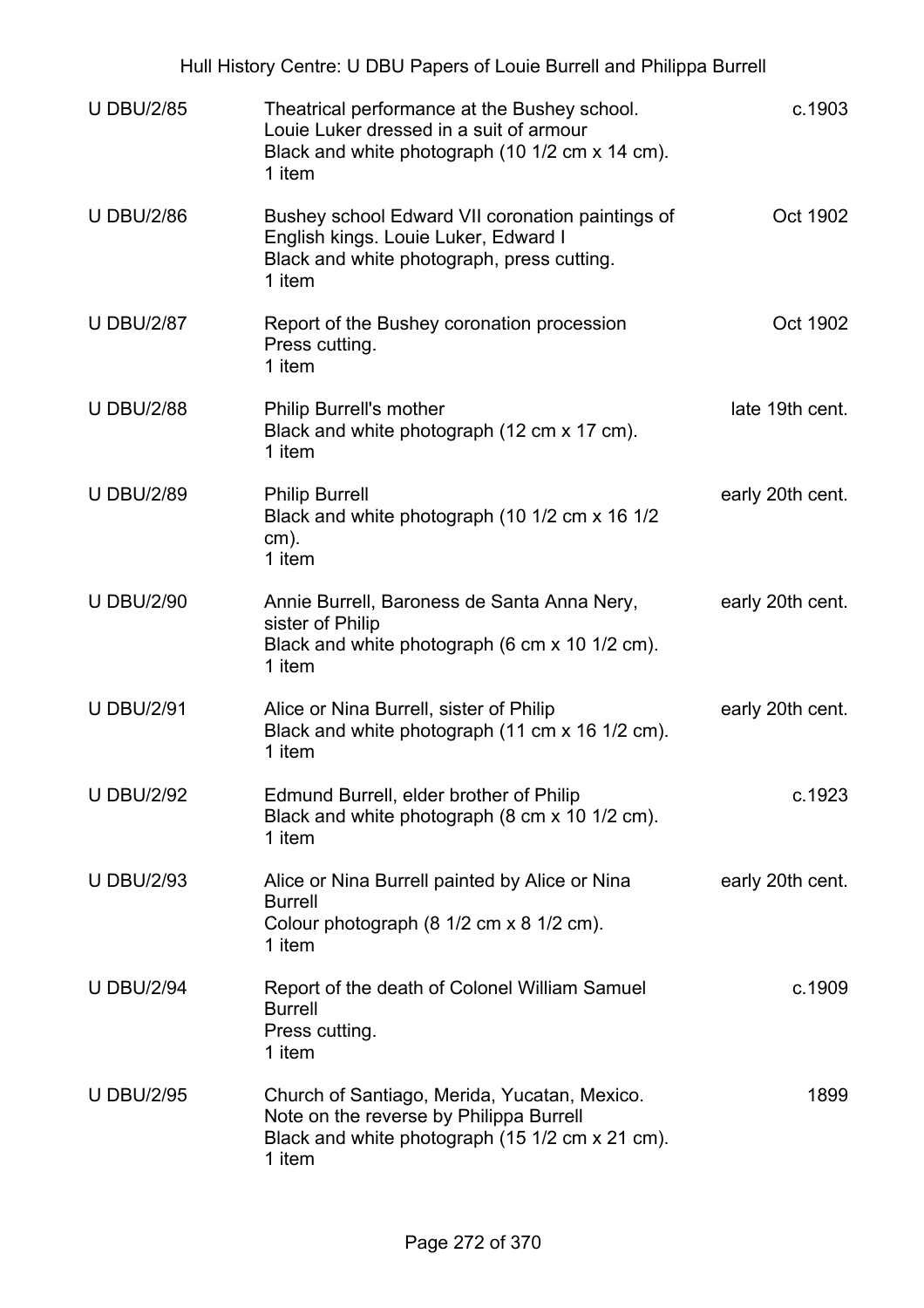|                    | Hull History Centre: U DBU Papers of Louie Burrell and Philippa Burrell                                                                                      |        |
|--------------------|--------------------------------------------------------------------------------------------------------------------------------------------------------------|--------|
| <b>U DBU/2/96</b>  | Church and square of Matel, Merida, Yucatan,<br>Mexico. Note on the reverse by Philippa Burrell<br>Black and white photograph (15 1/2 cm x 21 cm).<br>1 item | 1899   |
| <b>U DBU/2/97</b>  | Corner of the Place of Arms, Merida, Yucatan.<br>Note on the reverse by Philippa Burrell<br>Black and white photograph (15 1/2 cm x 21 cm).<br>1 item        | 1899   |
| <b>U DBU/2/98</b>  | First Mole at Progreso, port of Merida, Yucatan.<br>Note on the reverse by Philippa Burrell<br>Black and white photograph (15 1/2 cm x 21 cm).<br>1 item     | 1899   |
| <b>U DBU/2/99</b>  | Loading logs, Sierra Madre, near Pascuoro Lake,<br>state of Michoacan, Western Mexico<br>Black and white photograph (12 cm x 20 cm).<br>1 item               | 1898   |
| <b>U DBU/2/100</b> | Saw mill at Lake Pascuoro<br>Black and white photograph (16 cm x 21 1/2 cm).<br>1 item                                                                       | c.1898 |
| <b>U DBU/2/101</b> | Saw mill at Lake Pascuoro<br>Black and white photograph (16 1/2 cm x 20 1/2<br>$cm)$ .<br>1 item                                                             | c.1898 |
| <b>U DBU/2/102</b> | Loading logs on Pine Forest, State of Michoacan<br>Black and white photograph (12 1/2 cm x 20 1/2<br>cm).<br>1 item                                          | c.1898 |
| <b>U DBU/2/103</b> | Trailing logs in Pine Forest, State of Michoacan<br>Black and white photograph (12 1/2 cm x 20 1/2<br>$cm)$ .<br>1 item                                      | c.1898 |
| <b>U DBU/2/104</b> | Loading logs in Pine Forest, State of Michoacan<br>Black and white photograph (12 1/2 cm x 20 1/2<br>$cm)$ .<br>1 item                                       | c.1898 |
| <b>U DBU/2/105</b> | Saw mill, Lake Pascuoro<br>Black and white photograph (9 cm x 11 1/2 cm).<br>1 item                                                                          | c.1898 |
| <b>U DBU/2/106</b> | Saw mill, Lake Pascuoro<br>Black and white photograph (9 cm x 11 1/2 cm).<br>1 item                                                                          | c.1898 |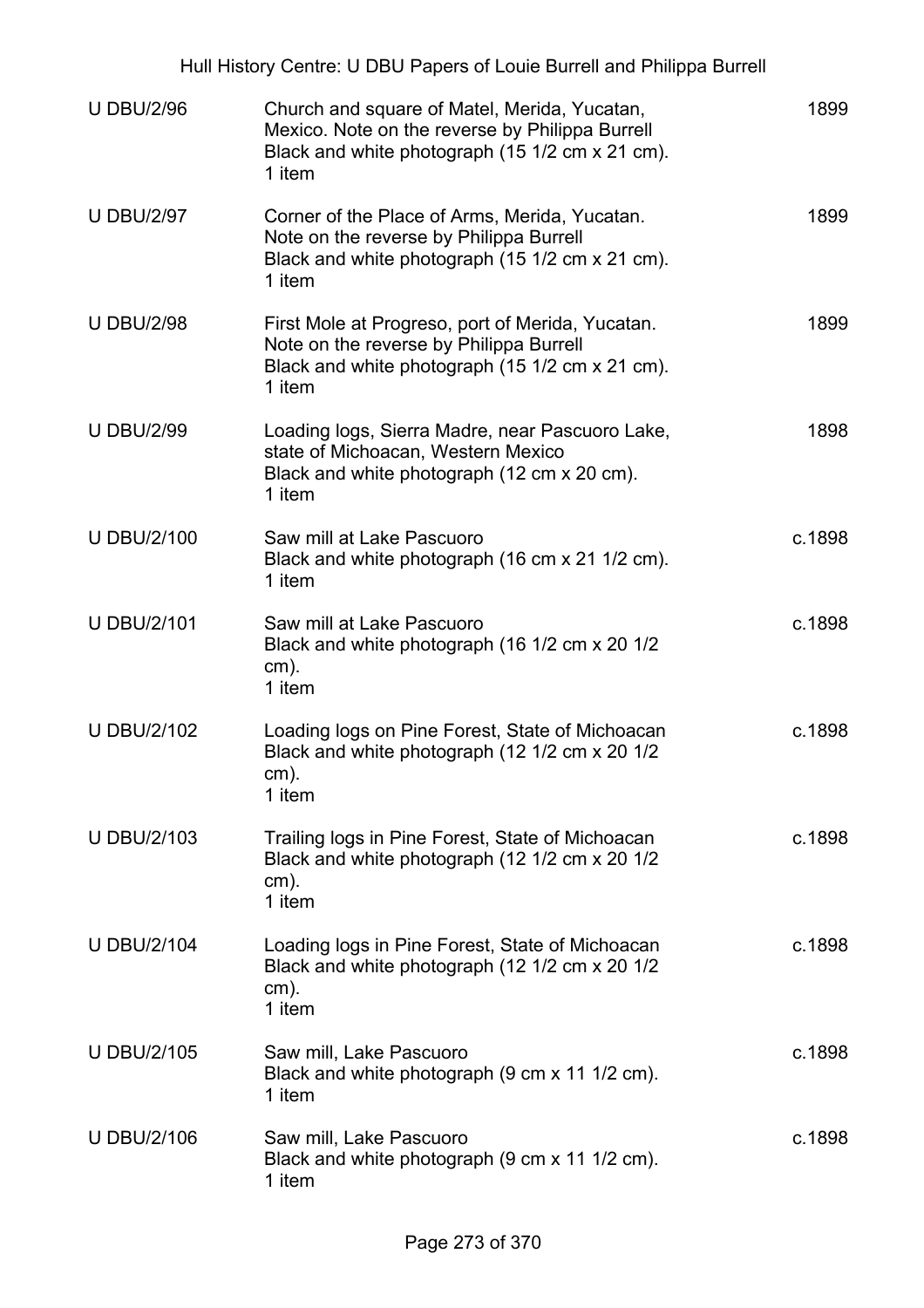| Hull History Centre: U DBU Papers of Louie Burrell and Philippa Burrell |                                                                                                                                                               |        |
|-------------------------------------------------------------------------|---------------------------------------------------------------------------------------------------------------------------------------------------------------|--------|
| <b>U DBU/2/107</b>                                                      | Guadalajara, Western Mexico<br>Black and white photograph (9 cm x 11 1/2 cm).<br>1 item                                                                       | c.1898 |
| <b>U DBU/2/108</b>                                                      | Wreck of the Maine. Cuba<br>Black and white photograph (13 cm x 19 cm).<br>1 item                                                                             | 1899   |
| <b>U DBU/2/109</b>                                                      | Morro Castle, Havana Harbour, en route to South<br>Africa<br>Black and white photograph (12 1/2 cm x 20 1/2<br>cm).<br>1 item                                 | c.1899 |
| <b>U DBU/2/110</b>                                                      | Men stood on a human bone pile, Christobel<br>Colon cemetery, Cuba<br>Black and white photograph (12 1/2 cm x 20 1/2<br>cm).<br>1 item                        | c.1899 |
| <b>U DBU/2/111</b>                                                      | John E. Crooker, Consul Santa Cruz<br>Black and white photograph (10 1/2 cm x 16 1/2<br>cm).<br>1 item                                                        | c.1899 |
| <b>U DBU/2/112</b>                                                      | <b>Colonel Brabant, Colonel Grenfell and Colonel</b><br>Doran or Schobell and Lieutenant Burrell.<br>Black and white photograph (6 cm x 10 1/2 cm).<br>1 item | c.1900 |
| <b>U DBU/2/113</b>                                                      | 42 pound Howitzer, Colonel Grenfell's column,<br>Great Karoo, Cape Colony<br>Black and white photograph (9 1/2 cm x 12 cm).<br>1 item                         | 1901   |
| <b>U DBU/2/114</b>                                                      | 42 pound Howitzer, Colonel Grenfell's column,<br>Great Karoo, Cape Colony<br>Black and white photograph (9 1/2 cm x 12 cm).<br>1 item                         | 1901   |
| <b>U DBU/2/115</b>                                                      | Convoy going through the District of Uniondale,<br>Colonel Scholbell's column, Cape Colony<br>Black and white photograph (9 1/2 cm x 12 cm).<br>1 item        | 1901   |
| <b>U DBU/2/116</b>                                                      | Crossing Gamka river in flood, Great Karoo<br>Black and white photograph (9 1/2 cm x 12 cm).<br>1 item                                                        | c.1901 |
| <b>U DBU/2/117</b>                                                      | Cyclists crossing the Gamka river in flood, Great<br>Karoo<br>Black and white photograph (9 1/2 cm x 12 cm).                                                  | c.1901 |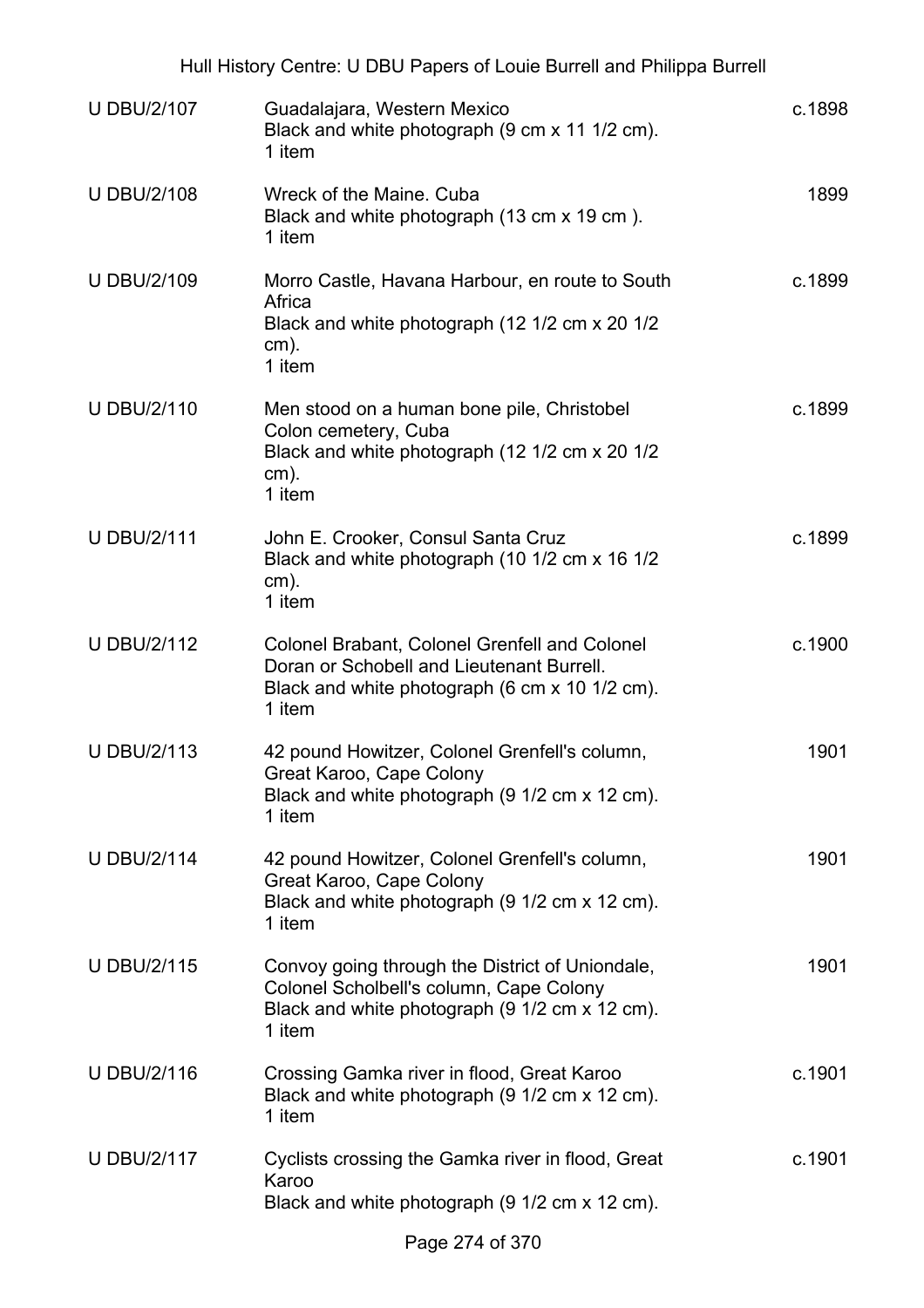|                    | 1 item                                                                                                                                                                                                                |             |
|--------------------|-----------------------------------------------------------------------------------------------------------------------------------------------------------------------------------------------------------------------|-------------|
| <b>U DBU/2/118</b> | Cyclists crossing the Gamka river in flood, Great<br>Karoo<br>Black and white photograph (9 1/2 cm x 12 cm).<br>1 item                                                                                                | c.1901      |
| <b>U DBU/2/119</b> | Light transport crossing Drift on Colonel Doran's<br>column<br>Black and white photograph (9 1/2 cm x 12 cm).<br>1 item                                                                                               | 1902        |
| <b>U DBU/2/120</b> | 15 pound gun, 38th battalion R.F.A in action<br>Black and white photograph (9 1/2 cm x 12 cm).<br>1 item                                                                                                              | 1902        |
| <b>U DBU/2/121</b> | Burrell, Wegg and Co, paint and soap factory, 3<br>Alban Chambers, Johannesburg, South African<br>branch of Burrell and Co, 117 Leadenhall Street,<br>London<br>Black and white photograph (18 cm x 23 cm).<br>1 item | c.1902-1907 |
| <b>U DBU/2/123</b> | Kaffir dance, Glendenhuis estate<br>Black and white photograph (8 cm x 10 1/2cm).<br>1 item                                                                                                                           | c.1905      |
| <b>U DBU/2/124</b> | The cleaning of a dam, Glendenhuis estate<br>Black and white photograph (8 cm x 10 1/2 cm).<br>1 item                                                                                                                 | c.1905      |
| <b>U DBU/2/125</b> | Kaffir dance, Glendenhuis estate<br>Black and white photograph (6 cm x 18 1/2 cm).<br>1 item                                                                                                                          | c.1905      |
| <b>U DBU/2/126</b> | Kaffir dance, Glendenhuis estate<br>Black and white photograph (6 cm x 18 1/2 cm).<br>1 item                                                                                                                          | c.1905      |
| <b>U DBU/2/127</b> | Kaffir dance, Glendenhuis estate<br>Black and white photograph (6 cm x 18 1/2 cm).<br>1 item                                                                                                                          | c.1905      |
| <b>U DBU/2/128</b> | Kaffir dance, Glendenhuis estate<br>Black and white photograph (6 cm x 18 1/2 cm).<br>1 item                                                                                                                          | c.1905      |
| <b>U DBU/2/129</b> | Inanda, overseer's house, Glendenhuis estate<br>Black and white photograph (6 cm x 18 1/2 cm).<br>1 item                                                                                                              | c.1905      |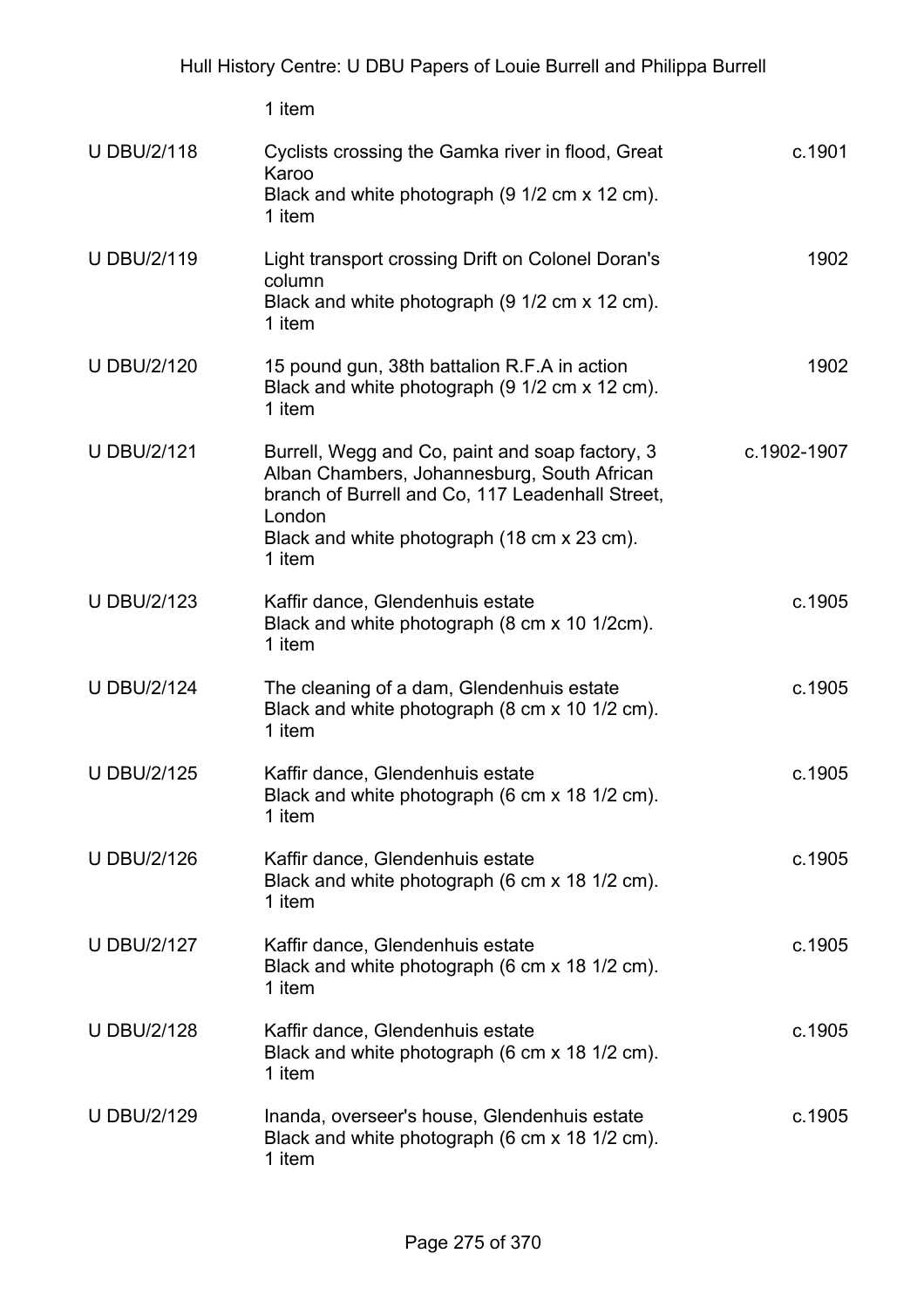| <b>U DBU/2/130</b> | Inanda, side view, overseer's house, Glendenhuis<br>estate<br>Black and white photograph (6 cm x 18 1/2 cm).<br>1 item    | c.1905 |
|--------------------|---------------------------------------------------------------------------------------------------------------------------|--------|
| <b>U DBU/2/131</b> | Women and children outside a Kraal<br>Black and white photograph (5 cm x 7 cm).<br>1 item                                 | c.1905 |
| <b>U DBU/2/132</b> | Mixed group outside a Kraal<br>Black and white photograph (5 cm x 7 cm).<br>1 item                                        | c.1905 |
| <b>U DBU/2/133</b> | Men outside a Kraal<br>Black and white photograph (5 cm x 7 cm).<br>1 item                                                | c.1905 |
| <b>U DBU/2/134</b> | A dance<br>Black and white photograph (5 cm x 7 cm).<br>1 item                                                            | c.1905 |
| <b>U DBU/2/135</b> | Ox wagon<br>Black and white photograph (5 cm x 7 cm).<br>1 item                                                           | c.1905 |
| <b>U DBU/2/136</b> | Grinding corn<br>Black and white photograph (15 cm x 20 1/2 cm).<br>1 item                                                | c.1905 |
| <b>U DBU/2/137</b> | A man (Chinese in Africa)<br>Black and white photograph (7 cm x 11 cm).<br>1 item                                         | c.1905 |
| <b>U DBU/2/138</b> | A man, similar to DBU/2/137<br>Black and white photograph (7 cm x 11 cm).<br>1 item                                       | c.1905 |
| <b>U DBU/2/139</b> | Two girls (Chinese in Africa)<br>Black and white photograph (8 1/2 cm x 12 1/2<br>$cm)$ .<br>1 item                       | c.1905 |
| <b>U DBU/2/140</b> | Man with a woman on a donkey (Chinese in<br>Africa)<br>Black and white photograph (8 1/2 cm x 12 1/2<br>$cm)$ .<br>1 item | c.1905 |
| <b>U DBU/2/141</b> | Rickshaw boy<br>Black and white postcard.<br>1 item                                                                       | c.1905 |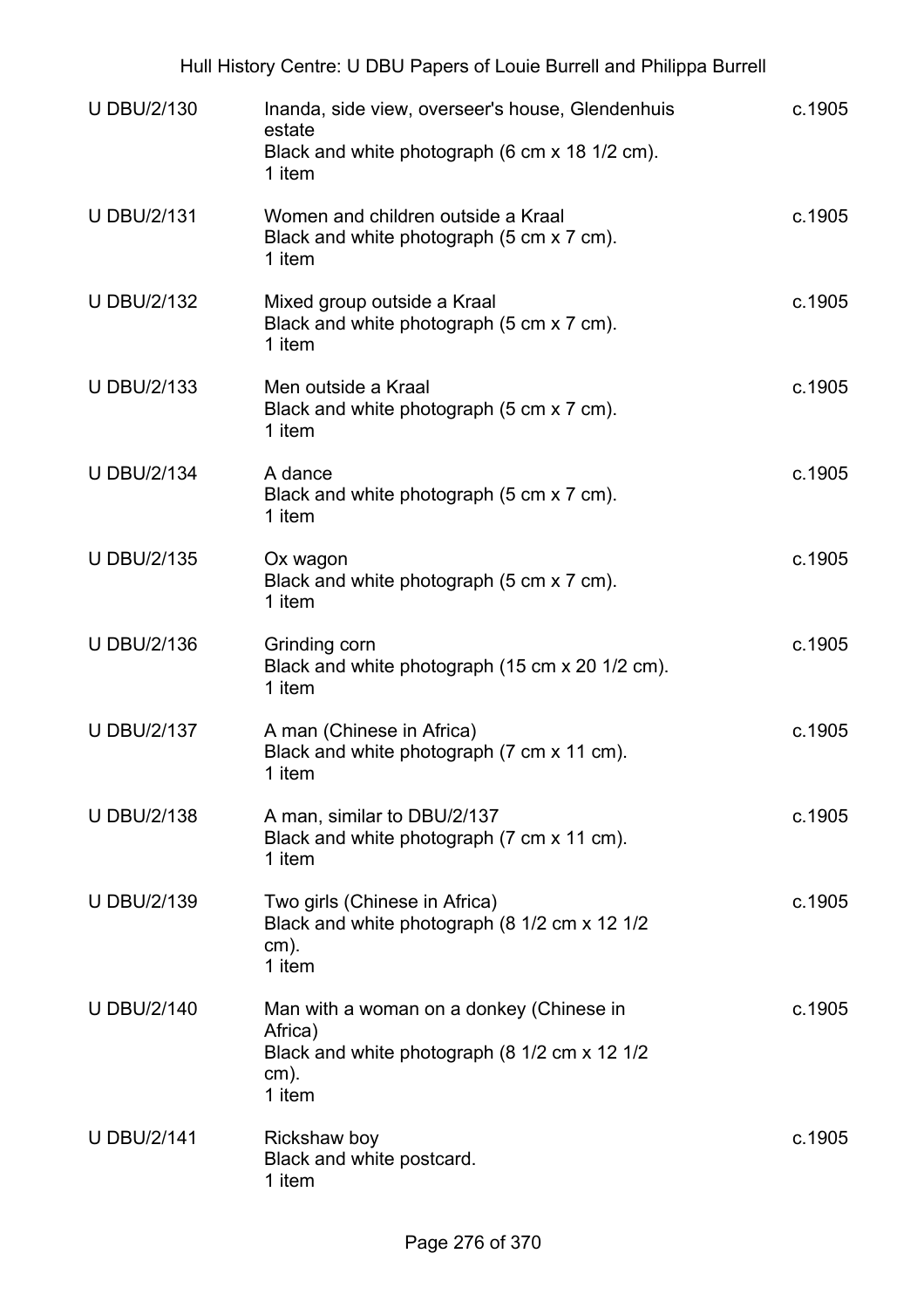| Hull History Centre: U DBU Papers of Louie Burrell and Philippa Burrell |                                                                                                                 |        |  |
|-------------------------------------------------------------------------|-----------------------------------------------------------------------------------------------------------------|--------|--|
| <b>U DBU/2/142</b>                                                      | Market Square, Johannesburg<br>Black and white postcard.<br>1 item                                              | c.1905 |  |
| <b>U DBU/2/143</b>                                                      | Store at Livingston, Victoria Falls<br>Black and white postcard.<br>1 item                                      | c.1905 |  |
| <b>U DBU/2/144</b>                                                      | Trek Ox wagon crossing a drift<br>Black and white postcard.<br>1 item                                           | c.1905 |  |
| <b>U DBU/2/145</b>                                                      | Native home in Transvaal<br>Black and white postcard.<br>1 item                                                 | c.1905 |  |
| <b>U DBU/2/146</b>                                                      | Natives awaiting registration<br>Black and white postcard.<br>1 item                                            | c.1905 |  |
| <b>U DBU/2/147</b>                                                      | "Roll call, 4200 Chinese coolies on a Rand mine"<br>Tinted postcard.<br>1 item                                  | c.1905 |  |
| <b>U DBU/2/148</b>                                                      | Black and white postcard. Late President Kruger,<br>Pretoria<br>1 item                                          | c.1905 |  |
| <b>U DBU/2/149</b>                                                      | Louie Luker, 22 Campden Hill Square<br>Black and white photograph (12 cm x 18 1/2 cm).<br>1 item                | c.1900 |  |
| <b>U DBU/2/150</b>                                                      | Louie Luker, 22 Campden Hill Square<br>Black and white photograph (6 cm x 9 1/2 cm).<br>1 item                  | c.1900 |  |
| <b>U DBU/2/151</b>                                                      | Louie Luker, 22 Campden Hill Square<br>Black and white photograph (6 1/2 cm x 9 cm).<br>1 item                  | c.1900 |  |
| <b>U DBU/2/152</b>                                                      | Louie Luker, 22 Campden Hill Square<br>Black and white photograph (8 1/2 cm x 8 1/2 cm),<br>circular.<br>1 item | c.1900 |  |
| <b>U DBU/2/153</b>                                                      | Louie Luker, 22 Campden Hill Square<br>Black and white photograph (12 cm x 18 1/2 cm).<br>1 item                | c.1900 |  |
| <b>U DBU/2/154</b>                                                      | Louie Luker wearing bloomers, Cape Town,<br>recently arrived<br>Black and white photograph (6 1/2 cm x 11 cm).  | 1904   |  |
|                                                                         |                                                                                                                 |        |  |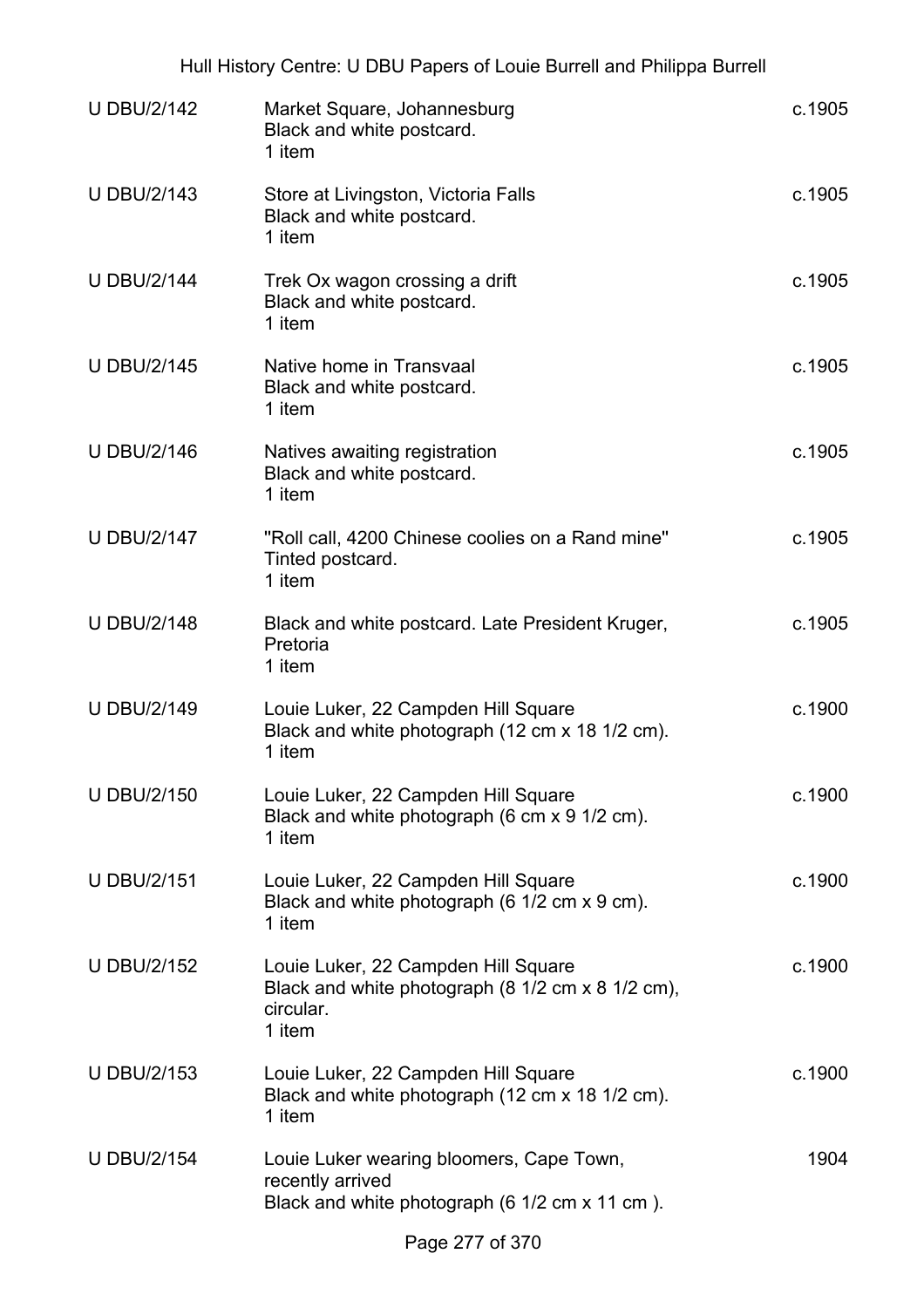|                    | 1 item                                                                                                                                                                |      |
|--------------------|-----------------------------------------------------------------------------------------------------------------------------------------------------------------------|------|
| <b>U DBU/2/155</b> | Louie Luker, wearing bloomers, Cape Town,<br>recently arrived<br>Black and white photograph (6 1/2 cm x 11 cm).<br>1 item                                             | 1904 |
| <b>U DBU/2/156</b> | Louie Luker, wearing bloomers, Cape Town<br>Black and white photograph (6 1/2 cm x 11 cm).<br>1 item                                                                  | 1904 |
| <b>U DBU/2/157</b> | Louie Luker, wearing bloomers, Cape Town,<br>recently arrived<br>Black and white photograph (6 1/2 cm x 11 cm).<br>1 item                                             | 1904 |
| <b>U DBU/2/158</b> | Louie Luker, bandaging a dog, Cape Town. With<br>note by Philip on reverse<br>Black and white photograph (6 1/2 cm x 11 cm).<br>1 item                                | 1904 |
| <b>U DBU/2/159</b> | Louie Luker, Cape Town bathing near table<br>mountain. Note by Philip on reverse<br>Black and white photograph (6 1/2 cm x 11 cm).<br>1 item                          | 1904 |
| <b>U DBU/2/160</b> | Louie Luker, bathing near Table mountain, Cape<br>Town. Note by Philip on reverse<br>1 item                                                                           | 1904 |
| <b>U DBU/2/161</b> | Louie Luker on a veranda, possibly at the house<br>of Mr and Mrs Alec Wright. Note by Louie on<br>reverse<br>Black and white photograph (6 1/2 cm x 11 cm).<br>1 item | 1904 |
| <b>U DBU/2/162</b> | Louie Luker on a veranda, 9 Peters Street. Note<br>by Louie on reverse<br>Black and white photograph (6 1/2 cm x 9 cm).<br>1 item                                     | 1904 |
| <b>U DBU/2/163</b> | Louie Luker, sketching outdoors, 9 Peters Street<br>Black and white photograph (6 1/2 cm x 9 cm).<br>1 item                                                           | 1904 |
| <b>U DBU/2/164</b> | Louie Luker, sketching outdoors<br>Black and white photograph (6 1/2 cm x 9 cm).<br>1 item                                                                            | 1904 |
| <b>U DBU/2/165</b> | Louie Luker on veranda, 9 Peters Street. Note by<br>Louie on reverse<br>Black and white photograph (6 1/2 cm x 9 cm).                                                 | 1904 |
|                    |                                                                                                                                                                       |      |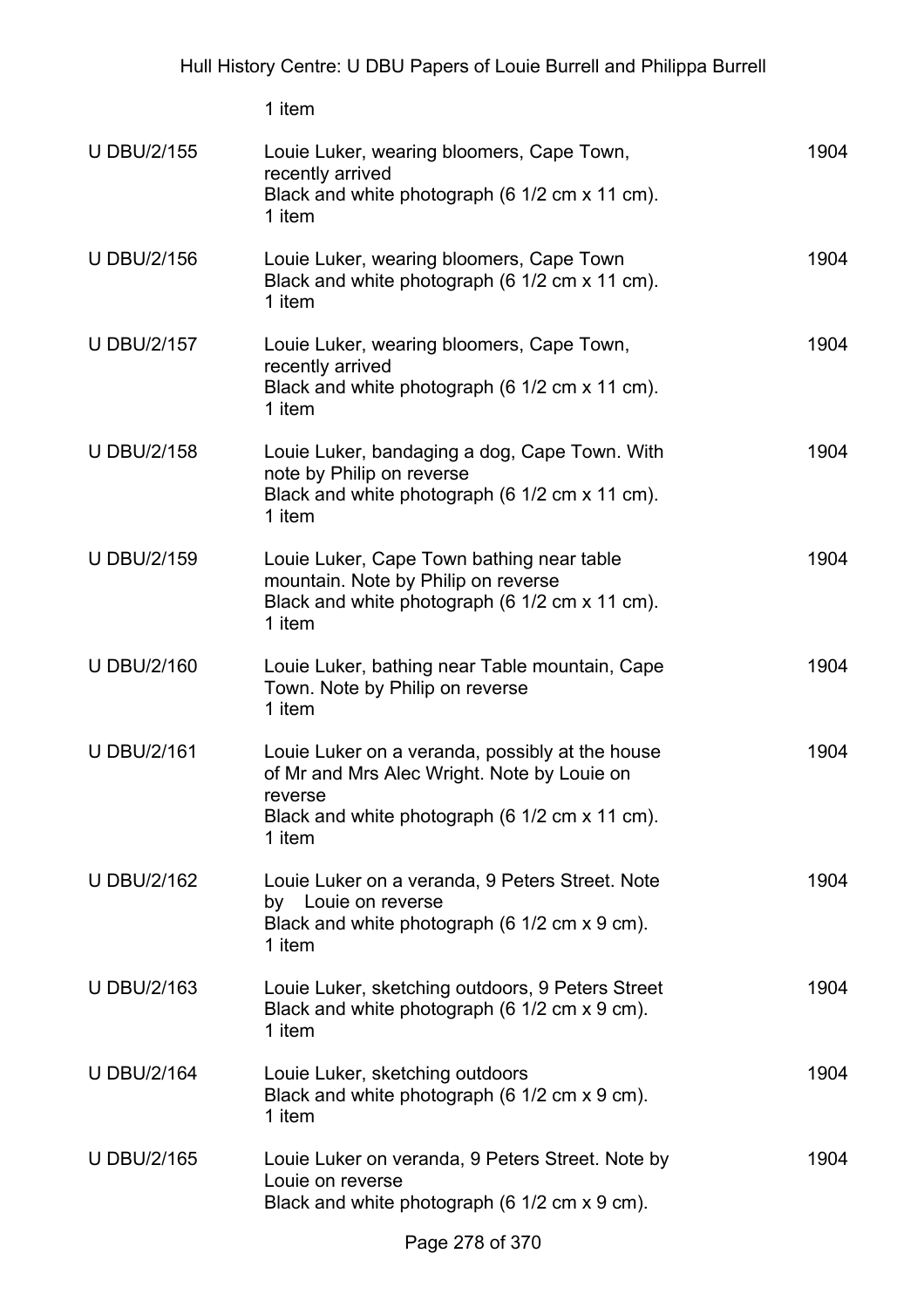|                    | 1 item                                                                                                                                                   |      |
|--------------------|----------------------------------------------------------------------------------------------------------------------------------------------------------|------|
| <b>U DBU/2/166</b> | Louie Luker and Mrs Morton bathing. Note on<br>reverse<br>Black and white photograph (8 1/2 cm x 8 1/2 cm).<br>1 item                                    | 1904 |
| <b>U DBU/2/167</b> | Louie Luker bathing<br>Black and white photograph (8 1/2 cm x 8 1/2 cm).<br>1 item                                                                       | 1904 |
| <b>U DBU/2/168</b> | Louie Luker bathing<br>Black and white photograph (8 1/2 cm x 8 1/2 cm).<br>1 item                                                                       | 1904 |
| <b>U DBU/2/169</b> | Louie Luker bathing<br>Black and white photograph (8 1/2 cm x 8 1/2 cm).<br>1 item                                                                       | 1904 |
| <b>U DBU/2/170</b> | Louie Luker and Mrs Morton bathing<br>Black and white photograph (4 1/2 cm x 8 1/2 cm).<br>1 item                                                        | 1904 |
| <b>U DBU/2/171</b> | Louie Luker bathing<br>Black and white photograph (4 1/2 cm x 8 1/2 cm).<br>1 item                                                                       | 1904 |
| <b>U DBU/2/172</b> | Philip Burrell on a horse, Johannesburg<br>Black and white photograph (10 cm x 12 1/2 cm).<br>1 item                                                     | 1904 |
| <b>U DBU/2/173</b> | Philip Burrell on a horse, Johannesburg<br>Black and white photograph (7 cm x 10 cm).<br>1 item                                                          | 1904 |
| <b>U DBU/2/174</b> | Philip Burrell on a horse, Johannesburg<br>Black and white photograph (7 cm x 10 cm).<br>1 item                                                          | 1904 |
| <b>U DBU/2/175</b> | Louie Burrell and carriage and four on veldt. Philip<br>Burrell on box. Note by Louie on reverse<br>Black and white photograph (7 cm x 10 cm).<br>1 item | 1904 |
| <b>U DBU/2/176</b> | Louie Burrell and carriage and four on veldt. Philip<br>Burrell on box<br>Black and white photograph (7 cm x 10 cm).<br>1 item                           | 1904 |
| <b>U DBU/2/177</b> | Louie Burrell on horse in a garden, Saratoga<br>Avenue, Johannesburg. Note by Louie on the<br>reverse                                                    | 1904 |
|                    |                                                                                                                                                          |      |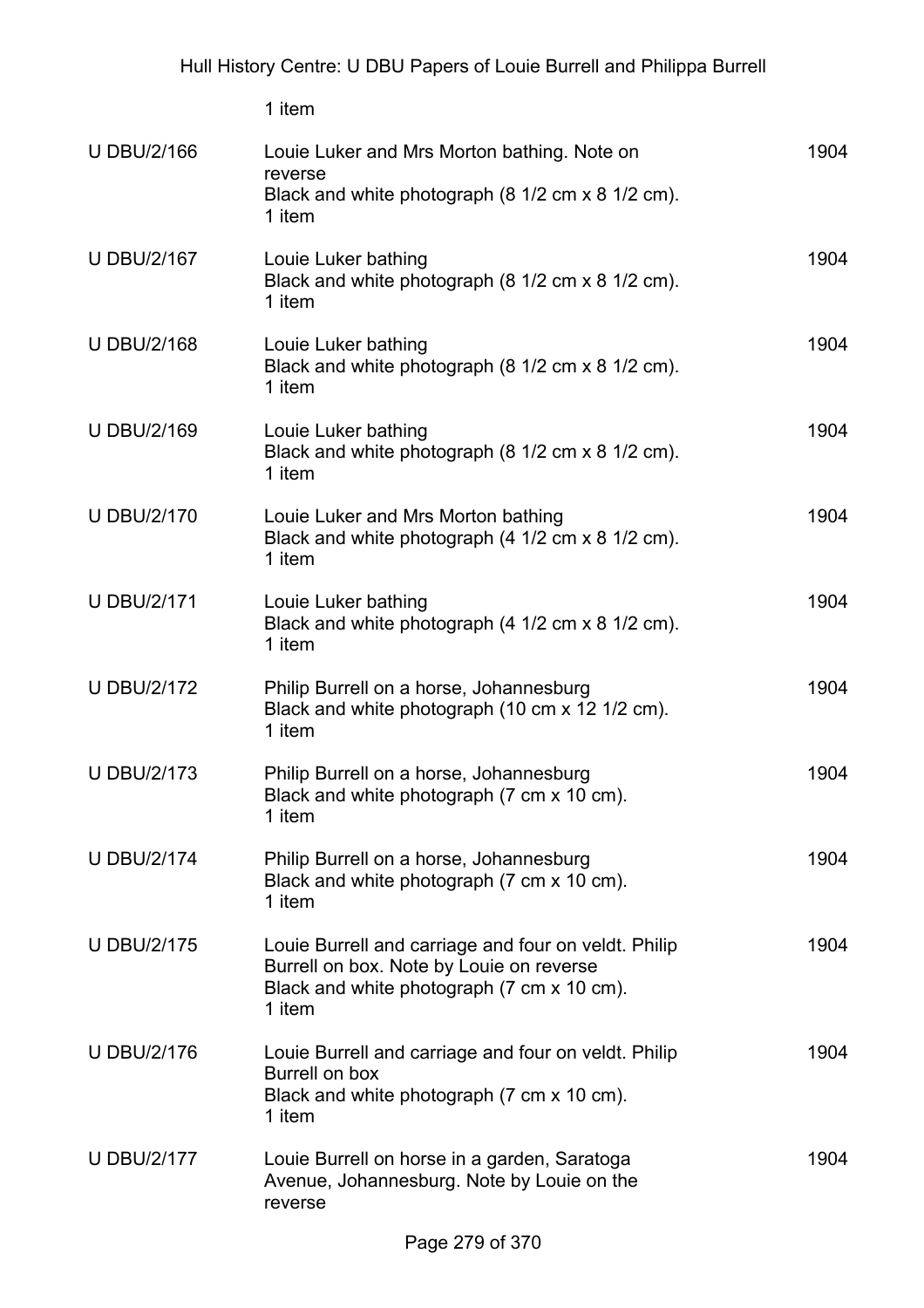|                    | Black and white photograph (7 cm x 10 cm).<br>1 item                                                                                   |        |
|--------------------|----------------------------------------------------------------------------------------------------------------------------------------|--------|
| <b>U DBU/2/178</b> | Louie holding a horse, Johannesburg. Note by<br>Louie on the reverse<br>Black and white photograph (7 cm x 10 cm).<br>1 item           | c.1904 |
| <b>U DBU/2/179</b> | Philip Burrell in a car on Veldt. Note by Louie on<br>the reverse<br>Black and white photograph (7 cm x 10 cm).<br>1 item              | c.1904 |
| <b>U DBU/2/180</b> | Louie Burrell in a car on Veldt. Note by Louie on<br>the reverse<br>Black and white photograph (7 cm x 10 cm).<br>1 item               | c.1904 |
| <b>U DBU/2/181</b> | Philip Burrell by a river. Note by Louie on reverse<br>Black and white photograph (7 cm x 10 cm).<br>1 item                            | c.1904 |
| <b>U DBU/2/182</b> | Philip Burrell by a river. Note by Louie on reverse<br>Black and white photograph (7 cm x 10 cm).<br>1 item                            | c.1904 |
| <b>U DBU/2/183</b> | Philip Burrell in the countryside. Note by Louie on<br>reverse<br>Black and white photograph (2 1/2 cm x 9 cm).<br>1 item              | c.1904 |
| <b>U DBU/2/184</b> | Man with a horse and trap. Note by Philip on<br>reverse<br>Black and white photograph (7 cm x 13 cm).<br>1 item                        | c.1904 |
| <b>U DBU/2/185</b> | Louie Burrell with group picnicking, Pretoria. Note<br>by Louie on reverse<br>Black and white photograph (7 cm x 11 cm).<br>1 item     | c.1904 |
| <b>U DBU/2/186</b> | Donkey race at gymkhana organised by Philip<br><b>Burrell</b><br>Black and white photograph (12 cm x 17 cm).<br>1 item                 | 1905   |
| <b>U DBU/2/187</b> | Louie Burrell in a church. Note by Philip Burrell on<br>reverse<br>Black and white photograph (12 1/2 cm x 17 1/2<br>$cm)$ .<br>1 item | c.1905 |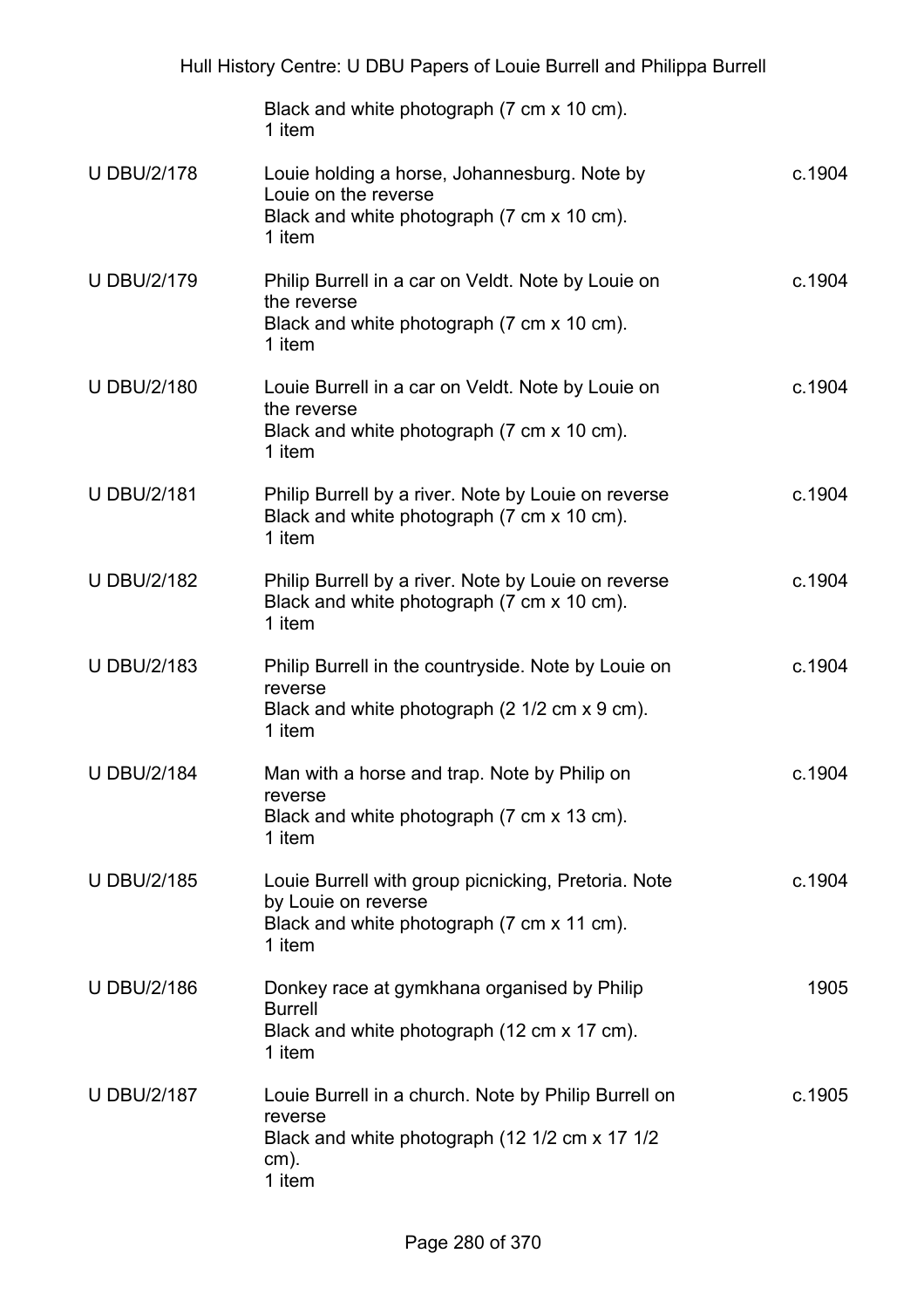Hull History Centre: U DBU Papers of Louie Burrell and Philippa Burrell

| <b>U DBU/2/188</b> | Louie and Philippa Burrell, Worthing<br>Black and white photograph (6 1/2 cm x 10 1/2<br>$cm)$ .<br>1 item                      | Mar 1908    |
|--------------------|---------------------------------------------------------------------------------------------------------------------------------|-------------|
| <b>U DBU/2/189</b> | Louie and Philippa Burrell, Worthing<br>Black and white photograph (6 cm x 9 cm).<br>1 item                                     | Mar 1908    |
| <b>U DBU/2/190</b> | Philippa Burrell with nurse, Worthing<br>Black and white photograph (6 1/2 cm x 10 1/2<br>$cm)$ .<br>1 item                     | Mar 1908    |
| <b>U DBU/2/191</b> | Philippa Burrell with nurse, Worthing.<br>Black and white photograph (6 1/2 cm x 9 cm).<br>1 item                               | Mar 1908    |
| <b>U DBU/2/192</b> | Louie and Philippa Burrell, Worthing<br>Black and white photograph (3 1/2 cm x 5 cm ).<br>1 item                                | Mar 1908    |
| <b>U DBU/2/193</b> | Louie and Philippa Burrell, Worthing<br>Black and white photograph (3 1/2 cm x 5 cm).<br>1 item                                 | Mar 1908    |
| <b>U DBU/2/194</b> | Philippa Burrell, baptismal picture. Painted frame<br>by Louie Burrell<br>Black and white photograph (15 cm x 19 cm).<br>1 item | 14 Mar 1908 |
| <b>U DBU/2/195</b> | Philippa Burrell aged 1 year. Note by Louie on<br>reverse<br>Black and white photograph (10 cm x 14 cm).<br>1 item              | 20 Jan 1909 |
| <b>U DBU/2/196</b> | Philippa Burrell, aged 1 year<br>Black and white photograph (10 cm x 14 cm).<br>1 item                                          | 1909        |
| <b>U DBU/2/197</b> | Philippa Burrell aged 1 year. Note by Louie on<br>reverse<br>Black and white photograph (10 cm x 14 cm).<br>1 item              | 20 Jan 1909 |
| <b>U DBU/2/198</b> | Philippa Burrell aged 1 year<br>Black and white photograph.<br>1 item                                                           | 1909        |
| <b>U DBU/2/199</b> | Philippa Burrell aged 1 year<br>Black and white postcard.<br>1 item                                                             | 1909        |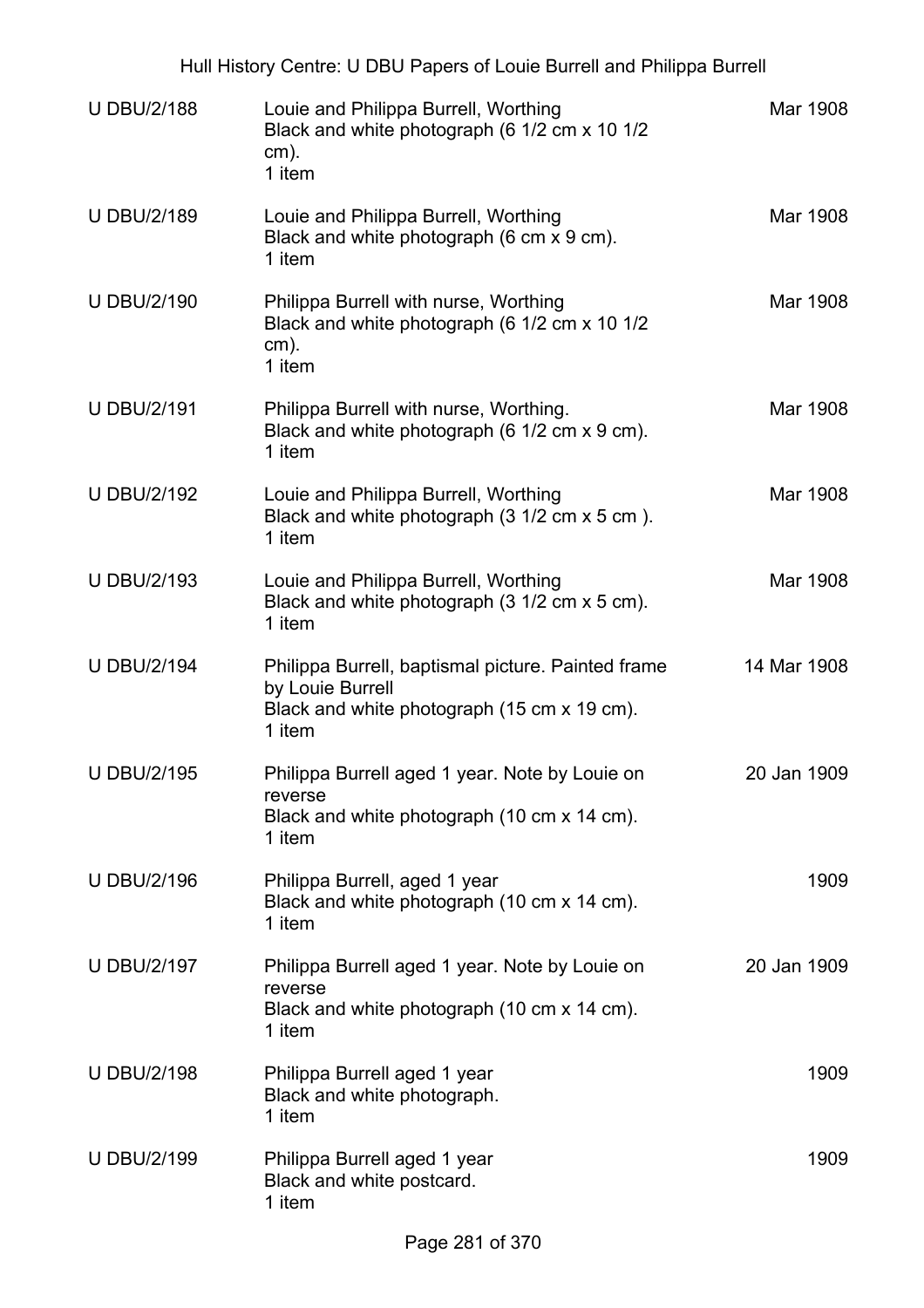| <b>U DBU/2/200</b> | Philippa Burrell aged 1 year<br>Black and white postcard.<br>1 item                                                          | 1909        |
|--------------------|------------------------------------------------------------------------------------------------------------------------------|-------------|
| <b>U DBU/2/201</b> | Philippa Burrell aged 1 year<br>Black and white photograph.<br>1 item                                                        | 1909        |
| <b>U DBU/2/202</b> | Philippa Burrell aged 1 year<br>Black and white postcard.<br>1 item                                                          | 1909        |
| <b>U DBU/2/203</b> | Philippa Burrell aged 1 year. Note by Louie on<br>reverse<br>Black and white photograph (10 cm x 14 cm).<br>1 item           | 20 Jan 1909 |
| <b>U DBU/2/204</b> | Philippa Burrell aged 1 year.<br>Black and white postcard.<br>1 item                                                         | 1909        |
| <b>U DBU/2/205</b> | Philippa Burrell in a perambulator with Louie<br><b>Burrell</b><br>Black and white photograph (12 cm x 16 1/2 cm).<br>1 item | c.1909      |
| <b>U DBU/2/206</b> | Philippa Burrell in a perambulator<br>Black and white photograph (12 cm x 16 1/2 cm).<br>1 item                              | c.1909      |
| <b>U DBU/2/207</b> | Philippa Burrell in a perambulator<br>Black and white photograph (12 cm x 16 1/2 cm).<br>1 item                              | c.1909      |
| <b>U DBU/2/208</b> | Philippa Burrell in a perambulator<br>Black and white photograph (8 cm x 11 cm).<br>1 item                                   | c.1909      |
| <b>U DBU/2/209</b> | Philippa Burrell in a perambulator.<br>Black and white photograph (8 cm x 11 cm).<br>1 item                                  | c.1909      |
| <b>U DBU/2/210</b> | Philippa Burrell in a perambulator.<br>Black and white photograph (8 cm x 11 cm).<br>1 item                                  | c.1909      |
| <b>U DBU/2/211</b> | Philippa Burrell in a perambulator.<br>Black and white photograph (8 cm x 11 cm).<br>1 item                                  | c.1909      |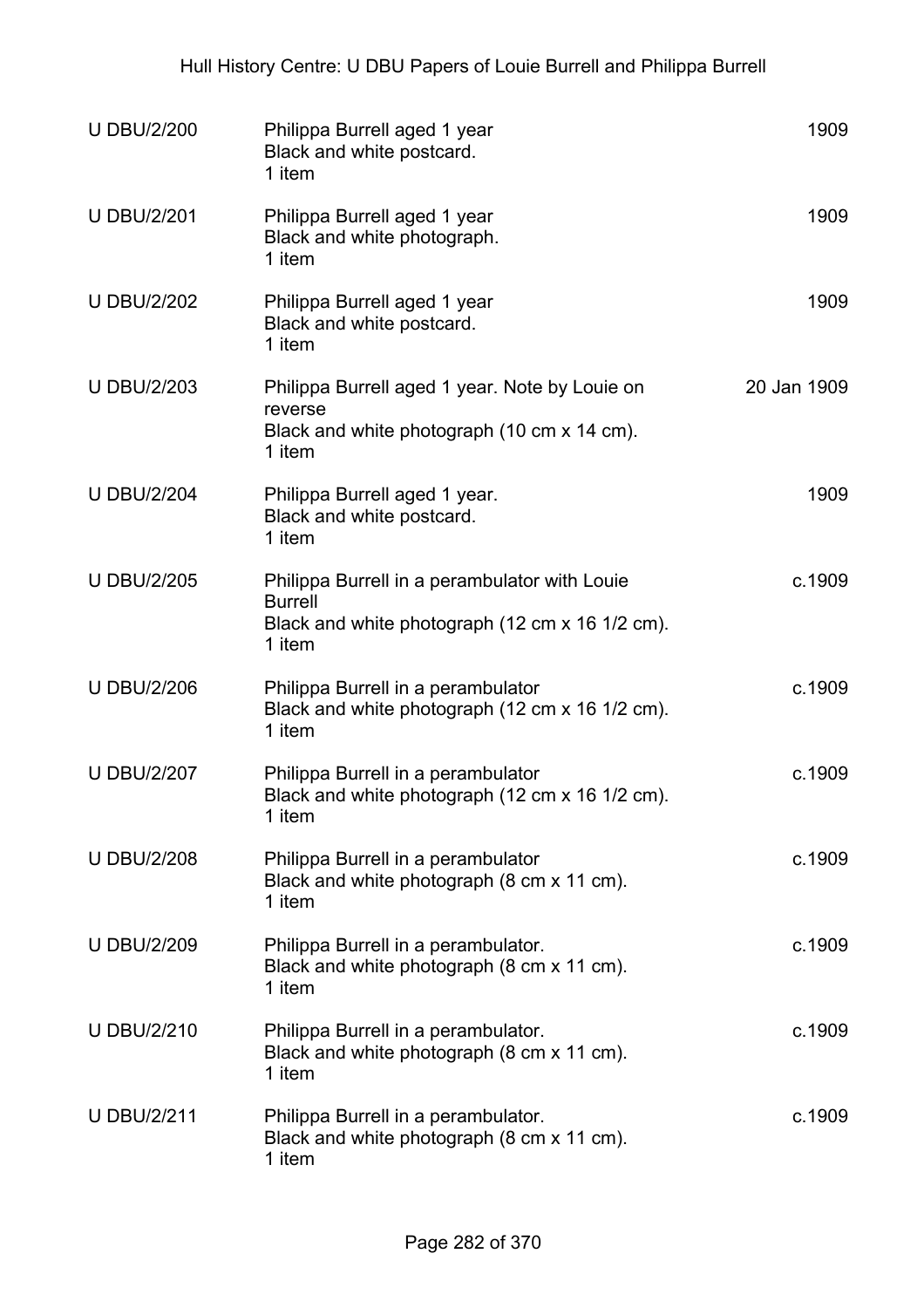| <b>U DBU/2/212</b> | Philippa Burrell in a deckchair<br>Black and white photograph (8 cm x 10 1/2 cm).<br>1 item                                                                  | c.1909 |
|--------------------|--------------------------------------------------------------------------------------------------------------------------------------------------------------|--------|
| <b>U DBU/2/213</b> | Philippa Burrell in a deckchair<br>Black and white photograph (8 cm x 10 1/2 cm).<br>1 item                                                                  | c.1909 |
| <b>U DBU/2/214</b> | Louie and Philippa Burrell picnicking by a river<br>Black and white photograph (12 cm x 16 1/2 cm).<br>1 item                                                | c.1909 |
| <b>U DBU/2/215</b> | Louie and Philippa Burrell picnicking by a river<br>Black and white photograph (9 cm x 12 cm).<br>1 item                                                     | c.1909 |
| <b>U DBU/2/216</b> | Philippa Burrell, aged 2 with Amy and Ada Luker<br>in a window, 22 Campden Hill Square<br>Black and white photograph (8 1/2 cm x 10 cm).<br>1 item           | c.1910 |
| <b>U DBU/2/217</b> | Philippa Burrell, aged 2 with Amy and Ada Luker<br>in a window, 22 Campden Hill Square<br>Black and white photograph (8 1/2 cm x 10 cm).<br>1 item           | c.1910 |
| <b>U DBU/2/218</b> | Philippa Burrell aged 2 and Harry Luker in a<br>window, 22 Campden Hill Square<br>Black and white photograph (8 cm x 8 1/2 cm).<br>1 item                    | c.1910 |
| <b>U DBU/2/219</b> | Philippa Burrell aged 2 and Ada and Harry Luker<br>in a window, 22 Campden Hill Square<br>Black and white photograph (7 1/2 cm x 12 1/2<br>$cm)$ .<br>1 item | c.1910 |
| <b>U DBU/2/220</b> | Philippa and Louie Burrell with Ada Luker in a<br>window, 22 Campden Hill Square<br>Black and white photograph (8 1/2 cm x 11 cm).<br>1 item                 | c.1910 |
| <b>U DBU/2/221</b> | Philippa and Louie Burrell with Ada Luker in a<br>window, 22 Campden Hill Square<br>Black and white photograph (8 1/2 cm x 11 cm).<br>1 item                 | c.1910 |
| <b>U DBU/2/222</b> | Philippa and Louie Burrell with Ada Luker in a<br>window, 22 Campden Hill Square<br>Black and white photograph (8 1/2 cm x 11 cm).<br>1 item                 | c.1910 |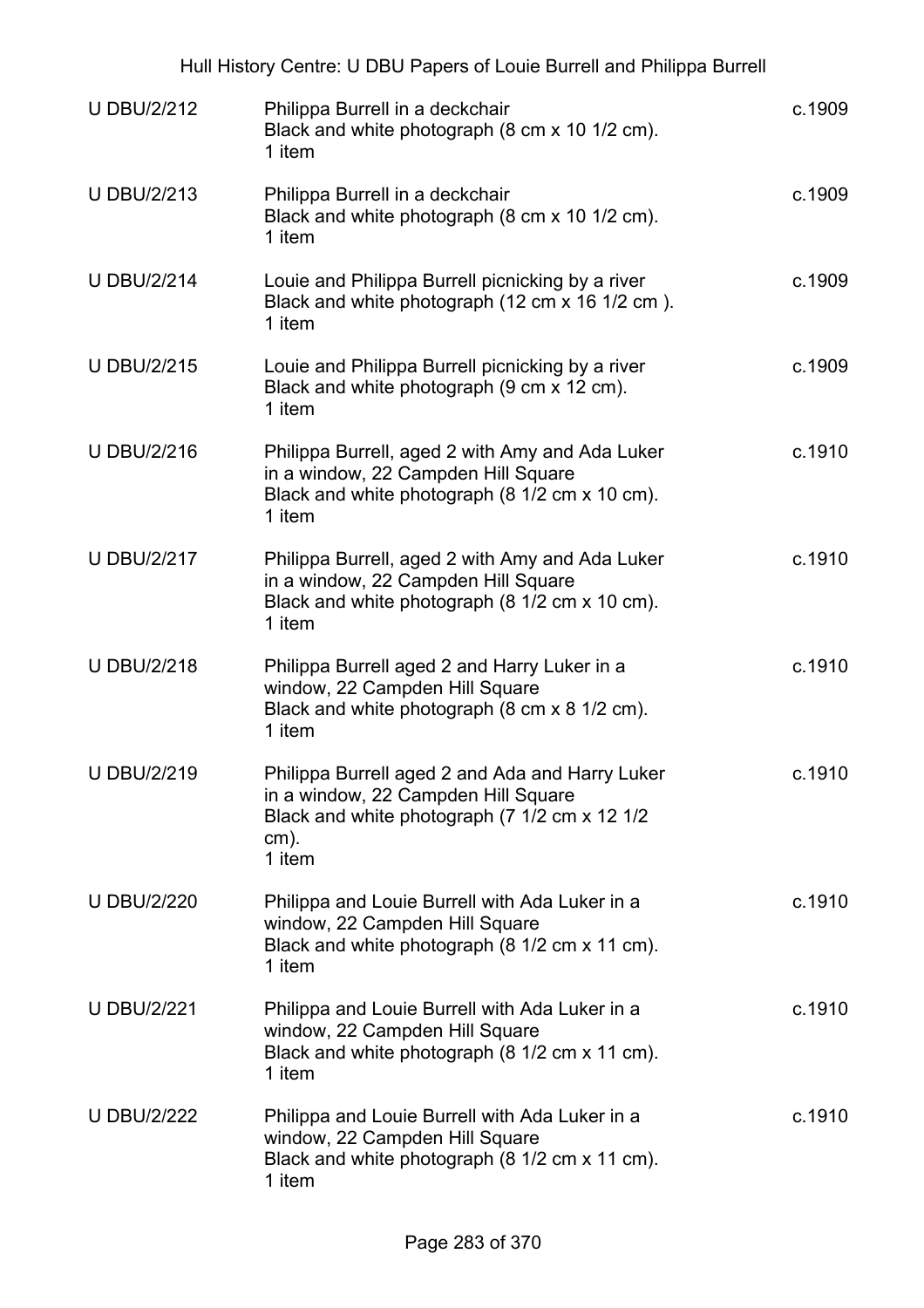| <b>U DBU/2/223</b> | Philippa Burrell, aged 3<br>Black and white photograph, oval (19 cm x 28)<br>$cm)$ .<br>1 item       | c.1911 |
|--------------------|------------------------------------------------------------------------------------------------------|--------|
| <b>U DBU/2/224</b> | Philippa Burrell, aged 3.<br>Black and white photograph (6 1/2 cm x 9 cm).<br>1 item                 | c.1911 |
| <b>U DBU/2/225</b> | Philippa Burrell, aged 3<br>Black and white photograph (6 1/2 cm x 9 cm).<br>1 item                  | c.1911 |
| <b>U DBU/2/226</b> | Philippa Burrell, aged 3.<br>Black and white photograph (8 1/2 cm x 11 cm).<br>1 item                | c.1911 |
| <b>U DBU/2/227</b> | Philippa Burrell, aged 3<br>Black and white photograph, oval (8 1/2 cm x 11<br>cm).<br>1 item        | c.1911 |
| <b>U DBU/2/228</b> | Philippa Burrell, aged 3<br>Black and white photograph, oval (8 1/2 cm x 11<br>$cm)$ .<br>1 item     | c.1911 |
| <b>U DBU/2/229</b> | Philippa Burrell, aged 3<br>Black and white photograph, oval (19 cm x 25 1/2<br>cm).<br>1 item       | c.1911 |
| <b>U DBU/2/230</b> | Philippa Burrell, aged 3<br>Black and white photograph, oval (17 1/2 cm x 20<br>$1/2$ cm).<br>1 item | c.1911 |
| <b>U DBU/2/231</b> | Philippa Burrell, aged 3<br>Black and white photograph, oval (8 cm x 10 1/2<br>cm).<br>1 item        | c.1911 |
| <b>U DBU/2/232</b> | Philippa Burrell, aged 3<br>Black and white photograph (5 1/2 cm x 8 cm).<br>1 item                  | c.1911 |
| <b>U DBU/2/233</b> | Philippa Burrell, aged 3<br>Black and white photograph, oval (7 cm x 9 cm).<br>1 item                | c.1911 |
| <b>U DBU/2/234</b> | Philippa Burrell, aged 3<br>Black and white photograph (10 1/2 cm x 15 cm).                          | c.1911 |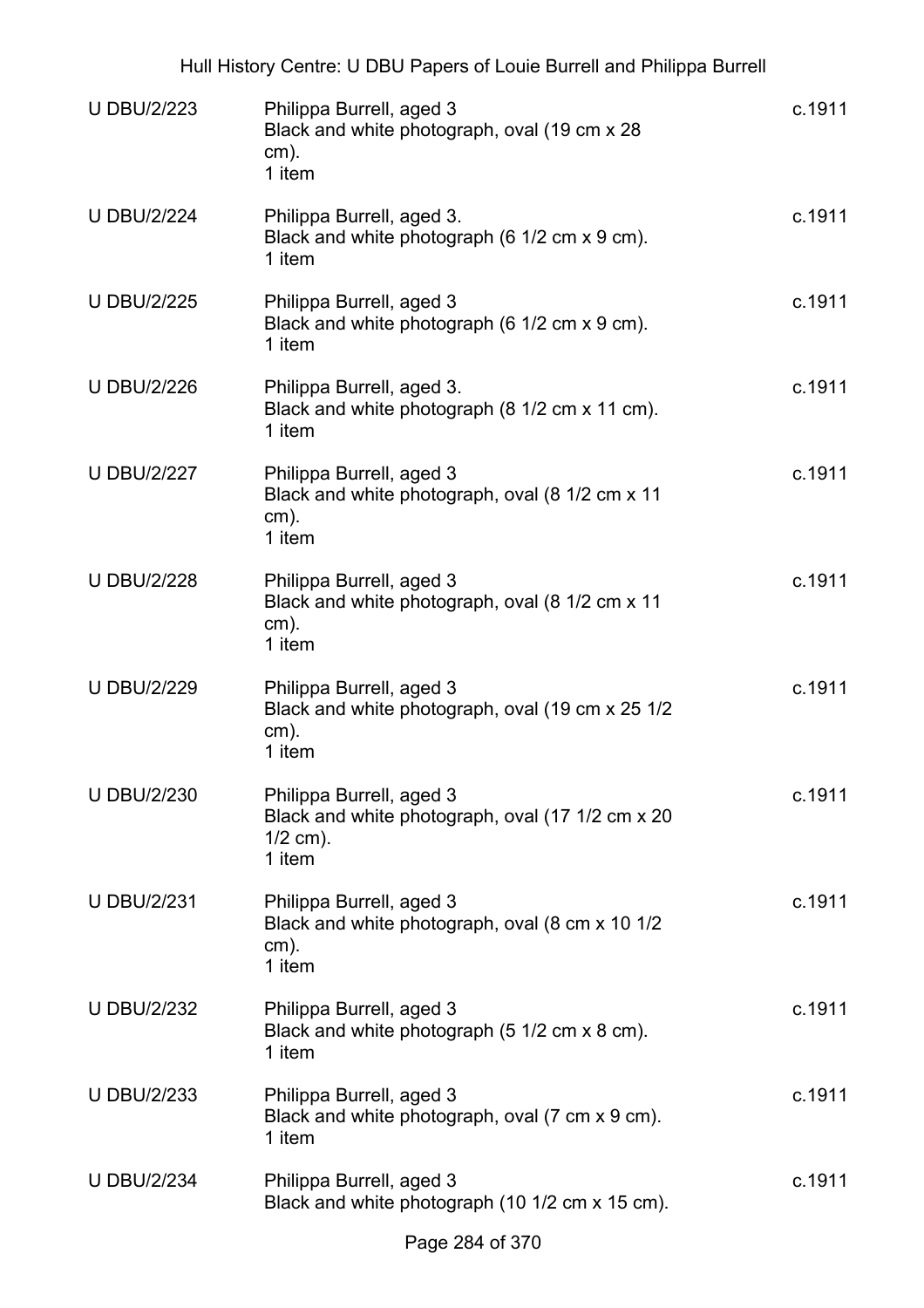|                    | 1 item                                                                                           |        |
|--------------------|--------------------------------------------------------------------------------------------------|--------|
| <b>U DBU/2/235</b> | Philippa Burrell, aged 3<br>Black and white photograph, oval (9 1/2 cm x 12<br>$cm)$ .<br>1 item | c.1911 |
| <b>U DBU/2/236</b> | Philippa Burrell, aged 3<br>Black and white photograph (5 1/2 cm x 9 cm).<br>1 item              | c.1911 |
| <b>U DBU/2/237</b> | Philippa Burrell, aged 3<br>Black and white photograph (6 1/2 cm x 10 cm).<br>1 item             | c.1911 |
| <b>U DBU/2/238</b> | Philippa Burrell, aged 3.<br>Black and white photograph (5 1/2 cm x 9 cm).<br>1 item             | c.1911 |
| <b>U DBU/2/239</b> | Philippa Burrell, aged 3<br>Black and white photograph (7 1/2 cm x 10 1/2<br>$cm)$ .<br>1 item   | c.1911 |
| <b>U DBU/2/240</b> | Philippa Burrell, aged 3<br>Black and white photograph (7 1/2 cm x 11 cm).<br>1 item             | c.1911 |
| <b>U DBU/2/241</b> | Philippa Burrell, aged 3<br>Black and white photograph (7 1/2 cm x 11 cm).<br>1 item             | c.1911 |
| <b>U DBU/2/242</b> | Philippa Burrell, aged 3<br>Black and white photograph (6 1/2 cm x 10 cm).<br>1 item             | c.1911 |
| <b>U DBU/2/243</b> | Philippa Burrell, aged 3<br>Black and white photograph (6 1/2 cm x 10 cm).<br>1 item             | c.1911 |
| <b>U DBU/2/244</b> | Philippa Burrell, aged 3<br>Black and white photograph, oval (8 cm x 10 1/2<br>$cm)$ .<br>1 item | c.1911 |
| <b>U DBU/2/245</b> | Philippa Burrell, aged 3<br>Black and white photograph, oval (8 cm x 10 1/2<br>$cm)$ .<br>1 item | c.1911 |
| <b>U DBU/2/246</b> | Philippa Burrell, aged 3<br>Black and white photograph, oavl (8 cm x 10 1/2                      | c.1911 |
|                    |                                                                                                  |        |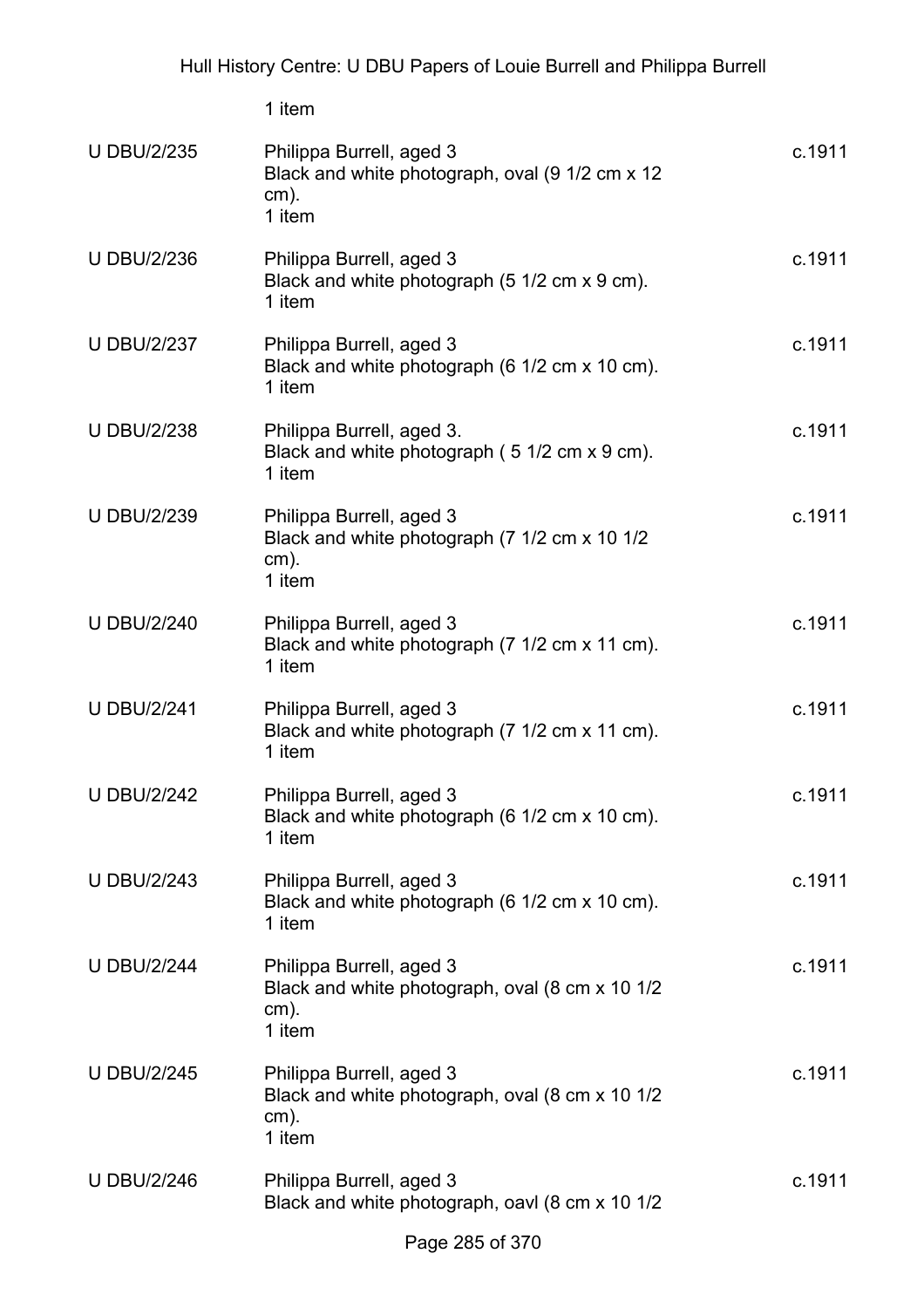|                    | $cm)$ .<br>1 item                                                                                   |        |
|--------------------|-----------------------------------------------------------------------------------------------------|--------|
| <b>U DBU/2/247</b> | Philippa Burrell, aged 3<br>Black and white photograph, oval, (8 cm x 10 1/2<br>$cm)$ .<br>1 item   | c.1911 |
| <b>U DBU/2/248</b> | Philippa Burrell, aged 3<br>Black and white photograph, oval, (8 cm x 10 1/2<br>$cm)$ .<br>1 item   | c.1911 |
| <b>U DBU/2/249</b> | Philippa Burrell, aged 3 with a toy horse<br>Black and white photograph.<br>1 item                  | c.1911 |
| <b>U DBU/2/250</b> | Philippa Burrell, aged 3 with a toy horse<br>Black and white photograph (6 cm x 9 cm).<br>1 item    | c.1911 |
| <b>U DBU/2/251</b> | Philippa Burrell, aged 3 with a ball<br>Black and white photograph (6 cm x 9 cm).<br>1 item         | c.1911 |
| <b>U DBU/2/252</b> | Philippa Burrell aged 3 in a smock dress<br>Black and white photograph (7 cm x 11 cm).<br>1 item    | c.1911 |
| <b>U DBU/2/253</b> | Philippa Burrell aged 3 in a smock dress<br>Black and white photograph (7 cm x 11 cm).<br>1 item    | c.1911 |
| <b>U DBU/2/254</b> | Philippa Burrell aged 3 in a smock dress<br>Black and white photograph (7 cm x 9 cm).<br>1 item     | c.1911 |
| <b>U DBU/2/255</b> | Philippa Burrell aged 3 in a smock dress<br>Black and white photograph (8 cm x 11 cm).<br>1 item    | c.1911 |
| <b>U DBU/2/256</b> | Philippa Burrell aged 3 in a smock dress<br>Black and white photograph (8 cm x 11 cm).<br>1 item    | c.1911 |
| <b>U DBU/2/257</b> | Philippa Burrell aged 3 on a grassy bank<br>Black and white photograph (6 1/2 cm x 9 cm).<br>1 item | c.1911 |
| U DBU/2/258        | Philippa Burrell aged 3 on a grassy bank                                                            | c.1911 |

U DBU/2/258 Philippa Burrell aged 3 on a grassy bank Black and white photograph (6 1/2 cm x 9 cm). 1 item c.1911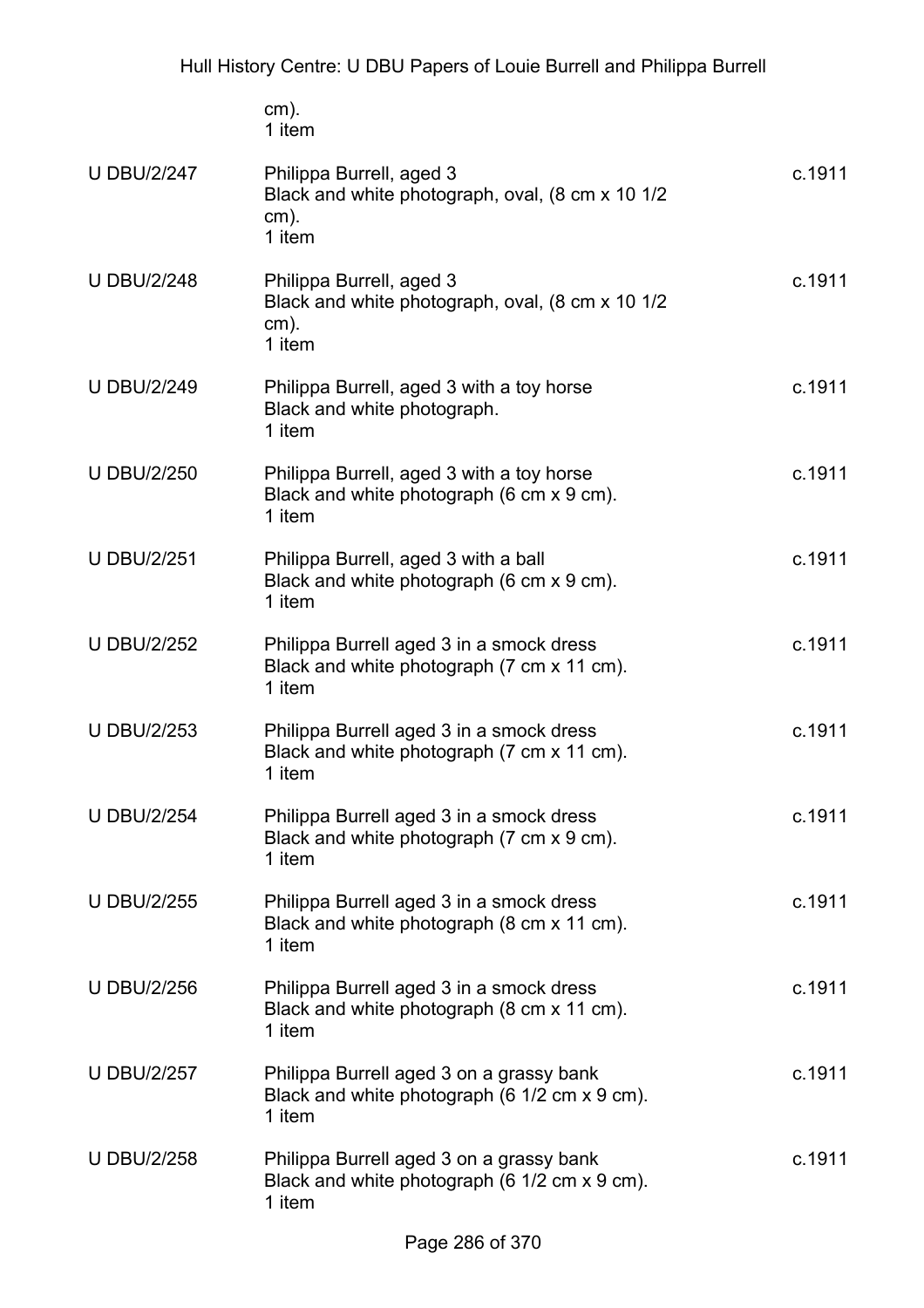| <b>U DBU/2/259</b> | Philippa Burrell aged 3 in group<br>Black and white photograph (6 1/2 cm x 9 1/2 cm).<br>1 item    | c.1911 |
|--------------------|----------------------------------------------------------------------------------------------------|--------|
| <b>U DBU/2/260</b> | Philippa Burrell aged 3 in smock dress<br>Black and white photograph (8 cm x 10 1/2 cm).<br>1 item | c.1911 |
| <b>U DBU/2/261</b> | Philippa Burrell aged 3, Switzerland<br>Black and white photograph (6 cm x 10 cm).<br>1 item       | c.1911 |
| <b>U DBU/2/262</b> | Philippa Burrell aged 3, Switzerland.<br>Black and white photograph (6 cm x 10 cm).<br>1 item      | c.1911 |
| <b>U DBU/2/263</b> | Philippa Burrell aged 3, Switzerland<br>Black and white photograph (6 cm x 10 cm).<br>1 item       | c.1911 |
| <b>U DBU/2/264</b> | Philippa Burrell aged 3, Switzerland.<br>Black and white photograph (6 cm x 10 cm).<br>1 item      | c.1911 |
| <b>U DBU/2/265</b> | Philippa Burrell aged 4<br>Black and white photograph (16 cm x 21 1/2 cm).<br>1 item               | c.1912 |
| <b>U DBU/2/266</b> | Philippa Burrell aged 4<br>Black and white photograph (11 cm x 16 cm).<br>1 item                   | c.1912 |
| <b>U DBU/2/267</b> | Philippa Burrell aged 4<br>Black and white photograph (11 cm x 16 cm).<br>1 item                   | c.1912 |
| <b>U DBU/2/268</b> | Philippa Burrell aged 4<br>Black and white photograph (10 1/2 cm x 16 cm).<br>1 item               | c.1912 |
| <b>U DBU/2/269</b> | Philippa Burrell aged 4<br>Black and white photograph (9 1/2 cm x 14 cm).<br>1 item                | c.1912 |
| <b>U DBU/2/270</b> | Philippa Burrell aged 4<br>Black and white photograph (10 1/2 cm x 16 cm).<br>1 item               | c.1912 |
| <b>U DBU/2/271</b> | Philippa Burrell aged 4<br>Black and white photograph (9 1/2 cm x 14 1/2<br>$cm)$ .                | c.1912 |
|                    |                                                                                                    |        |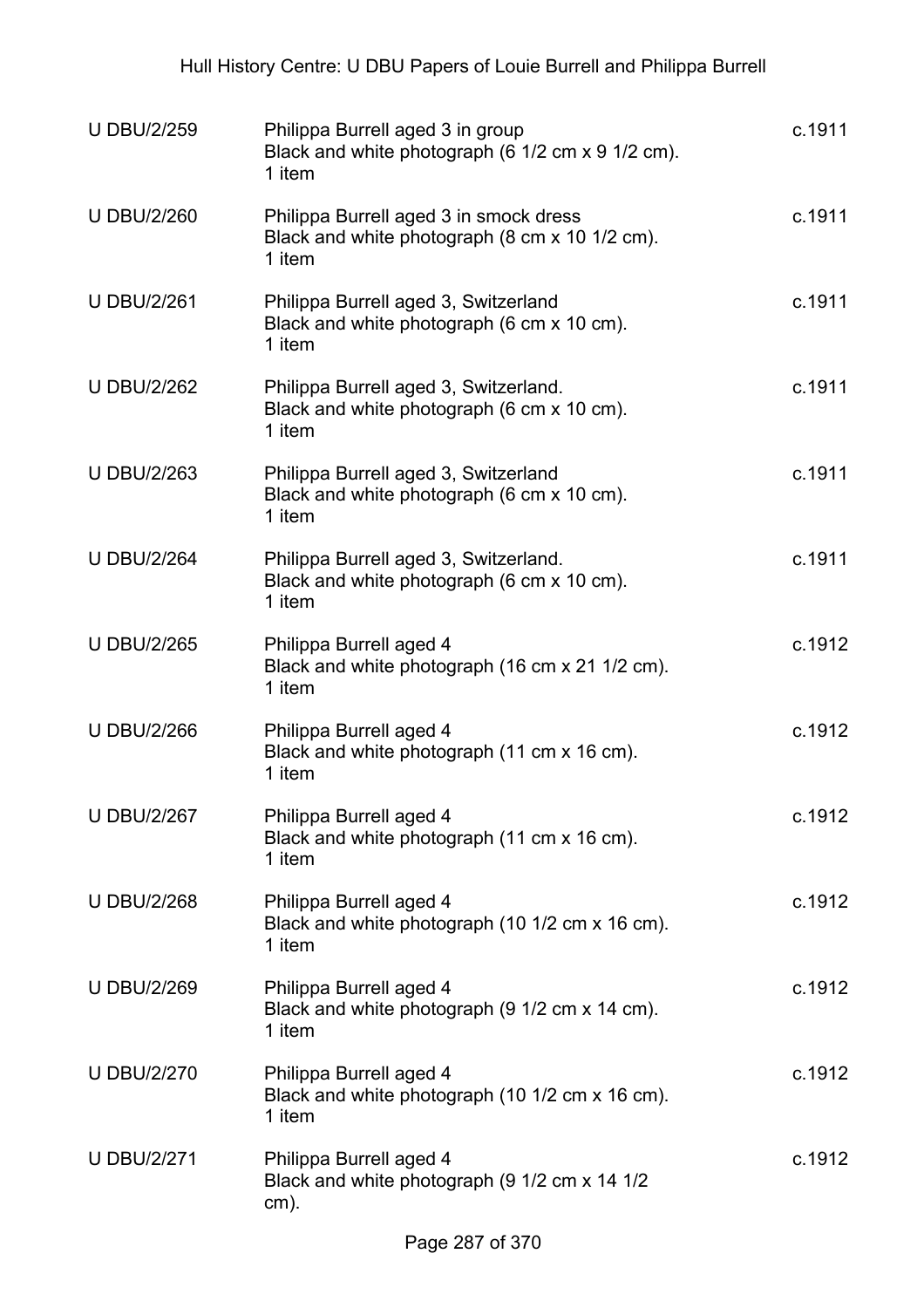|                    | 1 item                                                                                                                             |        |
|--------------------|------------------------------------------------------------------------------------------------------------------------------------|--------|
| <b>U DBU/2/272</b> | Philippa Burrell aged 4<br>Black and white photograph (9 cm x 14 1/2 cm).<br>1 item                                                | c.1912 |
| <b>U DBU/2/273</b> | Philippa Burrell aged 4<br>Black and white photograph, oval (9 1/2 cm x 12<br>$cm)$ .<br>1 item                                    | c.1912 |
| <b>U DBU/2/274</b> | Philippa Burrell aged 4<br>Black and white photograph (9 cm x 14 1/2 cm).<br>1 item                                                | c.1912 |
| <b>U DBU/2/275</b> | Philippa Burrell aged 4<br>Black and white photograph (9 cm x 14 1/2 cm).<br>1 item                                                | c.1912 |
| <b>U DBU/2/276</b> | Louie and Philippa Burrell<br>Black and white photograph (8 1/2 cm x 14 cm).<br>1 item                                             | c.1912 |
| <b>U DBU/2/277</b> | Louie and Philippa Burrell<br>Black and white photograph (8 1/2 cm x 14 cm).<br>1 item                                             | c.1912 |
| <b>U DBU/2/278</b> | Louie and Philippa Burrell, a young boy and a<br>poodle at a country house<br>Black and white photograph (9 cm x 11 cm).<br>1 item | c.1912 |
| <b>U DBU/2/279</b> | Louie and Philippa Burrell and dog at a county<br>house<br>Black and white photograph (9 cm x 11 1/2 cm).<br>1 item                | c.1912 |
| <b>U DBU/2/280</b> | Philippa Burrell aged 4 with a bare shoulder<br>Black and white photograph (10 cm x 12 1/2 cm).<br>1 item                          | c.1912 |
| <b>U DBU/2/281</b> | Black and white photograph (10 cm x 12 1/2 cm).<br>Philippa Burrell aged 4 with a bare shoulder<br>1 item                          | c.1912 |
| <b>U DBU/2/282</b> | Black and white photograph (10 cm x 12 1/2 cm).<br>Philippa Burrell aged 4 with a bare shoulder<br>1 item                          | c.1912 |
| <b>U DBU/2/283</b> | Black and white photograph (10 cm x 12 1/2 cm).<br>Philippa Burrell aged 4 with a bare shoulder<br>1 item                          | c.1912 |
|                    |                                                                                                                                    |        |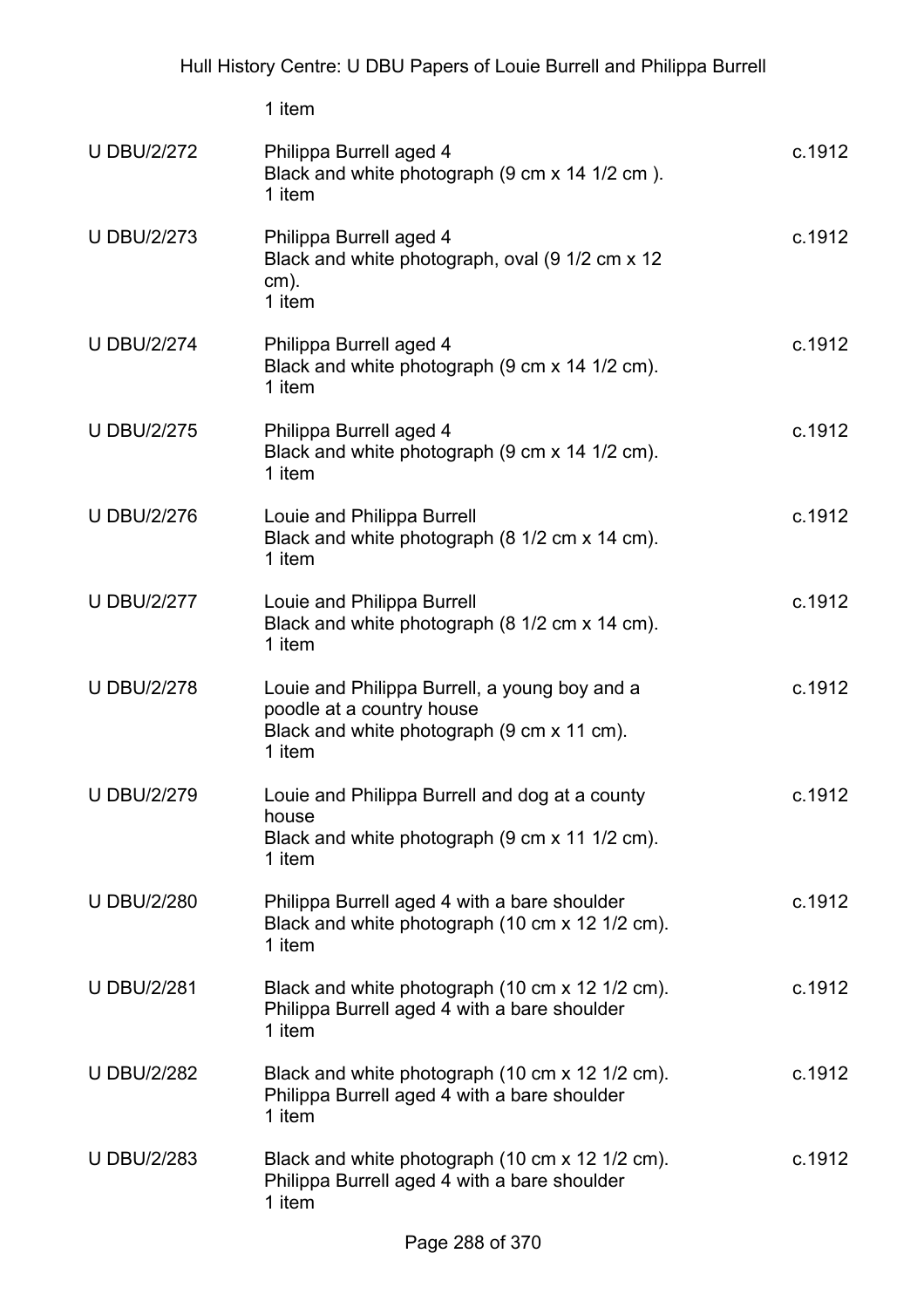| <b>U DBU/2/284</b> | Black and white photograph (10 cm x 12 1/2 cm).<br>Philippa Burrell aged 4 with a bare shoulder<br>1 item | c.1912 |
|--------------------|-----------------------------------------------------------------------------------------------------------|--------|
| <b>U DBU/2/285</b> | Black and white photograph (10 cm x 12 1/2 cm).<br>Philippa Burrell aged 4 with a bare shoulder<br>1 item | c.1912 |
| <b>U DBU/2/286</b> | Black and white photograph (10 cm x 12 1/2 cm).<br>Philippa Burrell aged 4 with a bare shoulder<br>1 item | c.1912 |
| <b>U DBU/2/287</b> | Black and white photograph (10 cm x 12 1/2 cm).<br>Philippa Burrell aged 4 with a bare shoulder<br>1 item | c.1912 |
| <b>U DBU/2/288</b> | Black and white photograph (9 1/2 cm x 12 1/2<br>cm). Philippa Burrell aged 4<br>1 item                   | c.1912 |
| <b>U DBU/2/289</b> | Black and white photograph (9 cm x 11 cm).<br>Philippa Burrell aged 4<br>1 item                           | c.1912 |
| <b>U DBU/2/290</b> | Black and white photograph (9 cm x 11 cm).<br>Philippa Burrell aged 4<br>1 item                           | c.1912 |
| <b>U DBU/2/291</b> | Black and white photograph (7 1/2 cm x 10 cm).<br>Philippa Burrell aged 4<br>1 item                       | c.1912 |
| <b>U DBU/2/292</b> | Black and white photograph (9 1/2 cm x 12 1/2).<br>Philippa Burrell aged 4<br>1 item                      | c.1912 |
| <b>U DBU/2/293</b> | Black and white photograph (8 1/2 cm x 11 cm).<br>Philippa Burrell aged 4<br>1 item                       | c.1912 |
| <b>U DBU/2/294</b> | Black and white photograph, oval (4 1/2 cm x 6<br>1/2 cm). Philippa Burrell aged 4<br>1 item              | c.1912 |
| <b>U DBU/2/295</b> | Black and white photograph (81 /2 cm x 12 1/2<br>cm). Philippa Burrell aged 4<br>1 item                   | c.1912 |
| <b>U DBU/2/296</b> | Black and white photograph (10 cm x 14 cm).<br>Louie Burrell, London before leaving for Canada<br>1 item  | 1912   |
|                    | $D_{\alpha\alpha\alpha}$ 200 of 270                                                                       |        |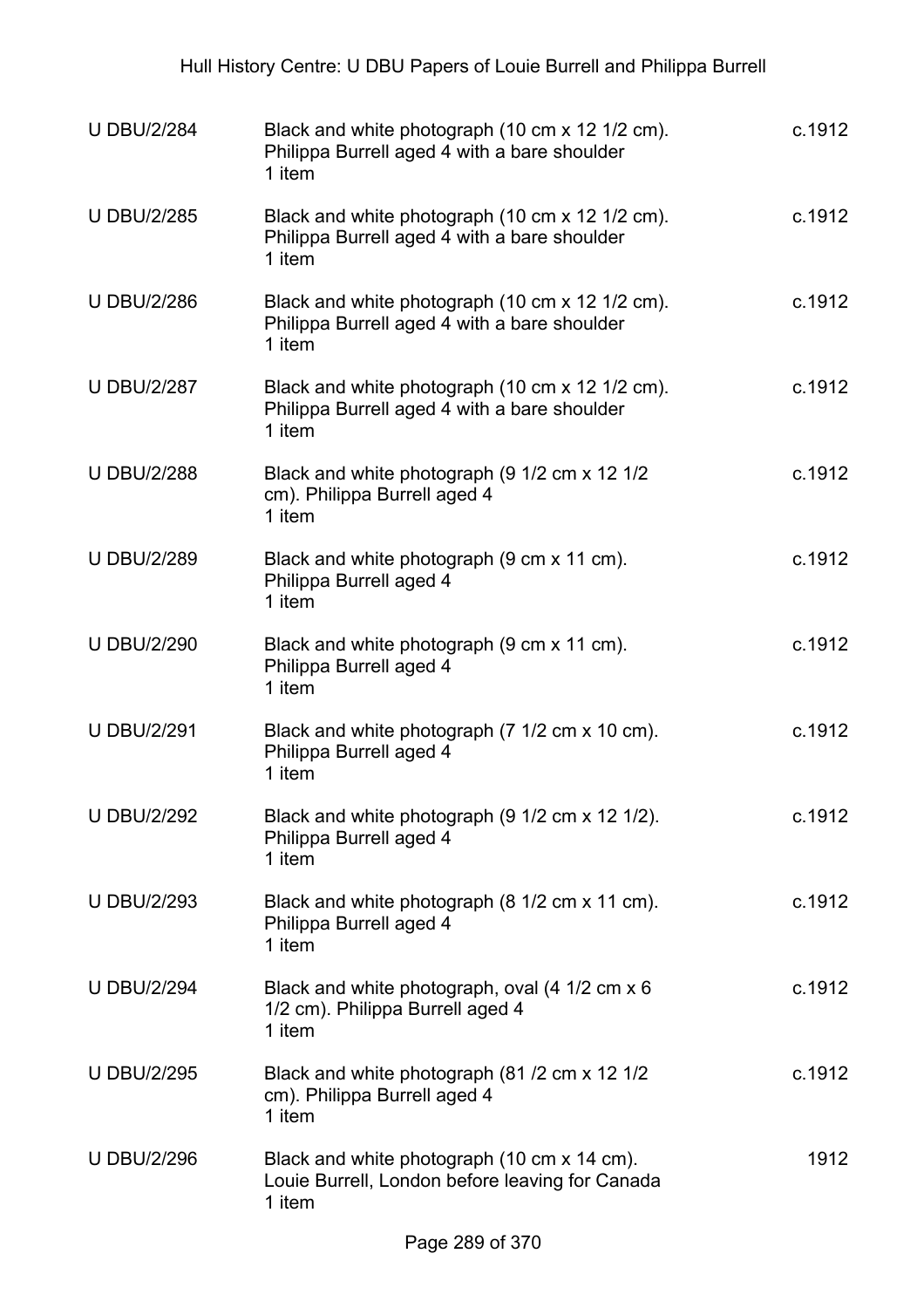| Black and white photograph (12 cm x 17 1/2 cm).<br>Hon. Martin Burrell, Ottawa, secretary of state and<br>minister for agriculture (Canada)<br>1 item | 1912 |
|-------------------------------------------------------------------------------------------------------------------------------------------------------|------|
| Black and white photograph (11 1/2 cm x 16 cm).<br>Hon. Martin Burrell, Ottawa, secretary of state and<br>minister for agriculture (Canada)<br>1 item | 1912 |
| Black and white photograph (10 cm x 15 cm).<br>Hon. Martin Burrell, Ottawa, secretary of state and<br>minister of agriculture (Canada)<br>1 item      | 1912 |
| Black and white photograph (7 1/2 cm x 11 1/2<br>cm). Philippa Burrell with a Roxborough porter<br>(Canada)<br>1 item                                 | 1912 |
| Black and white photograph (7 1/2 cm x 11 1/2<br>cm). Philippa Burrell with nurse in snow (Canada)<br>1 item                                          | 1912 |
| Black and white photograph (7 1/2 cm x 11 1/2<br>cm). Philippa Burrell with nurse in snow (Canada)<br>1 item                                          | 1912 |
| Black and white photograph (7 1/2 cm x 11 1/2<br>cm). Philippa Burrell with nurse in snow (Canada)<br>1 item                                          | 1912 |
| Black and white photograph (6 1/2 cm x 11 cm).<br>Philippa Burrell with nurse in snow (Canada)<br>1 item                                              | 1912 |
| Black and white photograph (6 1/2 cm x 11 cm).<br>Philippa Burrell with nurse in snow (Canada)<br>1 item                                              | 1912 |
| Black and white photograph (6 1/2 cm x 11 cm).<br>Philippa Burrell with nurse in snow (Canada)<br>1 item                                              | 1912 |
| Black and white photograph (6 1/2 cm x 11 cm).<br>Philippa Burrell in snow (Canada)<br>1 item                                                         | 1912 |
| Black and white photograph (6 1/2 cm x 11 cm).<br>Philippa Burrell in snow (Canada)<br>1 item                                                         | 1912 |
|                                                                                                                                                       |      |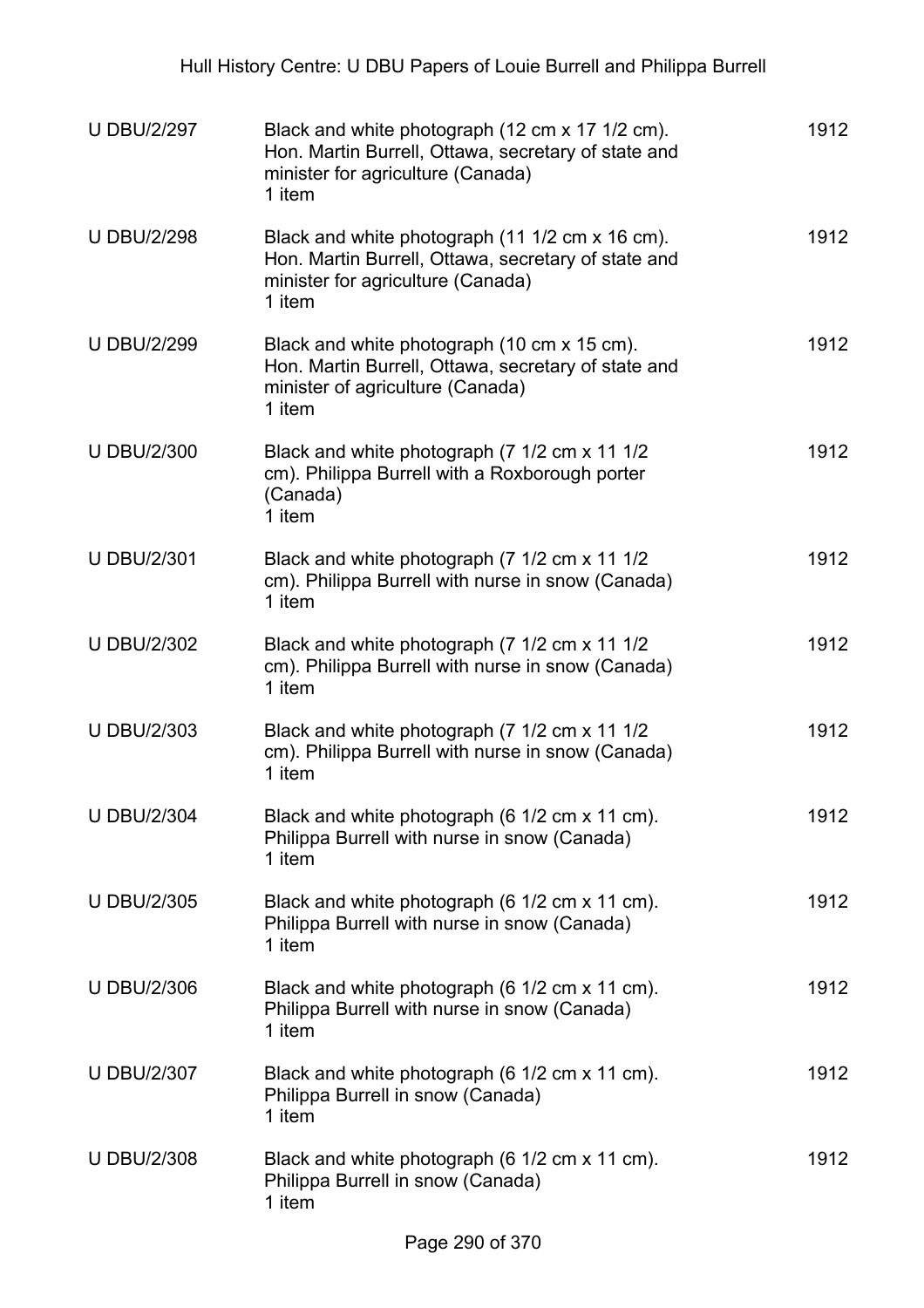| <b>U DBU/2/309</b> | Black and white photograph (9 1/2 cm x 12 cm).<br>Philippa Burrell with friend in snow (Canada)<br>1 item                                                   | 1912 |
|--------------------|-------------------------------------------------------------------------------------------------------------------------------------------------------------|------|
| <b>U DBU/2/310</b> | Black and white photograph (9 cm x 14 cm).<br>Skaters (Canada)<br>1 item                                                                                    | 1912 |
| <b>U DBU/2/311</b> | Black and white photograph (91/2 cm x 12 cm).<br>Philippa Burrell with friend, spring thaw (Canada)<br>1 item                                               | 1913 |
| <b>U DBU/2/312</b> | Black and white photograph (9 1/2 cm x 12 cm).<br>Philippa Burrell with friend, spring thaw (Canada)<br>1 item                                              | 1913 |
| <b>U DBU/2/313</b> | Black and white photograph (9 1/2 cm x 12 cm).<br>Philippa Burrell, her nurse Annie and others at the<br>entrance to the Roxborough (Canada)<br>1 item      | 1913 |
| <b>U DBU/2/314</b> | Black and white photograph (9 1/2 cm x 12 cm).<br>Philippa Burrell, her nurse Annie and others at the<br>entrance to the Roxborough. As DBU/2/313<br>1 item | 1913 |
| <b>U DBU/2/315</b> | Black and white photograph (7 cm x 11 cm).<br>Philippa Burrell, her nurse Annie and others, the<br>memorial (Canada)<br>1 item                              | 1913 |
| <b>U DBU/2/316</b> | Black and white photograph (7 cm x 11 cm).<br>Philippa Burrell, her nurse Annie and others on<br>park seat (Canada)<br>1 item                               | 1913 |
| <b>U DBU/2/317</b> | Black and white photograph (7 cm x 11 cm).<br>Philippa Burrell and friends on a cannon (Canada)<br>1 item                                                   | 1913 |
| <b>U DBU/2/318</b> | Black and white photograph (7 cm x 11 cm).<br>Philippa Burrell, Maud and others in front of the<br>Chataeu Laurier, Canadian parliament buildings<br>1 item | 1913 |
| <b>U DBU/2/319</b> | Black and white photograph (7 cm x 11 cm).<br>Philippa Burrell and others, the memorial<br>(Canada)<br>1 item                                               | 1913 |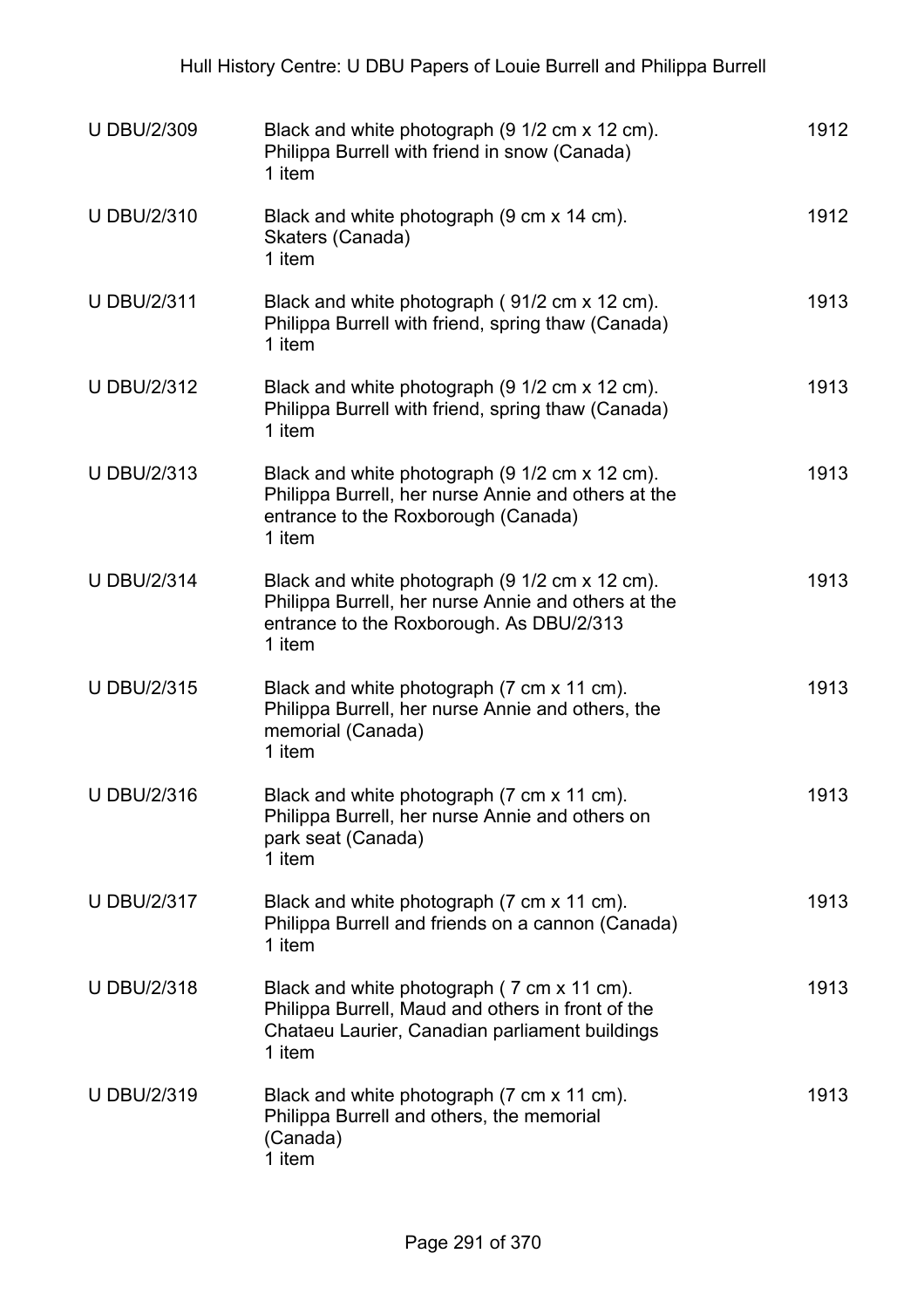| Hull History Centre: U DBU Papers of Louie Burrell and Philippa Burrell |                                                                                                                                                                                                                                                                                 |      |
|-------------------------------------------------------------------------|---------------------------------------------------------------------------------------------------------------------------------------------------------------------------------------------------------------------------------------------------------------------------------|------|
| <b>U DBU/2/320</b>                                                      | Black and white photograph (9 cm x 13 1/2 cm).<br>Portrait photograph, Louie and Philippa Burrell,<br>Ottawa (Canada)<br>1 item                                                                                                                                                 | 1913 |
| <b>U DBU/2/321</b>                                                      | Black and white photograph (9 1/2 cm x 14 cm).<br>Portrait photograph, Louie and Philippa Burrell,<br>Ottawa (Canada)<br>1 item                                                                                                                                                 | 1913 |
| <b>U DBU/2/322</b>                                                      | Black and white photograph (4 1/2 cm x 6 cm).<br>Portrait photograph, Louie and Philippa Burrell,<br>Ottawa (Canada)<br>1 item                                                                                                                                                  | 1913 |
| <b>U DBU/2/323</b>                                                      | Black and white photograph oval (4 1/2 cm x 6<br>cm). Portrait photograph, Louie and Philippa<br>Burrell, Ottawa (Canada)<br>1 item                                                                                                                                             | 1913 |
| <b>U DBU/2/324</b>                                                      | Black and white photograph (15 cm x 25 cm).<br>Portrait photograph, Louie and Philippa Burrell,<br>Ottawa (Canada)<br>1 item                                                                                                                                                    | 1913 |
| <b>U DBU/2/325</b>                                                      | Black and white photographs<br>a) Black and white photograph (15 cm x 25 cm).<br>Portrait photograph, Louie and Philippa Burrell,<br>Ottawa (Canada)<br>b) Black and white photograph (12 cm x 32 cm).<br>Portrait photograph, Louie and Philippa Burrell,<br>Ottawa<br>2 items | 1913 |
| <b>U DBU/2/326</b>                                                      | Black and white photograph (9 cm x 14 cm). Louie<br>and Philippa Burrell with friends on the beach<br>(Maine)<br>1 item                                                                                                                                                         | 1913 |
| <b>U DBU/2/327</b>                                                      | Black and white photograph (9 xm x 14 cm). Louie<br>and Philippa Burrell in bathing costumes (Maine)<br>1 item                                                                                                                                                                  | 1913 |
| <b>U DBU/2/328</b>                                                      | Black and white photograph (6 1/2 cm x 11 cm).<br>Louie and Philippa Burrell and friends in bathing<br>costumes (Maine)<br>1 item                                                                                                                                               | 1913 |
| <b>U DBU/2/329</b>                                                      | Black and white photograph (6 1/2 cm x 11 cm).<br>Louie and Philippa Burrell and friends in bathing<br>costumes (Maine)<br>1 item                                                                                                                                               | 1913 |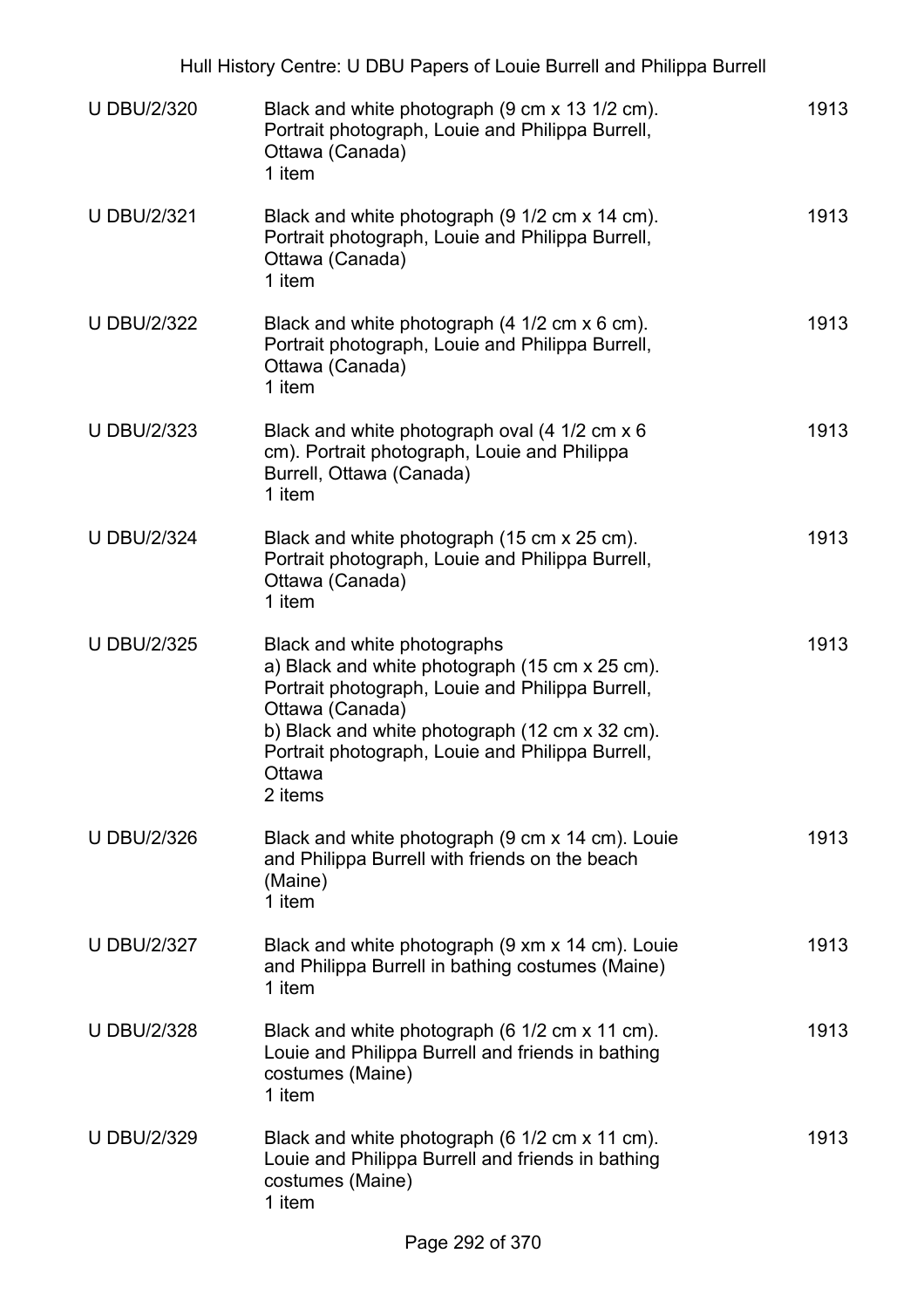| <b>U DBU/2/330</b> | Black and white photograph (7 cm x 12 1/2 cm).<br>Philippa Burrell in a bathing costume (Maine)<br>1 item                                                                               | 1913        |
|--------------------|-----------------------------------------------------------------------------------------------------------------------------------------------------------------------------------------|-------------|
| <b>U DBU/2/331</b> | Black and white photograph (10 cm x 12 1/2 cm).<br>Philippa Burrell and a friend on the beach (Maine)<br>1 item                                                                         | 1913        |
| <b>U DBU/2/332</b> | Black and white photograph (8 cm x 13 1/2 cm).<br>Philippa Burrell and a young boy sitting on a boat<br>(Maine)<br>1 item                                                               | 1913        |
| <b>U DBU/2/333</b> | Black and white photograph (8 1/2 cm x 14 cm).<br>Philippa Burrell with a cart in sand dunes (Maine)<br>1 item                                                                          | 1913        |
| <b>U DBU/2/334</b> | Black and white photograph (20 cm x 25 cm).<br>Philippa Burrell in a fairy costume at a fancy dress<br>ball give by the Duke and Duchess of Connaught,<br>Ridau Hall (Canada)<br>1 item | 28 Dec 1912 |
| <b>U DBU/2/335</b> | Black and white photograph (20 cm x 25 cm).<br>Philippa in fairy costume, third row of group at a<br>fancy dress ball given by the Duke and Duchess<br>of Connaught (Canada)<br>1 item  | Dec 1913    |
| <b>U DBU/2/336</b> | Black and white photograph (7 1/2 cm x 10 cm).<br>Philippa Burrell aged 6, Victoria (Canada)<br>1 item                                                                                  | 1914        |
| <b>U DBU/2/337</b> | Black and white photograph (7 1/2 cm x 10 cm).<br>Philippa Burrell, aged 6, Victoria (Canada)<br>1 item                                                                                 | 1914        |
| <b>U DBU/2/338</b> | Black and white photograph (7 1/2 cm x 10 cm).<br>Philippa Burrell, aged 6, Victoria (Canada)<br>1 item                                                                                 | 1914        |
| <b>U DBU/2/339</b> | Black and white photograph (7 1/2 cm x 10 cm).<br>Philippa Burrell with doll, aged 6, Victoria<br>(Canada)<br>1 item                                                                    | 1914        |
| <b>U DBU/2/340</b> | Black and white photograph (7 1/2 cm x 10 cm).<br>Philippa Burrell, aged 6, with doll, Victoria<br>(Canada)<br>1 item                                                                   | 1914        |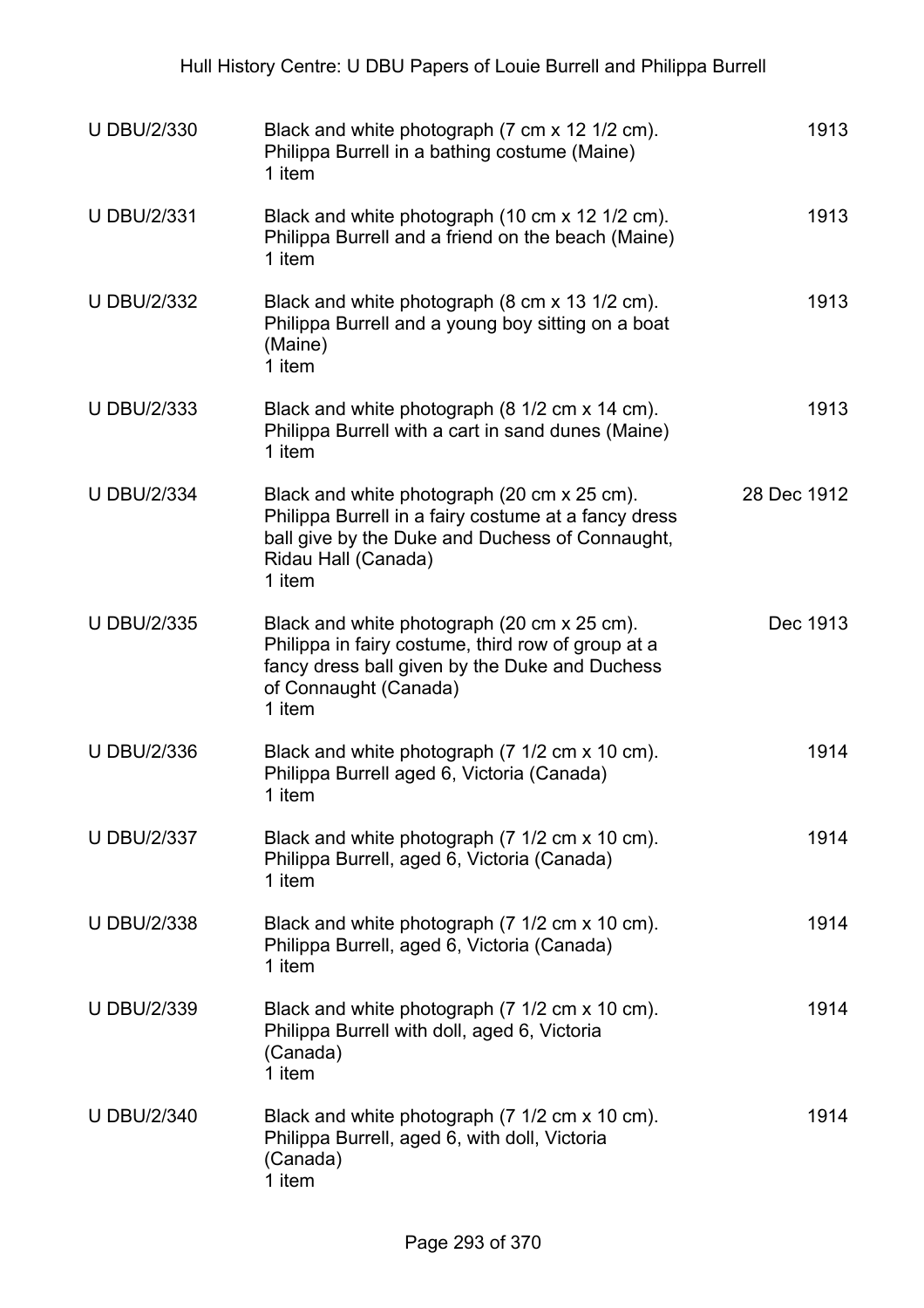|                    | Hull History Centre: U DBU Papers of Louie Burrell and Philippa Burrell                                                     |      |
|--------------------|-----------------------------------------------------------------------------------------------------------------------------|------|
| <b>U DBU/2/341</b> | Black and white photograph (7 1/2 cm x 10 cm).<br>Philippa Burrell, aged 6, with doll, Victoria<br>(Canada)<br>1 item       | 1914 |
| <b>U DBU/2/342</b> | Black and white photograph (7 1/2 cm x 10 cm).<br>Philippa Burrell, aged 6, with doll, Victoria<br>(Canada)<br>1 item       | 1914 |
| <b>U DBU/2/343</b> | Black and white photograph (7 1/2 cm x 10 cm).<br>Philippa Burrell, aged 6, with doll, Victoria<br>(Canada)<br>1 item       | 1914 |
| <b>U DBU/2/344</b> | Black and white photograph (10 cm x 14 cm).<br>Philippa Burrell, aged 6, sitting on a table. Victoria<br>(Canada)<br>1 item | 1914 |
| <b>U DBU/2/345</b> | Black and white photograph (10 cm x 14 cm).<br>Philippa Burrell, aged 6, sitting on a table. Victoria<br>(Canada)<br>1 item | 1914 |
| <b>U DBU/2/346</b> | Black and white photograph (10 cm x 14 cm).<br>Philippa Burrell, aged 6, sitting on a table. Victoria<br>(Canada)<br>1 item | 1914 |
| <b>U DBU/2/347</b> | Black and white photograph (10 cm x 14 cm).<br>Philippa Burrell, aged 6, sitting on a table. Victoria<br>(Canada)<br>1 item | 1914 |
| <b>U DBU/2/348</b> | Black and white photograph (10 cm x 14 cm).<br>Philippa Burrell, aged 6, sitting on a table. Victoria<br>(Canada)<br>1 item | 1914 |
| <b>U DBU/2/349</b> | Black and white photograph (10 cm x 14 cm).<br>Philippa Burrell, aged 6, sitting on a table. Victoria<br>(Canada)<br>1 item | 1914 |
| <b>U DBU/2/350</b> | Black and white photograph (10 cm x 14 cm).<br>Philippa Burrell, aged 6, sitting on a table. Victoria<br>(Canada)<br>1 item | 1914 |
| <b>U DBU/2/351</b> | Black and white photograph (10 cm x 14 cm).<br>Philippa Burrell, aged 6, sitting on a table. Victoria                       | 1914 |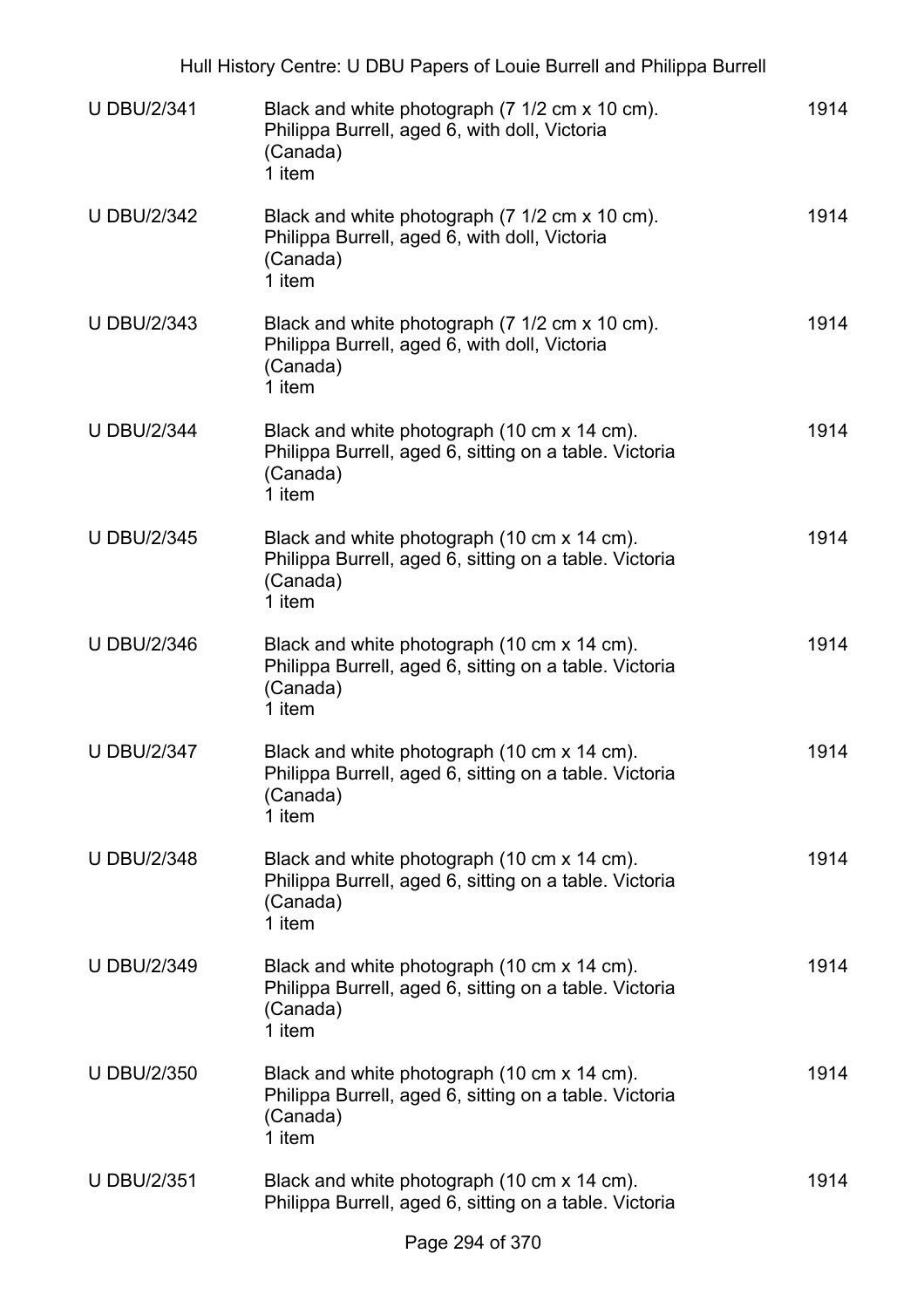|                    | (Canada)<br>1 item                                                                                                            |      |
|--------------------|-------------------------------------------------------------------------------------------------------------------------------|------|
| <b>U DBU/2/352</b> | Black and white photograph (10 cm x 14 cm).<br>Philippa Burrell, aged 6, sitting on a table. Victoria<br>(Canada)<br>1 item   | 1914 |
| <b>U DBU/2/353</b> | Black and white photograph (10 cm x 14 cm).<br>Philippa Burrell, aged 6, sitting on a table. Victoria<br>(Canada)<br>1 item   | 1914 |
| <b>U DBU/2/354</b> | Black and white photograph (10 cm x 14 cm).<br>Philippa Burrell, aged 6, sitting on a table. Victoria<br>(Canada)<br>1 item   | 1914 |
| <b>U DBU/2/355</b> | Black and white photograph (10 cm x 14 cm).<br>Philippa Burrell, aged 6, sitting on a table. Victoria<br>(Canada)<br>1 item   | 1914 |
| <b>U DBU/2/356</b> | Black and white photograph (6 cm x 10 1/2 cm).<br>Philippa Burrell aged 7 in her first military uniform<br>(Canada)<br>1 item | 1915 |
| <b>U DBU/2/357</b> | Black and white photograph (6 cm x 10 1/2 cm).<br>Philippa Burrell aged 7 in her first military uniform<br>(Canada)<br>1 item | 1915 |
| <b>U DBU/2/358</b> | Black and white photograph (8 1/2 cm x 15 cm).<br>Philippa Burrell aged 7 in her first military uniform<br>(Canada)<br>1 item | 1915 |
| <b>U DBU/2/359</b> | Black and white photograph (8 1/2 cm x 15 cm).<br>Philippa Burrell aged 7 in her first military uniform.<br>1 item            | 1915 |
| <b>U DBU/2/360</b> | Black and white photograph (8 1/2 cm x 15 cm).<br>Philippa Burrell aged 7 in her first military uniform<br>(Canada)<br>1 item | 1915 |
| <b>U DBU/2/361</b> | Black and white photograph (8 1/2 cm x 15 cm).<br>Philippa Burrell aged 7 in her first military uniform.<br>1 item            | 1915 |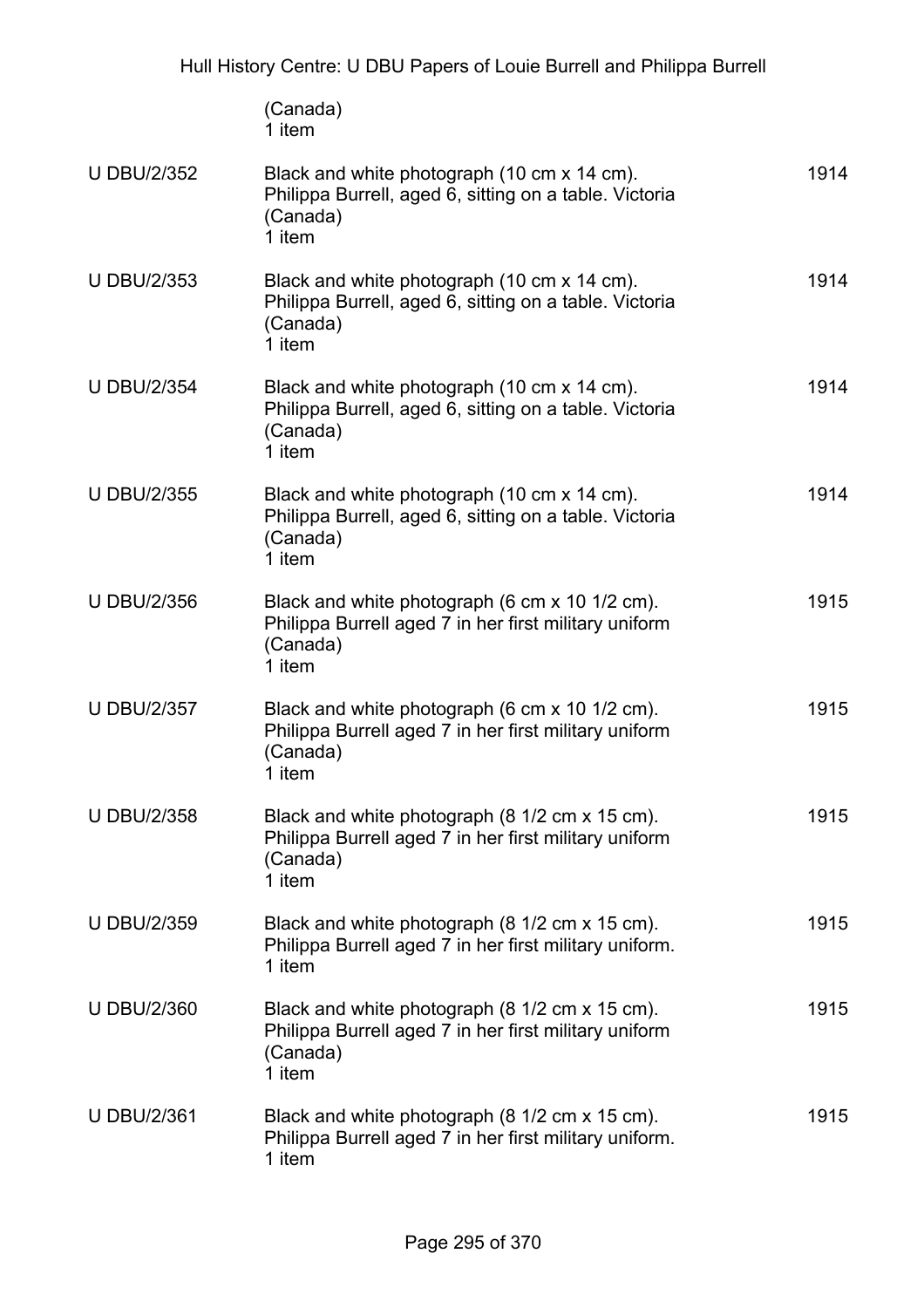|                    | Hull History Centre: U DBU Papers of Louie Burrell and Philippa Burrell                                |      |
|--------------------|--------------------------------------------------------------------------------------------------------|------|
| <b>U DBU/2/362</b> | Black and white postcard. Philippa Burrell aged 7<br>in her first military uniform (Canada)<br>1 item  | 1915 |
| <b>U DBU/2/363</b> | Black and white postcard. Philippa Burrell aged 7<br>in her first military uniform. (Canada)<br>1 item | 1915 |
| <b>U DBU/2/364</b> | Black and white postcard. Philippa Burrell aged 7<br>in her first military uniform. (Canada)<br>1 item | 1915 |
| <b>U DBU/2/365</b> | Black and white postcard. Philippa Burrell aged 7<br>in her first military uniform. (Canada)<br>1 item | 1915 |
| <b>U DBU/2/366</b> | Black and white postcard. Philippa Burrell aged 7<br>in her first military uniform. (Canada)<br>1 item | 1915 |
| <b>U DBU/2/367</b> | Black and white postcard. Philippa Burrell aged 7<br>in her first military uniform.<br>1 item          | 1915 |
| <b>U DBU/2/368</b> | Black and white postcard. Philippa Burrell aged 7<br>in her first military uniform.<br>1 item          | 1915 |
| <b>U DBU/2/369</b> | Black and white postcard. Philippa Burrell aged 7<br>in her first military uniform.<br>1 item          | 1915 |
| <b>U DBU/2/370</b> | Black and white postcard. Philippa Burrell aged 7<br>in he first military uniform.<br>1 item           | 1915 |
| <b>U DBU/2/371</b> | Black and white photograph (10 cm x 15 cm).<br>Philippa Burrell aged 7 in military uniform<br>1 item   | 1915 |
| <b>U DBU/2/372</b> | Black and white photograph (9 cm x 14 cm).<br>Philippa Burrell aged 7 in military uniform<br>1 item    | 1915 |
| <b>U DBU/2/373</b> | Black and white photograph (9 cm x 14 cm).<br>Philippa Burrell aged 7 in military uniform<br>1 item    | 1915 |
| <b>U DBU/2/374</b> | Black and white photograph (3cm x 6 cm).<br>Philippa Burrell aged 7 in military uniform<br>1 item      | 1915 |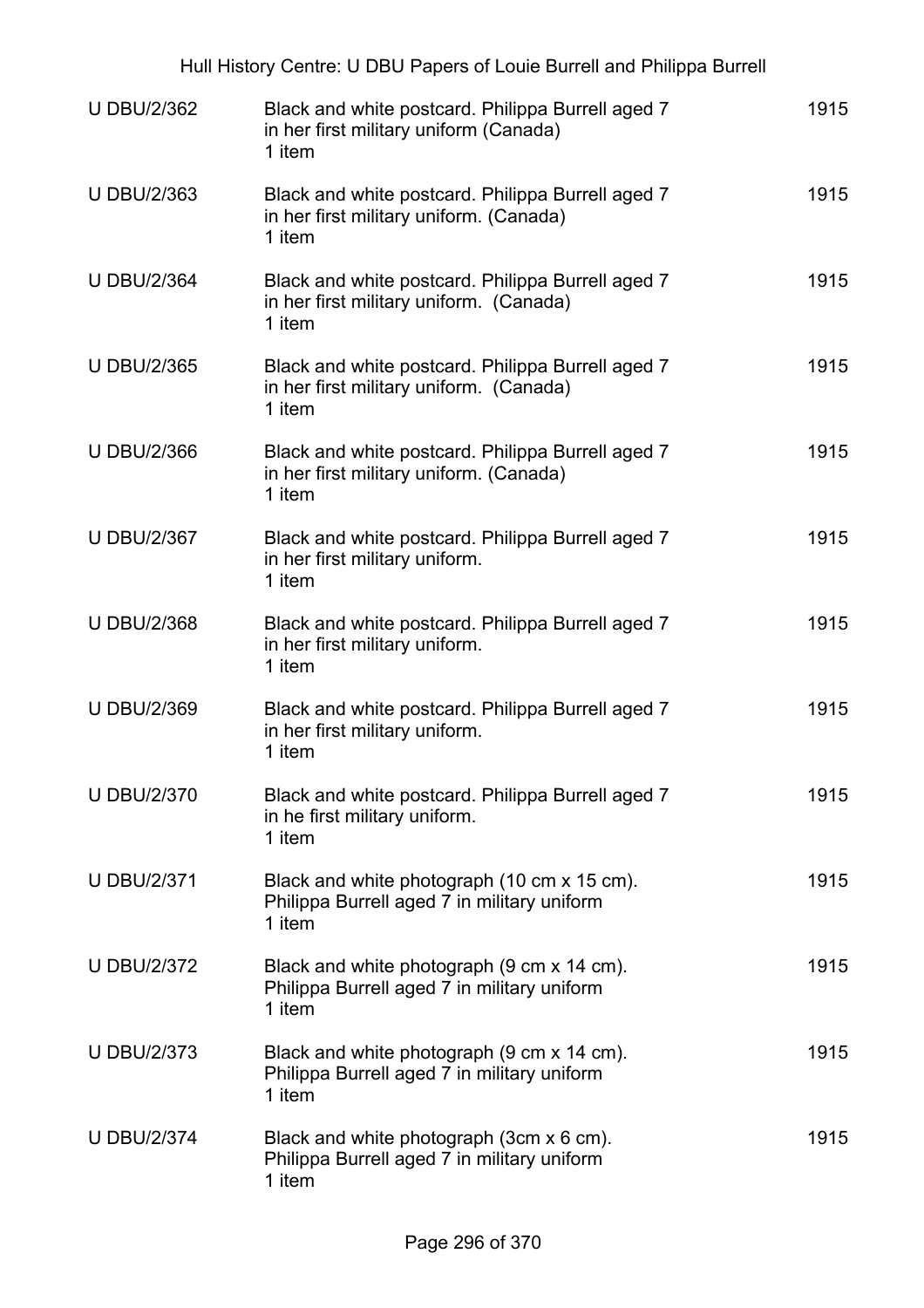| Hull History Centre: U DBU Papers of Louie Burrell and Philippa Burrell |                                                                                                                                                        |      |
|-------------------------------------------------------------------------|--------------------------------------------------------------------------------------------------------------------------------------------------------|------|
| <b>U DBU/2/375</b>                                                      | Black and white photograph (3 xm x 6 cm).<br>Philippa Burrell aged 7 in military uniform.<br>1 item                                                    | 1915 |
| <b>U DBU/2/376</b>                                                      | Black and white photograph (3 cm x 6 cm).<br>Philippa Burrell aged 7 in military uniform.<br>1 item                                                    | 1915 |
| <b>U DBU/2/377</b>                                                      | Black and white photograph (3 cm x 6 cm).<br>Philippa Burrell aged 7 in military uniform.<br>1 item                                                    | 1915 |
| <b>U DBU/2/378</b>                                                      | Black and white postcard. Philippa Burrell aged 7<br>in military uniform with a bulldog picture, taken for<br>a recruiting campaign (Canada)<br>1 item | 1915 |
| <b>U DBU/2/379</b>                                                      | Black and white postcard. Philippa Burrell aged 7<br>in military uniform with a bulldog picture, taken for<br>a recruiting campaign.<br>1 item         | 1915 |
| <b>U DBU/2/380</b>                                                      | Black and white postcard. Philippa Burrell aged 7<br>in military uniform with a bulldog picture, taken for<br>a recruiting campaign.<br>1 item         | 1915 |
| <b>U DBU/2/381</b>                                                      | Black and white postcard. Philippa Burrell aged 7<br>in military uniform with a bulldog picture, taken for<br>a recruiting campaign.<br>1 item         | 1915 |
| <b>U DBU/2/382</b>                                                      | Black and white postcard. Philippa Burrell aged 7<br>in military uniform with a bulldog picture, taken for<br>a recruiting campaign.<br>1 item         | 1915 |
| <b>U DBU/2/383</b>                                                      | Black and white postcard. Philippa Burrell aged 7<br>in military uniform with a bulldog picture, taken for<br>a recruiting campaign.<br>1 item         | 1915 |
| <b>U DBU/2/384</b>                                                      | Black and white photograph (10 cm x 15 cm).<br>Philippa Burrell with Padre Andrews (Canada)<br>1 item                                                  | 1915 |
| <b>U DBU/2/385</b>                                                      | Black and white photograph (6 cm x 9 cm).<br>Church parade to the garrison church (Canada)<br>1 item                                                   | 1915 |
| <b>U DBU/2/386</b>                                                      | Black and white photograph (8 cm x 13 cm).<br>Regiment on a quay waiting to depart (Canada)                                                            | 1915 |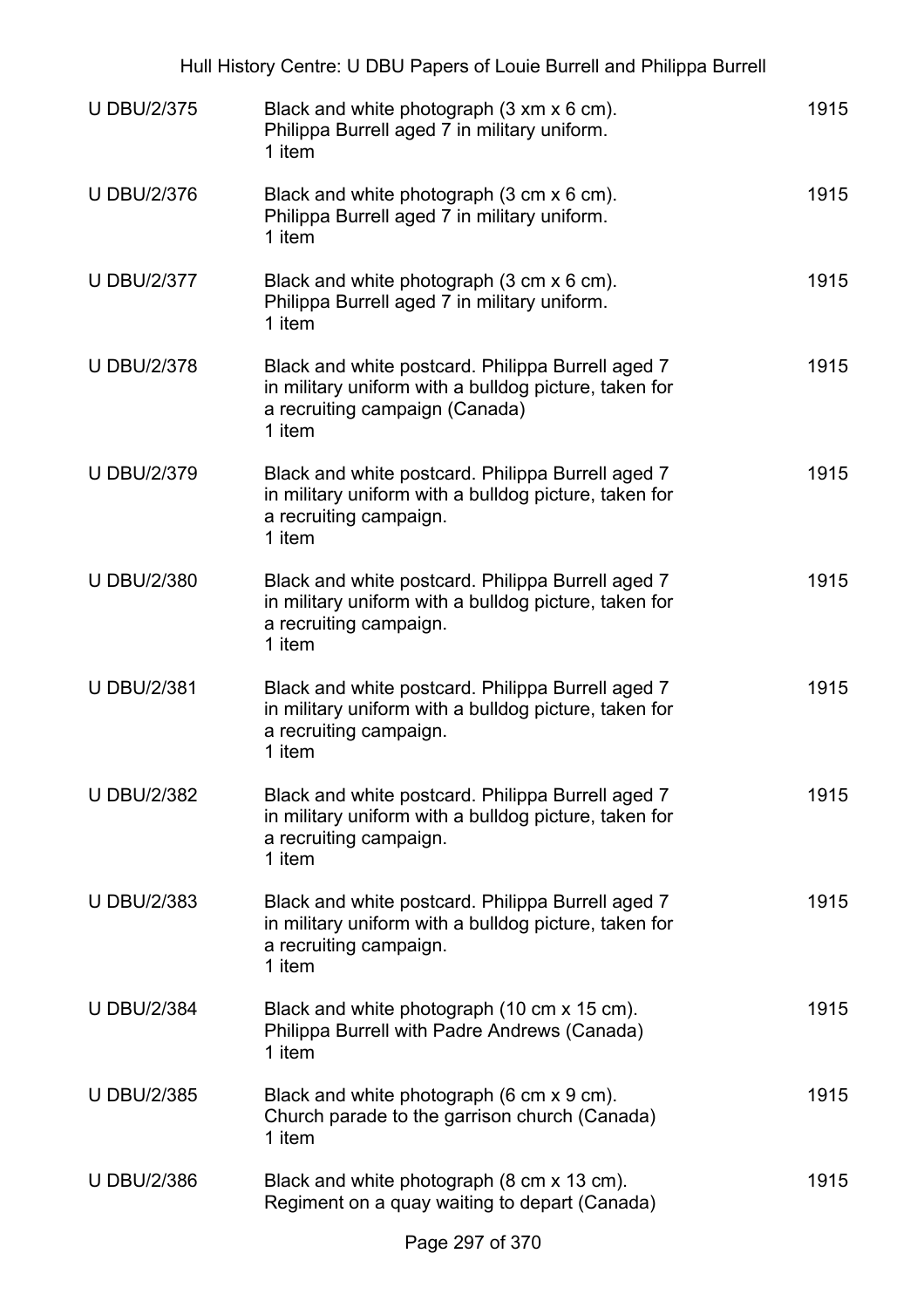|                    | 1 item                                                                                                                                                                        |             |
|--------------------|-------------------------------------------------------------------------------------------------------------------------------------------------------------------------------|-------------|
| <b>U DBU/2/387</b> | Black and white photograph (8 cm x 13 cm).<br>Townspeople of Victoria seeing the regiment off<br>from the quay (Canada)<br>1 item                                             | 1915        |
| <b>U DBU/2/388</b> | Black and white photograph (8 cm x 13 cm).<br>Regiment on the 'Princess Sophia' (Canada)<br>1 item                                                                            | 1915        |
| <b>U DBU/2/389</b> | Black and white photograph (6cm x 10 1/2 cm).<br>Wooden house which Louie inhabited until 1915<br>(Canada)<br>1 item                                                          | 1915        |
| <b>U DBU/2/390</b> | Black and white photograph (9 cm x 14 cm). Louie<br>Burrell, Philippa Burrell wearing a uniform and<br>Pat, camping after the departure of the regiment<br>(Canada)<br>1 item | 1915        |
| <b>U DBU/2/391</b> | Black and white photograph (9 cm x 14 cm).<br>Philippa Burrell in uniform with some salmon<br>(Canada)<br>1 item                                                              | 1915        |
| <b>U DBU/2/392</b> | Black and white photograph (6 cm x 10 1/2 cm).<br>Louie and Philippa Burrell in bathing costumes<br>(Canada)<br>1 item                                                        | 1915        |
| <b>U DBU/2/393</b> | Black and white photograph (6 cm x 10 1/2 cm).<br>Louie Burrell and friend camping (Canada)<br>1 item                                                                         | 1915        |
| <b>U DBU/2/394</b> | Black and white photograph (2 1/2 cm x 11 cm).<br>Louie Burrell and friend camping (Canada)<br>1 item                                                                         | 1915        |
| <b>U DBU/2/395</b> | Black and white photograph (8 cm x 10 cm).<br>Philippa Burrell with friends (Canada)<br>1 item                                                                                | c.1915-1916 |
| <b>U DBU/2/396</b> | Black and white photograph (8 cm x 10 1/2 cm).<br>Philippa Burrell with Pat and a friend, Cadborough<br>Bay (Canada)<br>1 item                                                | 1916        |
| <b>U DBU/2/397</b> | Black and white photograph (8 cm x 10 1/2 cm).<br>Philippa on beach at Cadborough Bay (Canada)<br>1 item                                                                      | 1916        |
|                    |                                                                                                                                                                               |             |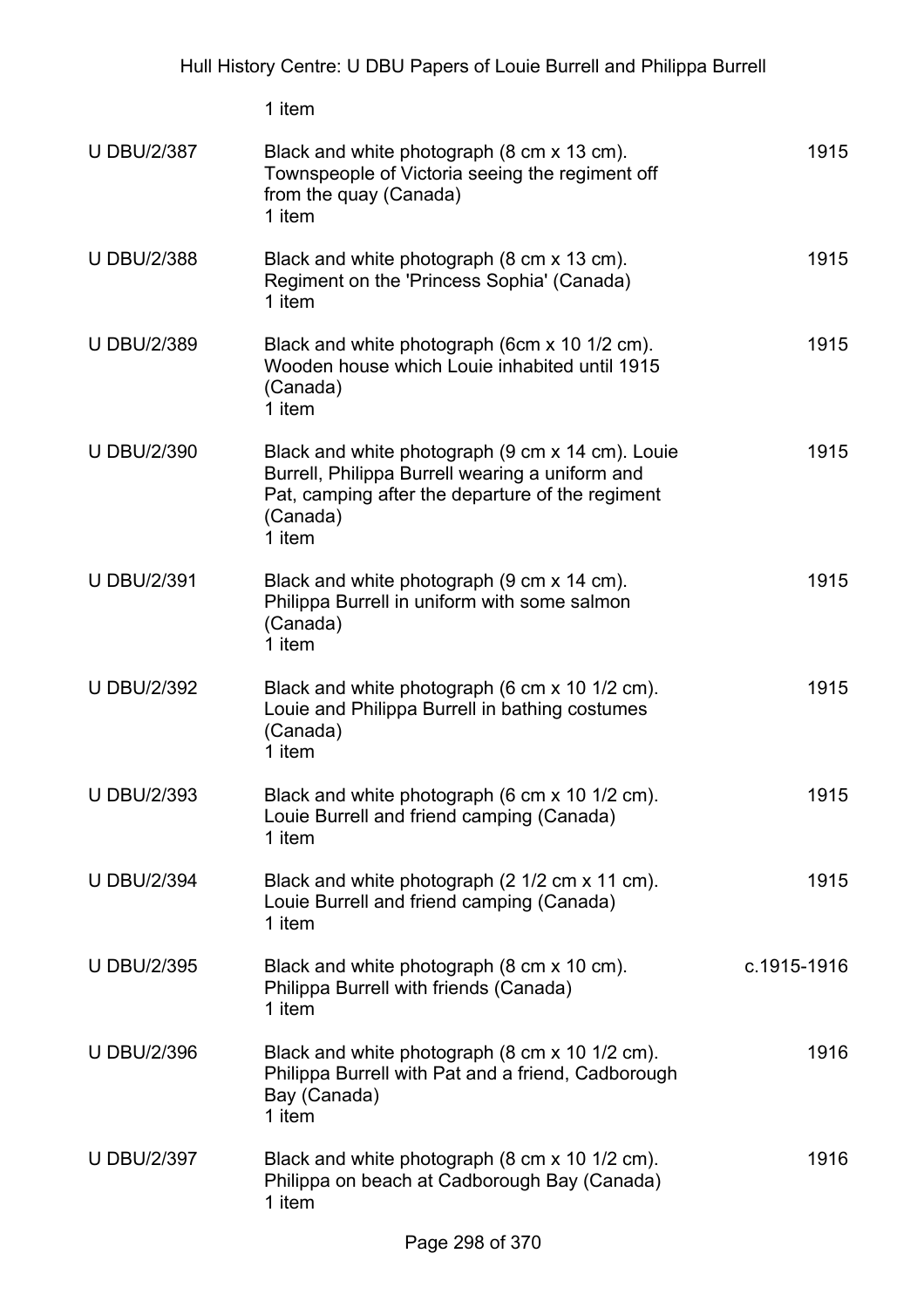| <b>U DBU/2/398</b> | Black and white photograph (8 cm x 10 1/2 cm).<br>Philippa on a beach at Cadborough Bay (Canada)<br>1 item                               | 1916        |
|--------------------|------------------------------------------------------------------------------------------------------------------------------------------|-------------|
| <b>U DBU/2/399</b> | Black and white photograph (8 cm x 14 cm). Louie<br>and Philippa Burrell and Pat, Cadborough Bay<br>(Canada)<br>1 item                   | 1916        |
| <b>U DBU/2/400</b> | Black and white photograph (8 cm x 14 cm). Louie<br>and Philippa Burrell and Pat, Cadborough Bay<br>(Canada)<br>1 item                   | 1916        |
| <b>U DBU/2/401</b> | Black and white photograph (8 cm x 14 cm). Louie<br>and Philippa Burrell and Pat, Cadborough Bay<br>(Canada)<br>1 item                   | 1916        |
| <b>U DBU/2/402</b> | Black and white photograph (8 cm x 14 cm). Louie<br>and Philippa Burrell and Pat, Cadborough Bay<br>(Canada)<br>1 item                   | 1916        |
| <b>U DBU/2/403</b> | Black and white photograph (8 cm x 14 cm).<br>Philippa Burrell, Pat and friend, Cadborough Bay<br>(Canada)<br>1 item                     | 1916        |
| <b>U DBU/2/404</b> | Black and white photograph (19 cm x 25 1/2 cm).<br>Louie and Philippa Burrell, recently arrived in Los<br>Angeles (California)<br>1 item | 1916        |
| <b>U DBU/2/405</b> | Black and white photograph (10 cm x 15 cm).<br>Philippa Burrell, recently arrived in Los Angeles<br>(California)<br>1 item               | 1916        |
| <b>U DBU/2/406</b> | Black and white photograph (10 cm x 15 cm).<br>Virginia Taylor (California)<br>1 item                                                    | c.1916-1919 |
| <b>U DBU/2/407</b> | Black and white photograph (10 cm x 13 1/2 cm).<br>Son of Virginia Taylor (California)<br>1 item                                         | c.1917      |
| <b>U DBU/2/408</b> | Black and white photograph (10 cm x 13 1/3 cm).<br>Son of Virginia Taylor (California)<br>1 item                                         | c.1917      |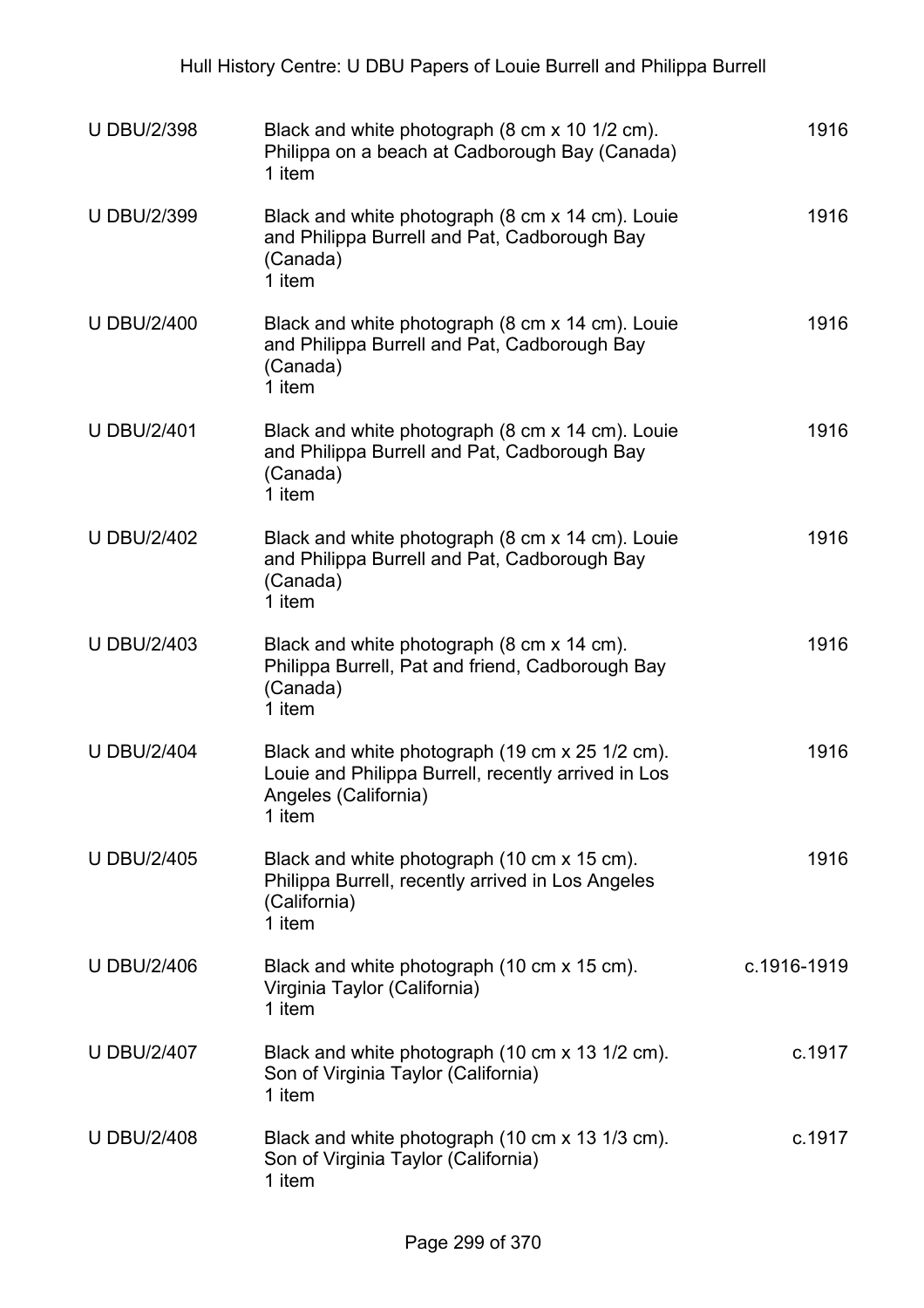|                    | Hull History Centre: U DBU Papers of Louie Burrell and Philippa Burrell                                                                                                 |        |
|--------------------|-------------------------------------------------------------------------------------------------------------------------------------------------------------------------|--------|
| <b>U DBU/2/409</b> | Black and white photograph (9 cm x 14 1/2 cm).<br>Philippa Burrell, Virginia Taylor's son and others<br>at the swimming pool (California)<br>1 item                     | c.1917 |
| <b>U DBU/2/410</b> | Black and white photograph (9 cm x 14 1/2 cm).<br>Philippa Burrell, Virginia Taylor's son and others<br>at the swimming pool (California)<br>1 item                     | c.1917 |
| <b>U DBU/2/411</b> | Black and white photograph (9 cm x 14 1/2 cm).<br>Virginia Taylor, Louie and Philippa Burrell, Russell<br>[Taylor] a young boy at a picnic party (California)<br>1 item | c.1917 |
| <b>U DBU/2/412</b> | Black and white photograph (9 cm x 14 1/2 cm).<br>Louie Burrell and a young boy fishing at a picnic<br>(California)<br>1 item                                           | c.1917 |
| <b>U DBU/2/413</b> | Black and white photograph (9 cm x 14 1/2 cm). A<br>picnic party group with Louie and Philippa Burrell<br>and Mr Rust (California)<br>1 item                            | c.1917 |
| <b>U DBU/2/414</b> | Black and white photograph (9 cm x 14 1/2 cm).<br>Picnic party group with Louie and Philippa Burrell<br>and Mr Rust (California)<br>1 item                              | c.1917 |
| <b>U DBU/2/415</b> | Black and white photograph (9 1/2 cm x 14 1/2<br>cm). Picnic party with Philippa Burrell, Mr Rust<br>centre (California)<br>1 item                                      | c.1917 |
| <b>U DBU/2/416</b> | Black and white photograph (10 cm x 15 cm).<br>Unknown member of a picnic party (California)<br>1 item                                                                  | c.1917 |
| <b>U DBU/2/417</b> | Black and white photograph (10 cm x 15 cm).<br>Jimmy North (California)<br>1 item                                                                                       | c.1917 |
| <b>U DBU/2/418</b> | Black and white photograph (8 1/2 cm x 11 cm).<br>Louie Burrell, Charles Lanz, William Swift Daniel<br>and an unknown woman at the beach (California)<br>1 item         | 1917   |
| <b>U DBU/2/419</b> | Black and white photograph (8 1/2 cm x 11 cm).<br>Philippa Burrell at the beach (California)<br>1 item                                                                  | 1917   |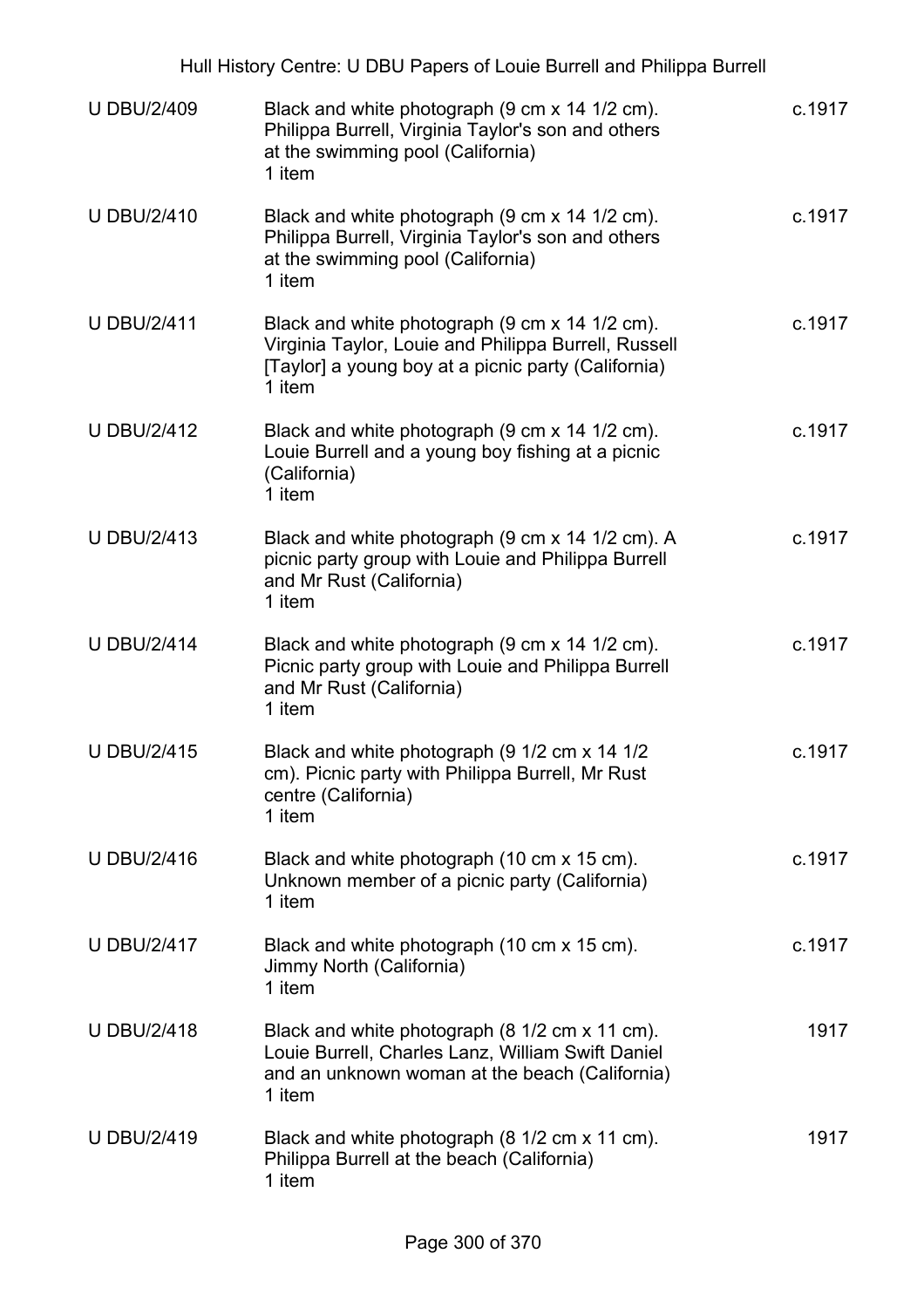|                    | Hull History Centre: U DBU Papers of Louie Burrell and Philippa Burrell                                                                        |      |
|--------------------|------------------------------------------------------------------------------------------------------------------------------------------------|------|
| <b>U DBU/2/420</b> | Black and white photograph (8 1/2 cm x 11 cm).<br>Bathing group with Louie and Philippa Burrell.<br>(California)<br>1 item                     | 1917 |
| <b>U DBU/2/421</b> | Black and white photograph (8 1/2 cm x 11 cm).<br>Louie Burrell with parasol, (California)<br>1 item                                           | 1917 |
| <b>U DBU/2/422</b> | Black and white photograph (8 1/2 cm x 11 cm).<br>Bathing group with Louie and Philippa Burrell,<br>(California)<br>1 item                     | 1917 |
| <b>U DBU/2/423</b> | Black and white photograph (8 1/2 cm x 11 cm).<br>Louie and Philippa Burrell playing with a water<br>hose by a shack.<br>1 item                | 1917 |
| <b>U DBU/2/424</b> | Black and white photograph (8 1/2 cm x 11 cm).<br>Louie and Philippa Burrell playing with a water<br>hose by a shack.<br>1 item                | 1917 |
| <b>U DBU/2/425</b> | Black and white photograph (8 1/2 cm x 11 cm).<br>Philippa Burrell playing with a water hose by a<br>shack.<br>1 item                          | 1917 |
| <b>U DBU/2/426</b> | Black and white photograph (8 1/2 cm x 11 cm).<br>Philippa Burrell playing with a water hose by a<br>shack.<br>1 item                          | 1917 |
| <b>U DBU/2/427</b> | Black and white photograph (10 1/2 cm x 15 cm).<br>Philippa Burrell aged 10, taken for a possible<br>portrait. Not used (California)<br>1 item | 1918 |
| <b>U DBU/2/428</b> | Black and white photograph (10 1/2 cm x 15 cm).<br>Philippa Burrell aged 10, taken for a possible<br>portrait. Not used<br>1 item              | 1918 |
| <b>U DBU/2/429</b> | Black and white photograph (10 1/2 cm x 15 cm).<br>Philippa Burrell aged 10, taken for a possible<br>portrait. Not used<br>1 item              | 1918 |
| <b>U DBU/2/430</b> | Black and white photograph (10 1/2 cm x 15 cm).<br>Philippa Burrell aged 10, taken for a possible<br>portrait. Not used                        | 1918 |
|                    | Dess 004 - 1070                                                                                                                                |      |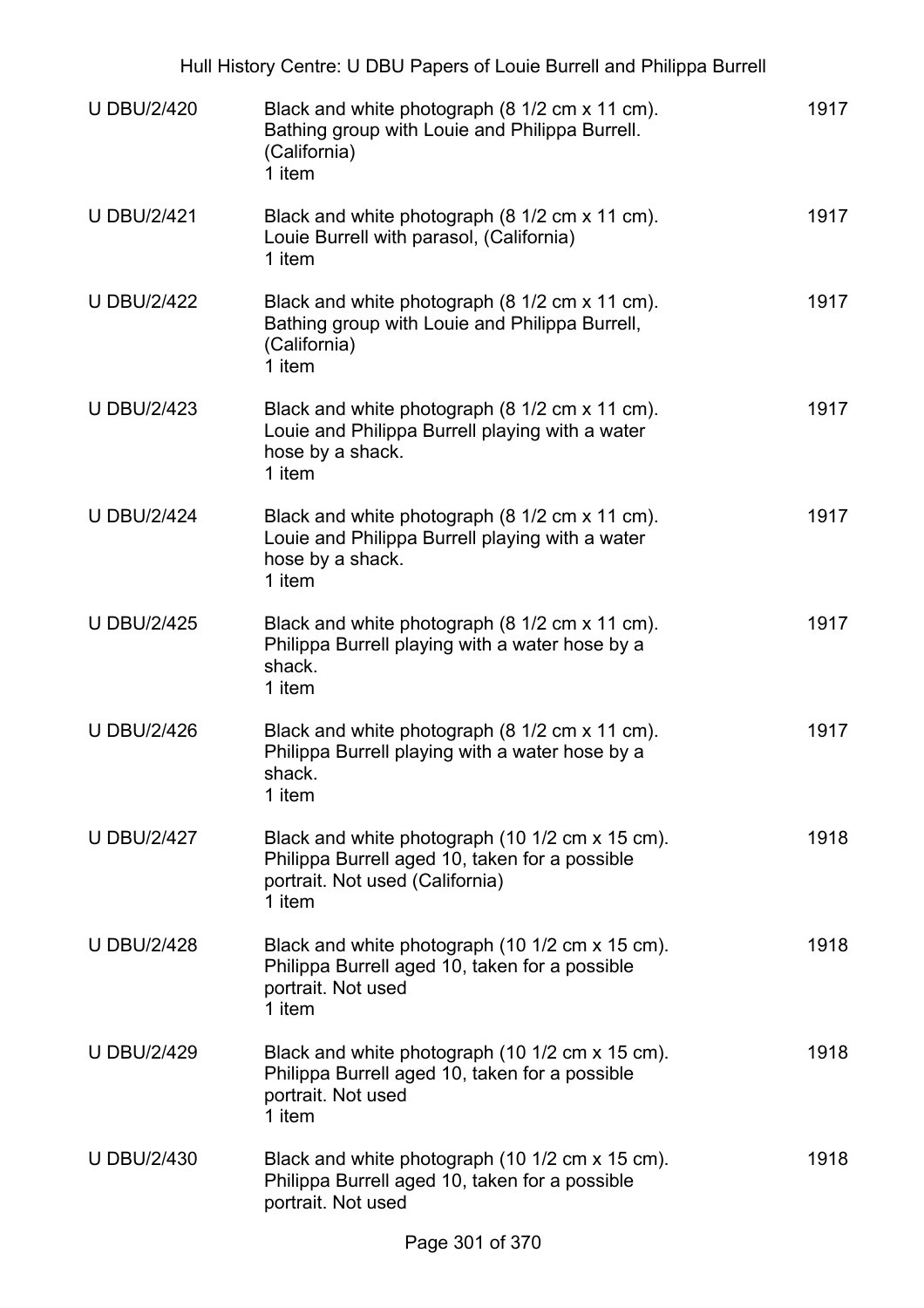|                    | 1 item                                                                                                                                              |             |
|--------------------|-----------------------------------------------------------------------------------------------------------------------------------------------------|-------------|
| <b>U DBU/2/431</b> | Black and white photograph (10 1/2 cm x 15 cm).<br>Philippa Burrell aged 10, taken for a possible<br>portrait. Not used<br>1 item                   | 1918        |
| <b>U DBU/2/432</b> | Black and white photograph (9 1/2 cm x 12 cm).<br>Philippa Burrell aged 10, taken for a possible<br>portrait. Not used<br>1 item                    | 1918        |
| <b>U DBU/2/433</b> | Black and white photograph (9 1/2 cm x 12 cm).<br>Philippa Burrell aged 10, taken for a possible<br>portrait. Not used<br>1 item                    | 1918        |
| <b>U DBU/2/434</b> | Black and white photograph (10 1/2 cm x 14 cm).<br>Philippa Burrell aged 10, taken for a possible<br>portrait. Not used<br>1 item                   | 1918        |
| <b>U DBU/2/435</b> | Black and white photograph (10 1/2 cm x 14 cm).<br>Philippa Burrell aged 10, taken for a possible<br>portrait. Not used<br>1 item                   | 1918        |
| <b>U DBU/2/436</b> | Black and white photograph (10 1/2 cm x 14 cm).<br>Philippa Burrell aged 10, taken for a possible<br>portrait. Not used<br>1 item                   | 1918        |
| <b>U DBU/2/437</b> | Black and white photograph (10 1/2 cm x 14 cm).<br>Philippa Burrell aged 10, taken for a possible<br>portrait. Not used<br>1 item                   | 1918        |
| <b>U DBU/2/438</b> | Black and white photograph (6 1/2 cm x 9 cm).<br>Miss Fulmer's school, Philippa Burrell kneeling on<br>the right (California)<br>1 item             | c.1918-1919 |
| <b>U DBU/2/439</b> | Black and white photograph (6 1/2 cm x 9 cm).<br>Miss Fulmer's school, Philippa Burrell and boys<br>(California)<br>1 item                          | 1918-1919   |
| <b>U DBU/2/440</b> | Black and white photograph (12 cm x 19 cm).<br>Philippa Burrell in new clothes bought by Virginia<br>Taylor. Note by Louie on the reverse<br>1 item | Jun 1919    |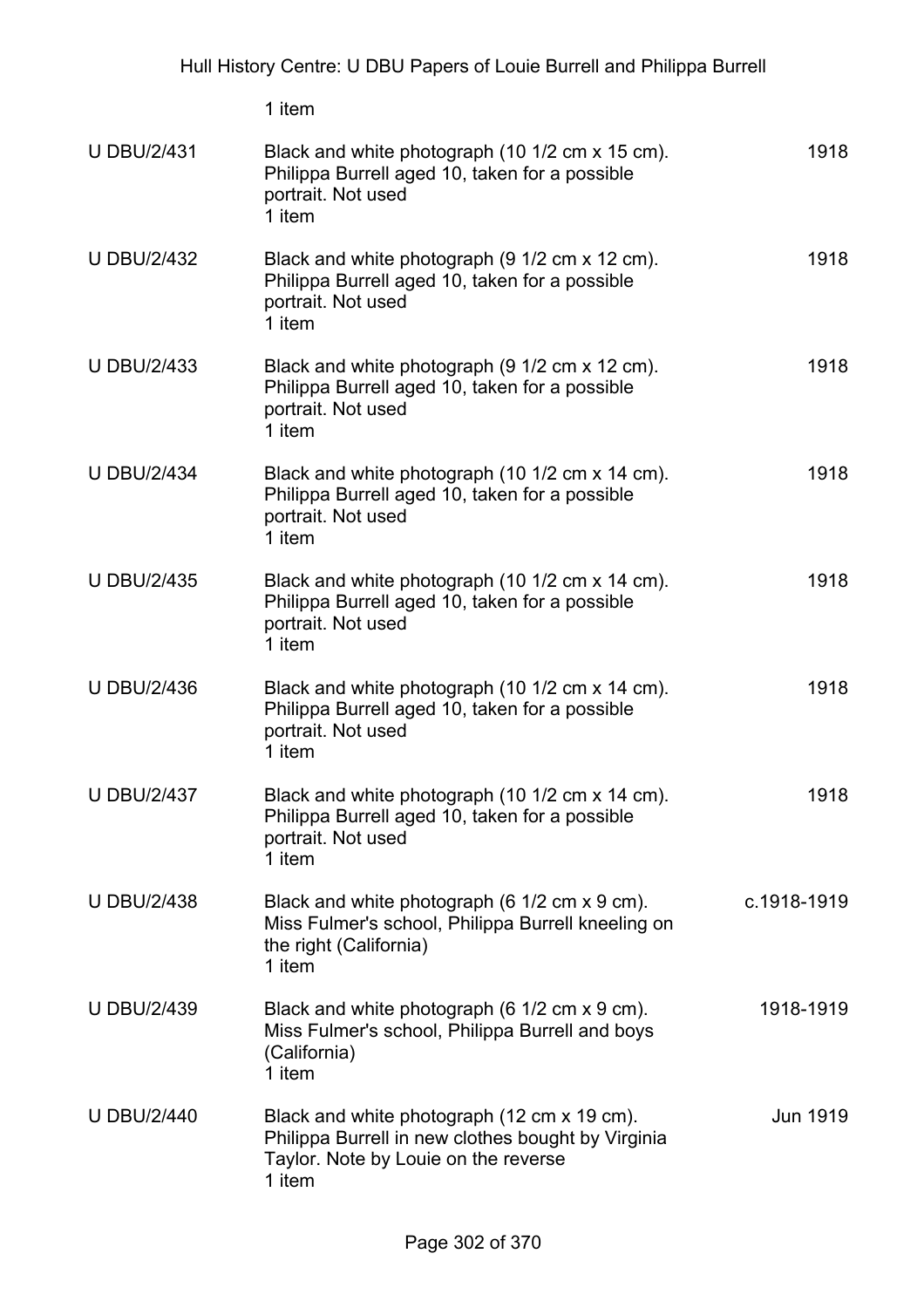| <b>U DBU/2/441</b> | Black and white photograph (12 cm x 19 cm).<br>Philippa Burrell, in new clothes bought by Virginia<br>Taylor.<br>1 item                                                                       | <b>Jun 1919</b> |
|--------------------|-----------------------------------------------------------------------------------------------------------------------------------------------------------------------------------------------|-----------------|
| <b>U DBU/2/442</b> | Black and white photograph (12 cm x 19 cm).<br>Philippa Burrell in new clothes bought by Virginia<br>Taylor<br>1 item                                                                         | Jun 1919        |
| <b>U DBU/2/443</b> | Black and white photograph (9 cm x 16 1/2 cm).<br>Philippa Burrell in new clothes bought by Virginia<br><b>Taylor</b><br>1 item                                                               | Jun 1919        |
| <b>U DBU/2/444</b> | Black and white photograph (10 cm x 15 cm).<br>Philippa Burrell in new clothes bought by Virginia<br>Taylor. Rough proof with note by Louie on reverse<br>1 item                              | Jun 1919        |
| <b>U DBU/2/445</b> | Black and white photograph (7 1/2 cm x 10 cm).<br>Philippa Burrell aged 12<br>1 item                                                                                                          | 1920            |
| <b>U DBU/2/446</b> | Black and white photograph (7 1/2 cm x 10 cm).<br>Philippa Burrell aged 12<br>1 item                                                                                                          | 1920            |
| <b>U DBU/2/447</b> | Black and white photograph (7 1/2 cm x 10 cm).<br>Philippa Burrell aged 12<br>1 item                                                                                                          | 1920            |
| <b>U DBU/2/448</b> | Black and white photograph (7 1/2 cm x 10 cm).<br>Philippa Burrell aged 12<br>1 item                                                                                                          | 1920            |
| <b>U DBU/2/449</b> | Black and white photograph (7 1/2 cm x 10 cm).<br>Philippa Burrell aged 12<br>1 item                                                                                                          | 1920            |
| <b>U DBU/2/450</b> | Black and white photograph (7 1/2 cm x 10 cm).<br>Philippa Burrell aged 12<br>1 item                                                                                                          | 1920            |
| <b>U DBU/2/451</b> | Black and white photograph (9 1/2 cm x 12 cm).<br>Louie Burrell wrestling with Frank Gourlay<br>(cousin), Philippa Burrell watching. Luffness Mill<br>House, East Lothian, Scotland<br>1 item | 1920            |
| <b>U DBU/2/452</b> | Black and white photographs<br>a) Black and white photograph (9 1/2 cm x 12 cm).                                                                                                              | 1920            |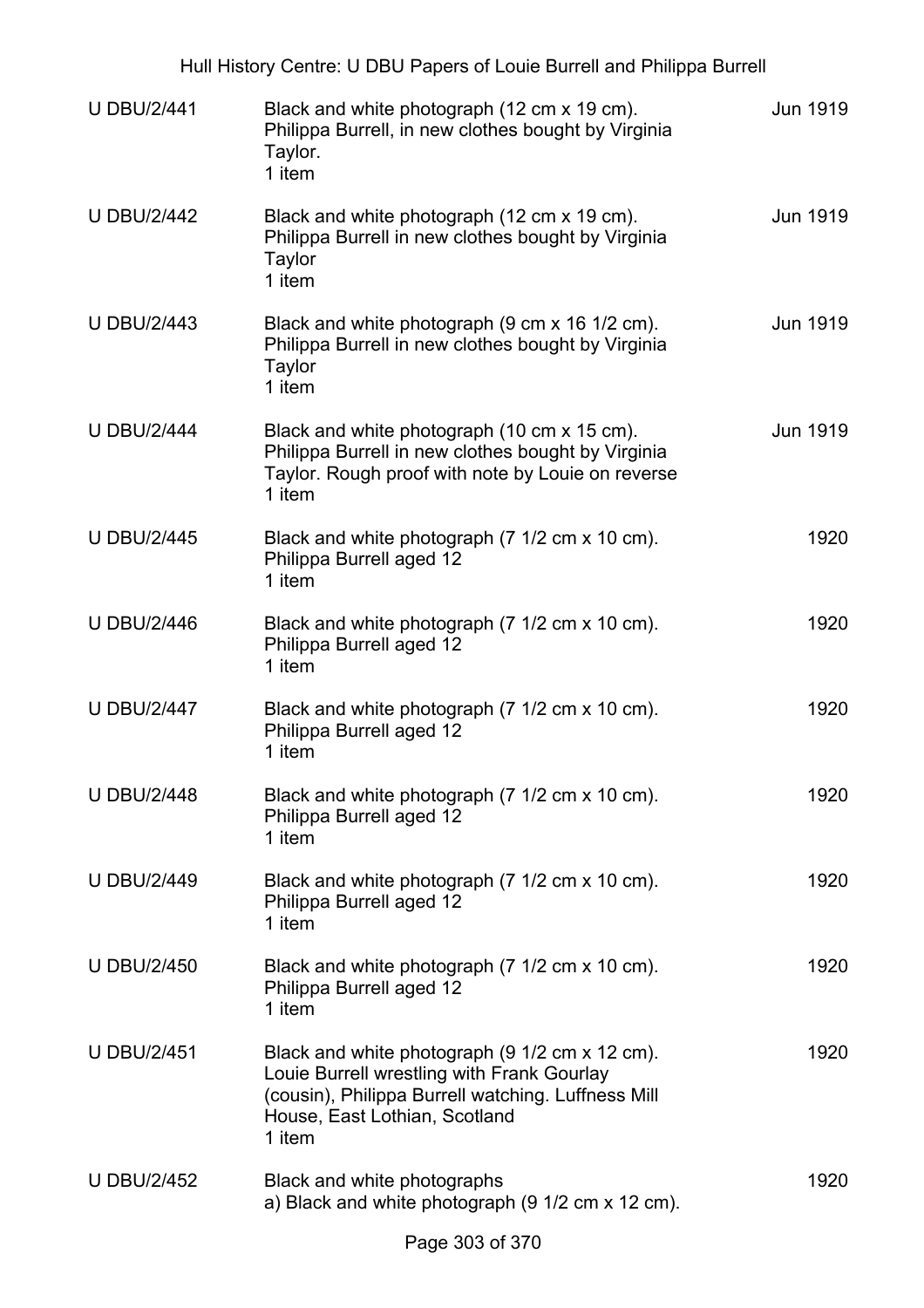|                    | Louie Burrell wrestling with Frank Gourlay<br>(cousin), Philippa Burrell watching. Luffness Mill<br>House, East Lothian, Scotland<br>b) Black and white photograph (9 1/2 cm x 12 cm).<br>Louie Burrell wrestling with Frank Gourlay<br>(cousin), Philippa Burrell watching. Luffness Mill<br>House, East Lothian, Scotland<br>2 items |      |
|--------------------|----------------------------------------------------------------------------------------------------------------------------------------------------------------------------------------------------------------------------------------------------------------------------------------------------------------------------------------|------|
| <b>U DBU/2/453</b> | Black and white photograph (9 1/2 cm x 12 cm).<br>Philippa Burrell jumping sand dunes, Firth of Forth<br>1 item                                                                                                                                                                                                                        | 1920 |
| <b>U DBU/2/454</b> | Black and white photograph (7 1/2 cm x 10 cm).<br>Philippa Burrell aged 13, taken for possible<br>portrait<br>1 item                                                                                                                                                                                                                   | 1921 |
| <b>U DBU/2/455</b> | Black and white photograph (7 1/2 cm x 10 cm).<br>Philippa Burrell aged 13, taken for possible<br>portrait<br>1 item                                                                                                                                                                                                                   | 1921 |
| <b>U DBU/2/456</b> | Black and white photograph (7 1/2 cm x 10 cm).<br>Philippa Burrell aged 13, taken for possible<br>portrait<br>1 item                                                                                                                                                                                                                   | 1921 |
| <b>U DBU/2/457</b> | Black and white photograph (7 1/2 cm x 10 cm).<br>Philippa Burrell aged 13, taken for possible<br>portrait<br>1 item                                                                                                                                                                                                                   | 1921 |
| <b>U DBU/2/458</b> | Black and white photograph (7 1/2 cm x 10 cm).<br>Philippa Burrell aged 13, taken for possible<br>portrait<br>1 item                                                                                                                                                                                                                   | 1921 |
| <b>U DBU/2/459</b> | Black and white photograph (7 1/2 cm x 10 cm).<br>Philippa Burrell aged 13, taken for possible<br>portrait<br>1 item                                                                                                                                                                                                                   | 1921 |
| <b>U DBU/2/460</b> | Black and white photograph (7 1/2 cm x 10 cm).<br>Philippa Burrell aged 13, taken for possible<br>portrait<br>1 item                                                                                                                                                                                                                   | 1921 |
| <b>U DBU/2/461</b> | Black and white photograph (7 1/2 cm x 10 cm).<br>Philippa Burrell aged 13, taken for possible<br>portrait<br>1 item                                                                                                                                                                                                                   | 1921 |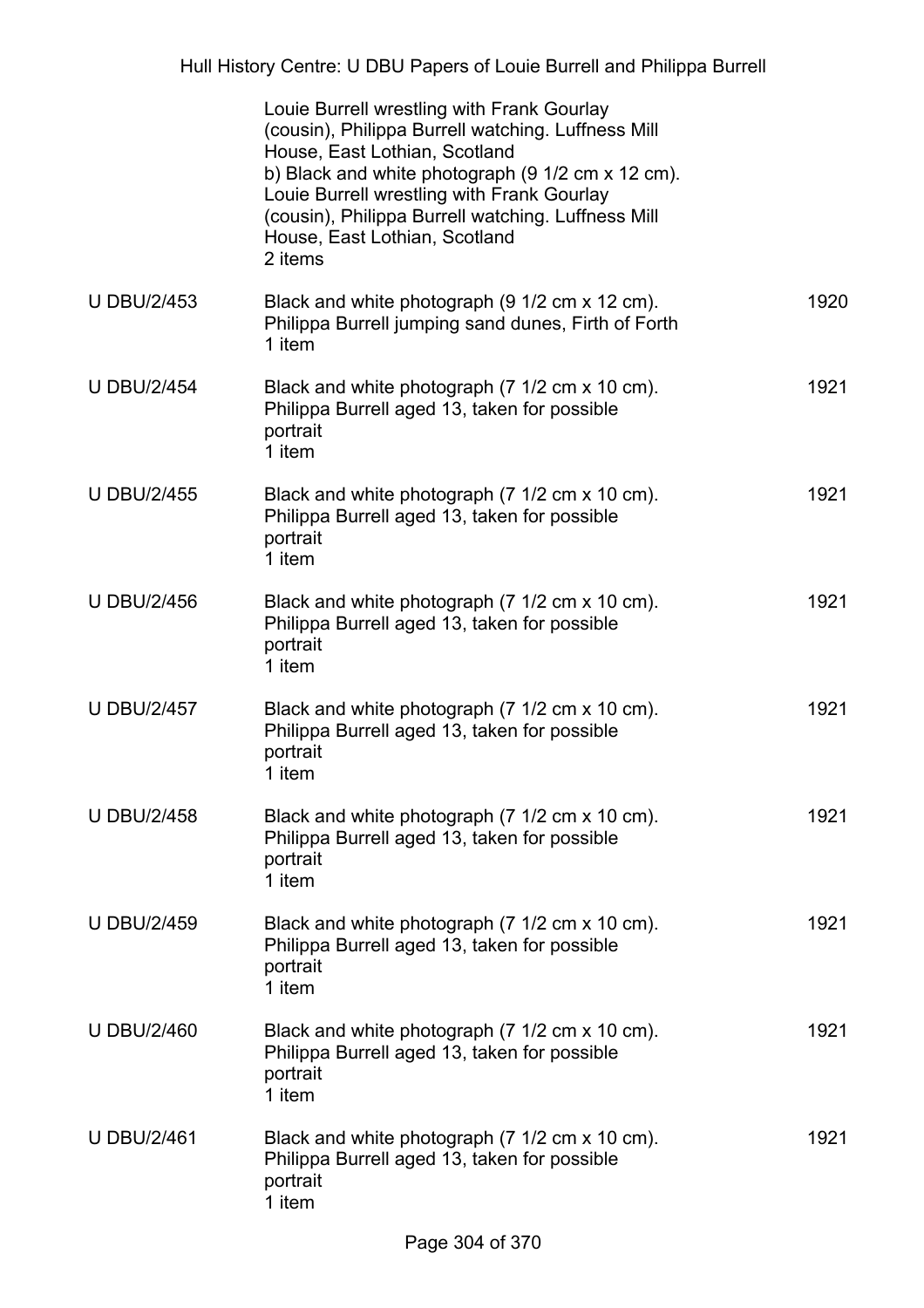| <b>U DBU/2/462</b> | Black and white photograph (7 1/2 cm x 10 cm).<br>Philippa Burrell aged 13, taken for possible<br>portrait<br>1 item | 1921 |
|--------------------|----------------------------------------------------------------------------------------------------------------------|------|
| <b>U DBU/2/463</b> | Black and white photograph (7 1/2 cm x 10 cm).<br>Philippa Burrell aged 13, taken for possible<br>portrait<br>1 item | 1921 |
| <b>U DBU/2/464</b> | Black and white photograph (7 1/2 cm x 10 cm).<br>Philippa Burrell aged 13, taken for possible<br>portrait<br>1 item | 1921 |
| <b>U DBU/2/465</b> | Black and white photograph (7 1/2 cm x 10 cm).<br>Philippa Burrell aged 13, taken for possible<br>portrait<br>1 item | 1921 |
| <b>U DBU/2/466</b> | Black and white photograph (7 1/2 cm x 10 cm).<br>Philippa Burrell aged 13, taken for possible<br>portrait<br>1 item | 1921 |
| <b>U DBU/2/467</b> | Black and white photograph (7 1/2 cm x 10 cm).<br>Philippa Burrell aged 13, taken for possible<br>portrait<br>1 item | 1921 |
| <b>U DBU/2/468</b> | Black and white photograph (7 1/2 cm x 10 cm).<br>Philippa Burrell aged 13, taken for possible<br>portrait<br>1 item | 1921 |
| <b>U DBU/2/469</b> | Black and white photograph (7 1/2 cm x 10 cm).<br>Philippa Burrell aged 13, taken for possible<br>portrait<br>1 item | 1921 |
| <b>U DBU/2/470</b> | Black and white photograph (7 1/2 cm x 10 cm).<br>Philippa Burrell aged 13, taken for possible<br>portrait<br>1 item | 1921 |
| <b>U DBU/2/471</b> | Black and white photograph (22 cm x 26 cm).<br>Louie Burrell at her desk<br>1 item                                   | 1921 |
| <b>U DBU/2/472</b> | Black and white photograph (17 cm x 26 cm).<br>Louie Burrell, same time as U DBU/2/471                               | 1921 |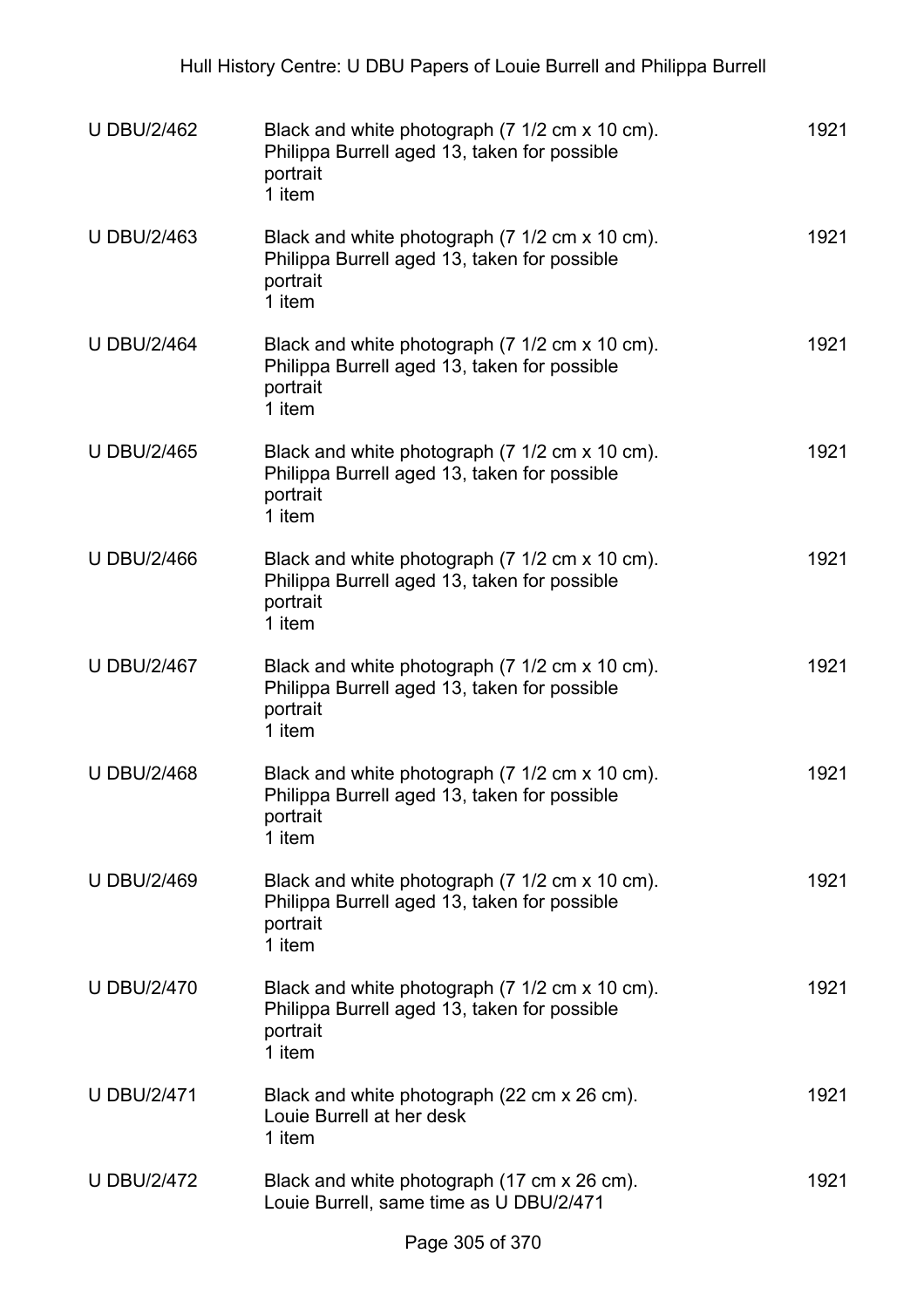|                    | 1 item                                                                                                                          |      |
|--------------------|---------------------------------------------------------------------------------------------------------------------------------|------|
| <b>U DBU/2/473</b> | Black and white photograph (17 cm x 26 cm).<br>Louie Burrell, same time as U DBU/2/471<br>1 item                                | 1921 |
| <b>U DBU/2/474</b> | Black and white photograph (17 1/2 cm x 28 cm).<br>Louie Burrell.<br>1 item                                                     | 1921 |
| <b>U DBU/2/475</b> | Black and white photograph (8 cm x 10 1/2 cm).<br>Philippa Burrell in dress described in note on<br>reverse as orange<br>1 item | 1922 |
| <b>U DBU/2/476</b> | Black and white photograph (8 cm x 10 1/2 cm).<br>Philippa Burrell in dress described in note on<br>reverse as orange<br>1 item | 1922 |
| <b>U DBU/2/477</b> | Black and white photograph (8 cm x 10 1/2 cm).<br>Philippa Burrell in dress described in note on<br>reverse as orange<br>1 item | 1922 |
| <b>U DBU/2/478</b> | Black and white photograph (8 cm x 10 1/2 cm).<br>Philippa Burrell in dress described in note on<br>reverse as orange<br>1 item | 1922 |
| <b>U DBU/2/479</b> | Black and white photograph (8 cm x 10 1/2 cm).<br>Philippa Burrell in dress described in note on<br>reverse as orange<br>1 item | 1922 |
| <b>U DBU/2/480</b> | Black and white photograph (8 cm x 10 1/2 cm).<br>Philippa Burrell in dress described in note on<br>reverse as orange<br>1 item | 1922 |
| <b>U DBU/2/481</b> | Black and white photograph (8 cm x 10 1/2 cm).<br>Philippa Burrell in dress described in note on<br>reverse as orange<br>1 item | 1922 |
| <b>U DBU/2/482</b> | Black and white photograph (8 cm x 10 1/2 cm).<br>Philippa Burrell in dress described in note on<br>reverse as orange<br>1 item | 1922 |
| <b>U DBU/2/483</b> | Black and white photograph (8 cm x 10 1/2 cm).<br>Philippa Burrell in dress described in note on                                | 1922 |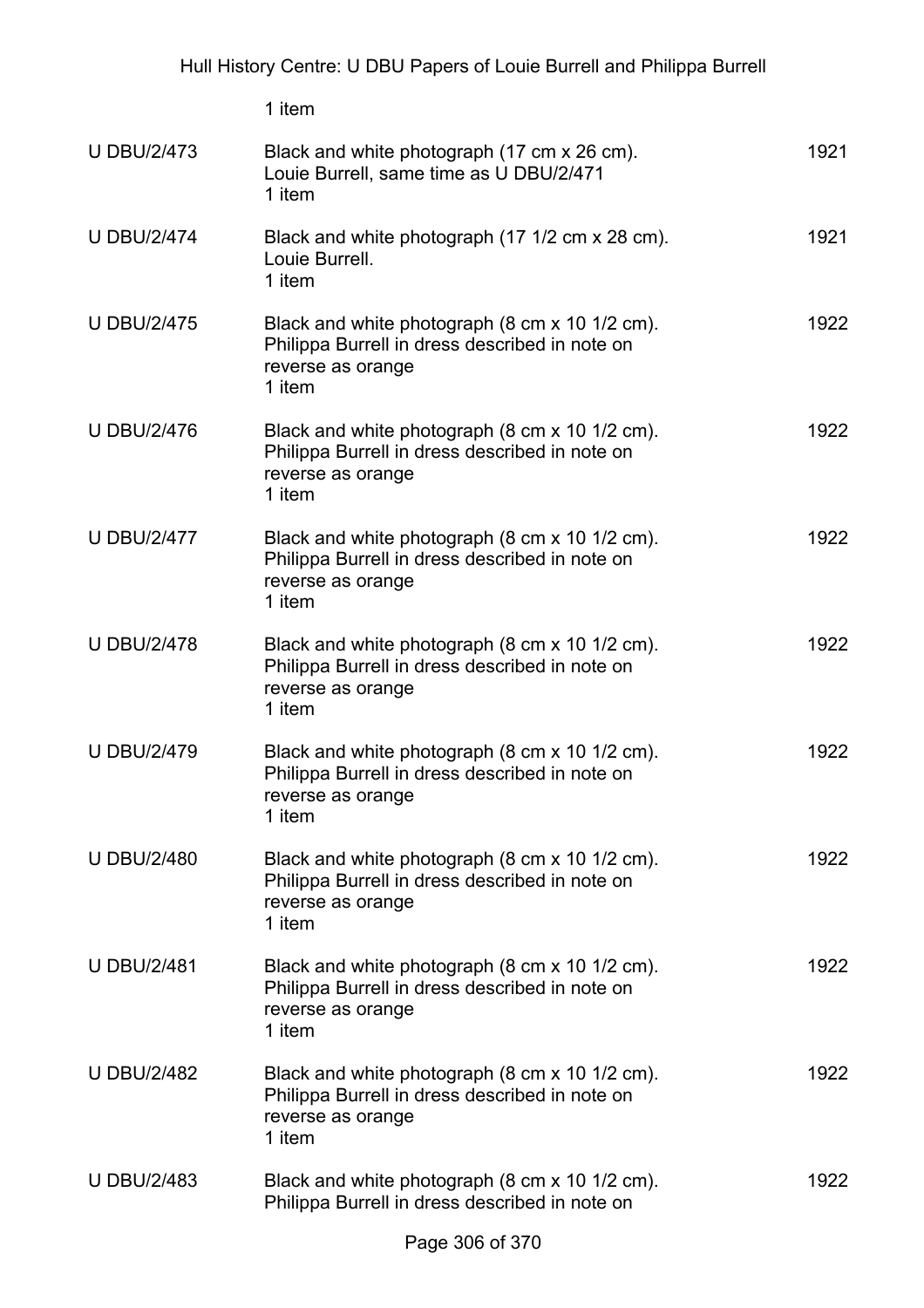|                    | reverse as orange<br>1 item                                                                                                          |        |
|--------------------|--------------------------------------------------------------------------------------------------------------------------------------|--------|
| <b>U DBU/2/484</b> | Black and white photograph (8 cm x 10 1/2 cm).<br>Philippa Burrell in dress described in note on<br>reverse as orange<br>1 item      | 1922   |
| <b>U DBU/2/485</b> | Black and white photograph (8 cm x 10 1/2 cm).<br>Philippa Burrell in dress described in note on<br>reverse as orange<br>1 item      | 1922   |
| <b>U DBU/2/486</b> | Black and white photograph (8 cm x 10 1/2 cm).<br>Philippa Burrell in dress described in note on<br>reverse as orange<br>1 item      | 1922   |
| <b>U DBU/2/487</b> | Black and white photograph (8 cm x 10 1/2 cm).<br>Philippa Burrell in dress described in note on<br>reverse as orange<br>1 item      | 1922   |
| <b>U DBU/2/488</b> | Black and white photograph (9 cm x 14 cm).<br>Wingfield House, home of Sir Vincent and Lady<br>Caillard<br>1 item                    | 1922   |
| <b>U DBU/2/489</b> | Black and white photograph (15 cm x 20 cm).<br>Louie Burrell in evening dress worn for dinner at<br><b>Wingfield House</b><br>1 item | 1922   |
| <b>U DBU/2/490</b> | Black and white photographs (3) (7 1/2 cm x 10<br>cm). Philippa Burrell aged 14 in dress given to her<br>by Miss Morison<br>3 items  | 1922   |
| <b>U DBU/2/491</b> | Black and white photograph (23 cm x 29 cm). Sir<br>Vincent Caillard in uniform with Lady Caillard<br>1 item                          | c.1922 |
| <b>U DBU/2/492</b> | Black and white photograph (15 cm x 19 cm).<br><b>Lady Caillard</b><br>1 item                                                        | c.1922 |
| <b>U DBU/2/493</b> | Black and white photograph (22 cm x 30 cm).<br>Louie Burrell, studio photograph for publicity<br>1 item                              | c.1922 |
| <b>U DBU/2/494</b> | Black and white photograph (22 cm x 30 cm).<br>Louie Burrell, studio photograph for publicity                                        | c.1922 |
|                    |                                                                                                                                      |        |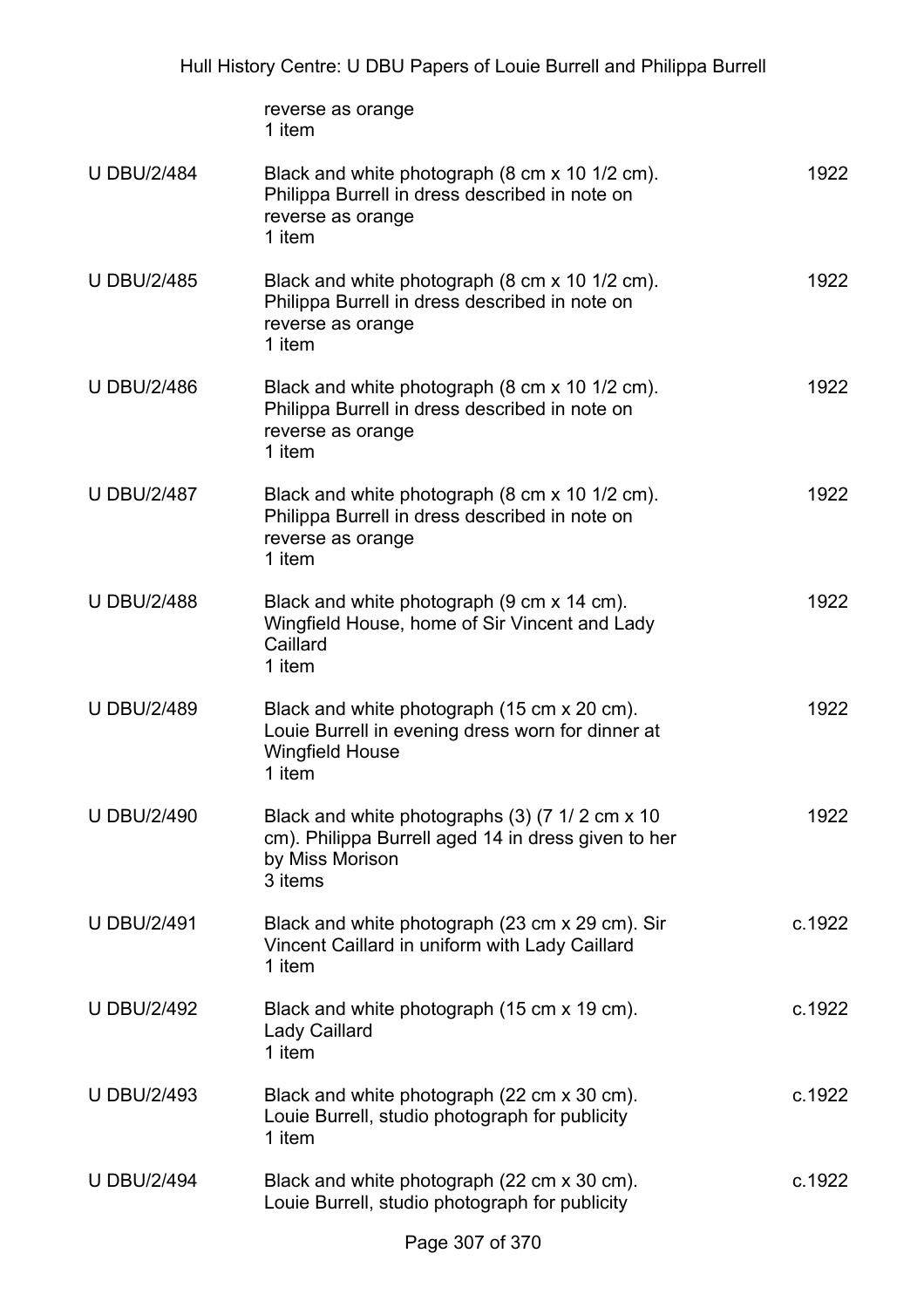|                    | 1 item                                                                                                                                                                                            |           |
|--------------------|---------------------------------------------------------------------------------------------------------------------------------------------------------------------------------------------------|-----------|
| <b>U DBU/2/495</b> | Black and white photograph (22 cm x 30 cm).<br>Louie Burrell, studio photograph for publicity<br>1 item                                                                                           | c.1922    |
| <b>U DBU/2/496</b> | Black and white photograph (25 cm x 78 cm).<br>Francis Holland school. School group.<br>Headmistress, Miss Morison centre, Philippa<br>Burrell far left, Amy Luker second left, top row<br>1 item | 1922      |
| <b>U DBU/2/497</b> | Black and white photograph (12 cm x 17 cm).<br>Philippa Burrell as Ariel in school play<br>1 item                                                                                                 | 1922      |
| <b>U DBU/2/498</b> | Black and white photograph (12 cm x 17 cm).<br>Philippa Burrell as Ariel in school play<br>1 item                                                                                                 | 1922      |
| <b>U DBU/2/499</b> | Black and white photograph (6 cm x 6 cm).<br>Philippa Burrell with school friends including<br><b>Lettice Vivian</b><br>1 item                                                                    | 1922      |
| <b>U DBU/2/500</b> | Black and white photograph (6 1/2 cm x 9 cm).<br>Philippa Burrell with school friends<br>1 item                                                                                                   | 1922      |
| <b>U DBU/2/501</b> | Black and white photograph (4 cm x 6 1/2 cm).<br>Philippa Burrell at Guide camp, Aylesford, Kent<br>1 item                                                                                        | 1923      |
| <b>U DBU/2/502</b> | Black and white photograph (6 cm x 9 cm).<br>Philippa Burrell at Guide camp, Aylesford, Kent<br>1 item                                                                                            | 1923      |
| <b>U DBU/2/503</b> | Black and white photograph (6 1/2 cm x 11 cm).<br>Philippa Burrell at Guide camp, Aylesford, Kent<br>1 item                                                                                       | 1923      |
| <b>U DBU/2/504</b> | Black and white photograph (4 1/2 cm x 7 cm).<br>Philippa Burrell with cousins Helen and Alan Grey<br>1 item                                                                                      | 1923      |
| <b>U DBU/2/505</b> | Black and white photograph (20 cm x 25 cm).<br>Louie Burrell<br>1 item                                                                                                                            | 1923-1924 |
| <b>U DBU/2/506</b> | Black and white photograph (8 cm x 13 1/2 cm).<br>Hon. Esme Smythe with a python, Ness Castle,<br>Inverness                                                                                       | 1923      |
|                    |                                                                                                                                                                                                   |           |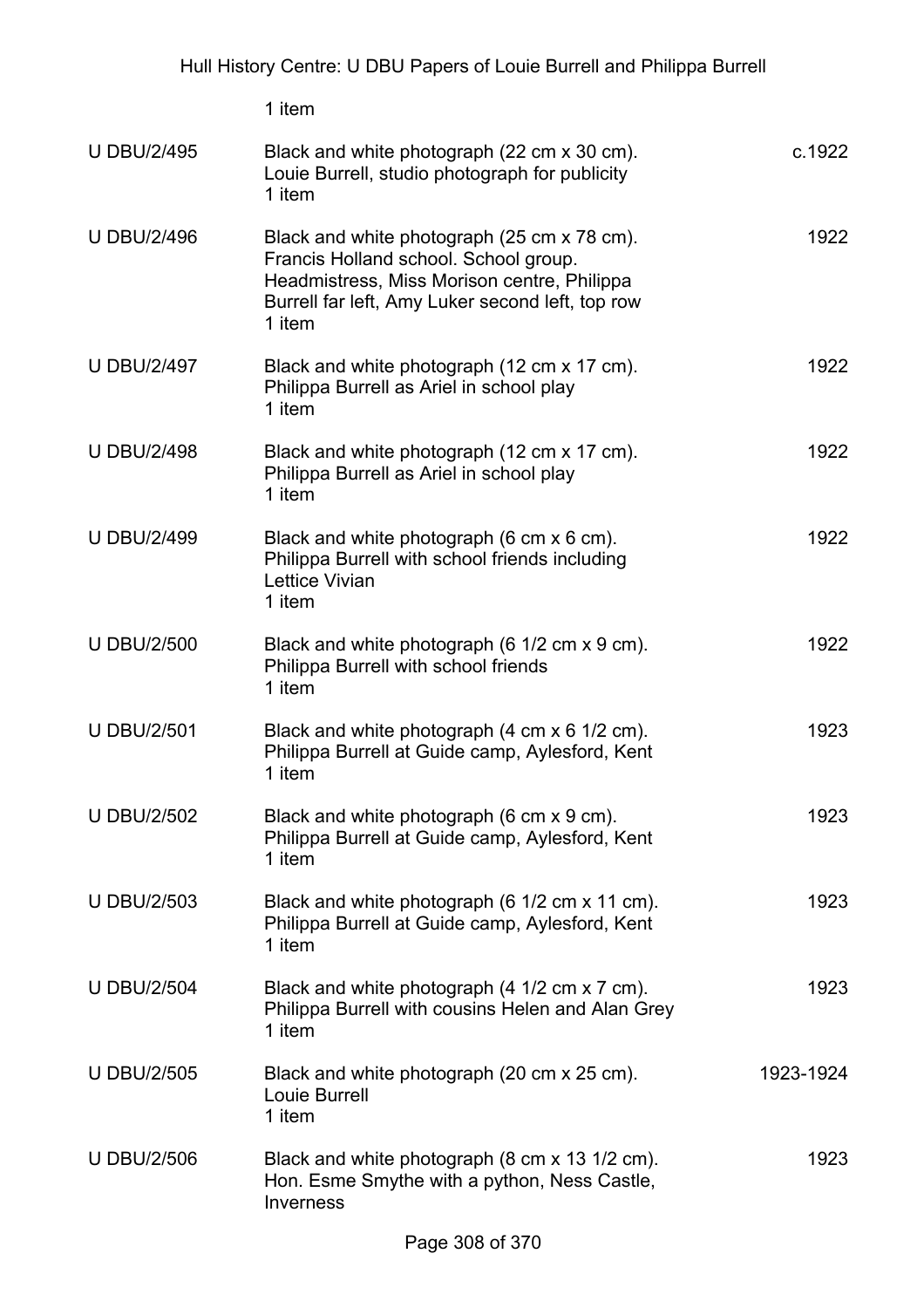|                    | 1 item                                                                                                                                |      |
|--------------------|---------------------------------------------------------------------------------------------------------------------------------------|------|
| <b>U DBU/2/507</b> | Black and white photograph (9 1/2 cm x 14 cm).<br>Mr and Mrs Stanley Baldwin, Chequers,<br>autographed<br>1 item                      | 1923 |
| <b>U DBU/2/508</b> | Black and white photograph (16 1/2 cm x 21 1/2<br>cm). Philippa Burrell, Hindhead, taken by Edward<br>Delmar - Morgan<br>1 item       | 1924 |
| <b>U DBU/2/509</b> | Black and white photograph (8 1/2 cm x 10 1/2<br>cm). Philippa Burrell, Hindhead<br>1 item                                            | 1924 |
| <b>U DBU/2/510</b> | Black and white photograph (8 1/2 cm x 10 1/2<br>cm). Philippa Burrell, Hindhead.<br>1 item                                           | 1924 |
| <b>U DBU/2/511</b> | Black and white photograph (8 1/2 cm x 10 1/2<br>cm). Philippa Burrell, Hindhead.<br>1 item                                           | 1924 |
| <b>U DBU/2/512</b> | Black and white photograph (8 1/2 cm x 10 1/2<br>cm). Philippa Burrell, Hindhead.<br>1 item                                           | 1924 |
| <b>U DBU/2/513</b> | Black and white photograph (8 cm x 11 cm).<br>Philippa Burrell up a tree, Hindhead<br>1 item                                          | 1924 |
| <b>U DBU/2/514</b> | Black and white photograph (8 cm x 11 cm).<br>Philippa Burrell up a tree, Hindhead.<br>1 item                                         | 1924 |
| <b>U DBU/2/515</b> | Black and white photograph (6 1/2 cm x 9 cm).<br>Philippa Burrell up a tree, Hindhead<br>1 item                                       | 1924 |
| <b>U DBU/2/516</b> | Black and white photograph (6 1/2 cm x 9 cm).<br>Philippa Burrell up a tree, Hindhead<br>1 item                                       | 1924 |
| <b>U DBU/2/517</b> | Black and white photograph (8 cm x 10 cm).<br>School fancy dress dance. Philippa dressed as<br><b>Prince Charles Edward</b><br>1 item | 1924 |
| <b>U DBU/2/518</b> | Black and white photograph (8 cm x 10 cm).<br>School fancy dress dance. Philippa dressed as<br>Prince Charles Edward.                 | 1924 |
|                    |                                                                                                                                       |      |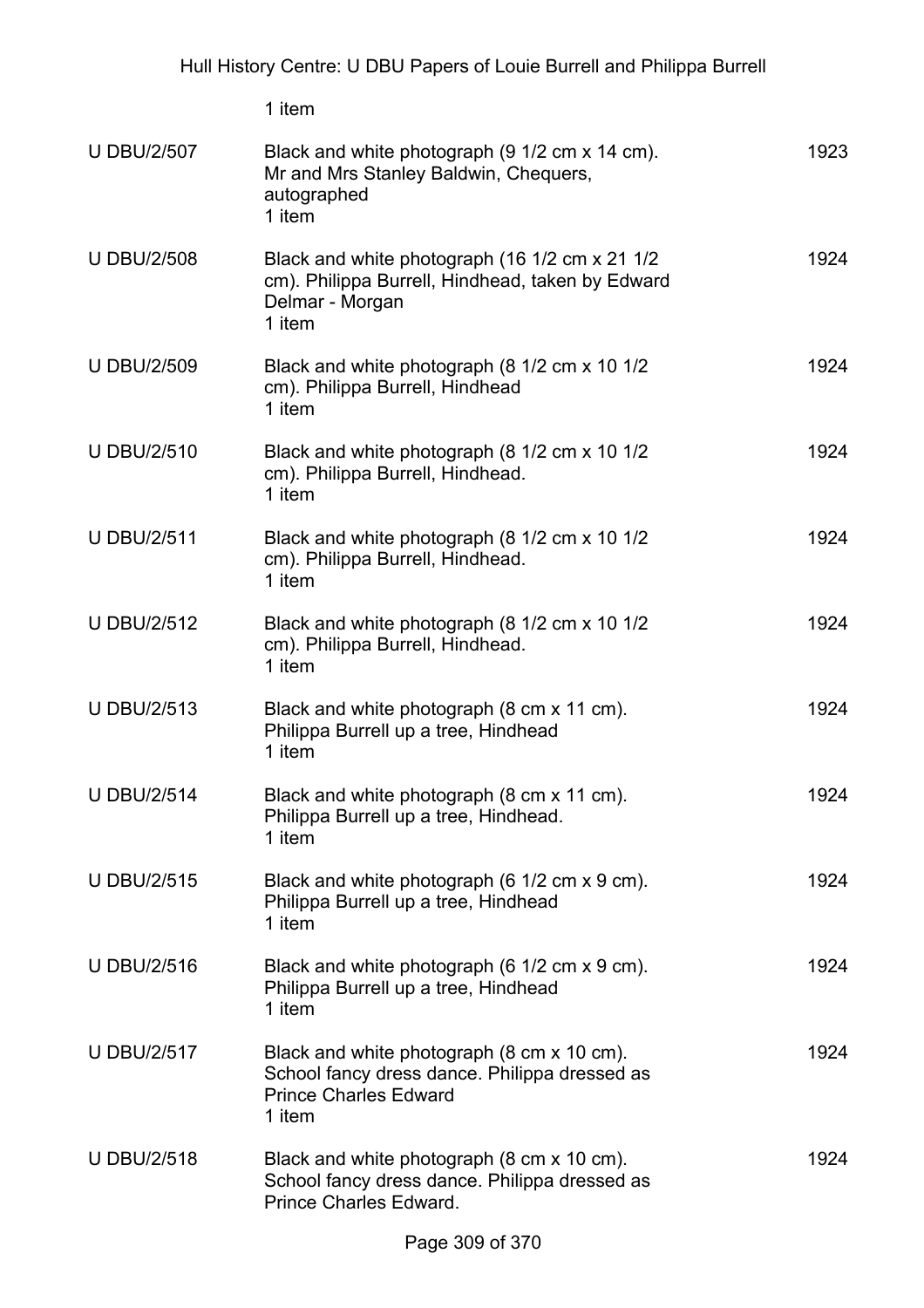|                    | 1 item                                                                                                                                     |      |
|--------------------|--------------------------------------------------------------------------------------------------------------------------------------------|------|
| <b>U DBU/2/519</b> | Black and white photograph (8 cm x 10 cm).<br>School fancy dress dance. Philippa dressed as<br><b>Prince Charles Edward</b><br>1 item      | 1924 |
| <b>U DBU/2/520</b> | Black and white photograph (8 cm x 10 cm).<br>School fancy dress dance. Philippa dressed as<br><b>Prince Charles Edward</b><br>1 item      | 1924 |
| <b>U DBU/2/521</b> | Black and white photograph (8 xm x 10 cm).<br>School fancy dress dance. Philippa dressed as<br><b>Prince Charles Edward</b><br>1 item      | 1924 |
| <b>U DBU/2/522</b> | Note by Louie Burrell regarding Philippa's fancy<br>dress<br>1 item                                                                        | 1924 |
| <b>U DBU/2/523</b> | Black and white photograph (4 1/2 cm x 6 1/2 cm).<br>Kindrochit House lent to the Chamberlain family<br>by the Duchess of Atholl<br>1 item | 1925 |
| <b>U DBU/2/524</b> | Black and white photograph (4 1/2 cm x 6 1/2 cm).<br>Philippa Burrell with Frank Chamberlain<br>1 item                                     | 1925 |
| <b>U DBU/2/525</b> | Black and white photograph (4 1/2 cm x 6 1/2 cm).<br>Philippa Burrell with Frank Chamberlain<br>1 item                                     | 1925 |
| <b>U DBU/2/526</b> | Black and white photograph (5 1/2 cm x 8 1/2 cm).<br>Philippa Burrell with her dog on the moor. Holiday<br>with the Chamberlains<br>1 item | 1925 |
| <b>U DBU/2/527</b> | Black and white photograph (5 1/2 cm x 8 1/2 cm).<br>Philippa Burrell with her dog on the moor. Holiday<br>with the Chamberlains<br>1 item | 1925 |
| <b>U DBU/2/528</b> | Black and white photograph (5 1/2 cm x 8 1/2 cm).<br>Philippa Burrell with her dog on the moor. Holiday<br>with the Chamberlains<br>1 item | 1925 |
| <b>U DBU/2/529</b> | Black and white photograph (5 1/2 cm x 8 1/2 cm).<br>Philippa Burrell with her dog on the moor. Holiday<br>with the Chamberlains           | 1925 |
|                    |                                                                                                                                            |      |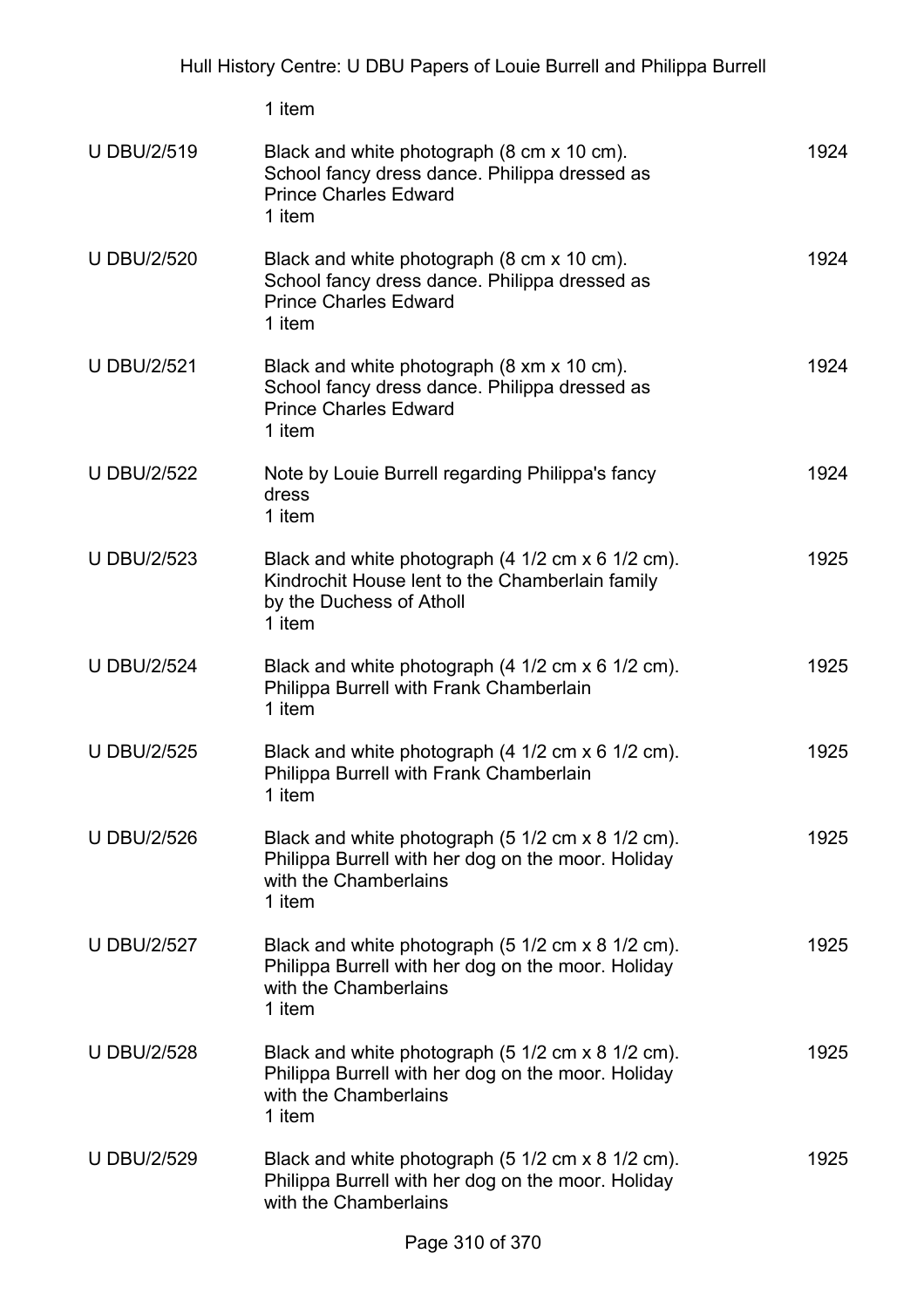1 item U DBU/2/530 Black and white photograph (5 1/2 cm x 8 1/2 cm). Holiday with the Chamberlains, Loch Ericht 1 item 1925 U DBU/2/531 Black and white photograph (5 1/2 cm x 8 1/2 cm). Holiday with the Chamberlains. Picnic at Loch Buie and Ben - Y - Gloe 1 item 1925 U DBU/2/532 Black and white photograph (5 1/2 cm x 8 1/2 cm). Holiday with the Chamberlains. Glen Tilt 1 item 1925 U DBU/2/533 Black and white photograph (5 1/2 cm x 8 cm 1/2). Holiday with the Chamberlains. Glen Tilt 1 item 1925 U DBU/2/534 Black and white photograph (8 cm x 10 1/2 cm). Philippa Burrell in Downing Street garden party dress, posing for Princess Mary's portrait 1 item 1926 U DBU/2/535 Black and white photograph (8 cm x 10 1/2 cm). Philippa Burrell in Downing Street garden party dress, posing for Princess Mary's portrait 1 item 1926 U DBU/2/536 Black and white photograph (8 cm x 10 1/2 cm). Philippa Burrell in her first evening dress 1 item 1926 U DBU/2/537 Black and white photograph (9 cm x 14 cm). The Lorelei, Major - General Maxwell - Scott, O.C. British army occupation on the Rhine with Louie and Philippa Burrell 1 item 6 Mar 1927 U DBU/2/538 Black and white photograph (9 cm x 14 cm). The Lorelei, Major - General Maxwell - Scott, O.C. British army occupation on the Rhine with Louie and Philippa Burrell 1 item 6 Mar 1927 U DBU/2/539 Black and white photograph (5 cm x 10 cm). Louie Burrell, Wiesbaden 1 item 1927 U DBU/2/540 Black and white photograph (5 cm x 10 cm). Louie Burrell, Wiesbaden 1 item 1927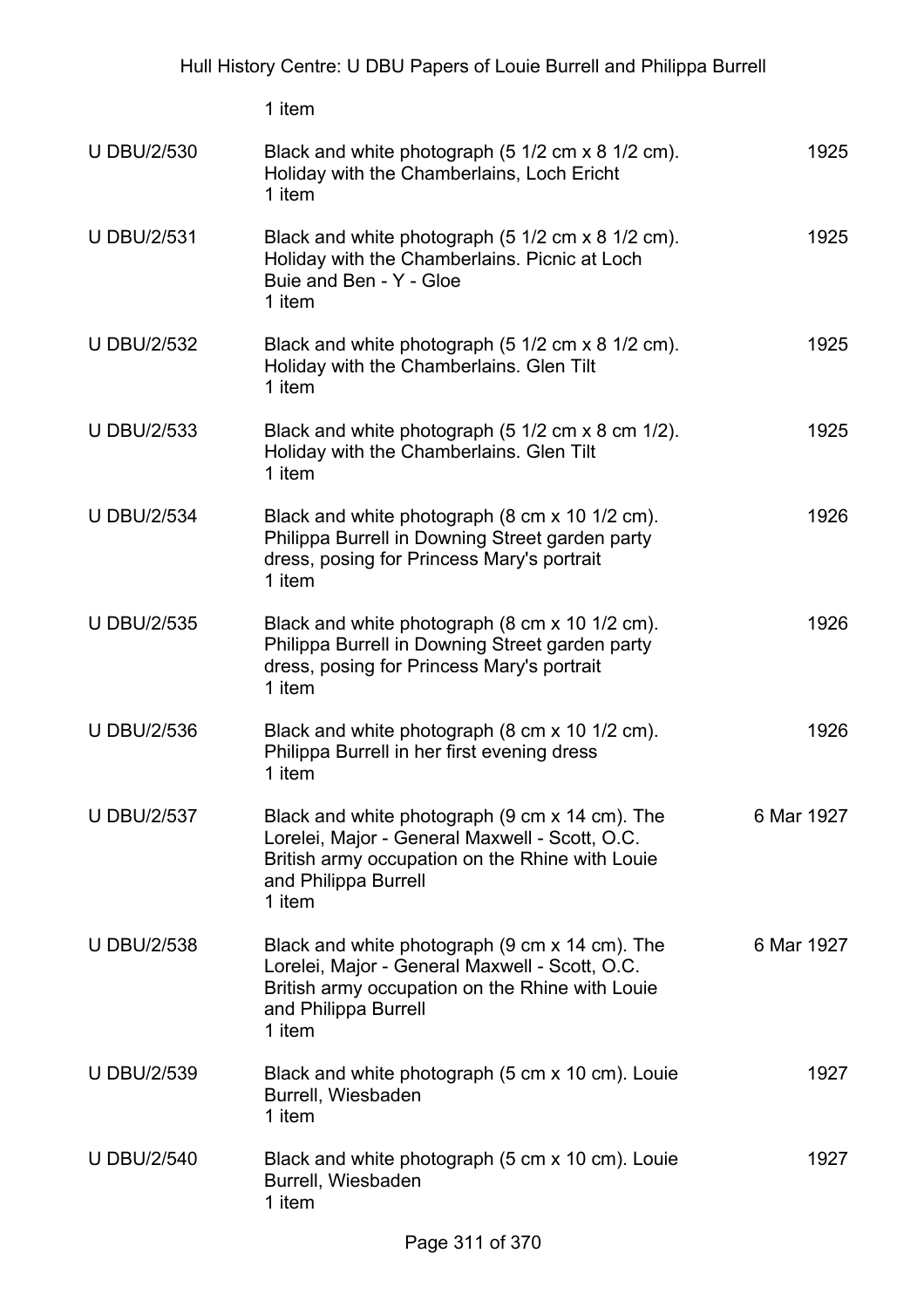| <b>U DBU/2/541</b> | Black and white photograph (5 cm x 10 cm).<br>Philippa Burrell, Wiesbaden<br>1 item                                                                                              | 1927      |
|--------------------|----------------------------------------------------------------------------------------------------------------------------------------------------------------------------------|-----------|
| <b>U DBU/2/542</b> | Black and white photograph (6 cm x 9 cm).<br>Philippa Burrell riding, [Wiesbaden]<br>1 item                                                                                      | c.1927    |
| <b>U DBU/2/543</b> | Black and white photograph (6 cm x 9 cm).<br>Philippa Burrell riding, [Wiesbaden]<br>1 item                                                                                      | c.1927    |
| <b>U DBU/2/544</b> | Black and white photograph (6 cm x 9 cm).<br>Philippa Burrell playing quoits, sailing for India on<br>'The city of Paris'<br>1 item                                              | Mar 1928  |
| <b>U DBU/2/545</b> | Black and white photograph (6 cm x 9 cm).<br>Gibraltar from the east. Notes on reverse<br>1 item                                                                                 | c.1928    |
| <b>U DBU/2/546</b> | Black and white photograph (7 cm x 11 1/2 cm).<br>Lieutenant Harold Clements, Gordon Highlanders,<br>with General Shea and staff officers. Notes on<br>reverse (India)<br>1 item | 1928-1929 |
| <b>U DBU/2/547</b> | Black and white photograph (7 cm x 11 1/2 cm).<br>Lieutenant Harold Clements, Gordon Highlanders,<br>with General Shea and staff officers. Notes on<br>reverse (India)<br>1 item | 1928-1929 |
| <b>U DBU/2/548</b> | Black and white photograph (6 1/2 cm x 10 1/2<br>cm). Harold Clements in uniform with an<br>unidentified group (India)<br>1 item                                                 | 1928-1929 |
| <b>U DBU/2/549</b> | Black and white photograph (6 cm x 8 1/2 cm).<br>Harold Clements in uniform, with two dogs (India)<br>1 item                                                                     | 1928-1929 |
| <b>U DBU/2/550</b> | Black and white photograph (6 cm x 8 1/2 cm).<br>Harold Clements riding (India)<br>1 item                                                                                        | 1928-1929 |
| <b>U DBU/2/551</b> | Black and white photograph (6 cm x 8 1/2 cm).<br>Harold Clements walking with two dogs (India)<br>1 item                                                                         | 1928-1929 |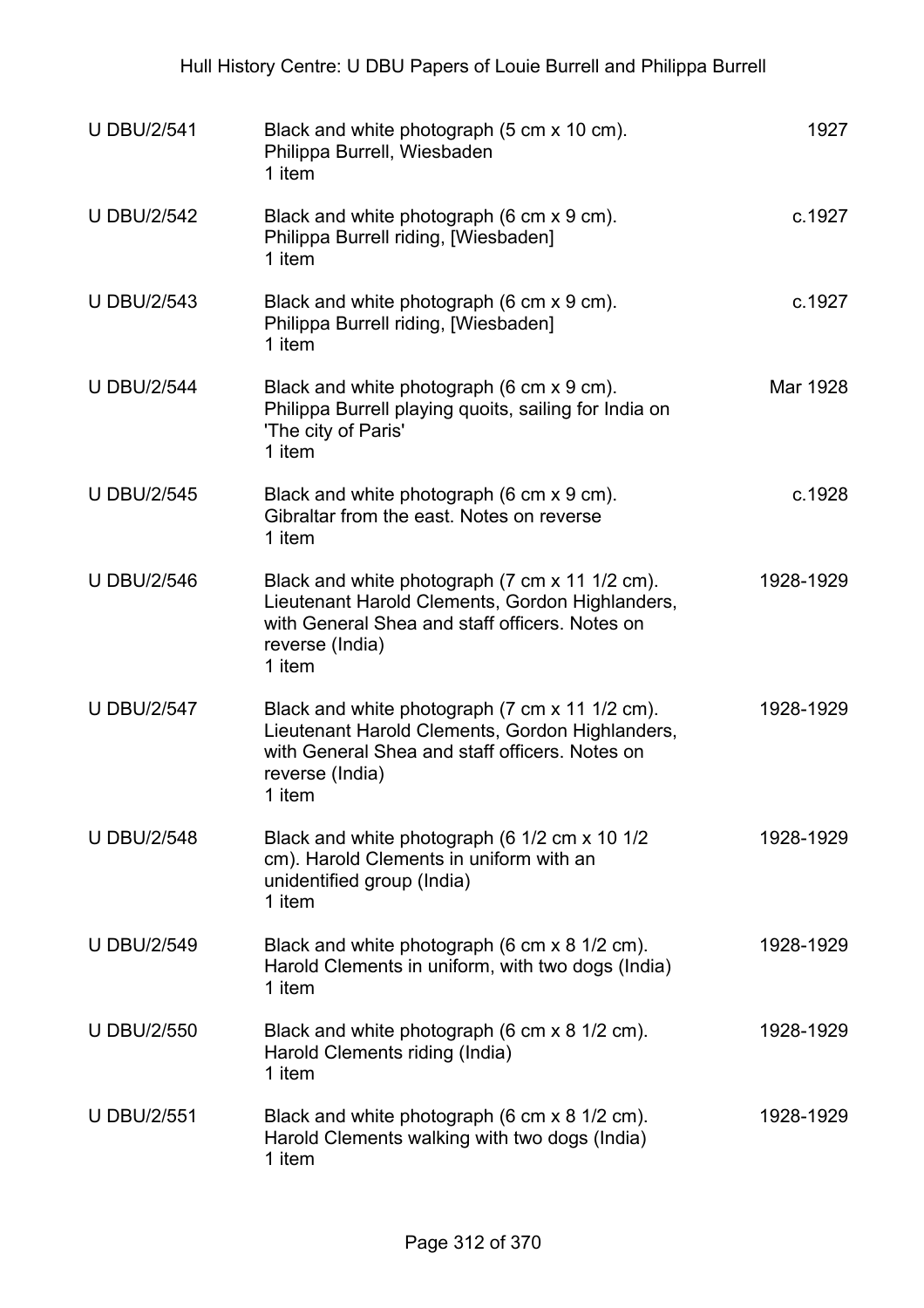| Hull History Centre: U DBU Papers of Louie Burrell and Philippa Burrell |                                                                                                      |           |  |
|-------------------------------------------------------------------------|------------------------------------------------------------------------------------------------------|-----------|--|
| <b>U DBU/2/552</b>                                                      | Black and white photograph (6 cm x 8 1/2 cm).<br>Horse riders preparing for a race (India)<br>1 item | 1928-1929 |  |
| <b>U DBU/2/553</b>                                                      | Black and white photograph (5 cm x 7 cm). Harold<br>Clements with a friend (India)<br>1 item         | 1928-1929 |  |
| <b>U DBU/2/554</b>                                                      | Black and white photograph (6 1/2 cm x 9<br>cm). Two dogs (India)<br>1 item                          | 1928-1929 |  |
| <b>U DBU/2/555</b>                                                      | Programmes. Highland Brigade gathering, Delhi<br>1 bundle                                            | 1929      |  |
| <b>U DBU/2/556</b>                                                      | Black and white photograph (8 cm x 10 cm).<br>Lieutenant John Gage, 4th Hussars (India)<br>1 item    | 1929      |  |
| <b>U DBU/2/557</b>                                                      | Black and white photograph (8 cm x 10 cm).<br>Lieutenant John Gage, 4th Hussars (India)<br>1 item    | 1929      |  |
| <b>U DBU/2/558</b>                                                      | Black and white photograph (8 cm x 10 cm).<br>Lieutenant John Gage, 4th Hussars<br>1 item            | 1929      |  |
| <b>U DBU/2/559</b>                                                      | Black and white photograp (8 cm x 10 cm).<br>Lieutenant John Gage, 4th Hussars<br>1 item             | 1929      |  |
| <b>U DBU/2/560</b>                                                      | Black and white photograph (8 cm x 10 cm).<br>Lieutenant John Gage, 4th Hussars<br>1 item            | 1929      |  |
| <b>U DBU/2/561</b>                                                      | Black and white photograph (8 cm x 10 cm).<br>Lieutenant John Gage, 4th Hussars<br>1 item            | 1929      |  |
| <b>U DBU/2/562</b>                                                      | Black and white photograph (8 cm x 10 cm).<br>Lieutenant John Gage, 4th Hussars<br>1 item            | 1929      |  |
| <b>U DBU/2/563</b>                                                      | Black and white photograph (8 cm x 10 cm).<br>Lieutenant John Gage, 4th Hussars, smoking<br>1 item   | 1929      |  |
| <b>U DBU/2/564</b>                                                      | Black and white photograph (8 cm x 10 cm).<br>Lieutenant John Gage, 4th Hussars<br>1 item            | 1929      |  |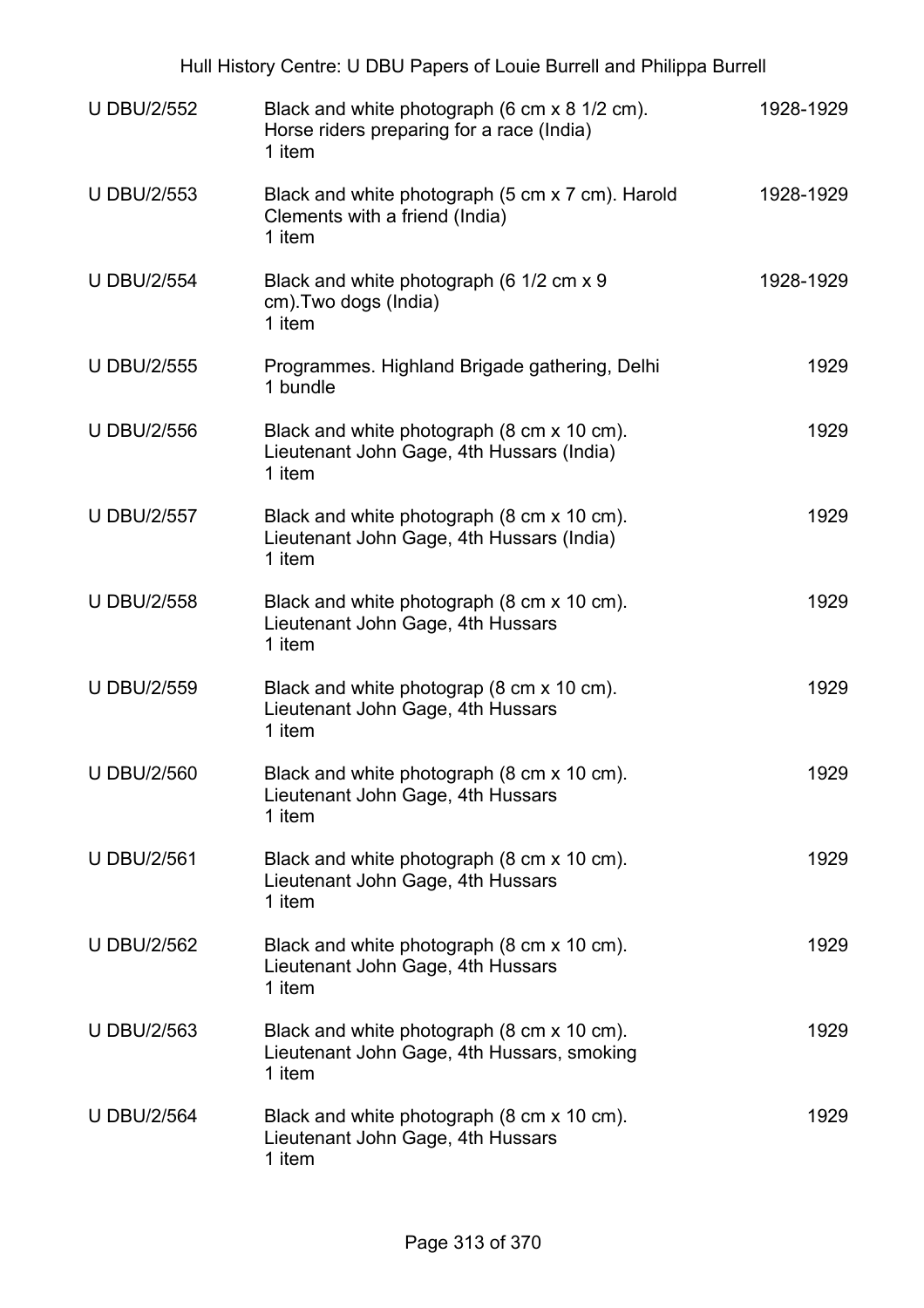|                    | Hull History Centre: U DBU Papers of Louie Burrell and Philippa Burrell                                                                                                                                                                    |      |
|--------------------|--------------------------------------------------------------------------------------------------------------------------------------------------------------------------------------------------------------------------------------------|------|
| <b>U DBU/2/565</b> | Black and white photograph (8 cm x 10 cm).<br>Lieutenant John Gage, 4th Hussars<br>1 item                                                                                                                                                  | 1929 |
| <b>U DBU/2/566</b> | Black and white photograph (12 1/2 cm x 18 cm).<br>Lieutenant John Gage, 4th Hussars in plain<br>clothes<br>1 item                                                                                                                         | 1929 |
| <b>U DBU/2/567</b> | Black and white photograph (11 cm x 16 1/2 cm).<br>Lieutenant John Gage, 4th Hussars in full uniform<br>1 item                                                                                                                             | 1929 |
| <b>U DBU/2/568</b> | Black and white photograph (14 cm x 20 cm).<br>Lieutenant John Gage, 4th Hussars in full uniform<br>1 item                                                                                                                                 | 1929 |
| <b>U DBU/2/569</b> | Black and white pencil sketch (20 cm x 25 cm).<br>'Big water in the bay', tall ship, by John Gage<br>1 item                                                                                                                                | 1929 |
| <b>U DBU/2/570</b> | Coloured ink sketch (21 cm x 25 1/2 cm). 'The<br>Lizard', tall ship, by John Gage<br>1 item                                                                                                                                                | 1929 |
| <b>U DBU/2/571</b> | Black and white pencil sketch (20 cm x 25 1/2)<br>cm). 'Yankee schooner', by John Gage<br>1 item                                                                                                                                           | 1929 |
| <b>U DBU/2/572</b> | Black and white pencil sketch (20 cm x 25 1/2)<br>cm). 'Neptune in 1923 ocean race', by John Gage<br>1 item                                                                                                                                | 1929 |
| <b>U DBU/2/573</b> | Coloured ink sketch (21 cm x 23 1/2 cm). 'My<br>impressions of Cairo', by John Gage<br>Including:<br>a) Black and white pencil sketch and watercolour<br>self portraits (2) (12 1/2 cm x 19 cm). 'Gage<br>Pasha', by John Gage<br>1 bundle | 1929 |
| <b>U DBU/2/574</b> | Watercolour (21 ccm x 28 cm) A yacht, by John<br>Gage<br>1 item                                                                                                                                                                            | 1929 |
| <b>U DBU/2/575</b> | Black and white photograph (8 1/2 cm x13 cm).<br>Philippa Burrell with friend on ship<br>1 item                                                                                                                                            | 1929 |
| <b>U DBU/2/576</b> | Black and white photograph (8 1/2 cm x 13 cm).<br>Philippa Burrell with friend on ship leaving India<br>1 item                                                                                                                             | 1929 |
|                    |                                                                                                                                                                                                                                            |      |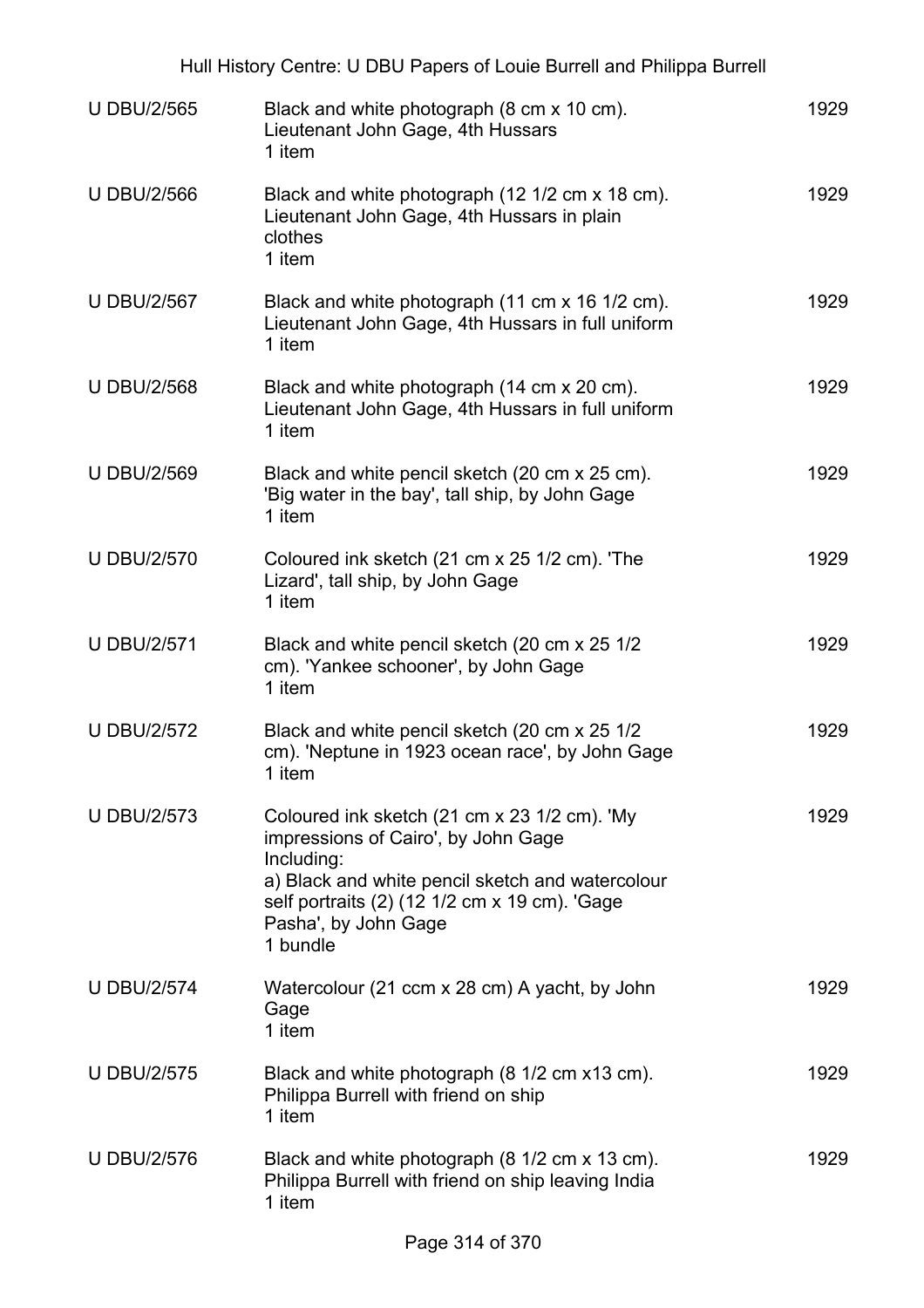| <b>U DBU/2/577</b> | Black and white photograph (8 1/2 cm x 13 cm).<br>Philippa Burrell with friend on ship leaving India<br>1 item                                                                        | 1929      |
|--------------------|---------------------------------------------------------------------------------------------------------------------------------------------------------------------------------------|-----------|
| <b>U DBU/2/578</b> | Christmas day menu. Luxor winter palace<br>1 item                                                                                                                                     | 1930-1931 |
| <b>U DBU/2/579</b> | Christmas card, from the Maharajah of Jaipur<br>(India)<br>1 item                                                                                                                     | 1930-1931 |
| <b>U DBU/2/580</b> | Black and white photograph (15 cm x 19 1/2 cm).<br>The Viceroy, Lord Irwin arriving at Jaipur station,<br>met by the Maharajah. Note on reverse (India)<br>1 item                     | 1931      |
| <b>U DBU/2/581</b> | Black and white photograph (15 cm x 19 1/2 cm).<br>The Viceroy, Lord Irwin, inspecting the guard of<br>honour, accompanied by the Maharajah. Note on<br>the reverse (India)<br>1 item | 1931      |
| <b>U DBU/2/582</b> | Black and white photograph (16 cm x 21 cm). The<br>Viceroy, Lord Irwin, and the Maharajah on the<br>throne at the investiture, Durbar (India)<br>1 item                               | 1931      |
| <b>U DBU/2/583</b> | Black and white photograph (16 cm x 20 1/2 cm).<br>A procession. Note on reverse (India)<br>1 item                                                                                    | 1931      |
| <b>U DBU/2/584</b> | Black and white photograph (14 cm x 19 cm). A<br>procession. Note on reverse (India)<br>1 item                                                                                        | 1931      |
| <b>U DBU/2/585</b> | Christmas card from the Maharajah of Jaipur<br>(India)<br>1 item                                                                                                                      | 1931-1932 |
| <b>U DBU/2/586</b> | Black and white photograph (8 cm x 10 cm). Ada<br>Luker, aged around 90, Hindhead<br>1 item                                                                                           | c.1930    |
| <b>U DBU/2/587</b> | Black and white photograph (22 cm x 30 cm). Ada<br>Luker, Alton, Hampshire<br>1 item                                                                                                  | c.1930    |
| <b>U DBU/2/588</b> | Black and white photograph (11 1/2 cm x 16 cm).<br>West Wratting Mill before repairs<br>1 item                                                                                        | c.1933    |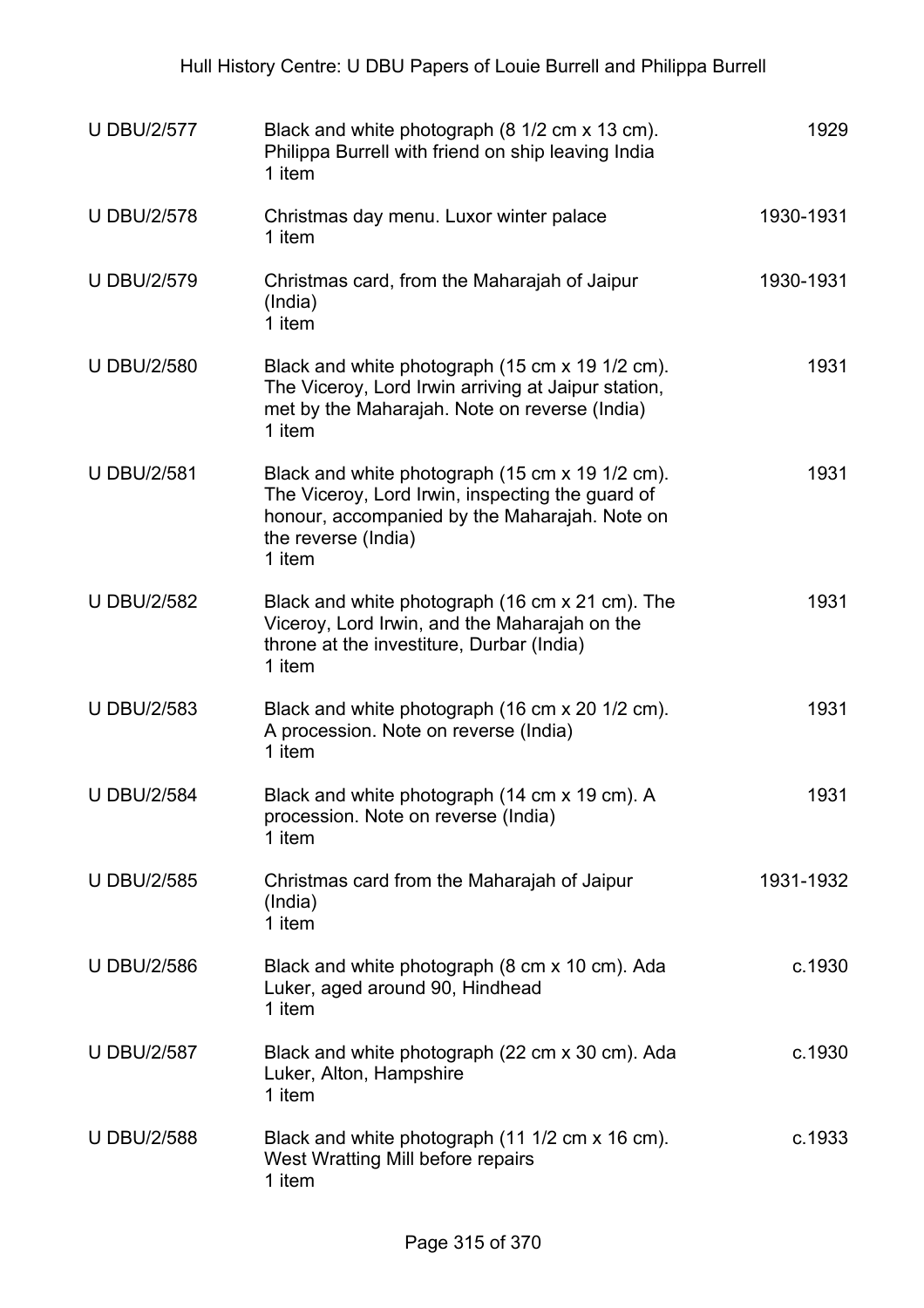|                    | Hull History Centre: U DBU Papers of Louie Burrell and Philippa Burrell                                                       |        |
|--------------------|-------------------------------------------------------------------------------------------------------------------------------|--------|
| <b>U DBU/2/589</b> | Black and white photograph (11 1/2 cm x 16 cm).<br>West Wratting Mill before repairs<br>1 item                                | c.1933 |
| <b>U DBU/2/590</b> | Black and white photograph (8 1/2 cm x 14 cm).<br>West Wratting Mill before repairs<br>1 item                                 | c.1933 |
| <b>U DBU/2/591</b> | Black and white photograph (10 cm x 13 cm).<br>West Wratting Mill before repairs<br>1 item                                    | c.1933 |
| <b>U DBU/2/592</b> | Black and white photograph (10 cm x 13 cm).<br>West Wratting Mill before repairs<br>1 item                                    | c.1933 |
| <b>U DBU/2/593</b> | Black and white photograph (8 1/2 cm x 14 cm).<br>West Wratting Mill before repairs<br>1 item                                 | c.1933 |
| <b>U DBU/2/594</b> | Black and white photograph (8 1/2 cm x 12 1/2<br>cm). West Wratting Mill after repairs, with a man in<br>foreground<br>1 item | c.1933 |
| <b>U DBU/2/595</b> | Black and white photograph (8 1/2 cm x 12 1/2<br>cm). West Wratting Mill after repairs<br>1 item                              | c.1933 |
| <b>U DBU/2/596</b> | Black and white photograph (7 1/2 cm x 10 1/2<br>cm). West Wratting Mill after repairs<br>1 item                              | c.1933 |
| <b>U DBU/2/597</b> | Black and white photograph (7 1/2 cm x 10 1/2<br>cm). West Wratting Mill after repairs<br>1 item                              | c.1933 |
| <b>U DBU/2/598</b> | Black and white photographs (7 1/2 cm x 10 1/2<br>cm). West Wratting Mill after repairs<br>2 items                            | c.1933 |
| <b>U DBU/2/599</b> | Black and white photograph (7 1/2 cm x 10 1/2<br>cm). West Wratting Mill after repairs<br>1 item                              | c.1933 |
| <b>U DBU/2/600</b> | Black and white photograph (7 1/2 cm x 10 1/2<br>cm). West Wratting Mill after repairs<br>1 item                              | c.1933 |
| <b>U DBU/2/601</b> | Black and white photograph (5 1/2 cm x 8 1/2 cm).<br>Philippa Burrell sitting below West Wratting Mill<br>1 item              | c.1933 |
|                    |                                                                                                                               |        |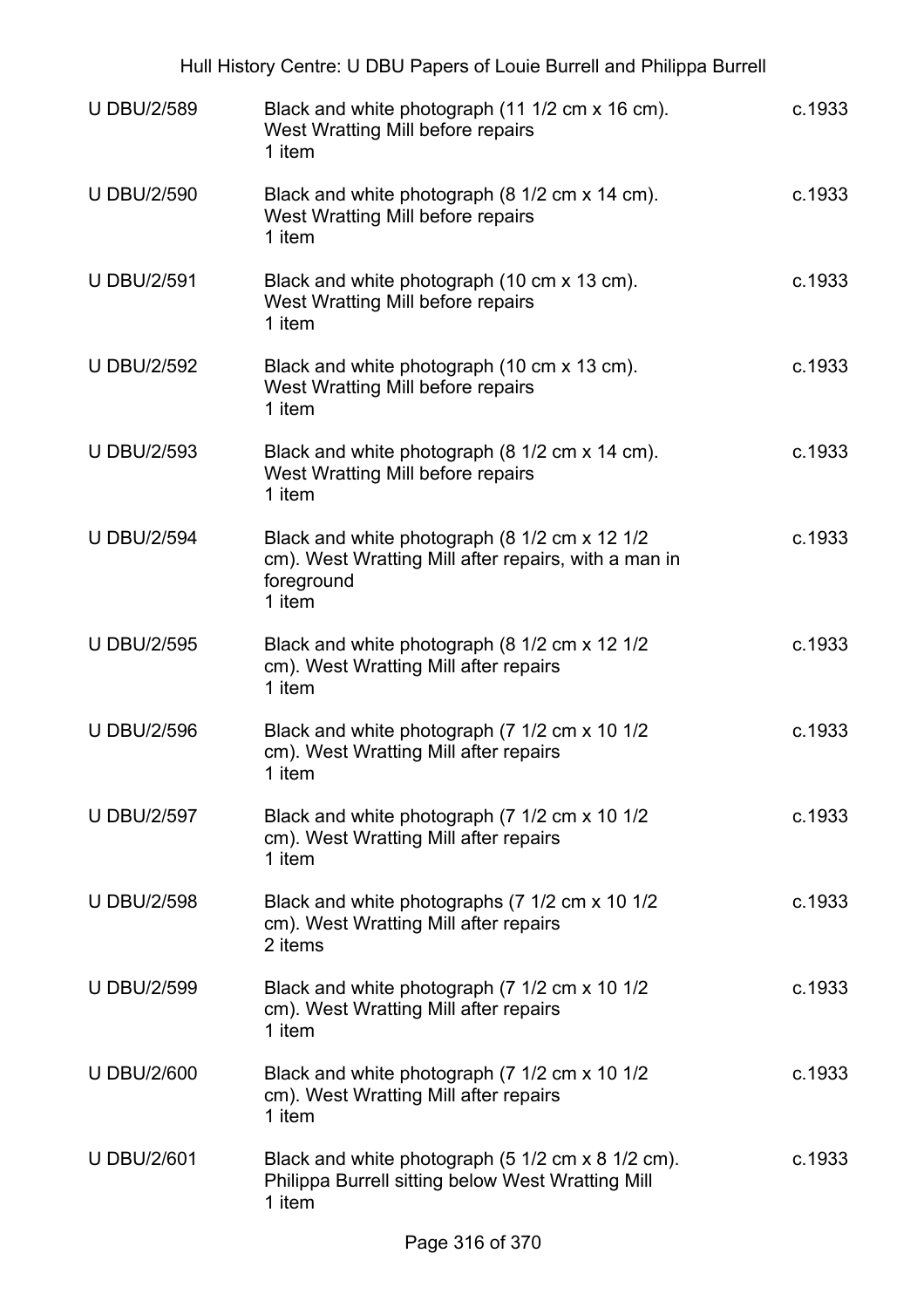| <b>U DBU/2/602</b> | Black and white photograph (8 1/2 cm x 13 1/2<br>cm). West Wratting Mill after repairs<br>1 item        | c.1933 |
|--------------------|---------------------------------------------------------------------------------------------------------|--------|
| <b>U DBU/2/603</b> | Black and white photograph (8 1/2 cm x 12 1/2<br>cm). West Wratting Mill with tea tables<br>1 item      | c.1933 |
| <b>U DBU/2/604</b> | Black and white photograph (8 1/2 cm x 13 1/2<br>cm). West Wratting Mill with tea tables<br>1 item      | c.1933 |
| <b>U DBU/2/605</b> | Black and white photograph (8 1/2 cm x 13 1/2<br>cm). West Wratting Mill with tea tables<br>1 item      | c.1933 |
| <b>U DBU/2/606</b> | Black and white photograph (8 cm x 13 cm). Louie<br>and Philippa Burrell, Mill Cottage<br>1 item        | c.1933 |
| <b>U DBU/2/607</b> | Black and white photograph (8 1/2 cm x 12 1/2<br>cm). A friend, Mill cottage<br>1 item                  | c.1933 |
| <b>U DBU/2/608</b> | Black and white press photograph (8 1/2 cm x 12<br>1/2 cm). West Wratting Mill before repairs<br>1 item | c.1933 |
| <b>U DBU/2/609</b> | Black and white photograph (7 1/2 cm x 10 1/2<br>cm). West Wratting Mill<br>1 item                      | c.1933 |
| <b>U DBU/2/610</b> | Black and white photograph (5 1/2 cm x 8 1/2 cm).<br><b>West Wratting Mill</b><br>1 item                | c.1933 |
| <b>U DBU/2/611</b> | Negative of DBU/2/592. West Wratting Mill<br>1 item                                                     | c.1933 |
| <b>U DBU/2/612</b> | Negative of DBU/2/591. West Wratting Mill<br>1 item                                                     | c.1933 |
| <b>UDBU/2/613</b>  | Negative of DBU/2/595. West Wratting Mill<br>1 item                                                     | c.1933 |
| <b>U DBU/2/614</b> | Negative of DBU/2/594. West Wratting Mill<br>1 item                                                     | c.1933 |
| <b>U DBU/2/615</b> | Negative of DBU/2/599. West Wratting Mill<br>1 item                                                     | c.1933 |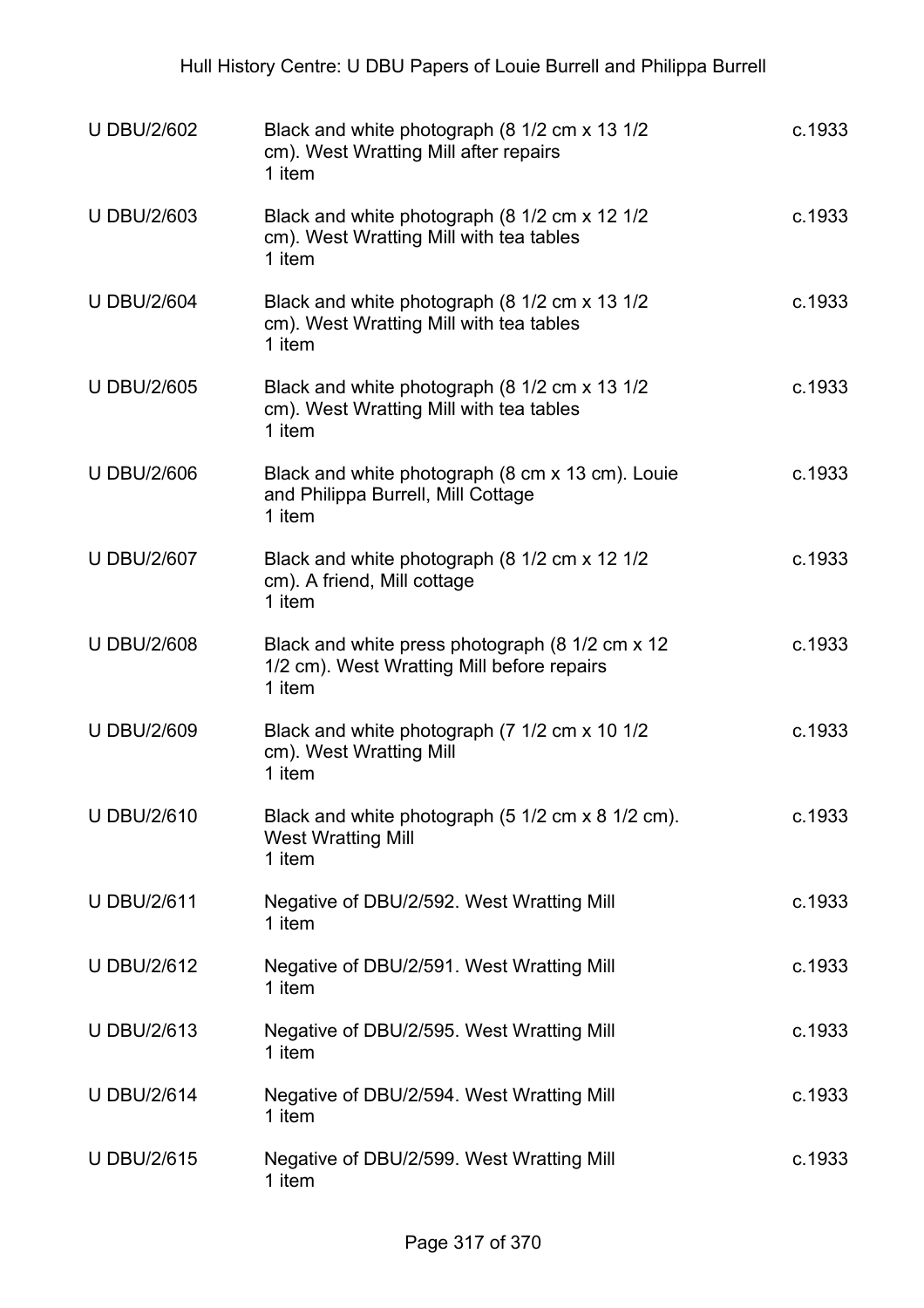| Hull History Centre: U DBU Papers of Louie Burrell and Philippa Burrell |                                                                                                                                                                                                         |        |
|-------------------------------------------------------------------------|---------------------------------------------------------------------------------------------------------------------------------------------------------------------------------------------------------|--------|
| <b>U DBU/2/616</b>                                                      | Negative of DBU/2/598a. West Wratting Mill<br>1 item                                                                                                                                                    | c.1933 |
| <b>U DBU/2/617</b>                                                      | Negative of DBU/2/600. West Wratting Mill<br>1 item                                                                                                                                                     | c.1933 |
| <b>U DBU/2/618</b>                                                      | Negative of DBU/2/601. Philippa Burrell at West<br><b>Wratting Mill</b><br>1 item                                                                                                                       | c.1933 |
| <b>U DBU/2/619</b>                                                      | Negative of DBU/2/609. West Wratting Mill<br>1 item                                                                                                                                                     | c.1933 |
| <b>U DBU/2/620</b>                                                      | Negative of DBU/2/593. West Wratting Mill<br>1 item                                                                                                                                                     | c.1933 |
| <b>U DBU/2/621</b>                                                      | Negative of DBU/2/590. West Wratting Mill<br>1 item                                                                                                                                                     | c.1933 |
| <b>U DBU/2/622</b>                                                      | Negative of DBU/2/596. West Wratting Mill<br>1 item                                                                                                                                                     | c.1933 |
| <b>U DBU/2/623</b>                                                      | Negative of DBU/2/597. West Wratting Mill<br>1 item                                                                                                                                                     | c.1933 |
| <b>U DBU/2/624</b>                                                      | Negative of DBU/2/598. West Wratting Mill<br>1 item                                                                                                                                                     | c.1933 |
| <b>U DBU/2/625</b>                                                      | Negative of DBU/22/599. West Wratting Mill<br>1 item                                                                                                                                                    | c.1933 |
| <b>U DBU/2/626</b>                                                      | Negative of DBU/2/603. West Wratting Mill<br>1 item                                                                                                                                                     | c.1933 |
| <b>U DBU/2/627</b>                                                      | Negative of DBU/2/606. Louie and Philippa<br>Burrell, Mill cottage<br>1 item                                                                                                                            | c.1933 |
| <b>U DBU/2/628</b>                                                      | Negative of DBU/2/607. A friend, Mill cottage<br>1 item                                                                                                                                                 | c.1933 |
| <b>U DBU/2/629</b>                                                      | Black and white press photograph (20 cm x 25)<br>cm). Philippa Burrell, taken for the opening of 'He<br>was like a Continent', the Rooseveldt Theatre.<br>Note by Louie on reverse (New York)<br>1 item | 1938   |
| <b>U DBU/2/630</b>                                                      | Black and white press photograph (20 cm x 25)<br>cm). Philippa Burrell, taken for the opening of 'He<br>was like a Continent', the Rooseveldt Theatre.<br>Note by Louie on reverse (New York)<br>1 item | 1938   |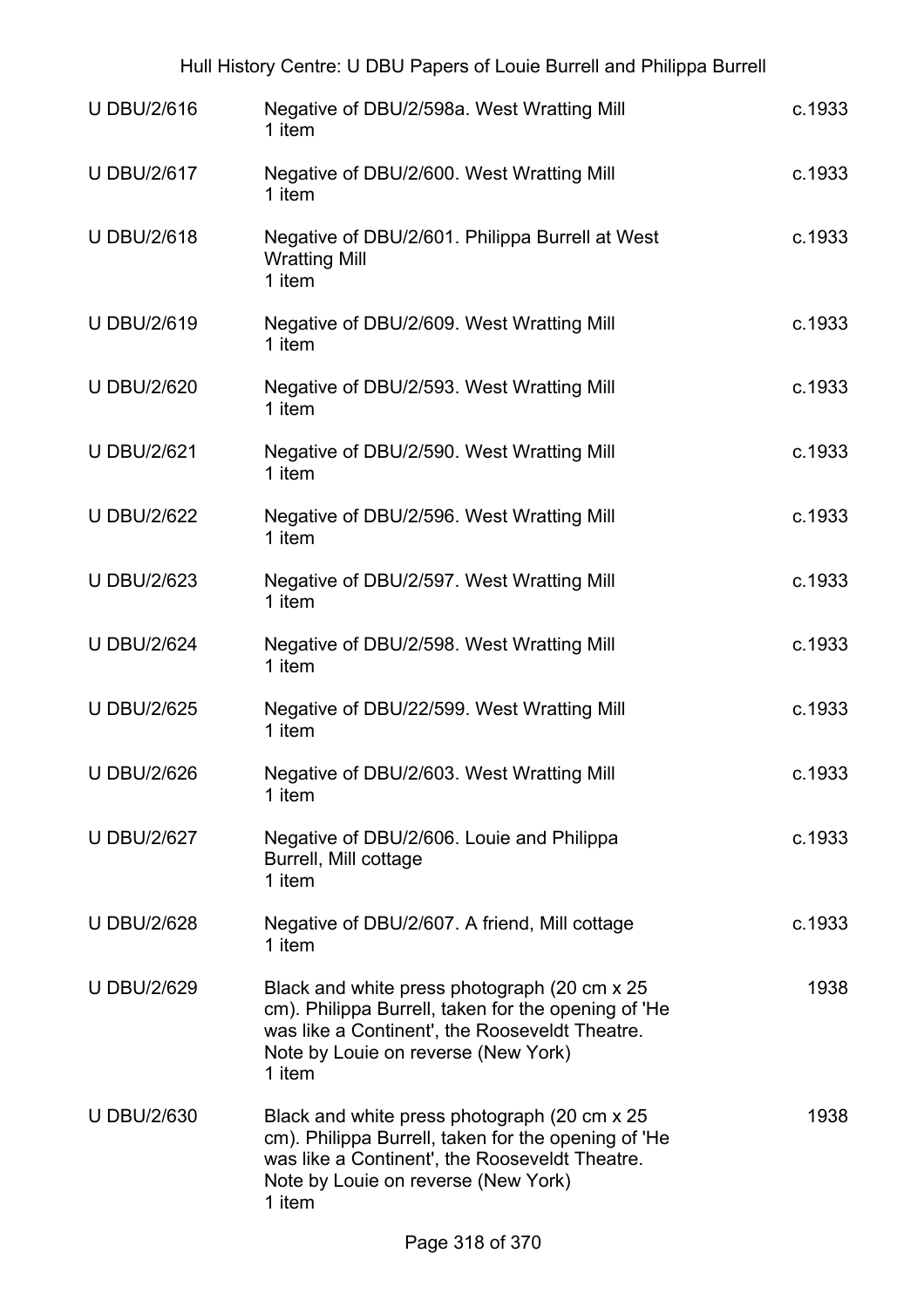| <b>U DBU/2/631</b> | Black and white press photograph (20 cm x 25)<br>cm). Philippa Burrell, taken for the opening of 'He<br>was like a Continent', the Rooseveldt Theatre.<br>Note by Louie on reverse (New York)<br>1 item                                                  | 1938        |
|--------------------|----------------------------------------------------------------------------------------------------------------------------------------------------------------------------------------------------------------------------------------------------------|-------------|
| <b>U DBU/2/632</b> | Black and white press photograph (20 cm x 23)<br>cm). Philippa Burrell, taken for the opening of 'He<br>was like a Continent', the Rooseveldt Theatre.<br>Note by Louie on reverse (New York)<br>1 item                                                  | 1938        |
| <b>U DBU/2/633</b> | Black and white photograph (13 cm x 23 cm). No<br>2 Auxilary Terrirorial Service training unit, St.<br>Etherburga's school, Harrogate, Commanding<br>Officer Joan Mordaunt<br>1 item                                                                     | 1942        |
| <b>U DBU/2/634</b> | Black and white photograph (13 cm x 23 cm).<br>Officers and Non Commissioned Officers, C.<br>company, Commanding Officer Maggie<br>Fitzpatrick. Philippa Burrell, centre. Signatures of<br>the reverse<br>1 item                                         | 1942        |
| <b>U DBU/2/635</b> | Black and white photograph (13 cm x 23 cm).<br>Group of Officers and Non Commissioned Officers<br>1 item                                                                                                                                                 | 1942        |
| <b>U DBU/2/636</b> | Black and white photograph (16 1/2 cm x 21 cm).<br>Command supply depot, Malpas, Commanding<br>Officer Captain Cragg. Detachment of the 114th<br>Western Platoon, Auxilary Terrirorial Service,<br><b>Commanding Officer Subaltern Burrell</b><br>1 item | 1943-1944   |
| <b>U DBU/2/637</b> | Black and white photograph (20 cm x 72 cm). 30th<br>course Auxilary Terrirorial Service junior officers<br>school, Holloway college. Philippa Burrell 2nd row,<br>4th from the left<br>1 item                                                            | Feb 1945    |
| <b>U DBU/2/638</b> | Black and white photograph (5 1/2 cm x 5 1/2 cm).<br>Major Gordon Hannen, 2nd in command, Bristol<br>Channel Ports, H.Q. Newport, south Wales<br>1 item                                                                                                  | 5 May 1944  |
| <b>U DBU/2/639</b> | Press cutting. 'Picture Post' article regarding a<br>Fabian summer school<br>1 item                                                                                                                                                                      | 18 Sep 1943 |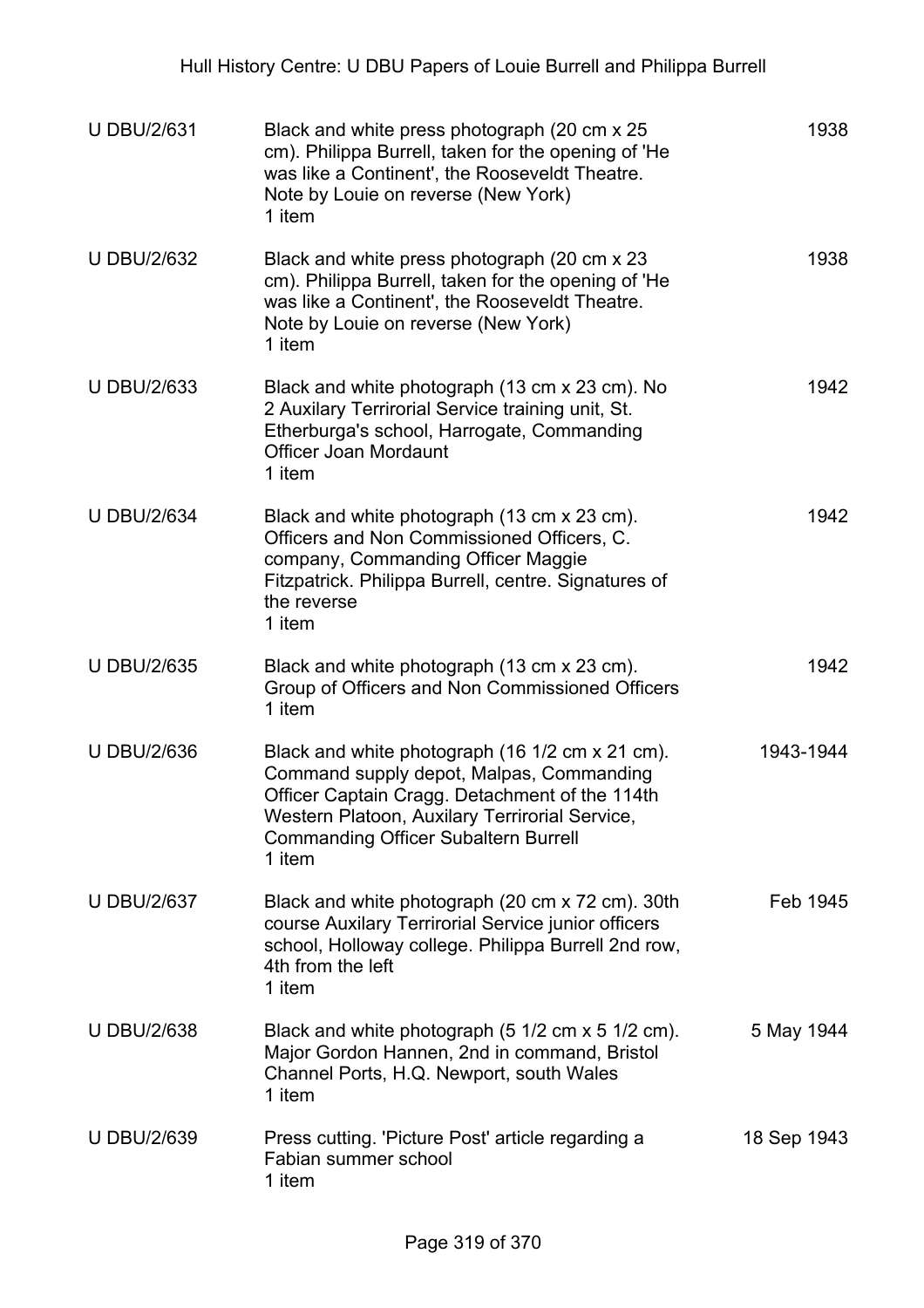| Hull History Centre: U DBU Papers of Louie Burrell and Philippa Burrell |                                                                                                        |      |  |
|-------------------------------------------------------------------------|--------------------------------------------------------------------------------------------------------|------|--|
| <b>U DBU/2/640</b>                                                      | Black and white photograph (6 1/2 cm x 8 1/2 cm).<br>Jacket's Field, Ashford, Challock, Kent<br>1 item | 1949 |  |
| <b>U DBU/2/641</b>                                                      | Black and white photograph (6 1/2 cm x 8 1/2 cm).<br>Jacket's Field, Ashford, Challock, Kent<br>1 item | 1949 |  |
| <b>U DBU/2/642</b>                                                      | Black and white photograph (6 1/2 cm x 8 1/2 cm).<br>Jacket's Field, Ashford, Challock, Kent<br>1 item | 1949 |  |
| <b>U DBU/2/643</b>                                                      | Black and white photograph (6 1/2 cm x 8 1/2 cm).<br>Jacket's Field, Ashford, Challock, Kent<br>1 item | 1949 |  |
| <b>U DBU/2/644</b>                                                      | Black and white photograph (6 1/2 cm x 8 1/2 cm).<br>Jacket's Field, Ashford, Challock, Kent<br>1 item | 1949 |  |
| <b>U DBU/2/645</b>                                                      | Black and white photograph (6 1/2 cm x 8 1/2 cm).<br>Jacket's Field, Ashford, Challock, Kent<br>1 item | 1949 |  |
| <b>U DBU/2/646</b>                                                      | Black and white photograph (9 cm x 14 cm).<br>Jacket's Field, Ashford, Challock, Kent<br>1 item        | 1949 |  |
| <b>U DBU/2/647</b>                                                      | Black and white photograph (9 cm x 14 cm).<br>Jacket's Field, Ashford, Challock, Kent<br>1 item        | 1949 |  |
| <b>U DBU/2/648</b>                                                      | Black and white photograph (6 1/2 cm x 10 cm).<br>Jacket's Field, Ashford, Challock, Kent<br>1 item    | 1949 |  |
| <b>U DBU/2/649</b>                                                      | Black and white photograph (6 1/2 cm x 10 cm).<br>Jacket's Field, Ashford, Challock, Kent<br>1 item    | 1949 |  |
| <b>U DBU/2/650</b>                                                      | Black and white photograph (6 1/2 cm x 10 cm).<br>Jacket's Field, Ashford, Challock, Kent<br>1 item    | 1949 |  |
| <b>U DBU/2/651</b>                                                      | Black and white photograph (6 1/2 cm x 10 cm).<br>Jacket's Field, Ashford, Challock, Kent<br>1 item    | 1949 |  |
| <b>U DBU/2/652</b>                                                      | Black and white photograph (6 1/2 cm x 9 cm).<br>Jacket's Field, Ashford, Challock, Kent<br>1 item     | 1949 |  |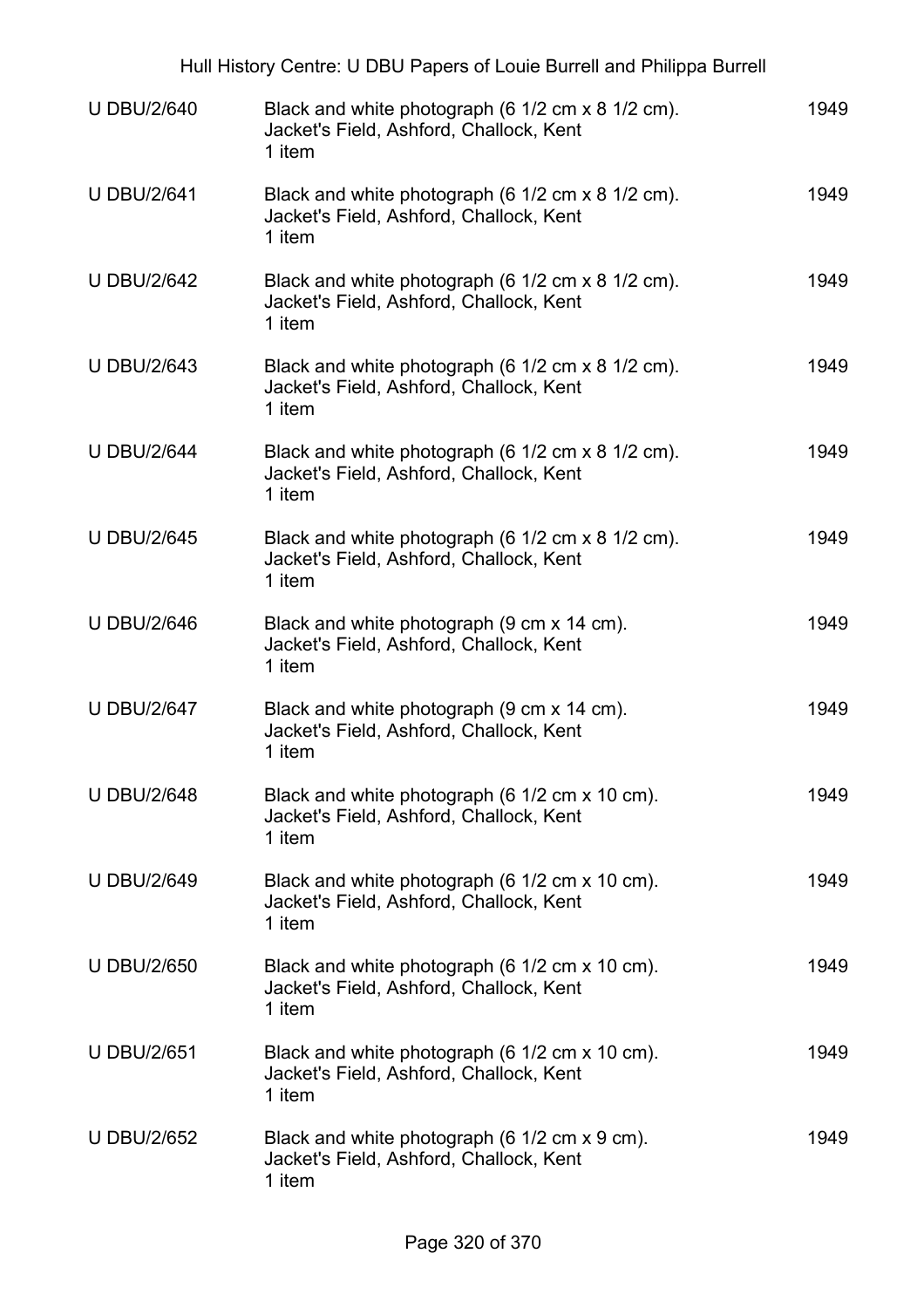| Hull History Centre: U DBU Papers of Louie Burrell and Philippa Burrell |                                                                                                                           |      |  |
|-------------------------------------------------------------------------|---------------------------------------------------------------------------------------------------------------------------|------|--|
| <b>U DBU/2/653</b>                                                      | Black and white photograph (6 1/2 cm x 9 cm).<br>Jacket's Field, Ashford, Challock, Kent<br>1 item                        | 1949 |  |
| <b>U DBU/2/654</b>                                                      | Black and white photograph (6 cm x 8 cm). Louie<br>Burrell, the garden, Jacket's Field<br>1 item                          | 1949 |  |
| <b>U DBU/2/655</b>                                                      | Black and white photograph (6 cm x 8 cm). Louie<br>Burrell, the garden, Jacket's Field<br>1 item                          | 1949 |  |
| <b>U DBU/2/656</b>                                                      | Black and white photograph (6 cm x 8 cm).<br>Philippa Burrell, the garden, Jacket's Field and<br>Susie the dog<br>2 items | 1949 |  |
| <b>U DBU/2/657</b>                                                      | Negative of DBU/2/640.<br>17 items                                                                                        | 1949 |  |
| <b>U DBU/2/658</b>                                                      | Negative of DBU/2/641<br>1 item                                                                                           | 1949 |  |
| <b>U DBU/2/659</b>                                                      | Negative of DBU/2/642<br>1 item                                                                                           | 1949 |  |
| <b>U DBU/2/660</b>                                                      | Negative of DBU/2/643<br>1 item                                                                                           | 1949 |  |
| <b>U DBU/2/661</b>                                                      | Negative of DBU/2/644<br>1 item                                                                                           | 1949 |  |
| <b>U DBU/2/662</b>                                                      | Negative of DBU/2/645<br>1 item                                                                                           | 1949 |  |
| <b>U DBU/2/663</b>                                                      | Negative of DBU/2/646<br>1 item                                                                                           | 1949 |  |
| <b>U DBU/2/664</b>                                                      | Negative of DBU/2/647<br>1 item                                                                                           | 1949 |  |
| <b>U DBU/2/665</b>                                                      | Negative of DBU/2/648<br>1 item                                                                                           | 1949 |  |
| <b>U DBU/2/666</b>                                                      | Negative of DBU/2/649<br>1 item                                                                                           | 1949 |  |
| <b>U DBU/2/667</b>                                                      | Negative of DBU/2/650<br>1 item                                                                                           | 1949 |  |
| <b>U DBU/2/668</b>                                                      | Negative of DBU/2/651<br>1 item                                                                                           | 1949 |  |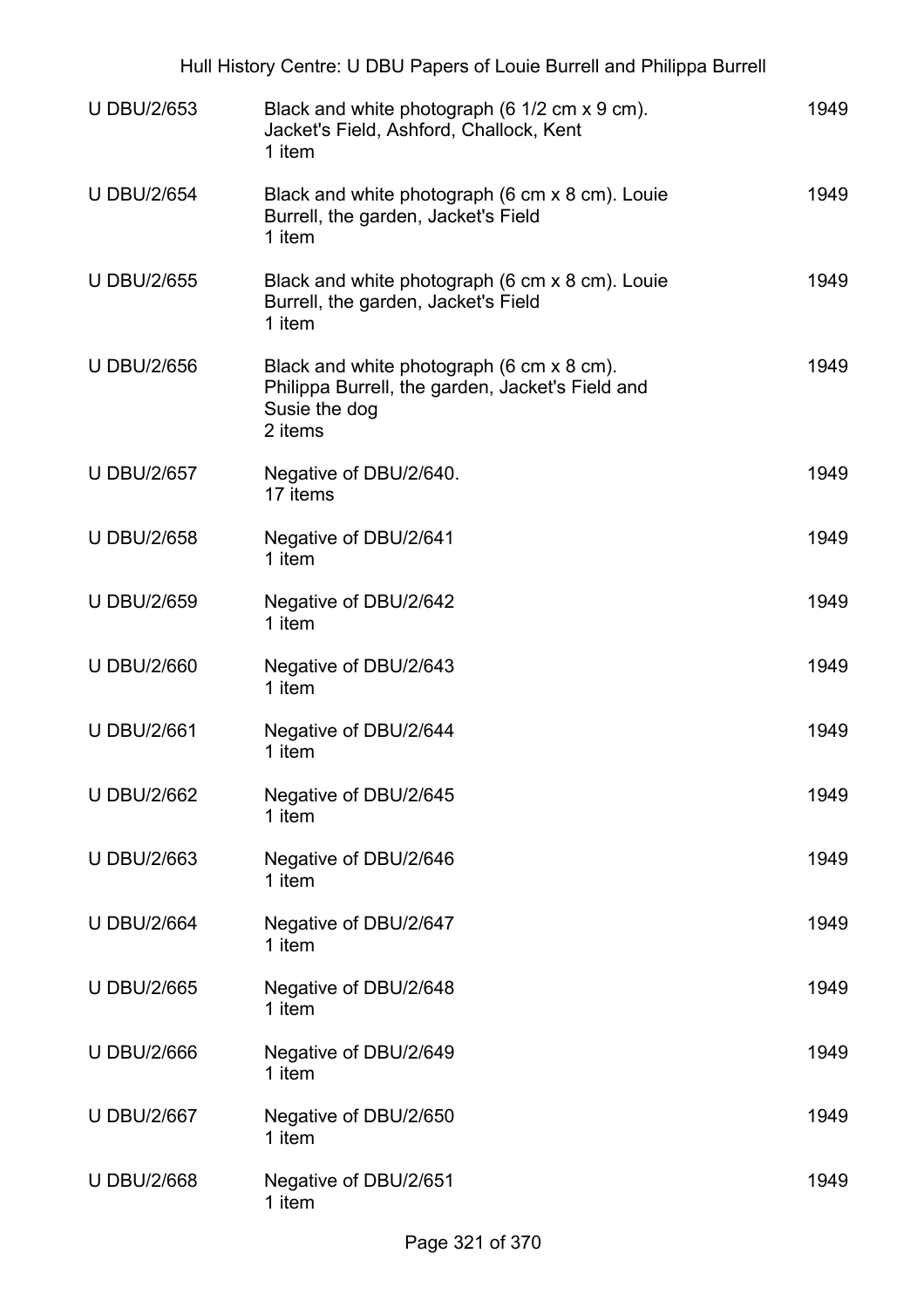| <b>U DBU/2/669</b> | Negative of DBU/2/652<br>1 item                                                                                                      | 1949       |
|--------------------|--------------------------------------------------------------------------------------------------------------------------------------|------------|
| <b>U DBU/2/670</b> | Negative of DBU/2/653<br>1 item                                                                                                      | 1949       |
| <b>U DBU/2/671</b> | Negative of DBU/2/654<br>1 item                                                                                                      | 1949       |
| <b>U DBU/2/672</b> | Negative of DBU/2/655<br>1 item                                                                                                      | 1949       |
| <b>U DBU/2/673</b> | Negative of DBU/2/656<br>1 item                                                                                                      | 1949       |
| <b>U DBU/2/674</b> | Programme. Honorary dinner for Sir C.P.<br>Ramaswami Aiyar, with black and white<br>photograph on front<br>1 item                    | 1950-1966  |
| <b>U DBU/2/675</b> | Black and white photographs (9 1/2 cm x 4 cm)<br>(13 cm x 15 1/2 cm). Gordon Craig<br>2 items                                        | 1950       |
| <b>U DBU/2/676</b> | Black and white postcard. Burnsall, Whernside.<br>Note on reverse<br>1 item<br>This item was lost during a flood in 2007             | 1951-1954  |
| <b>U DBU/2/677</b> | Black and white postcard. Burnsall, Whernside.<br>Note on reverse<br>1 item<br>This item was lost during a flood in 2007             | 9 Sep 1952 |
| <b>U DBU/2/678</b> | Black and white photograph (6 cm x 8 1/2 cm).<br>Louie Burrell with Susie and puppies, the Look -<br>Out, Appledore, Devon<br>1 item | 1952       |
| <b>U DBU/2/679</b> | Black and white photograph (6 cm x 8 1/2 cm).<br>Louie Burrell with puppies in a box, the Look -<br>Out, Appledore, Devon<br>1 item  | 1952       |
| <b>U DBU/2/680</b> | Black and white photograph (6 cm x 8 1/2 cm).<br>Puppies on a table, the Look - Out, Appledore,<br>Devon<br>1 item                   | 1952       |
| <b>U DBU/2/681</b> | Black and white photograph (6 cm x 8 1/2 cm).<br>Puppies on a table, the Look - Out, Appledore,                                      | 1952       |
|                    | $000 - 1070$                                                                                                                         |            |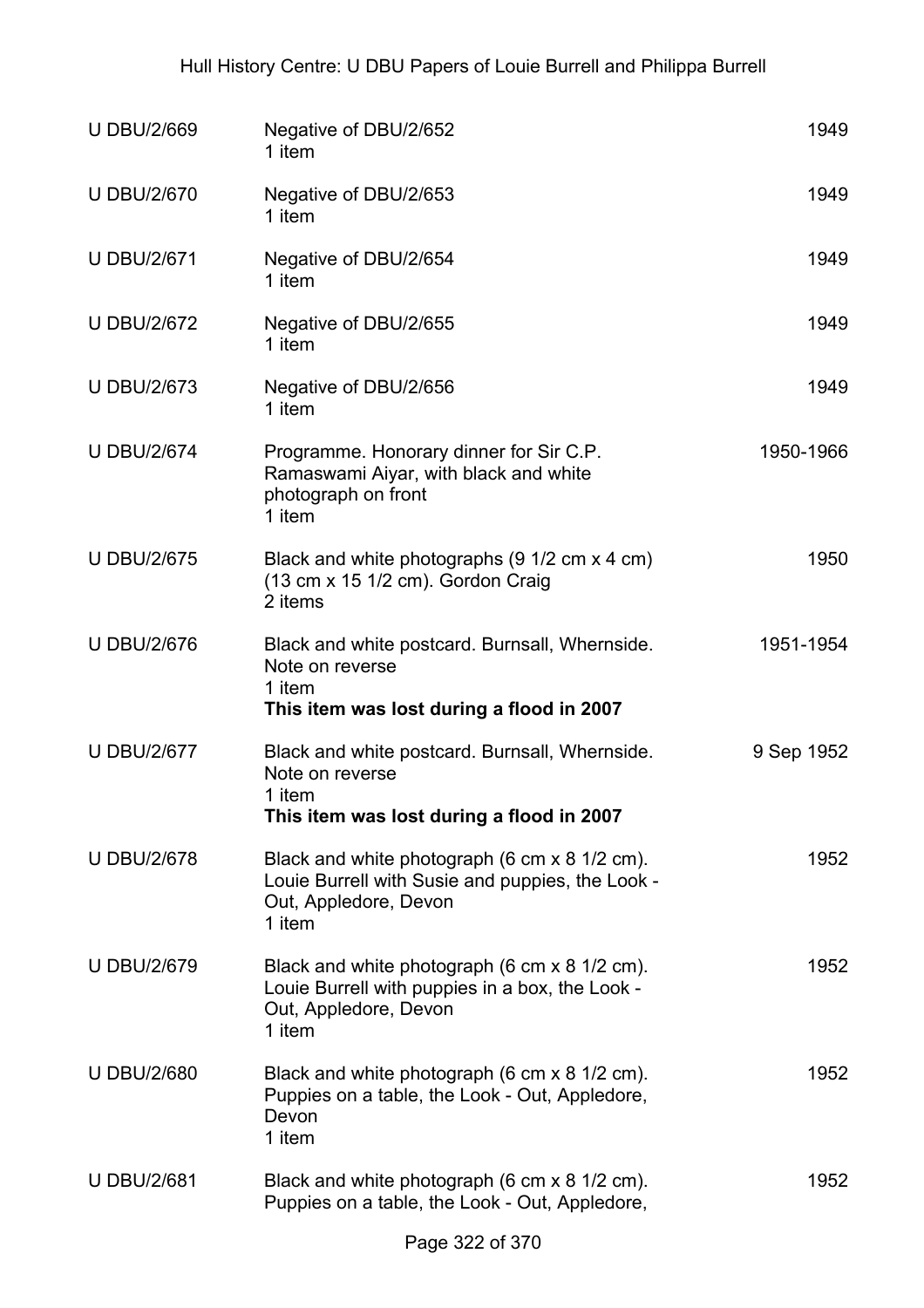|                    | Devon<br>1 item                                                                                                             |      |
|--------------------|-----------------------------------------------------------------------------------------------------------------------------|------|
| <b>U DBU/2/682</b> | Black and white photograph (6 cm x 8 1/2 cm).<br>Puppies on a table, the Look - Out, Appledore,<br>Devon<br>1 item          | 1952 |
| <b>U DBU/2/683</b> | Black and white photograph (6 cm x 8 1/2 cm).<br>Puppies, the Look - Out, Appledore, Devon<br>1 item                        | 1952 |
| <b>U DBU/2/684</b> | Black and white photograph (6 cm x 8 1/2 cm).<br>Susie, Puppies and a friend, the Look - Out,<br>Appledore, Devon<br>1 item | 1952 |
| <b>U DBU/2/685</b> | Black and white photograph (6 cm x 8 1/2 cm).<br>Susie, Puppies and friend, the Look - Out,<br>Appledore, Devon<br>1 item   | 1952 |
| <b>U DBU/2/686</b> | Black and white photograph. A puppy, the Look -<br>Out, Appledore, Devon<br>1 item                                          | 1952 |
| <b>U DBU/2/687</b> | Negative of DBU/2/678 - 2/686. Susie and<br>puppies<br>Numbered DBU/2/687 - 696<br>9 items                                  | 1952 |
| <b>U DBU/2/688</b> | Negative of DBU/2/679<br>1 item                                                                                             | 1952 |
| <b>U DBU/2/689</b> | Negative of DBU/2/680<br>1 item                                                                                             | 1952 |
| <b>U DBU/2/690</b> | Negative of DBU/2/681<br>1 item                                                                                             | 1952 |
| <b>U DBU/2/691</b> | Negative of DBU/2/682<br>1 item                                                                                             | 1952 |
| <b>U DBU/2/692</b> | Negative of DBU/2/683<br>1 item                                                                                             | 1952 |
| <b>U DBU/2/693</b> | Negative of DBU/2/684<br>1 item                                                                                             | 1952 |
| <b>U DBU/2/694</b> | Negative of DBU/2/685<br>1 item                                                                                             | 1952 |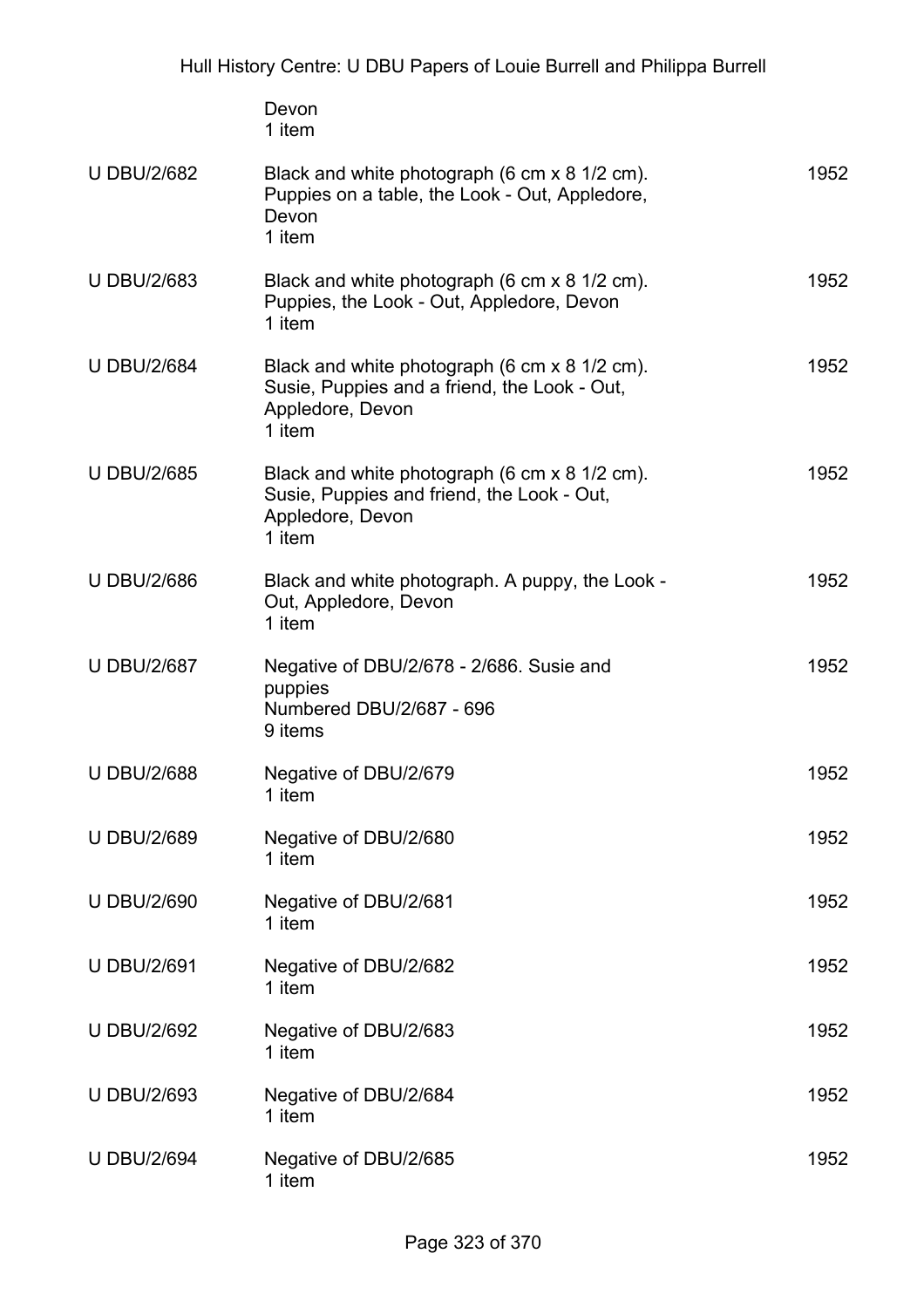| <b>U DBU/2/695</b> | Negative of DBU/2/686<br>1 item                                                                                                                                                   | 1952        |
|--------------------|-----------------------------------------------------------------------------------------------------------------------------------------------------------------------------------|-------------|
| <b>U DBU/2/697</b> | Black and white photograph (6 1/2 cm x 9 cm).<br>Philippa Burrell and Susie, Arisaig<br>1 item                                                                                    | 1952        |
| <b>U DBU/2/698</b> | Pencil sketch (14 cm x 21 cm). Susie in train to<br>Glasgow, admiring the view, by Philippa Burrell<br>1 item                                                                     | 1952        |
| <b>U DBU/2/699</b> | Pencil sketch (14 cm x 21 cm). Susie, a nap on<br>the way, by Philippa Burrell<br>1 item                                                                                          | 1952        |
| <b>U DBU/2/700</b> | Black and white photograph (14 cm x 21 cm).<br>Philippa Burrell and Susie on the East Coast. Note<br>by Ray Waterman on reverse<br>1 item                                         | 14 Jan 1964 |
| <b>U DBU/2/701</b> | Black and white photograph (9 cm x 12 1/2 cm).<br>Ray Waterman, Philippa Burrell and Susie on the<br>East Coast<br>1 item                                                         | 1963        |
| <b>U DBU/2/702</b> | Black and white photograph (8 1/2 cm x 13 cm).<br>British women's delegation, Poland. British and<br>Polish women, Ray Waterman centre, Philippa<br><b>Burrell left</b><br>1 item | 1955        |
| <b>U DBU/2/703</b> | Black and white photograph (8 1/2 cm x 13 cm).<br>British women's delegation to Poland. Tea party,<br>Ray Waterman foreground, Philippa Burrell<br>opposite<br>1 item             | 1955        |
| <b>U DBU/2/704</b> | Black and white photograph (8 1/2 cm x 13 cm).<br>British women's delegation to Poland. Tea party,<br>Ray Waterman foreground, Philippa Burrell<br>opposite<br>1 item             | 1955        |
| <b>U DBU/2/705</b> | Black and white photograph (13 cm x 18 cm).<br>British women's delegation to Poland visiting the<br>memorial, Auschwitz concentration camp<br>1 item                              | 1955        |
| <b>U DBU/2/706</b> | Black and white photograph (13 cm x 18 cm).<br>British women's delegation to Poland, visiting the<br>memorial, Auschwitz concentration camp<br>1 item                             | 1955        |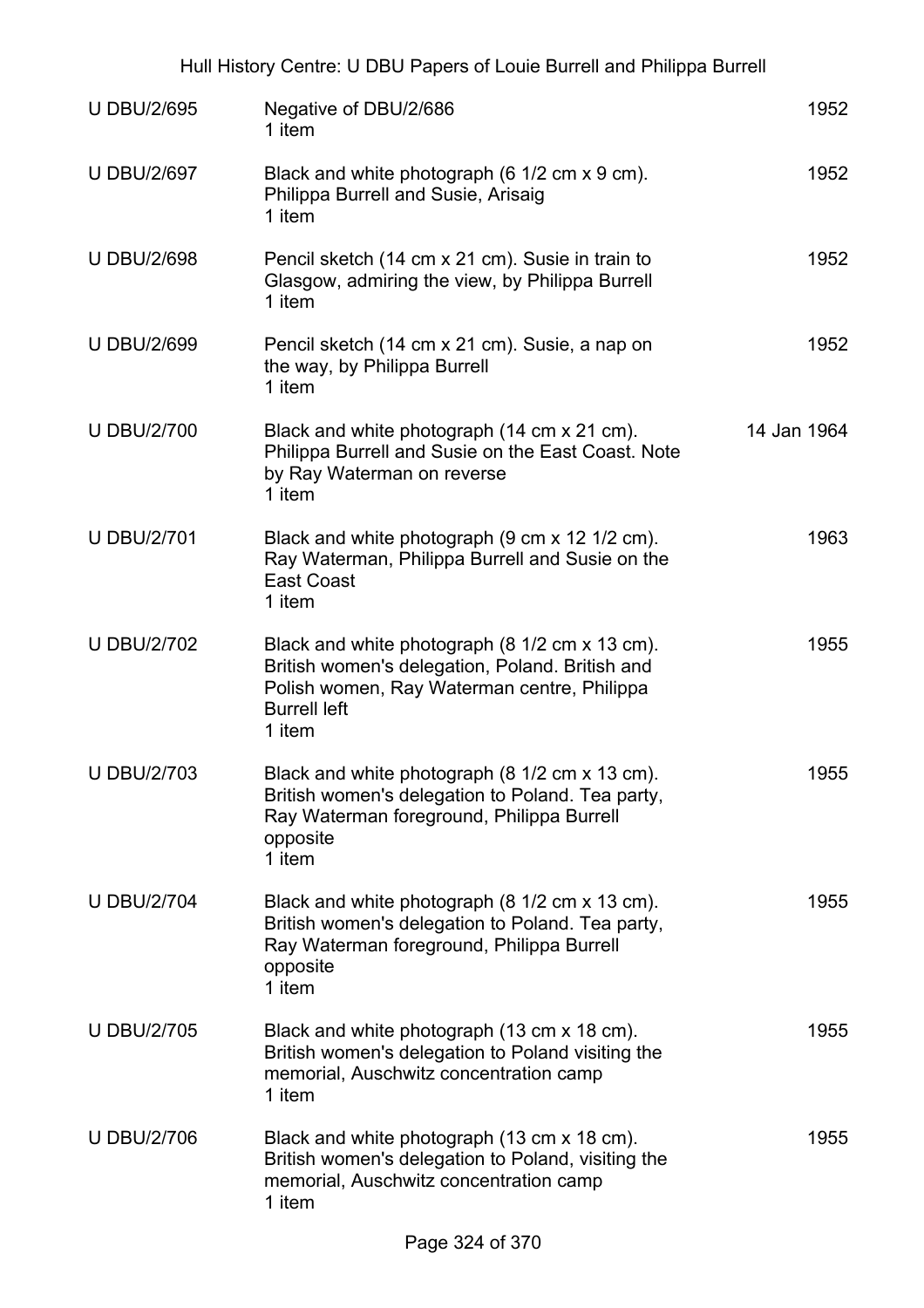| <b>U DBU/2/707</b> | Black and white photograph (13 cm x 18 cm).<br>British women's delegation to Poland, visiting the<br>memorial, Auschwitz concentration camp<br>1 item                  | 1955 |
|--------------------|------------------------------------------------------------------------------------------------------------------------------------------------------------------------|------|
| <b>U DBU/2/708</b> | Black and white photograph (13 cm x 18 cm).<br>British women's delegation to Poland.<br>Approaching the memorial, Auschwitz<br>concentration camp<br>1 item            | 1955 |
| <b>U DBU/2/709</b> | Black and white photograph (13 cm x 18 cm).<br>British women's delegation to Poland. Auschwitz<br>1 item                                                               | 1955 |
| <b>U DBU/2/710</b> | Black and white photograph (13 cm x 18 cm).<br>British women's delegation to Poland. The town of<br>Auschwitz<br>1 item                                                | 1955 |
| <b>U DBU/2/711</b> | Black and white photograph (13 cm x 18 cm).<br>British women's delegation to Poland. The town of<br>Auschwitz<br>1 item                                                | 1955 |
| <b>U DBU/2/712</b> | Black and white photograph (13 cm x 18 cm).<br>British women's delegation to Poland. The town of<br>Auschwitz<br>1 item                                                | 1955 |
| <b>U DBU/2/713</b> | Black and white photograph (13 cm x 18 cm).<br>British women's delegation to Poland. talking to<br>people of the town of Auschwitz<br>1 item                           | 1955 |
| <b>U DBU/2/714</b> | Black and white photograph (16 cm x 20 1/2 cm).<br>Asian writers conference, Delhi. Philippa Burrell<br>being given a garland of flowers<br>1 item                     | 1956 |
| <b>U DBU/2/715</b> | Black and white photograph (16 cm x 21 cm).<br>Asian writers conference, Delhi. Monica Felton<br>and Philippa Burrell, back, Mulk Raj Anand in<br>foreground<br>1 item | 1956 |
| <b>U DBU/2/716</b> | Black and white photograph (16 cm x 20 1/2 cm).<br>Asian writers conference, Delhi. Philippa Burrell at<br>an opening session<br>1 item                                | 1956 |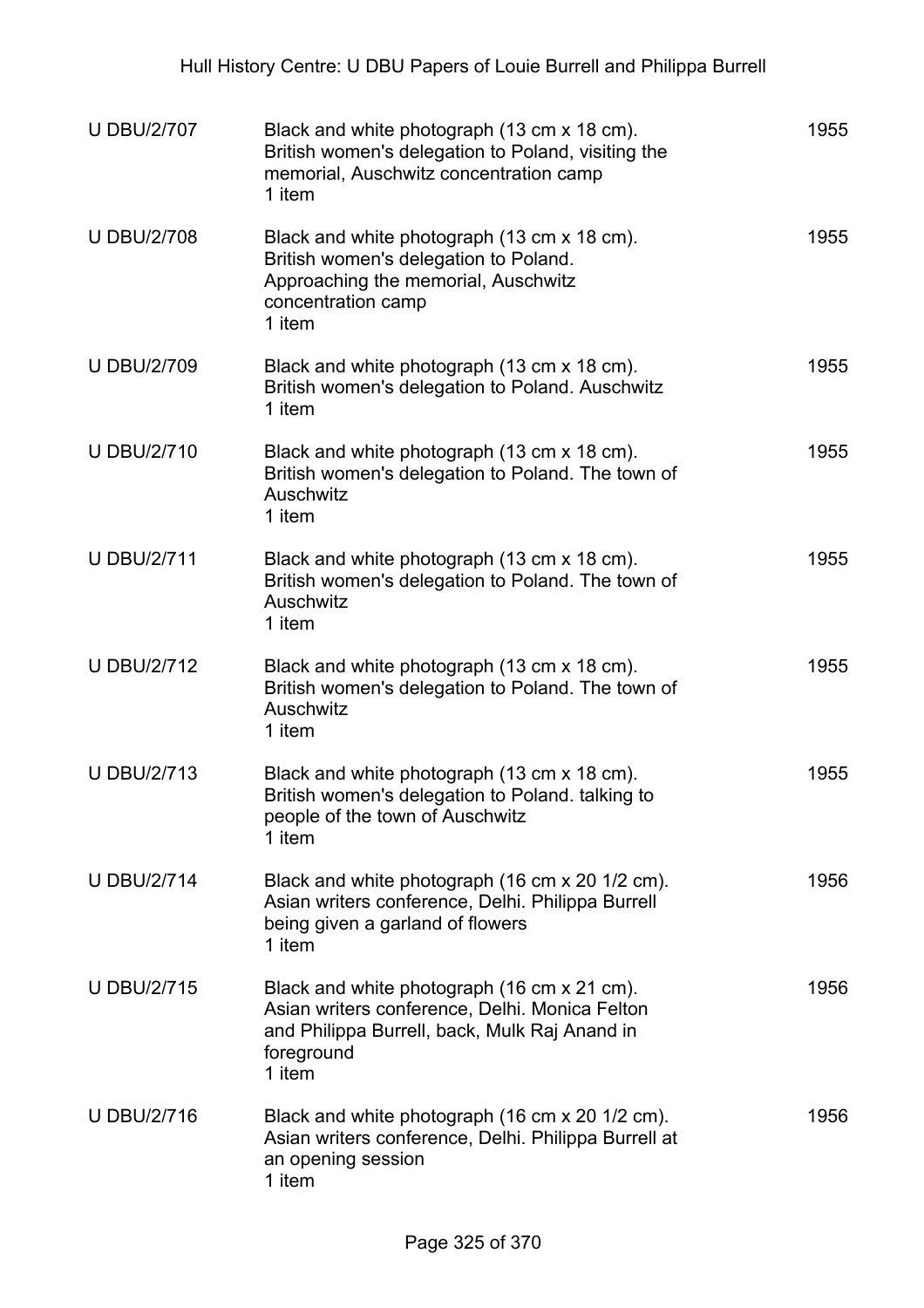|                    | Hull History Centre: U DBU Papers of Louie Burrell and Philippa Burrell                                                                                                                                                                                                           |        |
|--------------------|-----------------------------------------------------------------------------------------------------------------------------------------------------------------------------------------------------------------------------------------------------------------------------------|--------|
| <b>U DBU/2/717</b> | Black and white photograph (16 cm x 20 1/2 cm).<br>Asian writers conference, Delhi. Philippa Burrell at<br>an opening session.<br>1 item                                                                                                                                          | 1956   |
| <b>U DBU/2/718</b> | Black and white photograph (15 1/2 cm x 20 cm).<br>Asian writers conference, Delhi. Philippa Burrell<br>with the Nepalese delegation. Note on reverse<br>1 item                                                                                                                   | 1956   |
| <b>U DBU/2/719</b> | Black and white photograph (15 cm x 20 1/2 cm).<br>Asian writers conference, Delhi. Philippa Burrell<br>with a Sikh MP and his wife<br>1 item                                                                                                                                     | 1956   |
| <b>U DBU/2/720</b> | Black and white photograph (15 1/2 cm x 20 1/2<br>cm). Asian writers conference, Delhi. Nepalese<br>party, seated left to right, Philippa Burrell, Carlo<br>Levi, Aladar Tamas (Hungarian minister), Dr Kamil<br>(Egyptian cultural attach,)<br>1 item                            | 1956   |
| <b>U DBU/2/721</b> | Black and white photograph (15 1/2 cm x 20 1/2<br>cm). Asian writers conference, Delhi. Nepalese<br>party, from left, Dr Kamil, Philippa Burrell, 2<br>Koreans, a Bengali poet, Aldar Tamas, Carlo Levi<br>1 item                                                                 | 1956   |
| <b>U DBU/2/722</b> | Black and white photograph (15 1/2 cm x 20 cm).<br>Asian writers conference, Delhi. Nepalese party,<br>Philippa Burrell, Carlo Levi and a Bengali poet<br>reading her work<br>1 item                                                                                              | 1956   |
| <b>U DBU/2/723</b> | Colour photograph (9 cm x 12 1/2 cm). Concert,<br>Pine House, Hindhead. Group from left, William<br>Wordsworth, Philippa Burrell, Nannie (cellist), Kay<br>Gill seated, Muriel (violinist), members of the Halle<br>orchestra, guests, Jonathan Wordsworth on<br>ground<br>1 item | 1961   |
| <b>U DBU/2/724</b> | Black and white photograph (6 1/2 cm x 9 cm).<br>Susie in front garden, 17 Cumberland Terrace,<br>Southwold, Suffolk<br>1 item                                                                                                                                                    | c.1961 |
| <b>U DBU/2/725</b> | Colour photograph (9 cm x 13 cm). Philippa<br>Burrell and Lady Bomanji at the gate, Laverock<br>Hall, Nidderdale<br>1 item                                                                                                                                                        | c.1961 |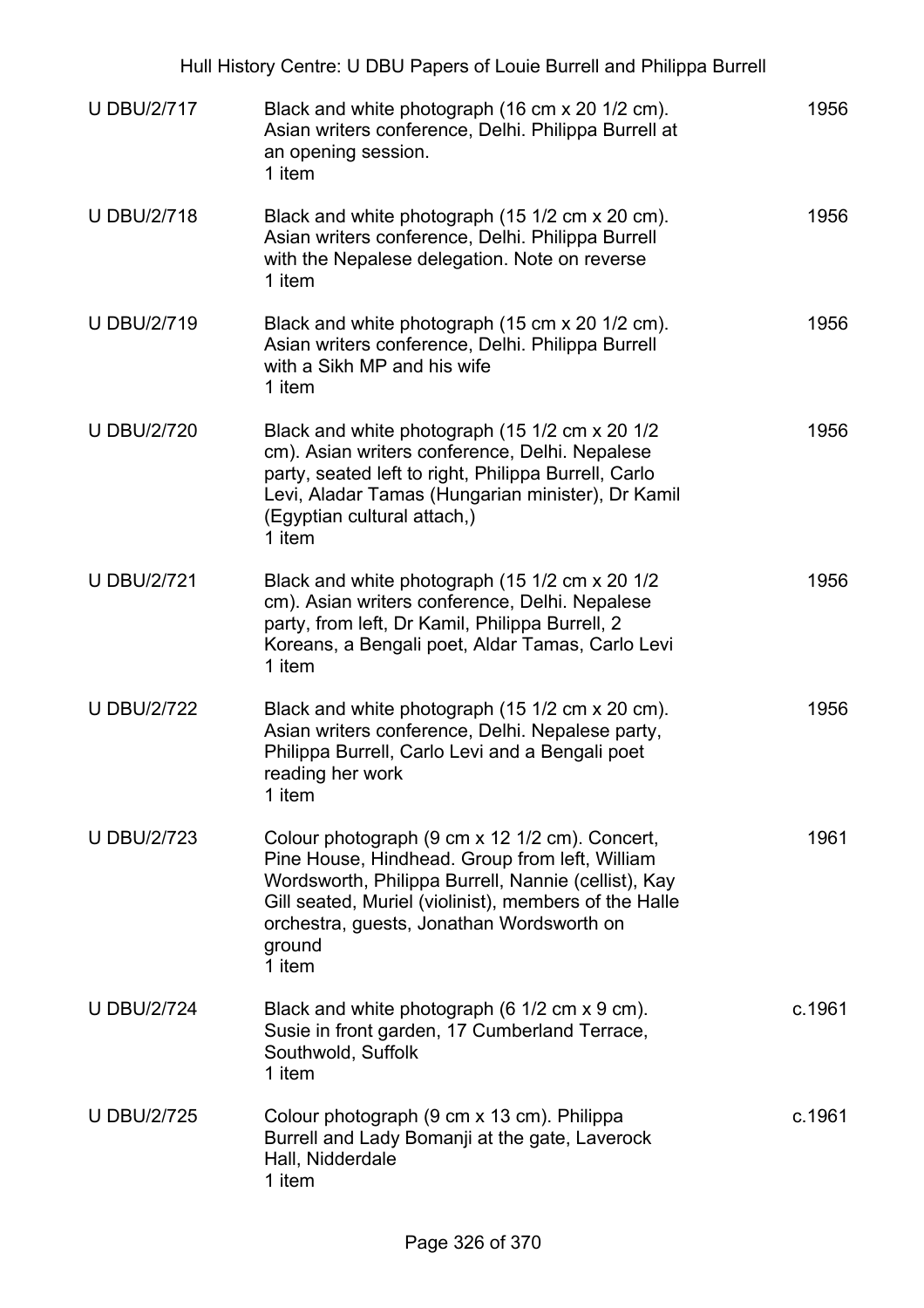|                    | Hull History Centre: U DBU Papers of Louie Burrell and Philippa Burrell                                                                                         |        |
|--------------------|-----------------------------------------------------------------------------------------------------------------------------------------------------------------|--------|
| <b>U DBU/2/726</b> | Colour photograph (9 cm x 13 cm). Philippa<br>Burrell and Lady Bomanji at the front door,<br>Laverock Hall, Nidderdale<br>1 item                                | c.1961 |
| <b>U DBU/2/727</b> | Black and white photograph (9 cm x 13 cm). Mr<br>Wardman, a local sheep farmer, Laverock Hall,<br>Nidderdale<br>1 item                                          | c.1961 |
| <b>U DBU/2/728</b> | Colour photograph (9 cm x 13 cm). Cows on the<br>moor belonging to Mr Swires, Laverock Hall,<br>Nidderdale<br>1 item                                            | c.1961 |
| <b>U DBU/2/729</b> | Colour photograph (9 cm x 13 cm). Louie Burrell<br>outside her cowhouse flat, Laverock Hall,<br>Nidderdale<br>1 item                                            | c.1961 |
| <b>U DBU/2/730</b> | Colour photograph (9 cm x 13 cm). Louie and<br>Philippa Burrell outside the cowhouse flat,<br>Laverock Hall, Nidderdale<br>1 item                               | c.1961 |
| <b>U DBU/2/731</b> | Black and white photograph (9 cm x 13 cm). Louie<br>Burrell inside her cowhouse flat, Laverock Hall,<br>Nidderdale<br>1 item                                    | c.1961 |
| <b>U DBU/2/732</b> | Black and white photograph (11 cm x 15 cm).<br><b>HRH Admiral Prince Louie of Battenburg</b><br>1 item                                                          | c.1911 |
| <b>U DBU/2/733</b> | Black and white photograph (11 cm x 16 1/2 cm).<br><b>HH Prince George of Mountbatten</b><br>1 item                                                             | c.1911 |
| <b>U DBU/2/734</b> | Black and white photograph (12 1/2 cm x 19 1/2<br>cm). Portrait miniature. HH Prince George of<br>Mountbatten, exhibited at the Royal Academy<br>1912<br>1 item | c.1911 |
| <b>U DBU/2/735</b> | Black and white photograph (9 1/2 cm x 14 cm).<br>Portrait miniature. HH Prince George of<br>Mountbatten, exhibited at the Royal Academy<br>1912<br>1 item      | c.1911 |
| <b>U DBU/2/736</b> | Black and white photograph (9 cm x 13 1/2 cm).<br>Florence Leech, Commandant of the Women's                                                                     | 1910   |
|                    |                                                                                                                                                                 |        |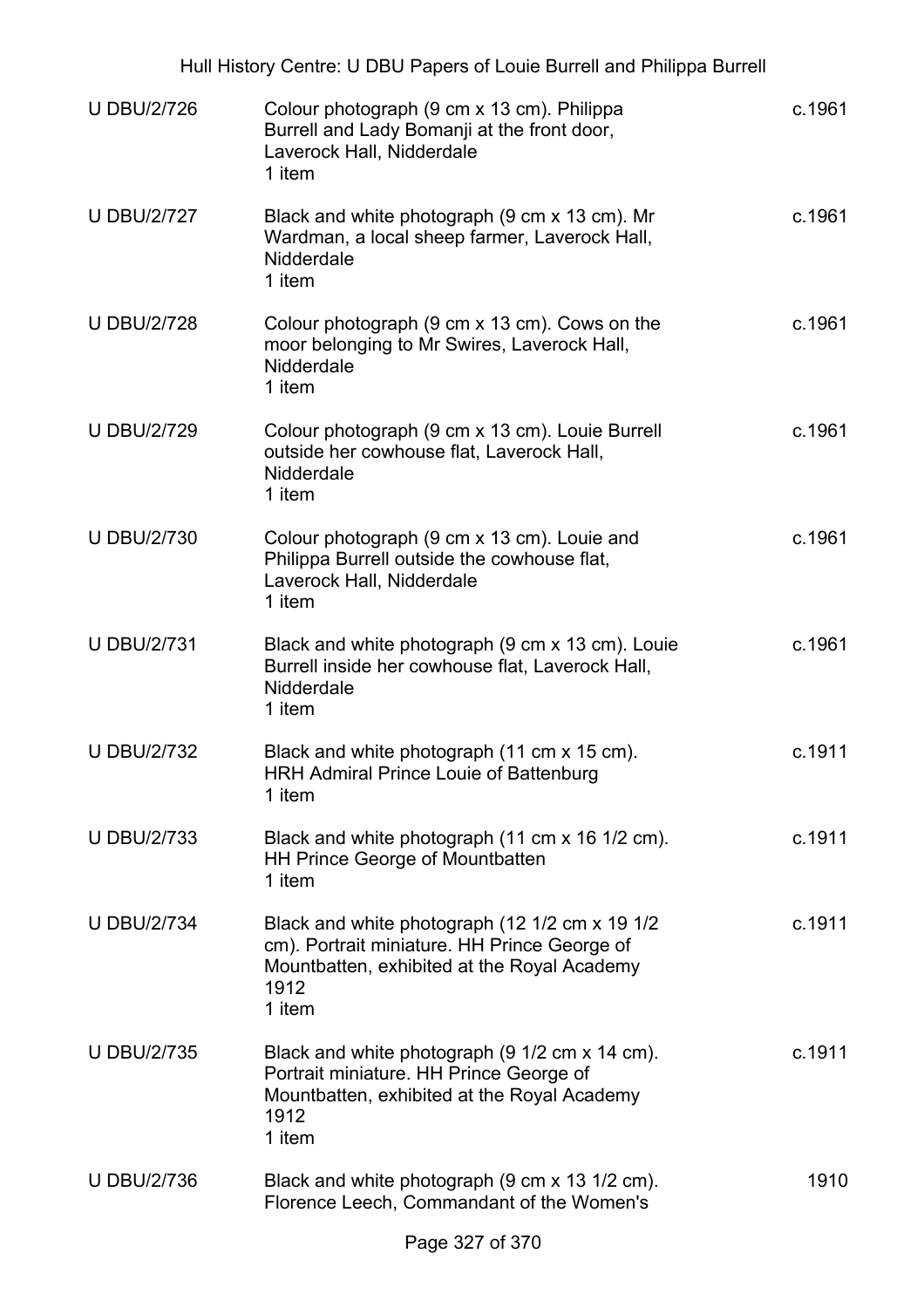|                    | Auxiliary Army Corps 1914 - 1918, Dame of the<br><b>British Empire</b><br>1 item                                                                                                 |      |
|--------------------|----------------------------------------------------------------------------------------------------------------------------------------------------------------------------------|------|
| <b>U DBU/2/737</b> | Black and white photograph (7 1/2 cm x 10 cm).<br>Florence Leech, Commandant of the Women's<br>Auxiliary Army Corps 1914 - 1918, Dame of the<br><b>British Empire</b><br>1 item  | 1910 |
| <b>U DBU/2/738</b> | Black and white photograph (7 1/2 cm x 10 cm).<br>Florence Leech, Commandant of the Women's<br>Auxiliary Army Corps 1914 - 1918, Dame of the<br><b>British Empire</b><br>1 item  | 1910 |
| <b>U DBU/2/739</b> | Black and white photograph (8 1/2 cm x 11 cm).<br>Florence Leech, Commandant of the Women's<br>Auxiliary Army Corps 1914 - 1918, Dame of the<br><b>British Empire</b><br>1 item  | 1910 |
| <b>U DBU/2/740</b> | Black and white photograph (8 cm x 10 1/2 cm).<br>Florence Leech, Commandant of the Women's<br>Auxiliary Army Corps 1914 - 1918, Dame of the<br><b>British Empire</b><br>1 item  | 1910 |
| <b>U DBU/2/741</b> | Black and white photograph (8 cm x 10 1/2 cm).<br>Florence Leech,. Commandant of the Women's<br>Auxiliary Army Corps 1914 - 1918, Dame of the<br><b>British Empire</b><br>1 item | 1910 |
| <b>U DBU/2/742</b> | Black and white photograph (8 cm x 10 1/2 cm).<br>Florence Leech, Commandant of the Women's<br>Auxiliary Army Corps 1914 - 1918, Dame of the<br><b>British Empire</b><br>1 item  | 1910 |
| <b>U DBU/2/743</b> | Black and white photograph (8 cmx 10 1/2 cm).<br>Florence Leech, Commandant of the Women's<br>Auxiliary Army Corps 1914 - 1918, Dame of the<br><b>British Empire</b><br>1 item   | 1910 |
| <b>U DBU/2/744</b> | Black and white photograph (8 cm x 10 1/2 cm).<br>Florence Leech, Commandant of the Women's<br>Auxiliary Army Corps 1914 - 1918, Dame of the<br><b>British Empire</b><br>1 item  | 1910 |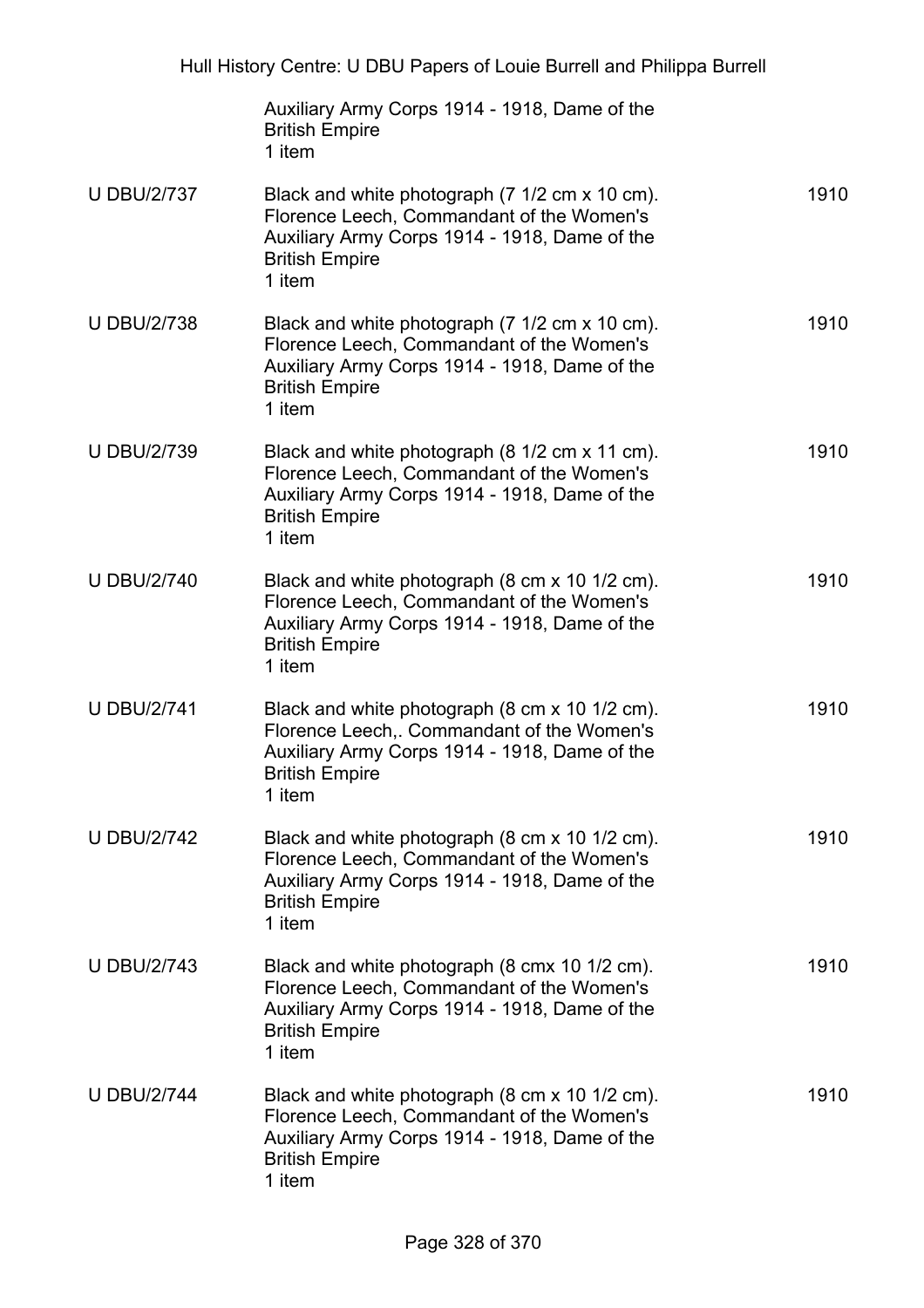|                    | Hull History Centre: U DBU Papers of Louie Burrell and Philippa Burrell                                                                                                            |        |
|--------------------|------------------------------------------------------------------------------------------------------------------------------------------------------------------------------------|--------|
| <b>U DBU/2/745</b> | Black and white photograph (8 cm x 10 1/2 cm).<br>Florence Leech, Commandant of the Women's<br>Auxiliary Army Corps 1914 - 1918, Dame of the<br><b>British Empire</b><br>1 item    | 1910   |
| <b>U DBU/2/746</b> | Black and white photograph (8 cm x 10 1/2 cm).<br>Florence Leech, Commandant of the Women's<br>Auxiliary Army Corps 1914 - 1918, Dame of the<br><b>British Empire</b><br>1 item    | 1910   |
| <b>U DBU/2/747</b> | Black and white photograph (8 1/2 cm x 10 1/2<br>cm). Florence Leech, Commandant of the<br>Women's Auxiliary Army Corps 1914 - 1918,<br>Dame of the British Empire<br>1 item       | 1910   |
| <b>U DBU/2/748</b> | Black and white photograph, round, (9 cm x 8 1/2<br>cm). Florence Leech, Commandant of the<br>Women's Auxiliary Army Corps 1914 - 1918,<br>Dame of the British Empire<br>1 item    | 1910   |
| <b>U DBU/2/749</b> | Black and white photograph, round (7 1/2 cm x 8<br>1/2 cm). Florence Leech, Commandant of the<br>Women's Auxiliary Army Corps 1914 - 1918,<br>Dame of the British Empire<br>1 item | 1910   |
| U DBU/2/750        | Black and white photograph (7 1/2 cm x 10 1/2<br>cm). Florence Leech, Commandant of the<br>Women's Auxiliary Army Corps 1914 - 1918,<br>Dame of the British Empire<br>1 item       | 1910   |
| <b>U DBU/2/751</b> | Black and white photograph (7 1/2 cm x 10 cm).<br>Florence Leech, of the Women's Auxiliary Army<br>Corps 1914 - 1918, Dame of the British Empire<br>1 item                         | 1910   |
| <b>U DBU/2/752</b> | Black and white photograph (7 cm x 11 cm).<br>Florence Leech, Commandant of the Women's<br>Auxiliary Army Corps 1914 - 1918, Dame of the<br><b>British Empire</b><br>1 item        | 1910   |
| <b>U DBU/2/753</b> | Black and white photograph (10 1/2 cm x 14 1/2<br>cm). HSH Princess Marie Louise of Schleswig -<br>Holstein<br>1 item                                                              | c.1911 |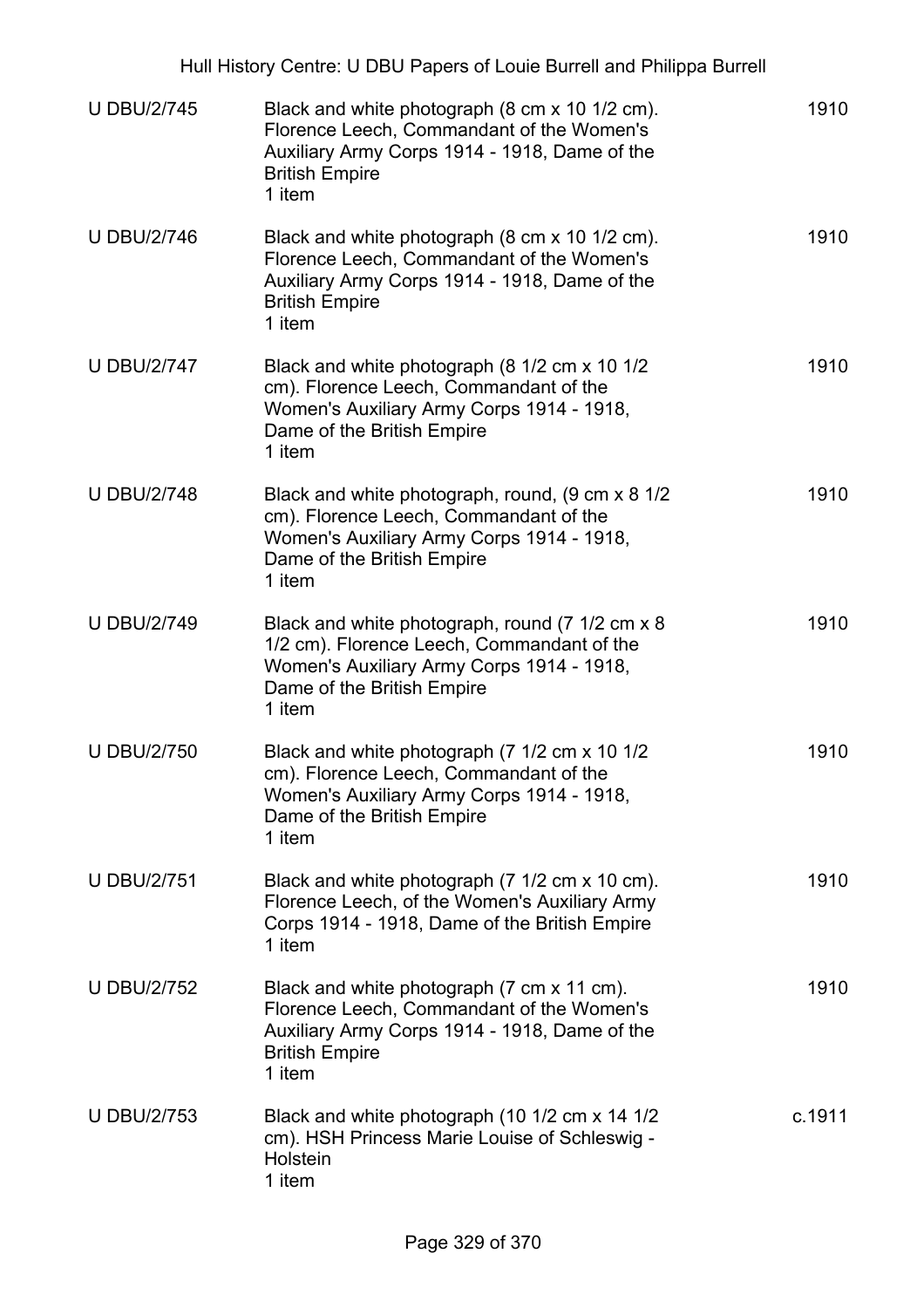|                    | Hull History Centre: U DBU Papers of Louie Burrell and Philippa Burrell                                                                                                                                                                     |        |
|--------------------|---------------------------------------------------------------------------------------------------------------------------------------------------------------------------------------------------------------------------------------------|--------|
| <b>U DBU/2/754</b> | Black and white photograph (13 cm x 20 cm).<br>Portrait miniature, HSH Princess Marie Louise of<br>Schleswig - Holstein. Exhibited at the Royal<br>Academy 1912<br>1 item                                                                   | c.1911 |
| <b>U DBU/2/755</b> | Black and white photograph (9 1/2 cm x 15 cm).<br>Portrait miniature, Mrs Thursby Pelham. Exhibited<br>at the Royal Academy 1911. Chesterfield museum<br>1 item                                                                             | c.1911 |
| <b>U DBU/2/756</b> | Black and white photograph (9 1/2 cm x 15 cm).<br>Portrait miniature, Mrs Thursby Pelham. Exhibited<br>at the Royal Academy 1911. Chesterfield museum<br>1 item                                                                             | c.1911 |
| <b>U DBU/2/757</b> | Negative. Mrs Thursby Pelham.<br>1 item                                                                                                                                                                                                     | c.1911 |
| <b>U DBU/2/758</b> | Black and white photographs (13 cm x 19 1/2 cm).<br>Portrait miniature, Edith Dawkins, daughter of<br><b>Lady Bertha Dawkins</b><br>1 item                                                                                                  | 1912   |
| <b>U DBU/2/759</b> | Black and white photographs (13 cm x 19 1/2 cm)<br>$(11 1/2$ cm x x 16 1/2 cm). Portrait miniature,<br>Philippa Burrell. Exhibited at the Royal Academy<br>1910. Chesterfield museum<br>2 items                                             | 1910   |
| <b>U DBU/2/760</b> | Black and white photograph (13 cm x 19 1/2 cm).<br>Portrait miniature, Philippa Burrell. Exhibited at the<br>Royal Academy 1910. Chesterfield museum<br>1 item                                                                              | 1910   |
| <b>U DBU/2/761</b> | Black and white photograph (10 1/2 cm x 15 1/2<br>cm). Portrait miniature, Philippa Burrell. Exhibited<br>at the Royal Academy 1910. Chesterfield museum<br>1 item                                                                          | 1910   |
| <b>U DBU/2/762</b> | Black and white photographs (10 cm x 12 1/2 cm)<br>(11 1/2 cm x 14 1/2 cm). Portrait miniature, Hilary<br>and Nestor Pritchard, children of Lieutenant<br>Colonel Pritchard. Exhibited at the Royal<br>Academy circa 1910 - 1912<br>2 items | c.1911 |
| <b>U DBU/2/763</b> | Black and white photograph (14 1/2 cm x 17 1/2<br>cm). Arthur Nikish, conductor. Autographed<br>1 item                                                                                                                                      | c.1911 |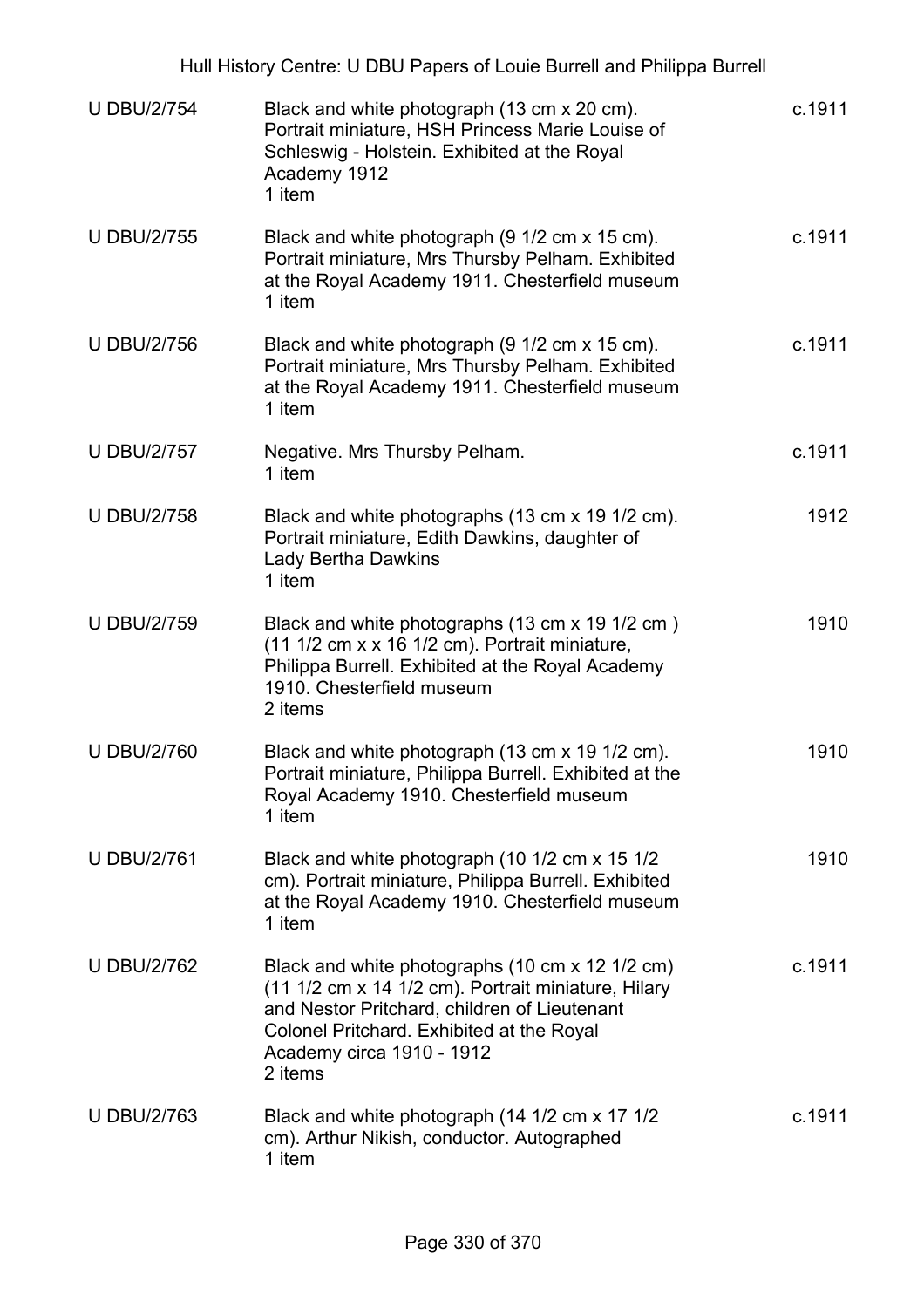| Hull History Centre: U DBU Papers of Louie Burrell and Philippa Burrell |                                                                                                                                                                                                             |        |
|-------------------------------------------------------------------------|-------------------------------------------------------------------------------------------------------------------------------------------------------------------------------------------------------------|--------|
| <b>U DBU/2/764</b>                                                      | Black and white photograph, oval (8 1/2 cm x 12<br>cm). Elena Gerhardt, Soprano<br>1 item                                                                                                                   | c.1911 |
| <b>U DBU/2/765</b>                                                      | Black and white photograph (8 1/2 cm x 12 cm).<br>Elena Gerhardt, Soprano.<br>1 item                                                                                                                        | c.1911 |
| <b>U DBU/2/766</b>                                                      | Black and white photograph (10 1/2 cm x 14 1/2<br>cm). Duke of Connaught in dress uniform, Ottawa.<br>Autographed<br>1 item                                                                                 | c.1913 |
| <b>U DBU/2/767</b>                                                      | Black and white photograph (10 cm x 15 1/2 cm).<br>Duke of Connaught in dress uniform, Ottawa<br>1 item                                                                                                     | c.1913 |
| <b>U DBU/2/768</b>                                                      | Black and white photograph (7 1/2 cm x 12 cm).<br>Duke of Connaught in dress uniform, Ottawa<br>1 item                                                                                                      | c.1913 |
| <b>U DBU/2/769</b>                                                      | Black and white photograph (7 1/2 cm x 11 1/2<br>cm). Duke of Connaught in dress uniform, Ottawa<br>1 item                                                                                                  | c.1913 |
| <b>U DBU/2/770</b>                                                      | Black and white photograph (6 1/2 cm x 10 1/2<br>cm). Duke of Connaught in dress uniform, Ottawa<br>1 item                                                                                                  | c.1913 |
| <b>U DBU/2/771</b>                                                      | Black and white photograph (14 cm x 26 1/2 cm).<br>Duke of Connaught in dress uniform, Ottawa<br>1 item                                                                                                     | c.1913 |
| <b>U DBU/2/772</b>                                                      | Black and white photograph (14 cm x 26 1/2 cm).<br>Duchess of Connaught, Ottawa<br>1 item                                                                                                                   | c.1913 |
| <b>U DBU/2/773</b>                                                      | Black and white photograph (17 cmx 24 1/2 cm).<br><b>HRH Princess Patricia of Connaught</b><br>1 item                                                                                                       | c.1913 |
| <b>U DBU/2/774</b>                                                      | Black and white photographs (11 cm x 15 cm).<br>Portrait miniature, 'Red haired girl', painted at the<br>Herkomer art school. Exhibited at the Royal<br>Academy 1902. Victoria and Albert museum<br>2 items | c.1901 |
| <b>U DBU/2/775</b>                                                      | Black and white photograph (11 1/2 cm x 15 cm).<br>Portrait miniature, 'Dark haired girl', painted at the<br>Herkomer art school. Exhibited at the Royal<br>Academy 1903. Chesterfield museum<br>1 item     | c.1902 |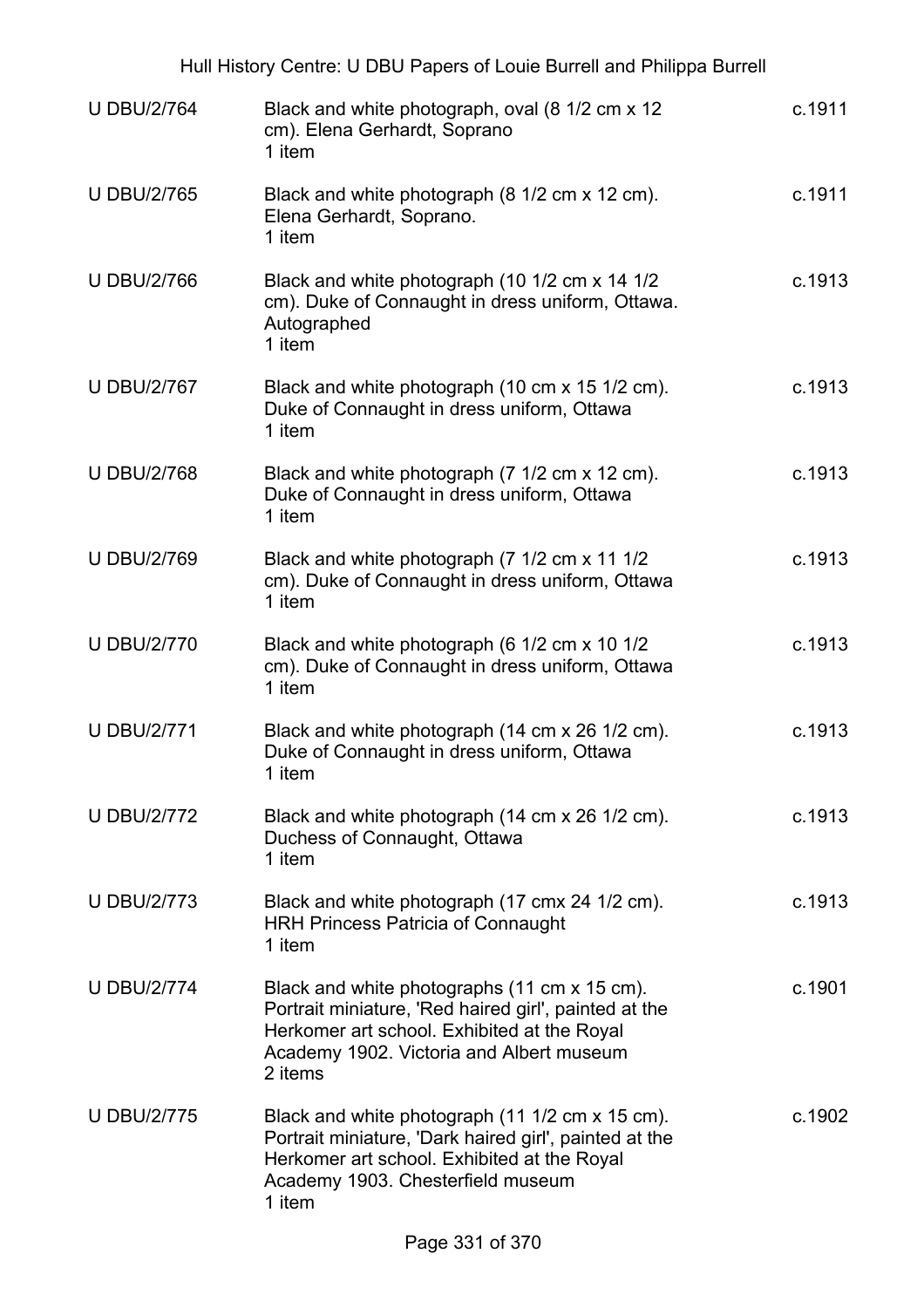| <b>U DBU/2/776</b> | Black and white photograph (12 cm x 14 1/2 cm).<br>Portrait miniature, Mrs Millar, celebrated<br>courtesan, London. Exhibited at the Royal<br>Academy 1912. Chesterfield museum<br>1 item                                                       | c.1912      |
|--------------------|-------------------------------------------------------------------------------------------------------------------------------------------------------------------------------------------------------------------------------------------------|-------------|
| <b>U DBU/2/777</b> | Black and white photograph (12 cm x 16 1/2 cm).<br>Portrait miniature, 'A Canadian woman', Ottawa.<br>National Gallery of Canada<br>1 item                                                                                                      | c.1913-1914 |
| <b>U DBU/2/778</b> | Black and white photographs (11 1/2 cm x 16 1/2<br>cm). Portrait miniature, Crawley Ricardo, Victoria.<br>Louie Burrell's last work on ivory. National Gallery<br>of Canada<br>2 items                                                          | 1915        |
| <b>U DBU/2/779</b> | Black and white photograph (12 cm x 16 1/2 cm).<br>Portrait miniature, Professor John Cole, Truro,<br>classics master at Eton College and fellow of<br>King's College Cambridge, Philippa Burrell's<br>godfather. Chesterfield museum<br>1 item | c.1910      |
| <b>U DBU/2/780</b> | Watercolour miniature on ivory (6) by Philippa<br>Burrell, aged 6, Ottawa<br>1 item                                                                                                                                                             | c.1914      |
| <b>U DBU/2/781</b> | Colour photograph (20 cm x 24). Portrait<br>miniature, English School, Mrs Johnson, a friend<br>of Edward Trelawney<br>1 item                                                                                                                   | c.1830      |
| <b>U DBU/2/782</b> | Colour photograph (20 cm x 24 cm). Portrait<br>miniature, English School, Mrs Johnson, a friend<br>of Edward Trelawney<br>1 item<br>This photograph was lost during a flood in<br>2007                                                          | c.1830      |
| <b>U DBU/2/783</b> | Black and white photograph (7 1/2 cm x 9 cm).<br>Portrait miniature, English School, Mrs Johnson, a<br>friend of Edward Trelawney<br>1 item                                                                                                     | c.1830      |
| <b>U DBU/2/784</b> | Black and white photograph (13 cm x 17 1/2 cm).<br>Portrait miniature, subject unknown, by [Charles<br>Linsell], Oxford. Chesterfield museum<br>1 item                                                                                          | 19th cent.  |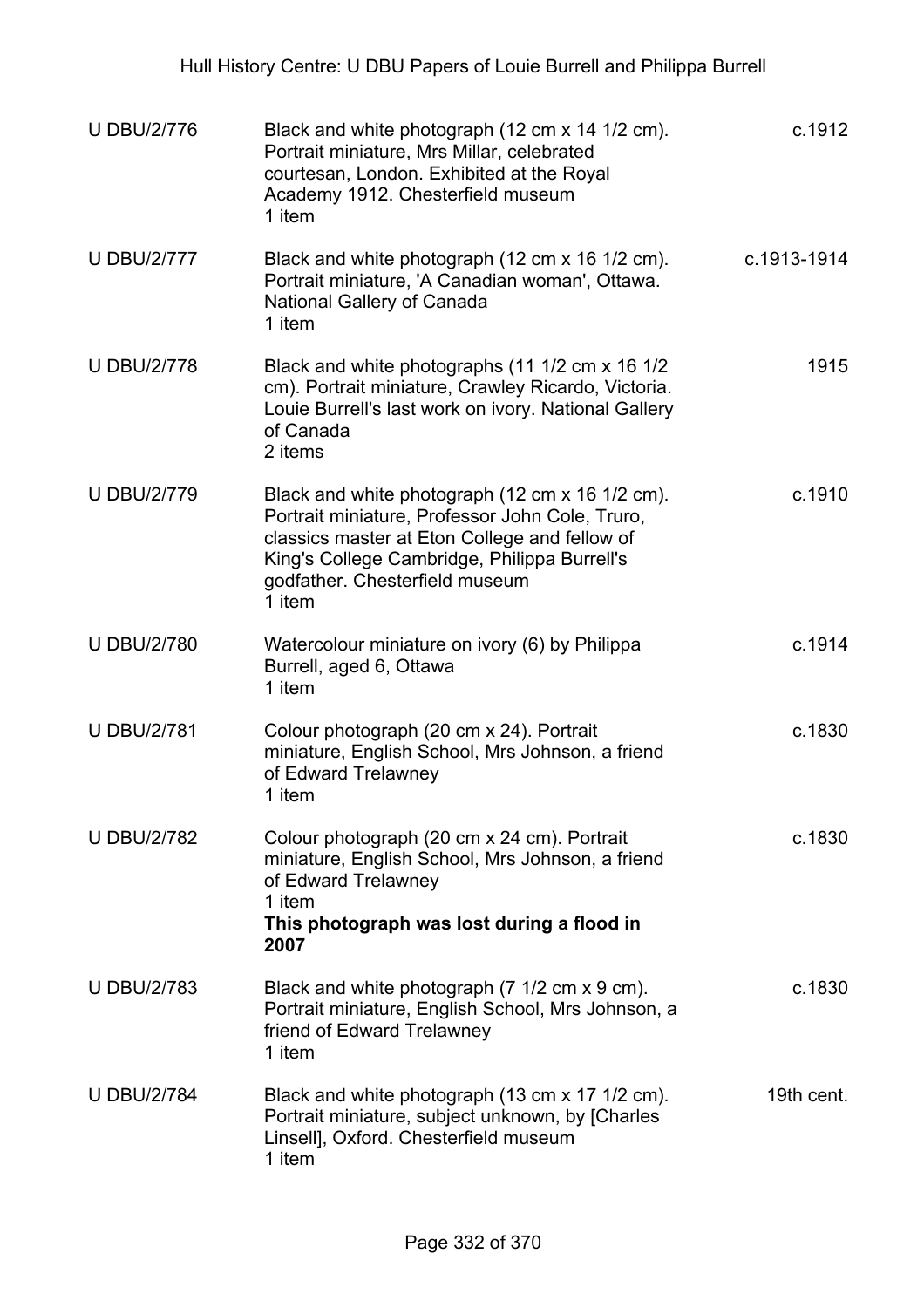| Hull History Centre: U DBU Papers of Louie Burrell and Philippa Burrell |                                                                                                                                              |            |  |
|-------------------------------------------------------------------------|----------------------------------------------------------------------------------------------------------------------------------------------|------------|--|
| <b>U DBU/2/785</b>                                                      | Black and white photograph (13 cm x 17 1/2 cm).<br>Portrait miniature, subject unknown, by Charles<br>Linsell. Chesterfield museum<br>1 item | 19th cent. |  |
| <b>U DBU/2/786</b>                                                      | Black and white photograph. Portrait miniature,<br>unknown woman, unfinished, by [Charles Linsell]<br>Chesterfield museum<br>1 item          | 19th cent. |  |
| <b>U DBU/2/787</b>                                                      | Black and white photograph. Portrait miniature,<br>subject unknown, by [Charles Linsell]<br>1 item                                           | 19th cent. |  |
| <b>U DBU/2/788</b>                                                      | Black and white photograph. Portrait miniature,<br>subject unknown, by [Charles Linsell]<br>1 item                                           | 19th cent. |  |
| <b>U DBU/2/789</b>                                                      | Colour photograph (13 cm x 18 cm). 'Girl at writing<br>box', by Louie Burrell. Herkomer Museum,<br>Landsburg - am - Lech<br>1 item           | c.1895     |  |
| <b>U DBU/2/790</b>                                                      | Colour transparency. 'Girl at writing box', by Louie<br>Burrell. Herkomer Museum. Landsburg - am -<br>Lech<br>1 item                         | c.1895     |  |
| <b>U DBU/2/791</b>                                                      | Black and white photograph (15 cm x 17 1/2 cm).<br>'Making marmalade', by Louie Burrell. Chesterfield<br>Museum<br>1 item                    | c.1895     |  |
| <b>U DBU/2/792</b>                                                      | Colour photograph (12 1/2 cm x 18 cm). 'Old<br>Sales', by Louie Burrell. Chesterfield Museum<br>1 item                                       | c.1901     |  |
| <b>U DBU/2/793</b>                                                      | Black and white photograph (16 1/2 cm x 21 1/2<br>cm). 'Old Sales', by Louie Burrell. Chesterfield<br>Museum<br>1 item                       | c.1901     |  |
| <b>U DBU/2/794</b>                                                      | Colour transparency. 'Old Sales' by Louie Burrell.<br><b>Chesterfield Museum</b><br>1 item                                                   | c.1901     |  |
| <b>U DBU/2/795</b>                                                      | Colour transparency. 'Nurse and Philippa', by<br>Louie Burrell, Chesterfield Museum<br>1 item                                                | 1908       |  |
| <b>U DBU/2/796</b>                                                      | Black and white photograph (14 cm x 20 cm).<br>Water-colour portrait. Martin Burrell, Ottawa, a                                              | c.1913     |  |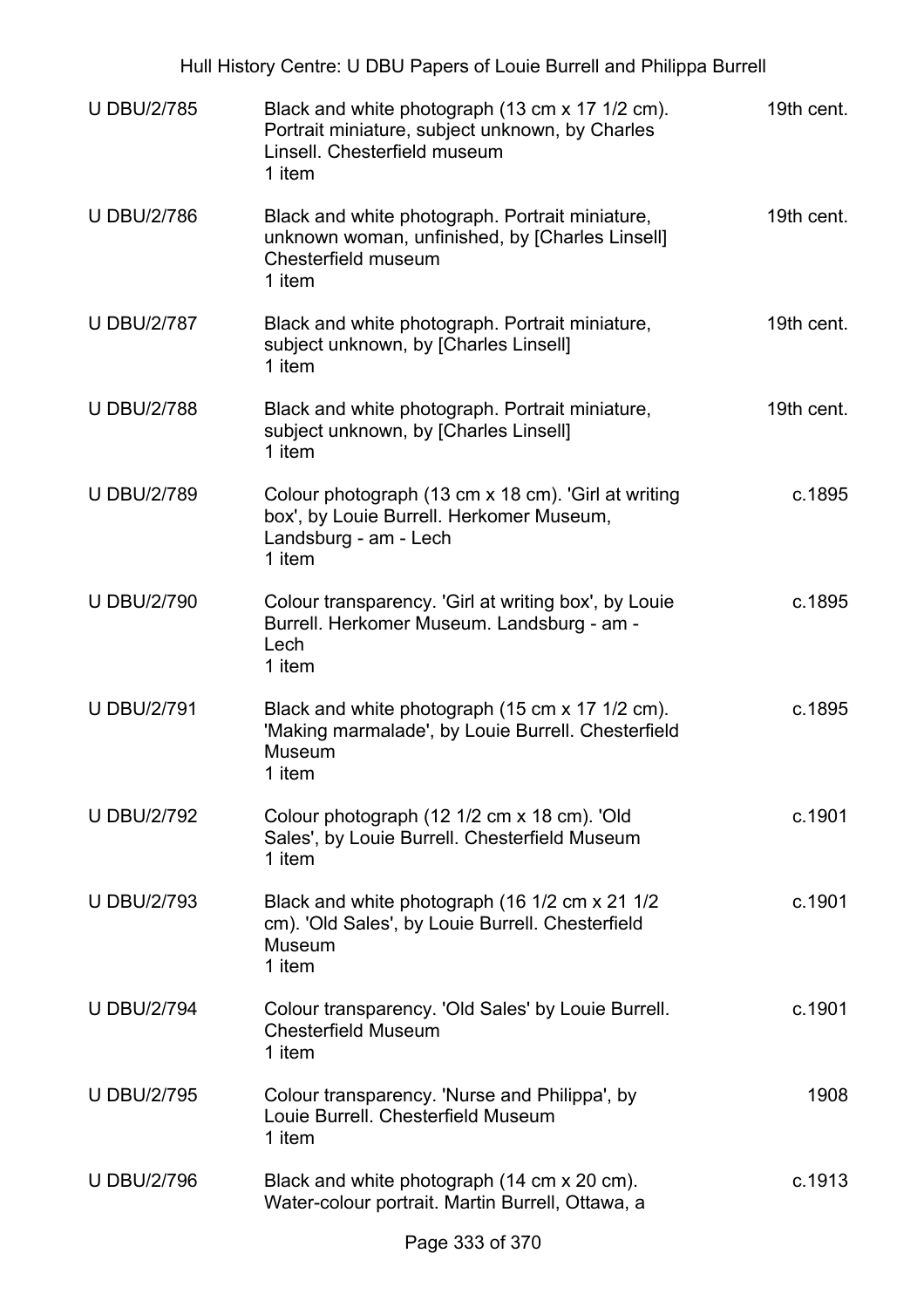|                    | study in blue by Louie Burrell. National Gallery of<br>Canada<br>1 item                                                                                                        |        |
|--------------------|--------------------------------------------------------------------------------------------------------------------------------------------------------------------------------|--------|
| <b>U DBU/2/797</b> | Black and white photograph (20 cm x 25 cm).<br>'Man in a Rocking chair', Los Angeles, by Louie<br><b>Burrell. Chesterfield Museum</b><br>1 item                                | c.1918 |
| <b>U DBU/2/798</b> | Black and white photograph (19 1/2 cm x 24 1/2<br>cm). Water-colour portrait. Laura Hadge, Los<br>Angeles, by Louie Burrell. Chesterfield Museum<br>1 item                     | c.1918 |
| <b>U DBU/2/799</b> | Black and white photograph (19 1/2 cm x 24 1/2<br>cm). Water-colour portrait. Laura Hadge, Los<br>Angeles, by Louie Burrell. Chesterfield Museum<br>1 item                     | c.1918 |
| <b>U DBU/2/800</b> | Black and white photograph (16 1/2 cm x 22 cm).<br>Water-colour portrait. Mrs Stanley Baldwin,<br>painted Beauchamp Place, by Louie Burrell.<br>1 item                         | 1922   |
| <b>U DBU/2/801</b> | Black and white photograph (11 cm x 15 1/2 cm).<br>Water-colour portrait. Mrs Stanley Baldwin,<br>painted Beauchamp Place, by Louie Burrell.<br>1 item                         | 1922   |
| <b>U DBU/2/802</b> | Black and white photograph (11 cm x 15 1/2 cm).<br>Water-colour portrait. Mrs Stanley Baldwin,<br>painted Beauchamp Place, by Louie Burrell.<br>1 item                         | 1922   |
| <b>U DBU/2/803</b> | Black and white photograph (11 cm x 15 1/2 cm).<br>Water-colour portrait. Mrs Stanley Baldwin,<br>painted Beauchamp Place, by Louie Burrell.<br>1 item                         | 1922   |
| <b>U DBU/2/804</b> | Colour photograph (25 xm x 35 1/2 cm). Water-<br>colour portrait. Margaret Baldwin (Mr Huntingdon -<br>Whiteley), by Louie Burrell. Sold at Phillips 1987<br>1 item            | 1922   |
| <b>U DBU/2/805</b> | Black and white photograph (10 1/2 cm x 15 cm).<br>Water-colour studies. Augustine Birrell, chief<br>secretary for Ireland, by Louie Burrell. Chesterfield<br>Museum<br>1 item | c.1922 |
| <b>U DBU/2/806</b> | Black and white photograph (21 cm x 25 1/2 cm).<br>Water-colour portrait sketch. Mrs JCC Davidson,                                                                             | c.1922 |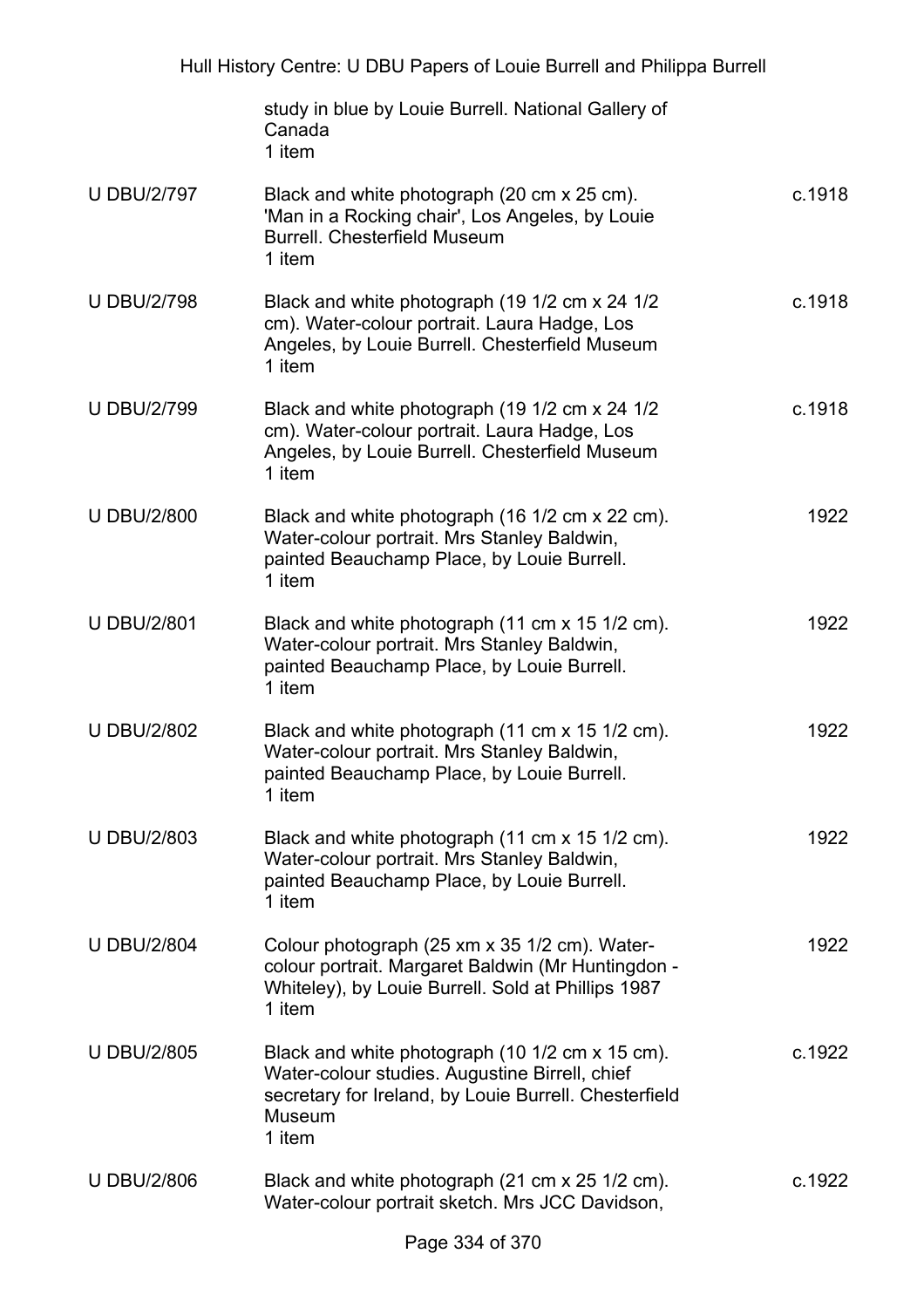|                    | MP, DBE, late dowager Viscountess Davidson, by<br>Louie Burrell. Sold at Phillips 1987<br>1 item                                                                                        |        |
|--------------------|-----------------------------------------------------------------------------------------------------------------------------------------------------------------------------------------|--------|
| <b>U DBU/2/807</b> | Black and white photograph (20 cm x 25 1/2 cm).<br>'Young woman', back view, oval, by Louie Burrell.<br><b>Collection of Mrs Daphne Foskett</b><br>1 item                               | c.1922 |
| <b>U DBU/2/808</b> | Black and white photograph (20 cm x 25 1/2 cm).<br>'Young woman with dark hair', oval, by Louie<br><b>Burrell. Sold Phillips 1987</b><br>1 item                                         | c.1922 |
| <b>U DBU/2/809</b> | Black and white photograph (20 cm x 25 1/2 cm).<br>'Child's head', oval, by Louie Burrell. Sold Phillips<br>1987<br>1 item                                                              | c.1922 |
| <b>U DBU/2/810</b> | Black and white photograph (19 1/2 cm x 25 cm).<br>'Boy at piano', unfinished, by Louie Burrell. Sold<br>Phillips 1987<br>1 item                                                        | c.1922 |
| <b>U DBU/2/811</b> | Black and white photograph (10 cm x 15 cm).<br>'Young man wearing glasses' by Louie Burrell,<br>War time commission at Ogden's shop, Harrogate<br>1 item                                | 1942   |
| <b>U DBU/2/812</b> | Black and white photograph (10 cm x 15 cm).<br>'Young woman', by Louie Burrell. War time<br>commission at Ogden's shop, Harrogate<br>1 item                                             | 1942   |
| <b>U DBU/2/813</b> | Exhibition card. Ogden's jewellers shop,<br>Harrogate<br>1 item                                                                                                                         | c.1941 |
| <b>U DBU/2/814</b> | Black and white photograph (16 1/2 cm x 21 1/2<br>cm). Pencil drawing. 'Girl - head and shoulders',<br>by Louie Burrell at Herkomer art school.<br><b>Chesterfield Museum</b><br>1 item | c.1901 |
| <b>U DBU/2/815</b> | Black and white photograph (16 1/2 cm x 21 1/2<br>cm). Pencil drawing. 'Girl - head and shoulders',<br>by Louie Burrell at Herkomer art school.<br><b>Chesterfield Museum</b><br>1 item | c.1901 |
| <b>U DBU/2/816</b> | Black and white photograph (15 1/2 cm x 18 cm).<br>Pencil drawing. 'Woman seated - profile', by Louie                                                                                   | c.1901 |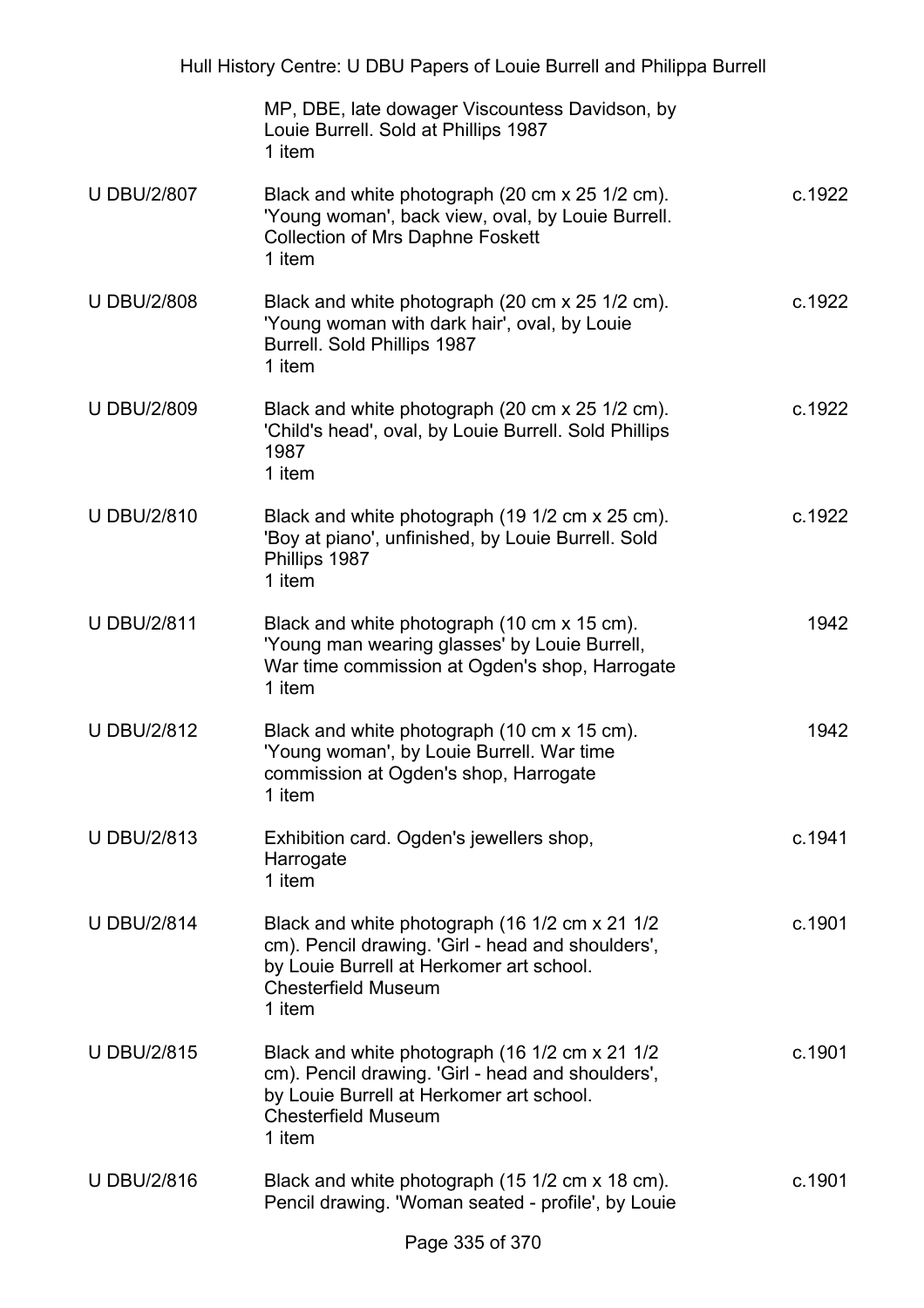|                    | Burrell at Herkomer art school. Collection of the<br>Rev. Gareth Evens, Bayswater<br>1 item                                                                                             |        |
|--------------------|-----------------------------------------------------------------------------------------------------------------------------------------------------------------------------------------|--------|
| <b>U DBU/2/817</b> | Black and white photograph (13 1/2 cm x 15 cm).<br>Pencil drawing. 'Nude model' by Louie Burrell at<br>Herkomer art school. Collection of the Rev.<br>Gareth Evens, Bayswater<br>1 item | c.1901 |
| <b>U DBU/2/818</b> | Black and white photograph (20 cm x 25 cm).<br>Pencil drawing. 'Girl wearing a bonnet' by Louie<br>Burrell at Herkomer art school. Chesterfield<br>Museum<br>1 item                     | c.1901 |
| <b>U DBU/2/819</b> | Black and white photograph (16 cm x 18 1/2 cm).<br>Pencil drawing. Herr von Blow, Cape Town, by<br>Louie Burrell. Herkomer Museum, Landsberg - am<br>Lech<br>1 item                     | 1904   |
| <b>U DBU/2/820</b> | Black and white photograph (16 cm x 18 1/2 cm).<br>Drawing. Herr von Blow, Cape Town, by Louie<br>Burrell. Herkomer Museum, Landsberg - am Lech.<br>As DBU/2/819<br>1 item              | 1904   |
| <b>U DBU/2/821</b> | Black and white photograph (15 cm x 20 cm).<br>Watercolour, 'The Red Fort', Purna Lila, Delhi, by<br>Louie Burrell, Chesterfield Museum<br>1 item                                       | c.1928 |
| <b>U DBU/2/822</b> | Black and white photograph (15 cm x 20 cm).<br>Watercolour, Dal Lake, Srinigar, Kashmir, by<br>Louie Burrell, Chesterfield Museum<br>1 item                                             | 1929   |
| <b>U DBU/2/823</b> | Black and white photograph (20 cm x 25 cm).<br>Watercolour, Taj Mahal, Agra, by Louie Burrell.<br><b>Chesterfield Museum</b><br>1 item                                                  | c.1928 |
| <b>U DBU/2/824</b> | Black and white photograph (20 cm x 25 cm).<br>Watercolour, 'Elephant gate', Delhi, by Louie<br><b>Burrell. Chesterfield Museum</b><br>1 item                                           | c.1928 |
| <b>U DBU/2/825</b> | Black and white photograph (20 cm x 25 cm).<br>Watercolour, Santa Maria della Salute, Venice, by<br>Louie Burrell. Chesterfield Museum<br>1 item                                        | 1936   |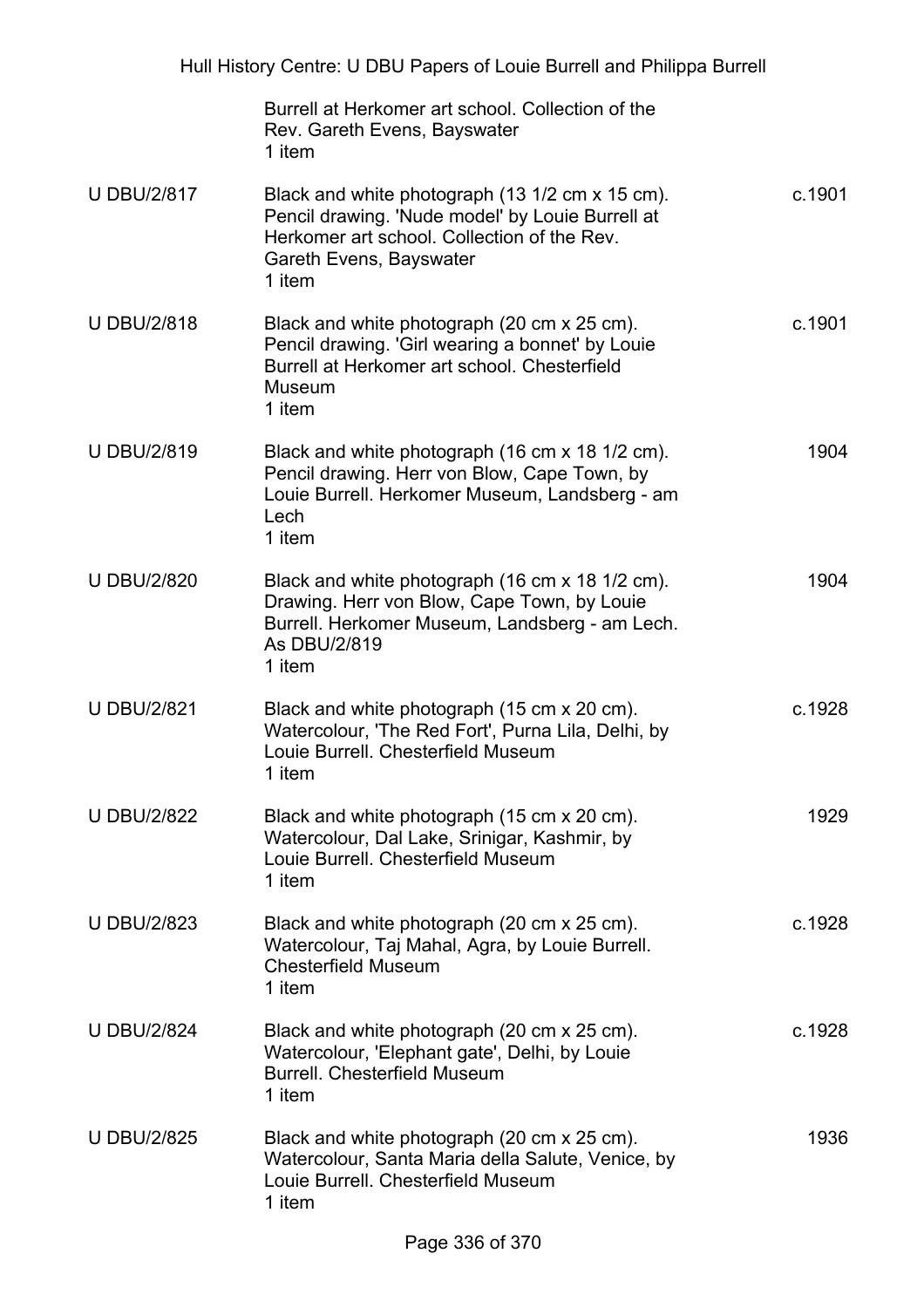| <b>U DBU/2/826</b> | Black and white photograph (20 cm x 25 cm).<br>Watercolour, Porta dell Carta, Venice, by Louie<br><b>Burrell, Chesterfield Museum</b><br>1 item       | 1936 |
|--------------------|-------------------------------------------------------------------------------------------------------------------------------------------------------|------|
| <b>U DBU/2/827</b> | Colour transparency. Watercolour, Bridge over<br>canal, Venice, by Louie Burrell<br>1 item                                                            | 1936 |
| <b>U DBU/2/828</b> | Black and white photograph (20 cm x 25 cm).<br>Watercolour, Church in Italian Alps, by Louie<br><b>Burrell, Chesterfield Museum</b><br>1 item         | 1936 |
| <b>U DBU/2/829</b> | Black and white photograph (20 cm x 25 cm).<br>Watercolour, Rouen, by Louie Burrell. Sold<br>Phillips 1987<br>1 item                                  | 1939 |
| <b>U DBU/2/830</b> | Colour photograph (29 cm x 30 1/2 xm). Rouen,<br>doorway and staircase, by Louie Burrell. Sold in<br>Solihull exhibition 1979<br>1 item               | 1939 |
| <b>U DBU/2/831</b> | Black and white photograph (19 1/2 cm x 11 1/2<br>cm). Oil portrait, Virginia Taylor, Los Angeles, by<br>Louie Burrell<br>1 item                      | 1917 |
| <b>U DBU/2/832</b> | Black and white photograph (21 cm x 34 cm).<br>William Rust, Los Angeles, by Louie Burrell<br>1 item                                                  | 1917 |
| <b>U DBU/2/833</b> | Black and white photograph (33 1/2 cm x 44 cm).<br>Mrs Stanley Baldwin, Countess Baldwin of<br>Bewdley, 10 Downing Street, by Louie Burrell<br>1 item | 1923 |
| <b>U DBU/2/834</b> | Black and white photograph (33 1/2 cm x 44 cm).<br>Mrs Stanley Baldwin, Countess Baldwin of<br>Bewdley, 10 Downing Street, by Louie Burrell<br>1 item | 1923 |
| <b>U DBU/2/835</b> | Black and white photograph (17 cm x 22 cm). Mrs<br>Stanley Baldwin, by Louie Burrell<br>1 item                                                        | 1923 |
| <b>U DBU/2/836</b> | Black and white photograph (14 cm x 19 cm). Mrs<br><b>Stanley Baldwin, by Louie Burrell</b><br>1 item                                                 | 1923 |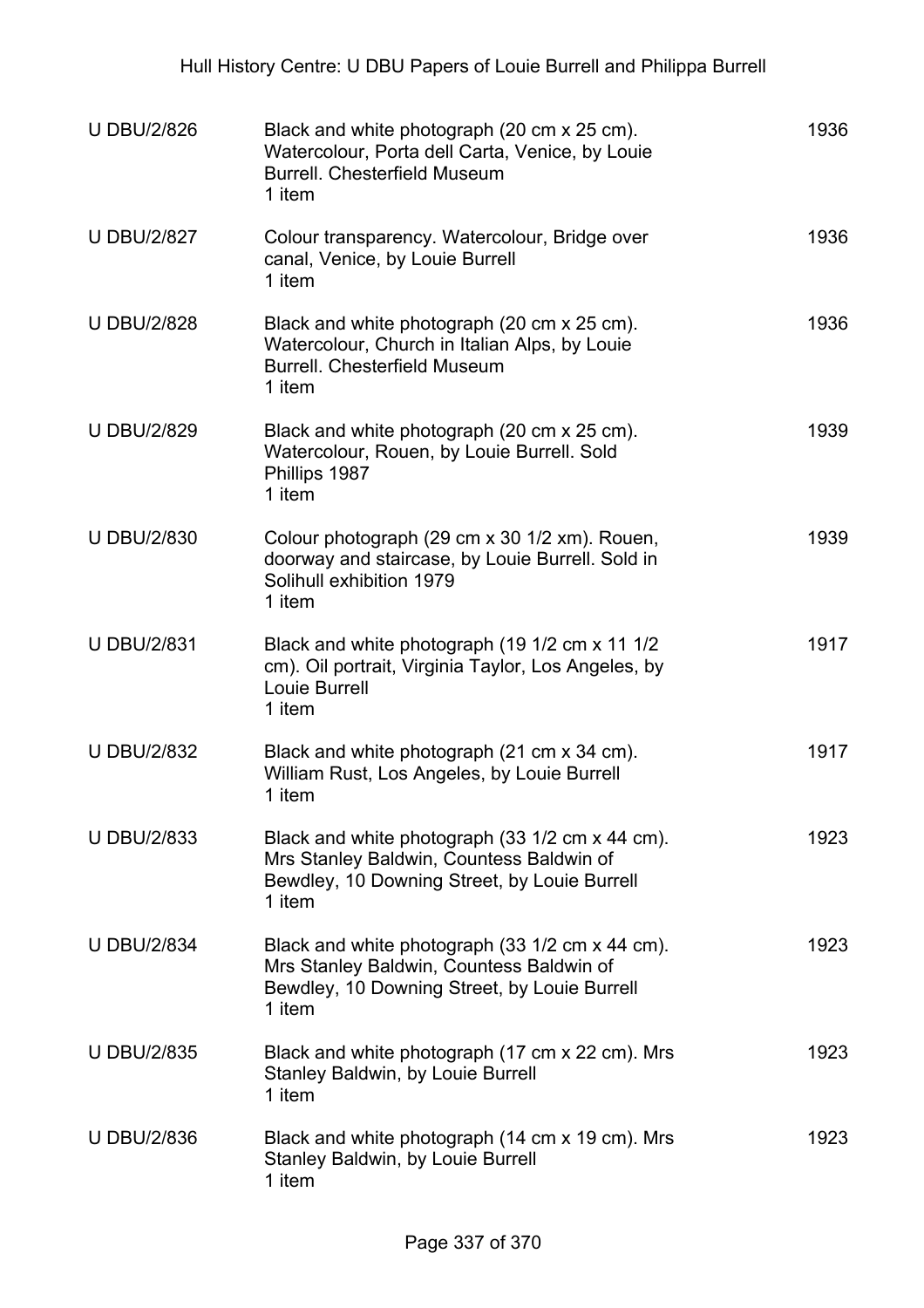|                    | Hull History Centre: U DBU Papers of Louie Burrell and Philippa Burrell                                                                                       |        |
|--------------------|---------------------------------------------------------------------------------------------------------------------------------------------------------------|--------|
| <b>U DBU/2/837</b> | Black and white photograph (16 1/2 cm x 21 1/2<br>cm). Louie Burrell next to portrait of Mrs Stanley<br><b>Baldwin</b><br>1 item                              | 1923   |
| <b>U DBU/2/838</b> | Black and white photograph (17 cm x 21 1/2 cm).<br>Louie Burrell next to portrait of Mrs Stanley<br><b>Baldwin</b><br>1 item                                  | 1923   |
| <b>U DBU/2/839</b> | Black and white photograph (16 1/2 cm x 12 1/2<br>cm). Louie Burrell entering 10 Downing Street with<br>portrait of Mrs Stanley Baldwin<br>1 item             | 1923   |
| <b>U DBU/2/840</b> | Black and white photograph (16 cm x 21 cm).<br>Louie Burrell entering 10 Downing Street with<br>portrait of Mrs Stanley Baldwin<br>1 item                     | 1923   |
| <b>U DBU/2/841</b> | Black and white photograph (16 1/2 cm x 21 1/2<br>cm). Louie Burrell at receiving door of the Royal<br>Academy with portrait of Mrs Stanley Baldwin<br>1 item | 1923   |
| <b>U DBU/2/842</b> | Black and white photograph (16 1/2 cm x 21 1/2<br>cm). Louie Burrell working on a portrait of Betty<br><b>Baldwin</b><br>1 item                               | c.1923 |
| <b>U DBU/2/843</b> | Black and white photograph (6 1/2 cm x 8 1/2 cm).<br>Louie Burrell working on a portrait of Betty<br><b>Baldwin</b><br>1 item                                 | c.1923 |
| <b>U DBU/2/844</b> | Black and white photograph (25 cm x 29 1/2 cm).<br><b>Betty Baldwin by Louie Burrell</b><br>1 item                                                            | c.1923 |
| <b>U DBU/2/845</b> | Black and white photograph (25 cm x 29 1/2 cm).<br>Betty Baldwin by Louie Burrell<br>1 item                                                                   | c.1923 |
| <b>U DBU/2/846</b> | Black and white photograph (34 cm x 49 cm).<br>Colin Munro, Stanley Baldwin's Grandson, by<br>Louie Burrell<br>1 item                                         | 1924   |
| <b>U DBU/2/847</b> | Black and white photograph (17 cm x 20 cm). Oil<br>portrait. Colin Munro, Stanley Baldwin's<br>Grandson, by Louie Burrell<br>1 item                           | 1924   |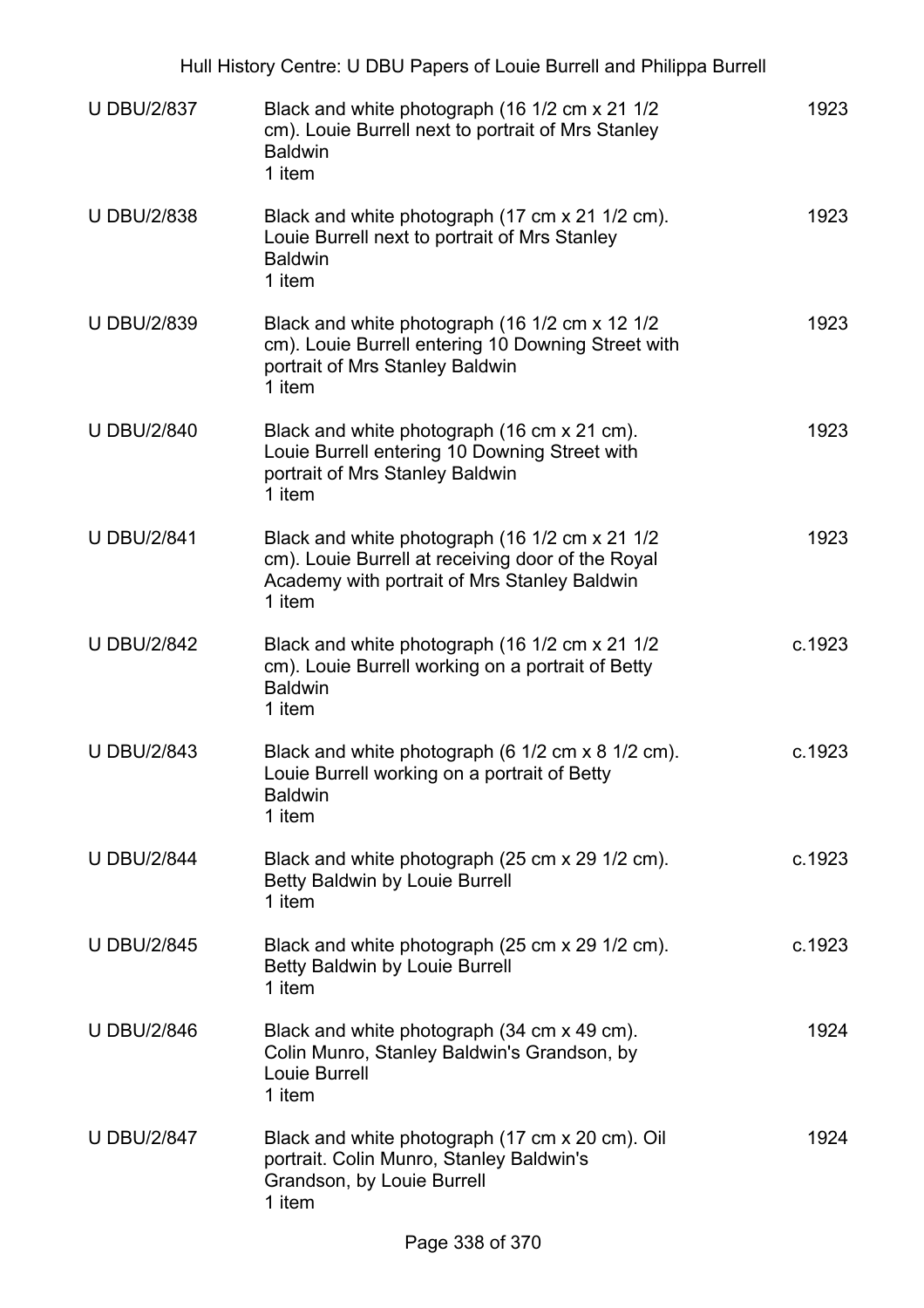| <b>U DBU/2/848</b> | Black and white photograph (15 cm x 15 cm). Oil<br>portrait. Colin Munro, Baldwin Garrison by Louie<br><b>Burrell</b><br>1 item                                                              | 1924   |
|--------------------|----------------------------------------------------------------------------------------------------------------------------------------------------------------------------------------------|--------|
| <b>U DBU/2/849</b> | Black and white photograph (15 cm x 19 cm).<br>Water-colour sketch. 'Downing Street interior', Mrs<br>Baldwin's private sitting room, by Louie Burrell.<br>Note on reverse<br>1 item         | 1924   |
| <b>U DBU/2/850</b> | Black and white photograph (15 1/2 cm x 19 1/2<br>cm). Water-colour sketch. 'Downing Street<br>interior', Mrs Baldwin's private sitting room, by<br>Louie Burrell. Note on reverse<br>1 item | 1924   |
| <b>U DBU/2/851</b> | Black and white photograph (16 cm x 22 1/2 cm).<br>Oil portrait. 'A woman at her desk', by Louie<br>Burrell. Collection of Miles Huntingdon - Whiteley<br>1 item                             | c.1924 |
| <b>U DBU/2/852</b> | Black and white photograph (26 1/2 cm x 35 cm).<br>Dorothy Chamberlain, by Louie Burrell<br>1 item                                                                                           | c.1923 |
| <b>U DBU/2/853</b> | Black and white photograph (22 cm x 28 cm). Oil<br>portrait. Sir Vincent Caillard, by Louie Burrell,<br>signed. Exhibited at the Royal Academy 1924<br>1 item                                | c.1923 |
| <b>U DBU/2/854</b> | Black and white photograph (17 1/2 cm x 23 cm).<br>Oil portrait. Major F. Caillard MC, Somerset light<br>infantry, Wiesbaden, by Louie Burrell<br>1 item                                     | 1927   |
| <b>U DBU/2/856</b> | Black and white photograph (34 cm x 43 cm).<br>Major Caillard, by Louie Burrell<br>1 item                                                                                                    | c.1927 |
| <b>U DBU/2/857</b> | Black and white photograph (14 1/2 cm x 19 1/2<br>cm). Major General Walter Maxwell - Scott OC<br>British army, Wiesbaden, by Louie Burrell<br>1 item                                        | 1927   |
| <b>U DBU/2/858</b> | Black and white photograph (33 1/2 cm x 43 cm).<br>Major General Walter Maxwell - Scott OC British<br>army, Wiesbaden, by Louie Burrell<br>1 item                                            | 1927   |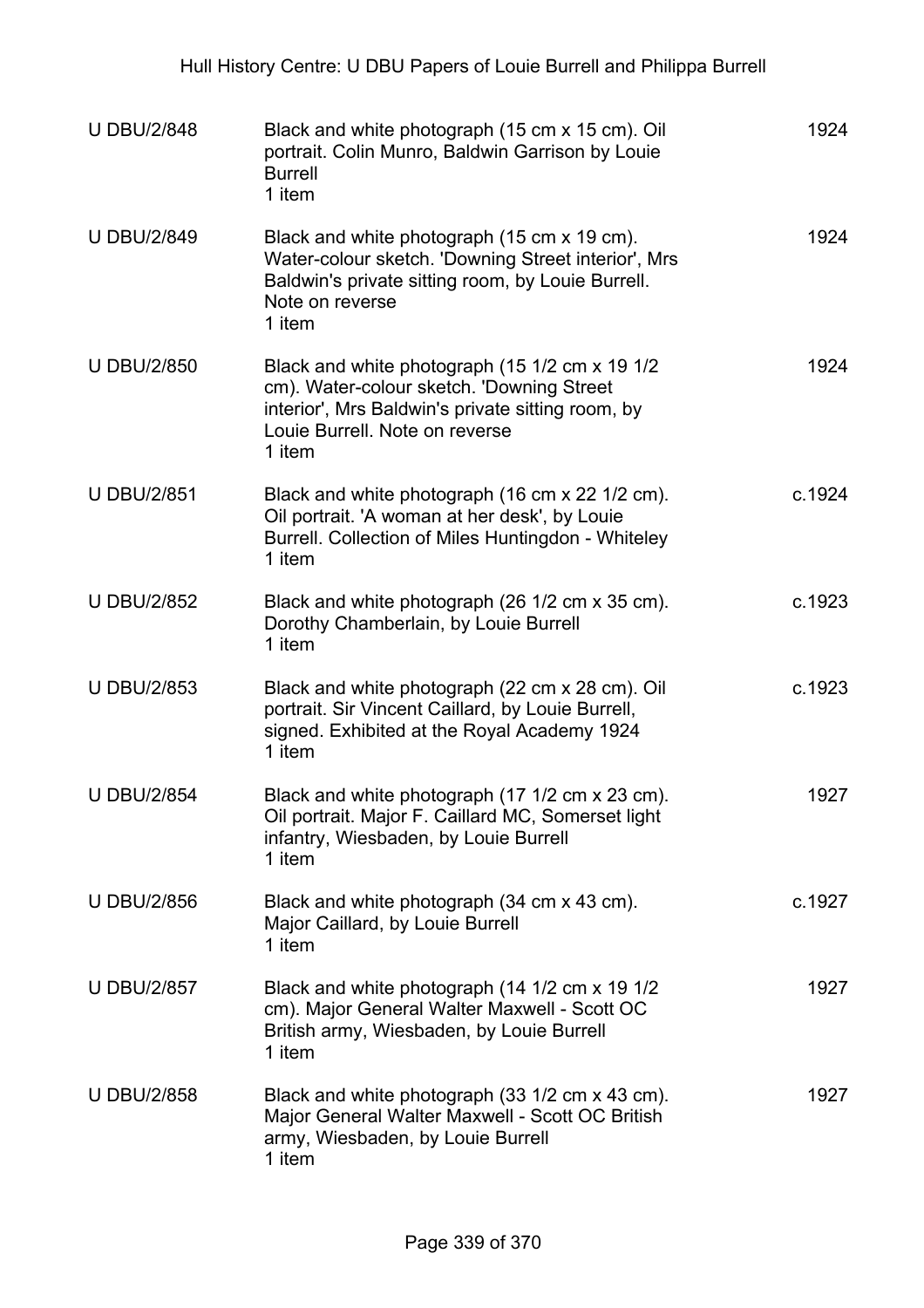|                    | Hull History Centre: U DBU Papers of Louie Burrell and Philippa Burrell                                                                  |        |
|--------------------|------------------------------------------------------------------------------------------------------------------------------------------|--------|
| <b>U DBU/2/859</b> | Black and white photograph (14 cm x 18 cm).<br>Joyce Bradley, daughter of Comerford Bradley, by<br>Louie Burrell<br>1 item               | c.1927 |
| <b>U DBU/2/860</b> | Black and white photograph (37 cm x 49 1/2 cm).<br>Oil portrait. HRH Princess Mary, Viscountess<br>Lascelles, by Louie Burrell<br>1 item | 1927   |
| <b>U DBU/2/861</b> | Black and white photograph (14 1/2 cm x 15 cm).<br>Oil portrait. HRH Princess Mary, Viscountess<br>Lascelles, by Louie Burrell<br>1 item | 1927   |
| <b>U DBU/2/862</b> | Black and white photograph (17 cm x 20 cm). Oil<br>portrait. HRH Princess Mary, Viscountess<br>Lascelles, by Louie Burrell<br>1 item     | 1927   |
| <b>U DBU/2/863</b> | Black and white photograph (18 cm x 20 1/2 cm).<br>Oil portrait. HRH Princess Mary, Viscountess<br>Lascelles, by Louie Burrell<br>1 item | 1927   |
| <b>U DBU/2/864</b> | Black and white photograph (12 cm x 22 cm).<br>HRH Princess Mary wearing a circlet<br>1 item                                             | 1927   |
| <b>U DBU/2/865</b> | Black and white photograph (12 cm x 22 cm).<br><b>HRH Princess Mary wearing circlet</b><br>1 item                                        | 1927   |
| <b>U DBU/2/866</b> | Black and white photograph (14 cm x 19 cm).<br>HRH Princess Mary with baby, by Louie Burrell<br>1 item                                   | 1927   |
| <b>U DBU/2/867</b> | Black and white photograph (22 cm x 29 cm).<br>HRH Princess Mary with baby, by Louie Burrell<br>1 item                                   | 1927   |
| <b>U DBU/2/868</b> | Black and white photograph (8 cm x 9 1/2 cm).<br>Major Baille - Hamilton, by Louie Burrell<br>1 item                                     | 1924   |
| <b>U DBU/2/870</b> | Black and white photograph (27 1/2 cm x 35 1/2<br>cm). Oil portrait. Major Baille - Hamilton, by Louie<br><b>Burrell</b><br>1 item       | 1924   |
| <b>U DBU/2/871</b> | Black and white photograph (25 cm x 30 cm). Oil<br>portrait. Sir William Birdwood, Commander in                                          | 1928   |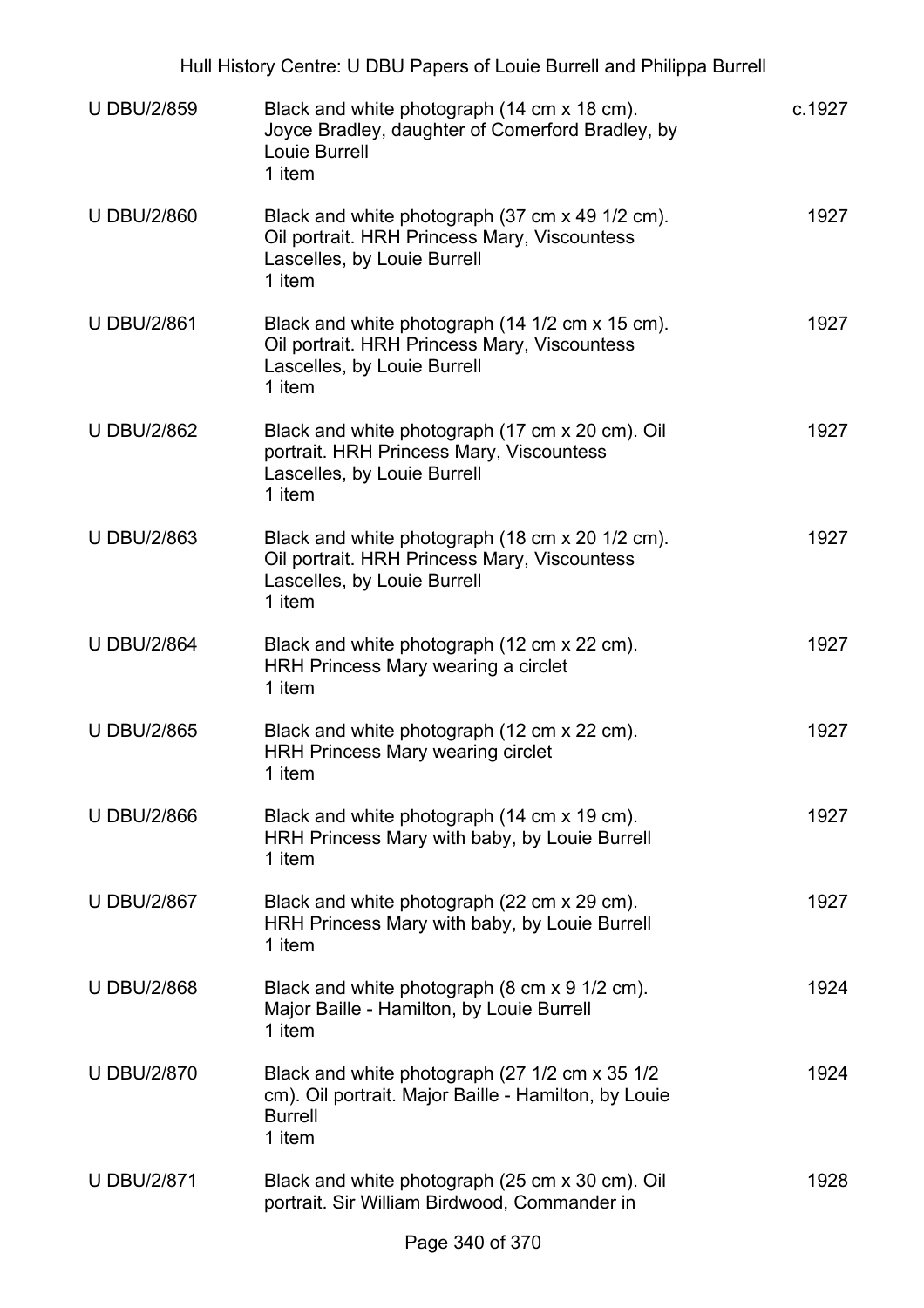|                    | Hull History Centre: U DBU Papers of Louie Burrell and Philippa Burrell                                                                                                                               |        |
|--------------------|-------------------------------------------------------------------------------------------------------------------------------------------------------------------------------------------------------|--------|
|                    | Chief, India, by Louie Burrell. Signed. First portrait<br>1 item                                                                                                                                      |        |
| <b>U DBU/2/872</b> | Black and white photograph (25 cm x 30 cm). Oil<br>portrait. Sir William Birdwood, by Louie Burrell,<br>first portrait<br>1 item                                                                      | 1928   |
| <b>U DBU/2/873</b> | Black and white photograph (18 cm x 28 cm). Oil<br>portrait. Sir William Birdwood, by Louie Burrell,<br>first portrait<br>1 item                                                                      | 1928   |
| <b>U DBU/2/874</b> | Black and white photograph (21 1/2 cm x 30 cm).<br>Oil portrait. Sir William Birdwood, by Louie Burrell.<br>Second portrait painted for Flagstaff House and<br>Snowden, official residences<br>1 item | c.1928 |
| <b>U DBU/2/875</b> | Black and white photograph (14 cm x 20 cm). Oil<br>portrait. Sir William Birdwood, by Louie Burrell.<br>Second portrait painted for Flagstaff House and<br>Snowden, official residences<br>1 item     | c.1928 |
| <b>U DBU/2/876</b> | Black and white photograph (14 cm x 20 cm). Oil<br>portrait. Sir William Birdwood, by Louie Burrell.<br>Second portrait painted for Flagstaff House and<br>Snowden, official residences<br>1 item     | c.1928 |
| <b>U DBU/2/877</b> | Black and white photograph (14 cm x 20 cm). Oil<br>portrait. Sir William Birdwood, by Louie Burrell.<br>Second portrait painted for Flagstaff House and<br>Snowden, official residences<br>1 item     | c.1928 |
| <b>U DBU/2/878</b> | Black and white photograph (25 cm x 30 1/2 cm).<br>Oil portrait. HH the Rani of Mandi, painted by<br>Louie Burrell, Simla<br>1 item                                                                   | 1928   |
| <b>U DBU/2/879</b> | Black and white photograph (25 1/2 cm x 30 1/2<br>cm). Oil portrait. HH the Rajah of Mandi by Louie<br>Burrell, Simla<br>1 item                                                                       | 1928   |
| <b>U DBU/2/880</b> | Black and white photograph (18 cm x 27 cm). Oil<br>portrait. HH the Rajah of Mandi by Louie Burrell,<br>Simla<br>1 item                                                                               | 1928   |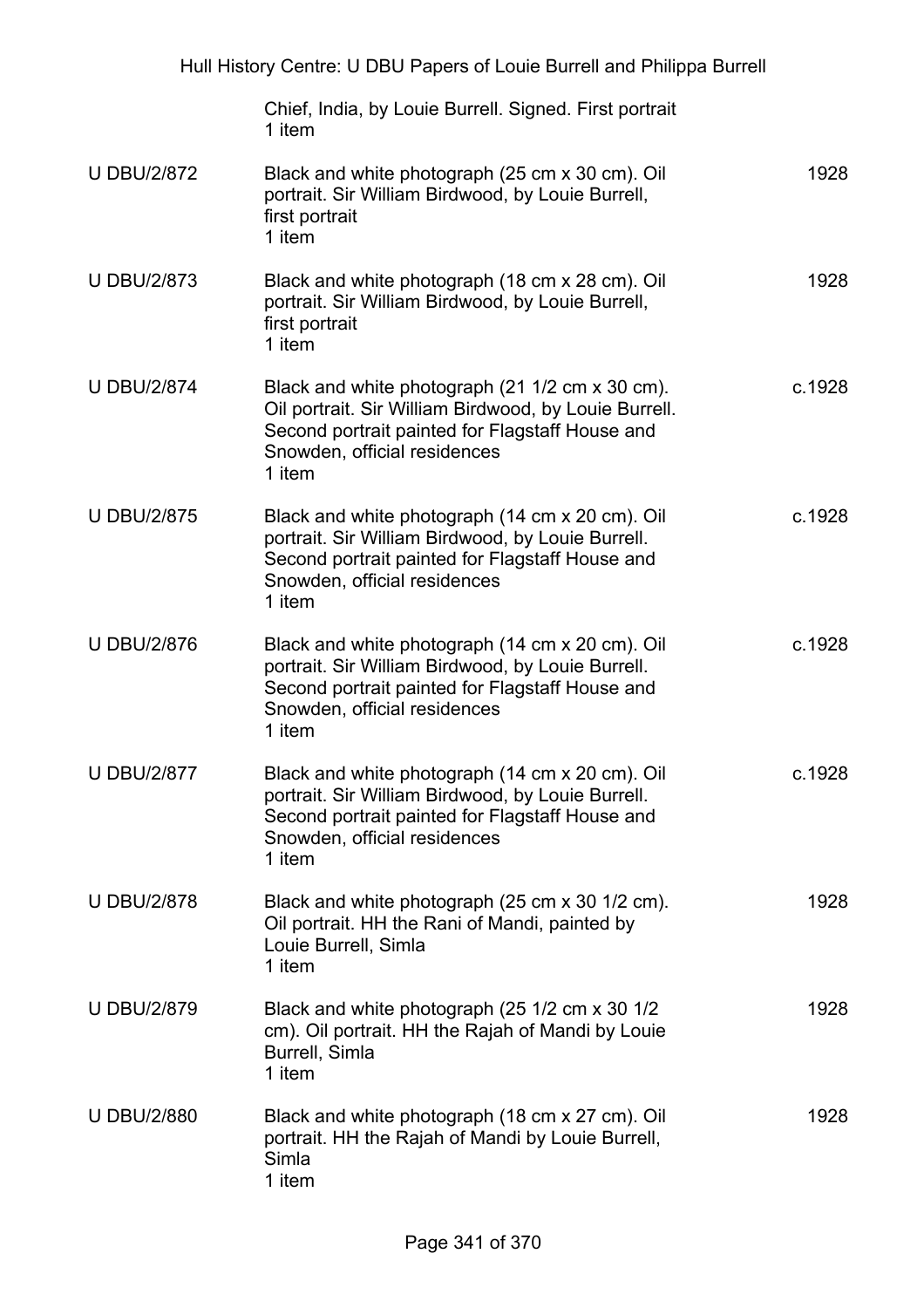| Hull History Centre: U DBU Papers of Louie Burrell and Philippa Burrell |                                                                                                                                  |        |
|-------------------------------------------------------------------------|----------------------------------------------------------------------------------------------------------------------------------|--------|
| <b>U DBU/2/881</b>                                                      | Black and white photograph (17 1/2 cm x 27 cm).<br>Oil portrait. HH Prince Tippoo of Mandi, Louie<br>Burrell, Simla<br>1 item    | 1928   |
| <b>U DBU/2/882</b>                                                      | Black and white photograph (25 cm x 36 1/2 cm).<br>Oil portrait. HH the Maharajah of Kashmir, by<br>Louie Burrell<br>1 item      | 1929   |
| <b>U DBU/2/883</b>                                                      | Black and white photograph (8 cm x 11 cm). Oil<br>portrait. HH the Maharajah of Kashmir, by Louie<br><b>Burrell</b><br>1 item    | 1929   |
| <b>U DBU/2/884</b>                                                      | Black and white photograph (6 cm x 7 cm). Oil<br>portrait. HH the Maharajah of Kashmir, by Louie<br><b>Burrell</b><br>1 item     | 1929   |
| <b>U DBU/2/885</b>                                                      | Black and white photograph (9 cm x 12 1/2 cm).<br>Oil portrait. HH the Maharani of Kashmir, by Louie<br>Burrell, Jammu<br>1 item | 1929   |
| <b>U DBU/2/886</b>                                                      | Black and white photograph (40 cm x 53 cm). Oil<br>portrait. Rt Hon Sir Dinshaw Mulla, by Louie<br><b>Burrell</b><br>1 item      | 1931   |
| <b>U DBU/2/887</b>                                                      | Black and white photograph (40 cm x 53 cm). Oil<br>portrait. Lady Mulla, by Louie Burrell<br>1 item                              | 1931   |
| <b>U DBU/2/888</b>                                                      | Black and white photograph (11 cm x 14 cm). Oil<br>portrait. Charles Lummis, Los Angeles by Louie<br><b>Burrell</b><br>1 item    | c.1917 |
| <b>U DBU/2/889</b>                                                      | Black and white photograph (16 cm x 21 cm). Oil<br>portrait. Charles Lummis, Los Angeles by Louie<br><b>Burrell</b><br>1 item    | c.1917 |
| <b>U DBU/2/890</b>                                                      | Black and white photograph (12 cm x 16 cm). Oil<br>portrait. Philippa Burrell, Los Angeles by Louie<br><b>Burrell</b><br>1 item  | c.1917 |
| <b>U DBU/2/891</b>                                                      | Negative of U DBU/2/890. Oil portrait. Philippa<br>Burrell, Los Angeles, by Louie Burrell<br>1 item                              | c.1917 |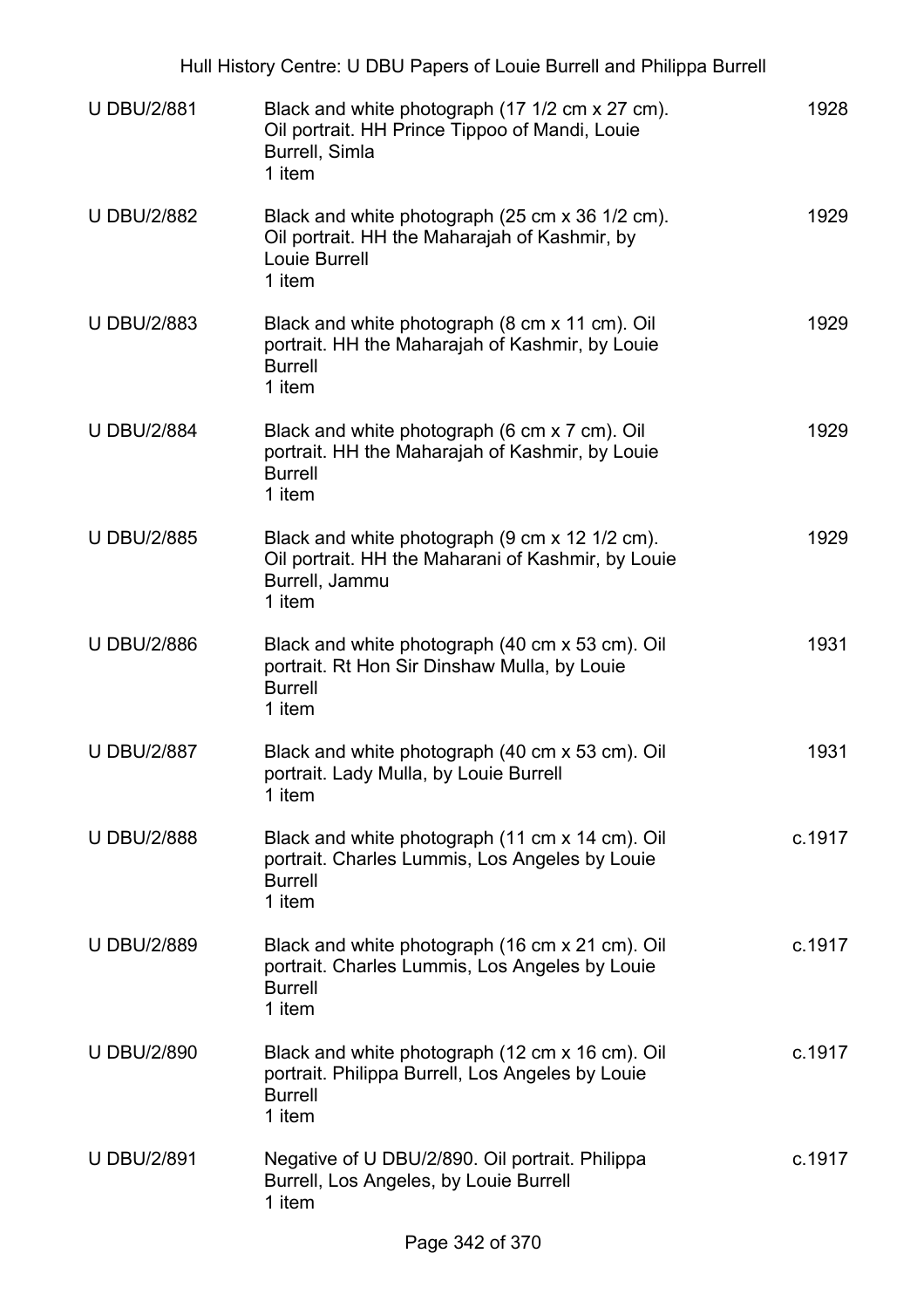| <b>U DBU/2/892</b> | Black and white photograph (13 cm x 25 cm). Oil<br>portrait. Life class model by Louie Burrell,<br>Herkomer art school<br>1 item | c.1901 |
|--------------------|----------------------------------------------------------------------------------------------------------------------------------|--------|
| <b>U DBU/2/893</b> | Transparency of 'Still life' by Ada Luker, Oxford<br>1 item                                                                      | c.1857 |
| <b>U DBU/2/894</b> | Colour photograph of 'Still life', by Ada Luker<br>1 item                                                                        | c.1857 |
| <b>U DBU/2/895</b> | Black and white photograph (15 cm x 19 cm).<br><b>Stanley Baldwin</b><br>1 item                                                  | c.1935 |
| <b>U DBU/2/896</b> | Black and white photograph (18 cm x 23 cm).<br><b>Stanley Baldwin</b><br>1 item                                                  | c.1935 |
| <b>U DBU/2/897</b> | Black and white postcard. King Edward VIII<br>1 item                                                                             | c.1936 |
| <b>U DBU/2/898</b> | Black and white postcard. King Edward VIII<br>1 item                                                                             | c.1936 |
| <b>U DBU/2/899</b> | Colour postcard. The Prince of Wales<br>1 item                                                                                   | c.1935 |
| <b>U DBU/2/900</b> | Black and white photograph (19 1/2 cm x 24 1/2<br>cm). The Prince of Wales in uniform<br>1 item                                  | c.1935 |
| <b>U DBU/2/901</b> | Black and white photograph (19 cm x 24 cm.) The<br>Prince of Wales in lounge suit<br>1 item                                      | c.1935 |
| <b>U DBU/2/902</b> | Black and white photograph cum drawing (17 cm<br>x 21 1/2 cm). The Prince of Wales<br>1 item                                     | c.1935 |
| <b>U DBU/2/903</b> | Black and white postcard. Queen Elizabeth<br>1 item                                                                              | c.1952 |
| <b>U DBU/2/904</b> | Black and white postcard. Princesses Elizabeth<br>and Margaret Rose<br>1 item                                                    | c.1945 |
| <b>U DBU/2/905</b> | Black and white photograph (15 cm x 20 cm). HM<br>Queen Elizabeth<br>1 item                                                      | c.1952 |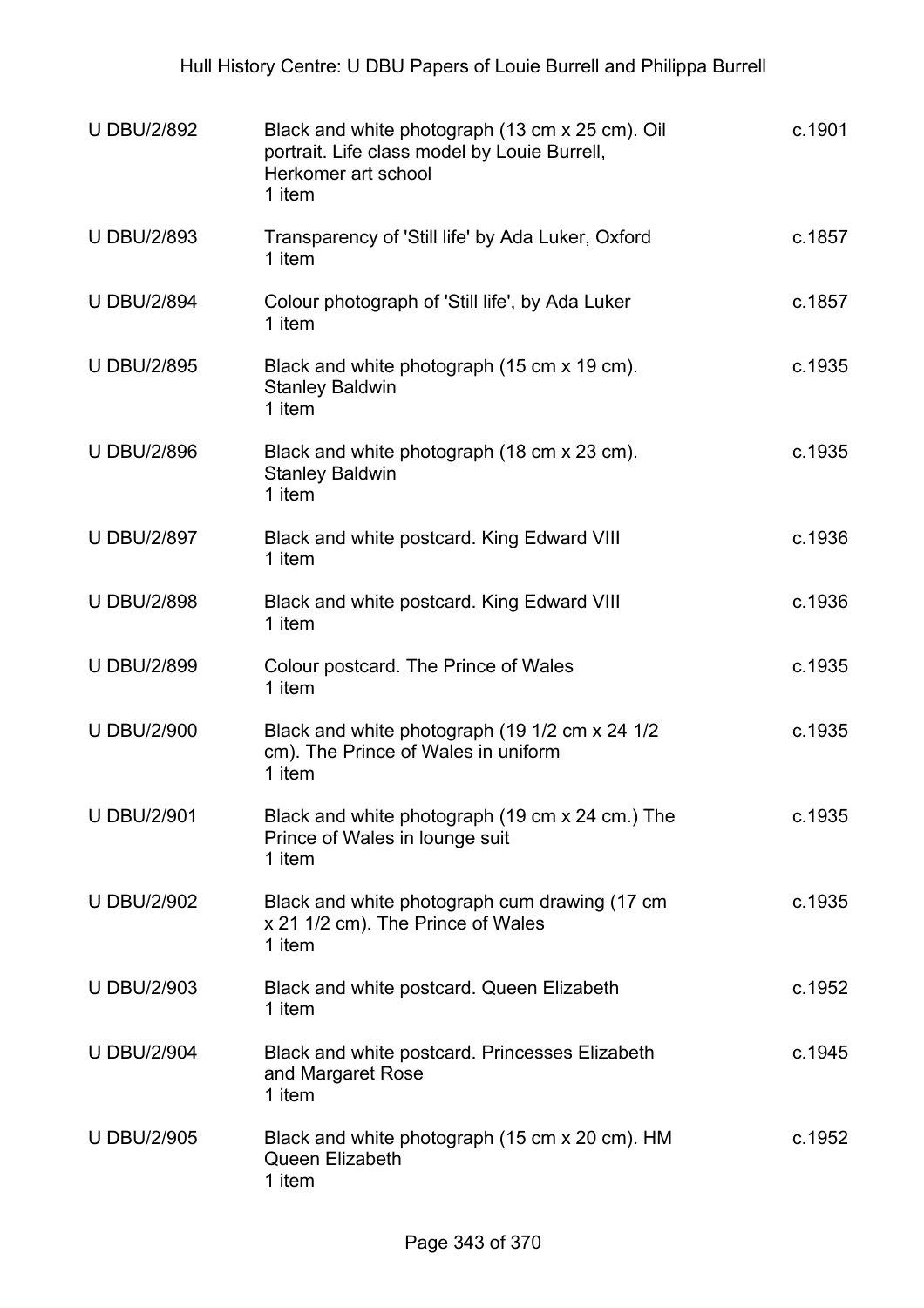|                    | Hull History Centre: U DBU Papers of Louie Burrell and Philippa Burrell                                                                                     |        |
|--------------------|-------------------------------------------------------------------------------------------------------------------------------------------------------------|--------|
| <b>U DBU/2/906</b> | Black and white photograph (15 cm x 20 cm). HM<br>King George in uniform<br>1 item                                                                          | c.1945 |
| <b>U DBU/2/907</b> | Black and white photograph (19 1/2 cm x 24 cm).<br>HM King George in lounge suit<br>1 item                                                                  | c.1945 |
| <b>U DBU/2/908</b> | Black and white photograph (11 1/2 cm x 14 1/2<br>cm). Winston Churchill<br>1 item                                                                          | c.1945 |
| <b>U DBU/2/909</b> | Black and white postcard. Winston Churchill<br>1 item                                                                                                       | c.1940 |
| <b>U DBU/2/910</b> | Black and white photograph (20 cm x 27 1/2 cm).<br><b>Winston Churchill</b><br>1 item                                                                       | c.1942 |
| <b>U DBU/2/911</b> | Black and white photograph (23 cm x 27 cm).<br><b>Winston Churchill</b><br>1 item                                                                           | c.1942 |
| <b>U DBU/2/912</b> | Colour photograph (10 cm x 15 cm). Exhibition of<br>Louie Burrell's work, Royal West of England<br>Academy, Bristol<br>1 item                               | 1985   |
| <b>U DBU/2/913</b> | Colour photograph (10 cm x 15 cm). Portrait of<br>Philippa Burrell, exhibition of Louie Burrell's work,<br>Royal West of England Academy, Bristol<br>1 item | 1985   |
| <b>U DBU/2/914</b> | Colour photograph (10 cm x 15 cm). Exhibition of<br>Louie Burrell's work, Royal West of England<br>Academy, Bristol<br>1 item                               | 1985   |
| <b>U DBU/2/915</b> | Colour photograph (10 cm x 15 cm). Exhibition of<br>Louie Burrell's work, Royal West of England<br>Academy, Bristol<br>1 item                               | 1985   |
| <b>U DBU/2/916</b> | Colour photograph (10 cm x 15 cm). Exhibition of<br>Louie Burrell's work, Royal West of England<br>Academy, Bristol<br>1 item                               | 1985   |
| <b>U DBU/2/917</b> | Colour photograph (10 cm x 15 cm). Exhibition of<br>Louie Burrell's work, Royal West of England<br>Academy, Bristol<br>1 item                               | 1985   |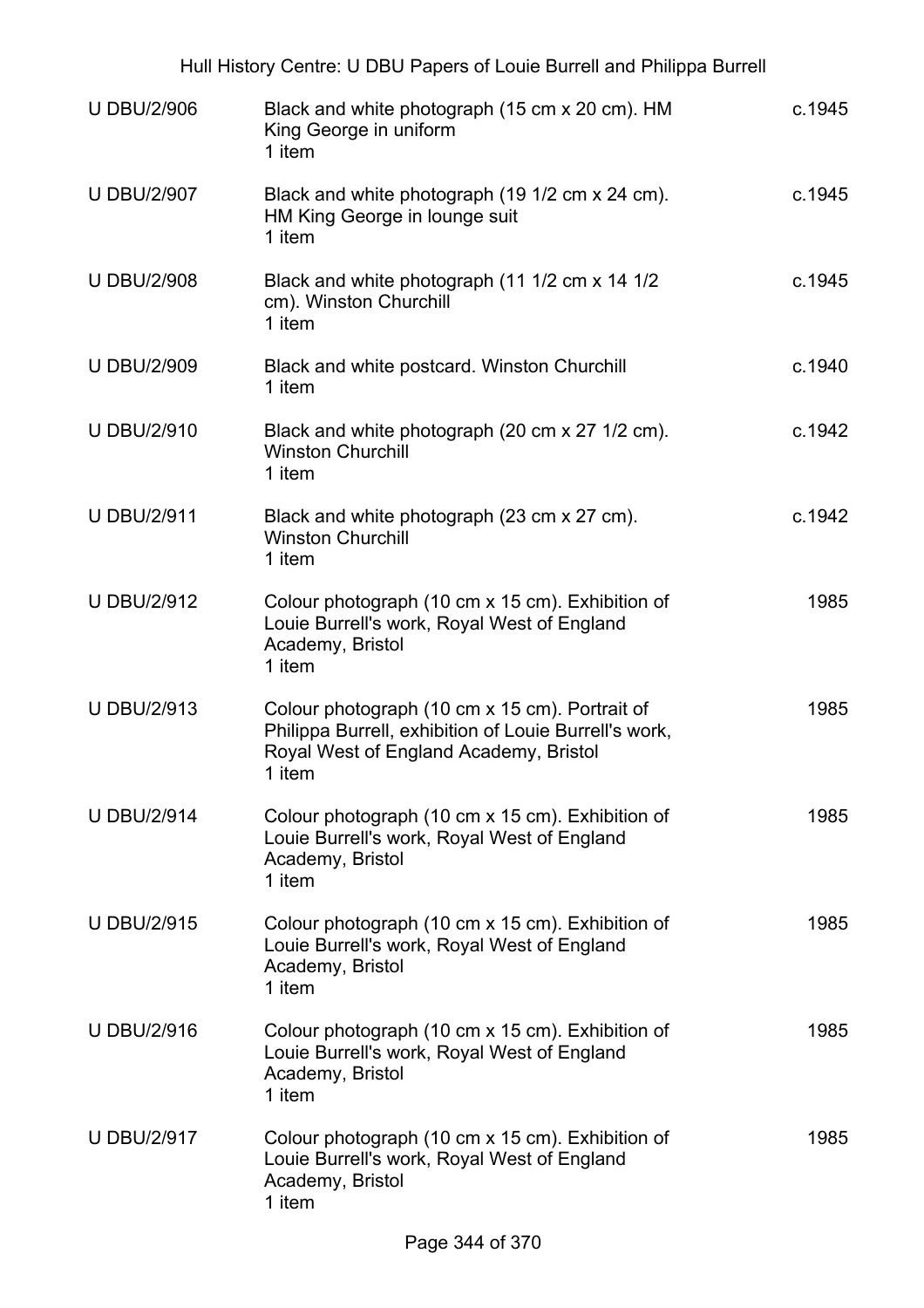| <b>U DBU/2/918</b> | Colour photograph (10 cm x 15 cm). Exhibition of<br>Louie Burrell's work, Royal West of England<br>Academy, Bristol<br>1 item                                                                                                                                                                                                           | 1985     |
|--------------------|-----------------------------------------------------------------------------------------------------------------------------------------------------------------------------------------------------------------------------------------------------------------------------------------------------------------------------------------|----------|
| <b>U DBU/2/919</b> | Colour photograph (10 cm x 15 cm). Exhibition of<br>Louie Burrell's work, Royal West of England<br>Academy, Bristol<br>1 item                                                                                                                                                                                                           | 1985     |
| <b>U DBU/2/920</b> | Colour photograph (10 cm x 15 cm). Exhibition of<br>Louie Burrell's work, Royal West of England<br>Academy, Bristol<br>1 item                                                                                                                                                                                                           | 1985     |
| <b>U DBU/2/921</b> | Colour photograph (10 cm x 15 cm). Exhibition of<br>Louie Burrell's work, Royal West of England<br>Academy, Bristol<br>1 item                                                                                                                                                                                                           | 1985     |
| <b>U DBU/2/922</b> | Colour photograph (10 cm x 15 cm). Exhibition of<br>Louie Burrell's work, Royal West of England<br>Academy, Bristol<br>1 item                                                                                                                                                                                                           | 1985     |
| <b>U DBU/2/923</b> | Photographs<br>a) Colour photograph (10 cm x 15 cm). Bridge<br>over canal, Venice. Exhibition of Louie Burrell's<br>work, Royal West of England Academy, Bristol<br>b) Colour photograph (10 cm x 15 cm).<br>Watercolour landscape, 'Rouen'. Exhibition of<br>Louie's work, Royal West of England Academy,<br><b>Bristol</b><br>2 items | 1985     |
| <b>U DBU/2/924</b> | Colour photograph (10 cm x 15 cm). Exhibition,<br>'Louie Burrell - an Edwardian painter lost and<br>found', the Barbican<br>1 item                                                                                                                                                                                                      | Jan 1988 |
| <b>U DBU/2/925</b> | Colour photograph (10 cm x 15 cm). Exhibition,<br>'Louie Burrell - an Edwardian painter lost and<br>found', the Barbican<br>1 item                                                                                                                                                                                                      | Jan 1988 |
| <b>U DBU/2/926</b> | Colour photograph (10 cm x 15 cm). Exhibition,<br>'Louie Burrell - an Edwardian painter lost and<br>found', the Barbican<br>1 item                                                                                                                                                                                                      | Jan 1988 |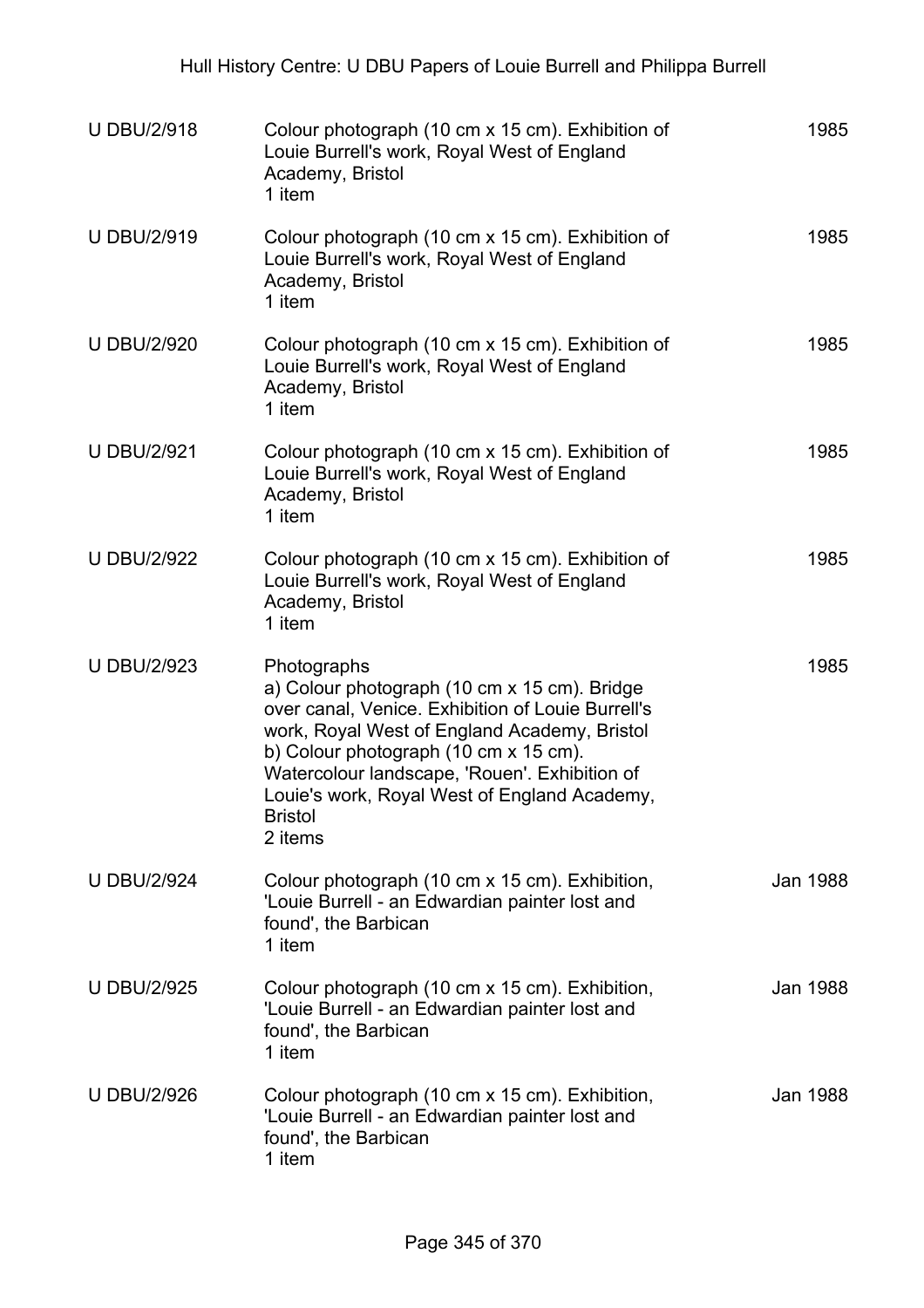| Hull History Centre: U DBU Papers of Louie Burrell and Philippa Burrell |                                                                                                                                                                                                                                      |          |  |
|-------------------------------------------------------------------------|--------------------------------------------------------------------------------------------------------------------------------------------------------------------------------------------------------------------------------------|----------|--|
| <b>U DBU/2/927</b>                                                      | Colour photograph (10 cm x 15 cm). Exhibition,<br>'Louie Burrell - an Edwardian painter lost and<br>found', the Barbican<br>1 item                                                                                                   | Jan 1988 |  |
| <b>U DBU/2/928</b>                                                      | Colour photograph (10 cm x 15 cm). Exhibition,<br>'Louie Burrell - an Edwardian painter lost and<br>found', the Barbican, including 'Old Sales'<br>1 item                                                                            | Jan 1988 |  |
| <b>U DBU/2/929</b>                                                      | Colour photograph (10 cm x 15 cm). Exhibition,<br>'Louie Burrell - an Edwardian painter lost and<br>found', the Barbican. Including portraits of Philippa<br><b>Burrell and Charles Lummis</b><br>1 item                             | Jan 1988 |  |
| <b>U DBU/2/930</b>                                                      | Colour photograph (10 cm x 15 cm). Exhibition,<br>'Louie Burrell - an Edwardian painter lost and<br>found', the Barbican<br>1 item                                                                                                   | Jan 1988 |  |
| <b>U DBU/2/931</b>                                                      | Colour photograph (10 cm x 15 cm). Exhibition,<br>'Louie Burrell - an Edwardian painter lost and<br>found', the Barbican<br>1 item                                                                                                   | Jan 1988 |  |
| <b>U DBU/2/932</b>                                                      | Colour photograph (10 cm x 12 1/2 cm).<br>Exhibition, 'Louie Burrell - an Edwardian painter<br>lost and found', the Barbican<br>1 item                                                                                               | Jan 1988 |  |
| <b>U DBU/2/933</b>                                                      | Colour photograph (10 cm x 15 cm). Exhibition,<br>'Louie Burrell - an Edwardian painter lost and<br>found', the Barbican<br>1 item                                                                                                   | Jan 1988 |  |
| <b>U DBU/2/934</b>                                                      | Colour photograph (10 cm x 15 cm). Exhibition,<br>'Louie Burrell - an Edwardian painter lost and<br>found', the Barbican. Including 'Girl at writing box'<br>1 item                                                                  | Jan 1988 |  |
| <b>U DBU/2/935</b>                                                      | Colour photograph (10 cm x 12 1/2 cm). Exhibition<br>'Louie Burrell - an Edwardian painter lost and<br>found, the Barbican. Preview evening group,<br>centre Maggie Wylie, Barbican art department and<br>Philippa Burrell<br>1 item | Jan 1988 |  |
| <b>U DBU/2/936</b>                                                      | Colour photograph (10 cm x 12 1/2 cm).<br>Exhibition, 'Louie Burrell - an Edwardian painter<br>lost and found', the Barbican. Group, P.V. Ros,<br>Barbican art department, Philippa Burrell and Jim                                  | Jan 1988 |  |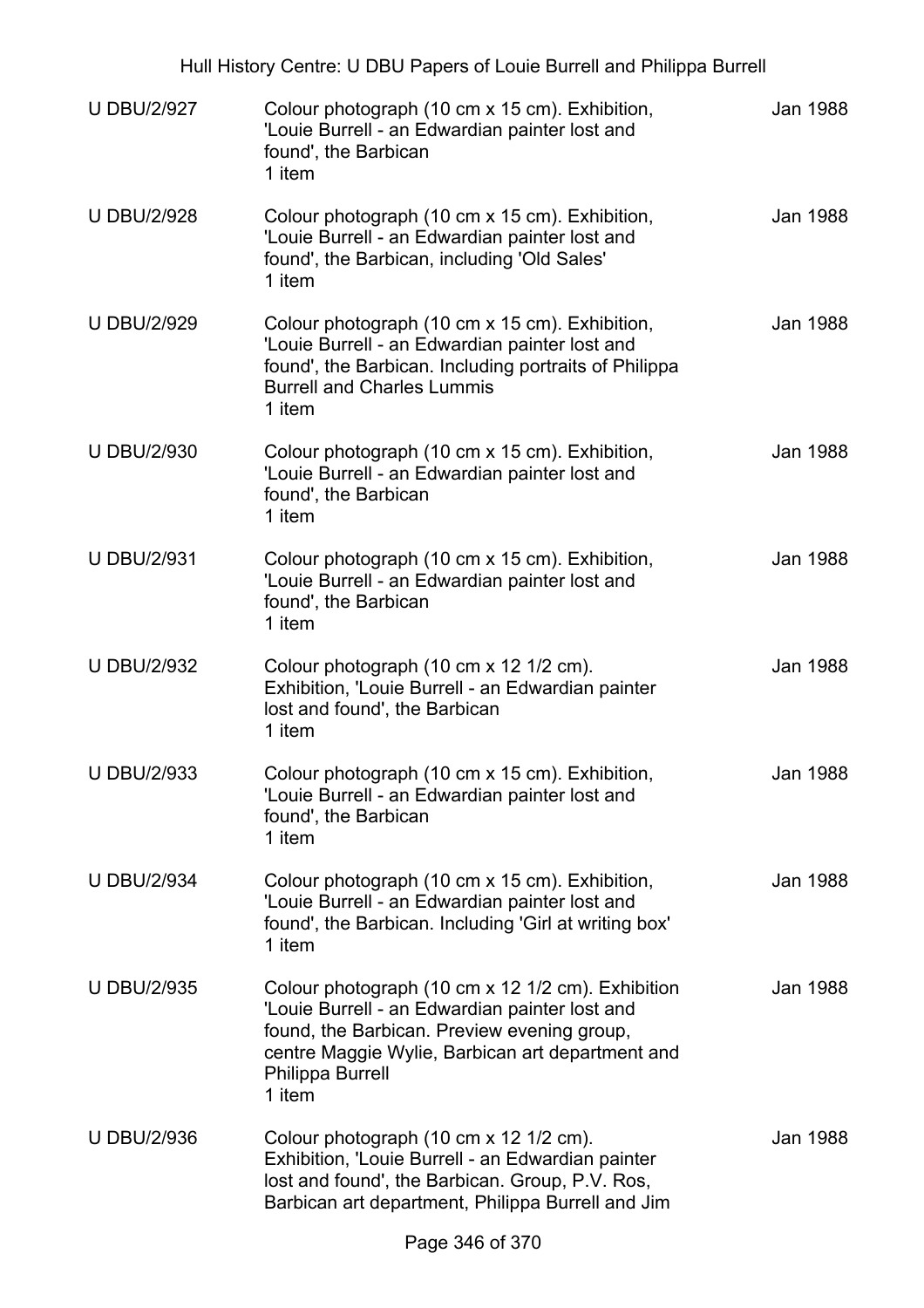|                    | Murrell head of conservation the Victoria and<br><b>Albert Museum</b><br>1 item                                                                        |                 |
|--------------------|--------------------------------------------------------------------------------------------------------------------------------------------------------|-----------------|
| <b>U DBU/2/937</b> | Colour photograph (10 cm x 12 1/2 cm).<br>Exhibition, 'Louie Burrell - an Edwardian painter<br>lost and found', the Barbican. Joan Widdowson<br>1 item | Jan 1988        |
| <b>U DBU/2/938</b> | Colour photograph (13 cm x 19 cm). Unidentified<br>group, Herkomer exhibition, Rathaus, Landsburg -<br>am - Lech<br>1 item                             | <b>Jul 1988</b> |
| <b>U DBU/2/939</b> | Colour photograph (13 cm x 19 cm). Bushey<br>festival. Frau Marlies Kelm and Philippa Burrell<br>1 item                                                | Sep-Oct 1988    |
| <b>U DBU/2/940</b> | Colour photograph (12 1/2 cm x 18 cm). Bushey<br>exhibition, Jim Murrell delivering opening speech<br>1 item                                           | <b>Jul 1989</b> |
| <b>U DBU/2/941</b> | Black and white photograph (12 1/2 cm x 18 cm).<br>Charles Skilton, publisher, launching 'Dance of the<br>opposites' and Philippa Burrell<br>1 item    | c.1989          |
| <b>U DBU/2/942</b> | Black and white photograph (9 cm x 12 1/2 cm).<br>Philippa Burrell, taken for the publication of<br>'Dance of the opposites'<br>1 item                 | c.1989          |
| <b>U DBU/2/943</b> | Black and white photograph (9 cm x 12 1/2 cm).<br>Philippa Burrell, taken for the publication of<br>'Dance of the opposites'<br>1 item                 | c.1989          |
| <b>U DBU/2/944</b> | Black and white photograph (9 cm x 12 1/2 cm).<br>Philippa Burrell, taken for the publication of<br>'Dance of the opposites'<br>1 item                 | c.1989          |
| <b>U DBU/2/945</b> | Black and white photograph (9 cm x 12 1/2 cm).<br>Philippa Burrell, taken for the publication of<br>'Dance of the opposites'<br>1 item                 | c.1989          |
| <b>U DBU/2/946</b> | Black and white photograph (13 cm x 18 cm).<br><b>Grant Longman and Charles Skillton</b><br>1 item                                                     | c.1989          |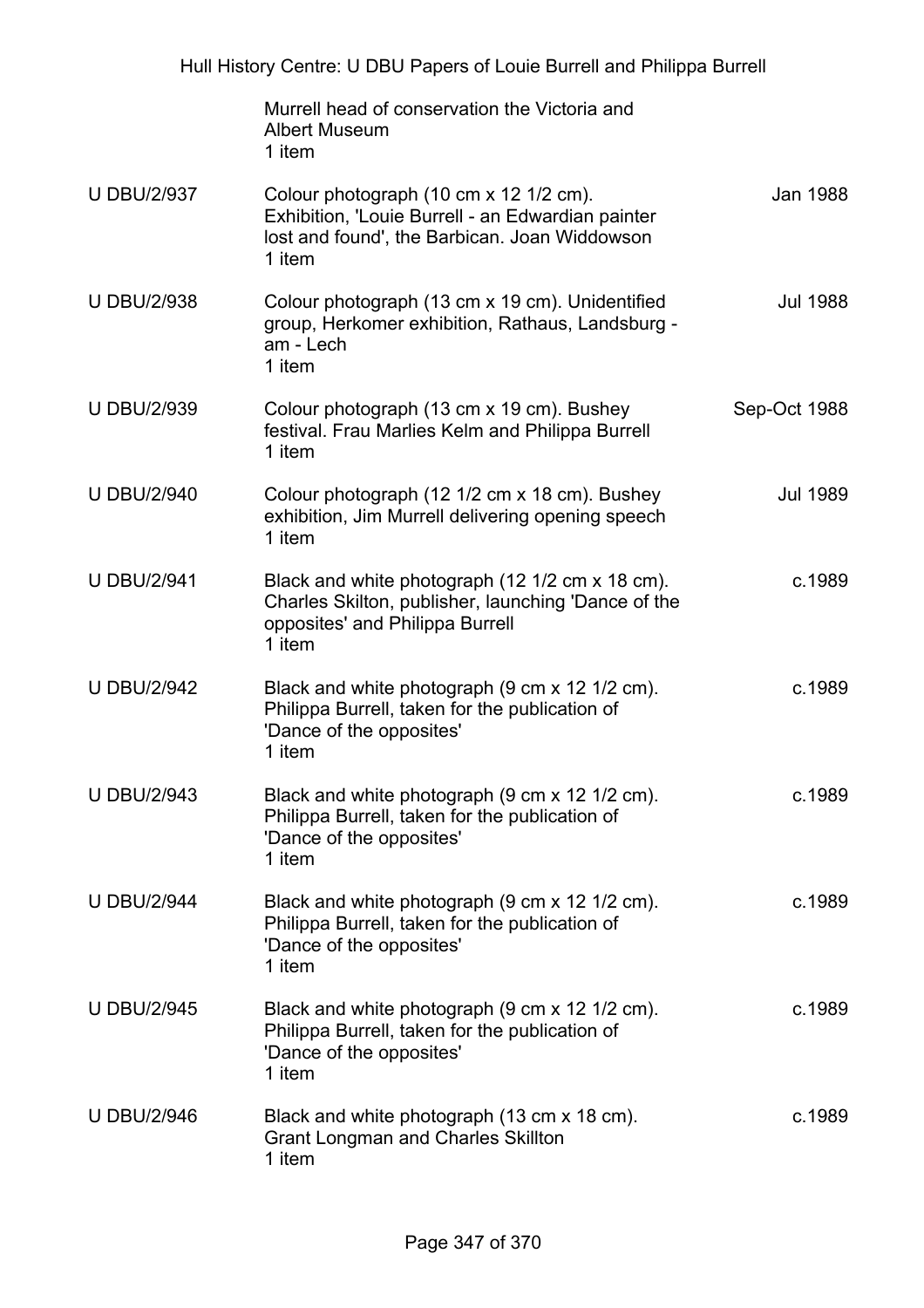|                    | Hull History Centre: U DBU Papers of Louie Burrell and Philippa Burrell                                                                                             |                  |
|--------------------|---------------------------------------------------------------------------------------------------------------------------------------------------------------------|------------------|
| <b>U DBU/2/947</b> | Black and white photograph (13 cm x 18 cm).<br><b>Grant Longman and Philippa Burrell</b><br>1 item                                                                  | c.1989           |
| <b>U DBU/2/948</b> | Black and white photograph (13 cm x 18 cm). Jim<br><b>Murrell and Philippa Burrell</b><br>1 item                                                                    | c.1989           |
| <b>U DBU/2/949</b> | Black and white photograph (13 cm x 18 cm).<br><b>Charles Skilton and Philippa Burrell</b><br>1 item                                                                | c.1989           |
| <b>U DBU/2/950</b> | Black and white photograph (12 1/2 cm x 18 cm).<br>The Mayor and Mayoress, [Bushey]<br>1 item                                                                       | c.1989           |
| <b>U DBU/2/951</b> | Black and white photograph (12 1/2 cm x 18 cm).<br>The Mayor and Mayoress, [Bushey]<br>1 item                                                                       | c.1989           |
| <b>U DBU/2/952</b> | Black and white photograph (13 cm x 18 cm).<br>Guests with Philippa Burrell, Bushey exhibition<br>1 item                                                            | c.1989           |
| <b>U DBU/2/953</b> | Black and white photograph (13 cm x 18 cm).<br>Guests with Charles Skilton, Bushey exhibition<br>1 item                                                             | c.1989           |
| <b>U DBU/2/954</b> | Black and white photograph (14 1/2 cm x 18 cm).<br>Jean Paul Sartre and Philippa Burrell exchanging<br>books, 'The Theatre' and 'He was like a Continent'<br>1 item | 1947             |
| <b>U DBU/2/955</b> | Black and white photograph (12 cm x 18 cm).<br>Jean Paul Sartre, World Peace Congress, Vienna<br>1 item                                                             | 1952             |
| <b>U DBU/2/956</b> | Black and white photograph (10 1/2 cm x 14 1/2<br>cm). Frederick Joliot Cure, World Assembly for<br>Peace, Helsinki<br>1 item                                       | 1955             |
| <b>U DBU/2/957</b> | Black and white photograph (12 cm x 18 cm).<br>Dimitri Shostakovich, Moscow<br>1 item                                                                               | mid 20th cent.   |
| <b>U DBU/2/958</b> | Black and white photograph (10 1/2 cm x 15 1/2<br>cm). Ellen Terry. Autographed<br>1 item                                                                           | late 19th cent.  |
| <b>U DBU/2/959</b> | Pencil drawing (12 1/2 cm x 16 1/2 cm). General<br>Booth, by [Louie Burrell]                                                                                        | early 20th cent. |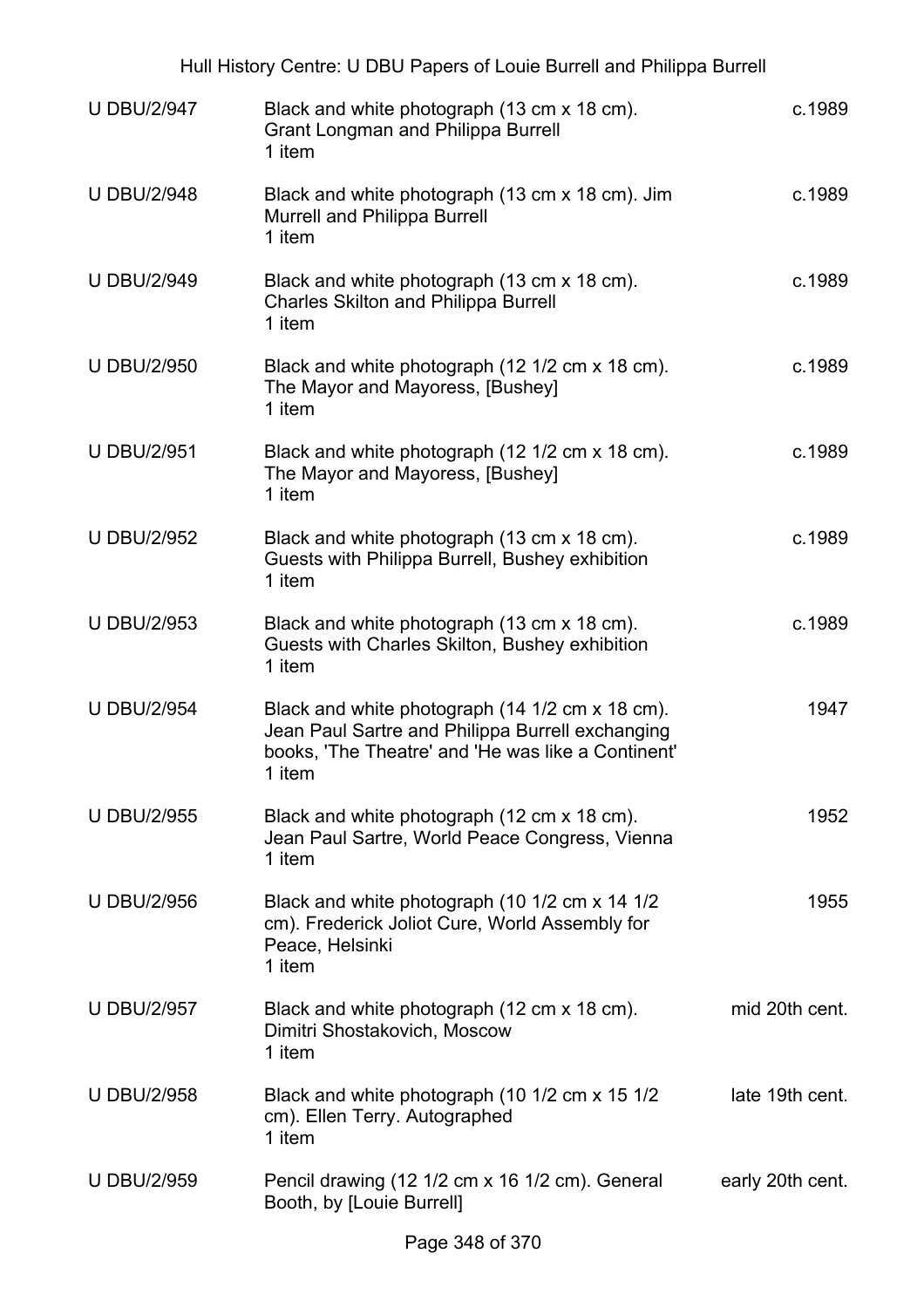|                    | 1 item                                                                                                                                            |                |
|--------------------|---------------------------------------------------------------------------------------------------------------------------------------------------|----------------|
| <b>U DBU/2/960</b> | Colour photograph (9 cm x 13 cm). Pir Vilayat<br>Inayat Khan, head of the Sufi order in Europe, Sufi<br>Camp, Sommer Bucher, Swiss Alps<br>1 item | 1981           |
| <b>U DBU/2/961</b> | Section of poster with black and white photograph.<br>Pir Vilayat Inayat Khan, meditation and<br>psychology<br>1 item                             | 20th cent.     |
| <b>U DBU/2/962</b> | Black and white paper silhouettes (10 1/2 cm x 16<br>1/2 cm). Louie Burrell, by E.B. Mackinnory<br>1 item                                         | 1921           |
| <b>U DBU/2/963</b> | Black and white paper silhouettes (10 1/2 cm x 16<br>1/2 cm). Philippa Burrell, by E.B. Mackinnory<br>1 item                                      | 1921           |
| <b>U DBU/2/964</b> | Black and white photographs (3) (9 1/2 cm x 14<br>1/2 cm) (10 cm x 12 1/2 cm). Unknown woman<br>1 item                                            | c.1900         |
| <b>U DBU/2/965</b> | Black and white postcard. Sailors, possibly<br>including Noel Luker. Message from Noel Luker to<br>Louie Burrell on the reverse<br>1 item         | 20th cent.     |
| <b>U DBU/2/966</b> | Black and white passport photograph (6 cm x 6<br>cm). Louie Burrell<br>1 item                                                                     | 20th cent.     |
| <b>U DBU/2/967</b> | Black and white passport photographs. Philippa<br><b>Burrell</b><br>11 items                                                                      | mid 20th cent. |
| <b>U DBU/2/978</b> | Colour photograph (9 cm x 11 cm). Glenda<br>Wynne, Goodman Court on her daughter's<br>wedding day with stepchild<br>1 item                        | 20th cent.     |
| <b>U DBU/2/979</b> | Colour photograph (9 cm x 11 cm). Ellen Wynne<br>in wedding dress, with stepchild<br>1 item                                                       | 20th cent.     |
| <b>U DBU/2/980</b> | Colour photograph (9 cm x 11 cm). Ellen Wynne's<br>wedding. Philippa Burrell with guests<br>1 item                                                | 20th cent.     |
| <b>U DBU/2/981</b> | Black and white photograph (6 cm x 6 cm). Louie<br>and Philippa Burrell, Greenhow Hill, building a                                                | 1940           |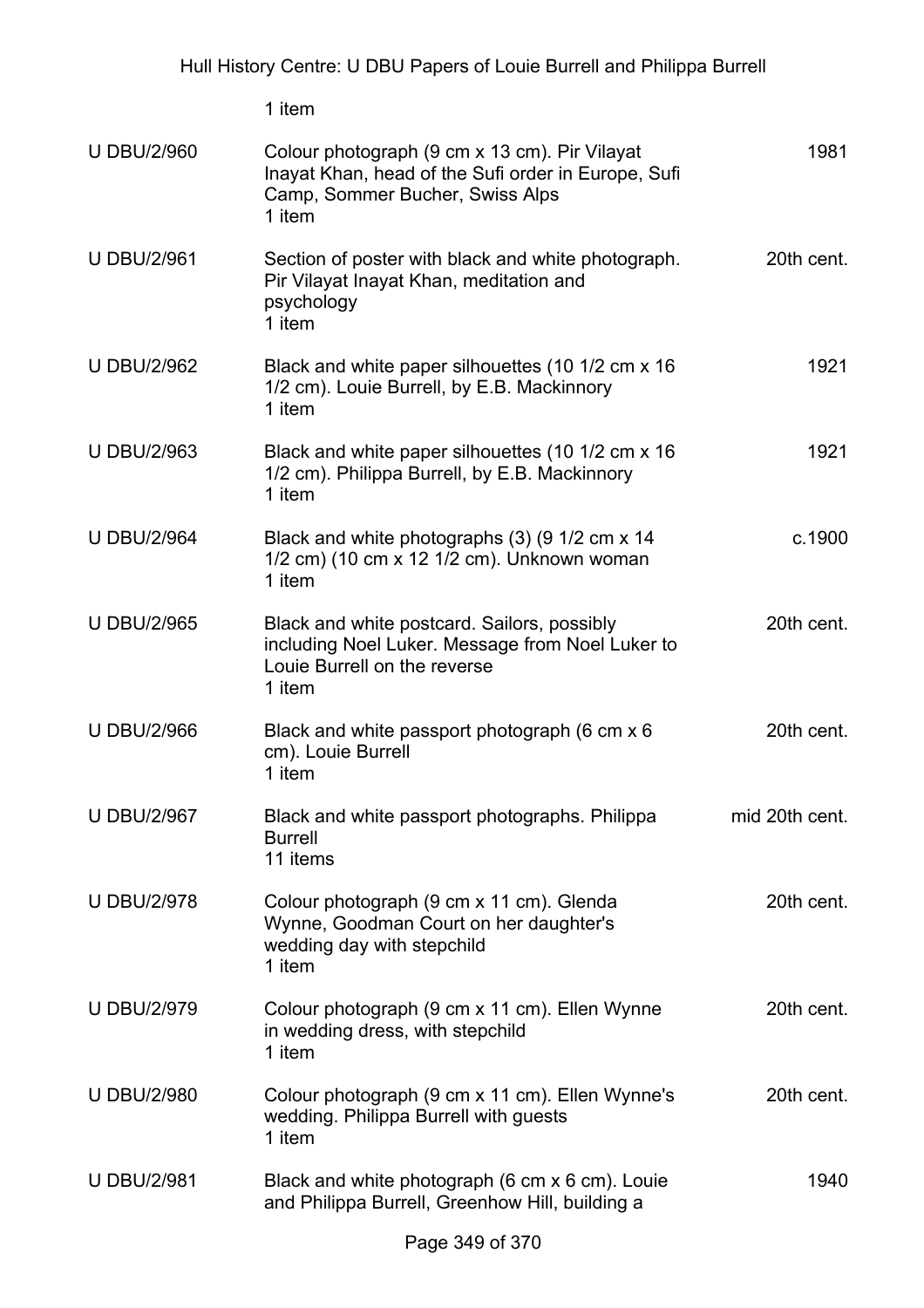|                    | porch<br>1 item                                                                                                                                                                                                                                                              |                                                                                                      |                           |
|--------------------|------------------------------------------------------------------------------------------------------------------------------------------------------------------------------------------------------------------------------------------------------------------------------|------------------------------------------------------------------------------------------------------|---------------------------|
| <b>U DBU/2/982</b> | Black and white photograph (6 cm x 6 cm). Louie<br>and Philippa Burrell, Greenhow Hill, building a<br>porch<br>1 item                                                                                                                                                        |                                                                                                      | 1940                      |
| <b>U DBU/2/983</b> | Hand painted birthday card. Blank<br>1 item                                                                                                                                                                                                                                  |                                                                                                      | 20th cent.                |
| <b>U DBU/2/984</b> | Black and white photograph (6 cm x 9 cm).<br>Unidentified group<br>1 item                                                                                                                                                                                                    |                                                                                                      | 20th cent.                |
| U DBU/3            | <b>Files relating to Louie Burrell</b><br>$1 - 5$<br>$6 - 9$<br>$10 - 12$<br>14 - 16<br>$17 - 31$<br>and donations<br>28 files, 2 volumes, 1 bundle, 2 items                                                                                                                 | Articles<br><b>Biographical material</b><br>Catalogues<br><b>Exhibitions</b><br>Picture Ioans, sales | 1892-1996                 |
| <b>U DBU/3/1</b>   | Articles and pamphlets<br>Containing articles, exhibition catalogues and<br>pamphlets regarding Louie Burrell. Also a letter<br>which contains a collection of autographs,<br>including Charles Halle, and 'Louie Burrell: A<br>Woman Painter, a short biography'.<br>1 file |                                                                                                      | 1892-1993                 |
| <b>U DBU/3/2</b>   | 'Louie Burrell press cuttings'<br>Containing articles and national and international<br>press cuttings regarding Louie Burrell, her work<br>and exhibitions.<br>1 file                                                                                                       |                                                                                                      | 1902-1994                 |
| <b>U DBU/3/3</b>   | Cuttings book. Containing press cuttings and<br>letters regarding Louie Burrell, commissions and<br>exhibitions<br>1 volume                                                                                                                                                  |                                                                                                      | 28 May 1902-7<br>Feb 1988 |
| <b>U DBU/3/4</b>   | 'Louie Burrell, Bushey Museum trust'<br>Containing photocopied articles, posters,<br>pamphlets and correspondence regarding an<br>exhibition of Louie's work at Bushey<br>1 file                                                                                             |                                                                                                      | Jun 1986-2 Apr<br>1994    |
| <b>U DBU/3/5</b>   | 'London Bridge', magazine of the American<br>Women's Club, vol. 50 no 5<br>1 volume                                                                                                                                                                                          |                                                                                                      | May 1995                  |
|                    |                                                                                                                                                                                                                                                                              |                                                                                                      |                           |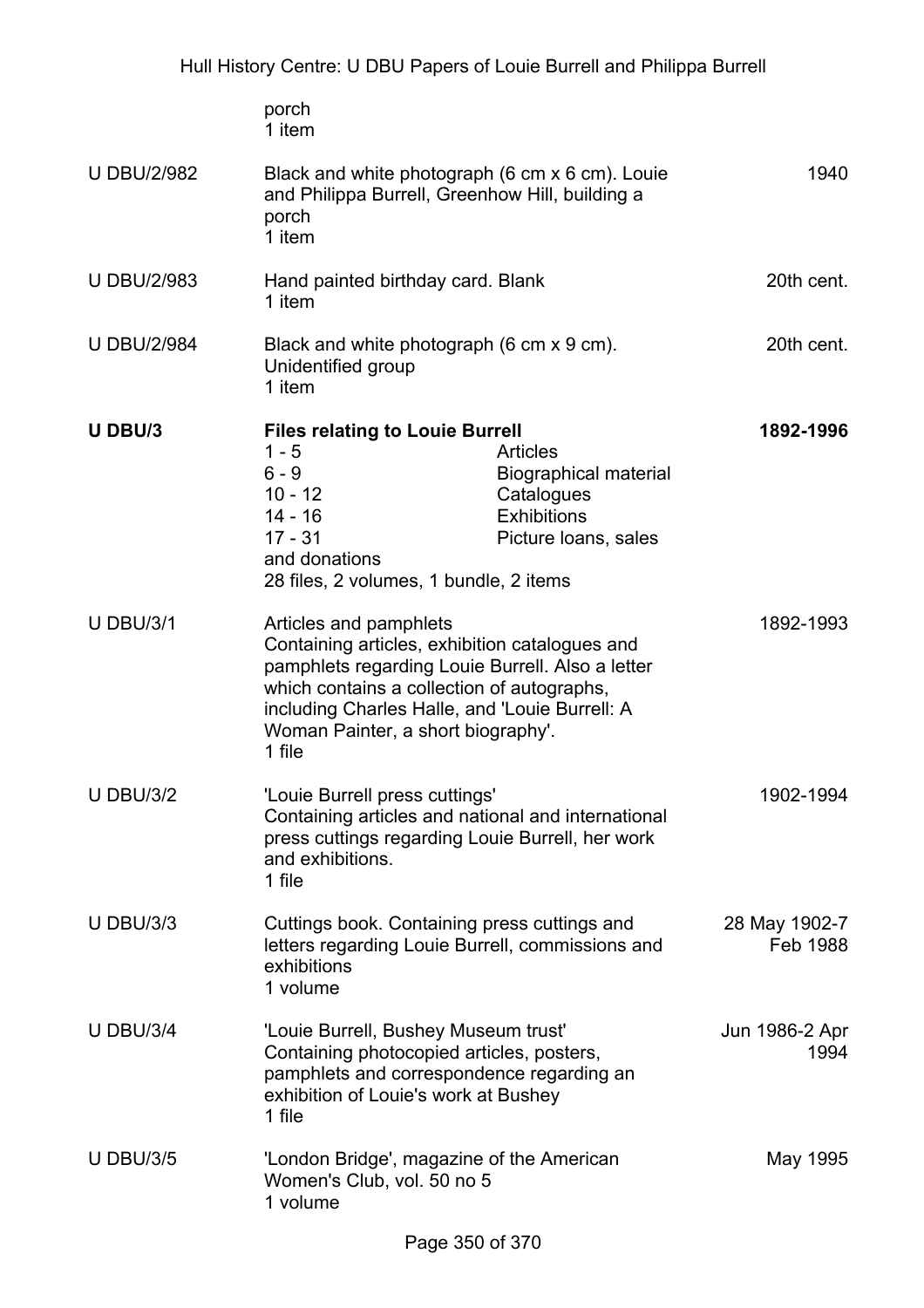| <b>U DBU/3/6</b>  | File. 'Homes, AGBI'. Containing correspondence<br>relating to nursing homes and Artists General<br>Benevolent Institution funding<br>1 file                                                                                                                                                                                    | 30 May 1927-22<br>Apr 1971 |
|-------------------|--------------------------------------------------------------------------------------------------------------------------------------------------------------------------------------------------------------------------------------------------------------------------------------------------------------------------------|----------------------------|
| <b>U DBU/3/7</b>  | File. 'Bear in the Rockie Mountains'. Containing<br>typed and handwritten draft accounts of Louie's<br>encounter with a bear in the Canadian Rockies<br>1 file                                                                                                                                                                 | 1959                       |
| <b>U DBU/3/8</b>  | 'Louie Burrell, biographical material'<br>Containing typed notes and drafts, lists of<br>paintings and copies of material from printed<br>sources<br>1 file                                                                                                                                                                    | 1985                       |
| <b>U DBU/3/9</b>  | File. 'Lukers, Burrells'. Containing correspondence<br>regarding the Burrell and Luker family trees and<br>typed and handwritten notes<br>1 file                                                                                                                                                                               | 31 Jan 1988-4<br>Aug 1992  |
| <b>U DBU/3/10</b> | Typed list with brief description of original letters U<br>DBU/1/1 - U DBU/1/2192<br>Arranged in groups and chronologically ordered<br>with additional details noted.<br>1 bundle                                                                                                                                              | 20th cent.                 |
| <b>U DBU/3/11</b> | Typed photograph catalogue by Philippa Burrell<br>List and descriptions of U DBU/2/1 - U DBU/2/983<br>1 item                                                                                                                                                                                                                   | 20th cent.                 |
| <b>U DBU/3/12</b> | Handwritten draft catalogue of the works of Louie<br><b>Burrell by Jim Murrell</b><br>2 files                                                                                                                                                                                                                                  | 20th cent.                 |
| <b>U DBU/3/13</b> | 'Jim Murrell'.<br>Containing Jim Murrell's handwritten draft<br>catalogue of the works of Louie Burrell, typed and<br>handwritten speeches, typed and handwritten<br>notes on Louie Burrell for a book and<br>correspondence. Also includes multiple obituaries<br>for Jim Murrell, and two undated Christmas cards.<br>1 file | 11 Nov 1987-8<br>Jul 1994  |
| <b>U DBU/3/14</b> | <b>Exhibition speeches</b><br>Containing Philippa Burrell's typed speeches for<br>exhibition openings<br>1 file                                                                                                                                                                                                                | 3 Dec 1978-1996            |
| <b>U DBU/3/15</b> | 'Bristol exhibition'<br>Containing pamphlets, correspondence, poster                                                                                                                                                                                                                                                           | 26 Oct 1984-29<br>May 1985 |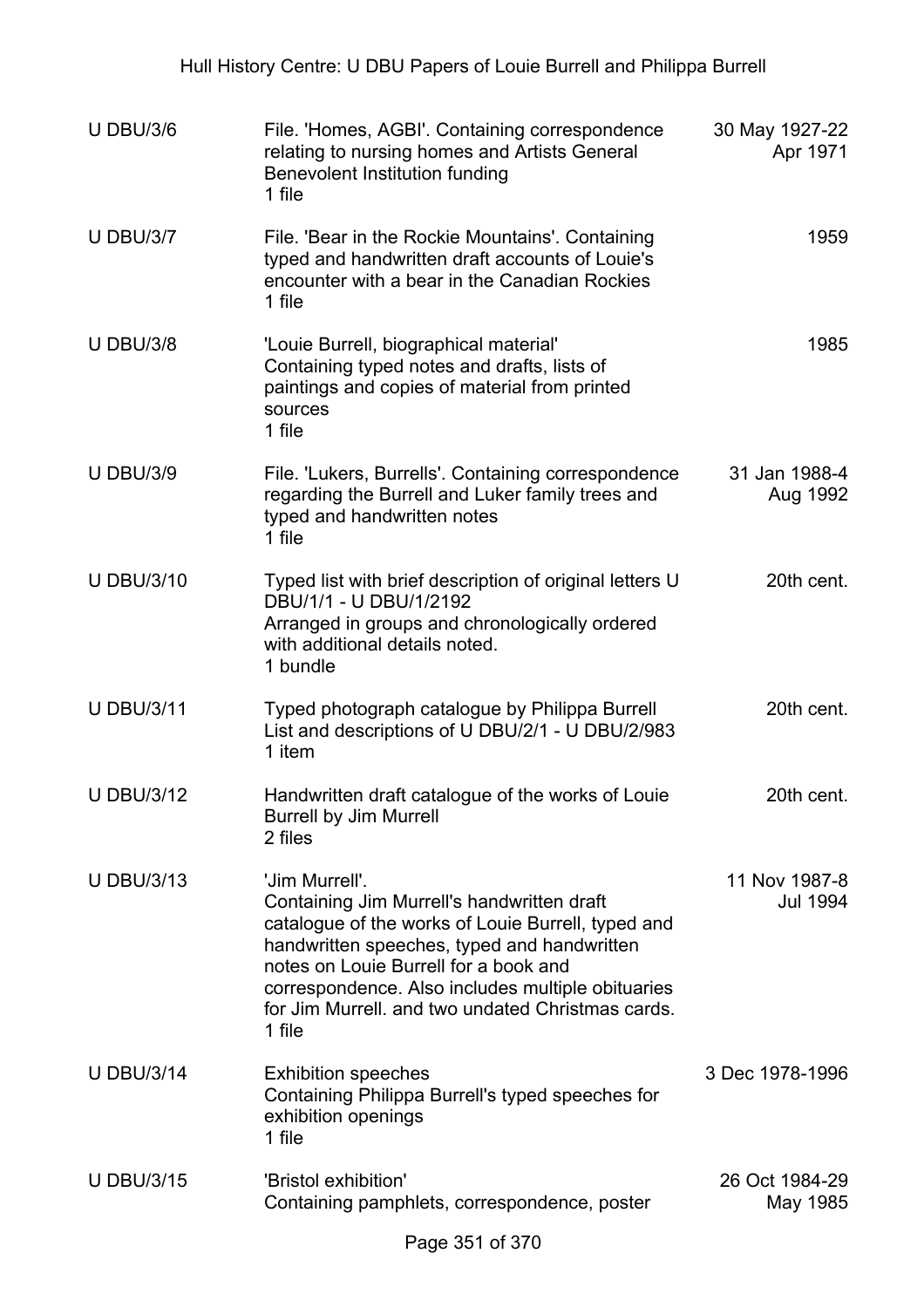|                   | and a list of paintings for an exhibition at the Royal<br>West of England Academy<br>1 file                                                                                                                                                       |                            |
|-------------------|---------------------------------------------------------------------------------------------------------------------------------------------------------------------------------------------------------------------------------------------------|----------------------------|
| <b>U DBU/3/16</b> | File. Germany. Containing correspondence<br>regarding a German translation of 'The Horses<br>and the Charioteer' and photocopies articles<br>regarding Louie Burrell and an exhibition at the<br>Herkomer Museum, Landsberg - am - Lech<br>1 file | 5 May 1988-12<br>May 1993  |
| <b>U DBU/3/17</b> | File. 'Picture loans'. Containing correspondence<br>regarding loans for exhibitions<br>1 file                                                                                                                                                     | 10 Oct 1978-29<br>May 1979 |
| <b>U DBU/3/18</b> | File. 'Louie Burrell pictures'. Containing<br>correspondence regarding exhibitions,<br>conservation and donations<br>1 file                                                                                                                       | 20 Jun 1979-13<br>Oct 1988 |
| <b>U DBU/3/19</b> | File. 'Pictures sold, brought back and requested,<br>Canada'. Containing correspondence regarding<br>sales of pictures and photocopies of the Bushey<br>exhibition visitors book<br>1 file                                                        | 14 Oct 1980-12<br>Feb 1994 |
| <b>U DBU/3/20</b> | File. 'Daphne Foskit'. Containing correspondence<br>regarding the sale and promotion of Louie<br><b>Burrell's work</b><br>1 file                                                                                                                  | 2 Oct 1983-15<br>Nov 1988  |
| <b>U DBU/3/21</b> | File. Photographs. Containing correspondence<br>regarding the conservation and sale of<br>photographs and letters<br>1 file                                                                                                                       | 18 May 1988-20<br>Feb 1990 |
| <b>U DBU/3/22</b> | File. 'Washington National Museum of Women in<br>the Arts'. Containing correspondence regarding a<br>donation of Louie's work and article<br>1 file                                                                                               | 17 Jul 1986-1<br>Apr 1987  |
| <b>U DBU/3/23</b> | Philips sale catalogue of works of Louie Burrell<br>1 item                                                                                                                                                                                        | Aug 1992                   |
| <b>U DBU/3/24</b> | File. 'Chesterfield'. Containing correspondence<br>regarding Chesterfield Museum and the Burrell<br>collection<br>1 file                                                                                                                          | 26 Jul 1989-Aug<br>1993    |
| <b>U DBU/3/25</b> | File. Chesterfield. Containing correspondence<br>regarding Chesterfield Museum and the Burrell<br>collection                                                                                                                                      | 8 Mar-22 Jun<br>1991       |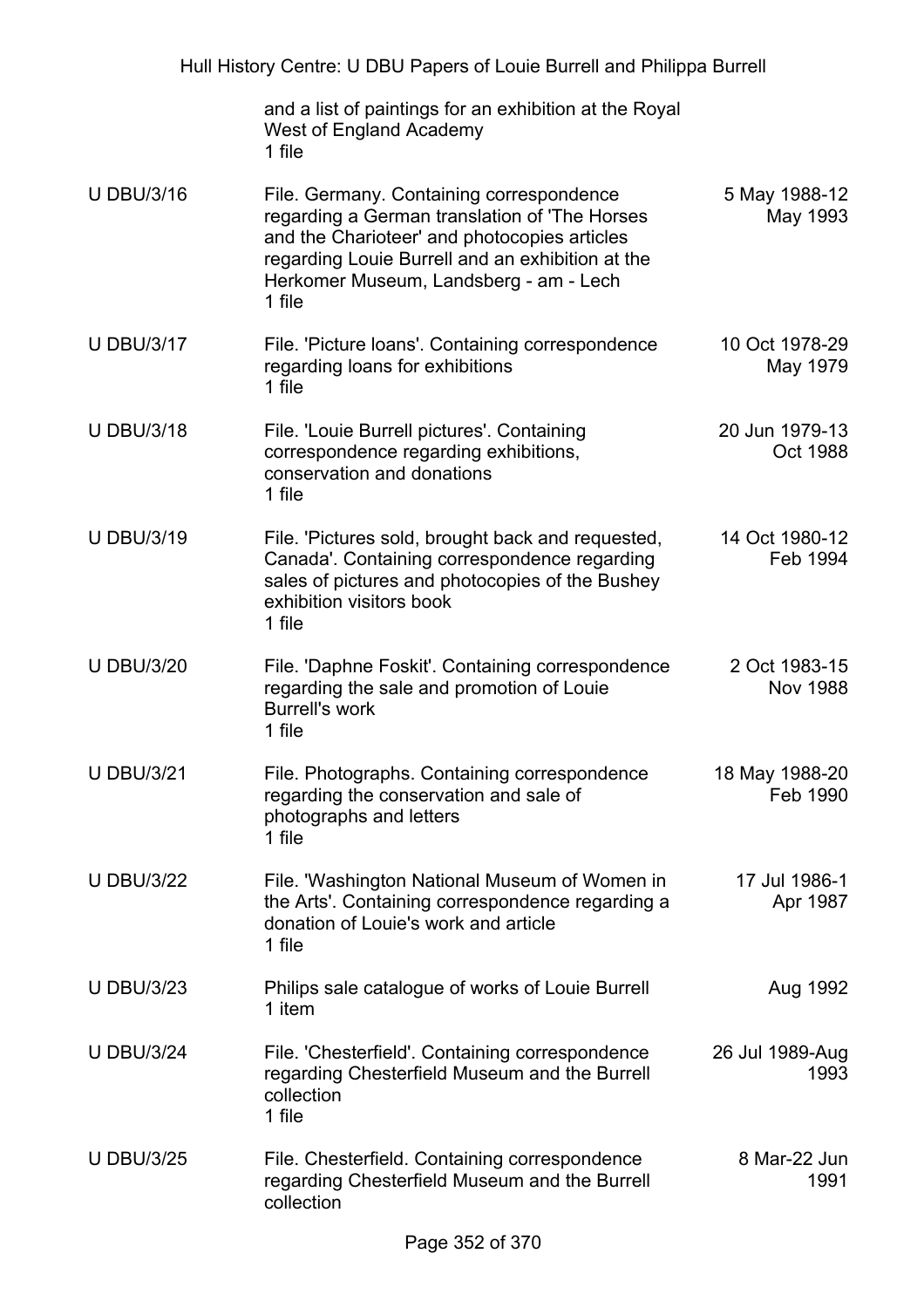|                   | 1 file                                                                                                                                                                                                                                                        |                            |
|-------------------|---------------------------------------------------------------------------------------------------------------------------------------------------------------------------------------------------------------------------------------------------------------|----------------------------|
| <b>U DBU/3/26</b> | File. 'Chesterfield art gallery'. Containing<br>correspondence and typed draft pamphlets<br>regarding the establishment of Chesterfield art<br>gallery and the promotion of Louie Burrell<br>1 file                                                           | 1991-1992                  |
| <b>U DBU/3/27</b> | File. 'Postcards and book numbering'. Containing<br>correspondence regarding postcards of Louie<br>Burrell's work, book numbering and Philippa<br><b>Burrell's earnings</b><br>1 file                                                                         | 30 Jun 1991-15<br>Mar 1994 |
| <b>U DBU/3/28</b> | 'Wills and trust'.<br>Containing correspondence regarding Chesterfield<br>Borough Council, the Louie Burrell collection,<br>Philippa Burrell's trust and will. Includes copies of<br>Louie Burrell and Philippa Burrell's wills (1939 and<br>1982).<br>1 file | 8 May 1939-25<br>Feb 1993  |
| <b>U DBU/3/29</b> | File. 'Charitable trust and will'. Containing papers<br>and correspondence regarding Philippa's will with<br>reference to the Burrell collection, Chesterfield<br>Museum and the Philippa Burrell charitable trust<br>and wills<br>1 file                     | 3 Jan 1990-17<br>Nov 1994  |
| <b>U DBU/3/30</b> | File. 'Hull University'. Containing correspondence<br>regarding the donation of pictures to the University<br>art collection. Includes schedules of pictures and<br>typed biographical notes<br>1 file                                                        | 24 Mar-26 Jun<br>1995      |
| <b>U DBU/3/31</b> | 'Hull University'<br>Containing Hull University publication articles and<br>publicity referring to the donation of pictures to the<br>art collection<br>1 file                                                                                                | Mar 1996                   |
| <b>U DBU/3/32</b> | 'Reminiscences of an elderly woman of 94'<br>Contains typed and edited accounts by Louie<br><b>Burrell</b><br>1 file                                                                                                                                          | c.1967                     |
| <b>U DBU/4</b>    | Subject files and note books relating to<br><b>Philippa Burrell</b><br>Accessions 2003/24 and 2006/22 have been<br>incorporated into the existing catalogue where<br>possible. Some renumbering was necessary to<br>accommodate these items and the original  | 1926-2004                  |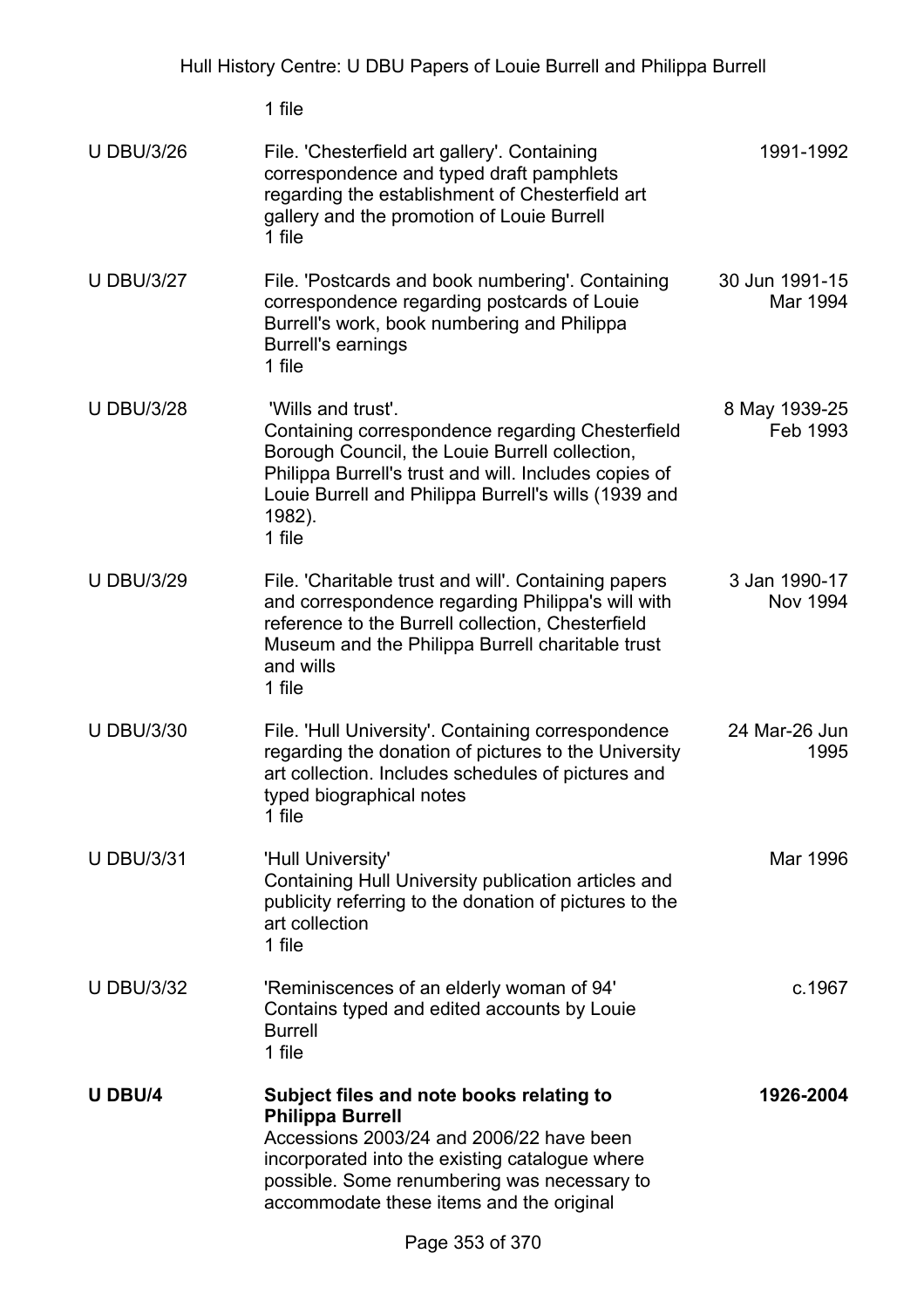|                  | number has been noted in the individual catalogue<br>entry. Some material has been sorted into artificial<br>files and this has also been noted.<br>14 files, 6 volumes, 3 items                                                                                                                                                                                                                                   |                            |
|------------------|--------------------------------------------------------------------------------------------------------------------------------------------------------------------------------------------------------------------------------------------------------------------------------------------------------------------------------------------------------------------------------------------------------------------|----------------------------|
| <b>U DBU/4/1</b> | File. 'Anti-vivisection, Harrogate 1963'. Containing<br>a press cutting, typed lectures and drafts by<br>Philippa Burrell for the Harrogate branch of the<br>National Anti-Vivisection Society, correspondence<br>and typed notes<br>1 file                                                                                                                                                                        | 15 Apr 1962-12<br>May 1963 |
| <b>U DBU/4/2</b> | Note book. Auxiliary Territorial Service training<br>lectures. Containing typed and handwritten draft<br>Auxilary Terrirorial Service training lectures,<br>background notes and press cuttings<br>1 volume                                                                                                                                                                                                        | 1 Jan 1942-Feb<br>1944     |
| <b>U DBU/4/3</b> | 'Auxiliary Territorial Service Messing'<br>Contains notebook with handwritten notes for<br><b>Officer's Mess course</b><br>1 volume                                                                                                                                                                                                                                                                                | 22 Mar-28 Apr<br>1944      |
| <b>U DBU/4/4</b> | 'Auxiliary Territorial Service'<br>Containing typed and handwritten notes, lectures,<br>speeches, correspondence, a pay book, a record<br>of service and papers relating to Philippa Burrell's<br>discharge from the Auxilary Terrirorial Service.<br>2 files                                                                                                                                                      | 1942-28 Apr 1946           |
| <b>U DBU/4/5</b> | <b>Auxiliary Territorial Service</b><br>Comprises File 3 Weekly War Commentary by<br>Veritas (August 1941-July 1943); File 5 British<br>Survey containing copies of issues Vol. III no. 12<br>to Vol. V no. 12, not complete run (December<br>1941-April 1944). It was published by The British<br>Society for International Understanding to assist<br>the British people to understand International<br>Affairs. | Aug 1941-Apr<br>1944       |
|                  | In both files some of the issues appear to have<br>locations that Philippa Burrell may have been<br>stationed at, including York and Harrogate, in her<br>possible role as Education Officer.<br>1 file                                                                                                                                                                                                            |                            |
| <b>U DBU/4/6</b> | File. 'Auxiliary Territorial Service'. Containing a list<br>of plays, a British Drama League bulletin, typed<br>notes and papers regarding barracks drama at the<br>holding platoon Pontefract and at Newport<br>1 file                                                                                                                                                                                            | 1942-1944                  |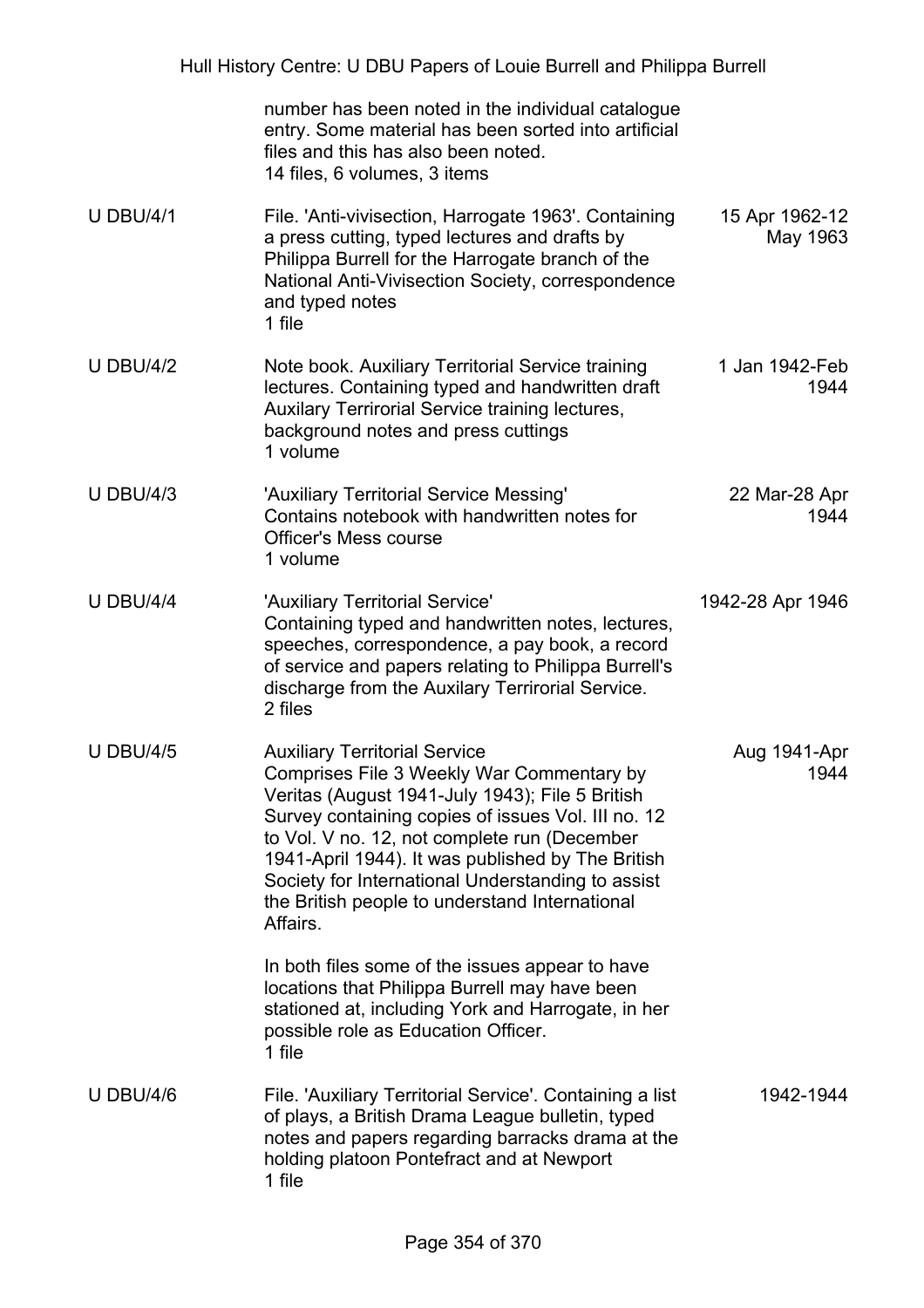| <b>U DBU/4/7</b>  | 'Peace movement AWPA 1949 - 1956'.<br>Containing typed and handwritten notes regarding<br>Authors World Peace Appeal activities,<br>conference and peace congresses,<br>correspondence, Authors World Peace Appeal<br>bulletin no 1, 'Viewpoint' containing an article by<br>Philippa Burrell and publicity items relating to the<br>1949 and 1955 peace congresses in Paris and<br>Helsinki. Also file 'Vienna 1952, Delhi 1956,<br>Peace Movement, AWPA' which contains<br>handwritten notes about speeches.<br>1 file                                                                                    | 20 Apr 1949-29<br>Dec 1956       |
|-------------------|-------------------------------------------------------------------------------------------------------------------------------------------------------------------------------------------------------------------------------------------------------------------------------------------------------------------------------------------------------------------------------------------------------------------------------------------------------------------------------------------------------------------------------------------------------------------------------------------------------------|----------------------------------|
| <b>U DBU/4/8</b>  | 'Letters 1971 - 1983'<br>Comprises correspondence related to various<br>topics including matters raised in the media,<br>issues related to Philippa Burrell's debts (1976),<br>various plays by Philippa Burrell and family news.<br>Also contains a letter from Dora, Betrand Russell's<br>second wife.<br>2 files<br>This item contains personal sensitive<br>information and is not available for public<br>inspection for 75 years until Jan 2080. This is<br>in accordance with data protection legislation.<br>If you have a query about access to this record<br>please contact archives@hull.ac.uk. | 26 Oct 1971-2004                 |
| <b>U DBU/4/9</b>  | 'Historic leaflets and newspaper cuttings'<br>Containing a Hong Kong theatre programme,<br>leaflets regarding the general strike, Cologne<br>Post, Wiesbaden Times and Bombay congress<br>bulletins<br>1 file                                                                                                                                                                                                                                                                                                                                                                                               | 1926-1956                        |
| <b>U DBU/4/10</b> | 'Miscellaneous'<br>Containing correspondence, with a list of contents<br>1 file                                                                                                                                                                                                                                                                                                                                                                                                                                                                                                                             | 28 Aug 1982-27<br>May 1992       |
| <b>U DBU/4/11</b> | File. 'Russia'. Containing programmes of the 4th<br>theatre festival and correspondence with the<br>conductor Vladimir Shavisch<br>1 file                                                                                                                                                                                                                                                                                                                                                                                                                                                                   | 1937                             |
| <b>U DBU/4/12</b> | 'Shenley'<br>Containing correspondence and typed papers<br>relating to plans for establishing a healing,<br>teaching and organic gardening centre, proposals<br>for the Matchbox Theatre company and a new age<br>religious arts centre<br>1 file                                                                                                                                                                                                                                                                                                                                                           | 16 Sep 1974-5<br><b>Jun 1981</b> |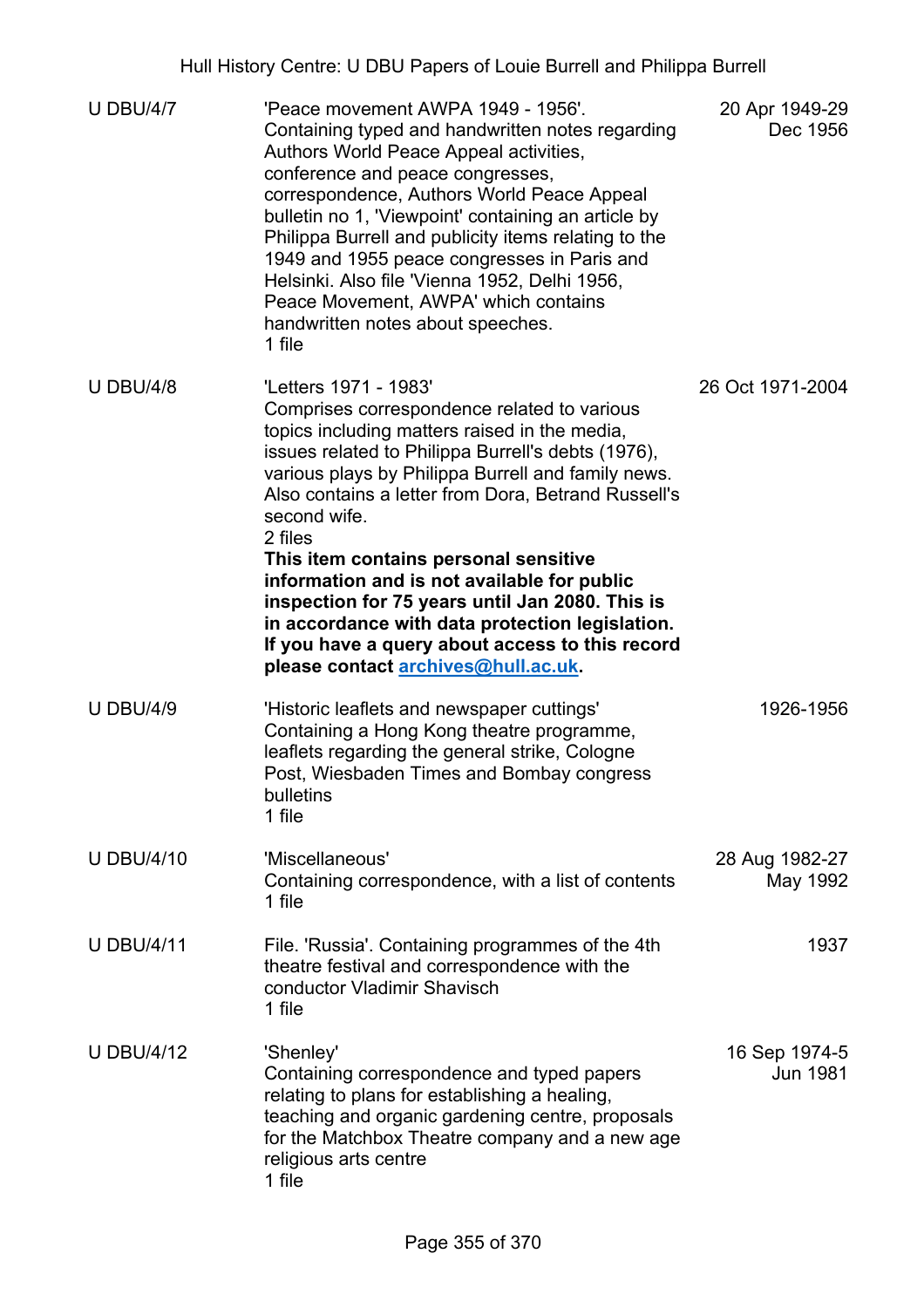| <b>U DBU/4/13</b> | <b>Material related to Beliefs</b><br>Comprises items related to Philippa Burrell's<br>research and study of different faiths, religions<br>and spiritualism. Includes typed copy of response<br>'The Contemporary Crisis'; handwritten research<br>notes; newspaper cuttings; promotional material<br>for various courses; pamphlets 'Religious Aspects<br>of Extra-Sensory Perception' by Arthur Guirdham<br>(pre 1971), 'Destiny and Freedom' by Dr H<br>Poppelbaum (3rd ed. Pre 1971), Journal of the<br>World Congress of Faiths Chichester Conference<br>'Creative Suffering' (1980), 'The Science and<br>Service of Blessing' by Robert Assagioli (1968),<br>'An Outline of the Truth Inherent in all Religions'<br>(nd) and 'Meditations' by J Krishnamurti (1969).<br>1 file | 20th cent. |
|-------------------|---------------------------------------------------------------------------------------------------------------------------------------------------------------------------------------------------------------------------------------------------------------------------------------------------------------------------------------------------------------------------------------------------------------------------------------------------------------------------------------------------------------------------------------------------------------------------------------------------------------------------------------------------------------------------------------------------------------------------------------------------------------------------------------|------------|
| <b>U DBU/4/14</b> | Vaccination certificates<br>2 items                                                                                                                                                                                                                                                                                                                                                                                                                                                                                                                                                                                                                                                                                                                                                   | 1956-1957  |
| <b>U DBU/4/15</b> | Address book<br>Contains notes on 'India, China and England' with<br>details of people that Philippa Burrell saw and met<br>and notes that appear to be research for her work.<br>Also includes loose cards and letters.<br>1 item<br>This item contains personal sensitive<br>information and is not available for public<br>inspection for 75 years until Jan 2075. This is<br>in accordance with data protection legislation.<br>If you have a query about access to this record<br>please contact archives@hull.ac.uk.                                                                                                                                                                                                                                                            | 20th cent. |
| <b>U DBU/4/16</b> | <b>Notebooks</b><br>Contains four notebooks with notes on a variety of<br>topics. Notebook I: 'Science, Culture & Religion',<br>'Courses, Books, Comments, Critiscisms<br>1966/1967', 'Wonderful array of writers'. Notebook<br>II: 'Europe & the German Problem', 'Russia and<br>the Russians. See prediction at the end', The<br>Crisis of Civilisation'. IV: 'Poland speech', appears<br>to be notes made when Philippa Burrell was part<br>of a woman's delegation to Poland (c1955).<br>Unlabelled notebook containing notes on 'Virtual<br>Reality' by Howard Rheingold.<br>4 volumes                                                                                                                                                                                           | 20th cent. |
| <b>U DBU/4/17</b> | <b>Account of Gordon Craig Letters</b><br>Typed account of Philippa Burrell's meeting with<br>Gordon Craig, a renowned scenic designer, in<br>1950 with typed copies of letters exchanged<br>between them. Also an account of Philippa                                                                                                                                                                                                                                                                                                                                                                                                                                                                                                                                                | 1976-1977  |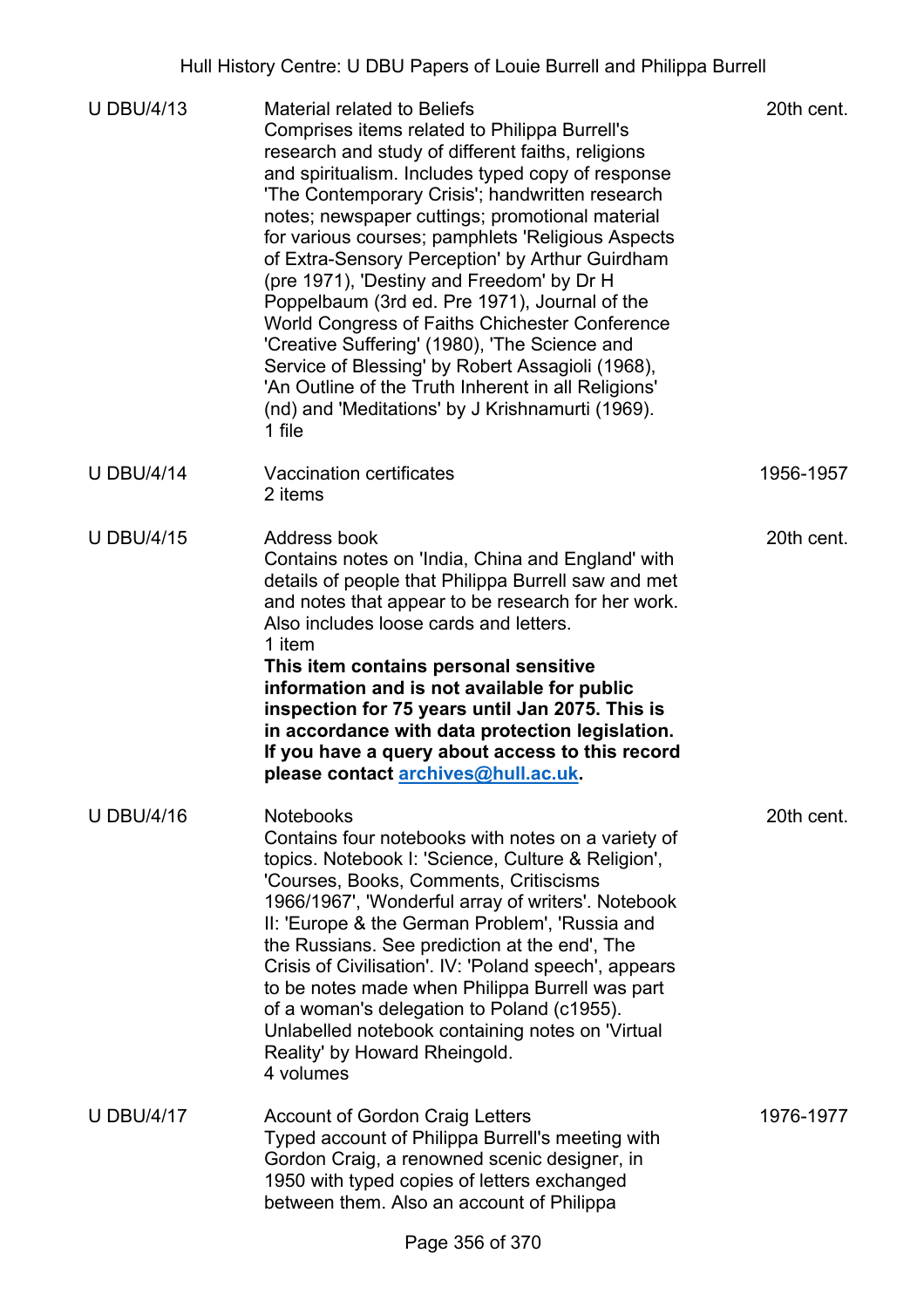Burrell's attempts to sell the letters through Sotheby's in 1976 and their subsequent theft from them. 1 file

| U DBU/5          | <b>Writings of Philippa Burrell</b><br>Material comprises drafts of plays and books,<br>handwritten notes, notebooks and<br>correspondence.                                                                                                                                                                                                                                                    | 1923-2004                |
|------------------|------------------------------------------------------------------------------------------------------------------------------------------------------------------------------------------------------------------------------------------------------------------------------------------------------------------------------------------------------------------------------------------------|--------------------------|
|                  | Accessions 2003/24 and 2006/22 have been<br>incorporated into the existing catalogue where<br>possible. Some renumbering was necessary to<br>accommodate these items and the original<br>number has been noted in the individual catalogue<br>entry. Some material has been sorted into artificial<br>files and this has also been noted.<br>66 files, 17 bundles, 5 volumes, 11 items, 1 roll |                          |
| <b>U DBU/5/1</b> | 'Early writings'<br>Contains handwritten notes and 2 notebooks<br>containing essays, illustrations and poems<br>1 file                                                                                                                                                                                                                                                                         | 1923-1958                |
| <b>U DBU/5/2</b> | 'Blue cross'<br>Contains notebook with animal stories by Philippa<br><b>Burrell</b><br>1 volume                                                                                                                                                                                                                                                                                                | c.1933                   |
| <b>U DBU/5/3</b> | 'I put my money in a Mill'<br>Contains typed and handwritten short story drafts<br>and typed account of West Wratting Mill Theatre<br>Camp.<br>1 bundle                                                                                                                                                                                                                                        | c.1934                   |
| <b>U DBU/5/4</b> | 'The Tragedy of Paul Fingen or The Rout of Ideas'<br>Contains typed early draft of play<br>1 bundle                                                                                                                                                                                                                                                                                            | 1936                     |
| <b>U DBU/5/5</b> | 'He Was Like a Continent' by Philippa Burrell<br>Contains handwritten copy of original script<br>1 bundle                                                                                                                                                                                                                                                                                      | 15 May 1937              |
| <b>U DBU/5/6</b> | 'He Was Like a Continent' by Philippa Burrell<br>Containing correspondence with theatres,<br>publishers and producers, including<br>correspondence with Miron Grindea regarding<br>'Adam'<br>1 file                                                                                                                                                                                            | 8 Jul 1937-8 Sep<br>1983 |
| <b>U DBU/5/7</b> | 'He Was Like a Continent being the Tragedy of<br>Paul Fingen' by Philippa Burrell                                                                                                                                                                                                                                                                                                              | 1947                     |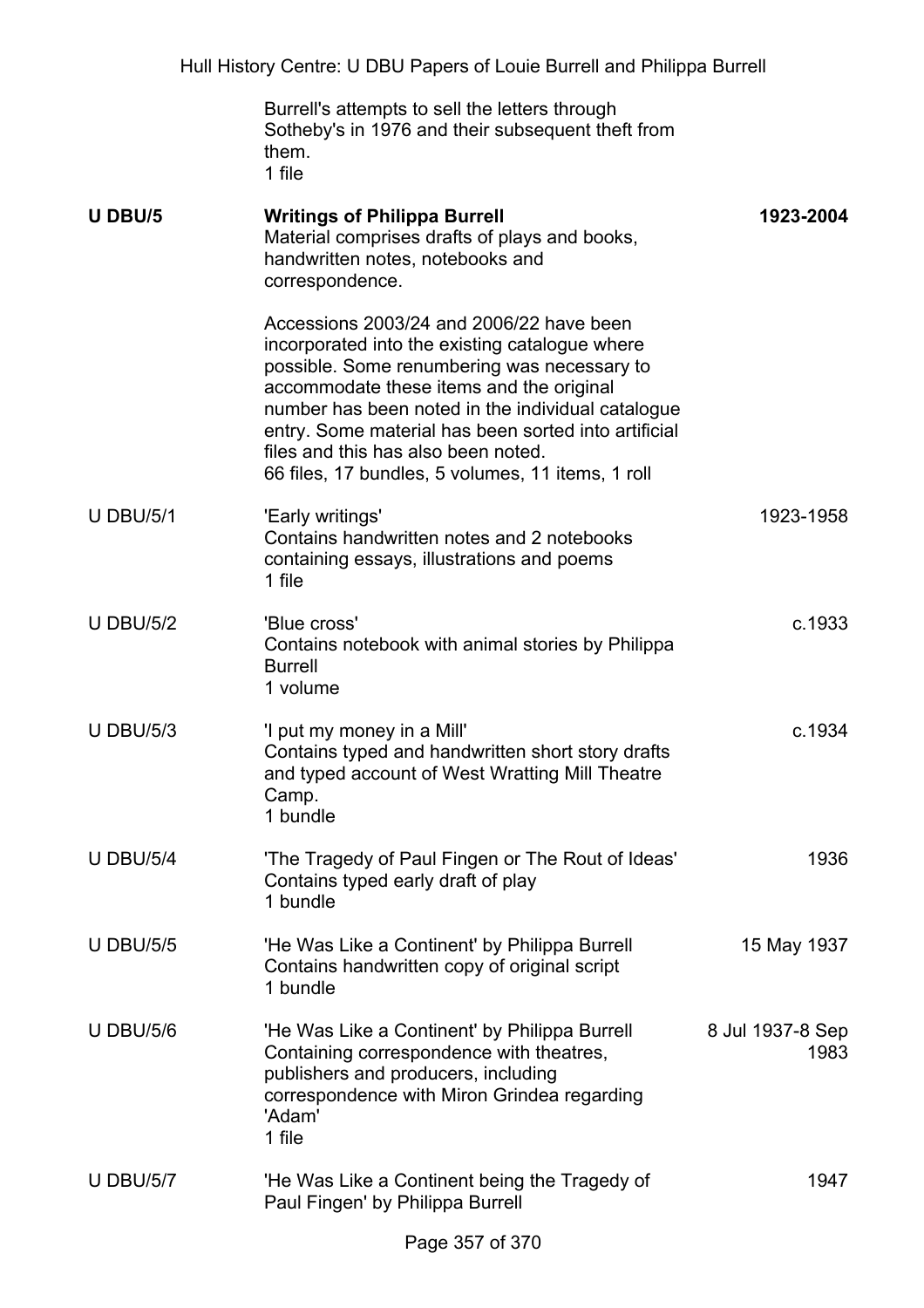Contains typed copy of play. 1 bundle

- U DBU/5/8 'He Was Like a Continent' by Philippa Burrell Contains typed and handwritten extracts and version of play 3 files c.1947-1970 U DBU/5/9 'He Was Like a Continent' by Philippa Burrell Contains two copies of play, one edited and annotated with loose handwritten notes. 2 items 1947 U DBU/5/10 'He Was Like a Continent' by Philippa Burrell Contains typed copy of play marked 'Not final version'. 1 bundle 1969 U DBU/5/11 'He was like the Undivided Ground', formerly 'He was like a continent' by Philippa Burrell Contains typed copy of 'He was like the Undivided Ground' (1980) the subsequent title of 'He was like a continent' which was written in 1936. Foreword dated 1970. Also includes notes, possibly edits for play. 1 file 1970-1980 U DBU/5/12 'The Sea Play' by Philippa Burrell Contains handwritten copy of original version of play. 1 bundle 1938-1954
- U DBU/5/13 'Edward of Windsor' by Philippa Burrell Contains typed reading copy with typed and handwritten notes and a press cutting regarding the Duke and Duchess of Windsor. 1 bundle 22 Jan 1939-19 Jan 1959
- U DBU/5/14 'Edward of Windsor' by Philippa Burrell Comprises typed incomplete edited version of play. 1 bundle 1942
- U DBU/5/15 'The Isle, The Sea and The Crown' by Philippa Burrell Contains typed copy of final version with press cutting regarding the Duke and Duchess of **Windsor** 1 bundle c.1956
- U DBU/5/16 'The Isle, The Sea and The Crown' by Philippa Burrell 1971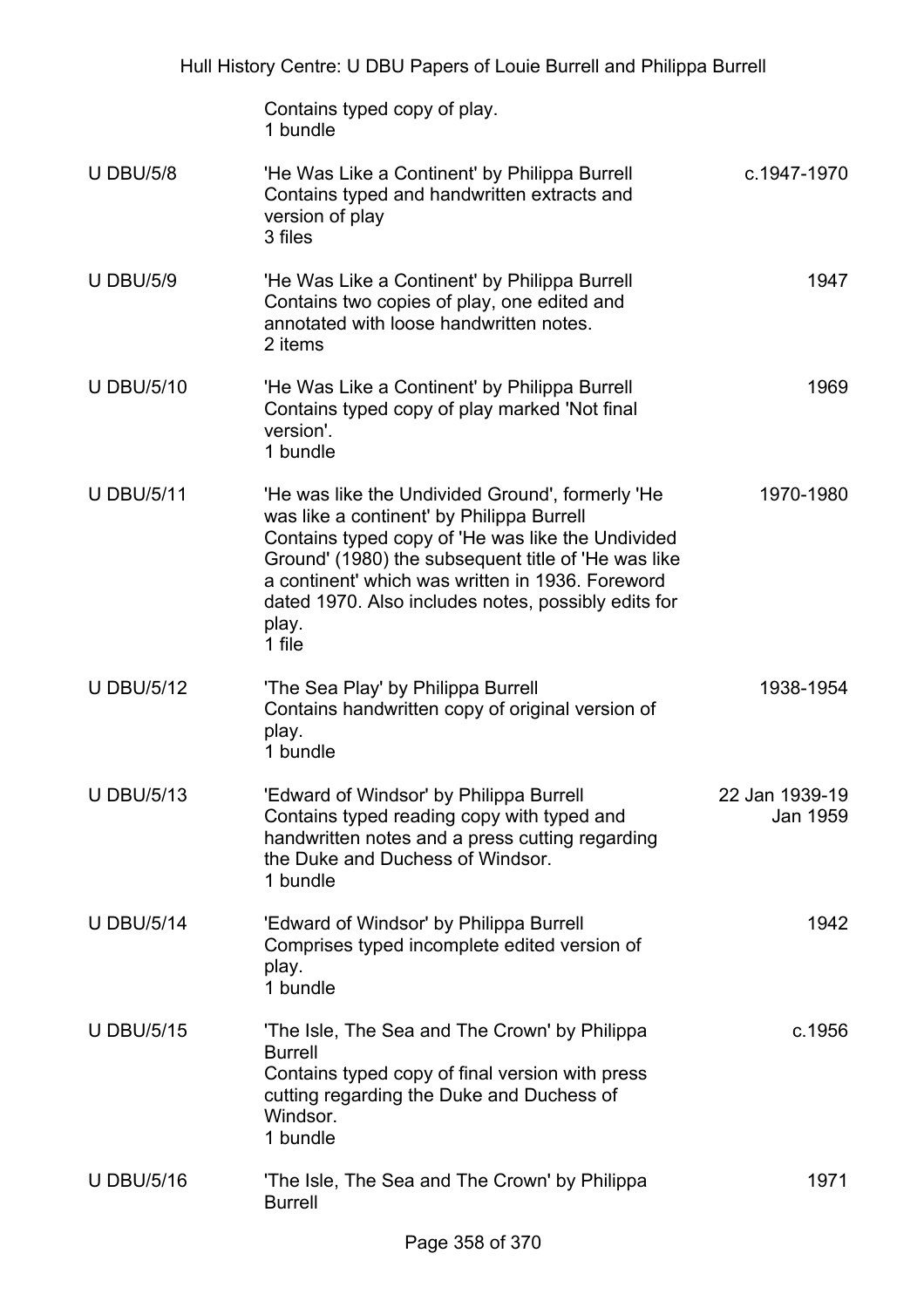|                   | Contains typed first and second versions mixed,<br>incomplete<br>1 bundle                                                                                                                                                                                                                                                                                                                                                                                                                                            |                           |
|-------------------|----------------------------------------------------------------------------------------------------------------------------------------------------------------------------------------------------------------------------------------------------------------------------------------------------------------------------------------------------------------------------------------------------------------------------------------------------------------------------------------------------------------------|---------------------------|
| <b>U DBU/5/17</b> | 'The Isle, The Sea and The Crown' by Philippa<br><b>Burrell</b><br>Contains two copies of published play (1981,<br>2001)<br>2 items                                                                                                                                                                                                                                                                                                                                                                                  | 1981-2001                 |
| <b>U DBU/5/18</b> | 'The Brothers' by Philippa Burrell<br>Contains correspondence regarding the<br>production and promotion of play<br>1 file                                                                                                                                                                                                                                                                                                                                                                                            | 13 Mar 1947-8<br>Sep 1983 |
| <b>U DBU/5/19</b> | 'The Brothers' by Philippa Burrell<br>Contains handwritten original version and typed<br>copies of first and second (the directors copy)<br>drafts.<br>3 files                                                                                                                                                                                                                                                                                                                                                       | 1949                      |
| <b>U DBU/5/20</b> | 'The Brothers' by Philippa Burrell<br>Contains last revised typed copy with synopsis.<br>Also includes handwritten note which appears to<br>contain information about some of the characters<br>and two newspaper cartoons (1937, 1940)<br>1 file                                                                                                                                                                                                                                                                    | 1937-1949                 |
| <b>U DBU/5/21</b> | 'Testimony of Light' by Helen Greaves<br>Material in file appears to relate to the adaptation<br>of book by a medium, Helen Greaves, into a play<br>by Philippa Burrell. The original volume was<br>compiled from messages given to Helen Greaves<br>from her dead friend Frances Banks. There<br>appears to have been issues over the writing and<br>production of the play and it seems to create<br>problems with various members of the Spiritual<br>Group Philippa Burrell and Helen Greaves are<br>members of. | 1949                      |
|                   | The items include biographical notes for Philippa<br>Burrell (1970); typed 'Excerpts from Helen<br>Greaves's play followed by analysis and criticism'<br>with comparative analysis between book and<br>Philippa Burrell's and Helen Greaves's<br>adaptations and includes copies of<br>correspondence between Helen Greaves and<br>Philippa Burrell (1969-1970); correspondence<br>related to adaptation and subsequent<br>disagreements (1969-1972).                                                                |                           |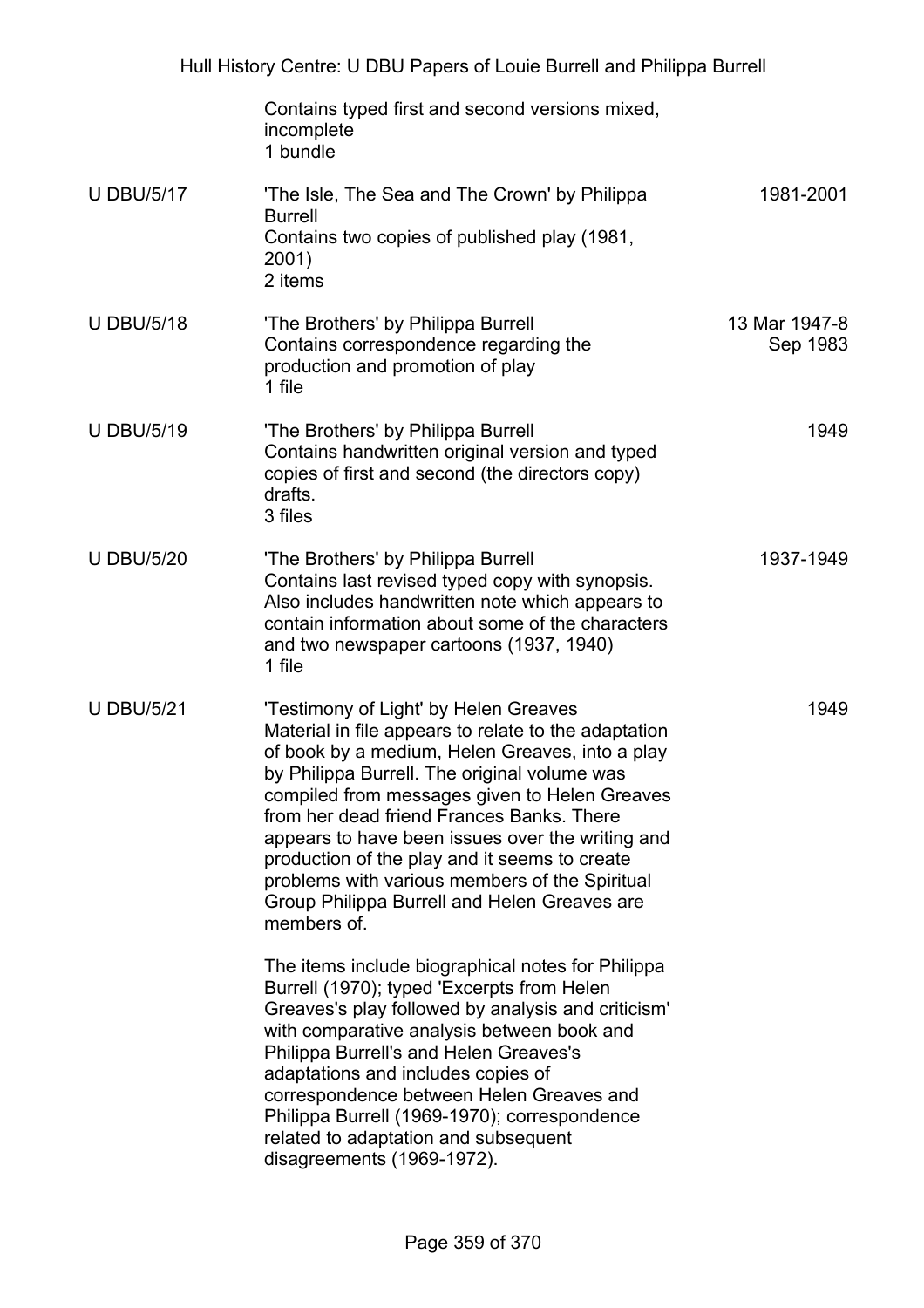|                   | Addresses and health concerns are noted.<br>1 file<br>This item contains personal sensitive<br>information and is not available for public<br>inspection for 75 years until Jan 2025. This is<br>in accordance with data protection legislation.<br>If you have a query about access to this record<br>please contact archives@hull.ac.uk. |                            |
|-------------------|--------------------------------------------------------------------------------------------------------------------------------------------------------------------------------------------------------------------------------------------------------------------------------------------------------------------------------------------|----------------------------|
| <b>U DBU/5/22</b> | 'Testimony of Light' by Helen Greaves<br>Contains two copies of volume published by the<br>World Fellowship Press, one annotated by<br>Philippa Burrell<br>2 items                                                                                                                                                                         | 1969-1970                  |
| <b>U DBU/5/23</b> | 'Testimony of Light' by Helen Greaves<br>Contains typed first and final drafts and prologue<br>of adaptation of the book by Philippa Burrell<br>2 files                                                                                                                                                                                    | c.1970                     |
| <b>U DBU/5/24</b> | 'Testimony of Light' by Helen Greaves<br>Contains first and second typed drafts of<br>adaptation of the book by Philippa Burrell<br>1 bundle                                                                                                                                                                                               | c.1970                     |
| <b>U DBU/5/25</b> | 'The Journey' by Philippa Burrell<br>Contains typed copies of drafts of play. Second<br>draft includes 'Hospital ending' and third full<br>version includes 'nurse scene at end'<br>3 files                                                                                                                                                | 1972-1983                  |
| <b>U DBU/5/26</b> | 'The Journey' by Philippa Burrell<br>Contains typed and edited versions of play<br>2 files                                                                                                                                                                                                                                                 | 1972-1983                  |
| <b>U DBU/5/27</b> | 'The Journey' by Philippa Burrell<br>Contains typed copy of acting version of play.<br>1 bundle                                                                                                                                                                                                                                            | 1972-1983                  |
| <b>U DBU/5/28</b> | 'The Journey' by Philippa Burrell<br>Contains draft extracts and promotional material.<br>1 file                                                                                                                                                                                                                                           | c.1976                     |
| <b>U DBU/5/29</b> | 'The Great Heresy' by Philippa Burrell<br>Contains handwritten original draft copy of play<br>with typed and handwritten notes.<br>1 bundle                                                                                                                                                                                                | c.1991                     |
| <b>U DBU/5/30</b> | 'The Great Heresy' by Philippa Burrell<br>Contains typed copy of play with correspondence.<br>1 bundle                                                                                                                                                                                                                                     | 12 May 1990-30<br>Sep 1991 |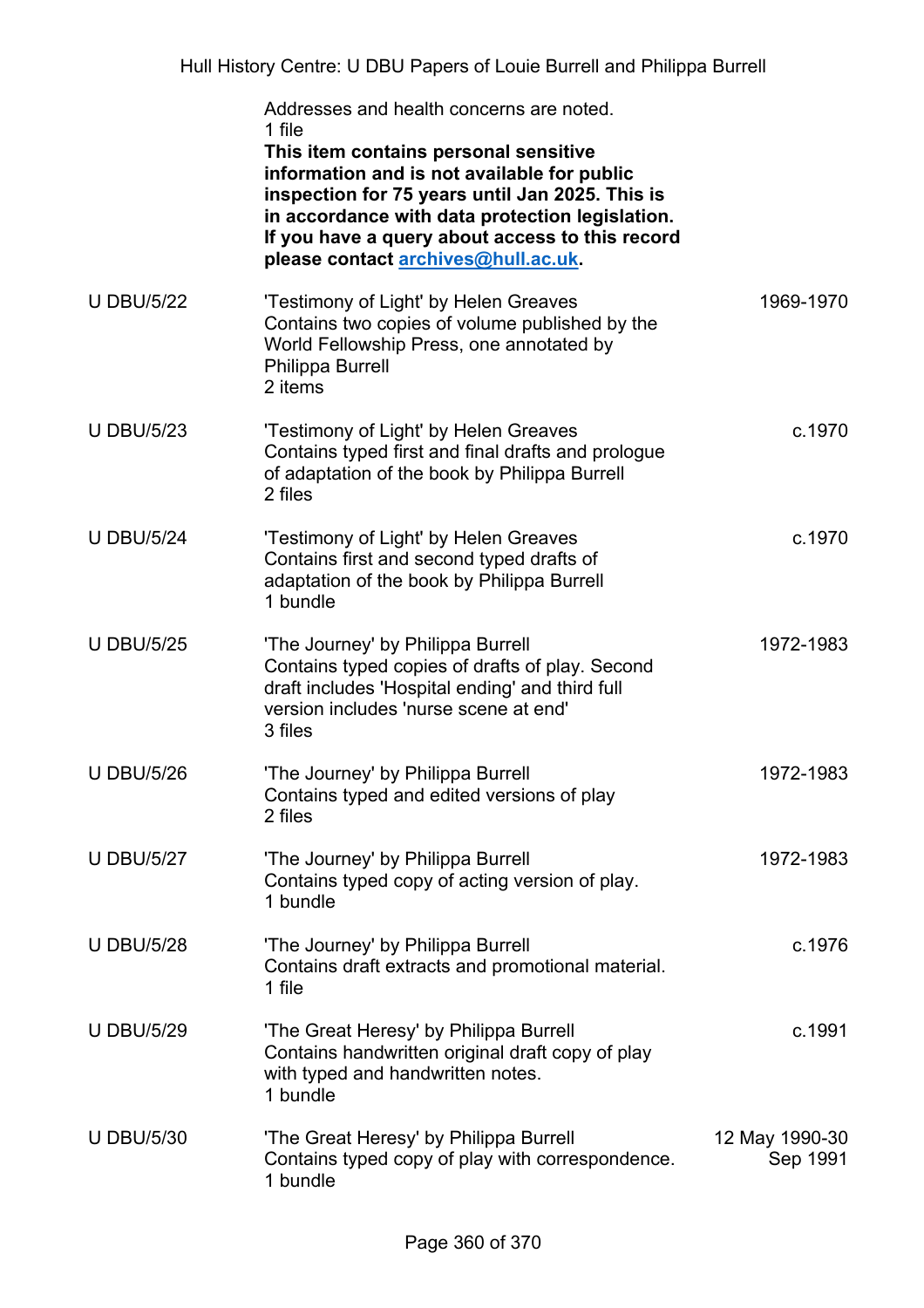| Hull History Centre: U DBU Papers of Louie Burrell and Philippa Burrell |                                                                                                                                                                                                                                             |                           |  |
|-------------------------------------------------------------------------|---------------------------------------------------------------------------------------------------------------------------------------------------------------------------------------------------------------------------------------------|---------------------------|--|
| <b>U DBU/5/31</b>                                                       | 'The Great Heresy' by Philippa Burrell<br>Contains typed copies of play. One with songs<br>which appears to have been entered into a<br>competition under the pseudonym of Aston Bell.<br>1 bundle                                          | c.1991                    |  |
| <b>U DBU/5/32</b>                                                       | 'The Chesterfield Story' by Philippa Burrell<br>Contains three typed drafts<br>1 item                                                                                                                                                       | c.1992                    |  |
| <b>U DBU/5/33</b>                                                       | 'The Chesterfield Story' by Philippa Burrell<br>Contains typed and handwritten background notes<br>and typed papers and pamphlets regarding the<br>history and geography of Chesterfield<br>2 files                                         | c.1992                    |  |
| <b>U DBU/5/34</b>                                                       | 'The Chesterfield Story' by Philippa Burrell<br>Contains multiple typed drafts of play and<br>published copy with correspondence and<br>handwritten notes.<br>1 file                                                                        | 8 Apr 1992-17<br>Mar 1993 |  |
| <b>U DBU/5/35</b>                                                       | 'The Golden Thread' by Philippa Burrell<br>Contains multiple typed drafts of autobiography<br>1 bundle                                                                                                                                      | c.1992                    |  |
| <b>U DBU/5/36</b>                                                       | 'The Golden Thread' by Philippa Burrell<br>Contains typed complete original version of<br>autobiography<br>1 bundle                                                                                                                         | c.1992                    |  |
| <b>U DBU/5/37</b>                                                       | 'The Golden Thread' by Philippa Burrell<br>Contains published copy of autobiography, reprint<br><b>Skilton and Shaw</b><br>1 volume                                                                                                         | 1993                      |  |
| <b>U DBU/5/38</b>                                                       | 'The Dance of the Opposites' by Philippa Burrell<br>Contains typed draft copy of autobiography with<br>final copy in three parts.<br>1 item                                                                                                 | c.1994                    |  |
| <b>U DBU/5/39</b>                                                       | Plays by Philippa Burrell<br>Contains typed copies, with some editing, of<br>'Abbas - the barbarian', 'Moscow' and 'The House<br>of Ladies'. Also letter to Philippa Burrell from<br>literary agent with critique of play (1936).<br>1 file | c1930s                    |  |
| <b>U DBU/5/40</b>                                                       | 'Notebook VI'<br>Containing typed notes on literature, poems and<br>thoughts<br>1 file                                                                                                                                                      | 1926-1937                 |  |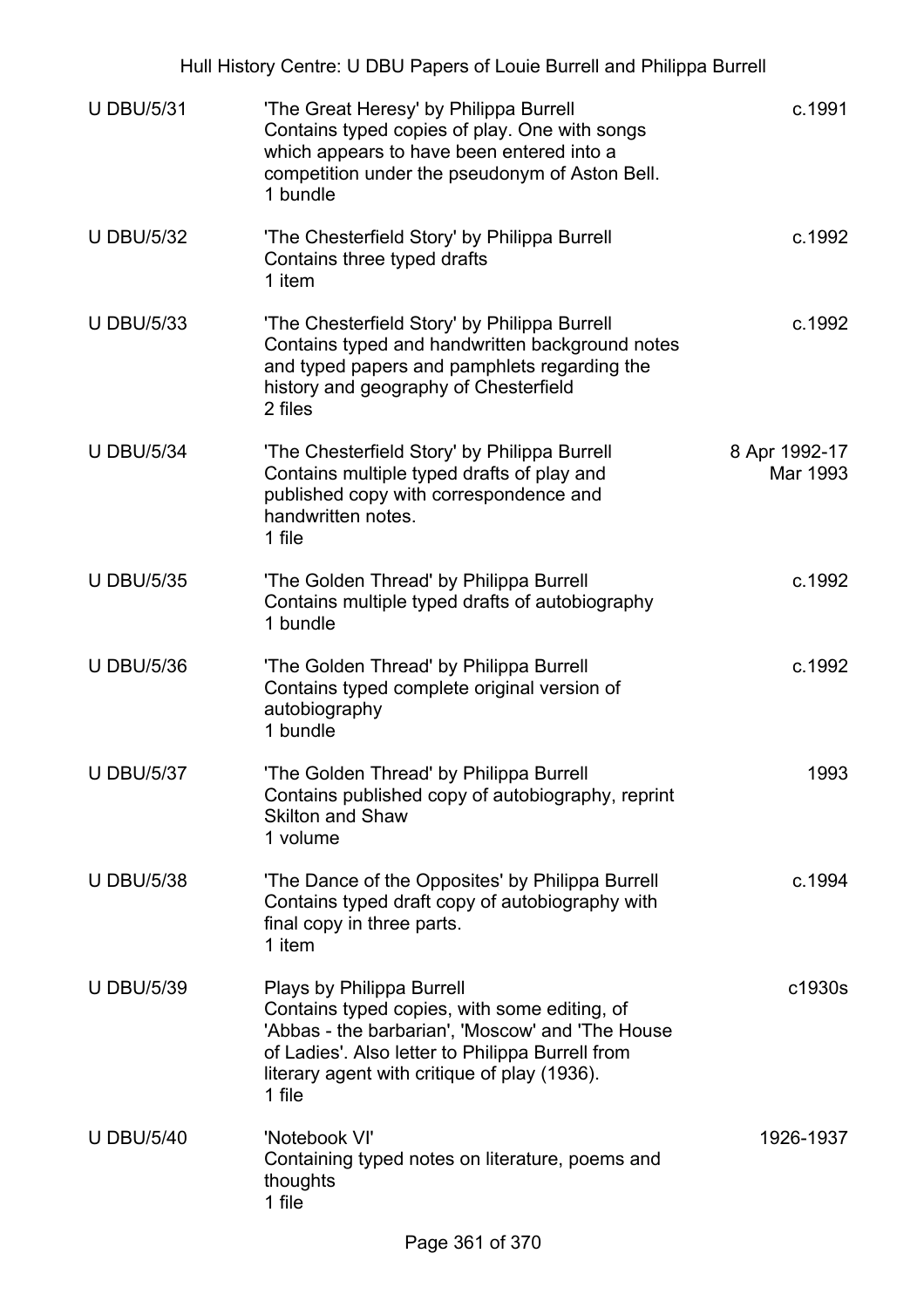| <b>U DBU/5/41</b> | 'Reflective notes and recollections'<br>Containing typed and handwritten notes regarding<br>the lives of Louie and Philippa Burrell and a draft<br>introduction to 'The Golden Thread'<br>1 file                              | 20 Feb 1929-8<br>Sep 1966  |
|-------------------|-------------------------------------------------------------------------------------------------------------------------------------------------------------------------------------------------------------------------------|----------------------------|
| <b>U DBU/5/42</b> | 'Book notes'<br>Containing typed and handwritten notes, with a list<br>of contents<br>1 file                                                                                                                                  | 20th cent.                 |
| <b>U DBU/5/43</b> | 'Book notes'<br>Containing handwritten notes on literature<br>1 file                                                                                                                                                          | 20th cent.                 |
| <b>U DBU/5/44</b> | Cuttings book<br>Containing press cuttings regarding Philippa<br>Burrell's productions and publications and the<br>later exhibitions of Louie Burrell's work<br>1 volume                                                      | 8 Jun 1934-21<br>Mar 1990  |
| <b>U DBU/5/45</b> | 'Speeches, talks, notes and reports'<br>Containing typed and handwritten drafts and notes<br>regarding national and environmental politics with<br>correspondence<br>1 file                                                   | 1936-1969                  |
| <b>U DBU/5/46</b> | <b>Notebooks</b><br>Containing handwritten notes regarding politics,<br>society, Philippa's 1948 visit to Germany, the<br>theatre and philosophy. Letter also includes press<br>cuttings and German theatre fliers<br>3 items | 1948-1973                  |
| <b>U DBU/5/47</b> | 'India, China and Cairo'<br>Containing handwritten notes regarding Philippa<br>Burrell's travel experiences and a draft essay<br>1 file                                                                                       | c.1958                     |
| <b>U DBU/5/48</b> | Essays, articles and lectures<br>Containing typed and handwritten notes drafts and<br>papers<br>1 file                                                                                                                        | 1966                       |
| <b>U DBU/5/49</b> | 'Dreams and sittings with mediums'<br>Containing handwritten notes and a pamphlet<br>regarding meditation<br>1 file                                                                                                           | 10 Apr 1969-23<br>Jan 1986 |
| <b>U DBU/5/50</b> | 'John Ross, College of Psychic Science'<br>Containing accounts of the activities of the                                                                                                                                       | 21 Jul 1969-28<br>Jun 1970 |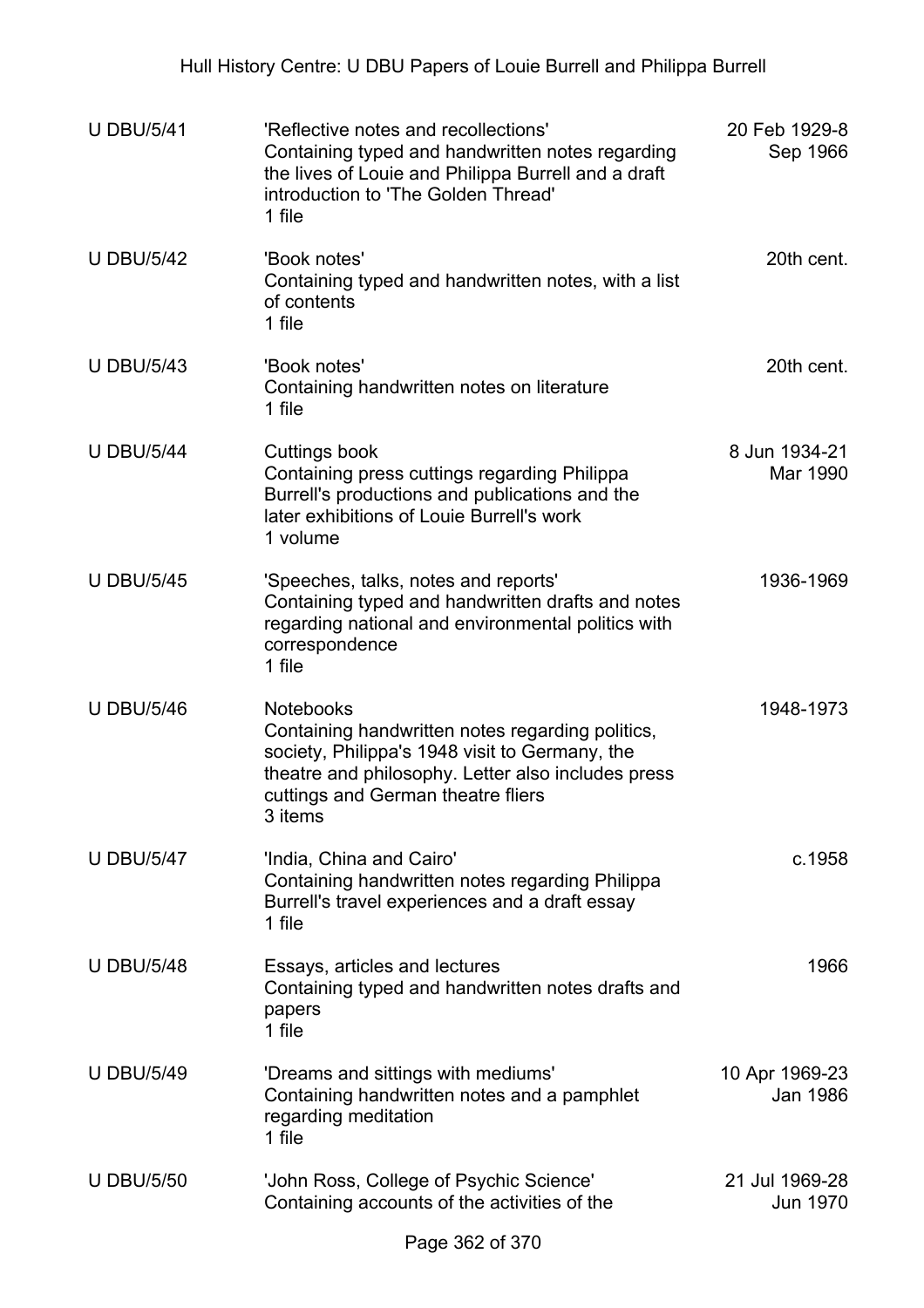|                   | magician John Ross, handwritten notes and<br>correspondence regarding the College of Psychic<br>Science<br>1 file                                                                                                                                                                                                                                                                                                                                                                                                                                                                                                                         |                           |
|-------------------|-------------------------------------------------------------------------------------------------------------------------------------------------------------------------------------------------------------------------------------------------------------------------------------------------------------------------------------------------------------------------------------------------------------------------------------------------------------------------------------------------------------------------------------------------------------------------------------------------------------------------------------------|---------------------------|
| <b>U DBU/5/51</b> | 'Reading 1970 - 1981, Testimony of Light and<br>other poetry'<br>Containing correspondence and pamphlets<br>regarding the world congress of faiths, the inter-<br>faith fellowship, the Wreakin Trust, Attingham<br>Park and the World Spiritual Council<br>1 file                                                                                                                                                                                                                                                                                                                                                                        | 21 Jan 1970-8<br>Sep 1981 |
| <b>U DBU/5/52</b> | 'Miscellaneous book notes'<br>Containing typed and handwritten notes<br>1 file                                                                                                                                                                                                                                                                                                                                                                                                                                                                                                                                                            | 21 Mar 1970-6<br>May 1973 |
| <b>U DBU/5/53</b> | 'The Chesterfield story' by Philippa Burrell<br>Containing press cuttings, reviews and<br>handwritten notes regarding Chesterfield<br>1 file                                                                                                                                                                                                                                                                                                                                                                                                                                                                                              | 1973-1993                 |
| <b>U DBU/5/54</b> | 'The Great Heresy' by Philippa Burrell<br>Containing annotated photocopies of books<br>relating to the Cathars<br>1 file                                                                                                                                                                                                                                                                                                                                                                                                                                                                                                                  | 20th cent.                |
| <b>U DBU/5/55</b> | 'Research material for The Great Heresy'<br>Containing typed and handwritten notes regarding<br>heresy and the Cathars<br>1 file                                                                                                                                                                                                                                                                                                                                                                                                                                                                                                          | 20th cent.                |
| <b>U DBU/5/56</b> | Material related to 'The Isle the Sea and the<br>Crown' and 'The Great Heresy' by Philippa Burrell<br>Containing correspondence regarding play<br>readings, publishers, agents and appreciation's.<br>Includes brief synopsis of 'The Isle, The Sea and<br>The Crown', list of character, music and lyrics of<br>song; copies of letters to various agencies and<br>film and theatre companies with refusals;<br>magazine cuttings related to article by David<br>Starkey (DS) about Duke of Windsor with letters<br>from Philippa Burrell to DS, Prince Edward and al<br>Fayed (Harrods) regarding Princess Diana's<br>death.<br>2 files | 21 Feb 1956-<br>1997      |
| <b>U DBU/5/57</b> | 'The Isle the Sea and the Crown' by Philippa<br><b>Burrell</b><br>Containing correspondence regarding<br>presentation copies<br>1 file                                                                                                                                                                                                                                                                                                                                                                                                                                                                                                    | 1 Jan 1980-17<br>Aug 1982 |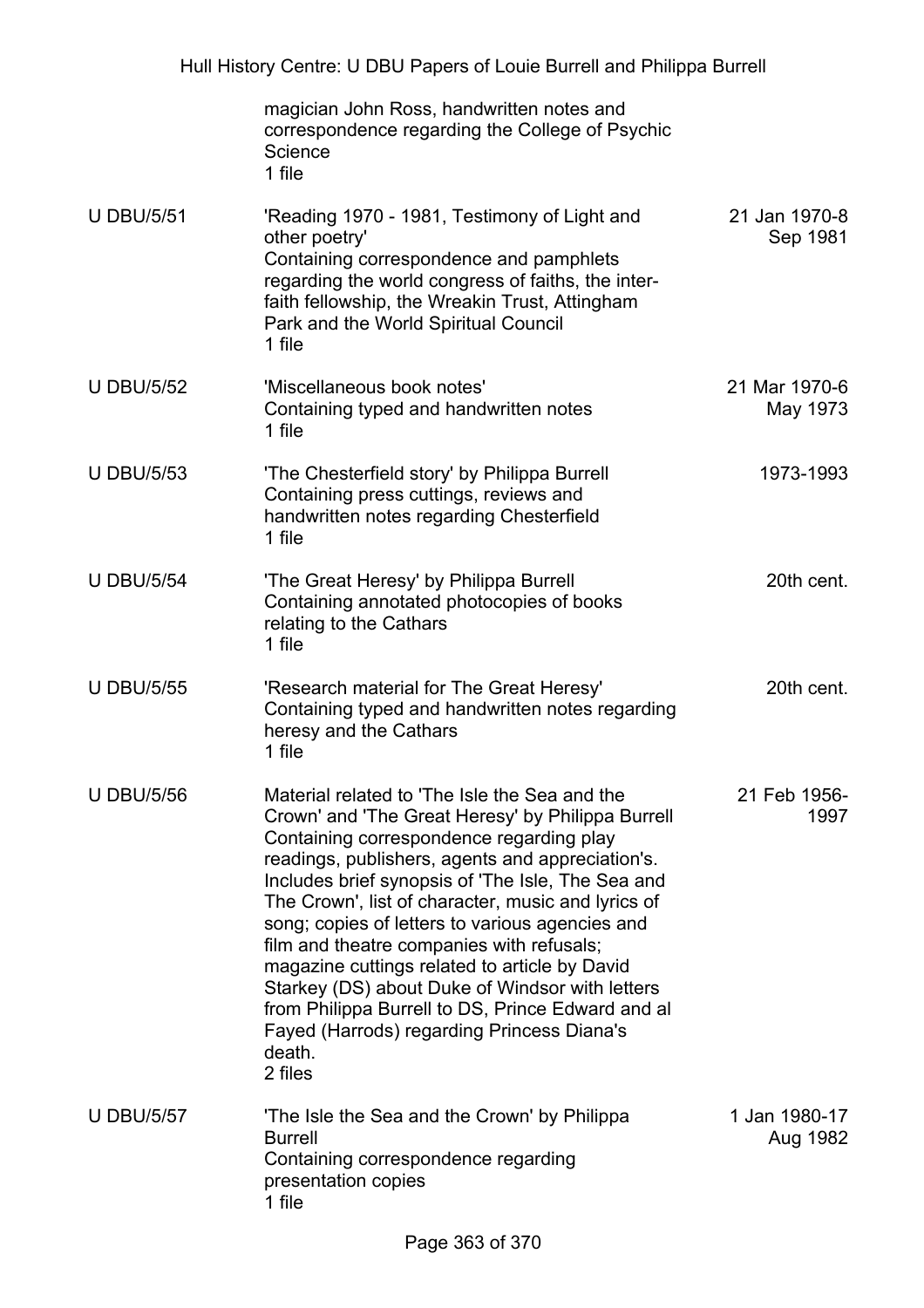| <b>U DBU/5/58</b> | 'Sales of 'The Isle the Sea and the Crown'<br>Containing correspondence and receipts<br>1 file                                                                                                                                                                       | 11 Feb 1980-22<br>Jun 1994        |
|-------------------|----------------------------------------------------------------------------------------------------------------------------------------------------------------------------------------------------------------------------------------------------------------------|-----------------------------------|
| <b>U DBU/5/59</b> | 'The Isle the Sea and the Crown, reviews and<br>advertising'<br>Containing typed and handwritten notes,<br>advertisements, correspondence, articles and<br>reviews<br>1 file                                                                                         | 8 Nov 1980-15<br>Oct 1982         |
| <b>U DBU/5/60</b> | 'The Isle the Sea and the Crown' by Philippa<br><b>Burrell</b><br>Containing a musical score by and a pamphlet<br>about William Wordsworth, composer,<br>correspondence and illustrations by Fay<br>Pomerance for the publication of the score and<br>play<br>1 file | 26 Sep 1981-9<br>Oct 1982         |
| <b>U DBU/5/61</b> | 'The Golden Thread, agents and publishers'<br>Containing correspondence<br>1 file                                                                                                                                                                                    | 14 Jan 1969-22<br>Feb 1982        |
| <b>U DBU/5/62</b> | 'The Golden Thread and Solihull exhibition'<br>Containing correspondence regarding an<br>exhibition of Louie's work at Solihull and the<br>publishing of 'The Golden Thread'<br>1 file                                                                               | 22 Jul 1979-27<br><b>Jul 1991</b> |
| <b>U DBU/5/63</b> | 'Charles Skilton'<br>Containing correspondence regarding publishing<br>'The Horses and the Charioteer' and 'The Dance<br>of the Opposites'<br>1 file                                                                                                                 | 15 Jan 1987-9<br>Jan 1990         |
| <b>U DBU/5/64</b> | 'Charles Skilton'<br>Containing correspondence regarding publishing<br>'The Golden Thread', 'The Horses and the<br>Charioteer' and 'The Dance of the Opposites'<br>1 file                                                                                            | 4 Aug 1987-16<br>Jun 1993         |
| <b>U DBU/5/65</b> | 'Reviews and adverts'<br>Containing correspondence and advertisement<br>regarding 'The Horses and the Charioteer' and<br>press cuttings regarding 'The Golden Thread'<br>1 file                                                                                      | Aug 1988-14 Oct<br>1989           |
| <b>U DBU/5/66</b> | 'The Journey' by Philippa Burrell<br>Containing correspondence regarding play<br>readings, theatres, agents and actors                                                                                                                                               | 2 Oct 1972-2 Nov<br>1975          |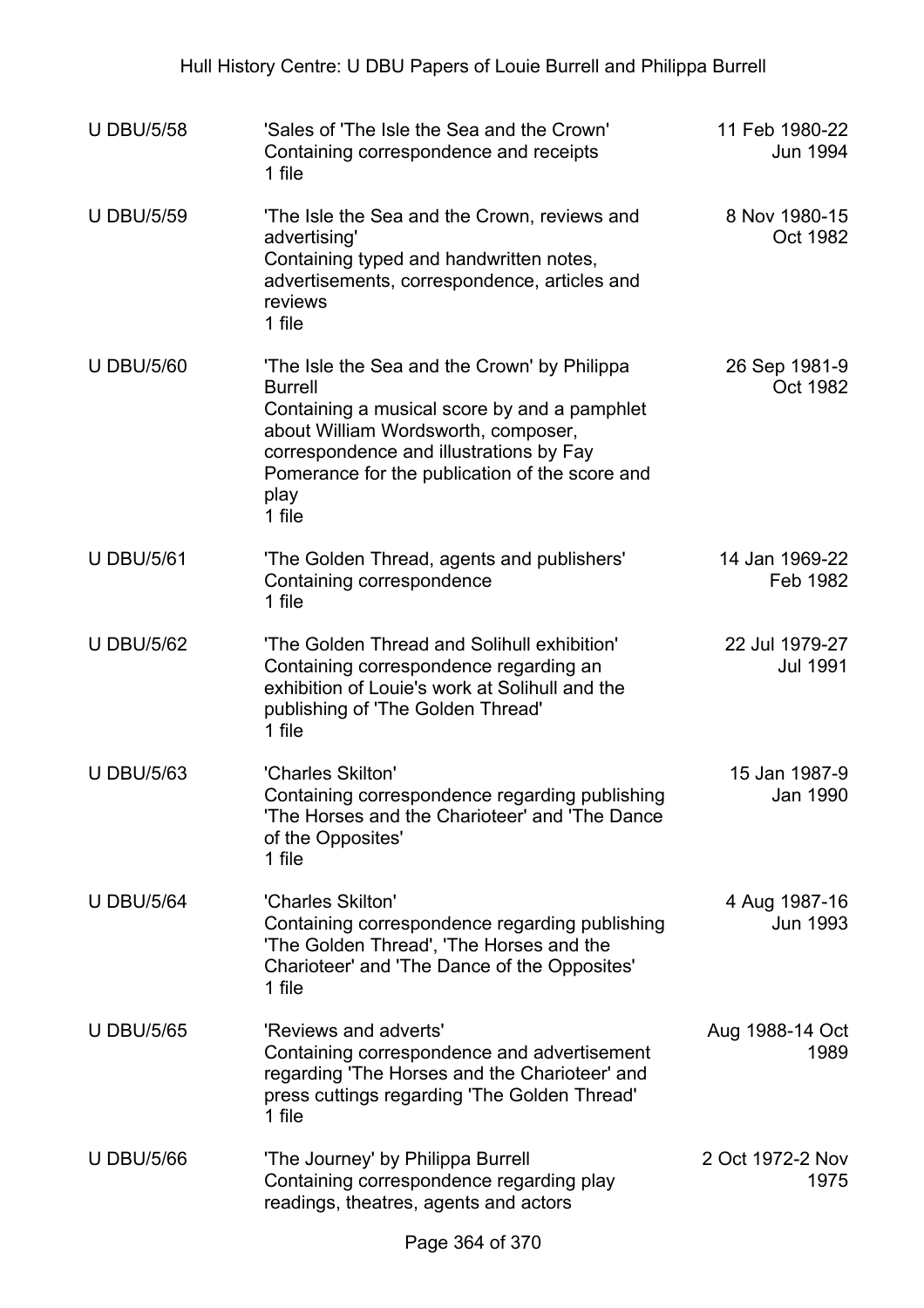|                   | 1 file                                                                                                                                                                                                                                                    |                                   |
|-------------------|-----------------------------------------------------------------------------------------------------------------------------------------------------------------------------------------------------------------------------------------------------------|-----------------------------------|
| <b>U DBU/5/67</b> | 'The Journey' by Philippa Burrell<br>Containing budgets, correspondence and typed<br>papers regarding financial affairs<br>1 file                                                                                                                         | 15 May 1973-23<br>Jun 1976        |
| <b>U DBU/5/68</b> | 'The Journey' by Philippa Burrell<br>Containing correspondence regarding publicity,<br>supporters and pre production matters<br>1 file                                                                                                                    | 22 Jun 1973-6<br>Jan 1976         |
| <b>U DBU/5/69</b> | 'The Journey' by Philippa Burrell<br>Containing correspondence regarding productions<br>and planned productions at Coventry Roundhouse<br>and Cathedral and Letter also relating to the E.K.<br>Burrell trust. With typed and handwritten notes<br>1 file | 31 Dec 1973-23<br>Oct 1975        |
| <b>U DBU/5/70</b> | 'The Journey' by Philippa Burrell<br>Containing correspondence regarding a planned<br>production at the Criterion theatre and a typed<br>copy of the play<br>1 file                                                                                       | 13 Nov 1974-19<br>Aug 1984        |
| <b>U DBU/5/71</b> | 'The Journey' by Philippa Burrell<br>Containing correspondence regarding<br>management, the Aphelion company, the<br>Roundhouse, solicitors and creditors<br>1 file                                                                                       | 30 May 1975-22<br>May 1976        |
| <b>U DBU/5/72</b> | 'The Journey' by Philippa Burrell<br>Containing Aphelion productions production notes,<br>typed notes and correspondence<br>1 file                                                                                                                        | 6 Sep 1975-3 Feb<br>1976          |
| <b>U DBU/5/73</b> | 'The Journey' by Philippa Burrell<br>Containing correspondence regarding Philippa<br>Burrell's financial problems after the failure of the<br>production<br>1 file                                                                                        | 21 Nov 1975-19<br><b>Jul 1977</b> |
| <b>U DBU/5/74</b> | 'The Journey' by Philippa Burrell<br>Containing Aphelioni productions contracts, typed<br>notes, a cast list and correspondence regarding<br>Aphelioni productions, Equity and the provincial<br>theatre council<br>1 file                                | 20 Jan-20 Apr<br>1976             |
| <b>U DBU/5/75</b> | 'The Journey' by Philippa Burrell<br>Containing publicity, advertising, press cuttings<br>and correspondence regarding the Roundhouse                                                                                                                     | 20 Mar-26 Apr<br>1976             |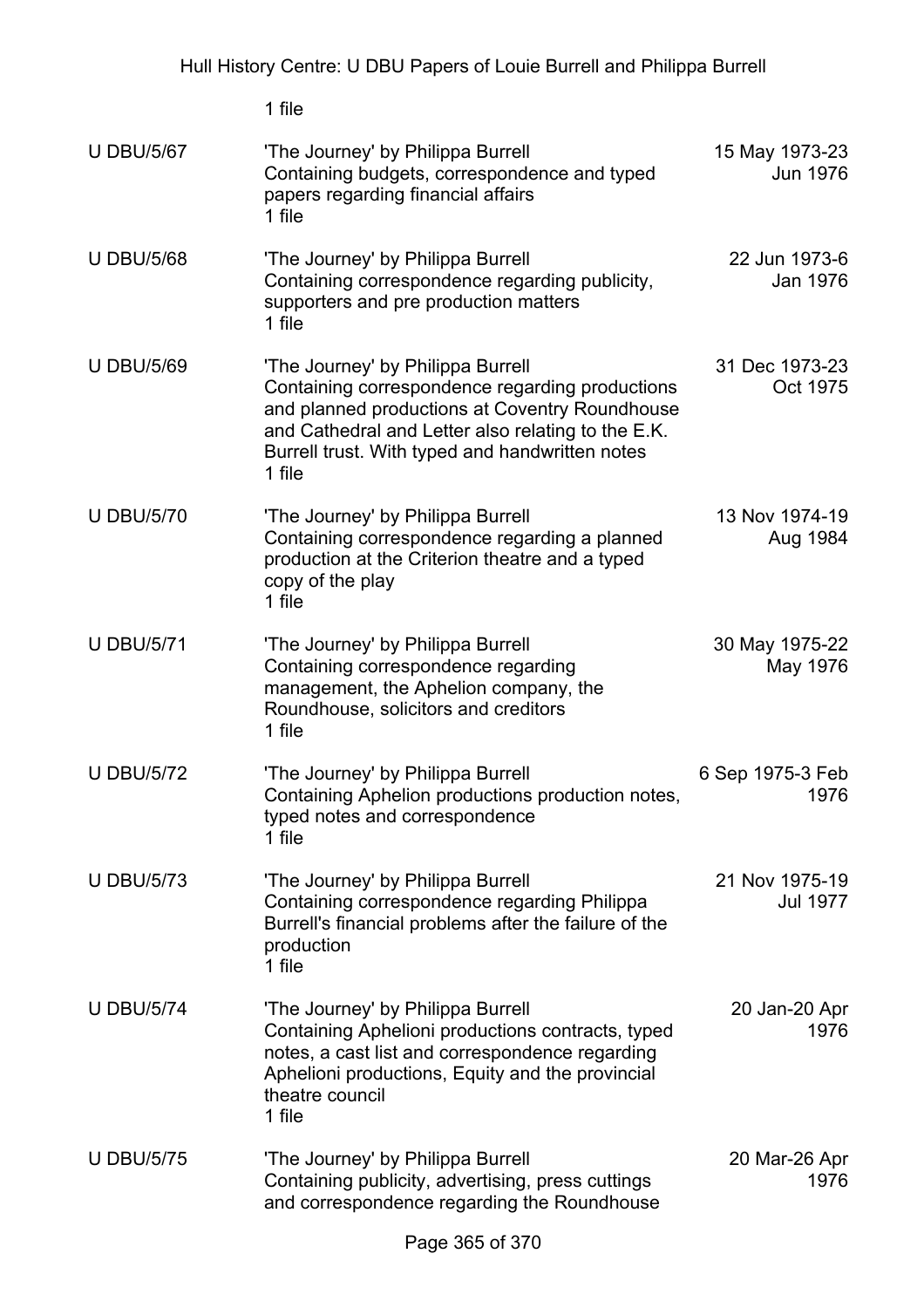|                   | production<br>1 file                                                                                                                                                                                                       |                                  |
|-------------------|----------------------------------------------------------------------------------------------------------------------------------------------------------------------------------------------------------------------------|----------------------------------|
| <b>U DBU/5/76</b> | 'The Journey' by Philippa Burrell<br>Containing typed production notes, promotional<br>leaflets and a poster for the Roundhouse<br>production<br>1 file                                                                    | 29-31 Mar 1976                   |
| <b>U DBU/5/77</b> | 'The Journey' by Philippa Burrell<br>Containing a typed copy of Ebbe Linde's Swedish<br>translation of the play and correspondence<br>1 file                                                                               | 31 Mar-29 Dec<br>1976            |
| <b>U DBU/5/78</b> | 'The Journey' by Philippa Burrell<br>Containing correspondence regarding further<br>productions and a Swedish translation of the play<br>by Ebbe Linde<br>1 file                                                           | 2 May 1976-7 Jul<br>1983         |
| <b>U DBU/5/79</b> | 'Agents, theatres and publishers 1973 - 1990'.<br>Containing correspondence regarding Philippa<br>Burrell's efforts to have her work published and<br>produced<br>1 file                                                   | 13 Jun 1973-5<br><b>Nov 1990</b> |
| <b>U DBU/5/80</b> | 'Plays and books'<br>Containing correspondence regarding the<br>publication and production of Philippa Burrell's<br>work<br>1 file                                                                                         | 15 Sep 1977-Mar<br>1994          |
| <b>U DBU/5/81</b> | 'List of people, press and communities'<br>Containing correspondence regarding tracing<br>individuals related to Louie's work, for exhibitions<br>and lists of groups and communities<br>1 file                            | 7 Oct 1978-25<br>Apr 1979        |
| <b>U DBU/5/82</b> | Proposals and correspondence<br>Containing typed proposals for various arts<br>projects and correspondence regarding the South<br>Place Ethical Society, 'The Golden Thread' and<br>'The Fire we Passed Through'<br>1 file | 10 Dec 1979-3<br>Jul 1982        |
| <b>U DBU/5/83</b> | 'Colin Wilson'<br>Containing correspondence regarding his own<br>work and various works by Philippa Burrell. They<br>relate to the publication and writing of<br>introductions and forewords.<br>1 file                    | 3 Jan 1981-2000                  |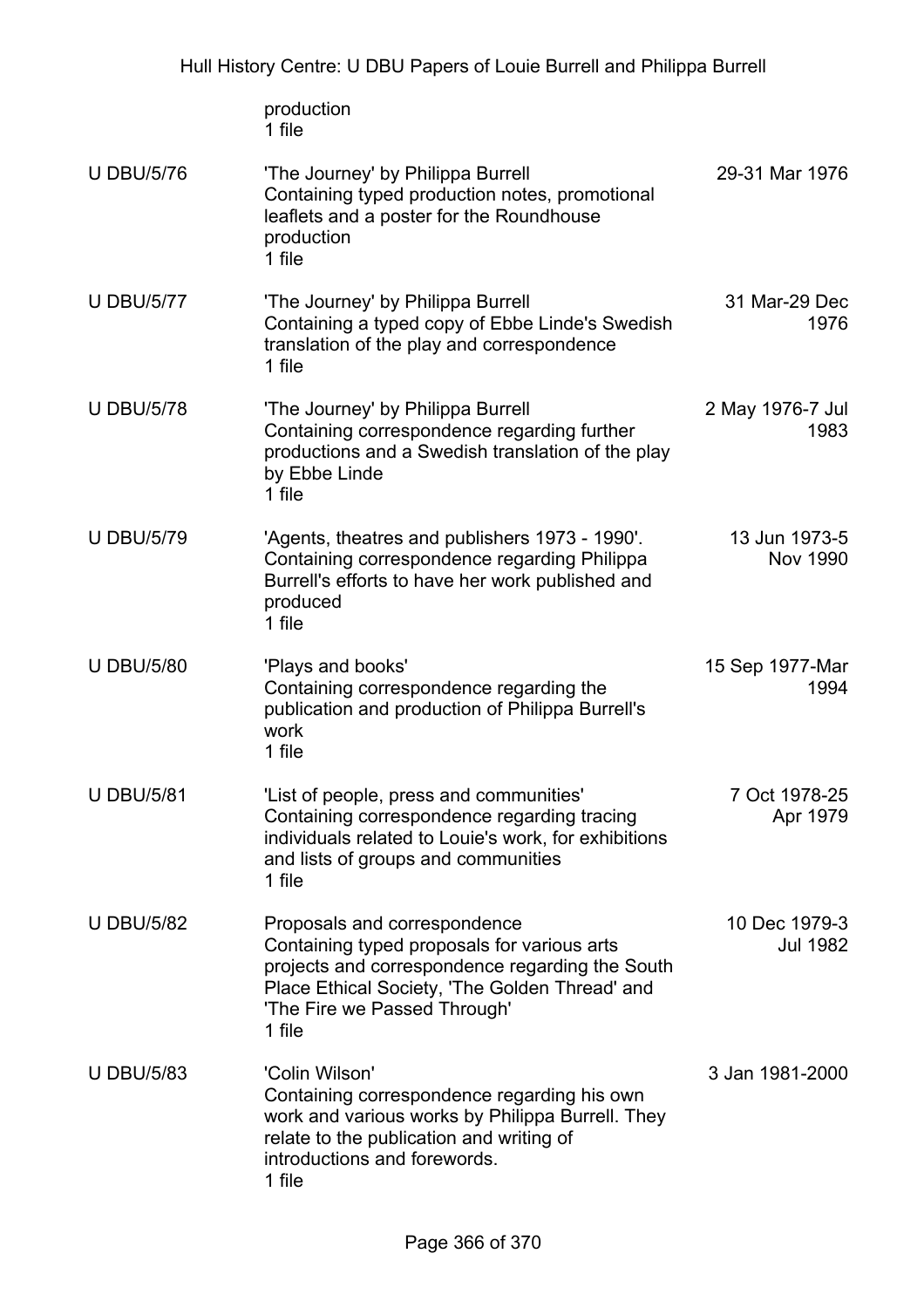| <b>U DBU/5/84</b> | 'Book World Advertiser', vol. 1 no 5<br>1 volume                                                                                                                                                                                                                                                                                                                                                                                                                                                                                                                                                                                                                                                                                                                                                                                                                                 | 7 Jan 1982           |
|-------------------|----------------------------------------------------------------------------------------------------------------------------------------------------------------------------------------------------------------------------------------------------------------------------------------------------------------------------------------------------------------------------------------------------------------------------------------------------------------------------------------------------------------------------------------------------------------------------------------------------------------------------------------------------------------------------------------------------------------------------------------------------------------------------------------------------------------------------------------------------------------------------------|----------------------|
| <b>U DBU/5/85</b> | 'Hawthornden Castle'<br>Containing black and white photographs,<br>correspondence and typed notes regarding<br>Philippa's application and stay at Hawthornden<br>Castle writers retreat.<br>1 file                                                                                                                                                                                                                                                                                                                                                                                                                                                                                                                                                                                                                                                                               | 3 Jan-15 Mar<br>1985 |
| <b>U DBU/5/86</b> | 'Mystical poetry reading'<br>Containing correspondence, poems and typed<br>and handwritten notes<br>1 file                                                                                                                                                                                                                                                                                                                                                                                                                                                                                                                                                                                                                                                                                                                                                                       | 29 Jul 1986          |
| <b>U DBU/5/87</b> | General material<br>Artificial file which contains handwritten and typed<br>notes for various works, including material that<br>appears to have been written for Philippa Burrell's<br>autobiography. Also published items for 'The<br>Saratoga Trunk and The Last Door' (1997),<br>'Jubilee Recollections' (2002) and 'Limericks<br>Sense and Nonsense Verses' (2003).<br>1 file                                                                                                                                                                                                                                                                                                                                                                                                                                                                                                | 20th cent.           |
| <b>U DBU/5/88</b> | Registrations of copyright<br>Items from Library of Congress, copyright Office,<br>Washington, DC concerning Philippa Burrell's<br>plays 'The Brothers', 'He was like a Continent',<br>'The Tragedy of Paul Fingen; or The Rout of<br>Ideas', 'The House of Ladies' and 'Moscow'.<br>1 file                                                                                                                                                                                                                                                                                                                                                                                                                                                                                                                                                                                      | 1937-1950            |
| <b>U DBU/5/89</b> | <b>Hull University</b><br>Artificial file of material comprising<br>correspondence, newspaper cuttings, biographical<br>information and programme and speech for<br>degree ceremony with certificate (1999). The<br>correspondence authors include Hull University,<br>Library and Archives staff. Topics relate to<br>Philippa Burrell's donation of her mother, Louie<br>Burrell's, paintings and artwork, publication of her<br>own works through the Hull University Press and<br>assigning a Literary Executor, donation of Philippa<br>Burrell's collection of books, the confernment of<br>her honorary doctorate and visits to University of<br>Hull.<br>1 file and 1 roll<br>This item contains personal sensitive<br>information and is not available for public<br>inspection for 75 years until Jan 2080. This is<br>in accordance with data protection legislation. | 1995-2004            |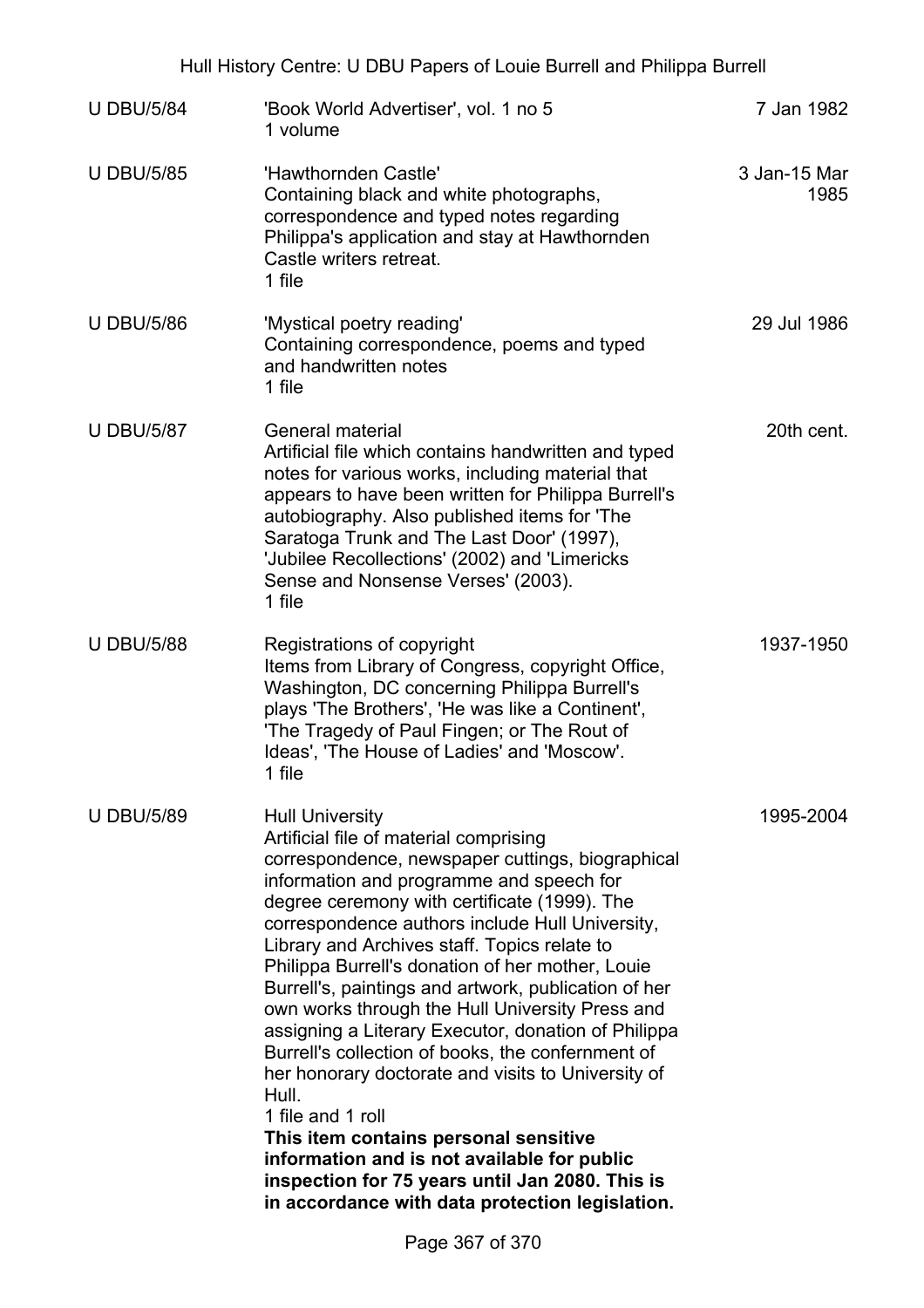## **If you have a query about access to this record please contact [archives@hull.ac.uk.](mailto:archives@hull.ac.uk)**

| <b>U DBU/5/90</b> | General correspondence<br>Artificial file of material related to organisation and<br>publicity of various exhibitions of Louie Burrell's<br>works, efforts to find places to donate Louie<br>Burrell's works, creation of websites for Louie<br>Burrell and Philippa Burrell's works (1998-2003)<br>and publication of Philippa Burrell's works.<br>Authors include Viscountess Davidson (1979);<br>Germaine Greer (1979-1989); owners and<br>admirers of Louie Burrell's works; Asa Briggs,<br>Provost of Worcester College (1986-1989);<br>various educational establishments, museums<br>and art galleries.<br>1 file<br>This item contains personal sensitive<br>information and is not available for public<br>inspection for 75 years until Jan 2079. This is<br>in accordance with data protection legislation.<br>If you have a query about access to this record<br>please contact archives@hull.ac.uk. | 1987-2003  |
|-------------------|------------------------------------------------------------------------------------------------------------------------------------------------------------------------------------------------------------------------------------------------------------------------------------------------------------------------------------------------------------------------------------------------------------------------------------------------------------------------------------------------------------------------------------------------------------------------------------------------------------------------------------------------------------------------------------------------------------------------------------------------------------------------------------------------------------------------------------------------------------------------------------------------------------------|------------|
| <b>U DBU/5/91</b> | 'Remarkable Lives, Letters & Photographs'<br>Contains book published by Philippa Burrell with<br>index loose. Volume comprises reproductions of<br>material letters, photographs and paintings<br>produced and collected by Philip Burrell, Louie<br>Burrell and Philippa Burrell with additional<br>commentary. It provides an account of their lives<br>and the people they met and worked for,<br>beginning in 1858.<br>1 volume and 2 files                                                                                                                                                                                                                                                                                                                                                                                                                                                                  | 21st cent. |
| <b>U DBU/5/92</b> | 'He Was Like a Continent' by Philippa Burrell<br>Includes two published copies of the play 'He Was<br>Like a Continent' by Philippa Burrell.<br>2 volumes                                                                                                                                                                                                                                                                                                                                                                                                                                                                                                                                                                                                                                                                                                                                                        | 1938-1947  |
| <b>U DBU/5/93</b> | 'The Wind and The Mill' by Philippa Burrell<br>Includes a copy of the play 'The Wind and the Mill'<br>by Philippa Burrell, published by F & P Piggott,<br>The Caxton Works.<br>1 volume                                                                                                                                                                                                                                                                                                                                                                                                                                                                                                                                                                                                                                                                                                                          | 1935       |
| <b>U DBU/5/94</b> | 'The Horses & The Charioteer' by Philippa Burrell<br>Includes a copy of the autobiography 'The Horses<br>& The Charioteer' by Philippa Burrell, published by<br><b>Charles Skilton Ltd.</b><br>1 volume                                                                                                                                                                                                                                                                                                                                                                                                                                                                                                                                                                                                                                                                                                          | 1988       |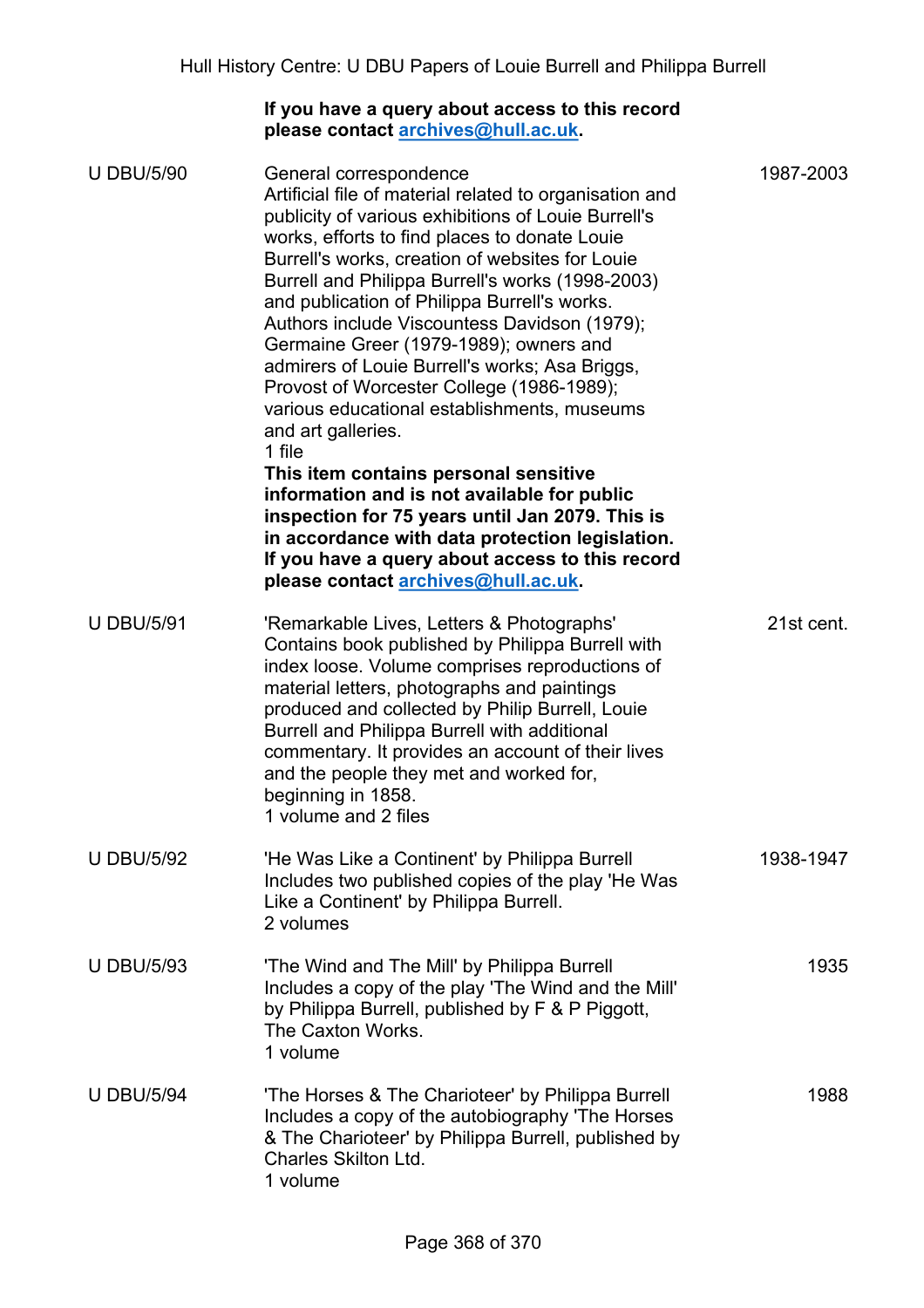| Hull History Centre: U DBU Papers of Louie Burrell and Philippa Burrell |                                                                                                                                                                                                                                                                                                                                                        |                      |  |  |
|-------------------------------------------------------------------------|--------------------------------------------------------------------------------------------------------------------------------------------------------------------------------------------------------------------------------------------------------------------------------------------------------------------------------------------------------|----------------------|--|--|
| <b>U DBU/5/95</b>                                                       | 'The Dance of the Opposites' by Philippa Burrell<br>Includes a copy of the autobiography 'The Dance<br>of the Opposites' by Philippa Burrell, published by<br>Charles Skilton Ltd.<br>1 volume                                                                                                                                                         | 1989                 |  |  |
| <b>U DBU/5/96</b>                                                       | 'Louie Burrell: A Woman Painter - a short<br>biography' compiled from the letters and writings<br>of Philippa Burrell and Jim Murrell<br>Includes a copy of the book 'Louie Burrell: A<br>Woman Painter - a short biography' published by<br>the University of Hull Art Collection.<br>1 volume                                                        | n.d.                 |  |  |
| U DBU/6                                                                 | <b>Miscellaneous</b><br>2 files, 1 box, 1 bundles, 11 items                                                                                                                                                                                                                                                                                            | 1864-20th cent.      |  |  |
| <b>U DBU/6/1</b>                                                        | Painting on parchment of Edward the Confessor,<br>by Ada Luker (21 1/2 cm x 28 1/2 cm). Framed<br>1 item                                                                                                                                                                                                                                               | c.1875               |  |  |
| <b>U DBU/6/2</b>                                                        | Painted china plate.<br>Depicts heraldic shield with motto 'Une foi<br>mesme', possibly by Ada Luker. Cracked<br>1 item                                                                                                                                                                                                                                | c.1875               |  |  |
| <b>U DBU/6/3</b>                                                        | Folder of drawings and water-colour paintings.<br>Including:<br>a) Water-colour paintings on paper and painted<br>doilies by Ada Luker (8). Nineteenth century<br>b) Drawings and water-colour paintings by<br>Philippa Burrell including juvenile artwork, a<br>school art certificate and stage designs for 'He<br>was like a Continent'<br>1 bundle | 1900-1927            |  |  |
| <b>U DBU/6/4</b>                                                        | A5 sketch book containing 4 pencil or charcoal<br>sketches. Unsigned<br>1 item                                                                                                                                                                                                                                                                         | 20th cent.           |  |  |
| <b>U DBU/6/5</b>                                                        | Posters for 'The peoples congress for freedom',<br>Vienna.<br>2 items                                                                                                                                                                                                                                                                                  | 12 Dec 1952          |  |  |
| <b>U DBU/6/6</b>                                                        | Posters for 'The Journey' at the Roundhouse<br>Theatre, Coventry<br>2 items                                                                                                                                                                                                                                                                            | 3 Mar-17 Apr<br>1976 |  |  |